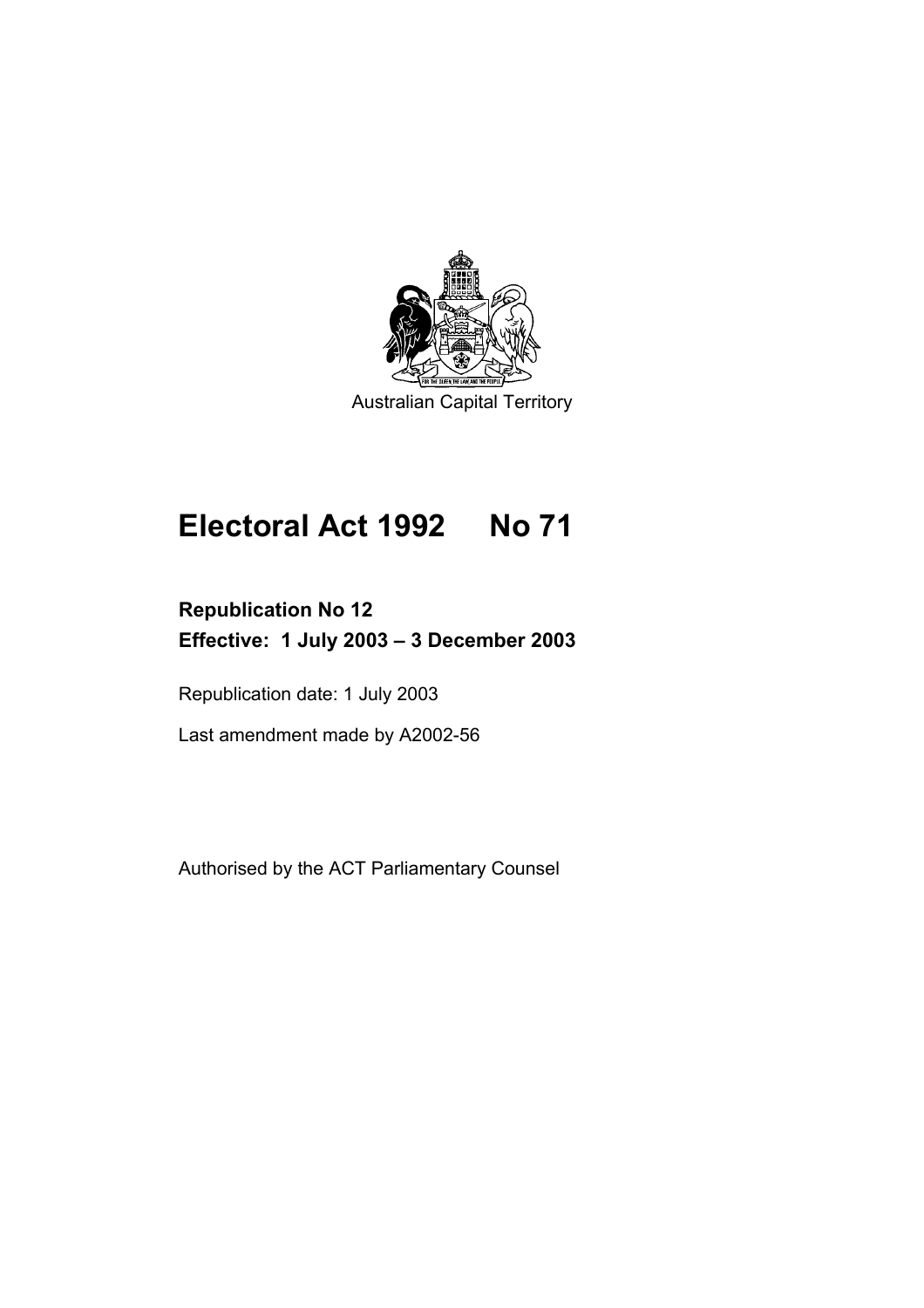#### **About this republication**

#### **The republished law**

This is a republication of the *Electoral Act 1992* (including any amendment made under the *Legislation Act 2001*, part 11.3 (Editorial changes)) as in force on 1 July 2003*.* It also includes any amendment, repeal or expiry affecting the republished law to 1 July 2003.

The legislation history and amendment history of the republished law are set out in endnotes 3 and 4

#### **Kinds of republications**

The Parliamentary Counsel's Office prepares 2 kinds of republications of ACT laws (see the ACT legislation register at www.legislation.act.gov.au):

- authorised republications to which the *Legislation Act 2001* applies
- unauthorised republications.

The status of this republication appears on the bottom of each page.

#### **Editorial changes**

The *Legislation Act 2001*, part 11.3 authorises the Parliamentary Counsel to make editorial amendments and other changes of a formal nature when preparing a law for republication. Editorial changes do not change the effect of the law, but have effect as if they had been made by an Act commencing on the republication date (see *Legislation Act 2001*, s 115 and s 117). The changes are made if the Parliamentary Counsel considers they are desirable to bring the law into line, or more closely into line, with current legislative drafting practice.

This republication does not include amendments made under part 11.3 (see endnote 1).

#### **Uncommenced provisions and amendments**

If a provision of the republished law has not commenced or is affected by an uncommenced amendment, the symbol  $|\mathbf{U}|$  appears immediately before the provision heading. The text of the uncommenced provision or amendment appears only in the last endnote.

#### **Modifications**

If a provision of the republished law is affected by a current modification, the symbol  $\vert \mathbf{M} \vert$ appears immediately before the provision heading. The text of the modifying provision appears in the endnotes. For the legal status of modifications, see *Legislation Act 2001*, section 95.

#### **Penalties**

The value of a penalty unit for an offence against this republished law at the republication date is—

- (a) if the person charged is an individual—\$100; or
- (b) if the person charged is a corporation—\$500.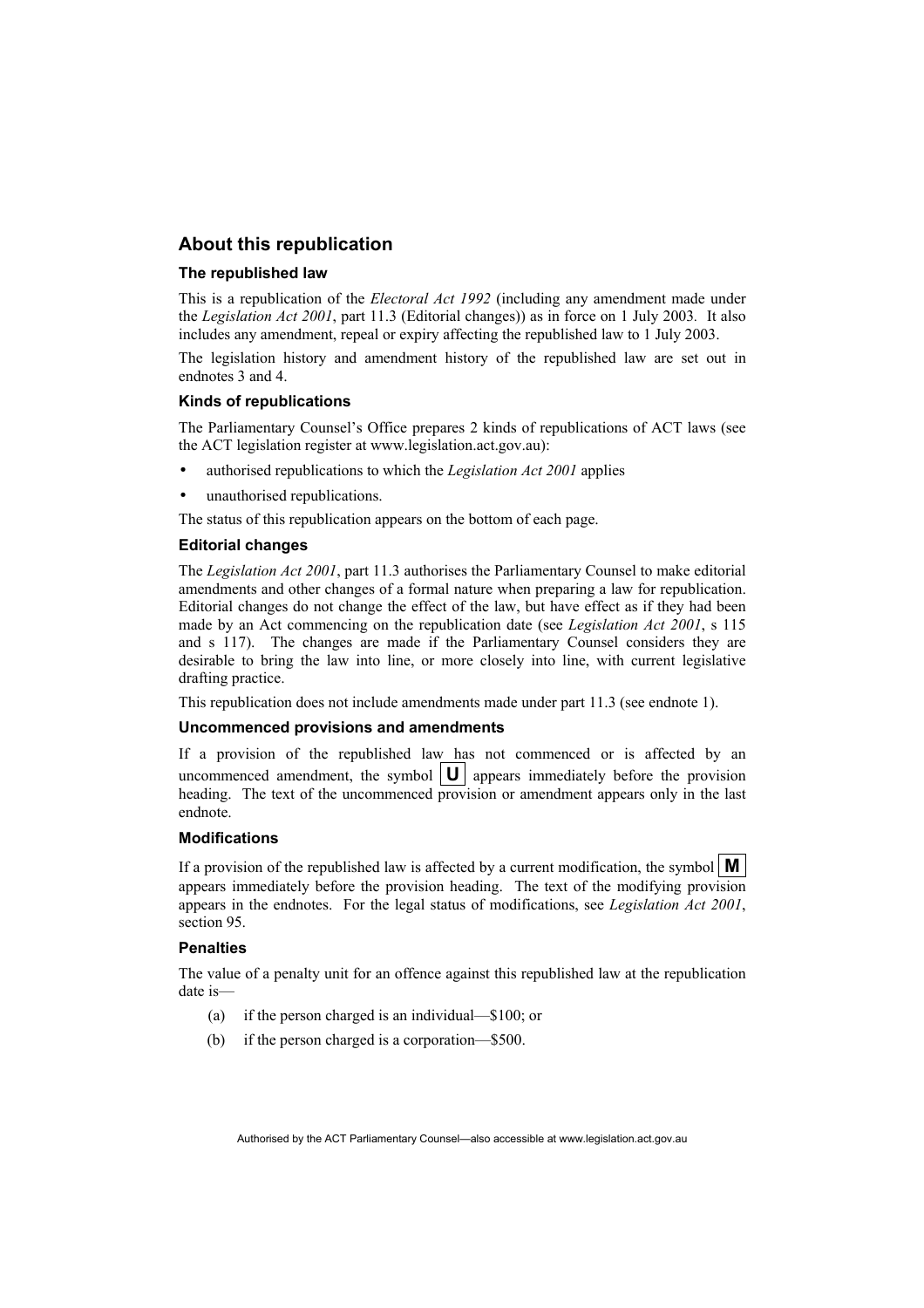

# **Electoral Act 1992**

## **Contents**

|                             |                                                                       | Page       |
|-----------------------------|-----------------------------------------------------------------------|------------|
| Preamble                    |                                                                       | 2          |
| Part 1                      | <b>Preliminary</b>                                                    |            |
| 1                           | Name of Act                                                           | 2          |
| 3                           | Dictionary                                                            | 2          |
| 4                           | Meaning of electoral matter                                           | 2          |
| 4A                          | Meaning of available for public inspection                            | 3          |
| Part 2                      | <b>Australian Capital Territory Electoral</b><br><b>Commission</b>    |            |
| <b>Division 2.1</b>         | <b>Establishment, functions and powers of electoral</b><br>commission |            |
| 5                           | Establishment                                                         | 4          |
| 6                           | Constitution of commission                                            | 4          |
| R <sub>12</sub><br>01/07/03 | Electoral Act 1992<br>Effective: 01/07/03-03/12/03                    | contents 1 |
|                             |                                                                       |            |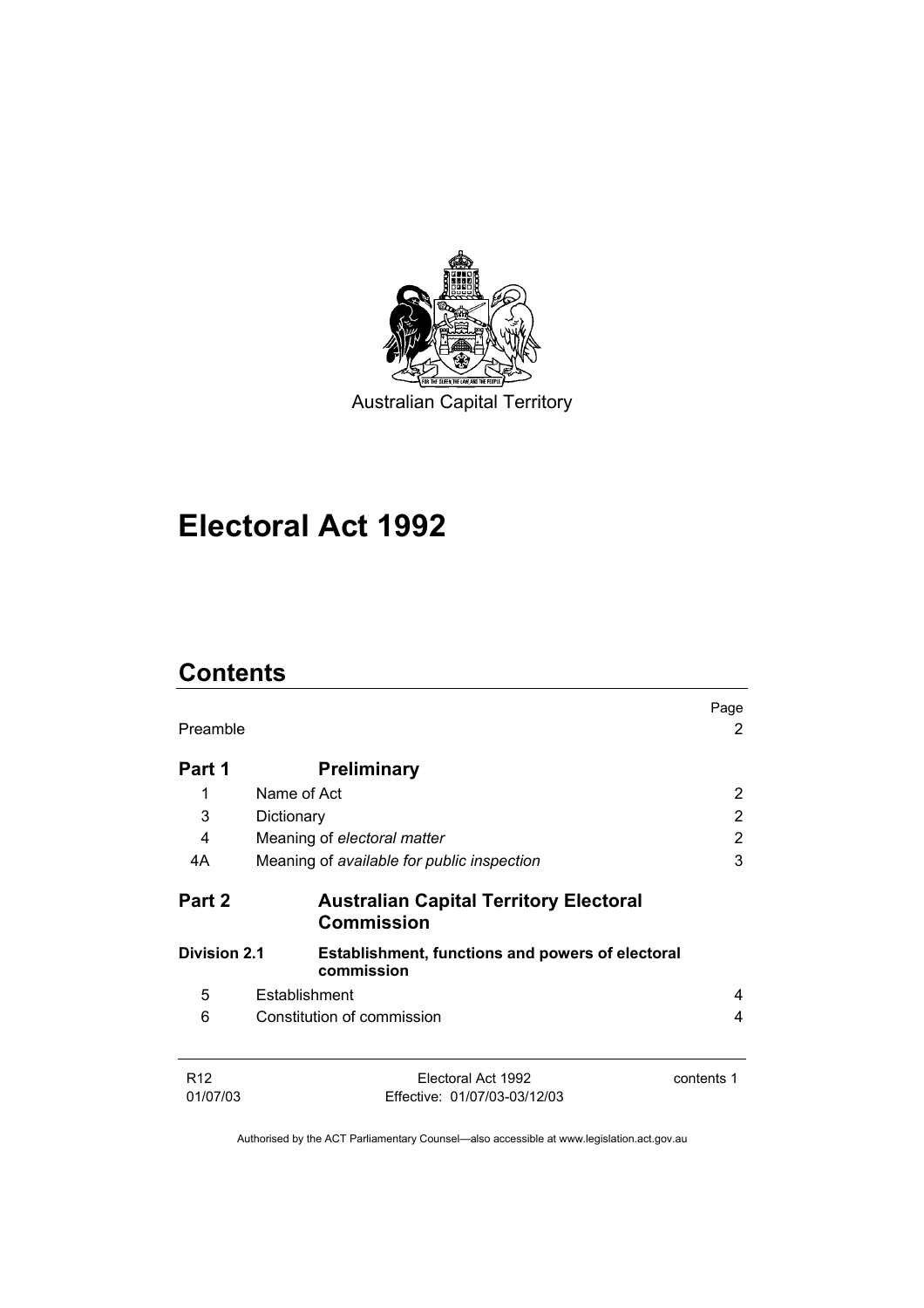|                     |                                                             | Page            |
|---------------------|-------------------------------------------------------------|-----------------|
| 7                   | Functions of electoral commission                           | 4               |
| 8                   | Determination of fees                                       | 5               |
| 10                  | Annual reports                                              | 6               |
| 10A                 | Special reports by electoral commission                     | 6               |
| <b>Division 2.2</b> | <b>Members of electoral commission</b>                      |                 |
| 11                  | Meaning of <i>member</i> for div 2.2                        | 6               |
| 12                  | Appointment                                                 | 6               |
| 13                  | Term of appointment of members                              | 7               |
| 14                  | Conditions of appointment of members generally              | 7               |
| 15                  | Leave of absence                                            | 7               |
| 17                  | Suspension or ending of appointment of members              | 8               |
| <b>Division 2.3</b> | <b>Meetings</b>                                             |                 |
| 19                  | Procedure                                                   | 9               |
| 20                  | Delegation by electoral commission                          | 10              |
| 21                  | Disclosure of interests                                     | 10              |
| Part 3              | Electoral commissioner and staff of<br>electoral commission |                 |
| <b>Division 3.1</b> | <b>Electoral commissioner</b>                               |                 |
| 22                  | Appointment                                                 | 12 <sup>2</sup> |
| 23                  | Functions of commissioner etc                               | 12 <sup>°</sup> |
| 24                  | Delegation by commissioner                                  | 13              |
| 25                  | Term of appointment of commissioner                         | 13              |
| 26                  | Conditions of appointment of commissioner generally         | 13              |
| 27                  | Leave of absence                                            | 13              |
| 29                  | Suspension or ending of appointment of commissioner         | 14              |
| <b>Division 3.2</b> | <b>Staff of electoral commission</b>                        |                 |
| 31                  | Staff                                                       | 15              |
| 32                  | Temporary staff and consultants                             | 15              |
| 33                  | <b>Officers</b>                                             | 15              |
| Part 4              | <b>Electorates</b>                                          |                 |
| 34                  | Multimember electorates                                     | 17              |
| contents 2          | Electoral Act 1992                                          | R <sub>12</sub> |
|                     | Effective: 01/07/03-03/12/03                                | 01/07/03        |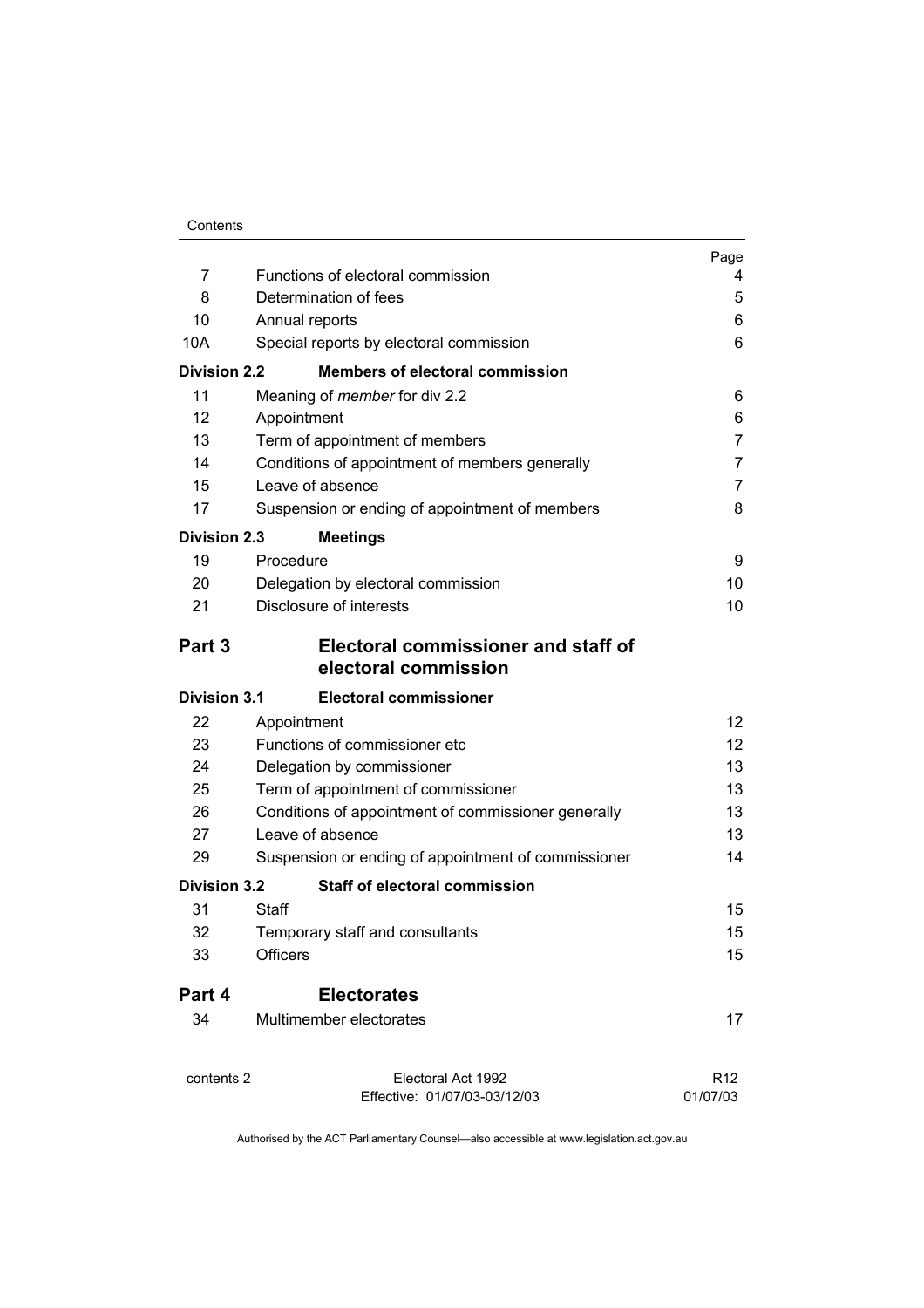|                             |                                                                     | Page       |
|-----------------------------|---------------------------------------------------------------------|------------|
| 35                          | Redistribution of electorates                                       | 17         |
| 36                          | Factors relevant to redistribution                                  | 17         |
| 37                          | Timing of redistributions                                           | 18         |
| 37A                         | Timing of redistribution after 2001 ordinary election               | 19         |
| 38                          | Suspension of redistribution process-extraordinary elections        | 19         |
| 39                          | <b>Redistribution committees</b>                                    | 20         |
| 40                          | Meetings of redistribution committee                                | 20         |
| 41                          | Suggestions and comments about redistribution                       | 21         |
| 42                          | Outline of proposal                                                 | 22         |
| 43                          | Proposed redistribution                                             | 22         |
| 44                          | Notification and publication of proposal                            | 22         |
| 45                          | Dissolution of redistribution committee                             | 23         |
| 46                          | Objections                                                          | 24         |
| 47                          | Augmented electoral commission                                      | 24         |
| 48                          | Meetings of augmented electoral commission                          | 24         |
| 49                          | Investigation of objections                                         | 25         |
| 50                          | Redistribution-proposal by augmented electoral commission           | 27         |
| 51                          | Publication of augmented electoral commission's proposal            | 27         |
| 52                          | Objections to augmented electoral commission's proposal             | 28         |
| 53                          | Report by augmented electoral commission and public<br>announcement | 28         |
| 54                          | Report to Legislative Assembly                                      | 30         |
| 55                          | Decisions are final                                                 | 30         |
| 56                          | Validity not affected                                               | 30         |
| Part 5                      | <b>Electoral rolls</b>                                              |            |
| 57                          | Electorate and Territory rolls                                      | 31         |
| 58                          | Contents of roll                                                    | 31         |
| 59                          | Meaning of extract from roll                                        | 32         |
| 60                          | Inspection of printed roll extracts                                 | 32         |
| 61                          | Supply of printed roll extracts to MLAs etc                         | 33         |
| 62                          | Supply of roll extracts in electronic form to MLAs etc              | 33         |
| 63                          | Use of roll extracts                                                | 33         |
| 65                          | Provision of roll information to prescribed authorities             | 34         |
| 66                          | Maintenance of rolls                                                | 35         |
| R <sub>12</sub><br>01/07/03 | Electoral Act 1992<br>Effective: 01/07/03-03/12/03                  | contents 3 |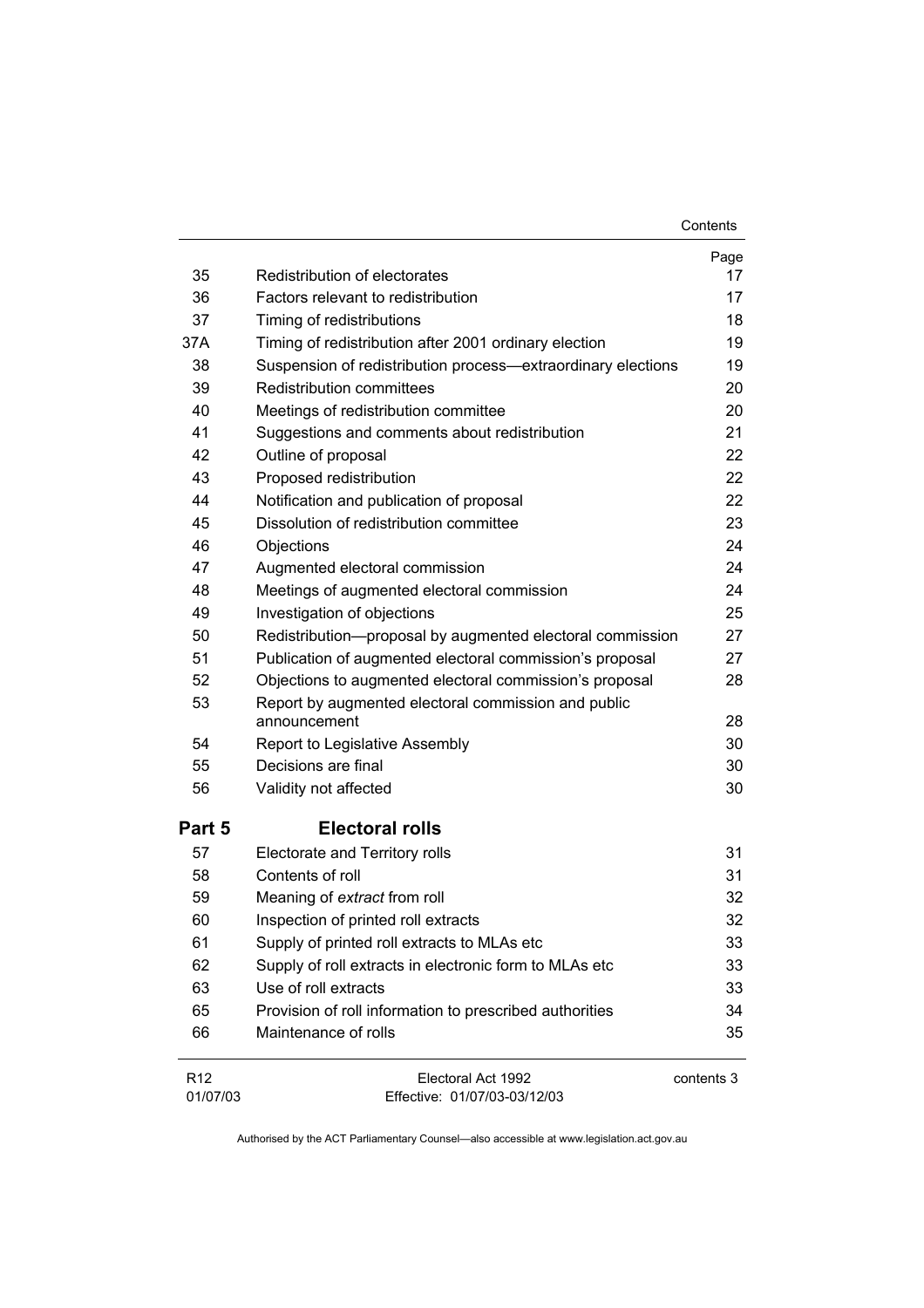| Contents |
|----------|
|----------|

|            |                                                                           | Page                        |
|------------|---------------------------------------------------------------------------|-----------------------------|
| 67         | Power to require information                                              | 36                          |
| 68         | Notice of registered deaths                                               | 36                          |
| 69         | Disclosure of roll information                                            | 37                          |
| 70         | Joint roll arrangements with Commonwealth                                 | 37                          |
| Part 6     | <b>Enrolment</b>                                                          |                             |
| 71         | Persons taken not to be enrolled on Commonwealth roll                     | 39                          |
| 71A        | Address of person serving sentence of imprisonment                        | 39                          |
| 72         | Entitlement                                                               | 39                          |
| 73         | Compulsory enrolment etc-residents                                        | 40                          |
| 74         | Eligible overseas electors                                                | 41                          |
| 75         | Age 17 enrolment                                                          | 42                          |
| 76         | Enrolment etc                                                             | 43                          |
| 77         | Suppression of elector's address                                          | 44                          |
| 78         | Inclusion of particulars on roll following suppression                    | 45                          |
| 79         | Suppression of elector's address pending review                           | 45                          |
| 80         | Closed rolls                                                              | 46                          |
| 81         | Objections to enrolment                                                   | 48                          |
| 82         | Record of claims for enrolment                                            | 50                          |
| 83         | Processing enrolment claims                                               | 50                          |
| 84         | Transmission of enrolment claims                                          | 51                          |
| 85         | Production of claims for enrolment before a court                         | 51                          |
| 86         | Claims for enrolment not subject to warrants                              | 51                          |
| Part 7     | <b>Registration of political parties and ballot</b><br>groups             |                             |
| 87         | Meaning of related political parties                                      | 52                          |
| 88         | Registers of political parties and ballot groups                          | 52                          |
| 89         | Application for registration of political party                           | 52                          |
| 89A        | Application for registration of ballot group                              | 53                          |
| 90         | Further information about application for political party<br>registration | 54                          |
| 91         | Notification and publication of applications                              | 54                          |
| 91A        | Objections to applications and responses                                  | 55                          |
| 92         | Registration of political parties and ballot groups                       | 56                          |
| contents 4 | Electoral Act 1992<br>Effective: 01/07/03-03/12/03                        | R <sub>12</sub><br>01/07/03 |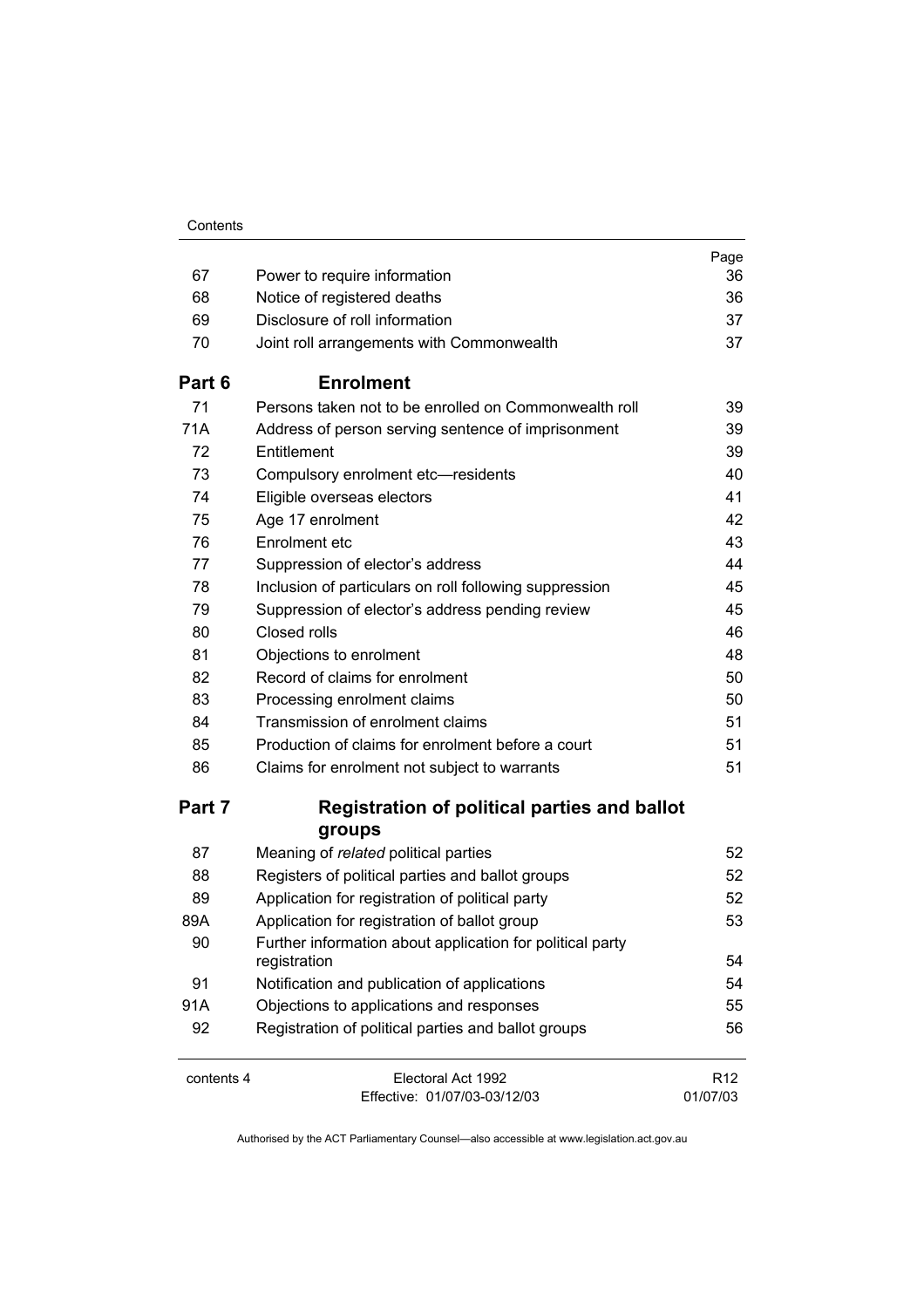|                     |                                                                     | Page       |
|---------------------|---------------------------------------------------------------------|------------|
| 93                  | Refusal of applications for registration                            | 57         |
| 94                  | Amendment of applications for registration                          | 59         |
| 95                  | Changes to particulars in register                                  | 60         |
| 95A                 | Objection to continued use of name                                  | 61         |
| 96                  | No action under pt 7 during pre-election period                     | 62         |
| 96A                 | Who can be a registered officer                                     | 62         |
| 97                  | Deputy registered officer                                           | 62         |
| 97A                 | Information about political parties                                 | 63         |
| 98                  | Cancellation of registration of political parties and ballot groups | 63         |
| 99                  | Use of party or ballot group name after cancellation                | 66         |
| 99A                 | General requirements about constitutions of registered parties      | 67         |
| Part 8              | <b>Timing of elections</b>                                          |            |
| 100                 | Ordinary elections                                                  | 68         |
| 101                 | <b>Extraordinary elections</b>                                      | 68         |
| 102                 | Polling day                                                         | 69         |
| Part 9              | <b>Arrangements for elections</b>                                   |            |
| Division 9.1        | <b>Nominations</b>                                                  |            |
| 103                 | Eligibility-MLAs                                                    | 70         |
| 104                 | Qualifications for nomination                                       | 71         |
| 105                 | Candidates to be nominated                                          | 72         |
| 106                 | Multiple nominations invalid                                        | 74         |
| 107                 | Withdrawal etc of consent to nomination                             | 74         |
| 108                 | Place and hour of nomination                                        | 75         |
| 109                 | Declaration of candidates                                           | 75         |
| 110                 | Rejection of nominations                                            | 76         |
| 111                 | Need for a poll                                                     | 77         |
| 112                 | Death of candidate before polling day                               | 77         |
| 113                 | Deposit-return or forfeiture                                        | 77         |
| <b>Division 9.2</b> | <b>Ballot papers</b>                                                |            |
| 114                 | <b>Ballot papers</b>                                                | 78         |
| 115                 | Grouping of candidates' names                                       | 79         |
| 116                 | Printing of ballot papers                                           | 79         |
| R <sub>12</sub>     | Electoral Act 1992                                                  | contents 5 |

01/07/03 Effective: 01/07/03-03/12/03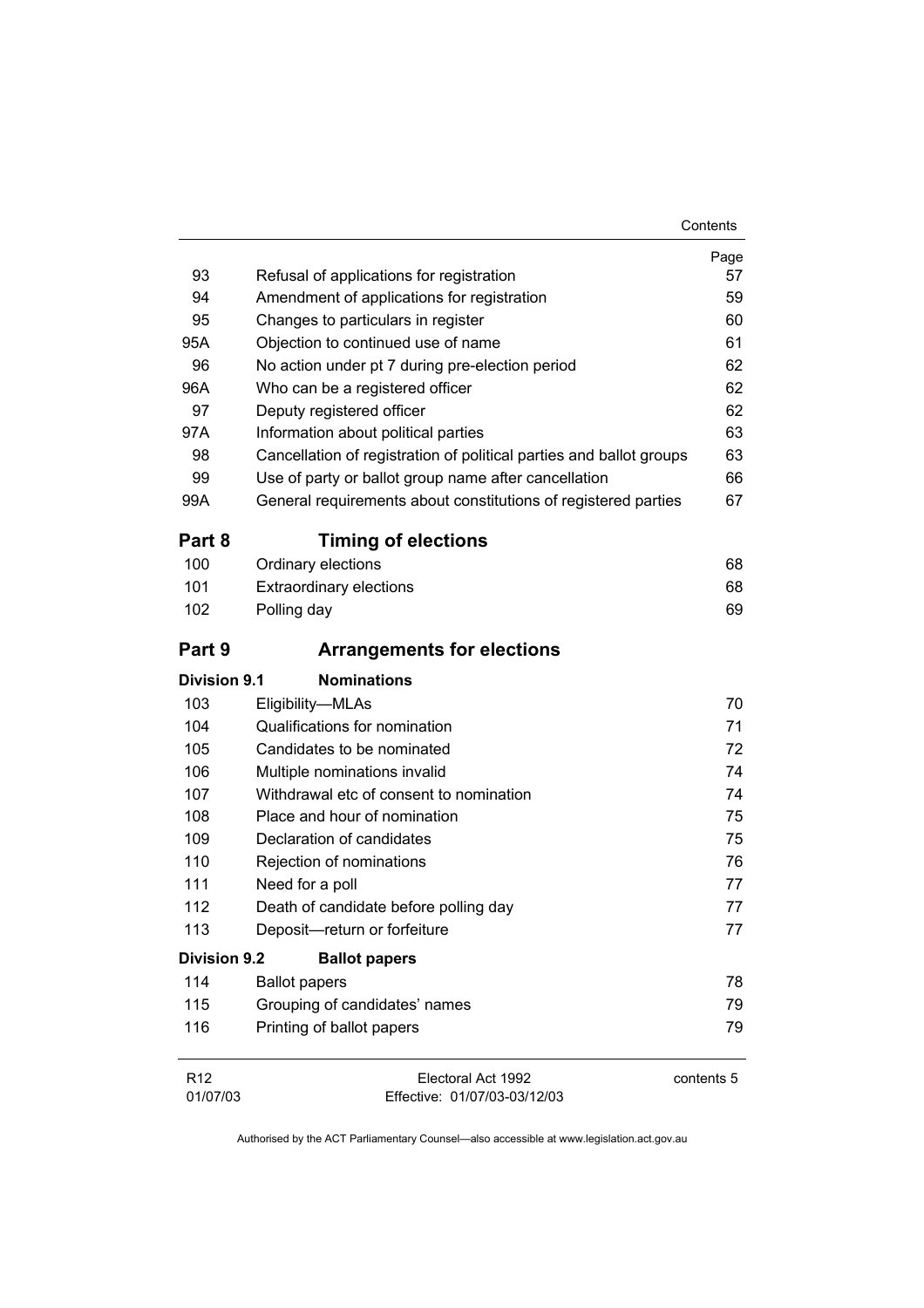| 117                  | Names on ballot papers                                                  | Page<br>81                  |
|----------------------|-------------------------------------------------------------------------|-----------------------------|
| 118                  | Draw for positions on ballot papers                                     | 82                          |
| <b>Division 9.3</b>  | Electronic voting devices and vote counting<br>programs                 |                             |
| 118A                 | Approval of computer program for electronic voting and vote<br>counting | 83                          |
| 118B                 | Security of electronic voting devices and related material              | 84                          |
| Division 9.4         | <b>Miscellaneous</b>                                                    |                             |
| 119                  | Polling places and scrutiny centres                                     | 84                          |
| 120                  | Administrative arrangements                                             | 85                          |
| 121                  | Certified lists of electors                                             | 86                          |
| 121A                 | Use of information from certified lists                                 | 86                          |
| 122                  | Scrutineers-appointment                                                 | 87                          |
| 123                  | Scrutineers-conduct                                                     | 87                          |
| 124                  | Participation by candidates in conduct of election                      | 88                          |
| 125                  | Determining matters by lot                                              | 88                          |
| 126                  | Supplementary elections                                                 | 89                          |
| Part 10              | Voting                                                                  |                             |
| <b>Division 10.1</b> | General                                                                 |                             |
| 127                  | Meaning of authorised witness                                           | 90                          |
| 128                  | Entitlement to vote                                                     | 90                          |
| 129                  | Compulsory voting                                                       | 91                          |
| 130                  | Multiple votes prohibited                                               | 91                          |
| 131                  | Procedures for voting                                                   | 92                          |
| 132                  | Manner of recording vote                                                | 92                          |
| <b>Division 10.2</b> | Ordinary voting at a polling place                                      |                             |
| 133                  | Claims to vote                                                          | 93                          |
| 134                  | Voting in private                                                       | 93                          |
| Division 10.3        | Declaration voting at a polling place                                   |                             |
| 135                  | Declaration voting at polling places                                    | 94                          |
| <b>Division 10.4</b> | Voting otherwise than at a polling place                                |                             |
| 136                  | Meaning of eligible elector for div 10.4                                | 95                          |
| contents 6           | Electoral Act 1992<br>Effective: 01/07/03-03/12/03                      | R <sub>12</sub><br>01/07/03 |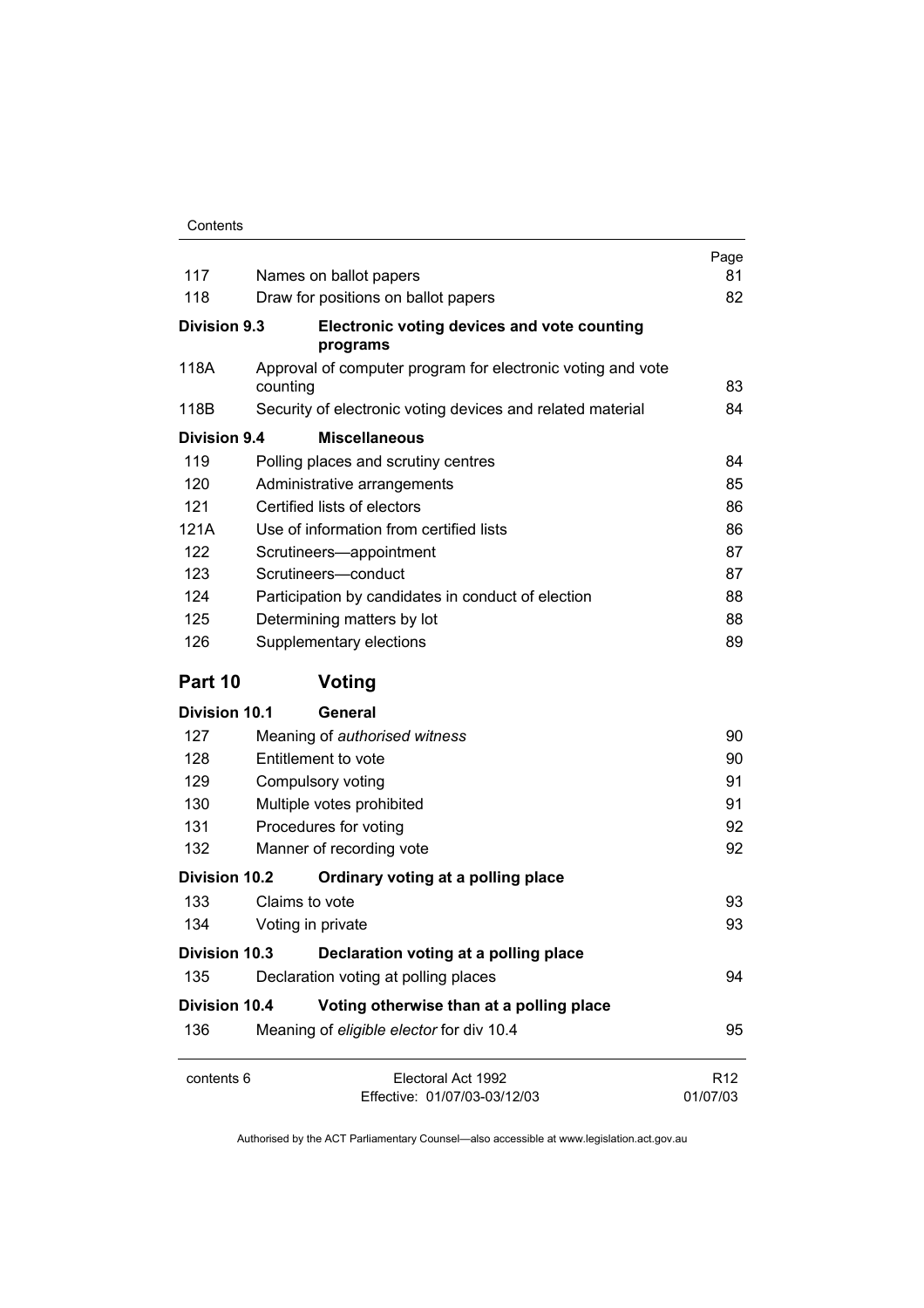|                             |                                                           | Contents   |
|-----------------------------|-----------------------------------------------------------|------------|
|                             |                                                           | Page       |
| 136A                        | Postal voting before polling day                          | 95         |
| 136B                        | Ordinary or declaration voting in ACT before polling day  | 97         |
| 136C                        | Declaration voting outside ACT on or before polling day   | 101        |
| 137                         | Record of issue of declaration voting papers              | 102        |
| 138                         | Inspection of records                                     | 102        |
| 139                         | Receipt of declaration voting papers                      | 102        |
| 140                         | Registered declaration voters                             | 103        |
| 141                         | Issue of voting papers to registered declaration voters   | 104        |
| 142                         | Correcting formal errors                                  | 104        |
| 143                         | Application forms for postal declaration votes            | 104        |
| 144                         | Transmission of applications for postal declaration votes | 104        |
| 145                         | Interference with declaration voting                      | 104        |
| 146                         | Soliciting completed declaration votes                    | 106        |
| 147                         | Transmission of completed declaration votes               | 106        |
| 148                         | Opening envelopes containing declaration votes            | 106        |
| Division 10.5               | <b>Mobile polling</b>                                     |            |
| 149                         | Definitions for div 10.5                                  | 106        |
| 149A                        | Declaration of special hospitals                          | 107        |
| 150                         | Mobile polling-institutions                               | 107        |
| 151                         | Functions of visiting officers                            | 107        |
| 152                         | Failure to visit institution                              | 108        |
| 153                         | Custody of ballot boxes and electoral papers              | 108        |
| <b>Division 10.6</b>        | <b>Miscellaneous</b>                                      |            |
| 154                         | Arrangements at polling places                            | 109        |
| 155                         | Particulars on ballot papers before issue                 | 109        |
| 156                         | Assistance to voters                                      | 109        |
| 156A                        | Assistance to voters unable to enter polling place        | 110        |
| 157                         | Spoilt ballot papers                                      | 111        |
| 158                         | Custody of ballot boxes and electoral papers              | 112        |
| 159                         | Extension of time for conducting elections                | 113        |
| 160                         | Suspension and adjournment of polling                     | 113        |
| Division 10.7               | <b>Failure to vote</b>                                    |            |
| 161                         | Default notice                                            | 114        |
| R <sub>12</sub><br>01/07/03 | Electoral Act 1992<br>Effective: 01/07/03-03/12/03        | contents 7 |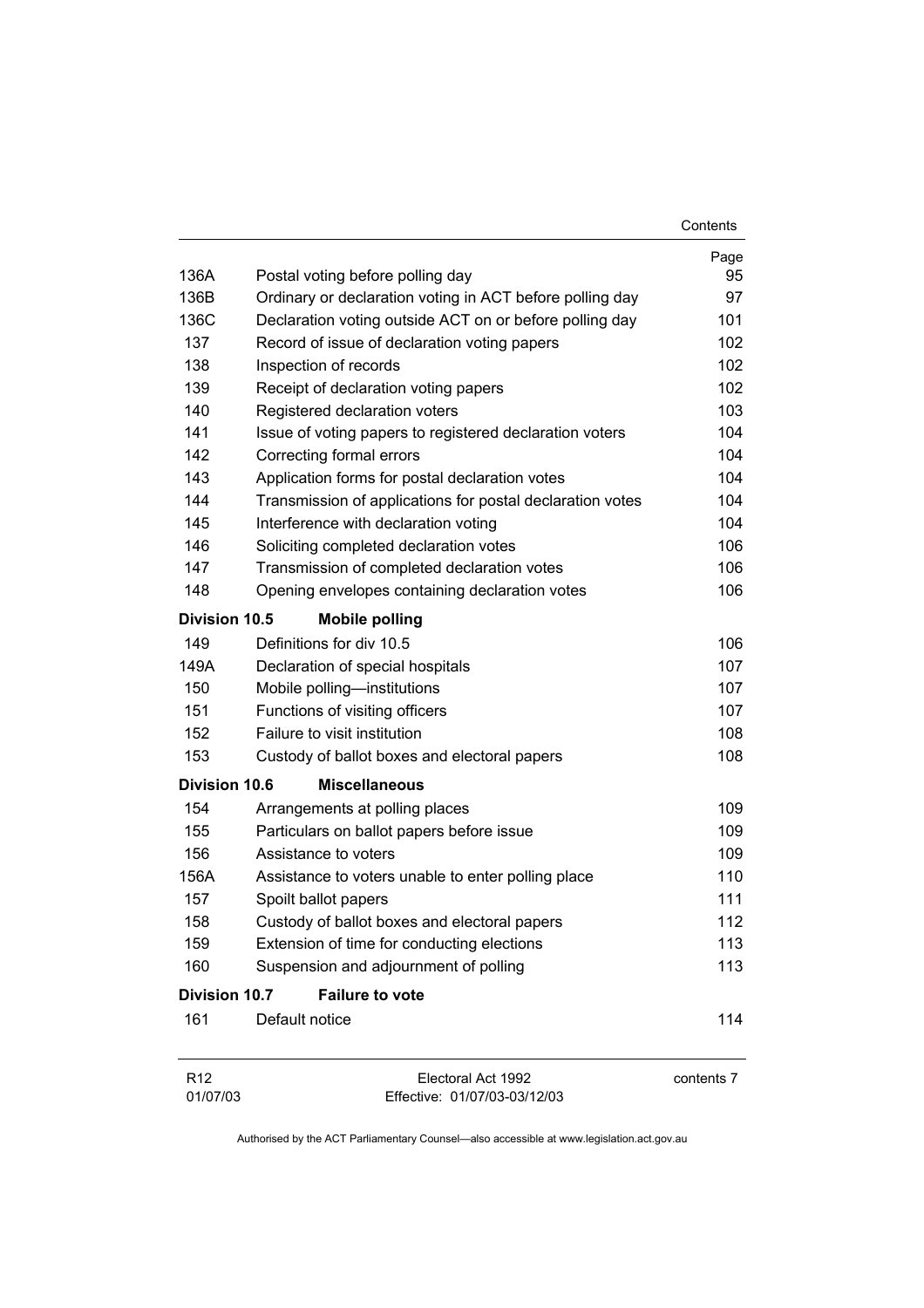| Contents |
|----------|
|----------|

|            |                                                          | Page            |
|------------|----------------------------------------------------------|-----------------|
| 162        | First notice                                             | 114             |
| 163        | Second notice                                            | 115             |
| 164        | Final notice                                             | 115             |
| 165        | Discharge of liability                                   | 116             |
| 166        | Response on behalf of elector                            | 116             |
| Part 11    | <b>Polling in Antarctica</b>                             |                 |
| 167        | Definitions for pt 11                                    | 117             |
| 167A       | Declaration of ship as a station                         | 118             |
| 167B       | Approval of ways of transmission                         | 118             |
| 168        | Returning officers and assistants for Antarctic stations | 118             |
| 170        | Application of Act to polling in Antarctica              | 118             |
| 171        | Antarctic electors                                       | 119             |
| 172        | Arrangements for the polling in Antarctica               | 119             |
| 173        | Conduct of the polling                                   | 120             |
| 174        | Claims to vote                                           | 120             |
| 175        | Proceedings at close of poll                             | 120             |
| 176        | Result of polling in Antarctica                          | 121             |
| 177        | Preservation of documents                                | 122             |
| Part 12    | The scrutiny                                             |                 |
| 178        | Scrutiny                                                 | 123             |
| 179        | Preliminary scrutiny of declaration voting papers etc    | 124             |
| 180        | Formality of ballot papers                               | 125             |
| 181        | Death of candidate                                       | 126             |
| 182        | First count-ordinary ballot papers                       | 126             |
| 183        | First count-declaration ballot papers                    | 128             |
| 183A       | First count-electronic ballot papers                     | 128             |
| 184        | Second count-first preferences                           | 128             |
| 185        | Ascertaining result of poll                              | 129             |
| 186        | Objections by scrutineers                                | 130             |
| 187        | Recount of ballot papers                                 | 130             |
| 187A       | Recount of electronic scrutiny of ballot papers          | 131             |
| 188        | Reservation of disputed ballot papers                    | 131             |
| 189        | Declaration of result of election                        | 132             |
| contents 8 | Electoral Act 1992                                       | R <sub>12</sub> |
|            | Effective: 01/07/03-03/12/03                             | 01/07/03        |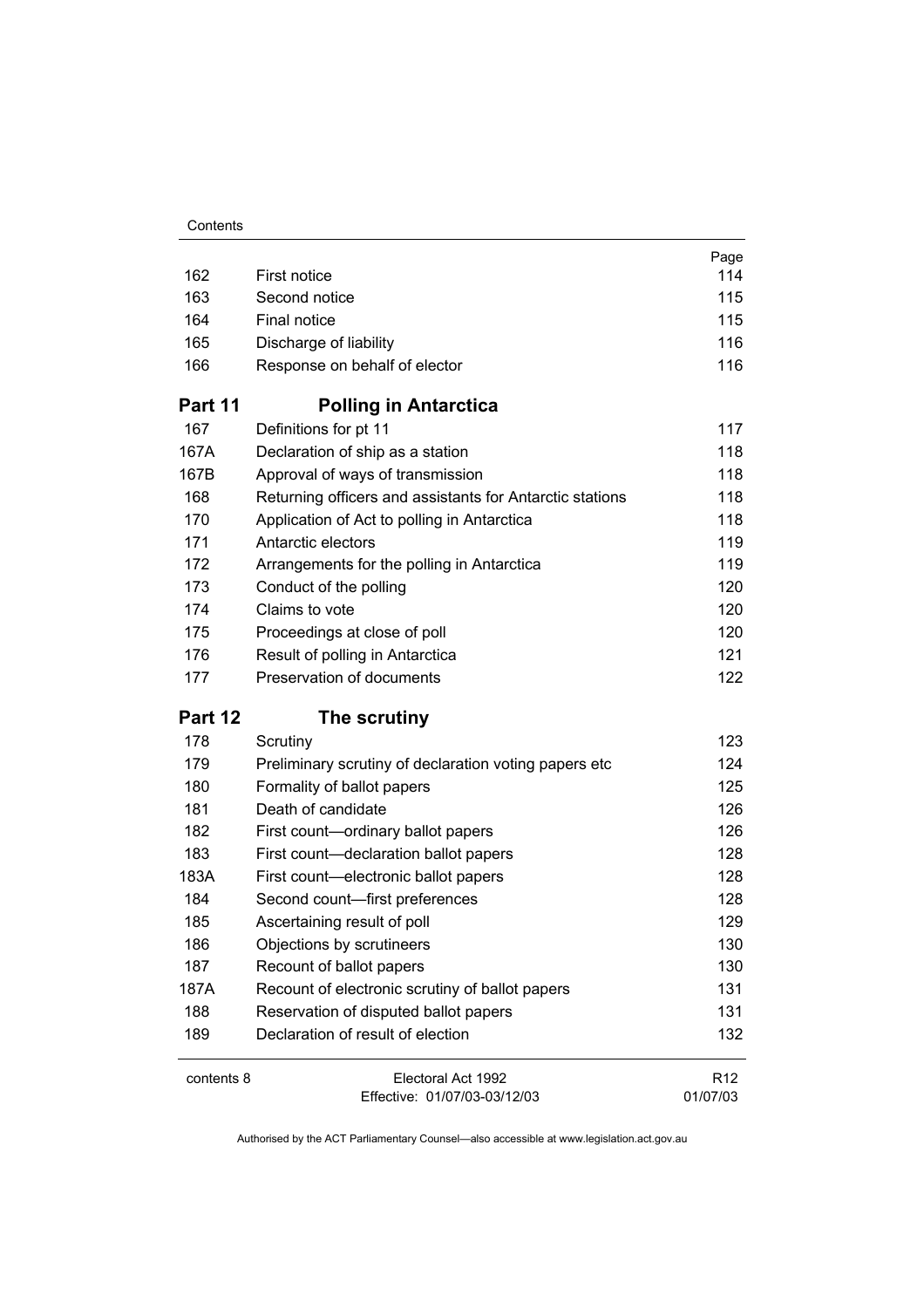|                             |                                                       | Contents   |
|-----------------------------|-------------------------------------------------------|------------|
|                             |                                                       | Page       |
| Part 13                     | <b>Casual vacancies</b>                               |            |
| 190                         | Definitions for pt 13                                 | 133        |
| 191                         | Notice of casual vacancy                              | 133        |
| 192                         | Candidates for casual vacancy                         | 134        |
| 193                         | Publication of candidates' details                    | 135        |
| 194                         | Determination of candidate to fill vacancy            | 136        |
| 195                         | Assembly nominees                                     | 136        |
| 196                         | Term of office of MLA declared elected under pt 13    | 137        |
| 197                         | Dissolution or pre-election period                    | 138        |
| Part 14                     | <b>Election funding and financial disclosure</b>      |            |
| <b>Division 14.1</b>        | Preliminary                                           |            |
| 198                         | Definitions for pt 14                                 | 139        |
| 198A                        | Reference to things done by party or ballot group etc | 141        |
| 198B                        | Candidate remains candidate after election            | 142        |
| 199                         | Related bodies corporate                              | 142        |
| 200                         | Activities of campaign committees                     | 142        |
| 201                         | Disclosure periods                                    | 143        |
| 202                         | Gifts-determination of amounts                        | 144        |
| <b>Division 14.2</b>        | <b>Reporting agents</b>                               |            |
| 203                         | Appointed agents                                      | 144        |
| 204                         | Non-appointed agents                                  | 145        |
| 205                         | Registers of reporting agents                         | 146        |
| <b>Division 14.3</b>        | <b>Election funding</b>                               |            |
| 206                         | Who eligible votes are cast for                       | 147        |
| 207                         | Entitlement to funds                                  | 147        |
| 208                         | Threshold                                             | 149        |
| 212                         | Making of payments                                    | 149        |
| 214                         | Death of candidate                                    | 150        |
| 215                         | Application voluntary                                 | 150        |
| <b>Division 14.4</b>        | <b>Disclosure of donations</b>                        |            |
| 216                         | Meaning of defined details for div 14.4               | 151        |
| 217                         | Disclosure of gifts                                   | 151        |
| R <sub>12</sub><br>01/07/03 | Electoral Act 1992<br>Effective: 01/07/03-03/12/03    | contents 9 |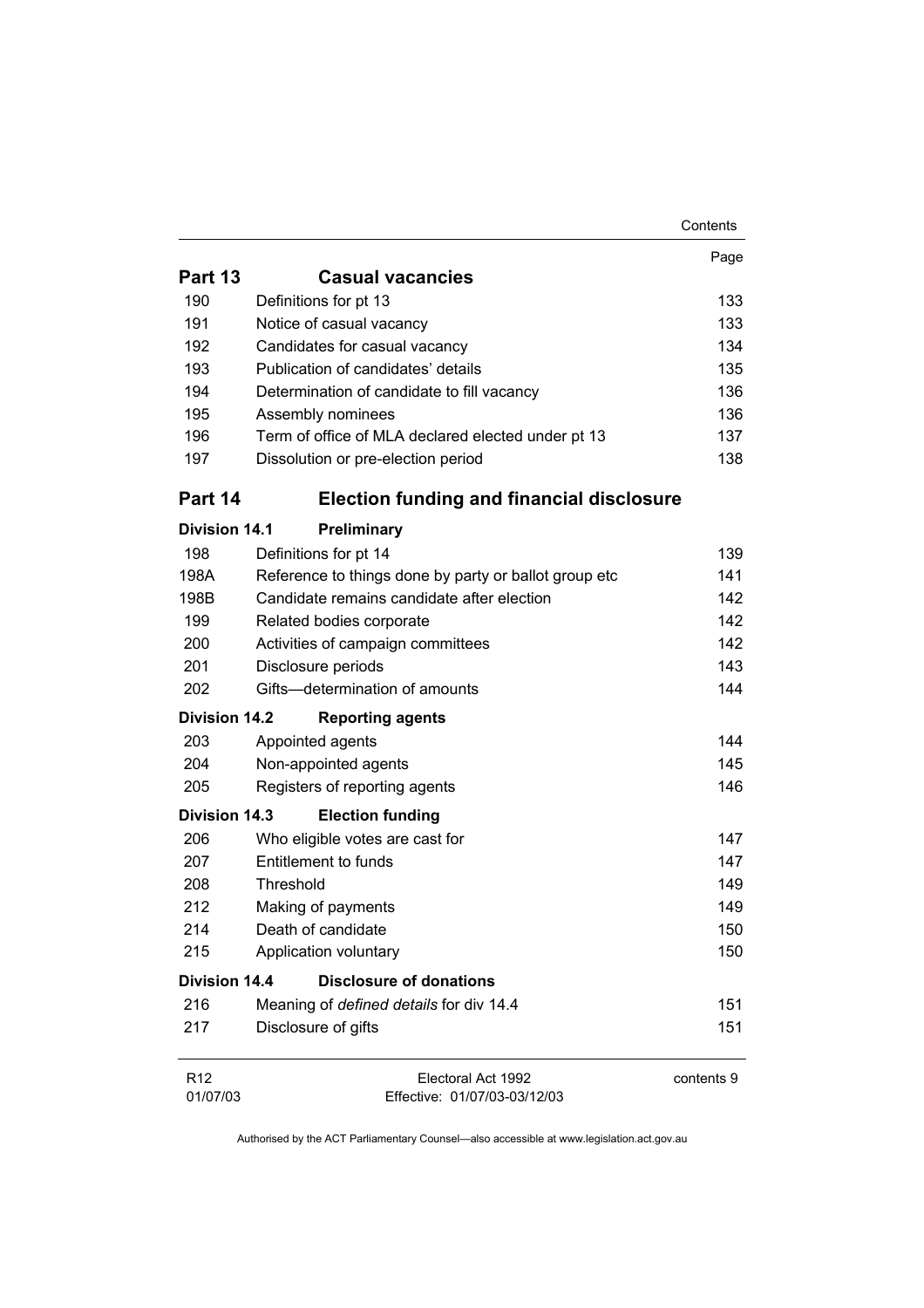| Contents |  |
|----------|--|
|          |  |

| 218                  | Disclosure of gifts-non-party groups                                        | Page<br>152 |  |
|----------------------|-----------------------------------------------------------------------------|-------------|--|
| 218A                 | Certain loans not to be received                                            | 153         |  |
| 219                  | Nil returns                                                                 |             |  |
| 220                  | Disclosure of gifts by persons incurring political expenditure              |             |  |
| 221                  |                                                                             | 155<br>157  |  |
| 221A                 | Donations to non-party groups and candidates<br>Annual returns of donations | 158         |  |
| 221B                 |                                                                             | 160         |  |
| 222                  | Advice about obligations to make returns                                    | 160         |  |
|                      | Anonymous gifts                                                             |             |  |
| Division 14.5        | Disclosure of electoral expenditure                                         |             |  |
| 223                  | Definitions for div 14.5                                                    | 162         |  |
| 224                  | Returns of electoral expenditure                                            | 164         |  |
| 225                  | Nil returns                                                                 | 165         |  |
| 226                  | Returns by broadcasters and publishers                                      | 165         |  |
| 227                  | Multiple elections on same day                                              | 167         |  |
| <b>Division 14.6</b> | <b>Annual returns</b>                                                       |             |  |
| 228                  | Meaning of defined particulars for div 14.6                                 | 168         |  |
| 230                  | Annual returns by parties, ballot groups and MLAs                           | 168         |  |
| 231                  | Periods of less than financial year                                         | 170         |  |
| 231A                 | Returns by parties under Commonwealth Electoral Act                         | 171         |  |
| 231B                 | Annual returns by associated entities                                       | 172         |  |
| 231C                 | Returns by associated entities under Commonwealth Electoral<br>Act          | 173         |  |
| 232                  | Amounts received                                                            | 174         |  |
| 234                  | Outstanding amounts                                                         | 174         |  |
| 234A                 | Regulations                                                                 | 175         |  |
| <b>Division 14.7</b> | Compliance                                                                  |             |  |
| 235                  | Definitions for div 14.7                                                    | 175         |  |
| 236                  | Offences                                                                    | 175         |  |
| 237                  | Investigation notices generally                                             | 176         |  |
| 237A                 | Investigation notices about associated entities                             | 179         |  |
| 237B                 | Investigation notice offences                                               | 180         |  |
| 238                  | Investigation-search warrants                                               | 180         |  |
| 239                  | Records                                                                     | 182         |  |
|                      |                                                                             |             |  |

| contents 10 |  |
|-------------|--|
|-------------|--|

Electoral Act 1992 Effective: 01/07/03-03/12/03

R12 01/07/03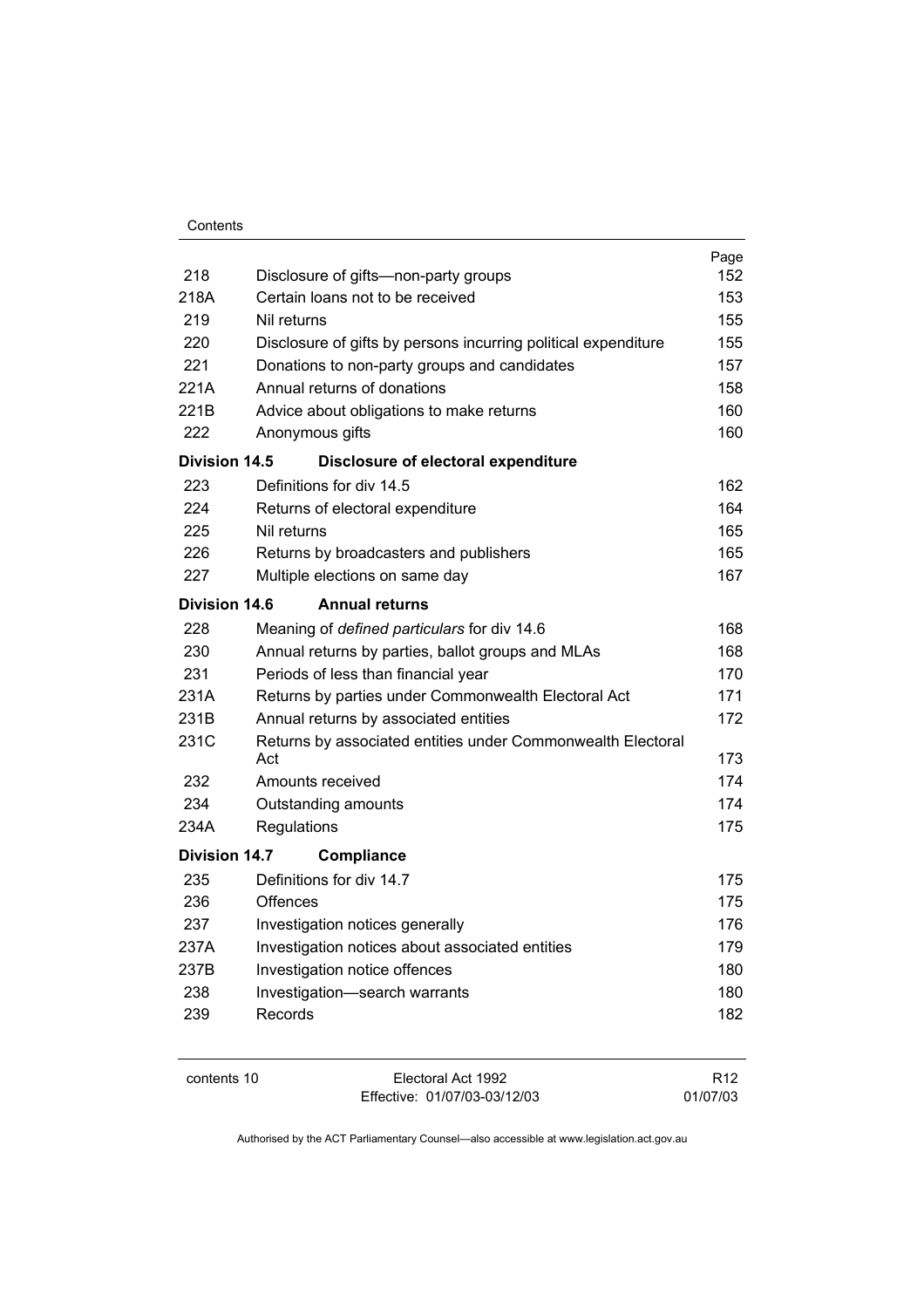|                                                     |                                                             | Contents |
|-----------------------------------------------------|-------------------------------------------------------------|----------|
|                                                     |                                                             | Page     |
| Division 14.8                                       | <b>Miscellaneous</b>                                        |          |
| 240                                                 | Inability to complete returns                               | 183      |
| 241                                                 | Noncompliance with pt 14                                    | 185      |
| 242                                                 | Amendment of returns                                        | 186      |
| 243                                                 | Copies of returns to be available for public inspection     | 187      |
| Part 15                                             | <b>Review of decisions</b>                                  |          |
| 244                                                 | Definitions for pt 15                                       | 188      |
| 245                                                 | Reviewable decisions                                        | 188      |
| 246                                                 | <b>Review statements</b>                                    | 189      |
| 247                                                 | Review by electoral commission                              | 190      |
| 248                                                 | Notice of decision of the electoral commission              | 191      |
| 249                                                 | Review by administrative appeals tribunal                   | 192      |
| Part 16                                             | Disputed elections, eligibility and<br>vacancies            |          |
| <b>Division 16.1</b>                                | <b>Preliminary</b>                                          |          |
| 250                                                 | Definitions for pt 16                                       | 193      |
| 251                                                 | Meaning of Speaker for pt 16                                | 194      |
|                                                     | <b>Jurisdiction and powers of Supreme Court</b>             |          |
|                                                     |                                                             |          |
| 252                                                 | <b>Court of Disputed Elections</b>                          | 194      |
| 253                                                 | Powers of the court                                         | 195      |
| 255                                                 | Decisions are final                                         | 195      |
|                                                     | <b>Disputed elections</b>                                   |          |
| 256                                                 | Validity may be disputed after election                     | 195      |
| 257                                                 | Persons entitled to dispute elections                       | 196      |
| 258                                                 | Form of application                                         | 196      |
| 259                                                 | Time for filing application                                 | 196      |
| 260                                                 | Deposit as security for costs                               | 197      |
| 261                                                 | Registrar to serve copies of application on certain persons | 197      |
| 262                                                 | Parties to application under div 16.3                       | 197      |
| <b>Division 16.2</b><br><b>Division 16.3</b><br>263 | Withdrawal and abatement of application                     | 198      |

| R <sub>12</sub> | Electoral Act 1992           | contents 11 |
|-----------------|------------------------------|-------------|
| 01/07/03        | Effective: 01/07/03-03/12/03 |             |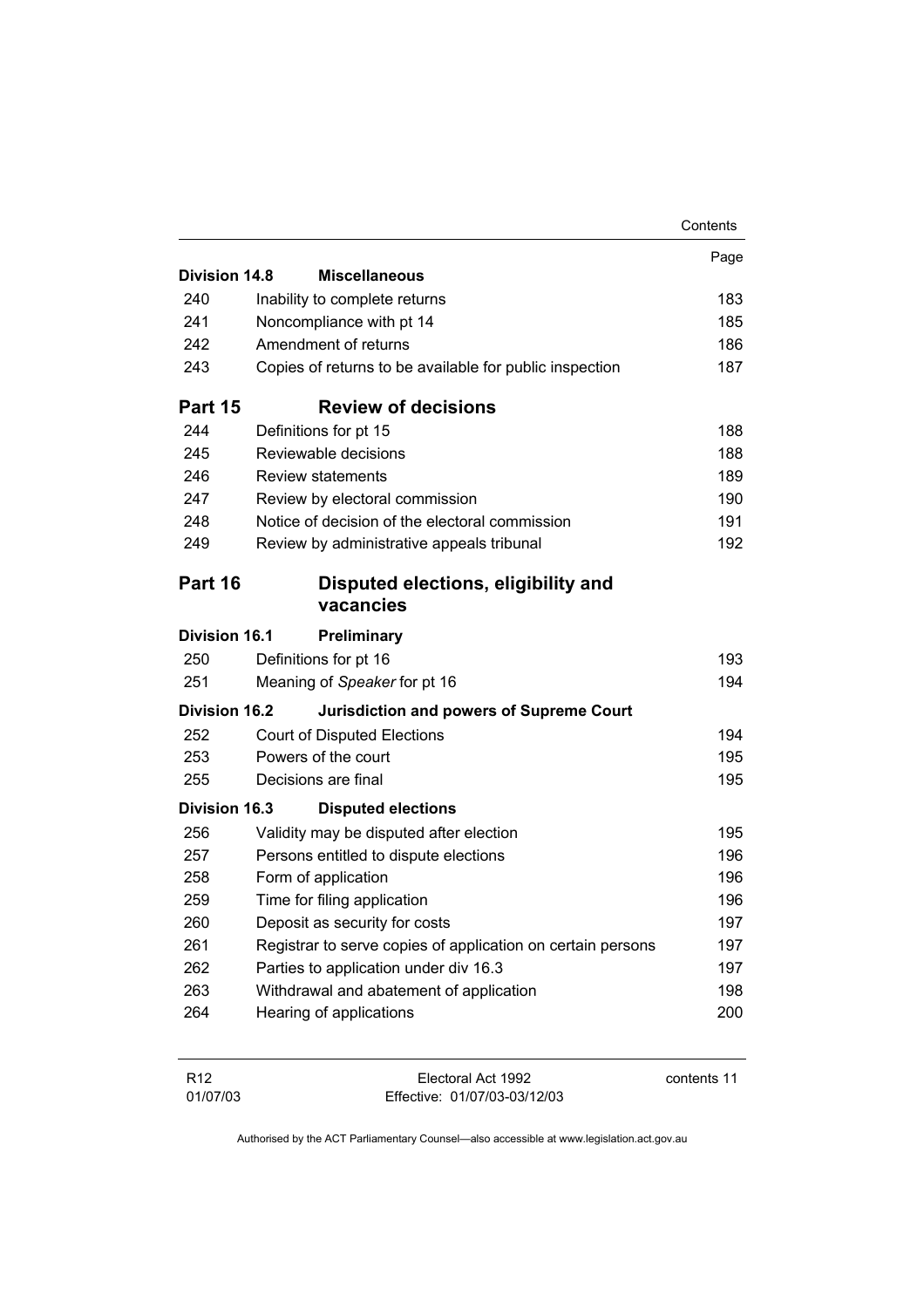| 265                  | Declarations and orders                                      | Page<br>200 |
|----------------------|--------------------------------------------------------------|-------------|
| 266                  | Illegal practices                                            | 201         |
| 267                  | Bribery or undue influence by person elected                 | 202         |
| 268                  | Immaterial delays and errors                                 | 202         |
| 269                  | Inquiries by court                                           | 203         |
| 270                  | Rejected ballot papers                                       | 203         |
| 271                  | Evidence that persons were not permitted to vote             | 203         |
| 272                  | Inspection of electoral papers                               | 204         |
| 273                  | Commissioner not prevented from accessing documents          | 204         |
| 274                  | Registrar to serve copies of declarations on certain persons | 204         |
| 275                  | <b>Effect of declarations</b>                                | 204         |
| <b>Division 16.4</b> | <b>Eligibility and vacancies</b>                             |             |
| 276                  | Speaker to state case                                        | 205         |
| 277                  | Parties to a referral                                        | 205         |
| 278                  | Declarations and orders                                      | 206         |
| 279                  | Registrar to serve copy of declarations on Speaker           | 206         |
| 280                  | <b>Effect of declarations</b>                                | 206         |
| Division 16.5        | <b>Proceedings</b>                                           |             |
| 281                  | Procedure                                                    | 207         |
| 282                  | Legal representation limited                                 | 207         |
| 283                  | Admissibility of evidence                                    | 207         |
| 284                  | Costs may be ordered against Territory                       | 208         |
| Part 17              | <b>Electoral offences</b>                                    |             |
| <b>Division 17.1</b> | <b>Bribery and improper influence</b>                        |             |
| 285                  | <b>Bribery</b>                                               | 209         |
| 286                  | Influencing of votes by officers                             | 210         |
| 287                  | Influencing votes of hospital and nursing home patients      | 210         |
| Division 17.2        | <b>Protection of rights</b>                                  |             |
| 288                  | Violence and intimidation                                    | 210         |
| 289                  | Discrimination on grounds of political donations             | 210         |
| 290                  | Employees' right to leave of absence for voting              | 211         |
|                      |                                                              |             |

contents 12 Electoral Act 1992 Effective: 01/07/03-03/12/03

R12 01/07/03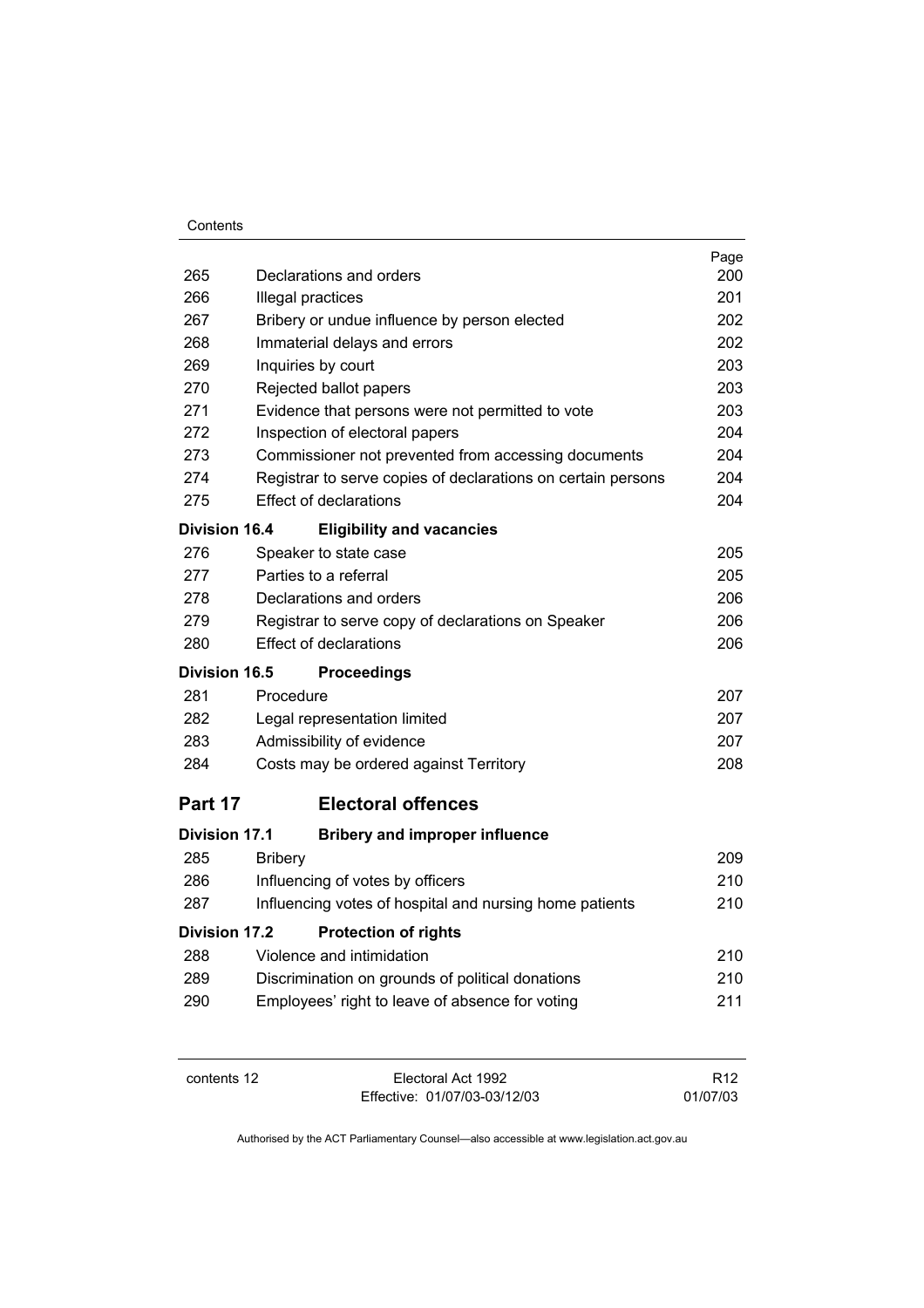|               |                                                                                        | Contents |
|---------------|----------------------------------------------------------------------------------------|----------|
|               |                                                                                        | Page     |
| Division 17.3 | <b>Campaigning offences</b>                                                            |          |
| 291           | Definitions for div 17.3                                                               | 212      |
| 292           | Dissemination of electoral matter—authorisers and authors                              | 213      |
| 293           | Dissemination of electoral matter-letters to the editor                                | 213      |
| 294           | Dissemination of electoral matter-newspaper and periodical<br>reportage and commentary | 214      |
| 295           | Exemptions for dissemination of electoral matter on certain<br>items                   | 214      |
| 296           | Advertorials                                                                           | 215      |
| 297           | Misleading or deceptive electoral matter                                               | 216      |
| 298           | Inducement to illegal voting—representations of ballot papers                          | 216      |
| 299           | Graffiti                                                                               |          |
| 300           | Defamation of candidates                                                               |          |
| 301           | Publication of statements about candidates                                             |          |
| 302           | Disruption of election meetings                                                        |          |
| 303           | Canvassing within 100m of polling places                                               |          |
| 304           | Badges and emblems in polling places                                                   |          |
| 305           | How-to-vote material in polling places                                                 | 221      |
| 306           | Evidence of authorisation of electoral matter                                          | 221      |
| Division 17.4 | <b>Electronic voting offences</b>                                                      |          |
| 306A          | Interfering with electronic voting devices etc                                         | 223      |
| 306B          | Interfering with electronic counting devices etc.                                      | 223      |
| Division 17.5 | <b>Voting fraud</b>                                                                    |          |
| 307           | Voting fraud                                                                           | 223      |
| Division 17.6 | <b>Electoral papers</b>                                                                |          |
| 309           | Electoral papers-forgery                                                               | 225      |
| 310           | Electoral papers-forfeiture                                                            | 226      |
| 311           | Electoral papers-unauthorised possession                                               | 226      |
| 312           | Electoral papers-false or misleading statements                                        | 226      |
| 313           | Electoral papers-defacement etc                                                        | 227      |
| 314           | Electoral papers-signatures                                                            | 227      |
| 315           | Electoral papers-witnesses                                                             | 227      |

| R <sub>12</sub> | Electoral Act 1992           | contents 13 |
|-----------------|------------------------------|-------------|
| 01/07/03        | Effective: 01/07/03-03/12/03 |             |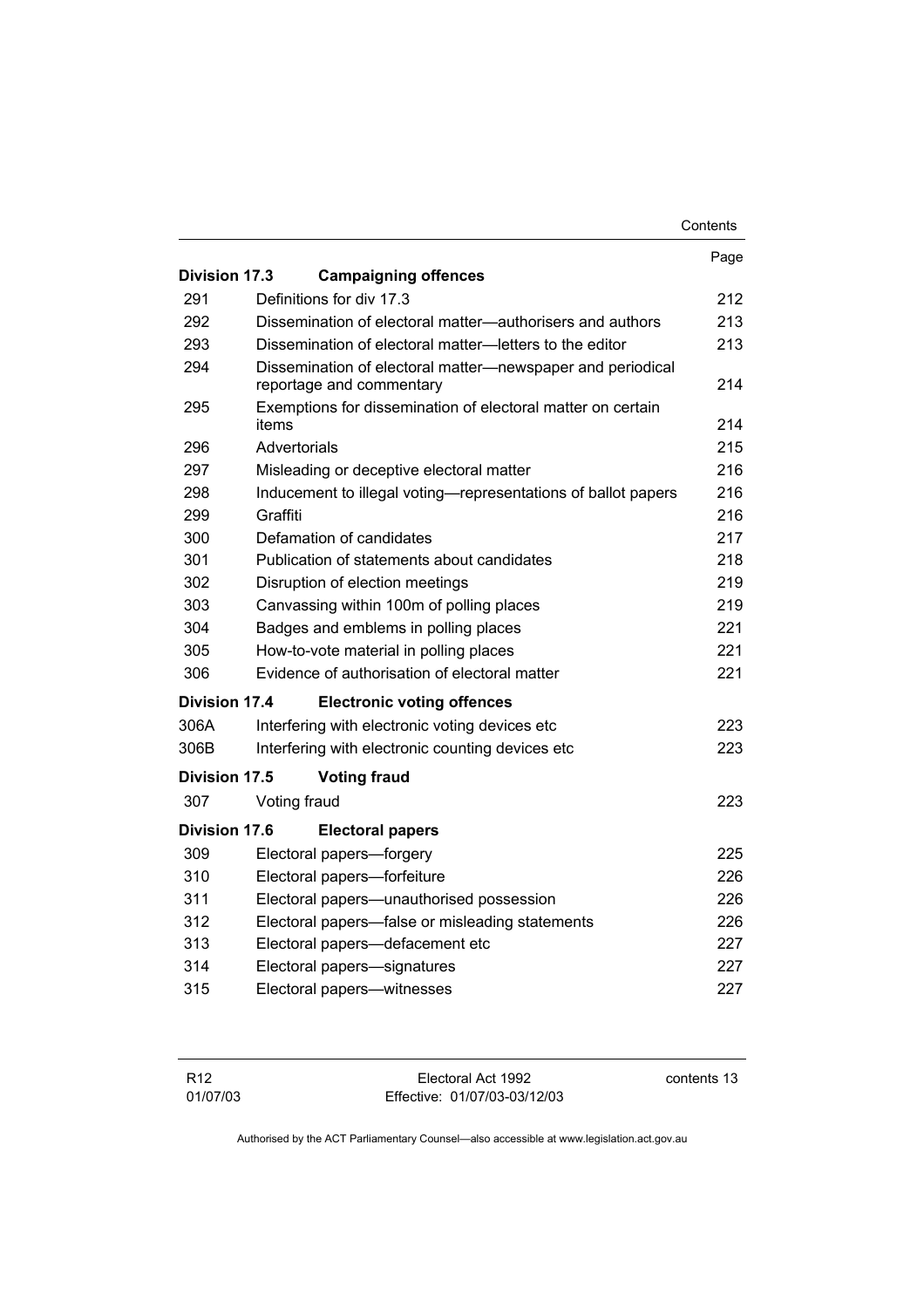| Contents |
|----------|
|----------|

| <b>Division 17.7</b> | <b>Official functions</b>                                            | Page |
|----------------------|----------------------------------------------------------------------|------|
| 316                  | Improper influence-members of electoral commission etc               | 228  |
| 317                  | Unauthorised actions by officers                                     | 228  |
| 318                  | Identification of voters and votes                                   | 229  |
| 319                  | Responses to official questions                                      | 229  |
| 320                  | Control of behaviour at voting centres                               | 230  |
| Part 18              | <b>Enforcement proceedings</b>                                       |      |
| <b>Division 18.1</b> | <b>Injunctions</b>                                                   |      |
| 321                  | Restraining conduct                                                  | 232  |
| 322                  | Requiring things to be done                                          | 233  |
| 323                  | Commissioner not required to give undertakings as to damages         | 233  |
| 324                  | Powers of the court                                                  | 233  |
| <b>Division 18.2</b> | <b>Prosecutions</b>                                                  |      |
| 325                  | Investigation of complaints                                          | 234  |
| 326                  | Commissioner may prosecute enrolment and voting offences             | 234  |
| 327                  | Service of certain process by mail                                   | 234  |
| Part 19              | <b>Miscellaneous</b>                                                 |      |
| 328                  | Extension of time for acts by officers                               | 235  |
| 329                  | Restrictions on sending completed ballot and voting papers by<br>fax | 235  |
| 330                  | Forms-provision and assistance                                       | 235  |
| 332                  | Correcting delays, errors and omissions                              | 236  |
| 333                  | Voting statistics to be published                                    | 236  |
| 334                  | Collecting further statistical information                           | 236  |
| 335                  | Storage and destruction of electoral papers                          | 237  |
| 336                  | Administrative arrangements with Commonwealth and States             | 237  |
| 337                  | Evidentiary certificates                                             | 238  |
| 338                  | Acts and omissions of representatives                                | 239  |
| 340                  | Chief executive to provide assistance etc                            | 240  |
| 340A                 | Approved forms                                                       | 240  |
| 341                  | Regulation-making power                                              | 240  |

| contents 14 |  |
|-------------|--|
|-------------|--|

Electoral Act 1992 Effective: 01/07/03-03/12/03

R12 01/07/03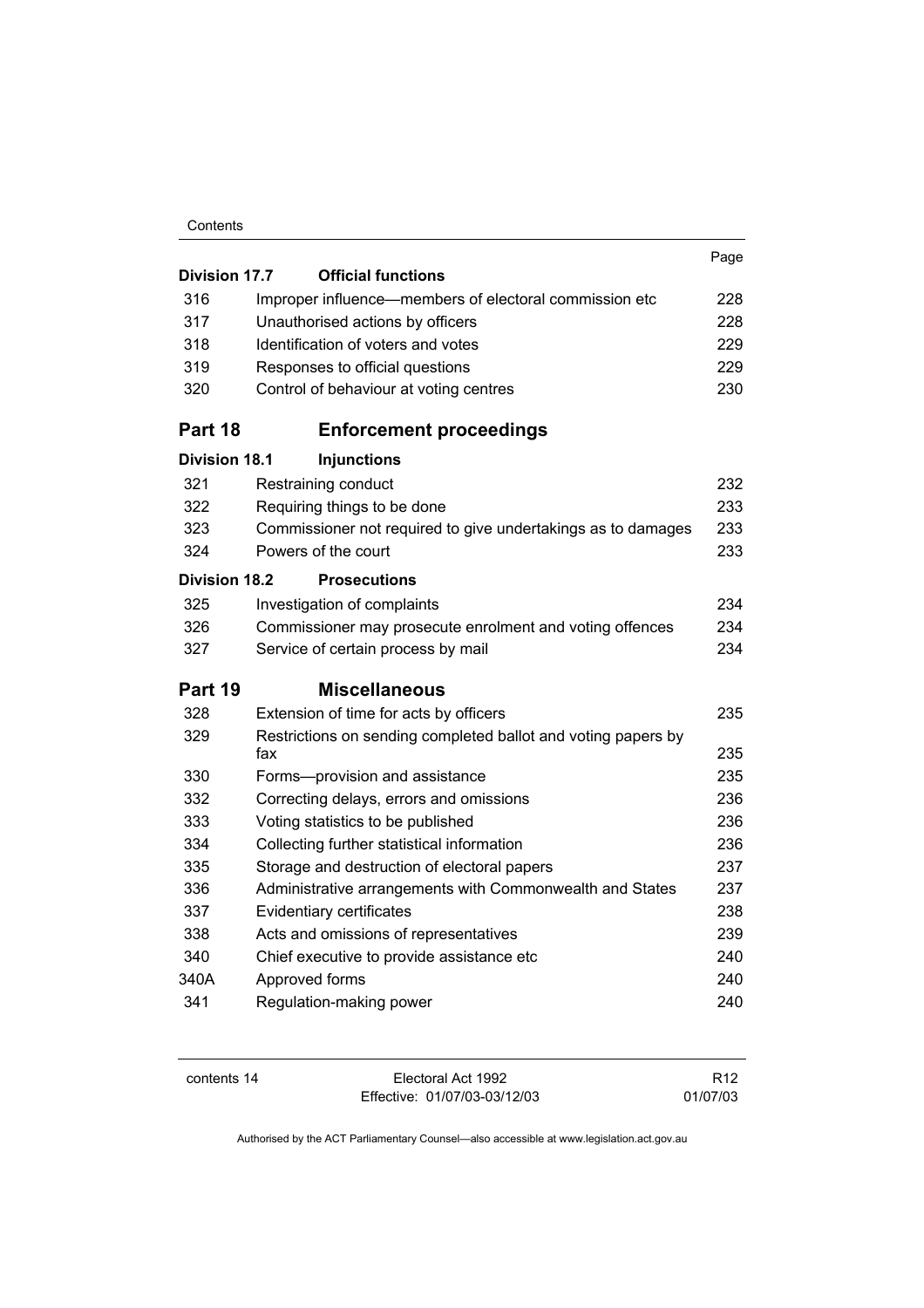|                             |                                |                                                             | Contents    |
|-----------------------------|--------------------------------|-------------------------------------------------------------|-------------|
| <b>Schedule 1</b>           |                                | Form of ballot paper                                        | Page<br>241 |
| <b>Schedule 2</b>           |                                | <b>Ballot papers-printing of names and</b><br>collation     | 242         |
| <b>Schedule 3</b>           |                                | <b>Preliminary scrutiny of declaration voting</b><br>papers | 256         |
| <b>Schedule 4</b>           |                                | Ascertaining result of poll                                 | 260         |
| <b>Part 4.1</b>             |                                | Preliminary                                                 | 260         |
| 1                           |                                | Interpretation for sch 4                                    | 260         |
| 2                           |                                | Disregarding preferences                                    | 262         |
| <b>Part 4.2</b>             |                                | General                                                     | 263         |
| 3                           |                                | First preferences                                           | 263         |
| 4                           |                                | Scrutiny to cease                                           | 263         |
| 5                           |                                | Scrutiny to continue                                        | 263         |
| 6                           |                                | Surplus votes                                               | 264         |
| 7                           |                                | More than 1 surplus                                         | 264         |
| 8                           | <b>Exclusion of candidates</b> |                                                             | 266         |
| 9                           |                                | Votes of excluded candidates                                | 267         |
| 10                          |                                | Setting aside ballot papers                                 | 267         |
| <b>Part 4.3</b>             |                                | <b>Casual vacancies</b>                                     | 268         |
| 11                          | Application                    |                                                             | 268         |
| 12                          | Quota                          |                                                             | 268         |
| 13                          |                                | <b>Transfer value</b>                                       | 268         |
| 14                          |                                | Recount-first count                                         | 270         |
| 15                          |                                | Recount-continuation                                        | 270         |
| 16                          |                                | Successful candidate is dead                                | 271         |
| 17                          |                                | Multiple vacancies                                          | 271         |
| <b>Part 4.4</b>             |                                | Deceased successful candidates                              | 272         |
| 18                          |                                | Application of pt 4.3                                       | 272         |
| R <sub>12</sub><br>01/07/03 |                                | Electoral Act 1992<br>Effective: 01/07/03-03/12/03          | contents 15 |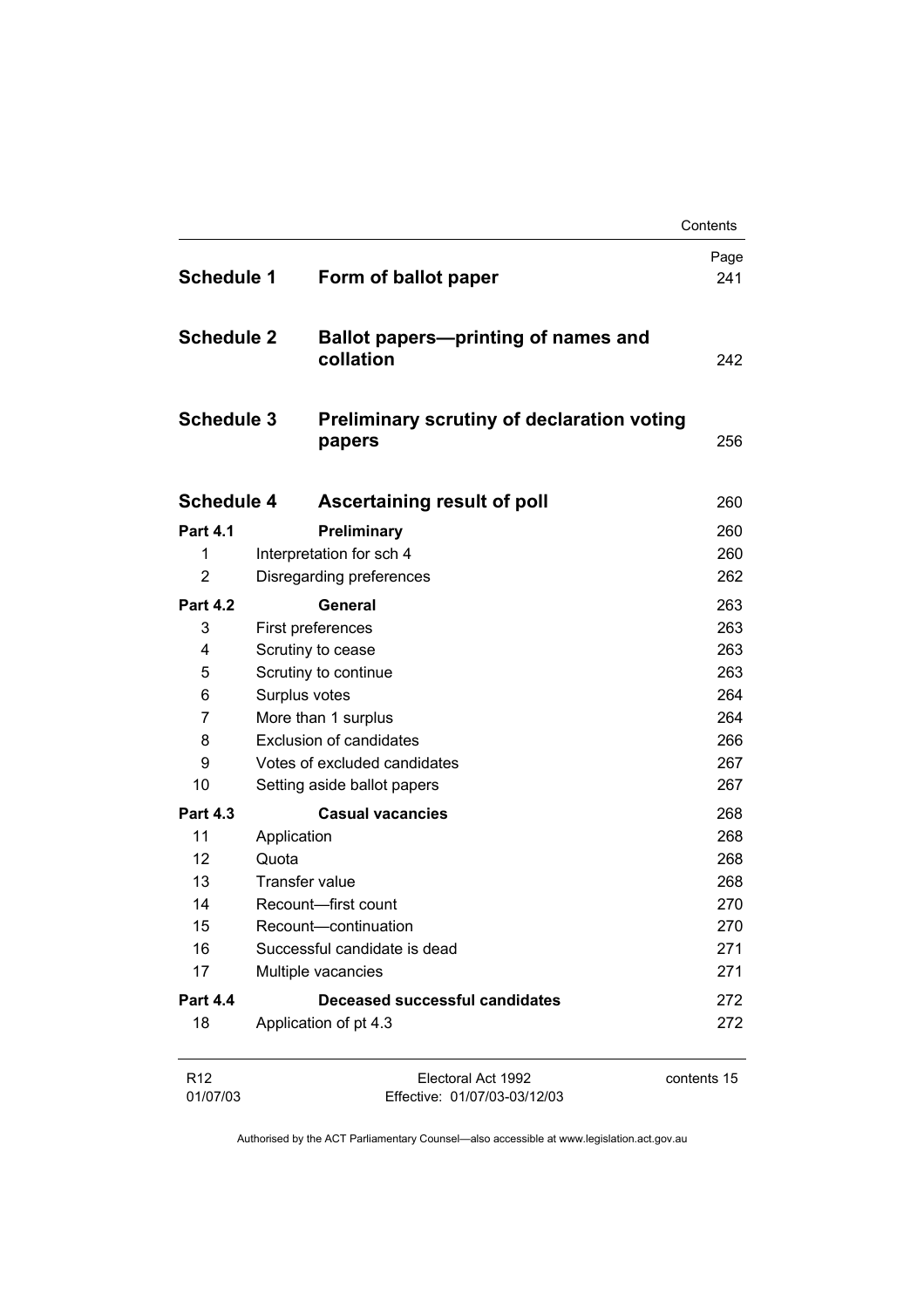| 19                | Multiple deaths        | Page<br>272 |
|-------------------|------------------------|-------------|
| <b>Dictionary</b> |                        | 273         |
| Endnotes          |                        |             |
| 1                 | About the endnotes     | 285         |
| 2                 | Abbreviation key       | 285         |
| 3                 | Legislation history    | 286         |
| 4                 | Amendment history      | 290         |
| 5                 | Earlier republications | 331         |
| 6                 | Renumbered provisions  | 332         |

contents 16 Electoral Act 1992 Effective: 01/07/03-03/12/03

R12 01/07/03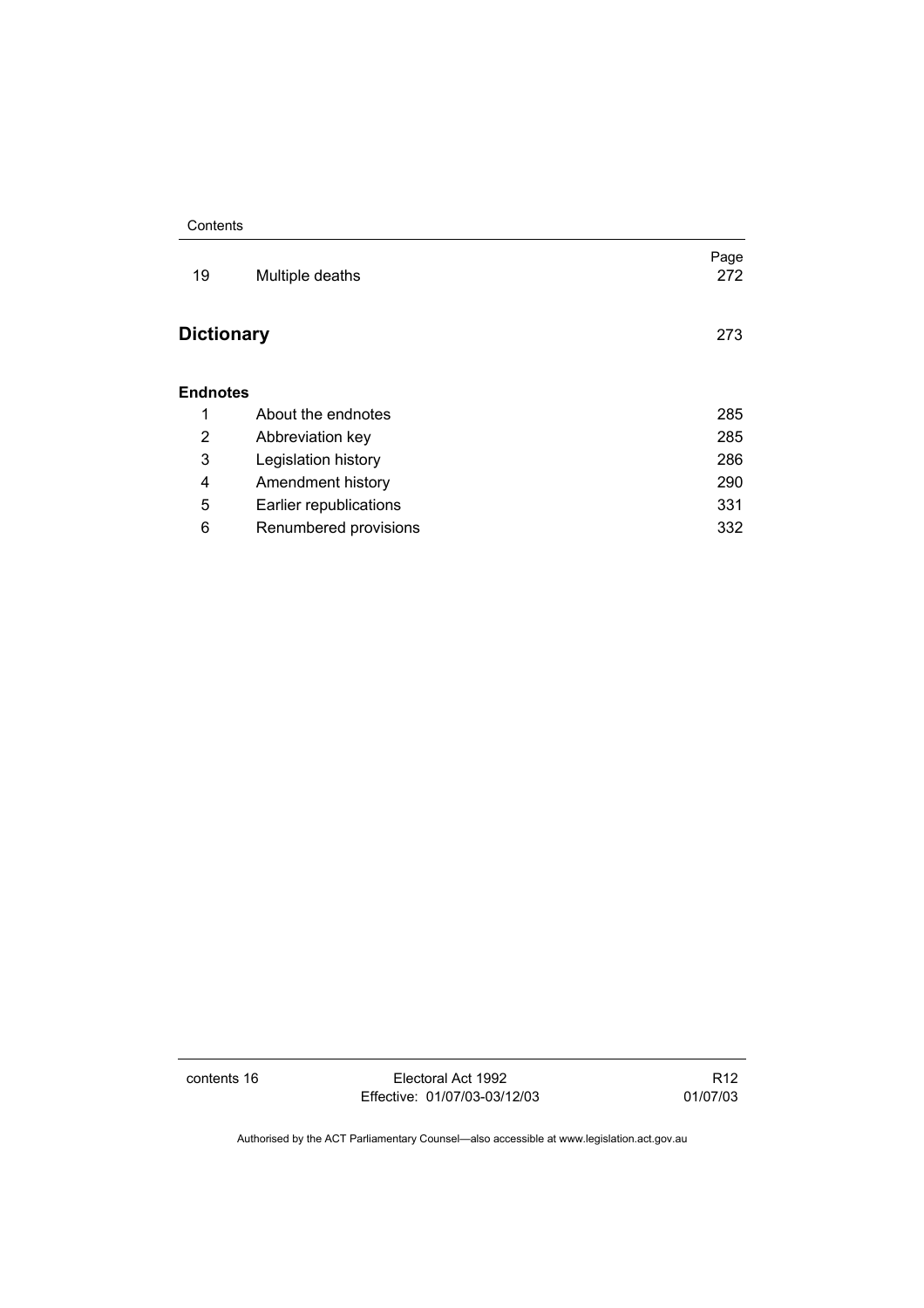

# **Electoral Act 1992**

An Act to provide for elections of members of the Legislative Assembly and related matters

R12 01/07/03

Electoral Act 1992 Effective: 01/07/03-03/12/03 page 1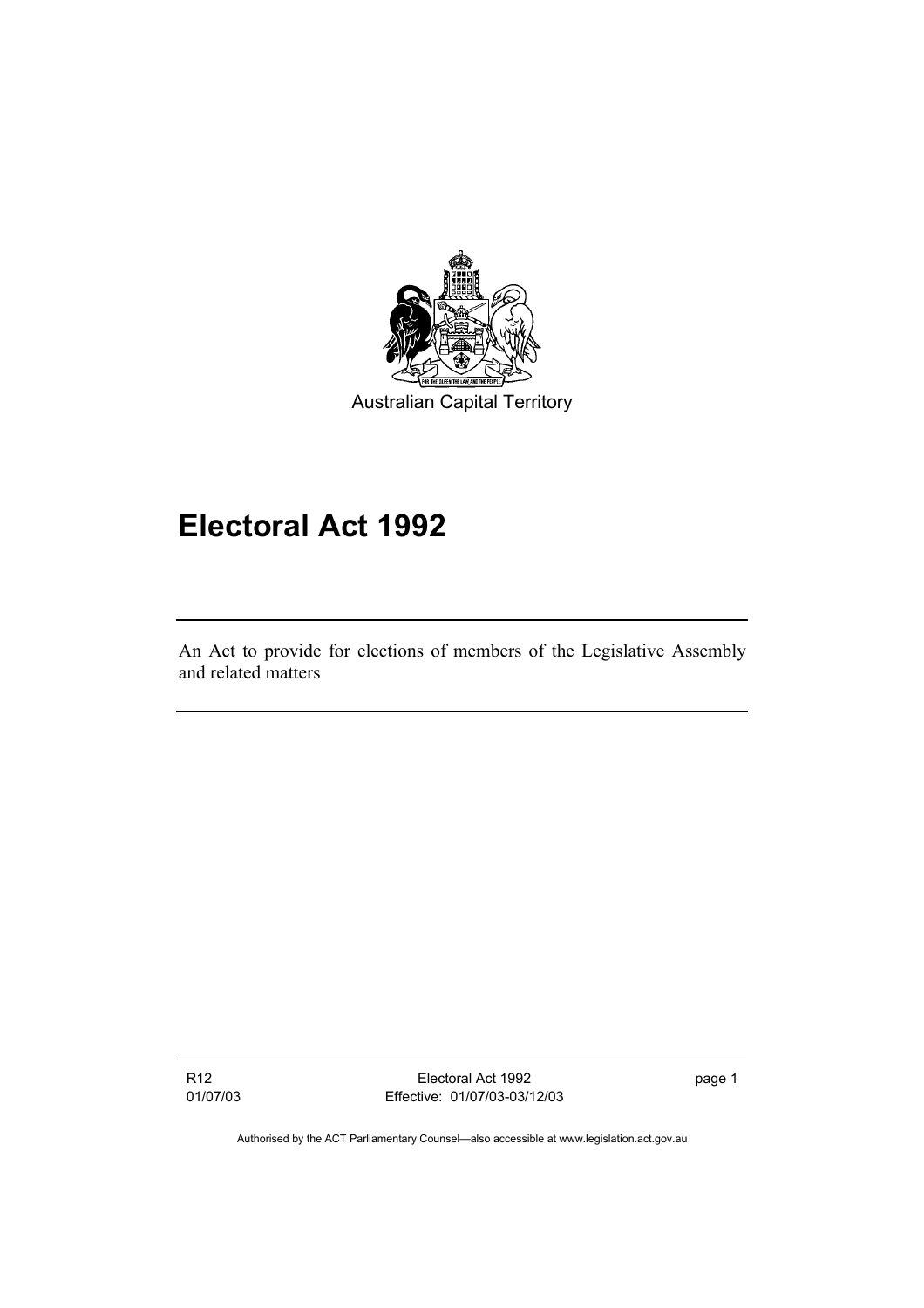#### **Preamble**

- 1 On 15 February 1992 a referendum was held to enable the electors of the Territory to choose which of 2 voting systems is to be used at future elections for the Legislative Assembly.
- 2 The electors chose the proportional representation (Hare-Clark) system as outlined in the Referendum Options Description Sheet set out in the *Australian Capital Territory (Electoral) Act 1988* (Cwlth), schedule 3.
- 3 The electoral system chosen by the electors includes the system of rotation of the positions of candidates' names on ballot papers known as the Robson Rotation.
- 4 The Legislative Assembly wishes to enact legislation to implement the electoral system chosen by the electors as soon as it is convenient to do so.

The Legislative Assembly for the Australian Capital Territory therefore enacts as follows:

page 2 Electoral Act 1992 Effective: 01/07/03-03/12/03

R12 01/07/03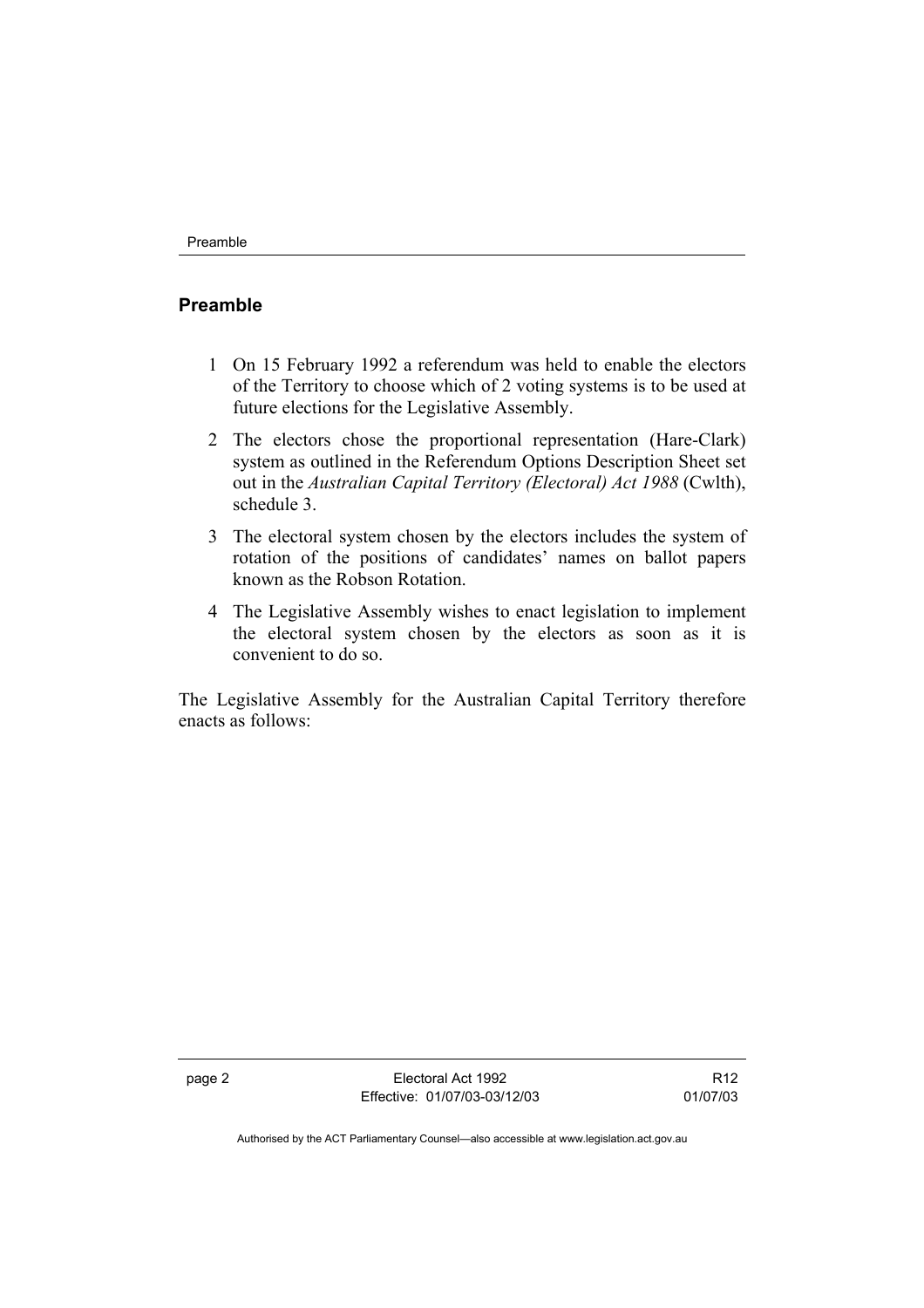#### Part 1 **Preliminary**

Section 1

# **Part 1** Preliminary

#### **1 Name of Act**

This Act is the *Electoral Act 1992*.

#### **3 Dictionary**

The dictionary at the end of this Act is part of this Act.

*Note 1* The dictionary at the end of this Act defines certain words and expressions used in this Act, and includes references (*signpost definitions*) to other words and expressions defined elsewhere in this Act or in other legislation.

> For example, the signpost definition '*electoral matter*—see section 4 (Meaning of *electoral matter*).' means that the expression 'electoral matter' is defined in that section and the definition applies to the entire Act.

*Note 2* A definition in the dictionary (including a signpost definition) applies to the entire Act unless the definition, or another provision of the Act, provides otherwise or the contrary intention otherwise appears (see *Legislation Act 2001*, s 155 and s 156 (1)).

#### **4 Meaning of** *electoral matter*

- (1) In this Act, *electoral matter* is matter, in printed or electronic form, that is intended or likely to affect voting at an election.
- (2) Without limiting subsection (1), matter is taken to be intended or likely to affect voting at an election if it contains an express or implicit reference to, or comment on—
	- (a) the election; or
	- (b) the performance of the Government or Opposition, or a previous Government or Opposition; or
	- (c) the performance of an MLA or former MLA; or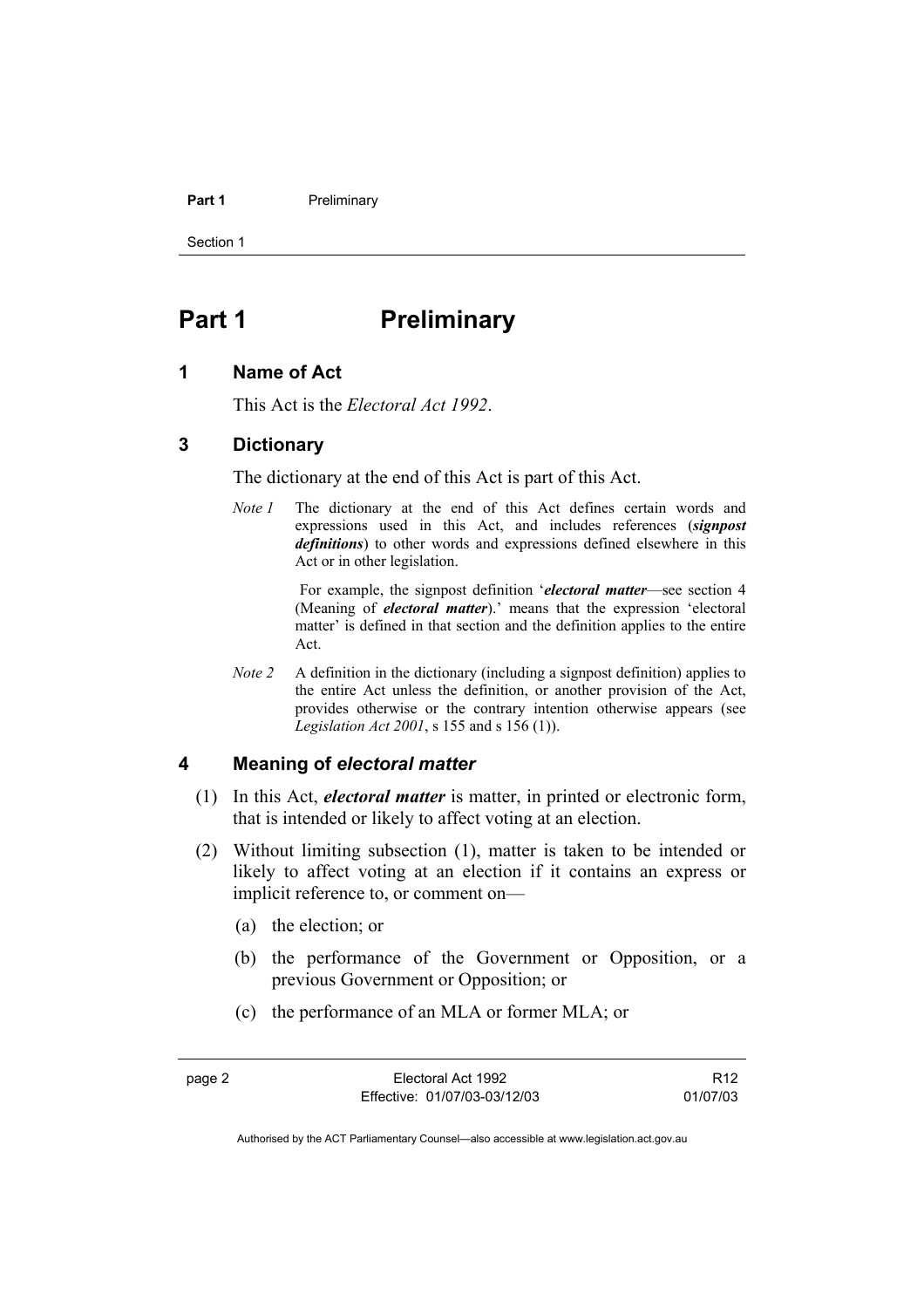- (d) the performance of a political party, ballot group, candidate or group of candidates in the election; or
- (e) an issue submitted to, or otherwise before, the electors in relation to the election.

#### **4A Meaning of** *available for public inspection*

If a provision of this Act requires the commissioner to make a document, a copy of a document or a register available for public inspection, the commissioner must make the document, a copy or register available for inspection by members of the public at the commissioner's office during ordinary business hours.

R12 01/07/03

Electoral Act 1992 Effective: 01/07/03-03/12/03 page 3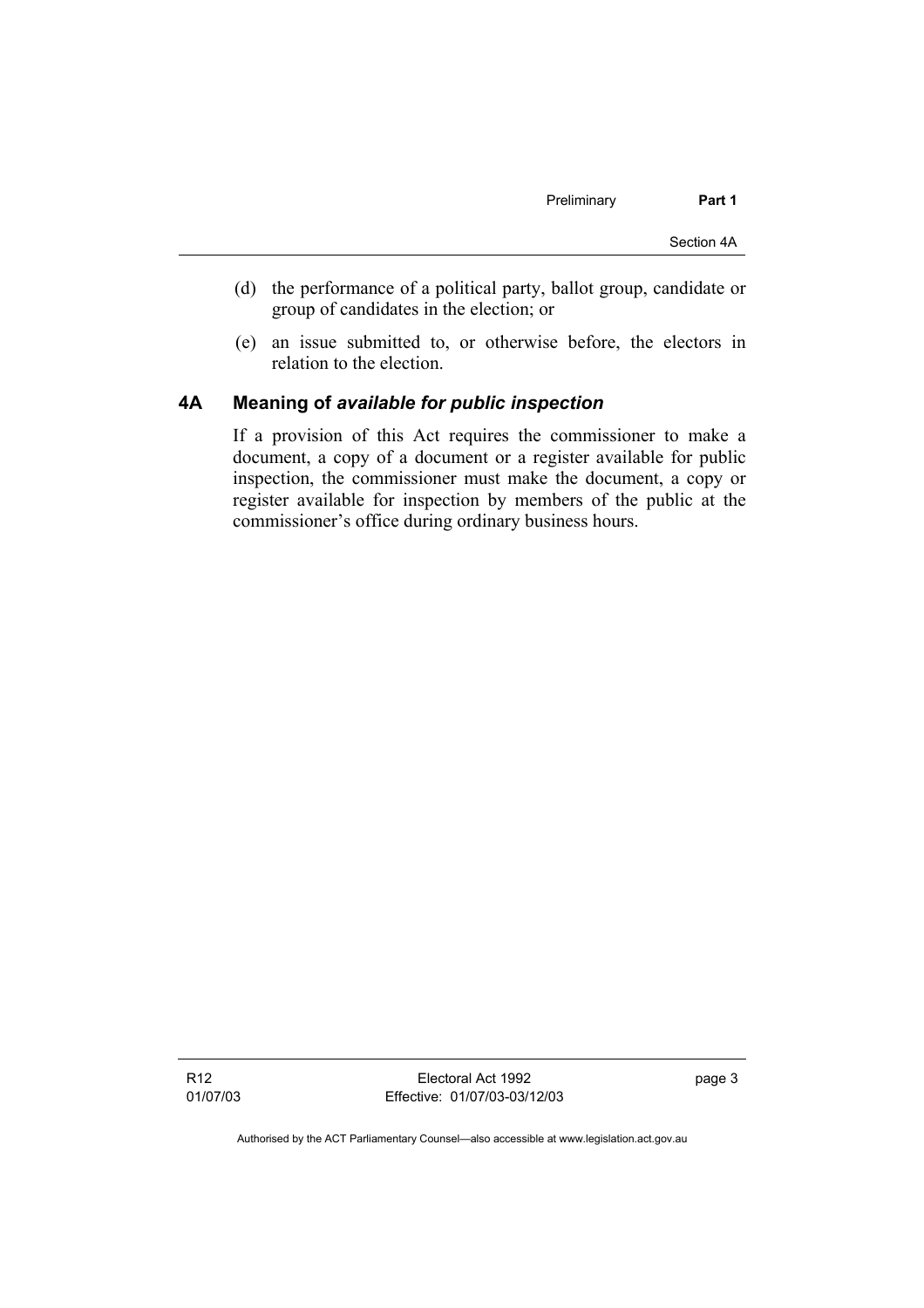# **Part 2 Australian Capital Territory Electoral Commission**

## **Division 2.1 Establishment, functions and powers of electoral commission**

### **5 Establishment**

The Australian Capital Territory Electoral Commission is established.

### **6 Constitution of commission**

The electoral commission consists of—

- (a) the chairperson; and
- (b) the commissioner; and
- (c) 1 other member.

### **7 Functions of electoral commission**

- (1) The electoral commission has the following functions:
	- (a) to advise the Minister on matters relating to elections;
	- (b) to consider, and report to the Minister on, matters relating to elections referred to it by the Minister;
	- (c) to promote public awareness of matters relating to elections and the Assembly by conducting education and information programs and by any other means it chooses;
	- (d) to provide information and advice on matters relating to elections to the Assembly, the Executive, the head of any administrative unit of the public service, Territory authorities, political parties, MLAs and candidates at elections;

R12 01/07/03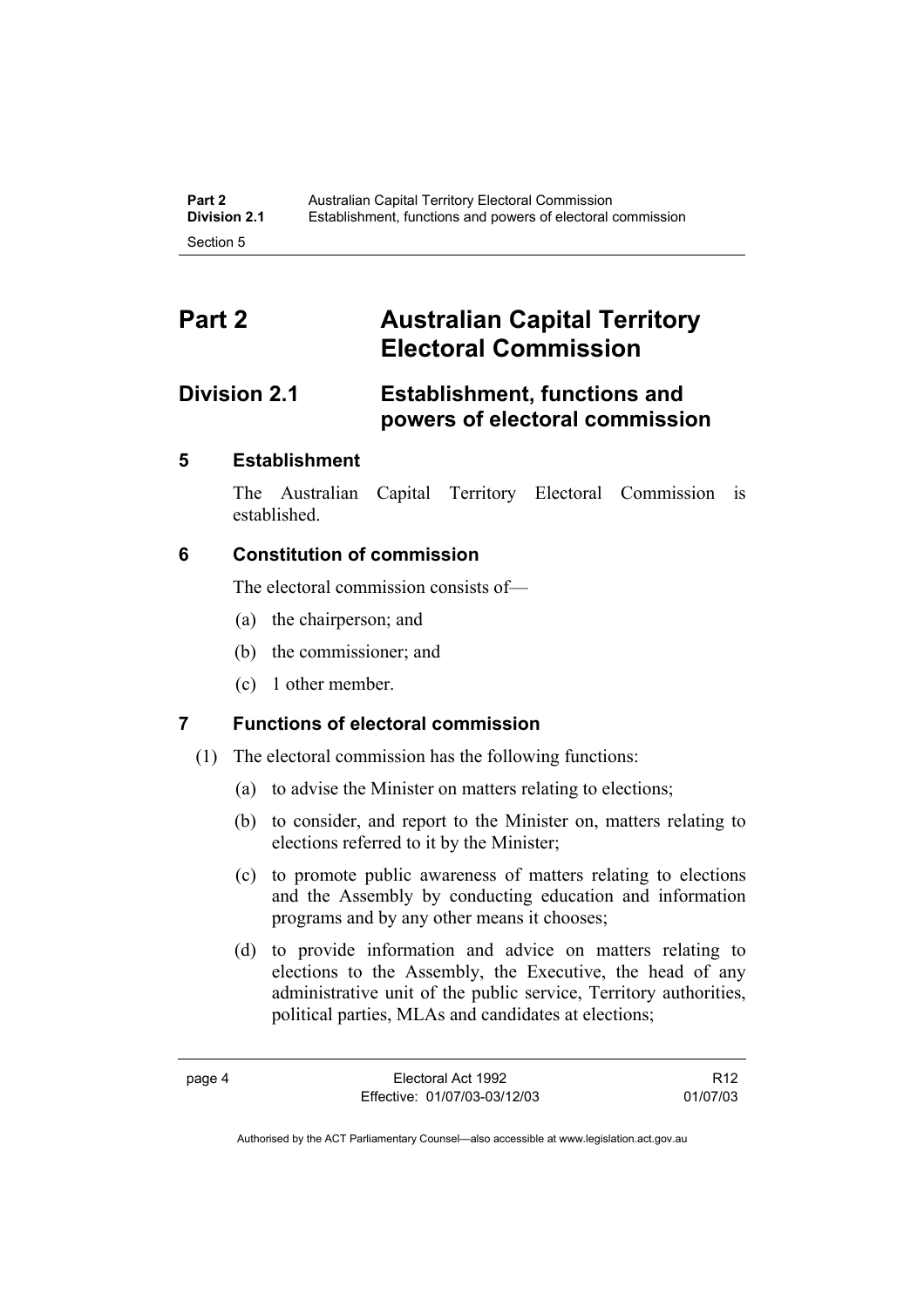- (e) to conduct and promote research into matters relating to elections or other matters relating to its functions;
- (f) to publish material on matters relating to its functions;
- (g) to provide, on payment of the determined fee (if any), goods and services to persons or organisations, to the extent that it is able to do so by using information or material in its possession or expertise acquired in the exercise of its functions;
- (h) to conduct ballots for prescribed persons and organisations;
- (i) to exercise any other function given to it under this Act or another Territory law.
- *Note* A provision of a law that gives an entity (including a person) a function also gives the entity powers necessary and convenient to exercise the function (see *Legislation Act 2001*, s 196 and dict, pt 1, def of *entity*).
- (2) The commission may exercise any of its functions under subsection (1) (a) to (f) in conjunction with the Australian Electoral **Commission**
- (3) In this section:

*election* includes a referendum and any other ballot.

#### **8 Determination of fees**

- (1) The electoral commission may, in writing, determine fees for this Act.
	- *Note* The *Legislation Act 2001* contains provisions about the making of determinations and regulations relating to fees (see pt 6.3).
- (2) A determination is a disallowable instrument.
	- *Note* A disallowable instrument must be notified, and presented to the Legislative Assembly, under the *Legislation Act 2001*.

page 5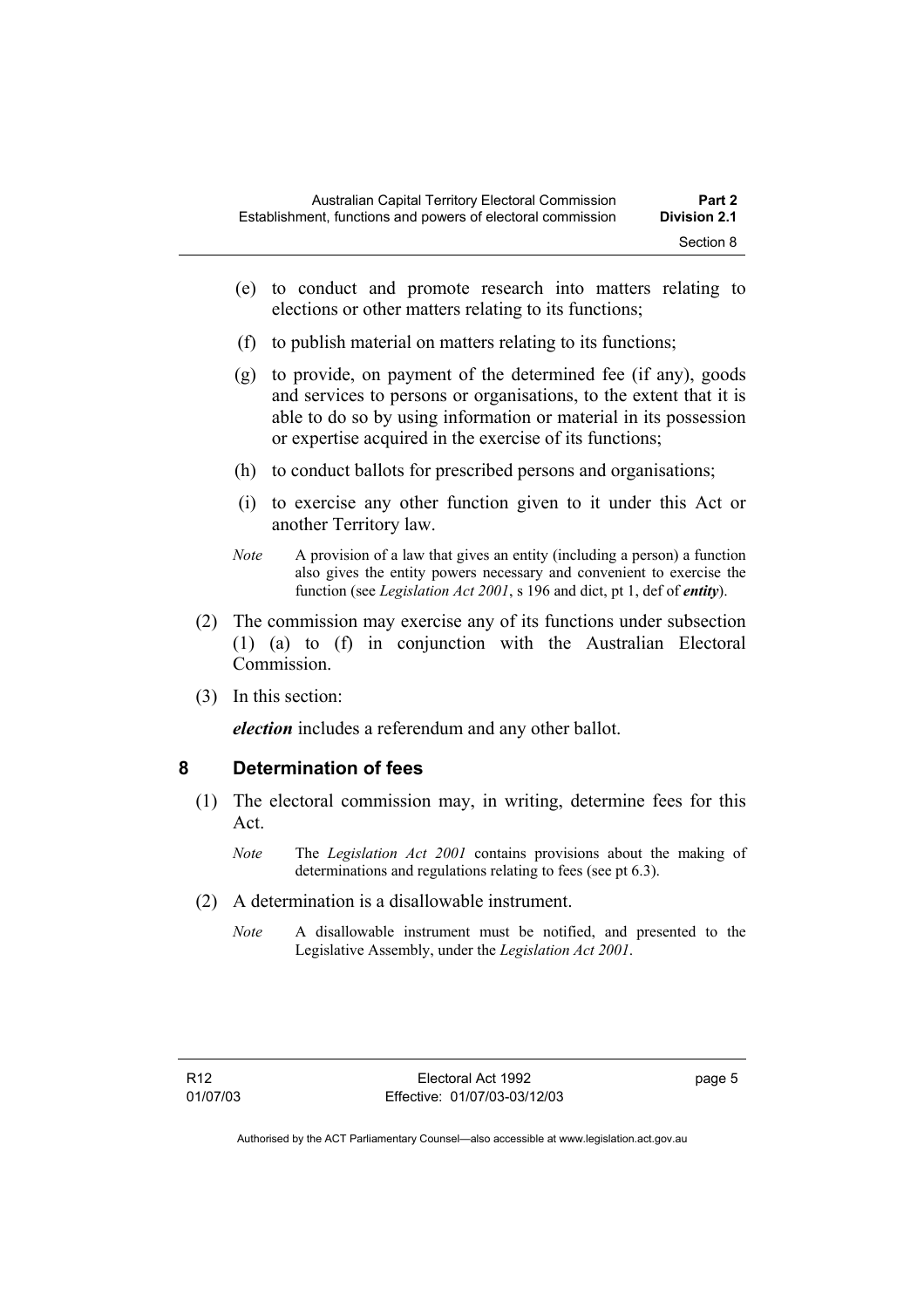| Part 2              | Australian Capital Territory Electoral Commission |
|---------------------|---------------------------------------------------|
| <b>Division 2.2</b> | Members of electoral commission                   |
| Section 10          |                                                   |

### **10 Annual reports**

The electoral commission shall be taken, for the *Annual Reports (Government Agencies) Act 1995*, to be a public authority that has been given a direction under that Act, section 8 (5) (a).

#### **10A Special reports by electoral commission**

- (1) The electoral commission may give to the Minister a report on anything relating to elections, referendums or other ballots.
- (2) If the Minister receives a report that is expressed to be given to the Minister under subsection (1), the Minister must present a copy of the report to the Legislative Assembly within 6 sitting days after the day the Minister receives it.

## **Division 2.2 Members of electoral commission**

#### **11 Meaning of** *member* **for div 2.2**

In this division:

*member* means a member of the electoral commission, other than the commissioner.

#### **12 Appointment**

- (1) The Executive may appoint a person to be a member.
	- *Note* For the making of appointments (including acting appointments), see *Legislation Act 2001*, pt 19.3.
- (2) A person shall not be appointed as the chairperson unless the person—
	- (a) is or has been a judge; or
	- (b) has been a justice of the High Court; or
	- (c) has been a chief executive; or

R12 01/07/03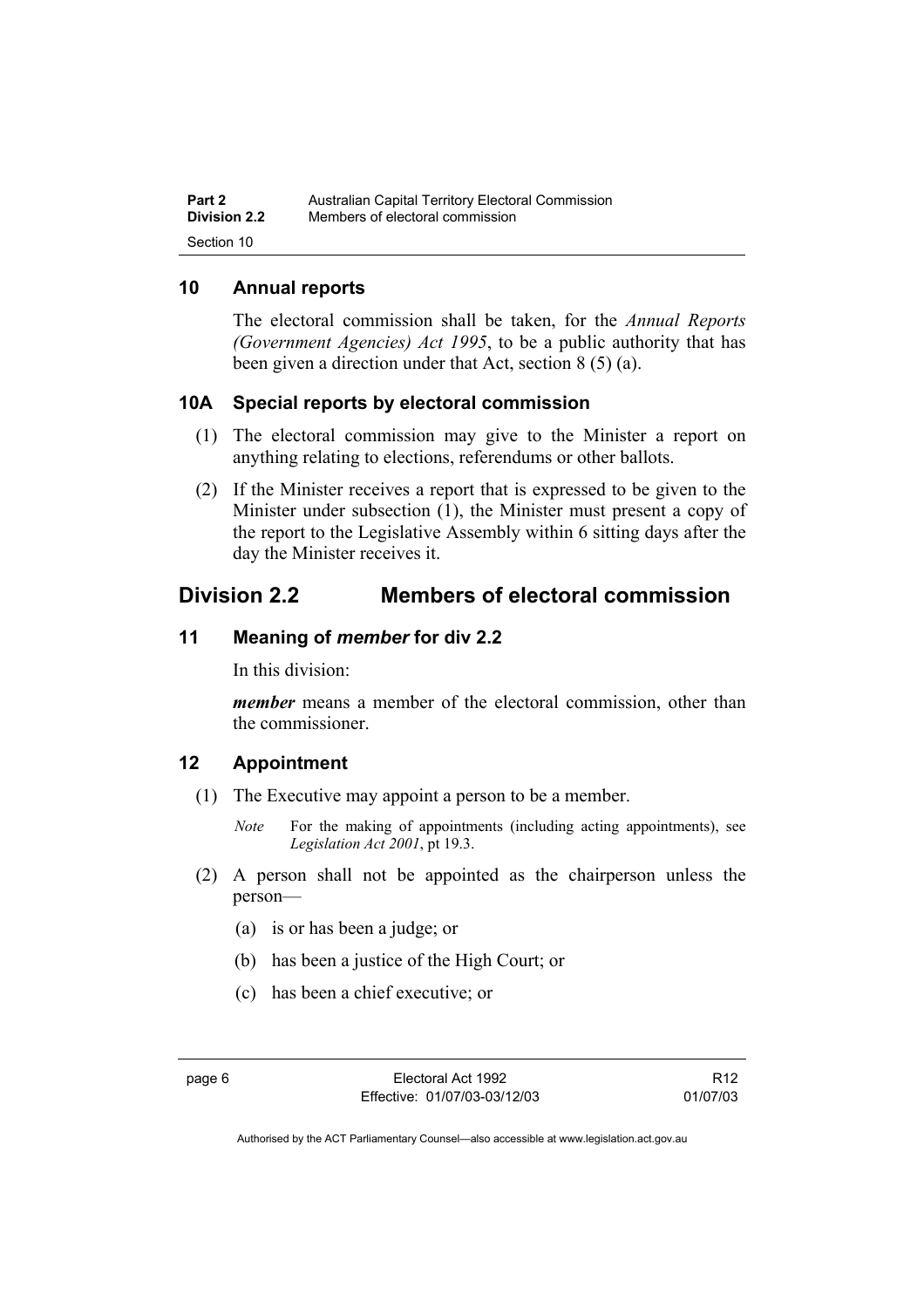- (d) has held an office of Secretary within the meaning of the *Public Service Act 1999* (Cwlth); or
- (e) has been a member of the electoral commission or of an authority of the Commonwealth, a State or another Territory equivalent to the electoral commission.
- (3) Before a person is appointed as a member, the Minister shall consult—
	- (a) the leader of each political party represented in the Legislative Assembly; and
	- (b) all members of the Legislative Assembly who are not also members of such a party;

about the proposed appointment.

- (4) An appointment under subsection (1) is a disallowable instrument.
	- *Note* A disallowable instrument must be notified, and presented to the Legislative Assembly, under the *Legislation Act 2001*.

### **13 Term of appointment of members**

A member must be appointed for a term of not longer than 5 years.

*Note* A person may be reappointed to a position if the person is eligible to be appointed to the position (see *Legislation Act 2001*, s 208 and dict, pt 1, def of *appoint*).

#### **14 Conditions of appointment of members generally**

A member holds the position on the conditions not provided by this Act or another Territory law that are decided by the Minister.

#### **15 Leave of absence**

The Minister may grant a member leave of absence on the terms and conditions about remuneration and otherwise that the Minister determines.

page 7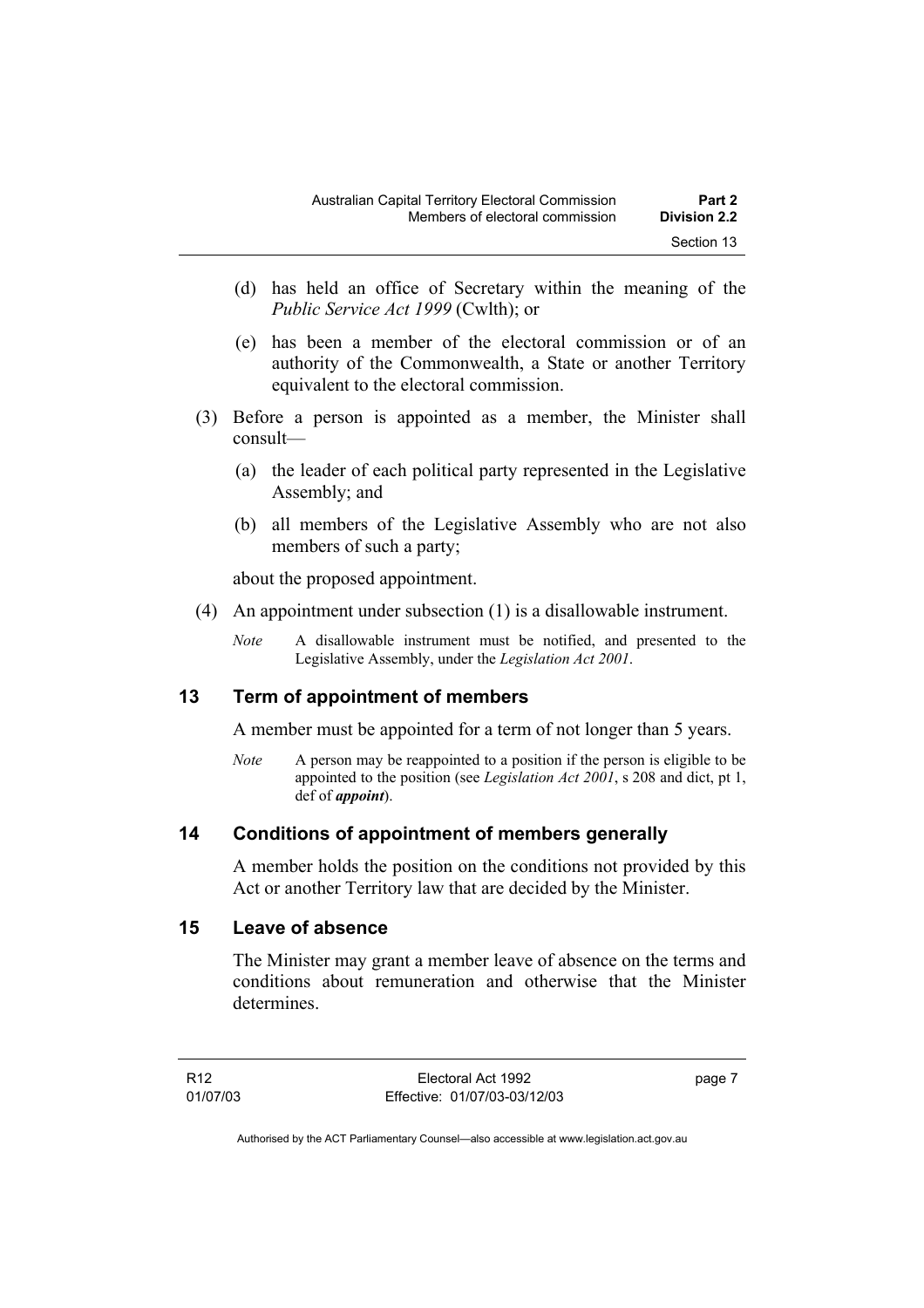### **17 Suspension or ending of appointment of members**

- (1) The Executive may suspend a member from duty for misbehaviour or physical or mental incapacity.
- (2) On the first sitting day after the day when a member is suspended, the Minister shall present a statement of the reasons for the suspension to the Legislative Assembly.
- (3) If, within 7 sitting days after a statement is presented in accordance with subsection (2), the Legislative Assembly passes a resolution requiring the Executive to end the appointment of the member to whom the statement relates, the Executive shall end the appointment of that member.
- $(4)$  If—
	- (a) the Minister does not present a statement in accordance with subsection (2); or
	- (b) the Legislative Assembly does not pass a resolution in accordance with subsection (3);

the member who is suspended shall resume his or her duties.

- (5) A member who is suspended from duty is entitled to be paid remuneration and allowances as a member during the suspension.
- (6) The Executive shall end the appointment of a member if the member—
	- (a) is absent without leave granted under section 15 from 3 consecutive meetings of the electoral commission; or
	- (b) contravenes section 21 without reasonable excuse; or
	- (c) is convicted of an offence in Australia or elsewhere punishable by imprisonment for 12 months or longer.
	- *Note* A member's appointment also ends if the member resigns (see *Legislation Act 2001*, s 210).

R12 01/07/03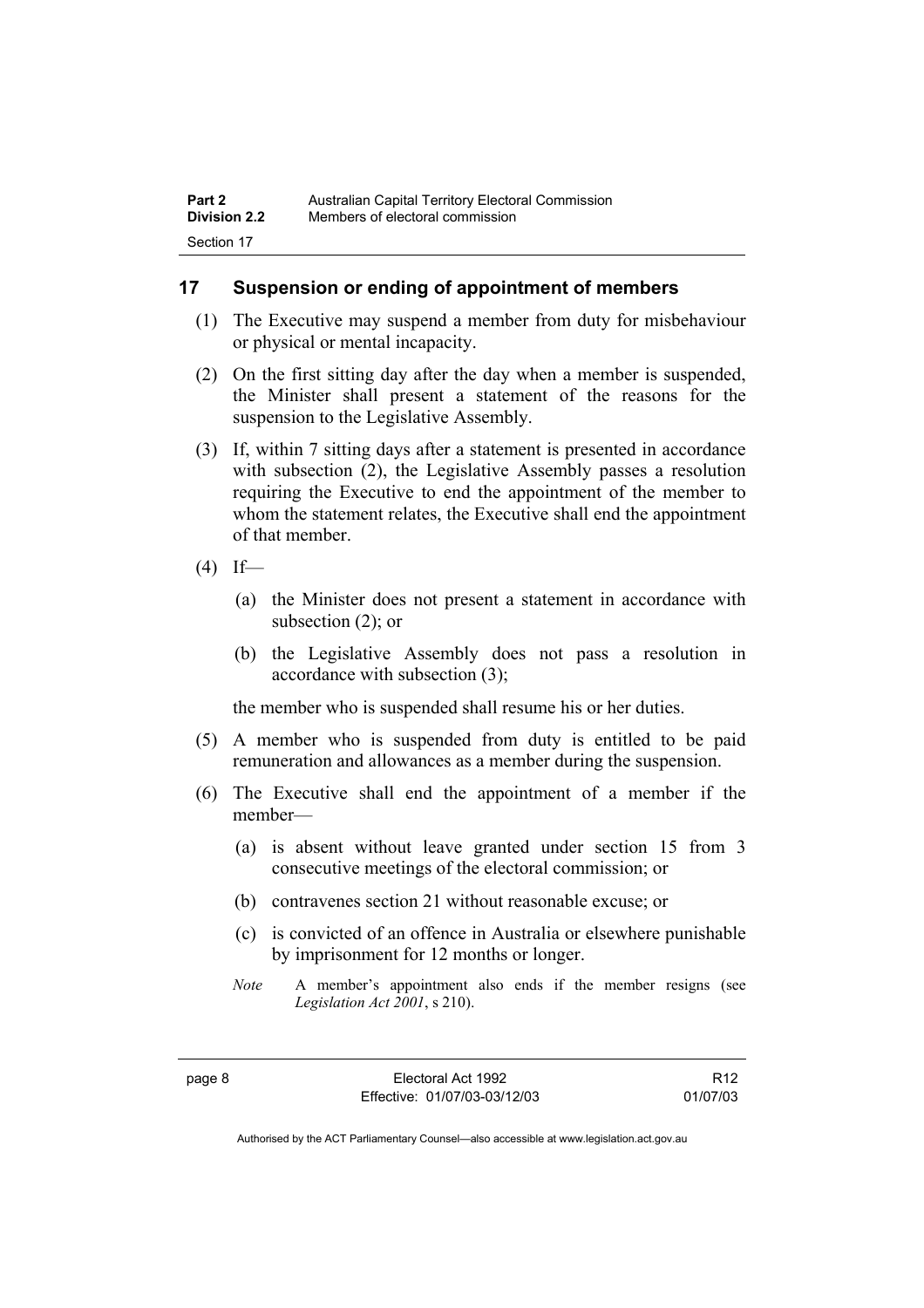## **Division 2.3 Meetings**

### **19 Procedure**

- (1) The chairperson may call a meeting of the electoral commission.
- (2) The chairperson shall call the meetings of the electoral commission necessary for the efficient conduct of its functions.
- (3) At a meeting, 2 members constitute a quorum.
- (4) The chairperson shall preside at all meetings at which he or she is present.
- (5) If the chairperson is not present at a meeting, the commissioner shall preside.
- (6) Questions arising at a meeting shall be determined by a majority of the votes of the members present and voting.
- (7) The member presiding at a meeting has a deliberative vote, and in the event of an equality of votes, has a casting vote.
- $(8)$  If—
	- (a) only 2 members are present at a meeting; and
	- (b) those members differ in opinion on a matter, other than a matter because of which the third member is absent because of section 21;

the determination of the matter shall be postponed until the next meeting.

- (9) The electoral commission may regulate the conduct of proceedings at its meetings as it considers appropriate.
- (10) The electoral commission may inform itself on any matter in the way it considers appropriate.

page 9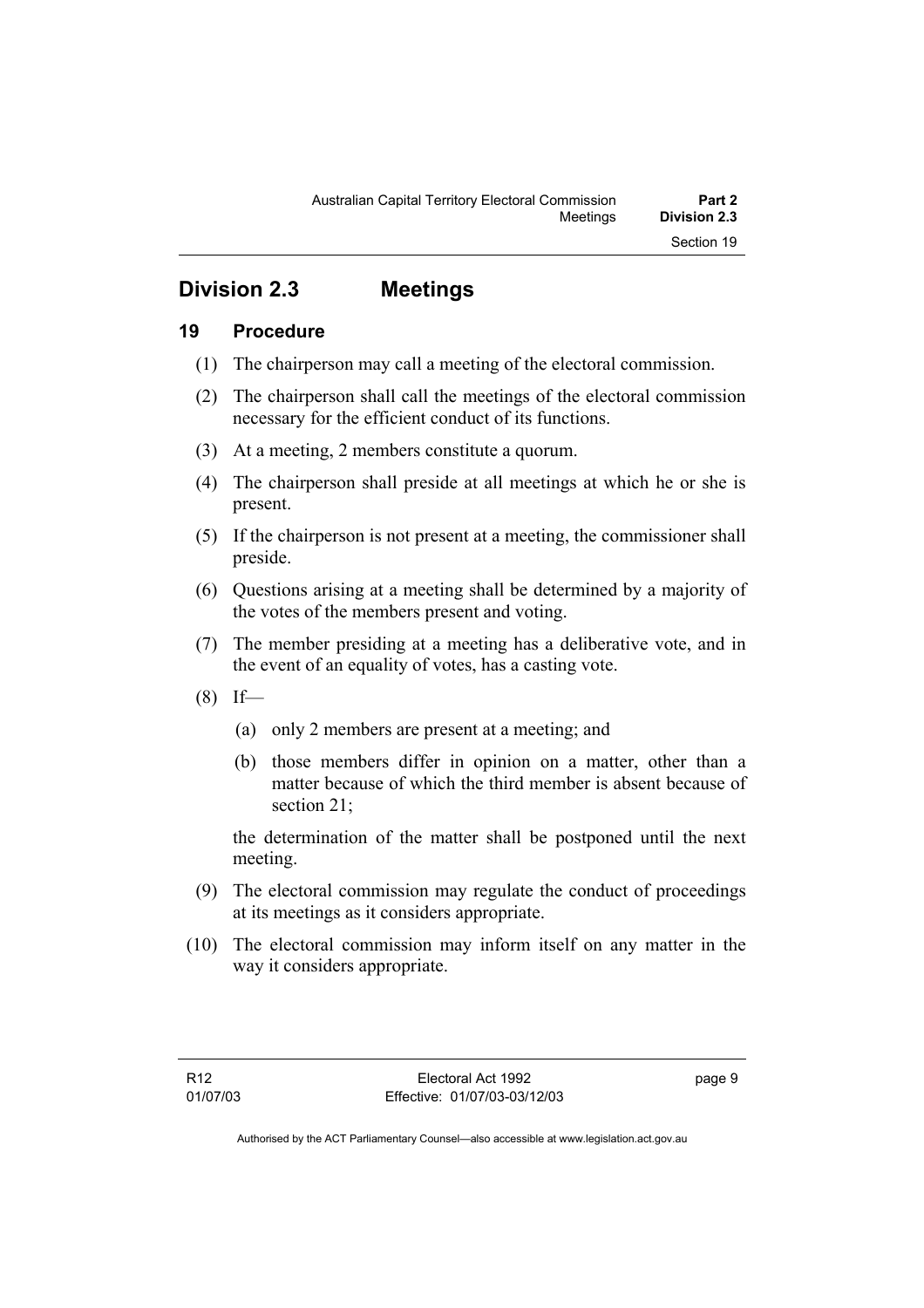#### **20 Delegation by electoral commission**

- (1) The electoral commission may delegate the commission's functions under this Act or another Territory law to—
	- (a) the commissioner; or
	- (b) an officer or a member of the commission's staff.
- (2) However, the electoral commission must not delegate its functions under part 4 (Electorates) or part 15 (Review of decisions).
	- *Note* For the making of delegations and the exercise of delegated functions, see *Legislation Act 2001*, pt 19.4.

#### **21 Disclosure of interests**

- (1) A member who has a direct or indirect pecuniary interest in a matter being considered or about to be considered by the electoral commission shall, as soon as possible after the relevant facts have come to the member's knowledge, disclose the nature of the interest at a meeting of the electoral commission.
- (2) The disclosure shall be recorded in the minutes of the meeting and, unless the electoral commission determines otherwise, the member shall not—
	- (a) be present during any deliberation of the electoral commission in relation to the matter; or
	- (b) take part in any decision of the electoral commission in relation to the matter.
- (3) The member shall not—
	- (a) be present during any deliberation of the electoral commission for the purpose of considering whether to make a determination under subsection (2) in relation to that member; or
	- (b) take part in the making by the electoral commission of such a determination.

| page 10 | Electoral Act 1992           | R <sub>12</sub> |
|---------|------------------------------|-----------------|
|         | Effective: 01/07/03-03/12/03 | 01/07/03        |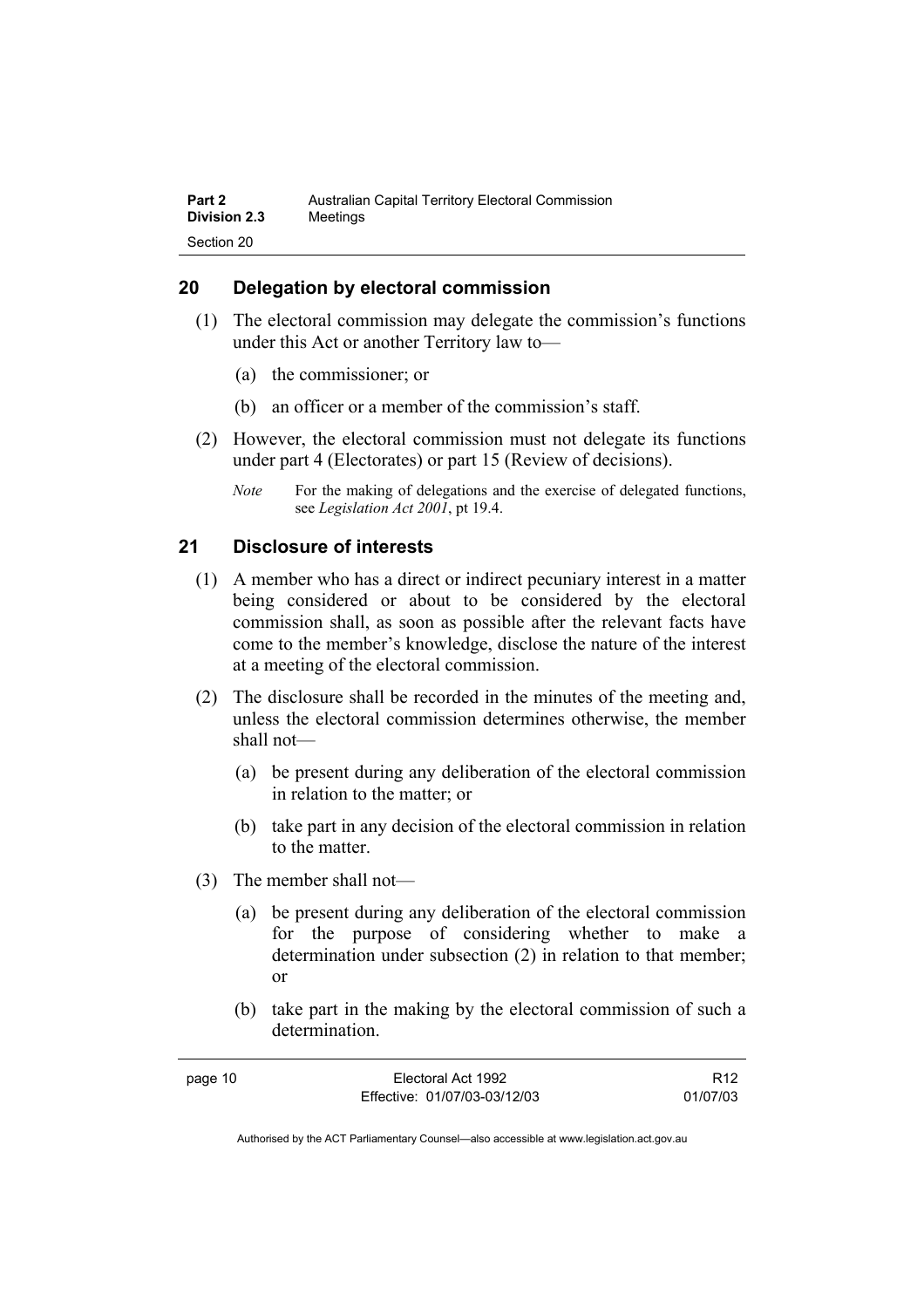| Australian Capital Territory Electoral Commission | Part 2              |
|---------------------------------------------------|---------------------|
| Meetinas                                          | <b>Division 2.3</b> |
|                                                   | Section 21          |

 (4) A member is not to be taken to have an interest in a matter only because the member is entitled to vote in a general election of members of the Legislative Assembly.

Electoral Act 1992 Effective: 01/07/03-03/12/03 page 11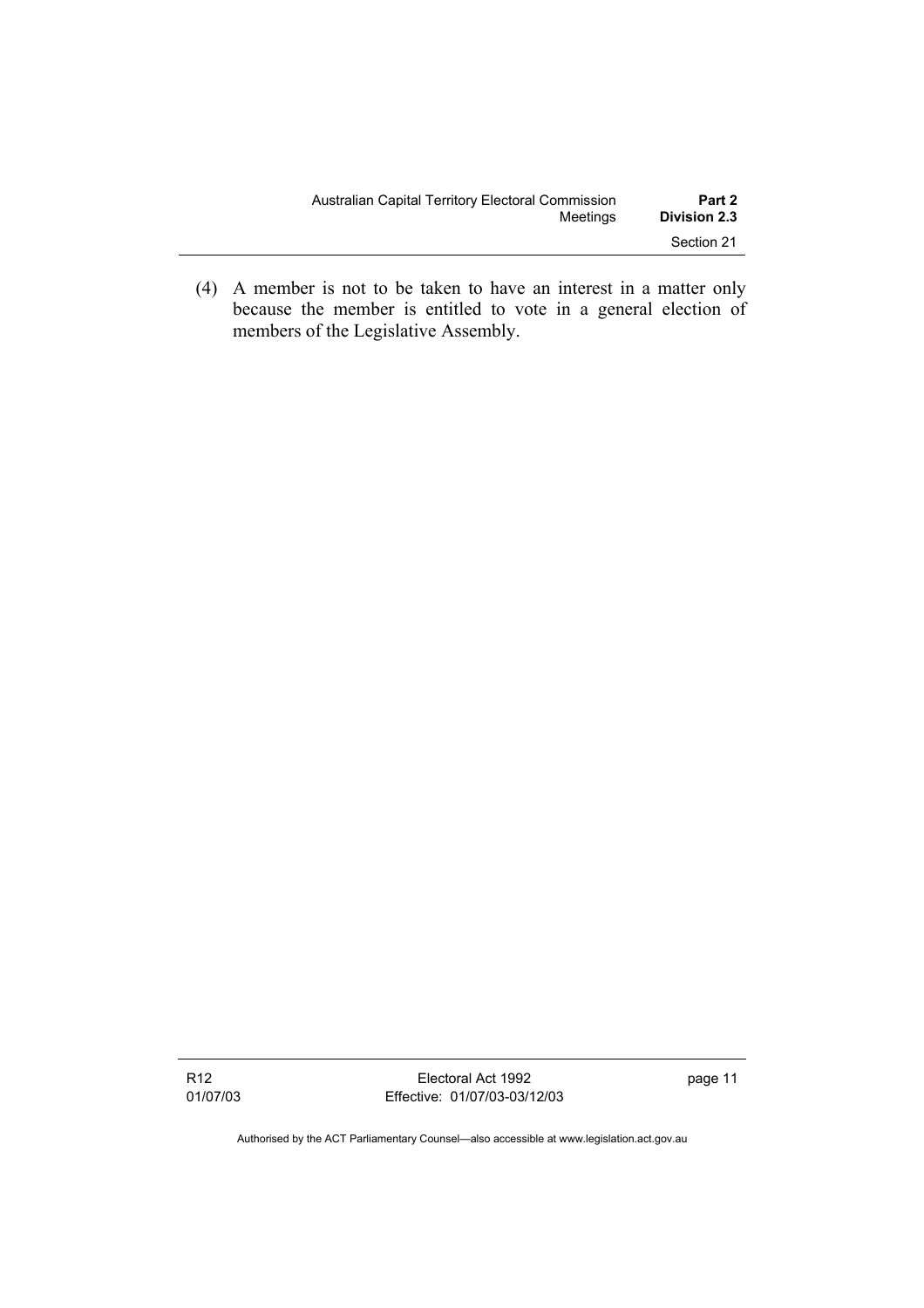# **Part 3 Electoral commissioner and staff of electoral commission**

## **Division 3.1 Electoral commissioner**

#### **22 Appointment**

 (1) The Executive may appoint a person to be the Electoral **Commissioner** 

- (2) Before a person is appointed as the commissioner, the Minister shall consult—
	- (a) the leader of each political party represented in the Legislative Assembly; and
	- (b) all members of the Legislative Assembly who are not also members of such a party;

about the proposed appointment.

- (3) An appointment under subsection (1) is a disallowable instrument.
	- *Note* A disallowable instrument must be notified, and presented to the Legislative Assembly, under the *Legislation Act 2001*.

### **23 Functions of commissioner etc**

- (1) The commissioner is the chief executive officer of the electoral commission.
- (2) The commissioner has the functions given to the commissioner under this Act or another Territory law.
	- *Note* A provision of a law that gives an entity (including a person) a function also gives the entity powers necessary and convenient to exercise the function (see *Legislation Act 2001*, s 196 and dict, pt 1, def of *entity*).

R12 01/07/03

*Note* For the making of appointments (including acting appointments), see *Legislation Act 2001*, pt 19.3.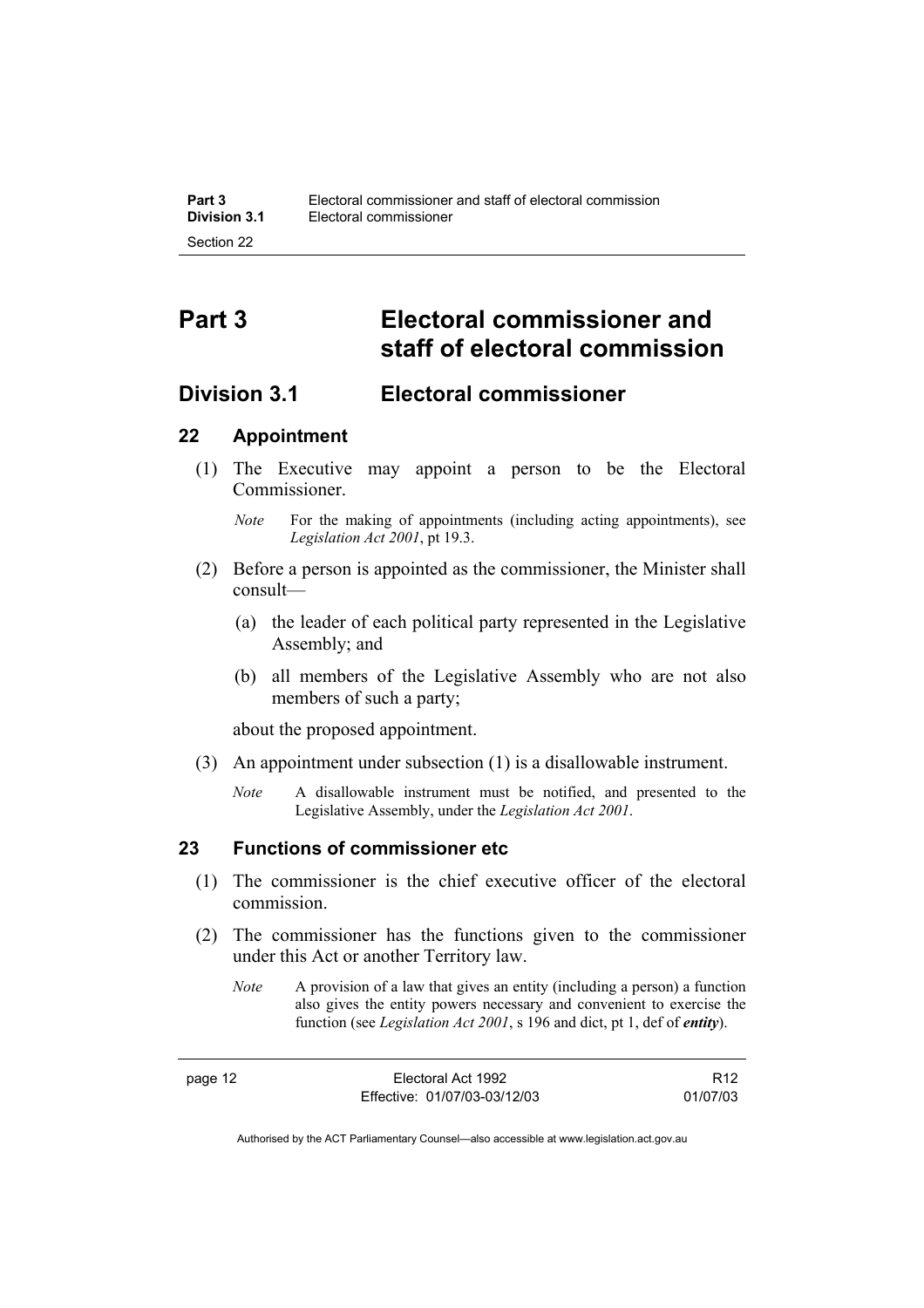(3) The commissioner may give written directions to officers and members of the staff of the electoral commission in relation to the exercise of their functions under this Act or another Territory law.

## **24 Delegation by commissioner**

- (1) The commissioner may delegate the commissioner's functions under this Act or another Territory law to an officer or a member of the staff of the electoral commission.
	- *Note* For the making of delegations and the exercise of delegated functions, see *Legislation Act 2001*, pt 19.4.
- (2) However, the commissioner must not delegate the commissioner's functions under part 4 (Electorates).

### **25 Term of appointment of commissioner**

The commissioner must be appointed for a term of not longer than 5 years.

*Note* A person may be reappointed to a position if the person is eligible to be appointed to the position (see *Legislation Act 2001*, s 208 and dict, pt 1, def of *appoint*).

### **26 Conditions of appointment of commissioner generally**

- (1) The commissioner holds the position on the conditions not provided by this Act or another Territory law that are decided by the Minister.
- (2) The commissioner may hold any other position that is compatible with the exercise of his or her functions as commissioner.

## **27 Leave of absence**

The Minister may grant the commissioner leave of absence on the terms and conditions about remuneration and otherwise that the Minister determines.

page 13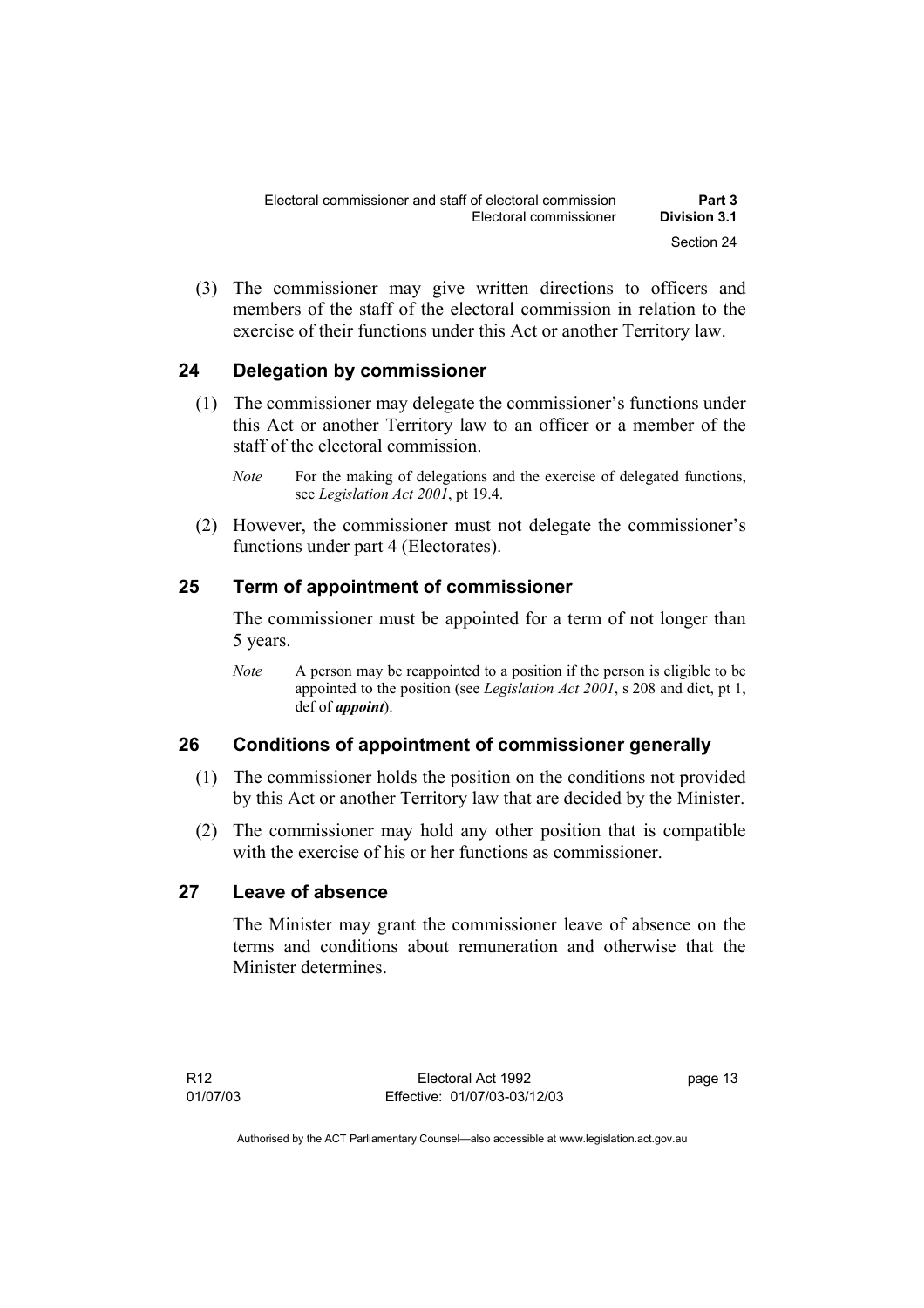#### **29 Suspension or ending of appointment of commissioner**

- (1) The Executive may suspend the commissioner from duty for misbehaviour or physical or mental incapacity.
- (2) On the first sitting day after the day when the commissioner is suspended, the Minister shall present a statement of the reasons for the suspension to the Legislative Assembly.
- (3) If, within 7 sitting days after a statement is presented in accordance with subsection (2), the Legislative Assembly passes a resolution requiring the Executive to end the appointment of the commissioner, the Executive shall end the appointment of the commissioner.
- $(4)$  If—
	- (a) the Minister does not present a statement in accordance with subsection (2); or
	- (b) the Legislative Assembly does not pass a resolution in accordance with subsection (3);

the commissioner shall resume his or her duties.

- (5) The commissioner is entitled to be paid remuneration and allowances during any suspension.
- (6) The Executive shall end the appointment of the commissioner if he or she—
	- (a) is absent without leave granted under section 27 from 3 consecutive meetings of the commission; or
	- (b) contravenes section 21 without reasonable excuse; or
	- (c) is convicted of an offence in Australia or elsewhere punishable by imprisonment for 12 months or longer.
	- *Note* A person's appointment also ends if the person resigns (see *Legislation Act 2001*, s 210).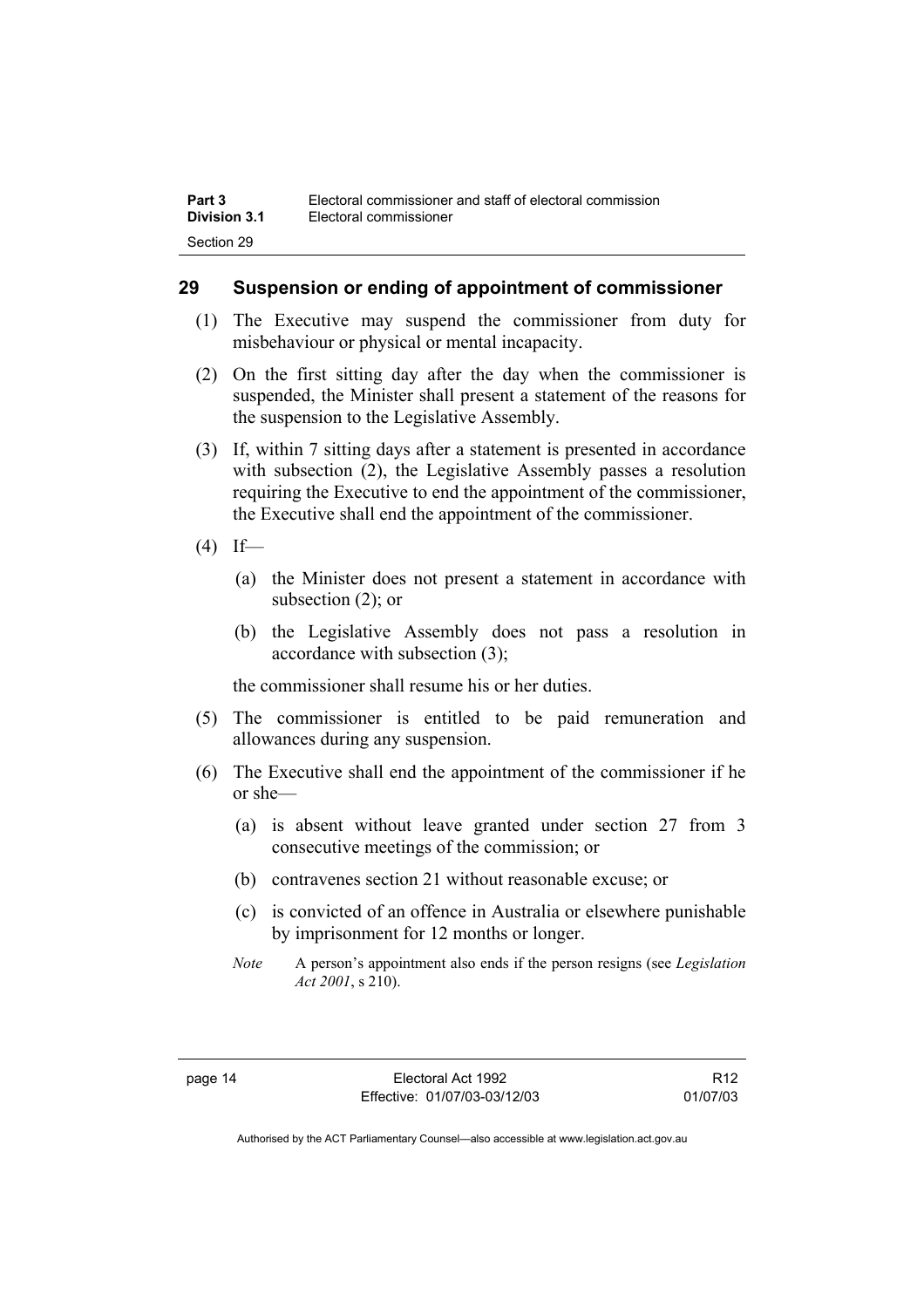## **Division 3.2 Staff of electoral commission**

### **31 Staff**

- (1) The staff assisting the commissioner shall be employed under the *Public Sector Management Act 1994*.
- (2) The *Public Sector Management Act 1994* applies in relation to the management of the staff assisting the commissioner.

### **32 Temporary staff and consultants**

- (1) The commissioner may, on behalf of the Territory—
	- (a) employ temporary staff; or
	- (b) engage consultants;

for this Act.

- (2) Temporary staff shall be employed on terms and conditions determined from time to time by the electoral commission after consultation with the Executive.
- (3) Consultants shall be engaged on terms and conditions determined from time to time by the electoral commission.
- (4) Nothing in this section in relation to the engagement of consultants is to be taken to give the commissioner or the commission a power to enter into a contract of employment.

### **33 Officers**

- (1) The commissioner may appoint an adult to be an officer for this Act.
	- *Note 1* For the making of appointments (including acting appointments), see *Legislation Act 2001*, pt 19.3.
	- *Note 2* In particular, a person may be appointed for a particular provision of a law (see *Legislation Act* 2001, s 7 (3)) and an appointment may be made by naming a person or nominating the occupant of a position (see s 207).

page 15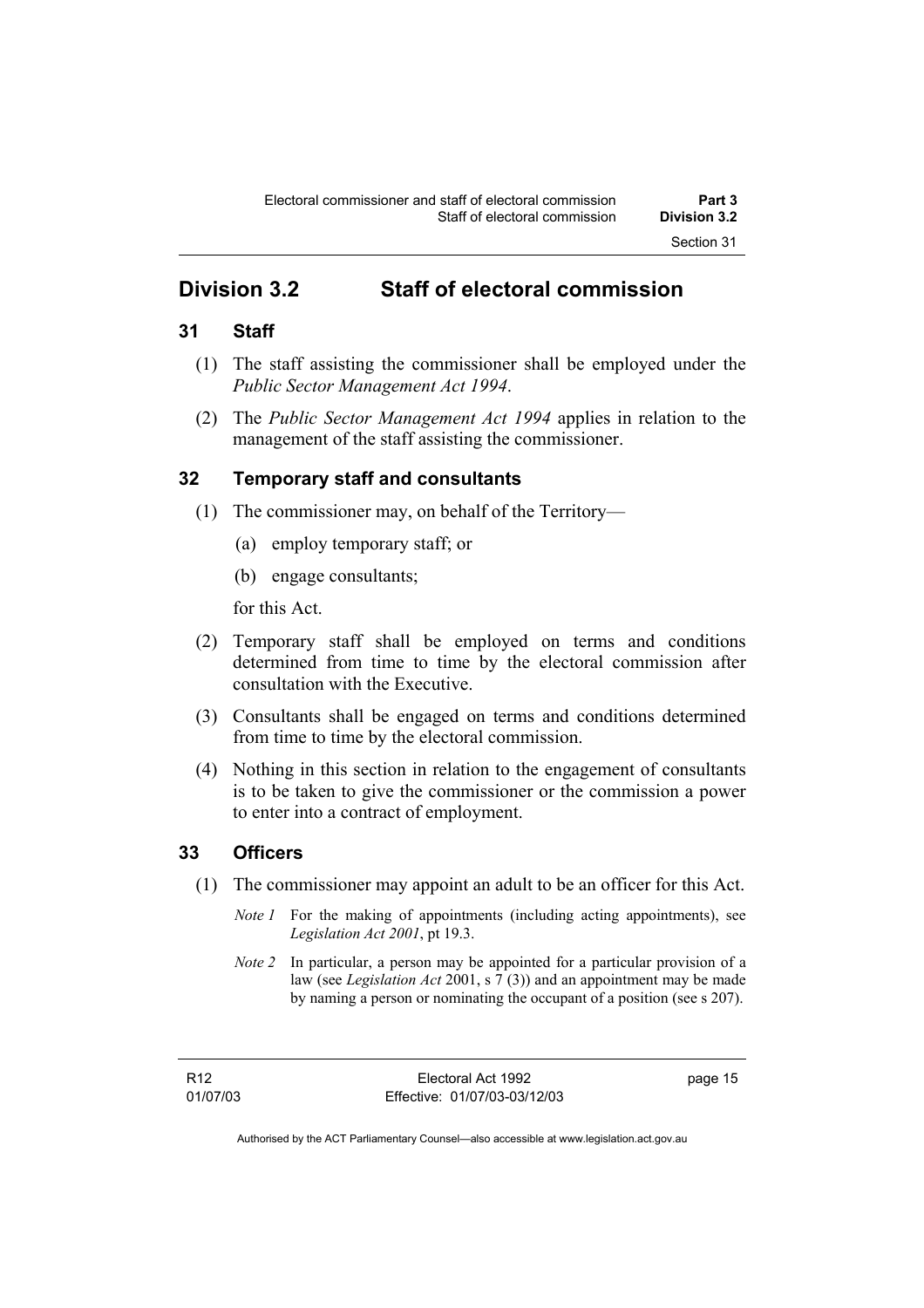- (2) The officers so appointed include, but are not limited to, the following officers:
	- (a) the officer in charge of a polling place;
	- (b) the officer in charge of a scrutiny centre;
	- (c) an officer for the purposes of a poll or the scrutiny at an election.
- (3) A candidate is not entitled to be appointed as an officer, and an officer vacates office if he or she becomes a candidate.
- (4) The commissioner has all the powers of an officer and, in the exercise of such a power, is subject to the same obligations as an officer and, for this Act, shall be taken to be an officer.
- (5) Subject to the directions of the OIC, an officer at a polling place or scrutiny centre may exercise any of the powers of the OIC and in so doing shall, for this Act, be taken to be the OIC.

page 16 **Electoral Act 1992** Effective: 01/07/03-03/12/03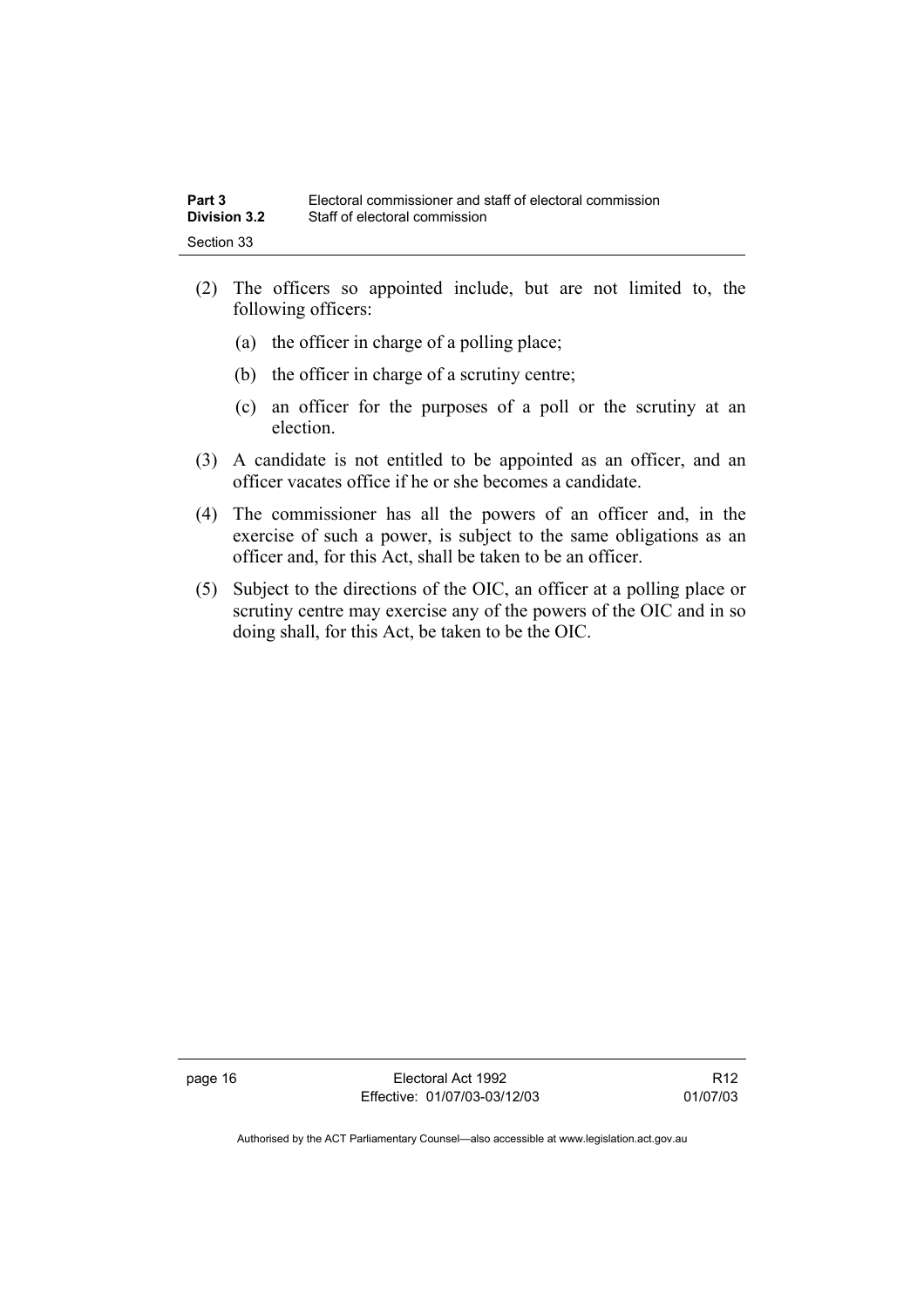## **Part 4 Electorates**

#### **34 Multimember electorates**

- (1) The ACT shall be divided into 3 separate electorates.
- (2) Seven members of the Legislative Assembly shall be elected from 1 electorate.
- (3) Five members of the Legislative Assembly shall be elected from each of the other 2 electorates.

#### **35 Redistribution of electorates**

- (1) Subject to this part, the augmented commission shall redistribute electorates by determining—
	- (a) the name and boundaries of each electorate; and
	- (b) the number of members of the Legislative Assembly to be elected from each electorate.
- (2) A determination—
	- (a) must be in writing; and
	- (b) may be made only after any investigation under section 52 (Objections to augmented electoral commission's proposal) is finished.
- (3) A determination is a notifiable instrument.
	- *Note* A notifiable instrument must be notified under the *Legislation Act 2001*.

#### **36 Factors relevant to redistribution**

In making a redistribution of electorates, the augmented commission shall—

page 17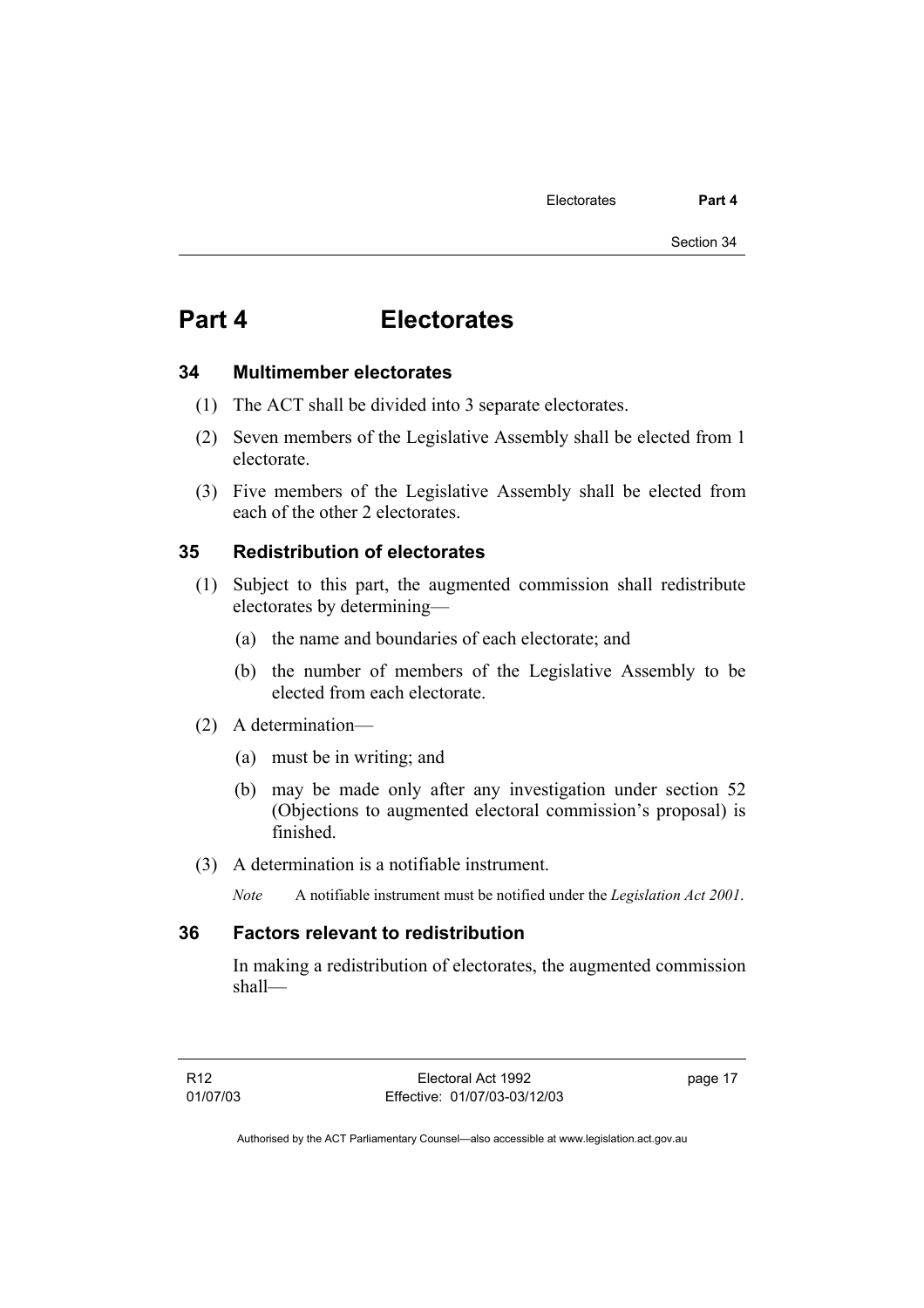#### **Part 4 Electorates**

#### Section 37

- (a) ensure that the number of electors in an electorate immediately after the redistribution is within the range permitted by the *Australian Capital Territory (Self-Government) Act 1988*  (Cwlth), section 67D (2); and
- (b) endeavour to ensure, as far as practicable, that the number of electors in an electorate at the time of the next general election of members of the Legislative Assembly will not be greater than 105%, or less than 95%, of the expected quota for the electorate at that time ascertained in accordance with the formula set out in the *Australian Capital Territory (Self-Government) Act 1988* (Cwlth), section 67D (1); and
- (c) duly consider—
	- (i) the community of interests within each proposed electorate, including economic, social and regional interests; and
	- (ii) the means of communication and travel within each proposed electorate; and
	- (iii) the physical features and area of each proposed electorate; and
	- (iv) the boundaries of existing electorates; and
	- (v) the boundaries of divisions and sections fixed under the *Districts Act 2002*.

# **37 Timing of redistributions**

- (1) After each ordinary election, a redistribution process shall, subject to section 38—
	- (a) begin as soon as practicable after the beginning of the period of 2 years ending on the end of the 3rd Saturday in October in the year when the next ordinary election is due to be held; and
	- (b) be completed as soon as practicable.

R12 01/07/03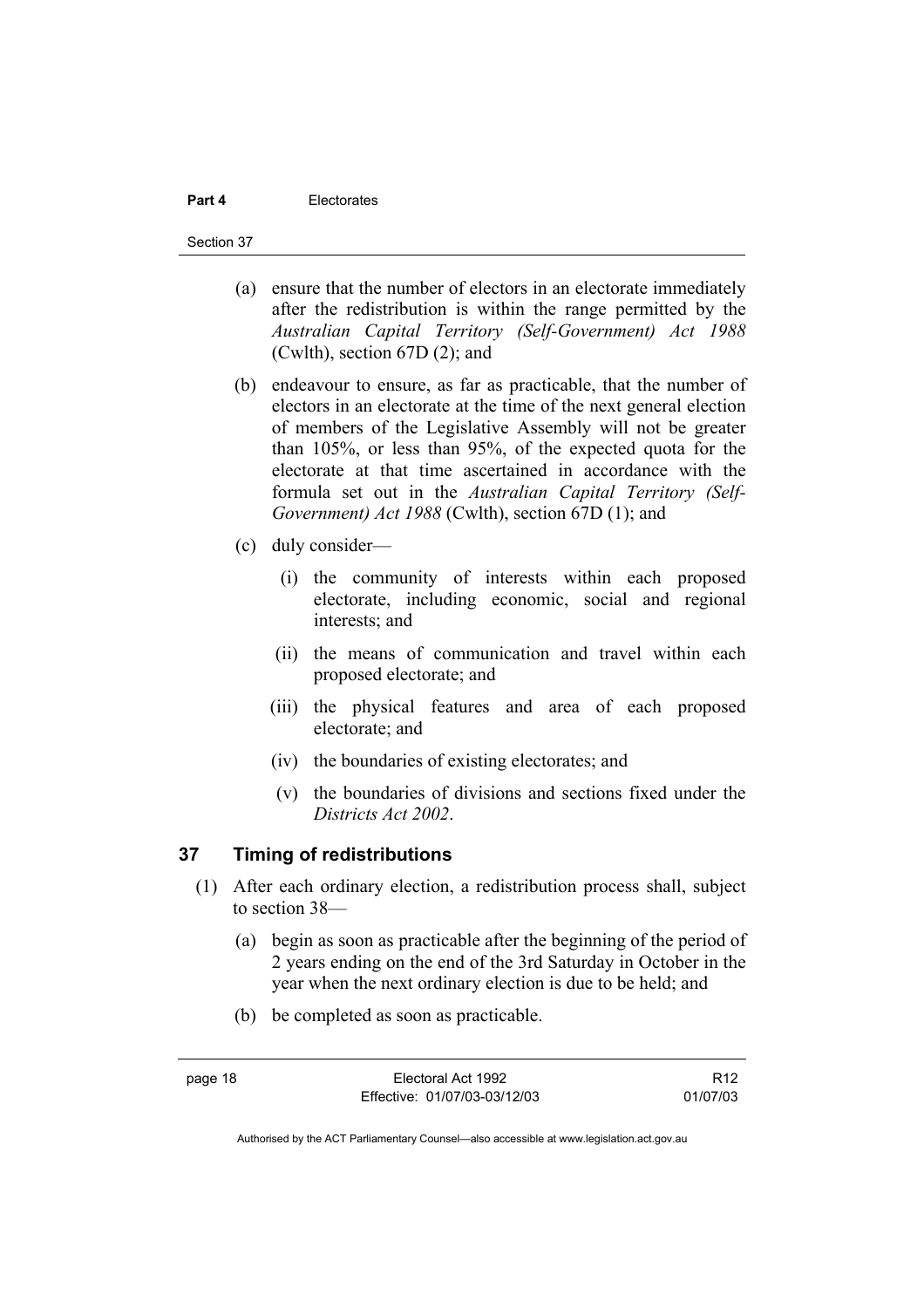- (2) For subsection (1), a redistribution process—
	- (a) begins when a redistribution committee is formed for the purposes of a redistribution; and
	- (b) ends when the redistribution of electorates is determined under section 35.

#### **37A Timing of redistribution after 2001 ordinary election**

- (1) The redistribution process required under section 37 after the ordinary election held on 20 October 2001 must begin as soon as practicable after 30 April 2003.
- (2) Subsection (1) applies despite section 37 (1) (a) but subject to section 38.
- (3) This section expires 16 October 2004.

# **38 Suspension of redistribution process—extraordinary elections**

(1) In this section:

#### *redistribution process*—see section 37.

- (2) If the election period for an extraordinary election begins during a redistribution process, no further action shall be taken under this Act in relation to the redistribution until after the election period.
- (3) If, in relation to a proposed redistribution, a notice under this part invited a response (however described) to be made within a particular period and that period had not ended when the election period for an extraordinary election begins—
	- (a) a further such notice shall be given as soon as practicable after the election period; and
	- (b) this Act applies in relation to any response made in accordance with the firstmentioned notice as if it had been made in accordance with the further notice.

| R12      | Electoral Act 1992           | page 19 |
|----------|------------------------------|---------|
| 01/07/03 | Effective: 01/07/03-03/12/03 |         |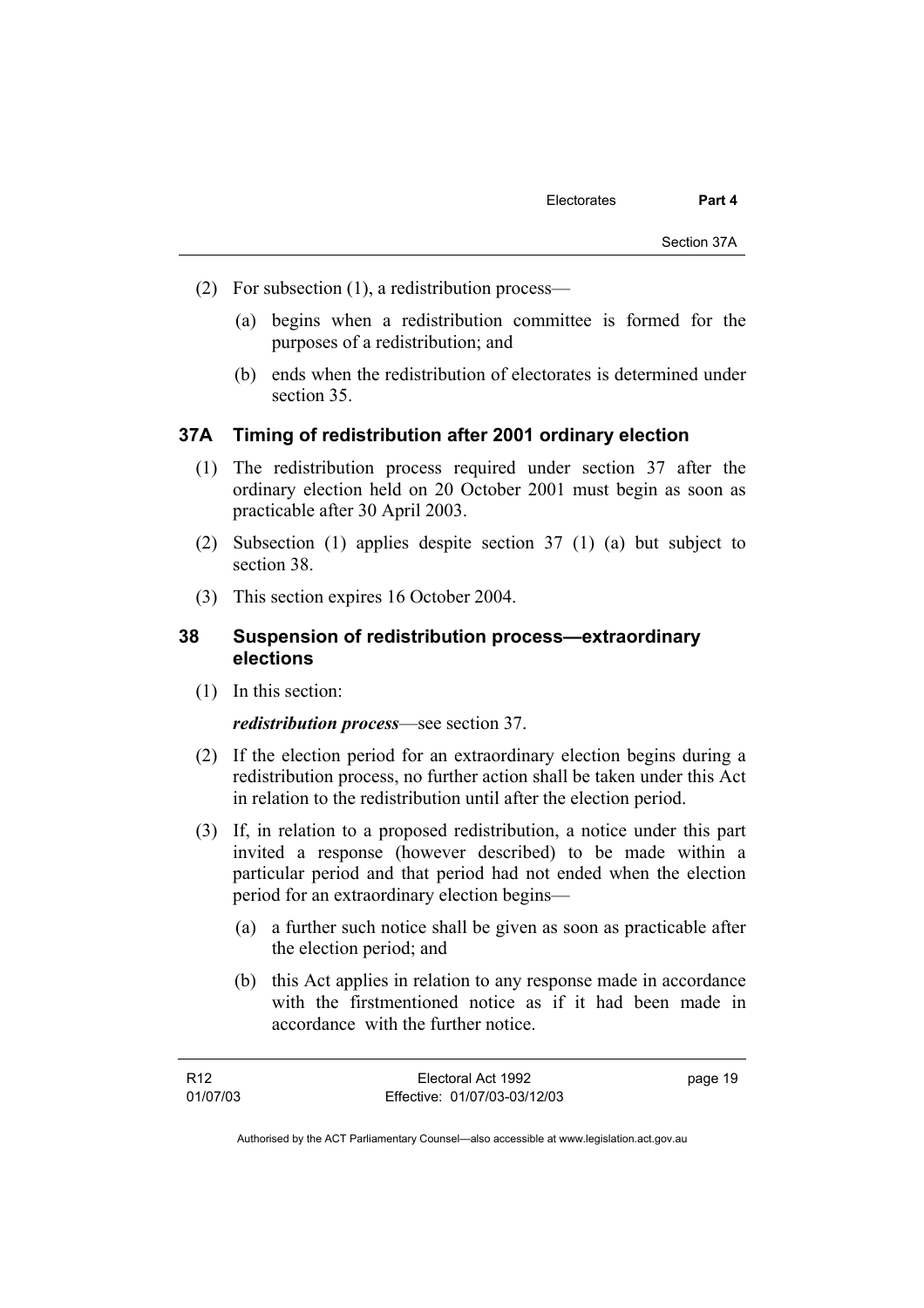#### **Part 4 Electorates**

Section 39

#### **39 Redistribution committees**

- (1) The electoral commission must, in writing, establish redistribution committees for this part.
- (2) The establishment of a redistribution committee is a notifiable instrument.

*Note* A notifiable instrument must be notified under the *Legislation Act 2001*.

- (3) A redistribution committee shall consist of—
	- (a) the commissioner; and
	- (b) the planning and land authority; and
	- (c) the commissioner for surveys; and
	- (d) a person appointed by the electoral commission whose qualifications or experience would, in the opinion of the electoral commission, enable the person to assist the committee, particularly in relation to the factors set out in section 36.
	- *Note* For the making of appointments, see *Legislation Act 2001*, pt 19.3.
- (4) The member mentioned in subsection (3) (d) holds the position on the conditions that are decided by the electoral commission in consultation with the Minister and stated in the member's appointment.

#### **40 Meetings of redistribution committee**

- (1) The commissioner may call a meeting of a redistribution committee.
- (2) The commissioner shall preside at all meetings at which he or she is present.
- (3) If the commissioner is absent from a meeting, the members present shall elect 1 of their number to preside.
- (4) At a meeting, 3 members constitute a quorum.

| page 20 | Electoral Act 1992           | R <sub>12</sub> |
|---------|------------------------------|-----------------|
|         | Effective: 01/07/03-03/12/03 | 01/07/03        |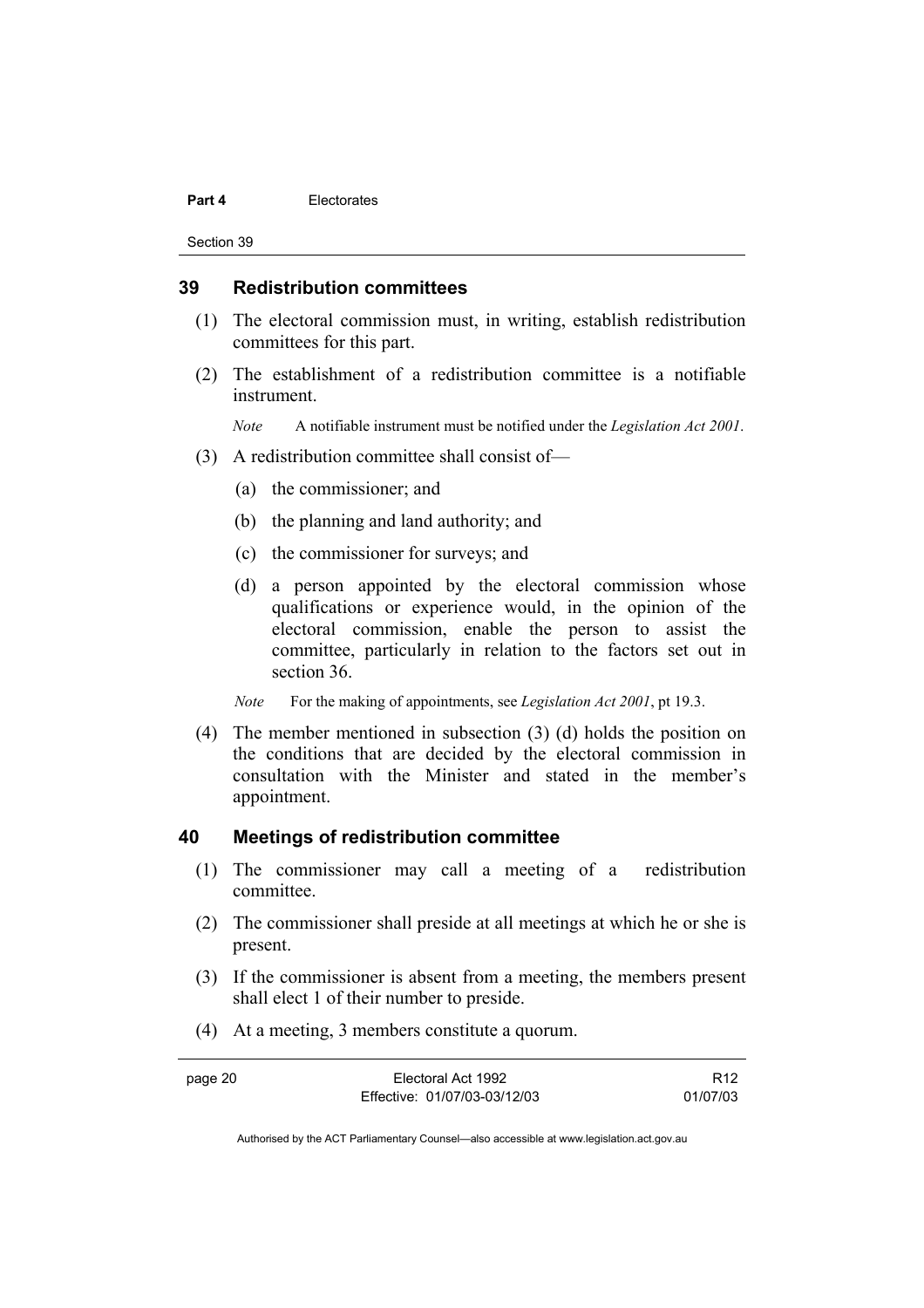- (5) Questions shall be determined by a majority of the votes of the members present and voting.
- (6) The member presiding at a meeting has a deliberative vote and, in the event of an equality of votes, has a casting vote.
- (7) A redistribution committee may regulate the conduct of proceedings at its meetings as it considers appropriate.
- (8) A redistribution committee may inform itself in the way it considers appropriate, including the opening of its meetings to members of the public.
- (9) The electoral commission shall, on request by a redistribution committee, give the committee the information and assistance it requires for this part.

#### **41 Suggestions and comments about redistribution**

- (1) A redistribution committee must prepare a written notice stating—
	- (a) that written suggestions about the redistribution of electorates may be given to it within 28 days after the day the notice is notified under the *Legislation Act 2001*; and
	- (b) that written comments about the suggestions may be given to it within 14 days after the last day suggestions may be given to it; and
	- (c) each place where suggestions may be inspected by members of the public.
- (2) The notice is a notifiable instrument.

*Note* A notifiable instrument must be notified under the *Legislation Act 2001*.

- (3) The redistribution committee must also publish the notice in a newspaper.
- (4) The redistribution committee must ensure that copies of any suggestions given to it in accordance with the notice are available

| R <sub>12</sub> | Electoral Act 1992           | page 21 |
|-----------------|------------------------------|---------|
| 01/07/03        | Effective: 01/07/03-03/12/03 |         |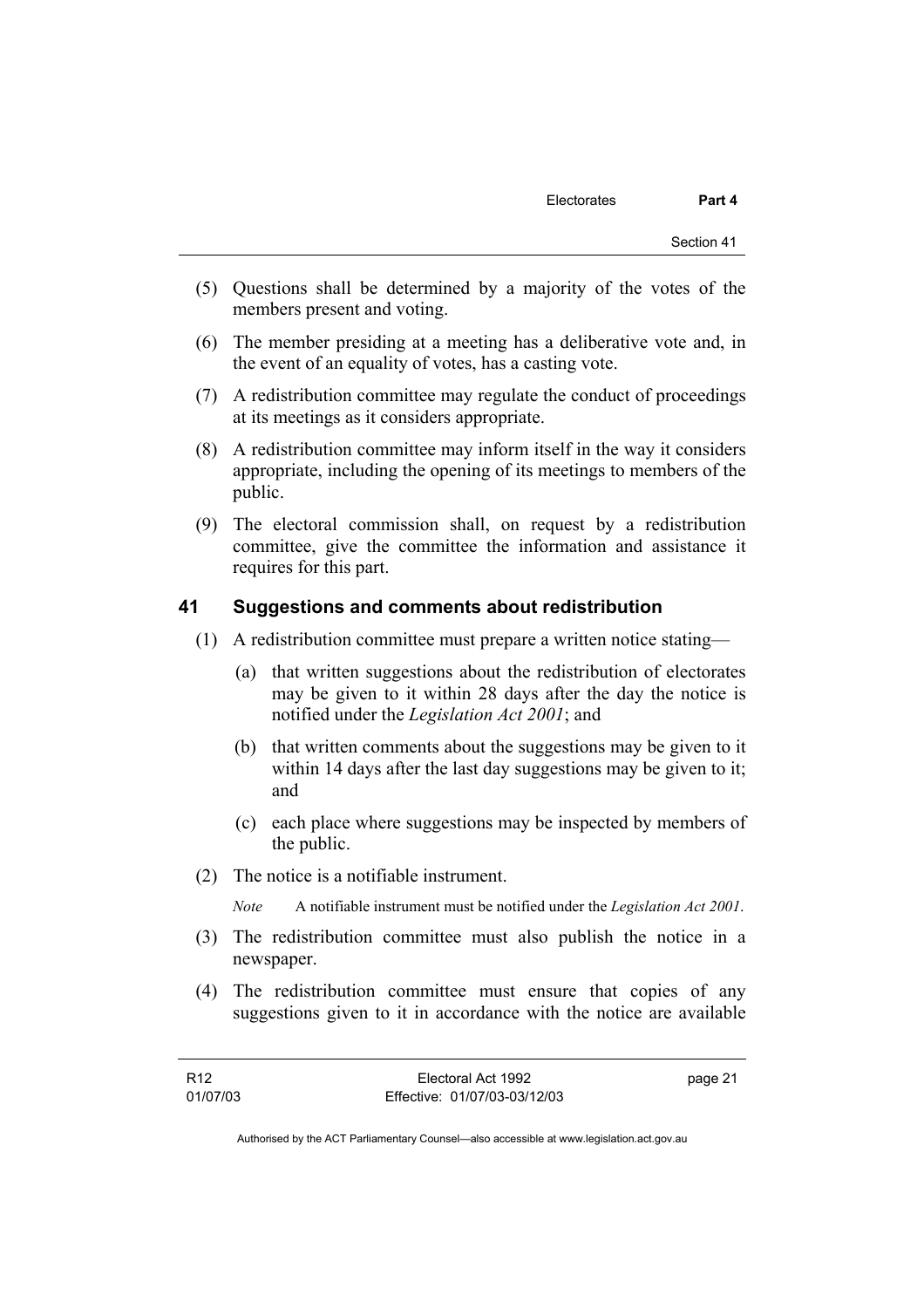#### **Part 4 Electorates**

Section 42

for inspection by members of the public in accordance with the notice.

# **42 Outline of proposal**

Before making a proposed redistribution of electorates, a redistribution committee may cause an outline of its proposal to be made available to members of the public.

# **43 Proposed redistribution**

- (1) A redistribution committee must make a proposed redistribution of electorates after considering the suggestions and comments (if any) given to it in accordance with the notice under section 41 (Suggestions and comments about redistribution).
- (2) Section 36 applies in relation to the making of the proposed redistribution as if it were a redistribution by the augmented commission.
- (3) The committee shall state the reasons for its proposal in writing.
- (4) A member of the committee who disagrees with its proposal may state the reasons for the disagreement in writing.

# **44 Notification and publication of proposal**

- (1) A redistribution committee must—
	- (a) exhibit a map or maps showing the name and boundaries of each proposed electorate at the electoral commission's office; and
	- (b) make a copy of the following available for public inspection:
		- (i) the suggestions and comments given to the committee in accordance with the notice under section 41 (Suggestions and comments about redistribution); and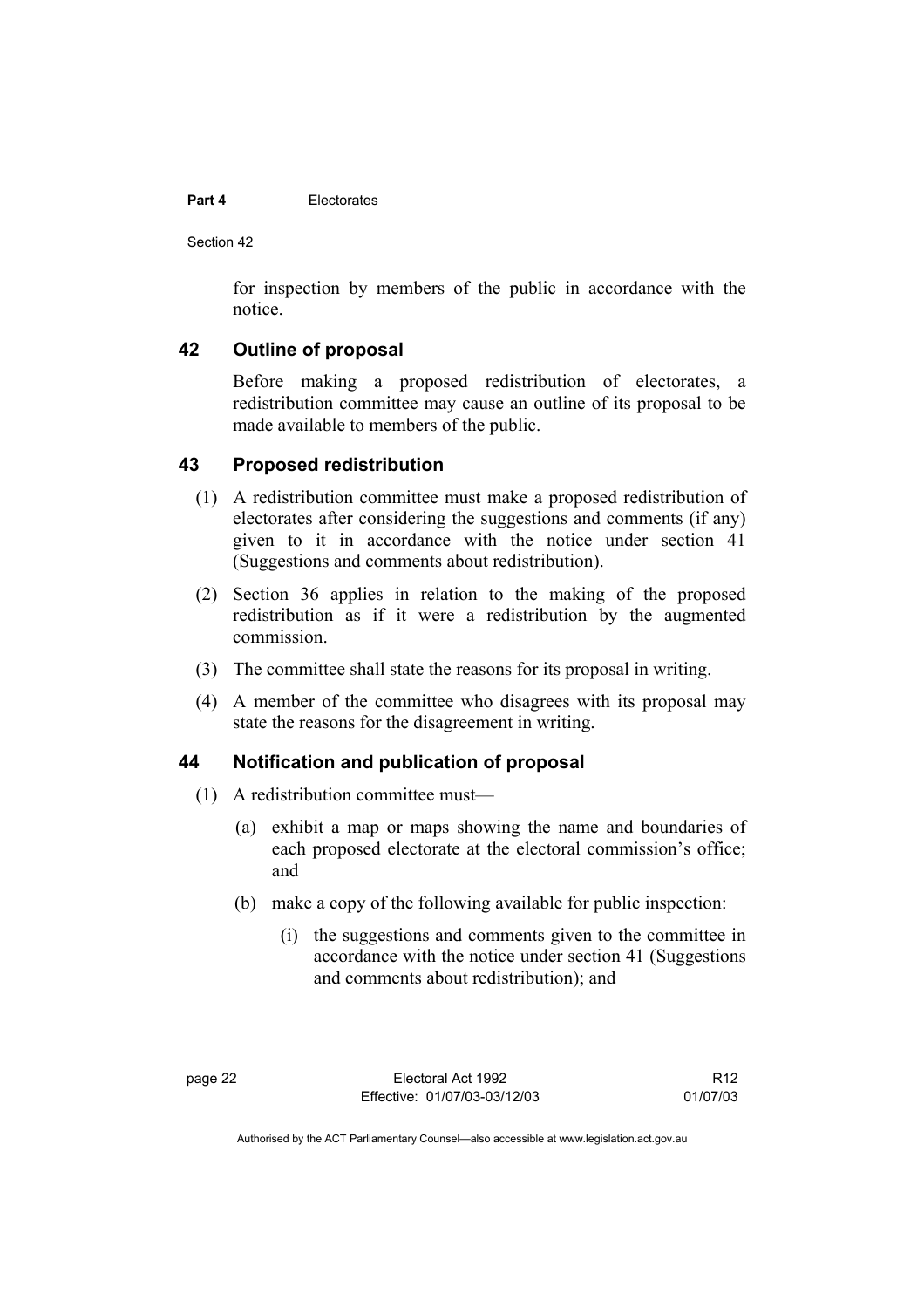(ii) a description (whether by reference to a map or plan or otherwise) of the boundaries of each proposed electorate; and

- (iii) a statement of the number of members of the Legislative Assembly that it proposes should be elected from each proposed electorate; and
- (iv) its statement of reasons for the proposed redistribution; and
- (v) if a member of the committee has provided a written statement or reasons for any disagreement with the proposal—that statement; and
- (c) prepare a written notice—
	- (i) telling the public about the exhibition mentioned in paragraph (a) and the availability for public inspection at the electoral commission's office of the copies of the documents mentioned in paragraph (b); and
	- (ii) stating that written objections against the proposal may be given to the electoral commission within 28 days after the day the notice is notified under the *Legislation Act 2001*.
- (2) The notice is a notifiable instrument.

*Note* A notifiable instrument must be notified under the *Legislation Act 2001*.

 (3) The redistribution committee must also publish the notice, and the map or maps of each proposed electorate, in a newspaper.

#### **45 Dissolution of redistribution committee**

A redistribution committee is dissolved immediately after the notice and maps mentioned in section 44 (1) (Notification and publication of proposal) have been notified and published under section 44 in relation to the committee's proposal.

R12 01/07/03 Electoral Act 1992 Effective: 01/07/03-03/12/03 page 23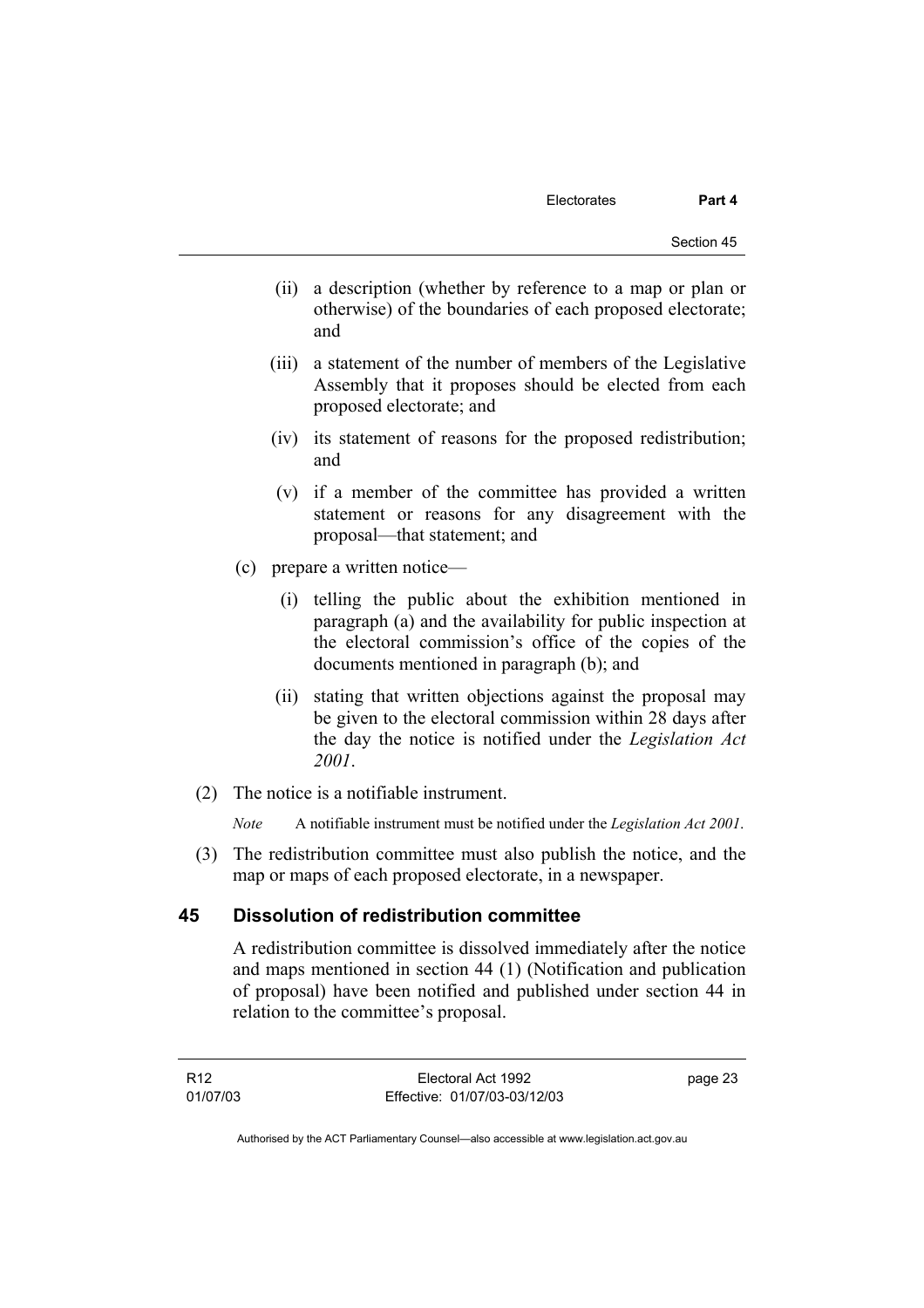#### **Part 4 Electorates**

Section 46

#### **46 Objections**

- (1) An objection against a proposal by a redistribution committee must be—
	- (a) in writing; and
	- (b) given to the electoral commission within 28 days after the day the notice mentioned in section 44 (1) (Notification and publication of proposal) is notified under the *Legislation Act 2001* in relation to the committee's proposal.
- (2) The commissioner must make a copy of each objection made under this section available for public inspection.

# **47 Augmented electoral commission**

- (1) For the purposes of each redistribution, an augmented electoral commission is established.
- (2) An augmented commission shall consist of—
	- (a) the members of the electoral commission; and
	- (b) the members (other than the commissioner) of the redistribution committee formed for the purposes of the redistribution.

# **48 Meetings of augmented electoral commission**

- (1) The chairperson of the electoral commission may call a meeting of an augmented commission.
- (2) The chairperson of the electoral commission shall preside at all meetings of an augmented commission at which he or she is present.
- (3) If the chairperson of the electoral commission is absent from a meeting of an augmented commission—
	- (a) the commissioner shall preside; or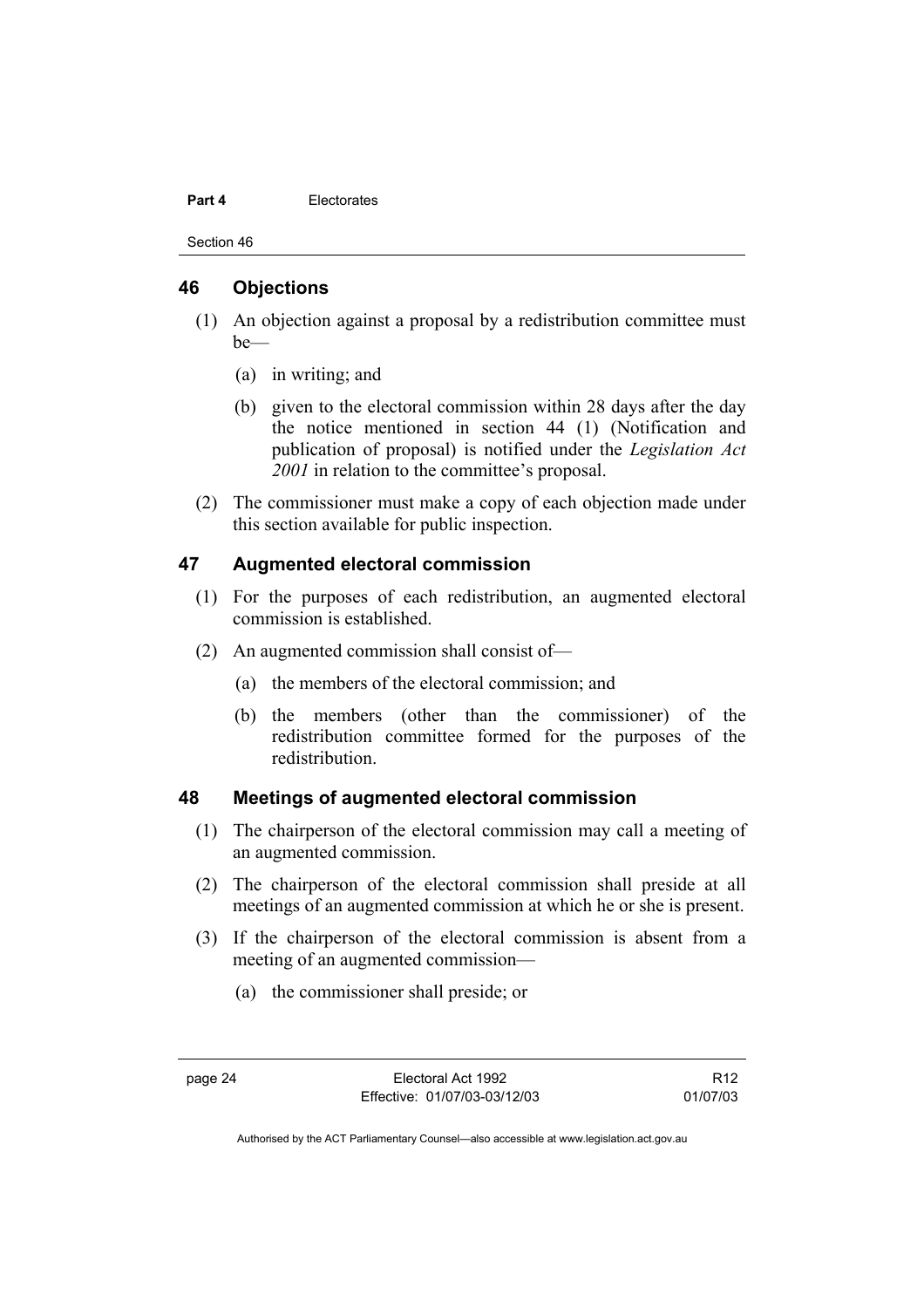- (b) if the commissioner is absent from the meeting—the members present shall appoint 1 of their number to preside.
- (4) At a meeting, 4 members constitute a quorum.
- (5) Subject to subsection (6), questions shall be determined by a majority of the votes of the members present and voting.
- (6) An augmented commission shall not redistribute electorates under section 35 unless not less than 4 members of the augmented commission, of whom not less than 2 are members of the electoral commission, vote in favour of the redistribution.
- (7) Subject to subsection (8), the member presiding at a meeting has a deliberative vote and, in the event of an equality of votes, has a casting vote.
- (8) The casting vote of the member presiding at a meeting shall not be used to vote in favour of the making of a redistribution under section 35.
- (9) An augmented commission may regulate the conduct of proceedings at its meetings as it considers appropriate.
- (10) Subject to section 49, an augmented commission may inform itself in any way it considers appropriate.
- (11) The electoral commission shall, on request by an augmented commission, give the augmented commission the information and assistance it requires for this part.

#### **49 Investigation of objections**

- (1) The augmented commission shall investigate each objection made in accordance with section 46.
- (2) For the purpose of investigating an objection, the augmented commission shall hold a public hearing, unless it is of the opinion that—

page 25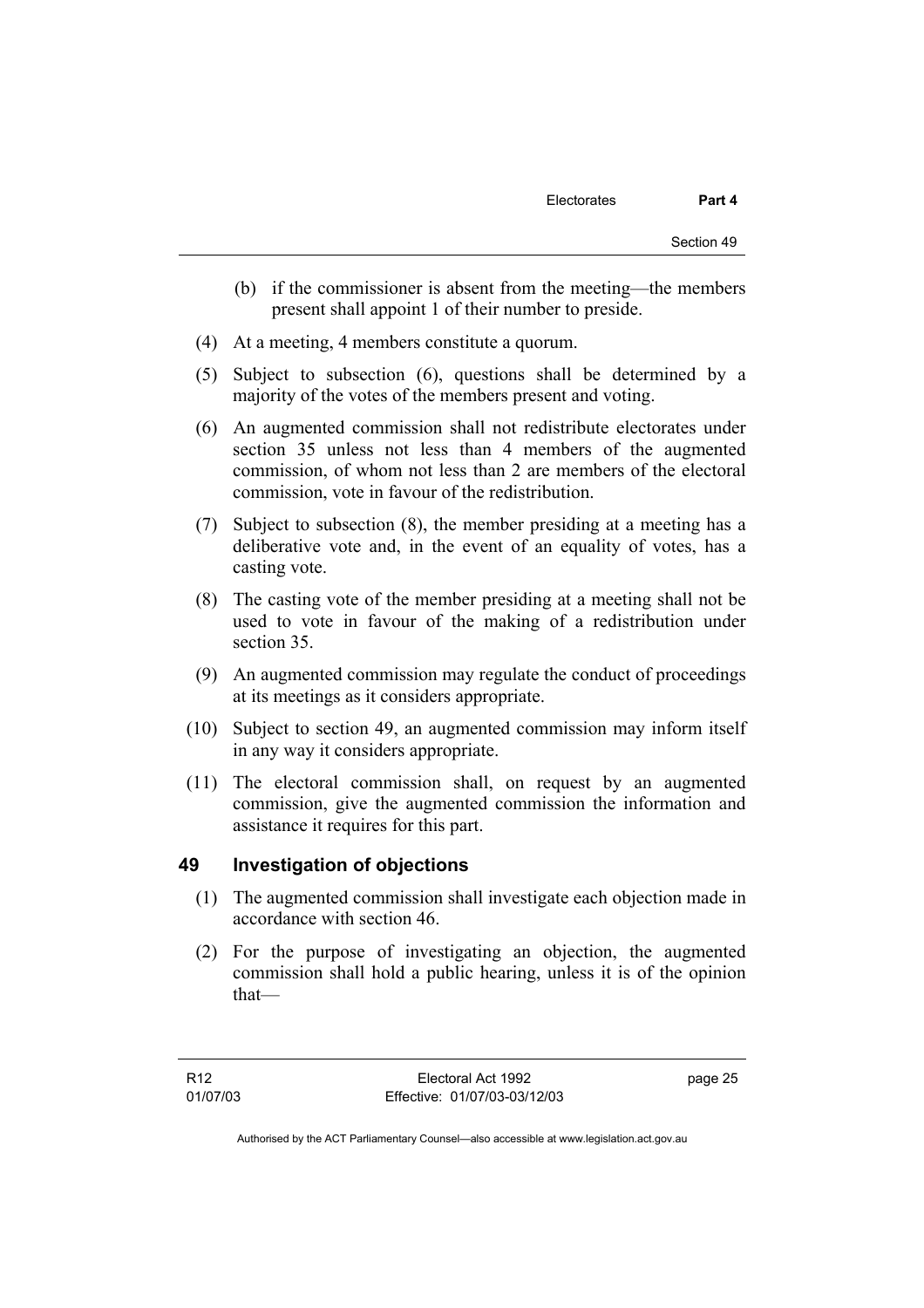#### **Part 4** Electorates

Section 49

- (a) the matters raised in the objection (or substantially the same matters) were raised in suggestions or comments given to the redistribution committee in accordance with the notice under section 41 (1) (Suggestions and comments about redistribution); and
- (b) the objection is frivolous or vexatious.
- (3) The augmented commission may hold 1 public hearing in relation to several objections.
- (4) At a public hearing, submissions to the augmented commission may only be made—
	- (a) by or on behalf of a person who made—
		- (i) an objection in accordance with section 46; or
		- (ii) a suggestion or comment about the proposed redistribution given to the redistribution committee in accordance with the notice under section 41 (1); or
	- (b) by a person making a submission in relation to an objection.
- (5) The augmented commission shall consider all such submissions.
- (6) At a public hearing, the augmented commission is not bound by the rules of evidence and, subject to this section, may regulate the conduct of proceedings as it considers appropriate.
- (7) Without limiting subsection (6), the following matters are within the discretion of the augmented commission:
	- (a) the manner in which, and the time within which, submissions may be made;
	- (b) the extent to which the augmented commission may be addressed, and the persons by whom it may be addressed.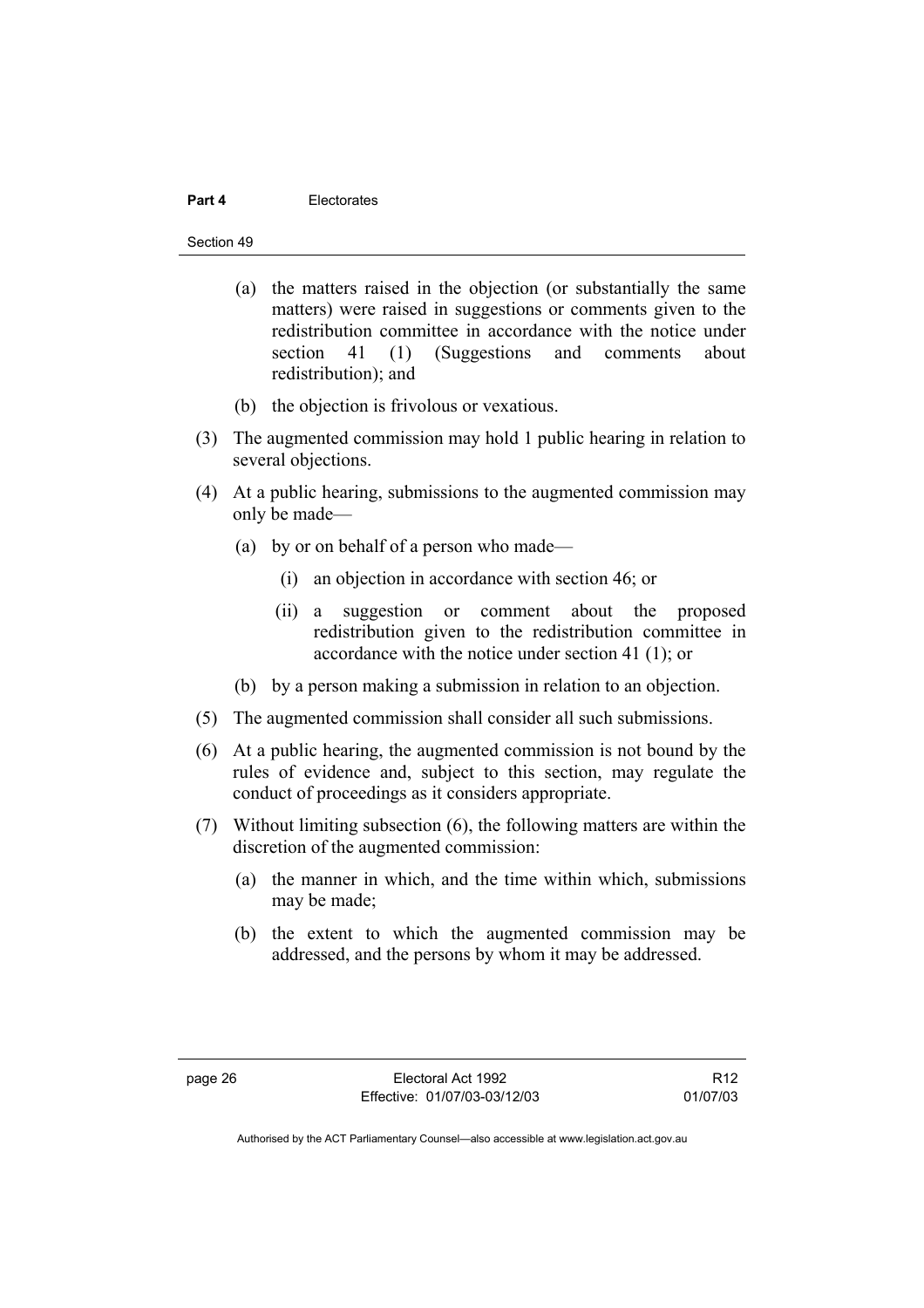# **50 Redistribution—proposal by augmented electoral commission**

The augmented commission shall make a proposed redistribution of electorates after completing any investigation required by section 49.

# **51 Publication of augmented electoral commission's proposal**

- (1) After making a proposed redistribution of electorates, the augmented commission shall cause a public announcement to be made concerning the proposal.
- (2) The public announcement shall include a statement—
	- (a) setting out the substance of the augmented commission's findings or conclusions about the redistribution committee's proposal and any objection to it; and
	- (b) setting out particulars of the augmented commission's proposal; and
	- (c) whether, in the augmented commission's opinion, its proposal is significantly different from the redistribution committee's proposal and, if so, a further statement to the effect that written objections against the proposal may be given to the electoral commission in accordance with the notice prepared under subsection (3).
- (3) If the augmented commission is of the opinion that its proposal is significantly different from the redistribution committee's proposal, the augmented commission must prepare a written notice stating that written objections against the proposal may be given to the electoral commission within 28 days after the day the notice is notified under the *Legislation Act 2001*.
- (4) The notice is a notifiable instrument.
	- *Note* A notifiable instrument must be notified under the *Legislation Act 2001*.

| R <sub>12</sub> | Electoral Act 1992           | page 27 |
|-----------------|------------------------------|---------|
| 01/07/03        | Effective: 01/07/03-03/12/03 |         |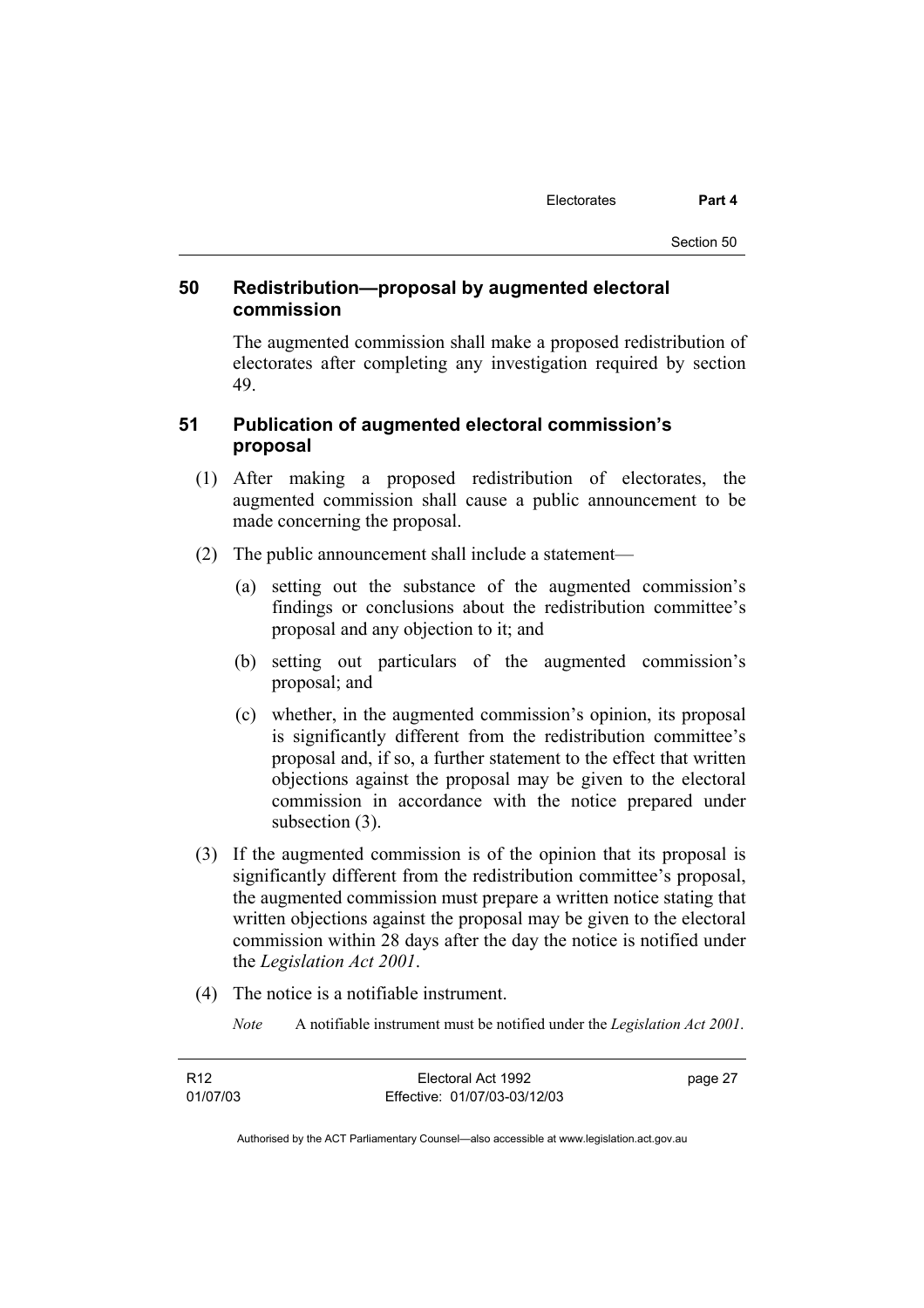#### **Part 4 Electorates**

Section 52

## **52 Objections to augmented electoral commission's proposal**

- (1) An objection against a redistribution proposed by the augmented commission must be—
	- (a) in writing; and
	- (b) given to the electoral commission within 28 days after the day the notice under section 51 (3) (Publication of augmented electoral commission's proposal) is notified under the *Legislation Act 2001*.
	- *Note* For how documents may be given, see *Legislation Act 2001*, pt 19.5.
- (2) If an objection is given to the electoral commission in accordance with subsection  $(1)$ —
	- (a) the augmented commission must investigate the objection; and
	- (b) section 49 (Investigation of objections) applies as if the investigation were an objection under that section.
- (3) The commissioner must make a copy of each objection made under this section available for public inspection.

#### **53 Report by augmented electoral commission and public announcement**

- (1) After redistributing electorates under section 35, the augmented commission shall cause—
	- (a) a report about the redistribution to be submitted to the Minister; and
	- (b) copies of the report to be made available for perusal by members of the public at the office of the electoral commission; and
	- (c) a public announcement to be made to the effect that the redistribution has been made and that copies of the report are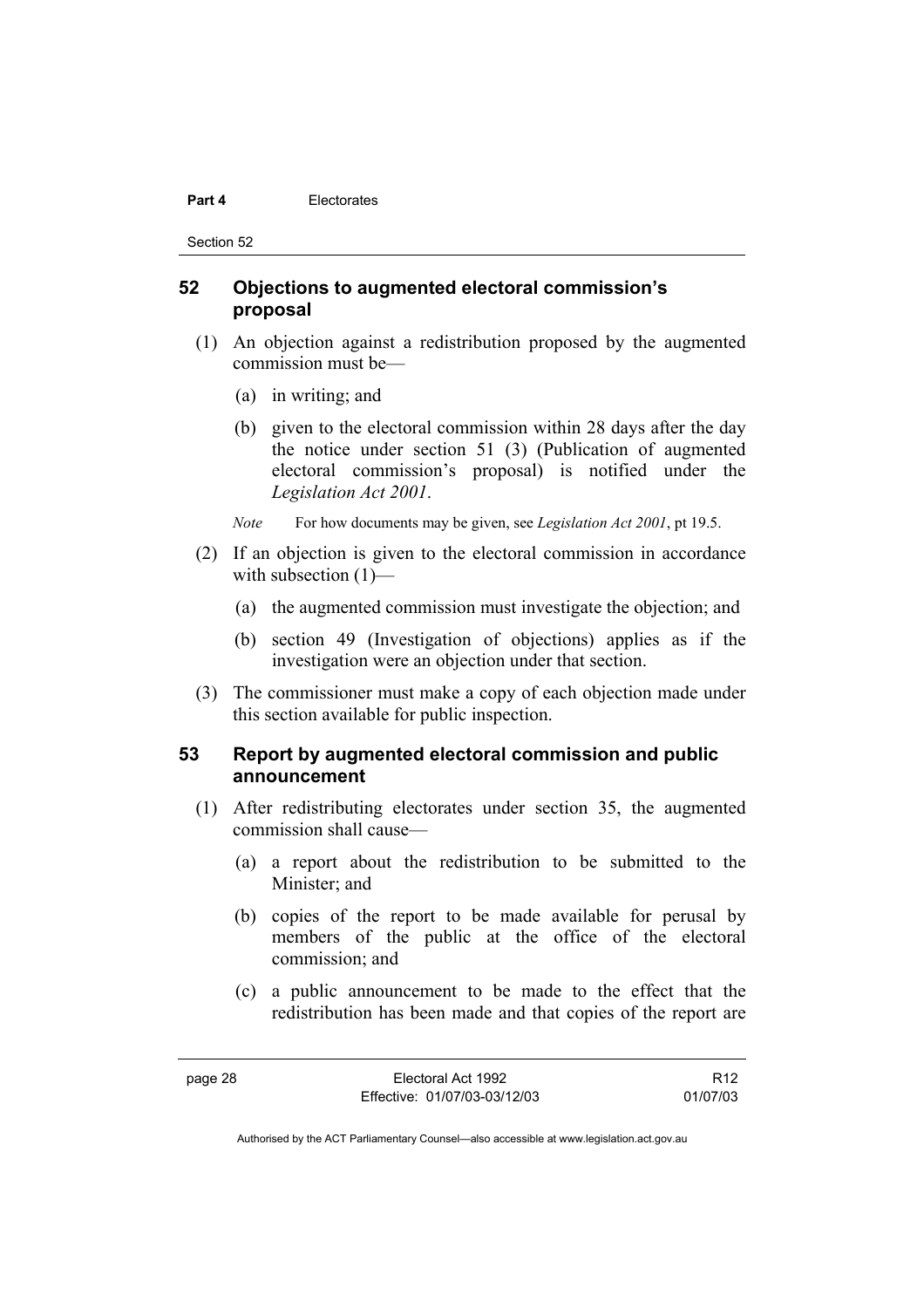available for perusal by members of the public at the office of the electoral commission.

- (2) The report shall contain particulars of—
	- (a) any suggestions or comments lodged with the redistribution committee; and
	- (b) the redistribution proposed by the redistribution committee and its reasons for the proposal; and
	- (c) if a member of the redistribution committee has provided a written statement of reasons for any disagreement with the committee's proposal—that statement; and
	- (d) any objections lodged with the electoral commission against the redistribution committee's proposal; and
	- (e) the result of the investigation of any objections against the redistribution committee's proposal (including particulars of the proceedings at any public hearings in the course of an investigation); and
	- (f) the redistribution proposed by the augmented commission and its reasons for the proposal; and
	- (g) any objections lodged with the electoral commission against the augmented commission's proposal; and
	- (h) the result of the investigation of any objections against the augmented commission's proposal (including particulars of the proceedings at any public hearings in the course of an investigation); and
	- (i) the redistribution made by the augmented commission and its reasons for the redistribution; and
	- (j) if a member of the augmented commission has provided a written statement of reasons for any disagreement with the augmented commission's proposal—that statement.

page 29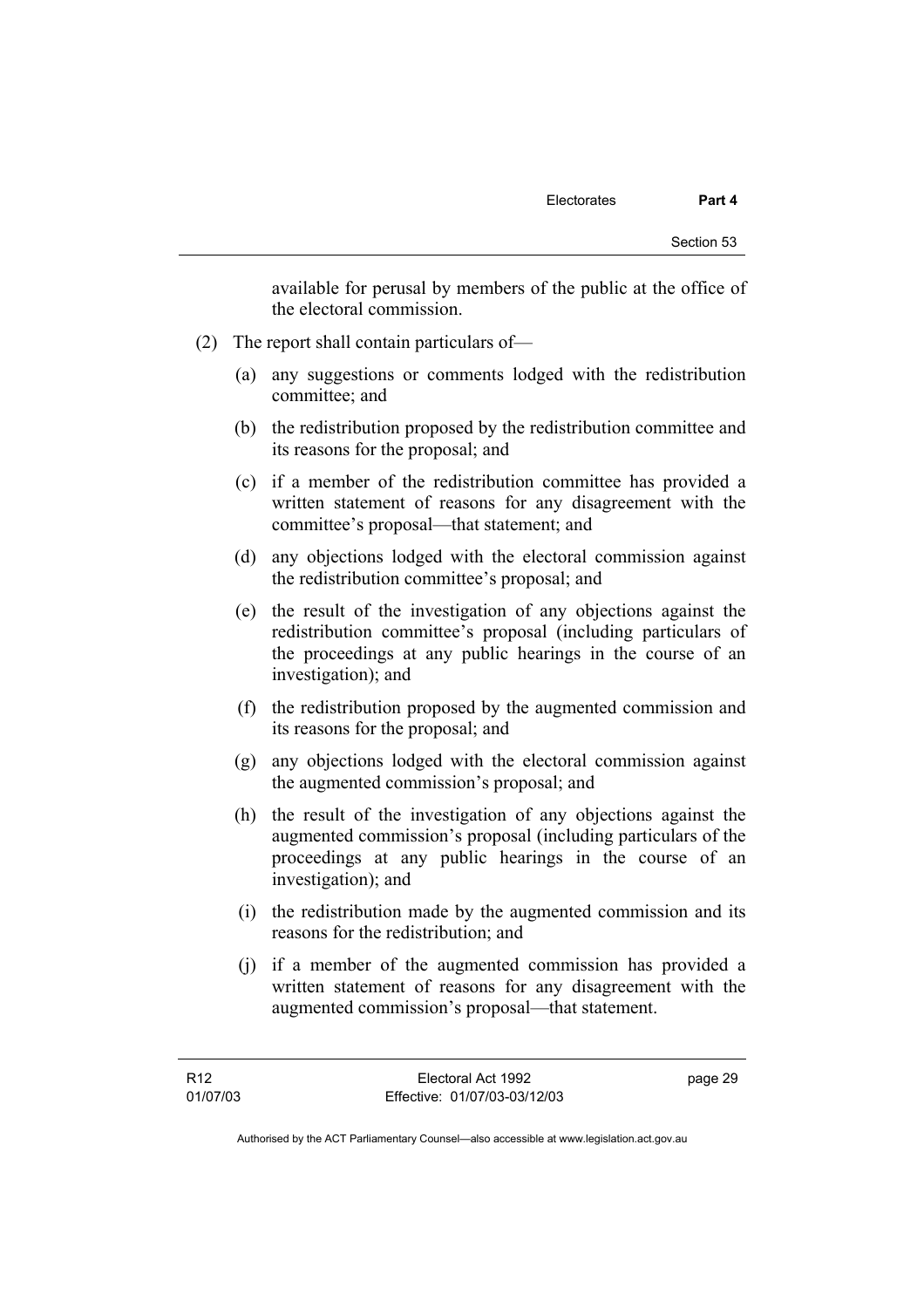#### **Part 4 Electorates**

Section 54

#### **54 Report to Legislative Assembly**

The Minister shall present a copy of the augmented commission's report to the Legislative Assembly on the first sitting day after the day when the Minister receives the report from the augmented commission.

#### **55 Decisions are final**

- (1) A decision of an augmented commission or a redistribution committee made, or purporting to be made, under this part—
	- (a) is final and conclusive; and
	- (b) shall not be challenged, appealed against, reviewed, quashed, set aside or called into question in any court or tribunal on any ground; and
	- (c) is not subject to any proceedings for a writ of mandamus, prohibition or certiorari or for an injunction, declaration or other order in any court on any ground.
- (2) In subsection (1):

*decision* includes a failure to make a decision.

# **56 Validity not affected**

A failure to comply with the provisions of this part (except section 34, 35 or 36) is not to be taken to affect the validity of a decision of an augmented commission or a redistribution committee.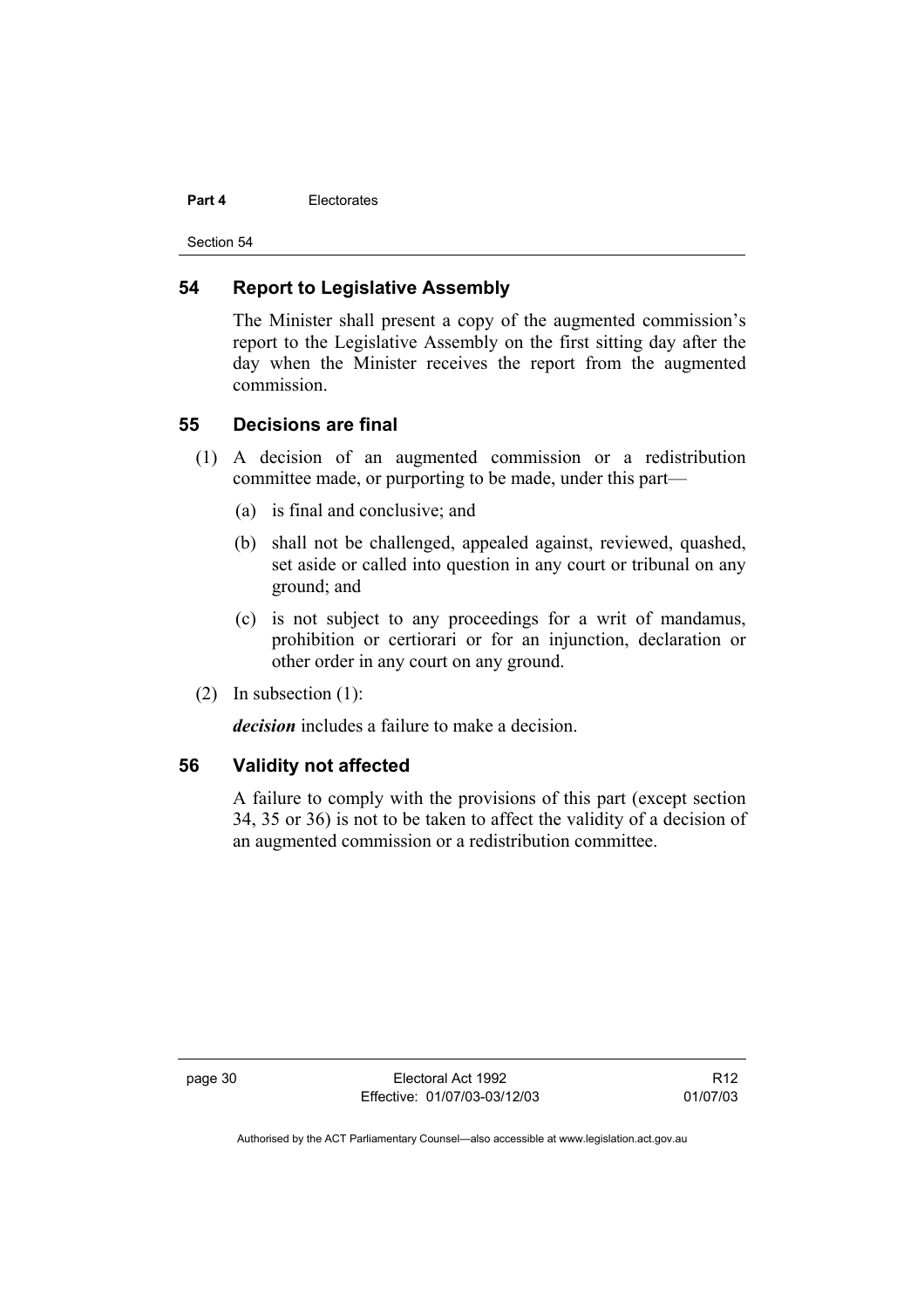# **Part 5 Electoral rolls**

#### **57 Electorate and Territory rolls**

- (1) The commissioner shall keep a roll of the electors of the ACT consisting of separate rolls of the electors of each electorate.
- (2) A roll may be kept electronically.

# **58 Contents of roll**

- (1) A roll shall contain the following particulars in relation to each elector:
	- (a) surname or family name;
	- (b) each given name;
	- (c) address;
	- (d) sex;
	- (e) date of birth.
- (2) A roll may contain the following particulars in relation to each elector:
	- (a) occupation;
	- (b) any former surname;
	- (c) any previous address;
	- (d) postal address, if not the same as the address of the principal place of residence;
	- (e) the further particulars (if any) prescribed under the regulations.

page 31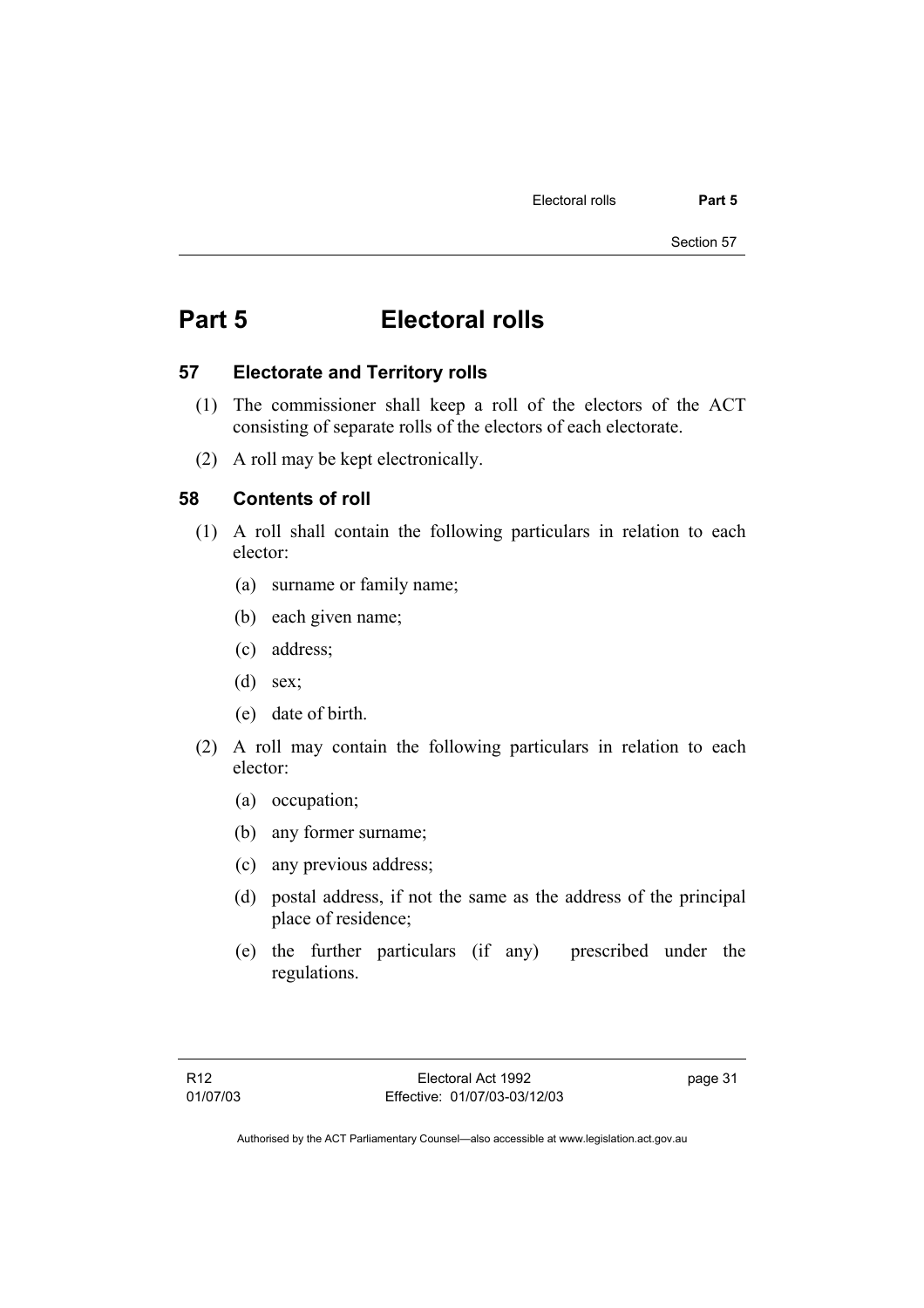#### **Part 5 Electoral rolls**

Section 59

#### **59 Meaning of** *extract* **from roll**

In this Act:

*extract* from a roll means the part of the roll that contains, for each elector enrolled at the time the extract is prepared—

- (a) the elector's surname or family name; and
- (b) each given name of the elector; and
- (c) the elector's address, unless the elector is—
	- (i) an elector whose address is suppressed; or
	- (ii) an eligible overseas elector; or
	- (iii) an Antarctic elector; or
	- (iv) an elector who is enrolled because of the elector's enrolment on the Commonwealth roll as an itinerant elector.
- *Note* A roll extract in electronic form is a disk, tape or other device from which the information in the extract may be reproduced by mechanical, electronic or other means (see dict, def of *electronic form*).

# **60 Inspection of printed roll extracts**

- (1) The commissioner—
	- (a) shall, at the office of the commissioner; and
	- (b) may, at any other places the commissioner determines;

make a printed extract from each roll available for public inspection during ordinary office hours.

- (2) A right of inspection under subsection (1) shall not be taken to give any right to copy, take an extract from, or scan electronically, an extract from a roll.
- (3) For subsection (1), the commissioner shall prepare an extract of each roll at least once each calendar year.

| page 32 | Electoral Act 1992           | R <sub>12</sub> |
|---------|------------------------------|-----------------|
|         | Effective: 01/07/03-03/12/03 | 01/07/03        |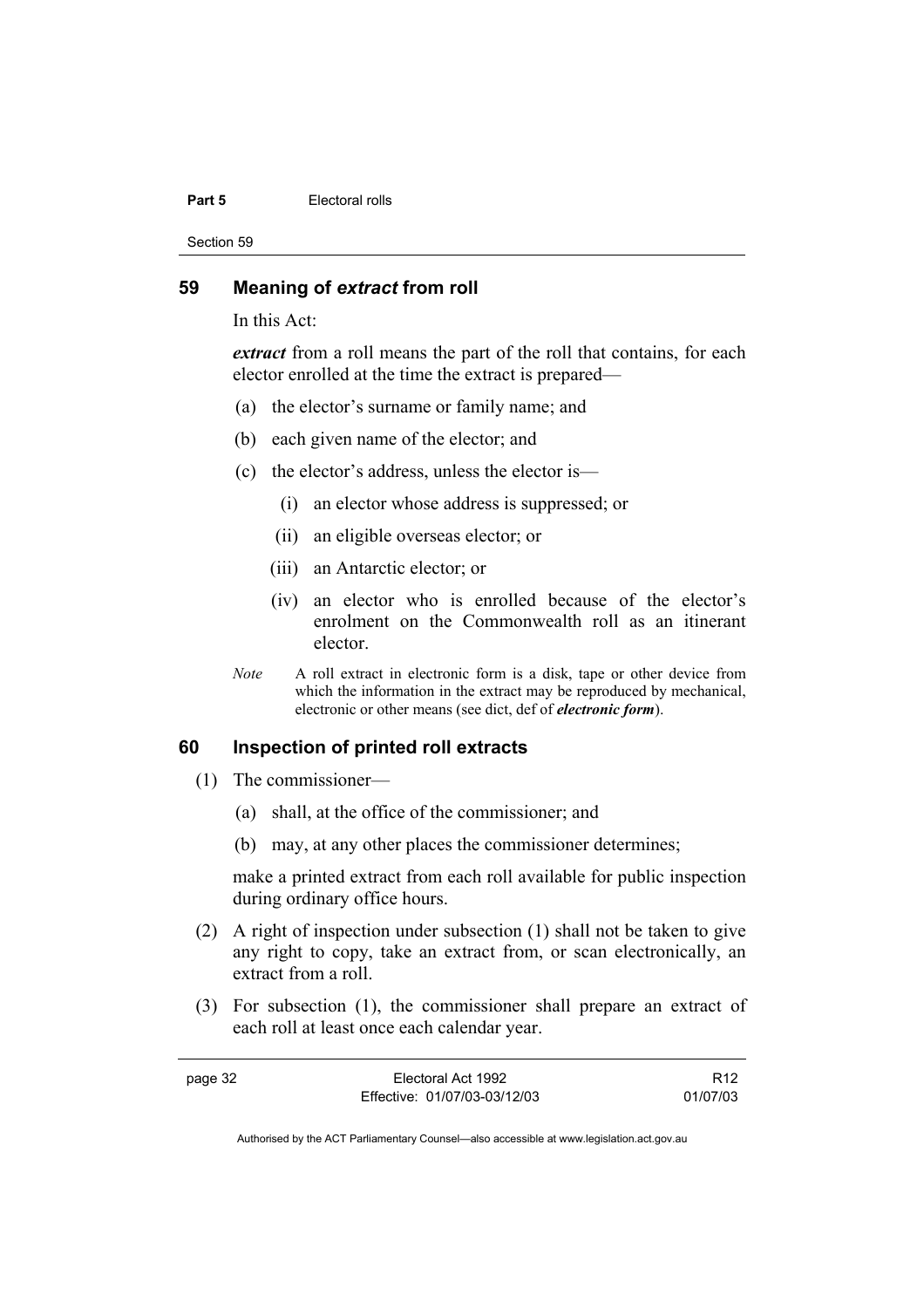#### **61 Supply of printed roll extracts to MLAs etc**

- (1) At least once each calendar year, the commissioner shall, on request—
	- (a) give 2 printed extracts from the roll for an electorate to each MLA for the electorate; and
	- (b) give 2 printed extracts from the roll for each electorate to the registered officer of each registered party.
- (2) The commissioner shall, on request, supply a printed extract from a roll to a person who the commissioner is satisfied requires the extract for an approved purpose within the meaning of section 63.
	- *Note* A fee may determined under s 8 (Determination of fees) for a request under subsection (2).

# **62 Supply of roll extracts in electronic form to MLAs etc**

- (1) The commissioner shall, on request, so far as practicable, give a roll extract in electronic form to—
	- (a) an MLA; or
	- (b) the registered officer of a registered party.
- (2) The commissioner shall, on request, supply a roll extract in electronic form, or on microfiche, to a person who the commissioner is satisfied requires the extract for an approved purpose within the meaning of section 63.
	- *Note* A fee may determined under s 8 (Determination of fees) for a request under subsection (2).

# **63 Use of roll extracts**

(1) In this section:

*approved purpose* means any of the following:

(a) for an MLA—the exercise of his or her functions;

page 33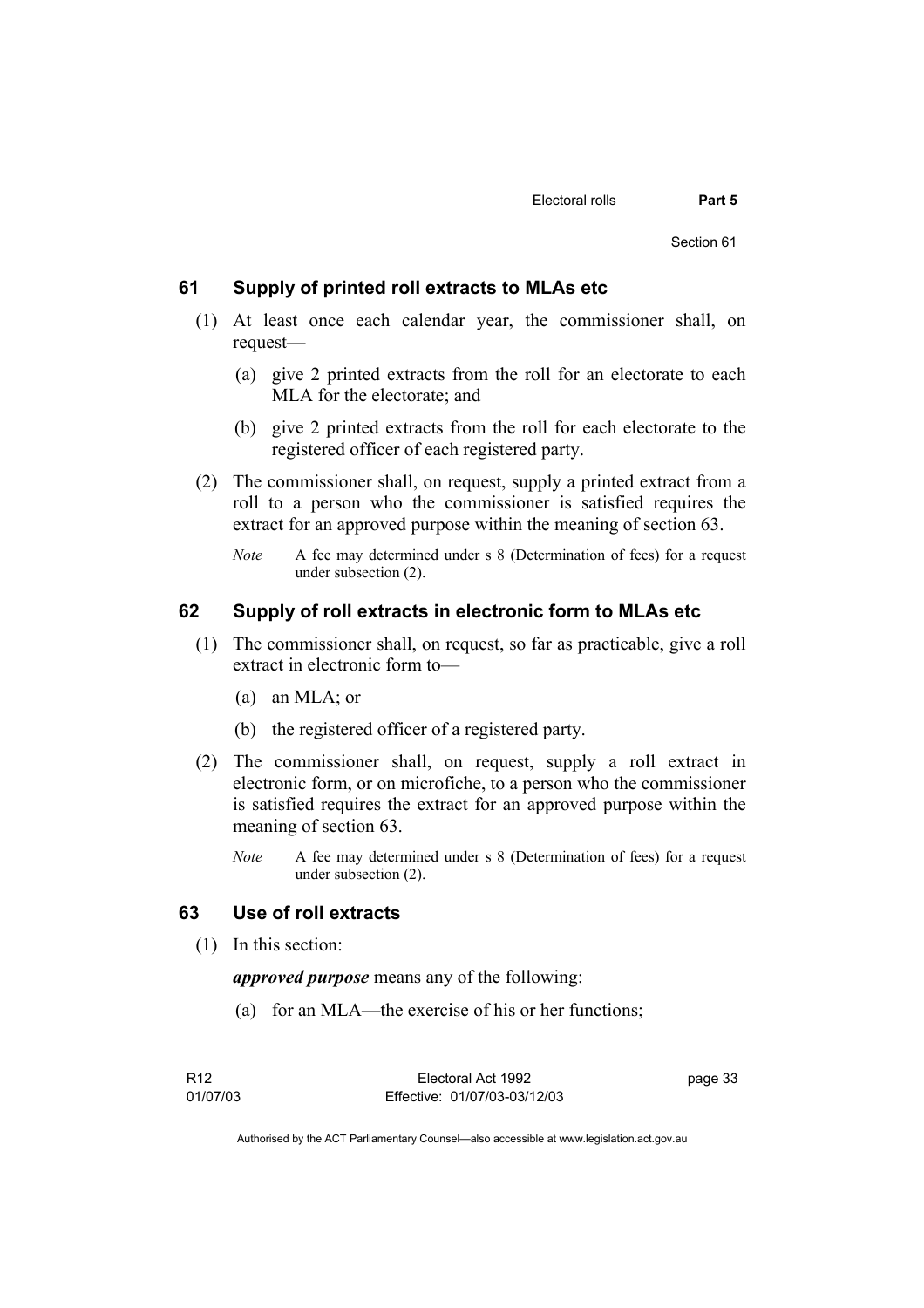#### **Part 5 Electoral rolls**

Section 65

- (b) for the registered officer of a registered party—the exercise by an MLA who is a member of the party of his or her functions;
- (c) for an MLA or the registered officer of a registered party—
	- (i) a purpose connected with an election; or
	- (ii) monitoring the accuracy of information in the roll;
- (d) for anyone—a purpose prescribed under the regulations.

*protected information*, in relation to a person, means information that the person knows, or has reasonable grounds for believing, was obtained from a roll extract given to the person or someone else under section 61 (Supply of printed roll extracts to MLAs etc) or section 62 (Supply of roll extracts in electronic form to MLAs etc).

- (2) A person must not, without reasonable excuse, use protected information for—
	- (a) a commercial purpose; or
	- (b) any other purpose, other than an approved purpose.

Maximum penalty: 50 penalty units, imprisonment for 6 months or both.

 (3) A person must not, without reasonable excuse, directly or indirectly divulge or communicate protected information to someone else for a purpose other than an approved purpose.

Maximum penalty: 50 penalty units, imprisonment for 6 months or both.

# **65 Provision of roll information to prescribed authorities**

 (1) The commissioner may give a copy of a roll or information contained on a roll to a prescribed authority if the commissioner is satisfied that the authority requires the copy or information for a prescribed purpose.

R12 01/07/03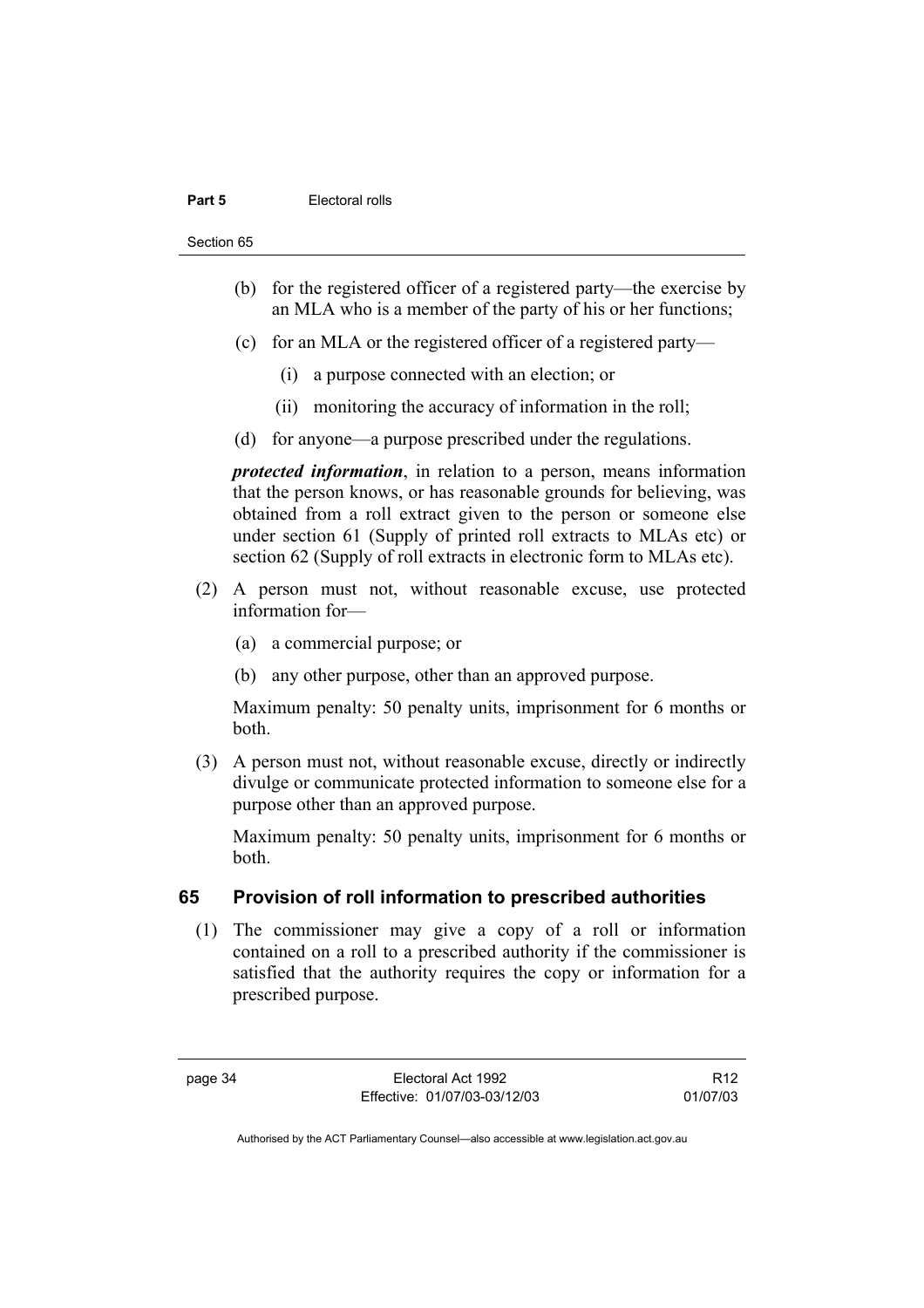(2) A person shall not use information obtained under subsection (1) except in accordance with the regulations.

Maximum penalty: 50 penalty units, imprisonment for 6 months or both.

- (3) For the *Juries Act 1967*, the commissioner shall, on request by the sheriff, give the sheriff a copy of the roll of electors of the ACT.
- (4) A copy of a roll, or information, may be given to a person under subsection (1) or (3) in printed or electronic form or on microfiche.
- (5) A copy of a roll, or information, provided under subsection (1) or (3) shall not include—
	- (a) in relation to a person whose address is a suppressed address any particulars other than the name of the person; or
	- (b) the address of an eligible overseas elector; or
	- (c) the address of an Antarctic elector.
- (6) The regulations may provide for how a prescribed authority may deal with information, or information obtained from a copy of a roll, provided under subsection (1).

#### **66 Maintenance of rolls**

- (1) The commissioner shall, so far as practicable, keep the rolls up to date.
- (2) The commissioner may alter a roll at any time as follows:
	- (a) to register any change of name;
	- (b) to bring up to date any particulars appearing on the roll;
	- (c) to correct any mistake or omission;
	- (d) to remove the name of a deceased elector;

page 35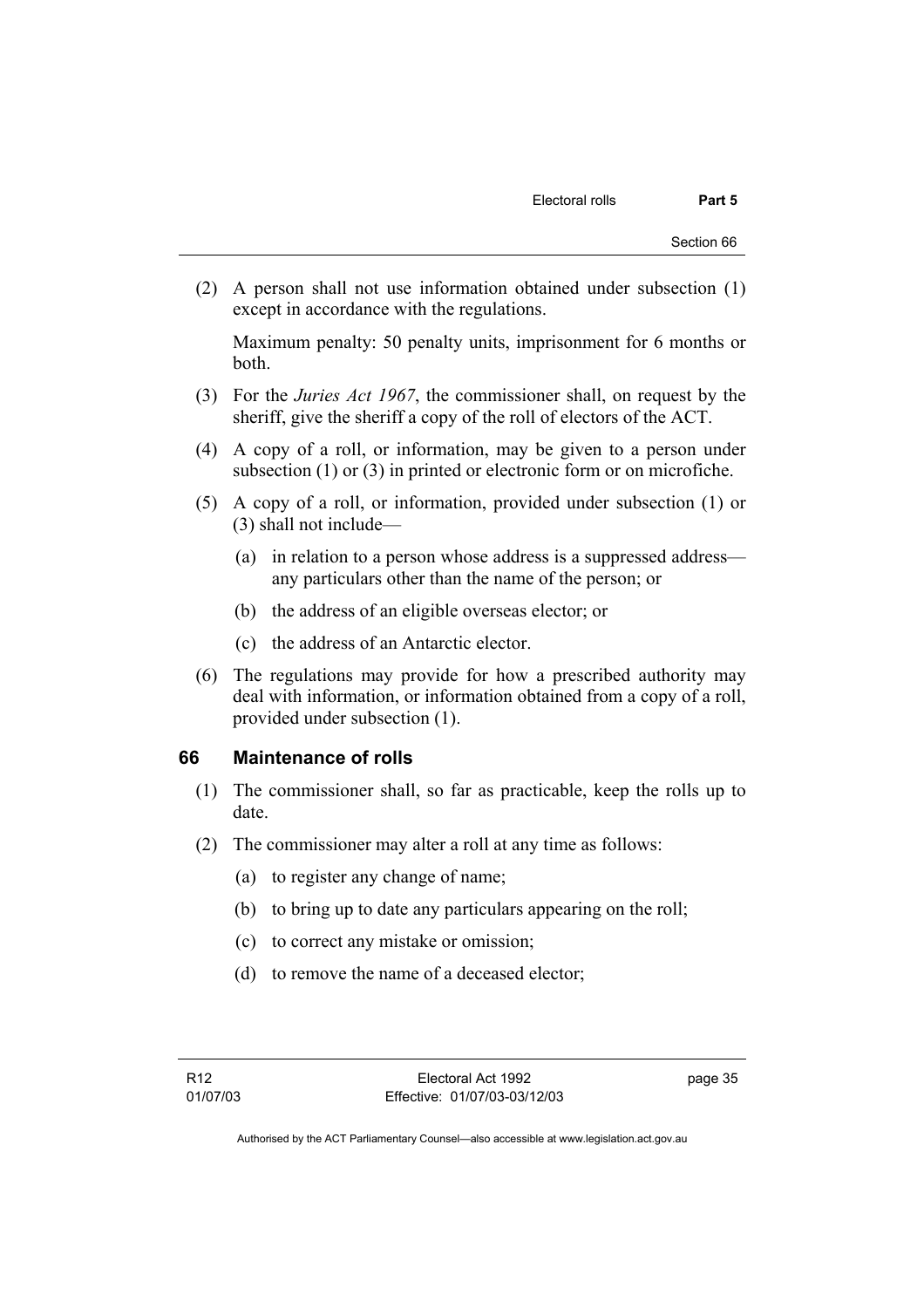#### **Part 5 Electoral rolls**

Section 67

 (e) in relation to a person who is enrolled on the Commonwealth roll—to reflect any alteration under the Commonwealth Electoral Act, section 105 in relation to that enrolment.

#### **67 Power to require information**

- (1) The commissioner may, by written notice, require—
	- (a) the administrative head of a unit of the public service; or
	- (b) the chief executive officer (however described) of a Territory authority or of an entity prescribed under the regulations; or
	- (c) the occupier of any residence;

to give to the commissioner or a specified officer specified information required in connection with the preparation, maintenance or revision of a roll.

*Note* For how documents may be given, see *Legislation Act 2001*, pt 19.5.

- (2) A notice shall specify the time within which the information is to be so given.
- (3) A person who, without reasonable excuse, contravenes such a requirement commits an offence.

Maximum penalty: 5 penalty units.

 (4) Subsection (3) does not apply if compliance with the requirement would involve the disclosure of information in contravention of any other law.

#### **68 Notice of registered deaths**

The registrar-general shall give to the commissioner, on request, particulars entered in the register of deaths during the period to which the request relates in relation to the death of each person aged 17 years or older.

page 36 Electoral Act 1992 Effective: 01/07/03-03/12/03

R12 01/07/03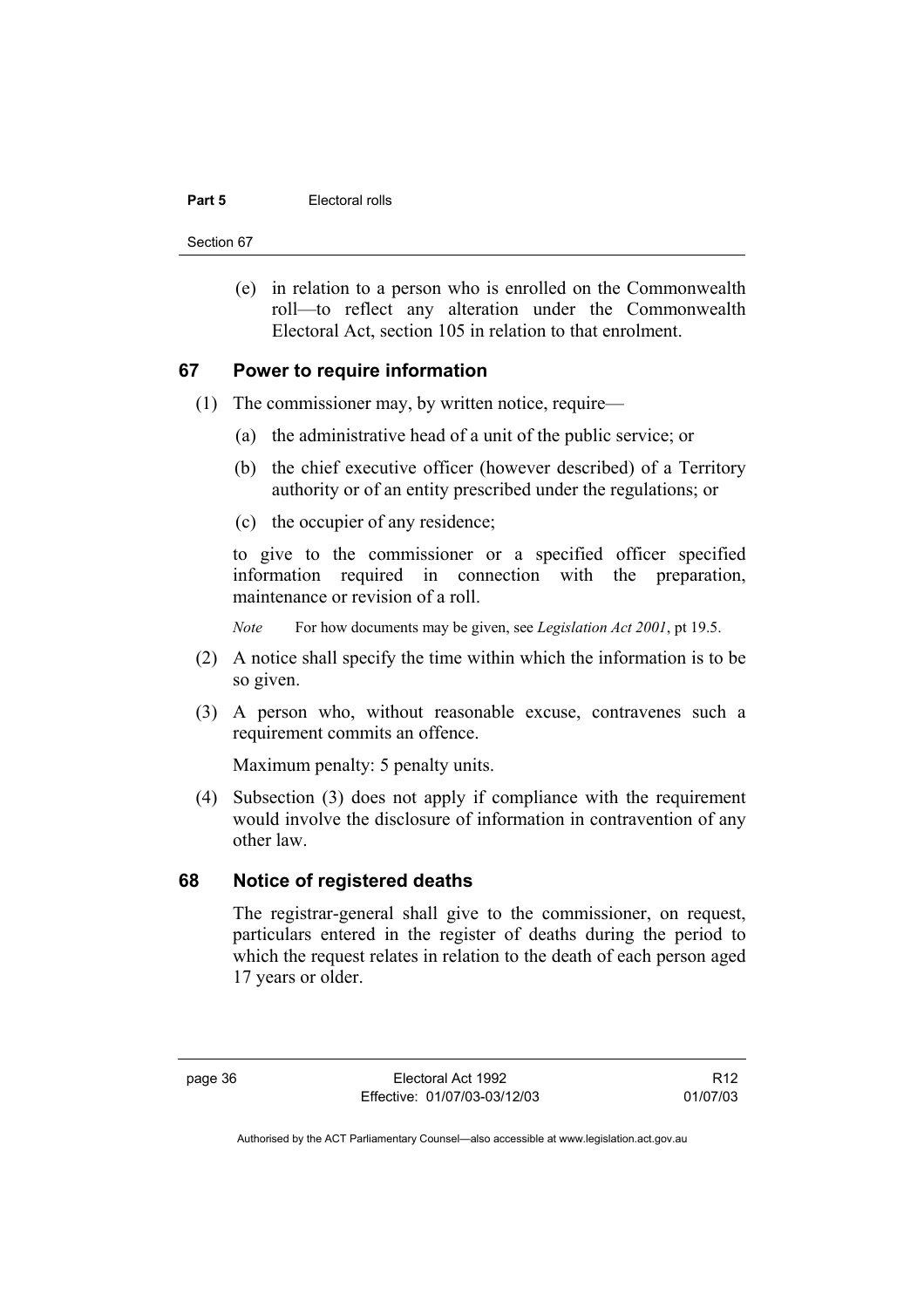#### **69 Disclosure of roll information**

 (1) A person to whom this section applies shall not, without reasonable excuse, give a copy of a roll, an extract from a roll, or information contained on a roll, to another person except for this Act.

Maximum penalty: 50 penalty units, imprisonment for 6 months or both.

- (2) This section applies to a person who is, or has been—
	- (a) the commissioner; or
	- (b) an officer; or
	- (c) a member of the staff of the electoral commission.

#### **70 Joint roll arrangements with Commonwealth**

- (1) The Chief Minister may arrange with the Governor-General for—
	- (a) the preparation, alteration or revision of the rolls; or
	- (b) the carrying out of any procedure relating to the preparation, alteration or revision of the rolls;

jointly by the Commonwealth and the Territory.

- (2) If such an arrangement is in force, a roll may contain—
	- (a) the names and particulars of persons who are enrolled as electors of the Commonwealth but not as electors of the ACT, provided that it is clearly indicated that they are not enrolled as electors of the ACT; and
	- (b) distinguishing marks against the names of persons enrolled as electors of the ACT but not as electors of the Commonwealth, to show that they are not electors of the Commonwealth; and
	- (c) other particulars in addition to those required by or under this Act to be included in the roll;

page 37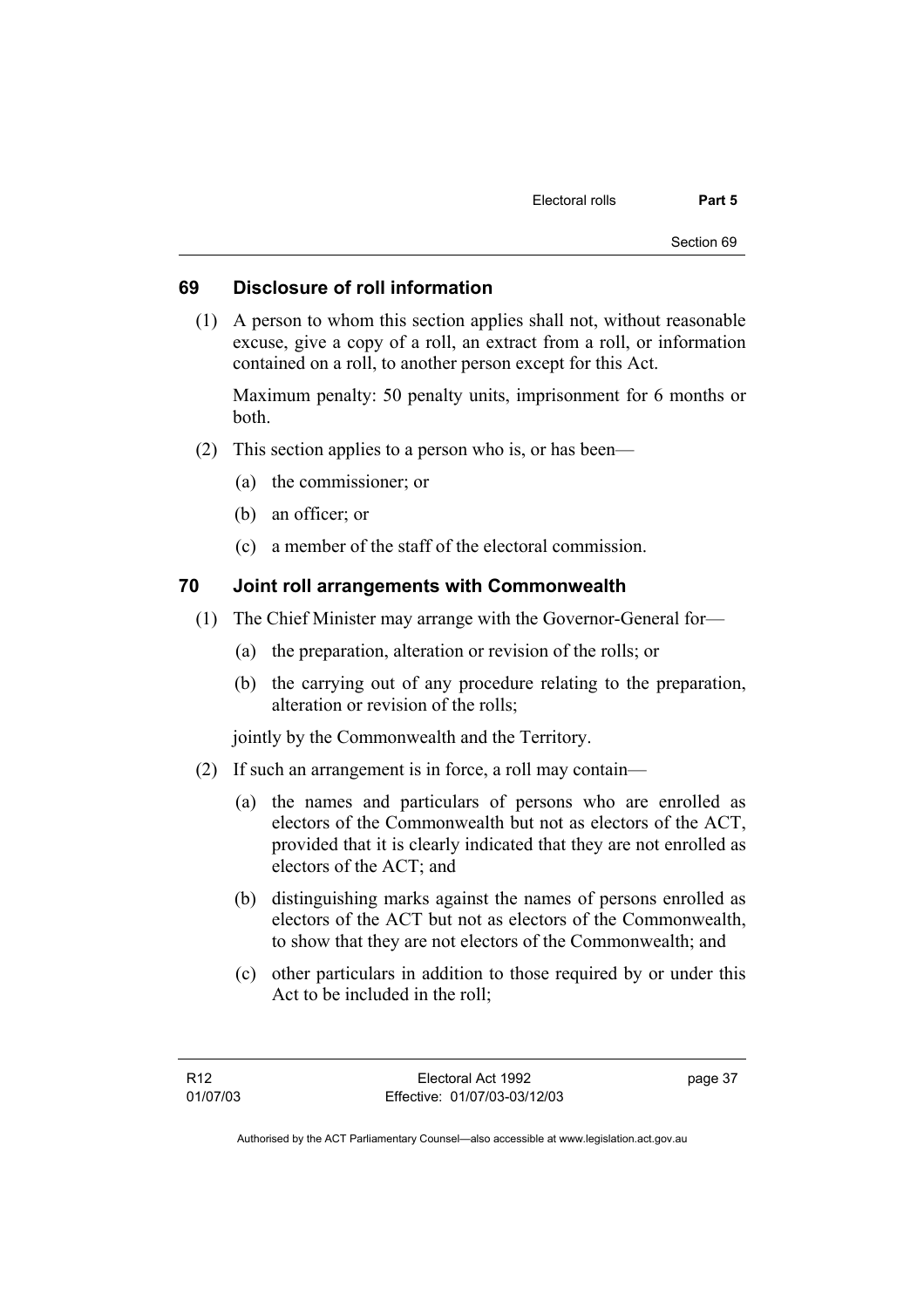# **Part 5 Electoral rolls**

Section 70

and, for this Act, the names of electors of the Commonwealth who are not enrolled as electors of the ACT and those marks and particulars shall not be taken to be part of the roll.

page 38 Electoral Act 1992 Effective: 01/07/03-03/12/03

R12 01/07/03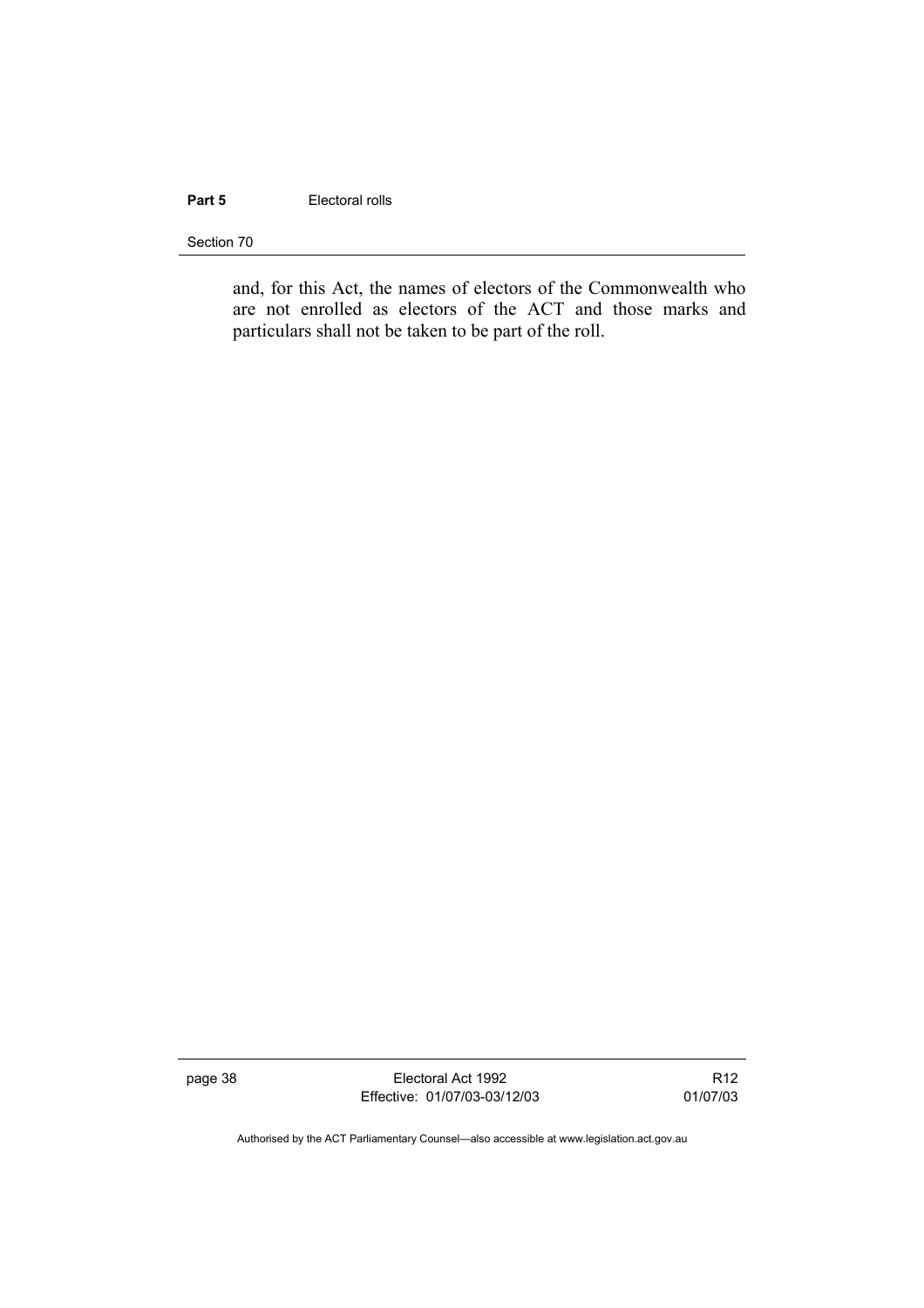# **Part 6 Enrolment**

#### **71 Persons taken not to be enrolled on Commonwealth roll**

For this part, the following persons enrolled on the Commonwealth roll shall be taken not to be so enrolled:

- (a) a person whose address recorded on that roll is not in the ACT;
- (b) a person who is an eligible overseas elector for the Commonwealth Electoral Act but not an eligible overseas elector for this Act.

## **71A Address of person serving sentence of imprisonment**

For this part, the address of a person who is serving a sentence of imprisonment is—

- (a) if the person is enrolled on the Commonwealth roll—the address recorded on that roll in relation to the person; or
- (b) if paragraph (a) does not apply—
	- (i) the person's address immediately before the person began serving the sentence; or
	- (ii) if the person did not have an address immediately before beginning to serve the sentence—the address of the place where the person is serving the sentence.

#### **72 Entitlement**

- (1) A person is entitled to be enrolled for an electorate if—
	- (a) the person is entitled to be enrolled on the Commonwealth roll otherwise than under the Commonwealth Electoral Act, section 100; and
	- (b) the person's address is in the electorate.

| R12      | Electoral Act 1992           | page 39 |
|----------|------------------------------|---------|
| 01/07/03 | Effective: 01/07/03-03/12/03 |         |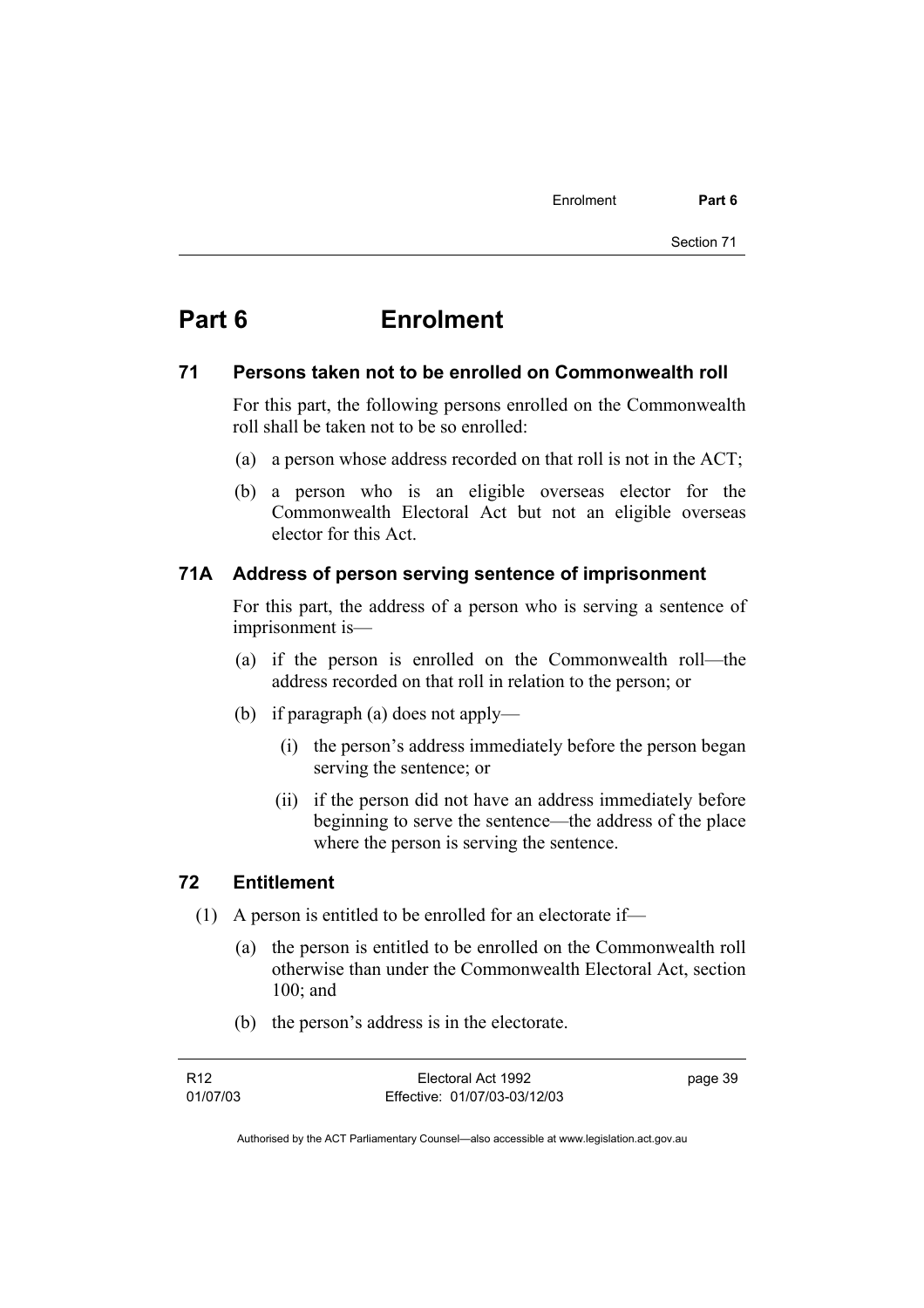#### **Part 6** Enrolment

Section 73

(2) A person is not entitled to be enrolled for more than 1 electorate.

#### **73 Compulsory enrolment etc—residents**

- (1) A person who—
	- (a) is entitled to be enrolled for an electorate; and
	- (b) is not enrolled on any roll;

shall, subject to subsection (5), make a claim for enrolment within 21 days after the day the person became so entitled.

- (2) An elector who—
	- (a) is enrolled for an electorate; and
	- (b) is entitled, following a change of address, to be enrolled for another electorate;

shall, subject to subsections (4) and (5), make a claim for a transfer of enrolment within 52 days after the date of the change of address.

 (3) An elector who changes address within an electorate shall, subject to subsections (4) and (5), give the commissioner written notice setting out the particulars of the new address within 52 days after the date of the change of address.

*Note* For how documents may be given, see *Legislation Act 2001*, pt 19.5.

- (4) Subsections (2) and (3) do not apply to an eligible overseas elector, an Antarctic elector or a person who is not at least 18 years old.
- (5) If a person is enrolled on the Commonwealth roll otherwise than under the Commonwealth Electoral Act, section 100 and the address recorded on that roll in relation to the person is an address in an electorate—
	- (a) the person shall be taken—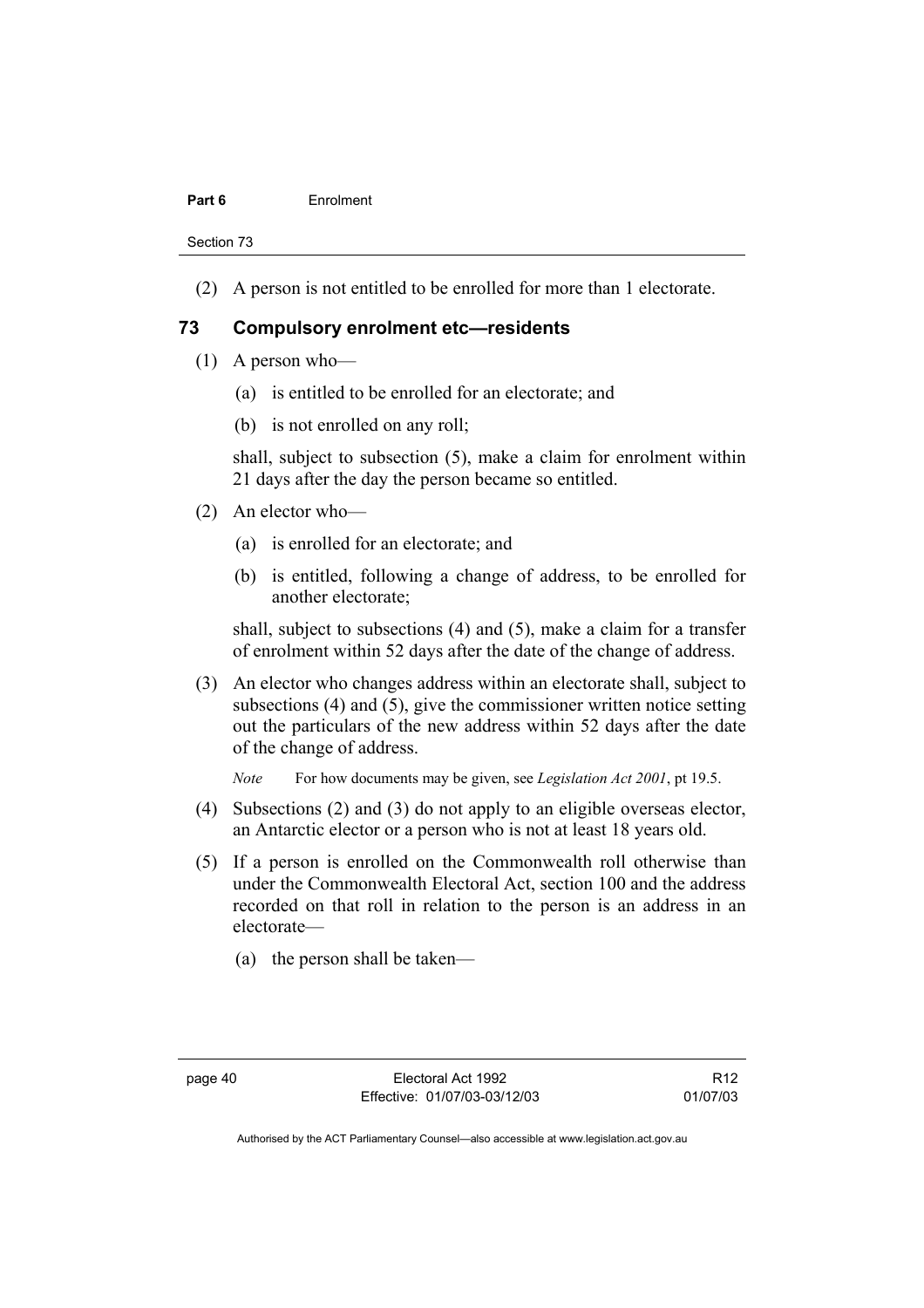- (i) to have made a claim under subsection (1) or (2), or given notice under subsection (3), whichever is appropriate; and
- (ii) to be enrolled for the electorate; and
- (b) the particulars recorded on the Commonwealth roll in relation to the person shall, so far as practicable, be taken to be the particulars recorded on the roll for the electorate.
- (6) A person who, without reasonable excuse, contravenes subsection  $(1)$ ,  $(2)$  or  $(3)$  commits an offence.

Maximum penalty: 0.5 penalty units.

# **74 Eligible overseas electors**

- (1) An elector—
	- (a) who is, for the Commonwealth Electoral Act, an eligible overseas elector; and
	- (b) whose address, recorded on the Commonwealth roll when the elector became a person referred to in paragraph (a), was an address in an electorate; and
	- (c) who has, for this Act, indicated an intention to reside, or resume residing, in the ACT after ceasing to be a person referred to in paragraph (a);

is, subject to subsection (4), an eligible overseas elector for this Act in relation to the electorate in which that address is located.

- (2) The commissioner shall annotate the roll for an electorate so as to indicate the name of each person who is an eligible overseas elector in relation to the electorate.
- (3) The commissioner shall cancel an annotation in relation to a person if—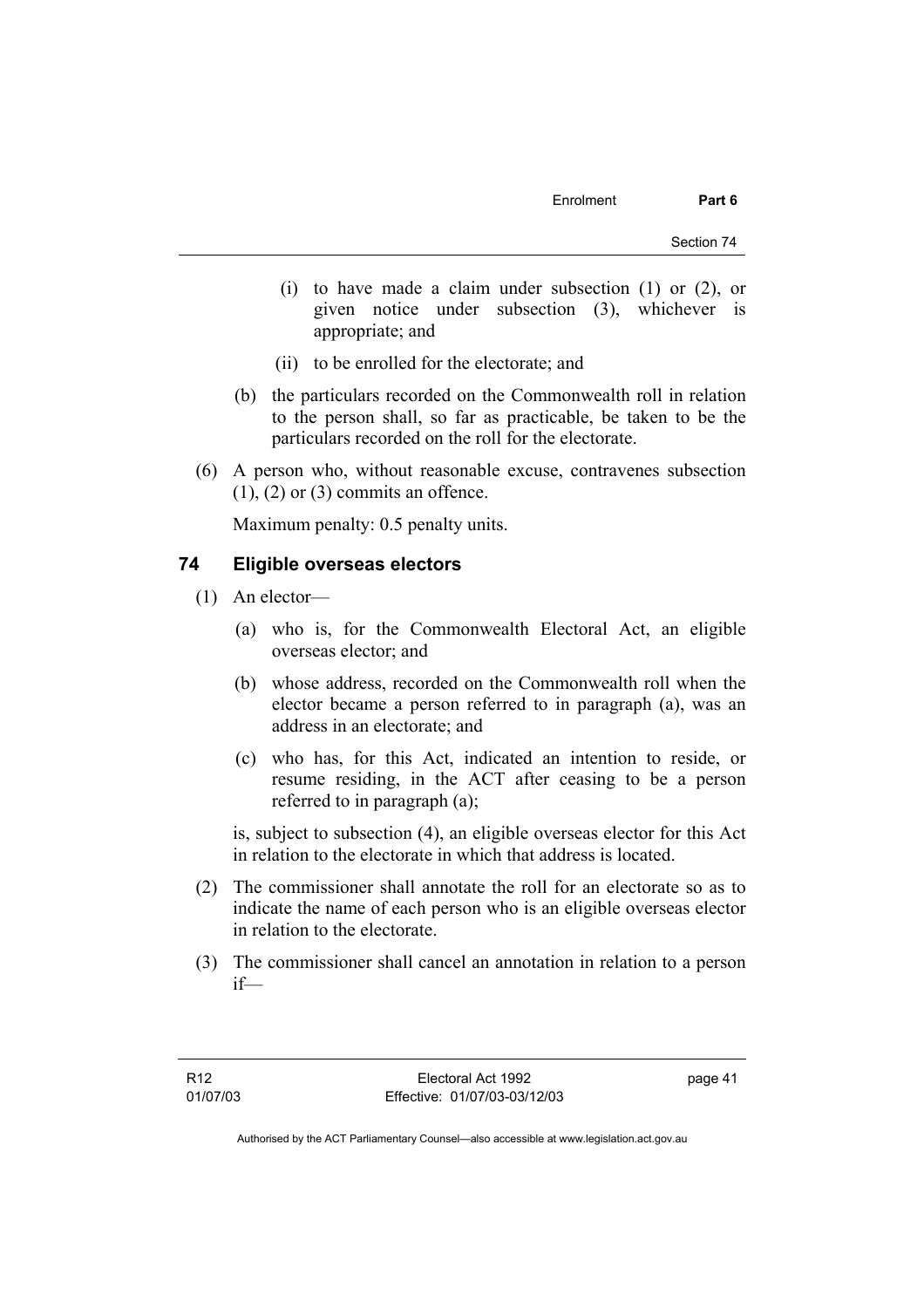#### **Part 6** Enrolment

#### Section 75

- (a) the person ceases to be an eligible overseas elector for the Commonwealth Electoral Act; or
- (b) the person notifies the commissioner that he or she does not intend to reside, or to resume residing, in the ACT after ceasing to be an eligible overseas elector for the Commonwealth Electoral Act.
- (4) A person ceases to be an eligible overseas elector for this Act on the day the annotation in relation to the person is cancelled.

# **75 Age 17 enrolment**

- (1) The commissioner shall enrol a person on the roll for an electorate if the person—
	- (a) is at least 17 years old; and
	- (b) would, had the person attained the age of 18 years, be entitled to be enrolled for the electorate; and
	- (c) makes a claim for enrolment.
- (2) If a person is enrolled on the Commonwealth roll under the Commonwealth Electoral Act, section 100 and the address recorded on that roll is an address in an electorate—
	- (a) the person shall be taken—
		- (i) to have made a claim for enrolment under this section; and
		- (ii) to be enrolled under this section on the roll for the electorate; and
	- (b) the particulars recorded on the Commonwealth roll in relation to the person shall, so far as practicable, be taken to be the particulars recorded on the roll for the electorate.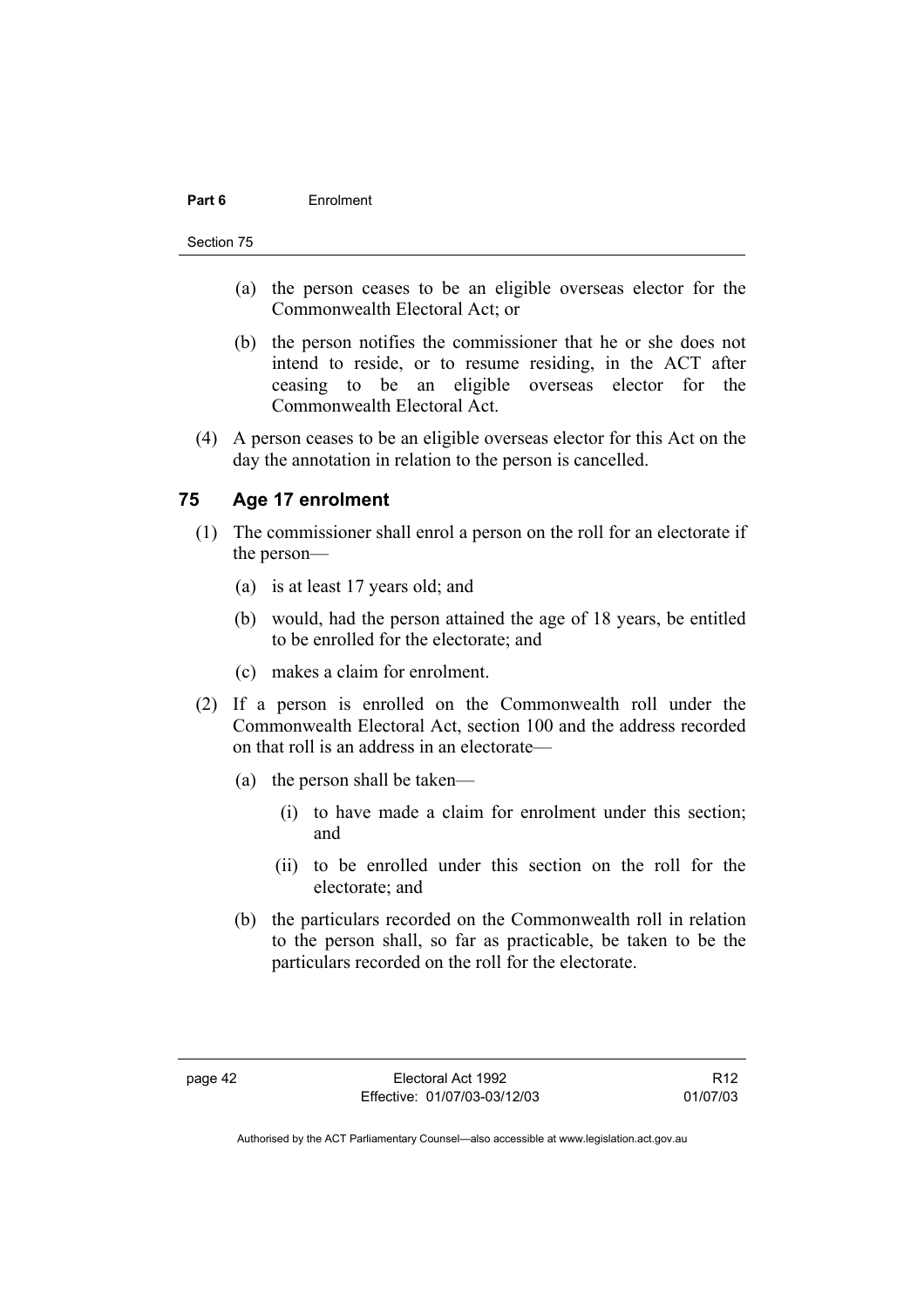#### **76 Enrolment etc**

(1) In this section:

*claim* means a claim for enrolment or transfer of enrolment.

- (2) Except as otherwise provided by this Act, the name of a person shall not be added to a roll except under a claim.
- (3) A claim shall be—
	- (a) signed by the claimant and the signature witnessed by a person who is entitled to attest an enrolment claim under the *Commonwealth Electoral Act 1918* (Cwlth), section 98; and
	- (b) given to the commissioner.
	- *Note 1* If a form is approved under s 340A (Approved forms) for a claim, the form must be used.
	- *Note 2* For how documents may be given, see *Legislation Act 2001*, pt 19.5.
- (4) The identity of the person making a claim for enrolment must be verified in the same way an enrolment claim under the *Commonwealth Electoral Act 1918* (Cwlth), section 98 must be verified.
- (5) On a claim under subsection (2), the commissioner shall, subject to section 80—
	- (a) enrol the claimant, if satisfied that he or she is entitled to be enrolled under the claim; or
	- (b) reject the claim.
- (6) After making a decision about a claim under subsection (2), the commissioner shall give the claimant—
	- (a) if the claim is accepted—written notice of the decision specifying the electorate in which the claimant is enrolled; or
	- (b) if the claim is rejected—a review statement about the decision.

page 43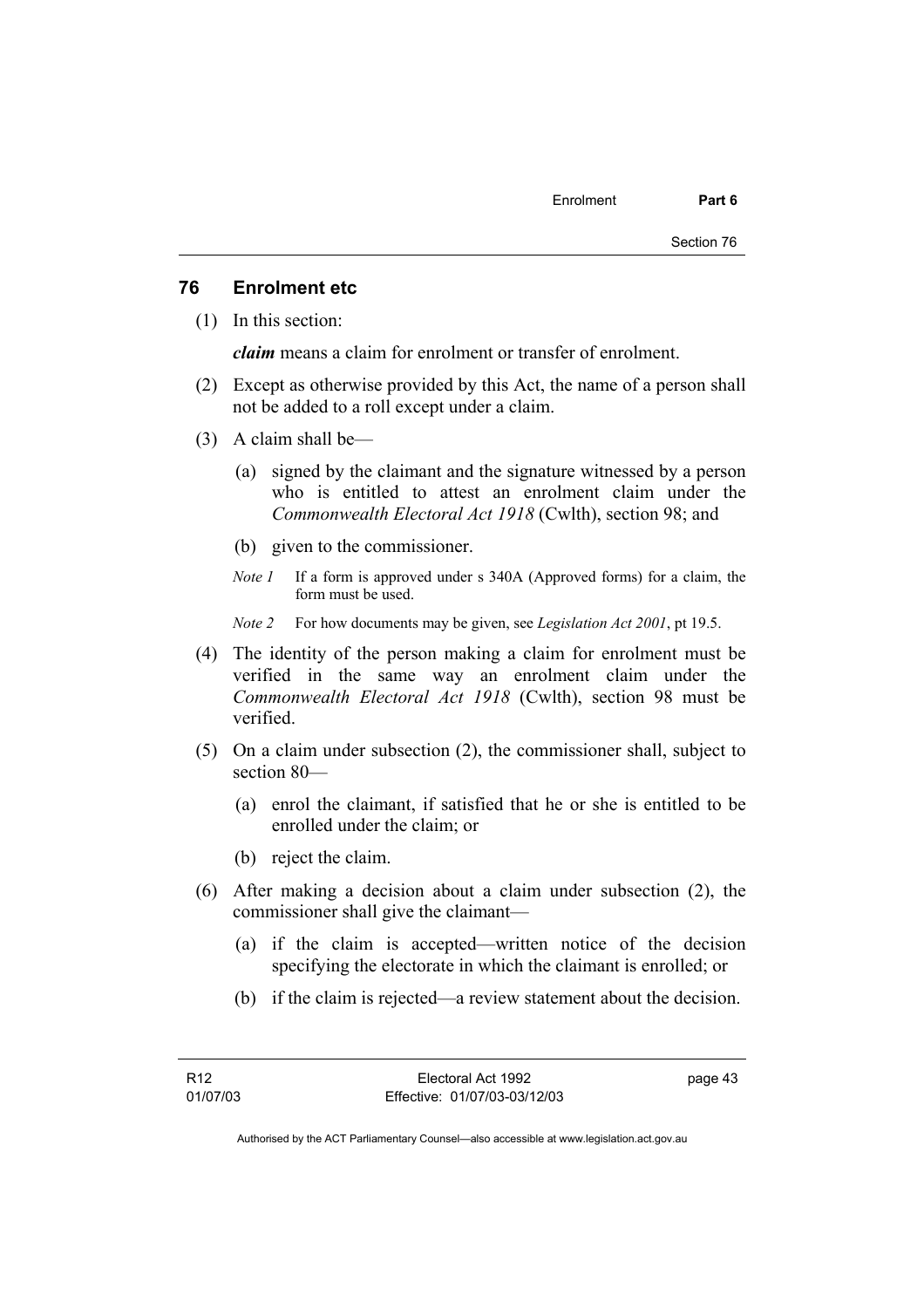#### **Part 6** Enrolment

Section 77

#### **77 Suppression of elector's address**

- $(1)$  If—
	- (a) an elector is enrolled on the Commonwealth roll; and
	- (b) under the Commonwealth Electoral Act, section 104 the particulars of the elector's address have not been included on, or have been deleted from, the Commonwealth roll;

the commissioner shall suppress the particulars of the elector's address from any extract from the roll on which the elector is enrolled under this Act.

- (2) If an elector is not enrolled on the Commonwealth roll, on the elector's request for the suppression of particulars of his or her address from an extract from any roll, the commissioner shall—
	- (a) grant the request; or
	- (b) refuse the request.
- (3) A request shall—
	- (a) set out the reasons for the request; and
	- (b) be verified by statutory declaration.
	- *Note* If a form is approved under s 340A (Approved forms) for a request, the form must be used.
- (4) The commissioner shall grant a request under subsection (2) if he or she is satisfied on reasonable grounds that the inclusion of the particulars of the elector's address on an extract from the roll would place at risk the personal safety of the elector or any member of the elector's family.
- (5) After making a decision about a request under subsection (2), the commissioner shall give the person who made the request—
	- (a) if the request is granted—written notice of the decision; or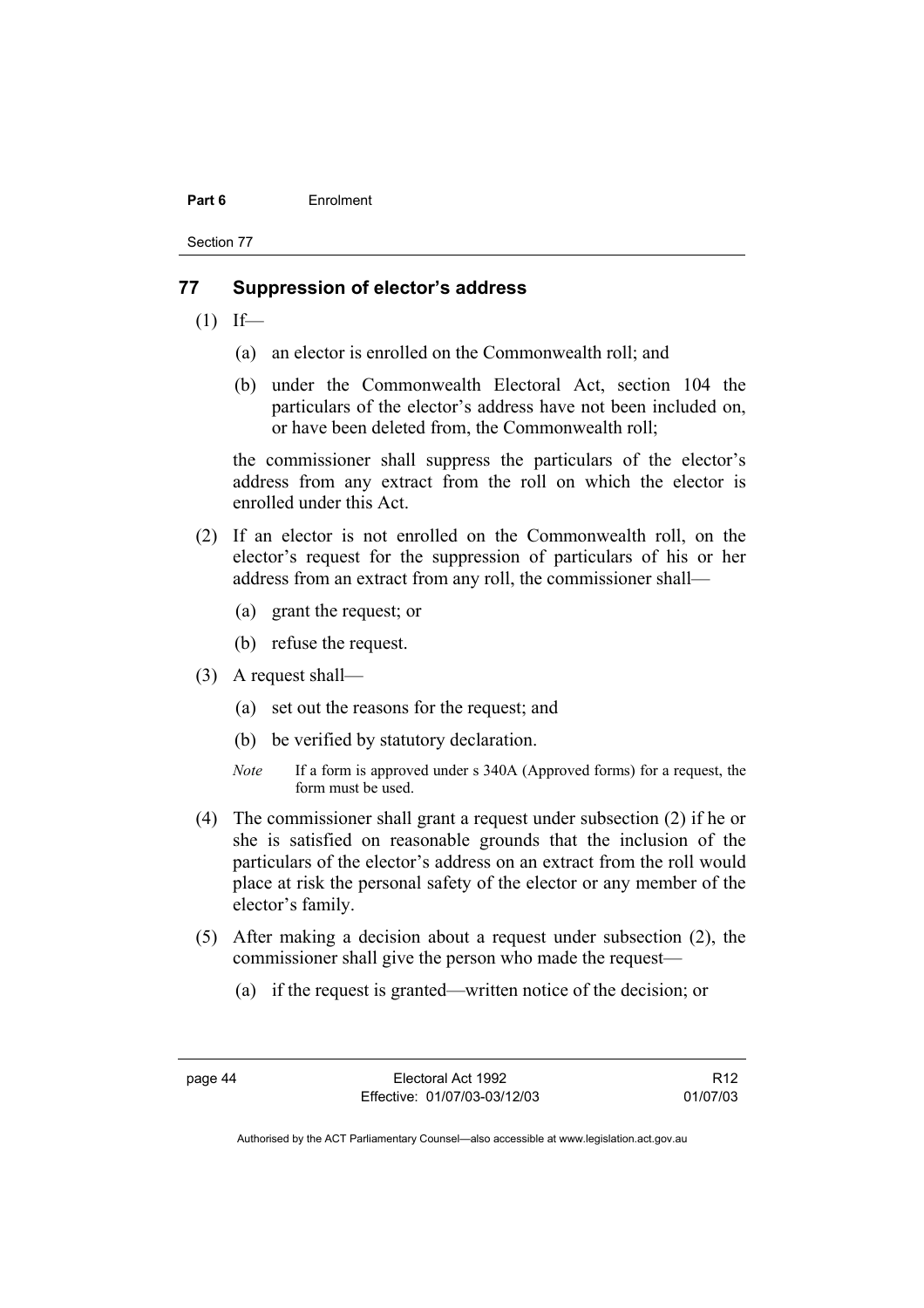(b) if the request is refused—a review statement about the decision.

#### **78 Inclusion of particulars on roll following suppression**

- (1) This section applies if the address of an elector has been suppressed under section 77 (2).
- (2) The commissioner shall include the particulars of the elector's address on an extract from the roll if the commissioner is satisfied on reasonable grounds that the inclusion of the particulars would not place at risk the personal safety of the elector or any member of the elector's family.
- (3) After making a decision under subsection (2), the commissioner shall give the elector a review statement about the decision.

#### **79 Suppression of elector's address pending review**

- (1) This section applies if the commissioner makes either of the following decisions:
	- (a) a decision under section 77 (2) (b) to refuse to suppress an elector's address from an extract from a roll;
	- (b) a decision under section 78 (2) to include particulars of an elector's address on an extract from a roll.
- (2) The commissioner shall suppress the particulars of the relevant elector's address from any extract from a roll from the defined date until—
	- (a) if no application for a review of the relevant decision has been made to the electoral commission within 28 days after the elector is given a review statement about the decision—the end of that period; or
	- (b) if, on a review, the electoral commission affirms the relevant decision, and no application for a review of the commission's

page 45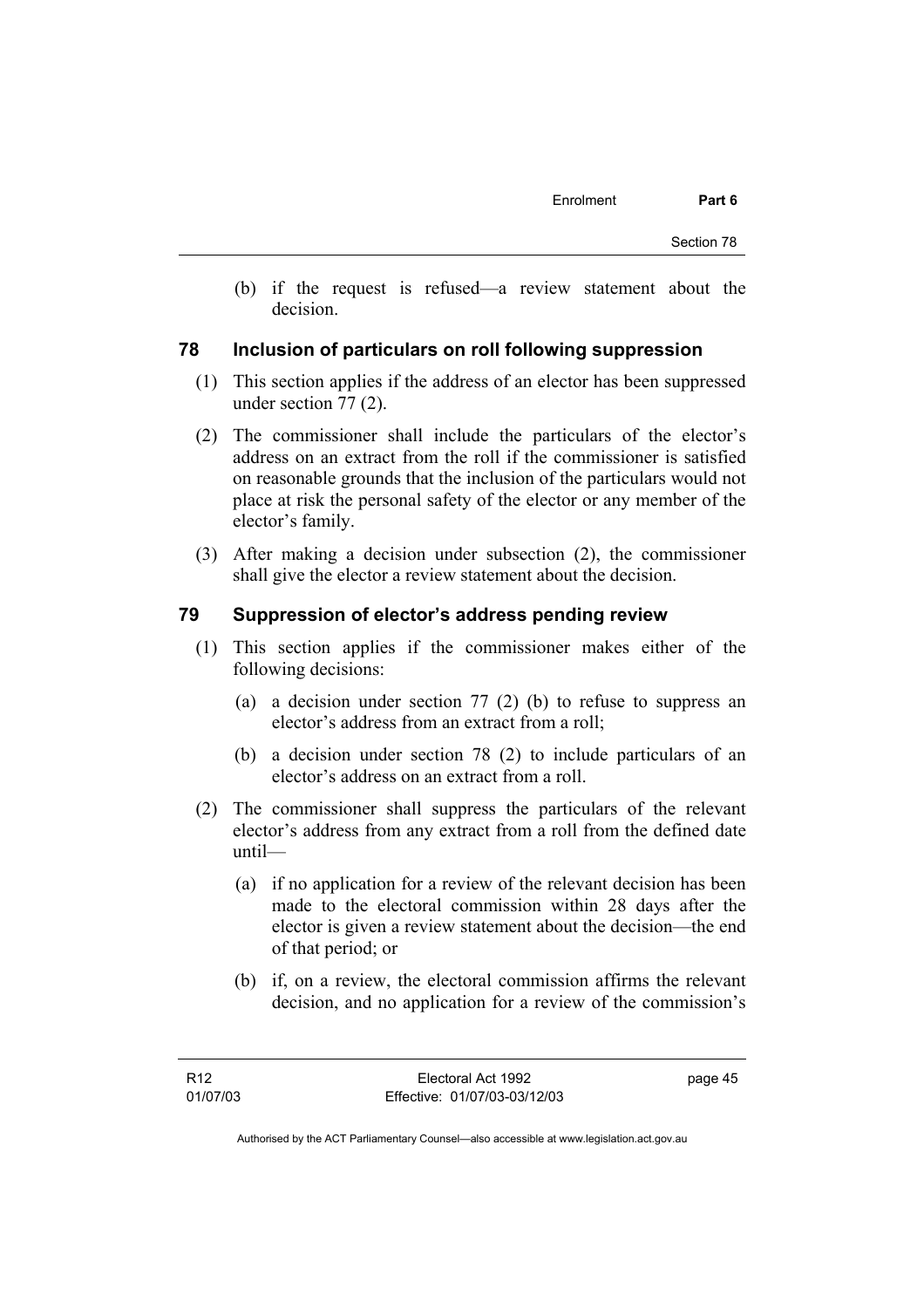#### **Part 6** Enrolment

Section 80

decision has been made to the AAT—the end of 28 days after the elector is given a notice under section 248; or

- (c) if, on a review, the AAT affirms the decision of the electoral commission, and no appeal to the Supreme Court is instituted—the end of 28 days after the elector is given notice of the decision of the AAT; or
- (d) if an appeal to the Supreme Court is so instituted within that period—proceedings on the appeal are completed.
- (3) Subsection (2) has effect subject to—
	- (a) an order of the electoral commission under section 247; and
	- (b) any order of the AAT; and
	- (c) any order of the Supreme Court.
- (4) In this section:

*defined date* means—

- (a) in relation to a decision under section 77 (2) (b) to refuse to suppress an elector's address from an extract from a roll—the date of the request for suppression; or
- (b) in relation to a decision under section 78 (2) to include particulars of an elector's address on an extract from a roll the date of the decision.

#### **80 Closed rolls**

- (1) For this Act, the roll for an electorate shall be taken to be closed during the period—
	- (a) beginning at 8 pm on the 29th day before polling day for an election in the electorate; and
	- (b) ending at the close of polling at the election.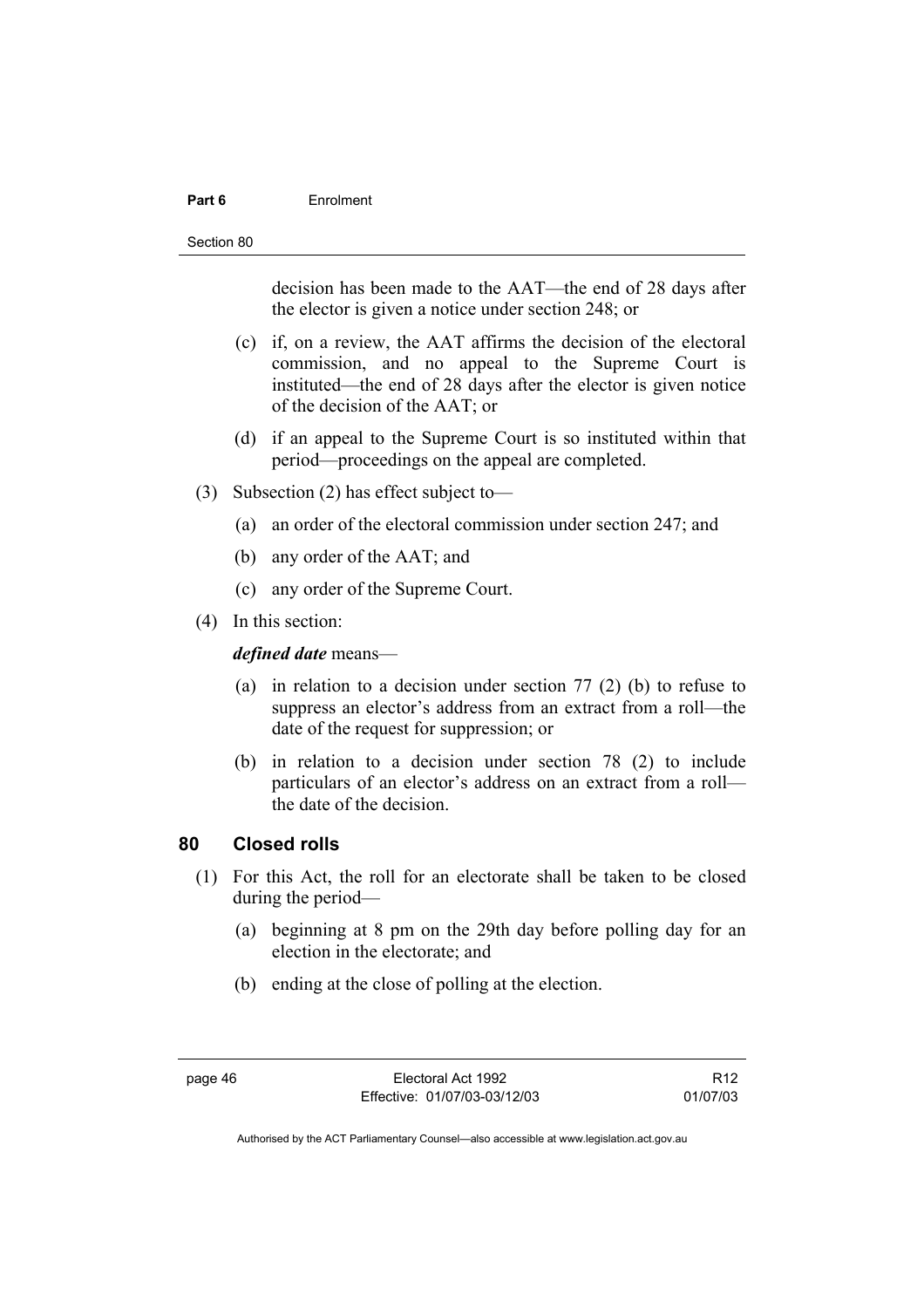- (2) While a roll is closed, subject to subsections (3), (4) and (5) and section 66—
	- (a) a person shall not be enrolled; and
	- (b) a person shall not be taken to be enrolled under section 73 (5) or 75 (2) if the person's enrolment on the Commonwealth roll is effected during the closure; and
	- (c) a name shall not be removed; and
	- (d) an annotation in relation to the roll shall not be made or cancelled under section 74; and
	- (e) a change of address shall not be recorded.
- (3) Subsection (2) (c) shall not be taken to prevent the removal, while a roll is closed, of the name of a person who the commissioner believes on reasonable grounds made a statement in a claim for enrolment or transfer of enrolment that was false or misleading in a material particular.
- (4) If the Australian Postal Corporation notifies the commissioner in writing that the delivery of a posted claim for enrolment or transfer of enrolment has been delayed by an industrial dispute and, apart from the dispute, would have been delivered to the commissioner before the close of the roll for an election—
	- (a) subsection (2) (a) and (c) shall not be taken to prevent the enrolment of an elector or the removal of an elector's name from another roll as a consequence of such an enrolment; and
	- (b) if the claimant is enrolled in accordance with the claim—the enrolment shall be taken, in relation to any vote cast by the claimant in the election, to have been effected before the roll closed.
- (5) This section does not prevent the enrolment of an elector, during a period when a roll is closed, if the elector's claim for enrolment or

page 47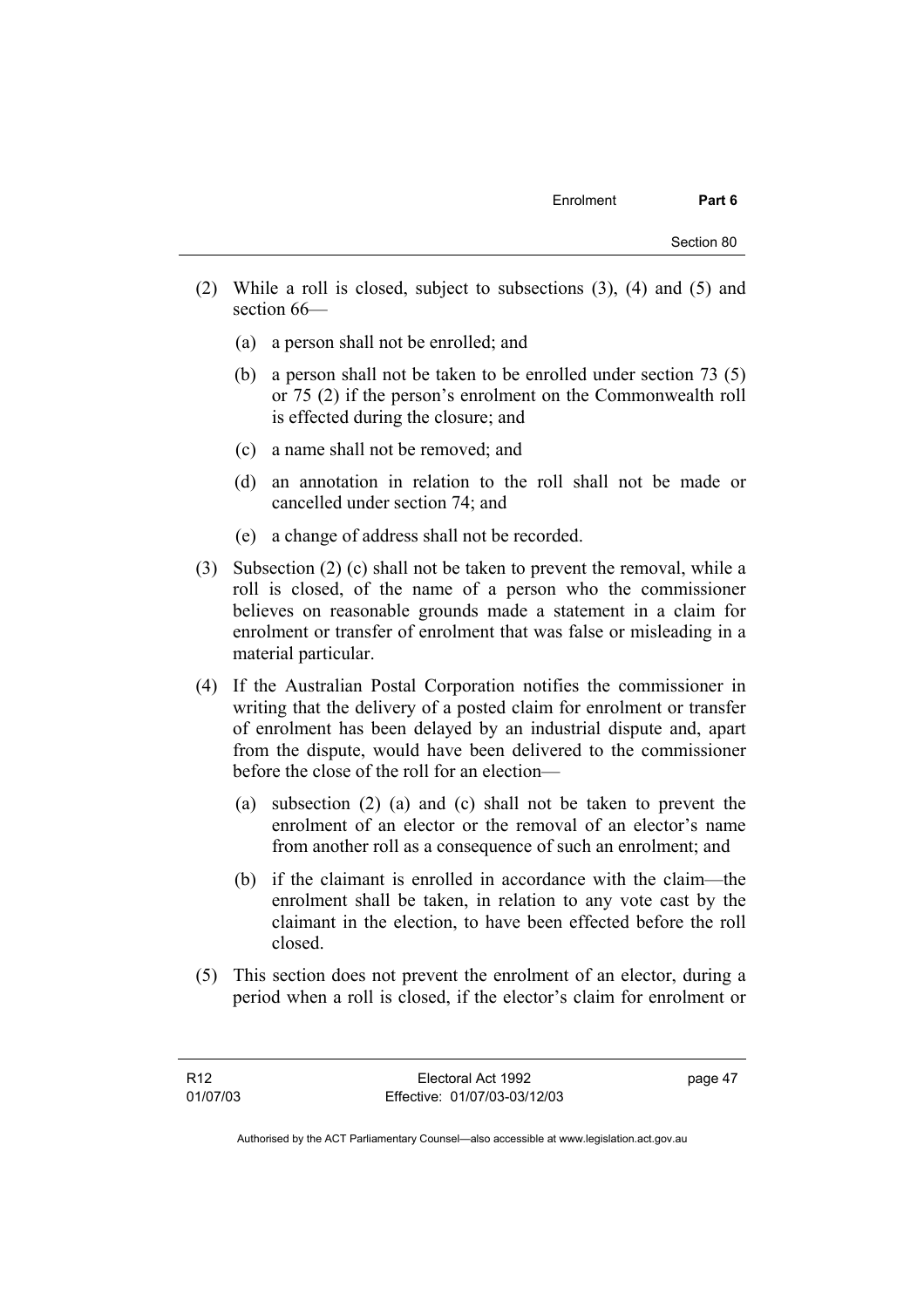#### **Part 6** Enrolment

Section 81

transfer of enrolment was received before the beginning of that period by—

- (a) an officer appointed under section 33 (Officers); or
- (b) a member of the commission's staff; or
- (c) a person authorised by the commissioner for this section; or
- (d) an employee of the Australian Electoral Commission.
- (6) In this section:

*enrolment* includes the enrolment of a person who is taken to have been enrolled under this part.

*particulars*—a reference (express or implied) to *particulars* relating to a person includes a reference to particulars taken to be recorded on the roll under this part.

# **81 Objections to enrolment**

- (1) This section applies in relation to the enrolment of a person who is enrolled under this Act but is not enrolled under the Commonwealth Act.
- (2) An elector may object to the enrolment of a person on the ground that the person is not entitled to enrolment under section 72.
- (3) An objection shall—
	- (a) set out the grounds on which it is made; and
	- (b) subject to subsection (4), be accompanied by a deposit of \$2 or any higher amount prescribed by the regulations.
	- *Note* If a form is approved under s 340A (Approved forms) for an objection, the form must be used.
- (4) The deposit is not payable by an elector who objects to the enrolment of a person with a mental disability.

R12 01/07/03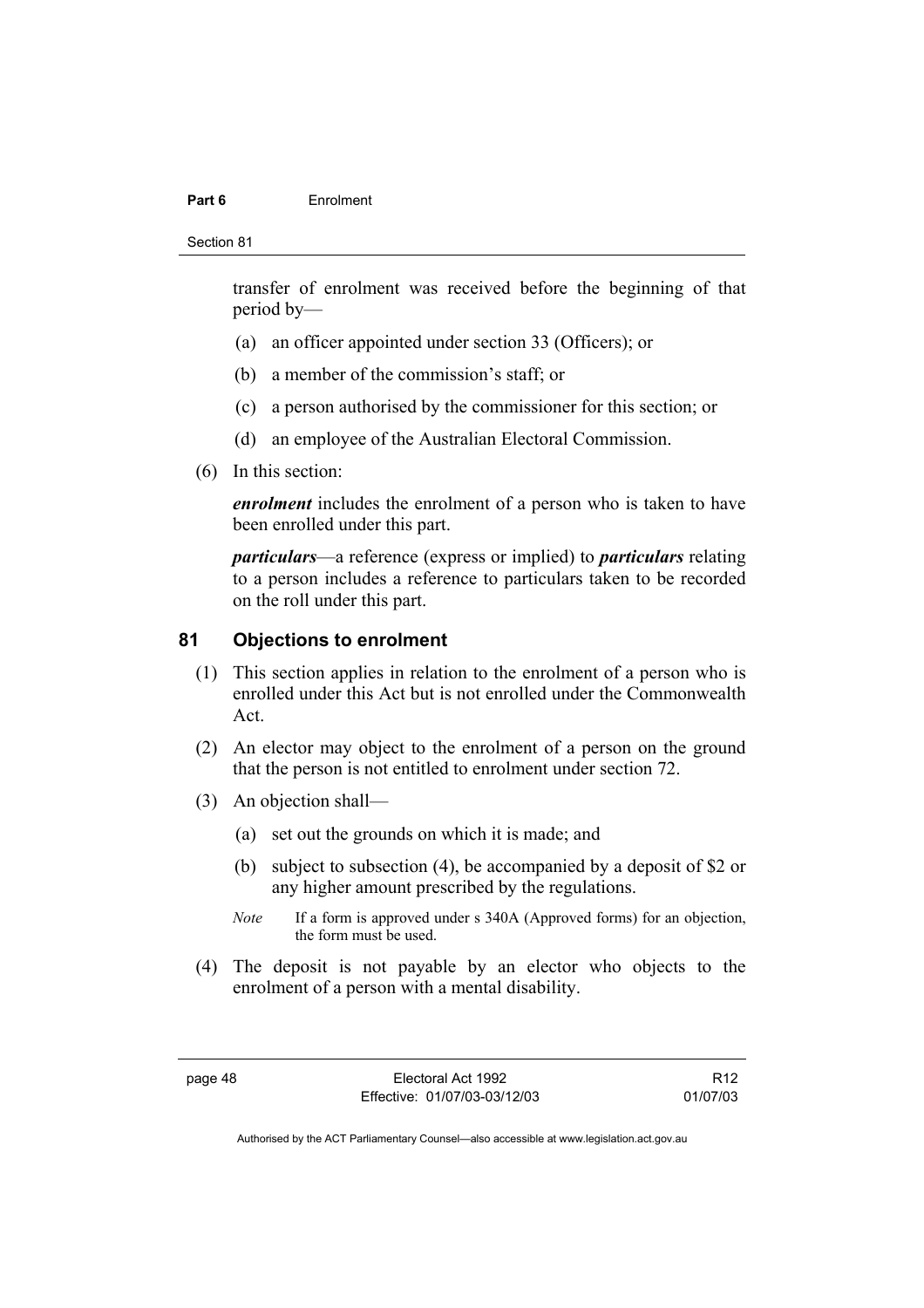- (5) The commissioner shall reject an objection without notifying the person whose enrolment it concerns if—
	- (a) the objection is made because the enrolled person is a person with a mental disability and is not accompanied by a supporting medical certificate; or
	- (b) the commissioner believes on reasonable grounds that the objection is frivolous or vexatious.
- (6) After the commissioner rejects an objection under subsection (4), he or she shall—
	- (a) if subsection (5) (a) applies—give the objector written notice of the rejection; and
	- (b) if subsection (5) (b) applies—give the objector a review statement about the decision to reject the objection.
	- *Note* For how documents may be given, see *Legislation Act 2001*, pt 19.5.
- $(7)$  If—
	- (a) an objection is made to the enrolment of a person; or
	- (b) the commissioner believes on reasonable grounds that an enrolled person is not entitled to be enrolled (other than the ground that the person is a person with a mental disability);

the commissioner shall, subject to subsection (5), give the person written notice of the objection or belief inviting the person to respond within 21 days after the date of the notice.

- (8) After considering any such response, the commissioner shall determine the person's entitlement to enrolment and—
	- (a) confirm the enrolment; or
	- (b) remove the person's name from the roll.
- (9) After making a decision under subsection (8) about the enrolment of a person, the commissioner shall—

| R12      | Electoral Act 1992           | page 49 |
|----------|------------------------------|---------|
| 01/07/03 | Effective: 01/07/03-03/12/03 |         |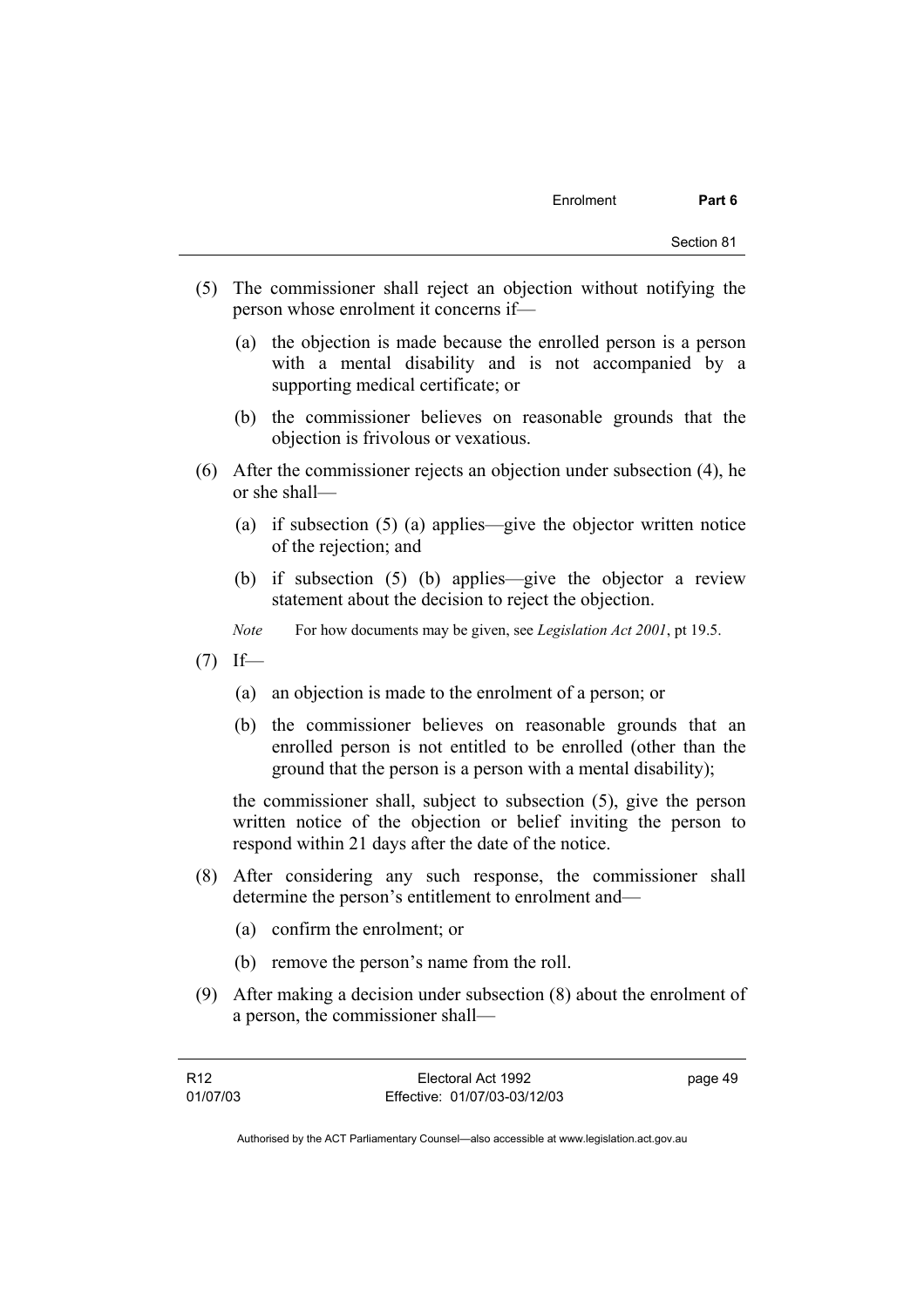#### **Part 6** Enrolment

Section 82

- (a) for a decision to confirm the enrolment—give the person, and any objector, written notice of the decision; or
- (b) for a decision to remove the person's name from the roll—
	- (i) give the person a review statement about the decision; and
	- (ii) if an objection has been duly made to the enrolment give the objector written notice of the decision.
- (10) If a person's name is removed from a roll as a result of an objection, the commissioner shall return the deposit lodged with the objection to the objector.
- (11) In this section:

*person with a mental disability* means a person who is incapable of understanding the nature and significance of enrolment and voting, and includes such a person even if a guardian or manager has not been appointed for the person under the *Guardianship and Management of Property Act 1991*.

# **82 Record of claims for enrolment**

- (1) If the commissioner is satisfied that a record of the particulars of a claim for enrolment or transfer of enrolment is kept on microfiche, microfilm or in any other appropriate permanent form, the claim may be destroyed.
- (2) A record of particulars of a claim that is kept in accordance with subsection (1) is evidence of the particulars of that claim.

# **83 Processing enrolment claims**

An officer who receives a claim for enrolment or transfer of enrolment shall do everything practicable to process the claim.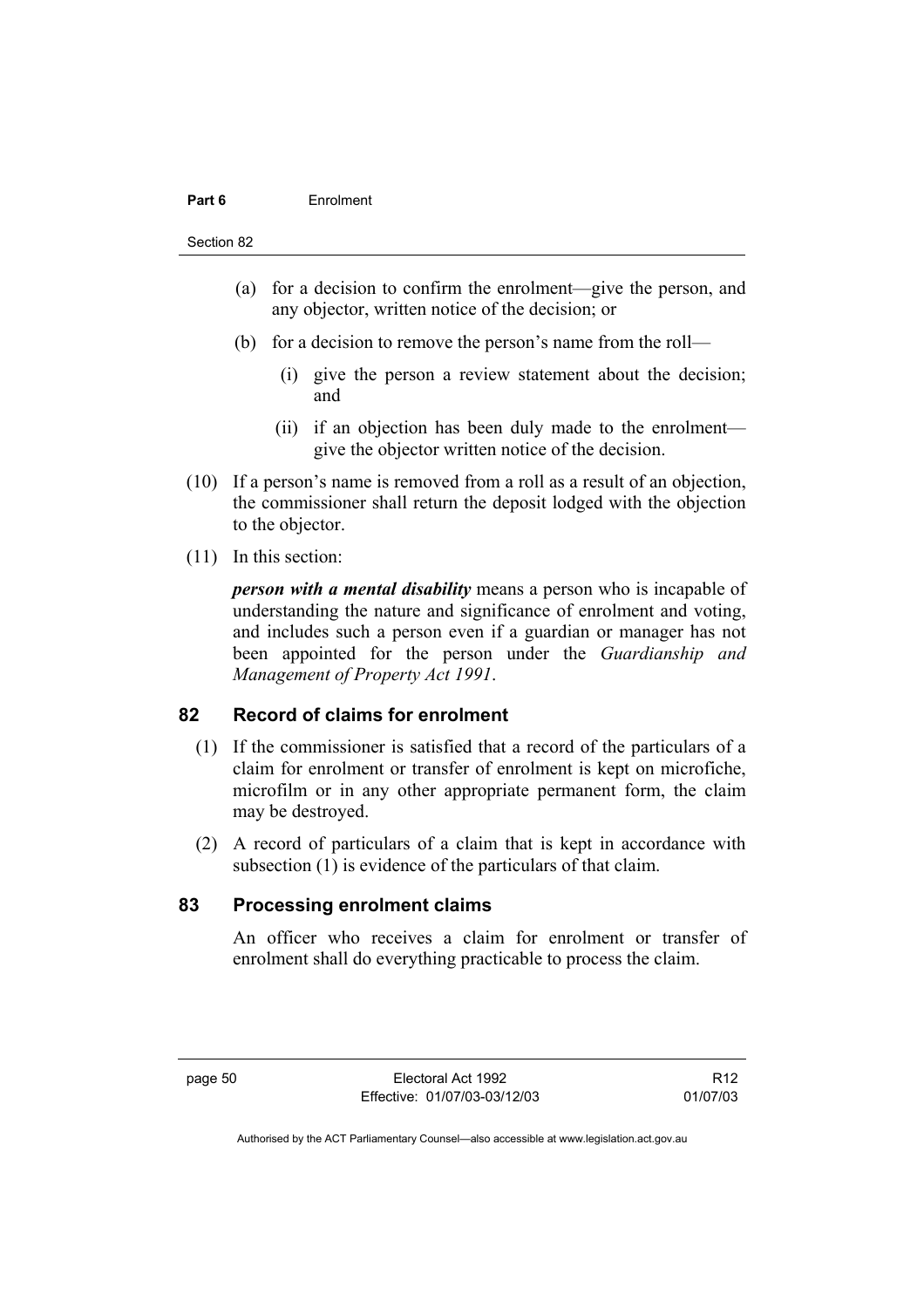#### **84 Transmission of enrolment claims**

A person who accepts for transmission to the commissioner a claim for enrolment or transfer of enrolment shall transmit the claim to the commissioner as soon as is practicable.

Maximum penalty: 10 penalty units.

# **85 Production of claims for enrolment before a court**

- (1) This section applies to a person who is, or has been—
	- (a) a member of the electoral commission; or
	- (b) the commissioner; or
	- (c) an officer; or
	- (d) a member of the staff of the electoral commission.
- (2) A person to whom this section applies shall not, except for this Act, be required—
	- (a) to produce in a court a claim for enrolment; or
	- (b) to divulge or communicate to a court any matter or thing in relation to a claim for enrolment that has come to the person's notice in the exercise of functions under this Act.
- (3) In this section:

*court* includes any tribunal, authority or person having power to require the production of documents or the answering of questions.

#### **86 Claims for enrolment not subject to warrants**

A warrant issued under a Territory law authorising the seizure of a document related to an offence does not authorise the seizure of a claim for enrolment or transfer of enrolment.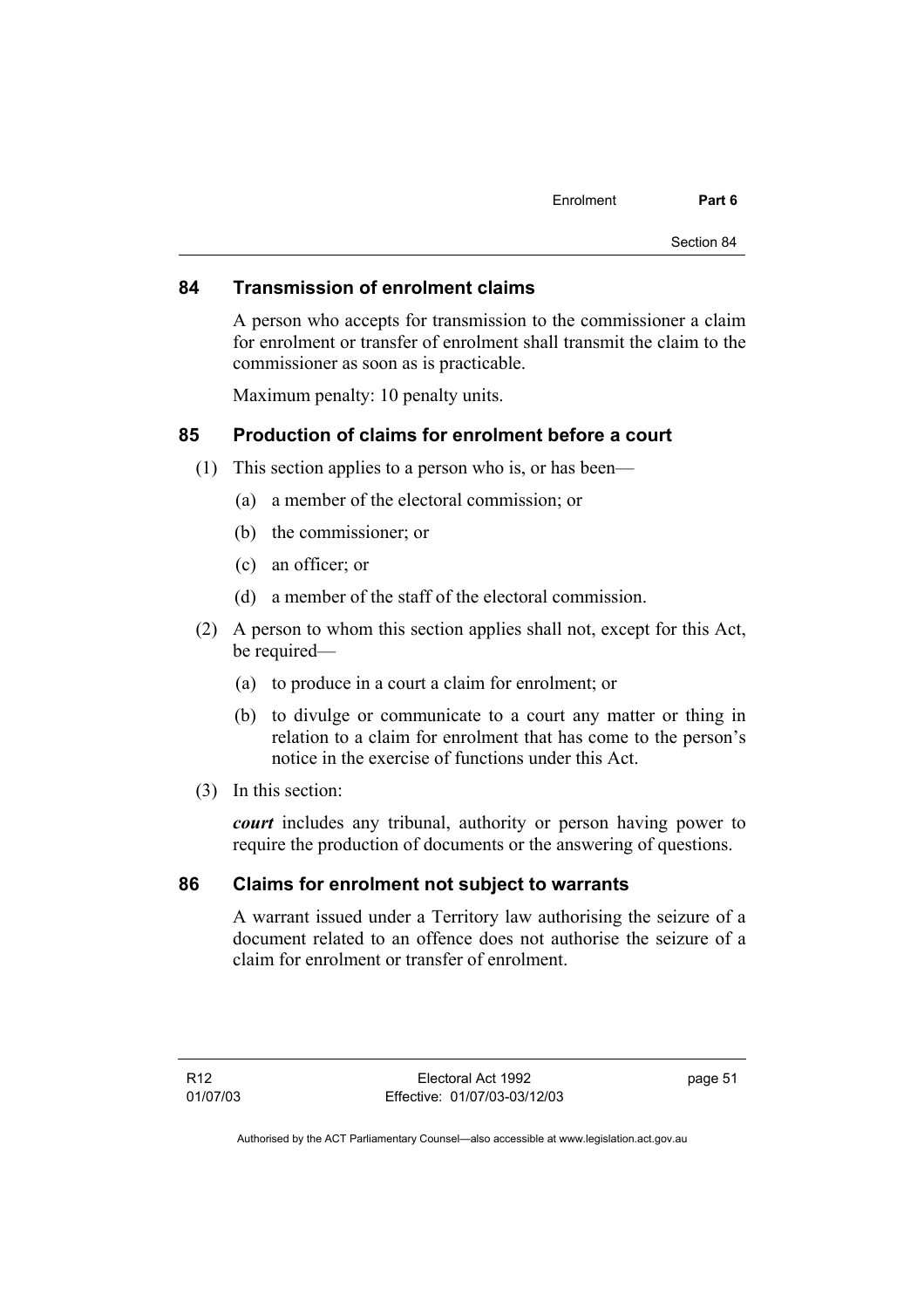Section 87

# **Part 7 Registration of political parties and ballot groups**

# **87 Meaning of** *related* **political parties**

For this part, 2 political parties are taken to be *related* if—

- (a) one of them is a part of the other; or
- (b) both are parts of the same political party.

# **88 Registers of political parties and ballot groups**

- (1) The commissioner must keep—
	- (a) a register of political parties; and
	- (b) a register of ballot groups.
- (2) A register must contain the following particulars for each registered party or ballot group:
	- (a) the name of the party or group;
	- (b) any abbreviation of the name of the party or group;
	- (c) the name and address of the registered officer of the party or group;
	- (d) for the register of ballot groups—the name of the sponsoring MLA.
- (3) The commissioner must make each register available for public inspection.

# **89 Application for registration of political party**

An application for registration of a political party must—

(a) be signed by the secretary of the party; and

R12 01/07/03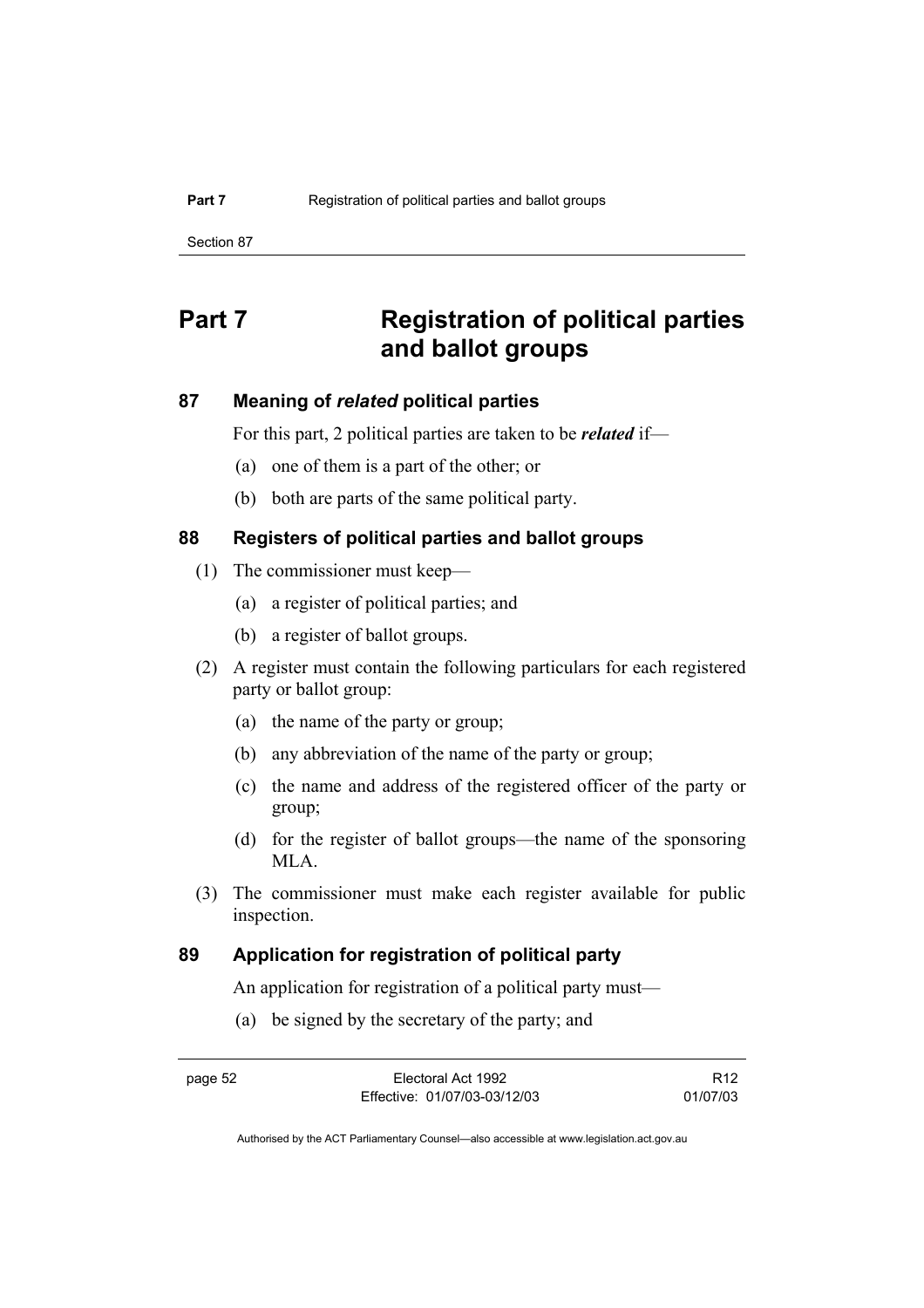Section 89A

- (b) state the party's name; and
- (c) state any abbreviation of the party's name that the party intends to use for this Act; and
- (d) state the name and address, and contain a specimen signature, of the person nominated to be the registered officer of the party; and
- (e) be accompanied by a copy of the party's constitution.
- *Note* If a form is approved under s 340A (Approved forms) for an application, the form must be used.

## **89A Application for registration of ballot group**

- (1) An MLA who is not a member of a registered party may apply to the commissioner to register a ballot group.
- (2) The application must—
	- (a) be signed by the MLA; and
	- (b) state the ballot group's name; and
	- (c) state any abbreviation of the group's name that the group intends to use for this Act; and
	- (d) state the name and address, and contain a specimen signature, of the person nominated to be the registered officer of the group.
	- *Note* If a form is approved under s 340A (Approved forms) for an application, the form must be used.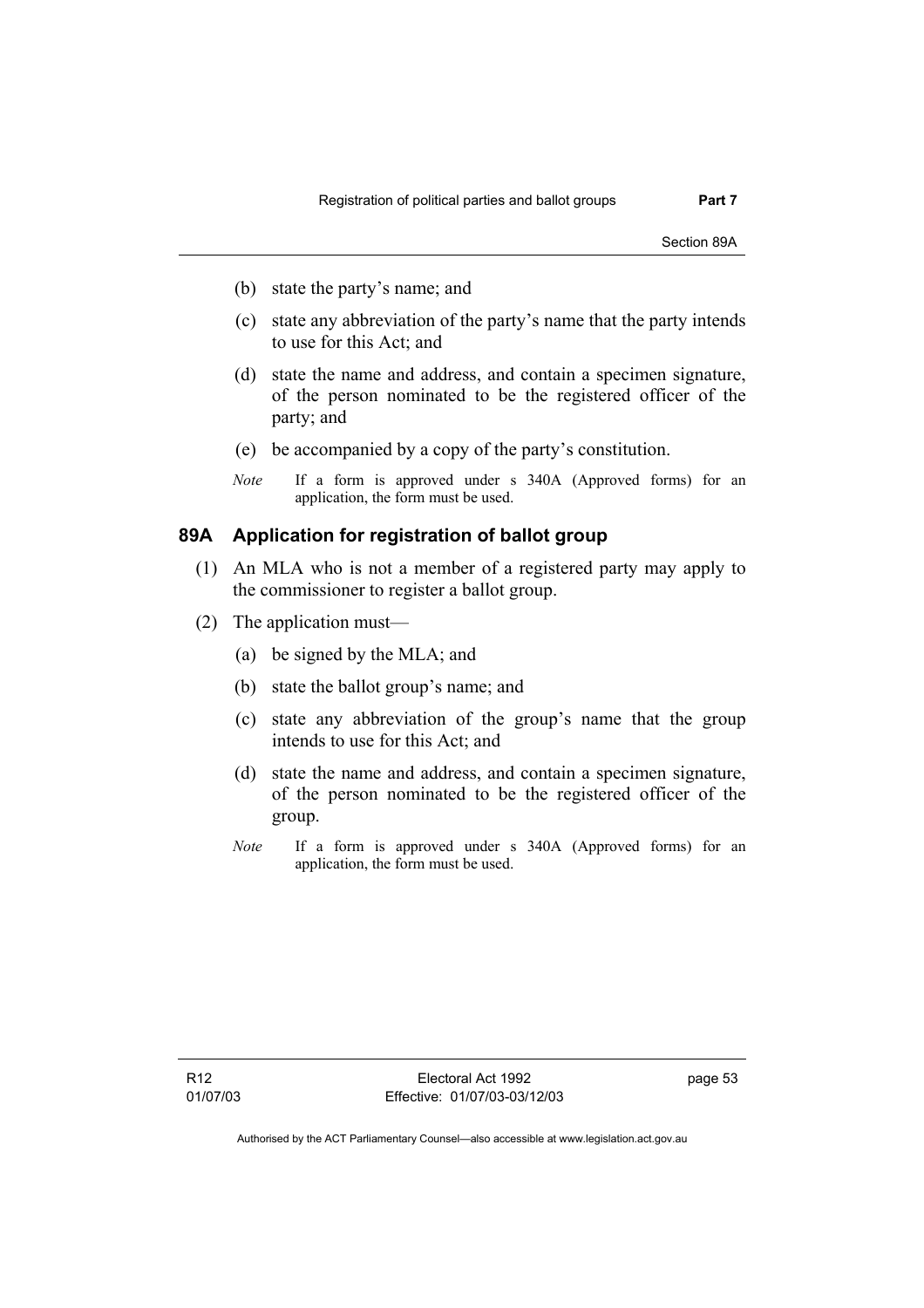Section 90

# **90 Further information about application for political party registration**

 (1) For this part, the commissioner may, by written notice given to an applicant for registration of a political party, require the applicant to give to the commissioner within a stated period stated information, or a stated document, relating to the application.

*Note* For how documents may be given, see *Legislation Act 2001*, pt 19.5.

- (2) Without limiting subsection (1), the commissioner may, under that subsection, require the applicant to give the commissioner a list of the members of the political party.
- (3) If the applicant fails to comply with a notice under subsection (1), the commissioner may refuse the application.
- (4) If the commissioner refuses the application under subsection (3), the commissioner must give the applicant a review statement about the commissioner's decision.
- (5) The commissioner may use information obtained under subsection (2) only to find out whether a political party has at least 100 members who are electors.

#### **91 Notification and publication of applications**

- (1) If the commissioner receives an application for the registration of a political party or ballot group, the commissioner must prepare written notice of the application.
- (2) The notice must—
	- (a) state the following particulars:
		- (i) the name of the political party or ballot group; and
		- (ii) any abbreviation of the name of the party or group that the party or group intends to use for this Act; and

R12 01/07/03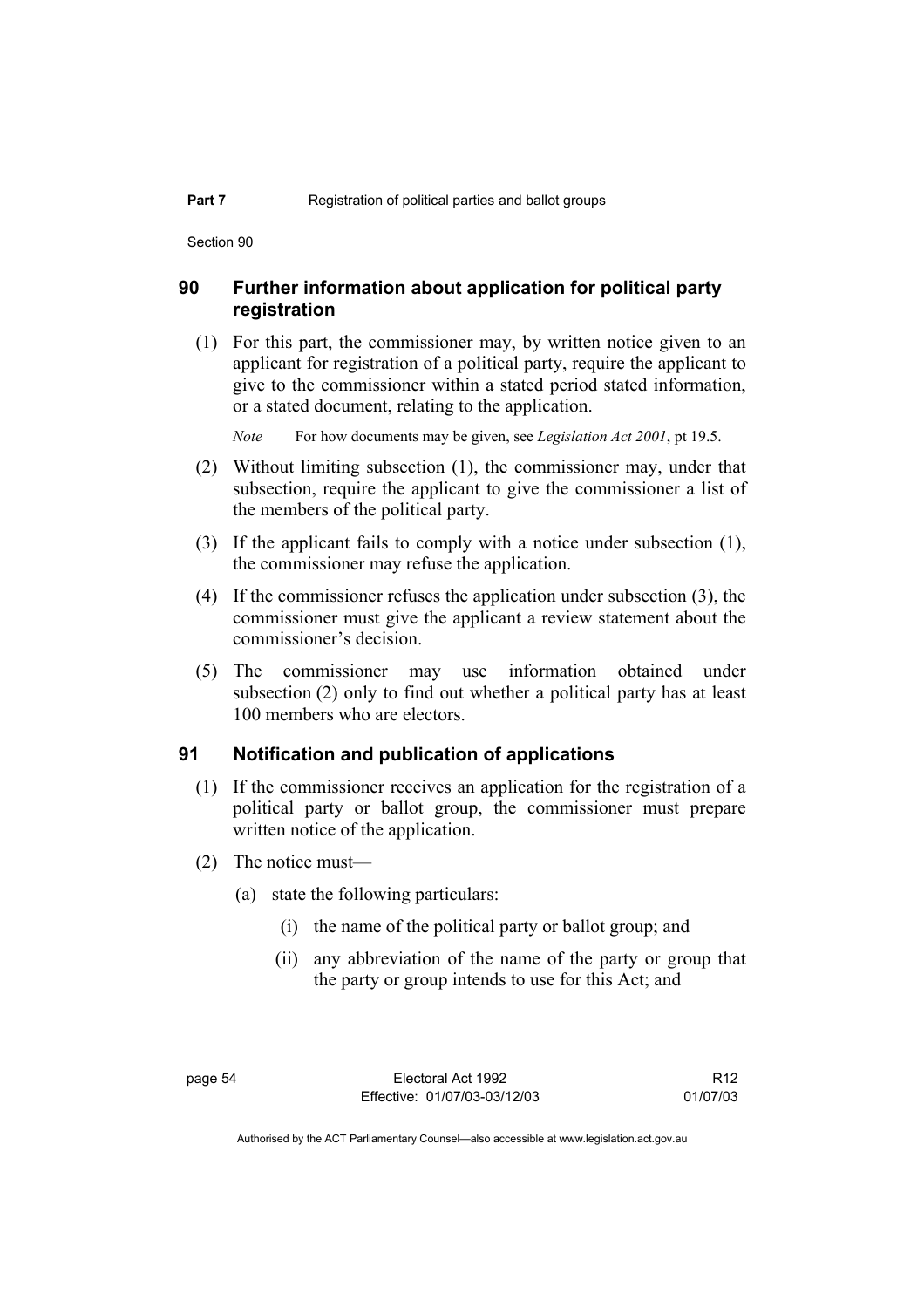Section 91A

- (iii) the name and address of the person nominated to be the registered officer of the party or group; and
- (iv) for an application for registration of a ballot group—the name of the MLA who applied to register the group; and
- (b) state that a copy of the application and, for an application for registration of a political party, the party's constitution are available for public inspection at the commissioner's office; and
- (c) state that written objections to the application may be given to the commissioner within 14 days after the day the notice is notified under the *Legislation Act 2001*.
- (3) The notice is a notifiable instrument.

*Note* A notifiable instrument must be notified under the *Legislation Act 2001*.

- (4) The commissioner must also publish the notice in a newspaper.
- (5) The commissioner must make a copy of the application and, for an application for registration of a political party, the party's constitution available for public inspection.

### **91A Objections to applications and responses**

- (1) An objection to an application for registration of a political party or ballot group must—
	- (a) be in writing; and
	- (b) set out the grounds of the objection; and
	- (c) state the objector's name and address; and
	- (d) be signed by the objector; and
	- (e) be given to the commissioner in accordance with the notice under section 91 (Notification and publication of applications) for the application.

page 55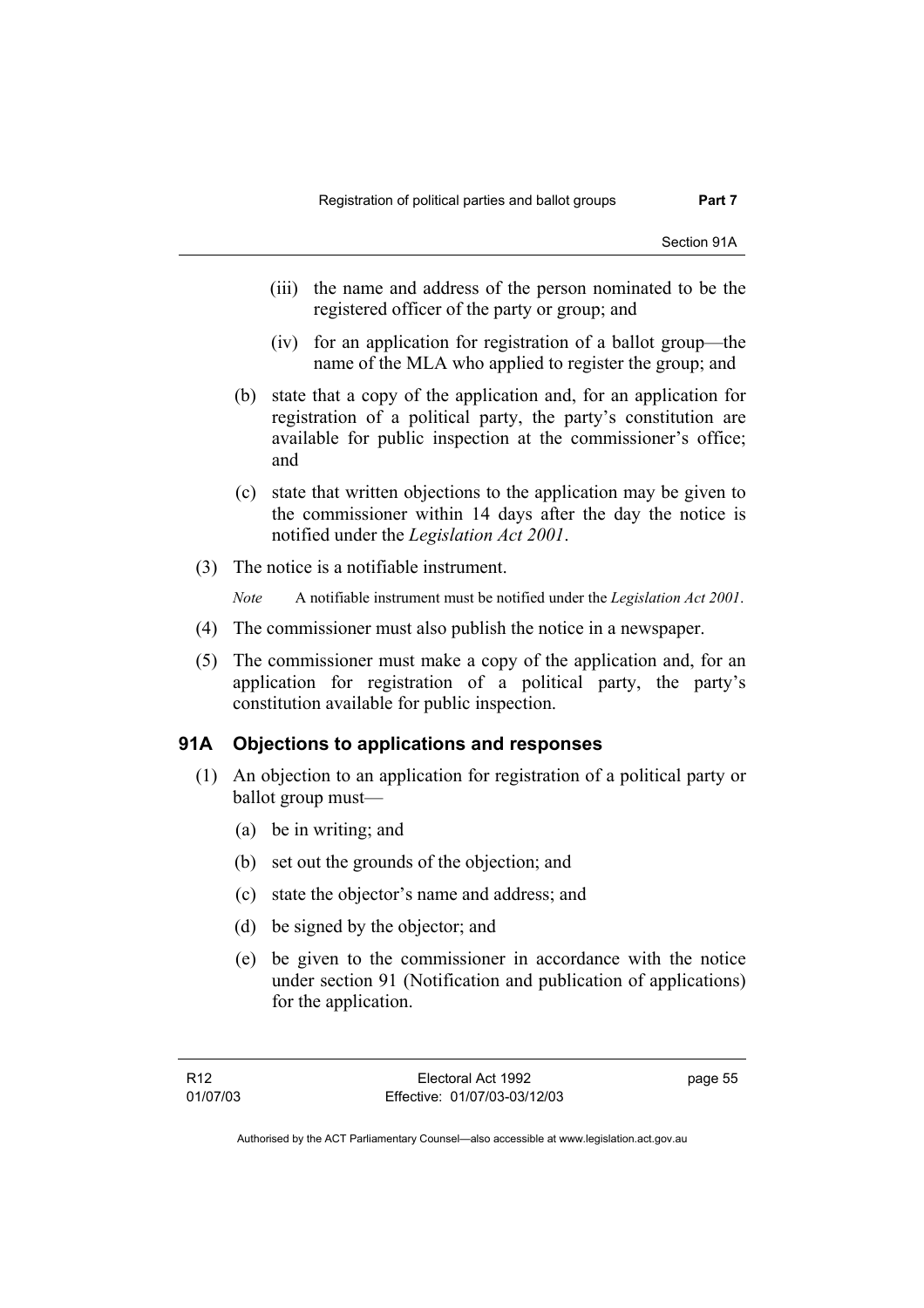- (2) The commissioner must give to the person nominated to be the registered officer of the political party or ballot group—
	- (a) a copy of each objection given to the commissioner in accordance with subsection (1); and
	- (b) a written notice inviting the person to give any response to the objection to the commissioner, in writing, within 14 days after the day the notice is given to the person.
- (3) The commissioner must make a copy of the following available for public inspection:
	- (a) each objection given to the commissioner in accordance with subsection (1);
	- (b) each response given to the commissioner in accordance with the notice under subsection (2).
- (4) In deciding whether to register the political party or ballot group, the commissioner must consider each objection and response given to the commissioner in accordance with this section.

# **92 Registration of political parties and ballot groups**

- (1) If an application for registration of a political party or ballot group is made under this part, the commissioner must register the party or group unless the commissioner refuses the application under section 90 (3) (Further information about application for political party registration) or section 93 (Refusal of applications for registration).
- (2) If the commissioner registers a political party or ballot group, the commissioner must prepare written notice of the registration.
- (3) The notice is a notifiable instrument.
	- *Note* A notifiable instrument must be notified under the *Legislation Act 2001*.
- (4) The commissioner must also give notice of the registration to—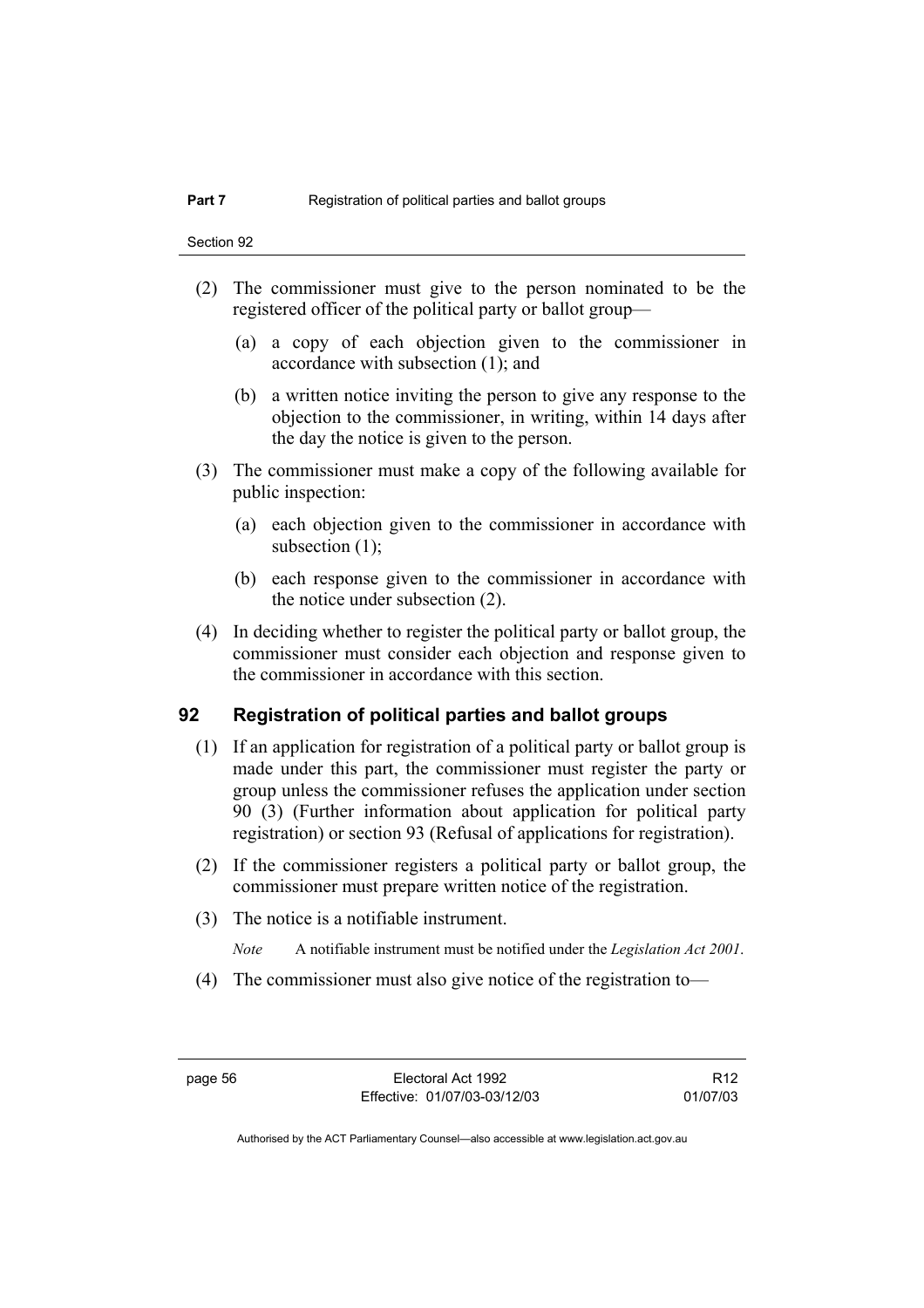- (a) for registration of a political party—the secretary of the party; or
- (b) for registration of a ballot group—the sponsoring MLA.
- (5) In addition, if an objection was made under section 91A (Objections to applications and responses) to the application, the commissioner must give the objector a review statement about the decision to register the political party or ballot group.

## **93 Refusal of applications for registration**

- (1) The commissioner must refuse an application for the registration of a political party or ballot group if—
	- (a) for an application for registration of a political party—the commissioner believes on reasonable grounds that the party does not have at least 100 members who are electors; or
	- (b) the person nominated in the application to be the registered officer of the party or group is not qualified to be an elector or is the registered officer of a registered party or registered ballot group; or
	- (c) the party or group is ineligible for registration because of section 99 (Use of party or ballot group name after cancellation).
- (2) The commissioner must also refuse an application if the commissioner believes on reasonable grounds that the name of the political party or ballot group, or any abbreviation of that name that the application states that the party or group intends to use for this Act—
	- (a) consists of more than 6 words; or
	- (b) is obscene; or
	- (c) is the name, or an acronym of the name, of another political party or a registered ballot group; or

page 57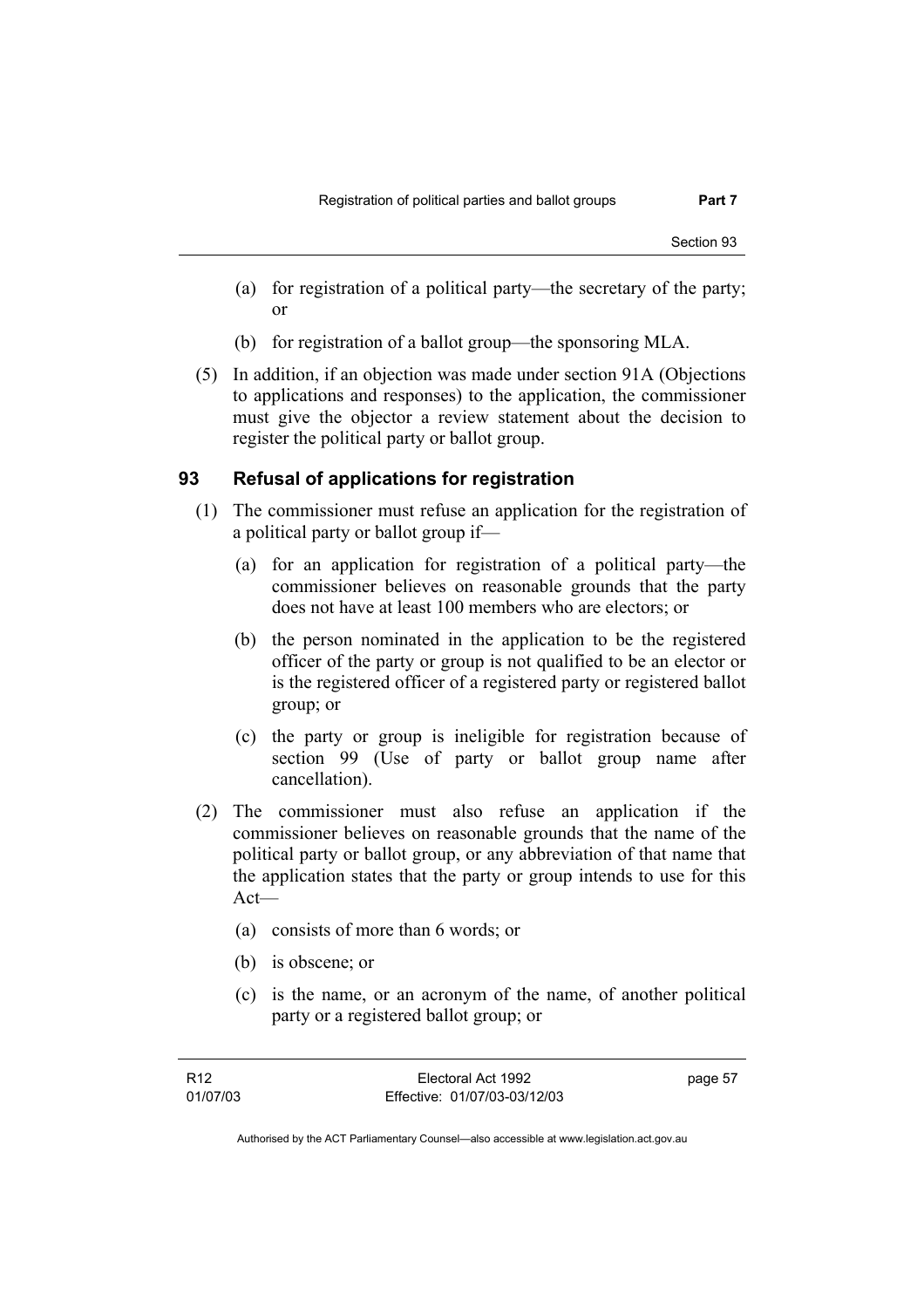- (d) so nearly resembles the name, or an acronym of the name, of another political party or a registered ballot group that it is likely to be confused with or mistaken for that name or acronym; or
- (e) consists of the word 'independent'; or
- (f) consists of the words 'independent party'; or
- (g) consists of or includes the word 'independent' and—
	- (i) the name, or an acronym of the name, of another political party or a registered ballot group; or
	- (ii) matter that so nearly resembles the name, or an acronym of the name, of another political party or a registered ballot group that the matter is likely to be confused with or mistaken for that name or acronym; or
- (h) for a ballot group—includes the word 'party'; or
- (i) includes the name of an MLA and the applicant does not have the MLA's written consent to use the name.
- (3) If the commissioner refuses an application for the registration of a political party or ballot group, the commissioner must—
	- (a) give the secretary of the party, or the MLA who applied to register the group, a review statement about the decision to refuse the application; and
	- (b) if an objection was made under section 91A (Objections to applications and responses) to the application—give the objector written notice of the refusal.
- (4) In this section, *another political party*, in relation to a political party or ballot group, is—
	- (a) a registered party; or
	- (b) a political party at least 1 member of which is a member of—

R12 01/07/03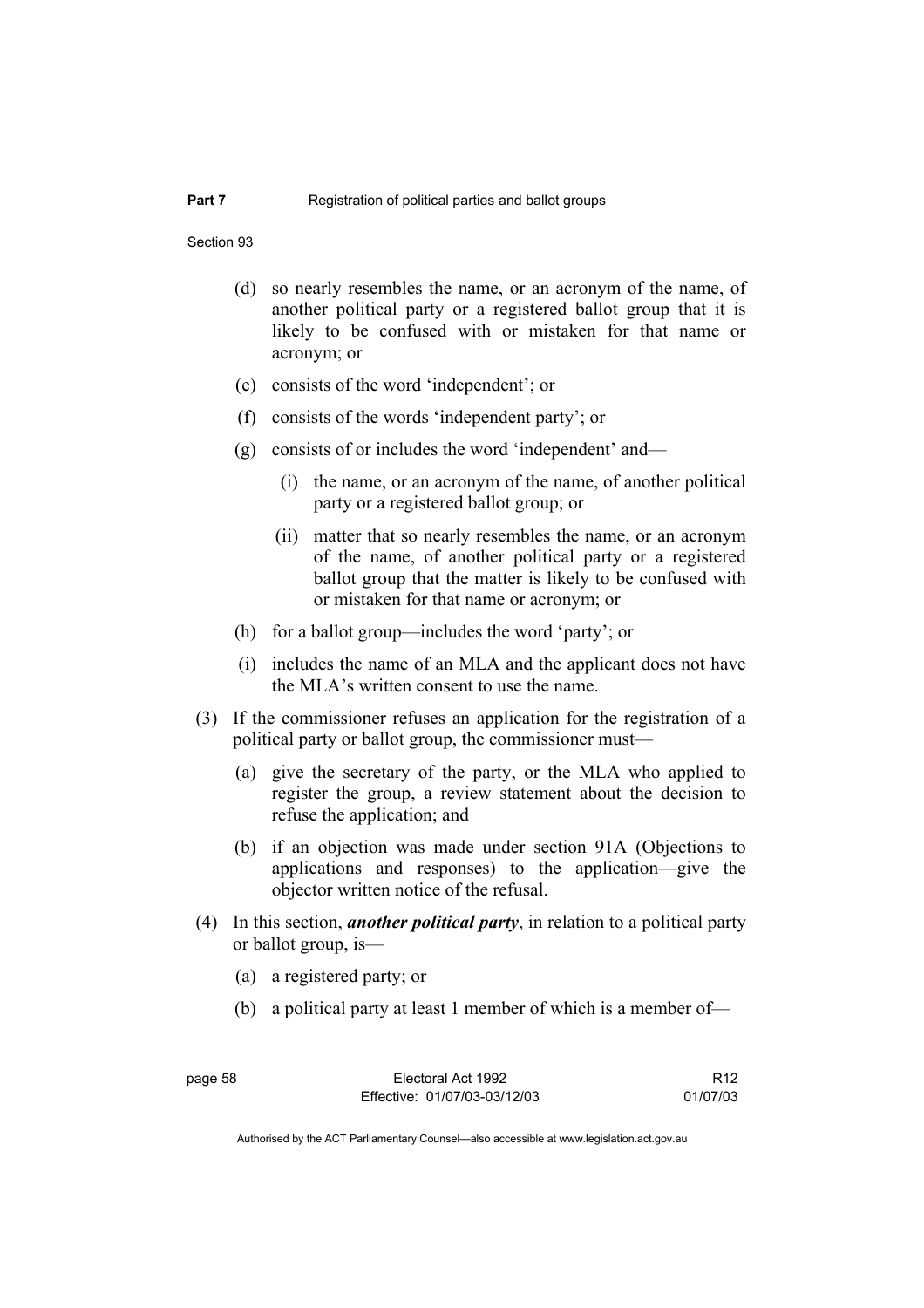Section 94

- (i) the Legislative Assembly; or
- (ii) the Commonwealth Parliament; or
- (iii) a State legislature; or
- (c) a political party registered or recognised for the law of the Commonwealth or a State that relates to the election of members of the Commonwealth Parliament or the State legislature.
- (5) However, *another political party*, in relation to a political party, does not include a political party that is related to it.
- (6) In this section:

*name* includes an abbreviation of the name.

## **94 Amendment of applications for registration**

- (1) If the commissioner is of the opinion that an application for the registration of a political party or ballot group must be refused under section 93 (Refusal of applications for registration), but that the application might be amended to prevent the refusal, the commissioner must give the applicant written notice to that effect.
- (2) The notice must—
	- (a) set out the reasons for the commissioner's opinion; and
	- (b) describe the effect of subsections (3) to (5).
- (3) If the commissioner gives the notice to the applicant, the commissioner is not required to further consider the application unless a request is made under subsection (4).
- (4) Within 28 days after receiving the notice, the applicant may give the commissioner a written request, signed by the applicant, for the commissioner—
	- (a) to amend the application in a stated way; or

page 59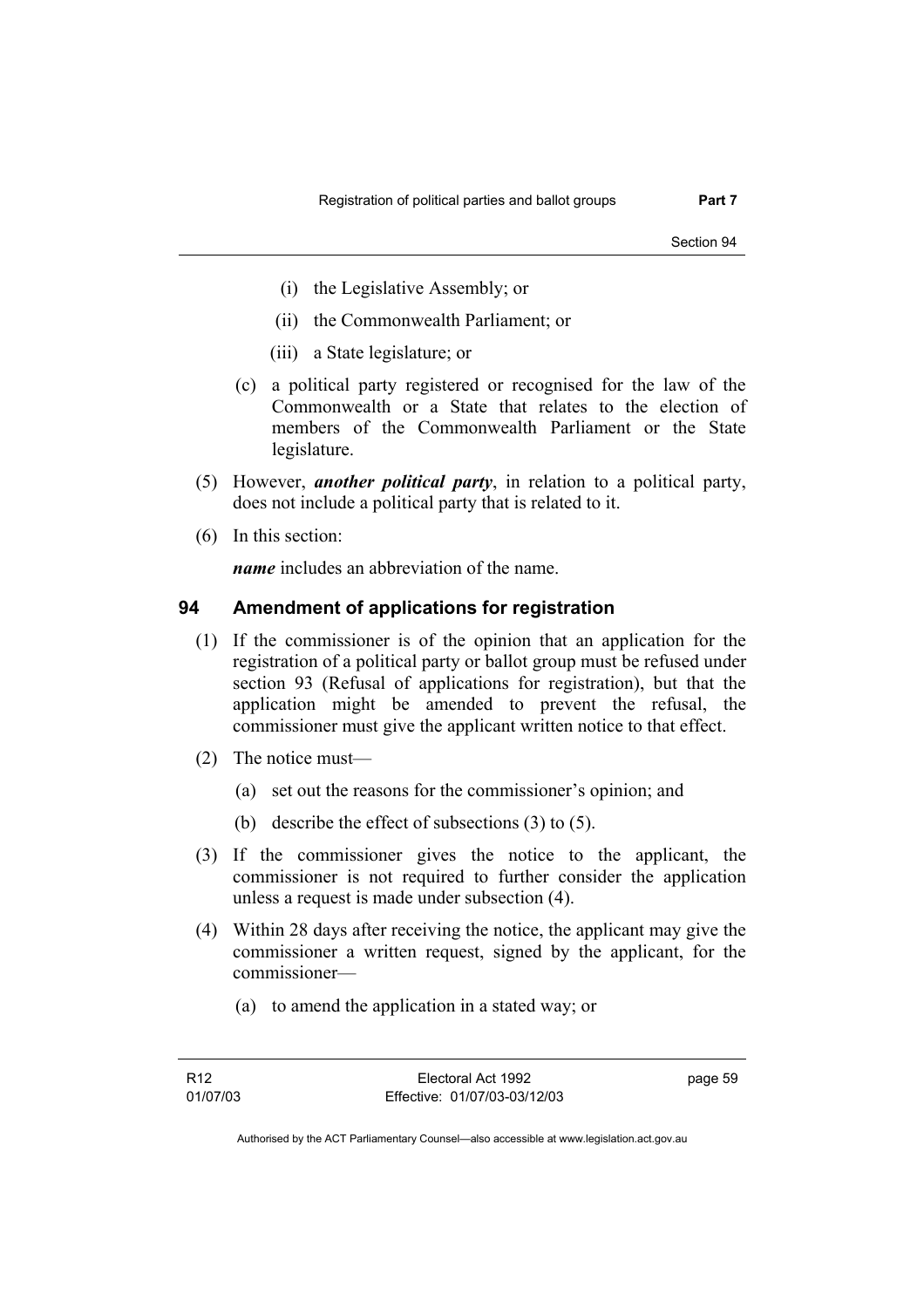- (b) to consider the application in the form in which it was made.
- (5) The commissioner must comply with the request.
- (6) If the applicant requests the commissioner to amend the application in a stated way, the application as amended in accordance with the request is taken to be a new application for the registration of a political party or ballot group.

### **95 Changes to particulars in register**

- (1) The secretary of a registered party may apply to the commissioner to change particulars included in the register of political parties in relation to the party.
- (2) The sponsoring MLA of a registered ballot group may apply to the commissioner to change particulars included in the register of ballot groups in relation to the group.
- (3) This part (other than section 94 (Amendment of applications for registration) and this section) applies, with all the necessary changes—
	- (a) in relation to an application under subsection (1) as if it were an application for registration of the political party and any objection to the application were an objection to the registration; and
	- (b) in relation to an application under subsection (2) as if it were an application for registration of the ballot group and any objection to the application were an objection to the registration.
- (4) Section 91 (Notification and publication of applications) and section 91A (Objections to applications and responses) do not apply to an application to change the address of the registered officer of a registered party or registered ballot group.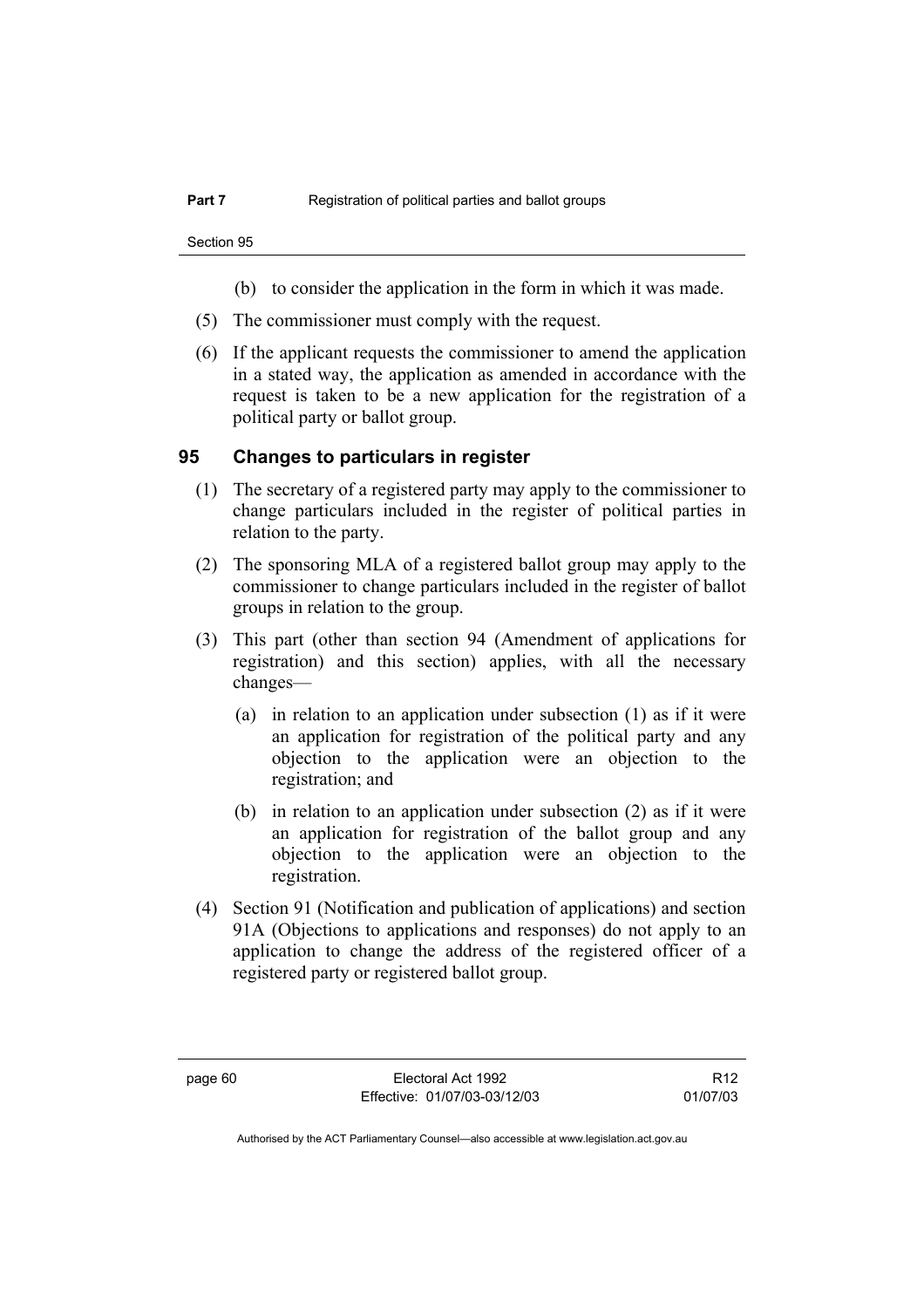Section 95A

# **95A Objection to continued use of name**

- (1) This section applies if—
	- (a) the commissioner is satisfied that the name of a registered party (the *first party*) is relevantly similar to the name of another registered party (the *second party*) that was registered under this part later than the first party; and
	- (b) when it was registered the second party was related to the first party; and
	- (c) the registered officer of the first party objects in writing to the continued use of the name by the second party; and
	- (d) the commissioner is satisfied that the parties are not related at the time of the objection.
- (2) The commissioner must—
	- (a) uphold the objection; and
	- (b) by written notice, tell the registered officer of the second party that the second party will be deregistered under section 98 (Cancellation of registration of political parties and ballot groups) if—
		- (i) it does not make an application under section 95 (Changes to particulars in register) for a change of name within 28 days after the registered officer receives the notice; or
		- (ii) it makes the application, but the application is refused.
- (3) The name of a registered party is *relevantly similar* to the name of another registered party if the commissioner is satisfied on reasonable grounds that the name so nearly resembles the name of the other party that it is likely to be confused with or mistaken for that name.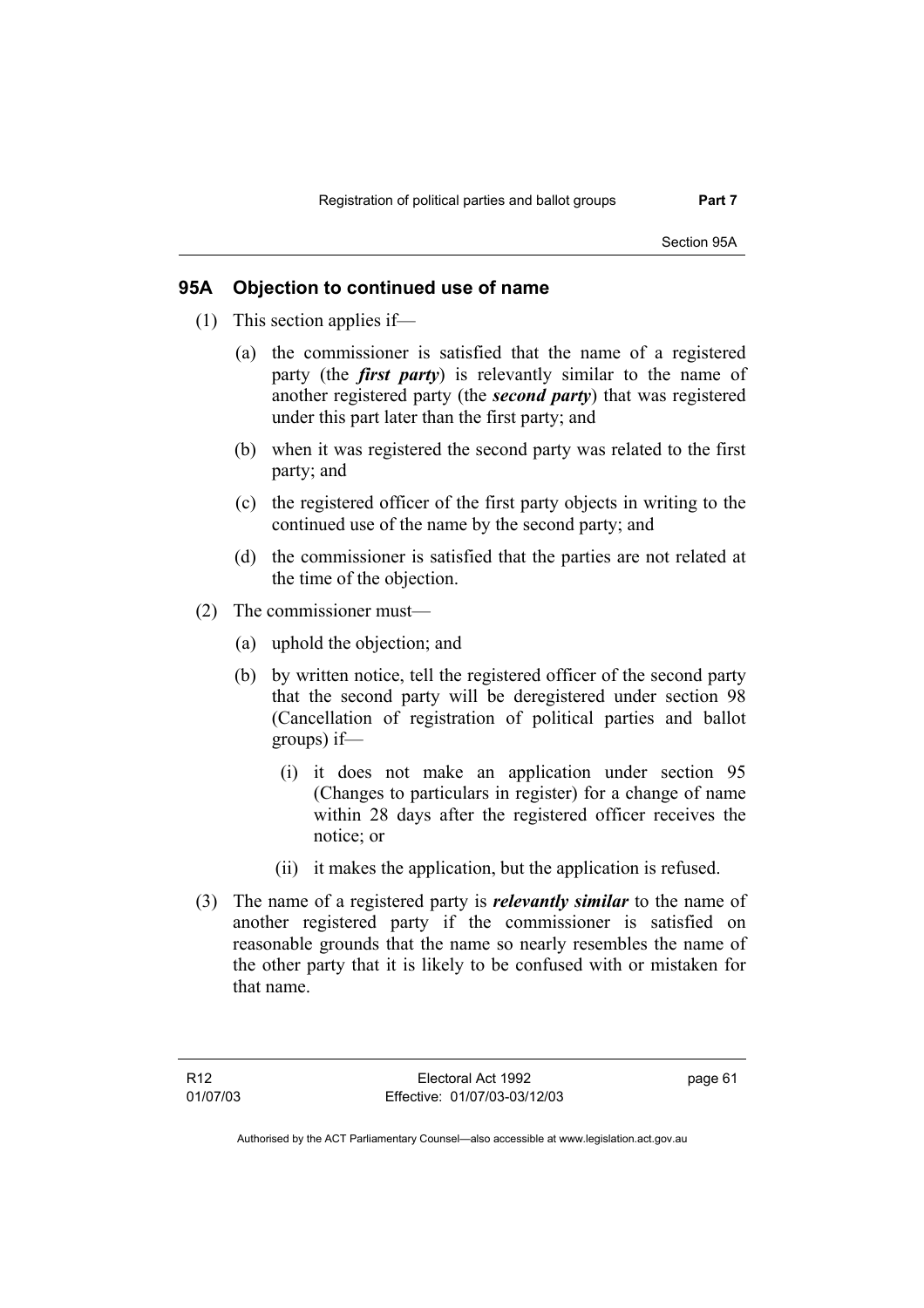(4) In this section:

*name*, for a registered party, means—

- (a) the name of the party entered in the register of political parties; or
- (b) a registered abbreviation of the name of the party.

### **96 No action under pt 7 during pre-election period**

During a pre-election period, no action may be taken under this part in relation to the registration of a political party or ballot group.

### **96A Who can be a registered officer**

A person is entitled to be the registered officer of a registered party or registered ballot group only if the person is qualified to be an elector.

# **97 Deputy registered officer**

- (1) For part 9 (Arrangements for elections) and part 10 (Voting), a deputy registered officer of a registered party or registered ballot group may be appointed—
	- (a) by the registered officer of the party or group; or
	- (b) if the office of registered officer of the party or group is vacant, or the registered officer cannot for any reason exercise the officer's functions—by the secretary of the party or the sponsoring MLA of the group.
- (2) The appointment does not have effect until the commissioner is given written notice of the appointment.
- (3) The notice must—
	- (a) be signed by the person making the appointment and the person appointed deputy registered officer; and
	- (b) state the name and address of the deputy registered officer.

| page 62 | Electoral Act 1992           | R <sub>12</sub> |
|---------|------------------------------|-----------------|
|         | Effective: 01/07/03-03/12/03 | 01/07/03        |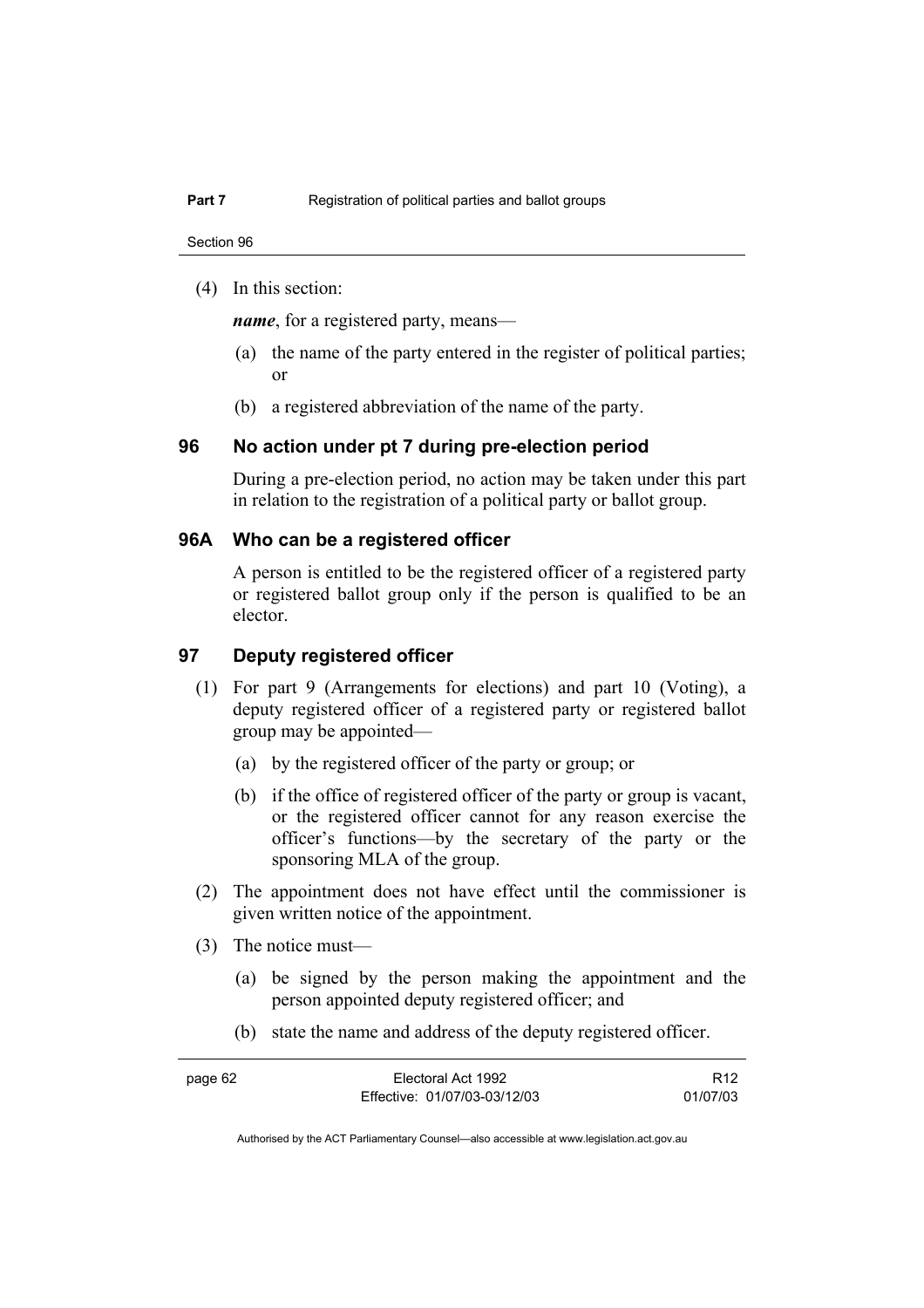- (4) A person is entitled to be a deputy registered officer of a registered party or registered ballot group only if the person is qualified to be an elector.
- (5) A reference in part 9 or 10 to the registered officer of a registered party or registered ballot group includes a reference to a deputy registered officer of the party or group.

# **97A Information about political parties**

The commissioner may, by written notice given to the registered officer of a registered party, require the officer to give to the commissioner information stated in the notice that is reasonably necessary for the commissioner to find out whether the party is entitled to be registered.

# **98 Cancellation of registration of political parties and ballot groups**

- (1) The commissioner must cancel the registration of a registered party if the secretary of the party asks the commissioner to cancel the registration.
- (2) The commissioner must cancel the registration of a registered ballot group if the sponsoring MLA asks the commissioner to cancel the registration.
- (3) A request under subsection (1) or (2) must—
	- (a) be in writing; and
	- (b) be signed by the applicant; and
	- (c) state the applicant's name and address.
- (4) The commissioner must cancel the registration of a registered party if it has not endorsed a candidate at the last 2 general elections.
- (5) However, subsection (4) applies to a registered party only if it was a registered party at the time of each of the general elections.

| R12      | Electoral Act 1992           | page 63 |
|----------|------------------------------|---------|
| 01/07/03 | Effective: 01/07/03-03/12/03 |         |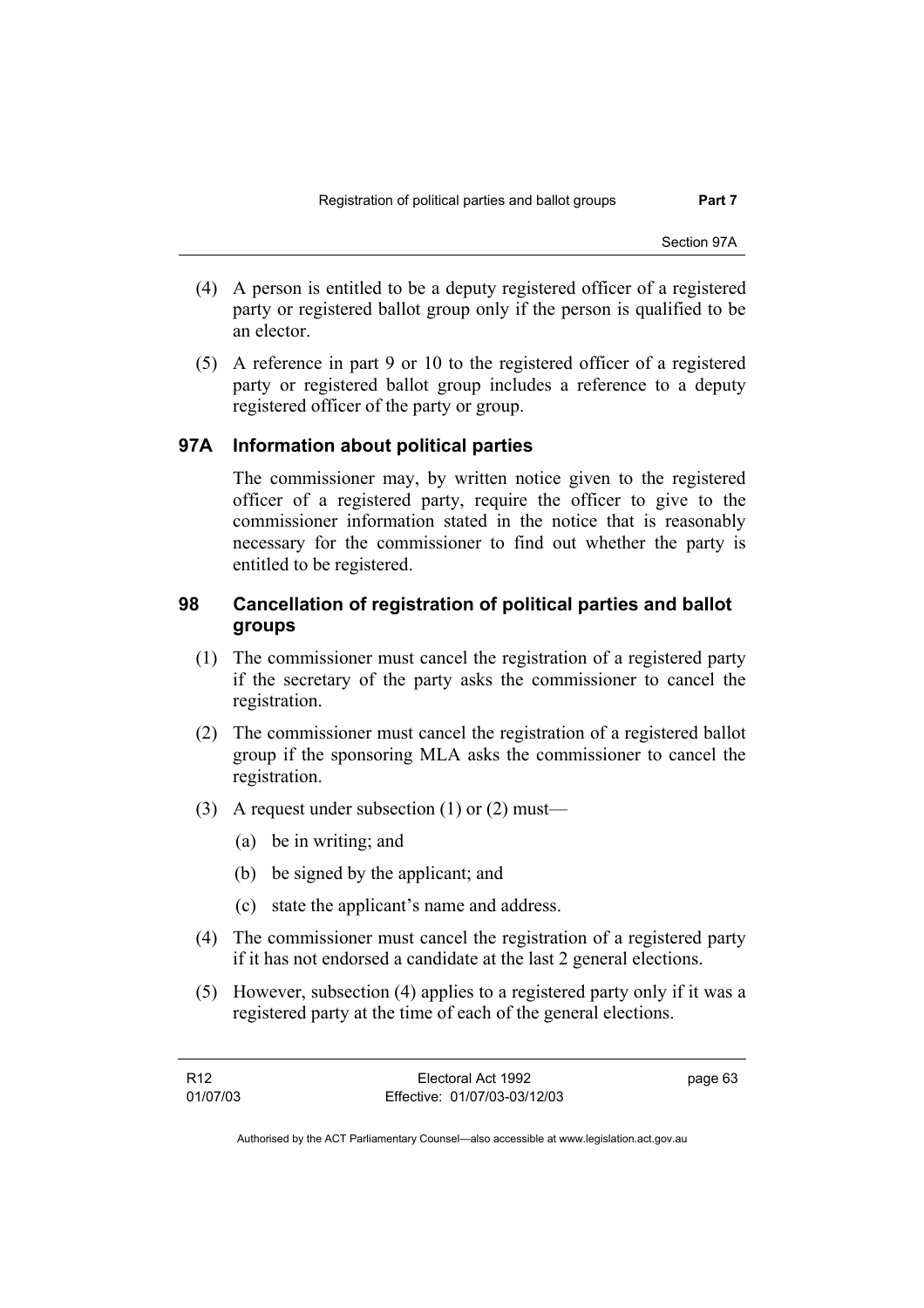Section 98

- (6) The commissioner must cancel the registration of a registered party or registered ballot group if the commissioner believes on reasonable grounds that—
	- (a) for a registered party—
		- (i) the party has ceased to exist (whether by amalgamation with another political party or otherwise); or
		- (ii) the party does not have at least 100 members who are electors; or
		- (iii) the party does not have a constitution; or
	- (b) the registration of the party or group was obtained by fraud or misrepresentation.
- (7) The commissioner may cancel the registration of a registered party or registered ballot group under subsection (6) only if the commissioner has—
	- (a) given the relevant person a written notice—
		- (i) stating that the commissioner proposes to cancel the registration of the party or group; and
		- (ii) setting out the reasons for the proposed cancellation; and
		- (iii) stating that written objections to the proposed cancellation may be given to the commissioner within the 14 days mentioned in paragraph (b); and
	- (b) prepared, and notified under the *Legislation Act 2001*, a written notice stating—
		- (i) that the commissioner proposes to cancel the registration of the party or group; and
		- (ii) that written objections to the proposed cancellation may be given to the commissioner within 14 days after the day the notice is notified under the *Legislation Act 2001*; and

R12 01/07/03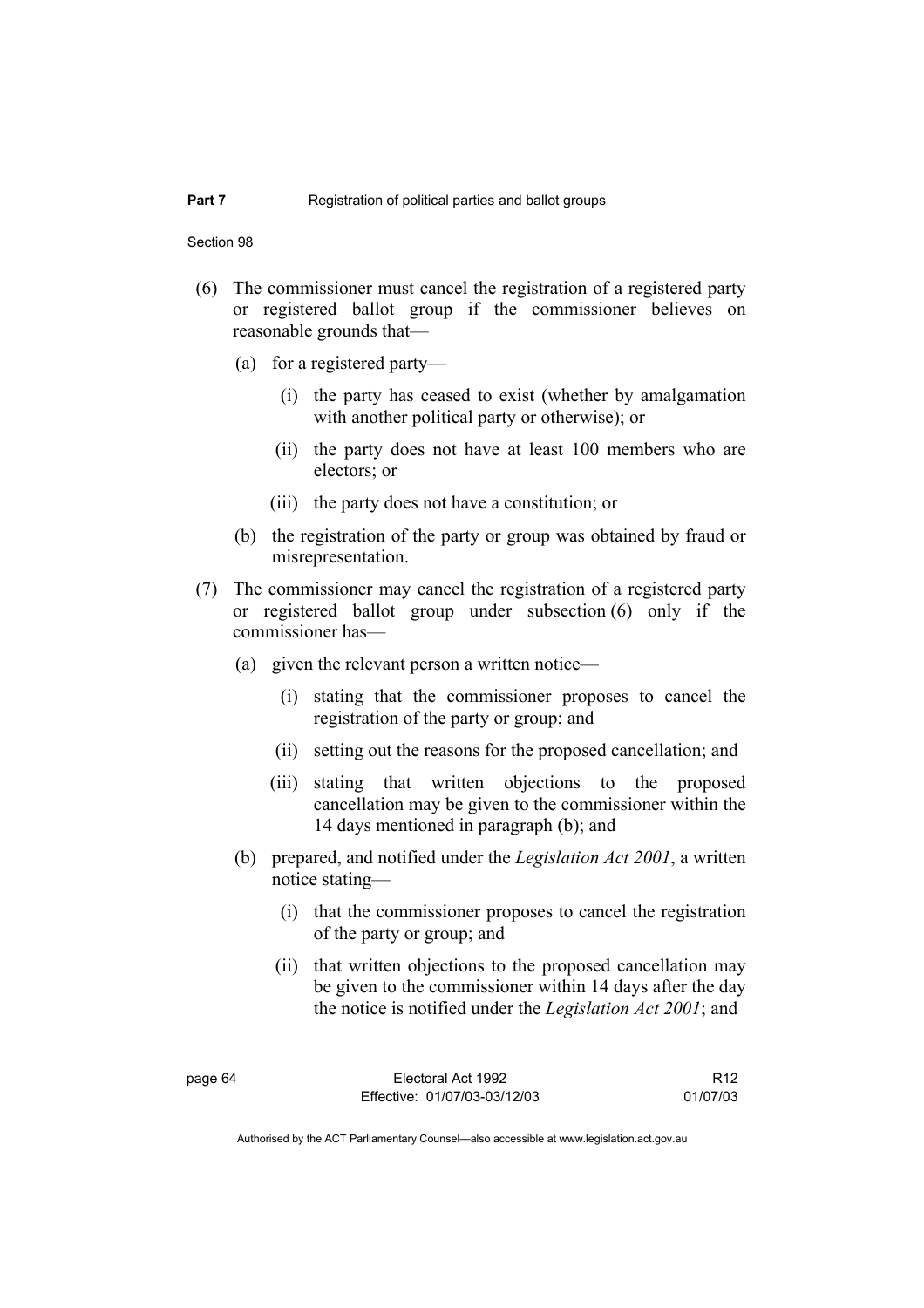- (c) considered each objection given to the commissioner in accordance with the notice under paragraph (a) or (b).
- (8) For subsection (7) (a), the *relevant person* is—
	- (a) for the proposed cancellation of registration of a registered party—the secretary, or last secretary, of the party; or
	- (b) for the proposed cancellation of registration of a registered ballot group—the sponsoring MLA.
- (9) The notice under subsection (7) (b) is a notifiable instrument.

*Note* A notifiable instrument must be notified under the *Legislation Act 2001*.

- (10) The commissioner must cancel the registration of a registered ballot group if the sponsoring MLA ceases to be an MLA.
- (11) If the commissioner cancels the registration of a registered party or registered ballot group under this section, the commissioner must prepare written notice of the cancellation.
- (12) The notice under subsection (11) is a notifiable instrument.

*Note* A notifiable instrument must be notified under the *Legislation Act 2001*.

- (13) If the commissioner cancels the registration of a registered party under subsection (4), the commissioner must also give written notice of the cancellation to the registered officer of the party.
- (14) If the commissioner cancels the registration of a registered party or registered ballot group under subsection (6), the commissioner must give a review statement about the decision to cancel the registration  $to$ —
	- (a) for the cancellation of the registration of a registered party the registered officer, or last registered officer, of the party; or
	- (b) for the cancellation of the registration of a registered ballot group—the MLA who applied for registration of the ballot group.

page 65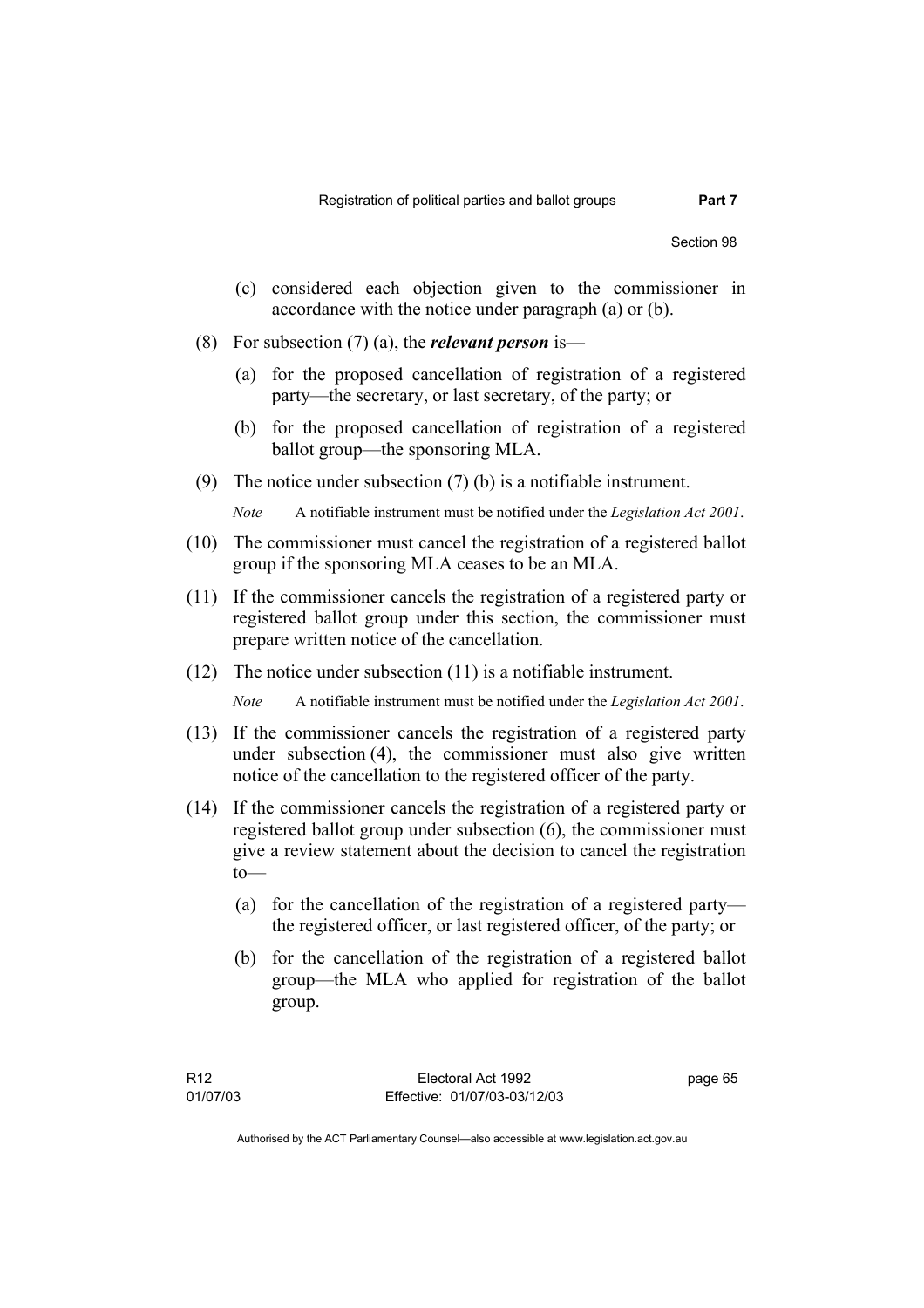Section 99

- (15) If, after an objection has been made under this section to the proposed cancellation of the registration of a registered party or registered ballot group, the commissioner decides not to cancel the registration, the commissioner must give written notice of the decision to—
	- (a) the registered officer of the party or group; and
	- (b) if the objection was not made by or on behalf of the party or sponsoring MLA—the objector.

# **99 Use of party or ballot group name after cancellation**

- (1) If the registration of a registered party (the *cancelled party*) is cancelled—
	- (a) the cancelled party; or
	- (b) another political party, or a ballot group, that has a name that so nearly resembles the name of the cancelled party that it is likely to be confused with or mistaken for the cancelled party;

is ineligible for registration until after the next general election after the cancellation.

- (2) If the registration of a ballot group (the *cancelled ballot group*) is cancelled—
	- (a) the cancelled ballot group; or
	- (b) another ballot group, or a political party, that has a name that so nearly resembles the cancelled ballot group that it is likely to be confused with or mistaken for the cancelled ballot group;

is ineligible for registration until after the next general election after the cancellation.

 (3) Subsection (2) does not apply to an application for registration of a ballot group or political party if—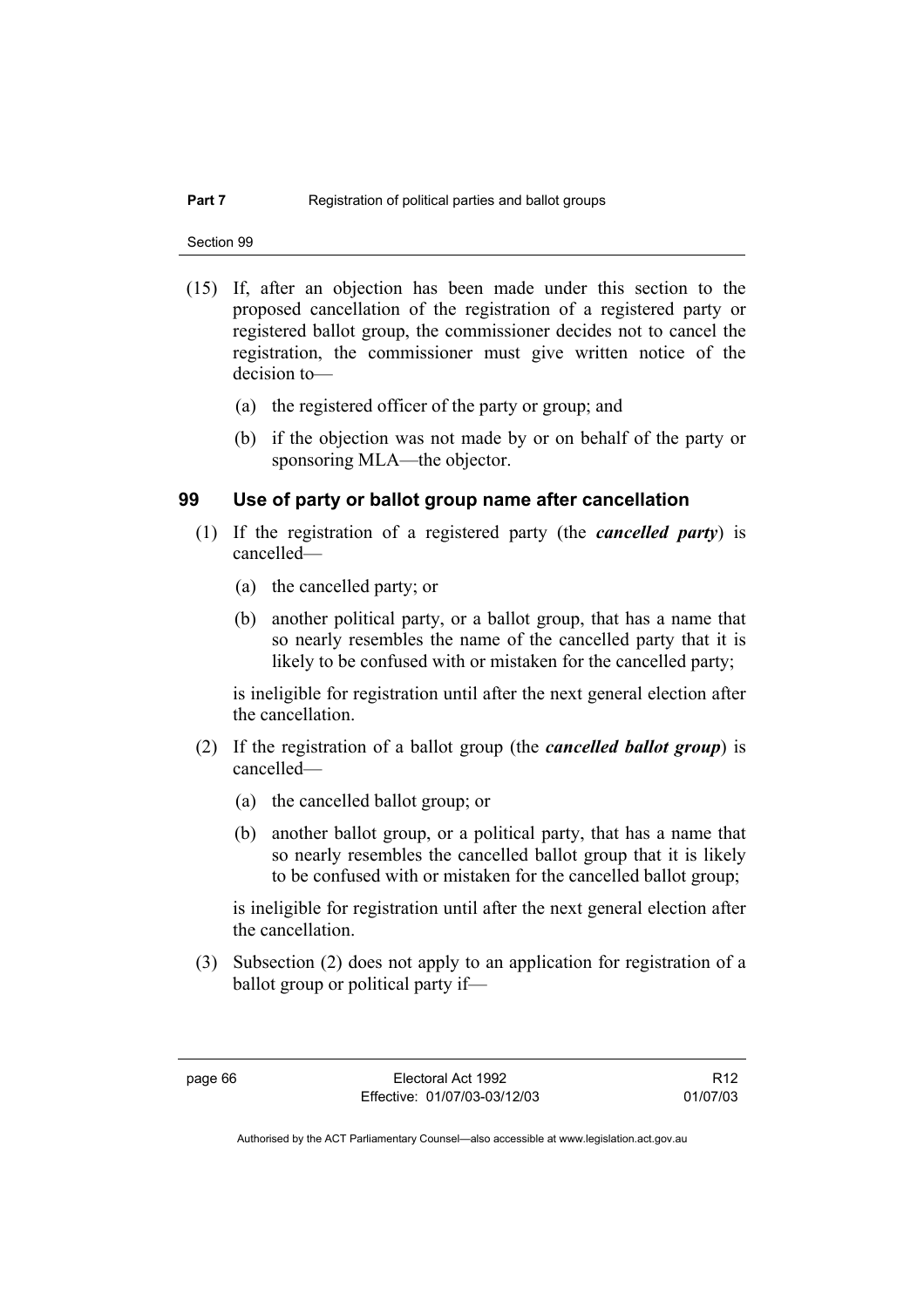Section 99A

- (a) the registration of the cancelled ballot group was cancelled because the MLA who applied for its registration has ceased to be an MLA (the *former MLA*); and
- (b) the name of the group or party is the same name as, or resembles, the name of the cancelled ballot group; and
- (c) the applicant has the written consent of the former MLA to use the name.
- (4) In this section:

*name* includes an abbreviation of the name.

# **99A General requirements about constitutions of registered parties**

 (1) If a registered party changes its constitution, the registered officer of the party must give the commissioner a copy of the changed constitution within 30 days after the change.

Maximum penalty: 10 penalty units

 (2) The commissioner must make a copy of the constitution available for public inspection.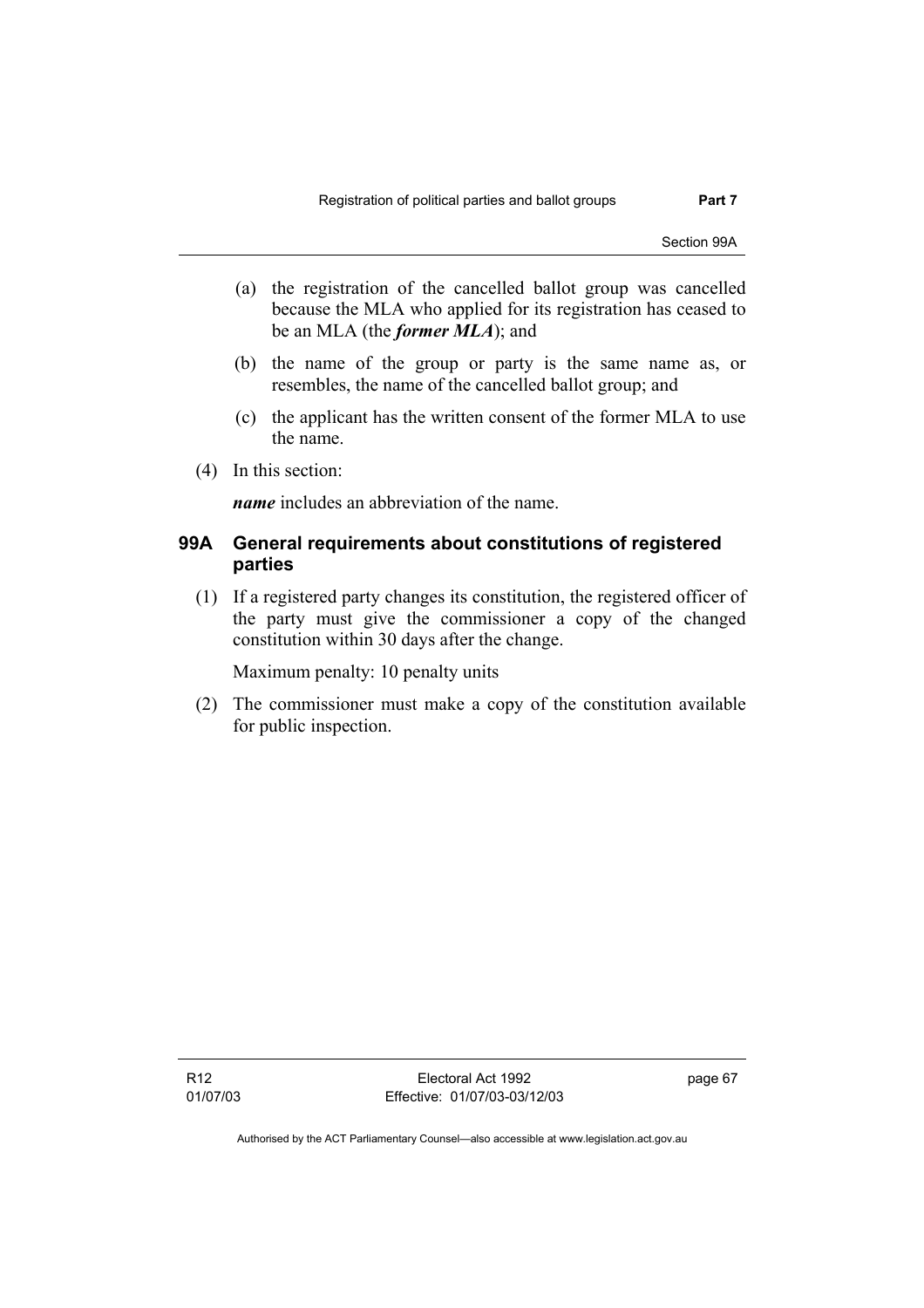#### **Part 8 Timing of elections**

Section 100

# **Part 8 Timing of elections**

## **100 Ordinary elections**

- (1) A general election under this Act must be held on the 3rd Saturday in October in the 3rd year after the year when the last ordinary election was held.
- (2) If, apart from this subsection, an election in accordance with subsection (1) would be held on the day an election of Senators, or a general election of members of the House of Representatives, would be held, the election shall be held on the 1st Saturday in December in the year when it would, apart from this subsection, be held.
- (3) If an extraordinary general election has been held in the 6 months before the day when an election in accordance with subsection (1) or (2) would, apart from this subsection, have been held—
	- (a) the election shall not be held; and
	- (b) this section applies in relation to subsequent ordinary elections as if the election had been held.

# **101 Extraordinary elections**

- (1) For this Act, an *extraordinary election* is—
	- (a) a general election required by the Self-Government Act, section 16; or
	- (b) a general election required by the Self-Government Act, section 48; or
	- (c) an election of an MLA or MLAs required by section 126; or
	- (d) an election of an MLA or MLAs required by section 275.
- (2) If an extraordinary election under section 126 (Supplementary elections) is required, the Executive must, in writing, determine a

| page 68 | Electoral Act 1992           | R <sub>12</sub> |
|---------|------------------------------|-----------------|
|         | Effective: 01/07/03-03/12/03 | 01/07/03        |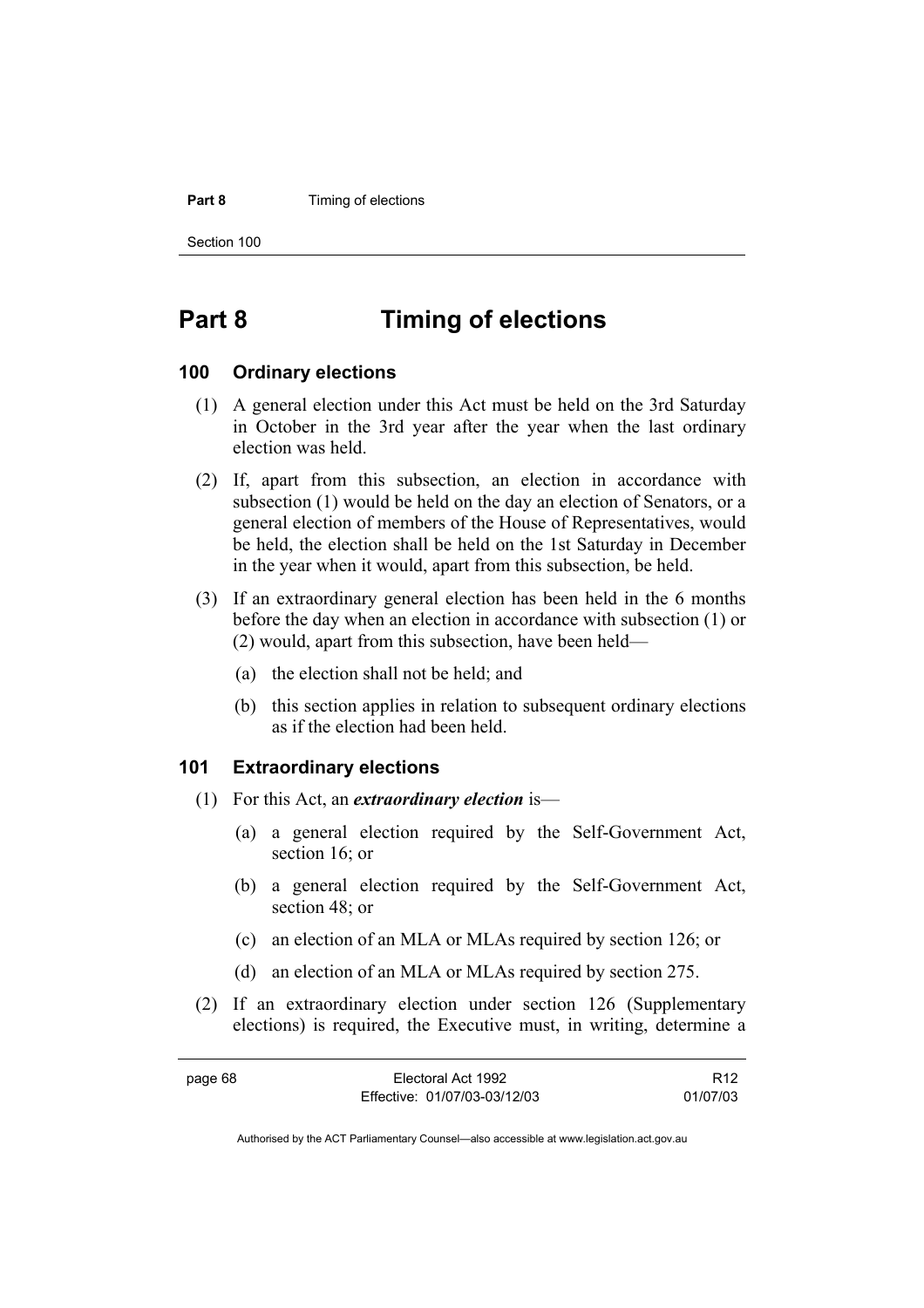Saturday for holding the election that is not earlier than 36 days, or later than 90 days, after the day when the election failed.

- (3) If the Court of Disputed Returns declares an election void, the Executive must, in writing, determine a Saturday for holding the extraordinary election required under section 275 (Effect of declarations) that is not earlier than 36 days, or later than 90 days, after the day when the declaration is made.
- (4) The Executive must not determine under this section a day that is the polling day for an election of senators or a general election of the House of Representatives.
- (5) A determination under this section is a notifiable instrument.

*Note* A notifiable instrument must be notified under the *Legislation Act 2001*.

# **102 Polling day**

- (1) A poll must be held for an election on the day when the election is required to be held under this part.
- (2) This section is subject to section 111 (Need for a poll).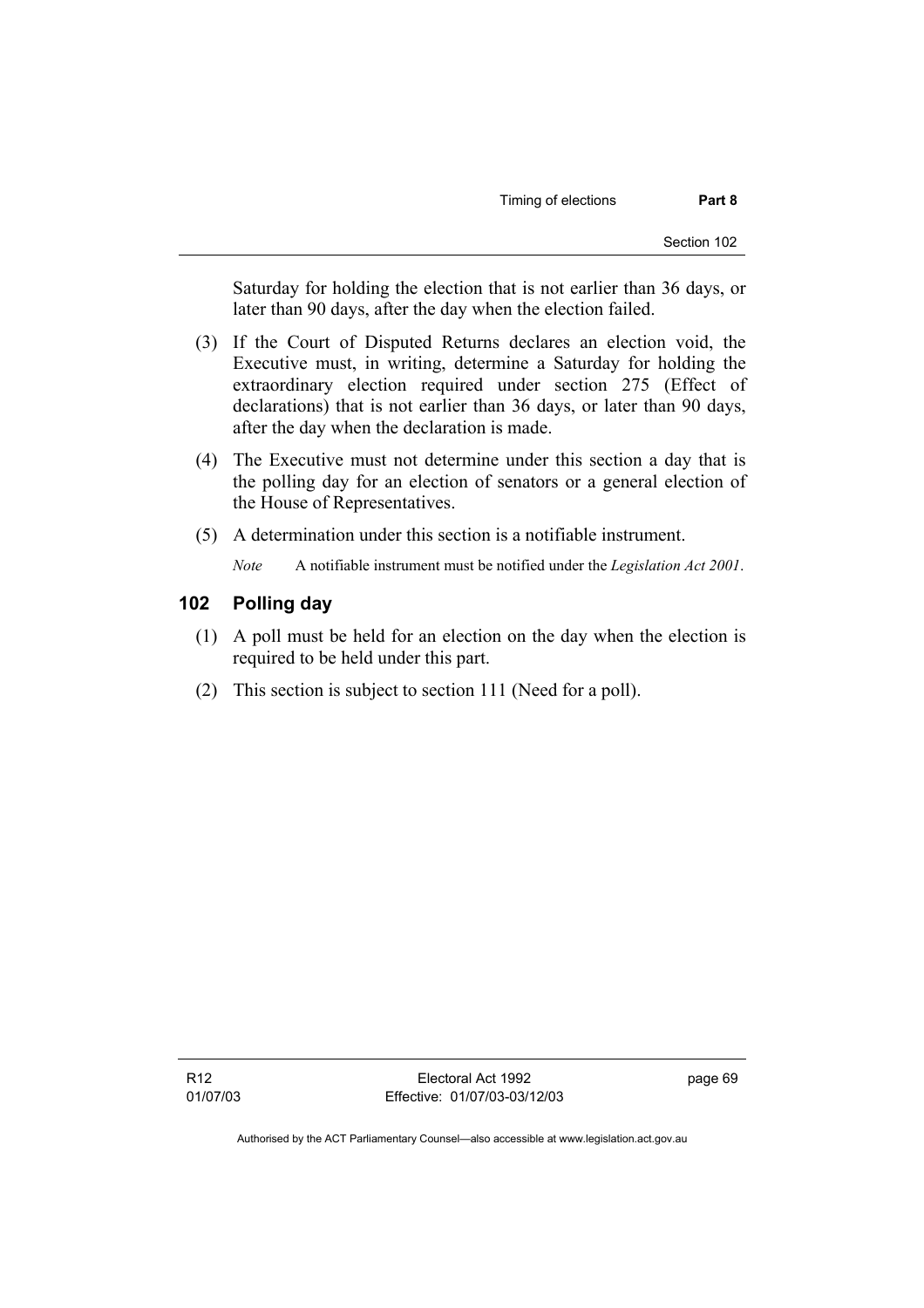**Part 9 Arrangements for elections**<br>**Division 9.1 Nominations Division 9.1** Nominations Section 103

# **Part 9 Arrangements for elections**

# **Division 9.1 Nominations**

# **103 Eligibility—MLAs**

- (1) Subject to subsections (2) and (4), a person who is—
	- (a) an Australian citizen; and
	- (b) at least 18 years old; and
	- (c) an elector or entitled to be an elector;

is eligible to be an MLA.

- (2) A person is not eligible to be an MLA if—
	- (a) the person is a member of—
		- (i) the Parliament of the Commonwealth; or
		- (ii) the legislature of a State or another Territory; or
	- (b) the person—
		- (i) holds an office or appointment (other than a prescribed office) under a law of the Territory, the Commonwealth, a State or another Territory; or
		- (ii) is employed by the Territory, the Commonwealth, a State or another Territory, or by a Territory authority or a body (whether corporate or not) established by a law of the Commonwealth, a State or another Territory;

and is entitled to any remuneration or allowance (other than reimbursement of expenses reasonably incurred) in relation to the office, appointment or employment.

R12 01/07/03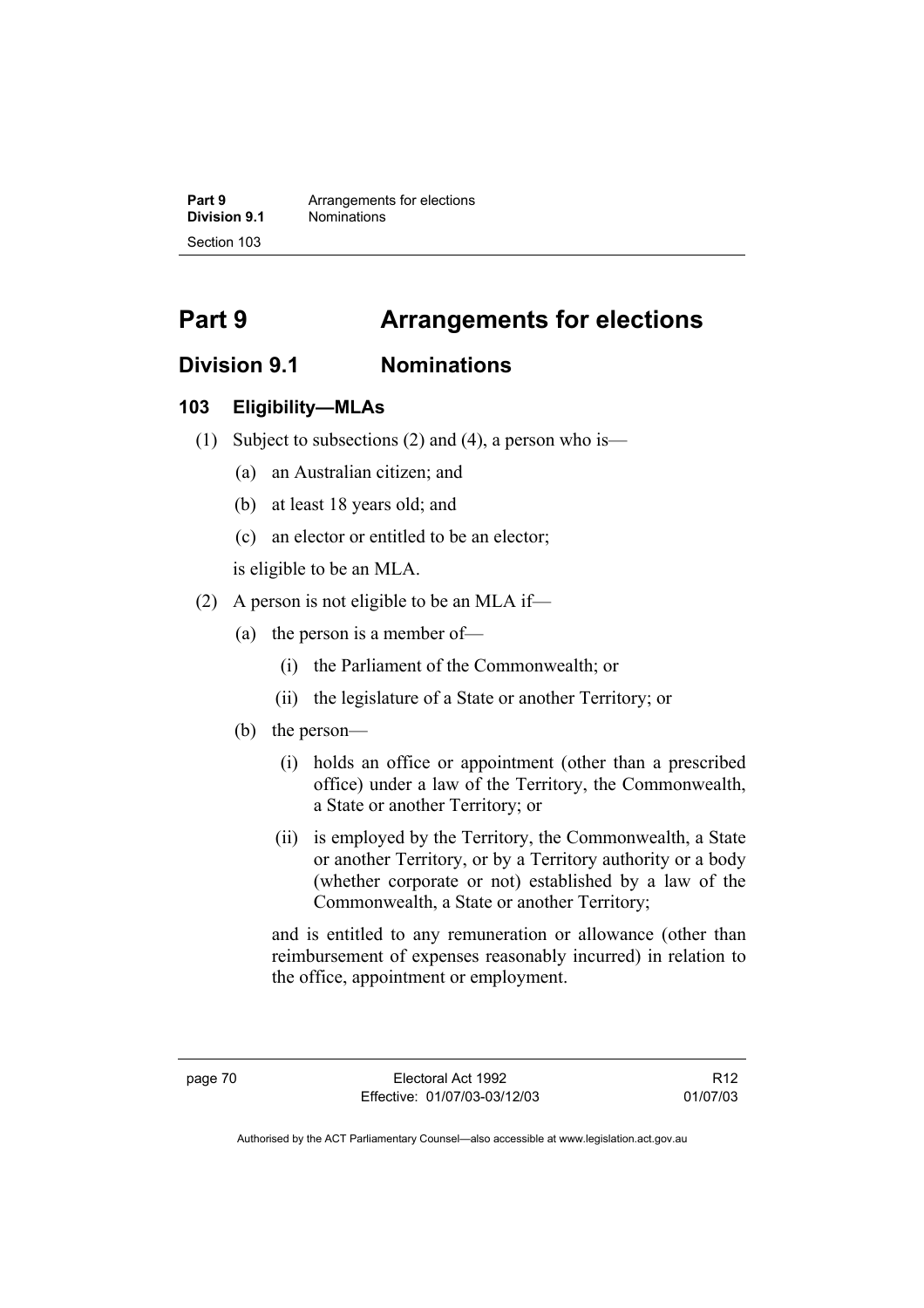(3) In subsection  $(2)$  (b) (i):

*prescribed office* means an office of Speaker, Deputy Speaker, Chief Minister, Deputy Chief Minister, Minister or MLA.

- (4) A person is not eligible to be an MLA for the disqualification period if—
	- (a) the person is convicted of an offence against—
		- (i) section 285 (Bribery) or section 288 (Violence and intimidation); or
		- (ii) the *Crimes Act 1914* (Cwlth), section 28 (Interfering with political liberty); or
		- (iii) the *Criminal Code* (Cwlth), part 2.4 relating to an offence mentioned in subparagraph (ii); or
	- (b) the person is found by the Court of Disputed Elections to have contravened (within the meaning of part 16) a section mentioned in paragraph (a) (i).
	- *Note 1* A reference to an offence against a Territory law includes a reference to an offence against the *Crimes Act 1900*, pt 9 (Aiding and abetting, accessories, attempts, incitement and conspiracy) that relates to the law (see *Legislation Act 2001*, s 189).
	- *Note 2 Contravention* is defined for pt 16 (Disputed elections, eligibility and vacancies) in s 250.
- (5) For subsection (4), the *disqualification period* is 2 years after the conviction or finding.

# **104 Qualifications for nomination**

A person is not eligible to be nominated for election as an MLA unless, at the hour of nomination—

- (a) the person is eligible to be an MLA; or
- (b) for a person referred to in section 103 (2) (b)—the person would, apart from that paragraph, be eligible to be an MLA.

| R12      | Electoral Act 1992           | page 71 |
|----------|------------------------------|---------|
| 01/07/03 | Effective: 01/07/03-03/12/03 |         |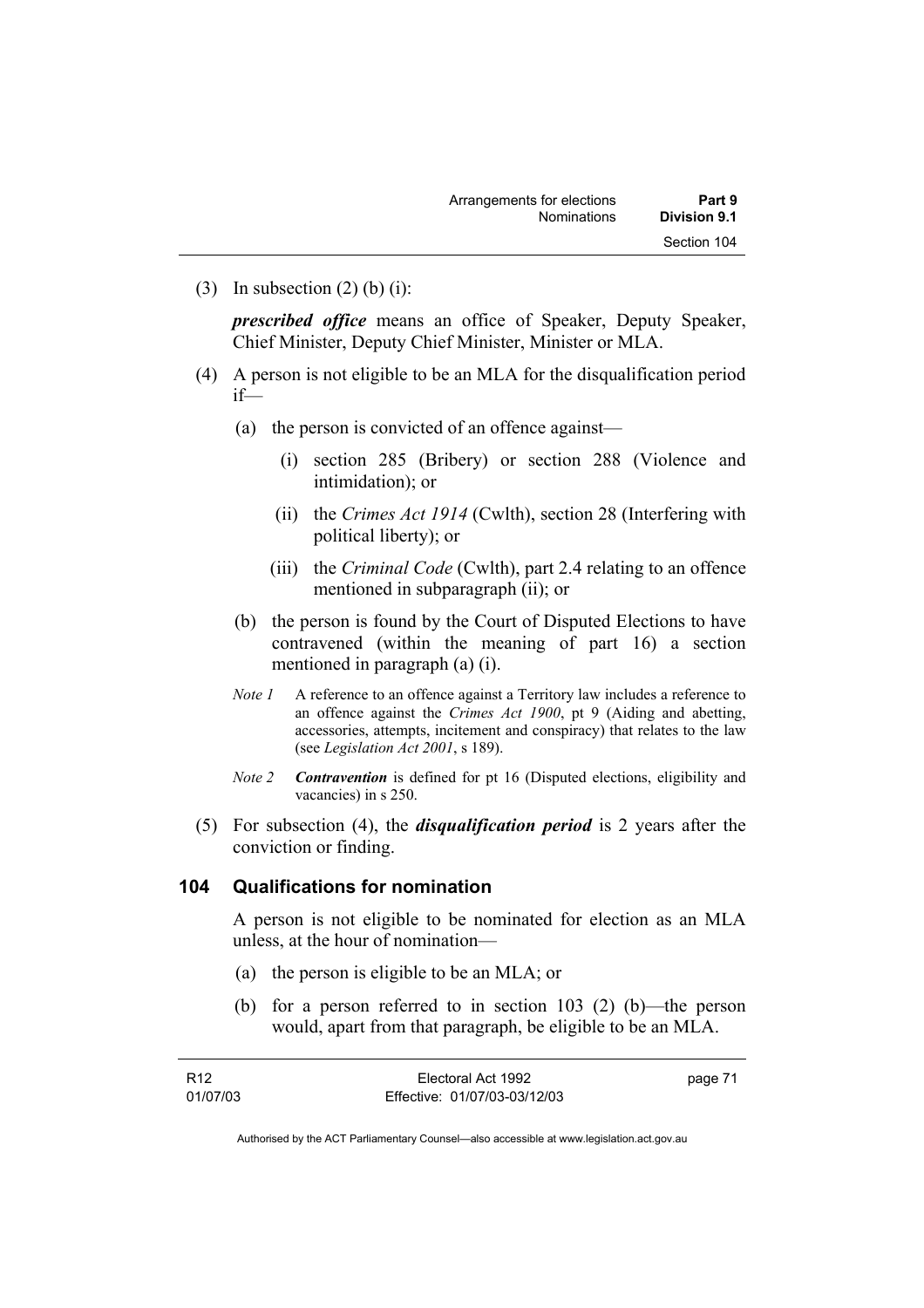| Part 9       | Arrangements for elections |
|--------------|----------------------------|
| Division 9.1 | <b>Nominations</b>         |
| Section 105  |                            |

# **105 Candidates to be nominated**

- (1) A person is not eligible for election as an MLA unless the person is nominated in accordance with this section.
- (2) A person may be nominated to be a candidate for election only by—
	- (a) the registered officer of a registered party that endorses the person as a party candidate in the election for the electorate for which the candidate is being nominated; or
	- (b) the registered officer of a registered ballot group that endorses the person as a ballot group candidate in the election for the electorate for which the candidate is being nominated; or
	- (c) 20 electors entitled to vote at the election.
- (3) A nomination shall be made by giving to the commissioner, during the pre-election period but not later than 24 hours before the hour of nomination—
	- (a) a duly completed nomination form; and
	- (b) a deposit of the prescribed amount in legal tender or a banker's cheque.
- (4) A nomination form shall—
	- (a) be in the form approved under section 340A (Approved forms); and
	- (b) subject to subsection (7), set out the particulars of the name, address and occupation of the nominee; and
	- (c) contain a statement, signed by the nominee, to the effect that he or she consents to the nomination, and to be an MLA if elected; and
	- (d) contain a declaration, signed by the nominee, to the effect that he or she is eligible to be nominated; and

R12 01/07/03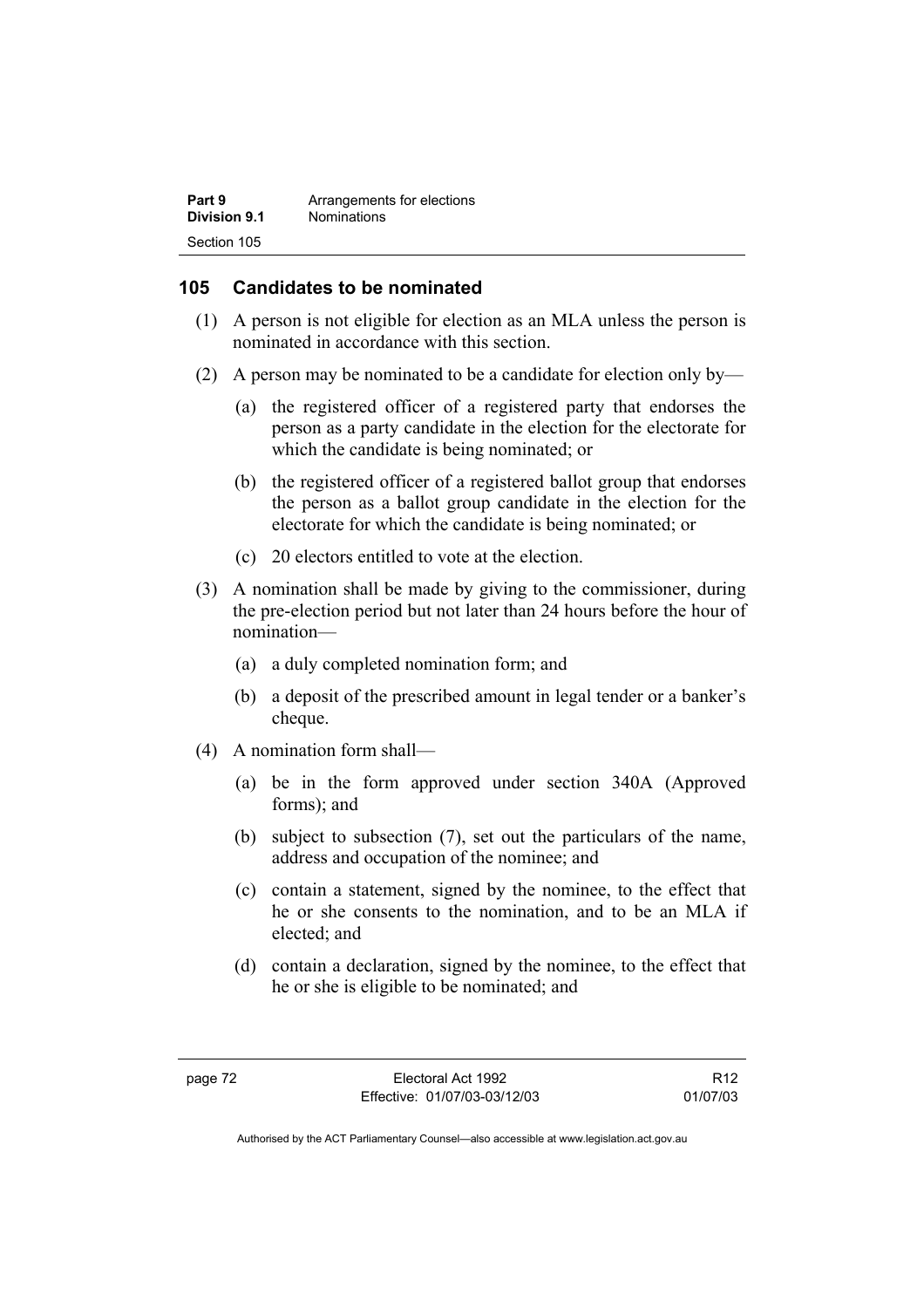| Arrangements for elections | Part 9       |
|----------------------------|--------------|
| <b>Nominations</b>         | Division 9.1 |
|                            | Section 105  |

- (e) specify the form in which the nominee's name is to be printed on the ballot papers for the election; and
- (f) if the nomination is made by the registered officer of a registered party or registered ballot group—state any registered abbreviation of the name of the party or group that is to be printed on the ballot paper for the election; and
- (g) if the nomination is made by 20 electors entitled to vote at the election—specify whether the word 'Independent' is to be printed on the ballot paper adjacent to the candidate square for the nominee; and
- (h) be signed by the nominator or each nominator.
- (5) A nomination form shall name a nominee only by specifying—
	- (a) the surname or family name, and the given name under which the nominee is enrolled; or
	- (b) if the nominee is not an elector—the surname or family name, and the given name under which the nominee is entitled to be enrolled.
- (6) A given name shall be taken to be specified for subsection (5), if the nomination form specifies—
	- (a) a commonly accepted variation of that name (including an abbreviation or truncation of that name or an alternative form of that name); or
	- (b) an initial standing for that name.
- (7) If the address of a nominee is a suppressed address, the nomination form need not specify the address but, in that case, the nominee shall notify the commissioner in writing of his or her address for correspondence.
- (8) A nomination is not invalid only because of a formal defect or error if this section has been substantially complied with.

| R12      | Electoral Act 1992           | page 73 |
|----------|------------------------------|---------|
| 01/07/03 | Effective: 01/07/03-03/12/03 |         |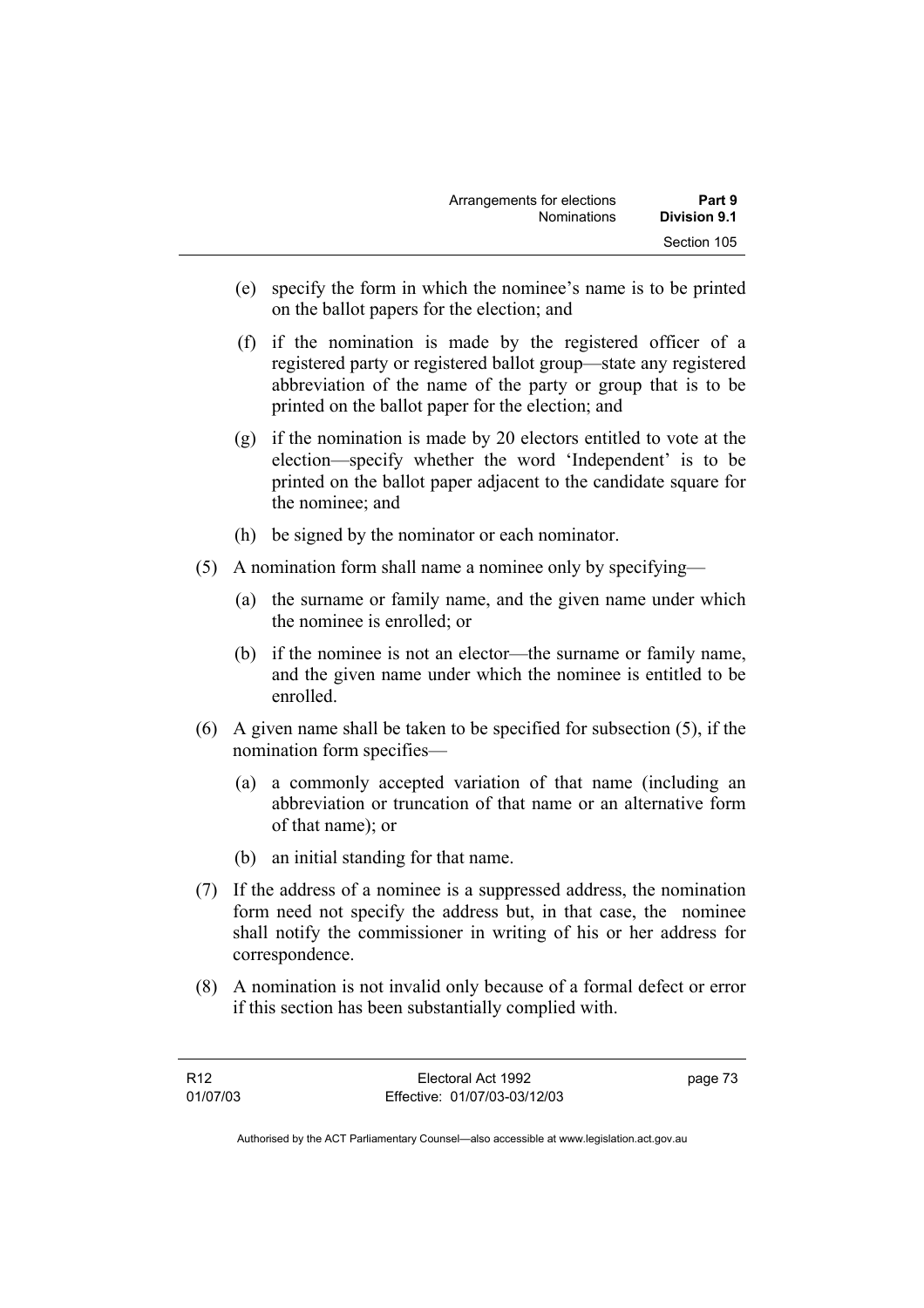| Part 9       | Arrangements for elections |
|--------------|----------------------------|
| Division 9.1 | <b>Nominations</b>         |
| Section 106  |                            |

- (9) If the time by which a nomination under subsection (3) is to be made falls on a public holiday, the nomination must be made no later than that time on the public holiday.
- (10) Subsection (9) has effect despite the *Legislation Act 2001*, section 151 (4) (Reckoning of time).
- $(11)$  In subsection  $(3)$  (b):

*prescribed amount* means \$250 or any other amount prescribed by the regulations.

# **106 Multiple nominations invalid**

If, at the hour of nomination in relation to an election—

- (a) a person is nominated more than once to be a candidate for election in a particular electorate; or
- (b) a person is nominated to be a candidate for election in more than 1 electorate;

each such nomination is invalid.

# **107 Withdrawal etc of consent to nomination**

- (1) A person nominated to be a candidate may withdraw his or her consent to the nomination by giving the commissioner a written notice of withdrawal not later than 24 hours before the hour of nomination.
- (2) The registered officer may cancel a nomination made by the officer by giving the commissioner a written notice of cancellation not later than 24 hours before the hour of nomination.
- (3) On receipt of a notice referred to in subsection (1) or (2), the commissioner shall cancel the nomination and pay the amount of the deposit lodged to the nominee.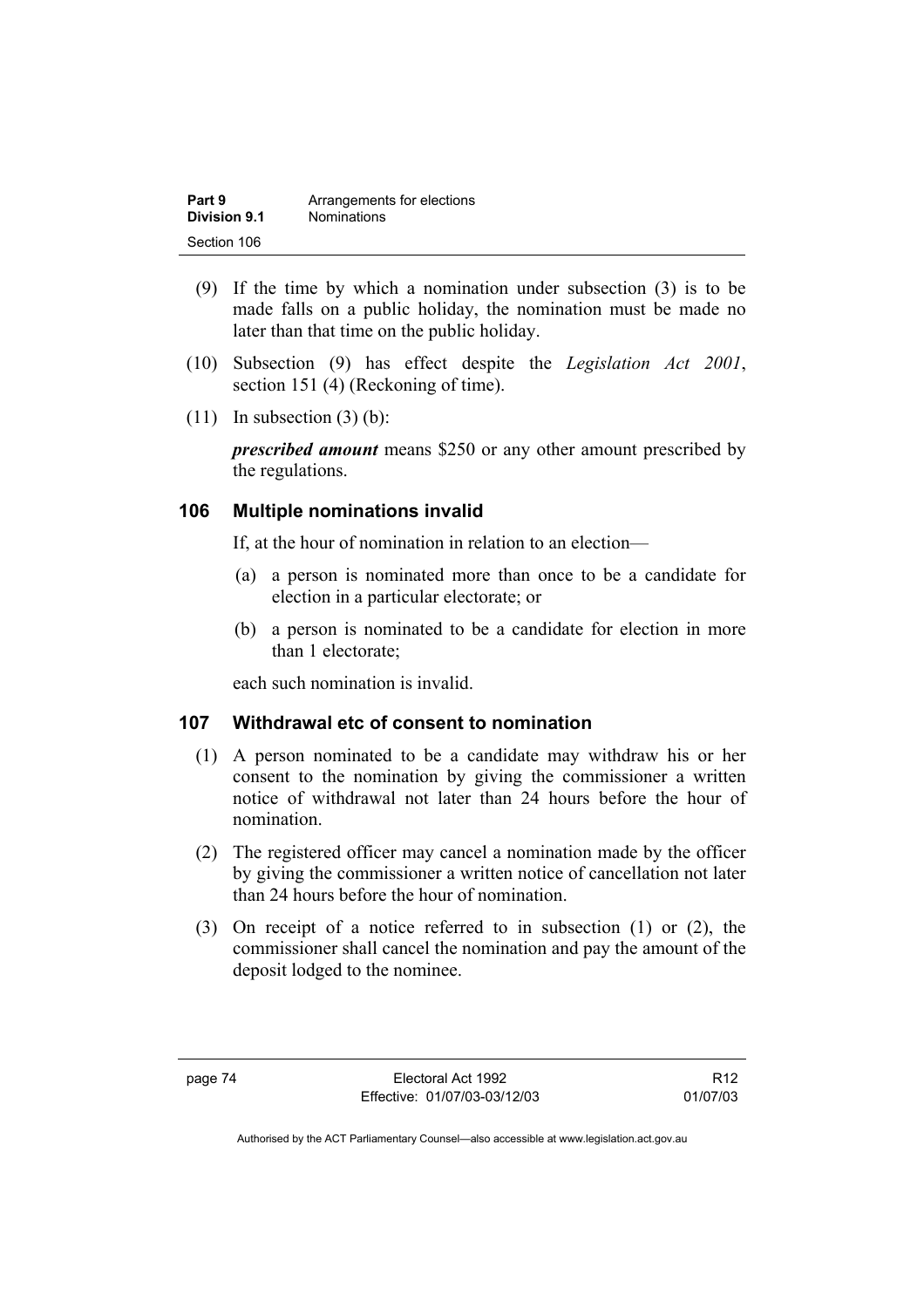# **108 Place and hour of nomination**

- (1) The *place of nomination* in relation to an election is—
	- (a) the office of the commissioner; or
	- (b) any other place approved, in writing, by the commissioner as a place of nomination.
- (2) An approval is a notifiable instrument.

*Note* A notifiable instrument must be notified under the *Legislation Act 2001*.

- (3) The *hour of nomination* in relation to an election is 12 o'clock noon on the 23rd day before polling day for the election.
- (4) If the hour mentioned in subsection (3) falls on a public holiday, anything that under this Act is to be done by the hour of nomination must be done by that time on the public holiday.
- (5) Subsection (4) has effect despite the *Legislation Act 2001*, section 151 (4) (Reckoning of time).

### **109 Declaration of candidates**

- (1) As soon as practicable after the hour of nomination, the commissioner shall, at the place of nomination, publicly produce all nomination forms and declare each person duly nominated to be a candidate.
- (2) A declaration in relation to a candidate shall specify—
	- (a) the name of the candidate; and
	- (b) the name of any registered party or registered ballot group by which the candidate is endorsed.
- (3) As soon as practicable after the declaration, the commissioner—
	- (a) shall, at the office of the commissioner; and
	- (b) may, at any other places the commissioner determines;

page 75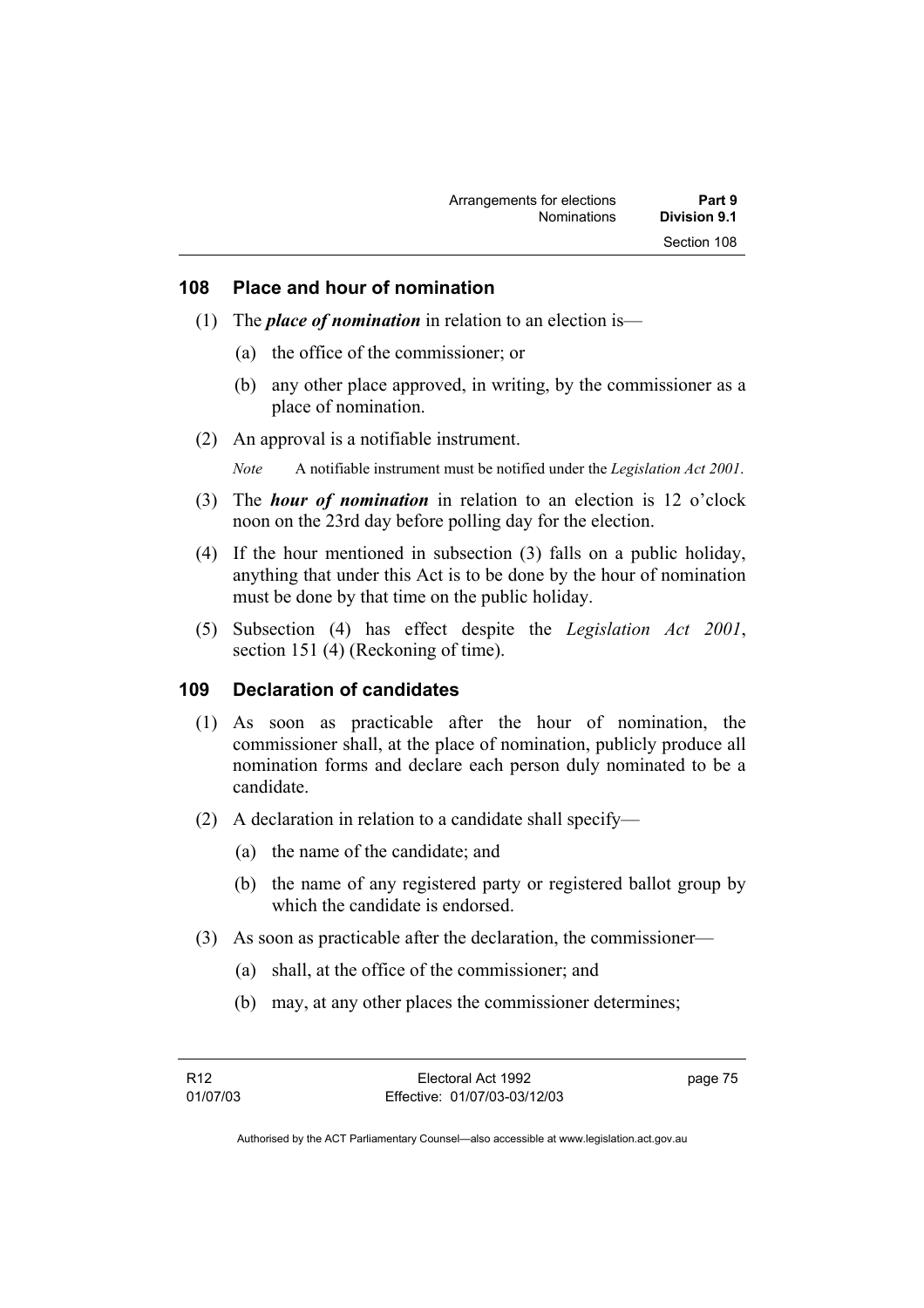| Part 9       | Arrangements for elections |
|--------------|----------------------------|
| Division 9.1 | <b>Nominations</b>         |
| Section 110  |                            |

arrange for a notice containing particulars relating to each candidate to be displayed.

 (4) A notice shall not specify the address of a candidate if it is a suppressed address.

### **110 Rejection of nominations**

- (1) The commissioner must reject the nomination of a person if the nomination form for the person is not substantially in accordance with section 105 (Candidates to be nominated).
- (2) The commissioner must also reject the nomination of a person if satisfied on reasonable grounds that the name under which the person is nominated—
	- (a) is obscene; or
	- (b) is frivolous; or
	- (c) has been assumed for a political purpose.

#### **Examples for par (c)**

- 1 A name that includes, completely or partly, the name, or an abbreviation of the name, of a political party.
- 2 A name that includes a political message.
- *Note* An example is part of the Act, is not exhaustive and may extend, but does not limit, the meaning of the provision in which it appears (see *Legislation Act 2001*, s 126 and s 132).
- (3) The commissioner must give a person whose nomination is rejected under subsection (1) or (2) written notice of the rejection.
	- *Note* For how documents may be given, see *Legislation Act 2001*, pt 19.5.
- (4) The notice must set out the reasons for the rejection.
- (5) The commissioner may reject the nomination of a person only under subsection  $(1)$  or  $(2)$ .

R12 01/07/03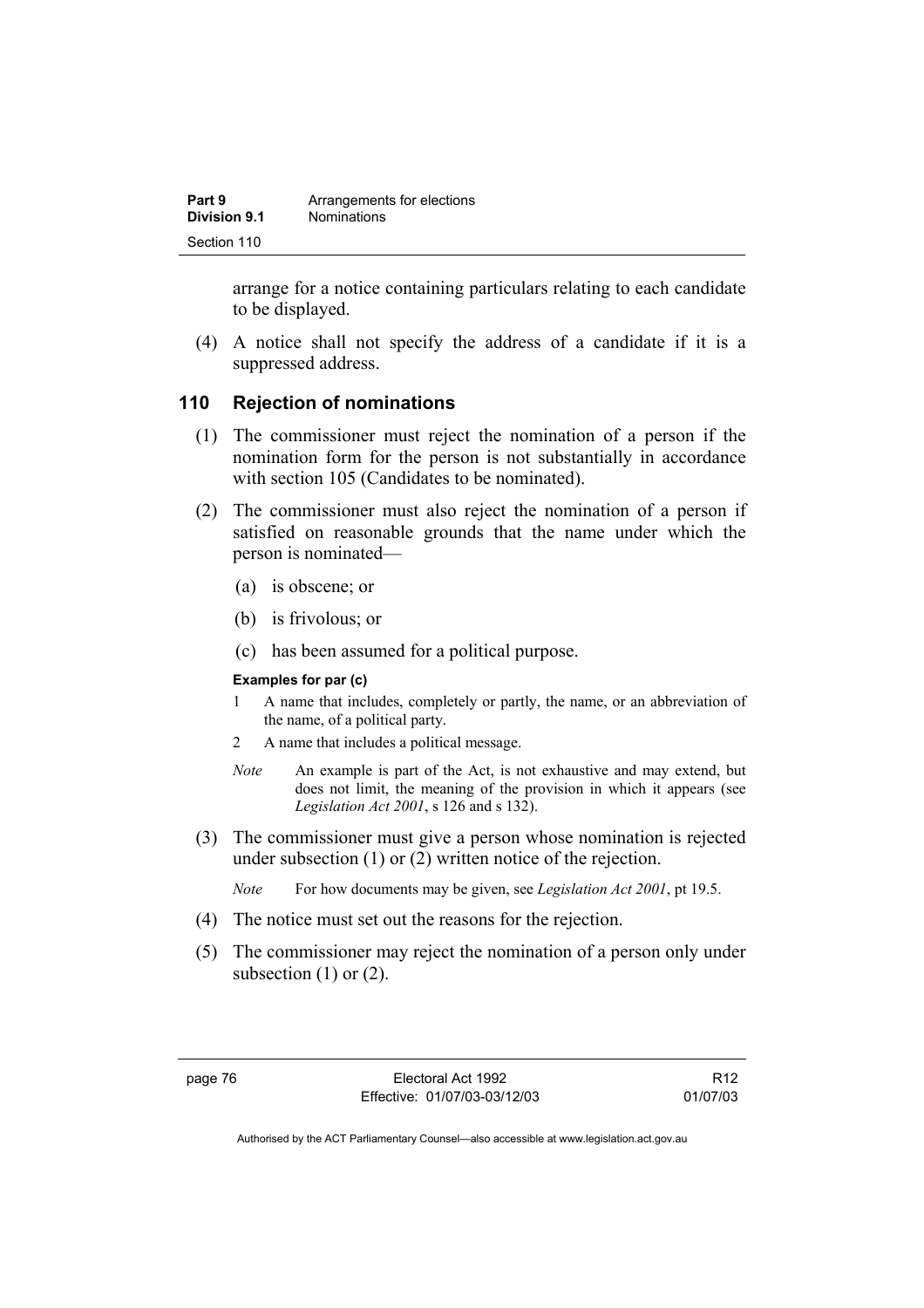| Arrangements for elections | Part 9       |
|----------------------------|--------------|
| <b>Nominations</b>         | Division 9.1 |
|                            | Section 111  |

# **111 Need for a poll**

- (1) If the number of candidates for an election is not greater than the number required to be elected, the commissioner shall, in accordance with section 189, declare the candidate or candidates elected.
- (2) If the number of candidates for election is greater than the number required to be elected, a poll shall be held in accordance with this Act.

# **112 Death of candidate before polling day**

If a candidate dies before polling day and the number of candidates remaining is not greater than the number required to be elected, the commissioner shall, in accordance with section 189, declare the remaining candidates elected.

# **113 Deposit—return or forfeiture**

- (1) A deposit paid in relation to the nomination of a candidate shall be returned to the candidate, after the result of an election is declared, if—
	- (a) the candidate is elected; or
	- (b) at the time when the candidate is excluded from a poll under a scrutiny in accordance with schedule 4, his or her total votes equal or exceed 20% of the quota for the election; or
	- (c) the candidate is neither elected nor excluded and his or her total votes, at any stage of the counting, equal or exceed 20% of the quota for the election.
- $(2)$  If—
	- (a) a nominee dies before the candidates are declared for an election; or
	- (b) a candidate dies before polling day;

page 77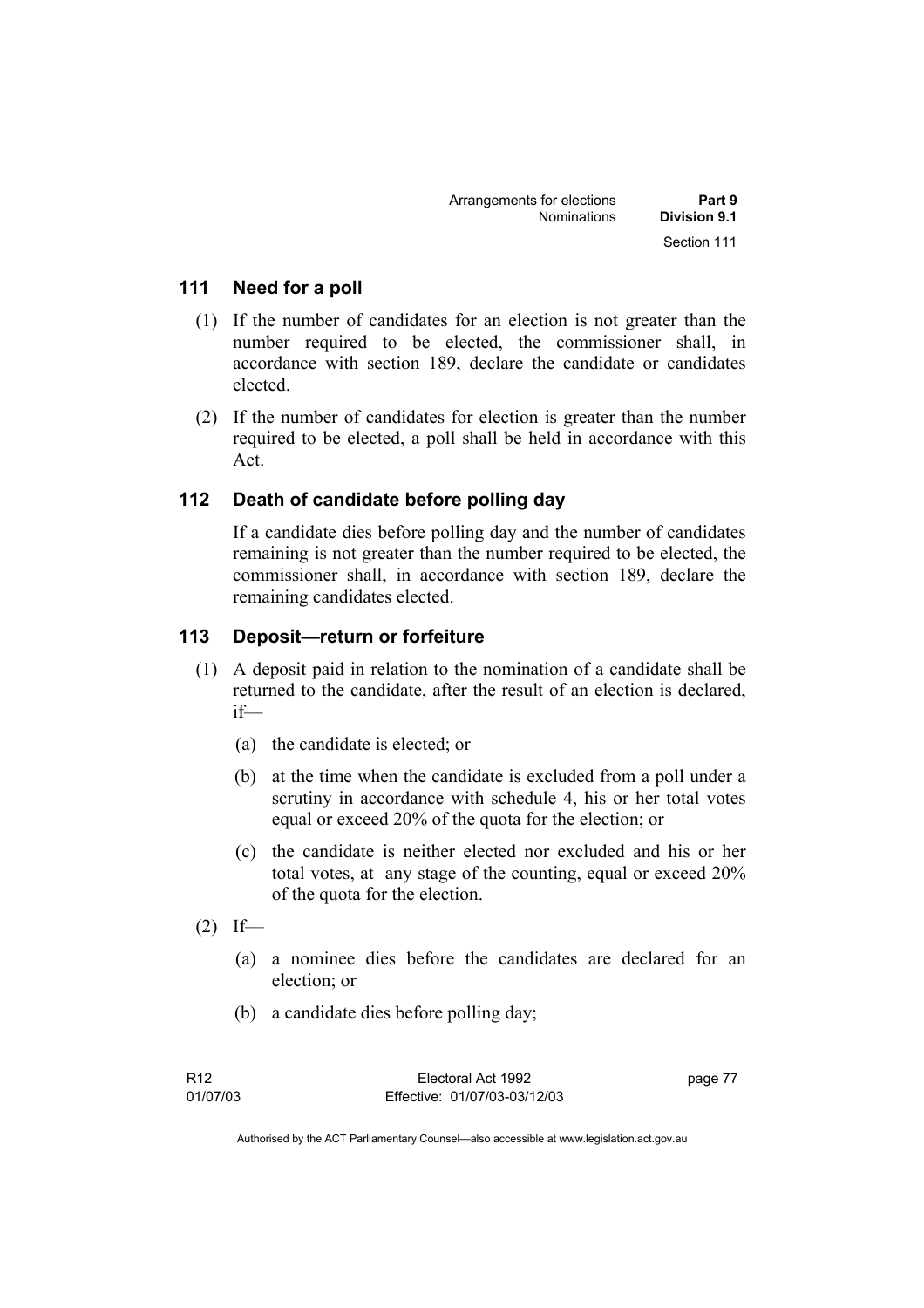| Part 9              | Arrangements for elections |
|---------------------|----------------------------|
| <b>Division 9.2</b> | <b>Ballot papers</b>       |
| Section 114         |                            |

the commissioner shall pay the amount of the deposit lodged to the deceased's personal representative.

 (3) Subject to subsections (1) and (2), a deposit made in relation to the nomination of a candidate shall be forfeited to the Territory when the result of an election is declared.

# **Division 9.2 Ballot papers**

# **114 Ballot papers**

- (1) Subject to this division, the ballot papers to be used in an election shall be in accordance with the form in schedule 1.
- (2) The commissioner may determine the colour of the paper on which ballot papers for each electorate are to be printed.
- (3) A ballot paper must bear an official mark in the form approved under section 340A (Approved forms).
- (4) The ballot paper may be in electronic form.
- (5) The commissioner may approve changes to the electronic form of the ballot paper that are necessary to facilitate the display of the electronic form.

#### **Example**

The electronic form of a ballot paper may display columns of candidates using 2 rows.

- *Note* An example is part of the Act, is not exhaustive and may extend, but does not limit, the meaning of the provision in which it appears (see *Legislation Act 2001*, s 126 and s 132).
- (6) An approval under subsection (3) is a notifiable instrument.

*Note* A notifiable instrument must be notified under the *Legislation Act 2001*.

- (7) The regulations may—
	- (a) specify the headings or directions to be contained on ballot papers to be used for declaration voting; and

| r |  |
|---|--|
|---|--|

R12 01/07/03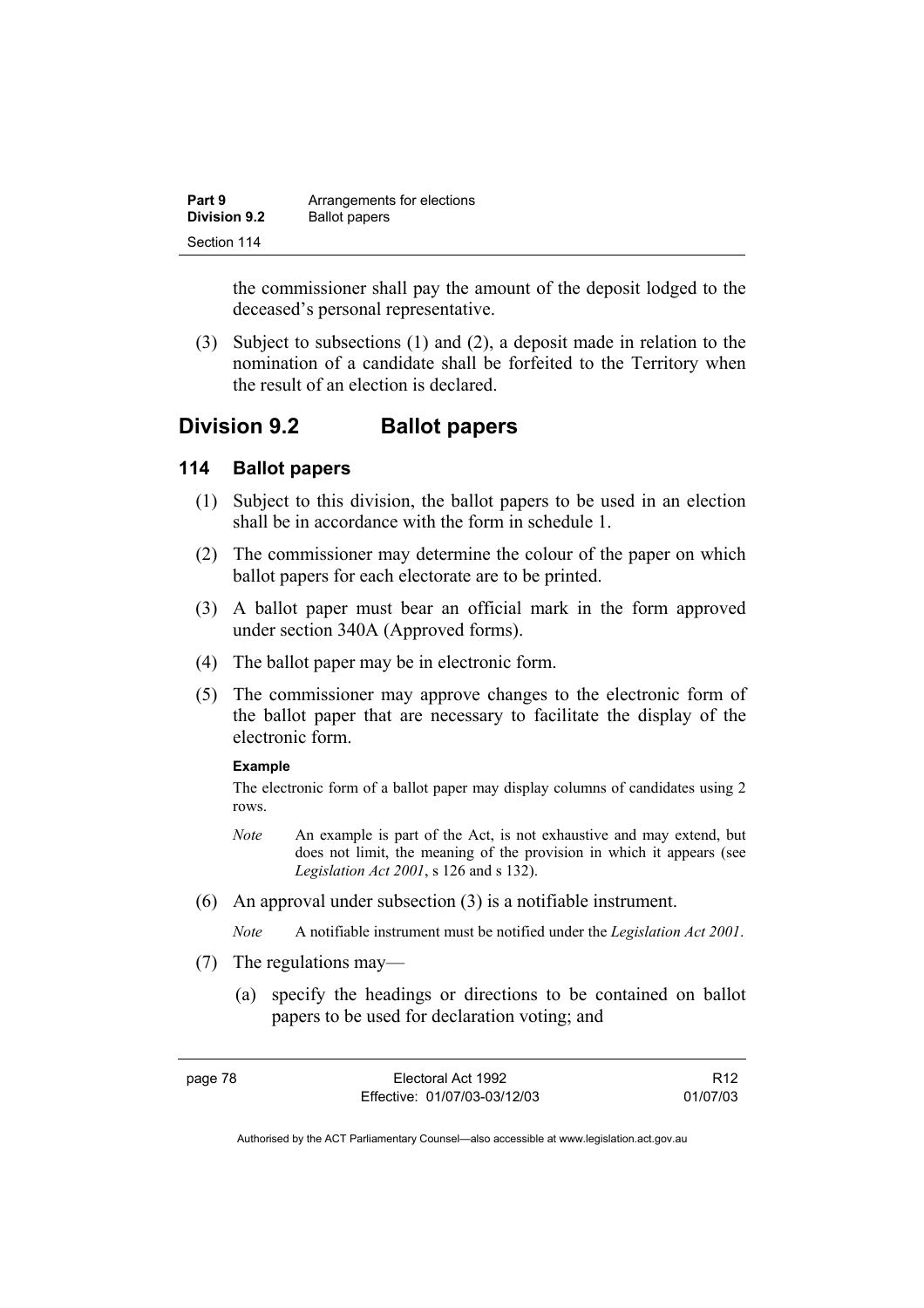- (b) provide for—
	- (i) the form of a ballot paper to be altered as specified in the regulations; or
	- (ii) a form set out in the regulations to be used in place of the form of a ballot paper.

# **115 Grouping of candidates' names**

- (1) If the registered officer of a registered party or registered ballot group nominates 2 or more candidates for an election, their names shall be grouped in a separate column on the ballot papers for the relevant electorate.
- (2) If 2 or more non-party candidates request that their names be grouped on the ballot papers for an election, their names shall be grouped in a separate column on the ballot papers for the relevant electorate.
- (3) A request referred to in subsection (2) shall be—
	- (a) in writing signed by each of the candidates to be included in the group; and
	- (b) given to the commissioner before the hour of nomination.

# **116 Printing of ballot papers**

- (1) Subject to subsections (2) to (7), on each ballot paper for an election—
	- (a) the names of the candidates in a group of candidates shall be printed in a single column; and
	- (b) if there are 2 or more groups of candidates—separate columns of the names of the candidates in each group shall be printed from left to right in an order determined by the commissioner by lot; and

page 79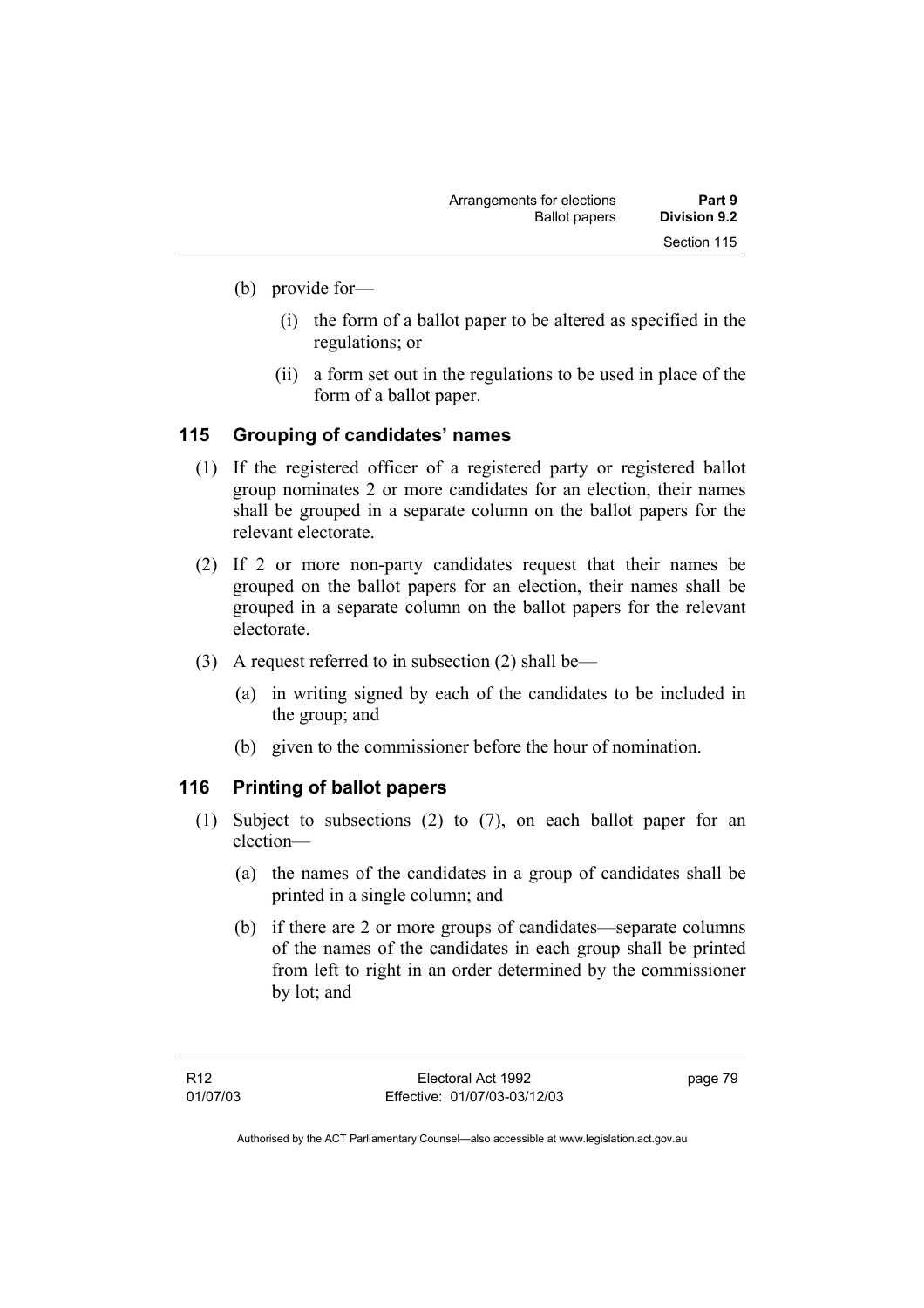| Part 9              | Arrangements for elections |
|---------------------|----------------------------|
| <b>Division 9.2</b> | <b>Ballot papers</b>       |
| Section 116         |                            |

- (c) a distinguishing letter shall be printed above the column of names of the candidates in a particular group, the letter being—
	- (i) if there is only 1 group— 'A'; or
	- (ii) if there are 2 or more groups—the appropriate letter in a consecutive, alphabetical order beginning with 'A' corresponding to the order in which the columns of names in each group are printed from left to right on the ballot paper; and
- (d) if there are grouped and ungrouped candidates—the names of all ungrouped candidates shall, subject to subsection (6), be printed in a single column to the right of the last column of names of grouped candidates; and
- (e) if there are no groups of candidates—the names of all candidates shall be printed in a single column; and
- (f) the names of candidates in the columns shall be printed in an order determined in accordance with schedule 2; and
- (g) the name of each candidate shall be printed once only; and
- (h) a square (a *candidate square*) shall be printed adjacent to the name of each candidate.
- *Note Group*, in relation to candidates in an election, is defined in the dictionary.
- (2) A ballot paper must not contain more than the relevant number of candidate's names in a column.
- (3) If there are more than the relevant number of candidates in a group—
	- (a) their names shall, so far as practicable, be printed in 2 or more adjacent columns of equal length; and
	- (b) the names to be printed in each column shall be determined by the commissioner by lot.

| page 80 | Electoral Act 1992           | R <sub>12</sub> |
|---------|------------------------------|-----------------|
|         | Effective: 01/07/03-03/12/03 | 01/07/03        |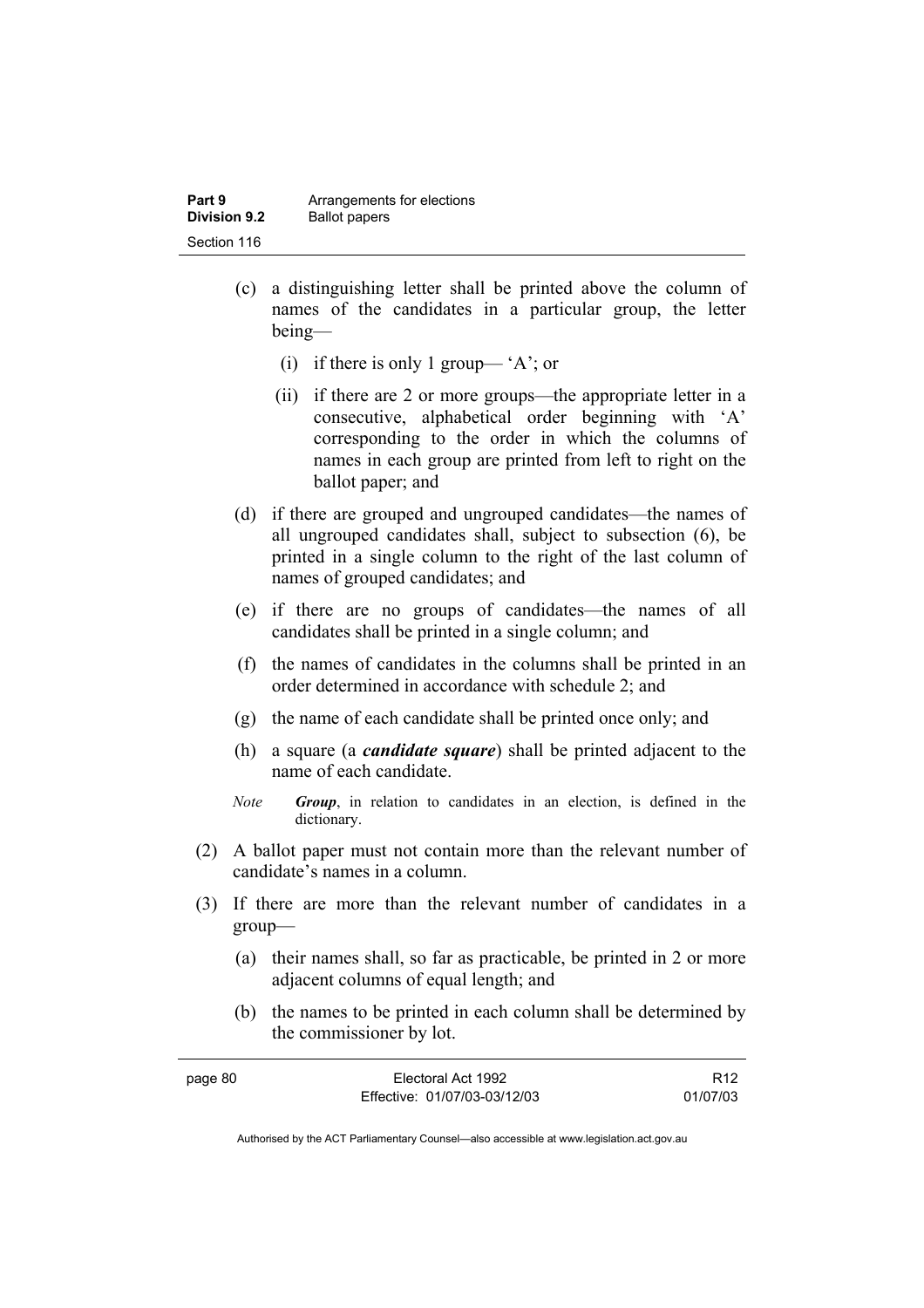| Part 9              | Arrangements for elections |
|---------------------|----------------------------|
| <b>Division 9.2</b> | <b>Ballot papers</b>       |
| Section 117         |                            |

- (4) If the names of the candidates in a particular group are printed in 2 or more adjacent columns, the distinguishing letter referred to in subsection (1) (c) shall be printed once only above those columns.
- (5) If there are no grouped candidates and there are more than the relevant number of ungrouped candidates—
	- (a) their names shall, so far as practicable, be printed in 2 or more adjacent columns of equal length; and
	- (b) the names to be printed in each column shall be determined by the commissioner by lot.
- (6) If a single column of the names of ungrouped candidates would be longer than the longest column of names of grouped candidates—
	- (a) the names of the ungrouped candidates shall be printed in 2 or more columns none of which is longer than the longest column of names of grouped candidates; and
	- (b) the names of the ungrouped candidates to be included in each column shall be determined by the commissioner by lot.
- (7) If similarity in the names of 2 or more candidates is likely to cause confusion, their names may be arranged on the ballot papers with such description or addition as will distinguish each from the other.
- (8) In this section:

#### *relevant number* means—

- (a) for a 5 member electorate—5; or
- (b) for a 7 member electorate—7.

# **117 Names on ballot papers**

(1) In this section:

*ballot group name*, for a registered ballot group, means—

(a) the name under which the group is registered; or

| R12      | Electoral Act 1992           | page 81 |
|----------|------------------------------|---------|
| 01/07/03 | Effective: 01/07/03-03/12/03 |         |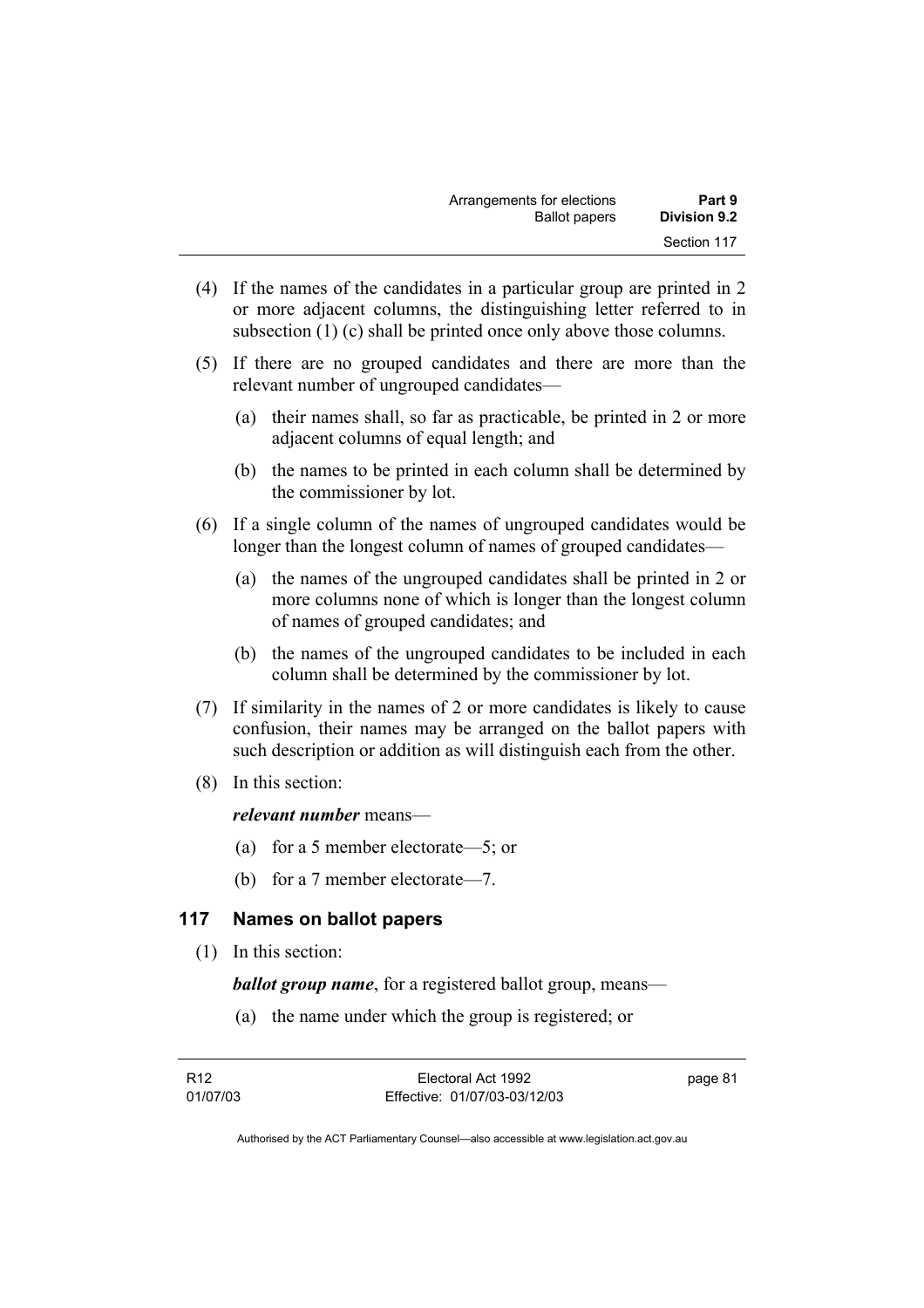| Part 9              | Arrangements for elections |
|---------------------|----------------------------|
| <b>Division 9.2</b> | <b>Ballot papers</b>       |
| Section 118         |                            |

 (b) if a registered abbreviation of the group is stated in the nomination form of each group candidate—that abbreviation.

*party name*, for a registered party, means—

- (a) the name under which the party is registered; or
- (b) if a registered abbreviation of the name of the party is stated in the nomination form of each party candidate—that abbreviation.
- (2) On the ballot papers for an election—
	- (a) the party name of the registered party by which a group of party candidates is endorsed must be printed at the top of the column of their names; and
	- (b) the party name of the registered party by which an ungrouped party candidate is endorsed must be printed next to the candidate square for the candidate; and
	- (c) the ballot group name of the registered ballot group by which a group of ballot group candidates is endorsed must be printed at the top of the column of their names; and
	- (d) the ballot group name of the registered ballot group by which an ungrouped ballot group candidate is endorsed must be printed next to the candidate square for the candidate; and
	- (e) the word 'independent' must be printed next to the candidate square for a candidate (other than a party, ballot group or grouped candidate) if the nomination form so specified.

# **118 Draw for positions on ballot papers**

The commissioner shall make the determinations required by section 116 in public at the place of nomination, as soon as practicable after the candidates have been declared.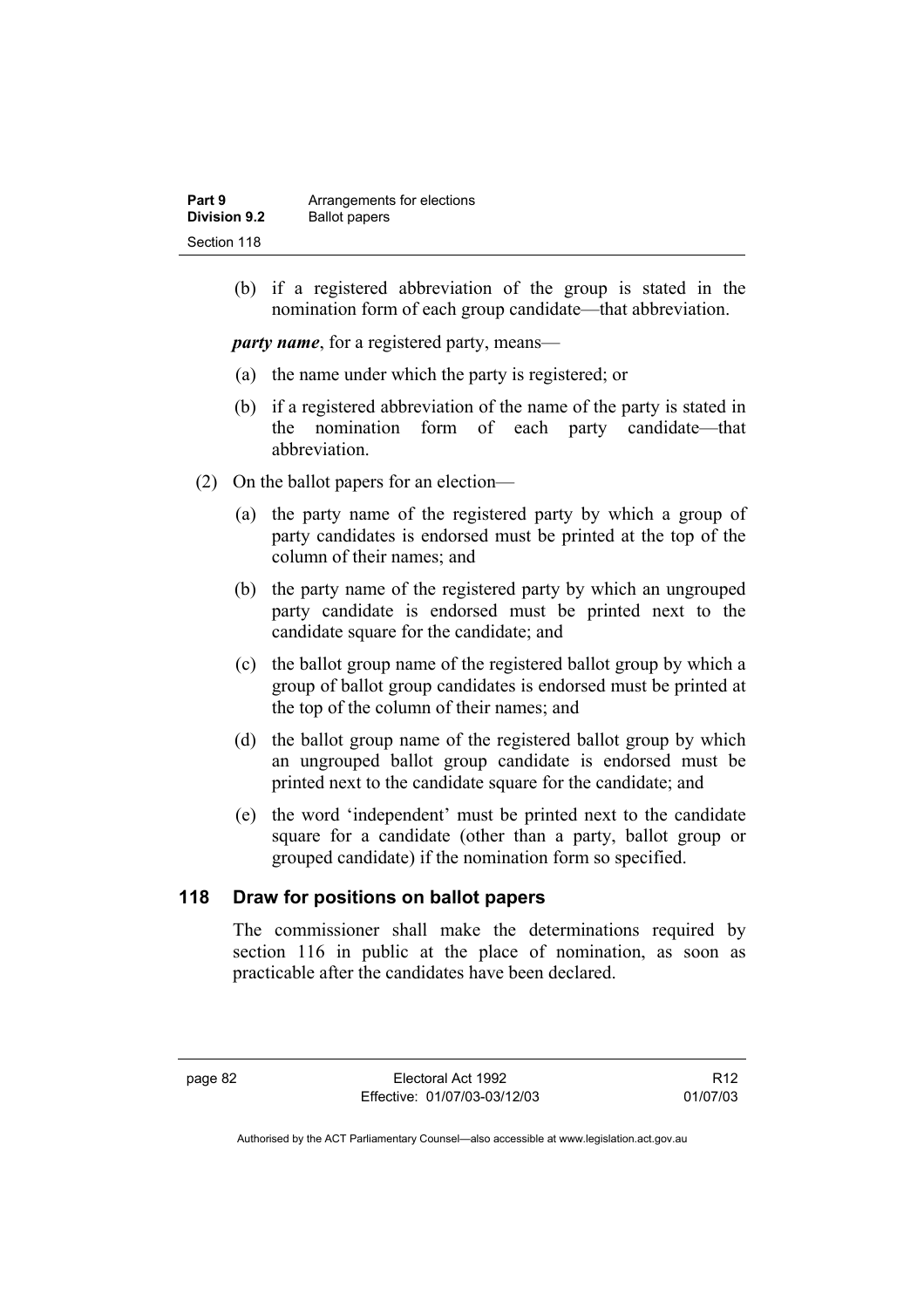# **Division 9.3 Electronic voting devices and vote counting programs**

# **118A Approval of computer program for electronic voting and vote counting**

- (1) The commissioner may approve a computer program to allow electronic voting and perform steps in the scrutiny of votes in an election.
- (2) The commissioner may only approve a program if—
	- (a) the proper use of the program would give the same result in the scrutiny of votes in an election as would be obtained if the scrutiny were conducted without computer assistance; and
	- (b) the program will allow an elector to show consecutive preferences starting at '1'; and
	- (c) the program gives an elector an opportunity to correct any mistakes before processing the elector's vote; and
	- (d) the program will allow an elector to make an informal vote showing no preferences for any candidate; and
	- (e) the program will not allow a person to find out how a particular elector cast his or her vote; and
	- (f) the program is designed to pause while the commissioner makes a determination by lot required by schedule 4; and
	- (g) the program can produce indicative distributions of preferences at any time after the close of the poll and before the declaration of the poll.
- (3) An approval under subsection (1) is a notifiable instrument.
	- *Note* A notifiable instrument must be notified under the *Legislation Act 2001*.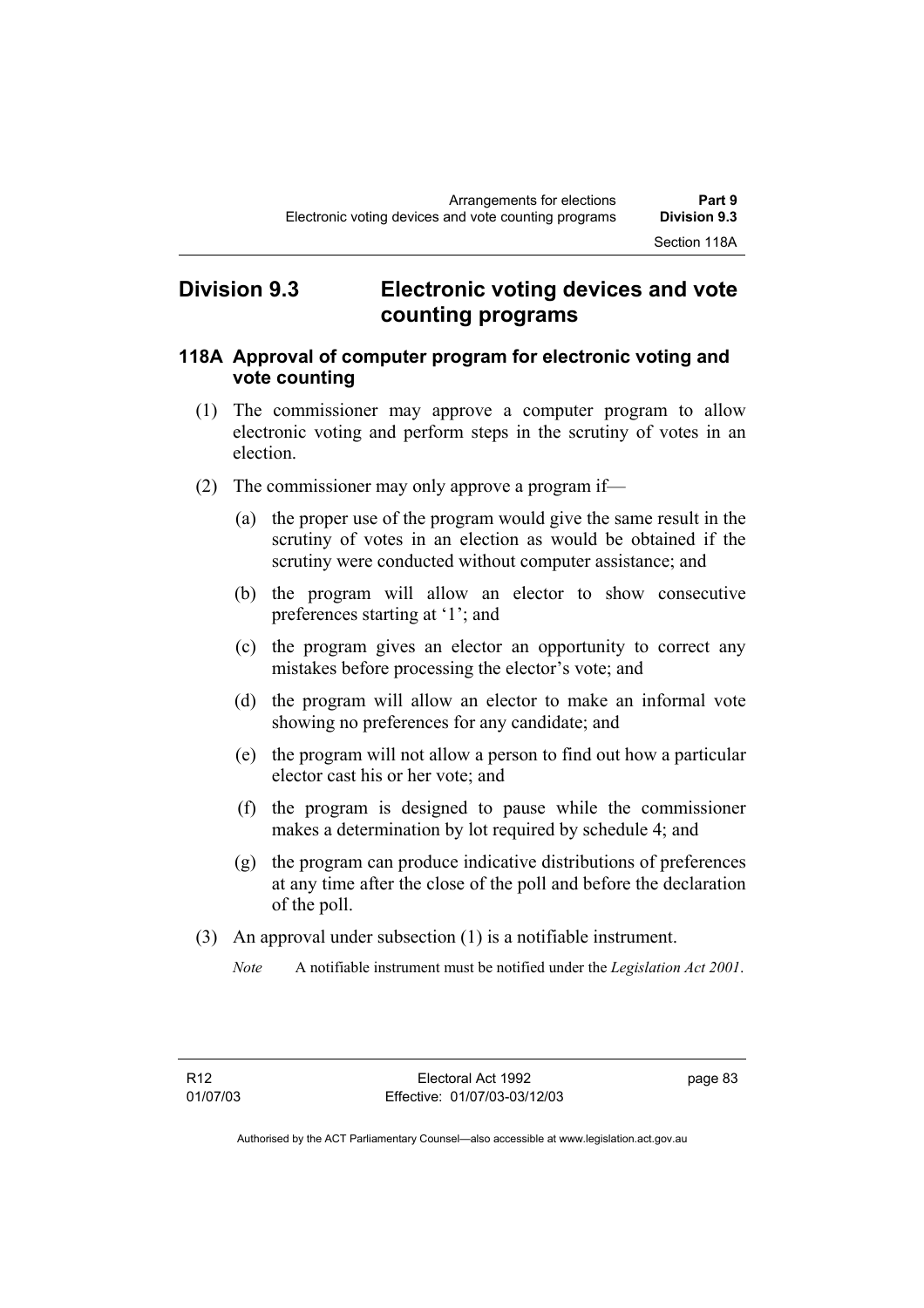| Part 9       | Arrangements for elections |
|--------------|----------------------------|
| Division 9.4 | Miscellaneous              |
| Section 118B |                            |

- (4) The commissioner must determine processes that must be followed in relation to the use of an approved computer program in the scrutiny of votes in an election.
- (5) Without limiting subsection (4), the commissioner may approve a process—
	- (a) for entering preferences shown on paper ballots into the approved computer program; and
	- (b) for counting preferences using the program to work out—
		- (i) the number of unrejected ballot papers on which a first preference is recorded for each candidate; and
		- (ii) the number of informal ballot papers for each electorate.

### **118B Security of electronic voting devices and related material**

- (1) The commissioner must take steps to ensure that electronic devices and computer programs used or intended to be used for or in connection with electronic voting are kept secure from interference at all times.
- (2) The commissioner must keep backup copies of electronic data produced at a polling place or scrutiny centre until whichever of the following happens last:
	- (a) the beginning of the pre-election period for the next election;
	- (b) the documents are no longer required by the commissioner, another member of the electoral commission or a member of the staff of the commission for exercising a function under this Act.

# **Division 9.4 Miscellaneous**

# **119 Polling places and scrutiny centres**

(1) The commissioner may, in writing—

page 84 Electoral Act 1992 Effective: 01/07/03-03/12/03

R12 01/07/03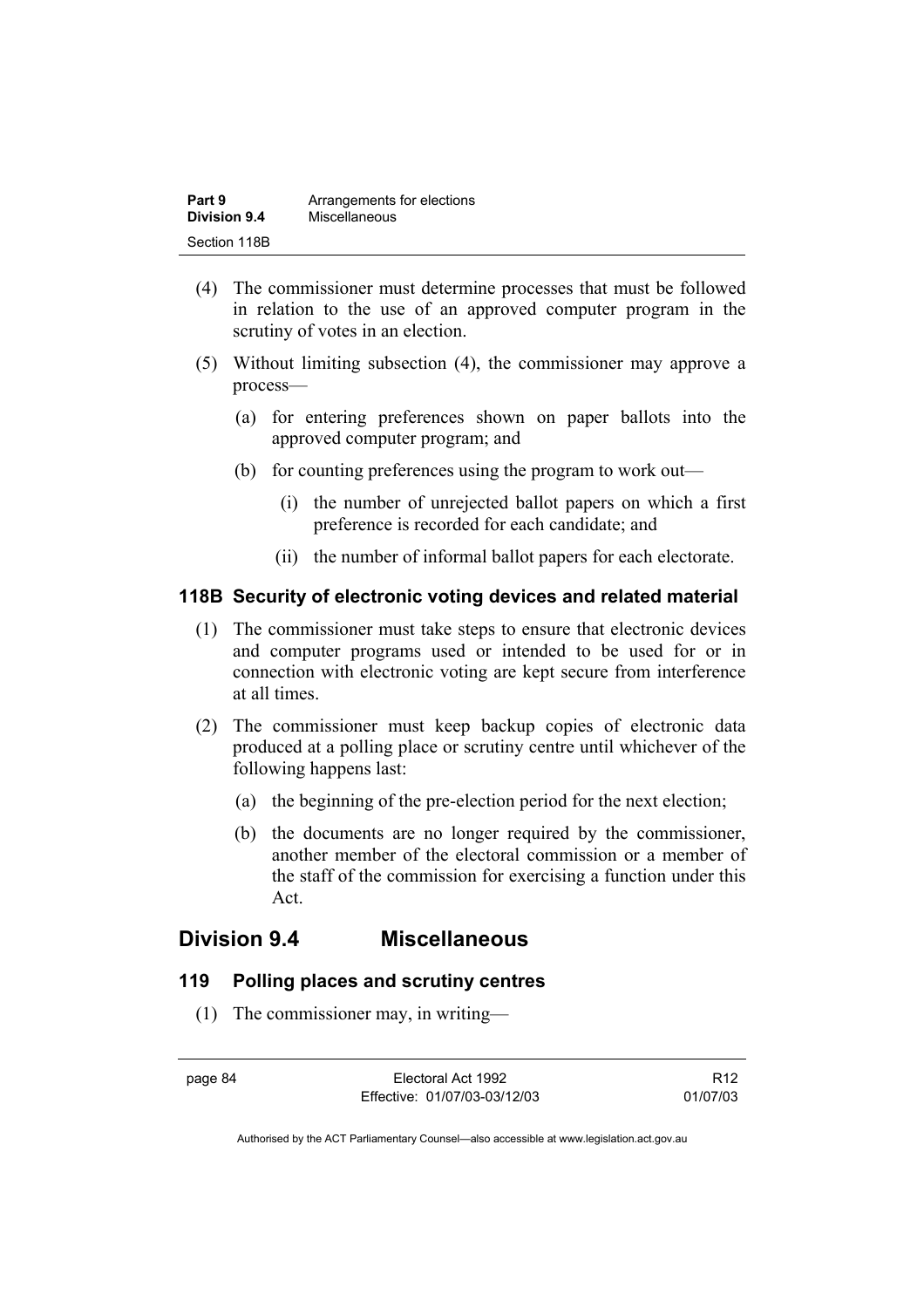- (a) appoint a specified place to be a polling place on polling day for an election; and
- (b) appoint a specified place to be a scrutiny centre during the election period for the purpose of the scrutiny at an election.
- (2) An appointment is a notifiable instrument.

*Note* A notifiable instrument must be notified under the *Legislation Act 2001*.

- (3) During a pre-election period, the commissioner—
	- (a) must publish in a newspaper; and
	- (b) may publish by any other means the commissioner determines;

a notice setting out particulars of each polling place for the election.

# **120 Administrative arrangements**

- (1) The commissioner shall make appropriate administrative arrangements for the conduct of each election and, in particular, shall ensure that each polling place is properly equipped with—
	- (a) separate voting compartments constructed so as to screen voters from observation while marking ballot papers; and
	- (b) ballot boxes capable of being securely fastened; and
	- (c) ballot papers and other documents and stationery.
- (2) The commissioner may make arrangements at a polling place for electors to vote using an electronic ballot paper (*electronic voting*).
- (3) For subsection (2), the commissioner may approve electronic devices for use by electors for electronic voting at a polling place.
- (4) An approval under subsection (3) is a notifiable instrument.

*Note* A notifiable instrument must be notified under the *Legislation Act 2001*.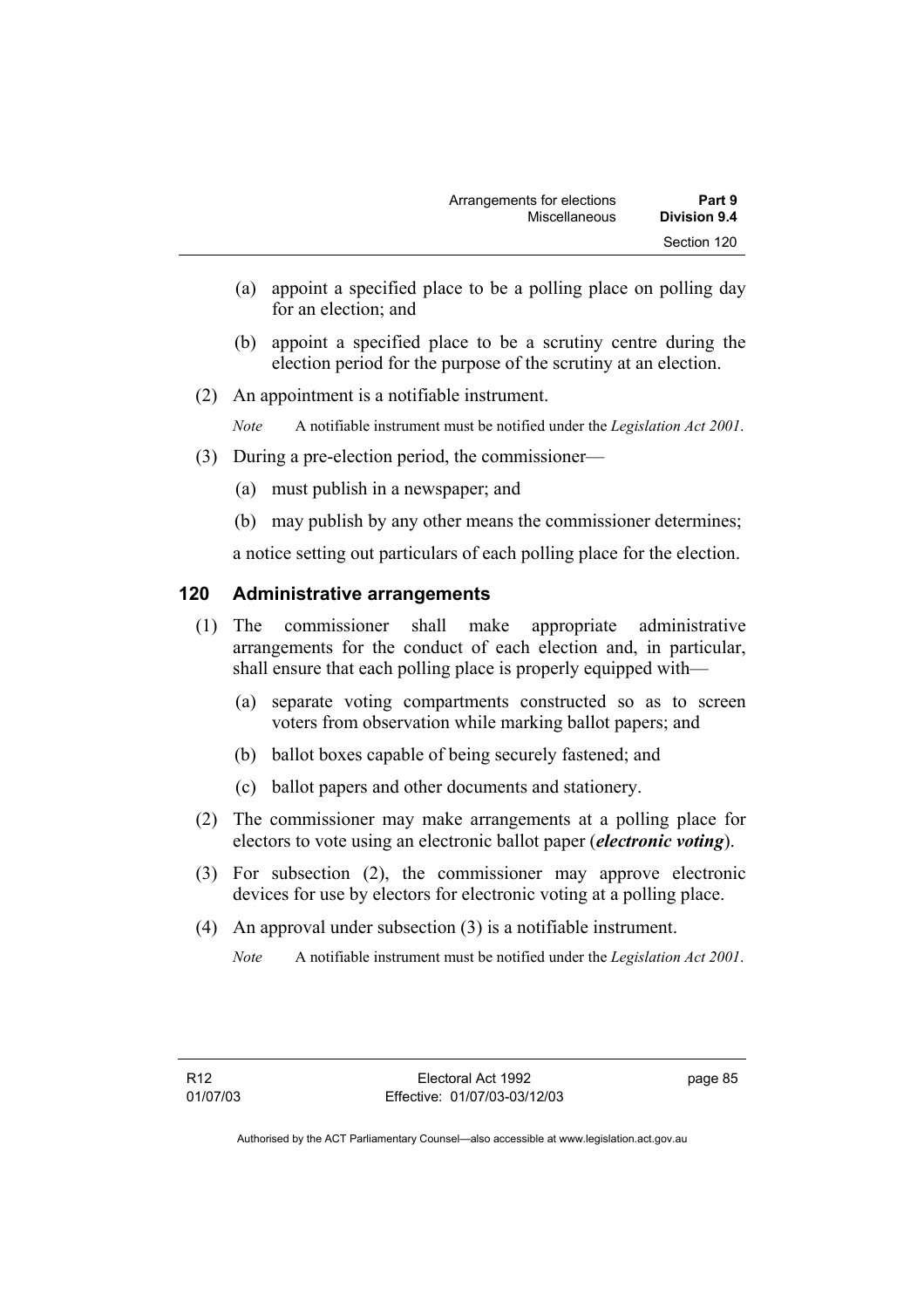| Part 9       | Arrangements for elections |
|--------------|----------------------------|
| Division 9.4 | Miscellaneous              |
| Section 121  |                            |

# **121 Certified lists of electors**

- (1) As soon as practicable after the roll for an electorate closes, the commissioner shall—
	- (a) prepare a certified list of the electors; and
	- (b) give a copy to the OIC for each polling place; and
	- (c) on request by a candidate for the electorate—give a copy to the candidate.
- (2) For this Act, the certified list of electors, in relation to an election in an electorate, is an extract from the roll for the electorate, certified by the commissioner, in relation to each person enrolled who will be at least 18 years of age on polling day.

# **121A Use of information from certified lists**

(1) In this section:

*approved purpose* means—

- (a) a purpose connected with an election; or
- (b) monitoring the accuracy of information on the roll.

*protected information*, in relation to a person, means information that the person knows, or has reasonable grounds for believing, was obtained from a copy of a certified list of electors given to the person or someone else under section 121 (1) (Certified list of electors).

- (2) A person must not, without reasonable excuse, use protected information for—
	- (a) a commercial purpose; or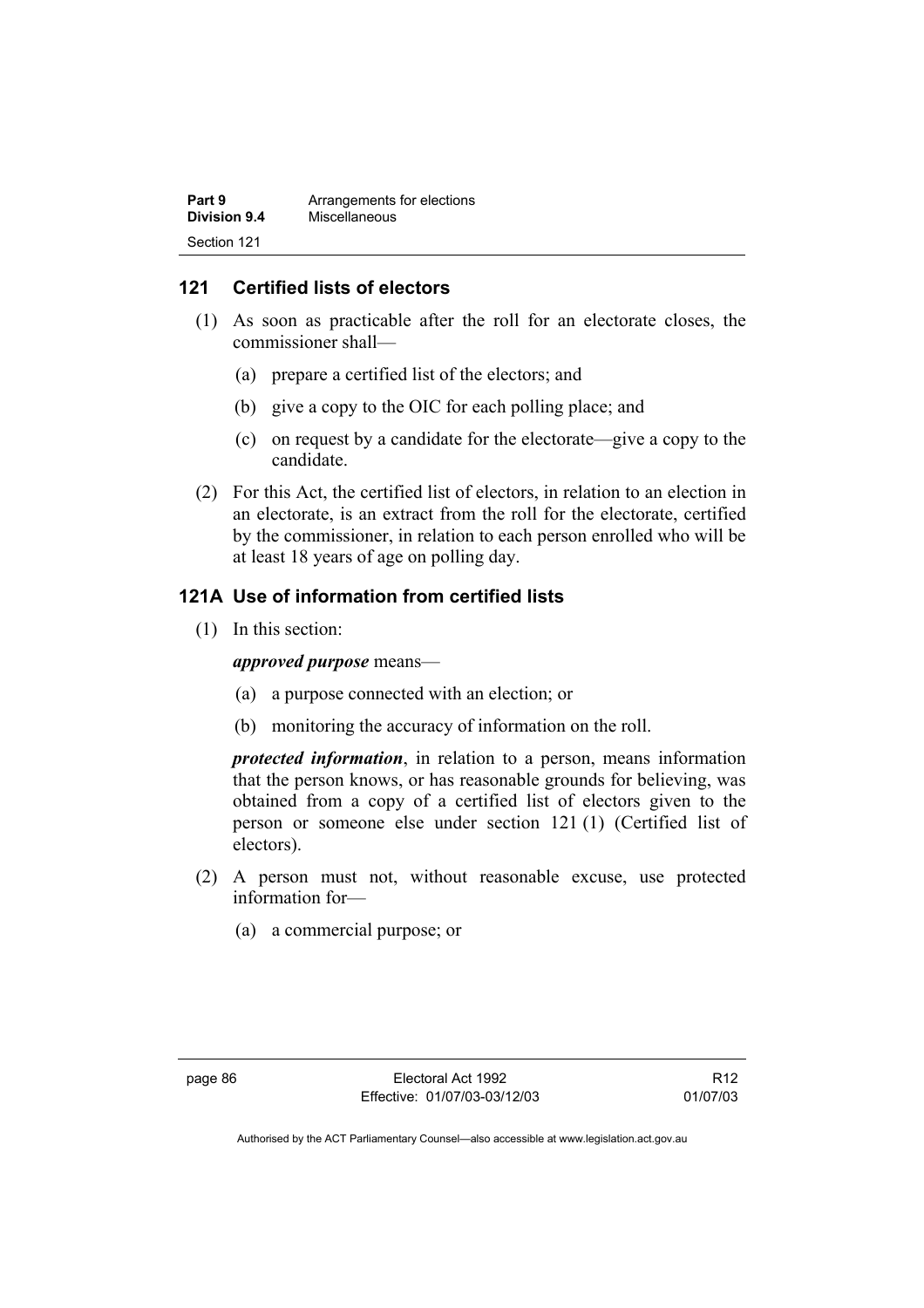(b) any other purpose, other than an approved purpose.

Maximum penalty: 50 penalty units, imprisonment for 6 months or both.

 (3) A person must not, without reasonable excuse, directly or indirectly divulge or communicate protected information to someone else for a purpose other than an approved purpose.

Maximum penalty: 50 penalty units, imprisonment for 6 months or both.

# **122 Scrutineers—appointment**

- (1) A candidate for election may appoint a scrutineer to represent the candidate during the polling for the election, or during the scrutiny for an election, or both.
- (2) An appointment shall be made by giving to the commissioner—
	- (a) written notice, signed by the candidate, specifying the name and address of the scrutineer; and
	- (b) an undertaking signed by the scrutineer.
	- *Note* If a form is approved under s 340A (Approved forms) for an undertaking, the form must be used.

# **123 Scrutineers—conduct**

- (1) Subject to subsection (2), a scrutineer representing a candidate during the polling for an election is entitled to be present in a polling place, and to enter or leave a polling place, when voters are allowed to vote at that place.
- (2) At any time while voters are allowed to vote at a particular polling place, the number of scrutineers representing a particular candidate who are present at that place shall not exceed the number of officers responsible for issuing ballot papers at that place.

page 87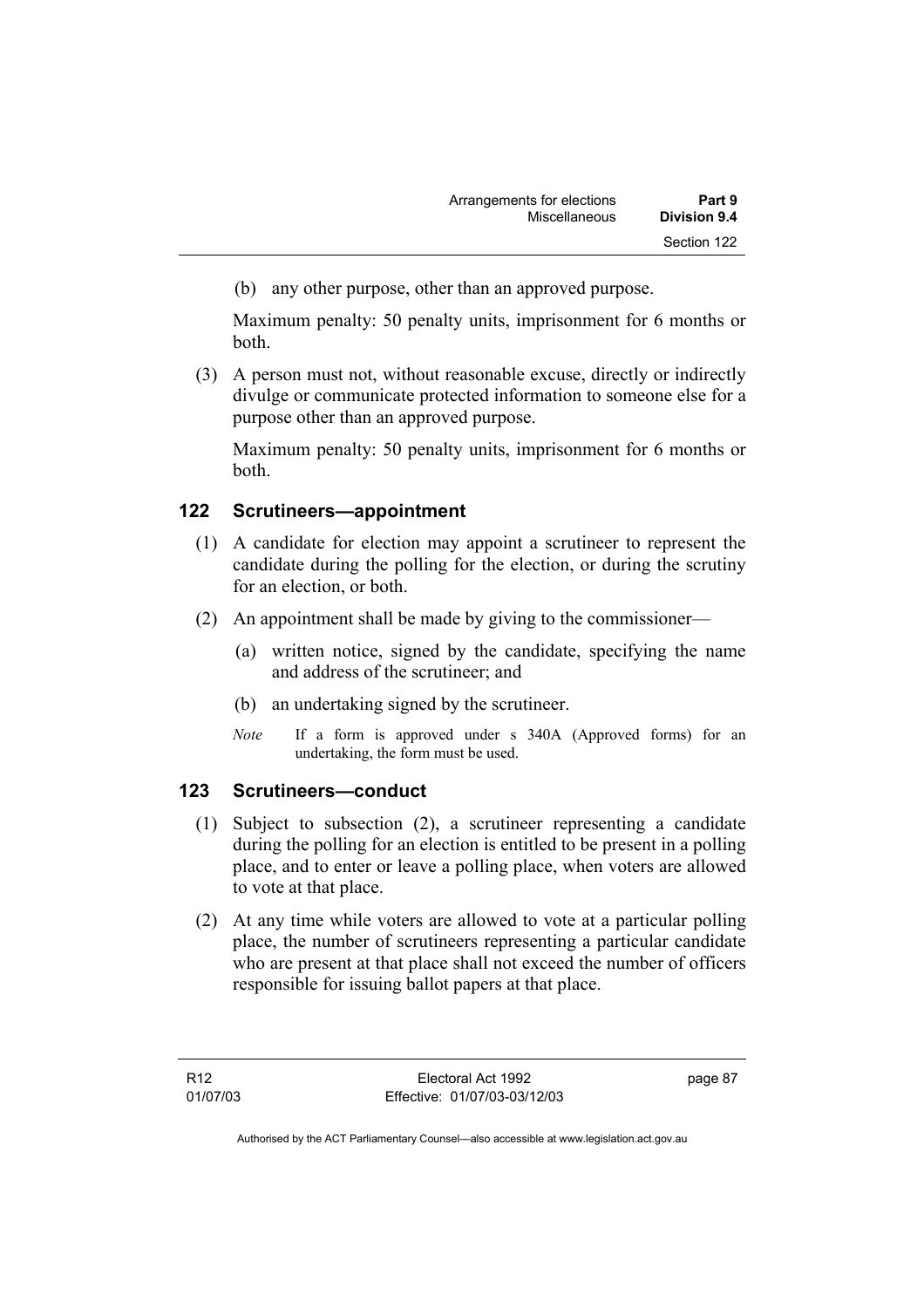| Part 9              | Arrangements for elections |
|---------------------|----------------------------|
| <b>Division 9.4</b> | Miscellaneous              |
| Section 124         |                            |

- (3) Subject to subsection (4), a scrutineer representing a candidate during the scrutiny for an election is entitled to be present in a scrutiny centre, and to enter or leave a scrutiny centre, during the conduct of the scrutiny at the centre.
- (4) At any time during the conduct of the scrutiny at a particular scrutiny centre, the number of scrutineers representing a particular candidate who are present at the centre shall not exceed the number of officers at the centre.
- (5) A scrutineer at a polling place or scrutiny centre shall wear a badge, supplied by the commissioner, that identifies the person as a scrutineer.
- (6) A scrutineer shall not, without reasonable excuse, communicate with any person in a polling place except so far as is necessary in the exercise of the scrutineer's functions.

Maximum penalty: 10 penalty units.

 (7) A scrutineer shall not, without reasonable excuse, interfere with or attempt to influence an elector at a polling place.

Maximum penalty: 50 penalty units.

 (8) For section 320 (4) (b), a scrutineer who contravenes this section is no longer entitled to be on the premises.

# **124 Participation by candidates in conduct of election**

A candidate shall not take any part in the conduct of an election.

# **125 Determining matters by lot**

 (1) If the commissioner is required by this Act to determine a matter by lot, the matter shall be so determined in a way approved by the electoral commission in writing.

R12 01/07/03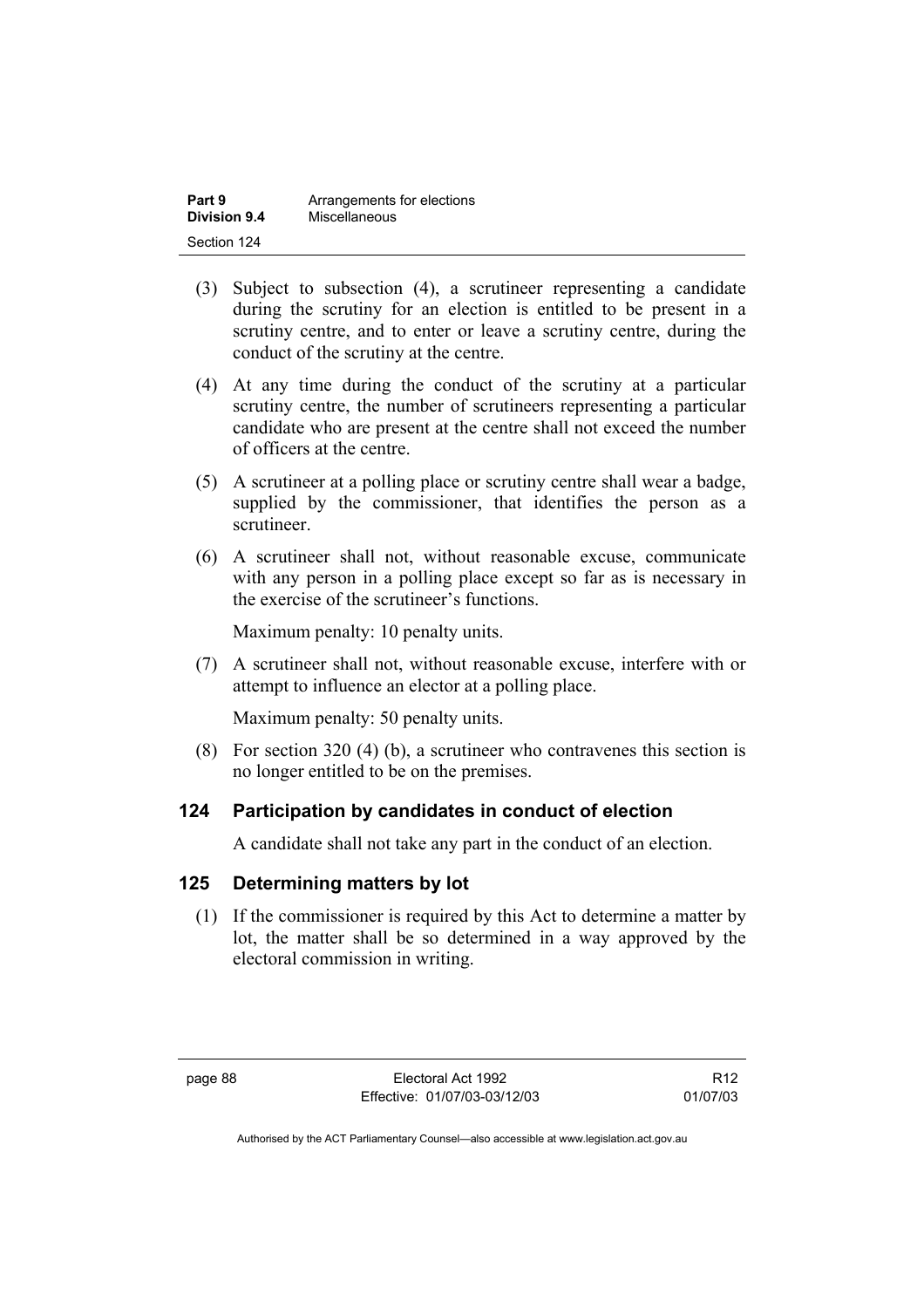| Arrangements for elections | Part 9       |
|----------------------------|--------------|
| Miscellaneous              | Division 9.4 |
|                            | Section 126  |

- (2) An approval is a disallowable instrument.
	- *Note* A disallowable instrument must be notified, and presented to the Legislative Assembly, under the *Legislation Act 2001*.

# **126 Supplementary elections**

If, in relation to an election—

- (a) there are no candidates; or
- (b) the number of candidates declared elected under section 111 or 112 is less than the number of vacancies;

a supplementary election shall be held, as necessary, in accordance with section 101.

page 89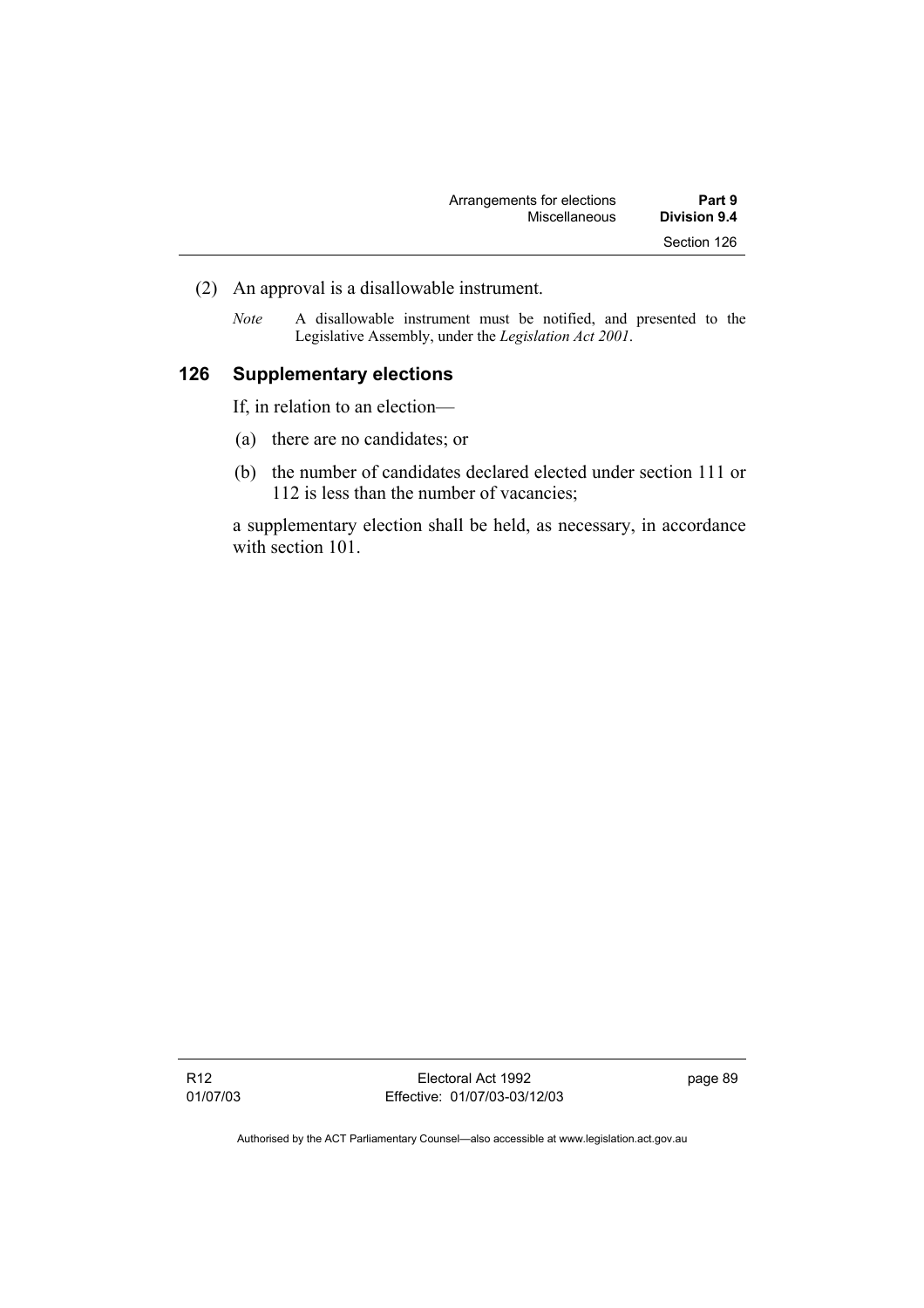**Part 10** Voting<br>**Division 10.1** General **Division 10.1** Section 127

# **Part 10 Voting**

# **Division 10.1 General**

## **127 Meaning of** *authorised witness*

In this part:

*authorised witness* means—

- (a) in Australia or an external Territory—an officer, an elector or a person who is enrolled on any roll kept under the Commonwealth Electoral Act; or
- (b) in any other place—a person who is at least 18 years old;

but does not include a candidate at an election.

# **128 Entitlement to vote**

- (1) Subject to subsection (2), an elector enrolled for an electorate is entitled to vote at an election for the electorate.
- (2) A person who is enrolled is not entitled to vote at an election unless he or she will be at least 18 years old on the day the poll for the election is required to be held.
- (3) The inclusion of the name of a person on a certified list of electors for an election is conclusive evidence of the person's right to vote at the election.
- (4) The omission of the name of a person from a roll because of official error does not disqualify the person from voting.
- (5) In a roll or a certified list of electors, an omission of a given name, or an error in a name, does not disqualify an elector from voting.

R12 01/07/03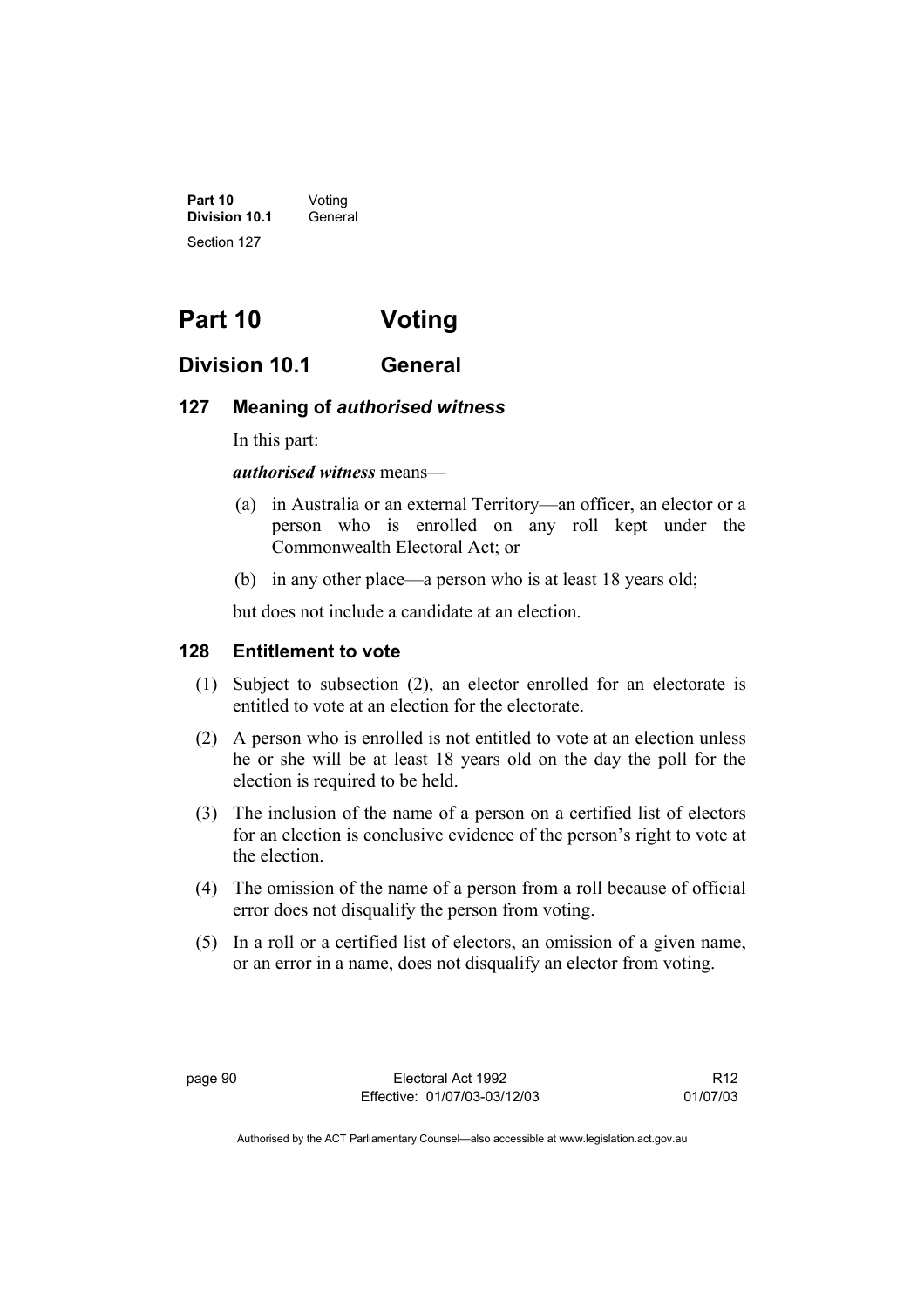| Voting  | Part 10       |  |
|---------|---------------|--|
| General | Division 10.1 |  |
|         | Section 129   |  |

 (6) An elector whose surname has changed is not disqualified from voting under a former name entered for the person on a roll or certified list of electors.

# **129 Compulsory voting**

 (1) An elector who is entitled to vote at an election shall not, without a valid and sufficient reason, fail to vote at the election.

Maximum penalty: 0.5 penalty units.

- (2) Subsection (1) does not apply to—
	- (a) an eligible overseas elector; or
	- (b) an Antarctic elector; or
	- (c) an elector who is serving a sentence of imprisonment outside the ACT; or
	- (d) an elector who is enrolled because of his or her enrolment on the Commonwealth roll as an itinerant elector.
- (3) Without limiting subsection (1), an elector shall be taken to have a valid and sufficient reason for failing to vote at an election if the elector believes it to be part of his or her religious duty to abstain from voting.

# **130 Multiple votes prohibited**

An elector shall not vote—

(a) more than once at the same election for an electorate; or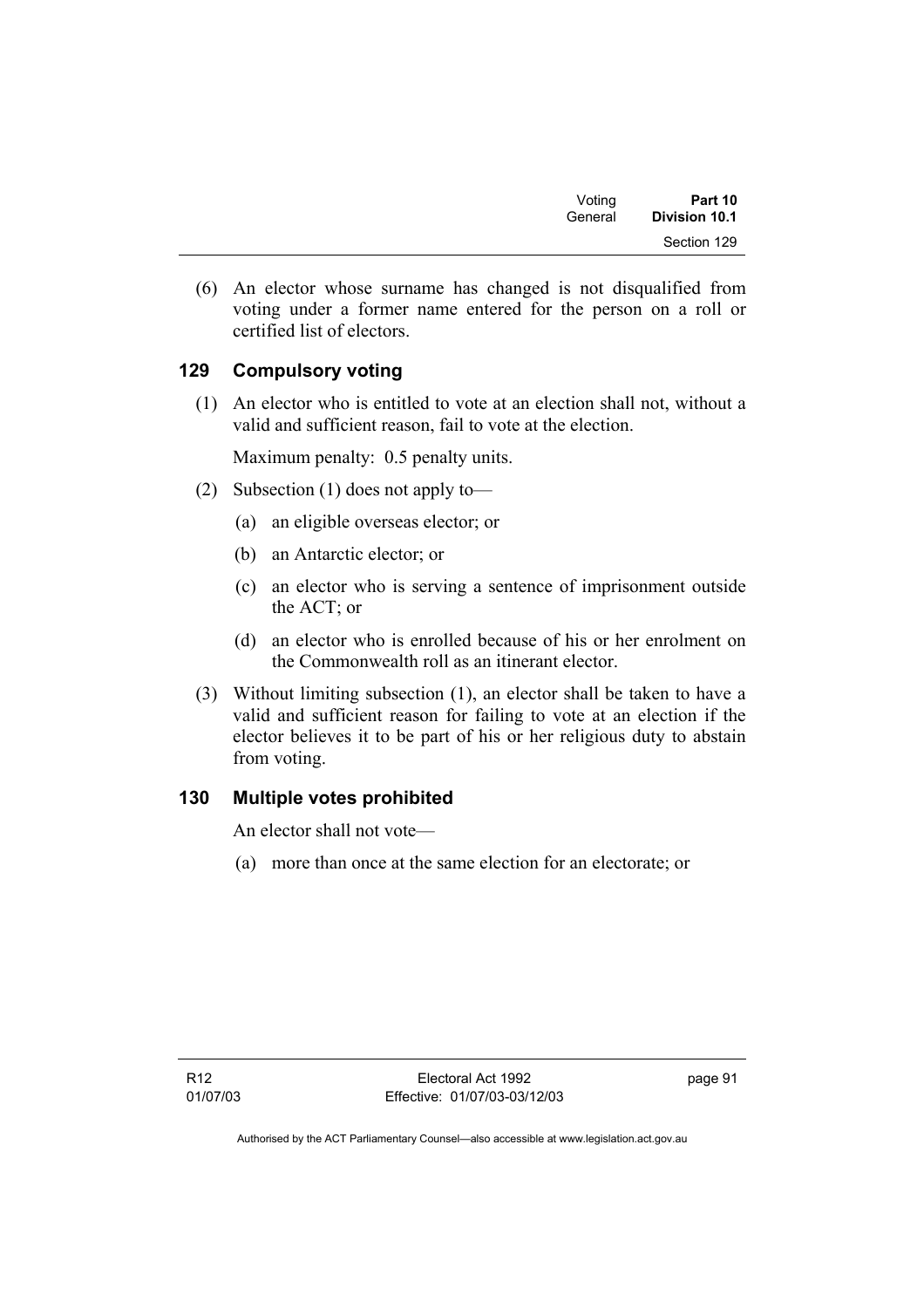| Part 10       | Voting  |  |
|---------------|---------|--|
| Division 10.1 | General |  |
| Section 131   |         |  |

 (b) at 2 or more elections for electorates the polls for which are required to be held on the same day.

Maximum penalty: 50 penalty units, imprisonment for 6 months or both.

# **131 Procedures for voting**

- (1) At an election, an elector may—
	- (a) cast a vote in accordance with division 10.2, 10.3 or 10.4; or
	- (b) if the elector is a patient in a hospital or special hospital, or detained in a remand centre—cast an ordinary vote or a declaration vote in accordance with division 10.5.
- (2) An elector who is entitled to vote at an election may cast a vote on polling day at any polling place in the ACT, whether or not the polling place is in the electorate for which the elector is enrolled.
- (3) If there is electronic voting at a polling place, an elector may vote using a paper ballot paper or electronic voting.

## **132 Manner of recording vote**

- (1) An elector shall record his or her vote on a ballot paper by marking the ballot paper in accordance with subsection (2).
- (2) The elector—
	- (a) shall place consecutive whole numbers starting at '1' in the number of candidate squares equal to the number of candidates to be elected so as to indicate preferences; and
	- (b) may place further consecutive whole numbers in additional candidate squares so as to indicate additional preferences.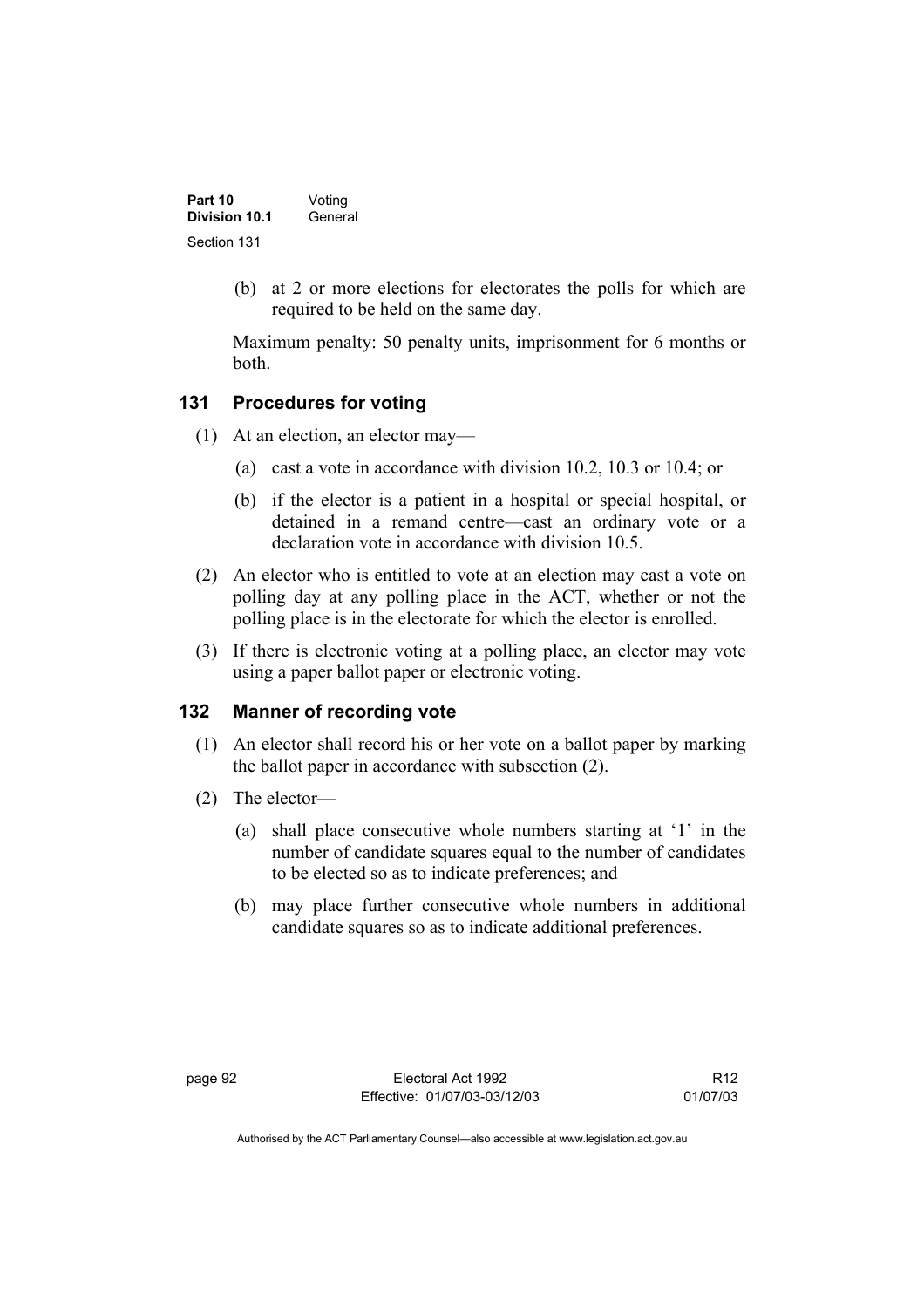# **Division 10.2 Ordinary voting at a polling place**

# **133 Claims to vote**

- (1) If a person attends before an officer at a polling place on polling day and claims to vote at an election, the officer shall issue a ballot paper to the claimant for the relevant electorate if satisfied that the certified list of electors for the electorate—
	- (a) specifies the claimant's name; and
	- (b) specifies an address for the claimant or indicates that the claimant's address is suppressed; and
	- (c) has not been marked so as to indicate that a ballot paper has already been issued to the claimant.
- (2) Despite subsection (1), an officer shall not issue a ballot paper to a person who indicates that he or she has already voted at the election.
- (3) Immediately after issuing a ballot paper to a claimant, the officer shall record the issue on the certified list of electors.

# **134 Voting in private**

Subject to section 156, a person shall, on receipt of a ballot paper under section 133, without delay—

- (a) go to an unoccupied voting compartment at the polling place; and
- (b) there, in private, mark his or her vote on the ballot paper in accordance with section 132; and
- (c) if the person has voted using a paper ballot paper—fold the ballot paper so as to conceal the vote and put it in a ballot box at the polling place; and
- (d) leave the polling place.

page 93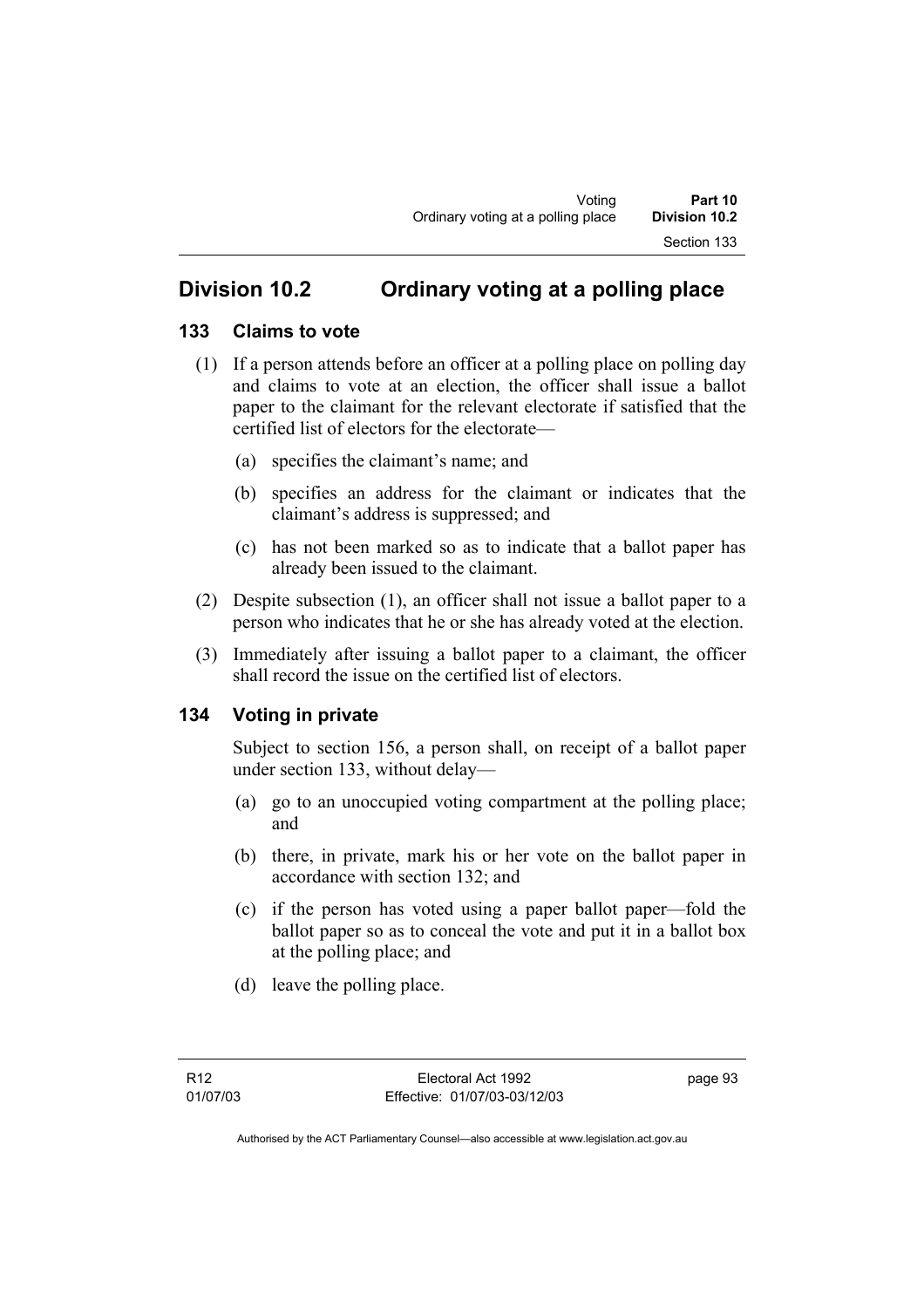# **Division 10.3 Declaration voting at a polling place**

# **135 Declaration voting at polling places**

- (1) If a person attends before an officer at a polling place on polling day and claims to vote at an election, the officer shall issue declaration voting papers to the person for the relevant electorate if satisfied that—
	- (a) the certified list of electors for the electorate does not specify the person's name; or
	- (b) the certified list of electors for the electorate has been marked so as to indicate that a ballot paper has already been issued to the person but the person claims not to have voted already at the election.
- (2) Despite subsection (1), an officer shall not issue declaration voting papers to a person who indicates that he or she has already voted at the election.
- (3) The officer shall—
	- (a) give the claimant a written statement indicating the consequences of casting a declaration vote under this section; and
	- (b) record the name of the claimant.
	- *Note* If a form is approved under s 340A (Approved forms) for a statement, the form must be used.
- (4) Subject to section 156, the following requirements apply to the casting of a declaration vote under this section:
	- (a) the person shall complete and sign the declaration in the presence of the officer;
	- (b) the officer shall complete and sign the certificate as witness;

R12 01/07/03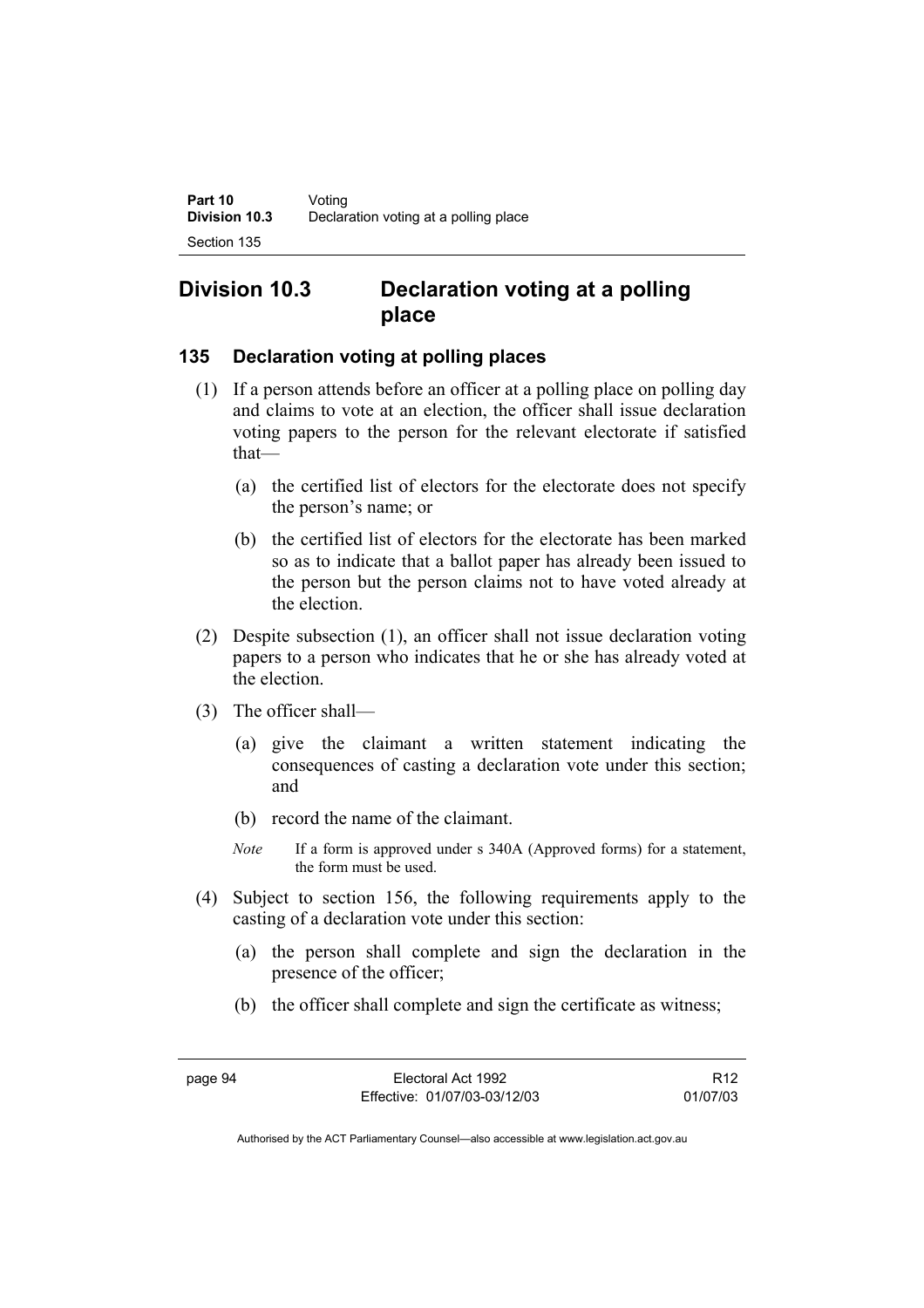- (c) the person shall go to an unoccupied voting compartment at the polling place and there, in private—
	- (i) mark his or her vote on the ballot paper in accordance with section 132; and
	- (ii) fold the ballot paper so as to conceal the vote;
- (d) the person shall return the folded ballot paper to the officer;
- (e) the officer shall, in the presence of the person, without unfolding the ballot paper, place it in the envelope on which the declaration referred to in paragraph (a) appears, fasten the envelope and place it in a ballot box at the polling place;
- (f) the person shall then leave the polling place.

# **Division 10.4 Voting otherwise than at a polling place**

#### **136 Meaning of** *eligible elector* **for div 10.4**

In this division:

*eligible elector* means an elector who is entitled to vote at an election and—

- (a) who expects to be unable to attend at a polling place on polling day; or
- (b) whose address is a suppressed address.

# **136A Postal voting before polling day**

(1) In this section:

*post* means dispatch by means of Australia Post or a postal service specified under subsection (9).

*postal voting papers* means declaration voting papers for postal voting.

| R12      | Electoral Act 1992           | page 95 |
|----------|------------------------------|---------|
| 01/07/03 | Effective: 01/07/03-03/12/03 |         |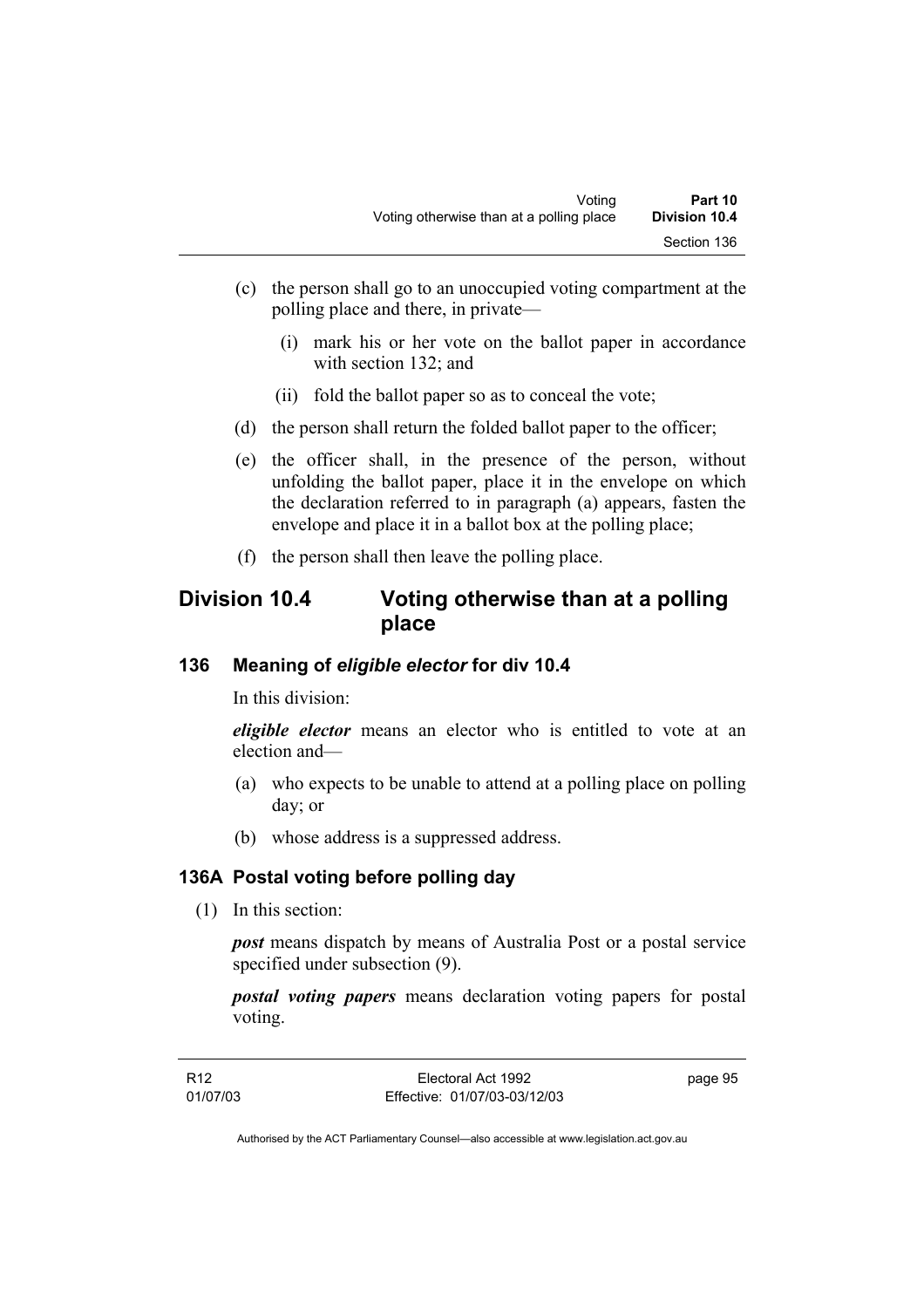- (2) An application for postal voting papers shall be—
	- (a) signed and dated by the applicant in the presence of an authorised witness; and
	- (b) signed and dated by the witness; and
	- (c) received by an authorised officer before 8 pm on the day before polling day.
	- *Note* If a form is approved under s 340A (Approved forms) for an application, the form must be used.
- (3) Subject to subsections (4) and (5), an authorised officer shall, on application by an eligible elector, post to the elector postal voting papers for the electorate for which the person claims to vote.
- (4) Postal voting papers shall not be posted or otherwise made available to an elector earlier than the 19th day before polling day.
- (5) An officer shall not post postal voting papers to an applicant—
	- (a) if the application is received by the officer after the last mail clearance at the nearest post office on the last Thursday before polling day; or
	- (b) if the officer has reason to believe that the applicant is located in a place where the normal transmission of mail has been significantly disrupted or curtailed or is otherwise unreliable.
- (6) If an authorised officer has received an application for postal voting papers for an eligible elector and the officer has reason to believe—
	- (a) that the applicant is a person to whom subsection  $(5)$  (a) or  $(b)$ applies; and
	- (b) that dispatch of the papers to the elector by means of a courier or other agent (other than Australia Post or a postal service specified under subsection (9)) is likely to enable the papers to reach the elector in sufficient time for the elector's ballot paper to be completed and lodged in accordance with subsection (8);

R12 01/07/03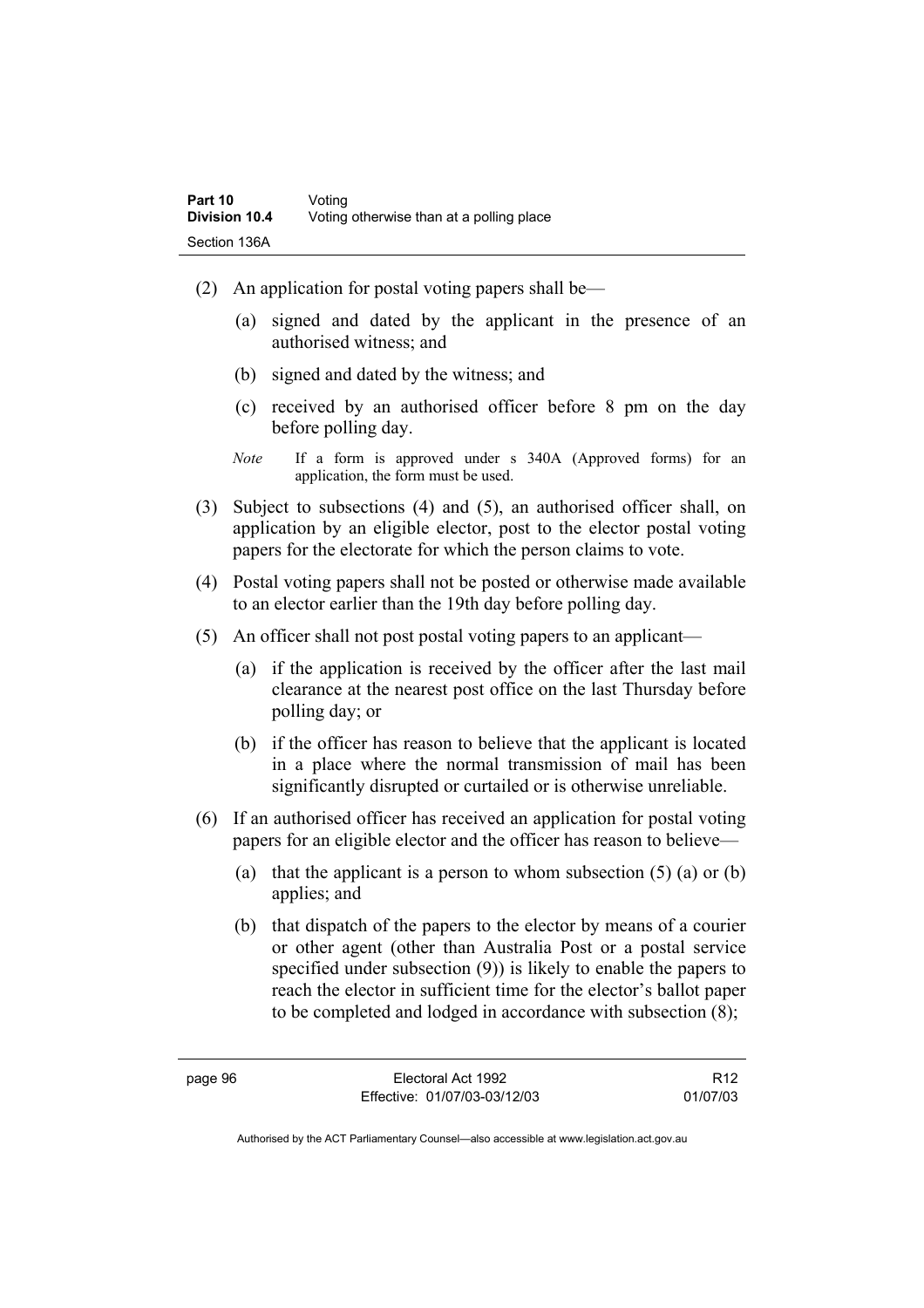the officer shall dispatch the papers accordingly.

- (7) If voting papers are dispatched to the elector in accordance with this section, neither the officer nor the commissioner is responsible for ensuring that the papers reach the elector.
- (8) Subject to section 156, the following requirements apply in relation to the casting of a postal vote under this section:
	- (a) the elector shall show the unsigned declaration and certificate, and the unmarked ballot paper to an authorised witness;
	- (b) the elector shall complete and sign the declaration in the presence of the witness;
	- (c) the witness shall complete and sign the certificate as witness;
	- (d) the elector shall, in the presence of the witness but so that the witness cannot see the vote, mark his or her vote on the ballot paper, fold the ballot paper, place it in the envelope addressed to the commissioner and fasten the envelope;
	- (e) the elector shall—
		- (i) before polling day—post the envelope and contents to the commissioner; or
		- (ii) on or before polling day—lodge the envelope and contents with the commissioner or another officer.
	- *Note* For restrictions on sending completed ballot and voting papers by fax, see s 329.
- (9) The commissioner, by writing, may specify a postal service instead of or in addition to Australia Post for subsection (1), definition of *post*.

#### **136B Ordinary or declaration voting in ACT before polling day**

(1) In this section:

*relevant period* means the period—

| R12      | Electoral Act 1992           | page 97 |
|----------|------------------------------|---------|
| 01/07/03 | Effective: 01/07/03-03/12/03 |         |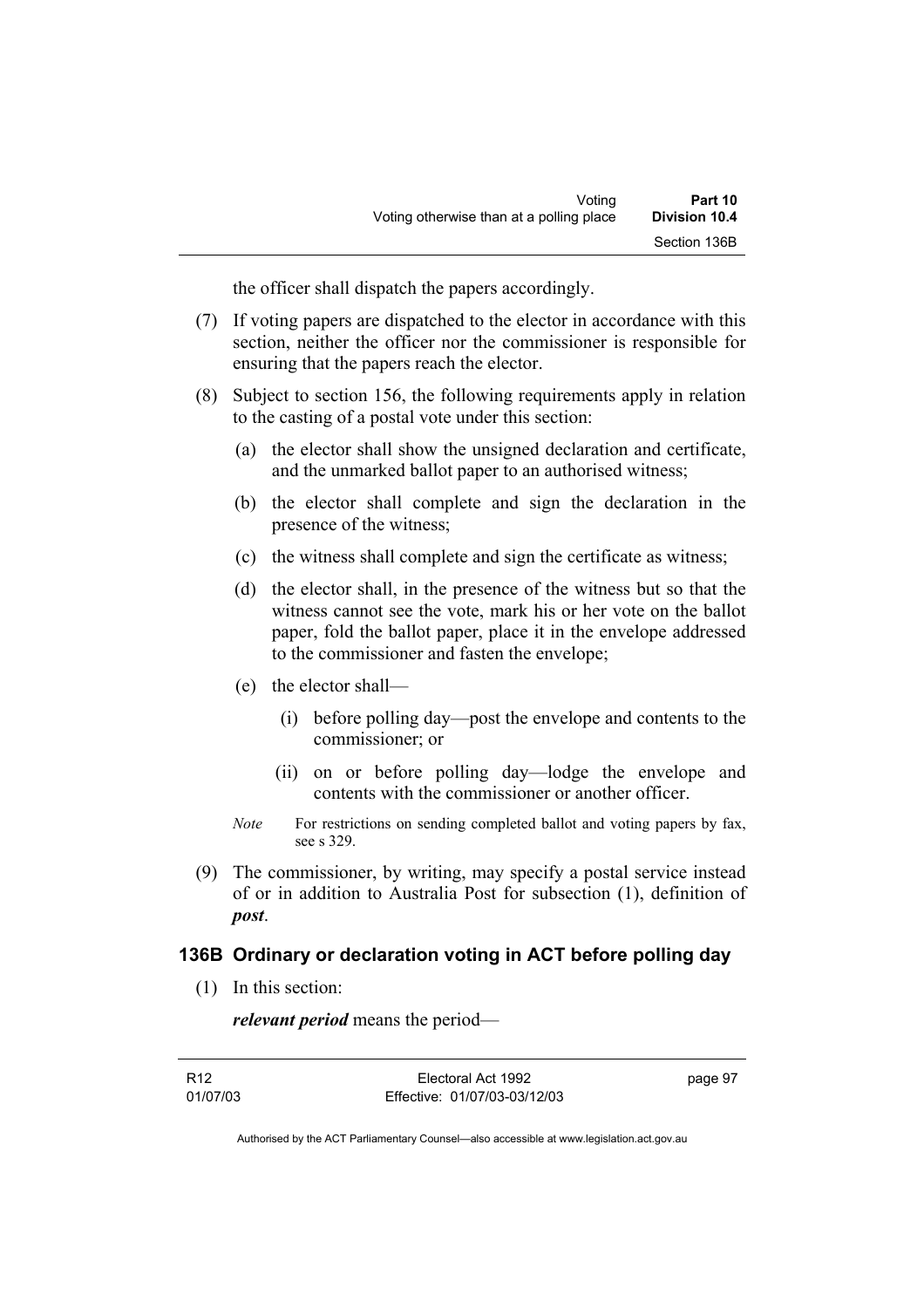- (a) beginning no later than the 19th day before polling day or, if that 19th day is a public holiday in the ACT, the next business day; and
- (b) ending no later than 8pm on the day before polling day.
- (2) The commissioner may, in writing, determine the days and times during the relevant period for voting under this section.
- (3) This section applies if a person attends before an authorised officer, on a day and at a time determined under subsection (2), and makes a declaration to the effect that the person is an eligible elector.
- (4) A determination under subsection (2) is a notifiable instrument.

*Note* A notifiable instrument must be notified under the *Legislation Act 2001*.

- (5) If this section applies, the officer shall issue a ballot paper to the elector for the relevant electorate if satisfied that the certified list of electors for the electorate—
	- (a) specifies the claimant's name; and
	- (b) specifies an address for the claimant or indicates that the claimant's address is suppressed; and
	- (c) has not been marked so as to indicate that a ballot paper has already been issued to the claimant.
- (6) Despite subsection (5), an officer shall not issue a ballot paper to a person who indicates that he or she has already voted at the election.
- (7) Immediately after issuing a ballot paper to a claimant, the officer shall record the issue on the certified list of electors.
- (8) Section 134 applies to the casting of an ordinary vote under this section as if—
	- (a) it were a vote under section 133; and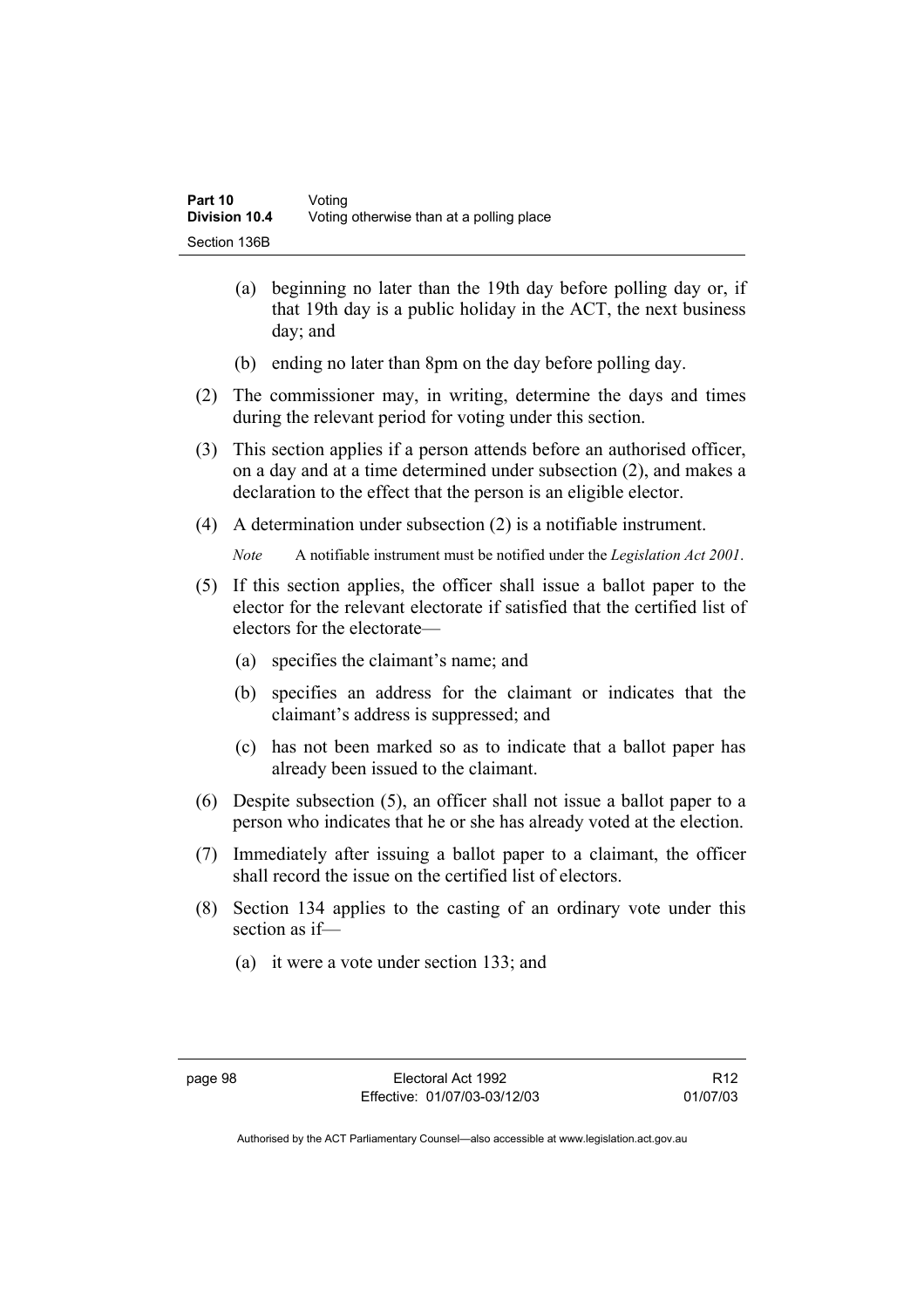- (b) the reference in section 134 to an *unoccupied voting compartment* were a reference to an unoccupied part of the place where the elector attends before the officer concerned.
- (9) Sections 120 to 123 apply in relation to polling under this section as if the place where that polling is conducted were a polling place.
- (10) Before any vote is taken under this section the OIC shall exhibit each ballot box empty and shall then securely fasten its cover.
- (11) At the conclusion of each day's polling under this section and in the presence of any scrutineers the ballot boxes shall be closed and sealed.
- (12) At the beginning of the second and each subsequent day's polling under this section and in the presence of any scrutineers the seals on the ballot boxes shall be examined and opened.
- (13) At the close of polling under this section, the OIC shall, in the presence of any scrutineers—
	- (a) close and seal the ballot boxes containing ballot papers for ordinary voting or declaration voting; and
	- (b) parcel and enclose in sealed wrapping all unused ballot papers; and
	- (c) parcel and enclose in sealed wrapping all other electoral papers used at the polling place.
- (14) The OIC shall give the articles referred to in subsection (13) to the commissioner.
- (15) the commissioner shall keep the articles referred to in subsection (13) in safe custody for the purposes of scrutiny under part 12.
- (16) Ballot papers cast as ordinary votes under this section may only be removed from ballot boxes and counted after the close of polling on polling day.
- (17) If this section applies and the authorised officer is satisfied that—

| R <sub>12</sub> | Electoral Act 1992           | page 99 |
|-----------------|------------------------------|---------|
| 01/07/03        | Effective: 01/07/03-03/12/03 |         |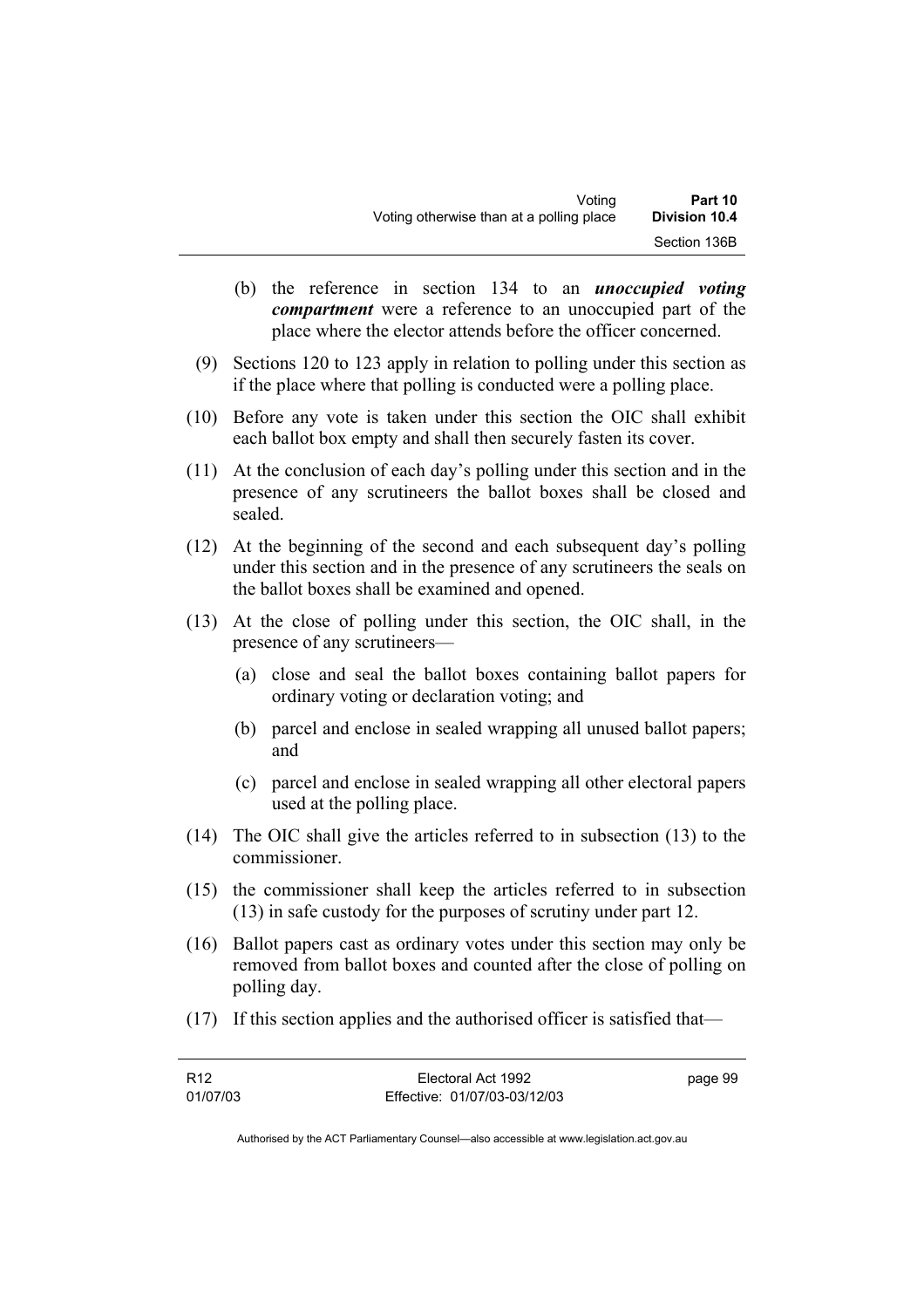- (a) the certified list of electors for the electorate does not specify the person's name; or
- (b) the certified list of electors for the electorate has been marked so as to indicate that a ballot paper has already been issued to the person but the person claims not to have voted already at the election;

the authorised officer shall issue declaration voting papers to the elector.

- (18) Despite subsection (17), an officer shall not issue declaration voting papers to a person who indicates that he or she has already voted at the election.
- (19) If an authorised officer issues declaration voting papers to the elector the officer shall—
	- (a) give the claimant a written statement indicating the consequences of casting a declaration vote under this section; and
	- (b) record the name of the claimant.
	- *Note* If a form is approved under s 340A (Approved forms) for a statement, the form must be used.
- (20) Section 135 (4) applies to the casting of a declaration vote under this section as if—
	- (a) it were a declaration vote under section 135; and
	- (b) the reference in section 135 (4) to an *unoccupied voting compartment* were a reference to an unoccupied part of the place where the elector attends before the officer concerned.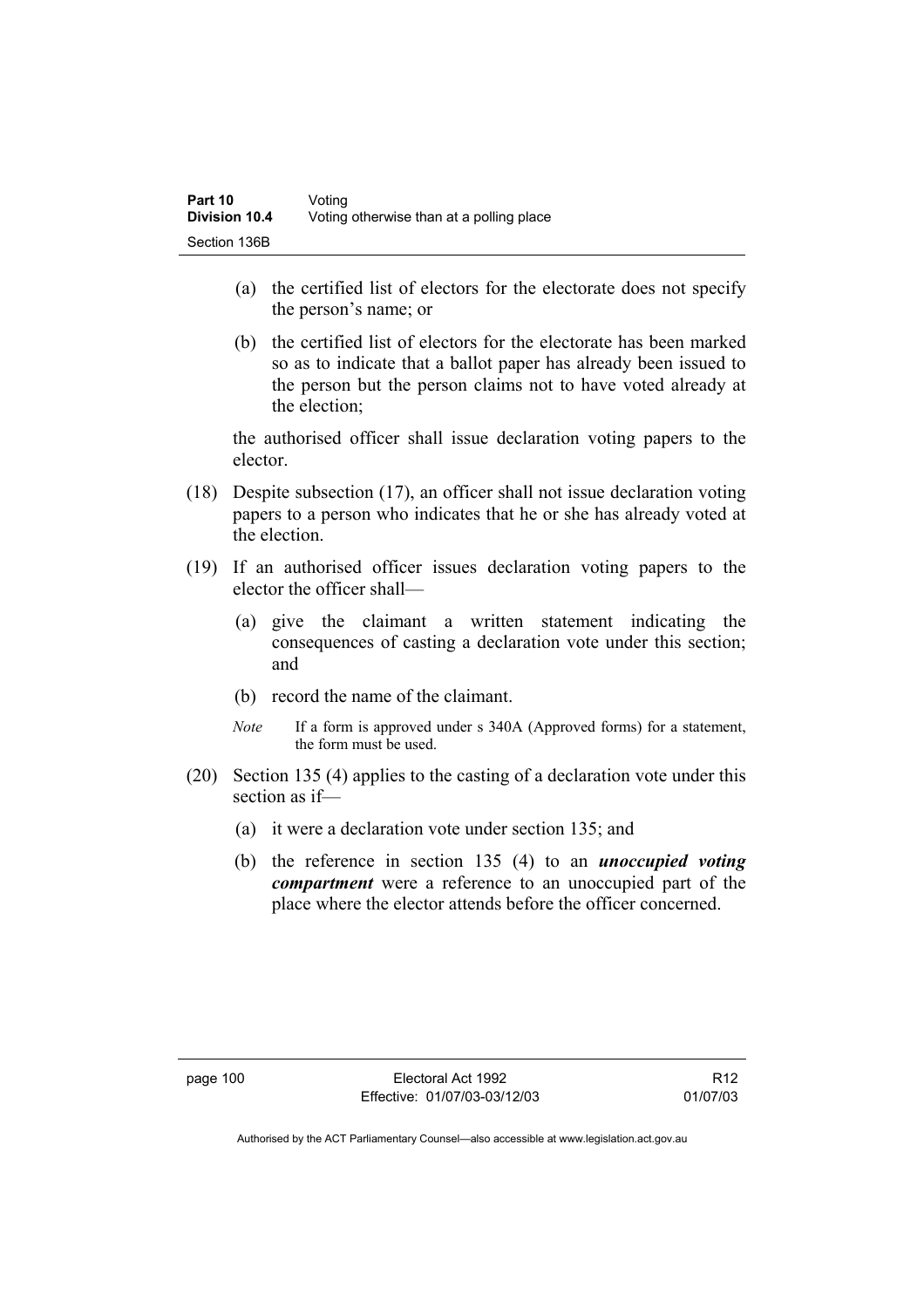# **136C Declaration voting outside ACT on or before polling day**

(1) In this section:

*relevant period* means the period—

- (a) beginning no later than the 19th day before polling day or, if that 19th day is a public holiday in the ACT, the next business day; and
- (b) ending no later than 6pm in the ACT on polling day.
- (2) The commissioner may, in writing, determine the days and times during the relevant period for voting under this section.
- (3) This section applies if a person attends before an authorised officer outside the ACT, on a day and at a time determined under subsection (2), and makes a declaration to the effect that the person is an eligible elector.
- (4) A determination under subsection (2) is a notifiable instrument.

*Note* A notifiable instrument must be notified under the *Legislation Act 2001*.

- (5) If this section applies, the authorised officer shall issue declaration voting papers to the elector.
- (6) Despite subsection (5), an officer shall not issue declaration voting papers to a person who indicates that he or she has already voted at the election.
- (7) If an authorised officer issues declaration voting papers to the elector the officer shall—
	- (a) give the claimant a written statement indicating the consequences of casting a declaration vote under this section; and
	- (b) record the name of the claimant.
	- *Note* If a form is approved under s 340A (Approved forms) for a statement, the form must be used.

page 101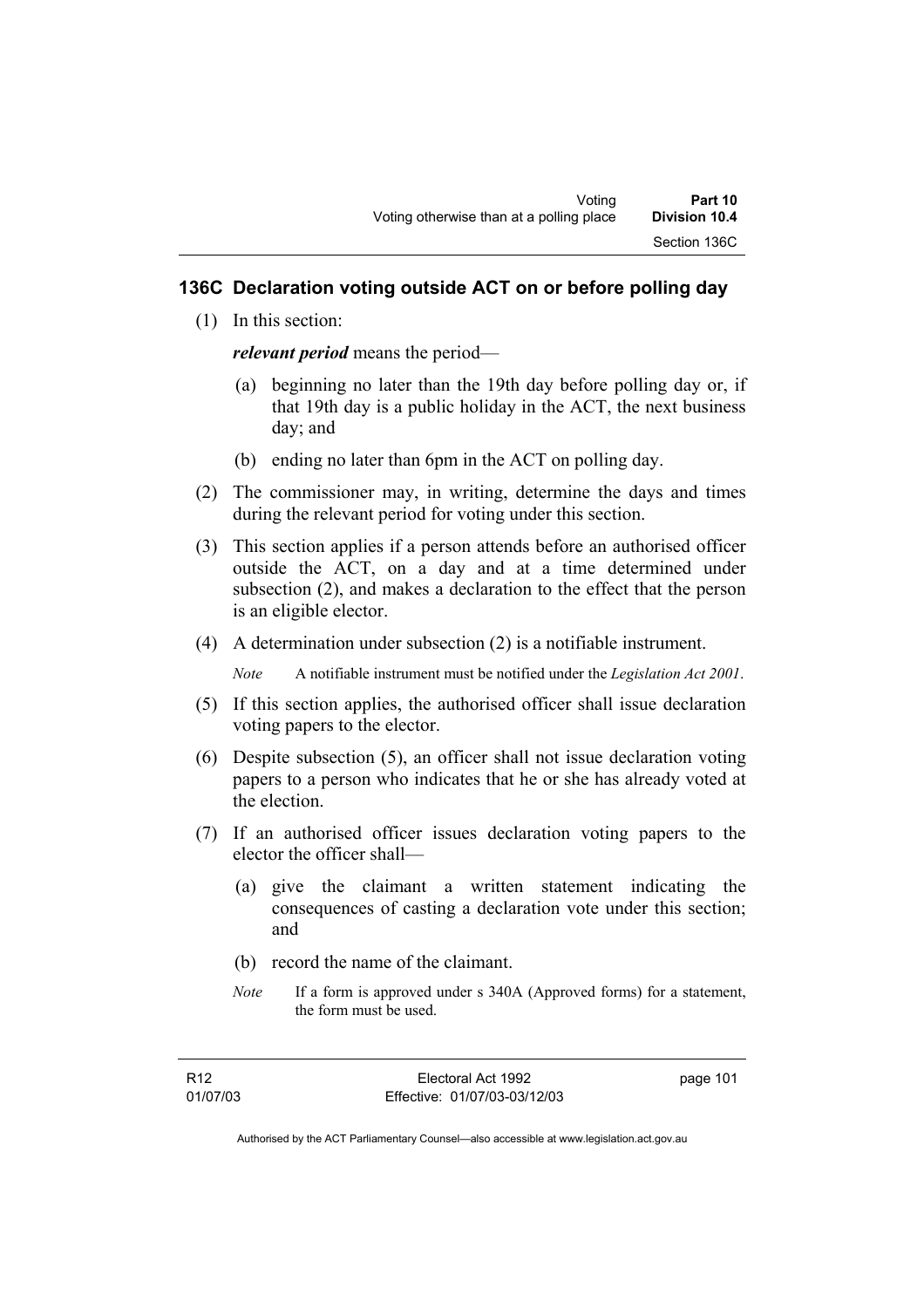- (8) Section 135 (4) applies to the casting of a declaration vote under this section as if—
	- (a) it were a declaration vote under section 135; and
	- (b) the reference in section 135 (4) to an *unoccupied voting compartment* were a reference to an unoccupied part of the place where the elector attends before the officer concerned.

# **137 Record of issue of declaration voting papers**

- (1) An officer who issues voting papers under section 136A, 136B (17) or 136C shall—
	- (a) make a record of the time and date of issue; and
	- (b) if the officer is not the commissioner—give the record to the commissioner.
- (2) If an application is made for a postal vote, the record shall be endorsed on the application.

# **138 Inspection of records**

- (1) Subject to subsection (2), the commissioner shall make each record referred to in section 137, or a copy, available for public inspection at the office of the commissioner within ordinary office hours during the period of 40 days beginning on the 3rd day after polling day.
- (2) A document referred to in subsection (1) that is made available for public inspection shall not specify a suppressed address.

# **139 Receipt of declaration voting papers**

- (1) An officer who receives completed voting papers in relation to a vote cast under section 136A shall—
	- (a) endorse the time and date of receipt on the envelope; and

R12 01/07/03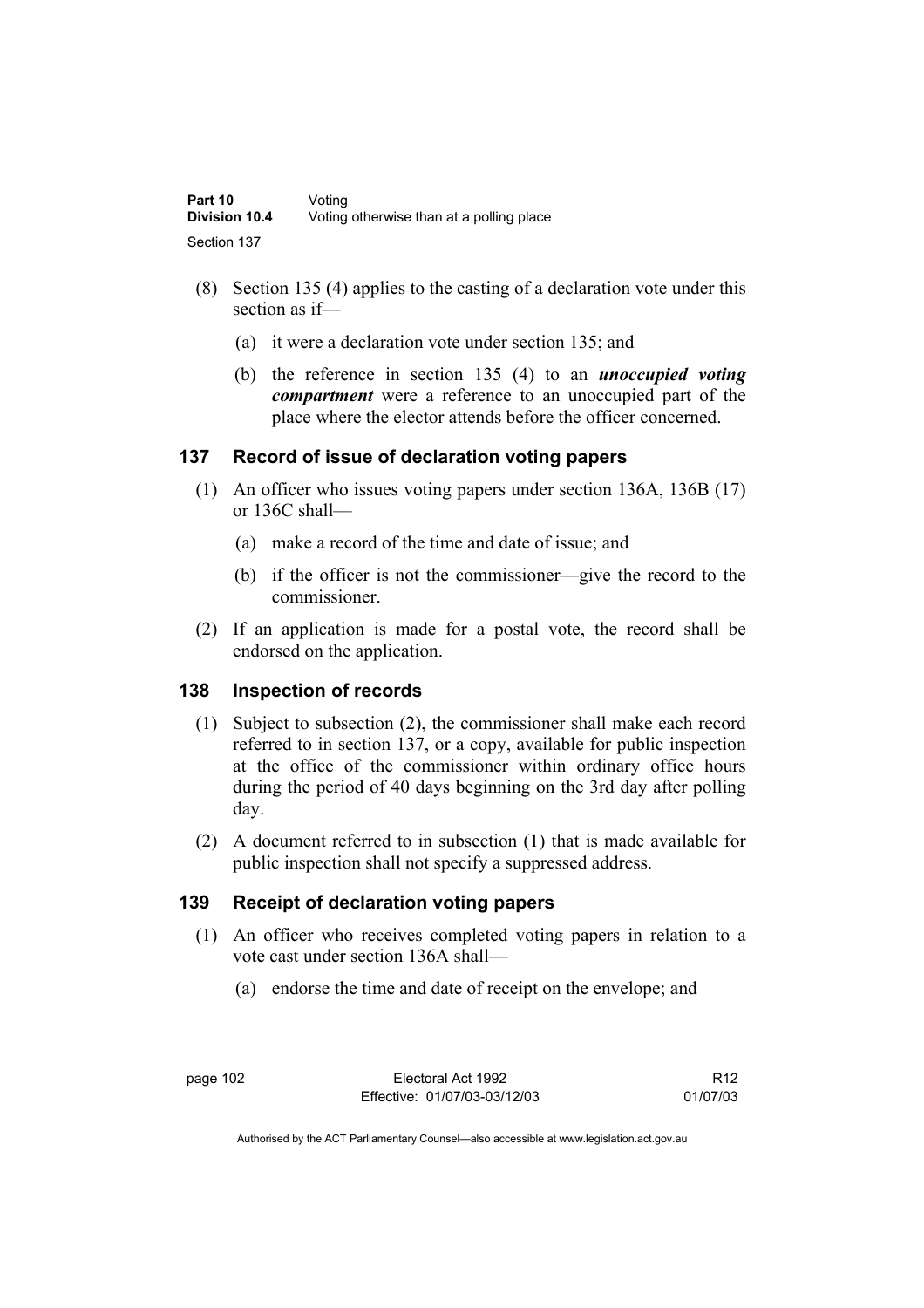- (b) if the officer is not the commissioner—give the papers to the commissioner or an authorised officer.
- *Note* For restrictions on sending completed ballot and voting papers by fax, see s 329.
- (2) The commissioner shall keep the papers in safe custody for the purposes of scrutiny under part 12.

# **140 Registered declaration voters**

- (1) The commissioner shall keep a register, called the register of declaration voters.
- (2) The register may be kept electronically.
- (3) If an elector is registered as a general postal voter under the Commonwealth Electoral Act—
	- (a) the elector shall be taken to be a registered declaration voter for this Act; and
	- (b) the particulars so registered under the Commonwealth Electoral Act in relation to the elector shall, so far as practicable, be taken to be entered on the register kept under this Act.
- (4) The register shall contain the following particulars in relation to each elector to whom subsection (3) applies:
	- (a) surname or family name;
	- (b) each given name;
	- (c) address, other than—
		- (i) that of an eligible overseas elector; or
		- (ii) a suppressed address.

page 103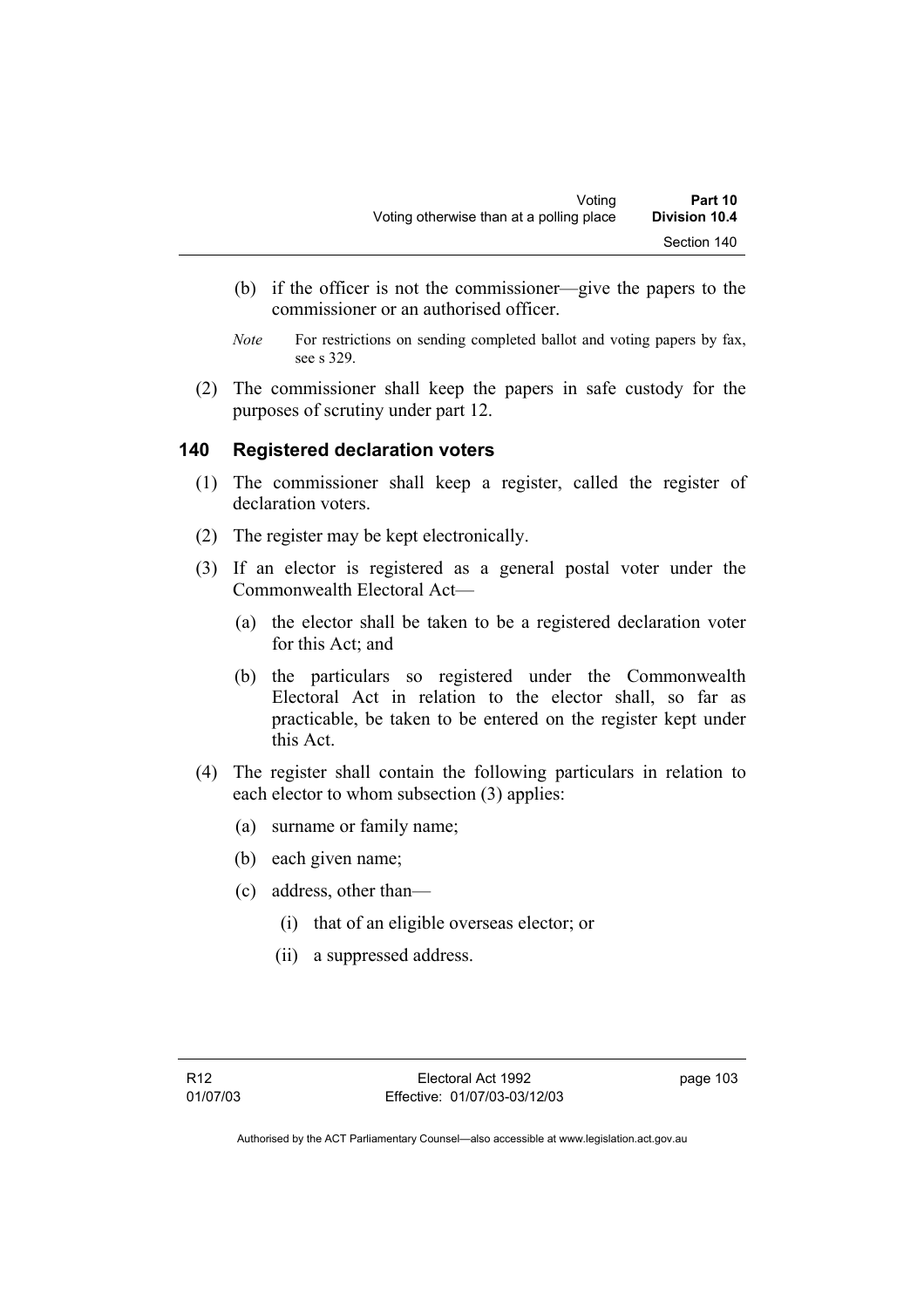# **141 Issue of voting papers to registered declaration voters**

As soon as practicable after the beginning of the pre-election period for an election, the commissioner shall post to each elector enrolled for the electorate in which the election is to be held who is a registered declaration voter declaration voting papers for the election.

# **142 Correcting formal errors**

If an officer is satisfied that—

- (a) an application for declaration voting papers for postal voting; or
- (b) the declaration or certificate in completed declaration voting papers;

contains a formal error, the officer may amend the application, declaration or certificate to correct the error.

## **143 Application forms for postal declaration votes**

An application form for declaration voting papers for postal voting may be physically attached to, or form part of, other written material issued by any person or organisation.

## **144 Transmission of applications for postal declaration votes**

A person who accepts for transmission to the commissioner a completed application for declaration voting papers for postal voting shall transmit the application to the commissioner as soon as practicable.

Maximum penalty: 10 penalty units.

## **145 Interference with declaration voting**

Except for section 156, or at the request of the elector, a person shall not, without reasonable excuse—

page 104 Electoral Act 1992 Effective: 01/07/03-03/12/03

R12 01/07/03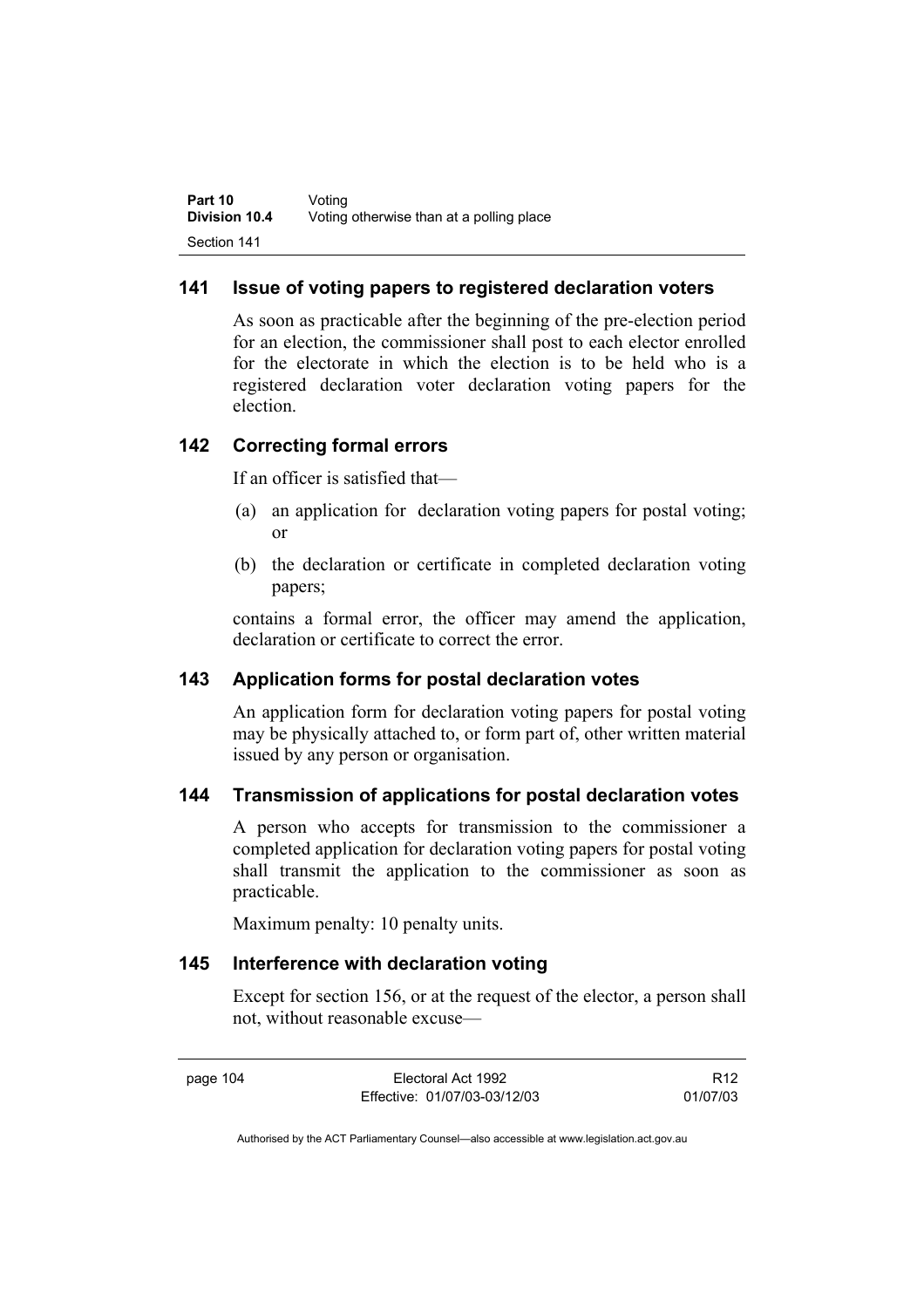- (a) communicate with an elector while he or she is casting a declaration vote; or
- (b) interfere with an elector's casting of a declaration vote; or
- (c) do anything to find out how an elector voted by declaration vote; or

R12 01/07/03

Electoral Act 1992 Effective: 01/07/03-03/12/03 page 105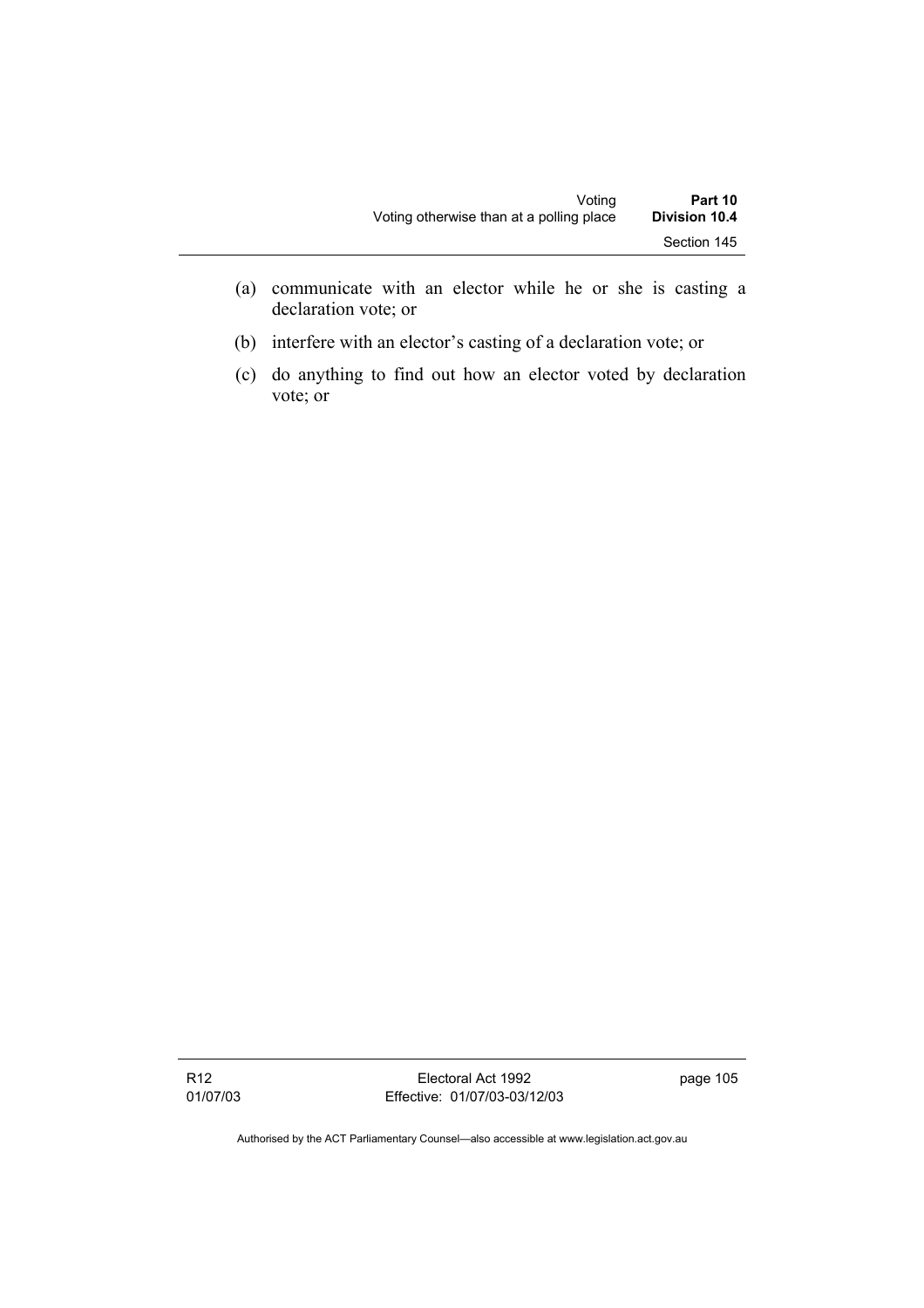| Part 10       | Voting         |
|---------------|----------------|
| Division 10.5 | Mobile polling |
| Section 146   |                |

 (d) enable any other person to find out how an elector voted by declaration vote.

Maximum penalty: 30 penalty units.

## **146 Soliciting completed declaration votes**

A person shall not, without reasonable excuse, do anything for the purpose of inducing an elector to give to the person completed declaration voting papers.

Maximum penalty: 30 penalty units.

## **147 Transmission of completed declaration votes**

A person who accepts for transmission to the commissioner completed declaration voting papers shall transmit them to the commissioner as soon as practicable.

Maximum penalty: 10 penalty units.

## **148 Opening envelopes containing declaration votes**

Unless authorised by or under this Act, a person shall not, without reasonable excuse, open an envelope that appears to contain a completed declaration vote.

Maximum penalty: 5 penalty units.

# **Division 10.5 Mobile polling**

## **149 Definitions for div 10.5**

In this division:

*remand centre* includes a police station or other place where a person is held in lawful custody in relation to an offence.

*special hospital* means a hospital declared under section 149A.

page 106 Electoral Act 1992 Effective: 01/07/03-03/12/03

R12 01/07/03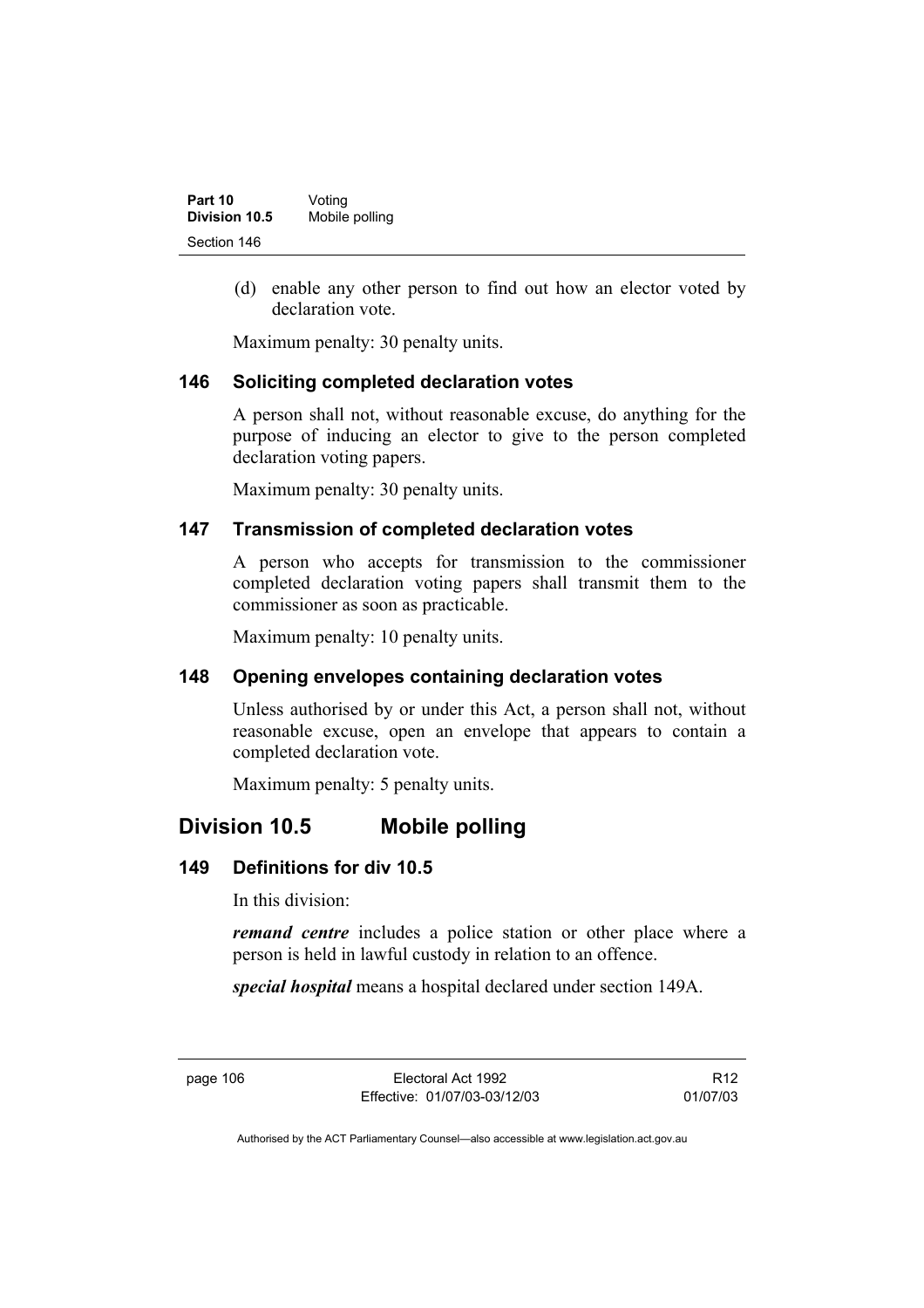| Voting         | Part 10              |
|----------------|----------------------|
| Mobile polling | <b>Division 10.5</b> |
|                | Section 149A         |

*visiting officer* means an officer who makes a visit referred to in section 150 (1), (2) or (3).

# **149A Declaration of special hospitals**

- (1) The commissioner may, in writing, declare a hospital that is not a polling place to be a special hospital for this division.
- (2) A declaration is a notifiable instrument.

*Note* A notifiable instrument must be notified under the *Legislation Act 2001*.

## **150 Mobile polling—institutions**

- (1) The OIC of a polling place that is a hospital shall arrange for an officer to visit patients at the hospital (other than outpatients) between 8 am and 6 pm on polling day for the purpose of taking their votes.
- (2) The commissioner shall arrange for an officer to visit patients at a special hospital (other than outpatients) between 8 am and 6 pm—
	- (a) on a day that is not more than 5 days before polling day; or
	- (b) on polling day;

for the purpose of taking their votes.

- (3) The commissioner shall arrange for an officer to visit persons detained in a remand centre for the purpose of taking their votes.
- (4) A visit referred to in subsection (3) shall be made at a time, and in accordance with any conditions, arranged by the commissioner and the person in charge of the centre.

# **151 Functions of visiting officers**

- (1) When visiting under section 150, the visiting officer—
	- (a) shall take a ballot box, ballot papers, the certified list of electors and anything else necessary to enable a person to vote; and

| R12      | Electoral Act 1992           | page 107 |
|----------|------------------------------|----------|
| 01/07/03 | Effective: 01/07/03-03/12/03 |          |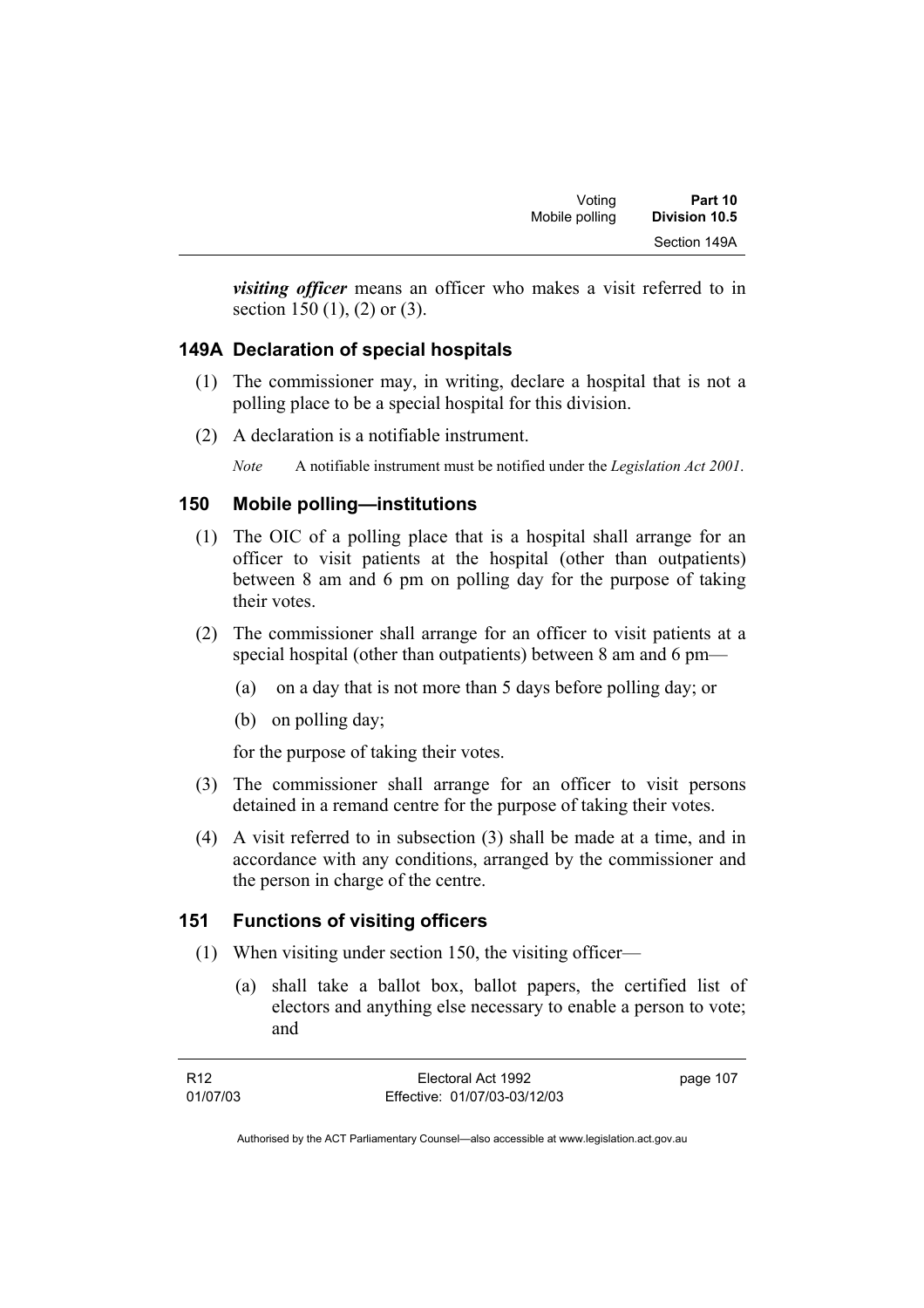| Part 10              | Voting         |
|----------------------|----------------|
| <b>Division 10.5</b> | Mobile polling |
| Section 152          |                |

- (b) shall be accompanied by at least 1 other officer and any scrutineer who wishes to attend.
- (2) The number of scrutineers for a particular candidate who are present at a hospital, special hospital or remand centre with the visiting officer must not be more than the number of officers at the hospital, special hospital or remand centre.
- (3) While a visiting officer is with a person in a room or other place for the purpose of taking the person's vote, this Act has effect, so far as practicable, as if—
	- (a) the room or place were a polling place; and
	- (b) the visiting officer were the OIC of the polling place.
- (4) A visit under section 150 to a patient in a hospital or special hospital shall not be made if the visiting officer is informed by a doctor, or a member of the staff at the hospital, that the visit is forbidden on medical grounds.
- (5) A visit under section 150 to a person detained in a remand centre shall not be made if the visiting officer is informed by the person in charge of the centre that the visit is forbidden on security grounds.

## **152 Failure to visit institution**

A failure to make a visit under section 150 or to take votes in accordance with section 151, does not invalidate the result of an election.

#### **153 Custody of ballot boxes and electoral papers**

- (1) After a visiting officer has completed all his or her visits under section 150, the officer shall, in the presence of any scrutineers—
	- (a) close and seal the ballot boxes containing ballot papers for ordinary voting or declaration voting; and

R12 01/07/03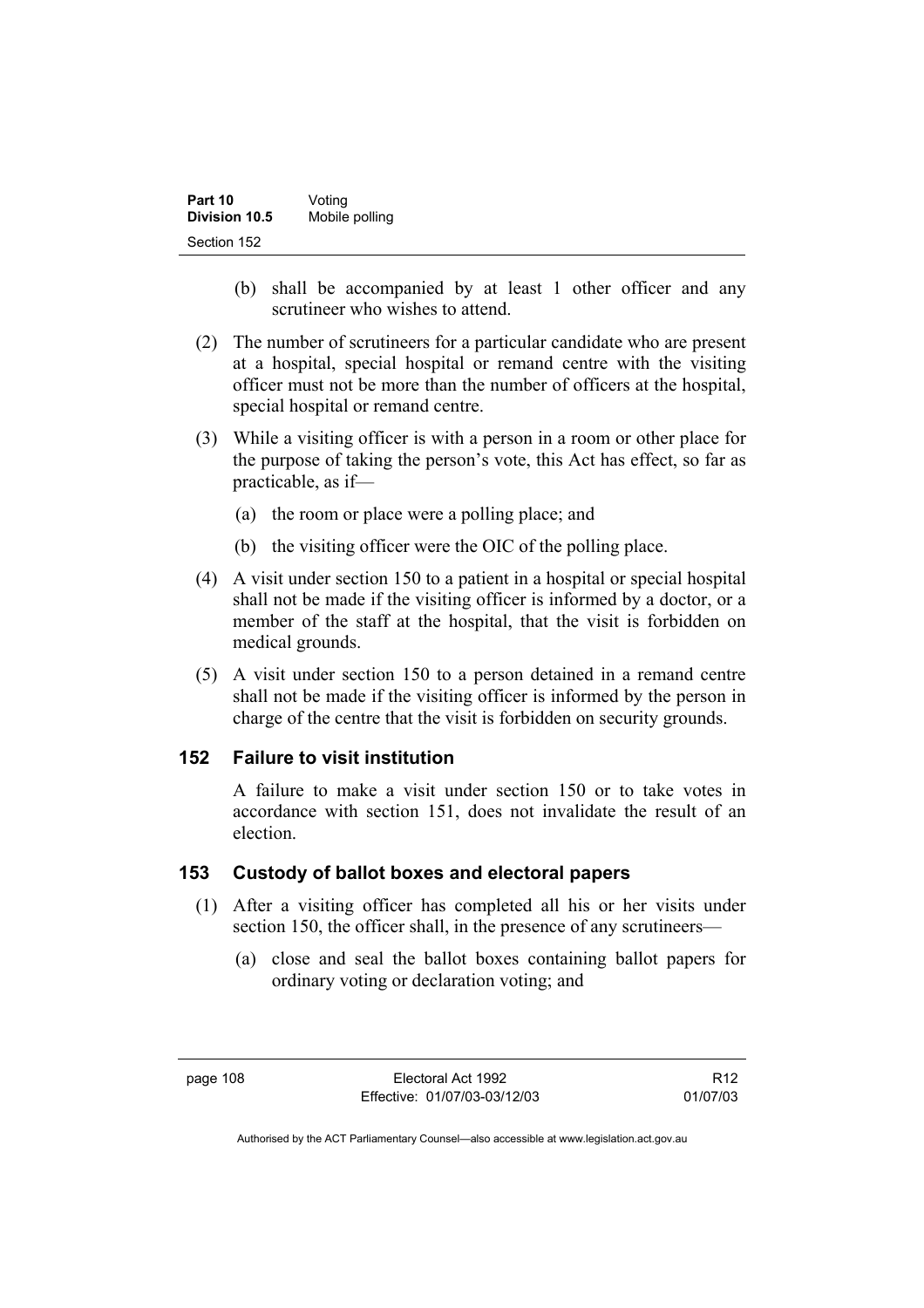- (b) parcel and enclose in sealed wrapping all unused ballot papers; and
- (c) parcel and enclose in sealed wrapping all other electoral papers used for the purposes of the visits.
- (2) The visiting officer shall give the articles referred to in subsection (1) to the commissioner.
- (3) The commissioner shall keep the articles referred to in subsection (1) in safe custody for the purposes of scrutiny under part 12.

# **Division 10.6 Miscellaneous**

# **154 Arrangements at polling places**

At each polling place the polling shall be conducted as follows:

- (a) before any vote is taken the OIC shall exhibit each ballot box empty, and shall then securely fasten its cover;
- (b) the poll shall open at 8 am and shall not close until all electors present in the polling place at 6 pm and desiring to vote, have voted;
- (c) the polling place shall be closed at 6 pm and no person shall be admitted after that hour for the purpose of voting.

# **155 Particulars on ballot papers before issue**

An officer shall not issue a ballot paper for the purposes of an election unless the particulars required by division 9.2 are printed or endorsed on the ballot paper.

# **156 Assistance to voters**

- (1) An elector who is unable to vote may be assisted in voting if the elector would otherwise be unable to vote.
- (2) An assistant shall be—

page 109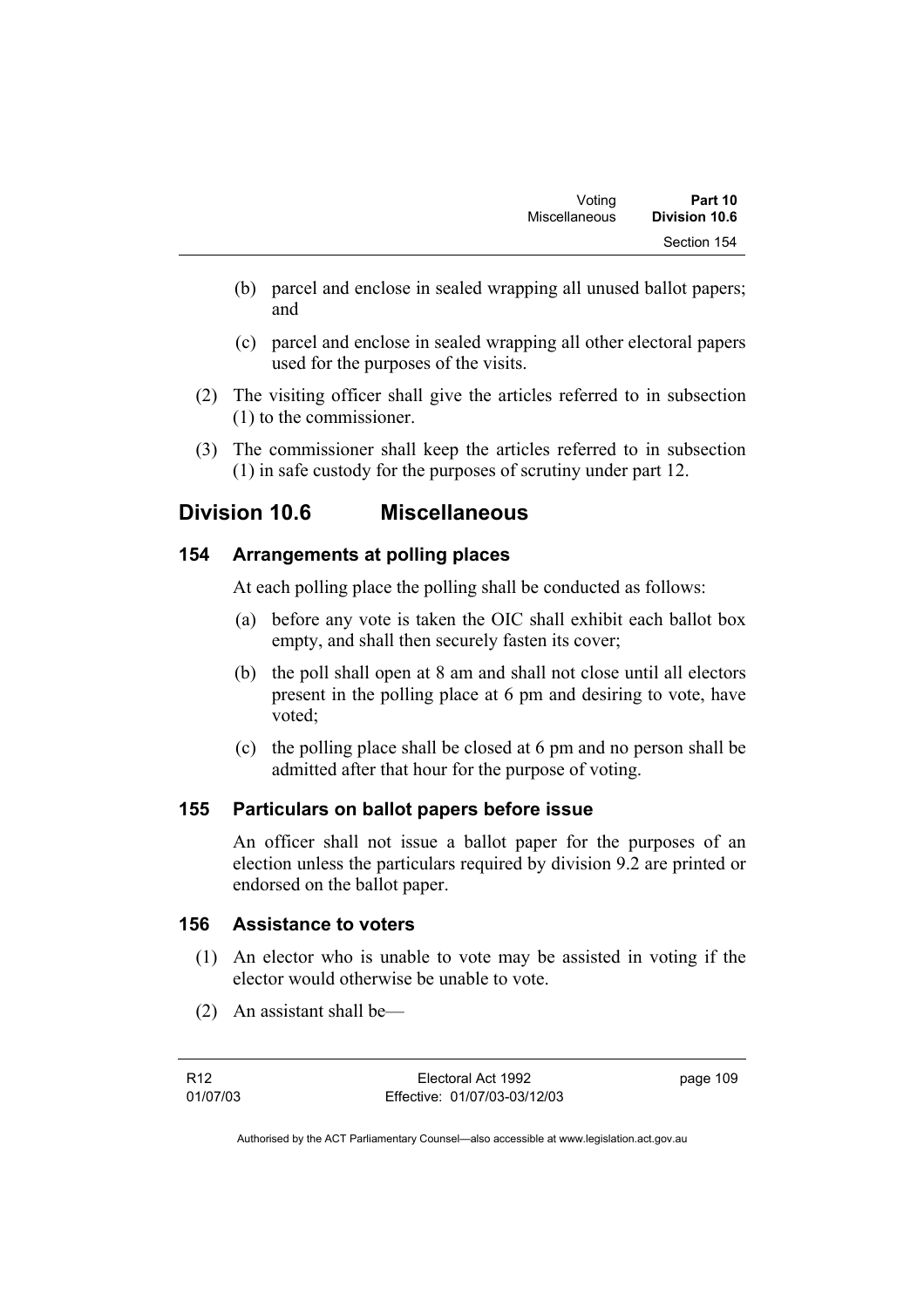| Part 10       | Voting        |
|---------------|---------------|
| Division 10.6 | Miscellaneous |
| Section 156A  |               |

- (a) if the elector is a postal voter—a nominee of the elector or, if there is no such nominee, an authorised witness; or
- (b) in any other case—a nominee of the elector or, if there is no such nominee, an officer.
- (3) An assistant may enter a voting compartment for the purpose of assisting an elector to vote, but an officer shall not do so except in the presence of—
	- (a) a scrutineer; or
	- (b) if no scrutineer is present—another officer.
- (4) Subject to subsection (3), an assistant may assist an elector in any of the following ways:
	- (a) by acting as an interpreter;
	- (b) for a declaration vote—by completing, or assisting the elector to complete, the declaration;
	- (c) by explaining the ballot paper and the requirements of this Act relating to its marking;
	- (d) by marking, or assisting the elector to mark, the ballot paper at the elector's direction;
	- (e) by folding the ballot paper and depositing it in a ballot box or declaration envelope, or with an officer, as required by this Act.

# **156A Assistance to voters unable to enter polling place**

- (1) This section applies if the OIC of a polling place is satisfied that a voter cannot enter the polling place because of a physical disability, illness, advanced pregnancy or another condition.
- (2) The voter may vote outside the polling place, but close to the polling place, and may be assisted in voting.

R12 01/07/03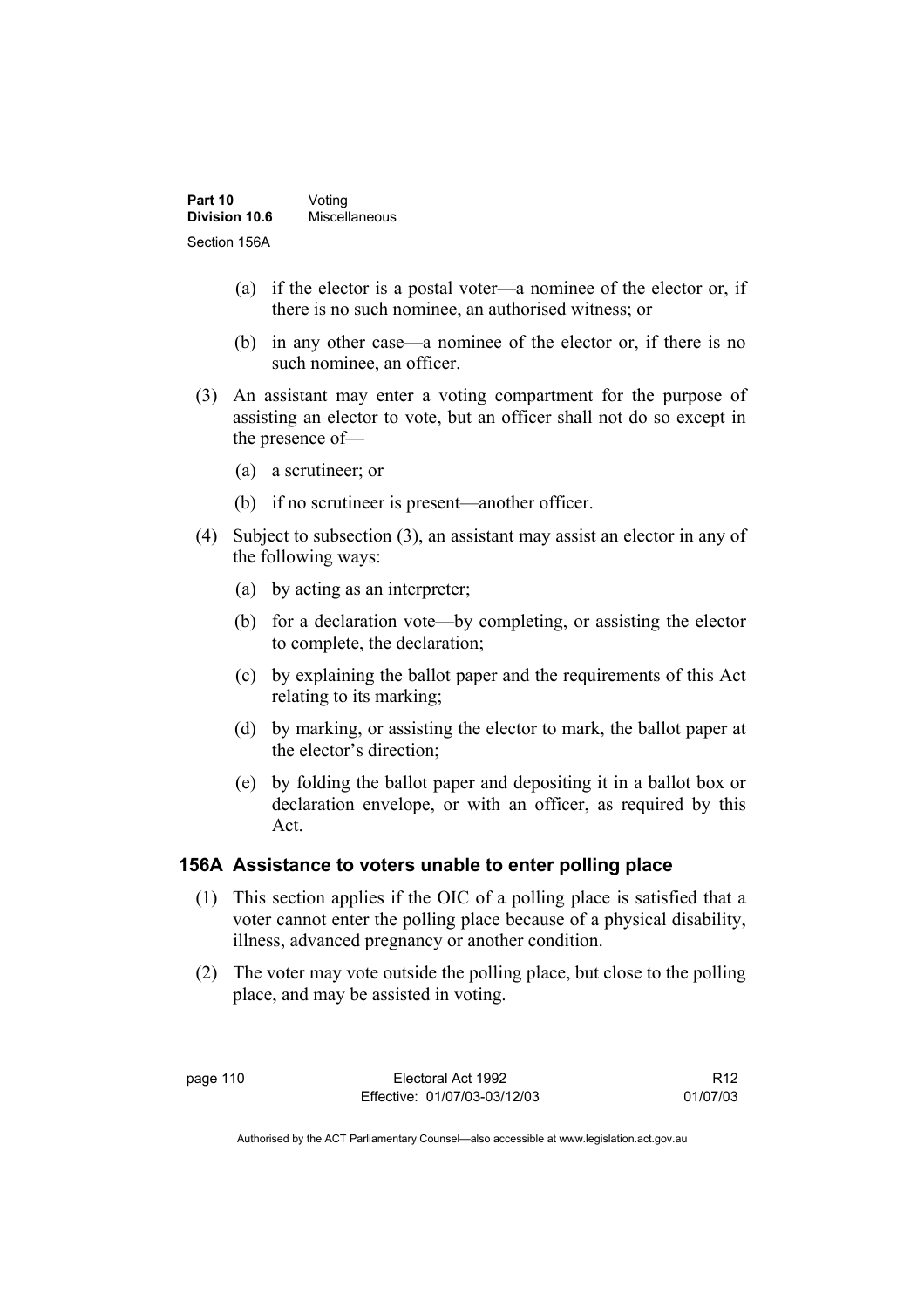- (3) Before allowing the voter to vote outside the polling place, the OIC must—
	- (a) tell any scrutineers at the polling place that the voter is to vote outside the polling place; and
	- (b) allow, from the scrutineers present, 1 scrutineer for each candidate to be present when the voter votes.
- (4) The voter must—
	- (a) mark the voter's vote on the ballot paper in the OIC's presence; and
	- (b) fold the ballot paper to conceal the names of the candidates; and
	- (c) give the ballot paper to the OIC.
- (5) If the voter is casting an ordinary vote, the OIC must ensure that the folded ballot paper is immediately returned to the polling place and put in the ballot box in the presence of the scrutineers (if any) who were present when the voter voted.
- (6) If the voter is casting a declaration vote, the OIC must—
	- (a) in the presence of the voter, without unfolding the ballot paper, place the ballot paper in the envelope on which the voter has completed and signed the declaration and seal the envelope; and
	- (b) place the envelope in a ballot box at the polling place.
- (7) This section is subject to section 156 (Assistance to voters).

## **157 Spoilt ballot papers**

- (1) An officer shall issue another unused ballot paper to an elector who—
	- (a) satisfies the officer that a ballot paper previously issued to the elector has been inadvertently spoiled; and

| R <sub>12</sub> | Electoral Act 1992           | page 111 |
|-----------------|------------------------------|----------|
| 01/07/03        | Effective: 01/07/03-03/12/03 |          |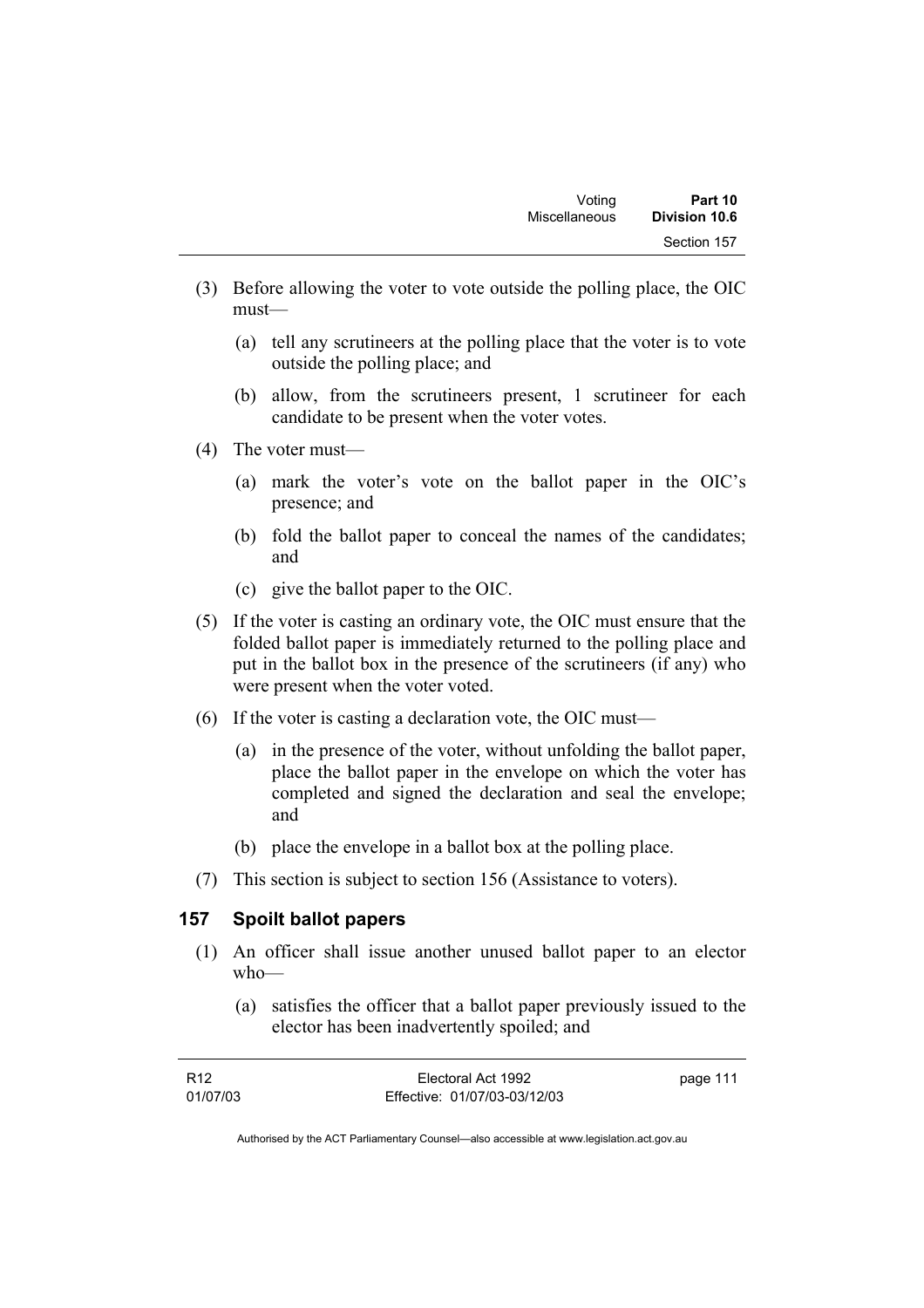- (b) gives the spoilt ballot paper to the officer.
- (2) An officer who receives a spoilt ballot paper shall—
	- (a) write 'spoilt' on the back of it; and
	- (b) place it in an envelope, seal the envelope and endorse it so as to indicate the type of spoilt ballot paper enclosed; and
	- (c) sign the endorsement.
- (3) At the close of polling, the OIC shall enclose the envelope in a sealed parcel and give it to the commissioner.
- (4) This section does not apply in relation to an elector who votes electronically.

## **158 Custody of ballot boxes and electoral papers**

- (1) At the close of polling, the OIC of a polling place shall, in the presence of any scrutineers—
	- (a) close and seal the ballot boxes containing ballot papers for ordinary voting or declaration voting; and
	- (b) parcel and enclose in sealed wrapping all unused ballot papers; and
	- (c) parcel and enclose in sealed wrapping all other electoral papers used at the polling place.
- (2) The commissioner shall keep the articles referred to in subsection (1) in safe custody for the purposes of scrutiny under part 12.
- (3) Subsection (1) (a) does not apply to ballot boxes containing ballot papers for ordinary voting if the polling place is also a scrutiny centre and the procedures set out in section 182 are to be carried out in relation to those ballot boxes and ballot papers at that centre.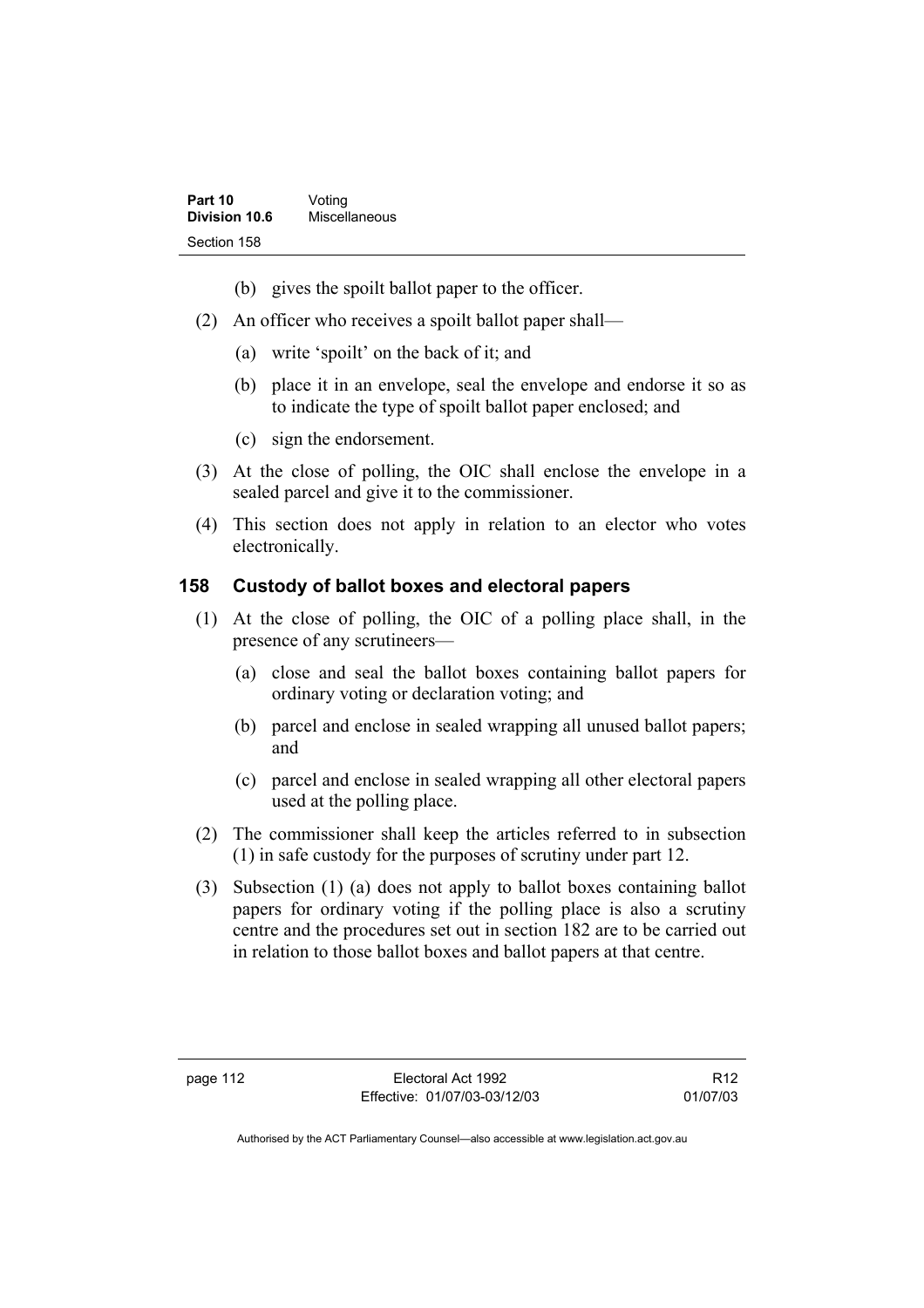# **159 Extension of time for conducting elections**

- (1) Despite any other provision of this Act, before or after the day when an election is required to be held, the Executive may, by written notice, make provision for—
	- (a) extending the time for holding the election; or
	- (b) meeting any difficulty that might otherwise interfere with the due conduct of the election; or

and any provision so made shall be valid and sufficient for that purpose.

(2) A notice under subsection (1) is a notifiable instrument.

*Note* A notifiable instrument must be notified under the *Legislation Act 2001*.

 (3) On notification under the *Legislation Act 2001* of a notice under subsection (1), the commissioner must publish a copy of the notice in a newspaper.

# **160 Suspension and adjournment of polling**

- (1) The commissioner may suspend the polling at a polling place on polling day if for any reason it is not practicable to proceed with it.
- $(2)$  If—
	- (a) the polling is suspended; and
	- (b) the commissioner believes on reasonable grounds that it is not reasonably practicable for an elector affected by the suspension to cast a vote at another polling place;

the commissioner must, in writing, determine a day (that is as soon as practicable, but no later than 21 days, after the suspension) as the day when polling is to resume.

 (3) If it is impracticable to resume the polling at the same polling place, the determination must state the polling place where polling may be resumed.

| R <sub>12</sub> | Electoral Act 1992           | page 113 |
|-----------------|------------------------------|----------|
| 01/07/03        | Effective: 01/07/03-03/12/03 |          |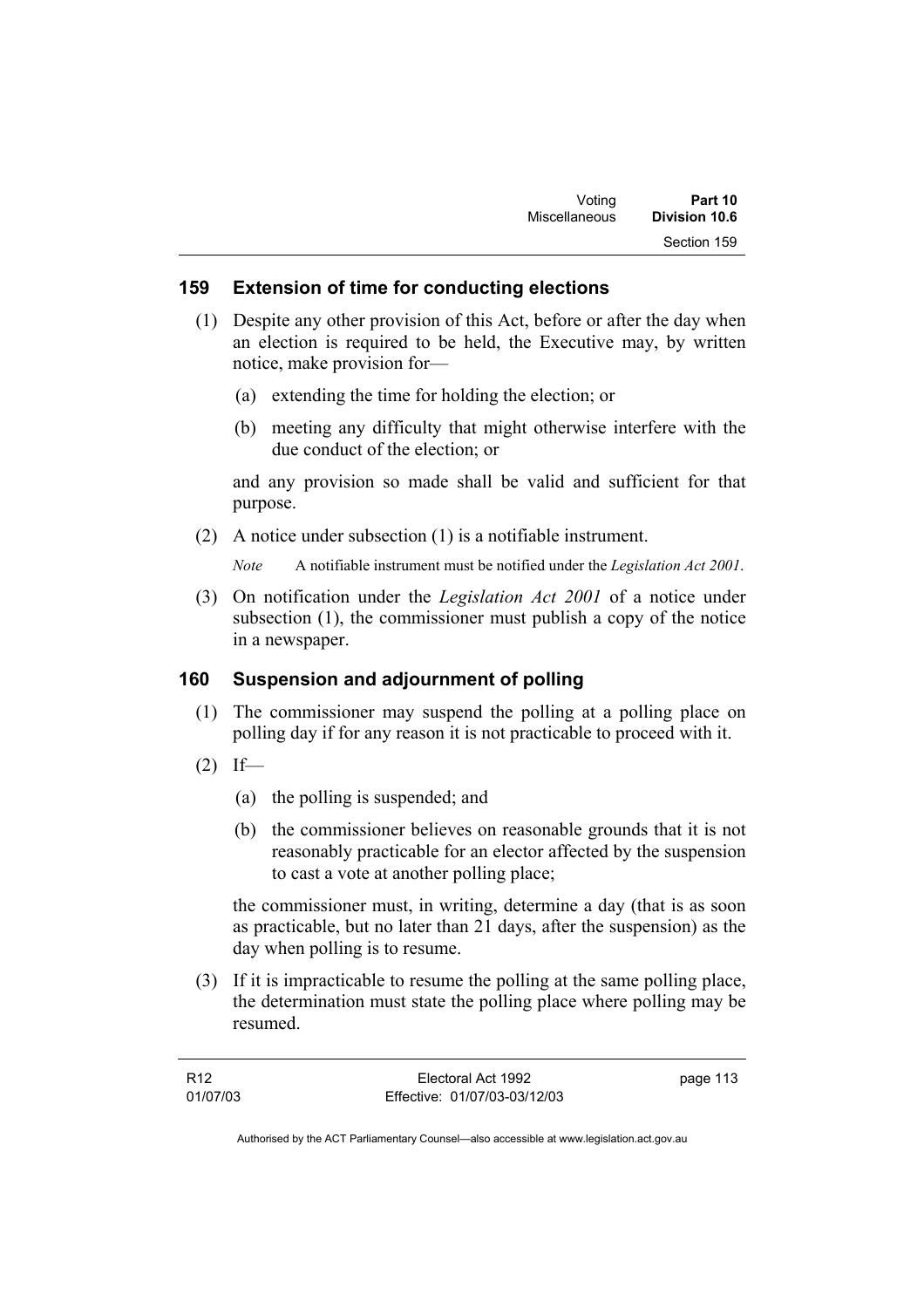| Part 10       | Voting          |
|---------------|-----------------|
| Division 10.7 | Failure to vote |
| Section 161   |                 |

(4) A determination under subsection (2) is a notifiable instrument.

*Note* A notifiable instrument must be notified under the *Legislation Act 2001*.

 (5) On the resumption of polling, only an elector who was entitled to vote on the day when the poll for the election was required to be held and who has not already voted is entitled to vote.

# **Division 10.7 Failure to vote**

#### **161 Default notice**

- (1) For this division, a default notice, in relation to an elector, is a notice containing a statement to the effect that—
	- (a) it is an offence to fail to vote at an election without a valid and sufficient reason; and
	- (b) the elector appears to have failed to vote at an election; and
	- (c) if the elector does not wish to have the matter dealt with by a court, the elector may, within the time specified in the notice—
		- (i) if the elector voted at the election—give the commissioner particulars in writing of the voting; or
		- (ii) if the elector failed to vote at the election—give the commissioner particulars in writing of any valid and sufficient reason for the failure, or pay the amount of the prescribed penalty.
	- *Note* If a form is approved under s 340A (Approved forms) for a default notice, the form must be used.
- (2) For subsection (1) (c) (ii), the prescribed penalty is \$20 or any higher penalty prescribed by the regulations.

#### **162 First notice**

 (1) As soon as practicable after polling day for an election, the commissioner shall send a default notice to each elector who was

page 114 Electoral Act 1992 Effective: 01/07/03-03/12/03

R12 01/07/03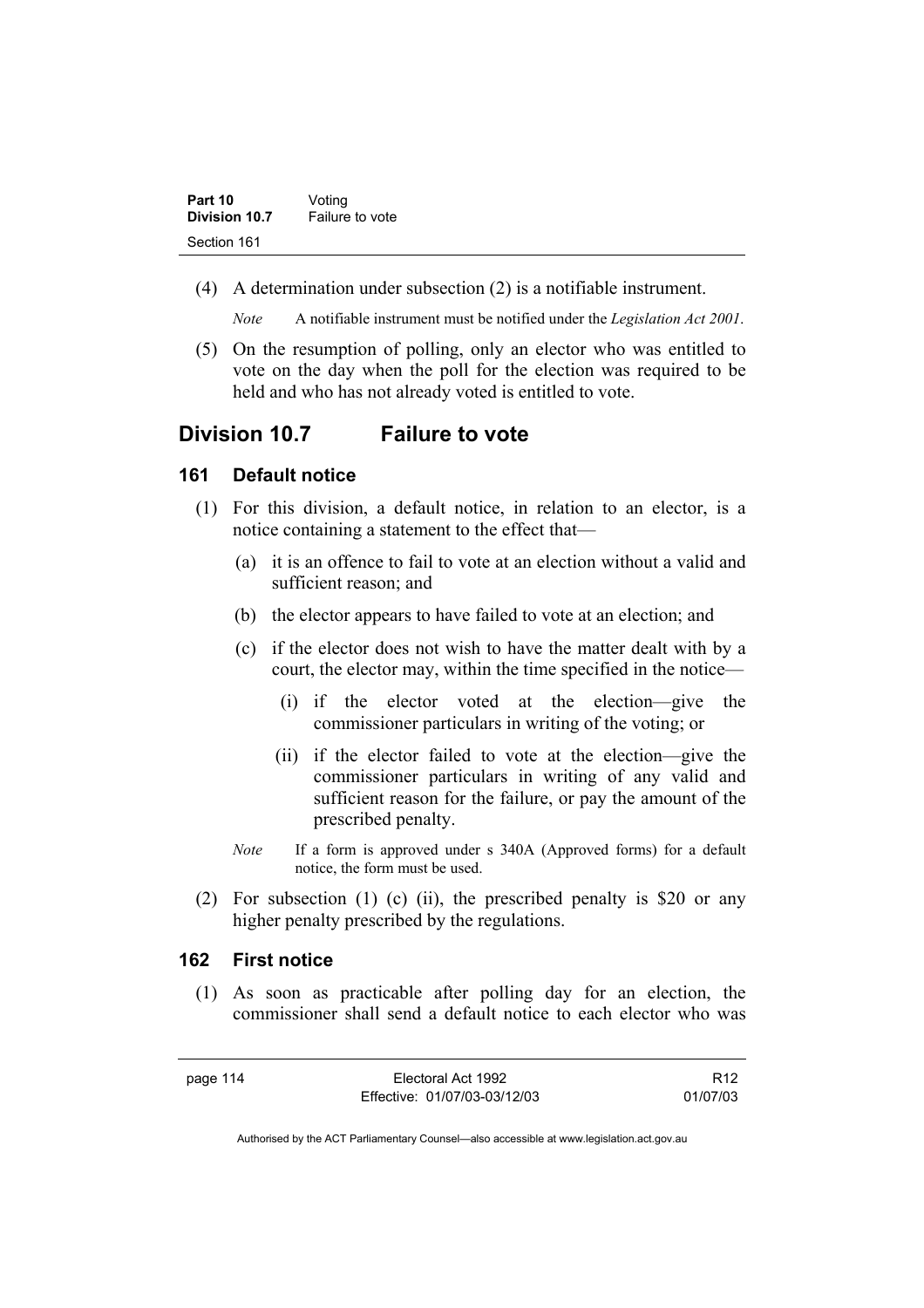required to vote at the election and appears to the commissioner to have failed to do so.

- (2) Subsection (1) does not apply to an elector who the commissioner is satisfied—
	- (a) is dead; or
	- (b) had a valid and sufficient reason for failing to vote at the election.

# **163 Second notice**

If an elector to whom a default notice has been sent under section 162 fails to respond to the notice within the time specified, the commissioner shall send a second default notice to the elector, endorsed to the effect that the elector has failed to respond to the first notice.

# **164 Final notice**

- (1) The commissioner shall send a final default notice to an elector if—
	- (a) a default notice under section 162 or 163 has been sent to the elector; and
	- (b) the time for responding to the notice has ended; and
	- (c) the elector has not paid the prescribed penalty; and
	- (d) the commissioner is not satisfied that the elector—
		- (i) voted at the election; or
		- (ii) had a valid and sufficient reason for failing to vote at the election.
- (2) A final default notice shall contain a statement to the effect that—
	- (a) the commissioner is not so satisfied; and

page 115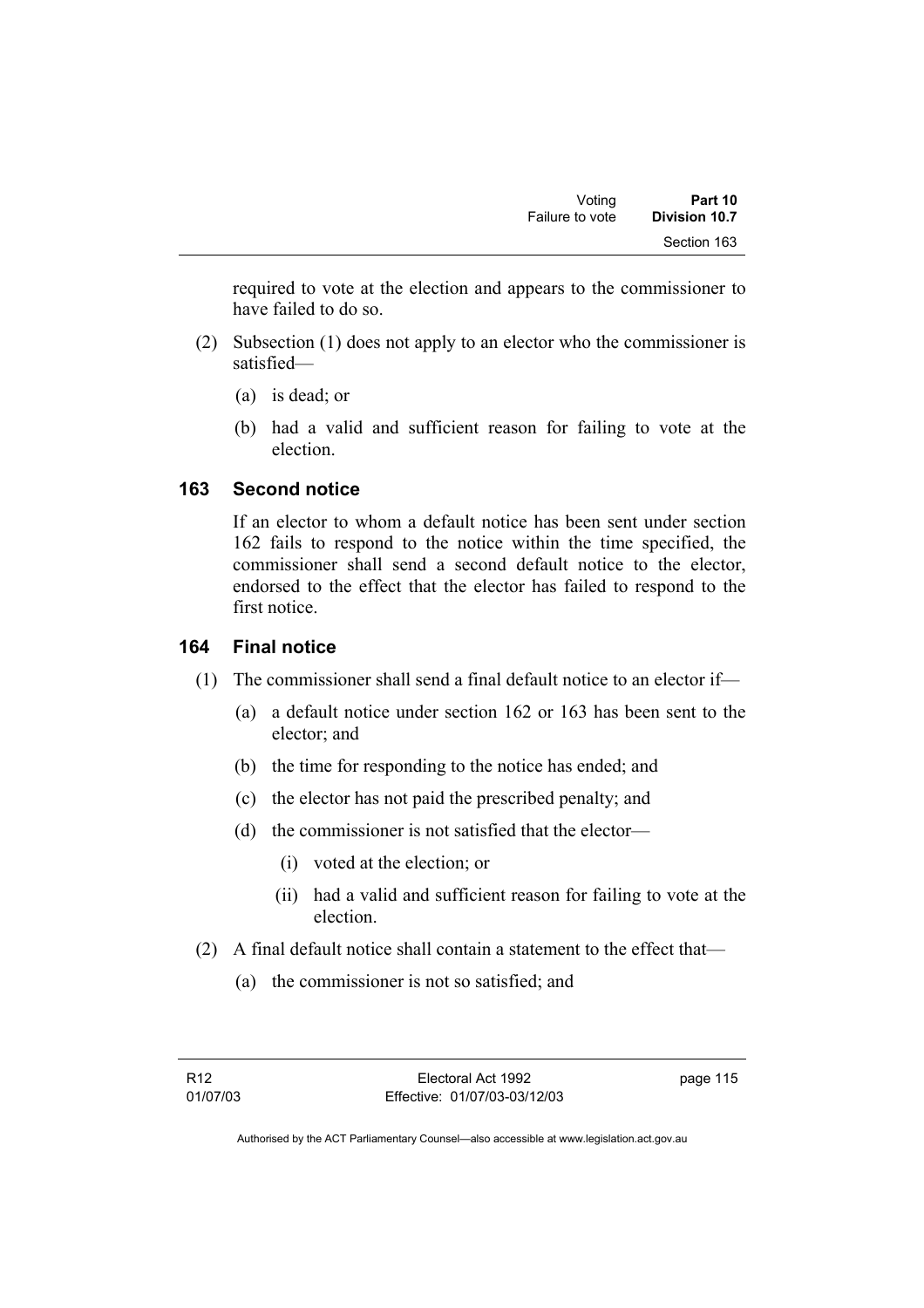| Part 10       | Voting          |
|---------------|-----------------|
| Division 10.7 | Failure to vote |
| Section 165   |                 |

 (b) if the elector does not wish to have the matter dealt with by a court—the elector may, within the time specified in the notice, pay the amount of the prescribed penalty.

# **165 Discharge of liability**

If an elector who failed to vote at an election pays the amount of the prescribed penalty in accordance with a default notice—

- (a) any liability of the elector under section 129 in relation to the failure is discharged; and
- (b) proceedings for an offence against that section shall not be instituted against the elector in relation to the failure.

# **166 Response on behalf of elector**

If a person responds to a default notice on behalf of an elector who is unable to do so, the response shall be taken to be that of the elector.

page 116 **Electoral Act 1992** Effective: 01/07/03-03/12/03

R12 01/07/03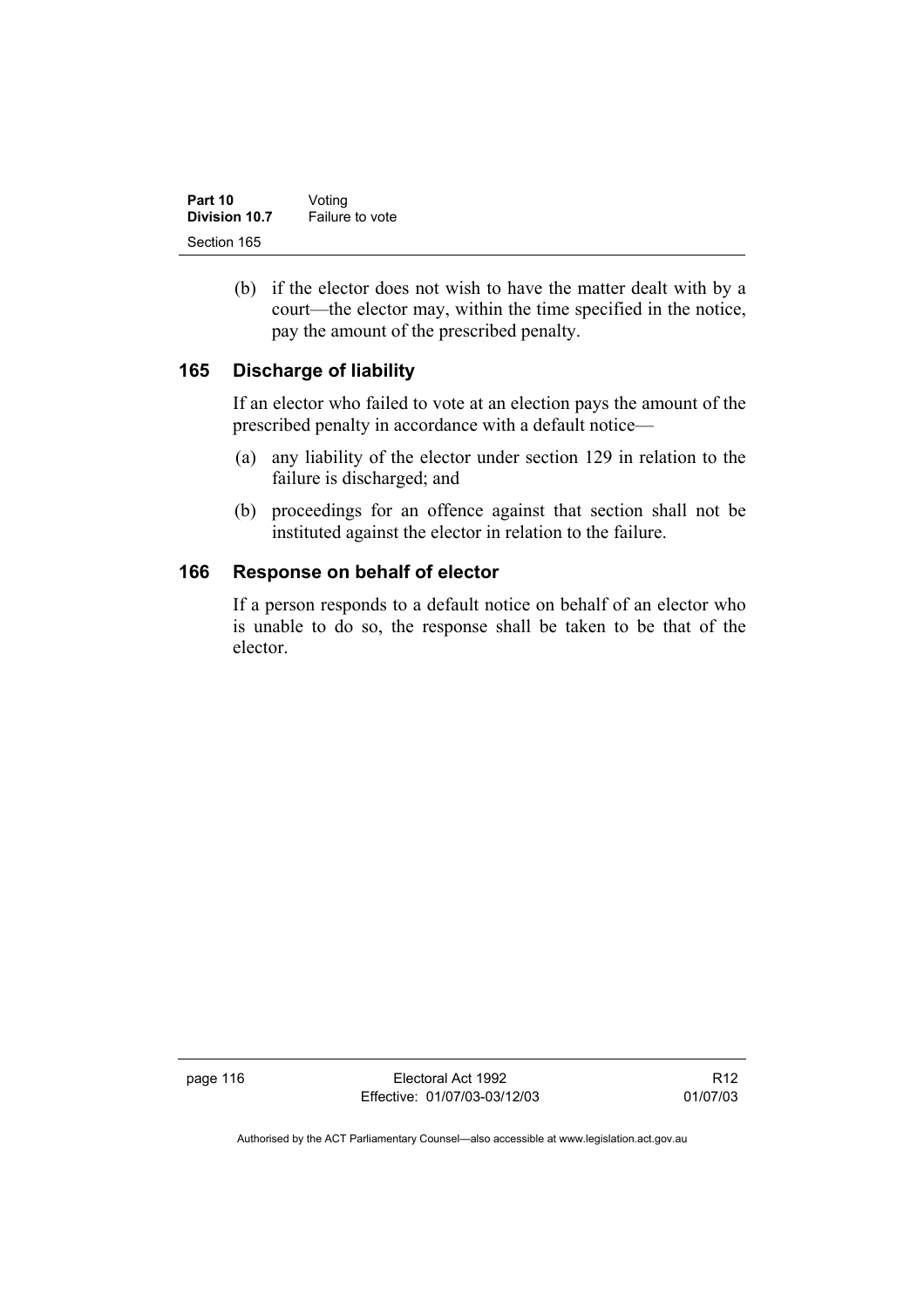# **Part 11 Polling in Antarctica**

#### **167 Definitions for pt 11**

In this part:

*Antarctica* means—

- (a) the Australian Antarctic Territory; or
- (b) the Territory of Heard Island and McDonald Islands; or
- (c) Macquarie Island.

*assistant returning officer*, in relation to a station, means the assistant returning officer appointed under section 168 in relation to the station.

*research personnel* means personnel who are to be, or have been, engaged in work at a station.

*returning officer*, in relation to a station, means the returning officer appointed under section 168 in relation to the station.

*station* means—

- (a) a research station in Antarctica that is operated by the Commonwealth and is declared by the commissioner, in writing, to be a permanent research station; or
- (b) in relation to a particular election, a ship that is declared by the commissioner, in writing, to be a station for this part in relation to the election.

*transmit* means transmit by fax, telex or in another way approved under section 167B.

page 117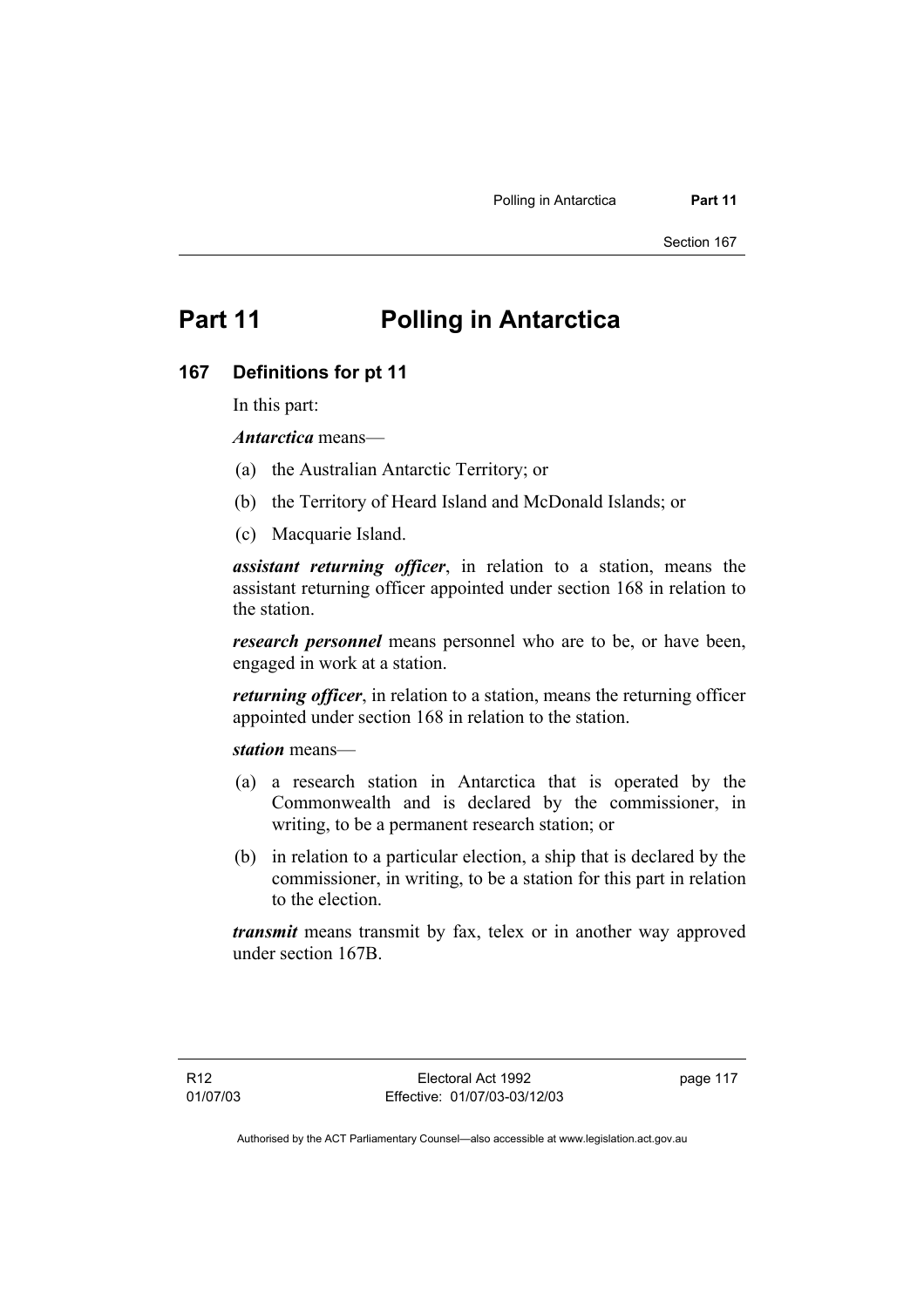#### **Part 11** Polling in Antarctica

Section 167A

#### **167A Declaration of ship as a station**

The commissioner may declare a ship as a station only if the commissioner is satisfied that, on polling day for an election, the ship is likely to be at sea transporting research personnel to or from Antarctica.

#### **167B Approval of ways of transmission**

- (1) The commissioner may, in writing, approve a way of transmission for this part.
- (2) The approval is a notifiable instrument.

*Note* A notifiable instrument must be notified under the *Legislation Act 2001*.

#### **168 Returning officers and assistants for Antarctic stations**

- (1) The commissioner must appoint a returning officer, and an assistant returning officer, for each station.
	- *Note 1* For the making of appointments (including acting appointments), see *Legislation Act 2001*, pt 19.3.
	- *Note 2* In particular, a person may be appointed for a particular provision of a law (see *Legislation Act* 2001, s 7 (3)) and an appointment may be made by naming a person or nominating the occupant of a position (see s 207).
- (2) The commissioner or the person in charge of a station may appoint an acting returning officer, or acting assistant returning officer, for a station.
- (3) However, the person in charge of a station must not be appointed to be the returning officer, or assistant returning officer, for the station.

## **170 Application of Act to polling in Antarctica**

Subject to this part, this Act applies, so far as practicable, to the taking of a poll in Antarctica as if—

 (a) a reference in the Act to a polling place were a reference to the relevant station; and

R12 01/07/03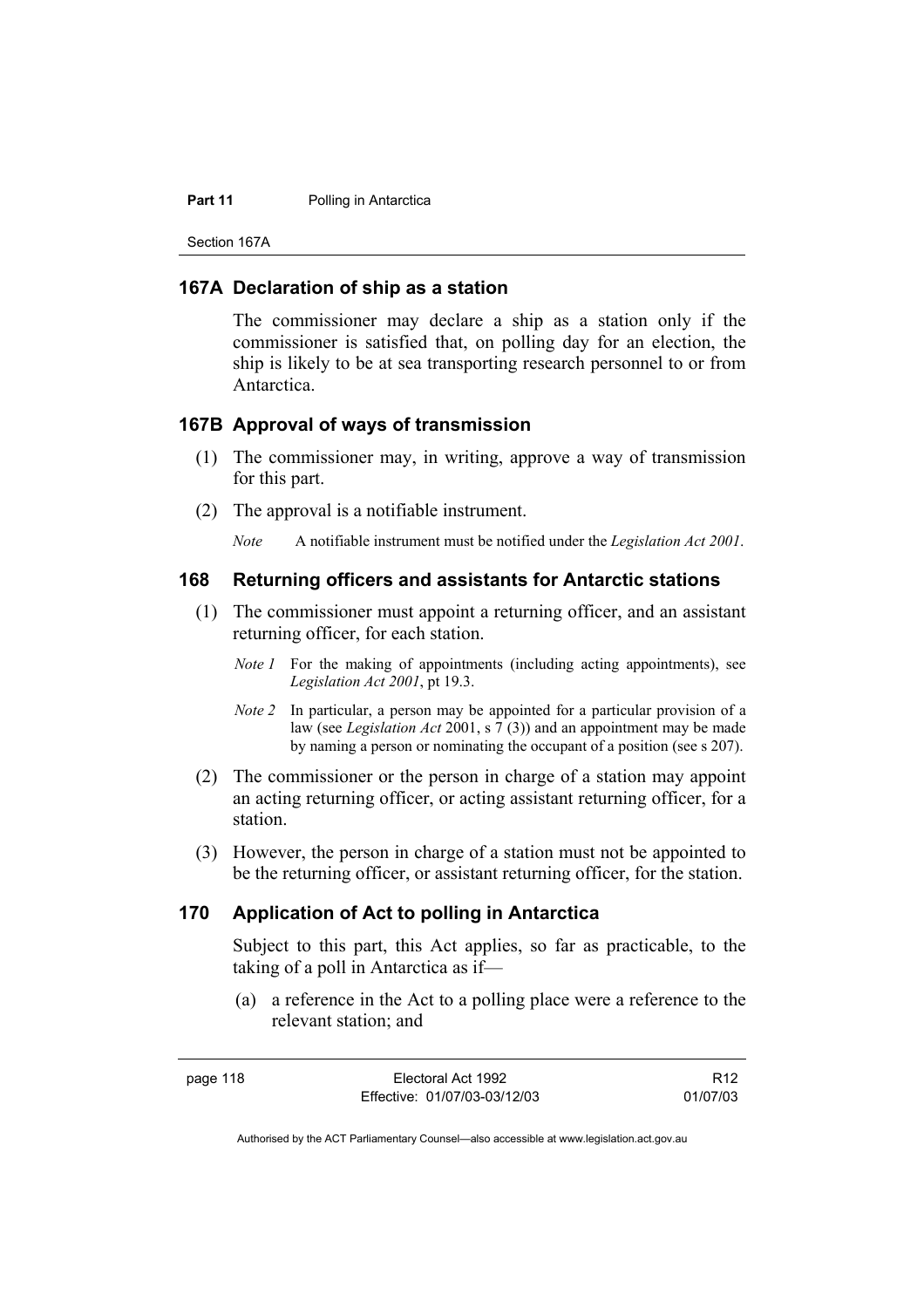- (b) a reference in the Act to the OIC of a polling place were a reference to the returning officer; and
- (c) a reference in the Act to an officer were a reference to the assistant returning officer.

### **171 Antarctic electors**

- (1) Subject to subsection (2), an elector—
	- (a) who is, for the Commonwealth Electoral Act, an Antarctic elector; and
	- (b) whose address, recorded on the Commonwealth roll when the elector became a person referred to in paragraph (a), was an address in an electorate;

is an Antarctic elector for this Act in relation to the electorate where that address is located.

 (2) A person does not become an Antarctic elector for the purposes of an election under this Act if the person became an Antarctic elector for the Commonwealth Electoral Act after the hour of nomination for the election.

## **172 Arrangements for the polling in Antarctica**

- (1) As soon as practicable after the close of nominations for an election in relation to an electorate for which an Antarctic elector is enrolled—
	- (a) the commissioner shall transmit to the returning officer at whose station the elector is based—
		- (i) an extract from the certified list of electors for the electorate containing the particulars relating to the elector; and
		- (ii) directions for the preparation by the officer of ballot papers for the election; and

page 119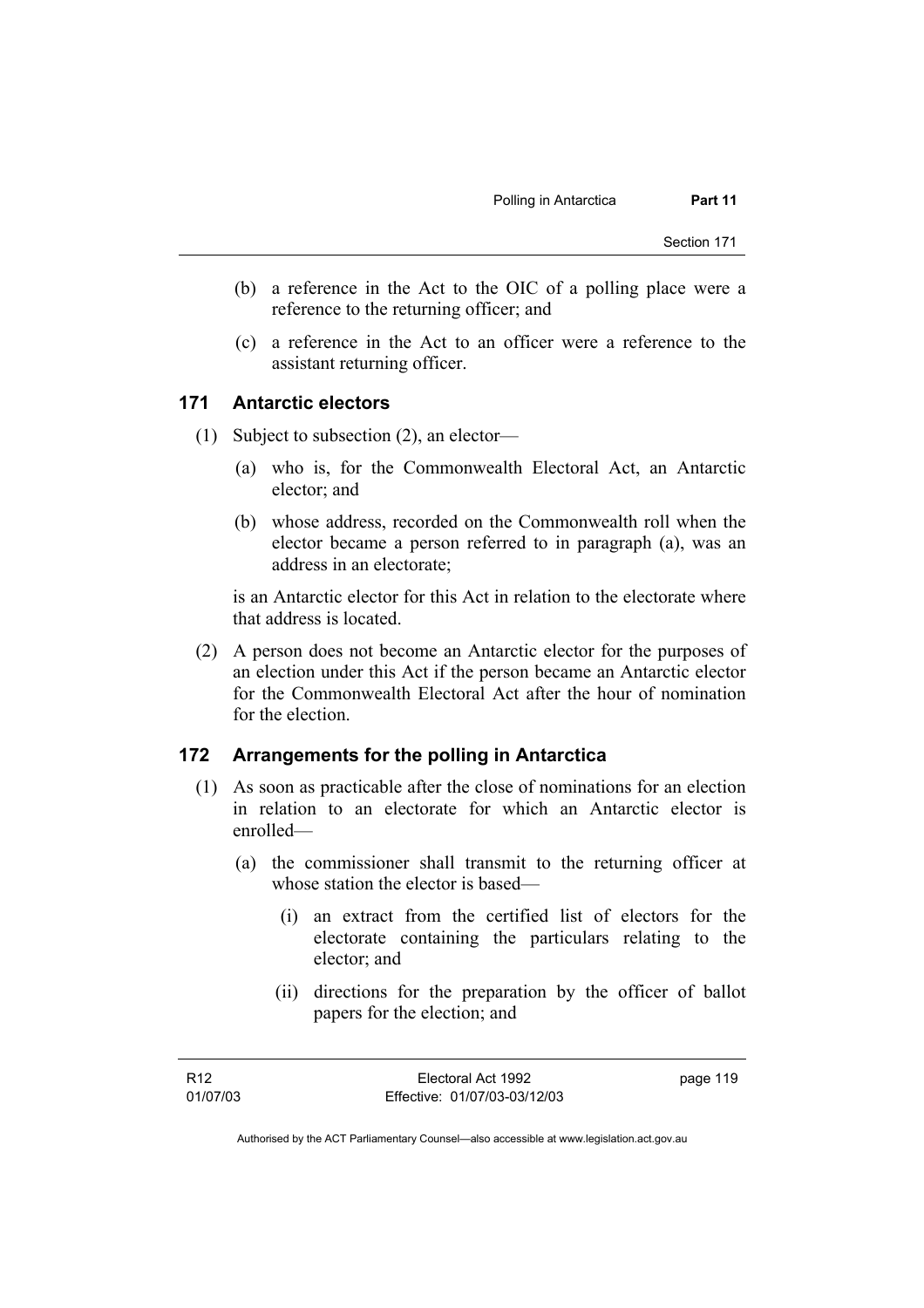#### **Part 11** Polling in Antarctica

Section 173

- (b) the returning officer shall prepare ballot papers in accordance with the directions.
- (2) The directions shall ensure, so far as practicable, that the ballot papers are the same as ballot papers prepared under division 9.2 for the election.

## **173 Conduct of the polling**

- (1) The polling at a station shall be conducted as follows:
	- (a) before any vote is taken, the returning officer shall exhibit a ballot box empty, and shall then securely fasten its cover;
	- (b) subject to subsection (2), the poll shall be conducted during the hours on the days the returning officer directs;
	- (c) the returning officer or the assistant returning officer shall, at all times when the poll is open, be present in that part of the station where the polling is taking place.
- (2) The polling at a station shall not continue beyond the time that is 6 pm in the ACT on polling day for the election.

### **174 Claims to vote**

The returning officer or assistant returning officer for a station shall—

- (a) hand a ballot paper to each Antarctic elector who attends before the officer during the hours of polling and claims to vote at the election; and
- (b) record the issue of the ballot paper to the elector.

## **175 Proceedings at close of poll**

At the close of the poll, the returning officer shall, in the presence of the assistant returning officer—

(a) open the ballot box; and

page 120 Electoral Act 1992 Effective: 01/07/03-03/12/03

R12 01/07/03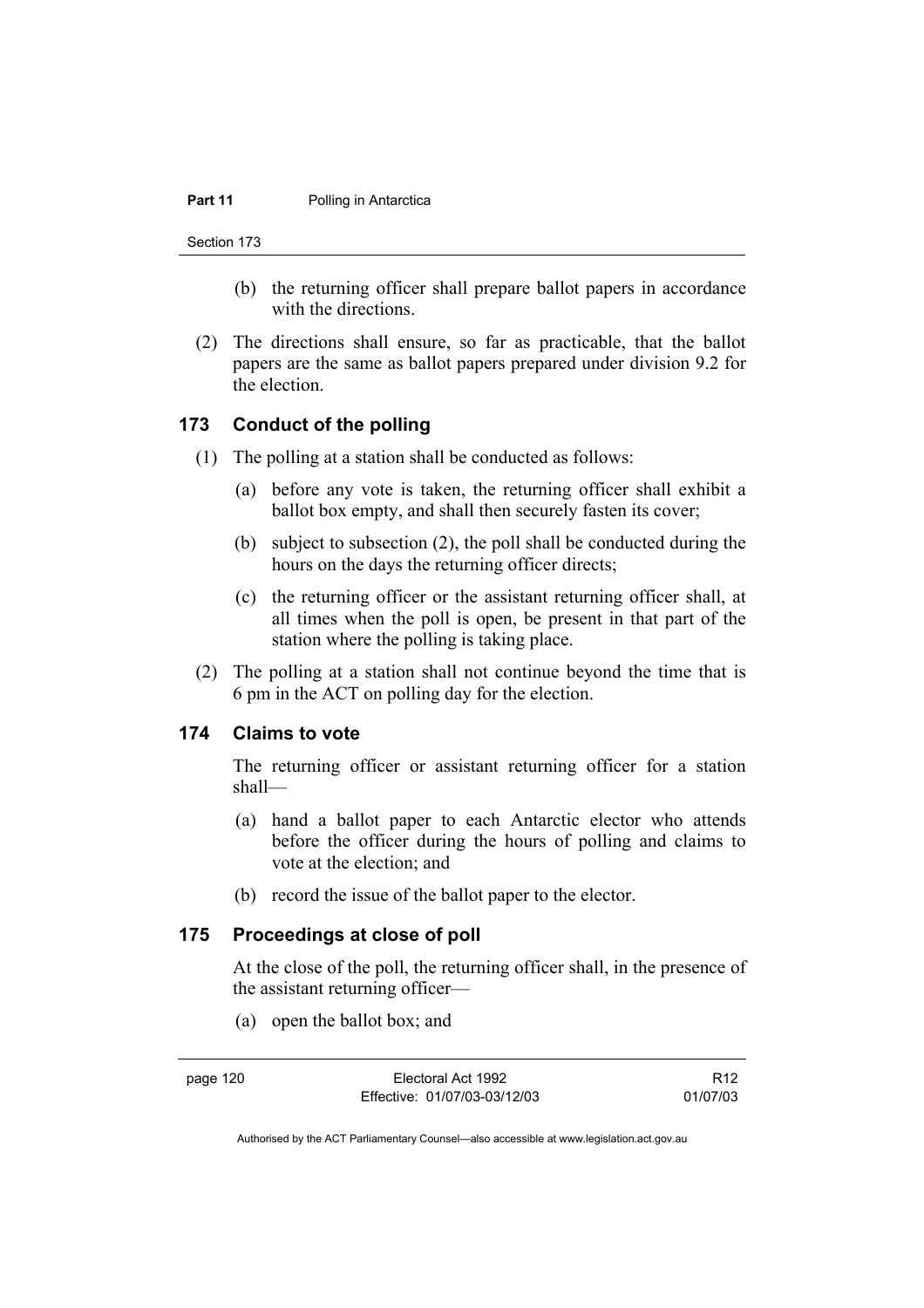- (b) transmit to the authorised officer—
	- (i) particulars of each elector who has voted at the station in the election; and
	- (ii) unless subparagraph (iii) applies, particulars of the marking of each ballot paper; and
	- (iii) if the returning officer is unable to read or understand clearly the particulars referred to in subparagraph (ii)—a statement to explain that inability; and
- (c) prepare a written statement of the information transmitted.
- *Note* A ballot paper completed by an Antarctic elector may be faxed to the commissioner, see s 329.

## **176 Result of polling in Antarctica**

- (1) On receipt of the transmission under section 175, the authorised officer shall—
	- (a) in relation to each ballot paper marked by an Antarctic elector—transcribe the particulars of the elector's marks onto a ballot paper for the relevant electorate; and
	- (b) seal in an envelope the ballot paper onto which the particulars are transcribed; and
	- (c) sign the envelope and endorse it to the effect that it contains a ballot paper recording a vote by an Antarctic elector that is to be admitted to the scrutiny for the election; and
	- (d) send the envelope to the commissioner.
- (2) An authorised officer shall not mark a ballot paper under this section in a way that is likely to enable it to be identified as representing the vote of an Antarctic elector.

page 121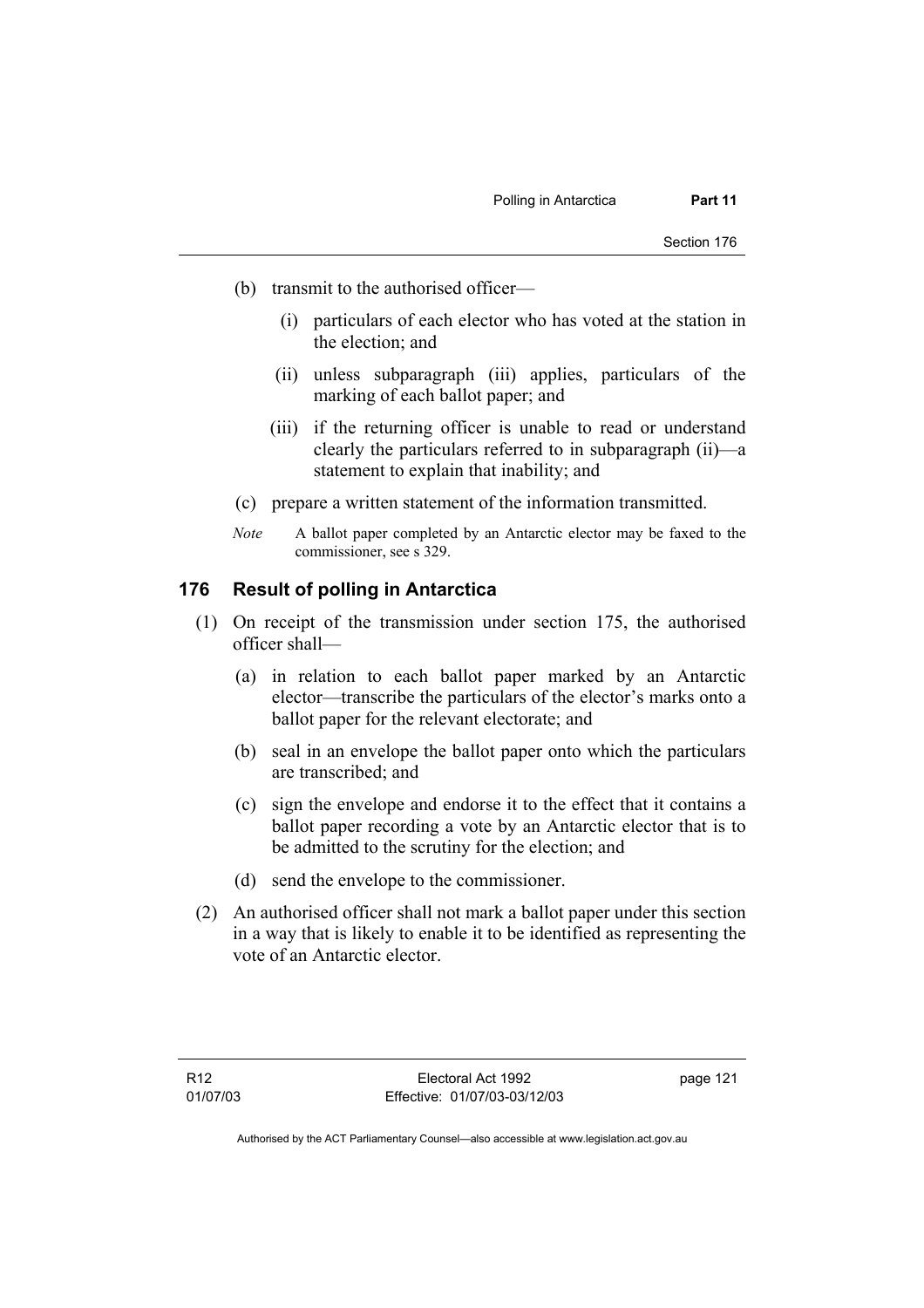#### **Part 11** Polling in Antarctica

Section 177

# **177 Preservation of documents**

- (1) As soon as practicable after the close of the poll for an election, the returning officer for each station shall forward to the commissioner—
	- (a) a copy of the record of the issue of each ballot paper; and
	- (b) a copy of the statement referred to in section 175 (c); and
	- (c) the ballot papers used for voting at the station.
- (2) The commissioner shall keep the documents referred to in subsection (1) in safe custody for the purposes of scrutiny under part 12.

page 122 **Electoral Act 1992** Effective: 01/07/03-03/12/03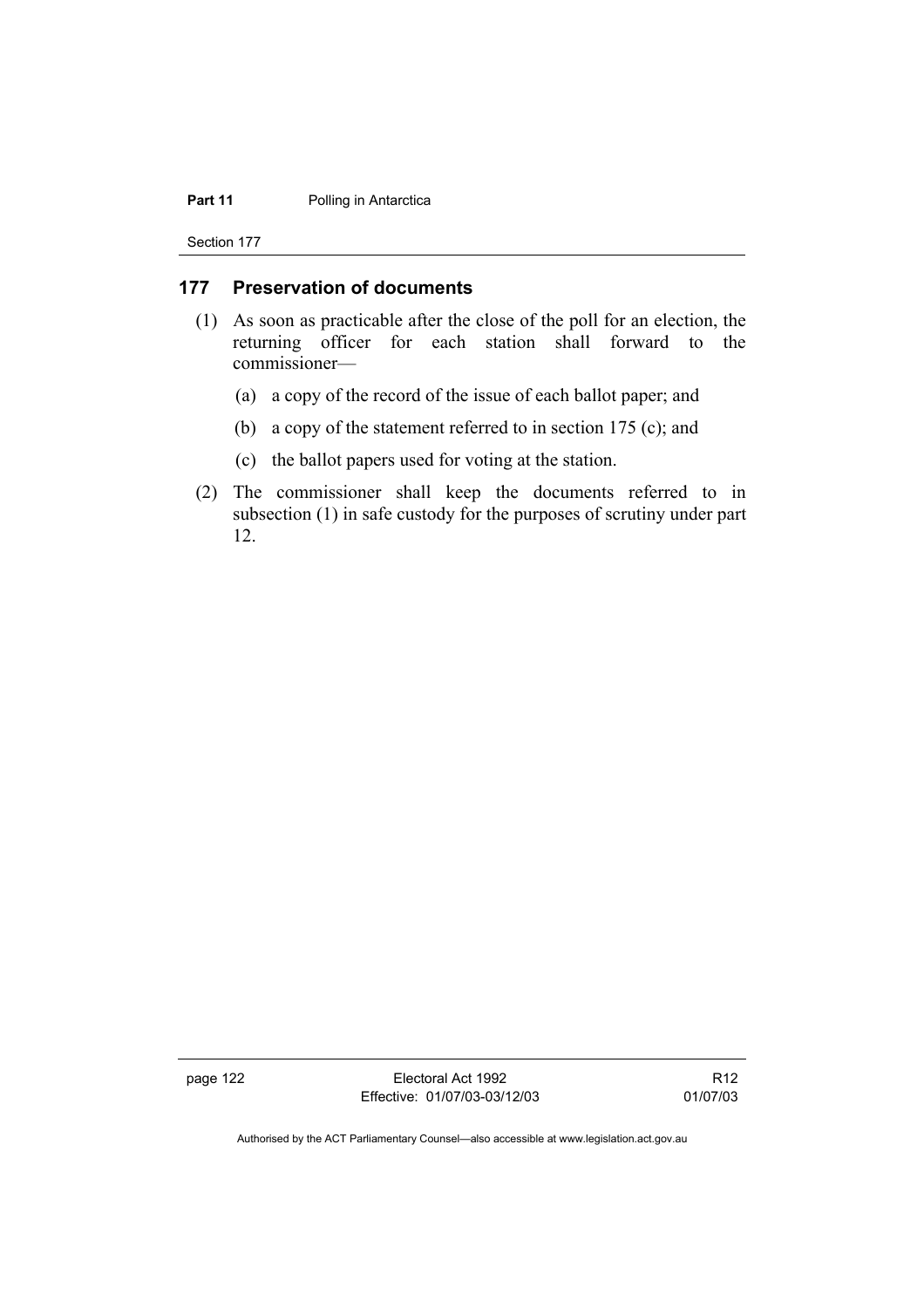# **Part 12 The scrutiny**

#### **178 Scrutiny**

- (1) The result of the polling at an election shall be ascertained by scrutiny in accordance with this part.
- (2) All the proceedings at the scrutiny shall be open to the inspection of the scrutineers.
- (3) The commissioner shall arrange for the following articles, documents and data to be dealt with at scrutiny centres for this part:
	- (a) applications for postal votes in the election;
	- (b) records of issued declaration voting papers;
	- (c) completed declaration voting papers received by the commissioner, the OIC of a polling place or another officer;
	- (d) ballot boxes containing ballot papers for ordinary voting or declaration voting;
	- (e) electronic ballot papers;
	- (f) envelopes containing ballot papers recording votes by Antarctic electors.
- (4) The OIC for a scrutiny centre may adjourn the scrutiny at the centre from time to time.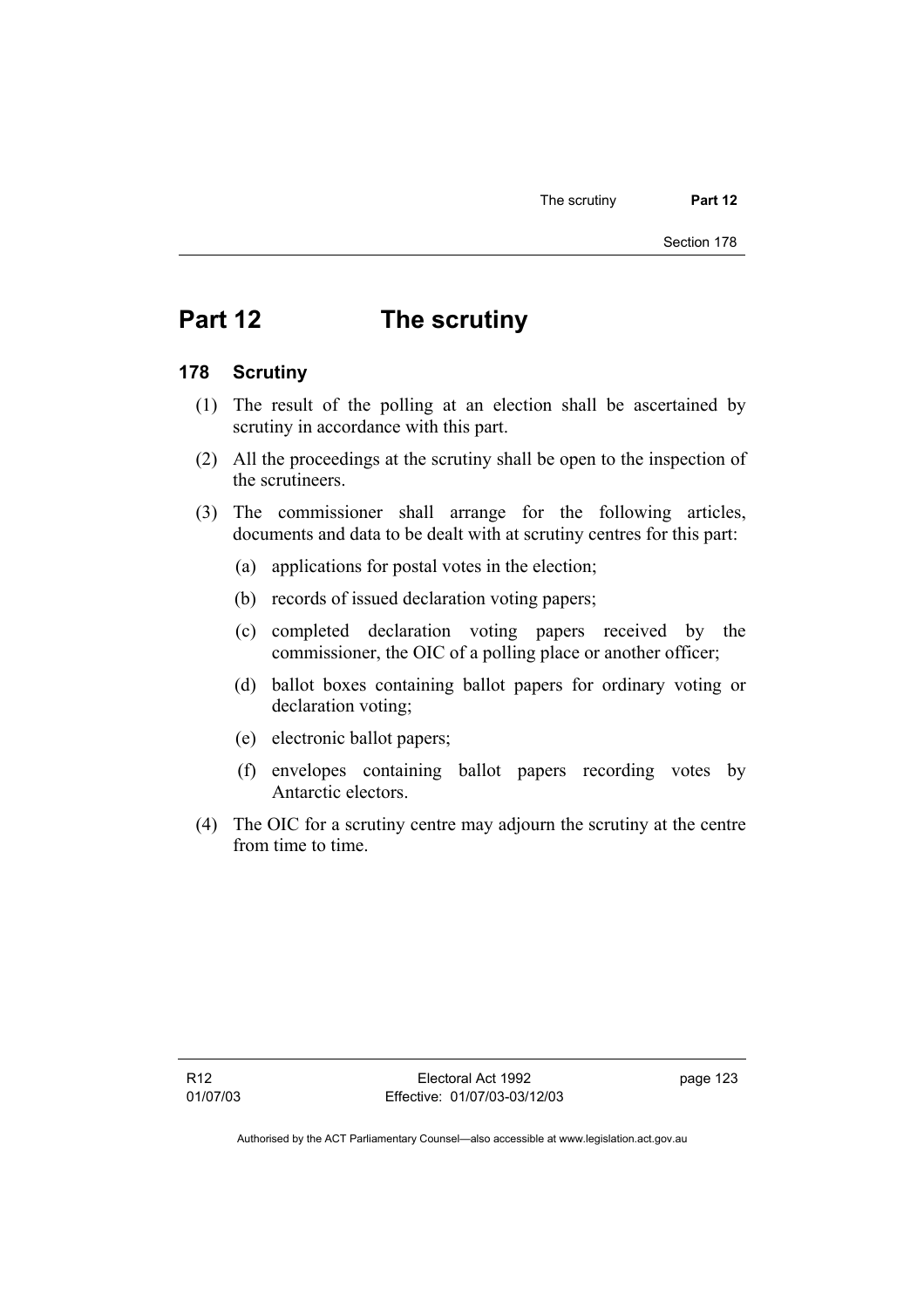#### **Part 12** The scrutiny

Section 179

#### **179 Preliminary scrutiny of declaration voting papers etc**

- (1) The commissioner shall arrange for the conduct of the preliminary scrutinies necessary in relation to a poll until the following documents have been dealt with in accordance with this section:
	- (a) all completed declaration voting papers (including those used for postal voting) received by the commissioner or another officer on or before polling day;
	- (b) all completed declaration voting papers used for postal voting received by the commissioner before the end of the 6th day after the close of the poll;
	- (c) any envelope referred to in section 176 (1) (d) containing a ballot paper recording the vote of an Antarctic elector.
- (2) A preliminary scrutiny shall not be conducted earlier than the 5th day before polling day.
- (3) The commissioner shall display a notice in a prominent place at the office of the commissioner specifying the date and time when, and the place where, a preliminary scrutiny is to begin.
- (4) The notice shall be so displayed no later than 4 pm on the day before the beginning of the preliminary scrutiny.
- (5) A preliminary scrutiny shall be conducted in accordance with schedule 3.
- (6) Schedule 3 applies, so far as practicable, in relation to a vote cast by an Antarctic elector as if—
	- (a) the vote were a declaration vote other than a postal vote; and
	- (b) a declaration signed by the elector specifying the electorate in relation to which the elector is an Antarctic elector appeared on the envelope referred to in section  $176$  (1) (d); and
	- (c) a reference in that schedule to a set of declaration voting papers were a reference to that envelope.

R12 01/07/03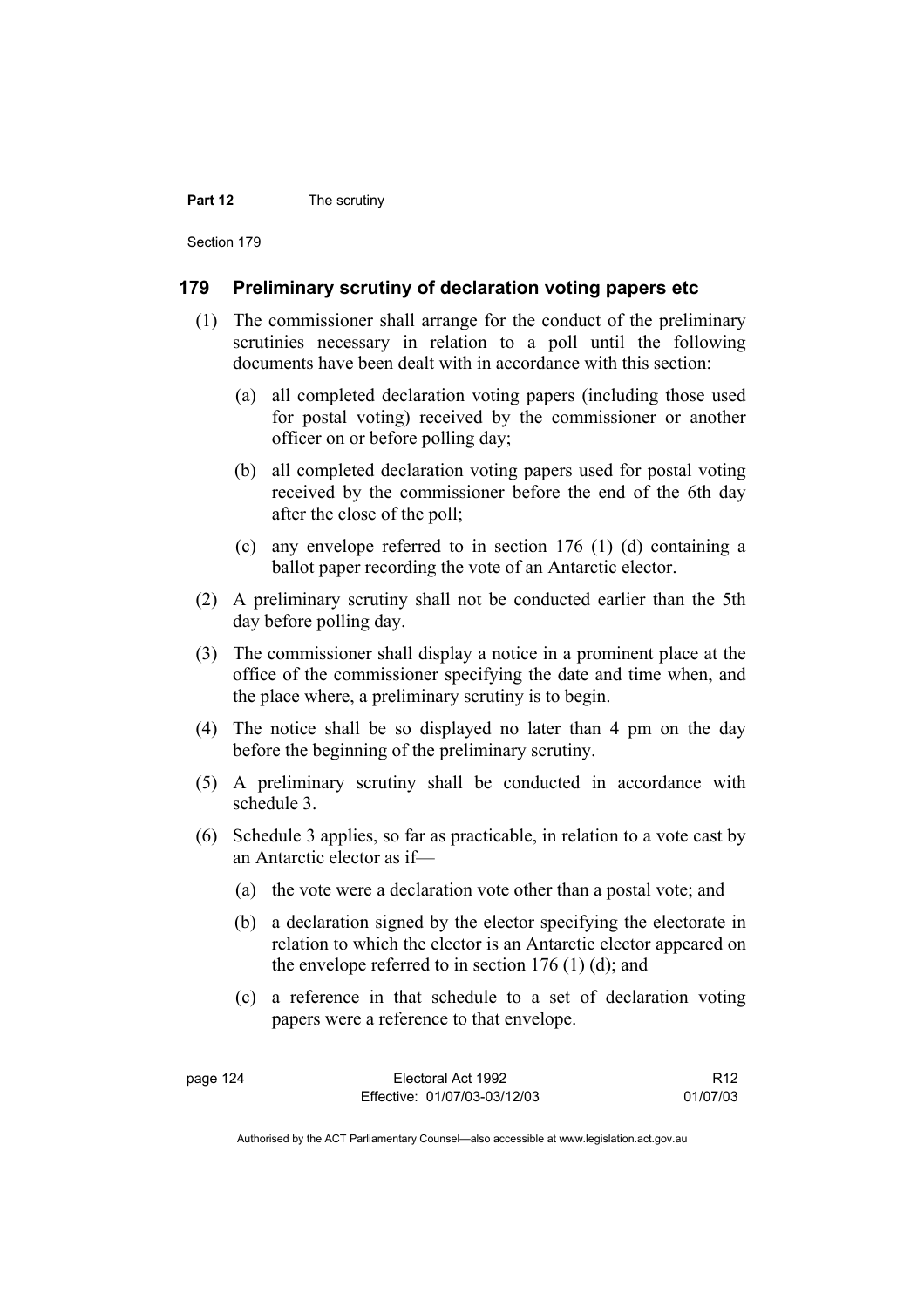- (7) At a preliminary scrutiny, declaration voting papers shall not be rejected for further scrutiny because of a formal error.
- (8) A preliminary scrutiny shall be taken to be part of the scrutiny in relation to an election.

#### **180 Formality of ballot papers**

- (1) Except as provided by this section, a ballot paper is formal and effect shall be given to the elector's intention as far as that intention is clear.
- (2) A ballot paper is informal if—
	- (a) in the opinion of the OIC of a scrutiny centre—
		- (i) it is not authentic; or
		- (ii) it has writing on it by which the elector can be identified; or
	- (b) no first preference is marked in a candidate square; or
	- (c) a first preference is marked in 2 or more candidate squares; or
	- (d) for a completed declaration vote ballot paper that has not been dealt with at a preliminary scrutiny under section 179—it is not enclosed in the appropriate envelope on which appears a declaration made by an elector.
- (3) In determining whether a ballot paper is formal—
	- (a) a preference marked outside a candidate square shall be taken to be marked in the square if the voter's intention to indicate that preference for that candidate is clear; and
	- (b) subject to subsection (2) (a), any other writing outside a candidate square shall be disregarded.
- (4) A ballot paper on which the particulars are endorsed by an officer under section 155 is not informal—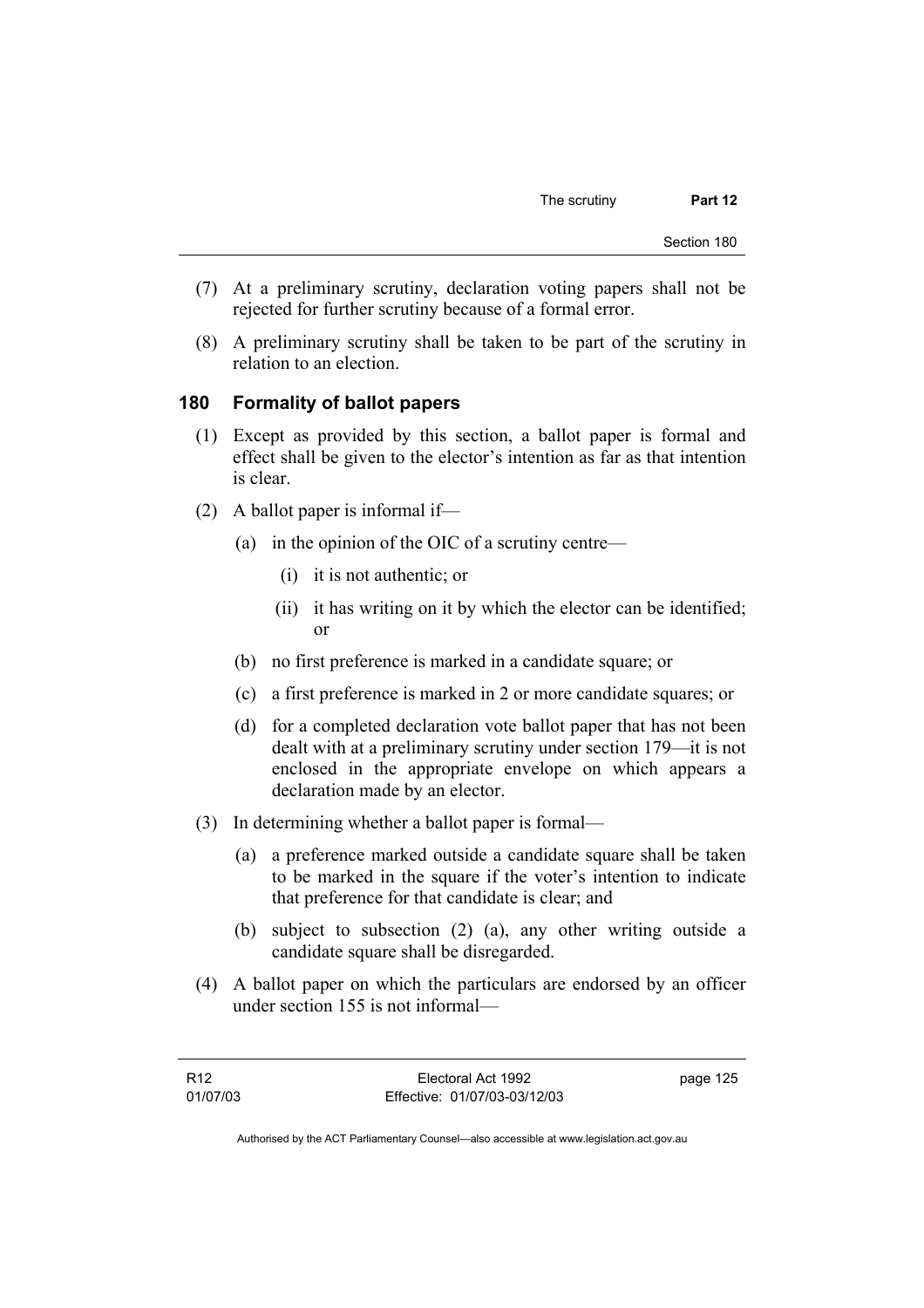#### **Part 12** The scrutiny

- (a) if no other candidate has the same surname—only because the surname of a candidate has been written on the ballot paper; or
- (b) only because of a spelling mistake in the particulars endorsed on the ballot paper.
- (5) If it is necessary for this part, the commissioner may determine the formality of a ballot paper and, for that purpose, may reverse any decision made by another officer.

#### **181 Death of candidate**

If a candidate dies before the end of polling day, and the number of candidates remaining is greater than the number of candidates to be elected, a ballot paper is not informal only because of—

- (a) the inclusion on the ballot paper of the name of the deceased candidate; or
- (b) the marking of any consecutive number in a candidate square adjacent to that name; or
- (c) the omission to place any number in a candidate square adjacent to that name, or any resultant failure to indicate in consecutive order the elector's preferences.

# **182 First count—ordinary ballot papers**

- (1) This section applies only to paper ballot papers.
- (2) As soon as practicable after the close of the poll for an election, the OIC for a scrutiny centre shall arrange for the procedures set out in this section to be carried out.
- (3) First, the OIC shall—
	- (a) exhibit for inspection by any scrutineer each ballot box containing ballot papers recording ordinary votes; and
	- (b) record the condition of the ballot box before opening it.

page 126 Electoral Act 1992 Effective: 01/07/03-03/12/03

R12 01/07/03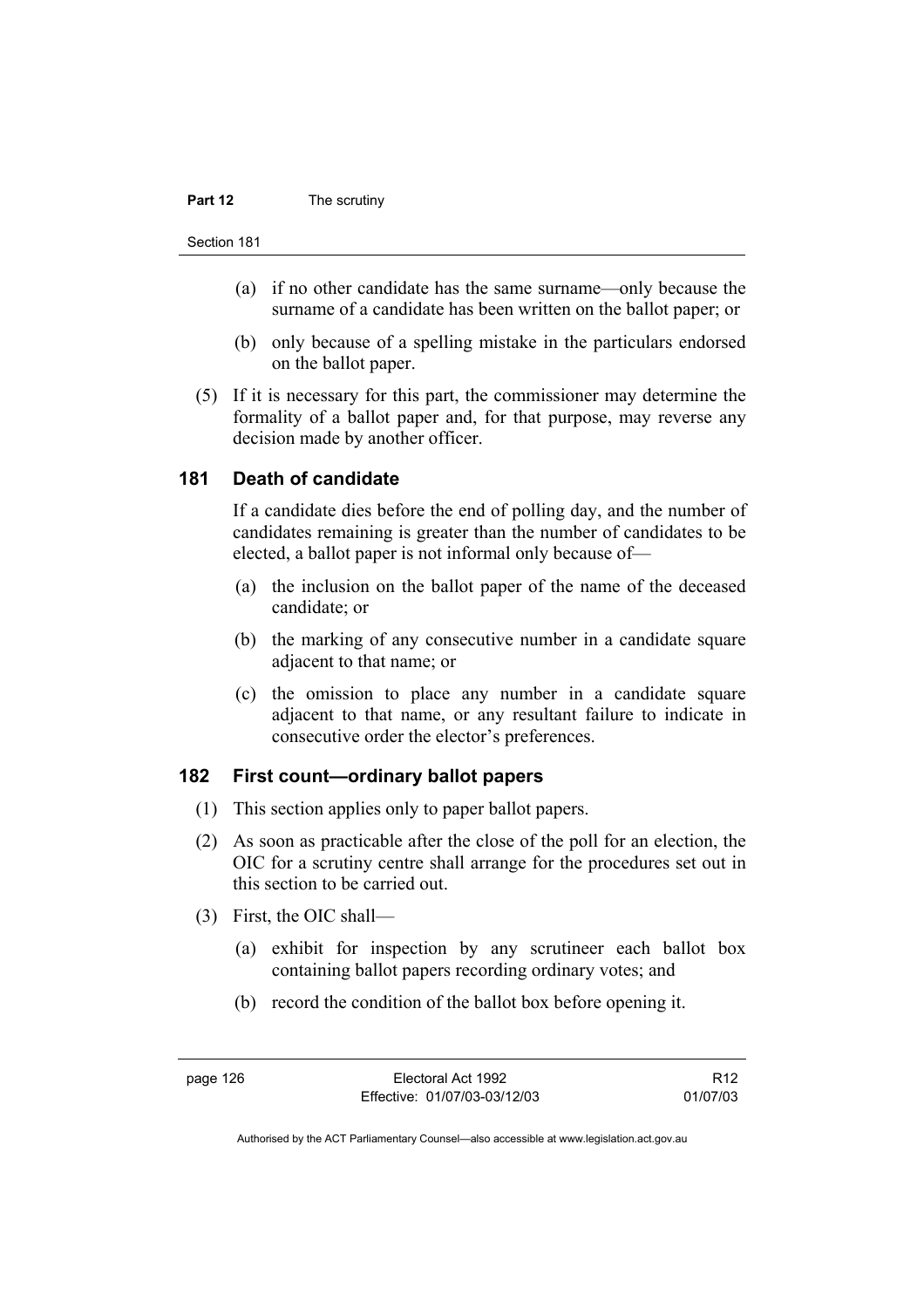- (4) Second, the OIC shall arrange for an officer to—
	- (a) open each ballot box; and
	- (b) sort the ballot papers from each ballot box into separate parcels for each electorate; and
	- (c) in relation to the ballot papers for each electorate—
		- (i) count all informal ballot papers, reject them from further scrutiny under this section, and place them in a separate parcel; and
		- (ii) sort the unrejected ballot papers into separate parcels according to the first preferences marked on them and count the ballot papers in each parcel.
- (5) Third, the OIC shall, in relation to the ballot papers for each electorate—
	- (a) make out and sign a statement (countersigned by an officer and each scrutineer who wishes to do so) setting out—
		- (i) the number of unrejected ballot papers on which a first preference is recorded for each candidate; and
		- (ii) the number of informal ballot papers; and
	- (b) transmit particulars of the numbers so recorded to the commissioner, by telephone or other expeditious way; and
	- (c) seal up the parcels, endorse on each a description of the contents and permit each scrutineer who wishes to do so to countersign the endorsement; and
	- (d) send the parcels to the commissioner without delay, together with the statement referred to in paragraph (a).
- (6) Despite subsection (4) (b), the total number of ballot papers for a particular electorate that are to be dealt with at a particular scrutiny under this section shall not be fewer than 20.

| R12      | Electoral Act 1992           | page 127 |
|----------|------------------------------|----------|
| 01/07/03 | Effective: 01/07/03-03/12/03 |          |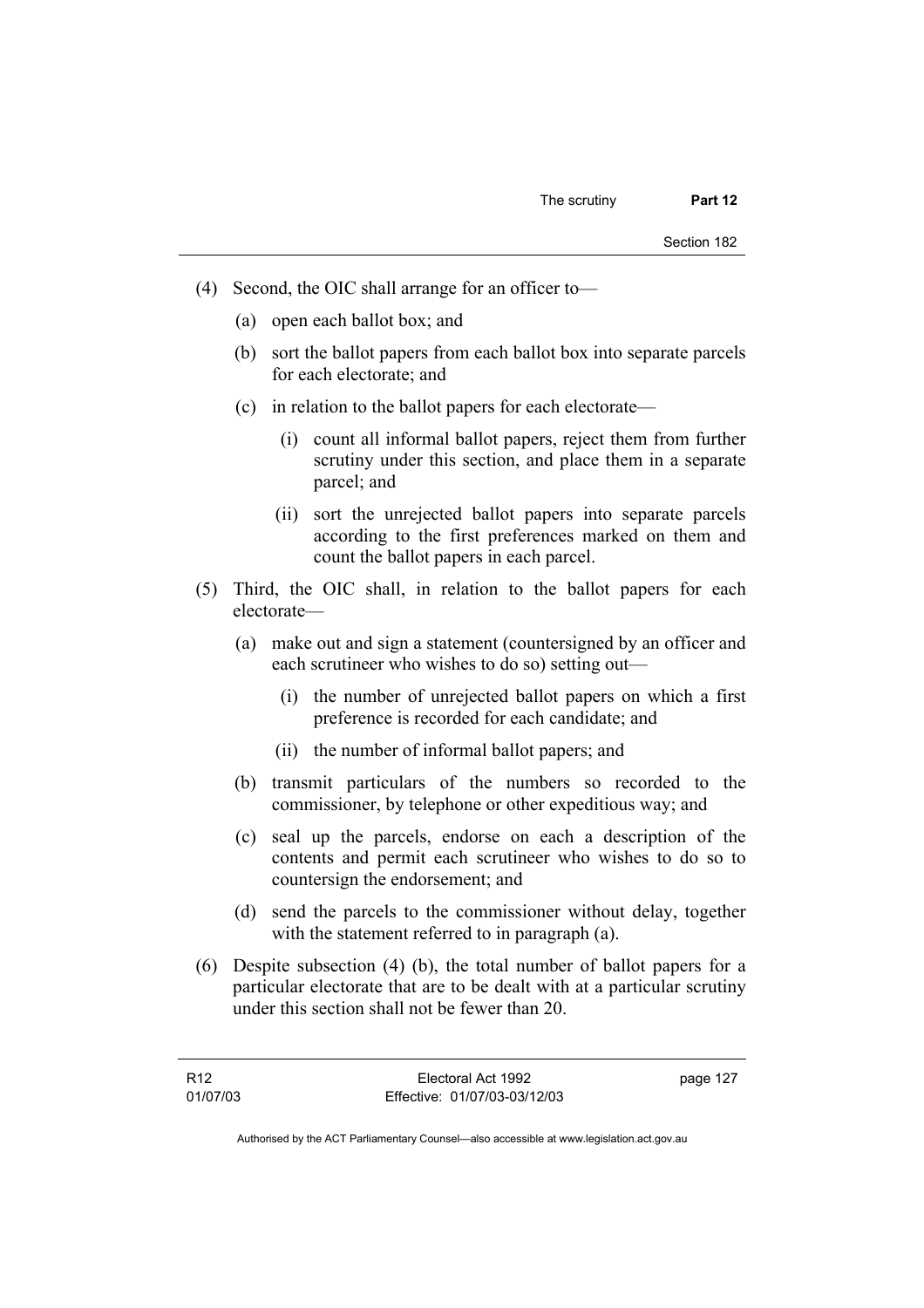- (7) If subsection (6) applies, the OIC shall—
	- (a) count the number of those ballot papers; and
	- (b) seal them in a separate parcel; and
	- (c) endorse the parcel with a description of the contents (including the number of ballot papers); and
	- (d) send the parcel to another scrutiny centre, as directed by the commissioner, for this part.
- (8) The OIC may arrange for preferences marked on paper ballot papers to be entered into the approved computer program.

#### **183 First count—declaration ballot papers**

As soon as practicable after declaration vote ballot papers have been admitted to a scrutiny under this section because of schedule 3 but not before the close of the poll for the election, the OIC for the relevant scrutiny centre shall arrange for the ballot papers to be dealt with in accordance with section 182 as if they were ordinary vote ballot papers.

#### **183A First count—electronic ballot papers**

As soon as practicable after the close of the poll for an election, the OIC for a scrutiny centre must arrange for preferences from electronic voting to be entered into the approved computer program and for the electronic counting of the votes using the program.

#### **184 Second count—first preferences**

- (1) If preferences marked on paper ballot papers have not been entered on the approved computer program under section 182 (8), the commissioner shall—
	- (a) arrange for an officer at a scrutiny centre to open the parcels referred to in section 182 (5) (d) (including those to which that paragraph applies under section 183) and, so far as practicable,

R12 01/07/03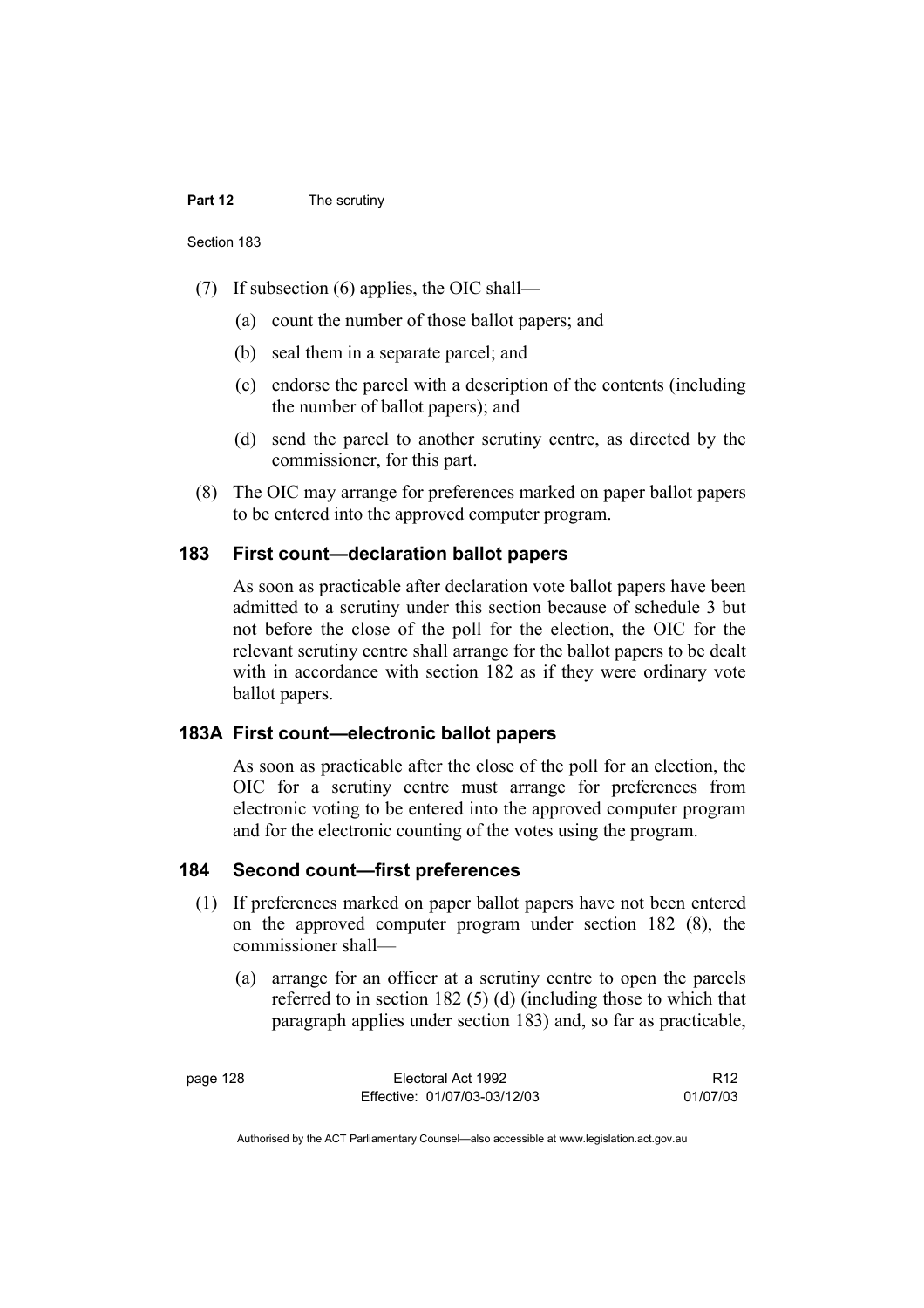conduct a second scrutiny of the ballot papers in accordance with section  $182(4)$  and  $(5)$ ; and

- (b) from the result of the second scrutiny, ascertain—
	- (i) the number of unrejected ballot papers on which a first preference is recorded for each candidate; and
	- (ii) the number of informal ballot papers for each electorate.
- (2) The commissioner must, using the approved computer program, ascertain from the result of the first scrutiny of electronic ballot papers and any paper ballot papers from which preferences have been entered on the computer program under section 182 (8)—
	- (a) the number of unrejected ballot papers on which a first preference is recorded for each candidate; and
	- (b) the number of informal ballot papers for each electorate.
- (3) For subsection (1), the officer conducting the second scrutiny may reverse a decision made at the scrutiny under section 182.

#### **185 Ascertaining result of poll**

- (1) The commissioner shall arrange for—
	- (a) the further scrutiny of the ballot papers referred to in section 184 (1) (b) (i) and (2) (a); and
	- (b) the ascertainment of the successful candidates;

in accordance with schedule 4.

- (2) If it is necessary to do so for schedule 4, the commissioner shall—
	- (a) determine the numbers of ballot papers or votes; or
	- (b) calculate a quota or transfer value; or
	- (c) identify a candidate.

page 129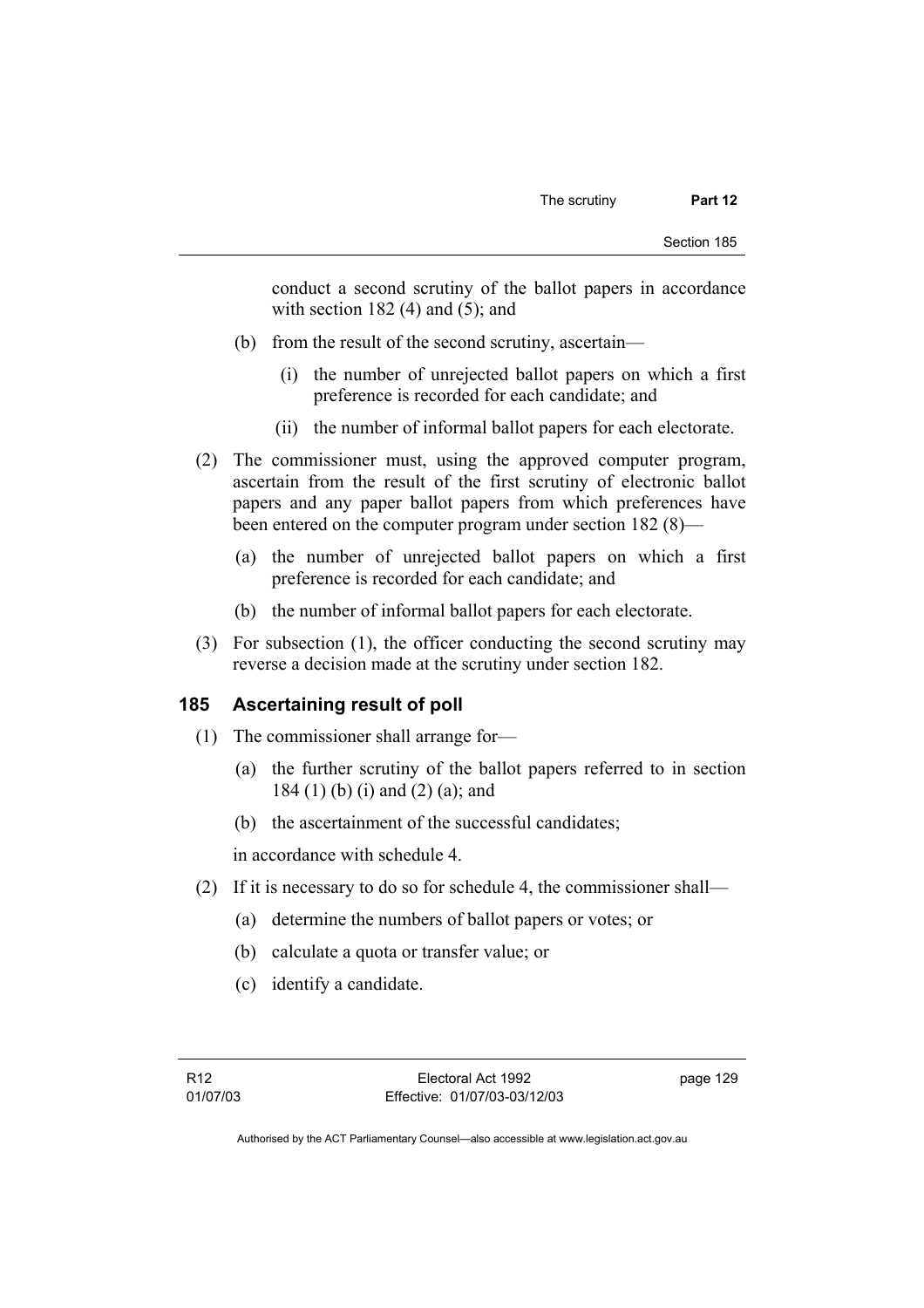#### **Part 12** The scrutiny

Section 186

#### **186 Objections by scrutineers**

- (1) If a scrutineer objects to a ballot paper as being informal, the officer conducting the scrutiny shall mark the ballot paper 'admitted' or 'rejected' according to the officer's decision to admit or reject the ballot paper.
- (2) Subsection (1) shall not be taken to prevent the officer from rejecting a ballot paper as being informal if there is no objection by a scrutineer.

#### **187 Recount of ballot papers**

- (1) The commissioner—
	- (a) may, if the commissioner considers appropriate; and
	- (b) shall, if directed by the electoral commission;

direct an officer to recount some or all of the ballot papers for an election at any time before the declaration of the result of the election.

- (2) A request by a candidate for the exercise of a power under subsection (1) shall be in writing setting out the reasons for the request.
- (3) The electoral commission shall not accede to a request by a candidate to direct the commissioner to exercise a power under subsection (1) unless the commissioner has already refused to exercise that power.
- (4) The officer conducting a recount—
	- (a) shall not deal with the ballot papers in a way that is inconsistent with this part; and
	- (b) may reverse a decision made earlier in the scrutiny.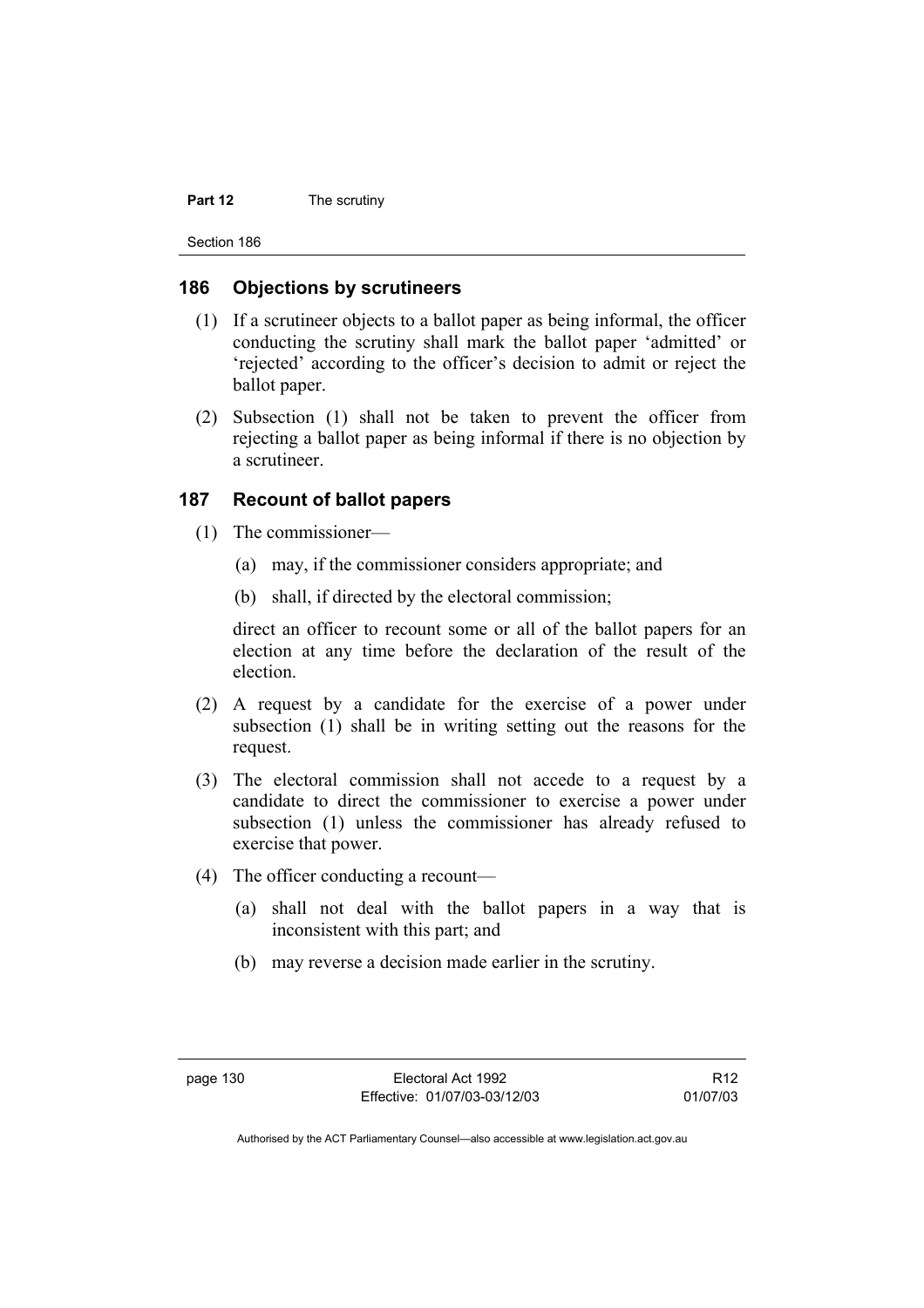(5) Before a recount is conducted, the commissioner shall notify each candidate, in writing, of the date, time and place fixed for the recount.

#### **187A Recount of electronic scrutiny of ballot papers**

- (1) This section sets out the alternative ways in which a recount of the electronic scrutiny of ballot papers may be conducted.
- (2) The recount may be conducted by recounting data from electronic ballot papers kept on a backup copy of electronic data produced at a polling place or scrutiny centre.
- (3) If an approved computer program is used to find out the result of a scrutiny, the recount may be conducted—
	- (a) by rerunning the program; or
	- (b) by reloading the data into a different copy of the program and running the program.
- (4) If practicable, the recount may be conducted—
	- (a) by re-examining the accuracy of any preference data entered into the computer program from paper ballot papers; or
	- (b) by conducting—
		- (i) a partial or full manual scrutiny of paper ballot papers from which preference data has been entered into the computer program; or
		- (ii) a combination of manual scrutiny of those paper ballot papers and a computerised scrutiny of electronic ballot papers.

#### **188 Reservation of disputed ballot papers**

- (1) The officer conducting a recount—
	- (a) may, if the officer considers appropriate; and

| R12      | Electoral Act 1992           | page 131 |
|----------|------------------------------|----------|
| 01/07/03 | Effective: 01/07/03-03/12/03 |          |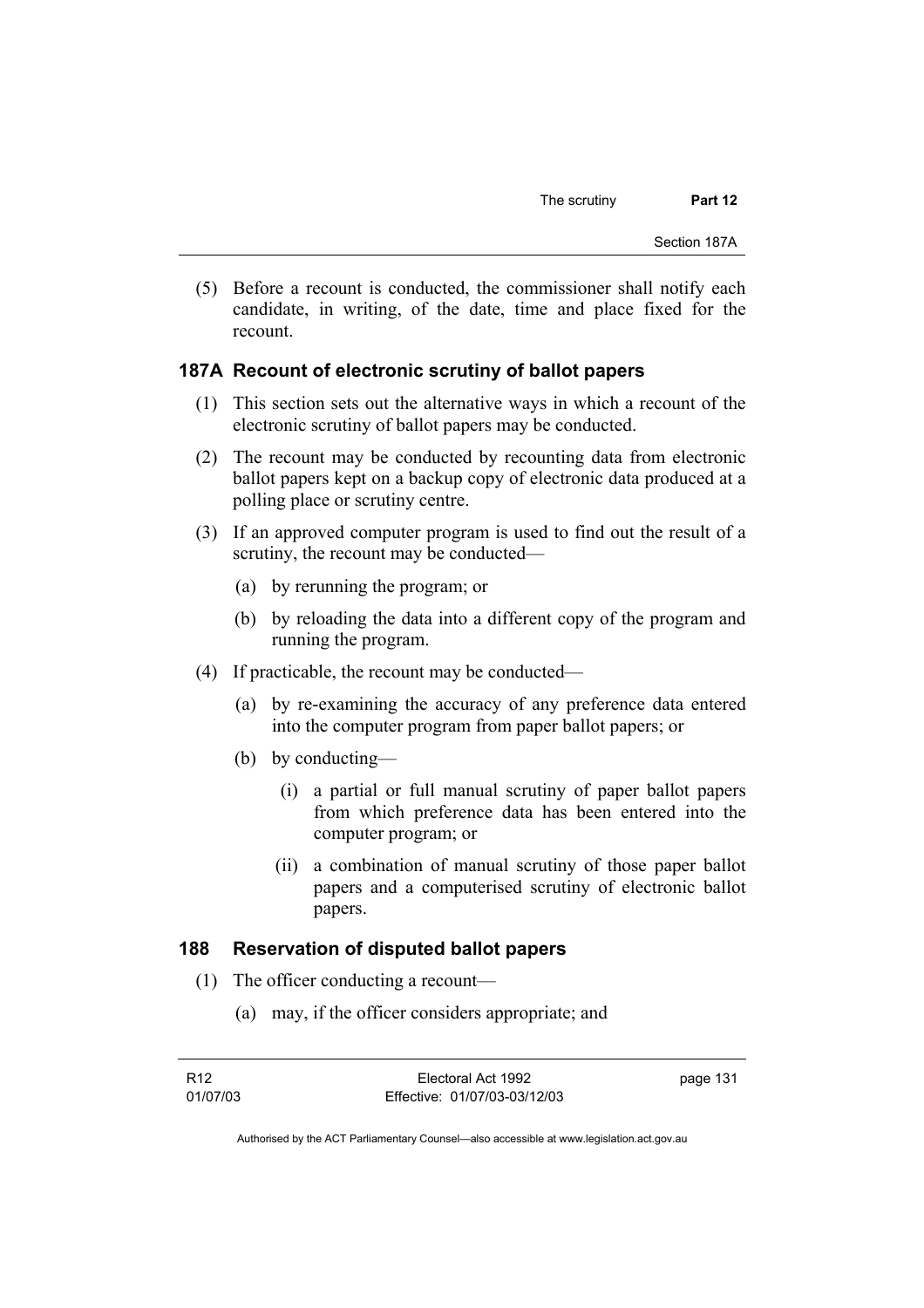#### **Part 12** The scrutiny

Section 189

(b) shall, at the request of any scrutineer;

reserve any ballot paper for the decision of the commissioner.

 (2) The commissioner shall decide whether any ballot paper so reserved is to be admitted or rejected.

#### **189 Declaration of result of election**

- (1) As soon as practicable after the result of the poll in an election has been ascertained, the commissioner shall—
	- (a) declare elected each successful candidate ascertained in accordance with schedule 4;
	- (b) declare the result of the election; and
	- (c) notify the clerk of the Assembly of the names of the candidates elected.
- (2) The declaration shall be made in public at the place of nomination during ordinary office hours.
- (3) If a day is polling day for 2 or more elections, the results of all the elections shall be declared, so far as practicable, on the same day.
- (4) If a poll is not required for an election, a declaration under section 111 (1) or 112 shall not be made before the day that would have been polling day for the election.

page 132 Electoral Act 1992 Effective: 01/07/03-03/12/03

R12 01/07/03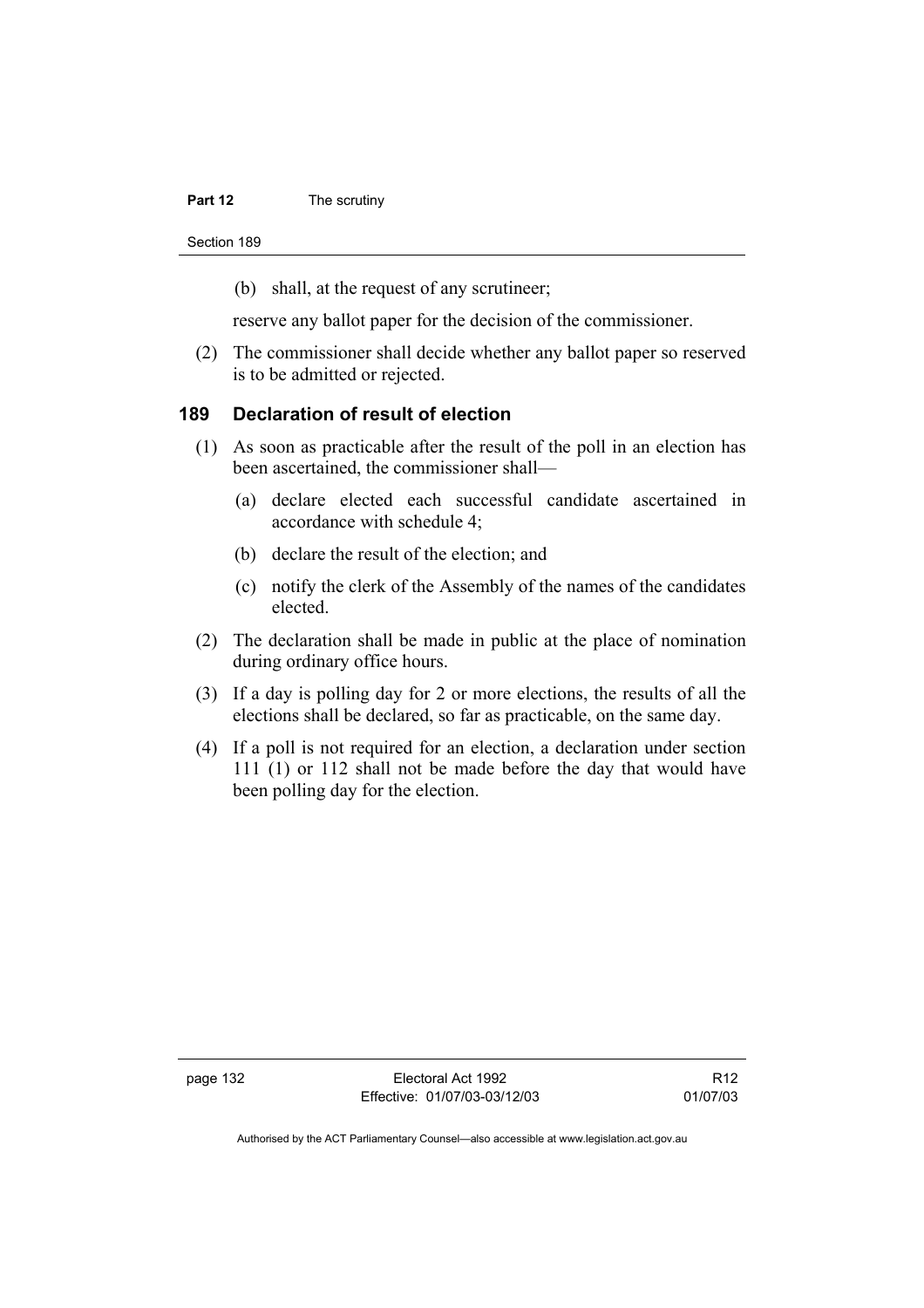Casual vacancies **Part 13** 

Section 190

# **Part 13 Casual vacancies**

#### **190 Definitions for pt 13**

In this part:

*former MLA*, in relation to a casual vacancy, means the person who was elected to the seat in which the vacancy has occurred at the last election before the vacancy occurred.

*Speaker* includes—

- (a) if there is a vacancy in the office of Speaker—the Deputy Speaker; and
- (b) if there is a vacancy in the offices of Speaker and Deputy Speaker—the clerk of the Legislative Assembly.

#### **191 Notice of casual vacancy**

- $(1)$  If—
	- (a) the Speaker notifies the commissioner in writing that the seat of an MLA has become vacant otherwise than because of—
		- (i) the dissolution of the Assembly; or
		- (ii) the expiry of the term for which MLAs were elected at an election; or
		- (iii) the failure or partial failure of an election; and
	- (b) the commissioner is satisfied that it is practicable to fill the vacancy in accordance with section 194;

the commissioner shall publish a notice in a newspaper.

 (2) A notice published by the commissioner under subsection (1) shall—

page 133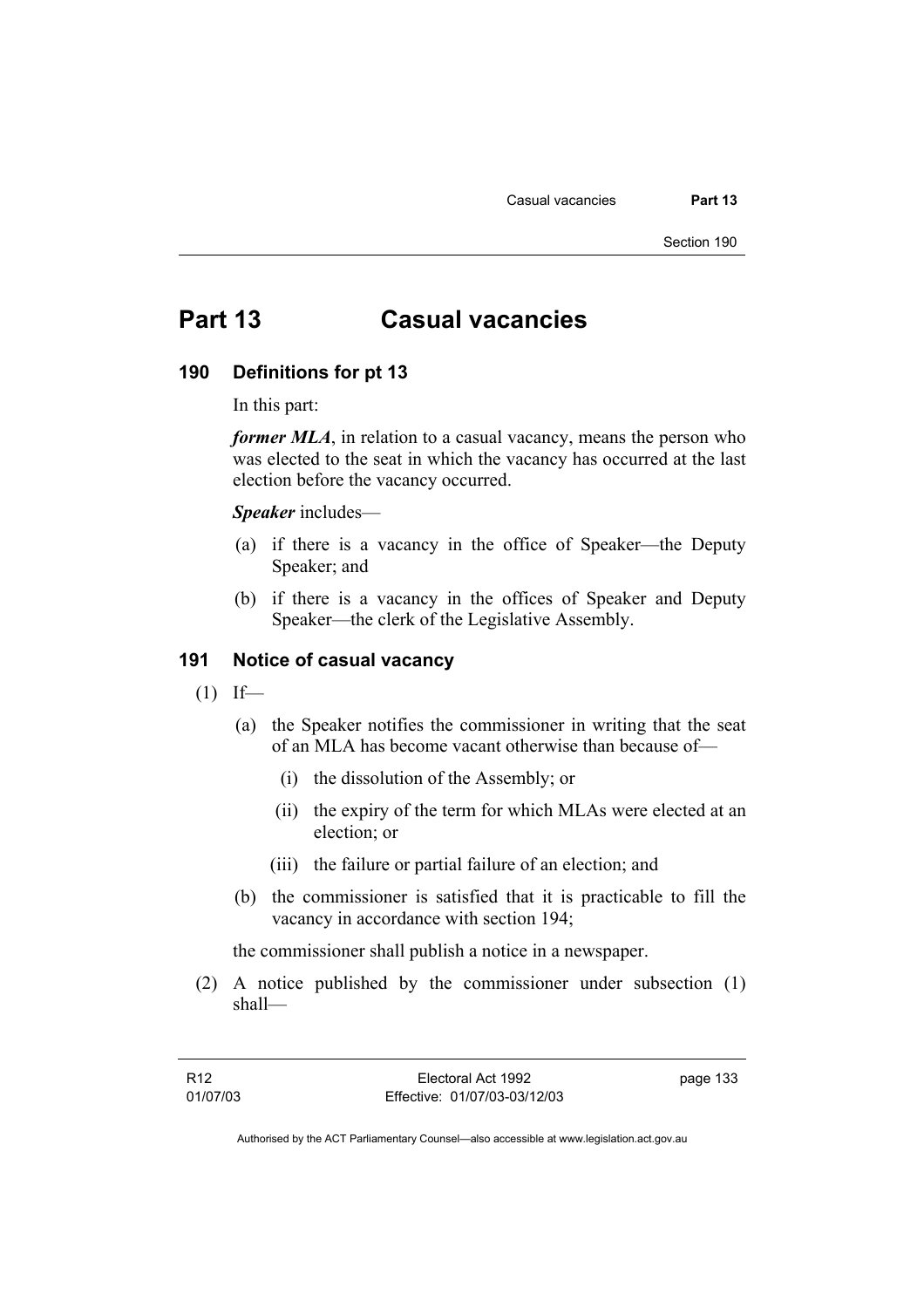#### **Part 13 Casual vacancies**

Section 192

- (a) contain a statement to the effect that—
	- (i) there is a casual vacancy in the Assembly; and
	- (ii) a person may apply to be a candidate in accordance with section 192; and
- (b) specify when, in accordance with section 192, applications close.
- (3) The commissioner shall, so far as practicable, give a copy of the notice to any person who, in the opinion of the commissioner, may be entitled to make an application under section 192 in relation to the vacancy.
- (4) If the commissioner is not satisfied that it is practicable to fill the vacancy in accordance with section 194, he or she shall inform the Speaker accordingly.

# **192 Candidates for casual vacancy**

- (1) A person may apply to be a candidate for a seat in relation to which a casual vacancy has occurred if—
	- (a) the person was a candidate in the last election for the electorate in which the vacancy has occurred; and
	- (b) the person was not elected; and
	- (c) he or she is an eligible person.
- (2) An application under subsection (1) shall—
	- (a) contain—
		- (i) a statement by the applicant that he or she consents to be an MLA if elected; and
		- (ii) a declaration by the applicant, made in the presence of an elector, that he or she is an eligible person; and

R12 01/07/03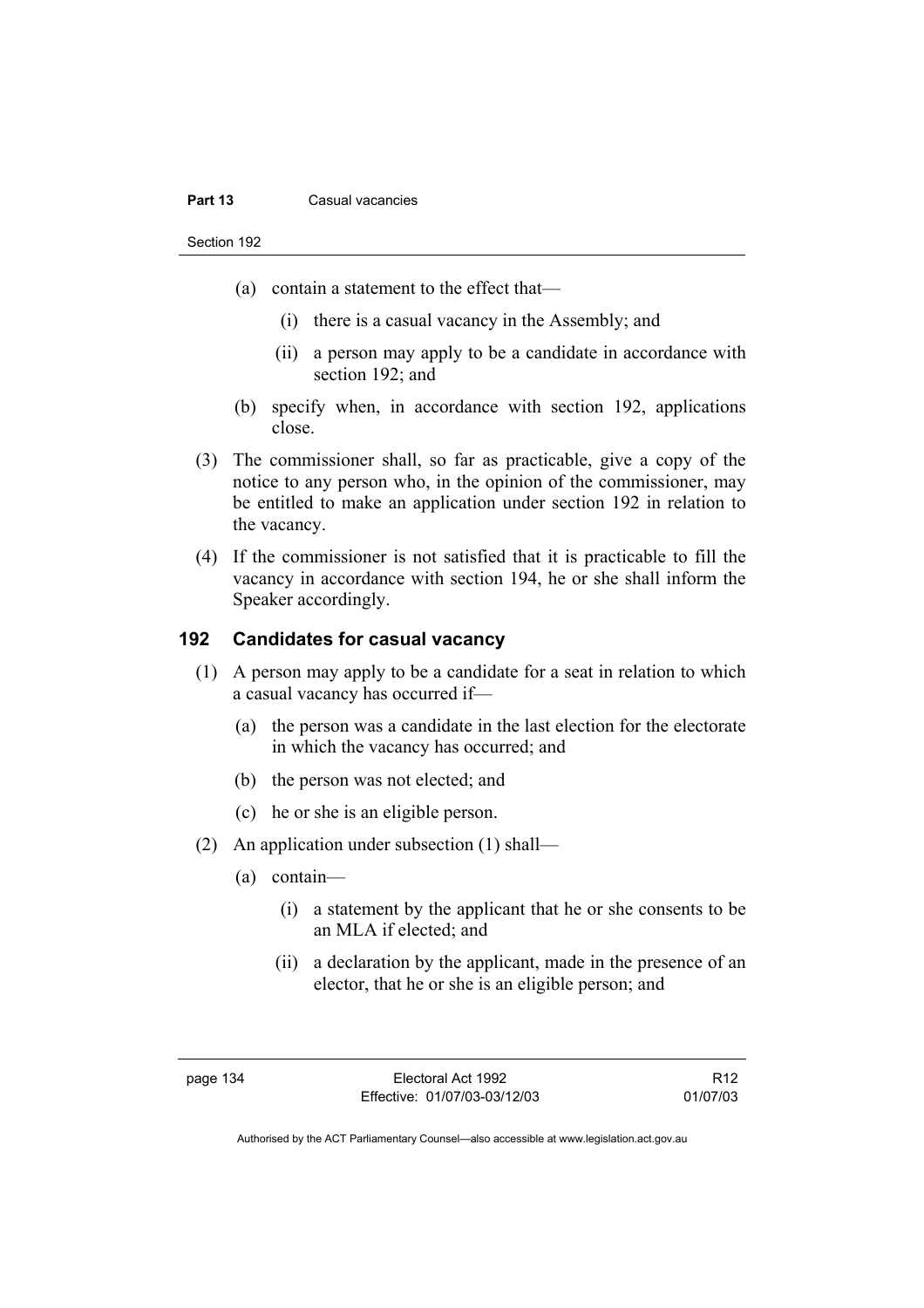- (iii) the signature of the applicant and of the elector who witnessed the applicant's declaration; and
- (b) reach the commissioner before noon on the 10th day after the day on which notice of the vacancy was published in a newspaper in accordance with section 191 (1).
- *Note* If a form is approved under s 340A (Approved forms) for an application, the form must be used.
- (3) An applicant may withdraw his or her application by giving the commissioner written notice of withdrawal before applications close.
- (4) The commissioner shall reject a purported application that is not substantially in accordance with subsection (2) and give the person in relation to whom it was made written notice setting out the reasons for the rejection.
- (5) In this section:

*eligible person* means a person who—

- (a) is eligible to be an MLA; or
- (b) would, apart from section 103 (2) (b), be eligible to be an MLA.

#### **193 Publication of candidates' details**

- (1) If 1 or more persons have applied to be a candidate in accordance with section 192, the commissioner shall, as soon as practicable after the close of applications—
	- (a) publicly produce all the applications and declare each person who has duly applied to be a candidate; and
	- (b) arrange for a notice containing particulars relating to each candidate (other than any suppressed address) to be displayed at the office of the commissioner.

page 135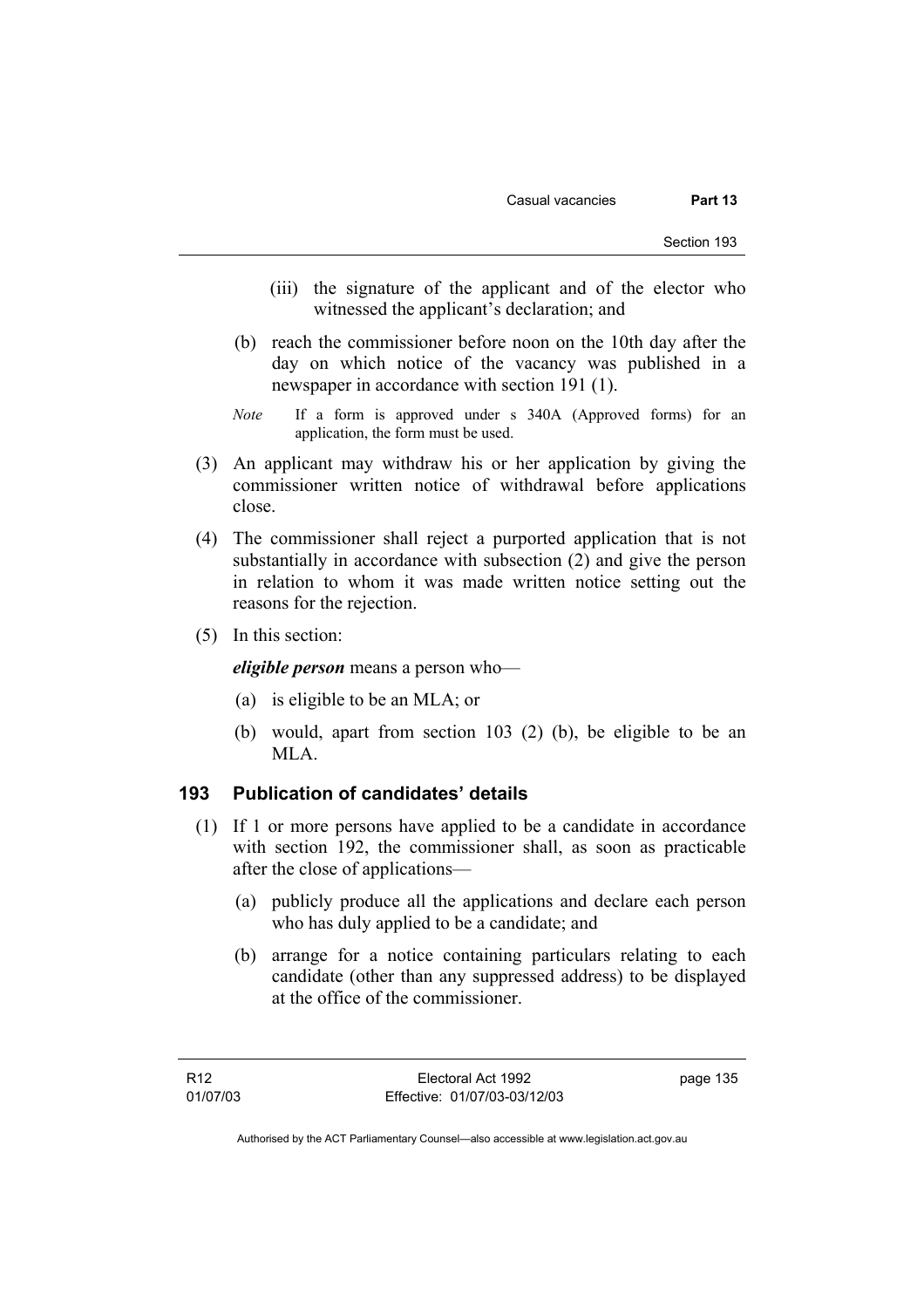#### **Part 13** Casual vacancies

Section 194

 (2) If there are no candidates in relation to a casual vacancy, the commissioner shall declare that there are no candidates and inform the Speaker accordingly.

#### **194 Determination of candidate to fill vacancy**

- (1) If there is only 1 candidate in relation to a casual vacancy, the commissioner shall declare the candidate elected.
- (2) If there is more than 1 candidate in relation to a casual vacancy, the commissioner shall, as soon as practicable after making a declaration under section 193 (1) (a)—
	- (a) fix a time and place for a recount of the ballot papers counted for the former MLA at the last election at which he or she was elected; and
	- (b) give each candidate written notice of the time and place so fixed; and
	- (c) conduct the recount in accordance with schedule 4, part 4.3.

*Note* For how documents may be given, see *Legislation Act 2001*, pt 19.5.

- (3) The commissioner shall declare elected the successful candidate ascertained in accordance with schedule 4, part 4.3.
- (4) This Act applies, so far as practicable, to a recount under subsection (2) as if it were a scrutiny under part 12.

#### **195 Assembly nominees**

- $(1)$  If—
	- (a) the commissioner informs the Speaker that a casual vacancy has not been filled for a reason specified in section 191 (4) or 193 (2); and
	- (b) the Speaker notifies the commissioner that the Assembly has chosen a person to hold the vacant office as an MLA for the rest of the term of the former MLA;

page 136 Electoral Act 1992 Effective: 01/07/03-03/12/03

R12 01/07/03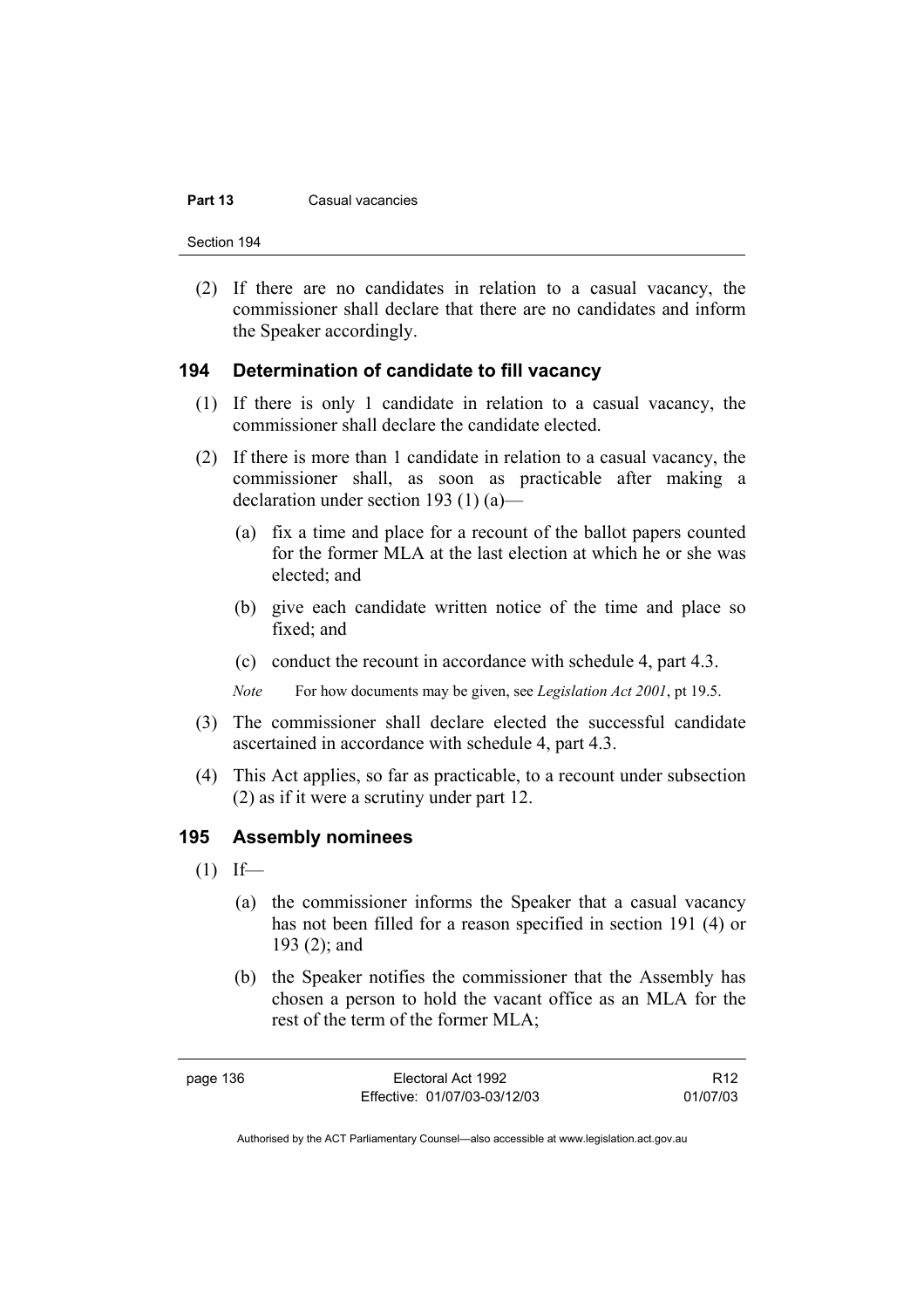the commissioner shall declare elected the person chosen.

- (2) If the name of the former MLA appeared on the ballot paper for the last election as a party candidate, the person chosen to hold the vacant office shall be a member of the party who is nominated by the party.
- (3) If a person chosen in accordance with subsection (2) ceases to be a member of the party before the Assembly next meets after the declaration under subsection (1), the person shall be taken not to have been chosen.
- $(4)$  If—
	- (a) the name of the former MLA appeared on the ballot paper for the last election as a candidate other than a party candidate; or
	- (b) if subsection (2) would otherwise apply—there is no member of the relevant party available to be chosen;

the person chosen shall be a person who has not been a member of a registered party at any time during 12 months immediately before the time when the choice is made.

- (5) If a person chosen in accordance with subsection (4) becomes a member of a registered party before the Assembly next meets after the declaration under subsection (1), the person shall be taken not to have been chosen.
- (6) For subsection (3), a person shall not be taken to have ceased to be a member of a registered party merely because the party has ceased to exist or has been removed from the register of political parties.

#### **196 Term of office of MLA declared elected under pt 13**

The term of office of an MLA declared elected under—

- (a) section 194 (1) or (3); or
- (b) section 195 (1);

page 137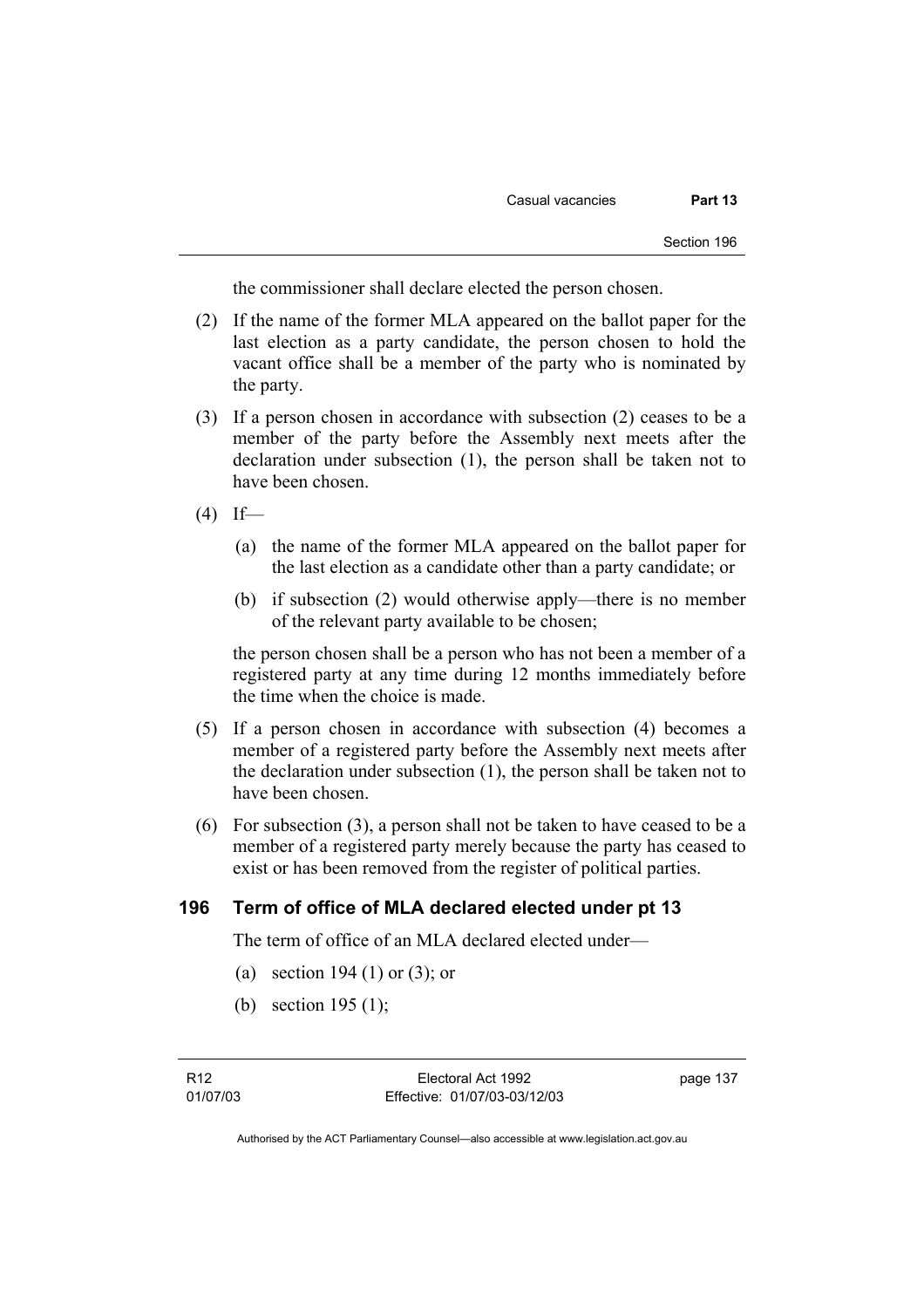#### **Part 13 Casual vacancies**

Section 197

begins at the end of the day when the election of the MLA is declared and, unless sooner ended by resignation or disqualification, or by dissolution of the Assembly, ends on the polling day for the next election.

### **197 Dissolution or pre-election period**

The commissioner shall not take any action, or any further action, under this part in relation to a casual vacancy after the Assembly is dissolved or a pre-election period begins in relation to the electorate in which the casual vacancy has occurred.

page 138 Electoral Act 1992 Effective: 01/07/03-03/12/03

R12 01/07/03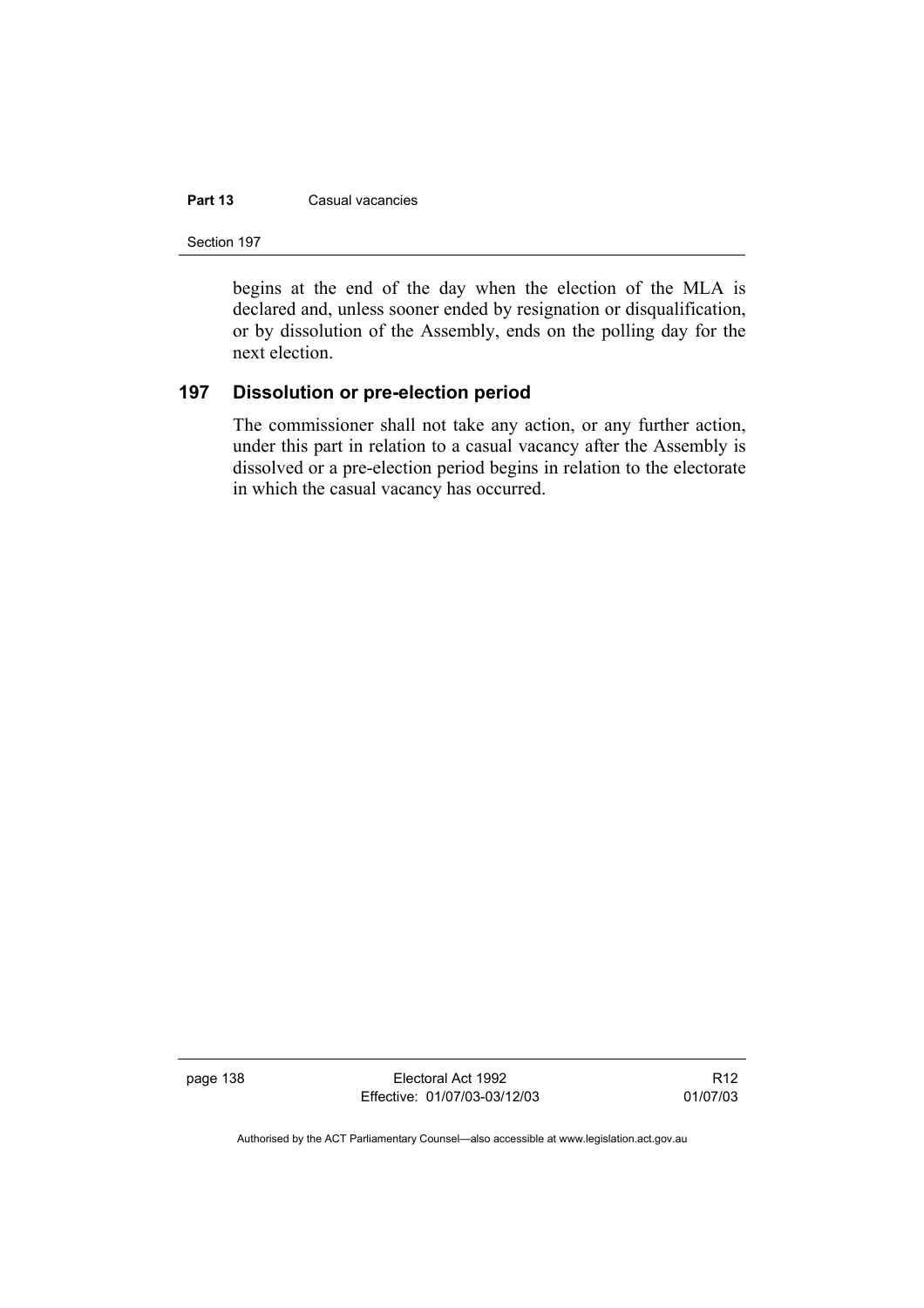# **Part 14 Election funding and financial disclosure**

# **Division 14.1 Preliminary**

# **198 Definitions for pt 14**

In this part:

*amount* includes value.

*associated entity* means an entity that—

- (a) is controlled by 1 or more parties, ballot groups or MLAs; or
- (b) operates, completely or to a significant extent, for the benefit of 1 or more registered parties, ballot groups or MLAs.

*ballot group* means a registered ballot group.

*disclosure period*—see section 201.

*disposition of property* means any conveyance, transfer, assignment, settlement, delivery, payment or other alienation of property, and includes—

- (a) the allotment of shares in a company; and
- (b) the creation of a trust in property; and
- (c) the grant or creation of any lease, mortgage, charge, servitude, licence, power, partnership or interest in property; and
- (d) the release, discharge, surrender, forfeiture or abandonment (at law or in equity) of any debt, contract or thing in action or of any interest in property; and
- (e) the exercise by a person of a general power of appointment of property in favour of any other person; and

page 139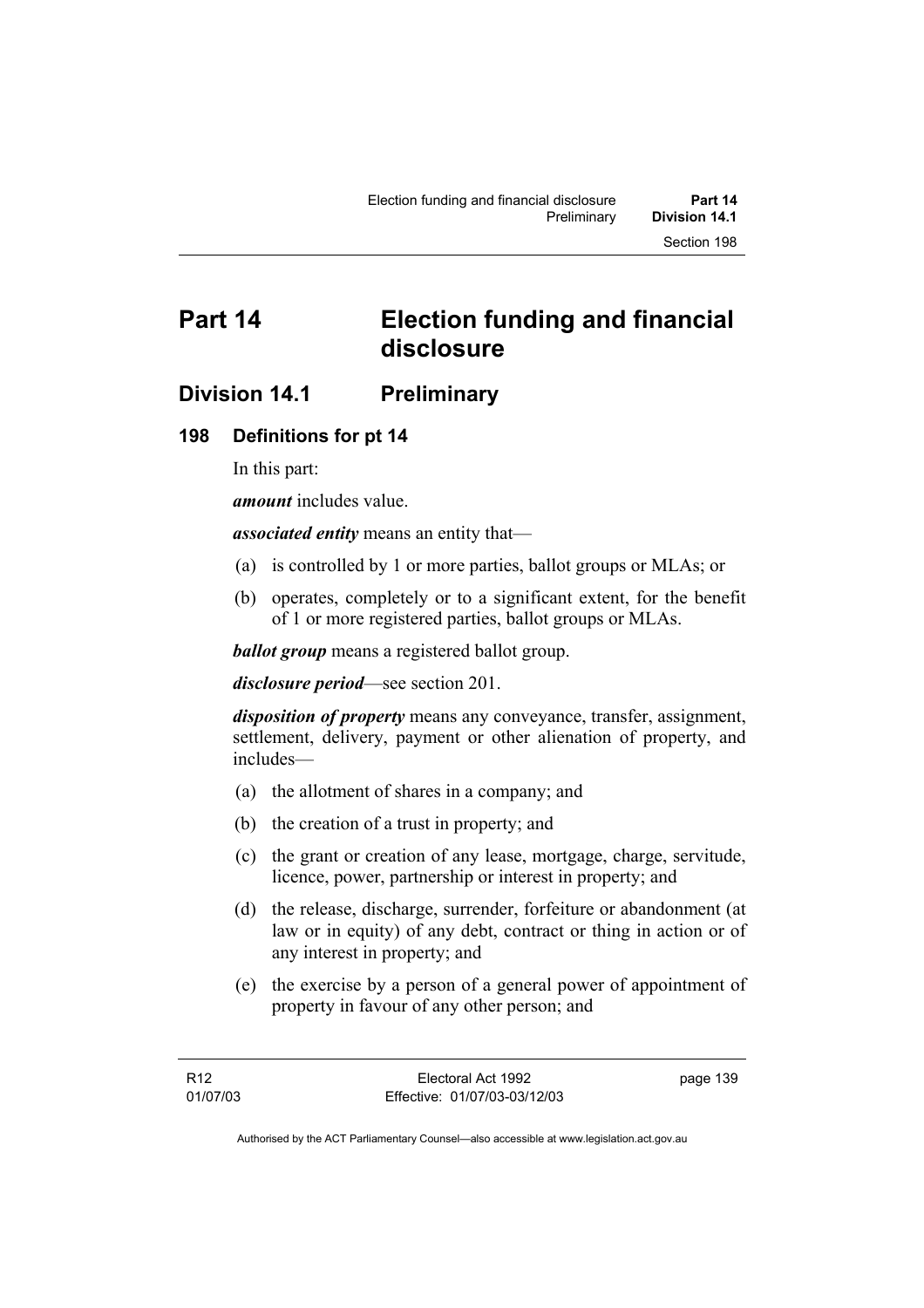| Part 14              | Election funding and financial disclosure |
|----------------------|-------------------------------------------|
| <b>Division 14.1</b> | Preliminary                               |
| Section 198          |                                           |

 (f) a transaction entered into by a person with intent to diminish (directly or indirectly) the value of the person's own property and to increase the value of the property of any other person.

*eligible vote*, in relation to an election, means a first preference recorded on a formal ballot paper in the election.

*entity* means—

- (a) an incorporated or unincorporated body; or
- (b) a trustee of a trust.

*financial controller*, in relation to an associated entity, means—

- (a) if the entity is a company—the secretary of the company; or
- (b) if the entity is the trustee of a trust—the trustee; or
- (c) in any other case—the person responsible for maintaining the financial records of the entity.

*gift* means a disposition of property made by a person to another person, being a disposition made without consideration in money or money's worth or with inadequate consideration, and includes the provision of a service (other than volunteer labour) for no consideration or for inadequate consideration, but does not include—

- (a) a disposition of property under a will; or
- (b) a payment under division 14.3; or
- (c) an annual subscription paid to a party by a person in relation to the person's membership of the party; or
- (d) for division 14.4 (Disclosure of donations) and in relation to a candidate—a gift made to or received by the candidate for the benefit of a party, ballot group or non-party group of which the candidate is a member.

R12 01/07/03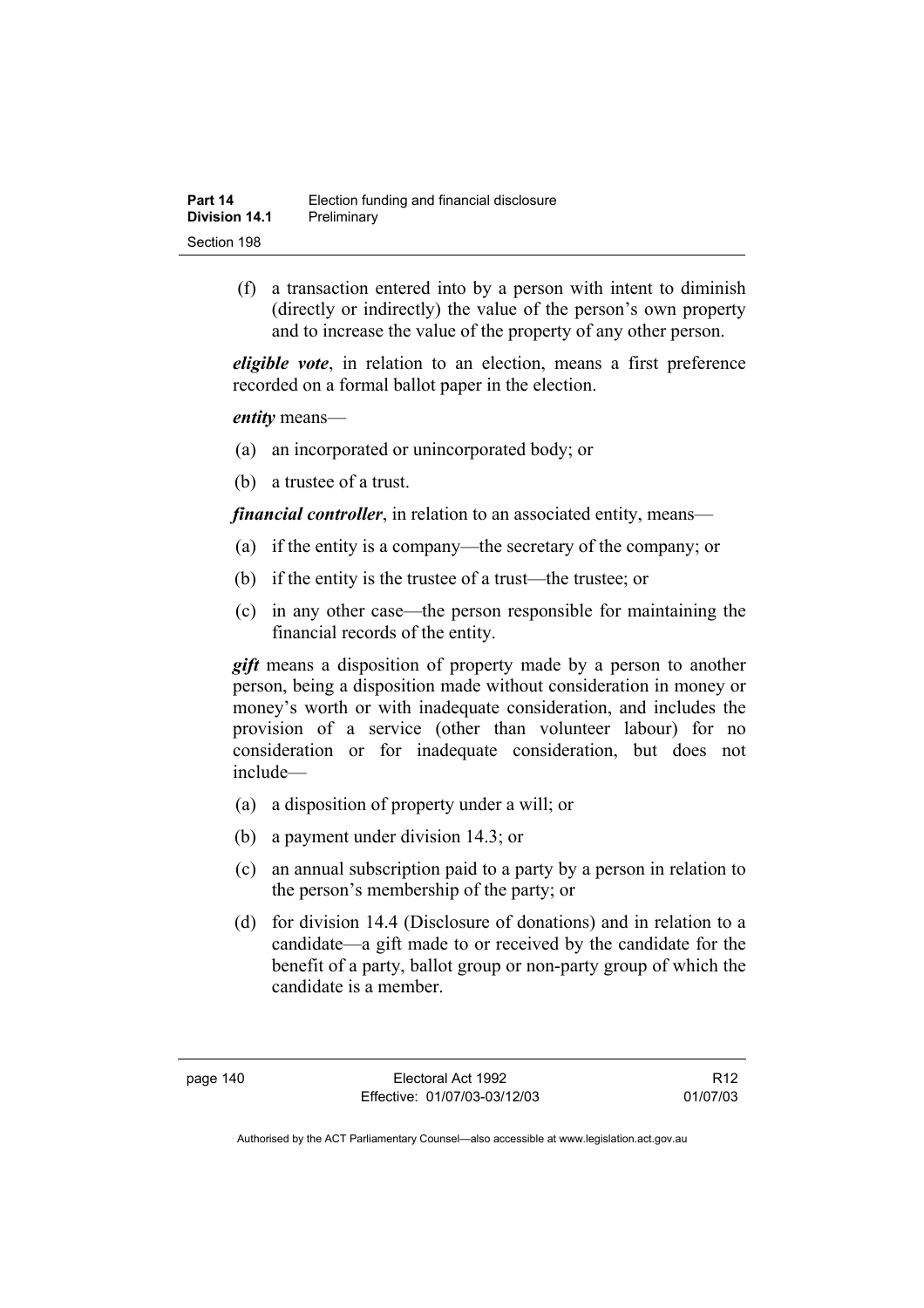| Election funding and financial disclosure | Part 14              |
|-------------------------------------------|----------------------|
| Preliminary                               | <b>Division 14.1</b> |
|                                           | Section 198A         |

*non-party group* means a group of non-party candidates whose names are grouped on a ballot paper under section 115 (2).

*party* means a registered party.

*property* includes money.

*register* means—

- (a) in relation to a reporting agent appointed by a party, ballot group or MLA—the register of party, ballot group and MLA reporting agents kept under section 205 (1); or
- (b) in relation to a reporting agent appointed by a candidate—the register of candidate reporting agents kept under section 205 (2).

*registered industrial organisation* means an organisation registered under the *Workplace Relations Act 1996* (Cwlth) or under a law of a State or another Territory providing for the registration of industrial organisations.

*reporting agent*, for a party, ballot group, MLA or candidate, means—

- (a) a person appointed by the party, group, MLA or candidate under section 203 (Appointed agents) and whose registration under section 205 (Registers of reporting agents) has not been cancelled; or
- (b) the person taken to be the reporting agent for the party, group, MLA or candidate under section 204 (Non-appointed agents).

# **198A Reference to things done by party or ballot group etc**

 (1) In this part, a reference to something done by or with the authority of a party is, if the party is not a corporation, a reference to things being done by or with the authority of members of the party on behalf of the party.

R12 01/07/03 page 141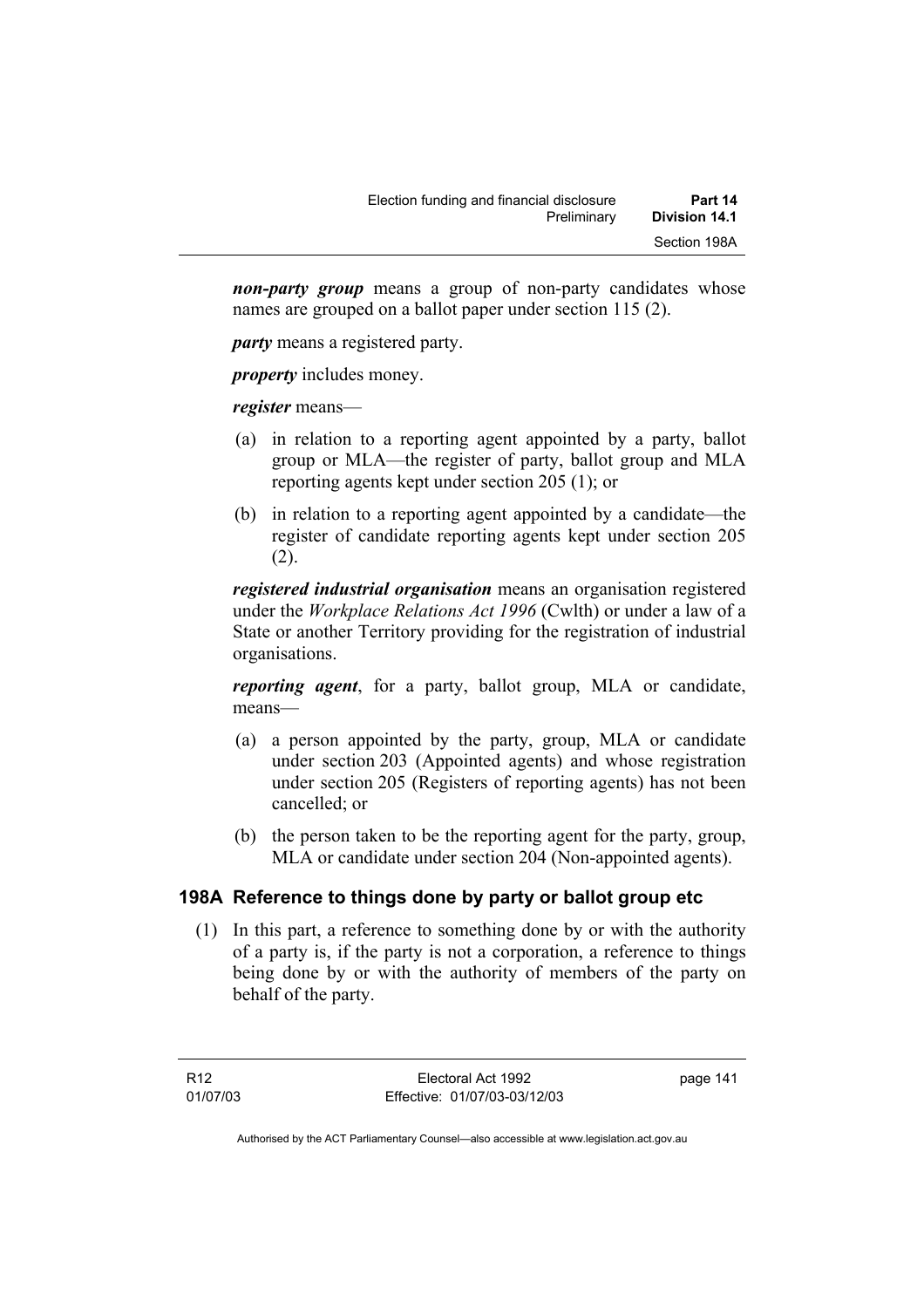- (2) In this part, a reference to things done by or with the authority of a ballot group is a reference to things done by or with the authority of—
	- (a) the sponsoring MLA; or
	- (b) a candidate nominated for election for the group acting on behalf of the group.

#### **198B Candidate remains candidate after election**

For this part, a candidate is taken to remain a candidate for 30 days after the election in which the person was a candidate.

### **199 Related bodies corporate**

- (1) For this part, bodies corporate that are related shall be taken to be the same person.
- (2) In subsection (1):

*related*, in relation to 2 bodies corporate, means that one body corporate is—

- (a) a holding company; or
- (b) a subsidiary; or
- (c) a subsidiary of a holding company;

of the other body corporate.

### **200 Activities of campaign committees**

 (1) For division 14.4 (Disclosure of donations), division 14.5 (Disclosure of electoral expenditure) and division 14.6 (Annual returns), gifts received, expenditure incurred, and amounts received, paid or owed, by or on behalf of the campaign committee of a party candidate or ballot group candidate are taken to be incurred, paid or owed by the party or group.

page 142 Electoral Act 1992 Effective: 01/07/03-03/12/03

R12 01/07/03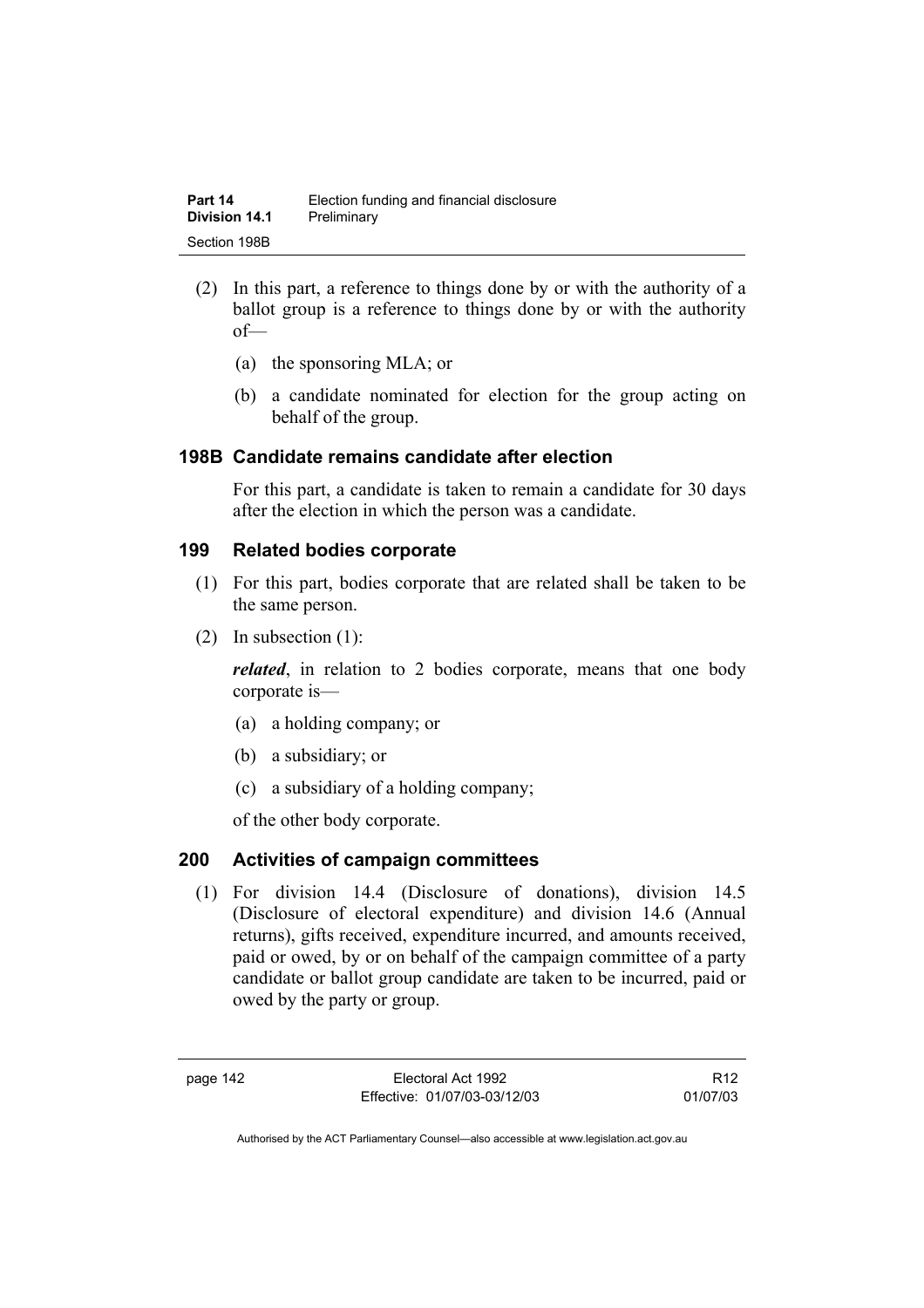(2) In subsection (1):

*campaign committee* means a body of persons appointed, or engaged, to form a committee to assist the campaign of a candidate.

#### **201 Disclosure periods**

- (1) For this part, the *disclosure period* in relation to an election is the period beginning on the disclosure day and ending at the end of the 30th day after polling day.
- (2) In subsection (1):

*disclosure day*, in relation to an election, means—

- (a) for a candidate who was a candidate in an election the polling day for which was within 4 years before polling day for the firstmentioned election—the 31st day after polling day for the last election before the firstmentioned election; or
- (b) for a candidate to whom paragraph (a) does not apply—
	- (i) if the candidate won party or ballot group preselection, or endorsement, for the election—the day when preselection, or endorsement, was won; or
	- (ii) in any other case—the earlier of the following days:
		- (A) the day when the person publicly announced that he or she would be a candidate in the election; or
		- (B) the day when the person was nominated in accordance with section 105; or
- (c) for a person to whom, or body to which, section 220 or 221 applies—the 31st day after polling day for the last previous election; or
- (d) for a non-party group that contested the previous general election—the 31st day after polling day for that election; or

| R12      | Electoral Act 1992           | page 143 |
|----------|------------------------------|----------|
| 01/07/03 | Effective: 01/07/03-03/12/03 |          |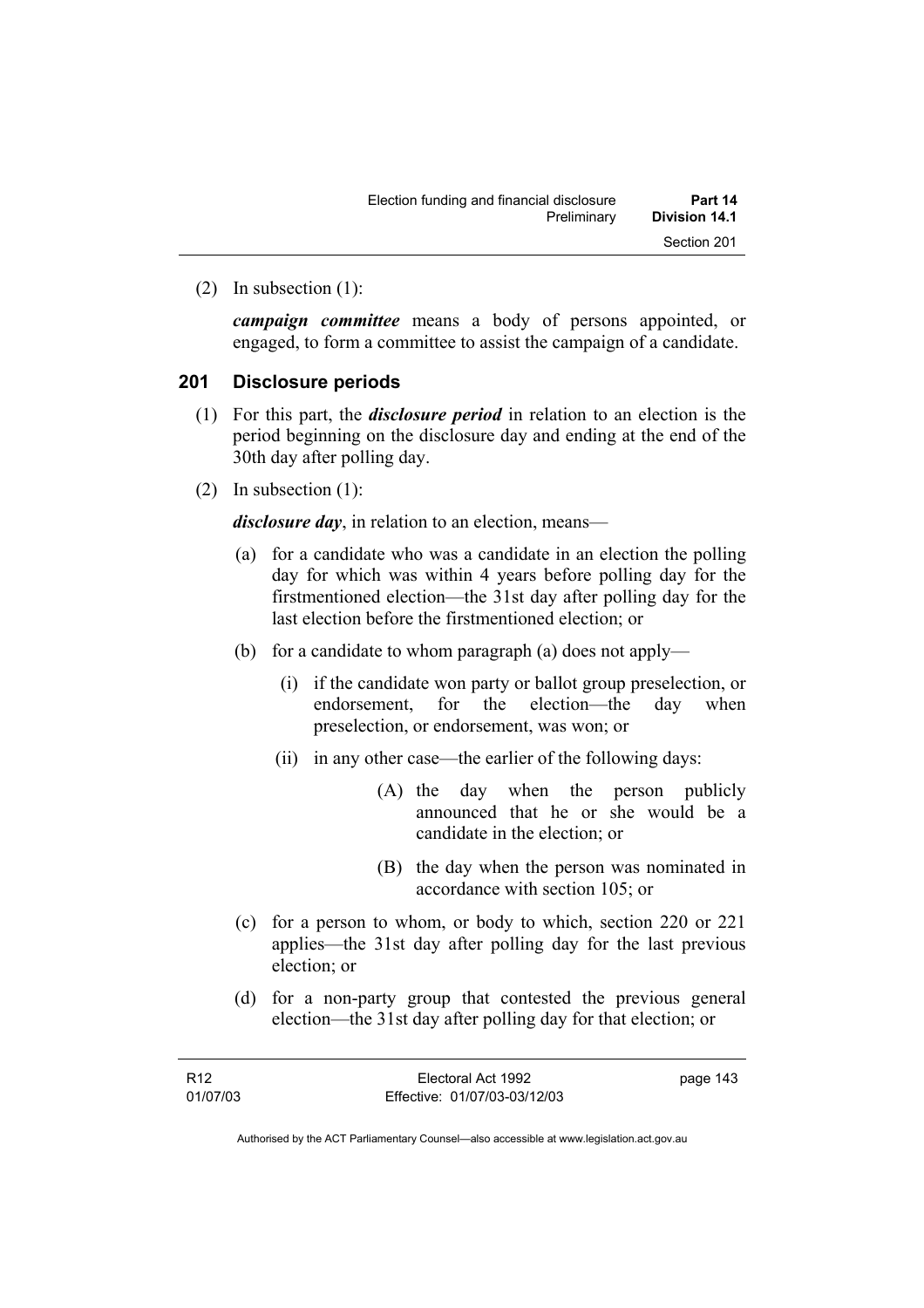- (e) for a non-party group to which paragraph (d) does not apply the earlier of the following days:
	- (i) the day when the group publicly announced that it would contest the election;
	- (ii) the day when the candidates comprising the group requested that their names be grouped on the ballot paper in accordance with section 115.

### **202 Gifts—determination of amounts**

For this part, the regulations may prescribe principles for determining the amount of a gift that consists of, or includes, a disposition of property other than money.

# **Division 14.2 Reporting agents**

### **203 Appointed agents**

- (1) A party, non-party group, MLA or candidate may appoint a reporting agent.
- (2) The sponsoring MLA for a ballot group may appoint a reporting agent for the group.
- (3) The appointment of a reporting agent under subsection (1) or (2) has no effect unless—
	- (a) the person appointed is an adult; and
	- (b) written notice of the appointment is given to the commissioner—
		- (i) if the appointment is made by a party—by the secretary of the party; or
		- (ii) if the appointment is made by a non-party group—by a member of the group; or

R12 01/07/03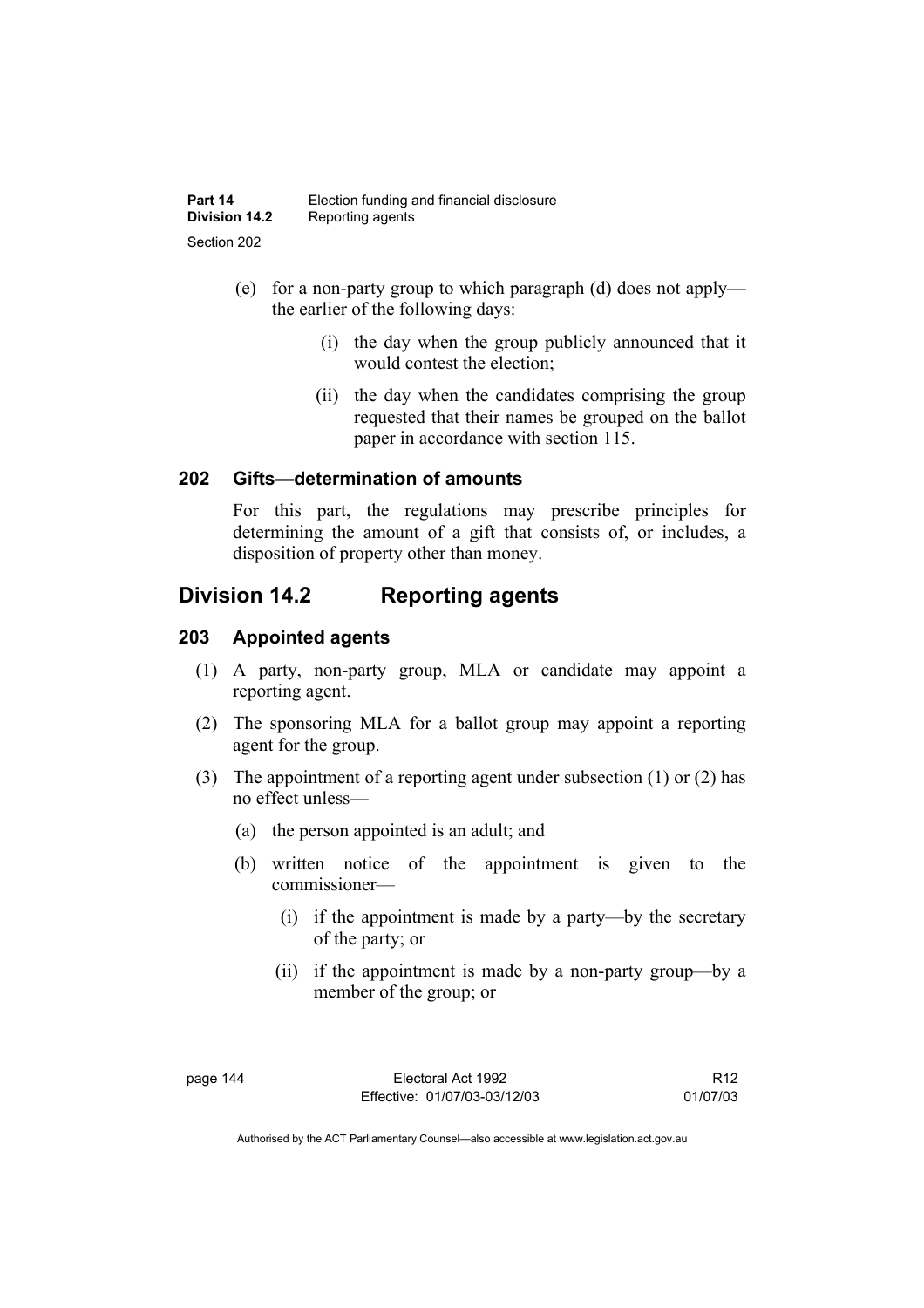- (iii) in any other case—by the MLA or candidate making the appointment; and
- (c) the name, address and date of birth of the person appointed are set out in the notice; and
- (d) the person appointed has consented in writing to the appointment.
- *Note* For how documents may be given, see *Legislation Act 2001*, pt 19.5.
- (4) If a party or ballot group ceases to be registered under part 7 (Registration of political parties and ballot groups) and, immediately before it ceased to be registered, a person was its reporting agent under subsection  $(1)$  or  $(2)$ , the person is taken to continue to be its reporting agent as if it had continued to be registered.
- (5) A person taken to be a reporting agent in accordance with subsection (4) or section 204 (2) is taken to continue in the position until the person resigns from the position with the commissioner's consent.

# **204 Non-appointed agents**

- (1) If there is no appointment in force under section 203 (Appointed agents) in relation to a party or ballot group, the registered officer of the party or ballot group is taken to be its reporting agent.
- (2) If a party or ballot group ceases to be registered under part 7 (Registration of political parties and ballot groups) and no-one is taken under section 203 (4) to be its reporting agent, the person who was its registered officer immediately before it ceased to be registered is taken to be its reporting agent as if it had continued to be registered.
- (3) If there is no appointment in force under section 203 in relation to a non-party group, each member of the group shall be taken to be a reporting agent for the group.

page 145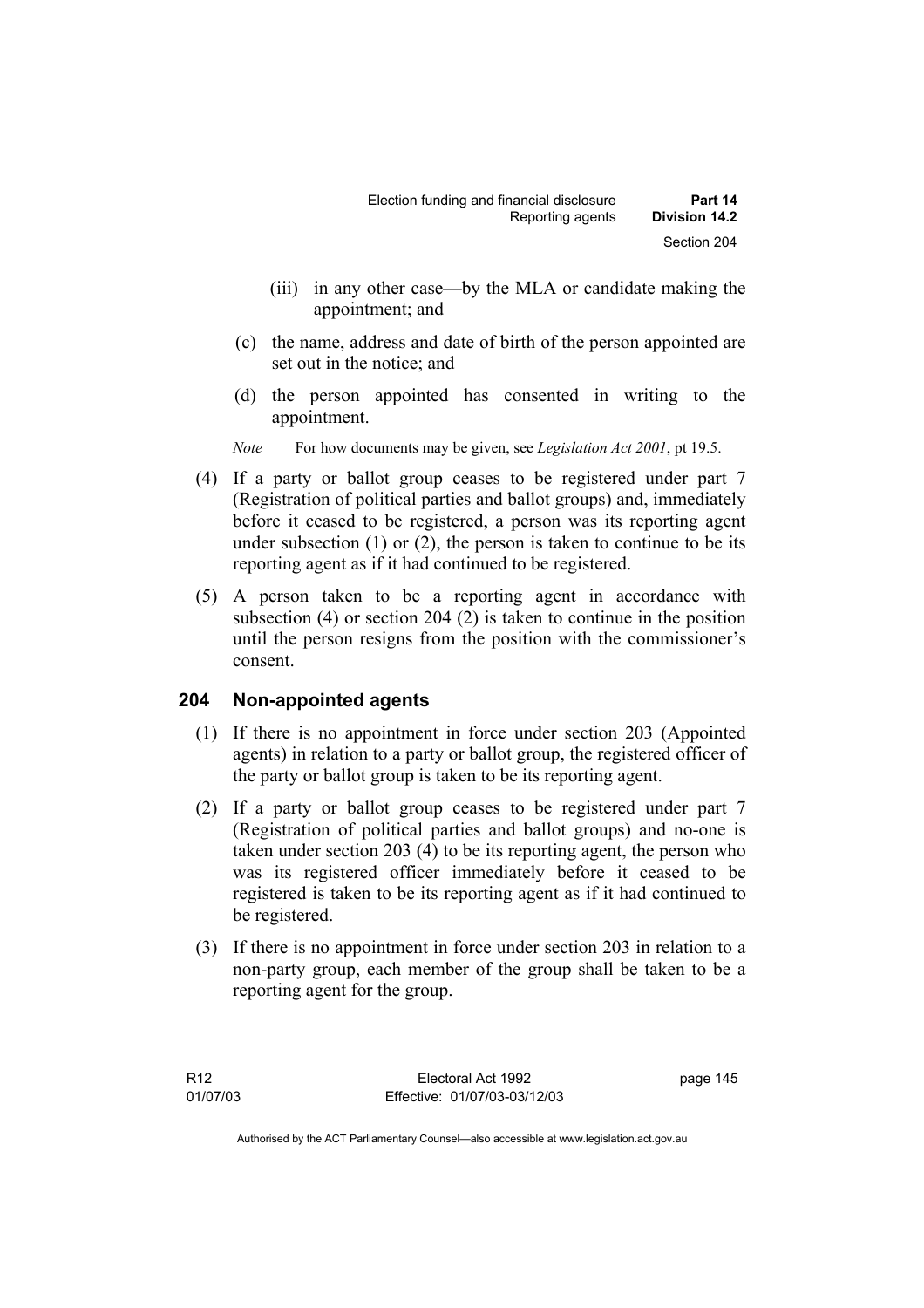| Part 14              | Election funding and financial disclosure |
|----------------------|-------------------------------------------|
| <b>Division 14.2</b> | Reporting agents                          |
| Section 205          |                                           |

- (4) If there is no appointment under section 203 in force in relation to an MLA, the MLA shall be taken to be his or her own reporting agent.
- (5) If there is no appointment under section 203 in force in relation to a candidate, the candidate shall be taken to be his or her own reporting agent.

#### **205 Registers of reporting agents**

- (1) The commissioner must keep a register called the register of party, ballot group and MLA agents.
- (2) The commissioner shall keep a register called the register of nonparty group and candidate reporting agents.
- (3) The commissioner shall register the name and address of each reporting agent appointed in accordance with section 203 in the appropriate register.
- (4) The commissioner shall cancel the registration of a reporting agent if—
	- (a) the person gives the commissioner written notice that he or she has resigned the appointment; or
	- (b) the MLA, candidate or secretary of the party that appointed the person gives the commissioner written notice that the person has ceased to be the reporting agent; or
	- (c) for a ballot group—the sponsoring MLA gives the commissioner written notice that the person has ceased to be the reporting agent; or
	- (d) it comes to the commissioner's notice that the person can no longer exercise the functions of a reporting agent.
- (5) If a registered reporting agent dies, the MLA, candidate, secretary of the party, or sponsoring MLA of the ballot group, that appointed the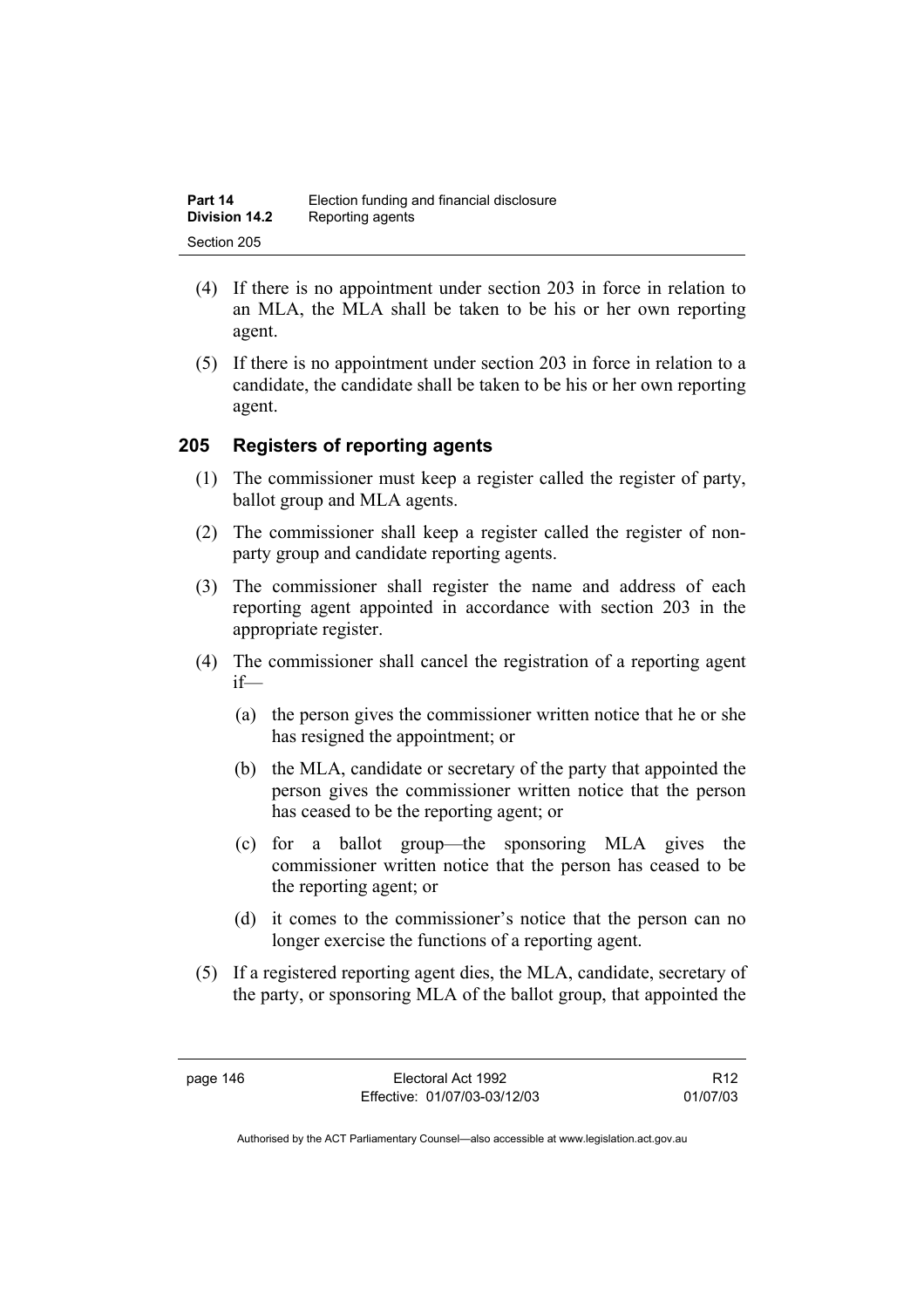agent must give the commissioner written notice within 28 days after the day of the death.

# **Division 14.3 Election funding**

# **206 Who eligible votes are cast for**

For this division—

- (a) an eligible vote cast for a party candidate or ballot group candidate is taken to be cast for the party or ballot group and not for the candidate; and
- (b) an eligible vote cast for a member of a non-party group is taken to be cast for the group and not for the member.

# **207 Entitlement to funds**

(1) In this section:

*index number*, in relation to a quarter, means the all groups consumer price index number, being the weighted average of the 8 capital cities, published by the Australian statistician in relation to that quarter.

*relevant period* means the period of 6 months beginning on 1 January 1994 and each subsequent period of 6 months.

- (2) The prescribed amount is payable for each eligible vote cast for a party, ballot group, non-party group or candidate in an election.
- (3) The prescribed amount is—
	- (a) if polling day occurred during the relevant period beginning 1 January 1994—100 cents;
	- (b) if polling day occurred during a subsequent relevant period beginning on 1 January—an amount calculated as follows:

$$
\frac{\text{INS}}{\text{INM}} \ \text{x} \ \text{P}
$$

R12 01/07/03

Electoral Act 1992 Effective: 01/07/03-03/12/03 page 147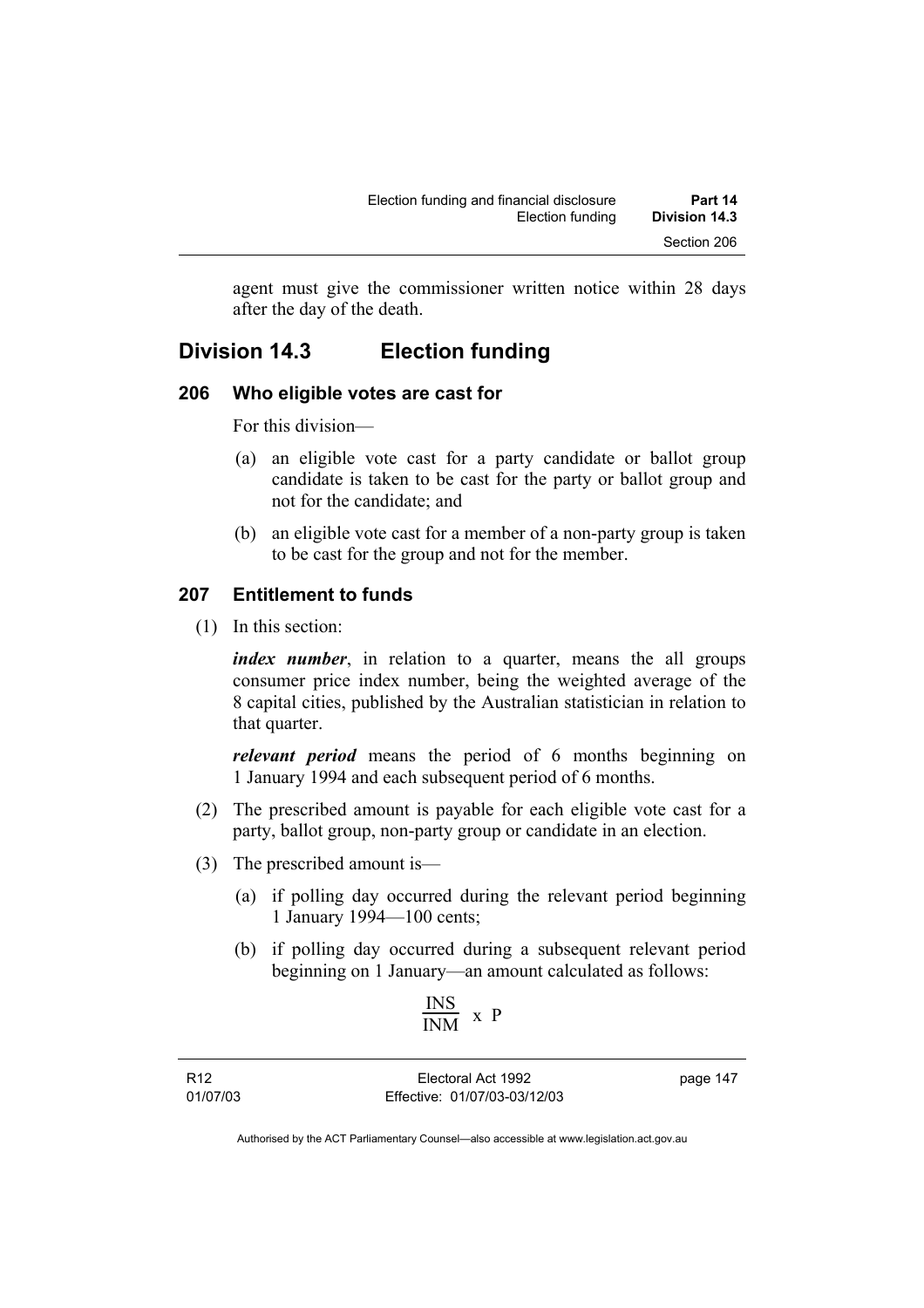where:

*INS* means the index number for the last previous September quarter.

*INM* means the index number for the last previous March quarter.

*P* means the prescribed amount in relation to the last previous relevant period; or

 (c) in relation to a subsequent relevant period beginning on 1 July—an amount calculated as follows:

$$
\frac{\text{INM}}{\text{INS}} \times P
$$

where:

page 148

*INM* means the index number for the last previous March quarter.

*INS* means the index number for the last previous September quarter.

*P* means the prescribed amount in relation to the last previous relevant period.

- (4) An amount prescribed, or fraction used to calculate the amount, under subsection  $(3)$  (b) or  $(c)$ —
	- (a) if the amount or fraction, if calculated to 4 decimal points, would end with a number greater than 4—shall be calculated to 3 decimal places and increased by 0.001; or
	- (b) in any other case—shall be calculated to 3 decimal places.
- (5) Subject to subsection (6), if the Australian statistician publishes an index number in relation to a quarter in substitution for an index number previously published in relation to that quarter, the publication of the later index number shall be disregarded for this section.

| Electoral Act 1992           | R <sub>12</sub> |
|------------------------------|-----------------|
| Effective: 01/07/03-03/12/03 | 01/07/03        |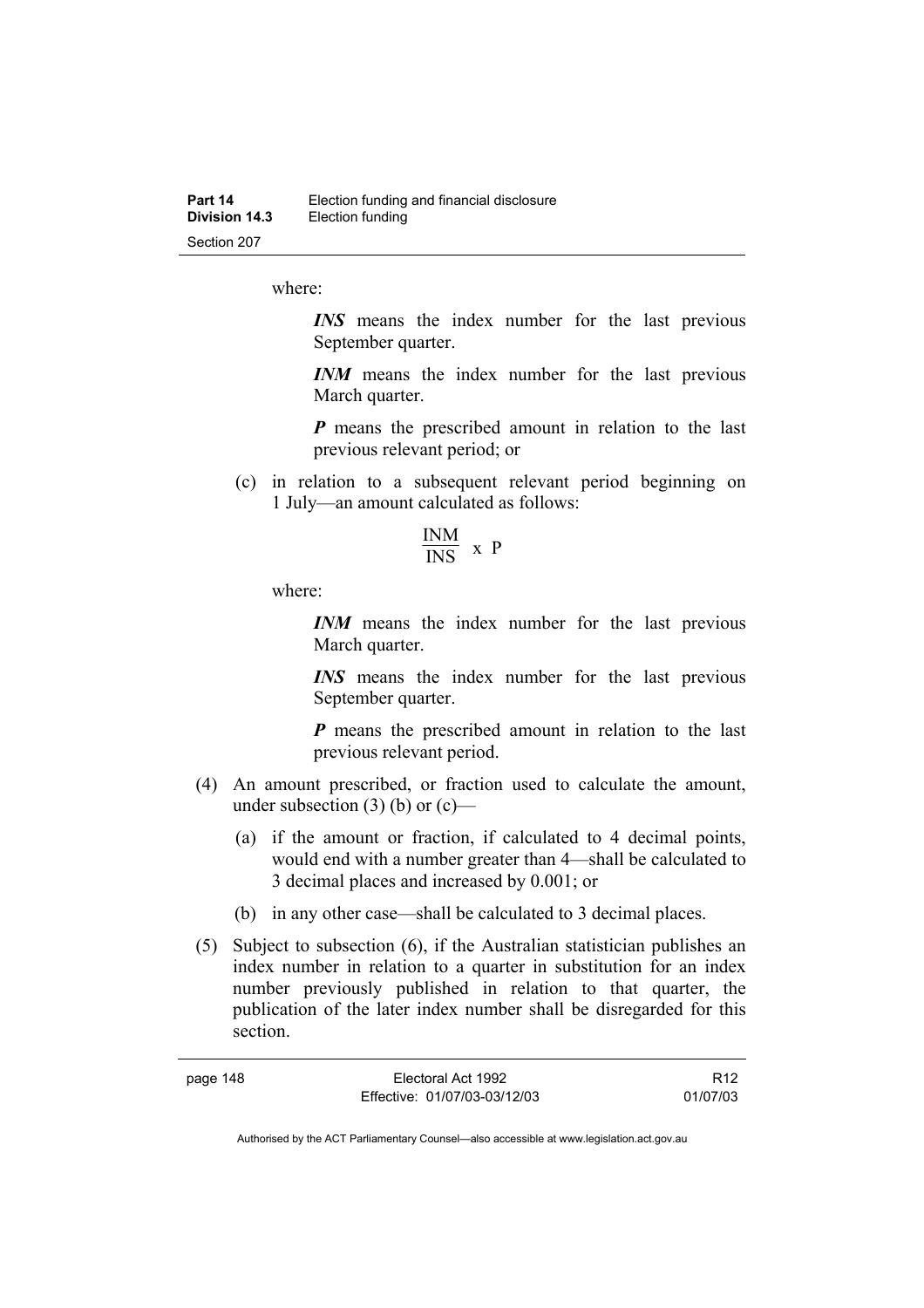(6) If the Australian statistician changes the reference base for the consumer price index, then, in applying this section after the change, regard shall be had only to index numbers published in terms of the new reference base.

# **208 Threshold**

- (1) A payment under this division may only be made for the votes cast for a candidate in an election if the number of eligible votes cast in the candidate's favour is at least 4% of the number of eligible votes cast in the election by the electors of the electorate for which the candidate was nominated.
- (2) A payment under this division may only be made for the votes cast for a party or ballot group in an election by the electors of an electorate if the number of eligible votes cast in the party's or ballot group's favour is at least 4% of the number of eligible votes cast by those electors in that election.
- (3) A payment under this division may only be made for the votes cast for a non-party group in an election by the electors of an electorate if the number of eligible votes cast in the group's favour is at least 4% of the number of eligible votes cast by those electors in that election.

# **212 Making of payments**

- (1) If an amount is payable under this division for votes cast in an election for 1 or more candidates endorsed by a party or ballot group, the commissioner must make the payment to the registered officer of the party or ballot group.
- (2) If an amount is payable under this division in relation to votes cast for 1 or more candidates who are members of a non-party group, the commissioner shall—
	- (a) if the members of the group have, by written notice given to the commissioner, appointed a person to receive payments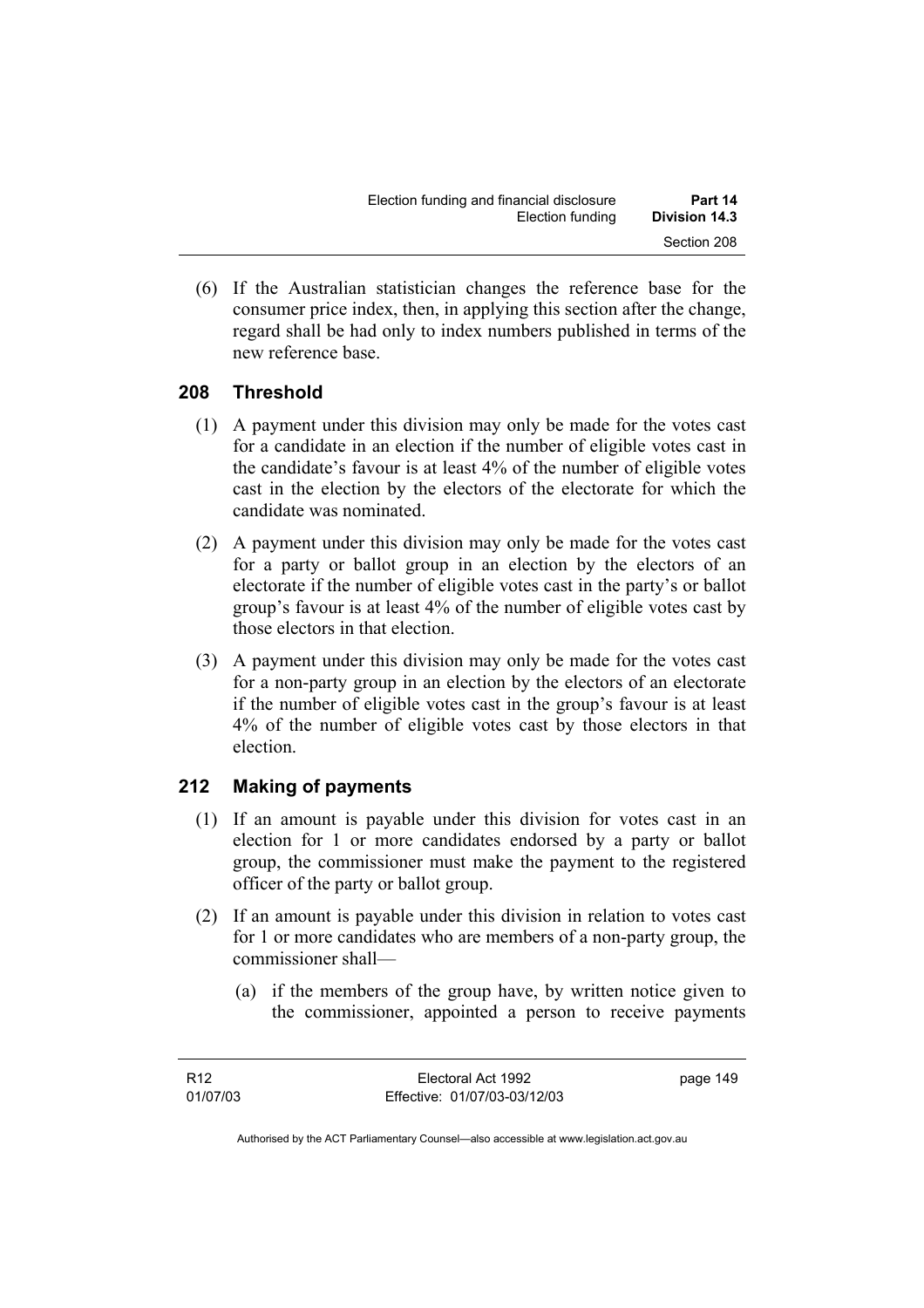under this division on behalf of the group—pay the amount to the person so appointed; or

- (b) in any other case—pay the amount to the members of the group proportionately according to the number of eligible votes cast for each member.
- (3) If an amount is payable under this division for votes cast in an election for a candidate who was not endorsed by a party or ballot group for the election and was not a member of a non-party group, the commissioner must make the payment to the candidate.
- (4) If a payment is made under this section and the recipient is not entitled to receive the whole or a part of the amount paid, the amount or the part of the amount may be recovered by the Territory as a debt due.

# **214 Death of candidate**

- (1) If a candidate for whom eligible votes were cast in an election dies, a payment under this division in relation to the eligible votes cast for the candidate may be made despite the death of the candidate.
- (2) If a candidate referred to in subsection (1) was not—
	- (a) endorsed by a party or ballot group for the election; or
	- (b) a member of a non-party group in relation to which an appointment under section 212 (2) (a) was in effect at the time of his or her death;

the payment may be made to the legal personal representative of the deceased candidate.

# **215 Application voluntary**

Nothing in this division shall be taken to require a person to accept payment of an amount payable under section 207.

R12 01/07/03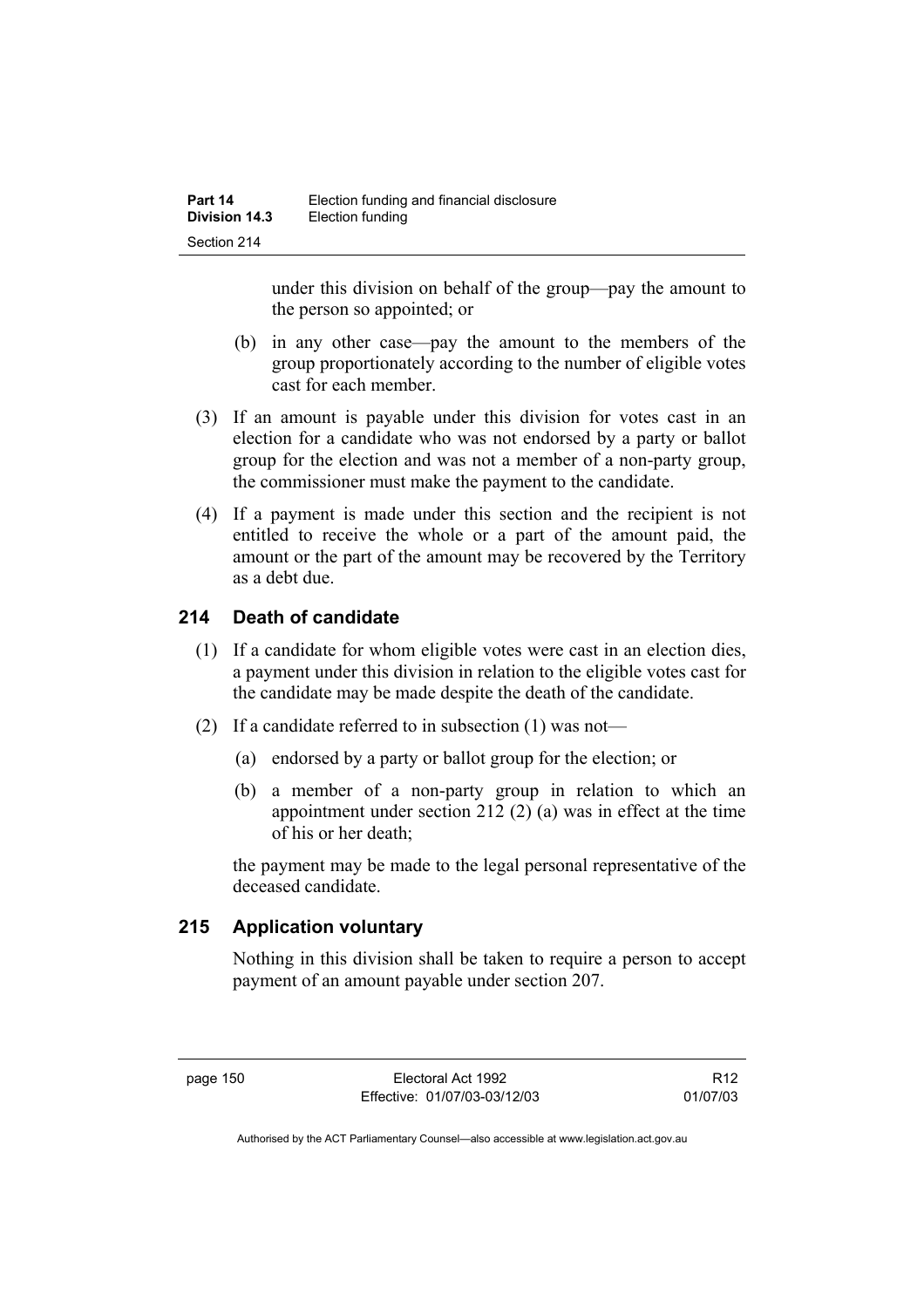# **Division 14.4 Disclosure of donations**

#### **216 Meaning of** *defined details* **for div 14.4**

In this division:

*defined details*, in relation to a gift, means—

- (a) for a gift made on behalf of the members of an unincorporated association, other than a registered industrial organisation—
	- (i) the name of the association; and
	- (ii) the names and addresses of the members of the executive committee (however described) of the association;
- (b) for a gift from a trust fund or the funds of a foundation—
	- (i) the names and addresses of the trustees of the fund or foundation; and
	- (ii) the name, title or description of the trust fund or foundation; or
- (c) in any other case—the name and address of the person or organisation that made the gift.

#### **217 Disclosure of gifts**

- (1) The reporting agent of a candidate shall, within 15 weeks after the polling day in the election, give the commissioner a return.
	- *Note 1* If a form is approved under s 340A (Approved forms) for a return, the form must be used.
	- *Note 2* For how a return may be given, see *Legislation Act 2001*, pt 19.5.
- (2) A return shall specify the following matters in relation to the disclosure period for the election:
	- (a) the total amount of any gifts received by the candidate;
	- (b) the number of persons who made gifts to the candidate;

| R <sub>12</sub> | Electoral Act 1992           | page 151 |
|-----------------|------------------------------|----------|
| 01/07/03        | Effective: 01/07/03-03/12/03 |          |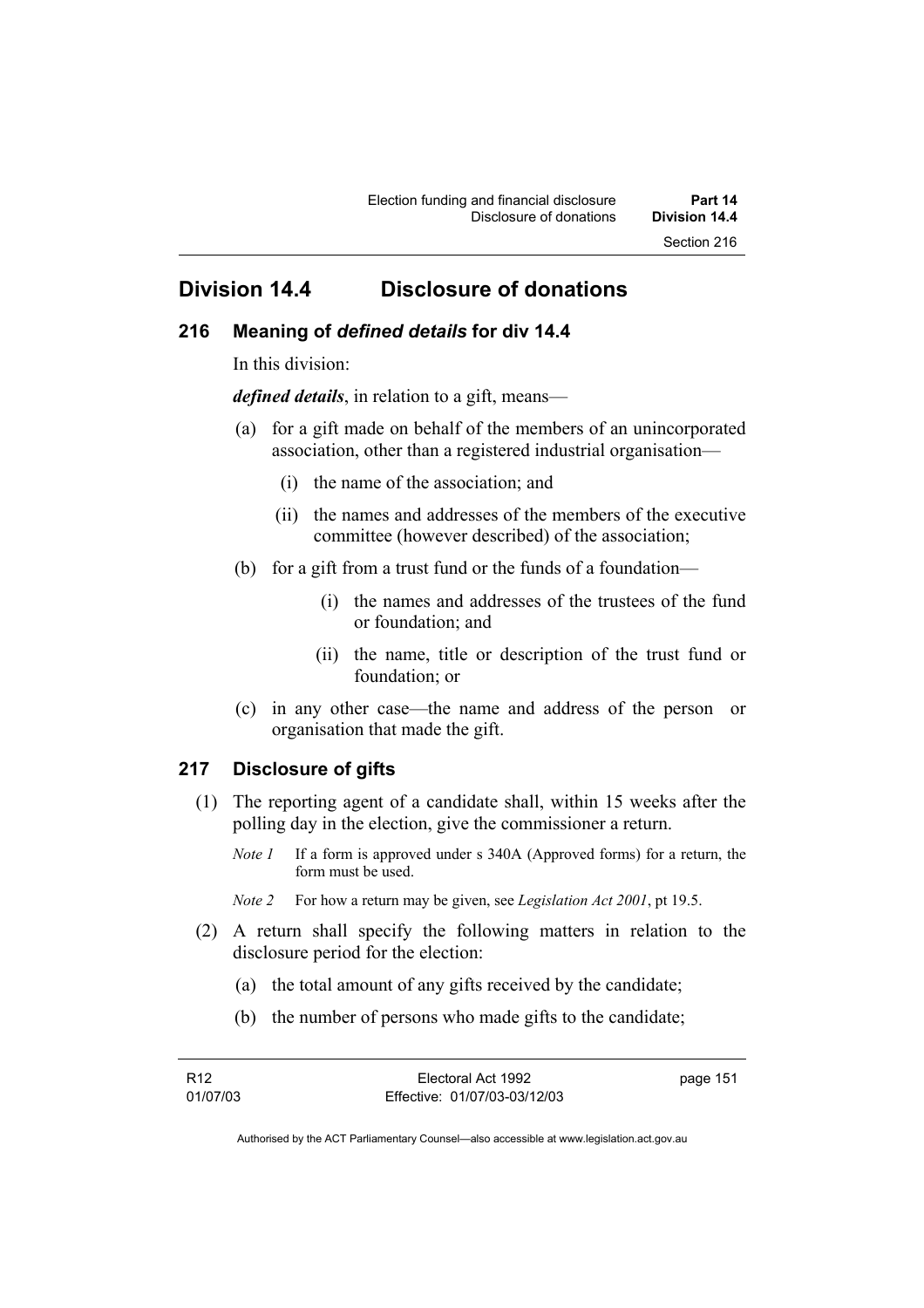- (c) the date each gift was received;
- (d) the amount of each gift received;
- (e) the defined details of each gift received.
- (3) However, the reporting agent is not required to specify the information mentioned in subsection (2) (c) to (e) for a gift by a person if the amount of the gift and sum of all other gifts made to the candidate by the person is less than \$200.
- (4) A reference in this section to a gift is a reference to a gift other than a gift made in a private capacity to a candidate for his or her personal use that the candidate has not used, and will not use, solely or substantially for a purpose related to an election.

### **218 Disclosure of gifts—non-party groups**

- (1) A reporting agent of a non-party group shall, within 15 weeks after the polling day in the election, give the commissioner a return.
	- *Note 1* If a form is approved under s 340A (Approved forms) for a return, the form must be used.

*Note 2* For how a return may be given, see *Legislation Act 2001*, pt 19.5.

- (2) A return shall specify the following matters in relation to the disclosure period for the election:
	- (a) the total amount of any gifts received by the group;
	- (b) the number of persons who made gifts to the group;
	- (c) the date each gift was received;
	- (d) the amount of each gift received;
	- (e) the defined details of each gift received.
- (3) However, the reporting agent is not required to specify the information mentioned in subsection (2) (c) to (e) for a gift by a person if the amount of the gift and sum of all other gifts made to the non-party group by the person is less than \$200.

| page 152 | Electoral Act 1992           | R <sub>12</sub> |
|----------|------------------------------|-----------------|
|          | Effective: 01/07/03-03/12/03 | 01/07/03        |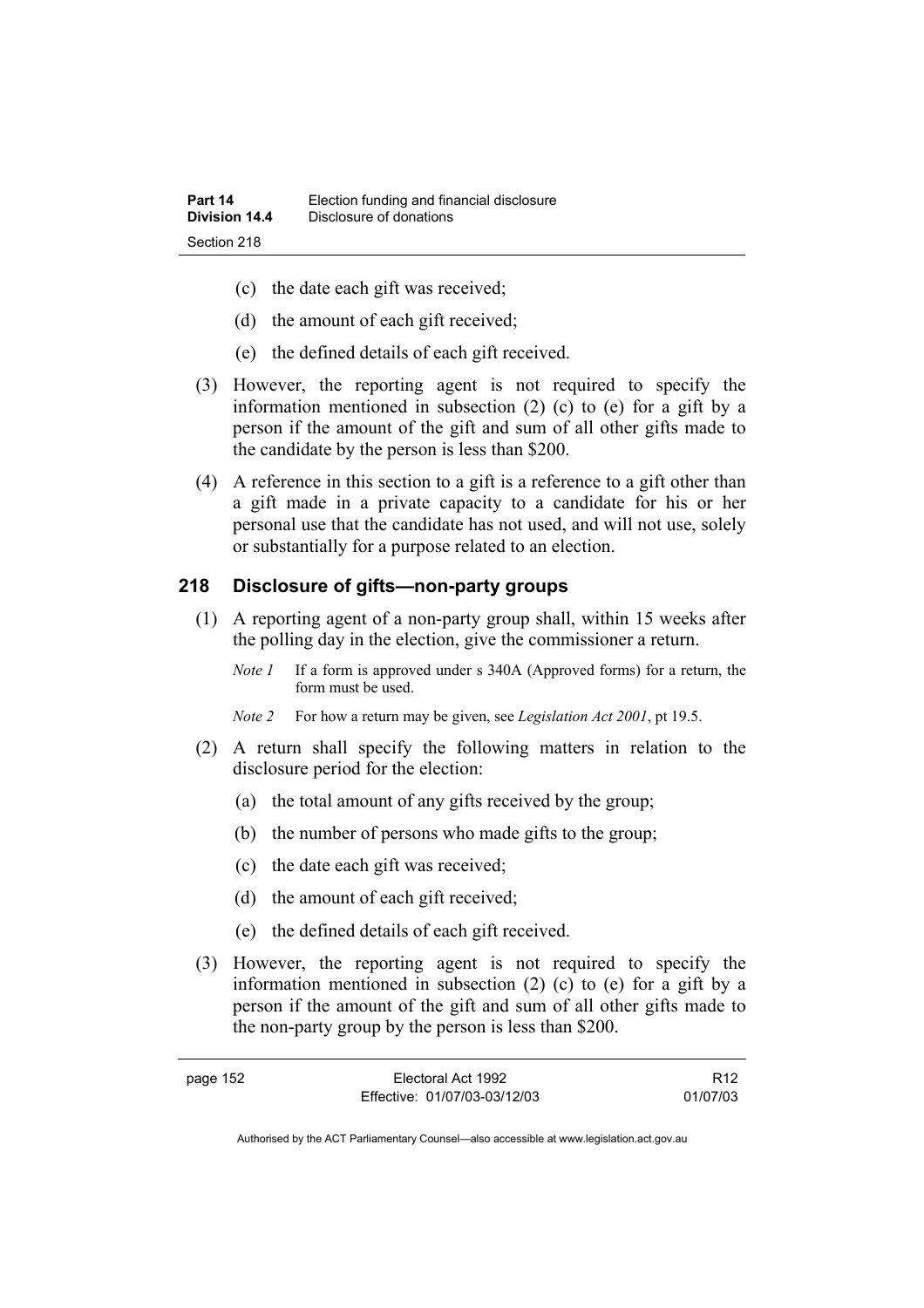#### **218A Certain loans not to be received**

- (1) A party, ballot group, non-party group, MLA, candidate or associated entity (the *receiver*) must not receive a loan of \$1 500 or more from a person or entity (the *giver*) that is not a financial institution, unless the receiver complies with this section.
- (2) The receiver of the loan must immediately make a record of the following:
	- (a) the terms of the loan;
	- (b) if the giver is a registered industrial organisation—
		- (i) the name of the organisation; and
		- (ii) the names and addresses of the members of the executive committee (however described) of the organisation;
	- (c) if the giver is an unincorporated body—
		- (i) the name of the body; and
		- (ii) the names and addresses of the members of the executive committee (however described) of the body;
	- (d) if the loan was paid out of a trust fund or the funds of a foundation—
		- (i) the names and addresses of the trustees of the fund or foundation; and
		- (ii) the title or other description of the trust fund, or the name of the foundation;
	- (e) in any other case—the name and address of the giver.
- (3) For subsection (1), until the end of 30 days after the polling day in an election people who constituted a group in an election are taken to continue to constitute the group.

page 153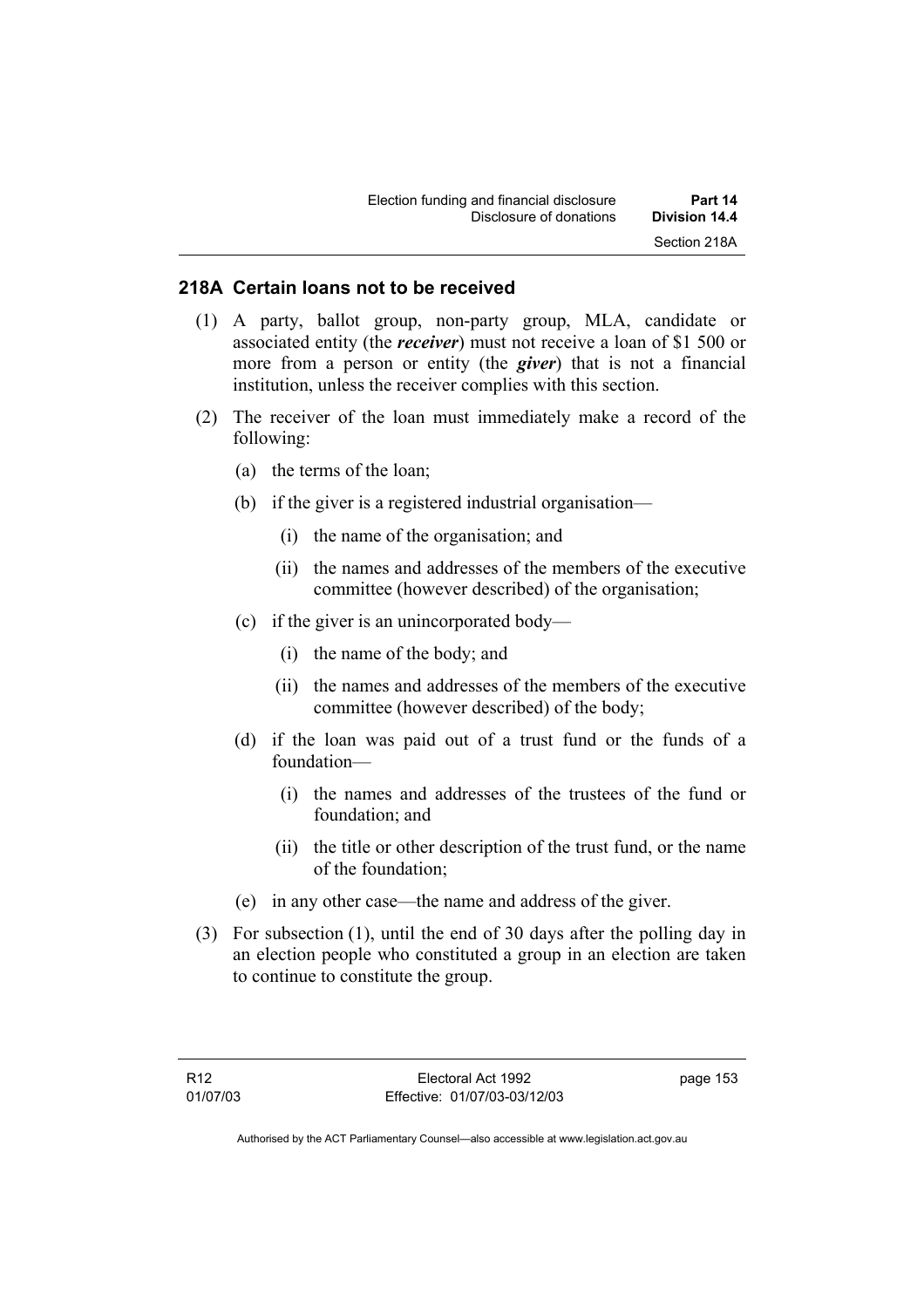| Part 14       | Election funding and financial disclosure |
|---------------|-------------------------------------------|
| Division 14.4 | Disclosure of donations                   |
| Section 218A  |                                           |

- (4) If the receiver receives a loan to which subsection (1) applies but does not comply with subsection (2), the relevant person must pay to the Territory an amount equal to the amount of the loan.
- (5) The amount payable under subsection (4) is a debt payable to the Territory by the relevant person and may be recovered by proceedings in a court of competent jurisdiction.
- (6) If the receiver is a non-party group and each member of the group is taken to be a reporting agent for the group under section 204 (Non-appointed agents), the members of the group are jointly and severally liable to pay any amount payable to the Territory under subsection (4) and subsection (5) applies accordingly.
- (7) For this section, if credit is given on a credit card for card transactions, each transaction is taken to be a separate loan.
- (8) In this section:

*credit card* includes a debit card.

#### *financial institution* means—

- (a) a bank; or
- (b) a credit union; or
- (c) a building society; or
- (d) an entity prescribed under the regulations.

*loan* means any of the following:

- (a) an advance of money;
- (b) a provision of credit or any other form of financial accommodation;
- (c) a payment of an amount for, on account of, on behalf of or at the request of the receiver, if there is an express or implied obligation to repay the amount;

R12 01/07/03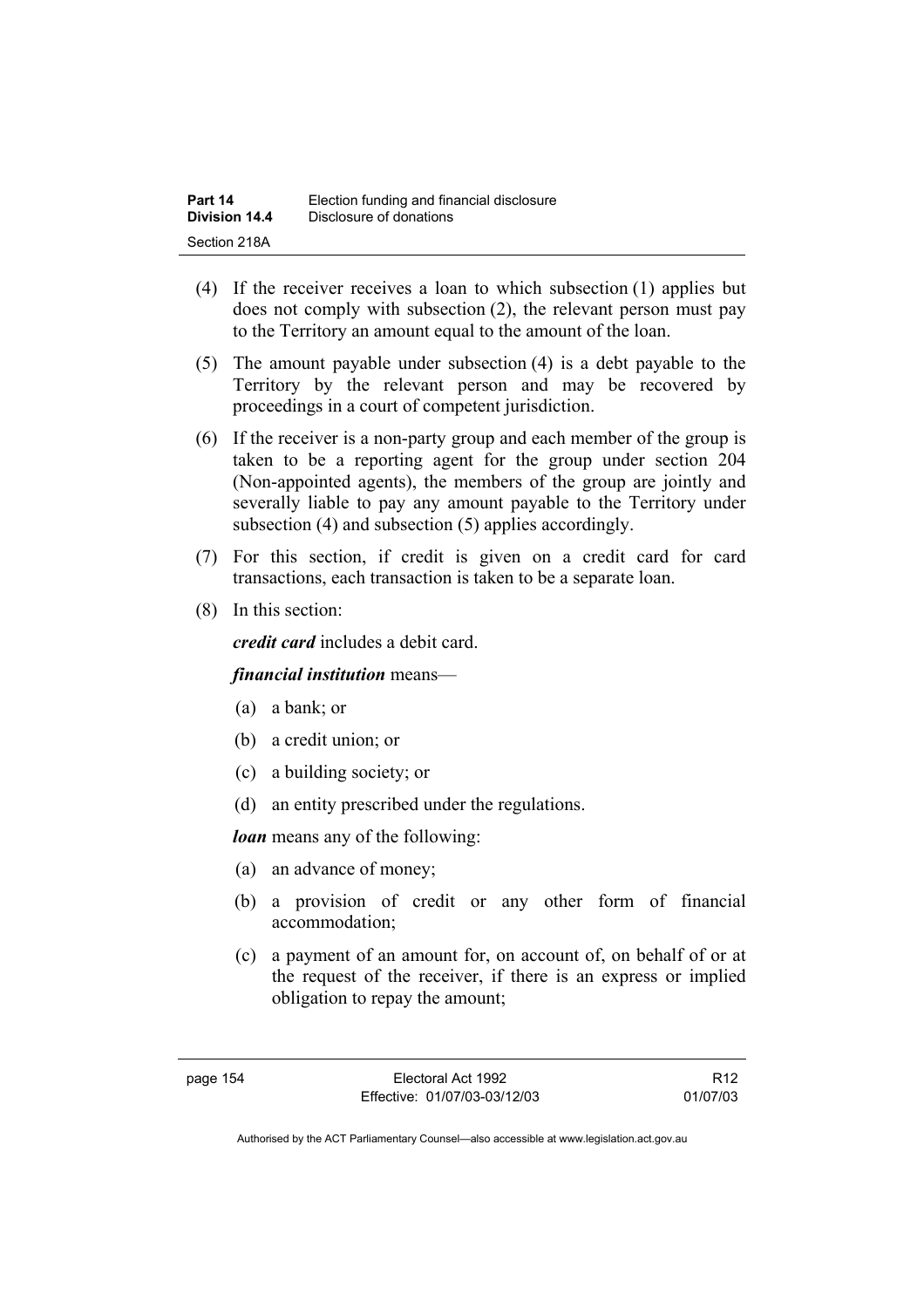(d) a transaction (whatever its terms or form) that is, in substance, a loan of money.

#### *relevant person* means—

- (a) for a loan for the benefit of a party—
	- (i) if the party is a corporation—the party; or
	- (ii) in any other case—the reporting agent of the party; or
- (b) for a loan to or for the benefit of a ballot group—the reporting agent of the group; or
- (c) for a loan to or for the benefit of a non-party group—the reporting agent of the group; or
- (d) for a gift to or for the benefit of an MLA—the MLA; or
- (e) for a gift to or for the benefit of a candidate—the candidate; or
- (f) for a gift to or for the benefit of an associated entity—
	- (i) if the entity is a corporation—the entity; or
	- (ii) in any other case—the financial controller of the entity.

#### **219 Nil returns**

If no details are required to be included in a return under section 217 or 218, the return shall be given to the commissioner and shall include a statement to the effect that no gifts of a kind required to be disclosed were received.

#### **220 Disclosure of gifts by persons incurring political expenditure**

- (1) This section applies if a person (other than a party, ballot group, candidate or associated entity) (the *first person*)—
	- (a) incurs expenditure for a political purpose during the disclosure period for an election; and

| R12      | Electoral Act 1992           | page 155 |
|----------|------------------------------|----------|
| 01/07/03 | Effective: 01/07/03-03/12/03 |          |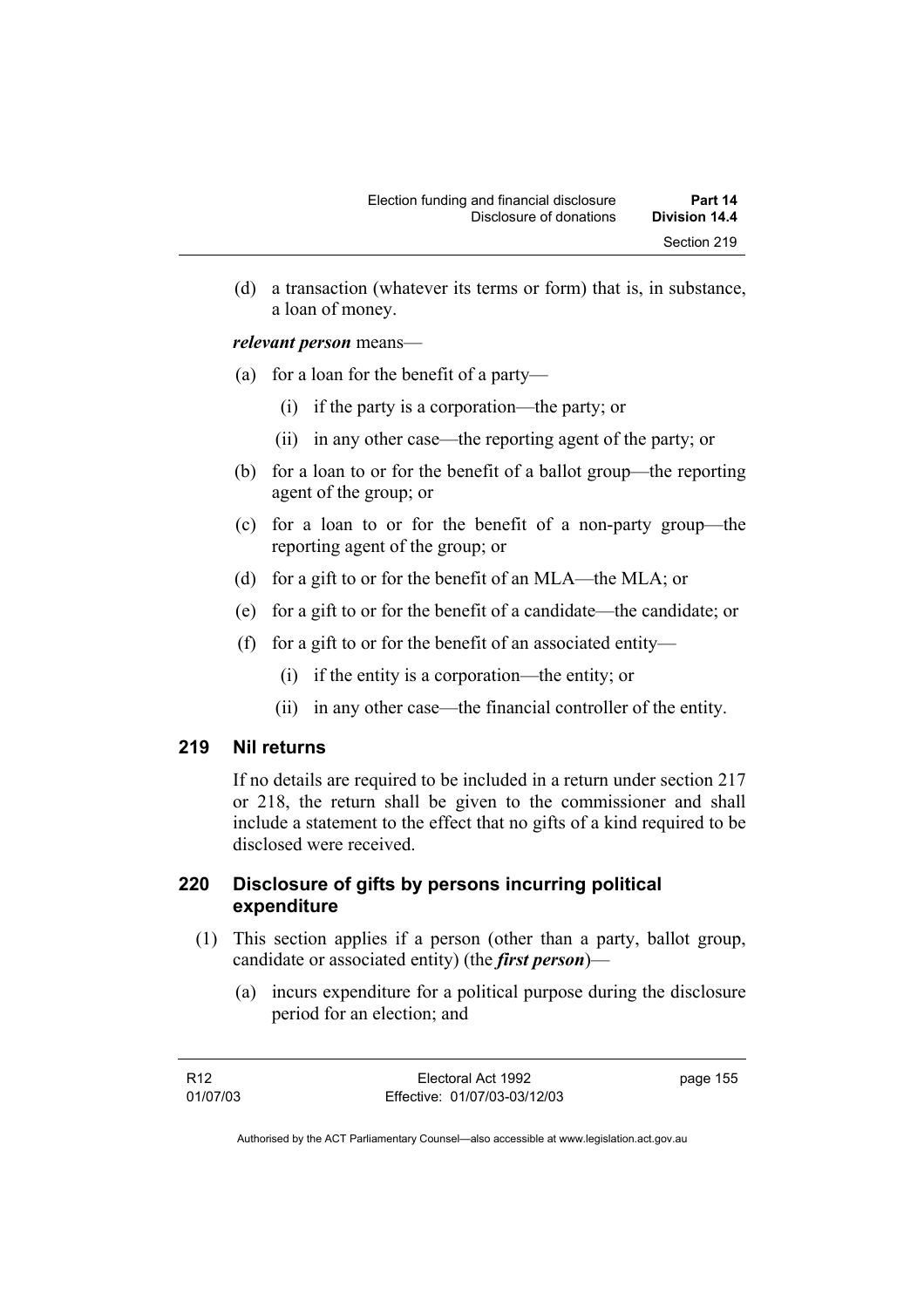- (b) receives from someone else 1 or more gifts—
	- (i) all or a part of each of which was used by the first person to enable the person to incur expenditure during the disclosure period for a political purpose or to reimburse the person for incurring expenditure during the disclosure period for a political purpose; and
	- (ii) the total amount of which is \$1 000 or more.
- (2) Within 15 weeks after polling day in the election, the first person must give the commissioner a return for the gift or gifts.
	- *Note 1* If a form is approved under s 340A (Approved forms) for a return, the form must be used.
	- *Note 2* For how a return may be given, see *Legislation Act 2001*, pt 19.5.
- (3) A return shall, in relation to each gift referred to in subsection (1), specify—
	- (a) the amount of the gift; and
	- (b) the date it was received; and
	- (c) the defined details.
- (4) Subsection (1) does not apply to a person if the amount of expenditure incurred by the person for political purposes during the disclosure period is less than \$1 000.
- (5) For this section, a person shall be taken to have incurred expenditure for a political purpose if, during the disclosure period in relation to an election, the person incurs expenditure in relation to that or any other election.
- (6) In this section, a reference to incurring of expenditure for a political purpose is a reference to incurring of expenditure in relation to—
	- (a) publishing electoral matter (including publishing by radio or television); or
	- (b) otherwise publishing a view on an issue in an election; or

| page 156 | Electoral Act 1992           | R <sub>12</sub> |
|----------|------------------------------|-----------------|
|          | Effective: 01/07/03-03/12/03 | 01/07/03        |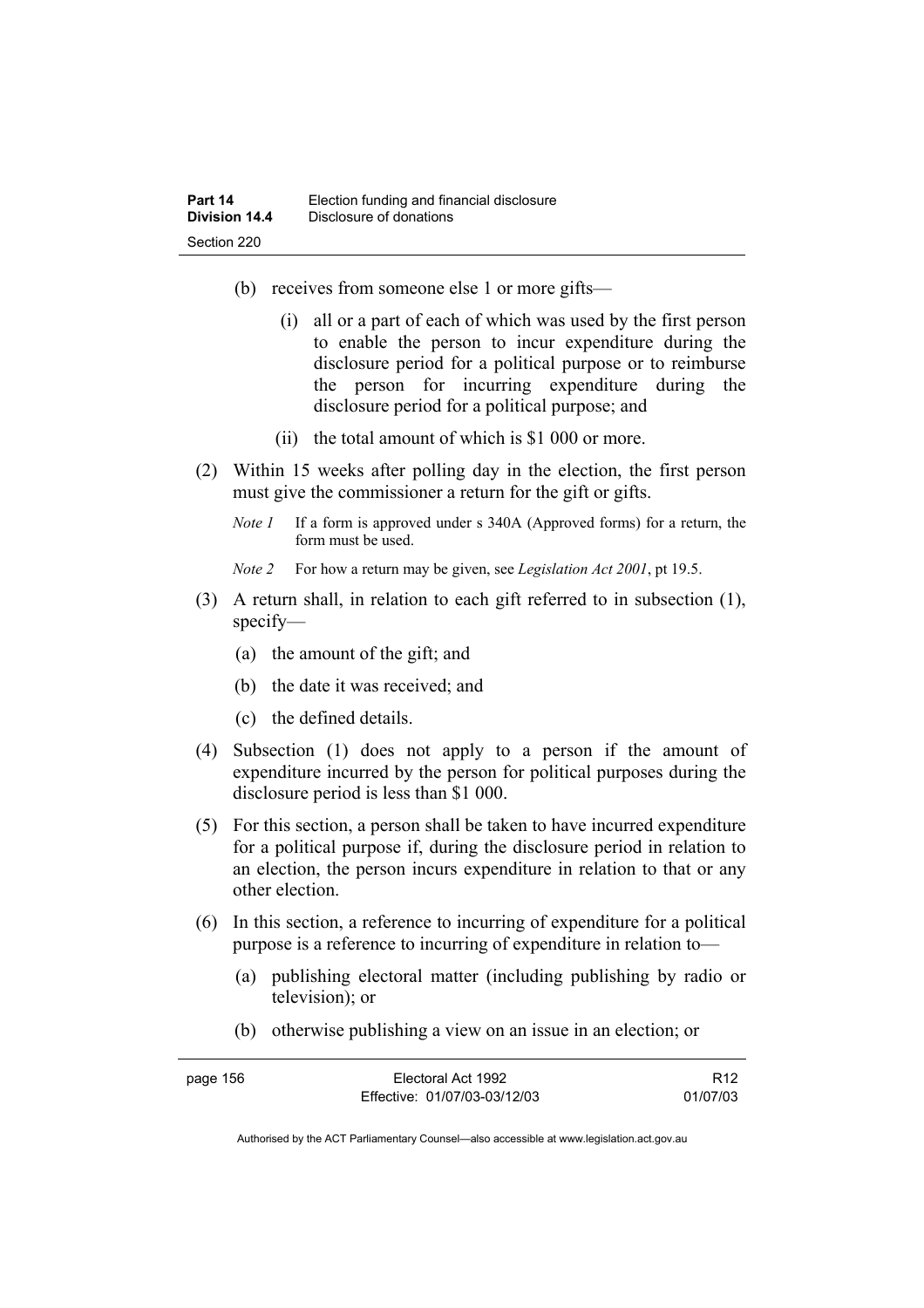- (c) making a gift to a party or ballot group; or
- (d) making a gift to a candidate; or
- (e) making a gift to a person on the understanding that the person or another person will apply, either directly or indirectly, the whole or a part of the gift in a way referred to in paragraph (a), (b), (c) or (d).
- (7) For subsection (3), 2 or more gifts made by the same person to or for the benefit of a person to whom subsection (1) applies shall be taken to be a single gift.

#### **221 Donations to non-party groups and candidates**

- (1) If, during the disclosure period for an election, a person (other than a party, a candidate or an associated entity)—
	- (a) makes gifts totalling \$1 500 or more to the same non-party group; or
	- (b) makes gifts totalling \$200 or more to the same candidate in the election; or
	- (c) makes gifts totalling \$1 500 or more to the same specified body;

the person shall, within 15 weeks after the polling day in the election, give the commissioner a return.

*Note 1* If a form is approved under s 340A (Approved forms) for a return, the form must be used.

*Note 2* For how a return may be given, see *Legislation Act 2001*, pt 19.5.

- (2) A return shall specify in relation to each gift referred to in subsection (1) made by the person during the disclosure period—
	- (a) the amount of the gift; and
	- (b) the date it was made; and
	- (c) the defined details.

R12 01/07/03

Electoral Act 1992 Effective: 01/07/03-03/12/03 page 157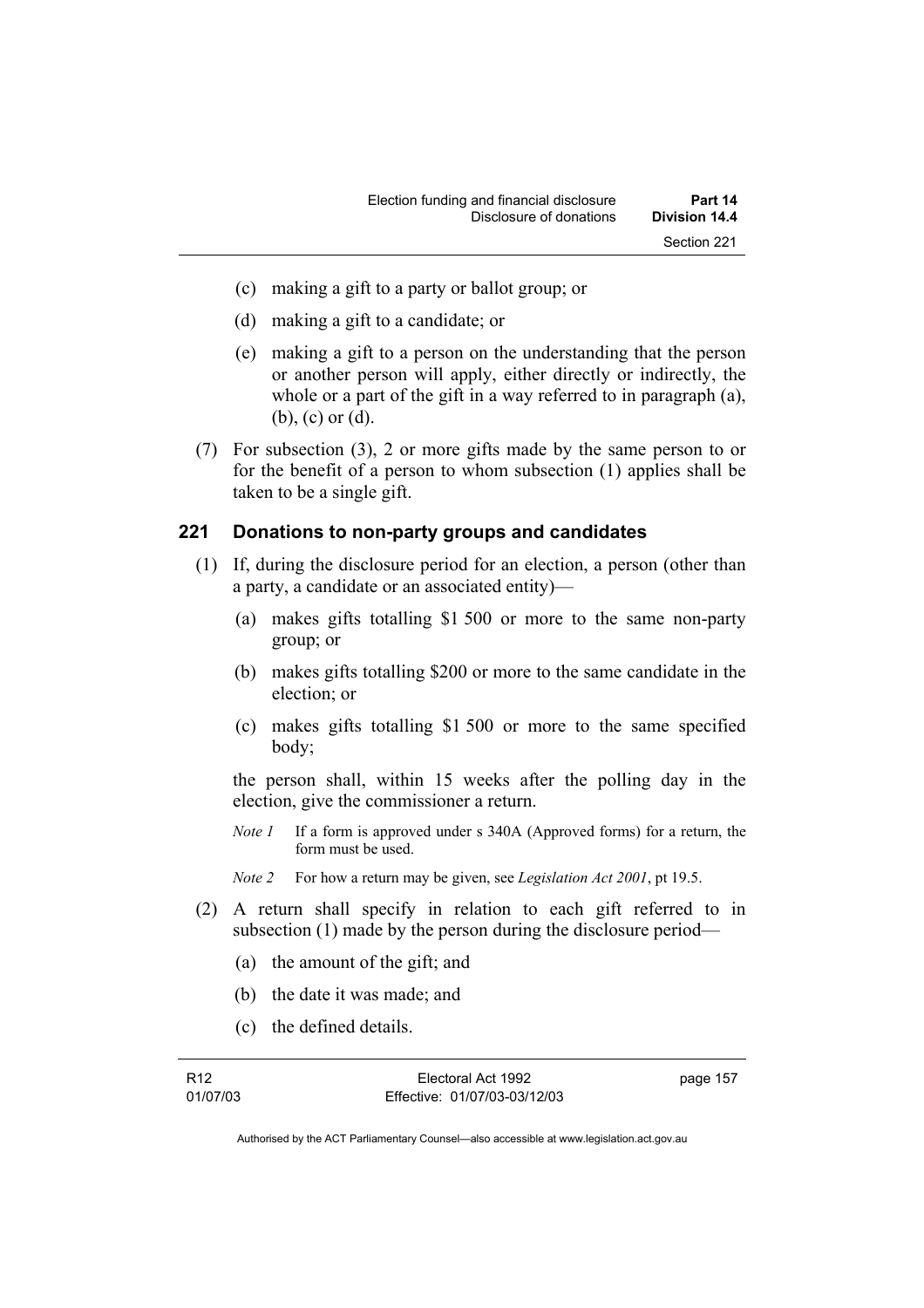| Part 14       | Election funding and financial disclosure |
|---------------|-------------------------------------------|
| Division 14.4 | Disclosure of donations                   |
| Section 221A  |                                           |

- (3) A reference in this section to a *gift* is a reference to a gift other than a gift made in a private capacity to a candidate or a specified body that is an individual, for his or her personal use, being a gift that the receiver has not used, and will not use, solely or substantially for a purpose related to an election.
- (4) The commissioner may, in writing, specify a person or body (whether incorporated or not) for this section if the commissioner believes on reasonable grounds, that it is a function of the person or body to incur electoral expenditure or to give gifts (directly or indirectly) to non-party groups or candidates.
- (5) The specification of a person or body is a notifiable instrument.

*Note* A notifiable instrument must be notified under the *Legislation Act 2001*.

(6) In this section:

*specified body* means a person or body specified in accordance with subsection (4).

#### **221A Annual returns of donations**

- (1) If, in a financial year, a person makes a gift of \$1 500 or more, or gifts totalling \$1 500 or more, to the same party, ballot group, MLA or associated entity, the person must, within the relevant period after the end of the financial year, give the commissioner a return covering all the gifts that the person made to the party, ballot group, MLA or associated entity during the financial year.
	- *Note 1* If a form is approved under s 340A (Approved forms) for a return, the form must be used.
	- *Note 2* For how a return may be given, see *Legislation Act 2001*, pt 19.5.
- (2) If, in a financial year—
	- (a) a person receives a gift of \$1 000 or more, or gifts totalling \$1 000 or more; and

R12 01/07/03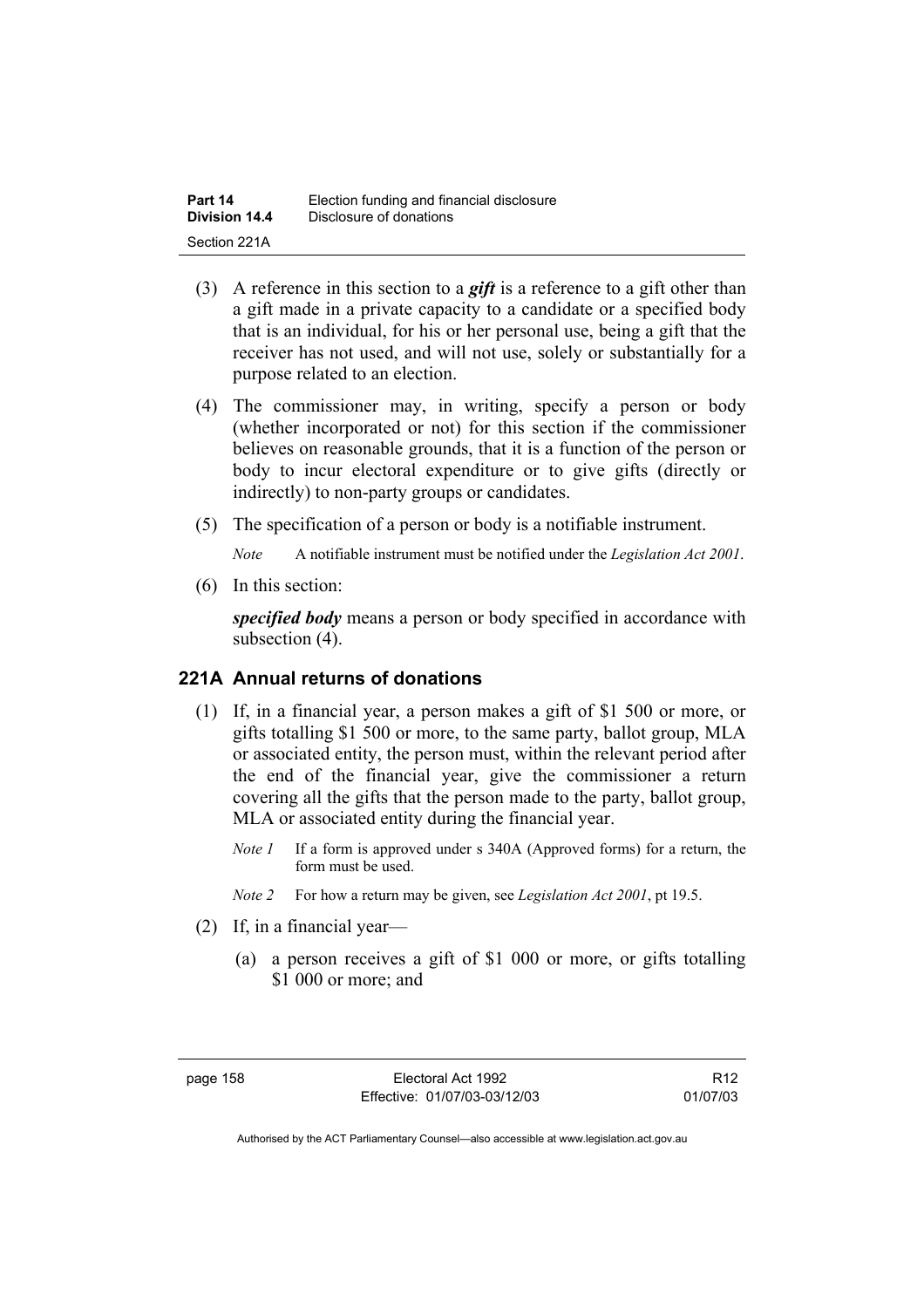(b) the person uses all or part of the gift or gifts to make a gift of \$1 500 or more, or gifts totalling \$1 500 or more, to a party, ballot group, MLA or associated entity;

the person must, within the relevant period after the end of the financial year, give the commissioner a return covering all the gifts mentioned in paragraph (a).

- (3) For each gift mentioned in subsection (1) or (2) (a), the return must state—
	- (a) the amount of the gift; and
	- (b) the date when it was made; and
	- (c) for a gift mentioned in subsection (1)—the name of the party, ballot group, MLA or associated entity to which the gift was made; and
	- (d) for a gift mentioned in subsection  $(2)$  (a)—the defined details.
- (4) Subsection (2) does not apply to a gift mentioned in subsection (2) (a) that has been included in a previous return under this section.
- (5) If a person makes a gift to any person or body with the intention of benefiting a party, ballot group, MLA or associated entity, the person is taken, for this section, to have made the gift to the party, ballot group, MLA or associated entity.
- (6) In this section:

*gift* does not include—

- (a) a gift made to an MLA in a private capacity for the MLA's personal use if the MLA does not use the gift solely or substantially for a purpose related to an election; or
- (b) a gift made by a party, ballot group, member of a non-party group, MLA, candidate or associated entity.

page 159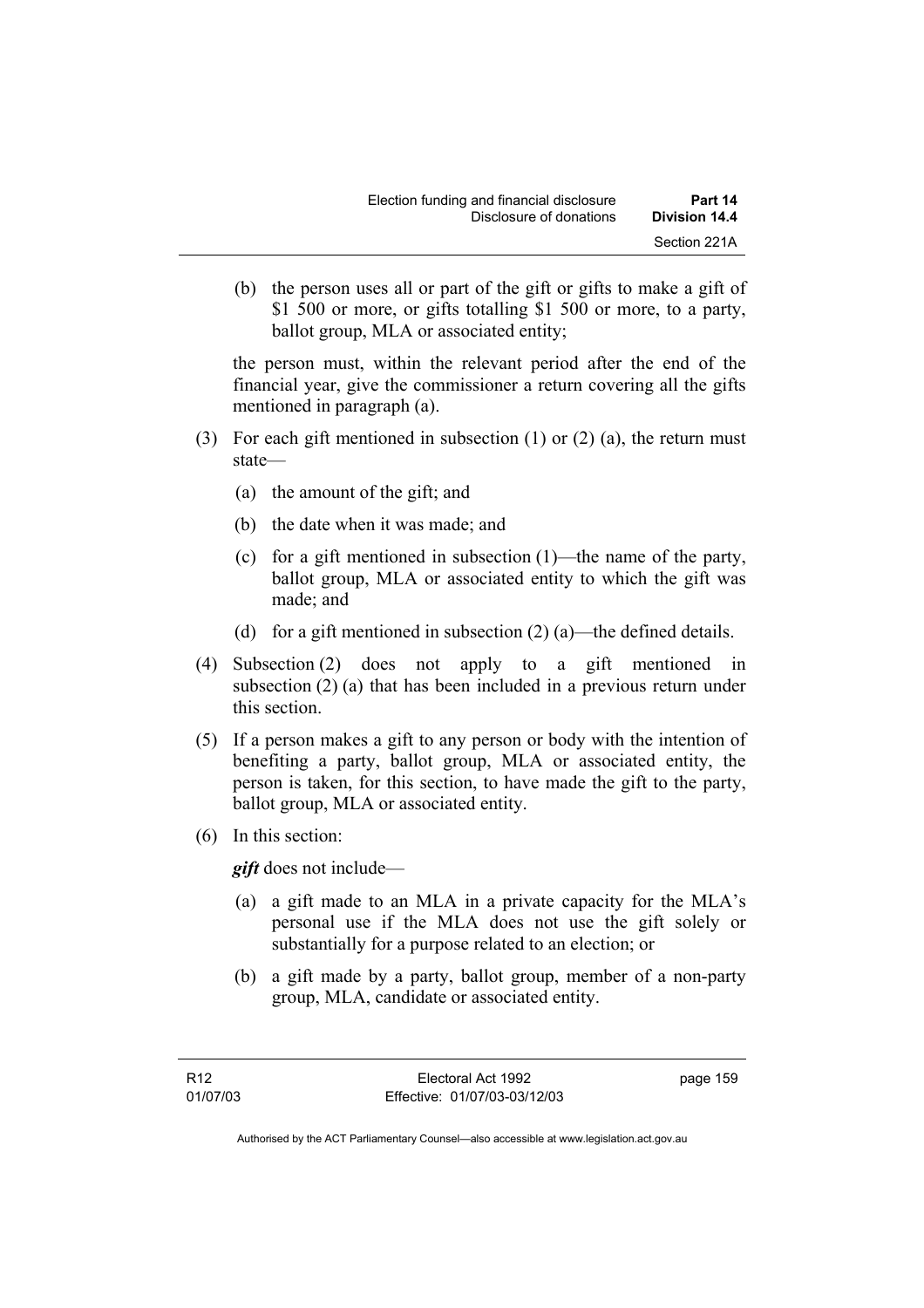#### *relevant period* means—

- (a) for a financial year ending in a year when a general election is held—24 weeks; and
- (b) in any other case—20 weeks.

#### **221B Advice about obligations to make returns**

 (1) If, in a financial year, a party, ballot group or MLA (the *receiver*) receives a gift of \$1 500 or more, or gifts totalling \$1 500 or more, from the same person (the *giver*), the receiver must, before 1 August after the end of the financial year, by written notice to the giver, tell the giver about the requirements of section 221A (Annual returns of donations).

Maximum penalty: 50 penalty units.

(2) In this section:

*gift*—see section 221A (6).

#### **222 Anonymous gifts**

- (1) A party, ballot group, non-party group, MLA, candidate or associated entity (the *receiver*) must not accept a gift of the prescribed amount or more made by someone else (the *giver*) to or for the benefit of the receiver unless—
	- (a) the receiver knows the defined details of the gift; or
	- (b) both the following subparagraphs apply:
		- (i) the giver tells the receiver the defined details of the gift before the gift is made;
		- (ii) when the gift is made, the receiver has no grounds for believing that the defined details given by the giver are not true.
- (2) Subsection (1) applies—

page 160 Electoral Act 1992 Effective: 01/07/03-03/12/03

R12 01/07/03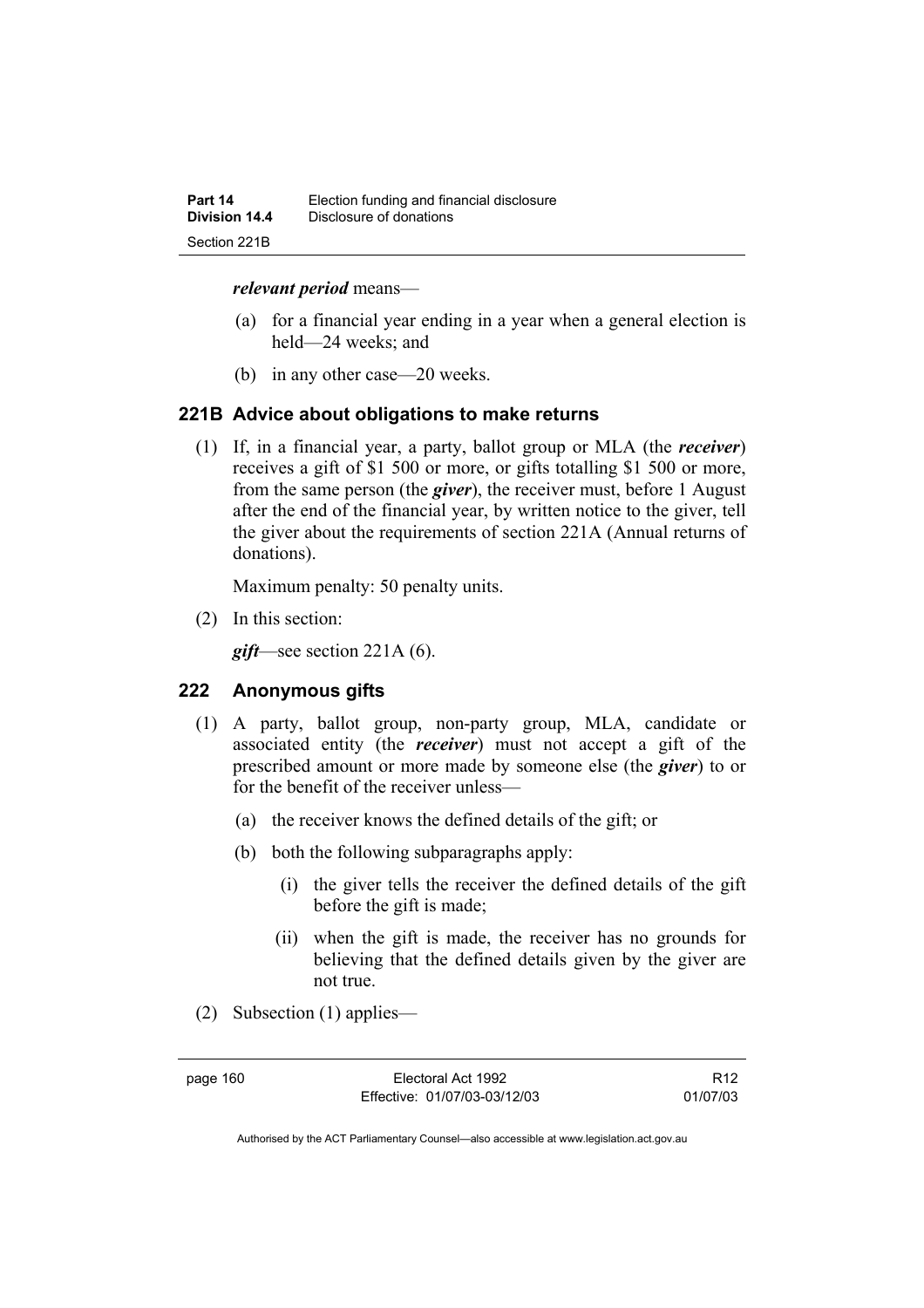- (a) for a party, ballot group, MLA or associated entity—to gifts received at any time; or
- (b) for a non-party group or candidate—to gifts received during the disclosure period.
- (3) For this section, 2 or more gifts made by the same person to or for the benefit of a party, ballot group, non-party group, MLA, candidate or associated entity are taken to be a single gift.
- (4) If the receiver contravenes subsection (1), the relevant person must pay to the Territory an amount equal to the amount of the gift.
- (5) The amount payable under subsection (4) is a debt payable to the Territory by the relevant person and may be recovered by proceedings in a court of competent jurisdiction.
- (6) If the receiver is a non-party group and each member of the group is taken to be a reporting agent for the group under section 204 (Non-appointed agents), the members of the group are jointly and severally liable to pay any amount payable to the Territory under subsection (4), and subsection (5) applies accordingly.
- (7) In this section:

*gift* includes a gift made on behalf of the members of an unincorporated association.

*prescribed amount* means—

- (a) for a gift made to or for the benefit of a party, ballot group, MLA or associated entity—\$1 000; or
- (b) for a gift made to or for the benefit of a non-party group or candidate—\$200.

#### *relevant person* means

- (a) for a gift to or for the benefit of a party—
	- (i) if the party is a corporation—the party; or

page 161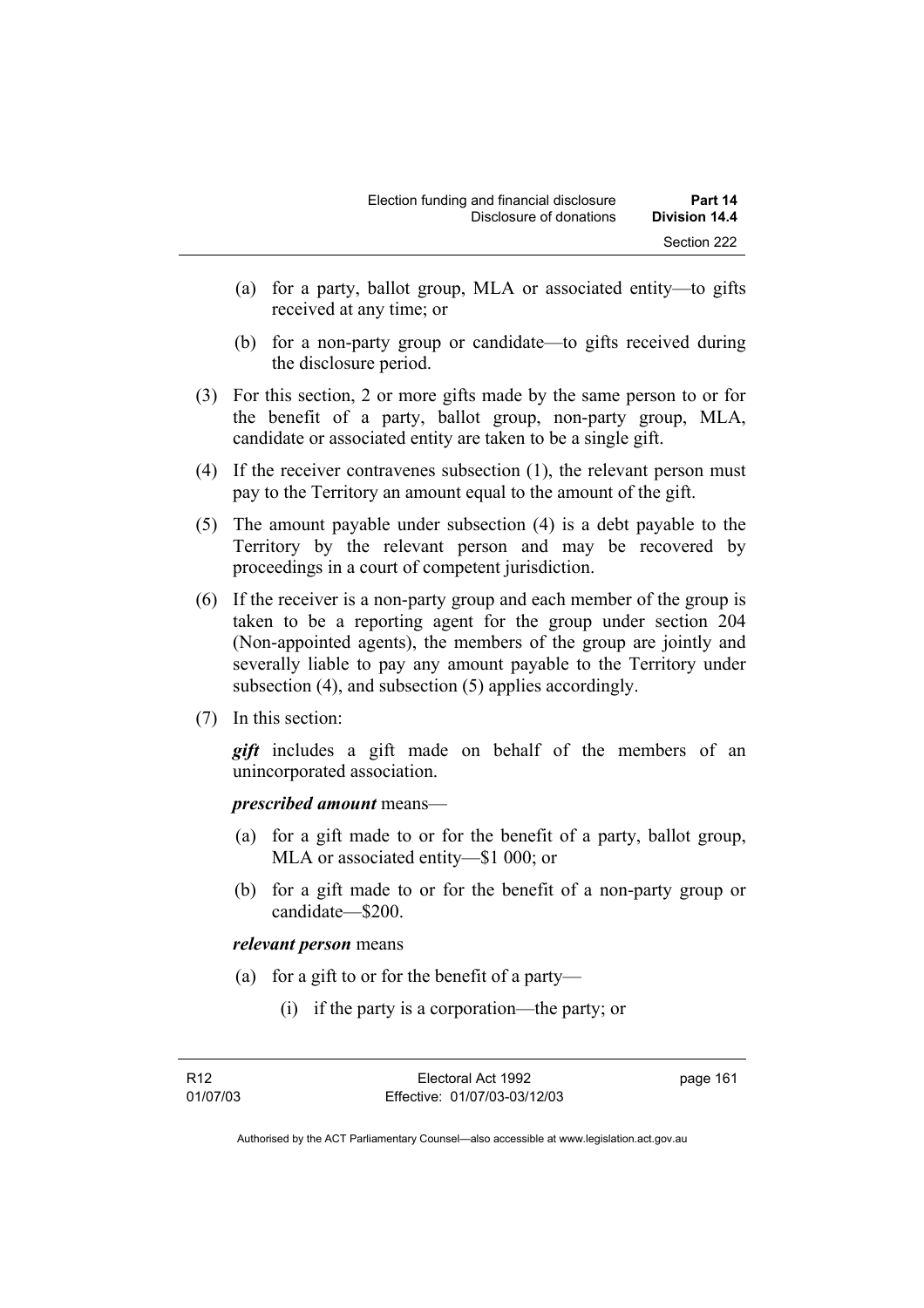- (ii) in any other case—the reporting agent of the party; or
- (b) for a gift to or for the benefit of a ballot group—the reporting agent of the group; or
- (c) for a gift to or for the benefit of a non-party group—the reporting agent of the group; or
- (d) for a gift to or for the benefit of an MLA—the MLA; or
- (e) for a gift to or for the benefit of a candidate—the candidate; or
- (f) for a gift to or for the benefit of an associated entity—
	- (i) if the entity is a corporation—the entity; or
	- (ii) in any other case—the financial controller of the entity.

# **Division 14.5 Disclosure of electoral expenditure**

## **223 Definitions for div 14.5**

In this division:

#### *broadcaster* means—

- (a) the Australian Broadcasting Corporation continued in existence under the *Australian Broadcasting Corporation Act 1983* (Cwlth), section 5; or
- (b) the Special Broadcasting Service Corporation continued in existence under the *Special Broadcasting Service Act 1991*  (Cwlth), section 5; or
- (c) the holder of a licence under the *Broadcasting Services Act 1992* (Cwlth); or
- (d) the provider of a broadcasting service under a class licence under that Act.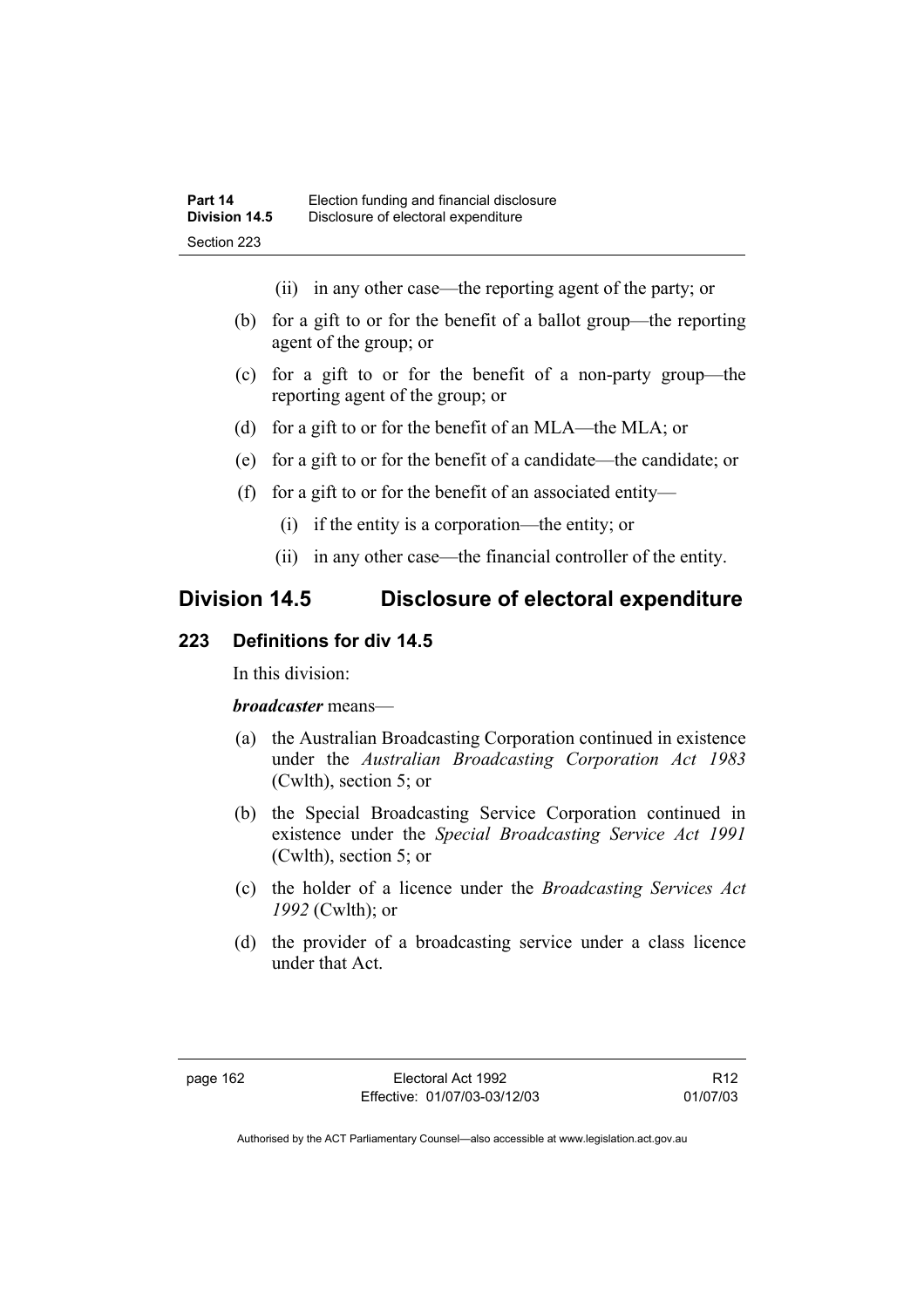*electoral advertisement* means an advertisement containing electoral matter, whether or not consideration was given for its publication or broadcast.

*electoral expenditure*, in relation to an election, means expenditure incurred (whether or not incurred during the pre-election period) on—

- (a) broadcasting an electoral advertisement during the pre-election period; or
- (b) publishing an electoral advertisement in a newspaper or periodical during the pre-election period; or
- (c) displaying an electoral advertisement at a theatre or other place of entertainment during the pre-election period; or
- (d) producing an electoral advertisement referred to in paragraph (a), (b) or (c); or
- (e) producing any printed electoral matter to which section 292 applies (other than material referred to in paragraph (a), (b) or (c)) that is published during the pre-election period; or
- (f) producing and distributing electoral matter that is addressed to particular persons or organisations and is distributed during the pre-election period; or
- (g) consultant's or advertising agent's fees in respect of—
	- (i) services provided during the pre-election period, being services relating to the election; or
	- (ii) material relating to the election that is used during the pre-election period; or
- (h) carrying out an opinion poll or other research about the election during the pre-election period.

*participant* in an election means—

(a) a party, ballot group, non-party group or candidate; or

| R <sub>12</sub> | Electoral Act 1992           | page 163 |
|-----------------|------------------------------|----------|
| 01/07/03        | Effective: 01/07/03-03/12/03 |          |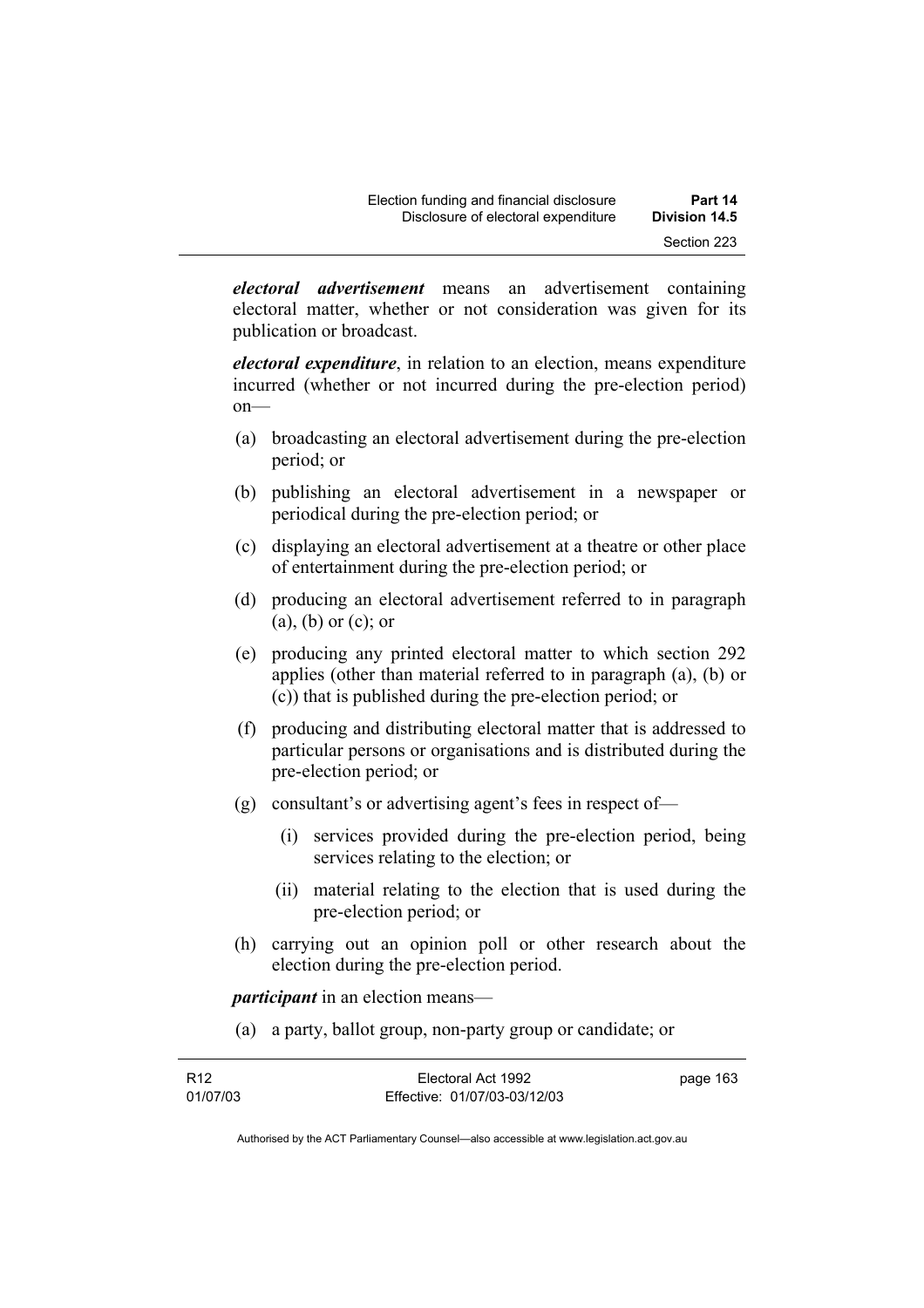| Part 14       | Election funding and financial disclosure |
|---------------|-------------------------------------------|
| Division 14.5 | Disclosure of electoral expenditure       |
| Section 224   |                                           |

 (b) a person (other than a party or candidate) by whom, or with the authority of whom, electoral expenditure in relation to an election is incurred.

*relates*—an advertisement *relates* to an election if it contains electoral matter, whether or not consideration is given for publication or broadcasting of the advertisement.

## **224 Returns of electoral expenditure**

- (1) The reporting agent of each person who was a candidate in an election shall, before the end of 15 weeks after polling day for the election, give the commissioner a return specifying details of the electoral expenditure in relation to the election incurred by or with the authority of the candidate.
	- *Note 1* If a form is approved under s 340A (Approved forms) for a return, the form must be used.
	- *Note 2* For how a return may be given, see *Legislation Act 2001*, pt 19.5.
- (2) A reporting agent of a non-party group in an election shall, before the end of 15 weeks after polling day for the election, give the commissioner a return specifying details of the electoral expenditure in relation to the election incurred by or with the authority of the group.
- (3) If electoral expenditure in relation to an election is incurred by or with the authority of a party or ballot group, the reporting agent of the party or ballot group shall, before the end of 15 weeks after polling day for the election, give the commissioner a return setting out details of the expenditure.
- (4) If electoral expenditure in relation to an election was incurred by or with the authority of a person and the expenditure was not incurred with the written authority of a party, ballot group, non-party group, candidate or associated entity in the election the person shall, before the end of 15 weeks after polling day for the election, give the

page 164 Electoral Act 1992 Effective: 01/07/03-03/12/03

R12 01/07/03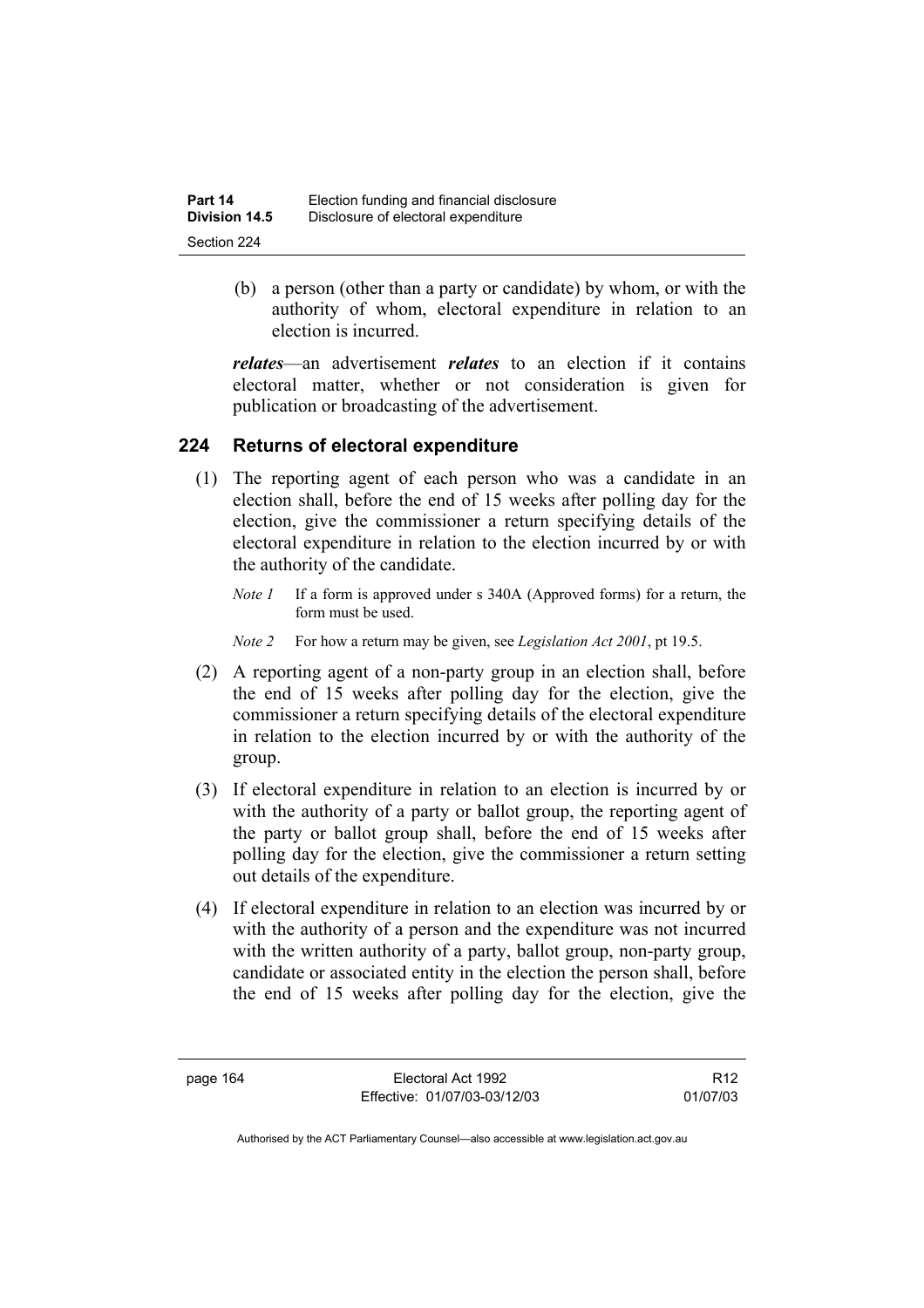| Election funding and financial disclosure | Part 14              |
|-------------------------------------------|----------------------|
| Disclosure of electoral expenditure       | <b>Division 14.5</b> |
|                                           | Section 225          |

commissioner a return specifying details of the electoral expenditure.

 (5) A person is not required to give the commissioner a return under subsection (4) in relation to an election if the amount of the electoral expenditure incurred in relation to the election by or with the authority of the person does not exceed \$200.

### **225 Nil returns**

- (1) If no electoral expenditure in relation to an election is incurred by or with the authority of a candidate in the election, a return under section 224 in relation to the candidate shall be given to the commissioner and shall include a statement to the effect that no expenditure of a kind required to be disclosed has been incurred by or with the authority of the candidate.
- (2) If no electoral expenditure in relation to an election is incurred by or with the authority of a non-party group in the election, a return under section 224 in relation to the group shall be given to the commissioner and shall include a statement to the effect that no expenditure of a kind required to be disclosed has been incurred by or with the authority of the group.
- (3) If no electoral expenditure in relation to an election is incurred by or with the authority of a party or ballot group that endorsed a candidate in the election, a return under section 224 in relation to the party or ballot group shall be given to the commissioner and shall include a statement to the effect that no expenditure of a kind required to be disclosed has been incurred by or with the authority of the party or ballot group.

## **226 Returns by broadcasters and publishers**

- (1) If an election has taken place—
	- (a) each broadcaster who broadcast an electoral advertisement during the pre-election period with the authority of a participant in the election; and

| R12      | Electoral Act 1992           | page 165 |
|----------|------------------------------|----------|
| 01/07/03 | Effective: 01/07/03-03/12/03 |          |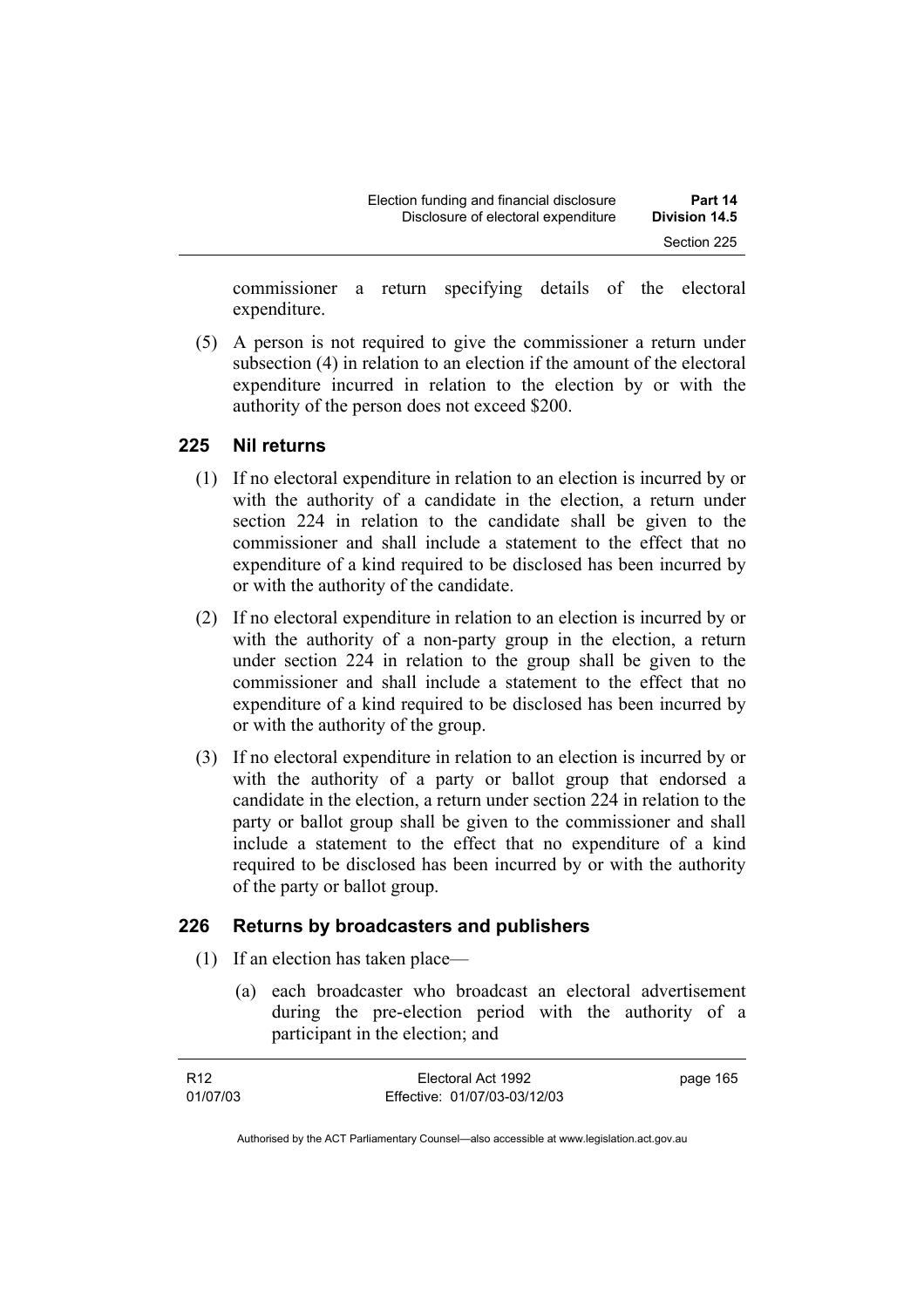(b) each publisher who published an electoral advertisement in a newspaper or periodical during the pre-election period with the authority of a participant in the election;

shall give the commissioner a return before the end of 8 weeks after polling day in the election.

- *Note 1* If a form is approved under s 340A (Approved forms) for a return, the form must be used.
- *Note 2* For how a return may be given, see *Legislation Act 2001*, pt 19.5.
- (2) A return shall specify the following particulars in relation to the advertisement:
	- (a) the broadcasting service as part of which the advertisement was broadcast or the newspaper or periodical in which the advertisement was published;
	- (b) the person at whose request the advertisement was broadcast or published;
	- (c) the participant in the election with whose authority the advertisement was broadcast or published;
	- (d) the date or dates when, and, for an advertisement that was broadcast, the times between which, the advertisement was broadcast or published;
	- (e) for a published advertisement—the page on which the advertisement was published and the space occupied by it;
	- (f) whether or not, on each occasion when the advertisement was broadcast or published, a charge was made by the broadcaster or publisher for the broadcasting or publication of the advertisement;
	- (g) if a charge referred to in paragraph (f) was made—the amount of the charge.
- (3) If a broadcaster or publisher specifies in a return the amount of a charge in accordance with subsection (2) (g), the broadcaster or

| page 166 | Electoral Act 1992           | R <sub>12</sub> |
|----------|------------------------------|-----------------|
|          | Effective: 01/07/03-03/12/03 | 01/07/03        |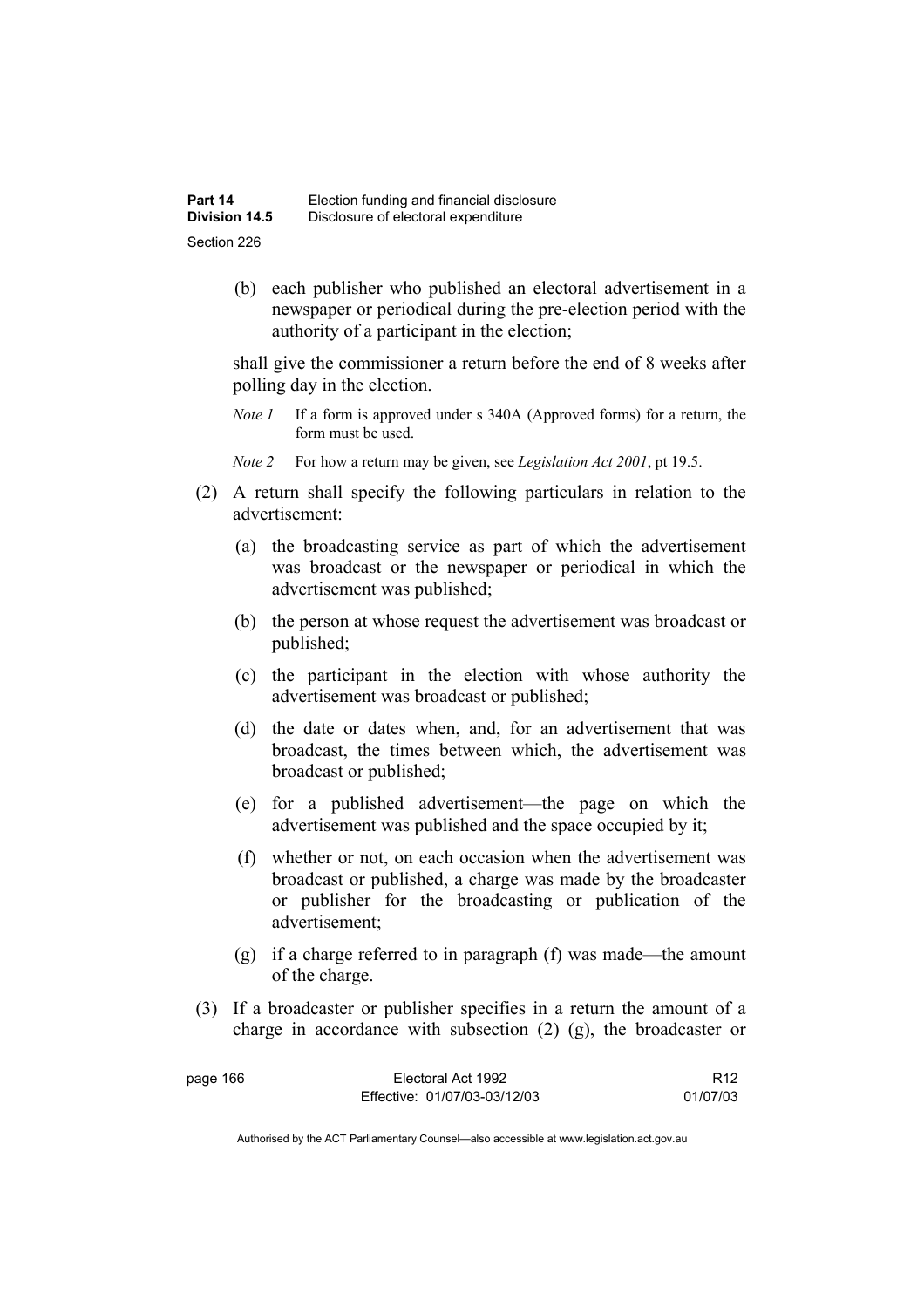publisher shall state in the return whether or not the charge is at less than normal commercial rates having regard to—

- (a) for a broadcast advertisement—the length of the advertisement and the day or days when, and the times between which, it was broadcast; or
- (b) for a published advertisement—the space occupied by the advertisement and the nature of the newspaper or periodical.
- (4) A publisher is not required to give the commissioner a return under subsection (1) in relation to an election if the amount of the charges made by the publisher in relation to the publication of any advertisements to which that subsection applies, in relation to that election and any other election that took place on the same day as the firstmentioned election, does not exceed \$1 000.
- (5) A return under subsection (1) may refer to more than 1 advertisement.

# **227 Multiple elections on same day**

- $(1)$  If—
	- (a) the voting at 2 or more elections took place on the same day; and
	- (b) a person would, apart from this subsection, be required to give the commissioner 2 or more returns under this division relating to those elections;

the person may give the commissioner a single return, in a form approved under section 340A (Approved forms), setting out the particulars that the person would have been required to set out in those separate returns.

 (2) It is sufficient compliance with this division if the return sets out details of the expenditure without showing the extent to which it relates to any election.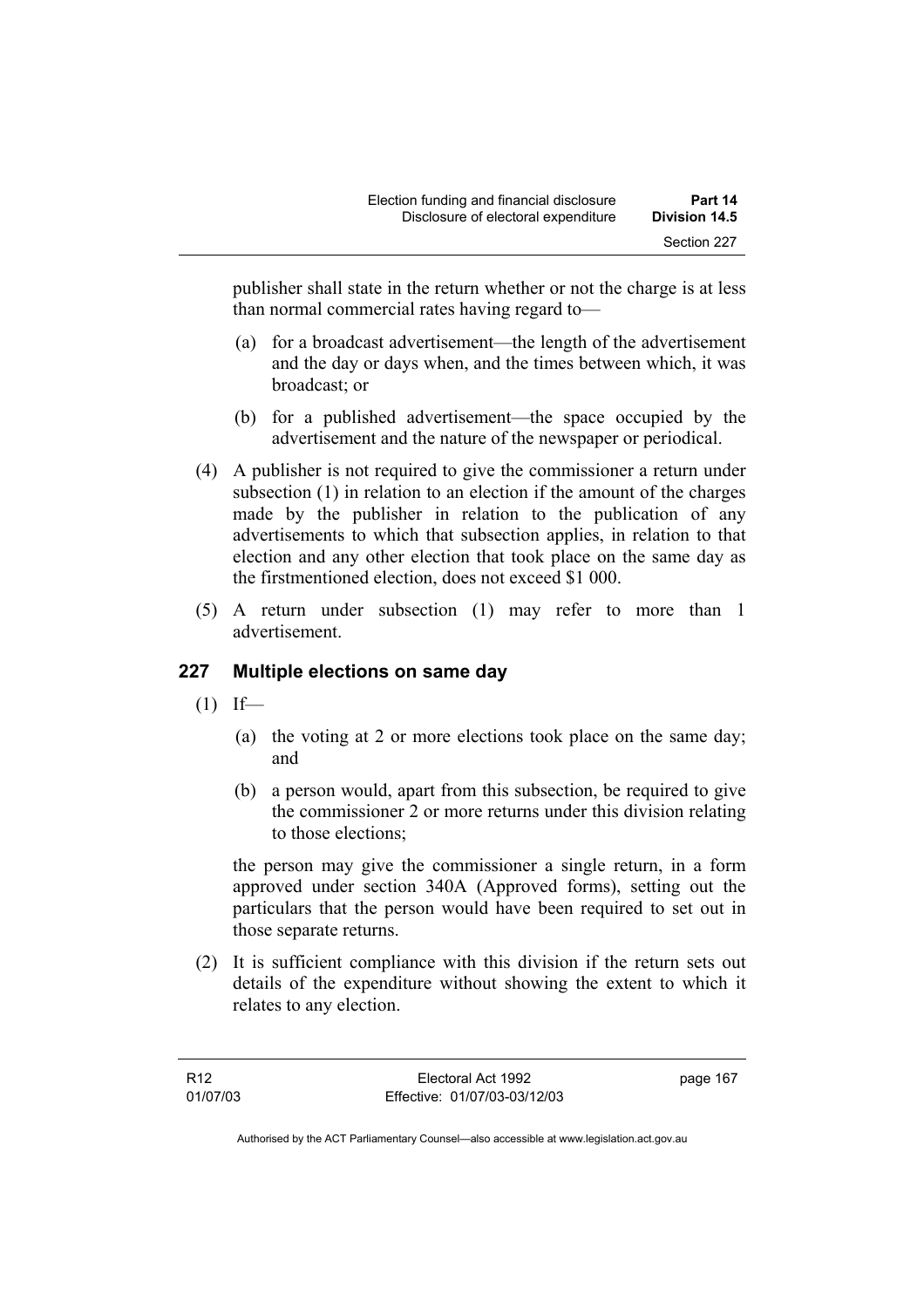# **Division 14.6 Annual returns**

## **228 Meaning of** *defined particulars* **for div 14.6**

In this division:

*defined particulars*, in relation to a sum, means—

- (a) if the sum was received from, paid to or owed to, an unincorporated association, other than a registered industrial organisation—
	- (i) the name of the association; and
	- (ii) the names and addresses of the members of the executive committee (however described) of the association; and
	- (b) if the sum was paid out of or into, or incurred as a debt to, a trust fund or the funds of a foundation—
		- (i) the names and addresses of the trustees of the fund or foundation; and
		- (ii) the name, title or description of the trust fund or foundation; and
	- (c) the name and address of the person or organisation that paid, received or is owed the sum; and
	- (d) such other particulars as are prescribed.

# **230 Annual returns by parties, ballot groups and MLAs**

- (1) The reporting agent of a party, ballot group or MLA must, within 16 weeks after the end of each financial year, give the commissioner a return.
	- *Note 1* If a form is approved under s 340A (Approved forms) for a return, the form must be used.
	- *Note 2* For how a return may be given, see *Legislation Act 2001*, pt 19.5.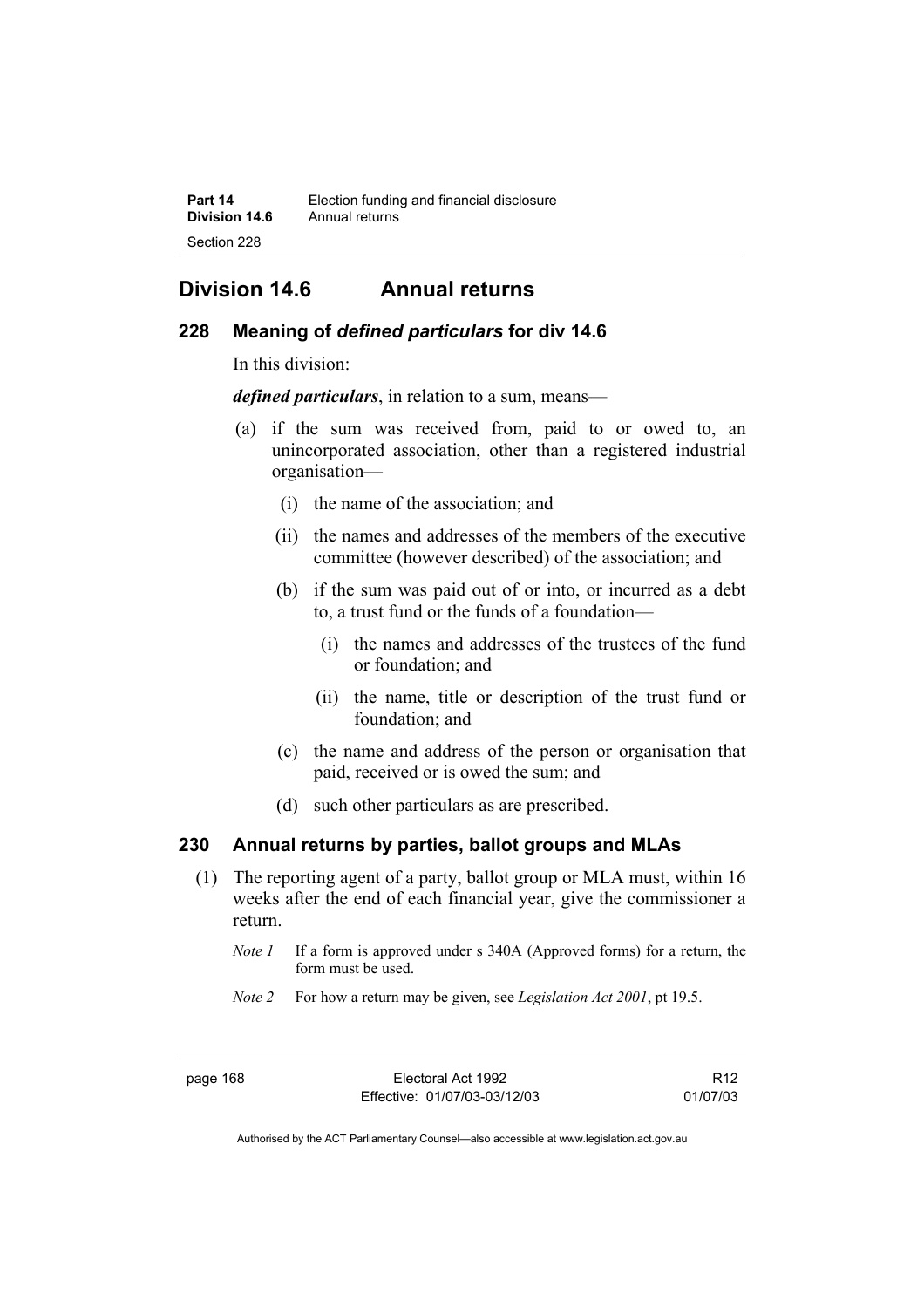- (2) However, the return may be the audited annual accounts of the party, ballot group or MLA in a form approved, in writing, by the commissioner.
- (3) The approval is a notifiable instrument.

*Note* A notifiable instrument must be notified under the *Legislation Act 2001*.

- (4) The return must state—
	- (a) the amount received by, or on behalf of, the party, ballot group or MLA during the financial year, together with the particulars required by section 232 (1) (Amounts received); and
	- (b) the amount paid by, or on behalf of, the party, ballot group or MLA during the financial year; and
	- (c) the outstanding amount, at the end of the financial year, of debts incurred by, or on behalf of, the party, ballot group or MLA, together with the particulars required by section 234 (1) (Outstanding amounts).
- (5) For subsection (4) (a), an amount is received by, or on behalf of, an MLA only if the amount is a gift received by the MLA in his or her capacity as an MLA.

#### **Examples of amounts not required to be stated in a return**

- 1 Income derived in a private capacity eg interest on bank accounts and dividends on shares.
- 2 Salary, allowances and other benefits (including superannuation benefits) as an MLA.
- 3 A gift given to the MLA in a private capacity for his or her personal use eg a birthday gift from a family member.
- *Note* An example is part of the Act, is not exhaustive and may extend, but does not limit, the meaning of the provision in which it appears (see *Legislation Act 2001*, s 126 and s 132).
- (6) For subsection (4) (b) or (c), an amount paid, or an outstanding amount of debts incurred, by or on behalf of an MLA includes an amount paid, or an outstanding amount of debts incurred, by or on

| R <sub>12</sub> | Electoral Act 1992           | page 169 |
|-----------------|------------------------------|----------|
| 01/07/03        | Effective: 01/07/03-03/12/03 |          |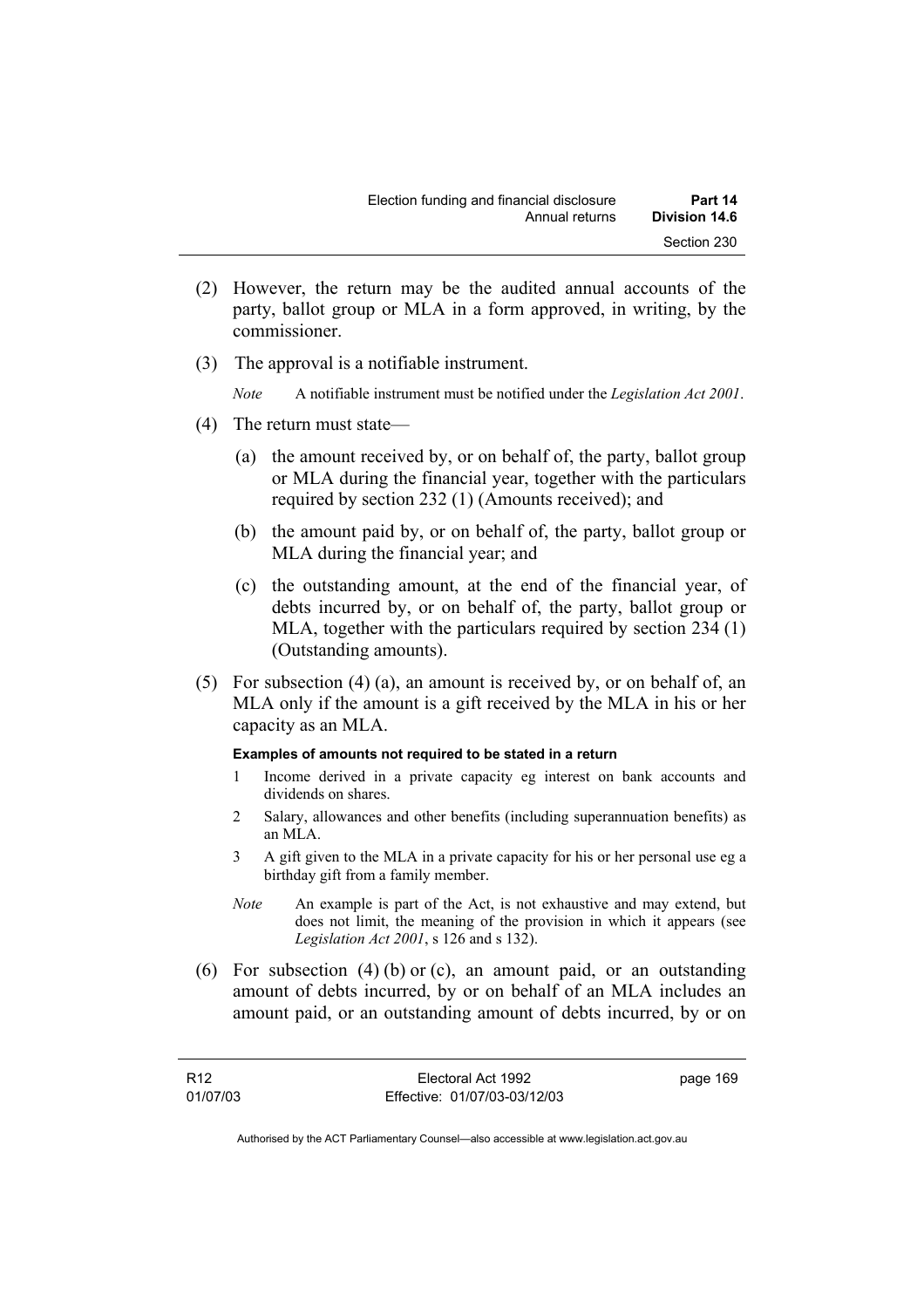behalf of the MLA for a purpose that relates solely or substantially to his or her position as MLA on any of the following:

- (a) broadcasting an advertisement;
- (b) publishing an advertisement in a newspaper or periodical;
- (c) displaying an advertisement at a theatre or another place of entertainment;
- (d) producing an advertisement mentioned in paragraphs (a) to (c);
- (e) producing any printed electoral matter to which section 292 (Dissemination of electoral matter—authorisers and authors) applies;
- (f) producing and distributing electoral matter that is addressed to particular people or organisations;
- (g) consultant's or advertising agent's fees for services provided;
- (h) carrying out an opinion poll or other research.
- (7) A return under this section must not include a list of the members of a party.
- (8) If the registration of a party or ballot group is cancelled during a financial year, this section applies to the party or ballot group in relation to the year as if a reference to the reporting agent of the party or ballot group were a reference to the person who was the reporting agent of the party or ballot group immediately before the cancellation.
- (9) If a person ceases to be an MLA during a financial year, this section applies to the person in relation to the year as if the person were the reporting agent.

## **231 Periods of less than financial year**

- (1) This section applies if, during a financial year—
	- (a) a political party becomes, or ceases to be, a registered party; or

| page 170 | Electoral Act 1992           | R12      |
|----------|------------------------------|----------|
|          | Effective: 01/07/03-03/12/03 | 01/07/03 |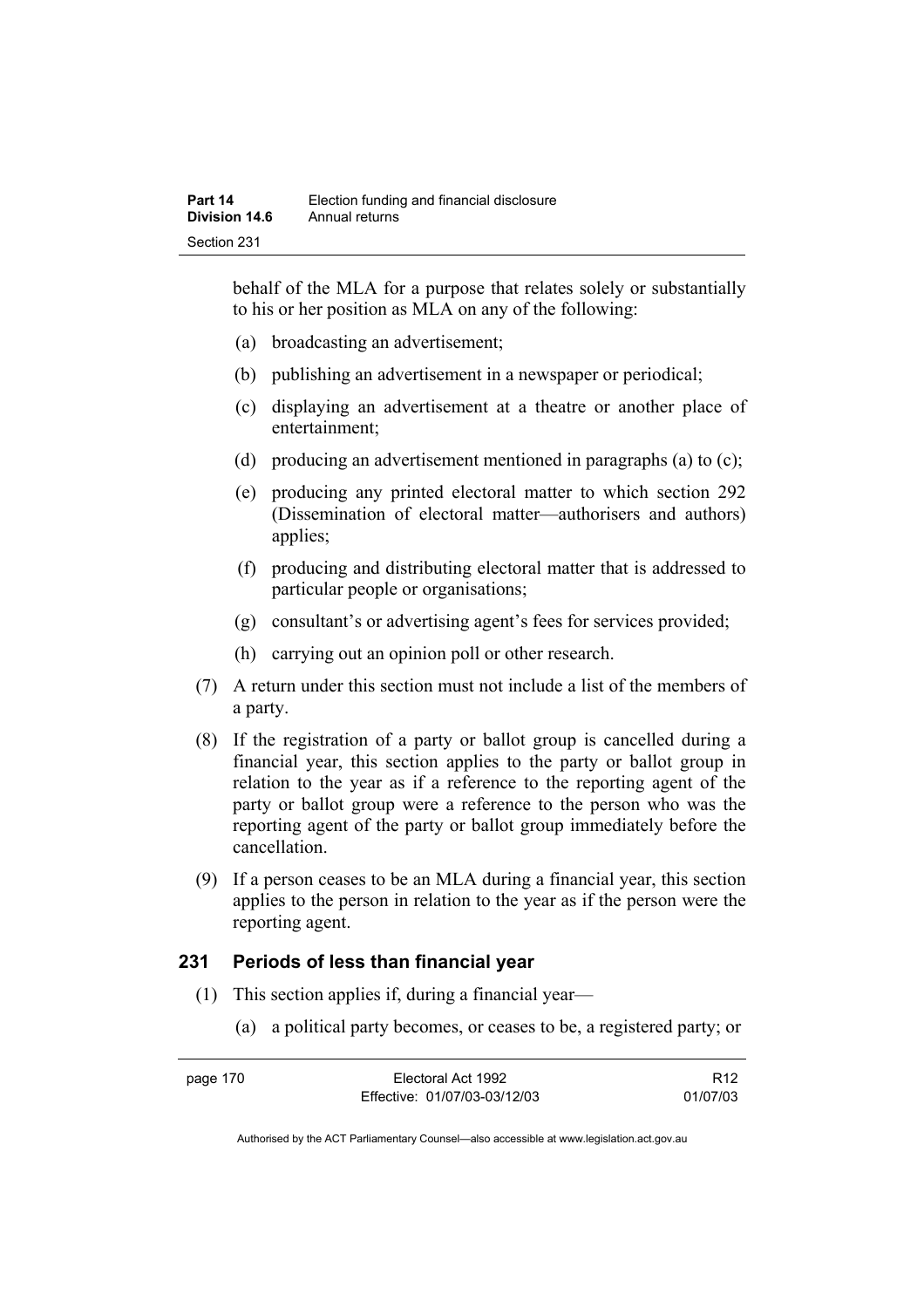- (b) a ballot group is registered or a registered ballot group ceases to be registered; or
- (c) a person becomes, or ceases to be, an MLA.
- (2) A return under section 230 (Annual returns by parties, ballot groups and MLAs) for the political party, ballot group or person for the financial year need only include particulars for the part of the year when the party or ballot group was registered or the person was an MLA.

# **231A Returns by parties under Commonwealth Electoral Act**

- $(1)$  If—
	- (a) an organisation has corresponding registration as a political party under this Act, part 7 and under the Commonwealth Act, part 11 whether by the same or a different name; and
	- (b) the agent of the organisation gives to the Australian Electoral Commission, within the period of 16 weeks after the end of the financial year, a return under the Commonwealth Act, section 314AB in relation to that financial year; and
	- (c) the agent or organisation gives to the ACT commissioner, within that period, a copy of that return;

the organisation is not required to give to the ACT commissioner a return under section 230 in relation to that financial year.

 (2) For subsection (1), an organisation has corresponding registration as a political party under this Act, part 7 and under the Commonwealth Act, part 11 if the same person is specified as the registered officer of the party in the register of political parties kept under this Act, section 88 and in the register of political parties kept under the Commonwealth Act, section 125.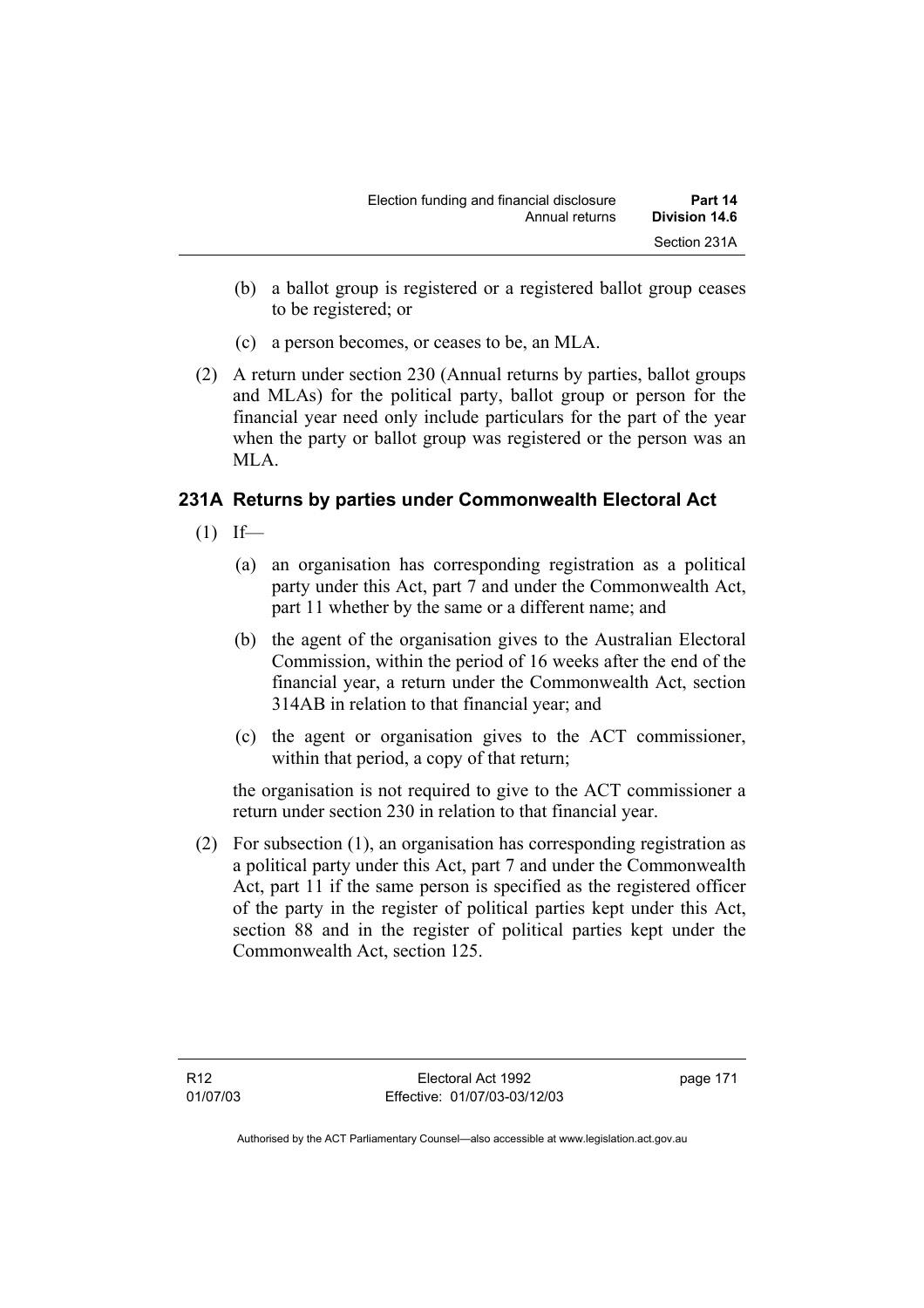| Part 14       | Election funding and financial disclosure |
|---------------|-------------------------------------------|
| Division 14.6 | Annual returns                            |
| Section 231B  |                                           |

(3) In this section:

*agent*, in relation to an organisation, means the person appointed under the Commonwealth Act, section 288 to be the agent of the organisation in relation to the ACT.

*Commonwealth Act* means the *Commonwealth Electoral Act 1918* (Cwlth).

*party* includes an ACT branch of a political party registered under the Commonwealth Act, part 11.

### **231B Annual returns by associated entities**

- (1) If an entity is an associated entity at any time during a financial year, the entity's financial controller must give the commissioner a return within 16 weeks after the end of the financial year.
	- *Note 1* If a form is approved under s 340A (Approved forms) for a return, the form must be used.
	- *Note 2* For how a return may be given, see *Legislation Act 2001*, pt 19.5.
- (2) The return must state—
	- (a) the amount received by, or on behalf of, the entity during the financial year, together with the particulars required by section 232 (1) (Amounts received); and
	- (b) the amount paid by, or on behalf of, the entity during the financial year; and
	- (c) if the entity is an associated entity at the end of the financial year—the outstanding amount, at the end of the year, of debts incurred by, or on behalf of, the entity, together with the particulars required by section 234 (2) (Outstanding amounts).
- (3) An amount received when the entity was not an associated entity is not to be counted for subsection (2) (a) and (b).
- (4) If an amount required to be stated under subsection (2) (b) was—

page 172 Electoral Act 1992 Effective: 01/07/03-03/12/03

R12 01/07/03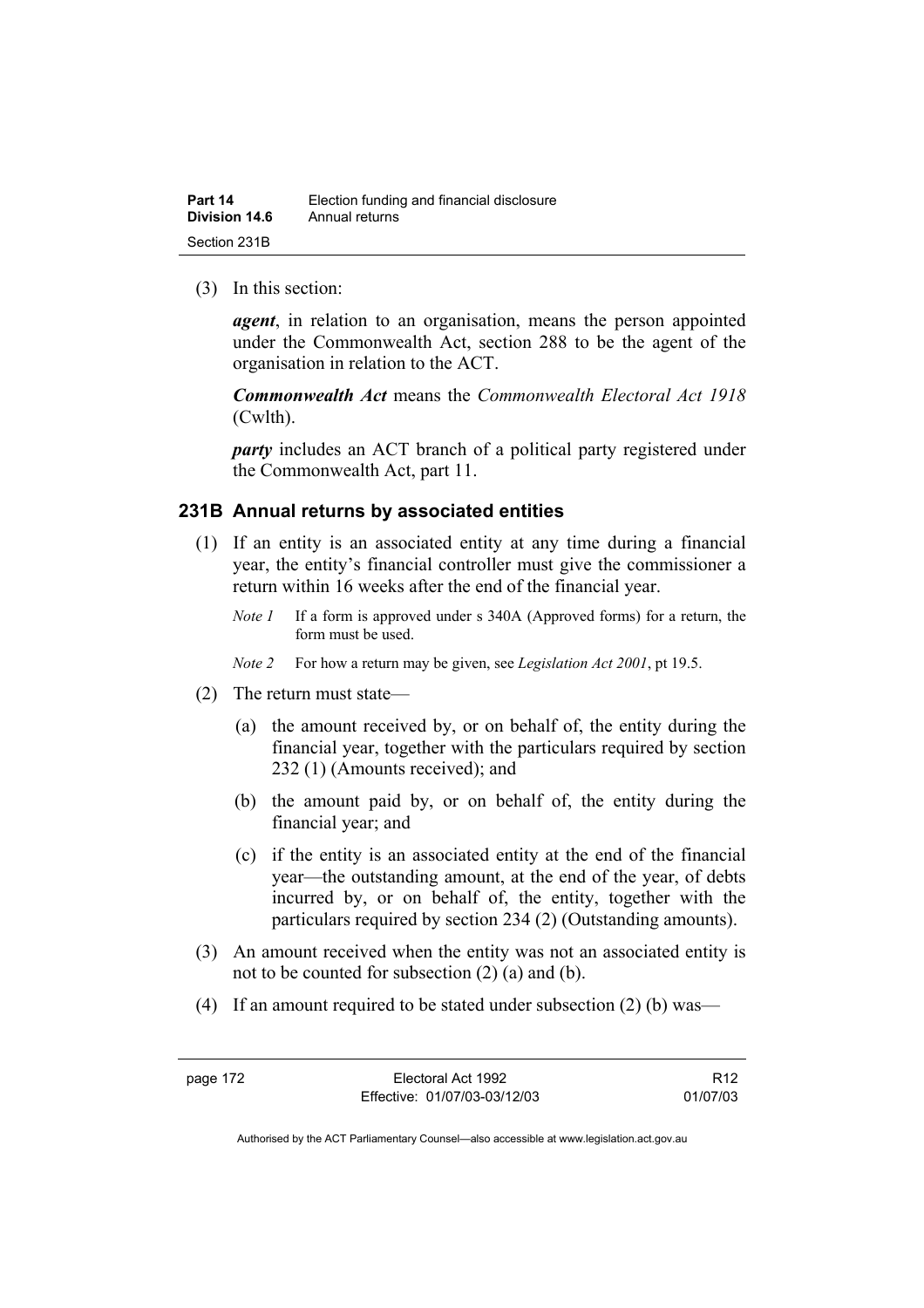- (a) paid to or for the benefit of 1 or more parties, ballot groups or MLA<sub>s</sub>; and
- (b) paid out of funds generated from capital of the entity;

the return must set out the required details of each person who contributed to that capital on or after 29 November 1996.

- (5) For subsection (4), the required details of a person are—
	- (a) the person's name and address; and
	- (b) the total of the person's contributions to the capital of the associated entity mentioned in that subsection up to the end of the financial year.
- (6) Subsection (5) does not apply to contributions that have been included in a previous return under this section.

# **231C Returns by associated entities under Commonwealth Electoral Act**

- (1) This section applies in relation to an associated entity that—
	- (a) is controlled by 1 or more parties; or
	- (b) operates wholly or mainly for the benefit of 1 or more parties.
- (2) If an entity was, during a financial year, an associated entity in relation to which this section applies and the financial controller of the entity—
	- (a) gives to the Australian Electoral Commission, within the period of 16 weeks after the end of the financial year, a return under the *Commonwealth Electoral Act 1918* (Cwlth), section 314AEA in relation to that financial year; and
	- (b) gives to the commissioner, within that period, a copy of that return;

page 173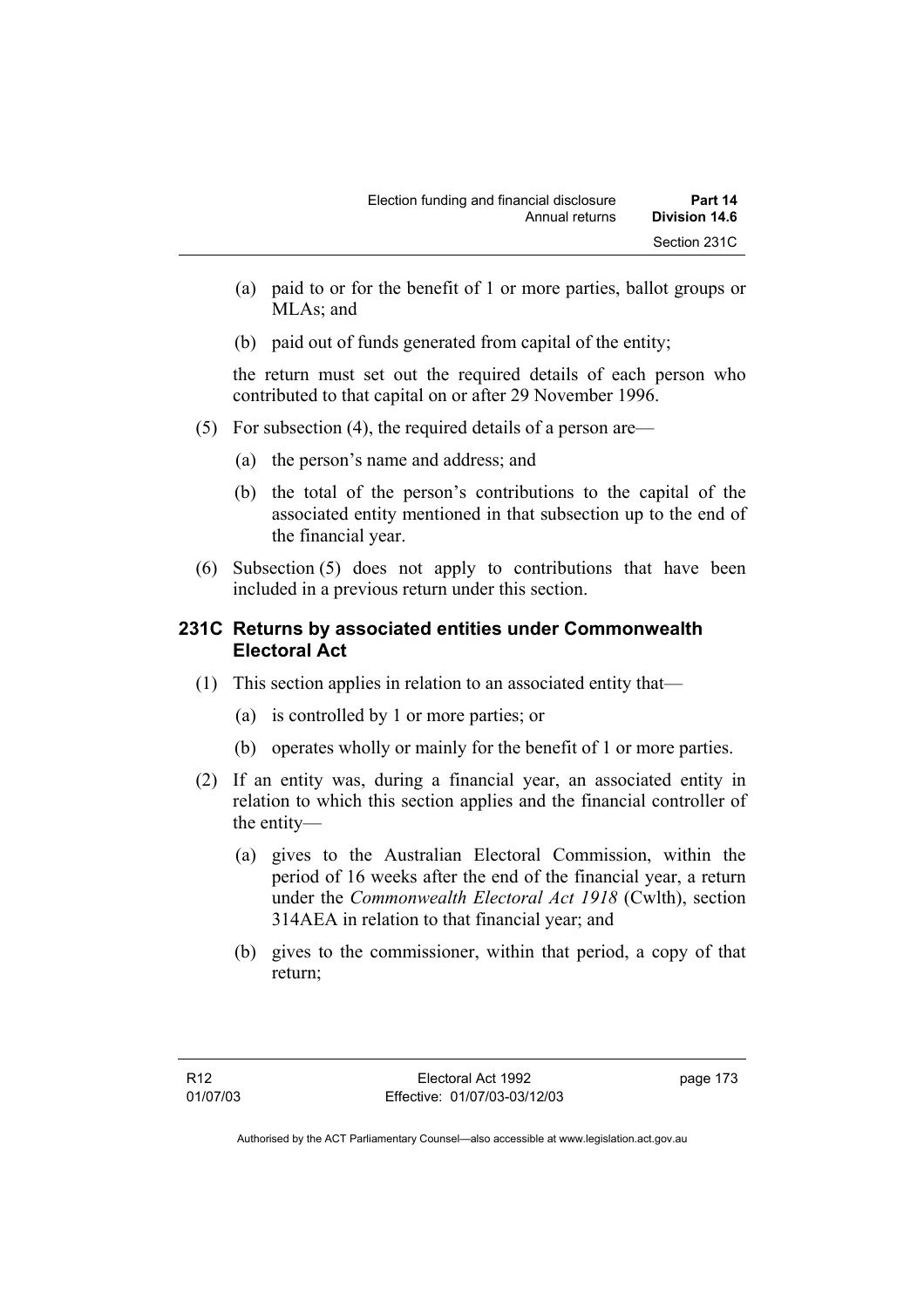the financial controller is not required to give to the commissioner a return under section 231B in relation to the entity for that financial year.

# **232 Amounts received**

- (1) If the sum of all amounts received by, or on behalf of, a party, ballot group, MLA or associated entity (the *receiver*) from a person or organisation during a financial year is \$1 500 or more, the return by the receiver under section 230 (Annual returns by parties, ballot groups and MLAs) or section 231B (Annual returns by associated entities) must state the amount of the sum and set out the defined particulars for it.
- (2) In working out the sum, an amount of less than \$1 500 need not be counted.
- (3) If the sum was received as a loan, the return must state the information required by section 218A (2) (Certain loans not to be received).

# **234 Outstanding amounts**

- (1) If, at the end of a financial year, the sum of all debts within the meaning of section 230 (4) (c) that are owed by a party, ballot group or MLA to a particular person or organisation is \$1 500 or more, the return by the party, ballot group or MLA under section 230 shall specify the sum and include the defined particulars.
- (2) If an entity is an associated entity at the end of a financial year and, at the end of that year, the sum of all debts within the meaning of section 231B (2) (c) that are owed by the entity to a particular person or organisation is \$1 500 or more, the return by the entity under section 231B in relation to the financial year shall set out the sum and include the defined particulars.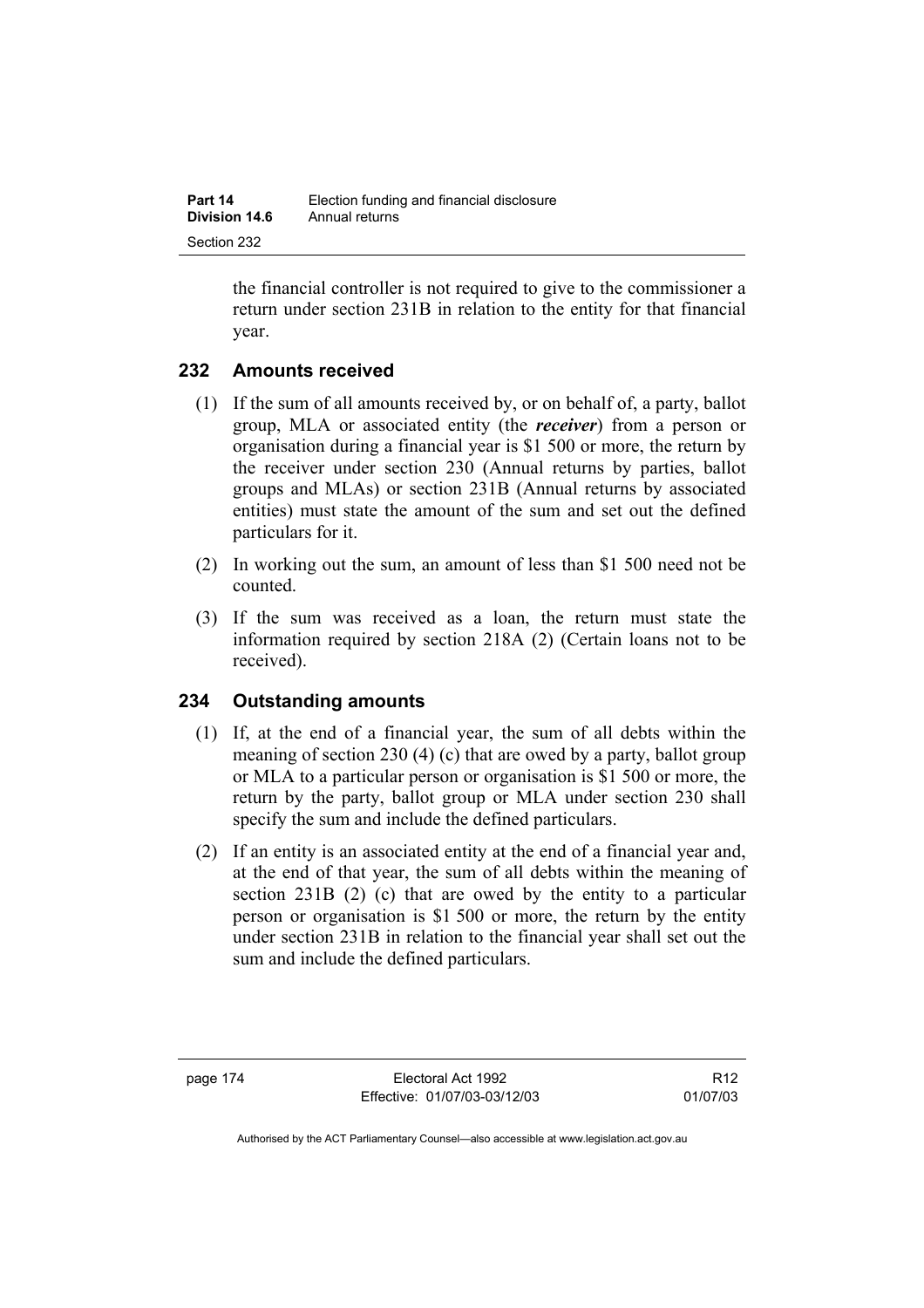## **234A Regulations**

- (1) The regulations may require greater detail to be provided in returns under section 230 or 231B than is required by this division.
- (2) Without limiting subsection (1), the regulations may require that the total amounts referred to in section 230 (4) or 231B (2) be broken down in the way specified in the regulations.
- (3) The regulations may reduce the amount of information to be provided in returns under section 231B.

# **Division 14.7 Compliance**

# **235 Definitions for div 14.7**

In this division:

*investigation notice* means a notice under section 237 (3) (Investigation notices generally) or section 237A (2) (Investigation notices about associated entities).

*return* includes a notice under section 240 (1) (c) or (4) (Inability to complete returns).

## **236 Offences**

 (1) A person shall not, without reasonable excuse, fail to give the commissioner a return under this part within the time required.

Maximum penalty:

- (a) for a return required to be given by the reporting agent of a party or ballot group—50 penalty units; and
- (b) for any other return—20 penalty units.
- (2) A person shall not, without reasonable excuse—
	- (a) give the commissioner an incomplete return under division 14.4, 14.5 or 14.6; or

| R12      | Electoral Act 1992           | page 175 |
|----------|------------------------------|----------|
| 01/07/03 | Effective: 01/07/03-03/12/03 |          |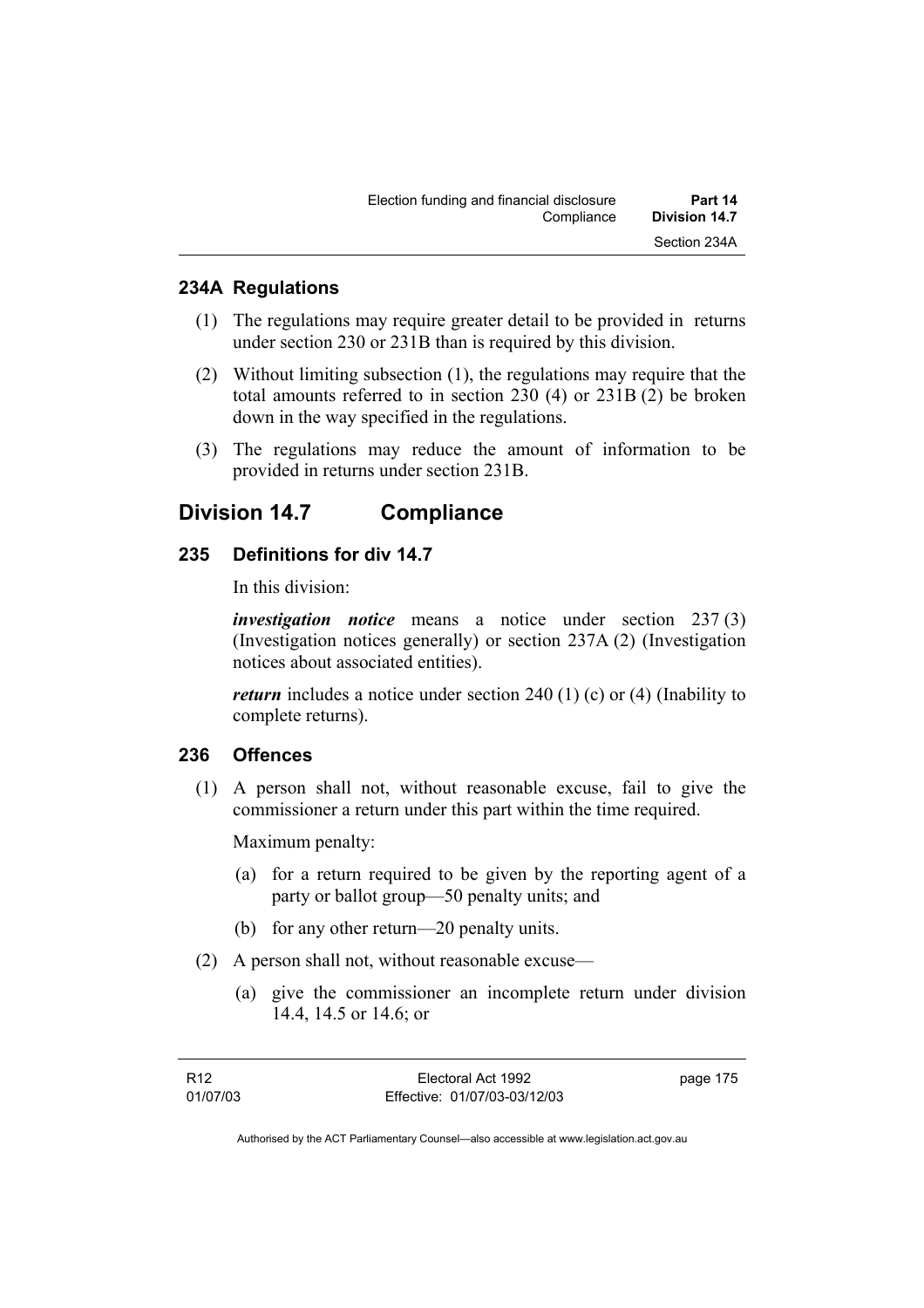(b) fail to retain records in accordance with section 239.

Maximum penalty: 20 penalty units.

- (3) For subsection (1) or subsection (2) (b), it is a reasonable excuse for a reporting agent of a non-party group to fail to give a return or keep records if another reporting agent of the group has given the return within the time required or kept records in accordance with section 239, as the case requires.
- (4) A person shall not give a return under division 14.4, 14.5 or 14.6, containing particulars that are, to the knowledge of the person, false or misleading in a material particular.

Maximum penalty: 50 penalty units, imprisonment for 6 months or both.

 (5) A person shall not give to another person who is required to give a return under division 14.4, 14.5 or 14.6 information relevant to the return that is, to the knowledge of the firstmentioned person, false or misleading in a material particular.

Maximum penalty: 50 penalty units, imprisonment for 6 months or both.

 (6) A prosecution in relation to an offence against this section may be begun at any time within 3 years after the offence was committed.

## **237 Investigation notices generally**

(1) In this section:

*prescribed person* means a person who, in the commissioner's opinion, is or may be required to give the commissioner a return under this part in relation to an election.

 (2) The commissioner may conduct an investigation into compliance with this part.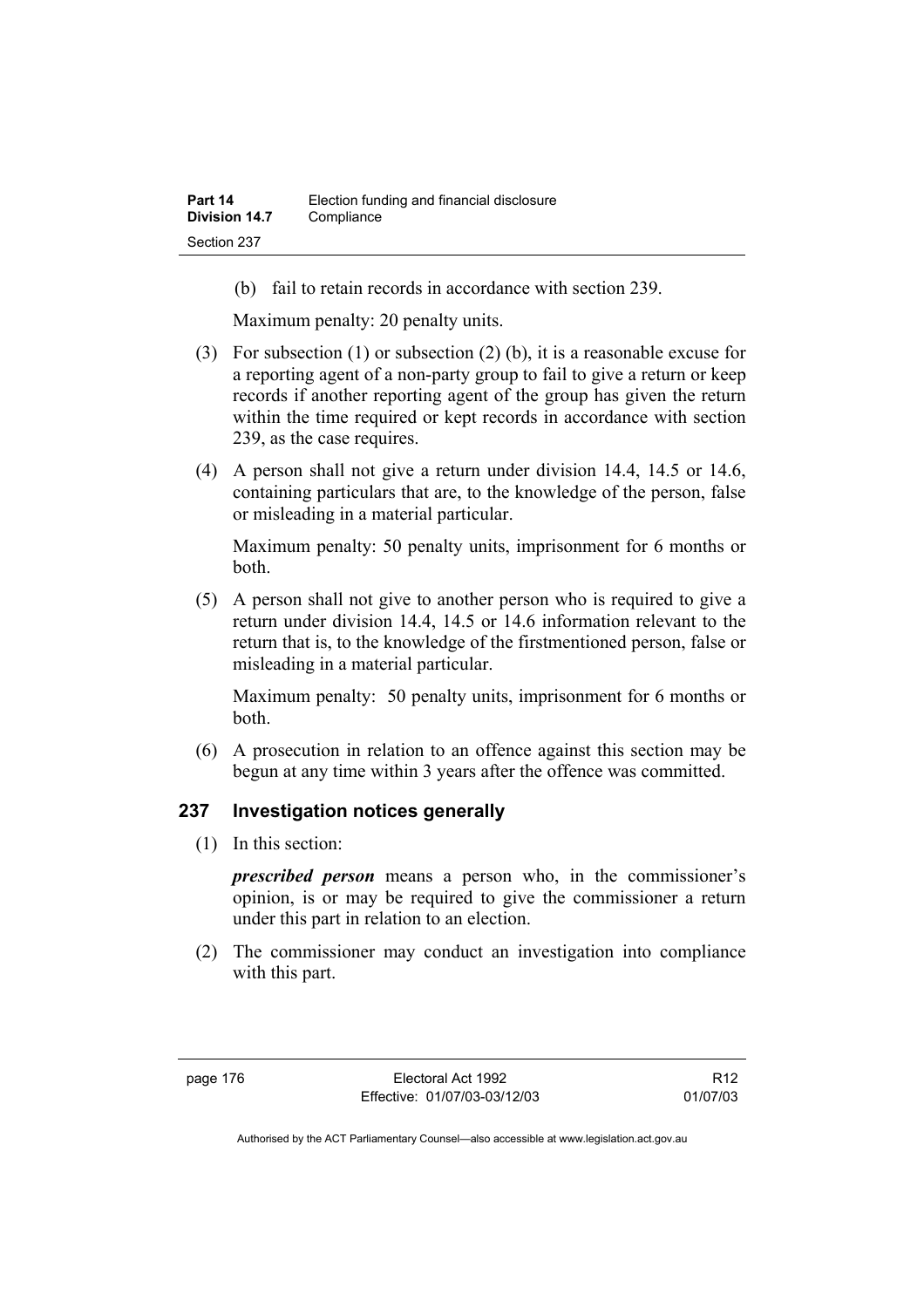- (3) For an investigation, the commissioner may give a notice (an *investigation notice*) in relation to a reporting agent or prescribed person to—
	- (a) the agent or prescribed person; or
	- (b) for the reporting agent of a party or ballot group—any officer, employee or representative of the party or ballot group; or
	- (c) for a prescribed person that is a corporation—any of its officers or employees; or
	- (d) anyone else the commissioner has reasonable grounds for believing can produce a document or anything else, or give evidence, about anyone's compliance with this part.
	- *Note* For how documents may be given, see *Legislation Act 2001*, pt 19.5.
- (4) The investigation notice must require the person to whom it is given—
	- (a) to produce to the commissioner, within the time and in the way stated in the notice, a document, or something else, stated in the notice; or
	- (b) to appear, at a time and place stated in the notice, before the commissioner to give evidence, orally or in writing, and to produce a document, or something else, stated in the notice.
- (5) The time stated in the notice must be not earlier than 28 days after the notice is given to the person.
- (6) If the investigation notice requires an officer, employee or representative of a party or ballot group other than its reporting agent to appear before the commissioner, the reporting agent of the party is entitled—
	- (a) to attend the investigation; or
	- (b) to nominate someone else to attend on the reporting agent's behalf.

page 177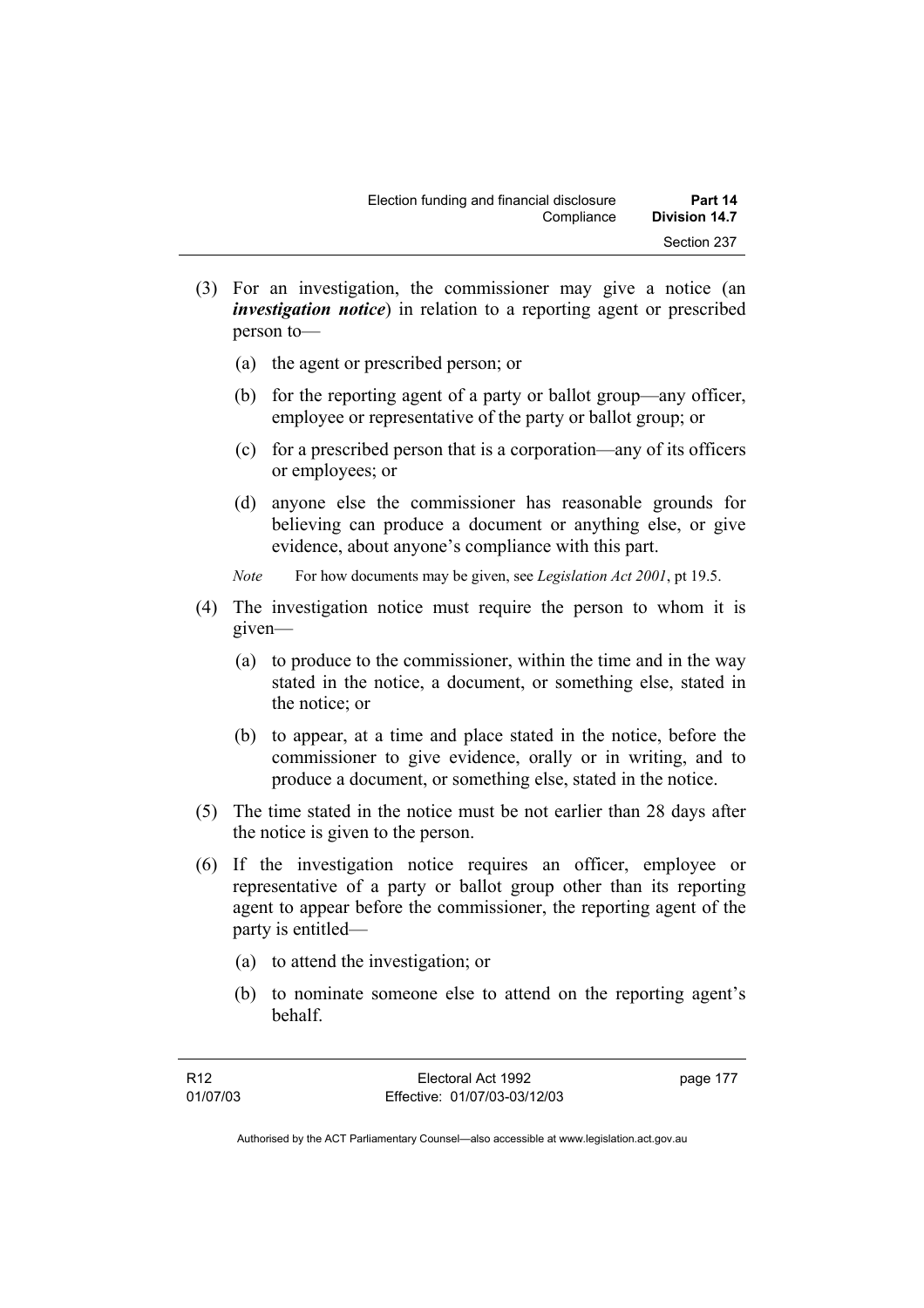- (7) If the investigation notice requires someone other than the financial controller of an associated entity to appear before the commissioner in relation to an investigation into the entity, the financial controller is entitled—
	- (a) to attend the investigation; or
	- (b) to nominate someone else to attend on the financial controller's behalf.
- $(8)$  If—
	- (a) an investigation notice relates to an investigation into—
		- (i) a return given to the commissioner under this part by the reporting agent of a ballot group or MLA; or
		- (ii) a failure of a reporting agent of a ballot group or MLA to give the commissioner a return under this part within the time required; and
	- (b) the notice requires someone other than the reporting agent of the ballot group or MLA to appear before the commissioner;

the reporting agent is entitled—

- (c) to attend the investigation; or
- (d) to nominate someone else to attend on the reporting agent's behalf.
- (9) The commissioner may conduct the investigation even though the person to whom the notice was given contravenes the notice.
- (10) The commissioner may require a person to whom an investigation notice has been given to give evidence on oath, and for that purpose may administer an oath.
	- *Note* For the taking of an oath or the making of an affirmation, see the *Oaths and Affirmations Act 1984.*

R12 01/07/03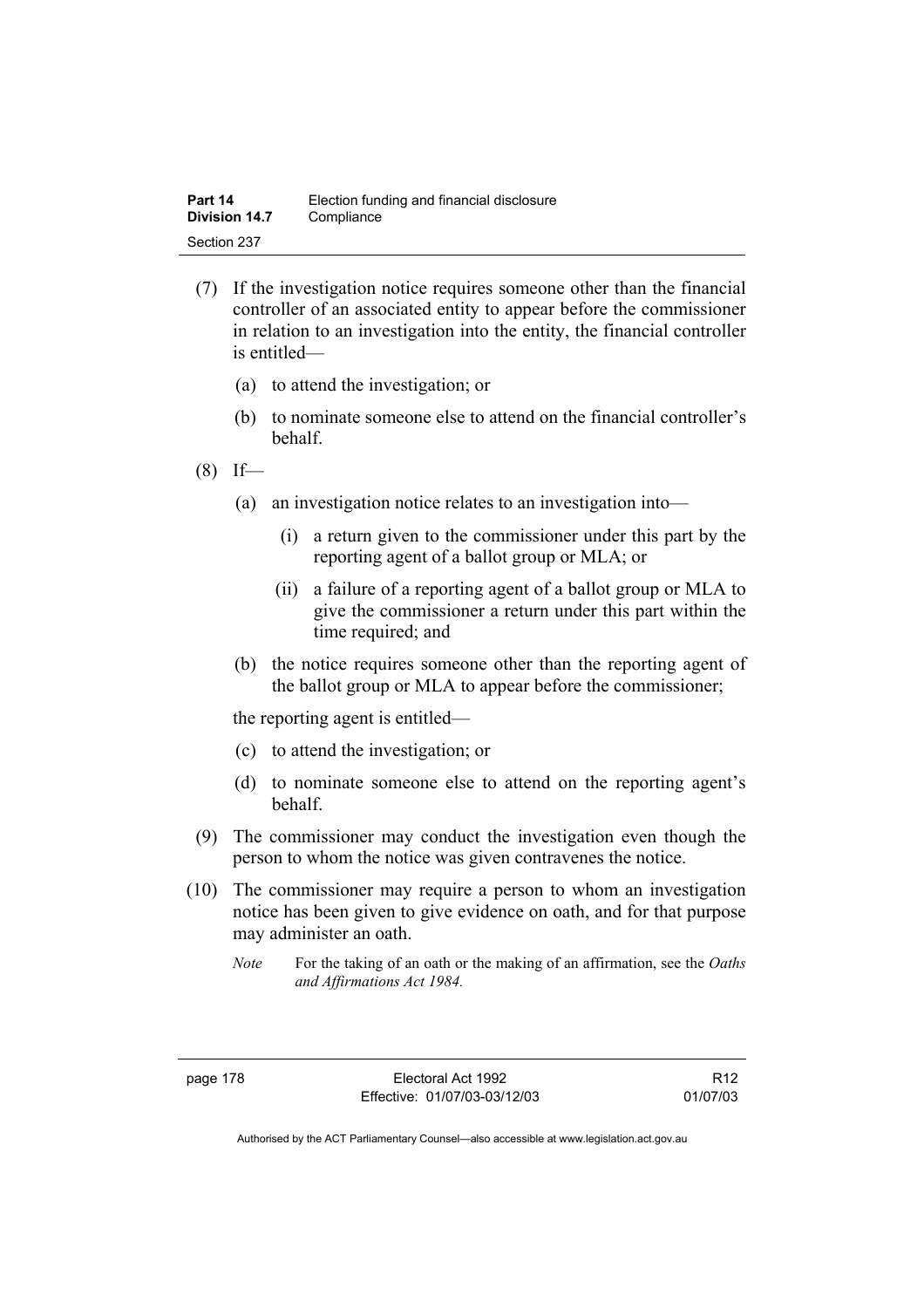## **237A Investigation notices about associated entities**

- (1) This section applies if—
	- (a) the commissioner believes on reasonable grounds that a person can produce a document or anything else, or give evidence, about whether an entity is, or was at a particular time, an associated entity; and
	- (b) the person is, or has been, the financial controller or an officer or employee of the entity.
- (2) The commissioner may give to the person a notice (an *investigation notice*) requiring the person—
	- (a) to produce to the commissioner, within the time and in the way stated in the notice, a document, or something else, stated in the notice; or
	- (b) to appear, at a time and place stated in the notice, before the commissioner to give evidence, orally or in writing, and to produce a document, or something else, stated in the notice.
- (3) The time stated in the notice must not be earlier than 28 days after the day the notice is given to the person.
- (4) If the investigation notice requires someone other than the financial controller of the associated entity to appear before the commissioner, the financial controller is entitled—
	- (a) to attend the investigation; or
	- (b) to nominate someone else to attend on the financial controller's behalf.
- (5) The commissioner may conduct the investigation even though the person to whom the notice was given contravenes the notice to attend.

page 179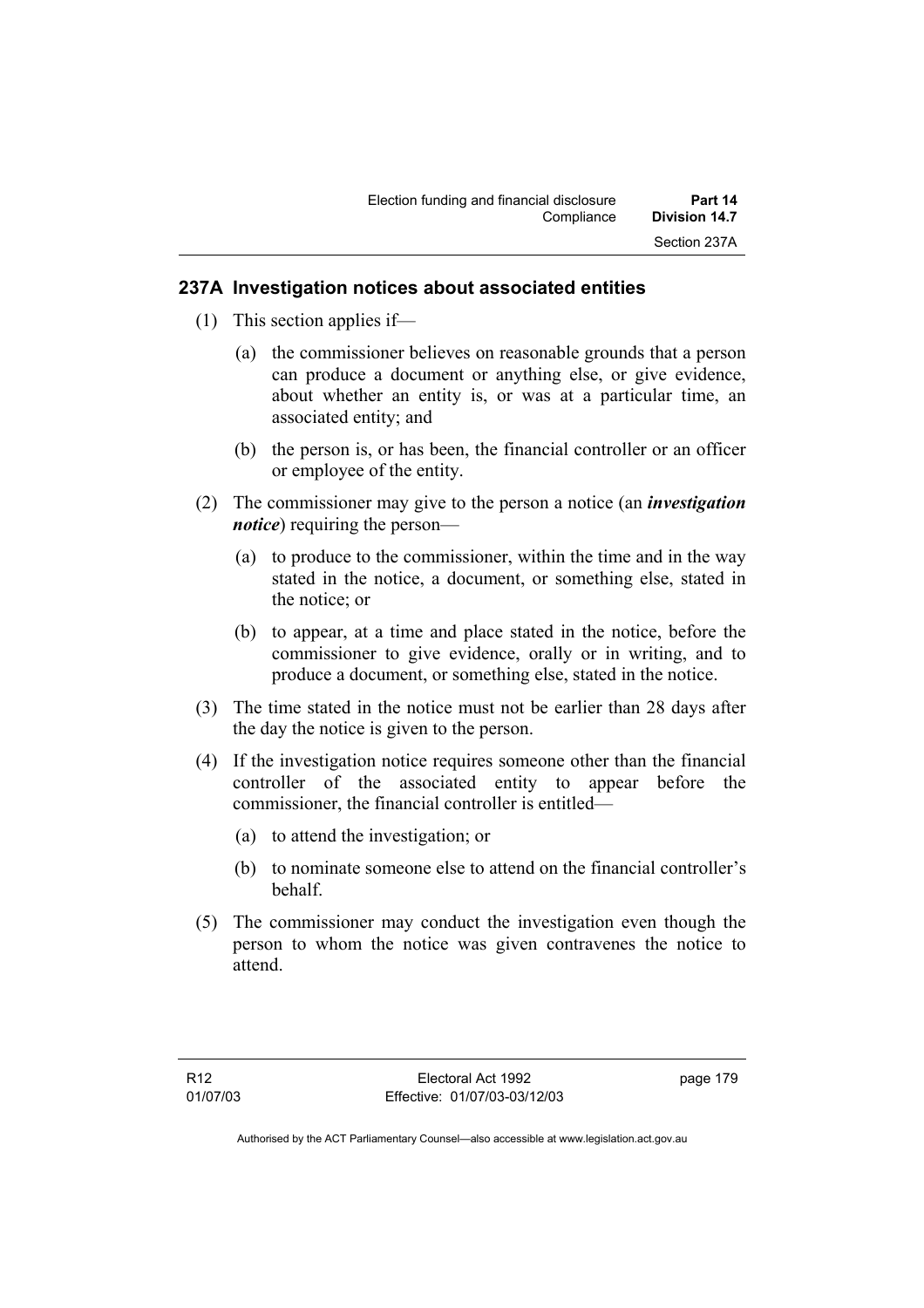| Part 14       | Election funding and financial disclosure |
|---------------|-------------------------------------------|
| Division 14.7 | Compliance                                |
| Section 237B  |                                           |

- (6) If the commissioner gives an investigation notice to a person, the commissioner must also give the person a review statement about the decision to give the person the notice.
- (7) The person is taken not to have failed to comply with the notice if the person makes application under section 247 (Review by electoral commission) for review of the decision and the application has not been decided.
- (8) The commissioner may require a person to whom an investigation notice has been given to give evidence on oath, and for that purpose may administer an oath.
	- *Note* For the taking of an oath or the making of an affirmation, see the *Oaths and Affirmations Act 1984.*
- (9) This section is in addition to, and does not limit, section 237 (Investigation notices generally).

## **237B Investigation notice offences**

 (1) A person must not, without reasonable excuse, contravene an investigation notice.

Maximum penalty: 50 penalty units, imprisonment for 6 months or both.

 (2) A person must not, in response to an investigation notice, give evidence that the person knows is false or misleading in a material particular.

Maximum penalty: 50 penalty units, imprisonment for 6 months or both.

## **238 Investigation—search warrants**

- (1) The commissioner may make an application to a magistrate for the issue of a warrant if—
	- (a) the commissioner has reasonable grounds for suspecting that there may be, at that time or within the next 24 hours, in or on

| page 180 | Electoral Act 1992           | R <sub>12</sub> |
|----------|------------------------------|-----------------|
|          | Effective: 01/07/03-03/12/03 | 01/07/03        |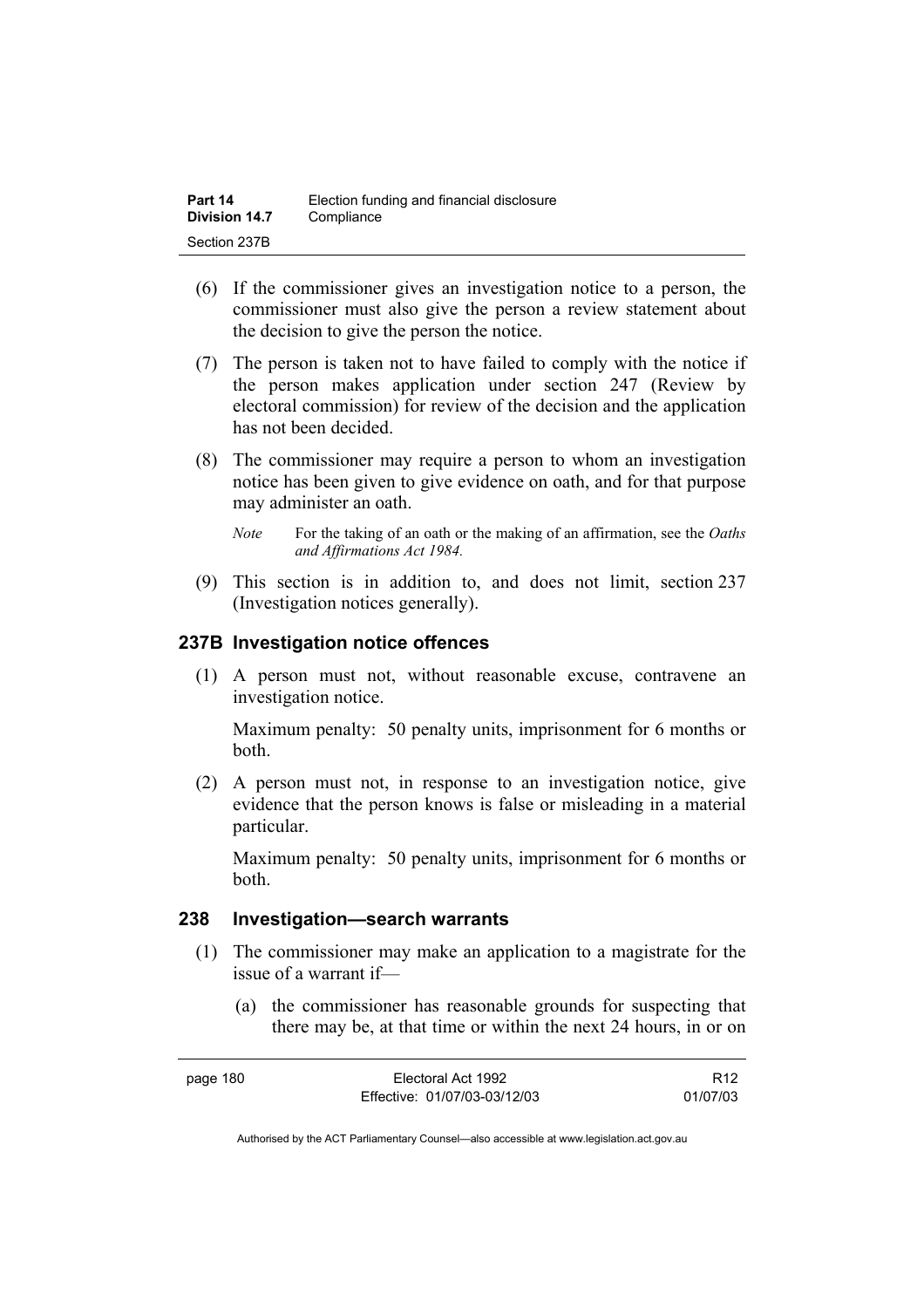any premises, an article that may afford evidence relating to a contravention of section 236 (a *relevant article*); and

- (b) the commissioner has reasonable grounds for believing that, if an investigation notice under section 237 were issued for the production of the relevant article, it might be concealed, lost, mutilated, destroyed or disposed of.
- (2) A magistrate may, on application in accordance with subsection (1), issue a warrant authorising the commissioner or any other person named in the warrant, with the assistance the commissioner or person considers necessary, and if necessary by force—
	- (a) to enter the premises; and
	- (b) to search the premises for relevant articles; and
	- (c) to seize any relevant article found in or on the premises.
- (3) A magistrate shall not issue a warrant unless—
	- (a) an affidavit has been lodged with the magistrate setting out the grounds on which the issue of the warrant is being sought; and
	- (b) the commissioner or another person has given the magistrate, either orally or by affidavit, any further information the magistrate requires about the grounds on which the issue of the warrant is being sought; and
	- (c) the magistrate is satisfied that there are reasonable grounds for issuing the warrant.
- (4) If a magistrate issues a warrant, he or she shall endorse on the affidavit lodged in accordance with subsection (3) the grounds relied on to justify the issue of the warrant.
- (5) A warrant shall—
	- (a) state the purpose for which it is issued, including a reference to the alleged offence in relation to which it is issued; and

page 181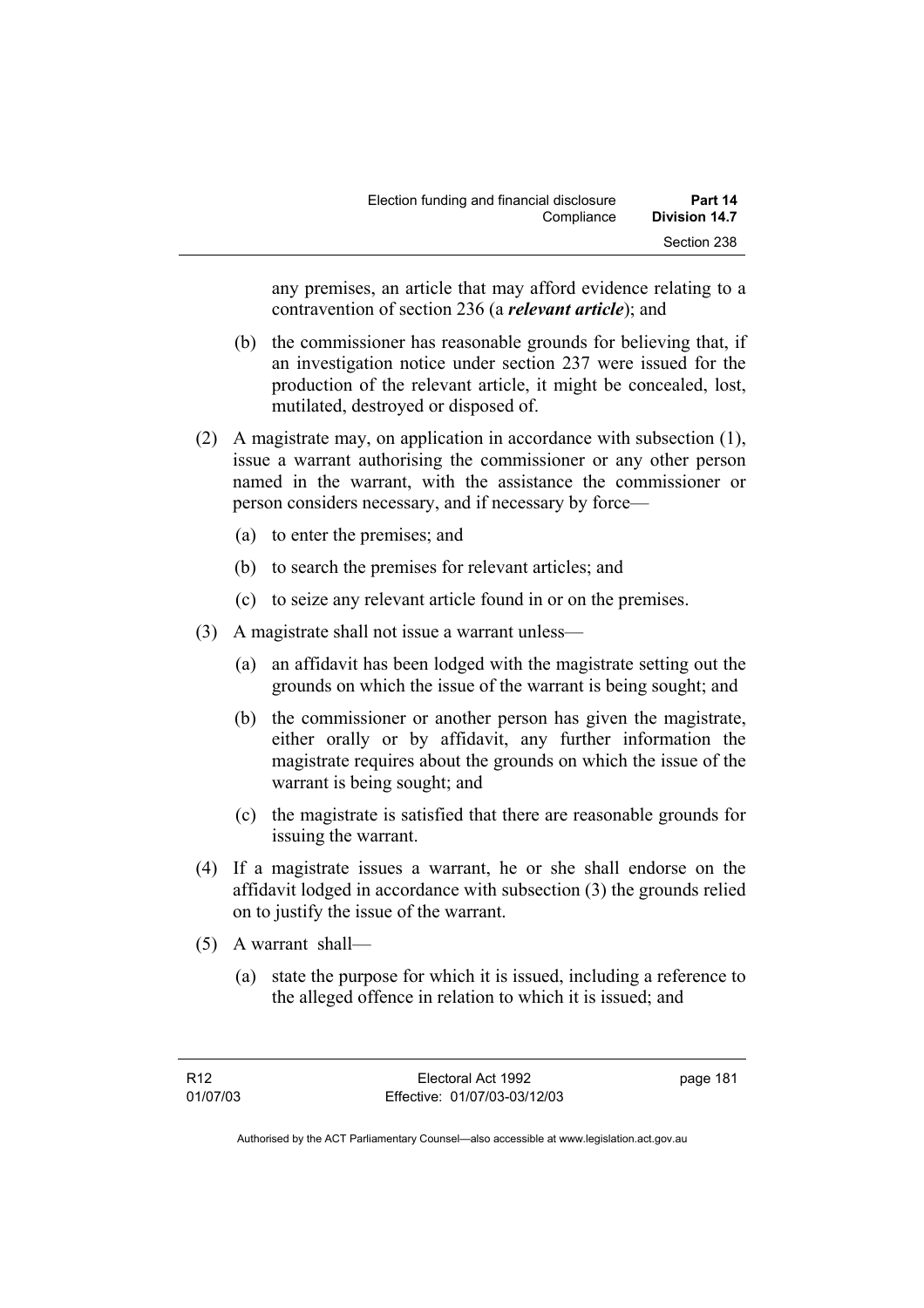- (b) specify the hours during which the entry is authorised or state that the entry is authorised at any time of the day or night; and
- (c) include a description of the kind of articles to which it relates; and
- (d) specify the date, not later than 1 month after the date of issue of the warrant, when the warrant ceases to have effect.
- (6) If an article is seized by a person under a warrant—
	- (a) the person may keep the article for as long as is necessary and reasonable for the purposes of the investigation to which it is relevant; and
	- (b) when retention of the article ceases to be necessary and reasonable for those purposes, he or she shall cause it to be delivered to the person who appears to be entitled to possession of the article.
- (7) If a document is retained under subsection  $(6)$  (a)—
	- (a) the person otherwise entitled to possession of the document is entitled to be supplied, as soon as practicable, with a copy certified by the commissioner to be a true copy and the certified copy shall be received in all courts as evidence as if it were the original; and
	- (b) until the certified copy is supplied, the commissioner shall, at the times and places the commissioner considers appropriate, permit the person otherwise entitled to possession of the document, or a person authorised by that person, to inspect and make copies of, or take extracts from, the document.

# **239 Records**

 (1) If a person makes or obtains an article that is or includes a record relating to a matter particulars of which are, or could be, required to be set out in a return under this part relating to an election, he or she

page 182 Electoral Act 1992 Effective: 01/07/03-03/12/03

R12 01/07/03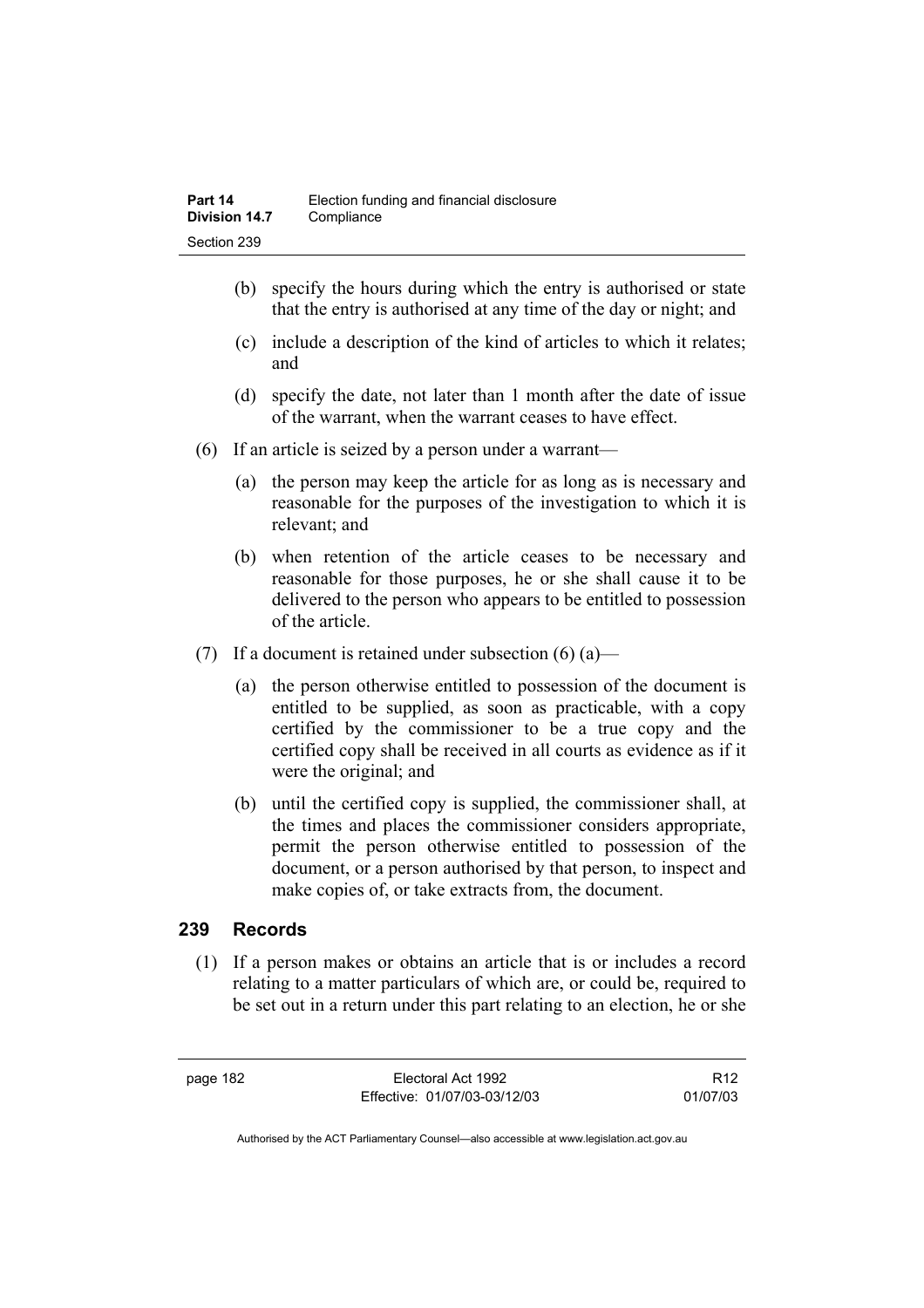shall keep the record for not less than 3 years beginning on polling day for that election.

- (2) If a party, ballot group, MLA or associated entity makes or obtains an article that is or includes a record relating to a matter particulars of which are, or could be, required to be set out in a return under division 14.6 (Annual returns), the party, ballot group, MLA or associated entity must keep the record for not less than 3 years beginning on the day after the last day when the return must be given to the commissioner.
- (3) If a person, party, ballot group, MLA or associated entity (the *transferor*) would, in the normal course of business or administration, transfer to someone else a record mentioned in subsection  $(1)$  or  $(2)$ —
	- (a) the transferor is taken not to have contravened the subsection by transferring the record; and
	- (b) the person to whom the record is transferred must keep the record for the period for which the transferor would have been required to keep the record if the record had not been transferred.

# **Division 14.8 Miscellaneous**

# **240 Inability to complete returns**

- (1) If a person who is required to give the commissioner a return under division 14.4, 14.5 or 14.6 considers that it is impossible to complete the return because he or she is unable to obtain particulars that are required for the preparation of the return, the person may—
	- (a) prepare the return to the extent that it is possible to do so without those particulars; and
	- (b) give the commissioner the return so prepared; and
	- (c) give the commissioner written notice—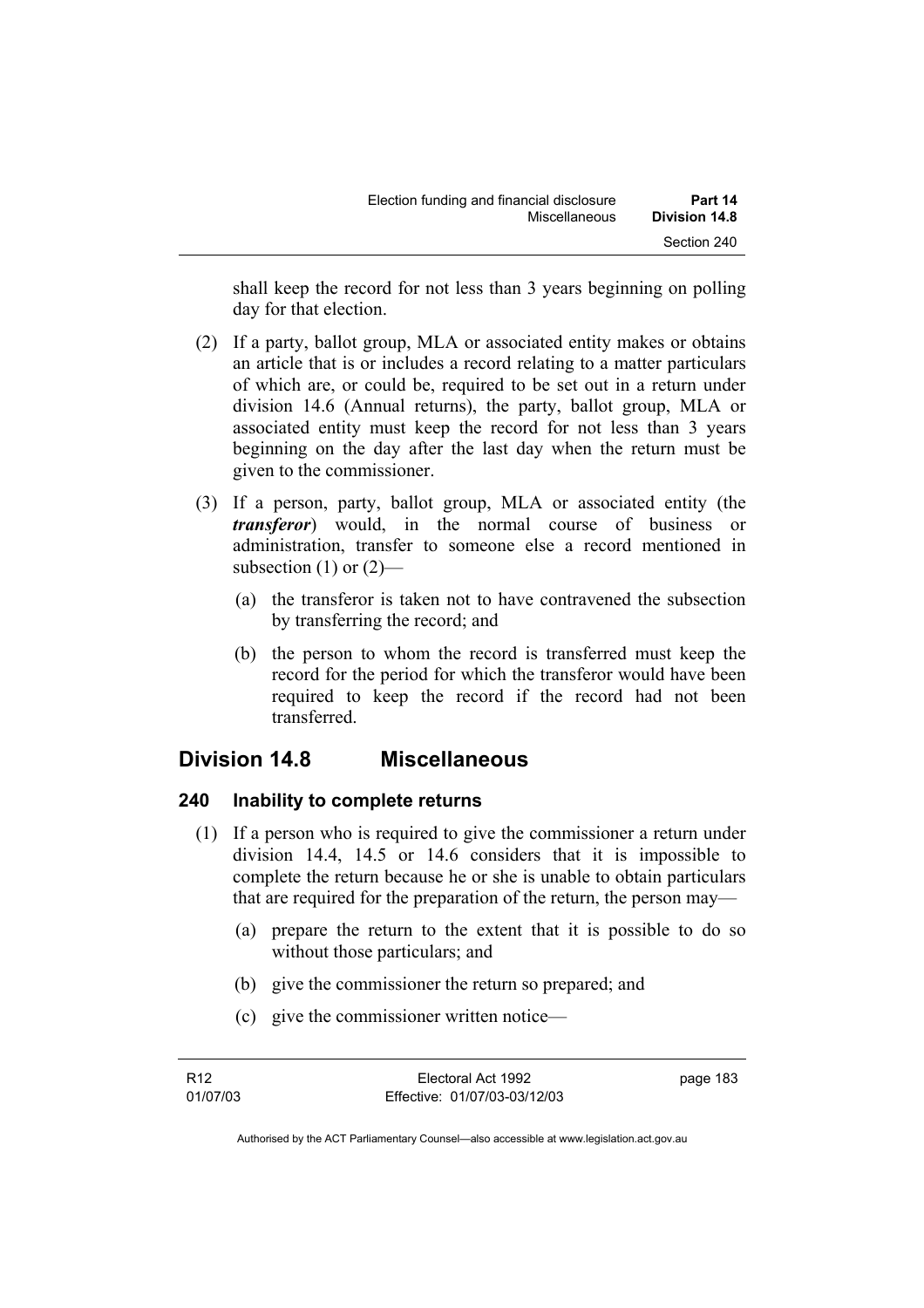- (i) identifying the return; and
- (ii) stating that the return is incomplete because he or she is unable to obtain certain particulars; and
- (iii) identifying those particulars; and
- (iv) setting out the reasons why he or she is unable to obtain those particulars; and
- (v) if the person believes, on reasonable grounds, that another person whose name and address he or she knows can give those particulars—stating that belief, the reasons for it and the name and address of the other person.
- (2) A person who complies with subsection (1) shall not, because of the omission of the particulars referred to in subsection (1) (c) (iii), be taken, for section 236 (2) (a), to have given a return that is incomplete.
- (3) If the commissioner has been informed under subsection (1) (c) or (4) (e) that a person can supply particulars that have not been included in a return, the commissioner may, by written notice served on that person, require the person to give the commissioner written notice of the particulars within the period specified in the notice.
- (4) If a person who is required to give the commissioner particulars under subsection (3) considers that he or she is unable to obtain some or all of the particulars, the person shall give to the commissioner a written notice—
	- (a) specifying the particulars (if any) that the person is able to give; and
	- (b) stating that the person is unable to obtain certain particulars;
	- (c) identifying those particulars; and
	- (d) specifying the reasons why the person considers he or she is unable to obtain those particulars; and

R12 01/07/03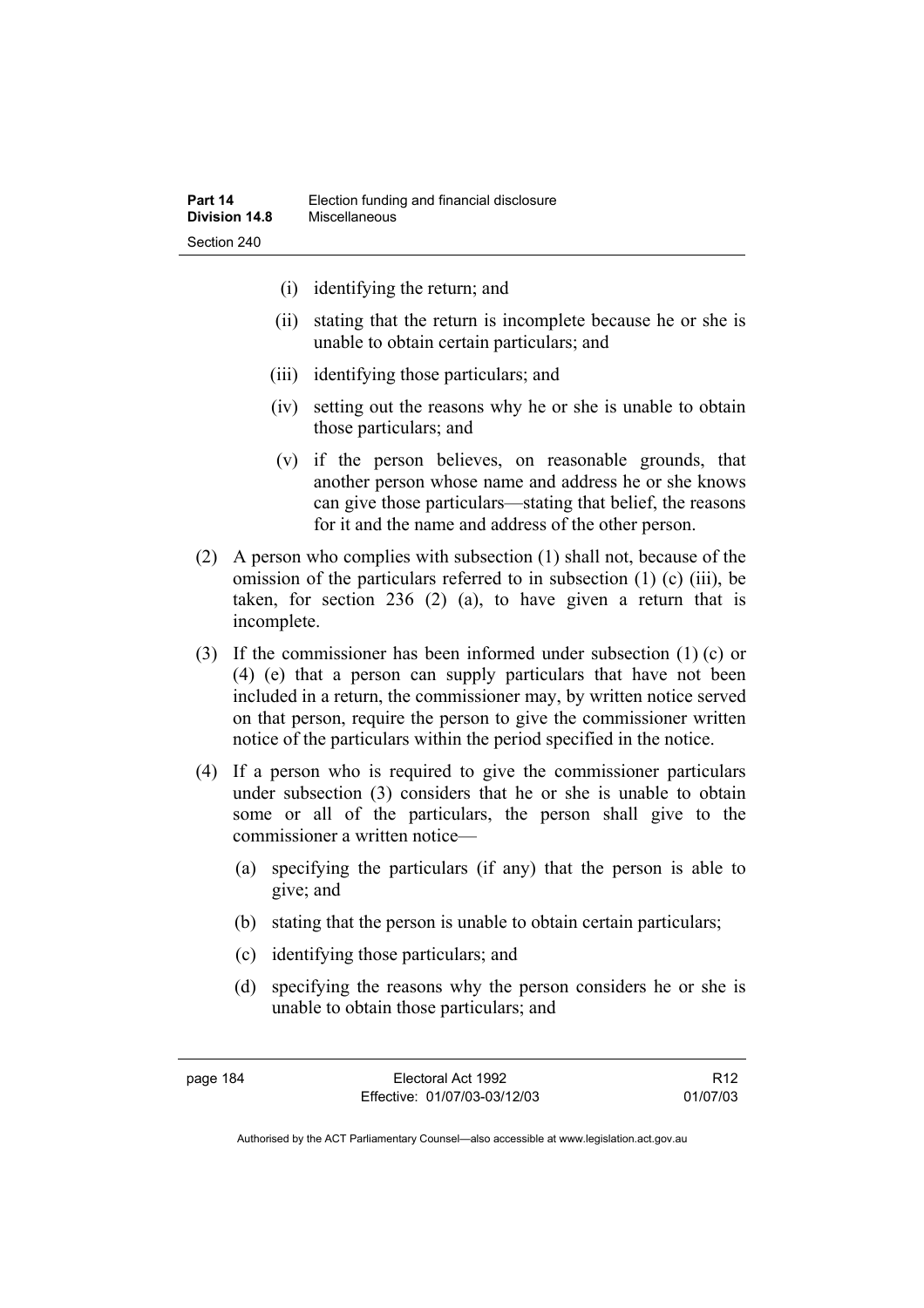| Election funding and financial disclosure | Part 14              |
|-------------------------------------------|----------------------|
| Miscellaneous                             | <b>Division 14.8</b> |
|                                           | Section 241          |

- (e) if the person believes, on reasonable grounds, that another person whose name and address he or she knows can give those particulars—specifying the name and address of that other person and the reasons why he or she believes that the other person is able to give those particulars.
- $(5)$  If—
	- (a) a notice is given to a person under subsection (3); and
	- (b) the person complies with that notice or gives the commissioner a notice under subsection (4);

he or she shall not, only because of the omission of the required particulars, be taken to have given an incomplete return.

## **241 Noncompliance with pt 14**

- (1) The failure of a person to comply with a provision of this part in relation to an election does not invalidate that election.
- (2) Without limiting subsection (1)—
	- $(a)$  if—
		- (i) a party or ballot group endorsed a candidate in an election; and
		- (ii) the candidate was elected at the election;

a failure by the reporting agent of the party or ballot group to comply with this part in relation to that election does not invalidate the candidate's election;

 (b) if a member of a non-party group was elected at the election a failure by a reporting agent of the group to comply with this part in relation to the election does not invalidate the election of the member; and

page 185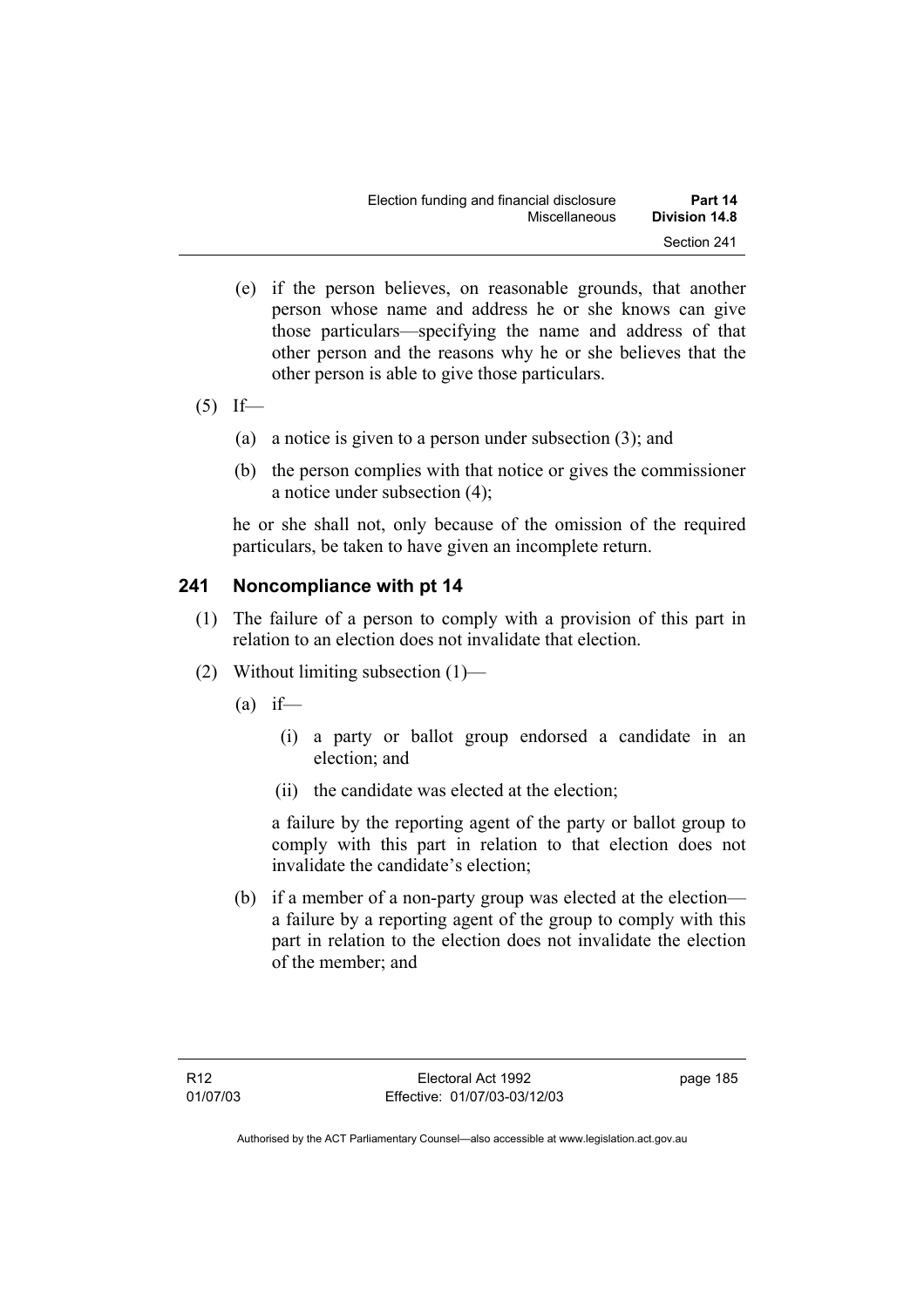(c) a failure by the reporting agent of a candidate who is elected at an election to comply with his or her part in relation to the election does not invalidate the candidate's election.

# **242 Amendment of returns**

- (1) If the commissioner is satisfied that a return under this part contains a formal error or is subject to a formal defect, the commissioner may amend the return to the extent necessary to correct the error or remove the defect.
- (2) A person authorised by subsection (3) may, by written notice signed by the person and given to the commissioner, request the permission of the commissioner to make a specified amendment of a return for the purpose of correcting an error or omission.
- (3) A request may be made by—
	- (a) the person who gave the return; or
	- (b) if the return was given for a party, ballot group, MLA or candidate—the reporting agent of the party, ballot group, MLA or candidate; or
	- (c) if the return was given in relation to an associated entity—the financial controller of the entity.
- (4) On a request under subsection (2), the commissioner shall permit the person making the request to amend the return accordingly if the commissioner is satisfied that the request is justified.
- (5) If the commissioner decides to refuse a request under subsection (2), the commissioner shall give the person making the request a review statement about the decision.
- (6) The amendment of a return under this section does not affect the liability of a person to be convicted of an offence against section 236 (2) or (4) arising out of the giving of the return.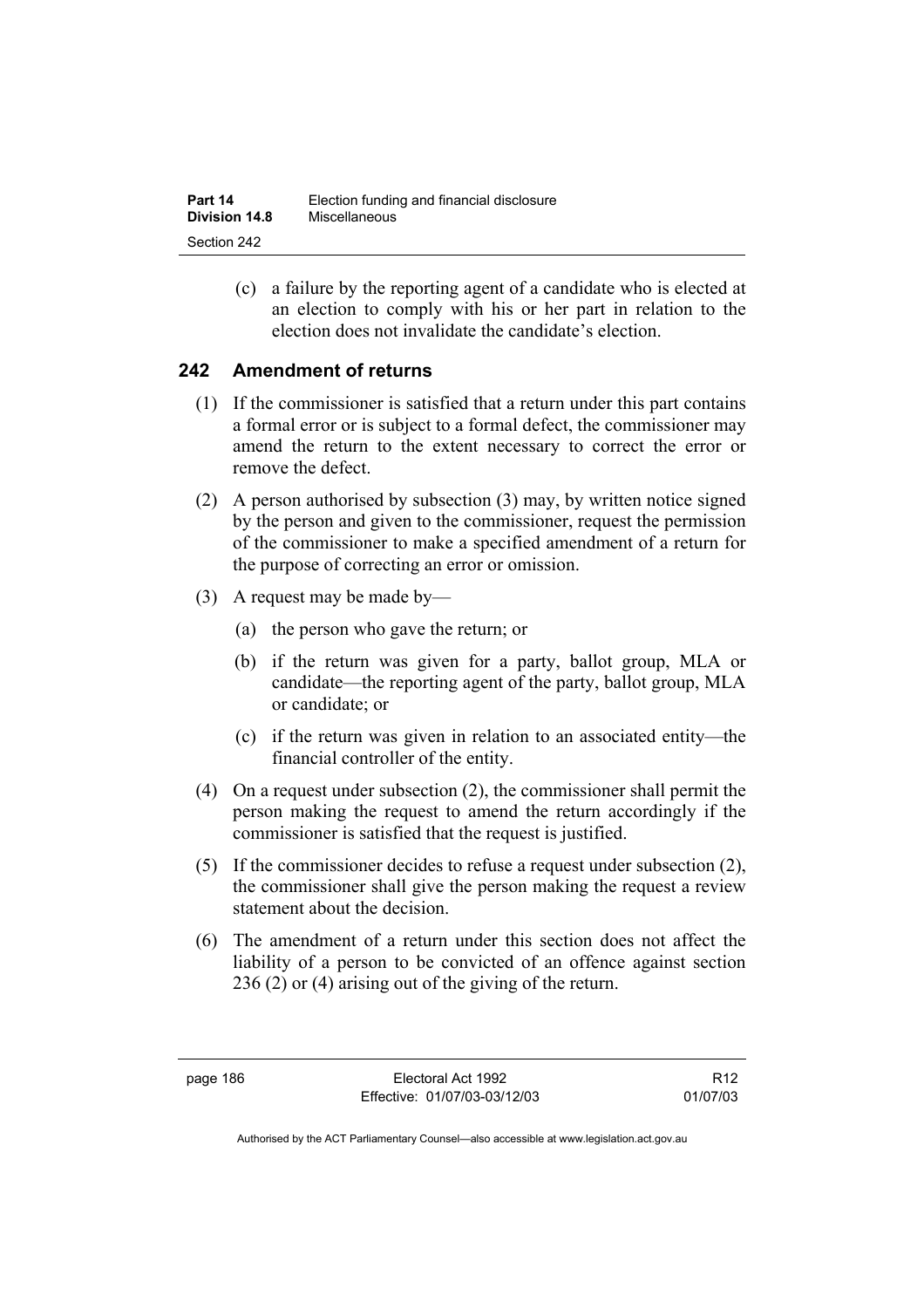## **243 Copies of returns to be available for public inspection**

- (1) The commissioner must make available for public inspection, in accordance with subsections (2) and (3), a copy of each return given to the commissioner under division 14.4 (Disclosure of donations), 14.5 (Disclosure of electoral expenditure) and division 14.6 (Annual returns).
- (2) A copy of a return under division 14.4 or 14.5 (other than a return under section 221A (Annual returns of donations)) must be made available for public inspection from the beginning of the 25th week after polling day in the election to which the return relates.
- (3) A copy of a return under section 221A or division 14.6 must be made available for public inspection from the beginning of February in the next year.
- (4) A person may, on request, obtain a copy of a return if a copy of the return is available for public inspection under this section.
	- *Note* A fee may be determined under s 8 (Determination of fees) for this subsection.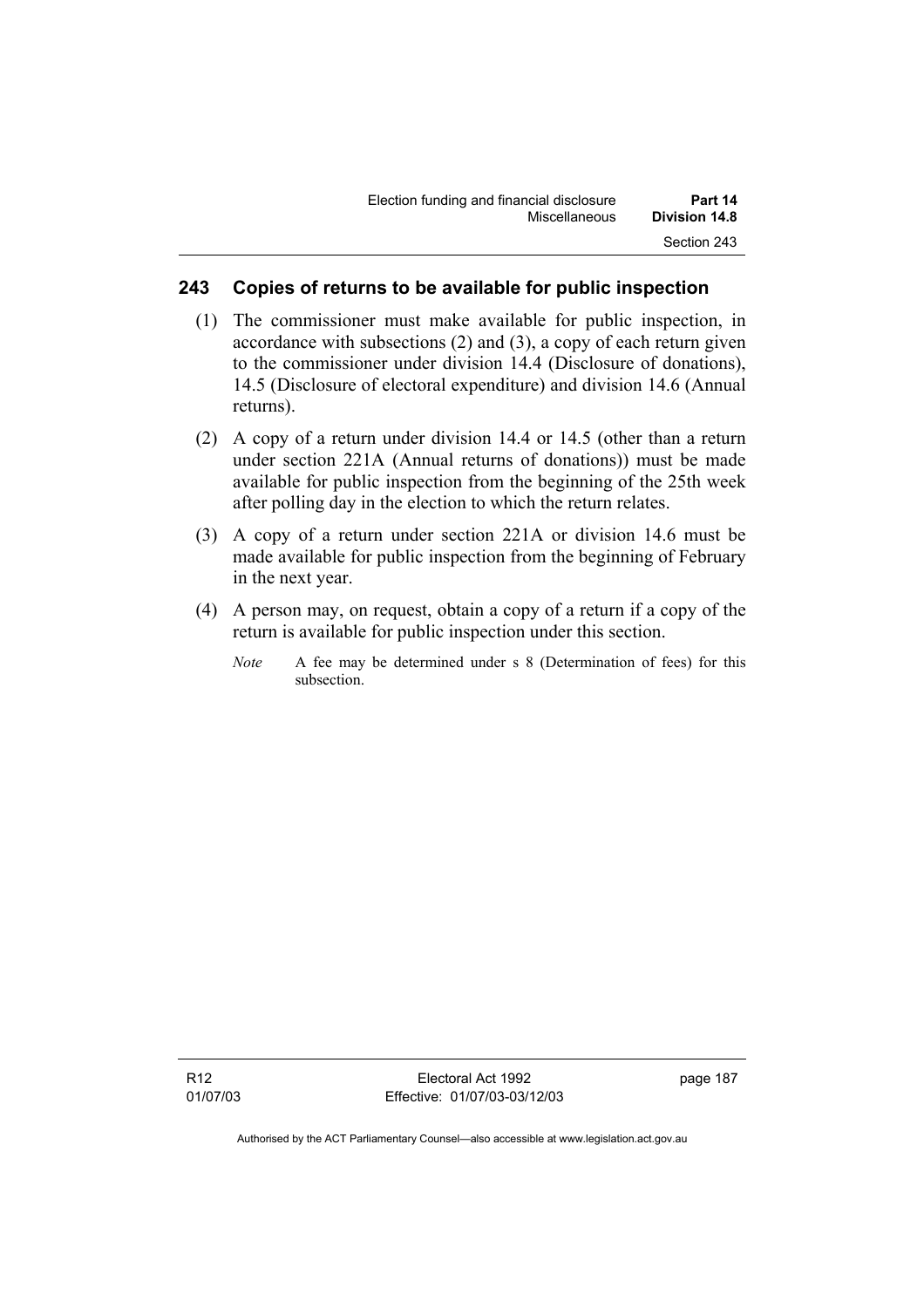#### **Part 15 Review of decisions**

Section 244

# **Part 15 Review of decisions**

### **244 Definitions for pt 15**

In this part:

*person* includes a political party.

*reviewable decision* means a decision referred to in section 245.

### **245 Reviewable decisions**

For this part, the following decisions of the commissioner are reviewable:

- (a) a decision to enrol a person under section 76 (5) (a);
- (b) a decision to reject a claim for enrolment under section  $76(5)(b)$ ;
- (c) a decision to refuse a request for the suppression of the particulars of an elector's address from an extract from any roll under section  $77(2)$  (b);
- (d) a decision to include the particulars of an elector's address that had been suppressed on an extract from a roll under section 78 (2);
- (e) a decision to reject an objection to the enrolment of a person under section 81 (5);
- (f) a decision to remove a person's name from a roll under section 81 (8) (b);
- (g) a decision under section 90 (3) (Further information about application for political party registration) to refuse an application for registration of a political party;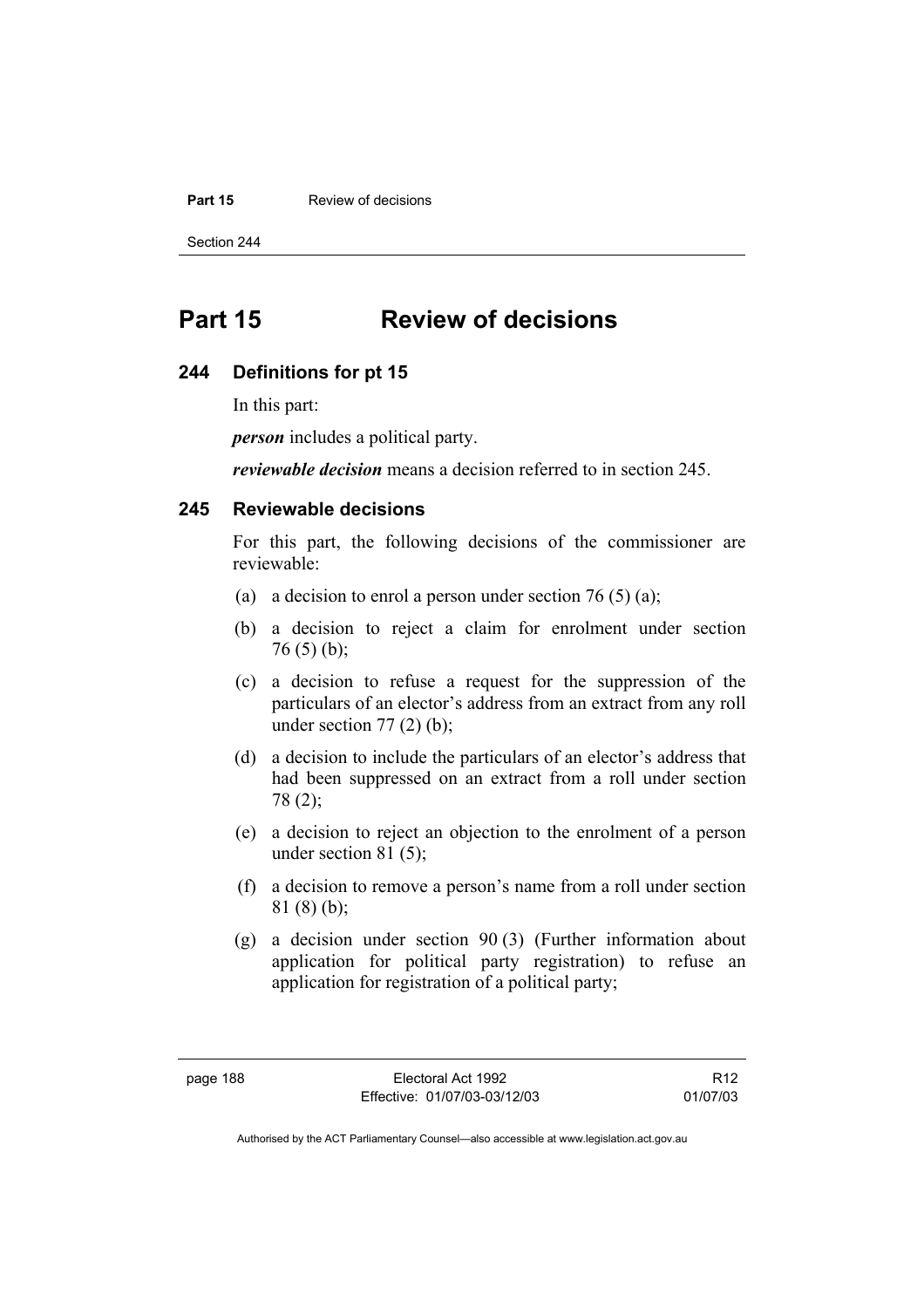- (h) a decision to register a political party or ballot group under section 92 $(1)$ ;
- (i) a decision to refuse an application for the registration of a political party or ballot group under section 93 (1) or (2);
- (j) a decision under section 93 (1) or (2) to refuse to change the registered particulars of a political party as applied by section 95 (3) (Changes to particulars in register);
- (k) a decision under section 98 (6) (Cancellation of registration of political parties and ballot groups) to cancel the registration of a political party or ballot group;
- (l) a decision to give a notice under section 237A (Investigation notices about associated entities);
- (m) a decision to refuse a request to make a specified amendment of a return under section 242 (4).

### **246 Review statements**

- (1) For this Act, a review statement about a reviewable decision shall be in writing containing—
	- (a) a statement of the decision; and
	- (b) a statement of the reasons for the decision; and
	- (c) a statement to the effect that the person to whom the notice is given may, within 28 days after the review statement is given, apply to the electoral commission for a review of the decision.
- (2) The validity of a reviewable decision is not to be taken to be affected by a failure—
	- (a) to give a review statement to a person affected by the decision; or
	- (b) to comply with this section.

page 189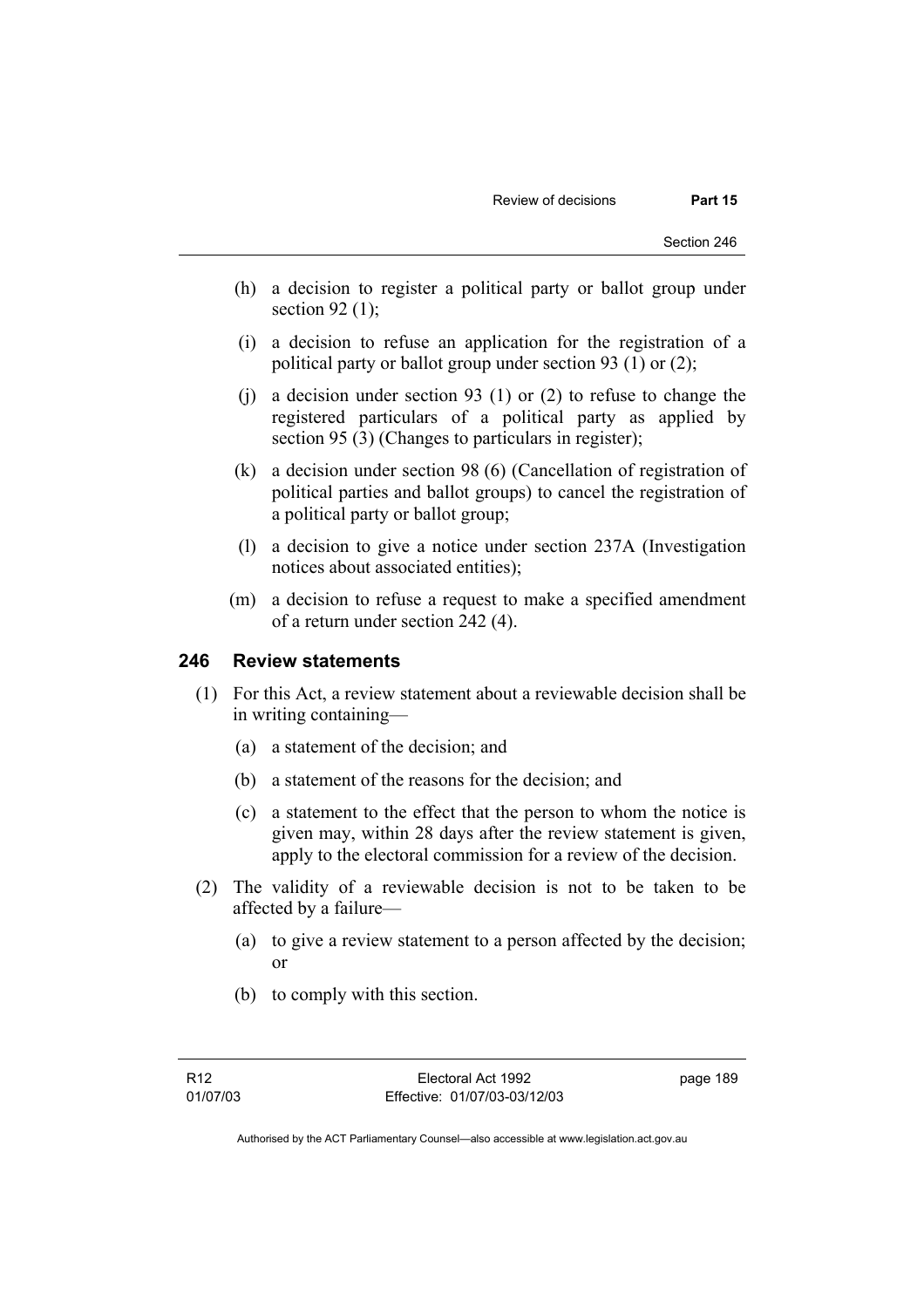#### **Part 15 Review of decisions**

Section 247

## **247 Review by electoral commission**

- (1) The electoral commission must review a reviewable decision if a person affected by the decision applies to the commission in accordance with subsections (2) and (3).
- (2) The application must—
	- (a) be in writing; and
	- (b) state the applicant's name and address; and
	- (c) set out the applicant's reasons for making the application.
- (3) The application must be given to the electoral commission at the commission's office—
	- (a) within 28 days after—
		- (i) for a decision to register a political party or ballot group—the day of notification under the *Legislation Act 2001* of the notice under section 92 (3) (Registration of political parties and ballot groups) of the decision; or
		- (ii) in any case—the day the relevant review statement was given to the applicant; or
	- (b) within a further period allowed by the commission before or after the end of that period.
- (4) Before making a decision on the review of a reviewable decision, the electoral commission may, on the application of a person affected by the decision, make a written order staying or otherwise affecting the operation or implementation of the decision or a part of the decision.
- (5) The electoral commission may make an order under subsection (4) whether or not an application for the review of the relevant decision has been made to the commission.
- (6) In considering an application for an order under subsection (4), the electoral commission shall have regard to—

| page 190 | Electoral Act 1992           | R <sub>12</sub> |
|----------|------------------------------|-----------------|
|          | Effective: 01/07/03-03/12/03 | 01/07/03        |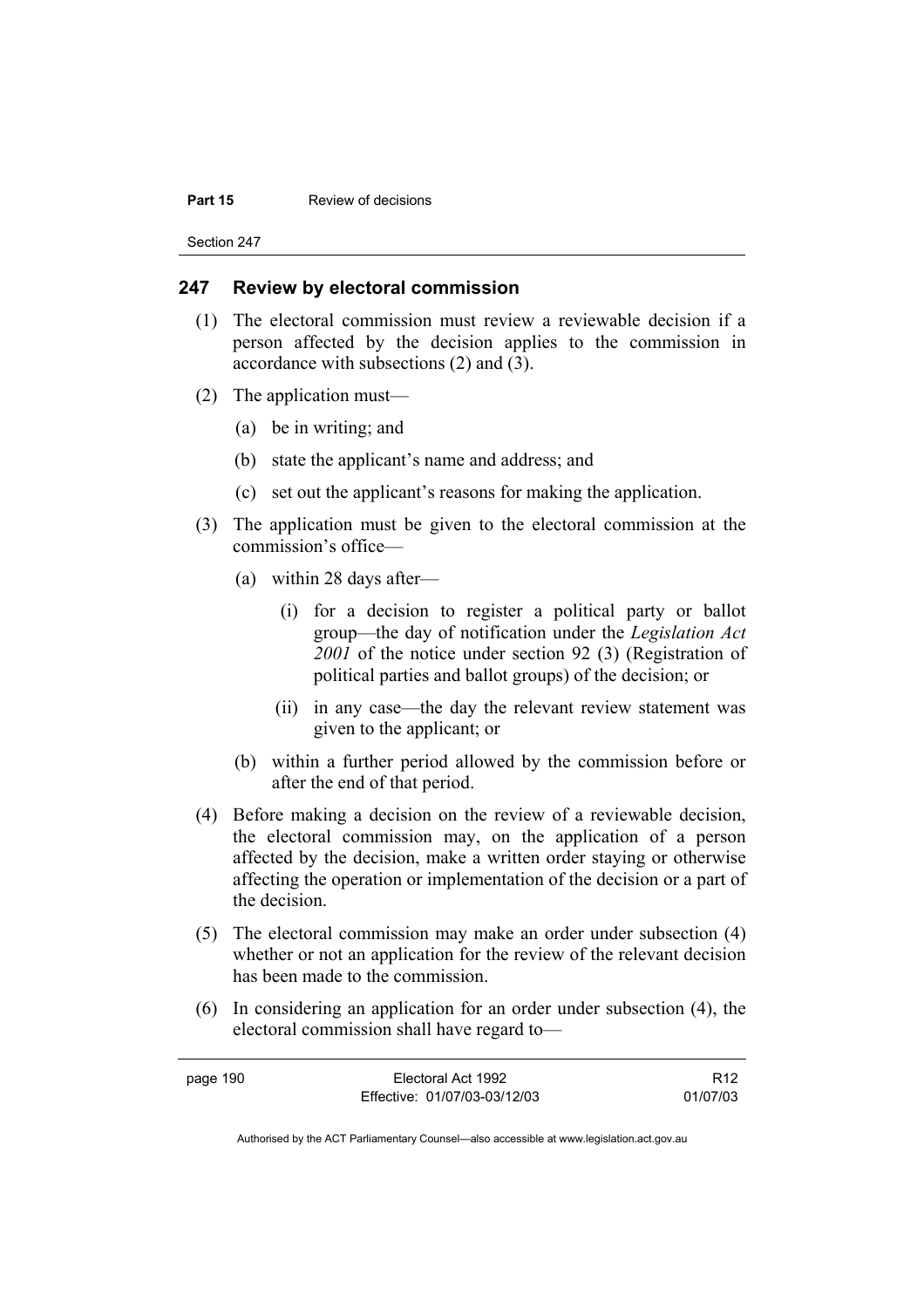- (a) the interests of all persons affected by the relevant decision; and
- (b) the necessity of securing, as far as practicable, the effectiveness of the review process and of the commission's decision on the review.
- (7) On the review of a reviewable decision, the electoral commission shall—
	- (a) affirm the decision; or
	- (b) vary the decision; or
	- (c) set aside the decision and substitute its own decision.
- (8) Except for a reviewable decision made by a delegate of the commissioner, the commissioner shall not—
	- (a) be present during any deliberation of the electoral commission in relation to a review under this section; or
	- (b) take part in any decision of the electoral commission in relation to a review under this section.

### **248 Notice of decision of the electoral commission**

- (1) The electoral commission shall give written notice of its decision on a review under section 247 to—
	- (a) each person to whom a review statement about the relevant decision was given under this Act; and
	- (b) the applicant for the review.
- (2) A notice under subsection (1) shall—
	- (a) include a statement to the effect that, subject to the *Administrative Appeals Tribunal Act 1989*, an application may be made to the AAT for a review of the decision of the electoral commission; and

page 191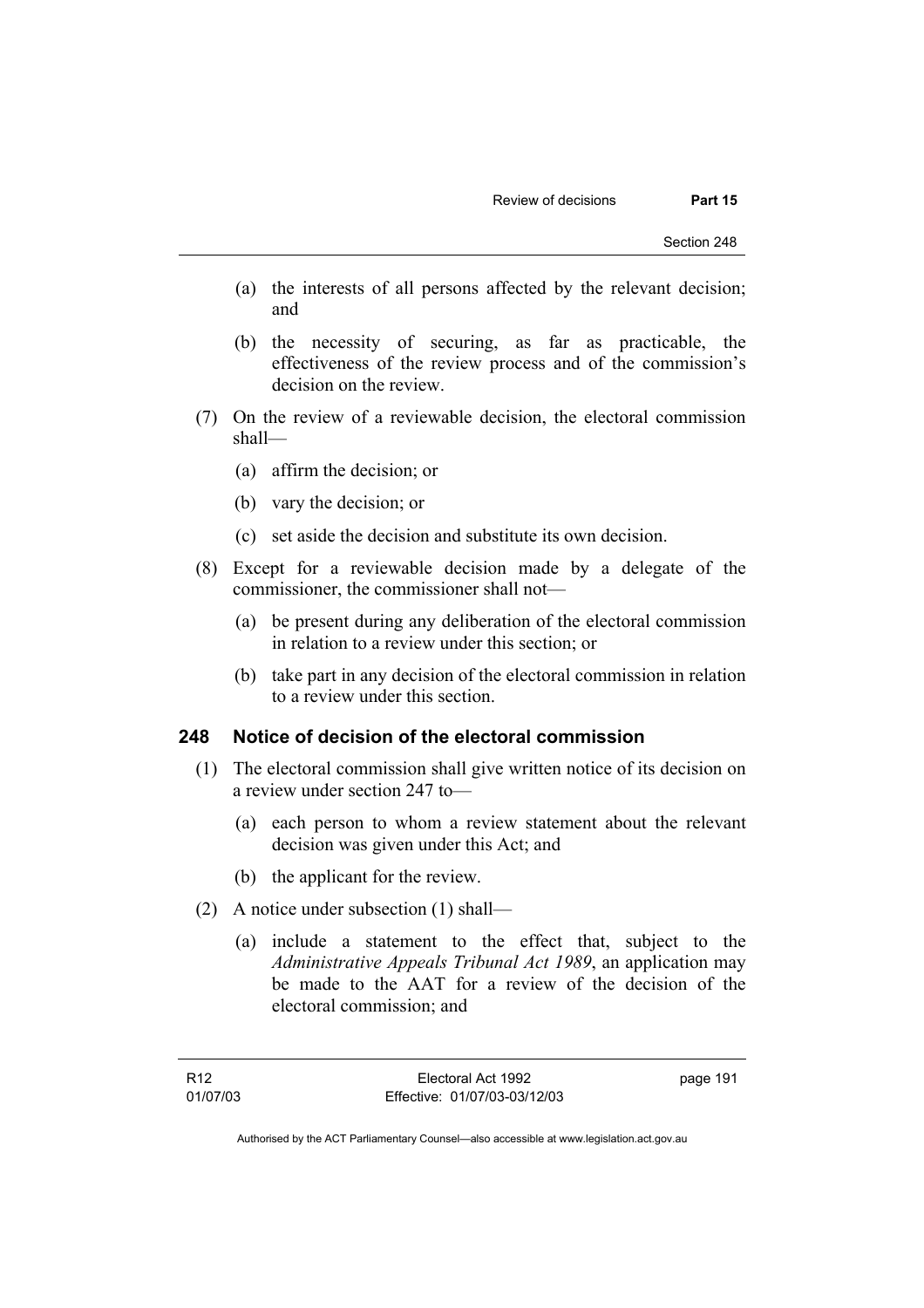#### **Part 15 Review of decisions**

#### Section 249

- (b) except if that Act, section 26 (11) applies—include a statement to the effect that a person whose interests are affected by the decision of the electoral commission may request a statement under that Act, section 26.
- (3) The validity of a decision of the electoral commission under section 247 (6) is not to be taken to be affected by a failure to comply with this section.

### **249 Review by administrative appeals tribunal**

Application may be made to the AAT for a review of a decision of the electoral commission under section 247 (7).

page 192 Electoral Act 1992 Effective: 01/07/03-03/12/03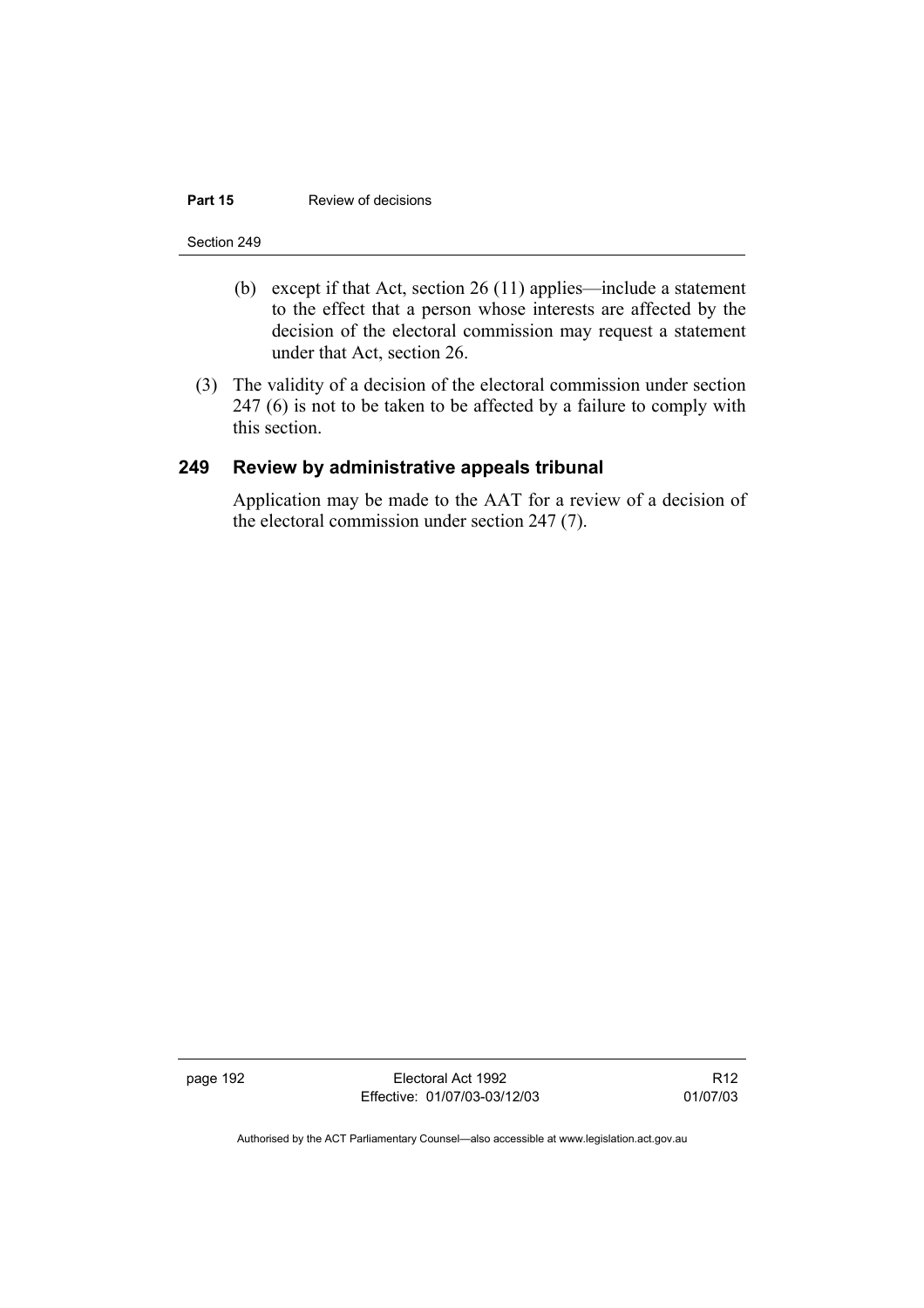# **Part 16 Disputed elections, eligibility and vacancies**

# **Division 16.1 Preliminary**

# **250 Definitions for pt 16**

In this part:

*application* means an application disputing the validity of an election made in accordance with section 258.

*bribery* means a contravention of section 285.

*contravention*, of a section of this Act or the *Crimes Act 1914* (Cwlth), includes—

- (a) attempting or conspiring to contravene that section; or
- (b) aiding, abetting, counselling or procuring the contravention of that section.

*Court of Disputed Elections*—see section 252 (2).

*election* includes—

- (a) a recount of votes under section 194; and
- (b) the choice of a person to fill a casual vacancy under section 195.

*file* means to file in the registrar's office.

*proceeding* means a proceeding before the Court of Disputed Elections.

*registrar* means the registrar of the Supreme Court.

*Speaker*—see section 251.

R12 01/07/03 page 193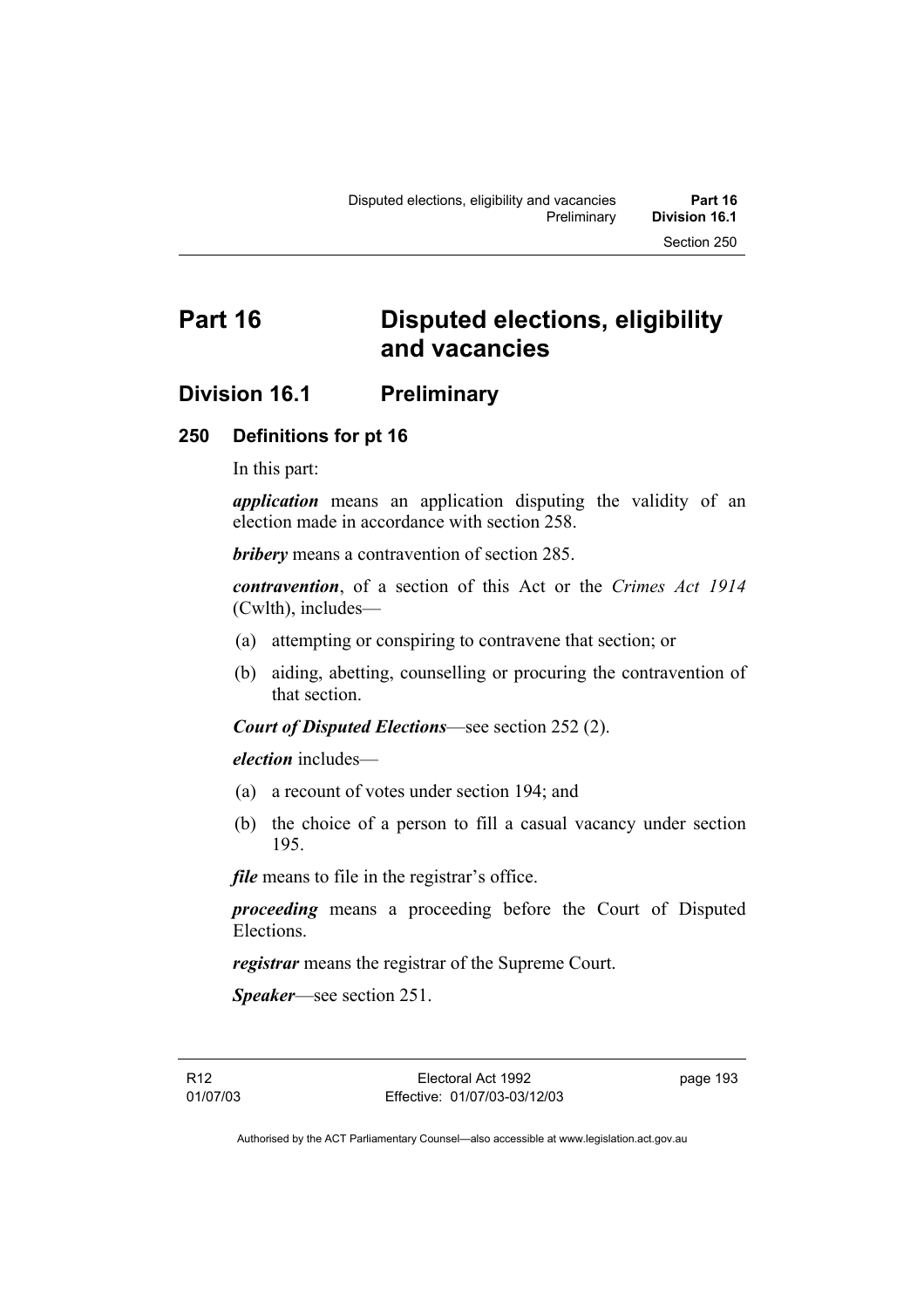*undue influence* means a contravention of section 288 (Violence and intimidation) or the *Crimes Act 1914* (Cwlth), section 28 (Interfering with political liberty).

# **251 Meaning of** *Speaker* **for pt 16**

(1) In this part:

*Speaker* includes—

- (a) if the Speaker is unavailable—the Deputy Speaker; or
- (b) if both the Speaker and Deputy Speaker are unavailable another MLA who is not the subject of a proceeding and is appointed by the Assembly to act as the Speaker for this part; or
- (c) if both the Speaker and Deputy Speaker are unavailable and no MLA is appointed for paragraph (b)—the clerk of the Assembly.
- (2) For subsection (1), the Speaker or Deputy Speaker is unavailable if—
	- (a) the office-holder is absent from duty; or
	- (b) there is a vacancy in the office; or
	- (c) the office-holder is the subject of a proceeding.

# **Division 16.2 Jurisdiction and powers of Supreme Court**

# **252 Court of Disputed Elections**

- (1) The Supreme Court has jurisdiction to hear and determine—
	- (a) applications disputing the validity of elections; and
	- (b) questions referred to the court by resolution of the Legislative Assembly relating to—

R12 01/07/03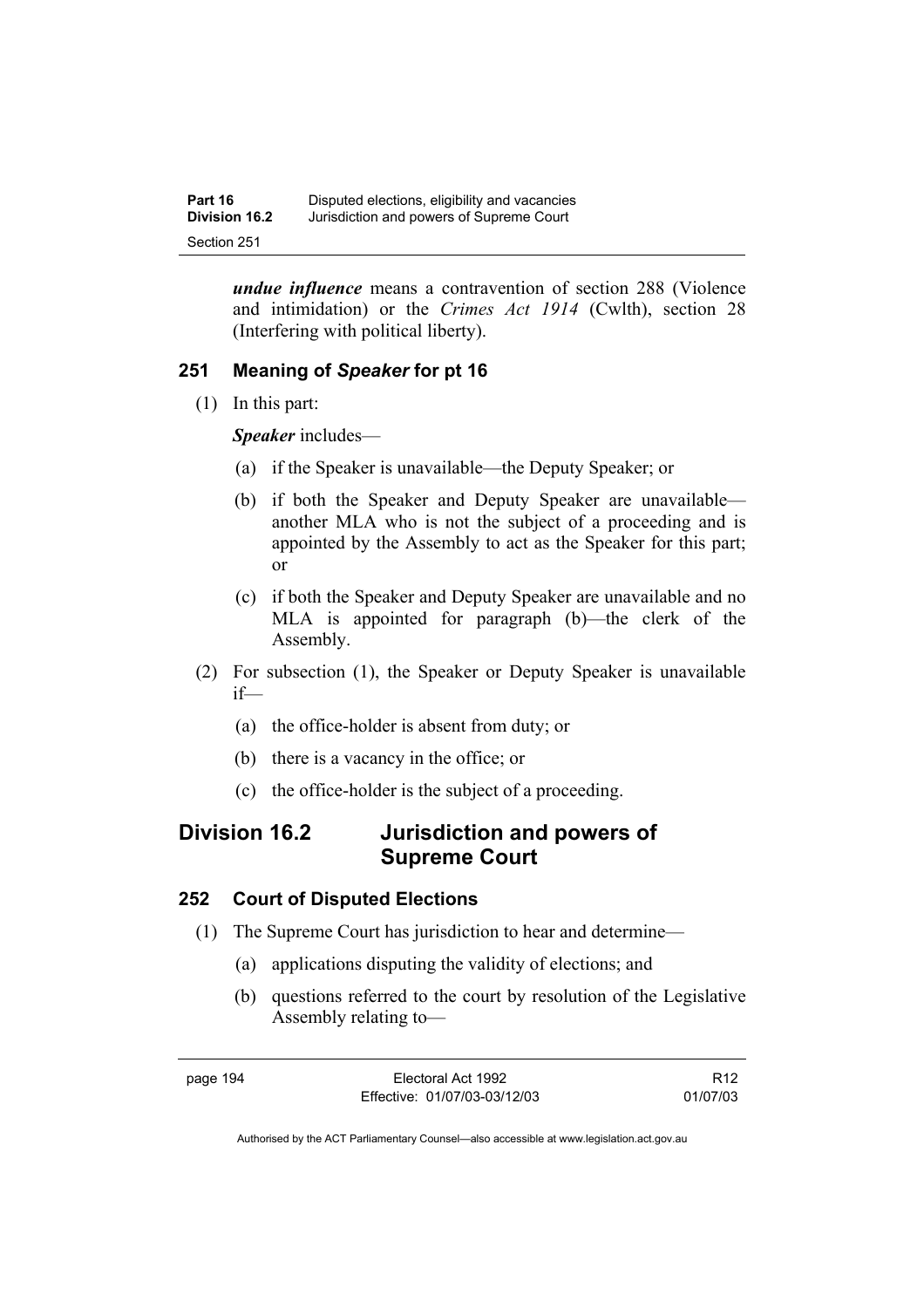- (i) the eligibility of persons who have been declared elected to be members of the Assembly; or
- (ii) vacancies in the membership of the Assembly.
- (2) When exercising jurisdiction under subsection (1), the Supreme Court shall be known as the Court of Disputed Elections.

## **253 Powers of the court**

Subject to this part, the Supreme Court has the same powers (so far as they are applicable) when exercising jurisdiction under this part as it has when exercising its original jurisdiction.

# **255 Decisions are final**

A decision of the Court of Disputed Elections is final and conclusive, is not subject to appeal and shall not be called into question.

# **Division 16.3 Disputed elections**

# **256 Validity may be disputed after election**

- (1) The validity of an election shall not be disputed except by application to the Court of Disputed Elections after the result of the election is declared.
- (2) Without limiting subsection (1), if any of the following matters in relation to an election is called into question, the validity of the election is to be taken to be in dispute:
	- (a) the acceptance or rejection of a nomination of a candidate by the commissioner;
	- (b) the eligibility of a person to be nominated as a candidate, to be elected or to be an MLA;
	- (c) any matter connected with the printing or endorsement of ballot papers;

| R12      | Electoral Act 1992           | page 195 |
|----------|------------------------------|----------|
| 01/07/03 | Effective: 01/07/03-03/12/03 |          |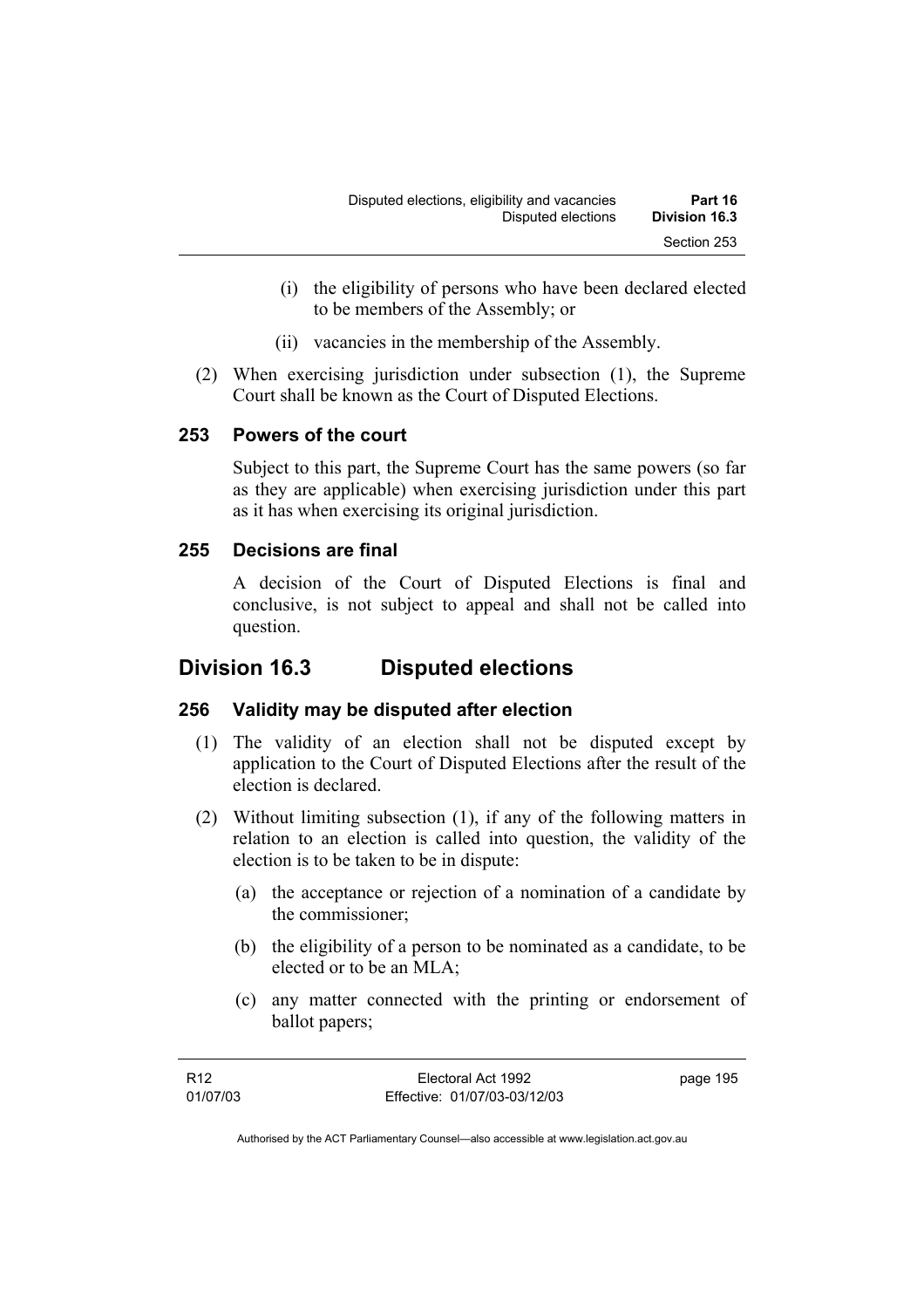- (d) any matter connected with the issue, or scrutiny, of ballot papers by an officer;
- (e) any matter connected with electronic voting;
- (f) any matter connected with the admission or rejection of declaration votes by an officer at the preliminary scrutiny.

## **257 Persons entitled to dispute elections**

The following persons are entitled to dispute the validity of an election:

- (a) a candidate in the election;
- (b) an elector entitled to vote at the election;
- (c) the commissioner.

# **258 Form of application**

- (1) An application disputing the validity of an election shall—
	- (a) specify the declarations sought; and
	- (b) set out the facts relied on to invalidate the election with sufficient particularity to identify the matters on which the applicant relies as justifying those declarations; and
	- (c) set out the applicant's full name and address and the capacity in which he or she is making the application; and
	- (d) be signed by the applicant.
- (2) The signature of an applicant other than the commissioner shall be witnessed by another person whose signature, full name, address and occupation shall be set out in the application.

# **259 Time for filing application**

An application shall be filed within 40 days after the result of the election is declared.

page 196 Electoral Act 1992 Effective: 01/07/03-03/12/03

R12 01/07/03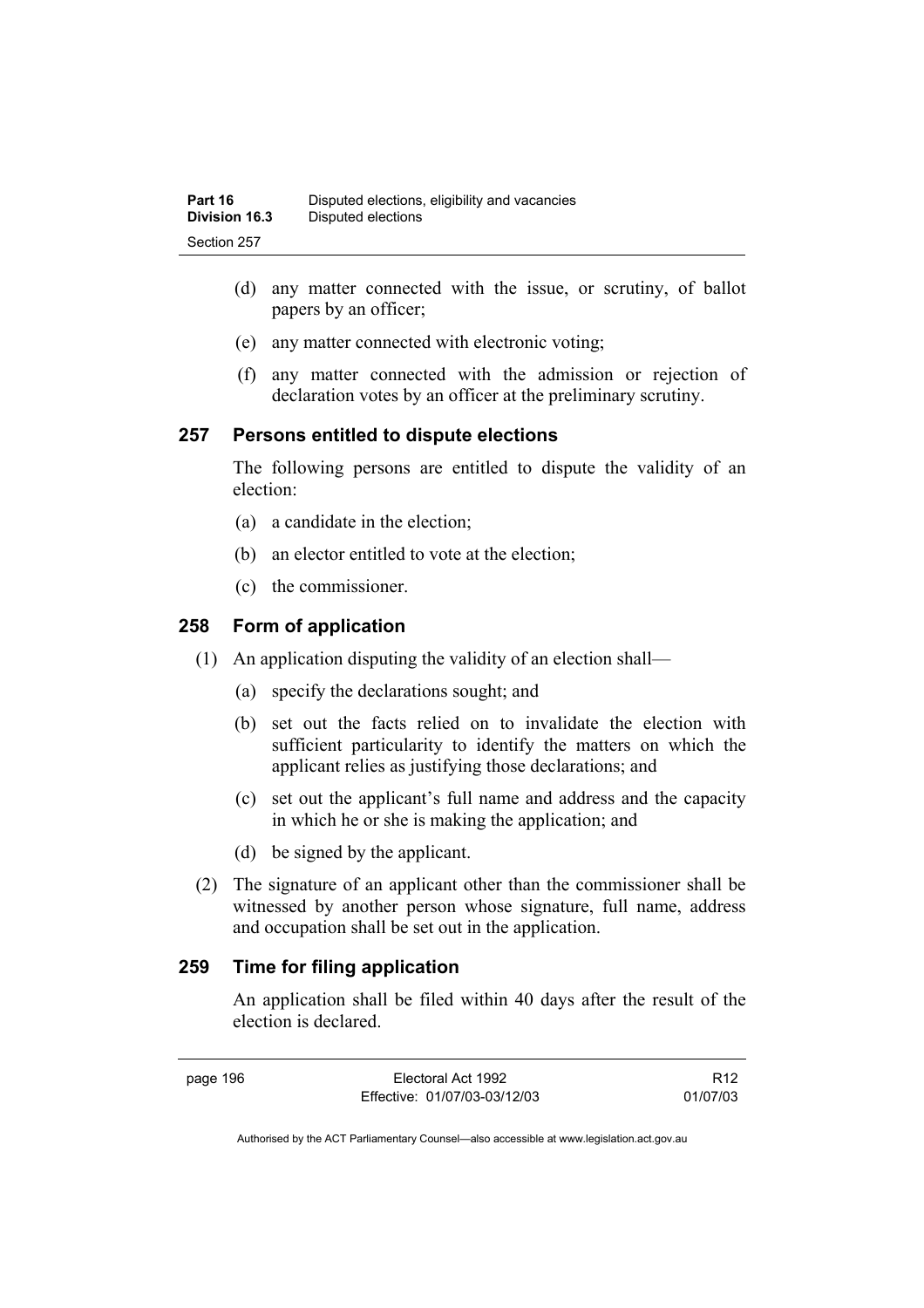### **260 Deposit as security for costs**

- (1) At the time of filing an application, the applicant shall deposit with the registrar as security for costs the amount prescribed by the *Supreme Court Rules*.
- (2) The amount deposited shall be set off against any costs ordered to be paid by the applicant.

## **261 Registrar to serve copies of application on certain persons**

The registrar shall, after an application is filed under section 259, serve a sealed copy of the application on—

- (a) the Speaker; and
- (b) the person whose election is being disputed; and
- (c) if the commissioner is not the applicant—the commissioner.

## **262 Parties to application under div 16.3**

- (1) The following people are entitled to appear in a proceeding under this division:
	- (a) the applicant;
	- (b) the commissioner;
	- (c) if a person whose election is being disputed files a notice of appearance within 7 days after the day when the person is served with a copy of the application under section 261—the person;
	- (d) anyone else with the leave of the Court of Disputed Elections.
- (2) A person other than the applicant who appears under subsection (1) is to be taken to be a respondent to the application.
- (3) This section does not apply to an application under section 263.

| R12      | Electoral Act 1992           | page 197 |
|----------|------------------------------|----------|
| 01/07/03 | Effective: 01/07/03-03/12/03 |          |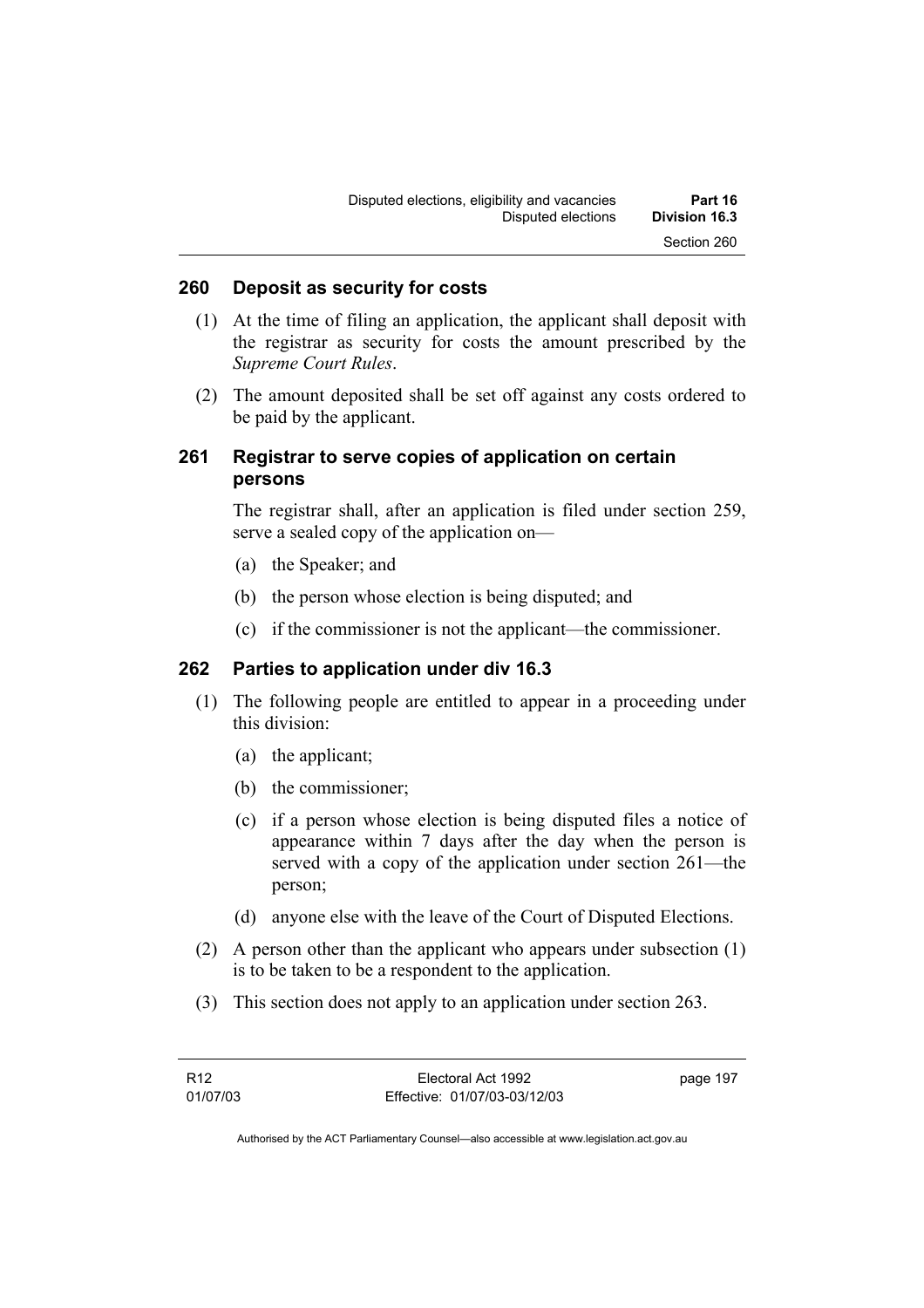#### **263 Withdrawal and abatement of application**

(1) In this section:

*election application* means an application disputing the validity of an election made in accordance with section 258.

*leave application* means an application for leave to withdraw an election application.

- (2) An applicant may withdraw an election application only with the leave of the Supreme Court.
- (3) An applicant is not entitled to make a leave application unless notice of the applicant's intention to do so has been—
	- (a) published in a newspaper; and
	- (b) given to the commissioner and to each of the respondents to the relevant election application.
- (4) A leave application shall not be made without the consent of all the applicants to the relevant election application.
- (5) The following persons are entitled to appear as respondents to a leave application:
	- (a) the commissioner;
	- (b) a respondent to the relevant election application;
	- (c) any other person with the leave of the Supreme Court.
- (6) Unless the Supreme Court orders otherwise, if an election application is withdrawn, the applicant is liable to pay the costs of the respondent in relation to that application and the leave application.
- (7) In determining a leave application, the Supreme Court shall inquire into the reasons for it and determine whether it was—
	- (a) the result of an agreement, arrangement or understanding; or

R12 01/07/03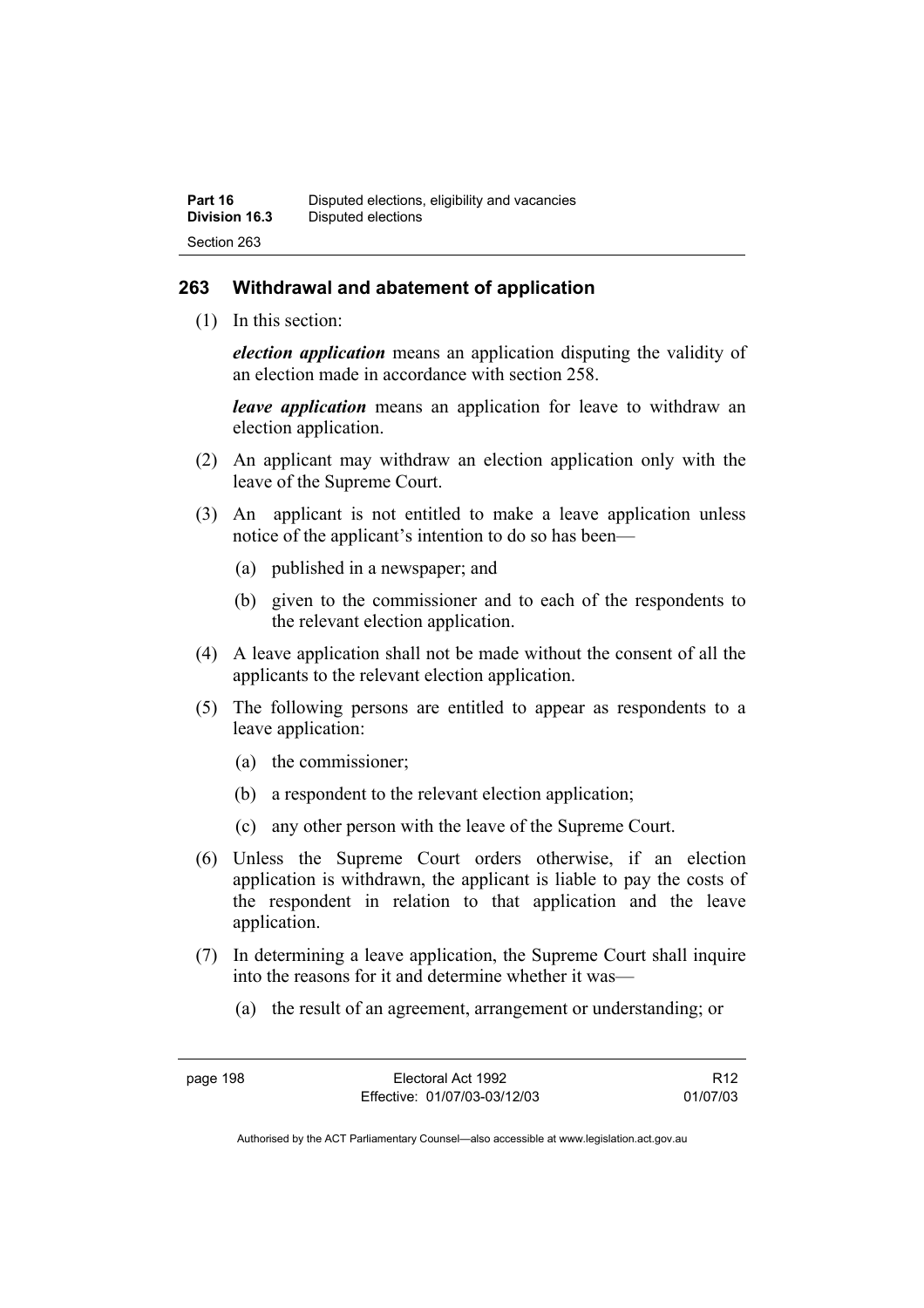- (b) in consideration of—
	- (i) the seat in the Assembly that is in issue being vacated at any time in the future; or
	- (ii) the withdrawal of any other election application; or
	- (iii) any other matter.
- (8) The Supreme Court shall publish its reasons for a determination as if it were a judgment and give a copy of them to the commissioner.
- (9) If, before the hearing of an election application, a respondent other than the commissioner—
	- (a) dies or gives the prescribed notice that he or she does not intend to oppose the application; or
	- (b) resigns from, or otherwise ceases to hold, the seat in the Assembly that is in issue;

then—

- (c) the person ceases to be a respondent; and
- (d) the person, or his or her personal representative, shall—
	- (i) publish notice of that fact in a newspaper; and
	- (ii) give a copy of the notice to the registrar; and
- (e) if a person who might have been an applicant in relation to the election files a notice of appearance within the prescribed period—that person is entitled to appear as a respondent to the application.
- (10) A person who has ceased to be a respondent to an election application is not entitled to appear as a party in proceedings in relation to that application.
- (11) The registrar shall notify the commissioner of the receipt of a notice mentioned in subsection (9) (d) (ii).

| R12      | Electoral Act 1992           | page 199 |
|----------|------------------------------|----------|
| 01/07/03 | Effective: 01/07/03-03/12/03 |          |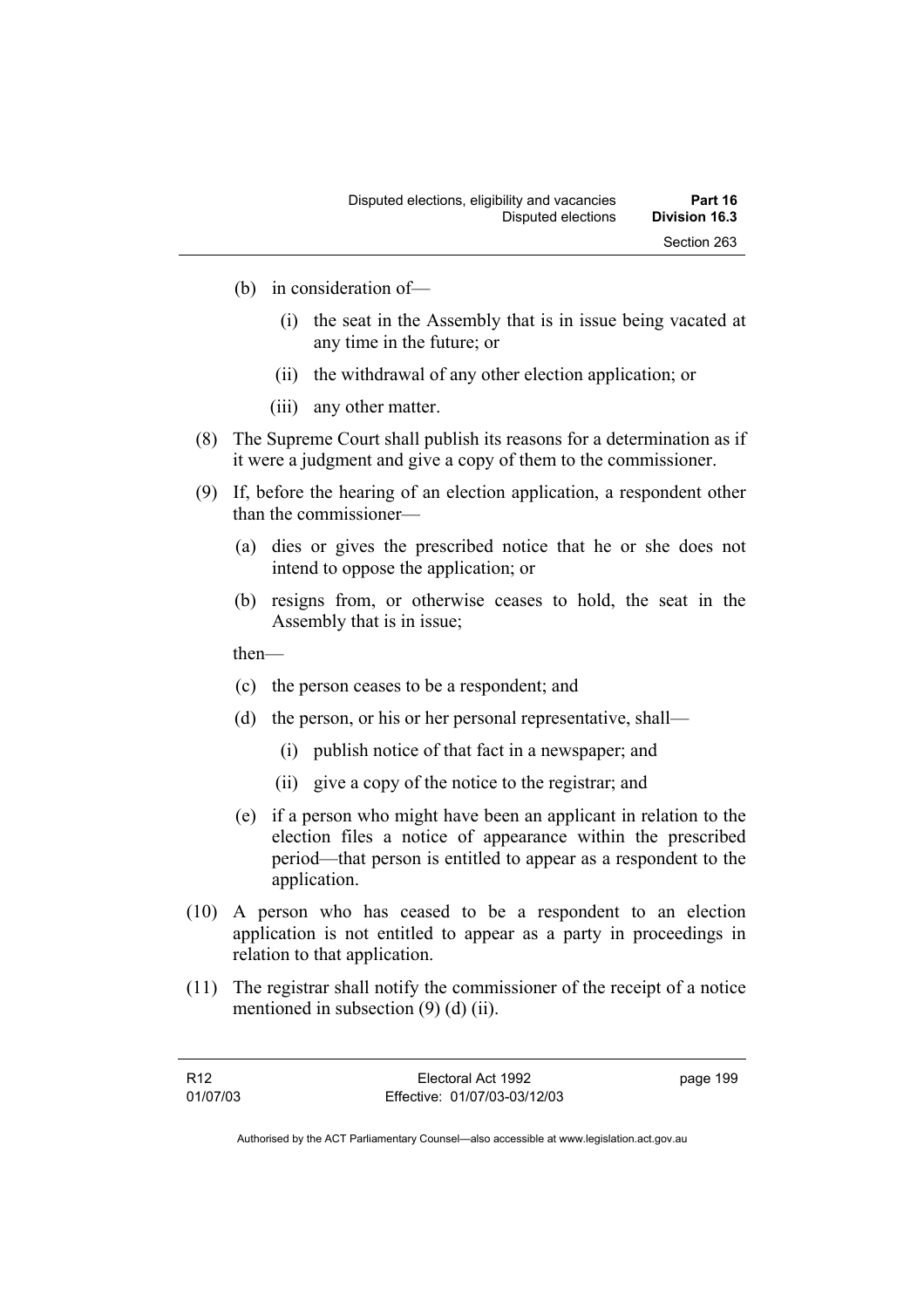| Part 16              | Disputed elections, eligibility and vacancies |
|----------------------|-----------------------------------------------|
| <b>Division 16.3</b> | Disputed elections                            |
| Section 264          |                                               |

- (12) An election application shall be abated by the death of a sole applicant or the last survivor of several applicants.
- (13) The abatement of an election application does not affect the liability of the applicant or any other person for costs awarded against the applicant or other person.

#### **264 Hearing of applications**

- (1) The registrar shall, as soon as practicable after the time for filing applications in relation to an election under section 259 has passed, prepare a list of the applications pending in the order of filing and shall make a copy of the list available for inspection at the registrar's office in accordance with the *Supreme Court Rules*.
- (2) Subject to subsection (3), an application shall, as far as practicable, be heard in the order in which it appears in the list.
- (3) All applications in relation to an election for an electorate shall be heard together.

#### **265 Declarations and orders**

The Court of Disputed Elections shall hear and determine an application and may—

- (a) declare the election void; or
- (b) declare that a person who has been declared elected was not duly elected; or
- (c) declare that a person who has not been declared elected was duly elected; or
- (d) dismiss the application in whole or in part;

and may make any orders in relation to the application that the court considers appropriate.

R12 01/07/03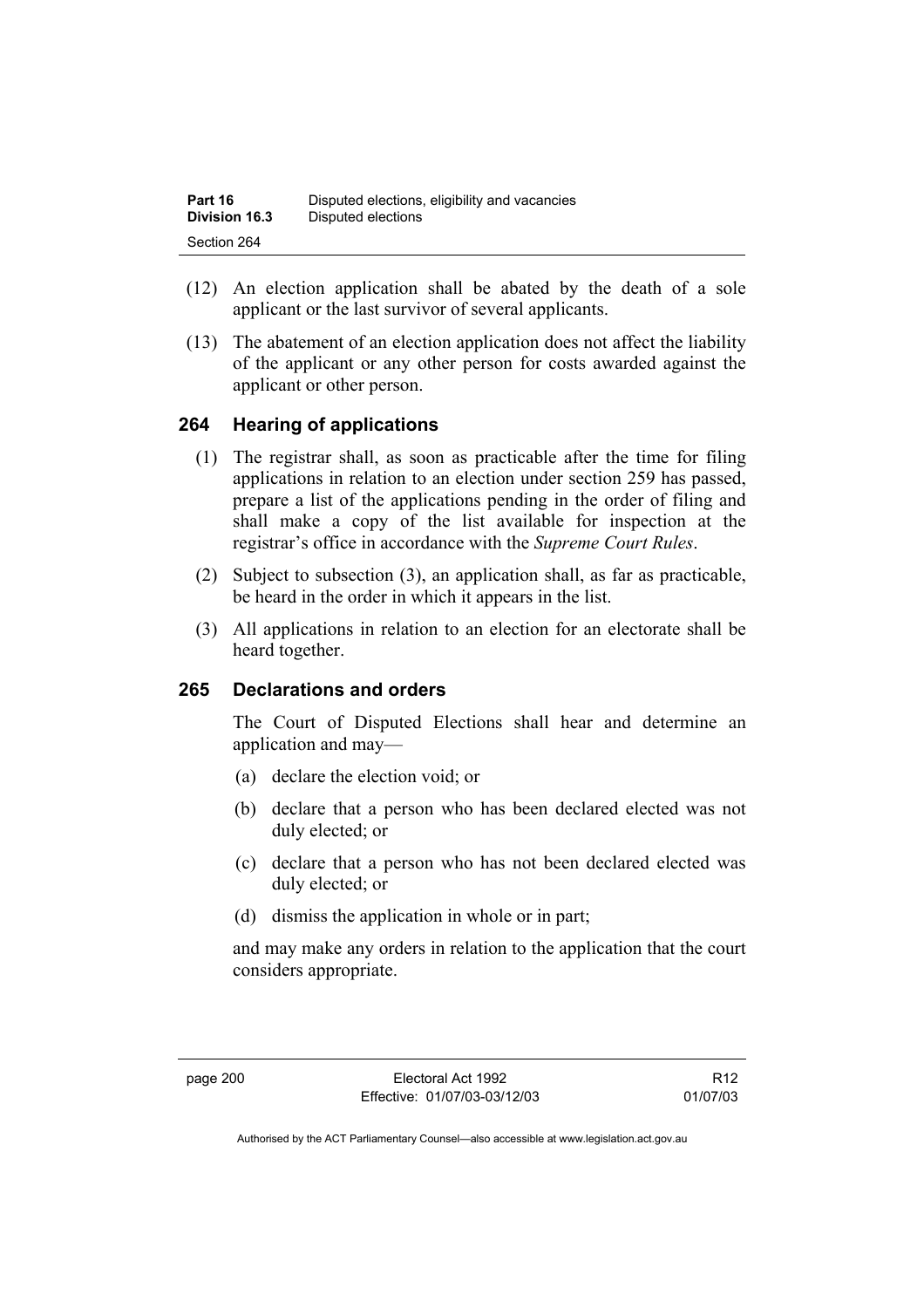#### **266 Illegal practices**

- (1) Without limiting the grounds on which the Court of Disputed Elections may make a declaration under section 265 (a) or (b), the court may make such a declaration on the ground of any illegal practice in connection with the election.
- (2) The Court of Disputed Elections shall not make a declaration under section 265 (a) or  $(b)$ —
	- (a) on the ground of any illegal practice (other than bribery or undue influence); or
	- (b) on the ground of bribery or undue influence by a person who was not a candidate for the election without the knowledge or consent of a candidate in the election;

unless satisfied that—

- (c) the result of the election was, or was likely to have been, affected by the illegal practice; and
- (d) it is just to make the declaration.
- (3) If the Court of Disputed Elections finds any illegal practice in connection with an election (whether the court makes a declaration under section 265 (a) or (b) on that ground or not), the registrar shall report the finding to—
	- (a) the Speaker; and
	- (b) the Minister; and
	- (c) the commissioner; and
	- (d) the director of public prosecutions.
- (4) Any finding by the Court of Disputed Elections in relation to any illegal practice in connection with an election is not to be taken to be a bar to, or to prejudice in any way, any prosecution in relation to the act alleged before the court to have constituted the illegal practice.

| R12      | Electoral Act 1992           | page 201 |
|----------|------------------------------|----------|
| 01/07/03 | Effective: 01/07/03-03/12/03 |          |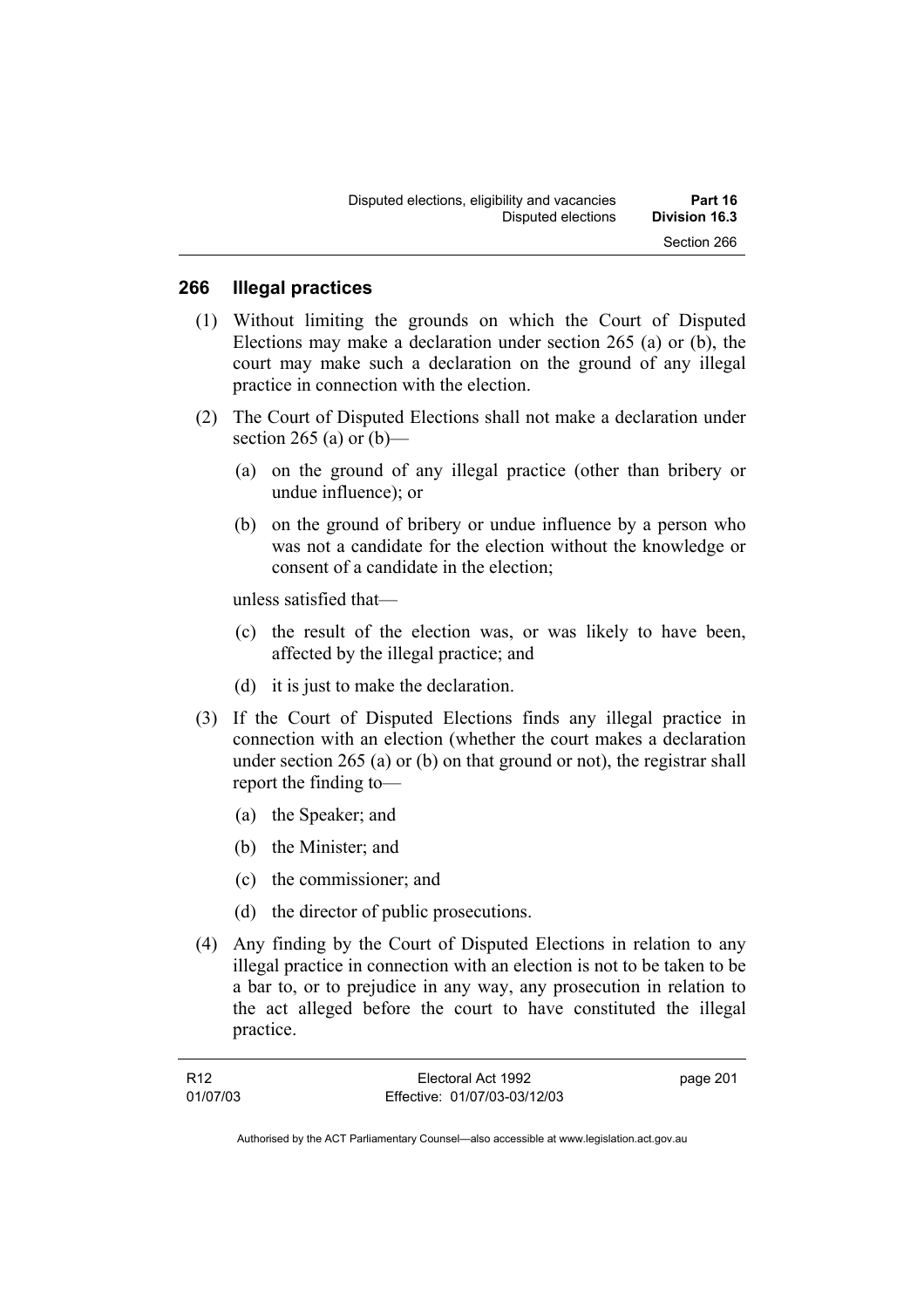| Part 16              | Disputed elections, eligibility and vacancies |
|----------------------|-----------------------------------------------|
| <b>Division 16.3</b> | Disputed elections                            |
| Section 267          |                                               |

#### (5) In this section:

*illegal practice* means a contravention of this Act, and includes undue influence.

*Note Contravention* and *undue influence* are defined in s 250.

#### **267 Bribery or undue influence by person elected**

If the Court of Disputed Elections finds that a person who was declared elected committed, or attempted to commit, bribery or undue influence in connection with any election, the court shall declare the election of that person void.

#### **268 Immaterial delays and errors**

- (1) The Court of Disputed Elections shall not make a declaration under section 265 (a), (b) or (c) on the ground that there was a delay in—
	- (a) declaring the nominations for the election; or
	- (b) providing certified lists of electors to candidates for the election; or
	- (c) polling for the election; or
	- (d) declaring the result of the election.
- (2) The Court of Disputed Elections shall not make a declaration under section 265 (a), (b) or (c) on the ground of any absence of, or any error or omission by, an officer unless the absence, error or omission affected, or was likely to have affected, the result of the election.
- (3) In determining whether an absence, error or omission that prevented an elector from voting affected the result of an election or not, the Court of Disputed Elections shall not have regard to any evidence of the way in which the elector intended to vote.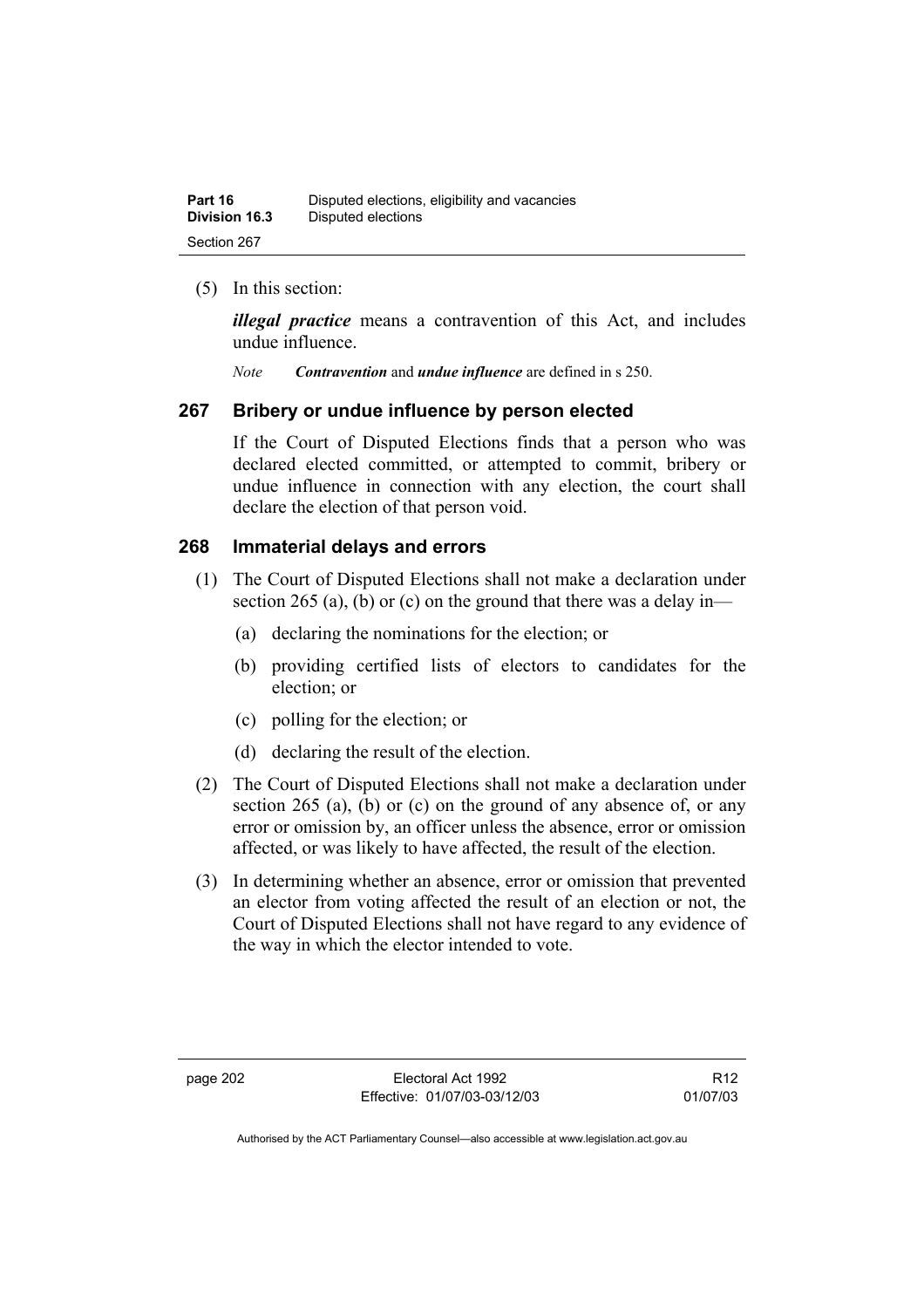#### **269 Inquiries by court**

- (1) In determining an application, the Court of Disputed Elections may make the inquiries it considers appropriate, including but not limited to—
	- (a) an inquiry about the identity of persons who voted; and
	- (b) an inquiry into the accuracy of approved computer programs used in electronic voting and the electronic scrutiny of votes; and
	- (c) an inquiry about whether ballot papers were improperly admitted or rejected, or not.
- (2) The Court of Disputed Elections shall not inquire into the correctness of any roll.
- (3) If the Court of Disputed Elections makes an inquiry in relation to ballot papers marked under part 11, a statement of particulars of the marking of ballot papers prepared by an officer under section 175 (c) is conclusive evidence of the particulars contained in the statement unless the court orders otherwise.

#### **270 Rejected ballot papers**

In determining an application, the Court of Disputed Elections may have regard to any declaration vote ballot papers rejected at the preliminary scrutiny if the court is of the opinion that the ballot papers should not have been rejected.

#### **271 Evidence that persons were not permitted to vote**

In determining an application, the Court of Disputed Elections shall not have regard to any evidence that a person was not permitted to cast a vote in an election unless the court is satisfied that the person—

(a) claimed to vote in accordance with this Act; and

page 203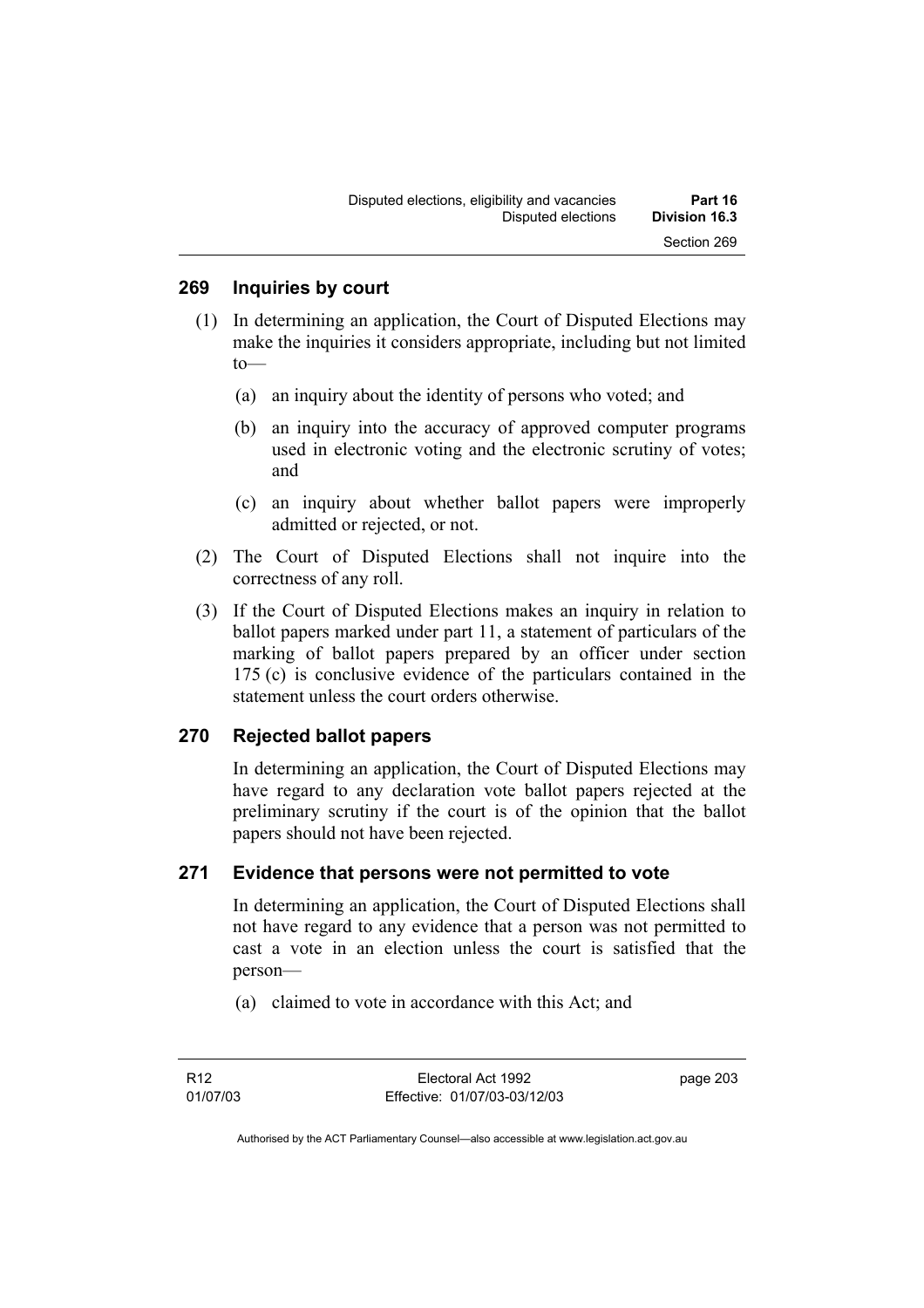(b) complied with the requirements of this Act in relation to voting to the extent that he or she was permitted to do so.

#### **272 Inspection of electoral papers**

A party to an application may—

- (a) with the leave of the Court of Disputed Elections; and
- (b) in the presence of the commissioner or a member of staff of the electoral commission;

inspect, and make copies of or take extracts from, the electoral papers (except ballot papers) in the possession of the commissioner that were used in connection with the election being disputed.

#### **273 Commissioner not prevented from accessing documents**

Unless the Court of Disputed Elections otherwise orders, the filing of an application is not to be taken to prevent the commissioner, another member of the electoral commission or a member of the staff of the commission from having access to any document to which that person would otherwise be entitled to have access for the purpose of exercising a function under this Act.

#### **274 Registrar to serve copies of declarations on certain persons**

The registrar shall, after an application is determined, serve a sealed copy of the declarations and orders (if any) made by the Court of Disputed Elections on—

- (a) the Speaker; and
- (b) each party to the application.

#### **275 Effect of declarations**

 (1) If the Court of Disputed Elections declares an election void, another election shall be held in accordance with section 101.

page 204 Electoral Act 1992 Effective: 01/07/03-03/12/03

R12 01/07/03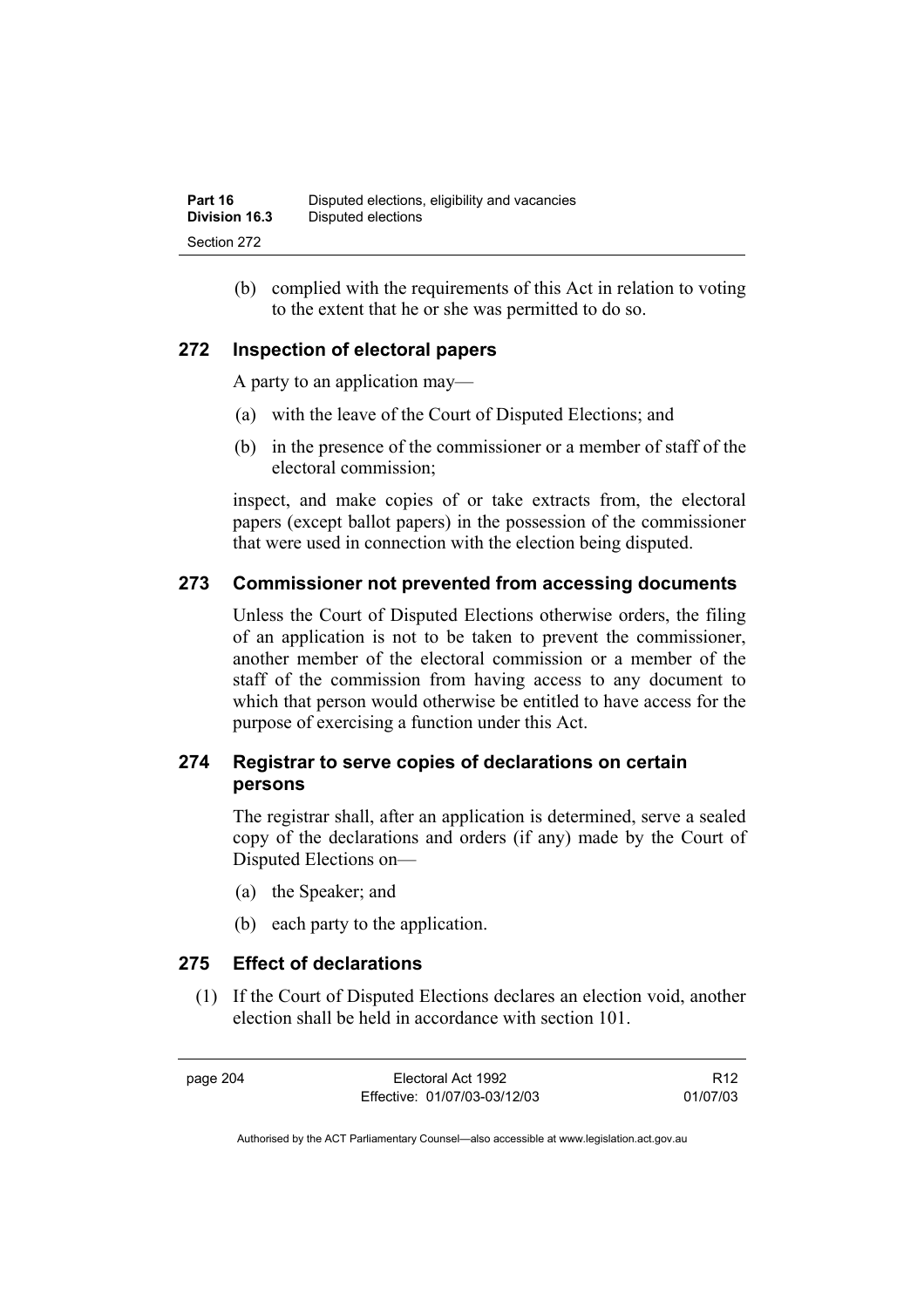- (2) If the Court of Disputed Elections declares that a person who has been declared elected was not duly elected, that person is to be taken not to have been duly elected.
- (3) If the Court of Disputed Elections declares that a person who has not been declared elected was duly elected, that person is to be taken to have been duly elected.
- (4) A declaration by the Court of Disputed Elections referred to in subsection  $(1)$ ,  $(2)$  or  $(3)$  takes effect on the end of the day when the declaration by the court is made.

# **Division 16.4 Eligibility and vacancies**

### **276 Speaker to state case**

If the Assembly passes a resolution referring to the Court of Disputed Elections a question relating to—

- (a) the eligibility of a person who has been declared elected to be an MLA; or
- (b) a vacancy in the membership of the Assembly;

the Speaker shall give to the registrar a statement setting out the question referred, together with any documents in the possession of the Assembly that relate to that question.

#### **277 Parties to a referral**

The following persons are entitled to appear in a proceeding under this division:

- (a) any person who, in the opinion of the Court of Disputed Elections, has a sufficient interest in the determination of the question referred;
- (b) any person on whom notice of that question is ordered to be served by the court.

page 205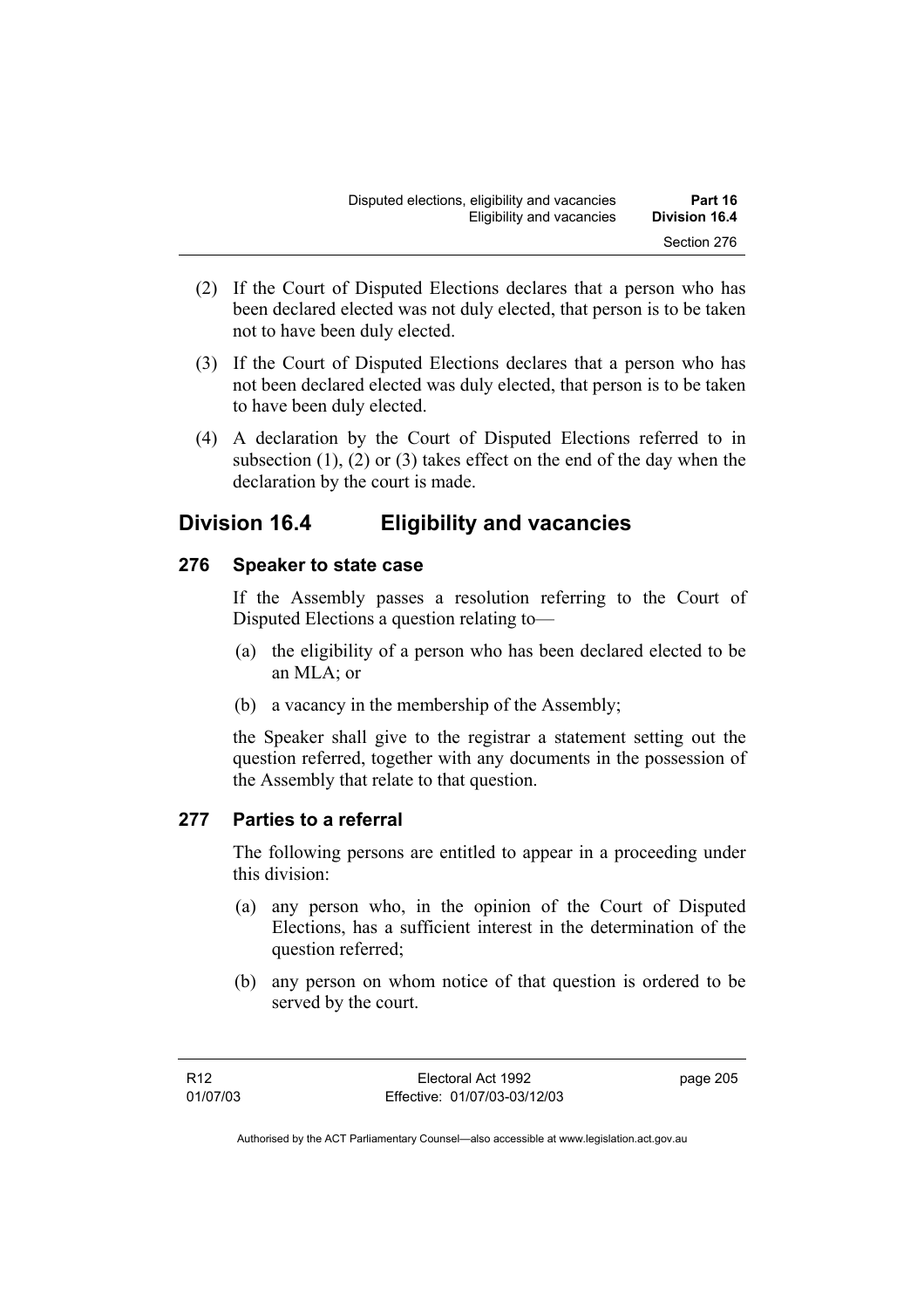#### **278 Declarations and orders**

The Court of Disputed Elections shall hear and determine a question referred to it and may—

- (a) declare that a person who has been declared elected is not eligible to be an MLA; or
- (b) declare a vacancy in the membership of the Assembly; or
- (c) refuse to make a declaration;

and may make the orders in relation to the referral that the court considers appropriate.

#### **279 Registrar to serve copy of declarations on Speaker**

The registrar shall, after a question referred to the Court of Disputed Elections is determined, serve a sealed copy of the declarations and orders (if any) made by the court on—

- (a) the Speaker; and
- (b) each party to the referral.

#### **280 Effect of declarations**

- (1) If the Court of Disputed Elections
	- (a) declares that a person who has been declared elected is not eligible to be an MLA; or
	- (b) declares a vacancy in the membership of the Assembly;

on the end of the day when the declaration is made a vacancy in the membership of the Assembly arises.

 (2) A vacancy under subsection (1) shall be filled in accordance with part 13.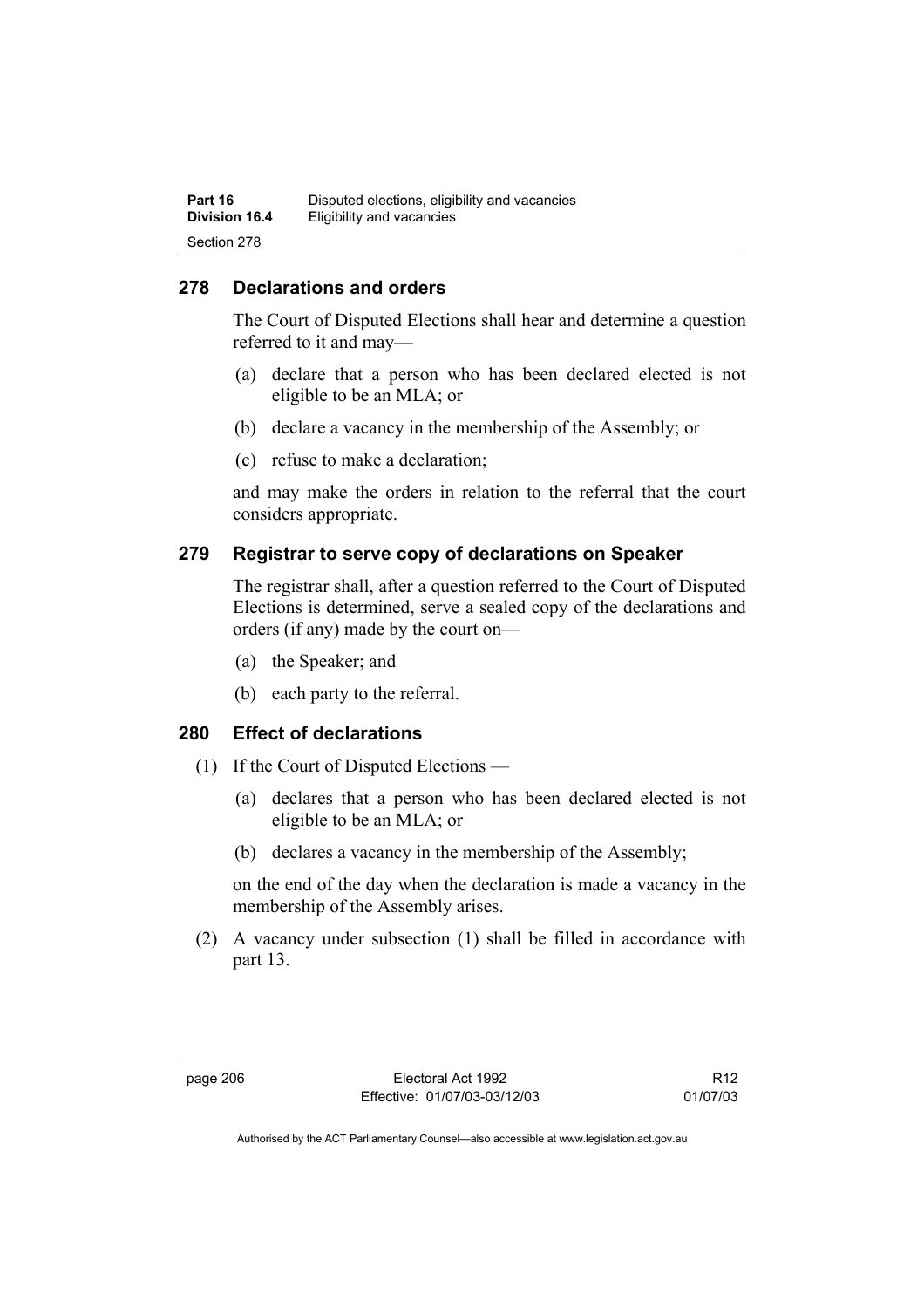# **Division 16.5 Proceedings**

#### **281 Procedure**

In a proceeding, the Court of Disputed Elections —

- (a) shall be guided by the substantial merits and good conscience of the case; and
- (b) is not bound by technicalities, legal forms or the rules of evidence, but may inform itself in the way it considers appropriate.

#### **282 Legal representation limited**

In a proceeding, a party is entitled to be represented by only 1 lawyer appearing as counsel.

#### **283 Admissibility of evidence**

- (1) A person who appears as a witness in a proceeding is not excused from answering a question or producing a document or other thing that the person is required by the Court of Disputed Elections to answer or produce on the ground that the answering of the question or the producing of the document or thing may tend to incriminate the person or on the ground of privilege.
- (2) A statement or disclosure made, or a document or other thing produced, by a person in the course of a proceeding, or any information, document or other thing obtained as a direct or indirect consequence of the making of the statement or disclosure, or of the production of the firstmentioned document or thing, is not admissible in evidence in any civil or criminal proceeding except—
	- (a) a proceeding before the Court of Disputed Elections; or
	- (b) a proceeding for an offence relating to the giving of false evidence.

page 207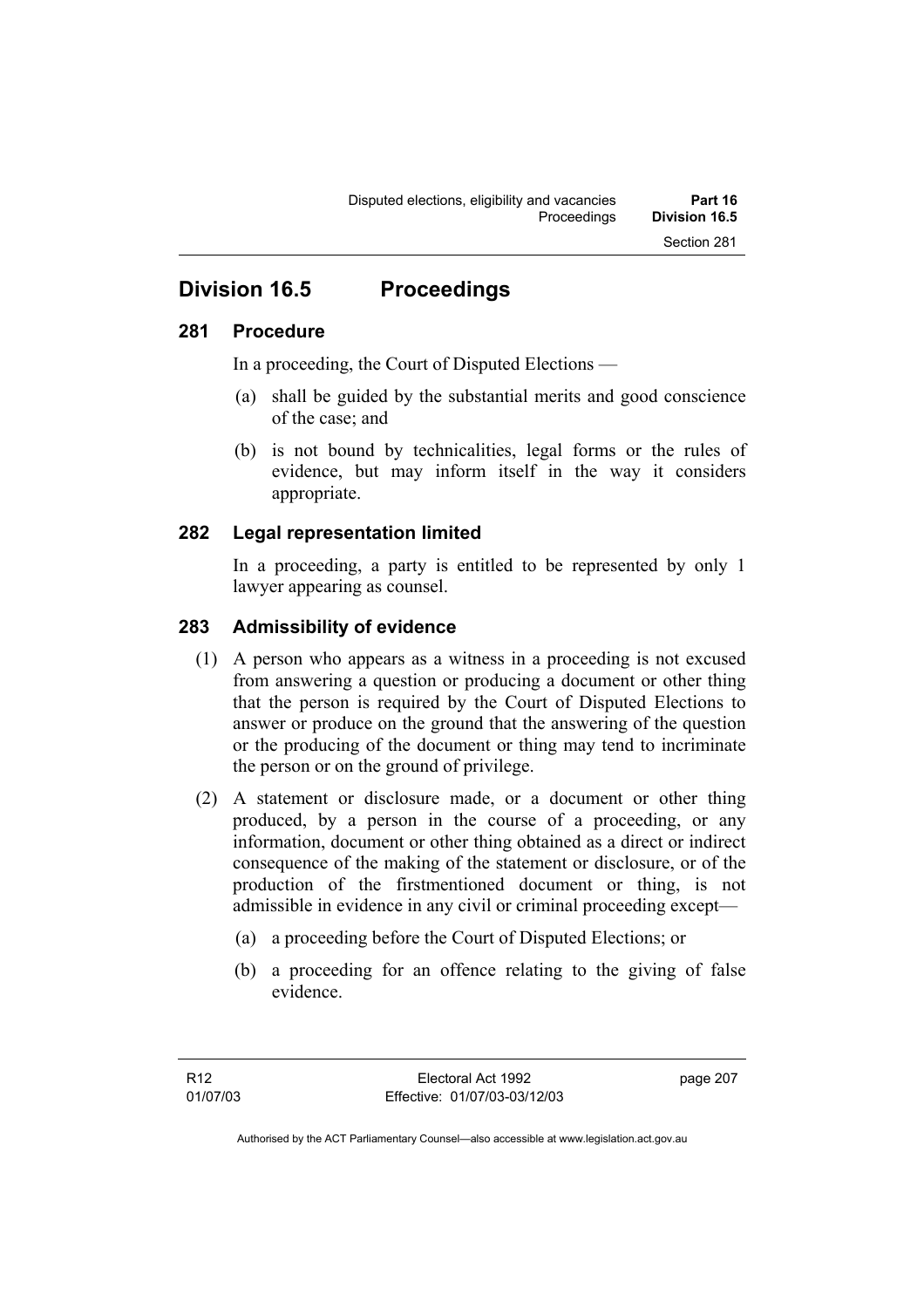### **284 Costs may be ordered against Territory**

Even if the Territory is not a party to a proceeding, the Court of Disputed Elections may order the Territory to pay all or any of the costs of the proceeding.

page 208 Electoral Act 1992 Effective: 01/07/03-03/12/03

R12 01/07/03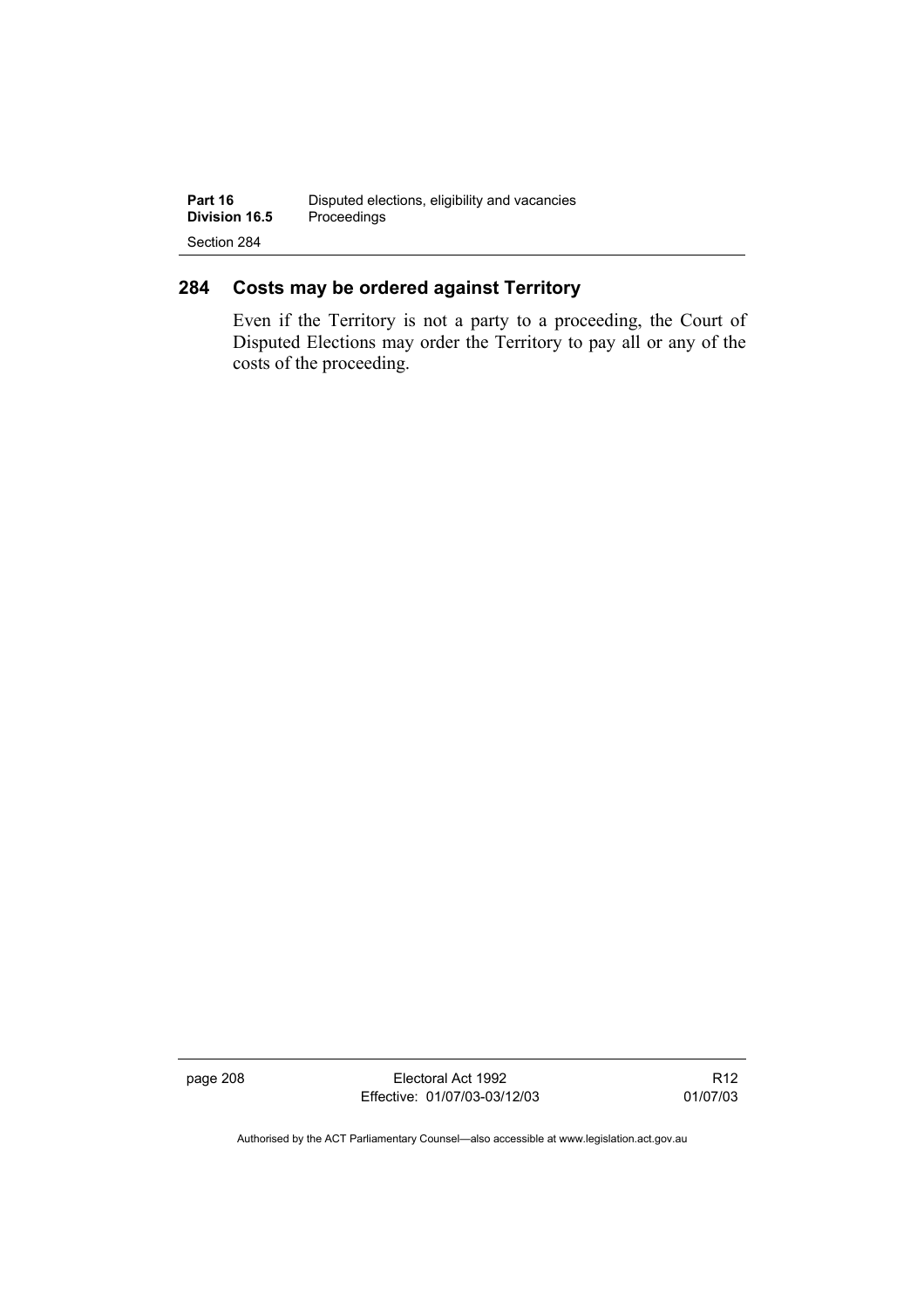# **Part 17 Electoral offences**

# **Division 17.1 Bribery and improper influence**

### **285 Bribery**

(1) A person shall not offer, solicit or accept an electoral bribe.

Maximum penalty: 50 penalty units, imprisonment for 6 months or both.

(2) In this section:

*bribe* does not include a declaration of public policy or a promise of public action.

*electoral bribe* means a bribe for the purpose of—

- (a) influencing the vote of an elector; or
- (b) influencing the candidature of a person in an election; or
- (c) otherwise influencing the course or result of an election; or
- (d) inducing a person not to apply, or to withdraw an application, under section 192 to be a candidate for a seat in relation to which a casual vacancy has occurred, if that person is an eligible person within the meaning of that section; or
- (e) inducing a person not to apply, or to withdraw an application, to the Court of Disputed Elections under division 16.3 to dispute the validity of an election, if that person is entitled to dispute the validity of the election under section 257.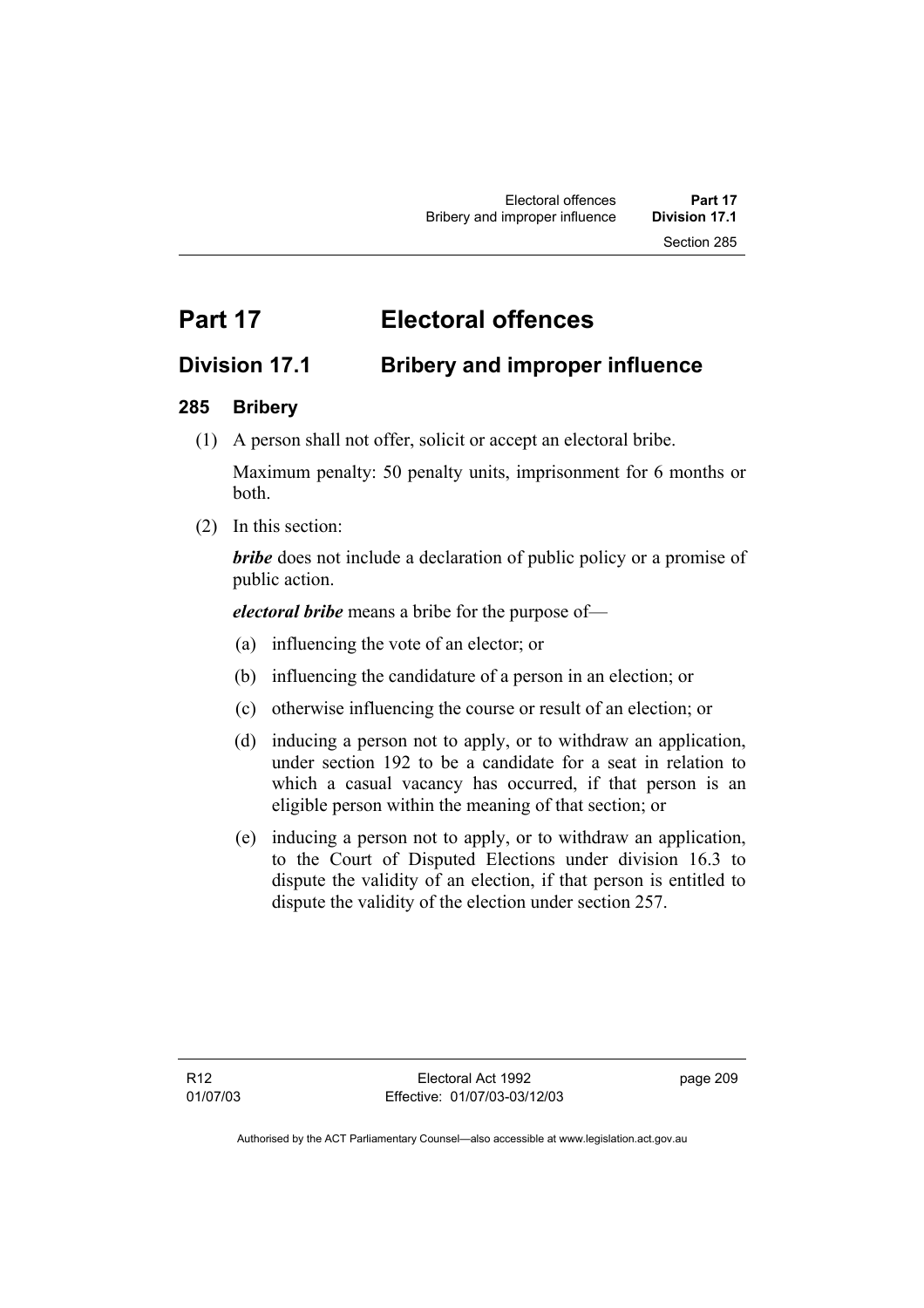| Part 17       | Electoral offences   |
|---------------|----------------------|
| Division 17.2 | Protection of rights |
| Section 286   |                      |

#### **286 Influencing of votes by officers**

In the exercise of a function under this Act, an officer shall not, without reasonable excuse, do anything for the purpose of influencing the vote of another person.

Maximum penalty: 50 penalty units, imprisonment for 6 months or both.

#### **287 Influencing votes of hospital and nursing home patients**

The proprietor of a hospital or nursing home, or an employee or agent of such a proprietor, shall not, without reasonable excuse, do anything for the purpose of influencing the vote of a patient or resident of the hospital or nursing home.

Maximum penalty: 50 penalty units, imprisonment for 6 months or both.

## **Division 17.2 Protection of rights**

#### **288 Violence and intimidation**

A person shall not, by violence or intimidation, hinder or interfere with—

- (a) the free exercise of a right under this Act; or
- (b) the free performance of a duty under this Act.

Maximum penalty: 50 penalty units, imprisonment for 6 months or both.

#### **289 Discrimination on grounds of political donations**

- (1) A person shall not discriminate against another person on the ground of the making by the other person of a donation to—
	- (a) a political party or registered ballot group; or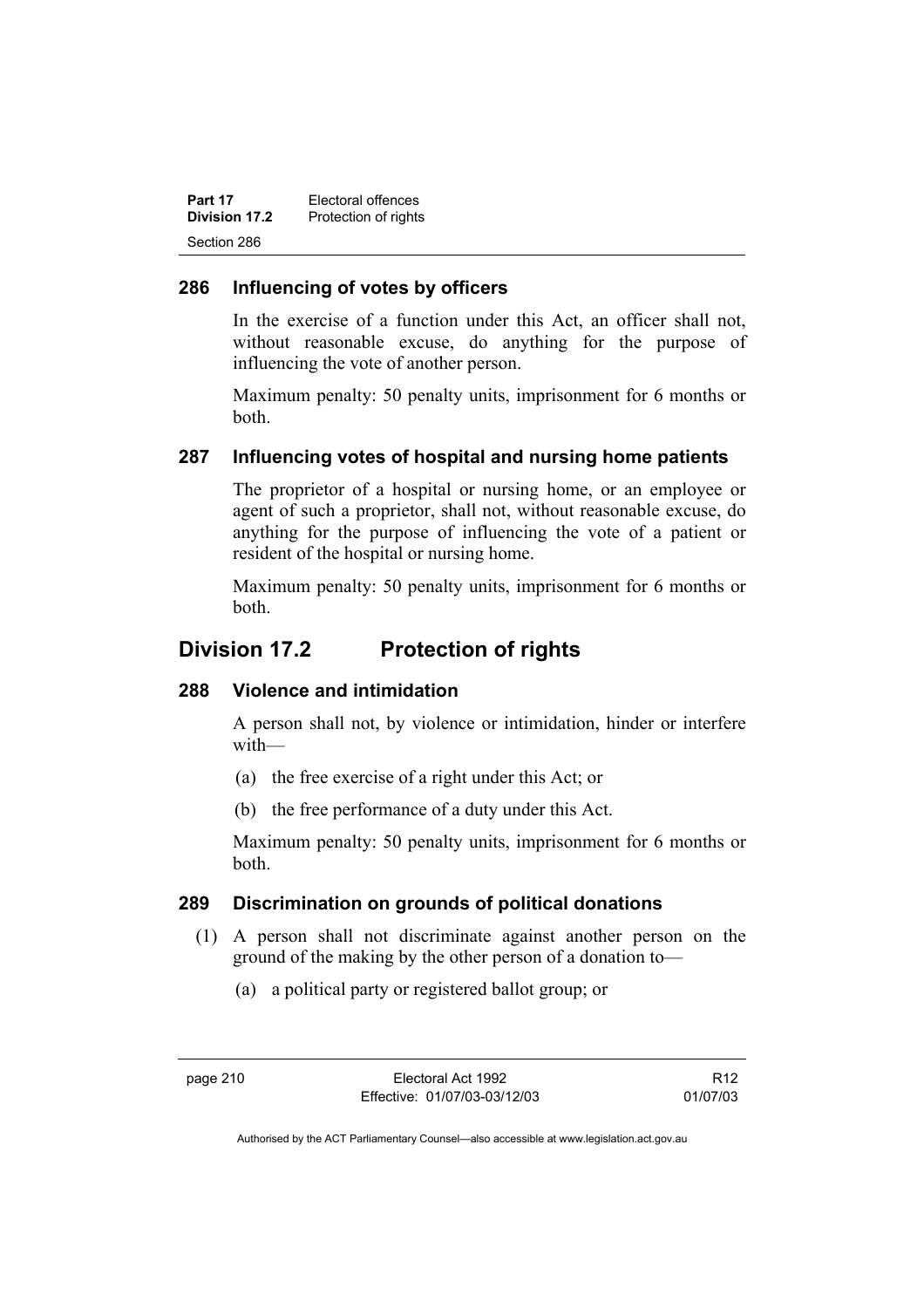(b) a candidate in an election.

Maximum penalty: 50 penalty units, imprisonment for 6 months or both.

(2) In this section:

*discriminate against*, in relation to a person, means—

- (a) deny the person access to membership of any trade union, club or other body, whether incorporated or not; or
- (b) not allow the person to work or to continue to work; or
- (c) subject the person to any form of intimidation or coercion; or
- (d) subject the person to any other detriment.

#### **290 Employees' right to leave of absence for voting**

 (1) On notification from an employee before a polling day, the employer shall allow the employee, without penalty or any disproportionate deduction of pay, to take any necessary leave (not exceeding 2 hours) for the purpose of voting.

Maximum penalty: 10 penalty units.

- (2) Subsection (1) does not apply if the absence of the employee from employment could—
	- (a) endanger any person, animal or thing; or
	- (b) cause substantial loss to any person.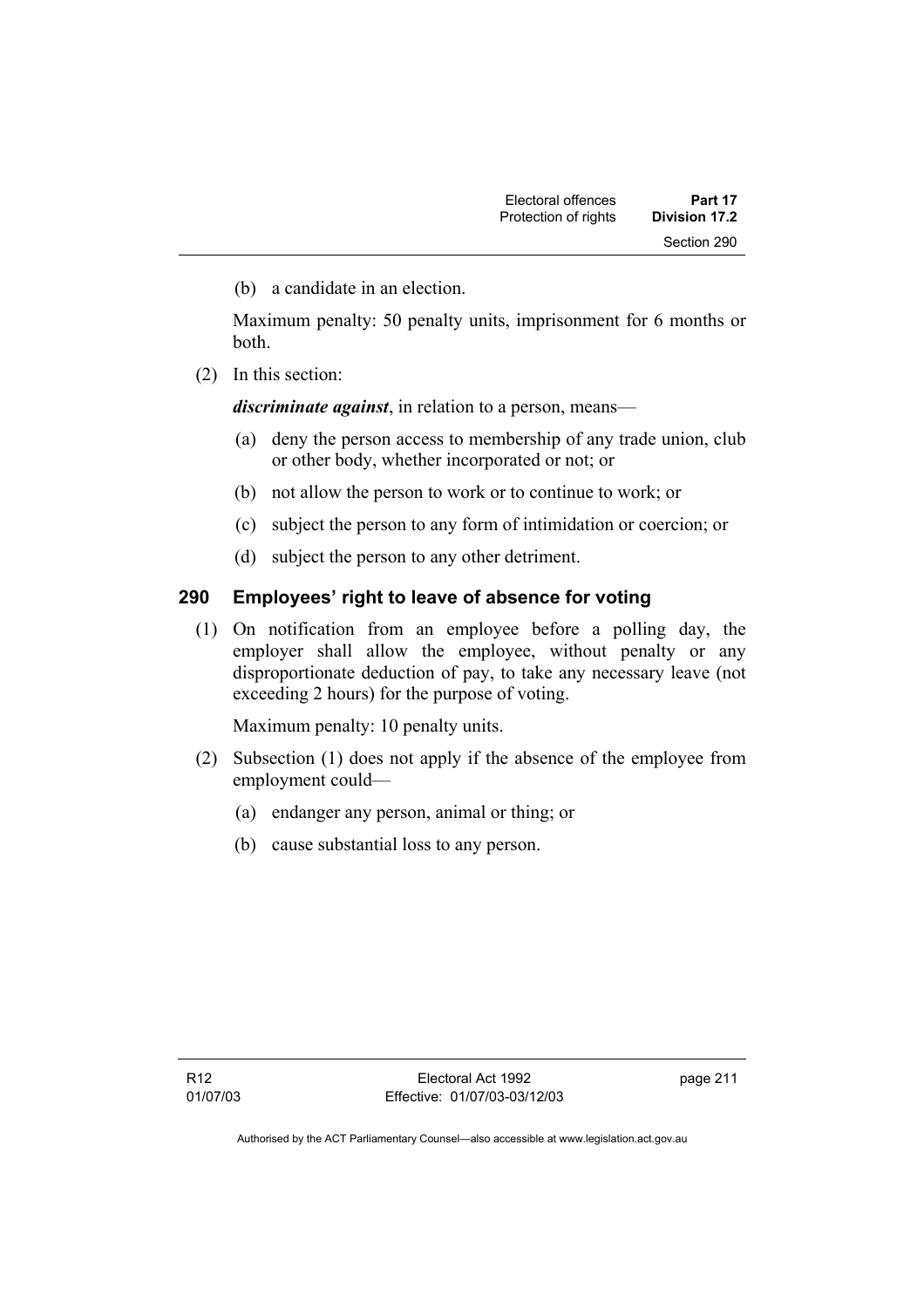| Part 17       | Electoral offences   |
|---------------|----------------------|
| Division 17.3 | Campaigning offences |
| Section 291   |                      |

 (3) An employee shall not notify an employer under subsection (1) if he or she does not have a genuine intention of voting during the period of the leave to be granted for the purpose of voting.

Maximum penalty: 5 penalty units.

# **Division 17.3 Campaigning offences**

#### **291 Definitions for div 17.3**

In this division:

*address*, in relation to a person, means—

- (a) if the person is acting on behalf of a political party or registered ballot group—an address of the party or ballot group, other than a post office box; or
- (b) in any case—
	- (i) the address of the person's principal place of residence; or
	- (ii) an address of the person's place of business.

*disseminate* electoral matter (whether in printed or electronic form) means print, publish, distribute, produce or broadcast the electoral matter.

*publish* electoral matter, includes publish electronically.

*reportage or commentary*, in relation to a newspaper or periodical, means everything in the newspaper or periodical except—

- (a) advertisements; and
- (b) letters to the editor.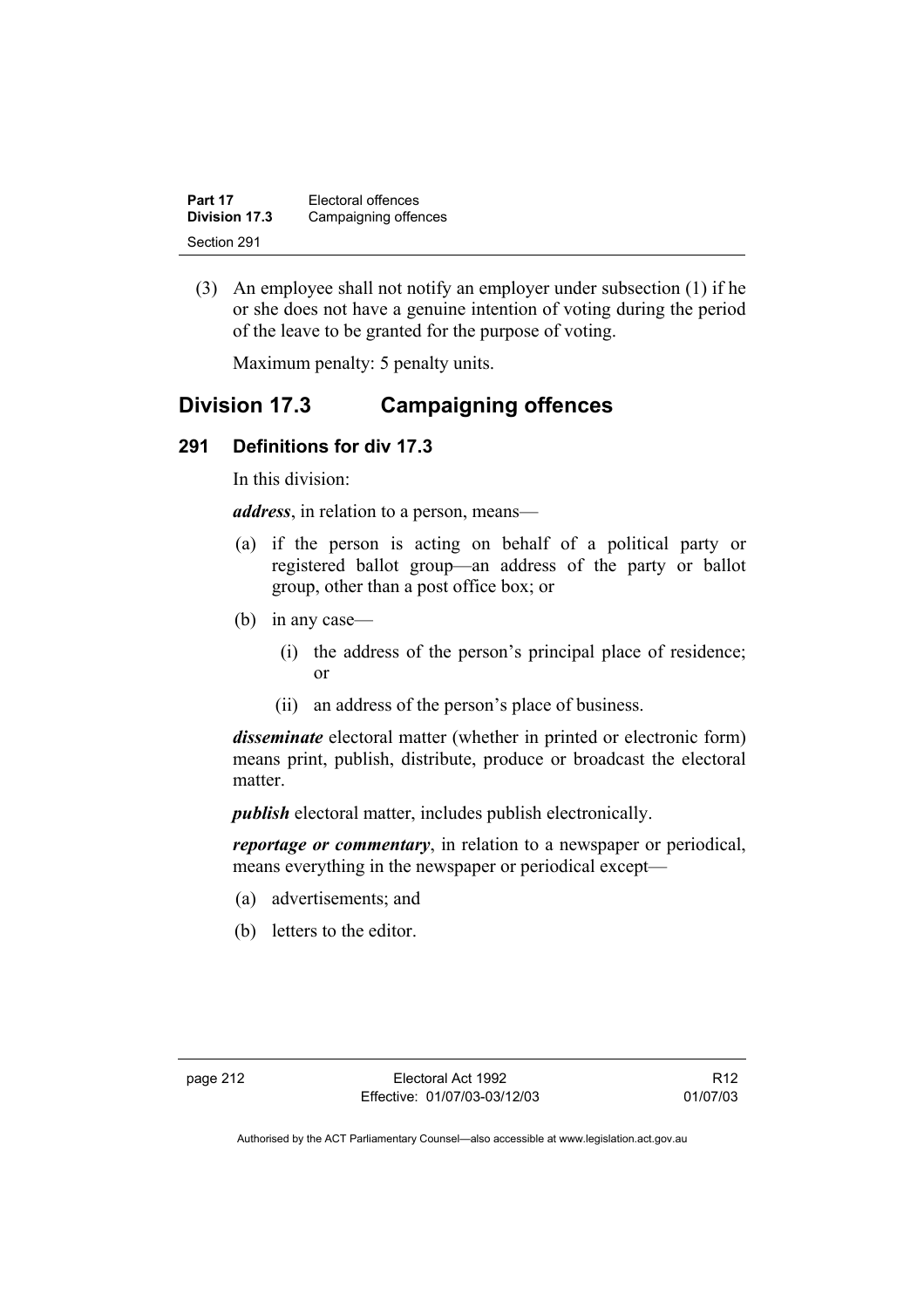#### **292 Dissemination of electoral matter—authorisers and authors**

- (1) A person must not disseminate electoral matter unless there is, in the approved position—
	- (a) the name and address of the person who authorised the matter or its author; and
	- (b) if the matter was published for or on behalf of a registered party, registered ballot group or candidate for election—the name of the party, group or candidate.

Maximum penalty: 10 penalty units.

(2) In this section:

*approved position* means—

- (a) at the end of the matter; and
- (b) for an item in a newspaper or periodical containing electoral matter taking up all or part of each of 2 opposing pages—at the foot of the item on the first page; and
- (c) for an item in electronic form—at the foot of each page.

#### **293 Dissemination of electoral matter—letters to the editor**

- (1) Section 292 does not apply to the dissemination of a letter to the editor of a newspaper or periodical if—
	- (a) the name of the author and the locality of the author's residence appears at the end; and
	- (b) the editor of the newspaper or periodical keeps a written record of the address of the author, as stated in the original of the letter sent to the editor or as otherwise ascertained by the editor.
- (2) For subsection (1) (a), it is sufficient to identify the locality of an author's residence by reference to—

| R <sub>12</sub> | Electoral Act 1992           | page 213 |
|-----------------|------------------------------|----------|
| 01/07/03        | Effective: 01/07/03-03/12/03 |          |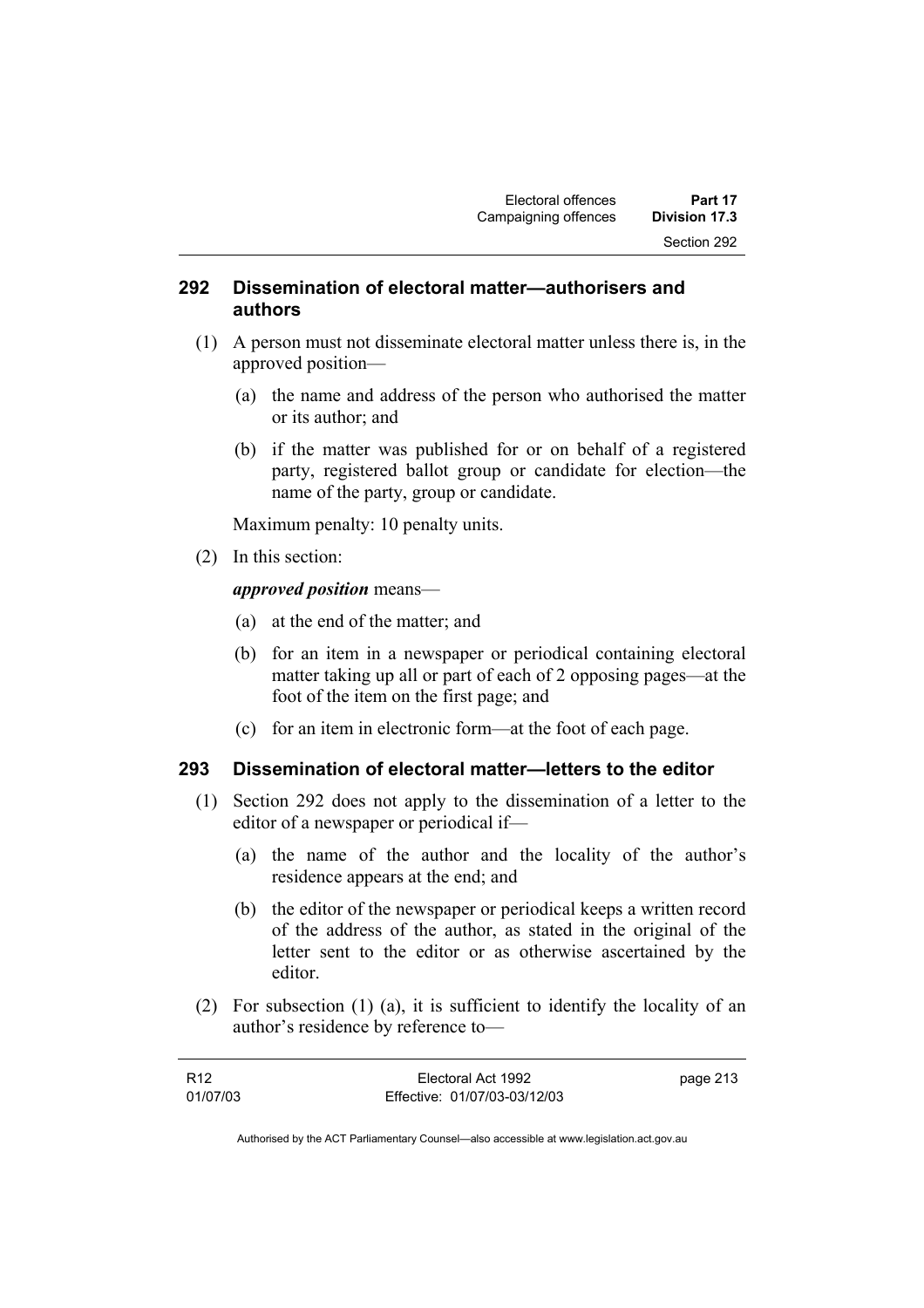| Part 17       | Electoral offences   |
|---------------|----------------------|
| Division 17.3 | Campaigning offences |
| Section 294   |                      |

- (a) the suburb or town of, or nearest to, that residence; and
- (b) for a locality outside the ACT—the State, other Territory or other country of that residence.

#### **294 Dissemination of electoral matter—newspaper and periodical reportage and commentary**

Section 292 does not apply to electoral matter contained in reportage or commentary in an issue of a newspaper or periodical if the issue contains a statement to the effect that a person whose name and address appears in the statement has authorised the publication of all electoral matter contained in reportage or commentary in that issue.

#### **295 Exemptions for dissemination of electoral matter on certain items**

- (1) Section 292 (Dissemination of electoral matter—authorisers and authors) does not apply to electoral matter on any of the following items unless the item includes a representation of a ballot paper:
	- (a) a letter from an MLA that includes the name of the MLA and an indication that he or she is an MLA;
	- (b) a press release published by or on behalf of an MLA that includes the name of the MLA and an indication that he or she is an  $MLA$ ;
	- (c) a report under the *Annual Reports (Government Agencies) Act 1995*;
	- (d) a publication of a government agency that includes—
		- (i) the name of the agency; and
		- (ii) the City of Canberra Arms; and
		- (iii) the words 'Australian Capital Territory', 'Australian Capital Territory Legislative Assembly', 'ACT

R12 01/07/03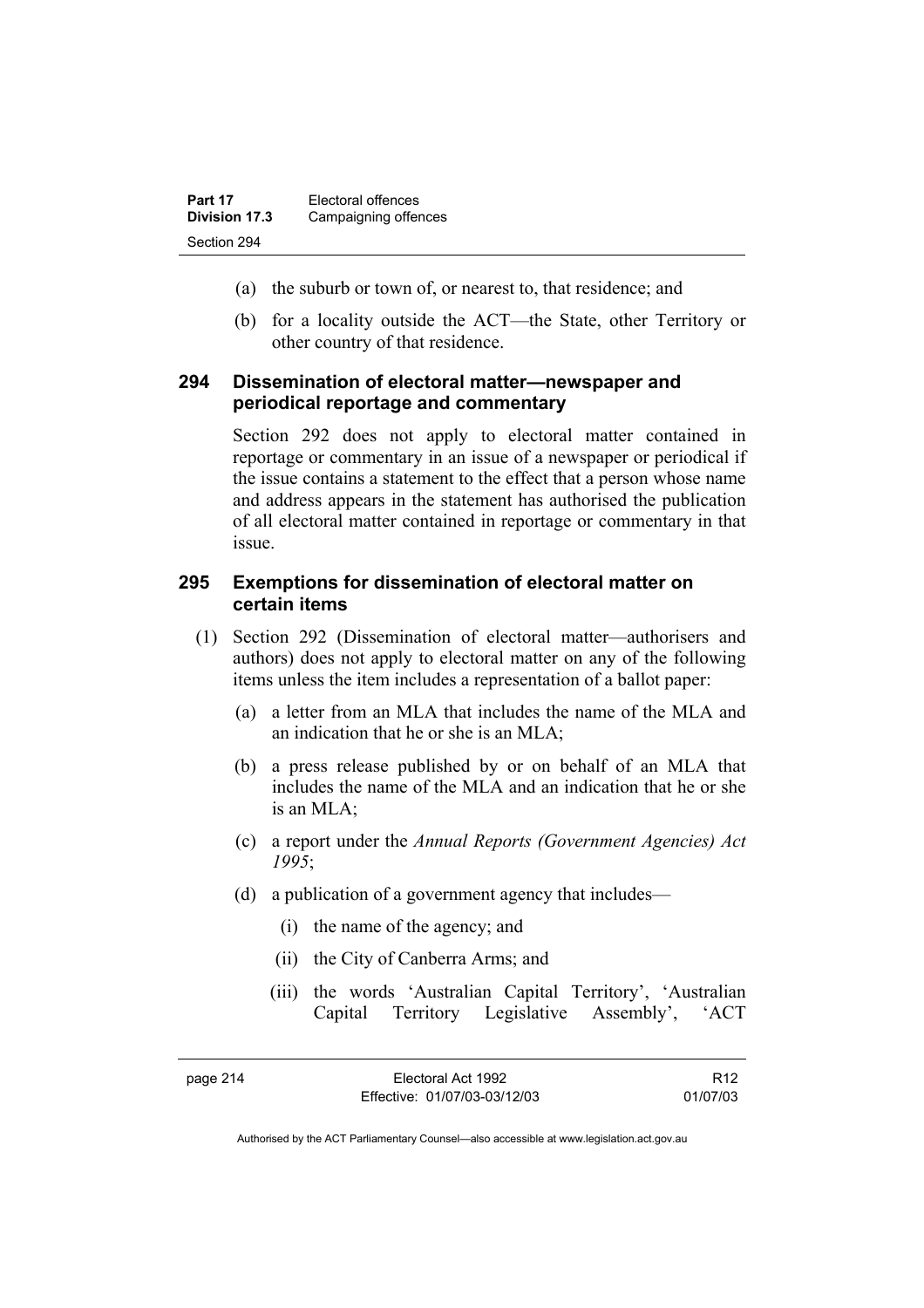Legislative Assembly', 'Australian Capital Territory Government' or 'ACT Government';

- (e) a T-shirt, lapel button, lapel badge, pen, pencil or balloon;
- (f) a business or visiting card that promotes the candidacy of a person in an election;
- (g) a letter or card on which the name and address of the sender appears;
- (h) an item prescribed under the regulations.
- (2) In this section:

#### *government agency* means—

- (a) an administrative unit; or
- (b) a Territory instrumentality; or
- (c) a statutory office-holder and the staff assisting the statutory office-holder.

*publication*, of a government agency, does not include a publication that is published for the first time within 6 months immediately before a general election if the publication includes a picture of an MLA.

#### **296 Advertorials**

- (1) This section applies to an advertisement in a newspaper or periodical that—
	- (a) appears to be reportage or commentary; and
	- (b) includes electoral matter.

page 215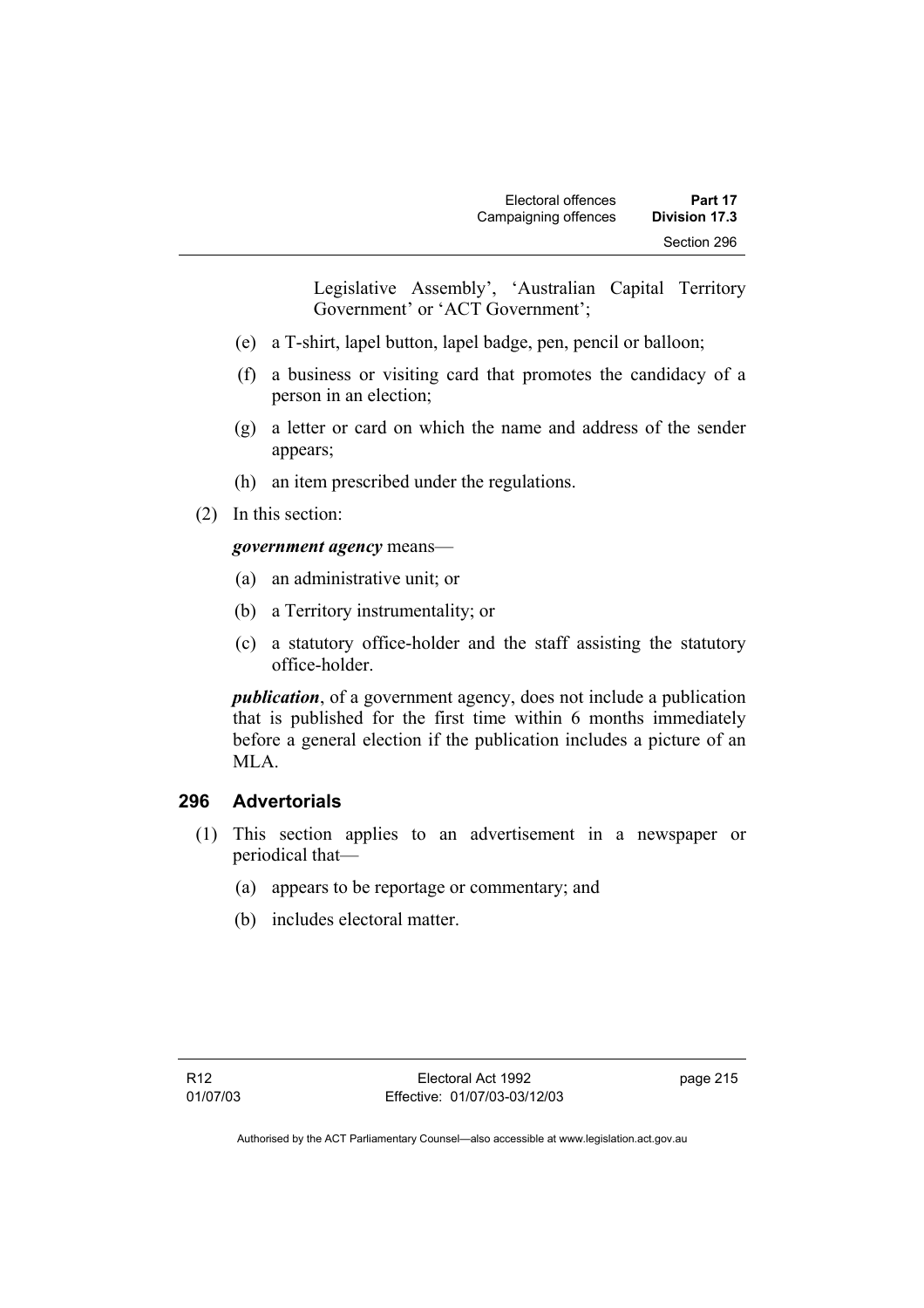| Part 17       | Electoral offences   |
|---------------|----------------------|
| Division 17.3 | Campaigning offences |
| Section 297   |                      |

 (2) If this section applies to an advertisement, the proprietor of the newspaper or periodical shall cause the word 'advertisement' to be printed as a headline to the advertisement, in letters not smaller than 10 point, on each page on which the advertisement appears.

Maximum penalty: 10 penalty units.

#### **297 Misleading or deceptive electoral matter**

 (1) A person shall not disseminate, or authorise to be disseminated, electoral matter that is likely to mislead or deceive an elector about the casting of a vote.

Maximum penalty: 50 penalty units, imprisonment for 6 months or both.

 (2) It is a defence to a prosecution for an offence against subsection (1) if it is established that the defendant did not know, and could not reasonably be expected to have known, that the electoral matter was likely to mislead or deceive an elector about the casting of a vote.

#### **298 Inducement to illegal voting—representations of ballot papers**

A person shall not disseminate, or authorise to be disseminated, electoral matter including a representation of a ballot paper, or part of a ballot paper, likely to induce an elector to mark his or her vote otherwise than in accordance with the directions on the ballot paper.

Maximum penalty: 50 penalty units, imprisonment for 6 months or both.

#### **299 Graffiti**

- (1) A person shall not, without reasonable excuse, mark any electoral matter directly on any defined place or object without the consent of—
	- (a) for a place—the lessee or lawful occupier of the place; or

page 216 Electoral Act 1992 Effective: 01/07/03-03/12/03

R12 01/07/03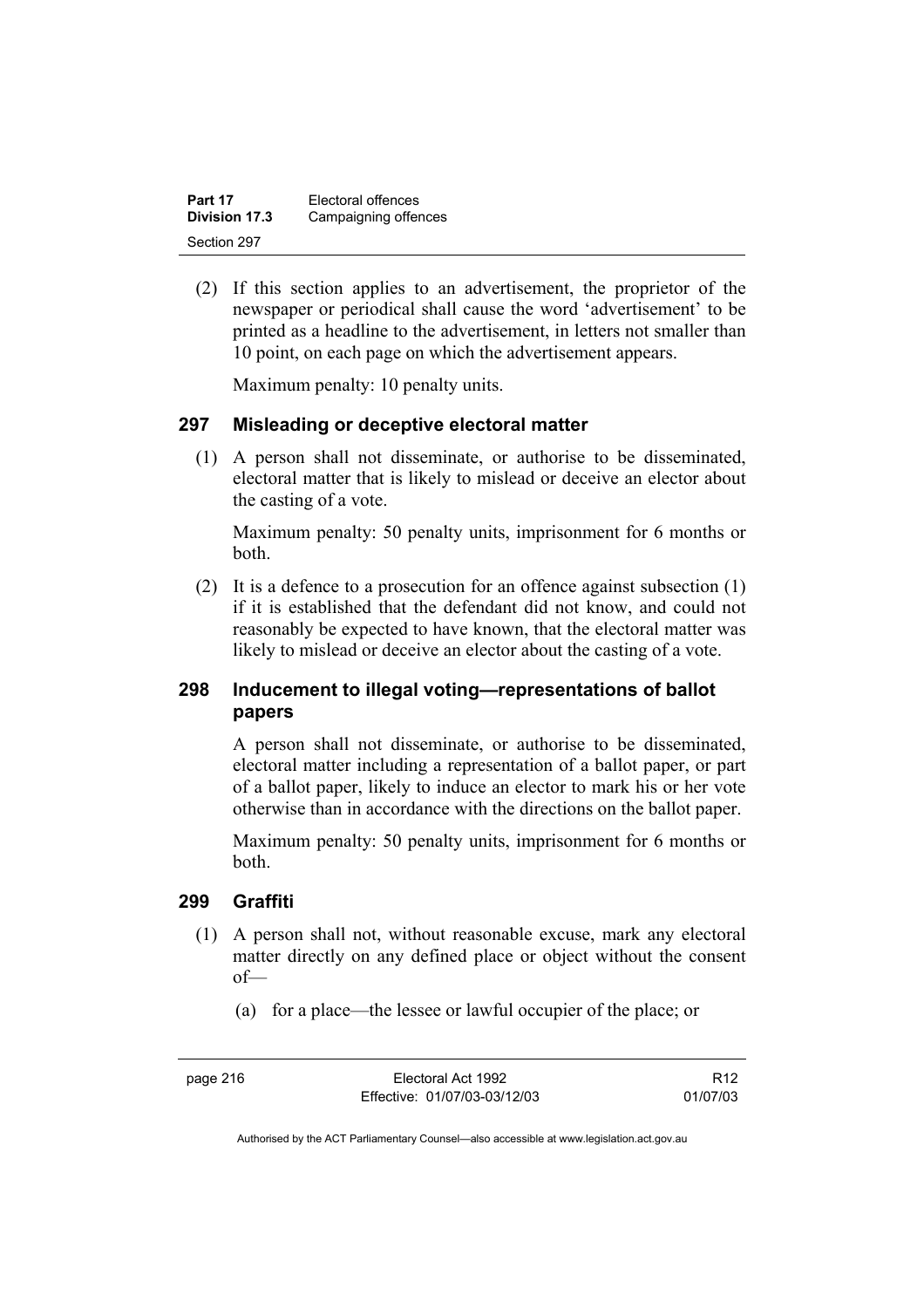(b) for an object—the owner or lawful possessor of the object.

Maximum penalty: 10 penalty units.

- (2) The Territory or a Territory authority shall not give consent for subsection  $(1)$ .
- (3) In a prosecution for an offence against subsection (1) in relation to a defined place or object leased, occupied, owned or possessed by the Territory or a Territory authority, it is to be conclusively presumed that the Territory or the Territory authority, as the case requires, did not consent to any marking of electoral matter on the place or object.
- (4) In this section:

*defined place or object* means a building, footpath, hoarding, roadway, vehicle, vessel or any public or private place (whether on land or water or in the air).

*lessee*—see the *Land (Planning and Environment) Act 1991*, section 159.

*mark* means write, draw or depict.

#### **300 Defamation of candidates**

 (1) A person shall not make or publish, or authorise to be made or published, a false and defamatory statement about the personal character or conduct of a candidate.

Maximum penalty: 50 penalty units, imprisonment for 6 months or both.

- (2) It is a defence to a prosecution for an offence against subsection (1) if it is established that the defendant believed on reasonable grounds that the relevant statement was true.
- (3) A person who makes a false and defamatory statement in relation to the personal character or conduct of a candidate in contravention of this section may, at the suit of the candidate, be restrained by

| R <sub>12</sub> | Electoral Act 1992           | page 217 |
|-----------------|------------------------------|----------|
| 01/07/03        | Effective: 01/07/03-03/12/03 |          |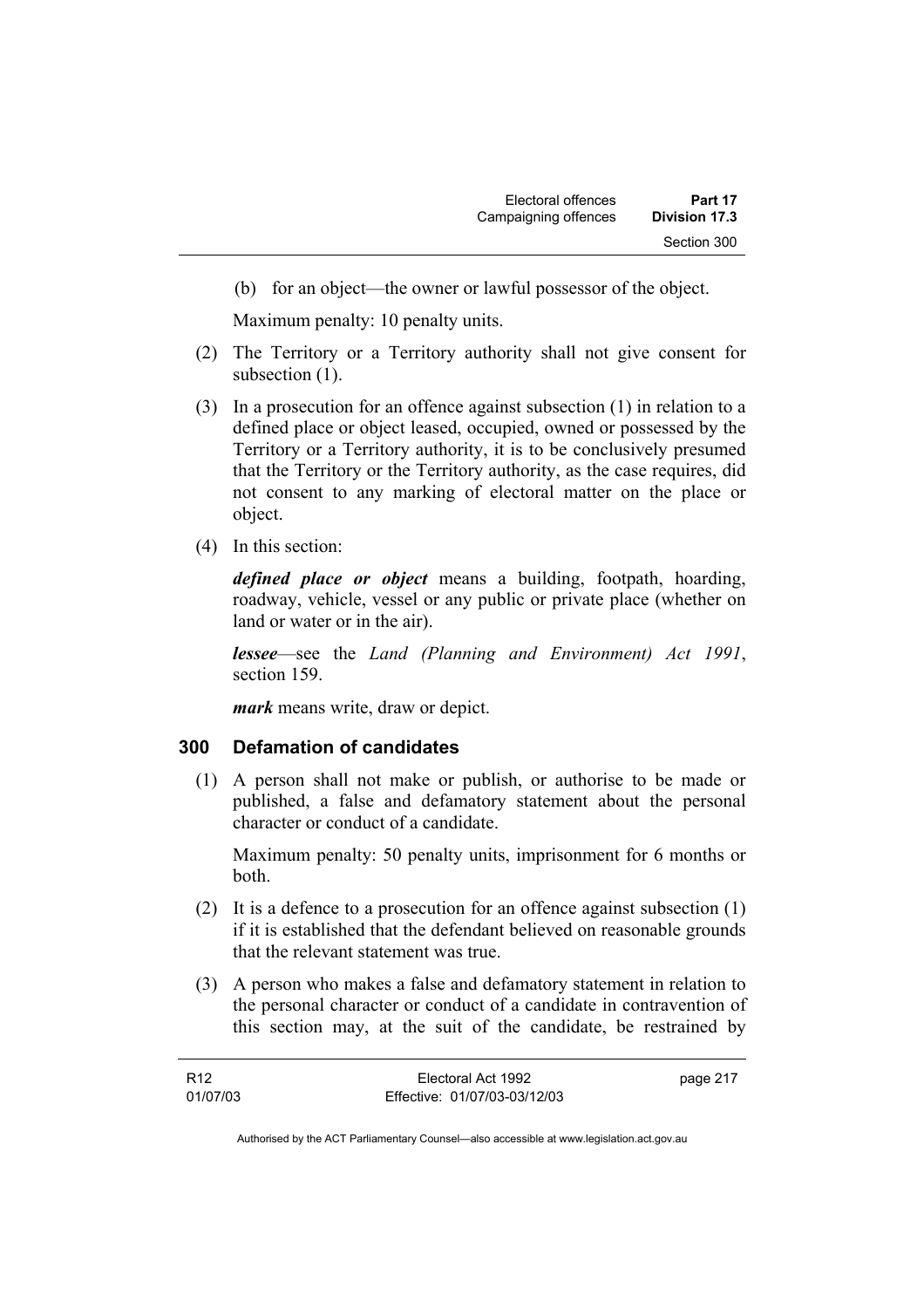| Part 17       | Electoral offences   |
|---------------|----------------------|
| Division 17.3 | Campaigning offences |
| Section 301   |                      |

injunction from repeating the statement or any similar false and defamatory statement.

#### **301 Publication of statements about candidates**

- (1) A person shall not publish, or authorise to be published, on behalf of a body (whether incorporated or unincorporated) a statement—
	- (a) expressly or impliedly claiming that a candidate in an election is associated with, or supports the policy or activities of, that body; or
	- (b) expressly or impliedly advocating that a candidate should be given the first preference vote in an election;

without the written authority of the candidate.

Maximum penalty: 30 penalty units.

- (2) In proceedings for an offence against subsection (1), it shall be presumed, unless the contrary is proved, that a statement purported to be made on behalf of a body was made on behalf of the body.
- (3) This section does not apply to a statement—
	- (a) published on behalf of a political party or registered ballot group; and
	- (b) that relates to a candidate nominated by the party or group who has publicly declared his or her candidature to be on behalf of, or in the interests of, the party or group.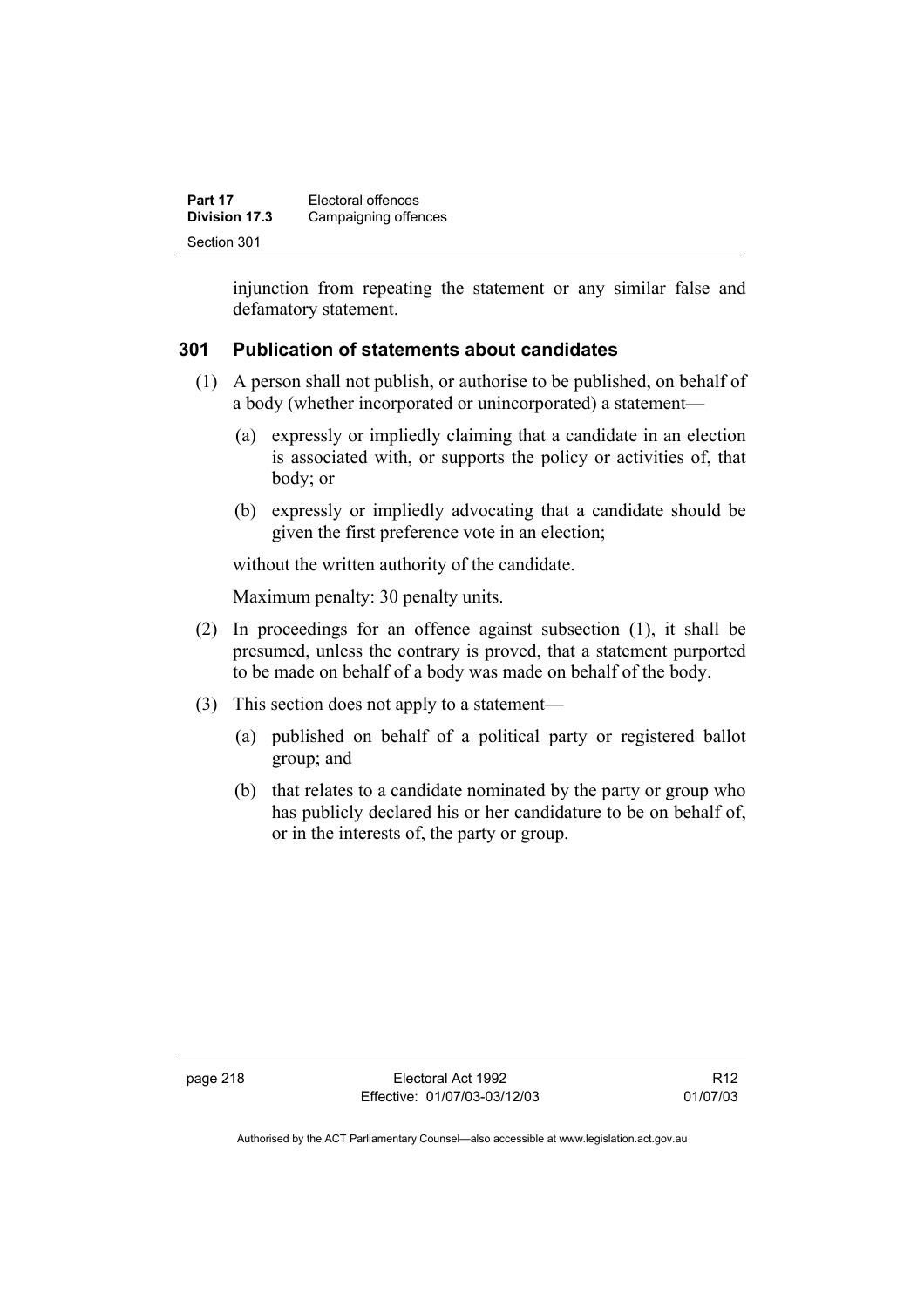#### **302 Disruption of election meetings**

 (1) A person shall not, without reasonable excuse, disrupt an election meeting.

Maximum penalty: 5 penalty units.

- (2) The chairperson of an election meeting may request a police officer to remove from the meeting any person who, in the opinion of the chairperson, is disrupting the meeting.
- (3) On a request from the chairperson under subsection (2), a police officer may take reasonable action to remove from the meeting the person disrupting the meeting.
- (4) A person who is the subject of a request referred to in subsection (2) shall not, without reasonable excuse, return to the meeting without the authority of the chairperson after leaving it or being removed from it.

Maximum penalty: 10 penalty units.

(5) In this section:

*election meeting* means a lawful public meeting held during a pre-election period in association with the relevant election.

#### **303 Canvassing within 100m of polling places**

- (1) A person shall not, during polling hours within the defined polling area in relation to a polling place—
	- (a) do anything for the purpose of influencing the vote of an elector as the elector is approaching, or while the elector is at, the polling place; or
	- (b) do anything for the purpose of inducing an elector not to vote as the elector is approaching, or while the elector is at, the polling place; or

page 219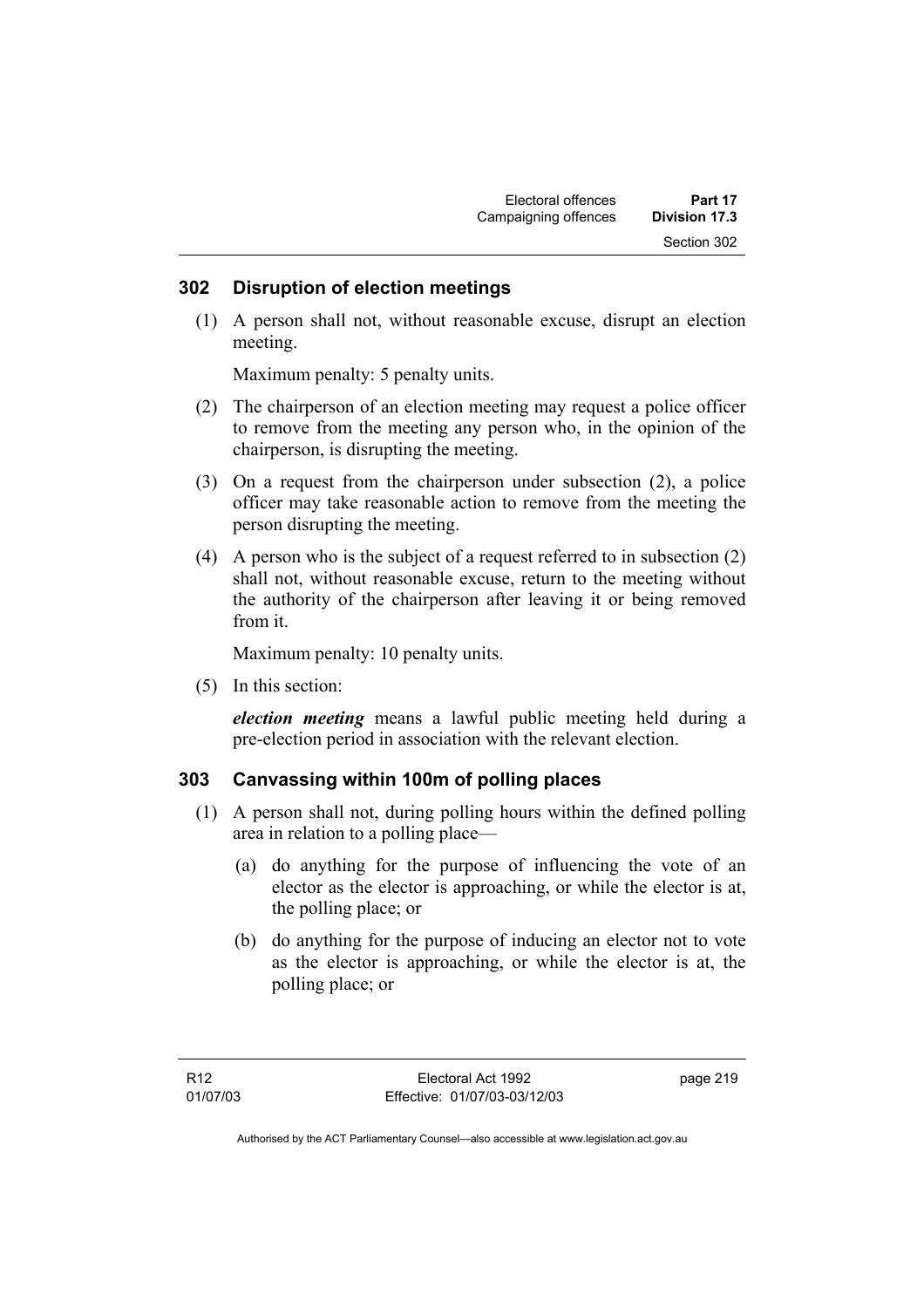| Part 17       | Electoral offences   |
|---------------|----------------------|
| Division 17.3 | Campaigning offences |
| Section 303   |                      |

 (c) exhibit a notice containing electoral matter that is able to be clearly seen by electors approaching, or at, the polling place, other than a notice authorised by the commissioner for display there.

Maximum penalty: 5 penalty units.

- (2) If the building where a polling place is located is situated on grounds within an enclosure, the commissioner may, by written notice, specify the boundary of that enclosure for subsection (7), definition of *defined polling area*, paragraph (b).
- (3) A notice is a notifiable instrument.

*Note* A notifiable instrument must be notified under the *Legislation Act 2001*.

- (4) An officer may, if directed by the commissioner, remove or obliterate a notice that the commissioner or the officer believes on reasonable grounds to be exhibited in contravention of this section.
- (5) Subsection (4) does not authorise an officer to enter land that is subject to a lease within the meaning of the *Land (Planning and Environment) Act 1991*, part 5.
- (6) A person shall not obstruct an officer in the exercise or attempted exercise of the officer's functions under subsection (4).

Maximum penalty: 50 penalty units, imprisonment for 6 months or both.

(7) In this section:

*defined polling area*, in relation to a polling place, means the area—

- (a) within the building where the polling place is located, and within 100m of the building; or
- (b) if the commissioner issues a notice under subsection (2) in relation to the polling place—within the boundary of the enclosure specified in the notice, and within 100m outside that boundary.

R12 01/07/03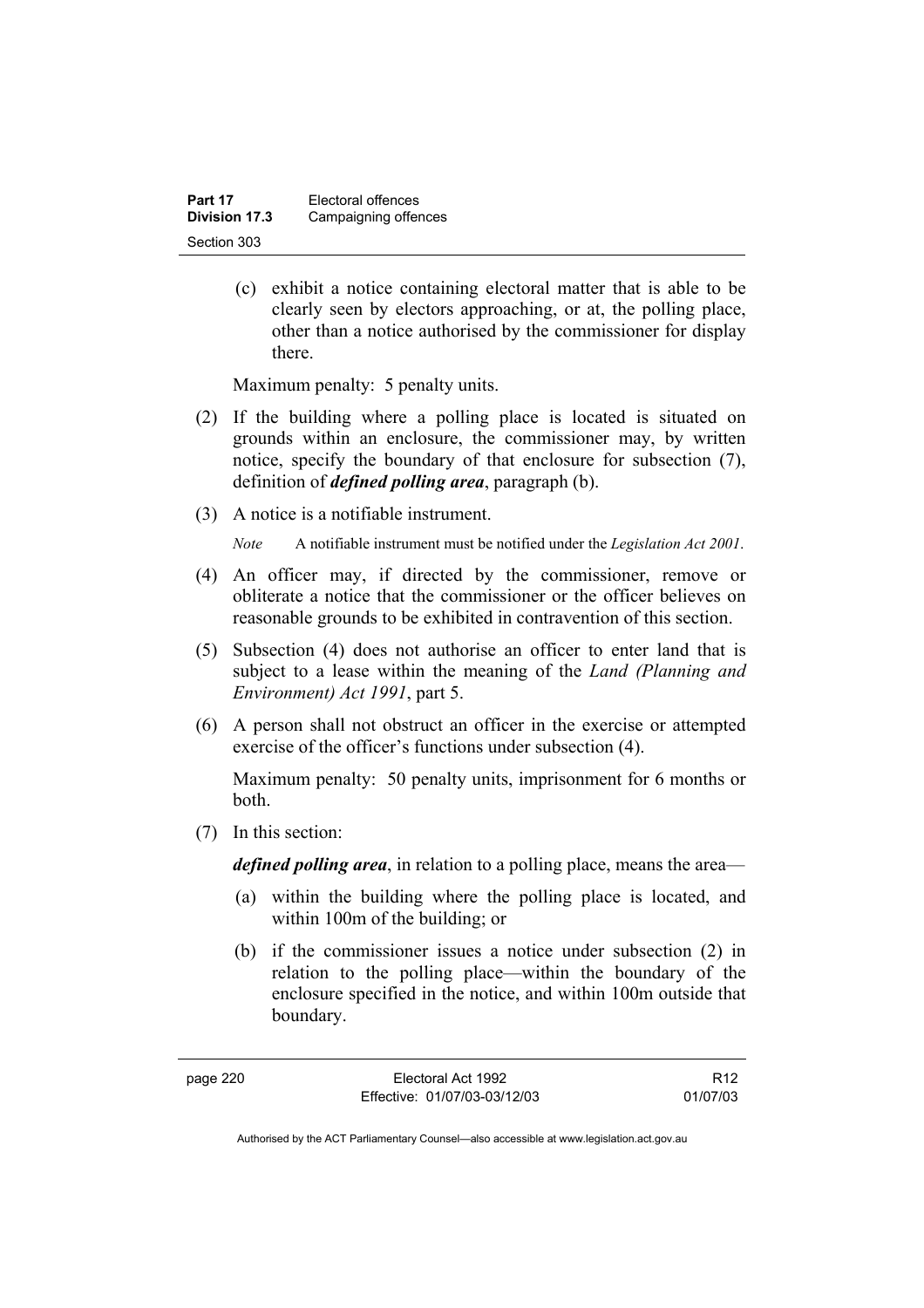*polling hours*, in relation to a polling place, means—

- (a) for a polling place appointed under section 119—between the hours of 8 am and 6 pm on polling day; or
- (b) for a polling place where a vote may be made before an officer—any time when the place is open for the acceptance of votes; or
- (c) for a polling place where polling is authorised under division 10.5—the period when a mobile polling visit is being made to the building where that place is located.

#### **304 Badges and emblems in polling places**

Subject to section 123 (5), an officer or scrutineer shall not wear or display in a polling place a badge or emblem associated with a political party, registered ballot group or candidate.

Maximum penalty: 10 penalty units.

#### **305 How-to-vote material in polling places**

 (1) A person shall not, except for the purposes of assisting another person to vote under section 156, exhibit or leave in a polling place any printed electoral matter.

Maximum penalty: 5 penalty units.

 (2) This section does not apply in relation to a notice authorised by the commissioner for display in the polling place.

#### **306 Evidence of authorisation of electoral matter**

In proceedings for an offence against this division—

 (a) electoral matter including a statement to the effect that it was authorised by a specified person is admissible as evidence of that fact; and

page 221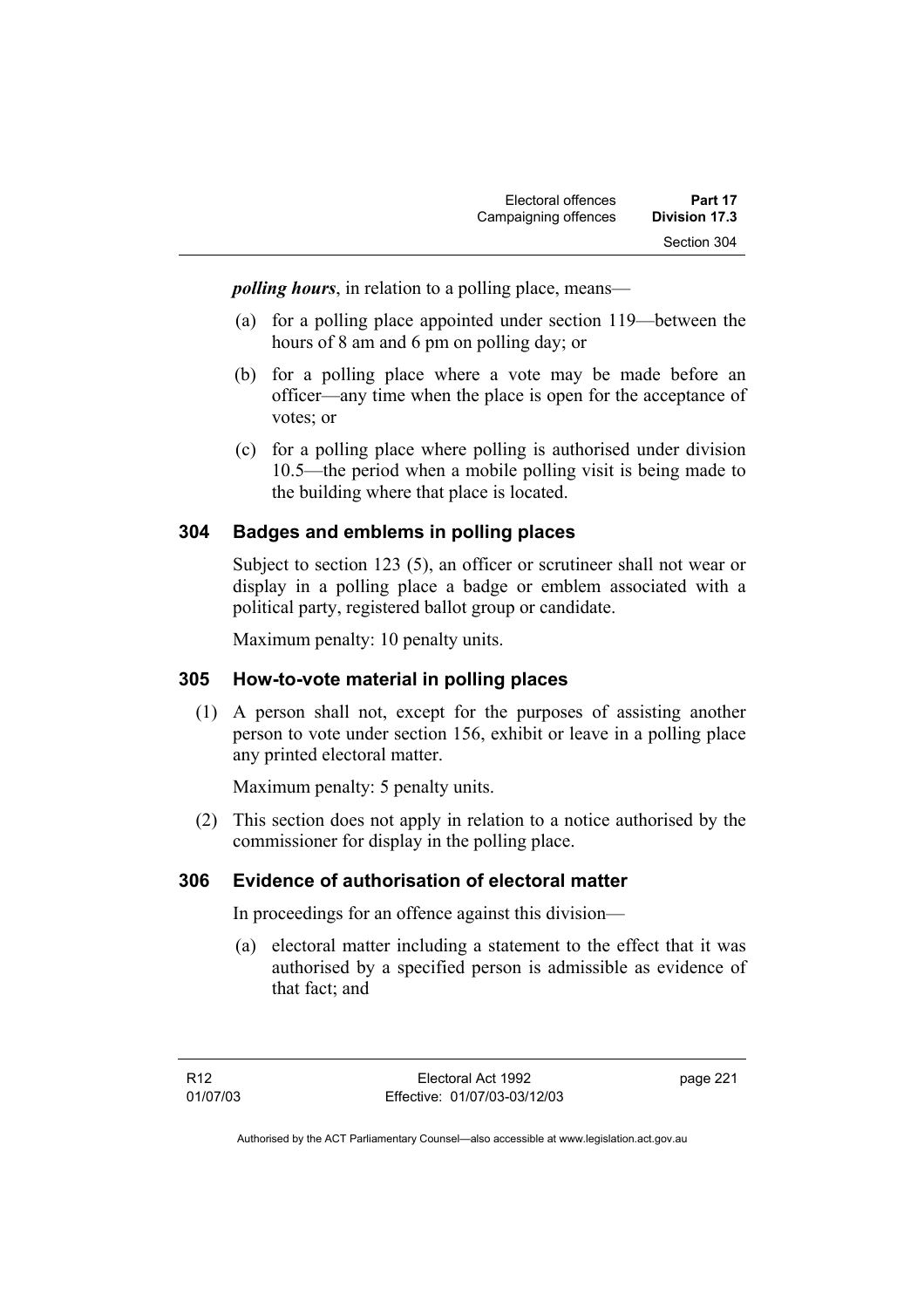| Part 17       | Electoral offences   |
|---------------|----------------------|
| Division 17.3 | Campaigning offences |
| Section 306   |                      |

- (b) an issue of a newspaper or periodical including a statement to the effect that a specified person authorised the publication of all electoral matter contained in reportage or commentary in that issue is admissible as evidence of that fact; and
- (c) electoral matter including a statement to the effect that it was disseminated by a specified person is admissible as evidence of that fact; and
- (d) electoral matter that includes a name purporting to be the author's name is admissible as evidence of that fact.

page 222 Electoral Act 1992 Effective: 01/07/03-03/12/03

R12 01/07/03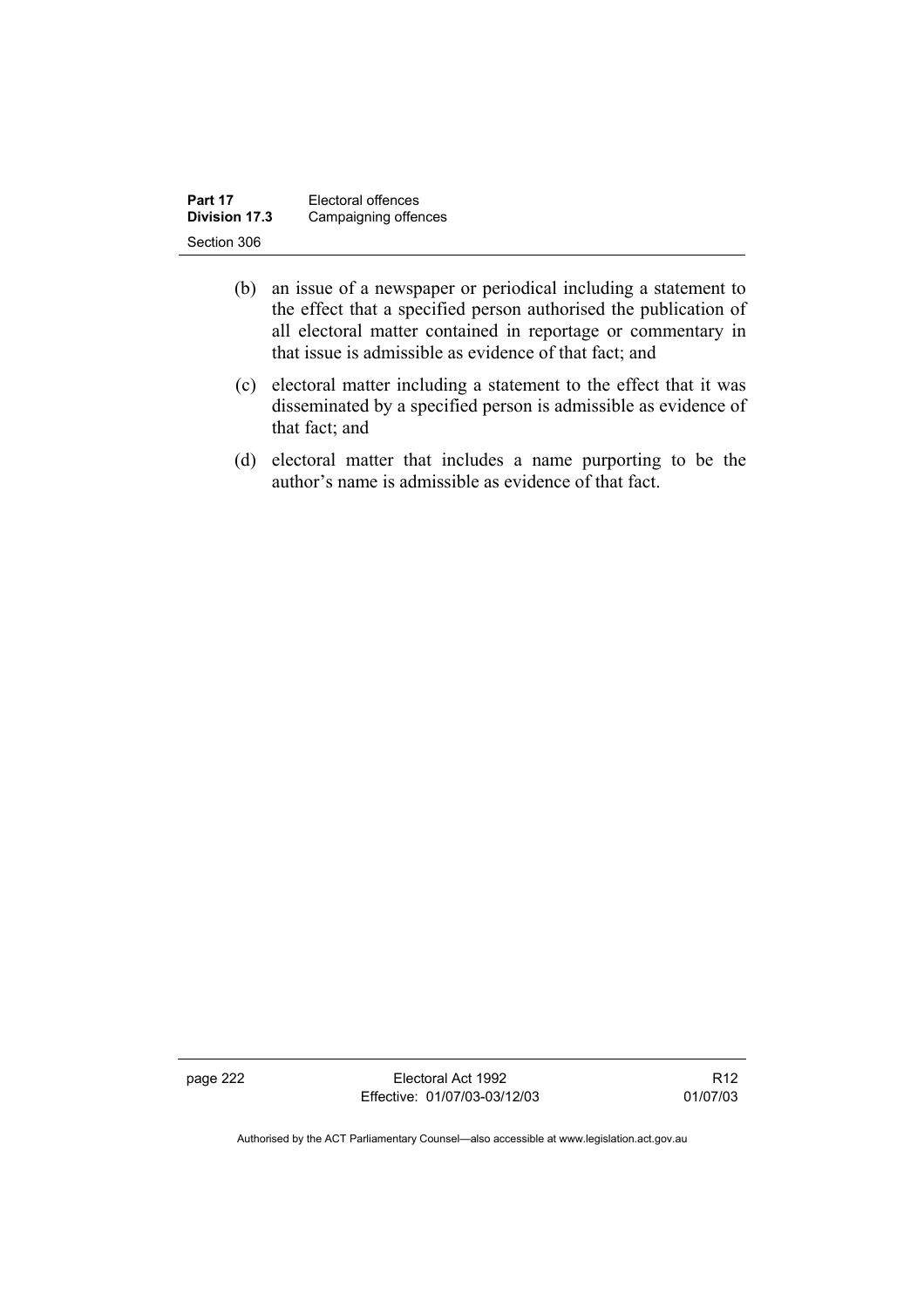# **Division 17.4 Electronic voting offences**

#### **306A Interfering with electronic voting devices etc**

A person must not, without reasonable excuse, destroy or interfere with any device or computer program that is used, or intended to be used, for or in connection with electronic voting.

Maximum penalty: 50 penalty units, imprisonment for 6 months or both.

#### **306B Interfering with electronic counting devices etc**

A person must not, without reasonable excuse, destroy or interfere with any device or computer program that is used, or intended to be used, for counting votes electronically.

Maximum penalty: 50 penalty units, imprisonment for 6 months or both.

# **Division 17.5 Voting fraud**

#### **307 Voting fraud**

 (1) A person shall not supply a ballot paper unless authorised to do so for this Act.

Maximum penalty: 50 penalty units.

(2) A person shall not obtain a ballot paper by fraudulent means.

Maximum penalty: 50 penalty units, imprisonment for 6 months or both.

 (3) A person other than an elector shall not mark a ballot paper, unless expressly authorised by this Act.

Maximum penalty: 50 penalty units.

 (4) A person shall not fraudulently put a ballot paper, or any other paper, in a ballot box.

| R <sub>12</sub> | Electoral Act 1992           | page 223 |
|-----------------|------------------------------|----------|
| 01/07/03        | Effective: 01/07/03-03/12/03 |          |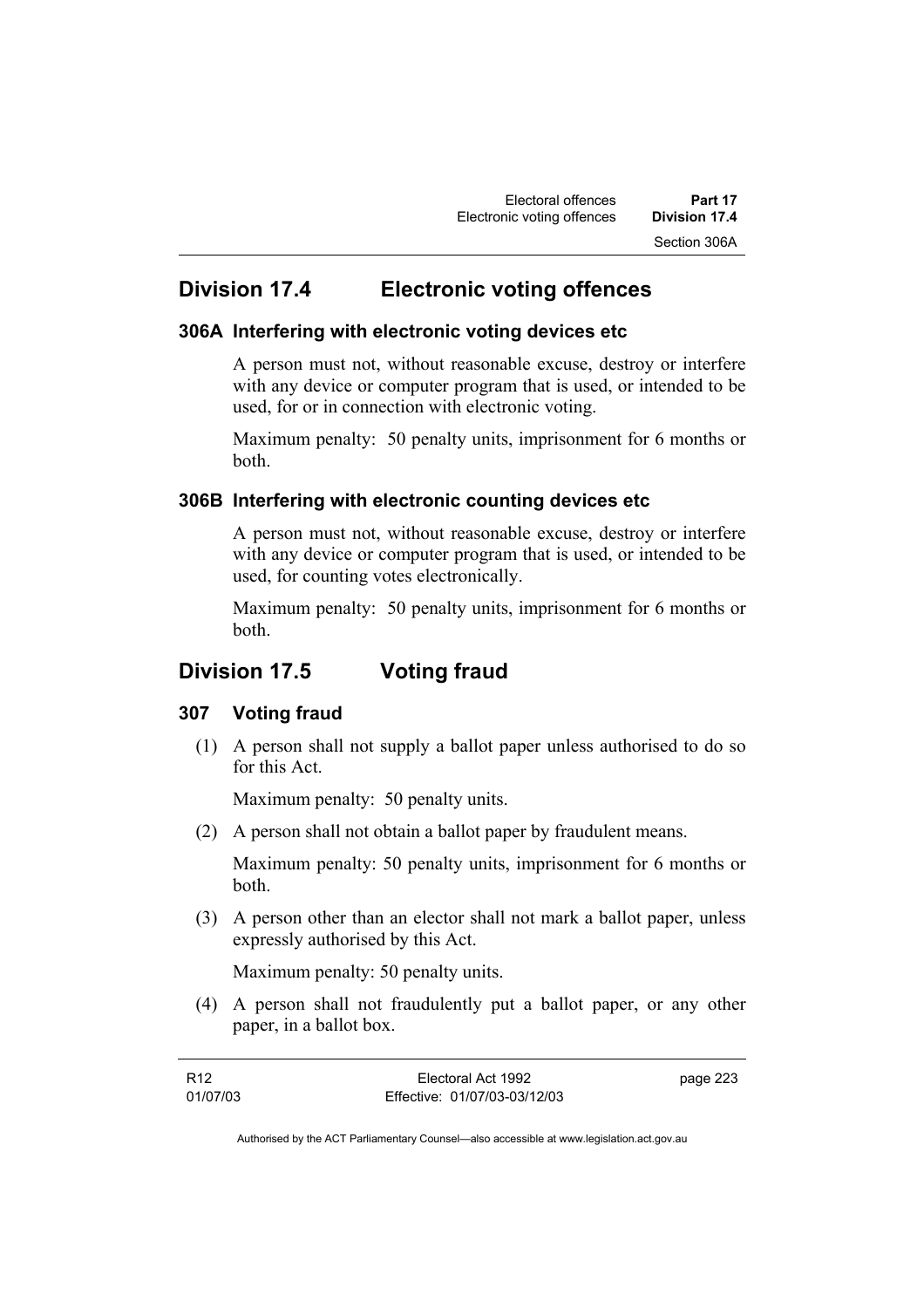| Part 17       | Electoral offences |
|---------------|--------------------|
| Division 17.5 | Voting fraud       |
| Section 307   |                    |

Maximum penalty: 50 penalty units, imprisonment for 6 months or both.

- (5) A person shall not fraudulently take a ballot paper out of—
	- (a) a place where a vote may be made before an officer under section 136B or 136C; or
	- (b) a polling place; or

page 224 Electoral Act 1992 Effective: 01/07/03-03/12/03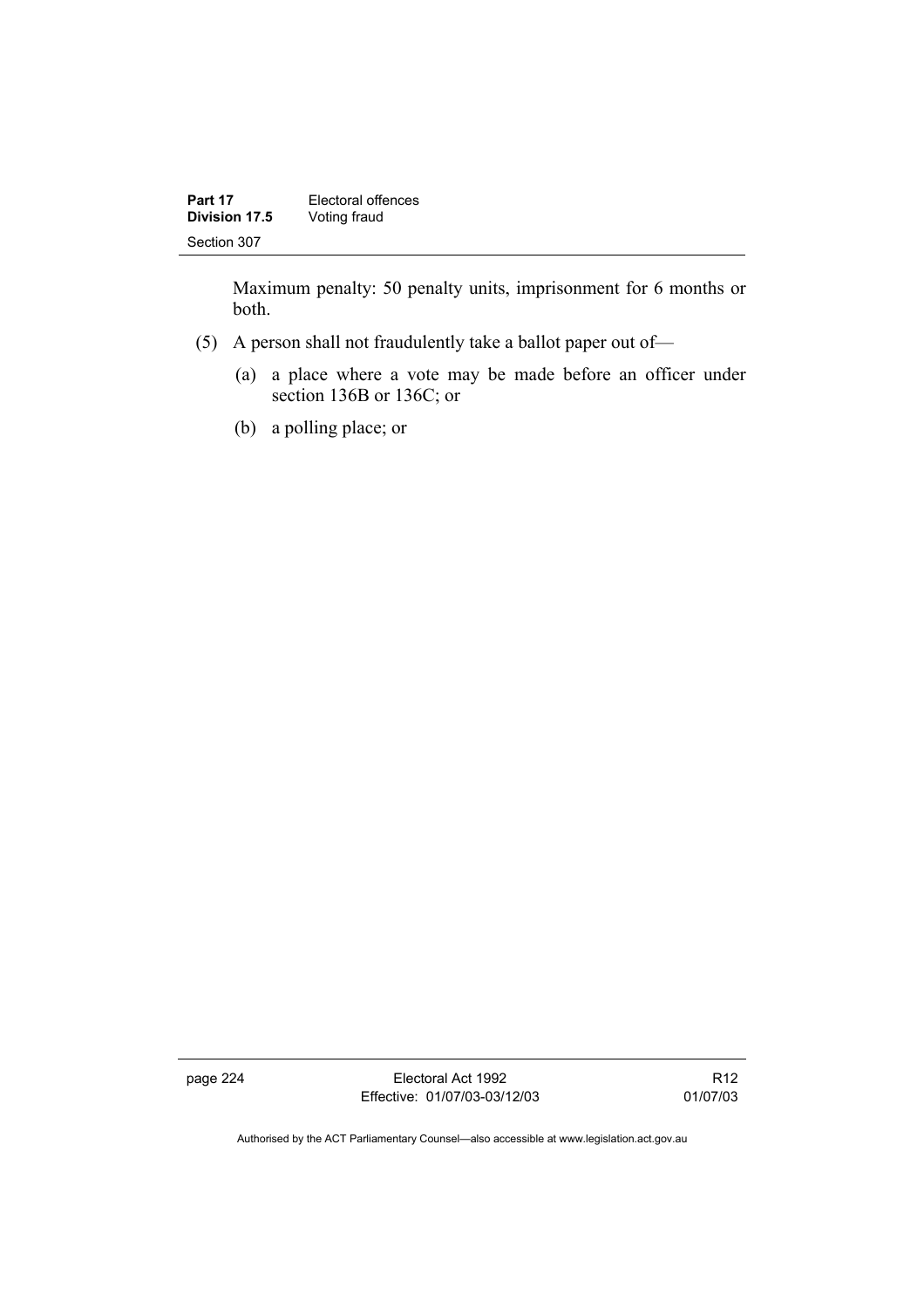(c) a scrutiny centre.

Maximum penalty: 50 penalty units, imprisonment for 6 months or both.

 (6) A person shall not, without reasonable excuse, interfere with a ballot box, or a ballot paper, unless authorised to do so for this Act.

Maximum penalty: 50 penalty units, imprisonment for 6 months or both.

## **Division 17.6 Electoral papers**

#### **309 Electoral papers—forgery**

(1) A person shall not forge an electoral paper.

Maximum penalty: 50 penalty units, imprisonment for 6 months or both.

 (2) A person shall not, without reasonable excuse, possess an instrument designed or adapted particularly for forging an electoral paper.

Maximum penalty: 50 penalty units, imprisonment for 6 months or both.

 (3) A person shall not, without reasonable excuse, possess a forged electoral paper, knowing it to be forged.

Maximum penalty: 50 penalty units, imprisonment for 6 months or both.

 (4) A person shall not, without reasonable excuse, publish an electoral paper, knowing it to be forged.

Maximum penalty: 50 penalty units, imprisonment for 6 months or both.

(5) In this section:

*forgery*, in relation to an electoral paper, includes—

| R12      | Electoral Act 1992           | page 225 |
|----------|------------------------------|----------|
| 01/07/03 | Effective: 01/07/03-03/12/03 |          |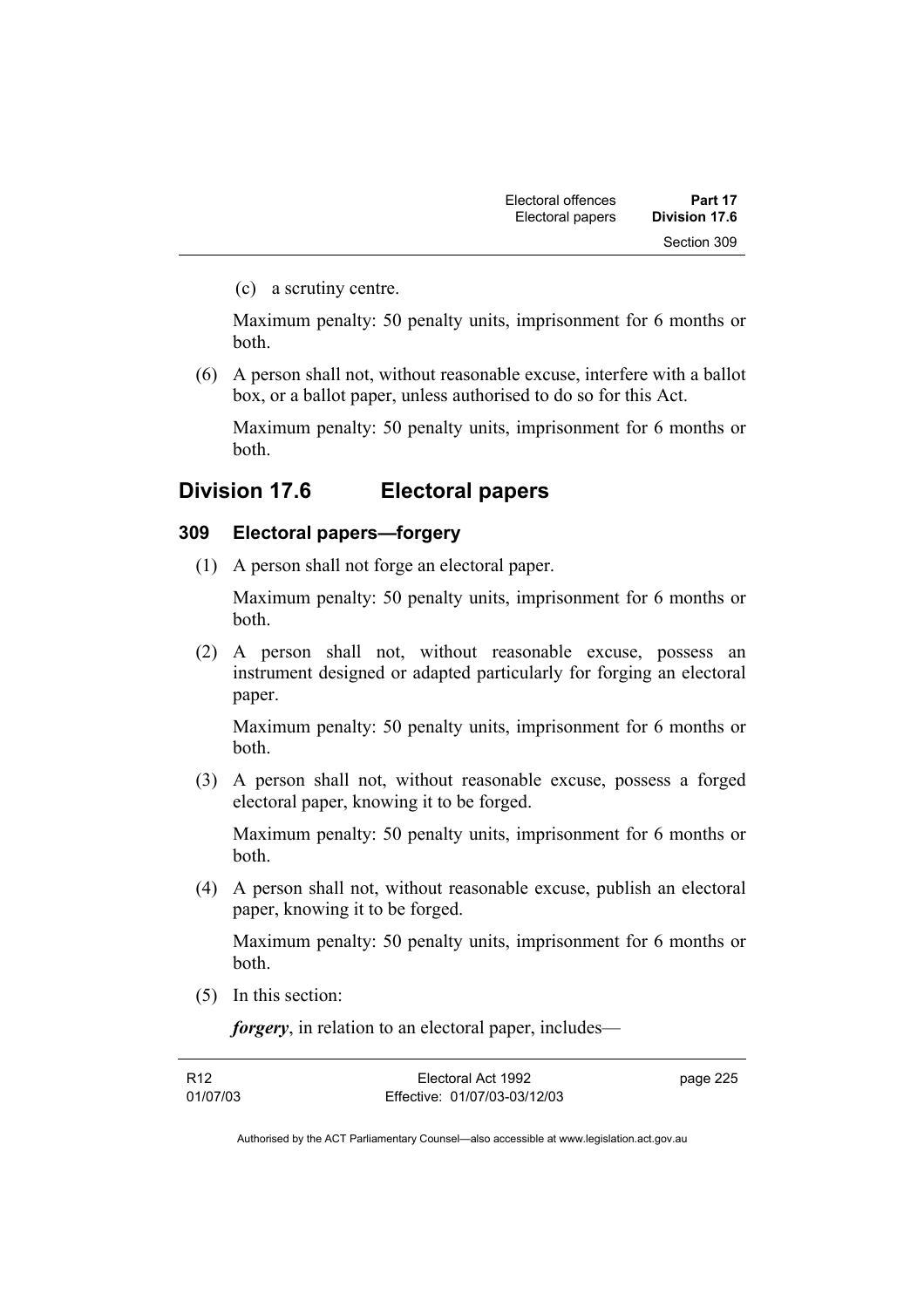| Part 17       | Electoral offences |
|---------------|--------------------|
| Division 17.6 | Electoral papers   |
| Section 310   |                    |

- (a) the forgery of a signature on the electoral paper; and
- (b) the marking of an electoral paper with a false signature.

*publication*, in relation to an electoral paper which is a ballot paper, includes the placing of the ballot paper in a ballot box.

#### **310 Electoral papers—forfeiture**

- (1) On conviction of a person for an offence against section 309, any document or instrument in relation to which the offence was committed is forfeited to the Territory.
- (2) A forfeited document or instrument may be destroyed or dealt with as prescribed.

#### **311 Electoral papers—unauthorised possession**

- (1) A person shall not, without reasonable excuse, except for this Act—
	- (a) possess an electoral paper; or
	- (b) possess an instrument designed or adapted particularly for producing an electoral paper, or an official mark on an electoral paper.

Maximum penalty: 30 penalty units.

#### **312 Electoral papers—false or misleading statements**

 (1) A person shall not, in an electoral paper, make a statement that is false or misleading in a material particular.

Maximum penalty: 50 penalty units, imprisonment for 6 months or both.

 (2) It is a defence to a prosecution for an offence against subsection (1) if it is established that the defendant did not know, and could not reasonably be expected to have known, that the relevant statement was false or misleading in a material particular.

page 226 Electoral Act 1992 Effective: 01/07/03-03/12/03

R12 01/07/03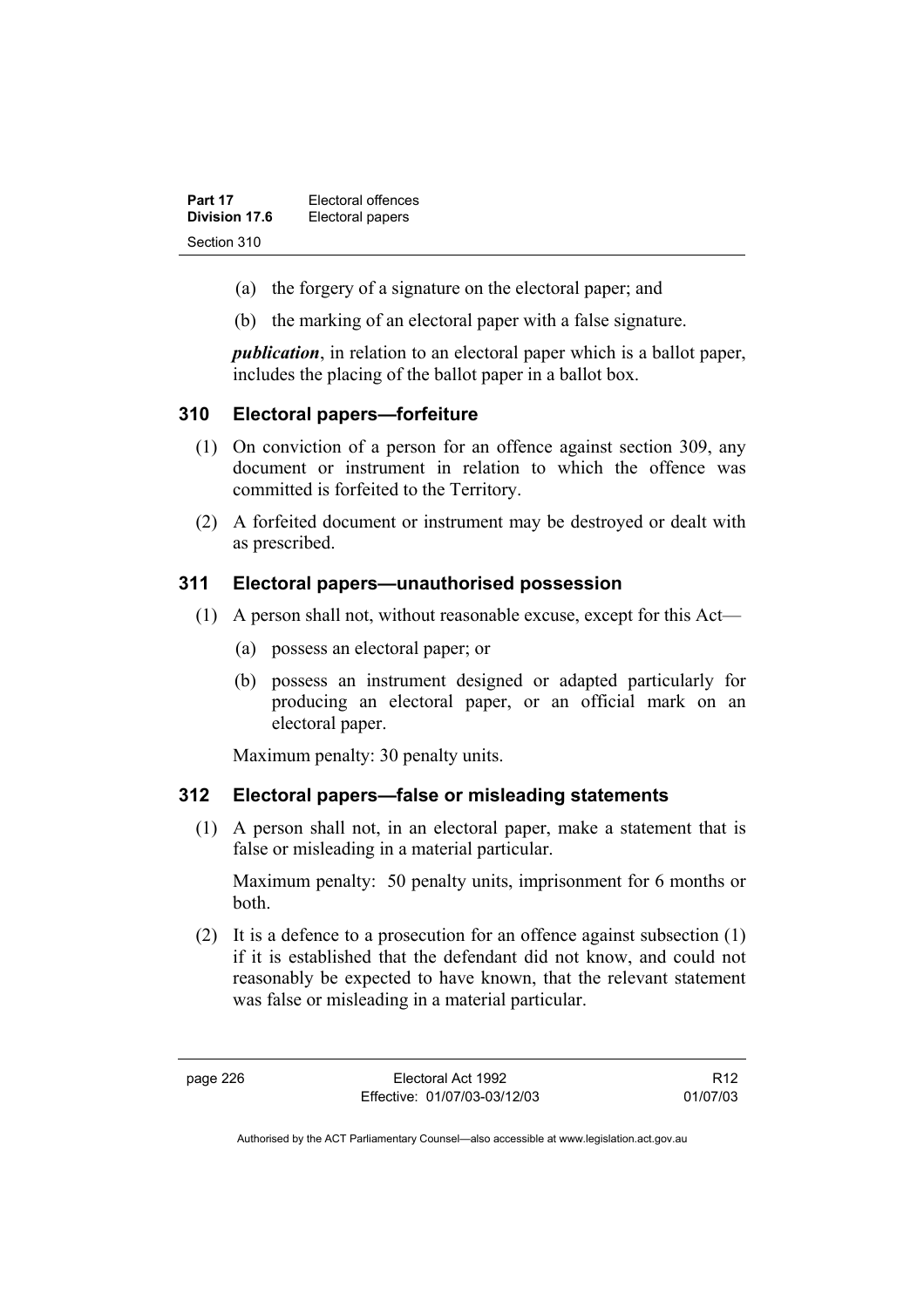| Electoral offences | Part 17       |
|--------------------|---------------|
| Electoral papers   | Division 17.6 |
|                    | Section 313   |

#### **313 Electoral papers—defacement etc**

Unless authorised by or under this Act, a person shall not fraudulently deface, remove, mutilate or destroy an electoral paper.

Maximum penalty: 50 penalty units, imprisonment for 6 months or both.

#### **314 Electoral papers—signatures**

 (1) Subject to subsection (2), if a person is required by this Act to sign an electoral paper, he or she shall sign it with his or her personal signature.

Maximum penalty: 10 penalty units.

- (2) If a person is unable to sign his or her name in writing, the person is to be taken to have signed an electoral paper if—
	- (a) the person makes a mark on the paper by way of signature; or
	- (b) another person signs the document in the presence of and at the direction of the person.

#### **315 Electoral papers—witnesses**

- (1) A person shall not witness the signature of an electoral paper unless—
	- (a) the paper is signed by the signatory; and
	- (b) he or she has seen the signatory sign the paper; and
	- (c) he or she is satisfied as to—
		- (i) the identity of the signatory; and
		- (ii) the truth of any statements made in the paper by the signatory; and

page 227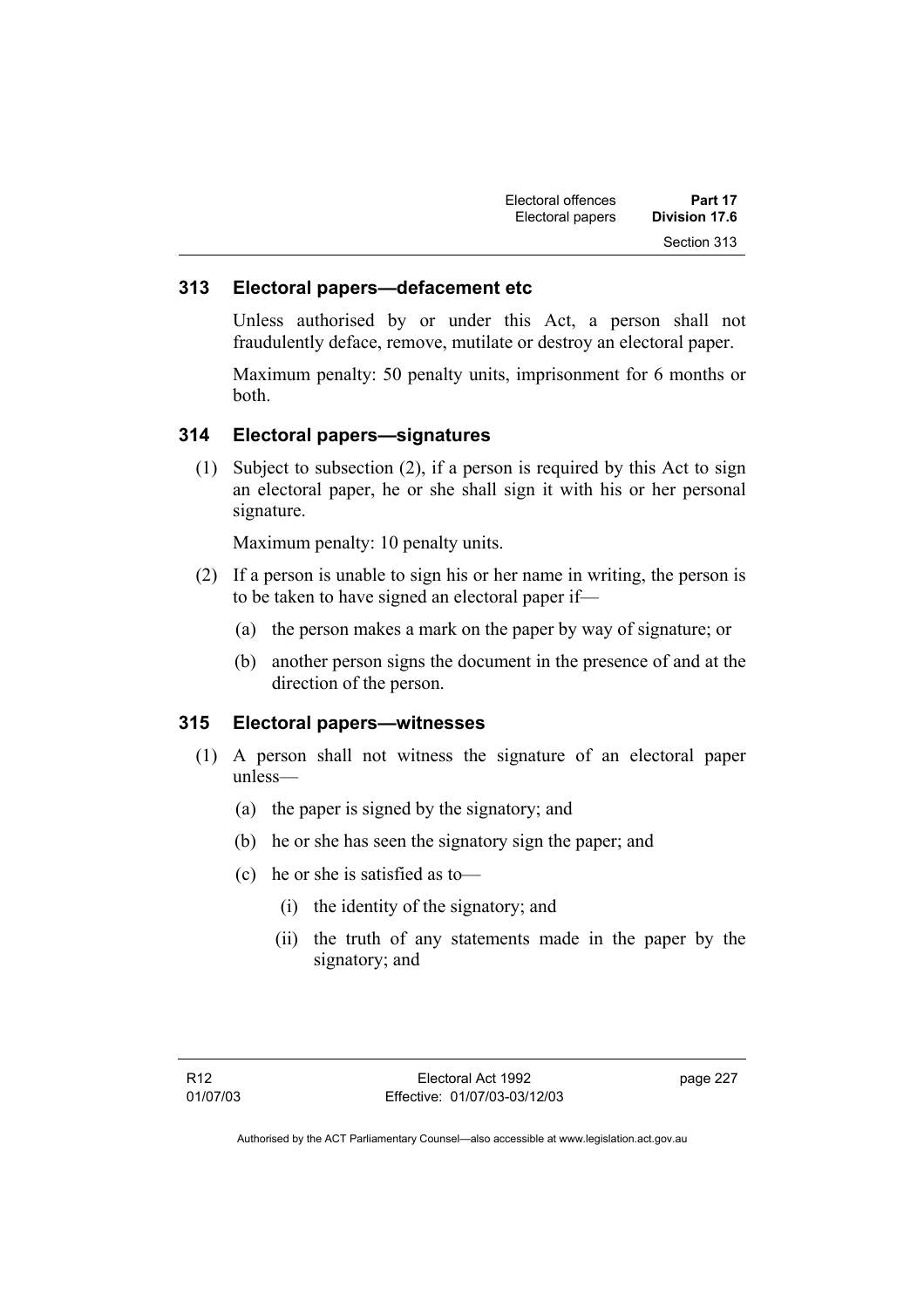(d) he or she is able to sign his or her own name.

Maximum penalty: 10 penalty units.

- (2) For subsection (1) (c), a witness may satisfy himself or herself on the basis of—
	- (a) personal knowledge of the signatory; or
	- (b) inquiries made of the signatory; or
	- (c) any other reasonable means.
- (3) In this section:

*signatory*, in relation to a person witnessing the signature of an electoral paper, means the person whose signature is purported to be witnessed.

## **Division 17.7 Official functions**

#### **316 Improper influence—members of electoral commission etc**

A person shall not do anything improper for the purpose of influencing a member of—

- (a) the electoral commission; or
- (b) an augmented commission; or
- (c) a redistribution committee.

Maximum penalty: 50 penalty units, imprisonment for 6 months or both.

#### **317 Unauthorised actions by officers**

An officer shall not, without reasonable excuse, contravene—

 (a) a provision of this Act for which no other penalty is provided; or

R12 01/07/03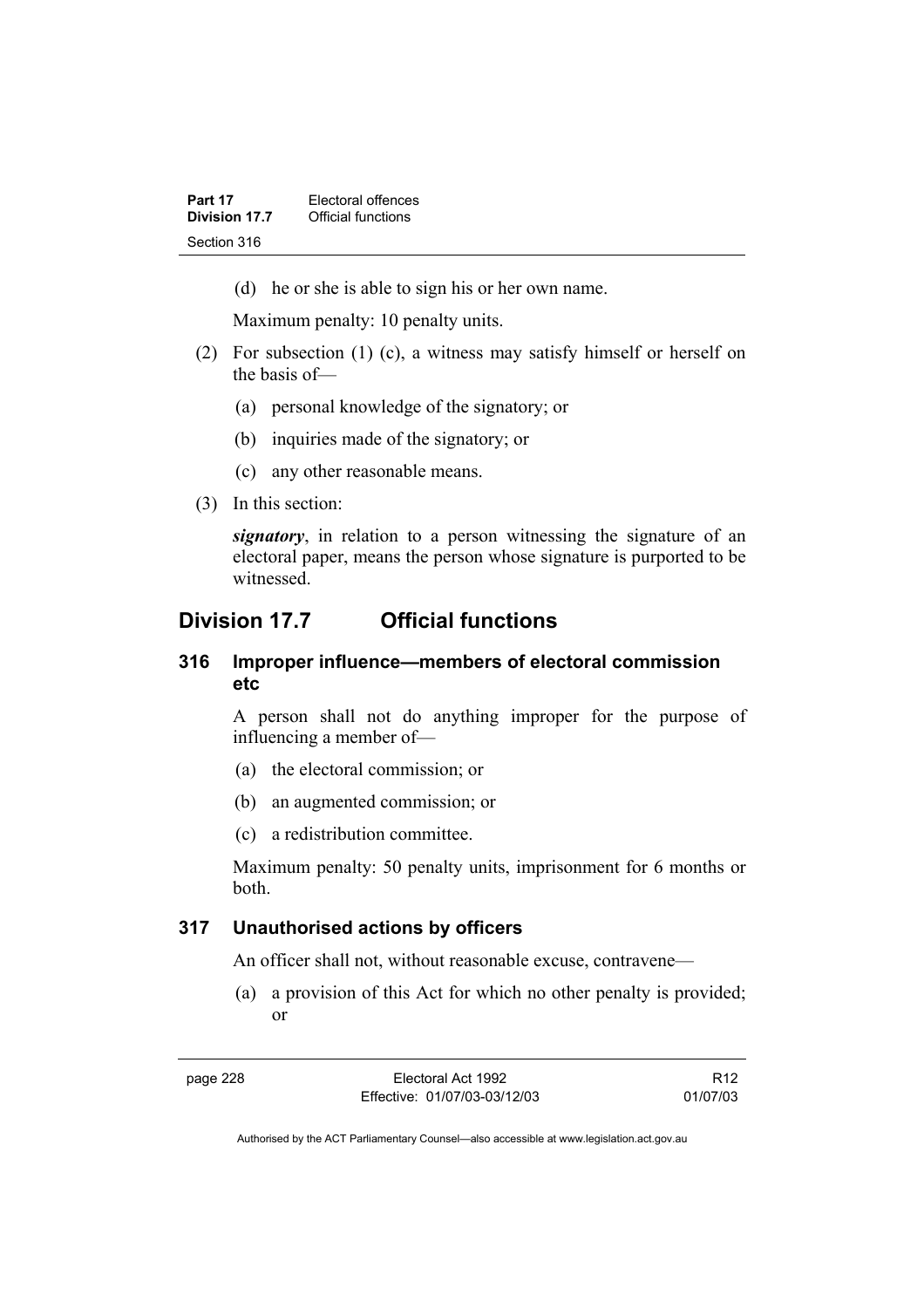(b) a direction given to him or her under this Act.

Maximum penalty: 10 penalty units.

#### **318 Identification of voters and votes**

 (1) Except as authorised under this Act, an officer shall not make any mark on a ballot paper that would be likely to enable the identification, directly or indirectly, of the person who votes on the ballot paper.

Maximum penalty: 50 penalty units, imprisonment for 6 months or both.

 (2) Except as authorised under this Act, an officer or a scrutineer shall not, directly or indirectly, disclose any information acquired in the exercise of his or her functions under this Act that would be likely to enable it to be known how an identified voter has voted.

Maximum penalty: 50 penalty units, imprisonment for 6 months or both.

(3) In subsection (2):

*officer* includes a person who has been, but is no longer, an officer.

*scrutineer* includes a person who has been, but is no longer, a scrutineer.

#### **319 Responses to official questions**

 (1) A person shall not, in answer to an official question, make a statement that is false or misleading in a material particular.

Maximum penalty: 50 penalty units, imprisonment for 6 months or both.

 (2) It is a defence to a prosecution for an offence against subsection (1) if it is established that the defendant did not know, and could not reasonably be expected to have known, that the relevant statement was false or misleading in a material particular.

| R12      | Electoral Act 1992           | page 229 |
|----------|------------------------------|----------|
| 01/07/03 | Effective: 01/07/03-03/12/03 |          |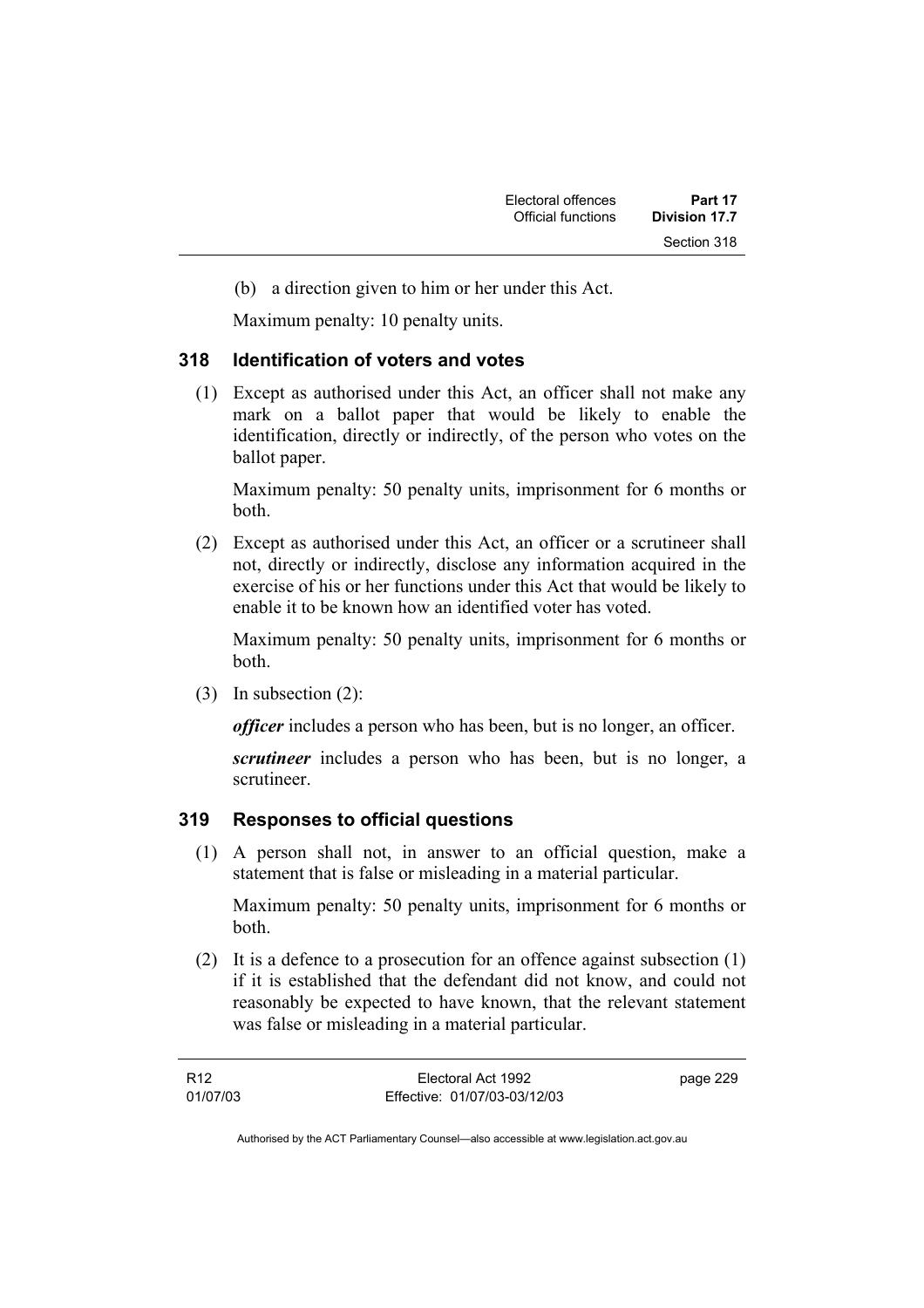| Part 17       | Electoral offences |
|---------------|--------------------|
| Division 17.7 | Official functions |
| Section 320   |                    |

(3) In this section:

*official question* means a question asked by an officer in the exercise of his or her functions under this Act.

#### **320 Control of behaviour at voting centres**

 (1) A person shall not, without reasonable excuse, disrupt an activity being carried out under this Act at a voting centre.

Maximum penalty: 10 penalty units.

 (2) A person at a voting centre shall not, without reasonable excuse, disobey a direction given by the OIC by or under this Act.

Maximum penalty: 10 penalty units.

 (3) A person shall not, without reasonable excuse, enter or remain at a voting centre without the permission, express or implied, of the OIC.

Maximum penalty: 10 penalty units.

- (4) Subsection (3) does not apply—
	- (a) to an officer; or
	- (b) to a scrutineer who is entitled to be on the premises under section 123; or
	- (c) if the voting centre is a polling place—to a voter who enters the place for the purpose of voting and remains no longer than is necessary and reasonable for that purpose.
- (5) A person who contravenes this section may be removed from the premises by a police officer or by an authorised officer.
- (6) In this section:

*OIC*, in relation to a voting centre, means the officer in charge of the centre.

page 230 Electoral Act 1992 Effective: 01/07/03-03/12/03

R12 01/07/03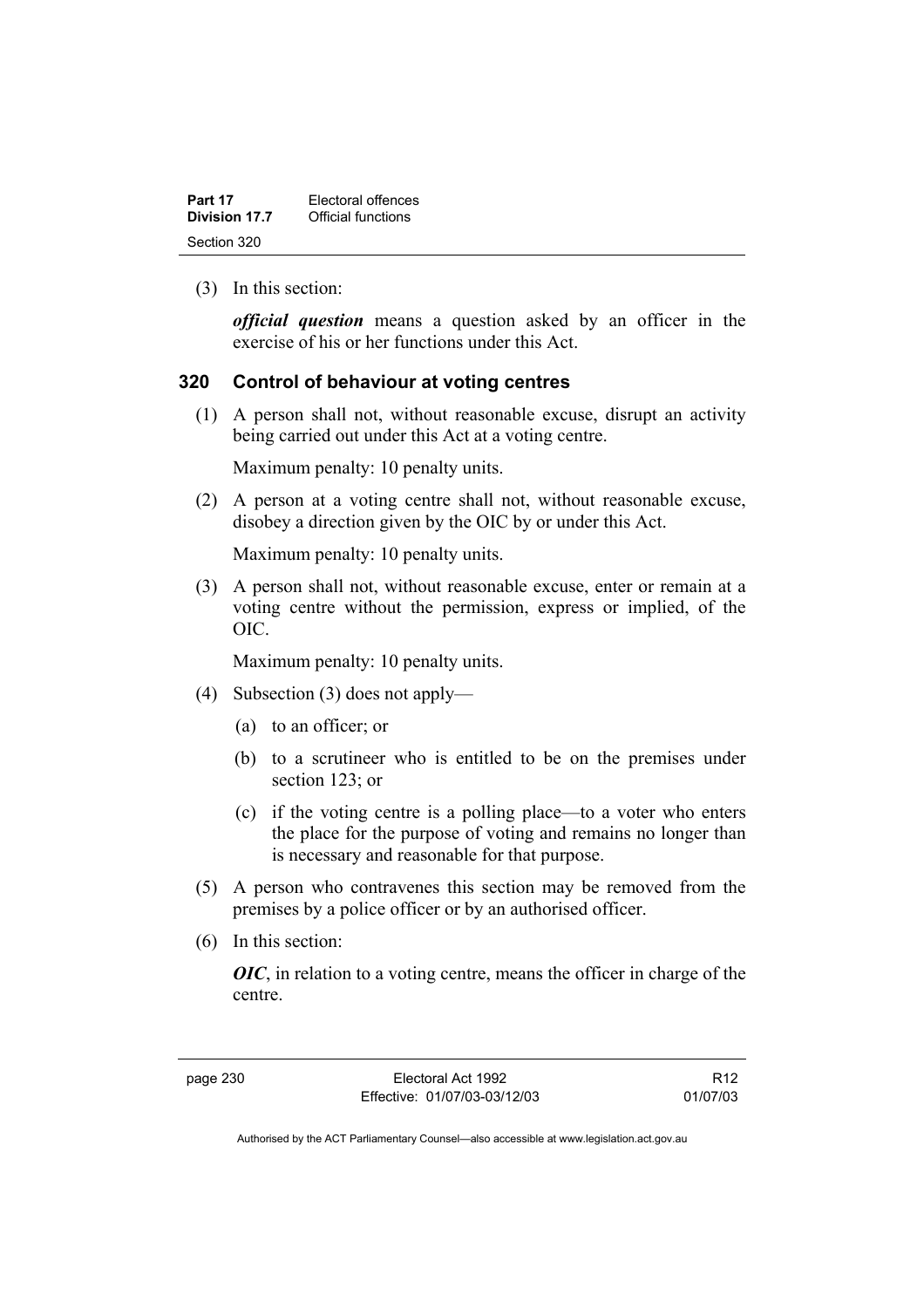| Part 17       | Electoral offences |
|---------------|--------------------|
| Division 17.7 | Official functions |
| Section 320   |                    |

### *voting centre* means—

- (a) a place where a vote may be made before an officer under section 136B or 136C; or
- (b) a polling place; or
- (c) a scrutiny centre.

Electoral Act 1992 Effective: 01/07/03-03/12/03 page 231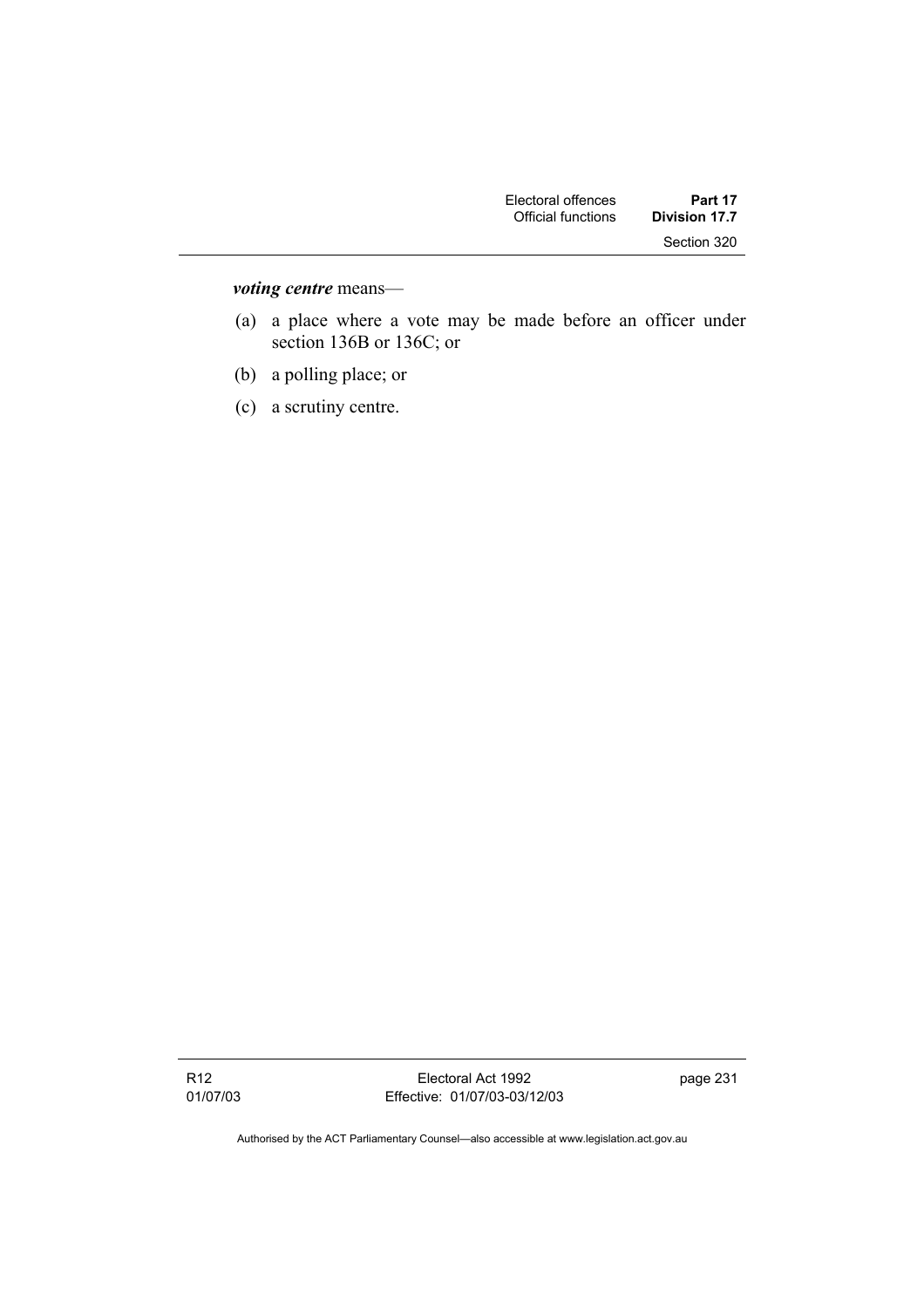**Part 18 Enforcement proceedings Division 18.1** Injunctions Section 321

# **Part 18 Enforcement proceedings**

### **Division 18.1 Injunctions**

#### **321 Restraining conduct**

- (1) This section applies if a person (the *relevant person*) has engaged, is engaging, or proposes to engage, in conduct that was, is, or would be, a contravention of this Act or another Territory law in its application to elections.
- (2) The commissioner or, if the conduct relates to an election, a candidate in the election may apply to the Supreme Court for an injunction.
- (3) On application under subsection (2), the Supreme Court may grant an injunction—
	- (a) restraining the relevant person from engaging in the conduct; and
	- (b) if, in the court's opinion, it is desirable to do so, requiring the relevant person to do anything.
- (4) The Supreme Court may grant an injunction restraining a person from engaging in conduct of a particular kind—
	- (a) if satisfied that the person has engaged in conduct of that kind, whether or not it appears to the court that the person intends to engage again, or to continue to engage, in conduct of that kind; or
	- (b) if it appears to the court that, if an injunction is not granted, it is likely the person will engage in conduct of that kind, whether or not the person has previously engaged in conduct of that kind and whether or not there is an imminent danger of substantial damage to someone else if the person engages in conduct of that kind.

| page 232 | Electoral Act 1992           | R <sub>12</sub> |
|----------|------------------------------|-----------------|
|          | Effective: 01/07/03-03/12/03 | 01/07/03        |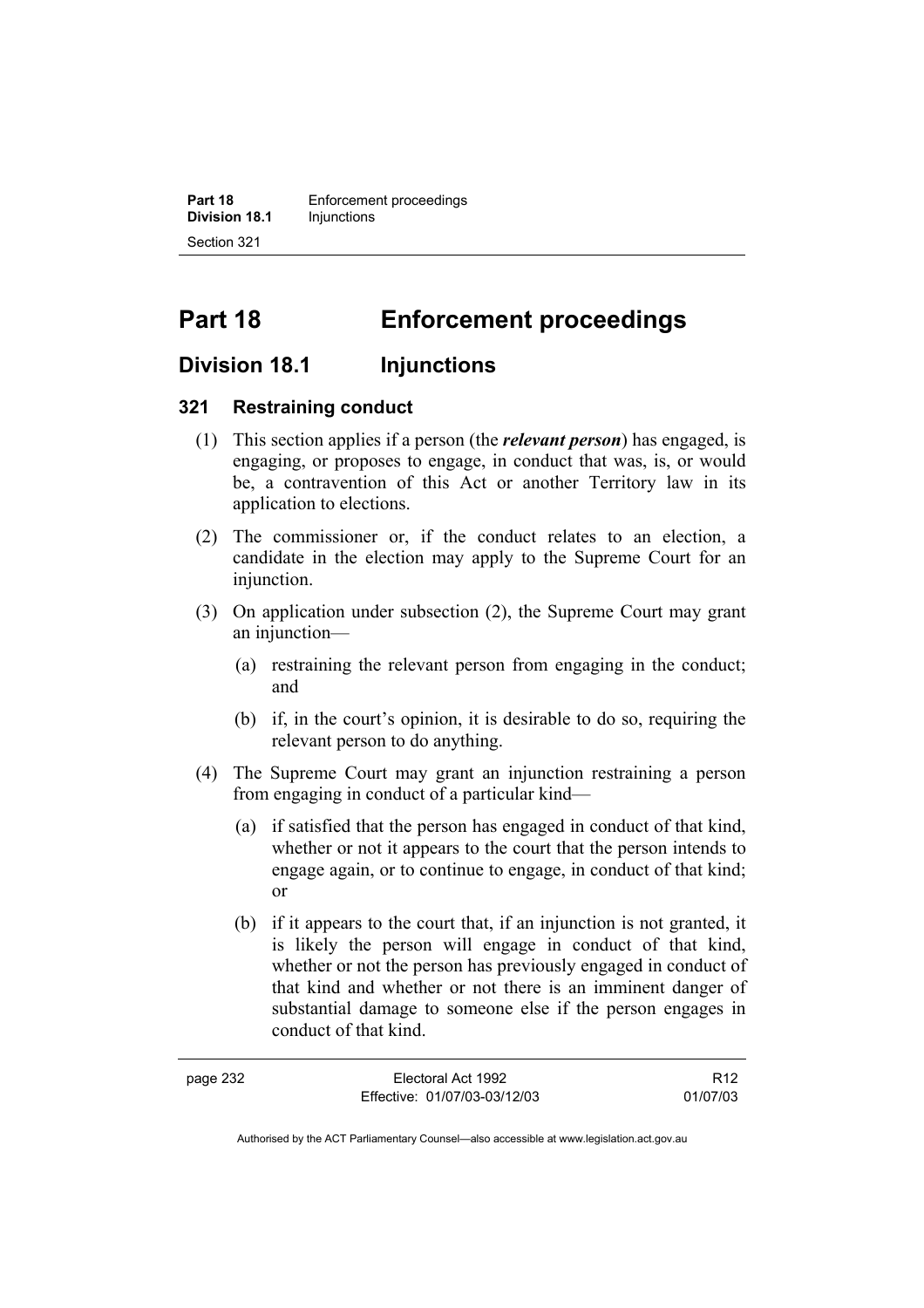| Enforcement proceedings | Part 18       |
|-------------------------|---------------|
| Injunctions             | Division 18.1 |
|                         | Section 322   |

#### **322 Requiring things to be done**

- (1) This section applies if a person (the *relevant person*) has failed, is failing, or proposes to fail to do something in contravention of this Act or another Territory law in its application to elections.
- (2) The commissioner or, if the conduct relates to an election, a candidate in the election may apply to the Supreme Court for an injunction requiring the relevant person to do the thing.
- (3) On application under subsection (2), the Supreme Court may grant an injunction requiring the relevant person to do the thing.
- (4) The Supreme Court may grant an injunction requiring a person to do something—
	- (a) if satisfied that the person has failed to do the thing, whether or not it appears to the court that the person intends to fail again, or to continue to fail, to do the thing; or
	- (b) if it appears to the court that, if an injunction is not granted, it is likely the person will fail to do the thing, whether or not the person has previously failed to do the thing and whether or not there is an imminent danger of substantial damage to someone else if the person fails to do the thing.

#### **323 Commissioner not required to give undertakings as to damages**

If the commissioner makes an application for an injunction to which this division applies, the Supreme Court must not require that, as a condition of granting the injunction, the commissioner give any undertakings about damages on his or her own behalf or on behalf of any other person.

#### **324 Powers of the court**

Subject to this division, the Supreme Court has the same powers (so far as they are applicable) in relation to injunctions under this

R12 01/07/03

Electoral Act 1992 Effective: 01/07/03-03/12/03 page 233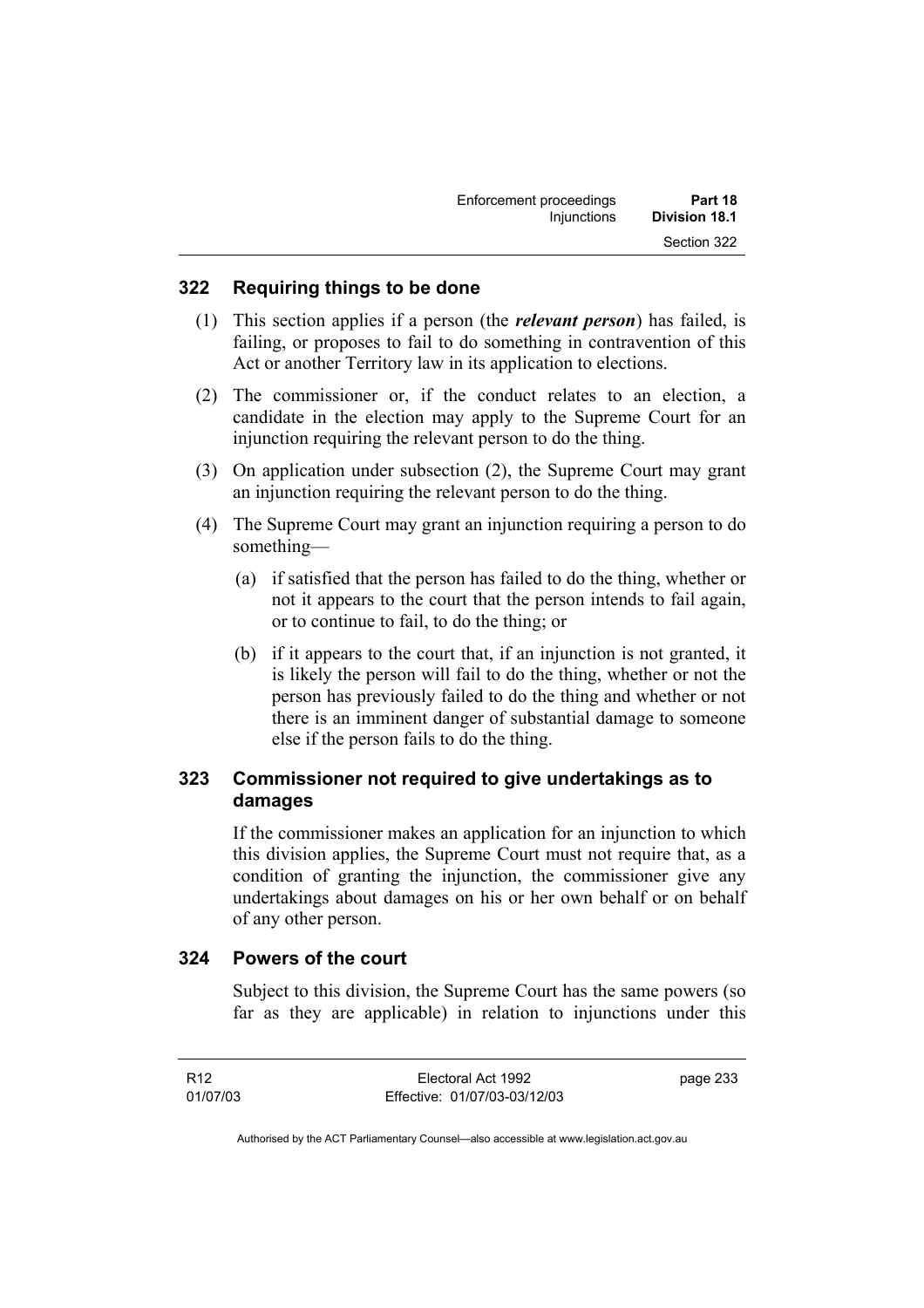| Part 18              | Enforcement proceedings |
|----------------------|-------------------------|
| <b>Division 18.2</b> | <b>Prosecutions</b>     |
| Section 325          |                         |

division as it has in relation to injunctions under its original jurisdiction.

# **Division 18.2 Prosecutions**

# **325 Investigation of complaints**

The commissioner shall—

- (a) investigate; or
- (b) refer to the appropriate authority for investigation;

any complaint alleging a contravention of this Act, unless the commissioner believes on reasonable grounds that the complaint is frivolous or vexatious.

# **326 Commissioner may prosecute enrolment and voting offences**

The commissioner may institute and conduct any prosecution in relation to an offence against section 73 (6) or 129 (1).

# **327 Service of certain process by mail**

In addition to any other method by which a document may be served, process relating to a proceeding for an offence against section 129 (1) may be served on a person by sending it by prepaid post to the address of the person recorded on the roll.

*Note* For other ways of serving documents, see *Legislation Act 2001*, pt 19.5.

page 234 Electoral Act 1992 Effective: 01/07/03-03/12/03

R12 01/07/03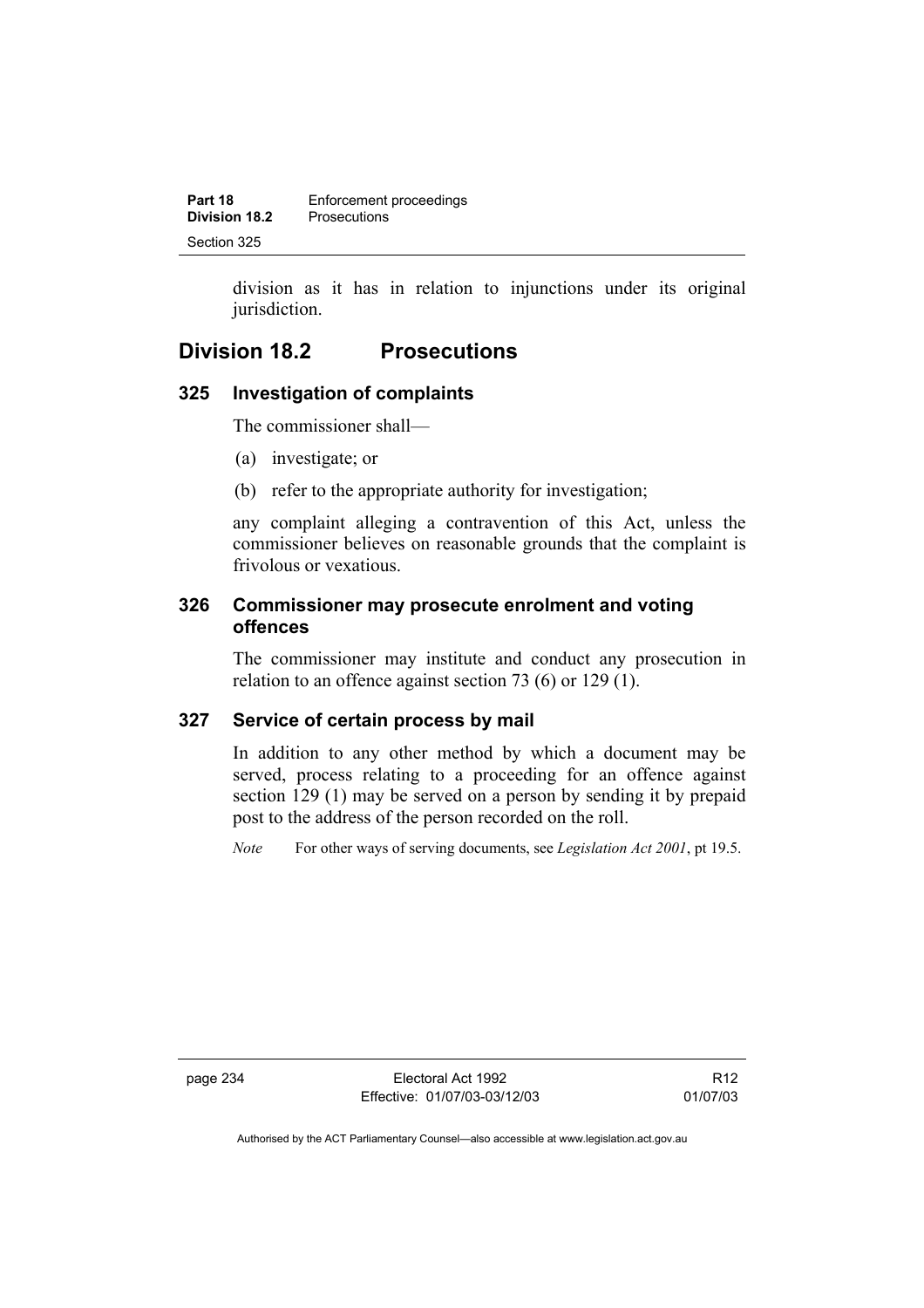# **Part 19 Miscellaneous**

## **328 Extension of time for acts by officers**

 $If$ 

- (a) an officer is required by this Act to do an act at a specified time or within a specified period; and
- (b) an officer other than the commissioner refuses or fails to do the act at that time or within that period;

the commissioner may grant an extension of time (not exceeding 48 hours) within which the act may be done.

# **329 Restrictions on sending completed ballot and voting papers by fax**

- (1) This section applies to—
	- (a) a completed ballot paper (other than a ballot paper completed by an Antarctic elector); and
	- (b) a completed declaration voting paper.
- (2) Despite the *Legislation Act 2001*, part 19.5 (Service of a document), a document (including a copy of the document) to which this section applies cannot be served on a person by faxing it to the person.
	- *Note* For other ways of serving the documents and other documents under this Act, see *Legislation Act 2001*, pt 19.5.

# **330 Forms—provision and assistance**

 (1) The commissioner shall ensure that any forms provided for, or required by or under, this Act are kept at the office of the commissioner and are provided, on request, to members of the public.

page 235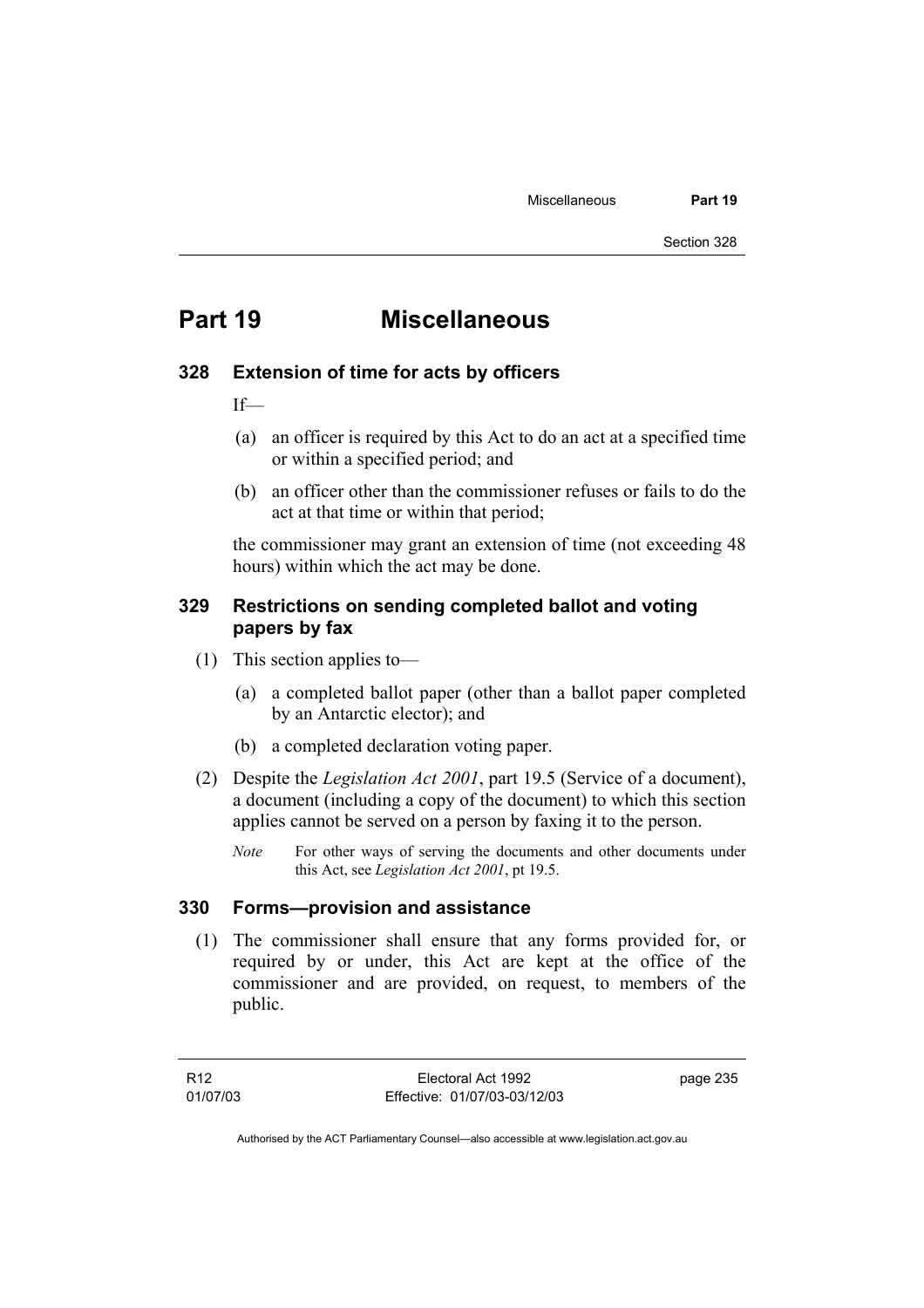#### **Part 19** Miscellaneous

Section 332

 (2) It is the duty of the staff of the electoral commission to assist, on request, members of the public in completing any of those forms.

# **332 Correcting delays, errors and omissions**

- (1) The commissioner may remedy, remove or supply any delay, error or omission in the preparation, printing, issue or transmission of any roll, certified list of electors or ballot papers by written notice specifying the matter to be dealt with and the course of action to be followed, and that course (if followed) is to be taken to be valid and sufficient for the purpose of remedying, removing or supplying the defect, error or omission.
- (2) A notice is a notifiable instrument.
	- *Note* A notifiable instrument must be notified under the *Legislation Act 2001*.

# **333 Voting statistics to be published**

- (1) The electoral commission shall, as soon as practicable after an election is held, publish statistics in relation to voting at the election.
- (2) A person may obtain copies of the statistics in paper or electronic form.
	- *Note* A fee may be determined under s 8 (Determination of fees) for this subsection.

# **334 Collecting further statistical information**

When—

- (a) the time for filing an application disputing the validity of an election has ended; and
- (b) the Court of Disputed Elections has determined any such applications in relation to the election;

the commissioner may use ballot papers, certified lists of electors, declaration voting papers and other electoral papers used in the election to collect statistical information.

R12 01/07/03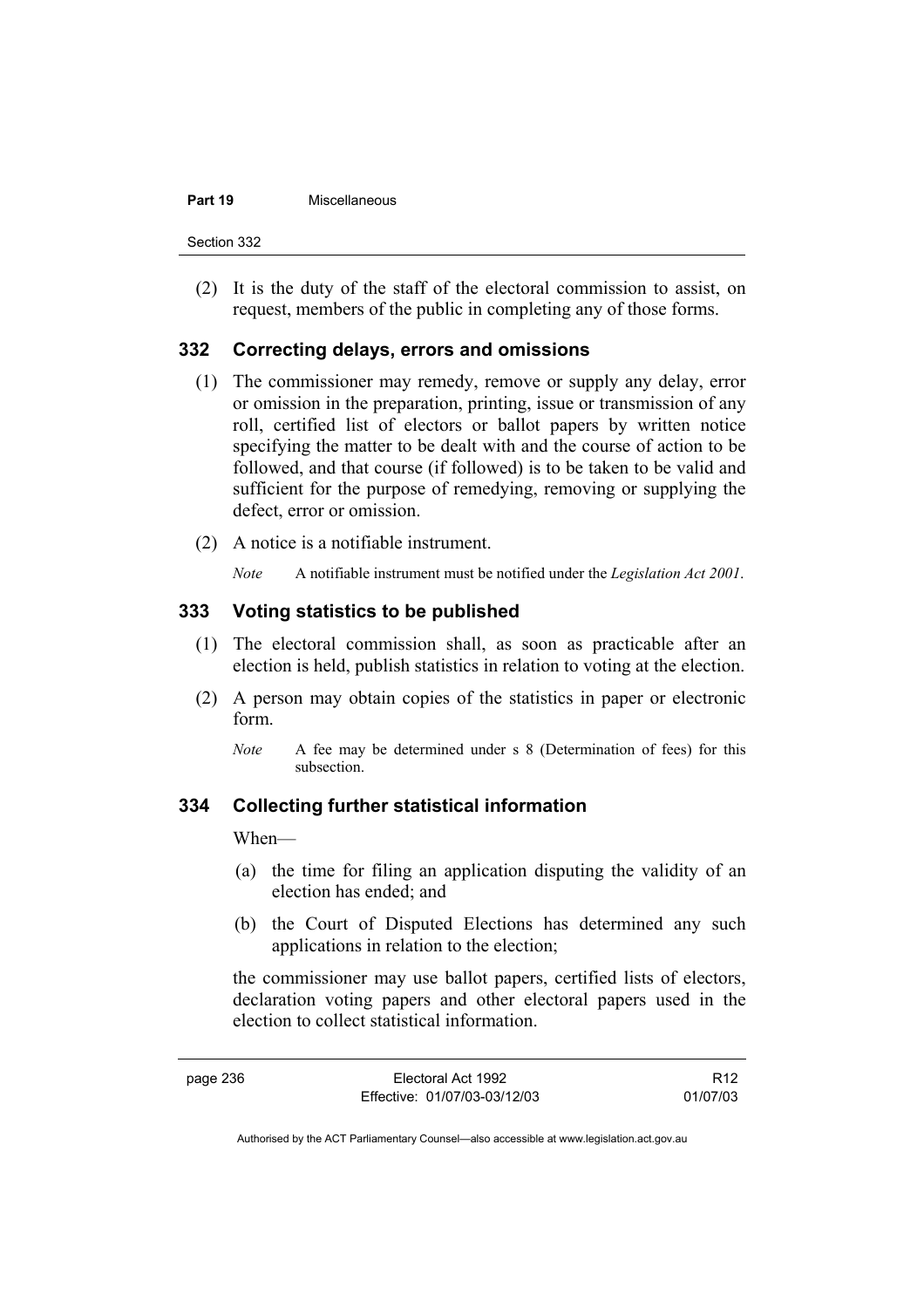## **335 Storage and destruction of electoral papers**

- (1) This section applies to electoral papers in the commissioner's possession that were used for an election.
- (2) The commissioner must securely store the electoral papers until whichever of the following happens last:
	- (a) the beginning of the pre-election period for the next general election;
	- (b) the electoral papers are no longer required by the commissioner, another member of the electoral commission or a member of the staff of the commission for exercising a function under this Act.
- (3) The commissioner may destroy the electoral papers only when the last of the matters mentioned in subsection (2) happens.

# **336 Administrative arrangements with Commonwealth and States**

The Minister may arrange with the appropriate Minister of the Commonwealth or a State—

- (a) for officers or employees of the public service of the Commonwealth or State, or of an authority of the Commonwealth or State, to exercise the powers of an officer under this Act; or
- (b) to make a member of the electoral commission, the commissioner or a member of the staff of the commission available for the exercise of powers on behalf of the corresponding electoral authority of the Commonwealth or State.

page 237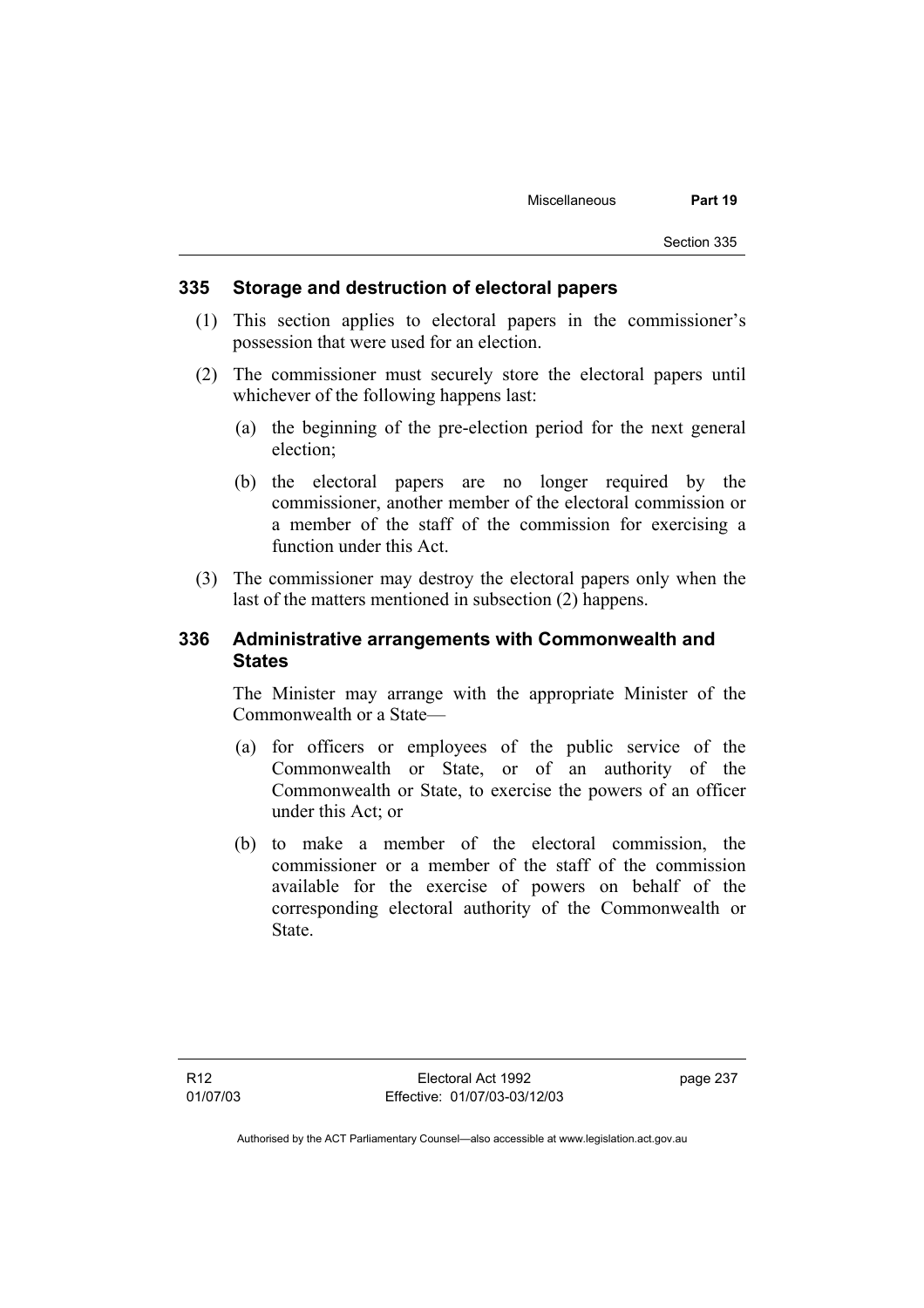#### **Part 19** Miscellaneous

Section 337

## **337 Evidentiary certificates**

- (1) In a proceeding under this Act, a certificate signed by the commissioner stating any of the following matters is evidence of the matters so stated:
	- (a) that on a specified day a person was, or was not, enrolled for an electorate;
	- (b) that, in relation to an election, a person was or was not—
		- (i) an eligible overseas elector; or
		- (ii) an Antarctic elector; or
		- (iii) an elector serving a sentence of imprisonment outside the ACT;
	- (c) that a person was, or was not, declared as a candidate for an election;
	- (d) that a nomination of a person to be a candidate in an election was rejected;
	- (e) that an election was duly held;
	- (f) that a person was, or was not, given a ballot paper for an election;
	- (g) that a person voted, or failed to vote, in an election;
	- (h) that on a stated day, or during a stated period, a stated person was, or was not, registered as the reporting agent of a stated registered party, registered ballot group, MLA or candidate;
	- (i) that on a stated day, or during a stated period, no reporting agent was registered for a stated registered party, registered ballot group, MLA or candidate;
	- (j) that on a specified day a person was, or was not, an officer;
	- (k) that on a specified day a person was, or was not, the delegate of the electoral commission or the commissioner.

| page 238 | Electoral Act 1992           | R <sub>12</sub> |
|----------|------------------------------|-----------------|
|          | Effective: 01/07/03-03/12/03 | 01/07/03        |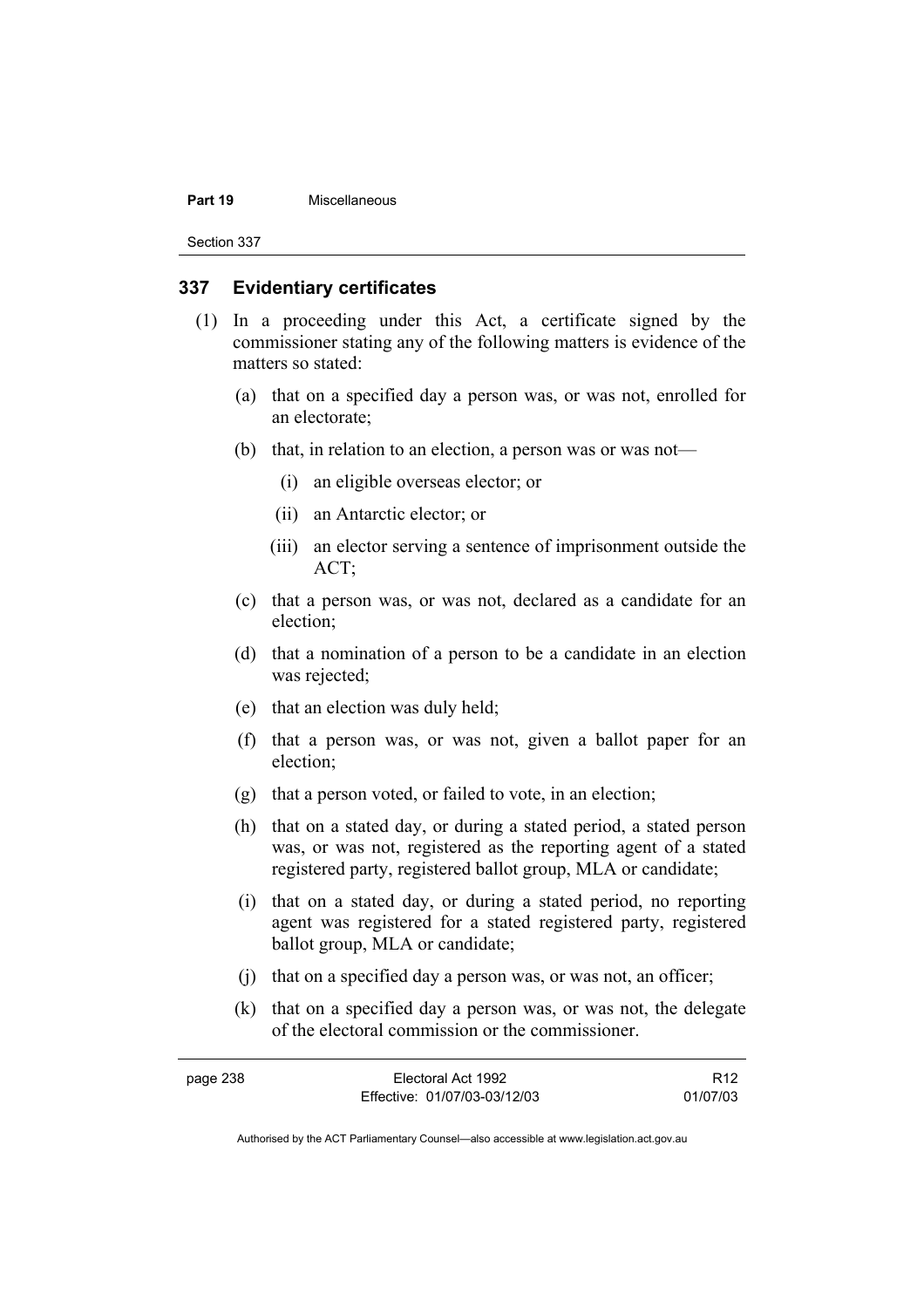(2) In subsection (1), a reference to a person or thing is a reference to a person or thing specified in the certificate.

## **338 Acts and omissions of representatives**

(1) In this section:

#### *representative* means—

- (a) for a corporation—an executive officer, employee or agent of the corporation; or
- (b) for an individual—an employee or agent of the individual.

*state of mind*, of a person, includes—

- (a) the person's knowledge, intention, opinion, belief or purpose; and
- (b) the person's reasons for the intention, opinion, belief or purpose.
- (2) If it is relevant to prove a person's state of mind about an act or omission, it is enough to show—
	- (a) the act was done or omission made by a representative of the person within the scope of the representative's actual or apparent authority; and
	- (b) the representative had the state of mind.
- (3) An act done or omitted to be done on behalf of a person by a representative of the person within the scope of the representative's actual or apparent authority is taken to have been done or omitted to be done also by the person, unless the person establishes that reasonable precautions were taken and appropriate diligence was exercised to avoid the act or omission.
- (4) An individual who is convicted of an offence cannot be punished by imprisonment for the offence if the individual would not have been convicted of the offence without subsection (2) or (3).

| R12      | Electoral Act 1992           | page 239 |
|----------|------------------------------|----------|
| 01/07/03 | Effective: 01/07/03-03/12/03 |          |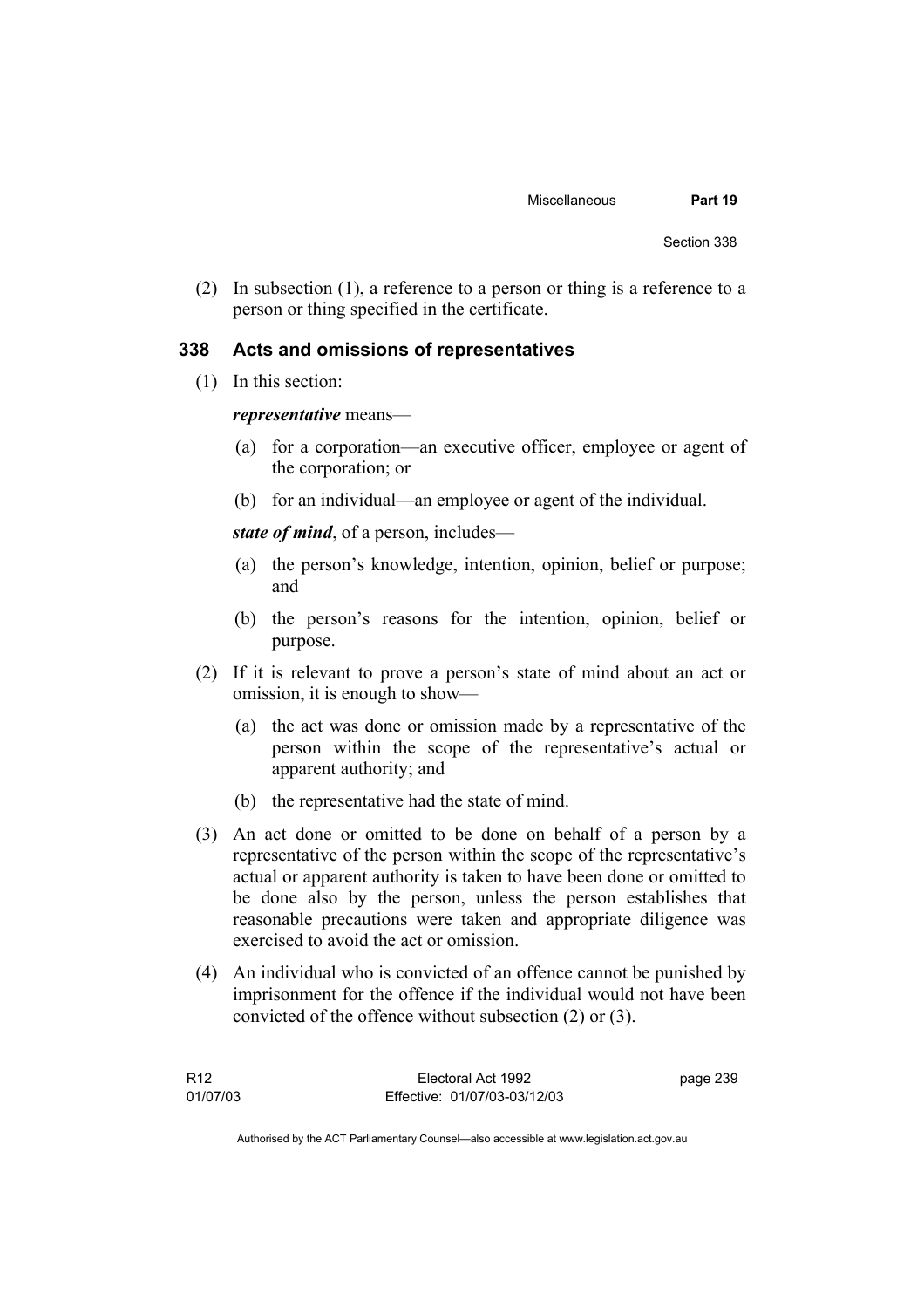#### **Part 19** Miscellaneous

Section 340

# **340 Chief executive to provide assistance etc**

The chief executive of the administrative unit responsible for the *Public Sector Management Act 1994*, division 3.4 shall comply with any request by the electoral commission, the commissioner or an augmented commission for information or assistance reasonably required for this Act.

#### **340A Approved forms**

- (1) The commissioner may, in writing, approve forms for this Act.
- (2) If the commissioner approves a form for a particular purpose, the approved form must be used for that purpose.

*Note* For other provisions about forms, see *Legislation Act 2001*, s 255.

(3) An approved form is a notifiable instrument.

*Note* A notifiable instrument must be notified under the *Legislation Act 2001*.

## **341 Regulation-making power**

- (1) The Executive may make regulations for this Act.
	- *Note* Regulations must be notified, and presented to the Legislative Assembly, under the *Legislation Act 2001*.
- (2) The regulations may prescribe offences for contraventions of the regulations and prescribe maximum penalties of not more than 10 penalty units for offences against the regulations.

page 240 Electoral Act 1992 Effective: 01/07/03-03/12/03

R12 01/07/03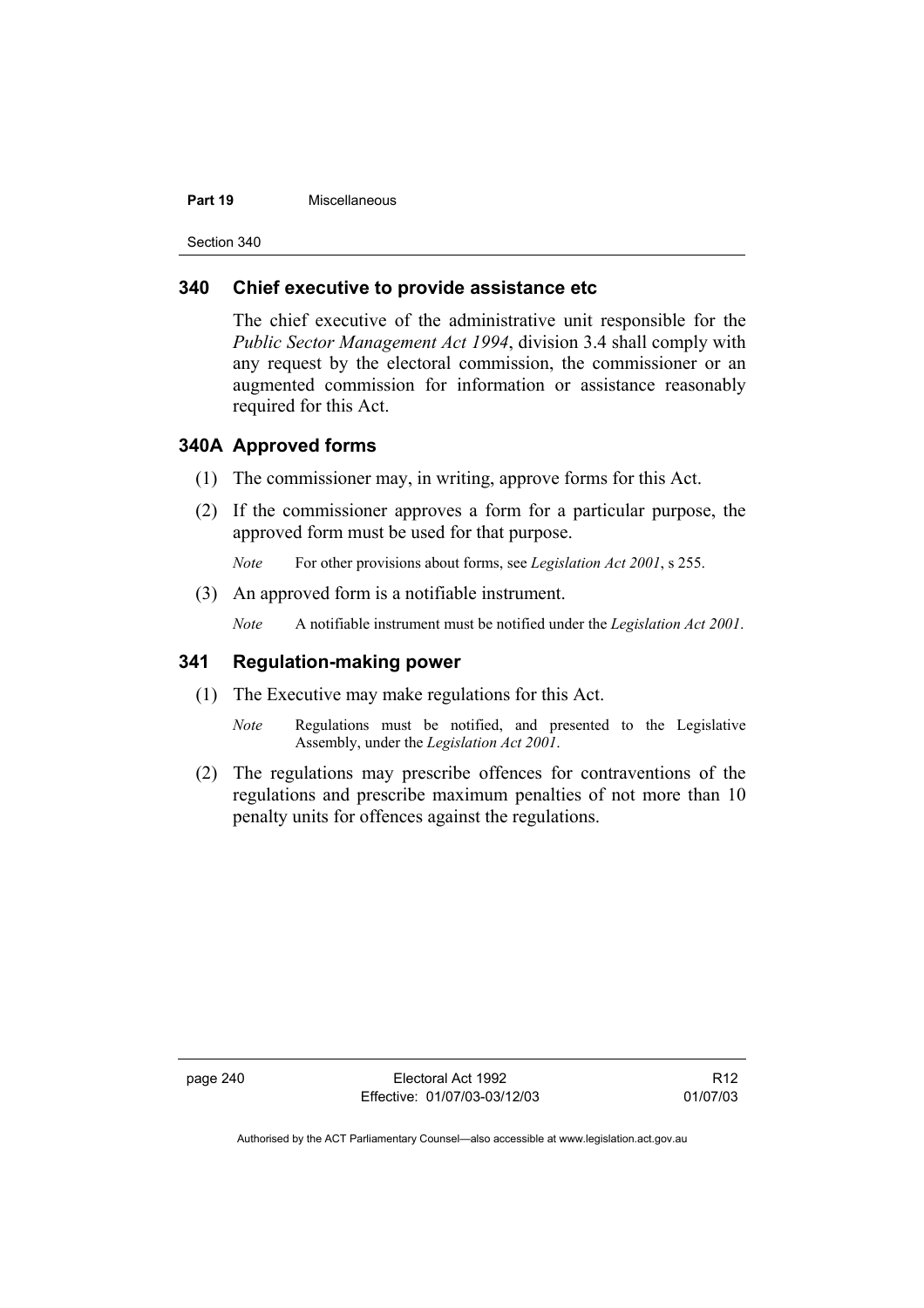# **Schedule 1 Form of ballot paper**

(see s 114)

**Legislative Assembly for the Australian Capital Territory**

**Ballot** paper

Election of  $\mathbf{f}$ <sup>1</sup> Member(s)

# **Electorate of [ 2 ]**

**Number [1] boxes from 1 to [1] in the order of your choice** 

Then you may show as many further preferences as you wish by writing numbers from



# Remember, number at least  $\begin{bmatrix} 1 \end{bmatrix}$  boxes from 1 to  $\begin{bmatrix} 1 \end{bmatrix}$  in the order of your choice.

- 
- **2.** Insert name of electorate ungrouped candidates<br> **3.** Insert the number that is 1 more than the number **6.** Insert name of candidate **3.** Insert the number that is 1 more than the number of vacancies **7.** Insert name, or abbreviation of
- **4.** Insert name, or abbreviation of name, of registered name, of registered party or registered ballot group, as required ballot group, or 'INDEPENDENT', as party or registered ballot group, as required

**1.** Insert number of vacancies **5.** Insert 'UNGROUPED' if there are **2.** Insert name of electorate **1.** Insert name of electorate

required

R12 01/07/03

Electoral Act 1992 Effective: 01/07/03-03/12/03 page 241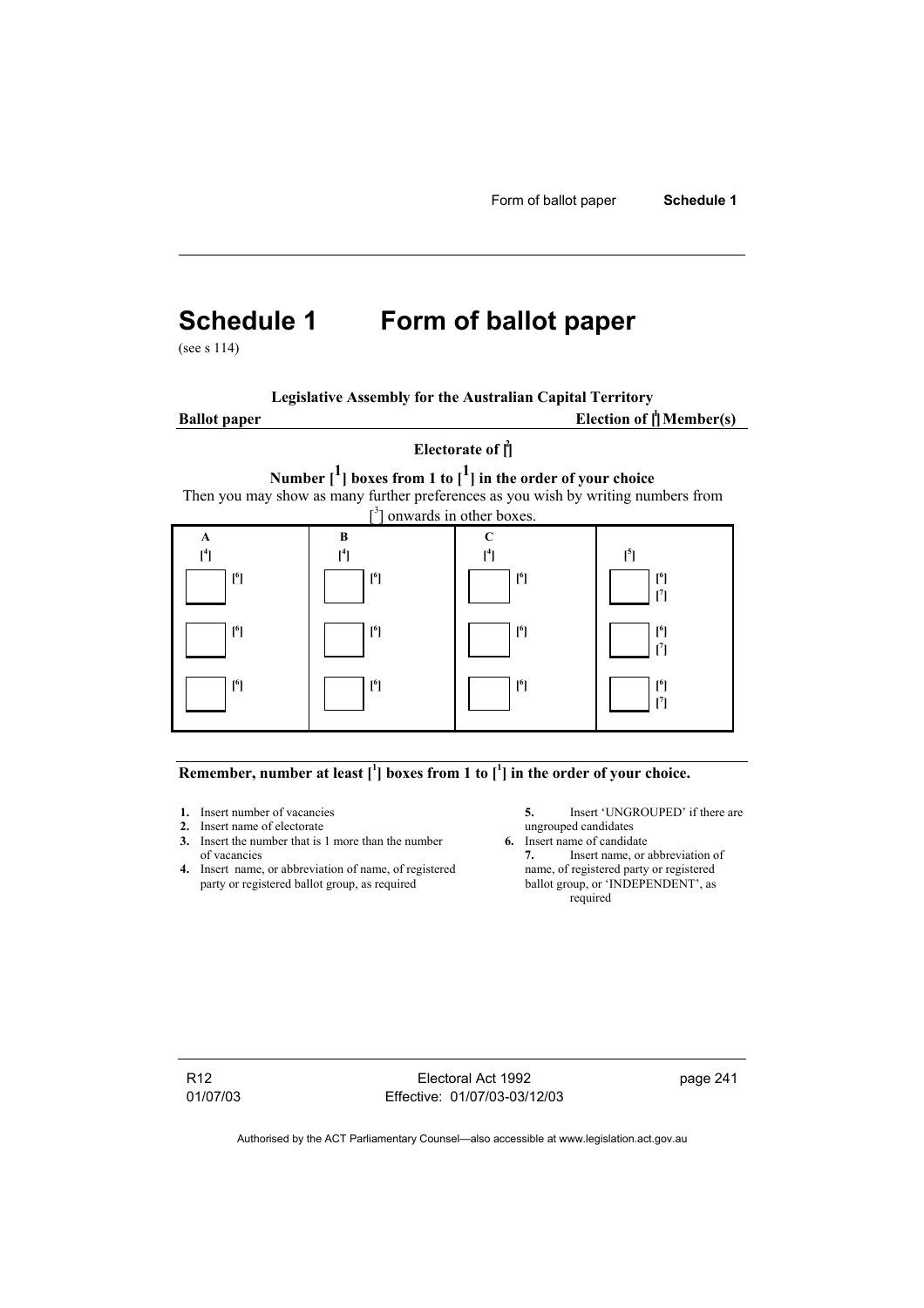# **Schedule 2 Ballot papers—printing of names and collation**

(see s 116)

**1** In this schedule:

*column*, in relation to a ballot paper, means a column of candidates' names printed on the ballot paper in accordance with section 116.

- **2** (1) The ballot papers for an election shall be printed so that, for each column—
	- (a) separate batches are printed equal in number to the number of names in the column; and
	- (b) in the first batch, the names in the column are printed in an order determined by the commissioner by lot; and
	- (c) in each batch after the first, the names in the column are printed in the order specified in the table at the end of this schedule; and
	- (d) so far as practicable, the number of ballot papers in each batch for the column is equal to the number of ballot papers in each other batch for the column.
	- (2) In the table at the end of this schedule—
		- (a) the number '1' appearing in a column shall be taken to represent the name determined in accordance with clause 1 (b) to be in the first position in the corresponding column on the ballot paper; and
		- (b) the number '2' appearing in a column shall be taken to represent the name determined in accordance with clause 1 (b) to be in the second position in the corresponding column on the ballot paper;

page 242 Electoral Act 1992 Effective: 01/07/03-03/12/03

R12 01/07/03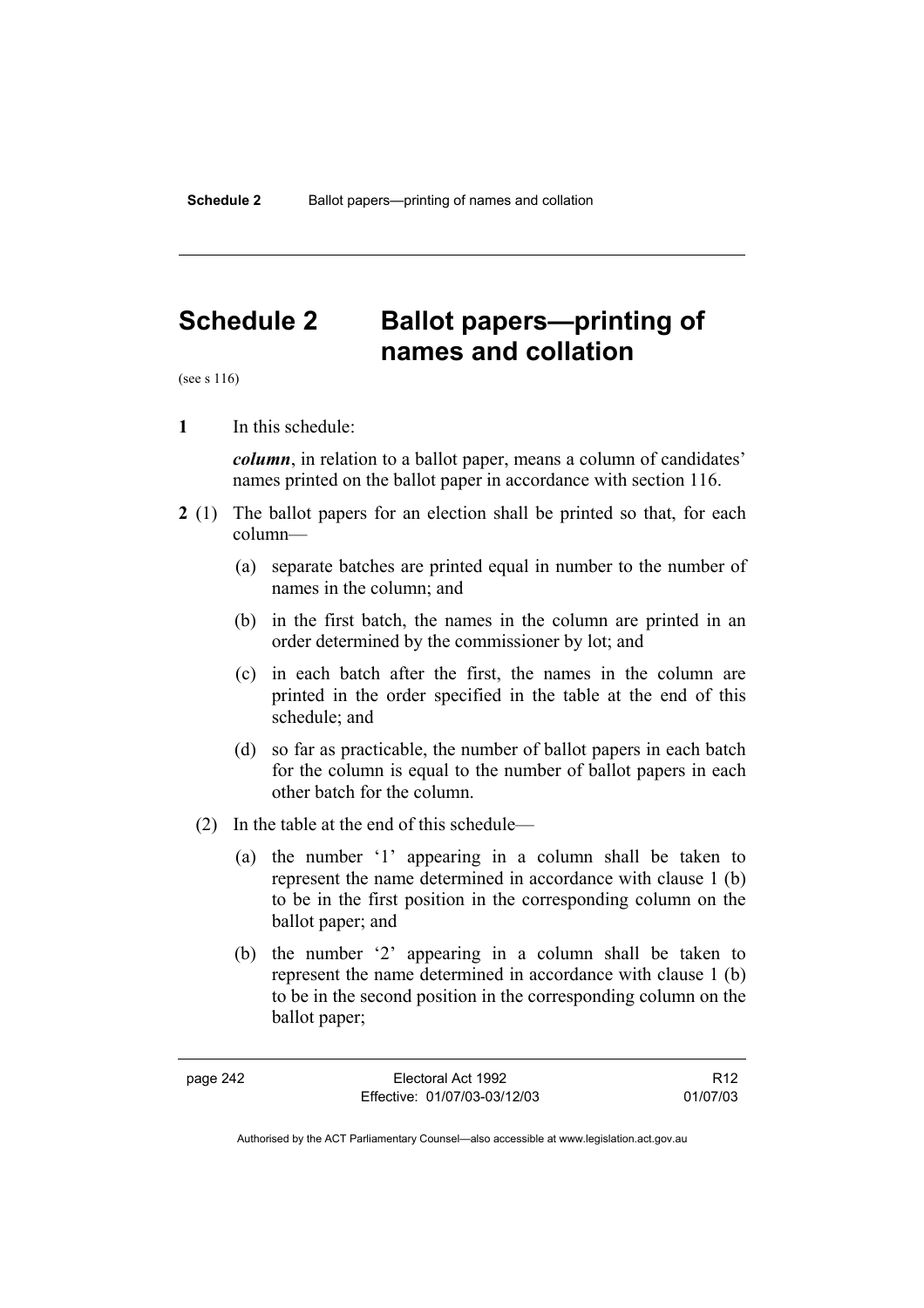and so on.

- **3** The commissioner shall ensure that ballot papers distributed to a polling place for the purposes of an election are so collated that the ballot paper immediately following another ballot paper in the issue is in a form different from that of the other ballot paper.
- **4** The OIC of a polling place shall ensure, so far as practicable, that the form of a ballot paper issued by an officer to a person claiming to vote at that place is different from that of the previous ballot paper so issued by the officer.

#### TABLE

#### *For 5-member electorates*

| 1st              | 2nd            | 3rd              | 4th            | 5th              | 6th            | 7th              | 8th              | 9th            | 10th           | 11th           | 12 <sup>th</sup> |
|------------------|----------------|------------------|----------------|------------------|----------------|------------------|------------------|----------------|----------------|----------------|------------------|
| batch            | batch          | batch            | batch          | batch            | batch          | batch            | batch            | batch          | batch          | batch          | batch            |
| $\mathbf{1}$     | 1              | 1                | 1              | $\mathbf{1}$     | 1              | 1                | $\mathbf{1}$     | 1              | 1              | 1              | $\mathbf{1}$     |
| $\overline{2}$   | $\overline{2}$ | $\overline{2}$   | 3              | 3                | 3              | 4                | 4                | $\overline{4}$ | 5              | 5              | 5                |
| 3                | 4              | 5                | $\overline{2}$ | 5                | 4              | 5                | $\overline{c}$   | 3              | 4              | 3              | $\overline{2}$   |
| 4                | 5              | 3                | 5              | $\overline{4}$   | $\overline{2}$ | $\overline{2}$   | 3                | 5              | 3              | $\overline{2}$ | 4                |
| 5                | 3              | 4                | 4              | $\overline{2}$   | 5              | $\overline{3}$   | 5                | $\overline{2}$ | $\overline{2}$ | $\overline{4}$ | 3                |
|                  |                |                  |                |                  |                |                  |                  |                |                |                |                  |
| 13th             | 14th           | 15 <sup>th</sup> | 16th           | 17 <sub>th</sub> | 18th           | 19 <sub>th</sub> | 20 <sup>th</sup> | 21st           | 22nd           | 23rd           | 24th             |
| batch            | batch          | batch            | batch          | batch            | batch          | batch            | batch            | batch          | batch          | batch          | batch            |
| $\overline{2}$   | $\overline{2}$ | $\overline{2}$   | $\overline{2}$ | $\overline{2}$   | $\mathfrak{2}$ | $\overline{2}$   | $\overline{2}$   | $\overline{2}$ | $\overline{2}$ | $\overline{2}$ | $\overline{2}$   |
| 3                | 3              | 3                | $\overline{4}$ | $\overline{4}$   | 4              | 5                | 5                | 5              | 1              | 1              | 1                |
| $\overline{4}$   | 5              | 1                | 3              | 1                | 5              | 1                | 3                | 4              | 5              | 4              | 3                |
| 5                | 1              | 4                | $\mathbf{1}$   | 5                | 3              | 3                | 4                | 1              | 4              | 3              | 5                |
| 1                | 4              | 5                | 5              | 3                | 1              | $\overline{4}$   | 1                | 3              | $\mathcal{E}$  | 5              | 4                |
| 25 <sub>th</sub> | 26th           | 27th             | 28th           | 29th             | 30th           | 31st             | 32nd             | 33rd           | 34th           | 35th           | 36th             |
| batch            | batch          | batch            | batch          | batch            | batch          | batch            | batch            | batch          | batch          | batch          | batch            |
| 3                | 3              | 3                | 3              | 3                | 3              | 3                | 3                | 3              | 3              | 3              | 3                |
| 4                | 4              | 4                | 5              | 5                | 5              | 1                | 1                | 1              | $\overline{2}$ | 2              | $\overline{2}$   |
| 5                | 1              | $\overline{2}$   | $\overline{4}$ | $\overline{2}$   | 1              | 2                | 4                | 5              | 1              | 5              | $\overline{4}$   |
|                  | 2              | 5                | $\overline{2}$ | $\mathbf{1}$     | 4              | $\overline{4}$   | 5                | $\overline{2}$ | 5              | 4              | 1                |
| $\overline{2}$   | 5              | 1                | $\mathbf{1}$   | 4                | 2              | 5                | $\overline{2}$   | $\overline{4}$ | $\overline{4}$ | 1              | 5                |
|                  |                |                  |                |                  |                |                  |                  |                |                |                |                  |
|                  |                |                  |                |                  |                |                  |                  |                |                |                |                  |

| R <sub>12</sub> | Electoral Act 1992           |
|-----------------|------------------------------|
| 01/07/03        | Effective: 01/07/03-03/12/03 |

page 243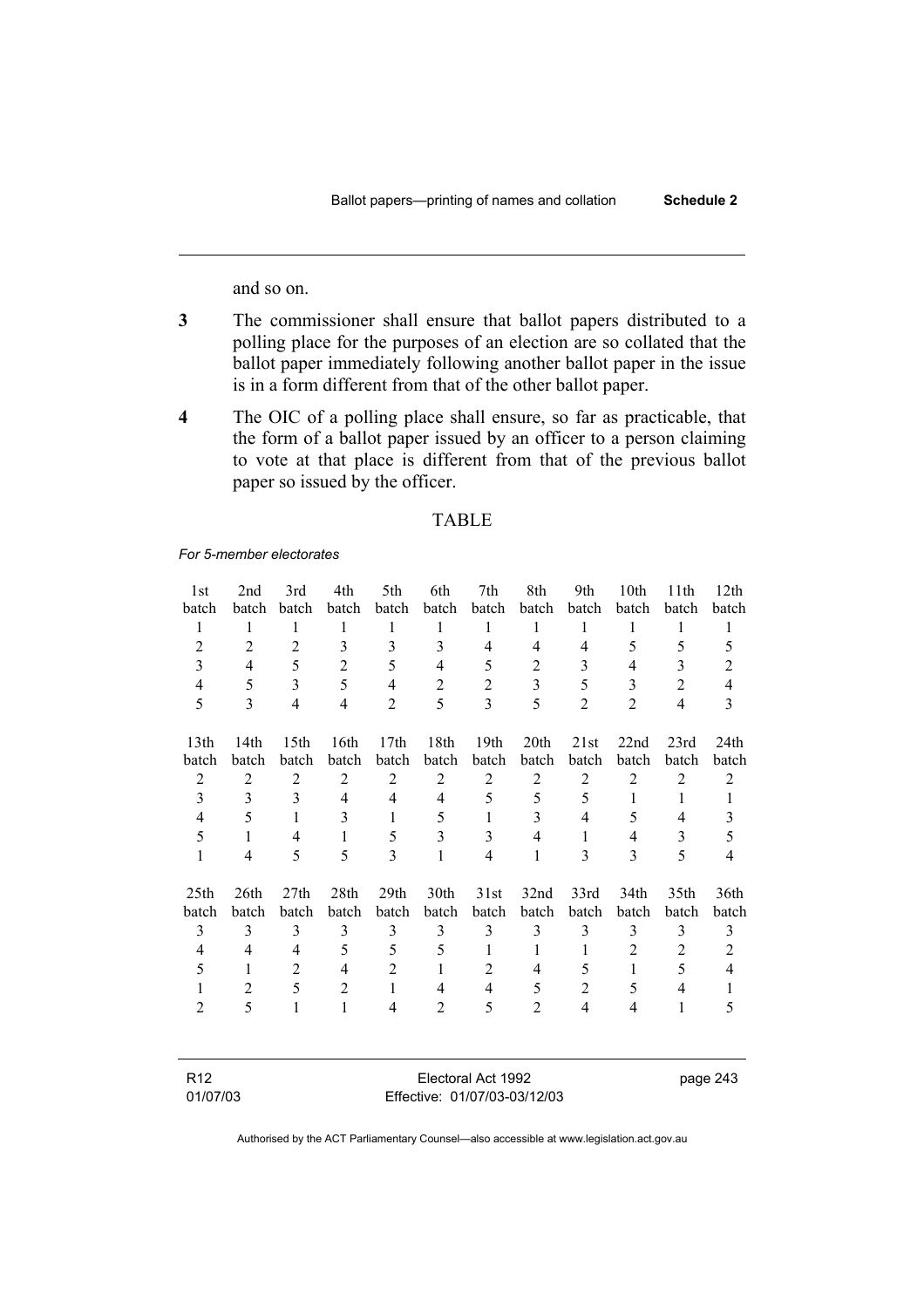| 37 <sub>th</sub><br>batch<br>4 | 38th<br>batch<br>4<br>2 | 39th<br>batch<br>4<br>3 | 40th<br>batch<br>4<br>5 | 41st<br>batch<br>4 | 42nd<br>batch<br>4 | 43rd<br>batch<br>4<br>3 | 44th<br>batch<br>4<br>5 | 45th<br>batch<br>4               | 46th<br>batch<br>4<br>2 | 47th<br>batch<br>4 | 48th<br>batch<br>4 |
|--------------------------------|-------------------------|-------------------------|-------------------------|--------------------|--------------------|-------------------------|-------------------------|----------------------------------|-------------------------|--------------------|--------------------|
|                                |                         |                         |                         | 2                  |                    |                         |                         |                                  |                         |                    |                    |
| 3                              |                         | 2                       | 2                       | 5                  | 3                  |                         | 3                       | 5                                | 5                       | 2                  |                    |
| 49th<br>batch                  | 50th<br>batch           | 51st<br>batch           | 52nd<br><b>batch</b>    | 53rd<br>batch      | 54th<br>batch      | 55th<br>batch           | 56th<br>batch           | 57 <sub>th</sub><br><b>batch</b> | 58th<br><b>batch</b>    | 59th<br>batch      | 60th<br>batch      |
| 5                              | 5                       | 5                       | 5                       | 5                  | 5                  | 5                       | 5                       | 5                                | 5                       | 5                  |                    |
|                                |                         |                         | 2                       | 2                  |                    | 3                       | 3                       |                                  | 4                       |                    |                    |
|                                |                         | 4                       |                         |                    |                    | 4                       |                         |                                  |                         |                    |                    |
|                                |                         | 2                       | 4                       |                    |                    |                         | 2                       | 4                                | 2                       |                    |                    |
|                                |                         |                         |                         |                    |                    |                         |                         |                                  |                         |                    |                    |

page 244 Electoral Act 1992 Effective: 01/07/03-03/12/03

R12 01/07/03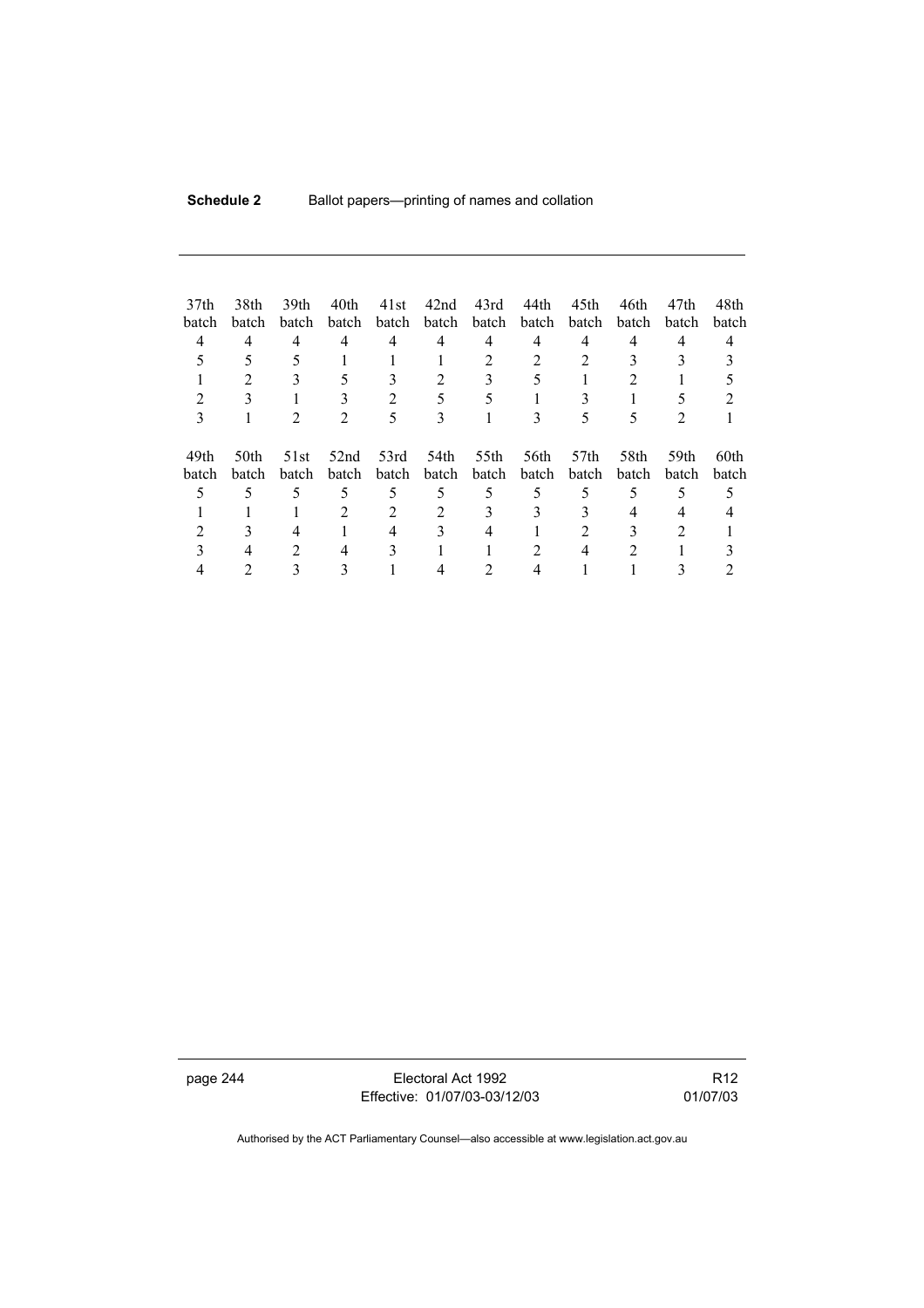#### *For 7-member electorates*

| 1st              | 2nd              | 3rd            | 4th            | 5th            | 6th                     | 7th            | 8th            | 9th            | 10th           |
|------------------|------------------|----------------|----------------|----------------|-------------------------|----------------|----------------|----------------|----------------|
| batch            | batch            | batch          | batch          | batch          | batch                   | batch          | batch          | batch          | batch          |
| $\mathbf{1}$     | $\mathbf{1}$     | 1              | $\mathbf{1}$   | $\mathbf{1}$   | 1                       | $\mathbf{1}$   | 1              | $\mathbf{1}$   | 1              |
| $\overline{c}$   | $\sqrt{2}$       | $\overline{c}$ | $\overline{2}$ | $\overline{2}$ | $\overline{c}$          | $\overline{c}$ | $\overline{c}$ | $\overline{c}$ | $\overline{2}$ |
| 3                | 3                | $\overline{4}$ | $\overline{4}$ | 5              | 5                       | 6              | 6              | 7              | 7              |
| $\overline{4}$   | 6                | 5              | 7              | 6              | 3                       | 7              | 4              | 3              | 5              |
| 5                | 7                | 6              | $\overline{3}$ | $\overline{7}$ | $\overline{4}$          | $\overline{3}$ | 5              | $\overline{4}$ | 6              |
| 6                | 4                | 7              | 5              | 3              | 6                       | $\overline{4}$ | 7              | 5              | $\overline{3}$ |
| $\overline{7}$   | 5                | 3              | 6              | 4              | 7                       | 5              | 3              | 6              | 4              |
|                  |                  |                |                |                |                         |                |                |                |                |
| 11th             | 12th             | 13th           | 14th           | 15th           | 16th                    | 17th           | 18th           | 19th           | 20th           |
| batch            | batch            | batch          | batch          | batch          | batch                   | batch          | batch          | batch          | batch          |
| $\mathbf{1}$     | $\mathbf{1}$     | $\mathbf{1}$   | $\mathbf{1}$   | $\mathbf{1}$   | $\mathbf{1}$            | $\mathbf{1}$   | $\mathbf{1}$   | $\mathbf{1}$   | 1              |
| 3                | 3                | $\overline{3}$ | 3              | $\overline{3}$ | 3                       | $\overline{3}$ | 3              | 3              | 3              |
| 4                | 4                | 5              | 5              | 6              | 6                       | 7              | 7              | $\overline{2}$ | $\overline{c}$ |
| $\overline{c}$   | 7                | 4              | 7              | 4              | $\overline{c}$          | 5              | 4              | 5              | $\overline{7}$ |
| 6                | 5                | $\overline{2}$ | 6              | $\overline{2}$ | 5                       | 4              | 6              | 6              | 6              |
| $\boldsymbol{7}$ | $\boldsymbol{2}$ | $\overline{7}$ | $\overline{4}$ | 5              | $\overline{7}$          | 6              | $\overline{c}$ | $\overline{4}$ | 5              |
| 5                | 6                | 6              | $\overline{2}$ | 7              | $\overline{\mathbf{4}}$ | $\overline{2}$ | 5              | 7              | 4              |
| 21st             | 22nd             | 23rd           | 24th           | 25th           | 26th                    | 27th           | 28th           | 29th           | 30th           |
| batch            | batch            | batch          | batch          | batch          | batch                   | batch          | batch          | batch          | batch          |
| $\mathbf{1}$     | $\mathbf{1}$     | $\mathbf{1}$   | $\mathbf{1}$   | $\mathbf{1}$   | $\mathbf{1}$            | $\mathbf{1}$   | $\mathbf{1}$   | $\mathbf{1}$   | $\mathbf{1}$   |
| 4                | 4                | $\overline{4}$ | $\overline{4}$ | 4              | $\overline{4}$          | $\overline{4}$ | 4              | $\overline{4}$ | 4              |
| 5                | 5                | 6              | 6              | 7              | 7                       | 3              | 3              | $\overline{2}$ | $\overline{c}$ |
| $\overline{2}$   | 3                | 5              | 3              | 5              | $\mathfrak{2}$          | 6              | 5              | 6              | $\overline{3}$ |
| $\overline{7}$   | 6                | $\overline{2}$ | 7              | $\overline{2}$ | 6                       | 5              | 7              | 7              | $\overline{7}$ |
| 3                | $\overline{c}$   | $\overline{3}$ | 5              | 6              | 3                       | 7              | $\overline{2}$ | 5              | 6              |
| 6                | 7                | $\overline{7}$ | $\overline{2}$ | 3              | 5                       | $\overline{2}$ | 6              | 3              | 5              |
|                  |                  |                |                |                |                         |                |                |                |                |

R12 01/07/03

Electoral Act 1992 Effective: 01/07/03-03/12/03 page 245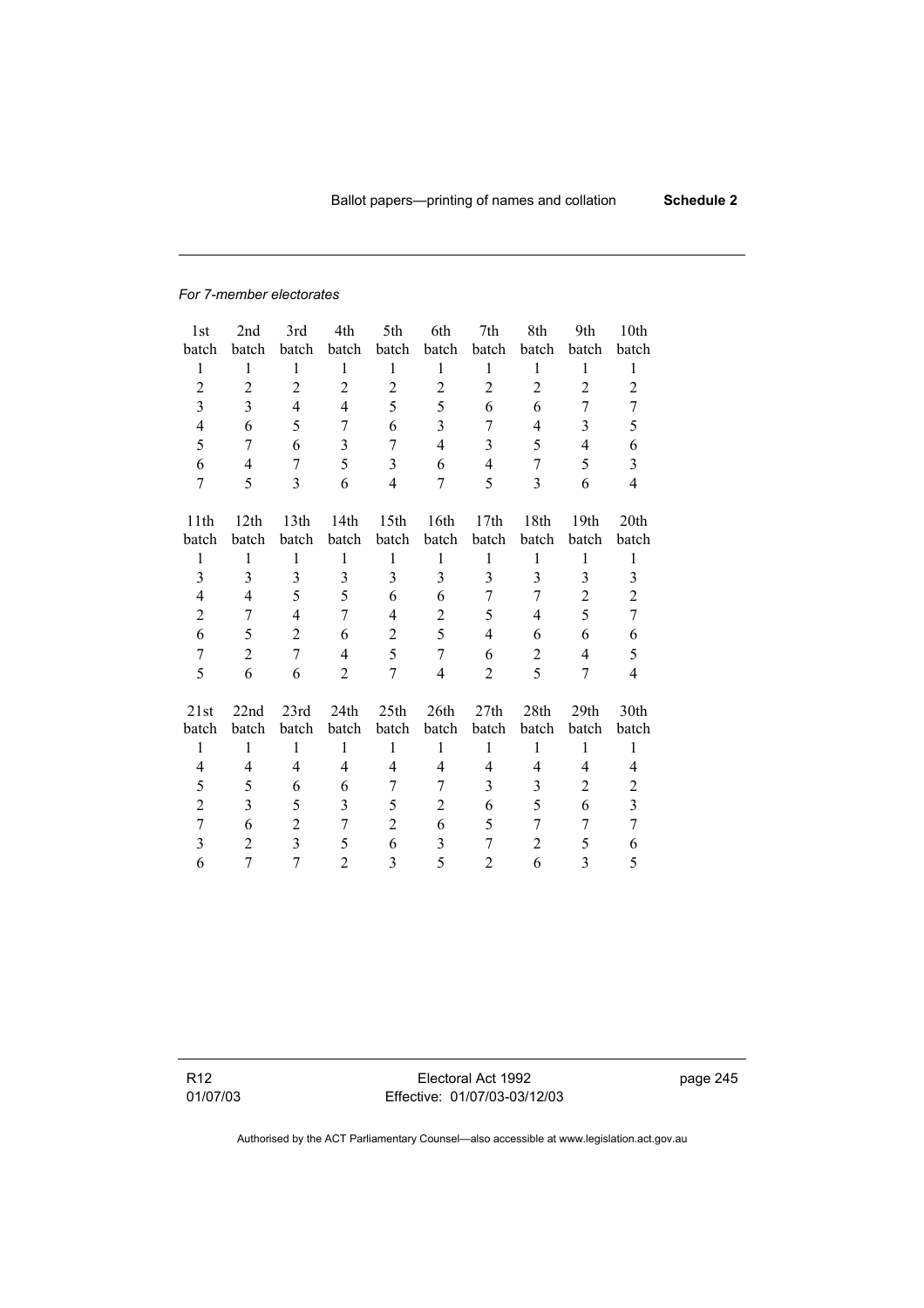| 31st<br>batch           | 32nd<br>batch           | 33rd<br>batch           | 34th<br>batch           | 35th<br>batch  | 36th<br>batch    | 37 <sub>th</sub><br>batch | 38th<br>batch    | 39th<br>batch           | 40th<br>batch           |  |
|-------------------------|-------------------------|-------------------------|-------------------------|----------------|------------------|---------------------------|------------------|-------------------------|-------------------------|--|
| $\,1$                   | $\mathbf{1}$            | $\,1$                   | $\mathbf{1}$            | $\mathbf{1}$   | $\mathbf{1}$     | $\mathbf{1}$              | $\mathbf{1}$     | $\mathbf{1}$            | $\,1$                   |  |
| 5                       | 5                       | 5                       | 5                       | 5              | 5                | 5                         | 5                | 5                       | 5                       |  |
| 6                       | 6                       | $\overline{7}$          | $\overline{7}$          | $\overline{3}$ | $\overline{3}$   | $\overline{4}$            | $\overline{4}$   | $\overline{2}$          | $\overline{2}$          |  |
| $\overline{2}$          | $\overline{4}$          | 6                       | $\overline{4}$          | 6              | $\overline{2}$   | $\overline{7}$            | 6                | $\overline{7}$          | $\overline{4}$          |  |
| $\overline{3}$          | $\boldsymbol{7}$        | $\overline{2}$          | 3                       | $\overline{2}$ | $\overline{7}$   | 6                         | 3                | $\overline{3}$          | $\overline{3}$          |  |
| $\overline{4}$          | $\overline{c}$          | $\overline{4}$          | 6                       | $\overline{7}$ | $\overline{4}$   | $\overline{3}$            | $\overline{2}$   | 6                       | $\overline{7}$          |  |
| $\overline{7}$          | $\overline{3}$          | $\overline{3}$          | $\overline{2}$          | $\overline{4}$ | 6                | $\overline{2}$            | $\overline{7}$   | $\overline{4}$          | 6                       |  |
|                         |                         |                         |                         |                |                  |                           |                  |                         |                         |  |
| 41st                    | 42nd                    | 43rd                    | 44th                    | 45th           | 46th             | 47th                      | 48th             | 49th                    | 50th                    |  |
| batch                   | batch                   | batch                   | batch                   | batch          | batch            | batch                     | batch            | batch                   | batch                   |  |
| $\,1$                   | 1                       | $\mathbf{1}$            | $\mathbf{1}$            | $\mathbf{1}$   | $\mathbf{1}$     | $\mathbf{1}$              | $\mathbf{1}$     | $\mathbf{1}$            | 1                       |  |
| 6                       | 6                       | 6                       | 6                       | 6              | 6                | 6                         | 6                | 6                       | 6                       |  |
| $\overline{7}$          | $\overline{7}$          | $\overline{\mathbf{3}}$ | $\overline{\mathbf{3}}$ | $\overline{4}$ | $\overline{4}$   | 5                         | 5                | $\overline{2}$          | $\overline{c}$          |  |
| $\overline{c}$          | 5                       | $\overline{7}$          | 5                       | $\overline{7}$ | $\overline{2}$   | $\overline{\mathbf{3}}$   | $\overline{7}$   | $\overline{\mathbf{3}}$ | 5                       |  |
| $\overline{\mathbf{4}}$ | $\overline{\mathbf{3}}$ | $\overline{2}$          | $\overline{4}$          | $\overline{2}$ | $\overline{3}$   | $\boldsymbol{7}$          | $\overline{4}$   | $\overline{4}$          | $\overline{4}$          |  |
| 5                       | $\overline{c}$          | 5                       | $\overline{7}$          | $\overline{3}$ | 5                | $\overline{4}$            | $\overline{2}$   | $\boldsymbol{7}$        | $\overline{3}$          |  |
| $\overline{3}$          | $\overline{4}$          | $\overline{4}$          | $\overline{2}$          | 5              | $\overline{7}$   | $\overline{2}$            | $\overline{3}$   | 5                       | $\overline{7}$          |  |
|                         |                         |                         |                         |                |                  |                           |                  |                         |                         |  |
| 51st                    | 52nd                    | 53rd                    | 54th                    | 55th           | 56th             | 57th                      | 58th             | 59th                    | 60th                    |  |
| batch                   | batch                   | batch                   | batch                   | batch          | batch            | batch                     | batch            | batch                   | batch                   |  |
| $\mathbf{1}$            | $\mathbf{1}$            | $\mathbf{1}$            | $\mathbf{1}$            | $\mathbf{1}$   | $\mathbf{1}$     | $\mathbf{1}$              | $\mathbf{1}$     | $\mathbf{1}$            | $\mathbf{1}$            |  |
| $\overline{7}$          | $\overline{7}$          | $\overline{7}$          | $\overline{7}$          | $\overline{7}$ | $\overline{7}$   | $\overline{7}$            | $\overline{7}$   | $\overline{7}$          | $\overline{7}$          |  |
| $\overline{\mathbf{3}}$ | $\overline{\mathbf{3}}$ | $\overline{4}$          | $\overline{4}$          | 5              | 5                | 6                         | 6                | $\overline{c}$          | $\overline{2}$          |  |
| $\overline{c}$          | 6                       | $\overline{3}$          | 6                       | $\overline{3}$ | $\overline{2}$   | $\overline{4}$            | 3                | $\overline{4}$          | 6                       |  |
| 5                       | $\overline{4}$          | $\overline{2}$          | 5                       | $\overline{2}$ | $\overline{4}$   | $\overline{\mathbf{3}}$   | 5                | 5                       | 5                       |  |
| 6                       | $\overline{c}$          | 6                       | $\overline{3}$          | $\overline{4}$ | 6                | 5                         | $\overline{2}$   | $\overline{3}$          | $\overline{\mathbf{4}}$ |  |
| $\overline{4}$          | 5                       | 5                       | $\overline{2}$          | 6              | $\overline{3}$   | $\overline{2}$            | $\overline{4}$   | 6                       | $\overline{3}$          |  |
| 61st                    | 62nd                    | 63rd                    | 64th                    | 65th           | 66th             | 67th                      | 68th             | 69th                    | 70th                    |  |
| batch                   | batch                   | batch                   | batch                   | batch          | batch            | batch                     | batch            | batch                   | batch                   |  |
| $\sqrt{2}$              | $\boldsymbol{2}$        | $\overline{c}$          | $\overline{c}$          | $\mathbf{2}$   | $\boldsymbol{2}$ | $\boldsymbol{2}$          | $\boldsymbol{2}$ | $\overline{c}$          | $\overline{c}$          |  |
| $\overline{\mathbf{3}}$ | $\overline{3}$          | $\overline{3}$          | $\overline{3}$          | $\overline{3}$ | $\overline{3}$   | $\overline{3}$            | $\overline{3}$   | $\overline{3}$          | $\overline{3}$          |  |
| $\overline{4}$          | $\overline{4}$          | 5                       | 5                       | 6              | 6                | $\overline{7}$            | $\overline{7}$   | $\mathbf{1}$            | $\mathbf{1}$            |  |
| 5                       | $\overline{7}$          | 6                       | $\mathbf{1}$            | $\overline{7}$ | $\overline{4}$   | $\mathbf{1}$              | 5                | $\overline{\mathbf{4}}$ | 6                       |  |
| 6                       | $\mathbf{1}$            | $\overline{7}$          | $\overline{4}$          | $\mathbf{1}$   | 5                | $\overline{4}$            | 6                | 5                       | $\tau$                  |  |
| $\boldsymbol{7}$        | 5                       | $\mathbf{1}$            | 6                       | $\overline{4}$ | $\overline{7}$   | 5                         | $\mathbf{1}$     | 6                       | $\overline{4}$          |  |
| $\mathbf{1}$            | 6                       | $\overline{4}$          | $\overline{7}$          | 5              | $\mathbf{1}$     | 6                         | $\overline{4}$   | $\overline{7}$          | 5                       |  |
|                         |                         |                         |                         |                |                  |                           |                  |                         |                         |  |
|                         |                         |                         |                         |                |                  |                           |                  |                         |                         |  |

l.

page 246 Electoral Act 1992 Effective: 01/07/03-03/12/03

R12 01/07/03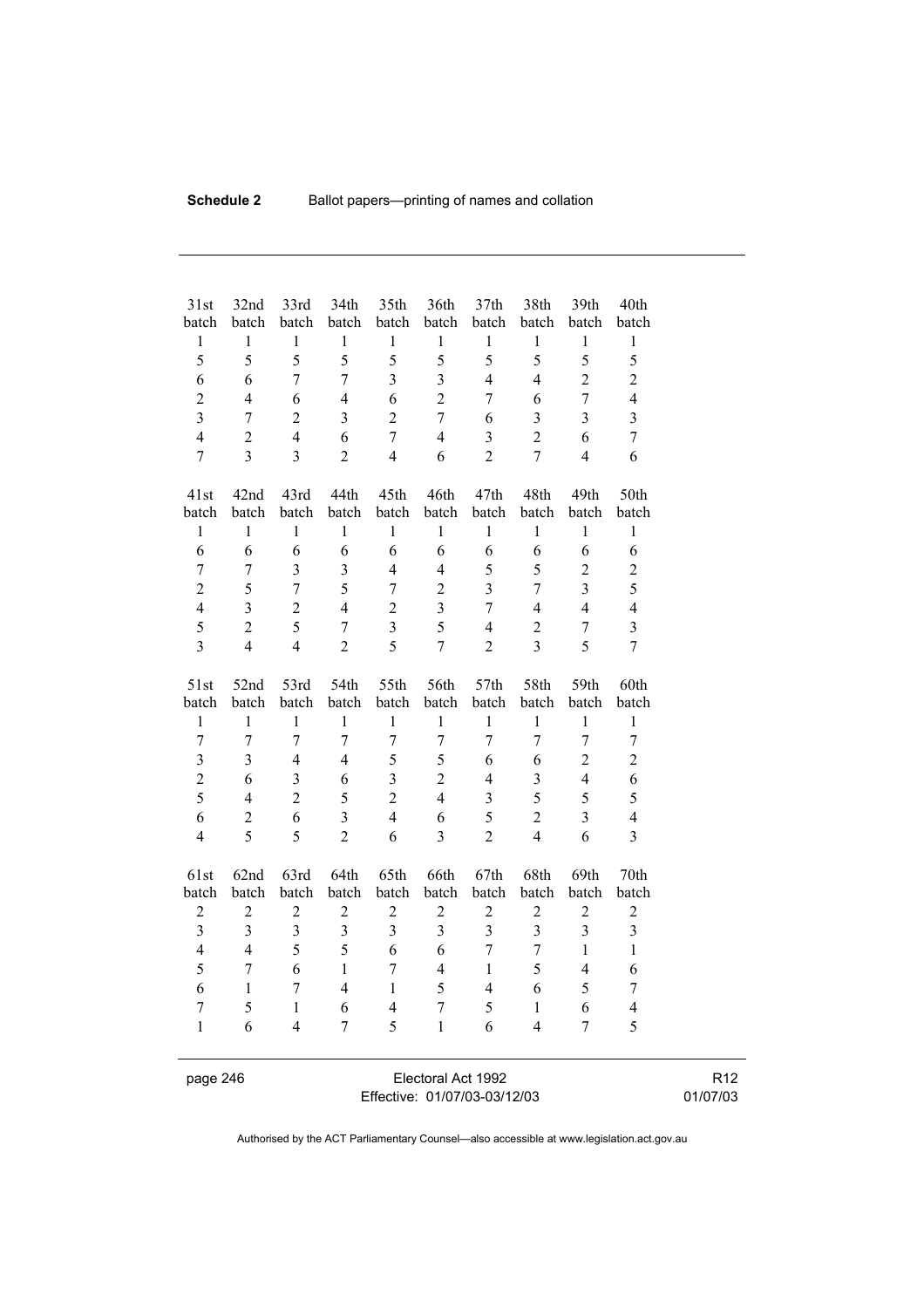| 71st                                                                                        | 72nd                                                                                                  | 73rd                                                                                       | 74th                                                                | 75th                                                                          | 76th                                                                                                        | 77th                                                                             | 78th                                                                    | 79th                                                                                 | 80th                                                                         |  |  |  |  |
|---------------------------------------------------------------------------------------------|-------------------------------------------------------------------------------------------------------|--------------------------------------------------------------------------------------------|---------------------------------------------------------------------|-------------------------------------------------------------------------------|-------------------------------------------------------------------------------------------------------------|----------------------------------------------------------------------------------|-------------------------------------------------------------------------|--------------------------------------------------------------------------------------|------------------------------------------------------------------------------|--|--|--|--|
| batch                                                                                       | batch                                                                                                 | batch                                                                                      | batch                                                               | batch                                                                         | batch                                                                                                       | batch                                                                            | batch                                                                   | batch                                                                                | batch                                                                        |  |  |  |  |
| $\sqrt{2}$                                                                                  | $\mathbf{2}$                                                                                          | $\overline{c}$                                                                             | $\sqrt{2}$                                                          | $\mathbf{2}$                                                                  | $\boldsymbol{2}$                                                                                            | $\sqrt{2}$                                                                       | $\mathbf{2}$                                                            | $\boldsymbol{2}$                                                                     | $\sqrt{2}$                                                                   |  |  |  |  |
| $\overline{\mathbf{4}}$                                                                     | $\overline{4}$                                                                                        | $\overline{4}$                                                                             | $\overline{4}$                                                      | $\overline{4}$                                                                | $\overline{4}$                                                                                              | $\overline{4}$                                                                   | $\overline{4}$                                                          | $\overline{4}$                                                                       | $\overline{4}$                                                               |  |  |  |  |
| 5                                                                                           | 5                                                                                                     | 6                                                                                          | 6                                                                   | 7                                                                             | 7                                                                                                           | $\mathbf{1}$                                                                     | $\,1$                                                                   | 3                                                                                    | 3                                                                            |  |  |  |  |
| $\overline{3}$                                                                              | $\mathbf{1}$                                                                                          | 5                                                                                          | $\mathbf{1}$                                                        | 5                                                                             | $\overline{\mathbf{3}}$                                                                                     | 6                                                                                | 5                                                                       | 6                                                                                    | $\mathbf{1}$                                                                 |  |  |  |  |
| $\boldsymbol{7}$                                                                            | 6                                                                                                     | $\mathfrak{Z}$                                                                             | $\overline{7}$                                                      | $\overline{\mathbf{3}}$                                                       | 6                                                                                                           | 5                                                                                | $\boldsymbol{7}$                                                        | 7                                                                                    | 7                                                                            |  |  |  |  |
| $\mathbf{1}$                                                                                | $\mathfrak{Z}$                                                                                        | $\mathbf{1}$                                                                               | 5                                                                   | 6                                                                             | $\mathbf{1}$                                                                                                | $\boldsymbol{7}$                                                                 | 3                                                                       | 5                                                                                    | 6                                                                            |  |  |  |  |
| 6                                                                                           | $\overline{7}$                                                                                        | $\overline{7}$                                                                             | 3                                                                   | $\mathbf{1}$                                                                  | 5                                                                                                           | $\overline{3}$                                                                   | 6                                                                       | $\mathbf{1}$                                                                         | 5                                                                            |  |  |  |  |
| 81st                                                                                        | 82nd                                                                                                  | 83rd                                                                                       | 84th                                                                | 85th                                                                          | 86th                                                                                                        | 87th                                                                             | 88th                                                                    | 89th                                                                                 | 90th                                                                         |  |  |  |  |
| batch                                                                                       | batch                                                                                                 | batch                                                                                      | batch                                                               | batch                                                                         | batch                                                                                                       | batch                                                                            | batch                                                                   | batch                                                                                | batch                                                                        |  |  |  |  |
| $\mathbf{2}$                                                                                | $\boldsymbol{2}$                                                                                      | $\sqrt{2}$                                                                                 | $\overline{c}$                                                      | $\boldsymbol{2}$                                                              | $\sqrt{2}$                                                                                                  | $\mathbf{2}$                                                                     | $\overline{c}$                                                          | $\sqrt{2}$                                                                           | $\mathbf{2}$                                                                 |  |  |  |  |
| 5                                                                                           | 5                                                                                                     | 5                                                                                          | 5                                                                   | 5                                                                             | 5                                                                                                           | 5                                                                                | 5                                                                       | 5                                                                                    | 5                                                                            |  |  |  |  |
| 6                                                                                           | 6                                                                                                     | $\boldsymbol{7}$                                                                           | 7                                                                   | $\mathbf{1}$                                                                  | $\mathbf{1}$                                                                                                | $\overline{4}$                                                                   | $\overline{4}$                                                          | $\overline{\mathbf{3}}$                                                              | $\overline{3}$                                                               |  |  |  |  |
| $\mathfrak{Z}$                                                                              | $\overline{\mathcal{L}}$                                                                              | 6                                                                                          | $\overline{4}$                                                      | 6                                                                             | $\overline{\mathbf{3}}$                                                                                     | $\boldsymbol{7}$                                                                 | 6                                                                       | $\boldsymbol{7}$                                                                     | $\overline{\mathcal{L}}$                                                     |  |  |  |  |
| $\mathbf{1}$                                                                                | $\boldsymbol{7}$                                                                                      | $\mathfrak{Z}$                                                                             | $\mathbf{1}$                                                        | 3                                                                             | $\boldsymbol{7}$                                                                                            | 6                                                                                | $\,1$                                                                   | $\mathbf{1}$                                                                         | $\mathbf{1}$                                                                 |  |  |  |  |
| $\overline{4}$                                                                              | $\mathfrak{Z}$                                                                                        | $\overline{4}$                                                                             | 6                                                                   | $\tau$                                                                        | $\overline{4}$                                                                                              | $\mathbf{1}$                                                                     | 3                                                                       | 6                                                                                    | 7                                                                            |  |  |  |  |
| $\boldsymbol{7}$                                                                            | $\mathbf{1}$                                                                                          | $\mathbf{1}$                                                                               | 3                                                                   | $\overline{4}$                                                                | 6                                                                                                           | $\overline{3}$                                                                   | $\tau$                                                                  | $\overline{4}$                                                                       | 6                                                                            |  |  |  |  |
| 91st                                                                                        | 92nd                                                                                                  | 93rd                                                                                       | 94th                                                                | 95th                                                                          | 96th                                                                                                        | 97th                                                                             | 98th                                                                    | 99th                                                                                 | 100th                                                                        |  |  |  |  |
| batch                                                                                       | batch                                                                                                 | batch                                                                                      | batch                                                               | batch                                                                         | batch                                                                                                       | batch                                                                            | batch                                                                   | batch                                                                                | batch                                                                        |  |  |  |  |
| $\overline{c}$                                                                              | $\boldsymbol{2}$                                                                                      | $\mathbf{2}$                                                                               | $\mathbf{2}$                                                        | $\mathbf{2}$                                                                  | $\sqrt{2}$                                                                                                  | $\sqrt{2}$                                                                       | $\mathbf{2}$                                                            | $\sqrt{2}$                                                                           | $\sqrt{2}$                                                                   |  |  |  |  |
| 6                                                                                           | 6                                                                                                     | 6                                                                                          | 6                                                                   | 6                                                                             | $\sqrt{6}$                                                                                                  | 6                                                                                | 6                                                                       | 6                                                                                    | 6                                                                            |  |  |  |  |
| $\boldsymbol{7}$                                                                            | 7                                                                                                     | $\mathbf{1}$                                                                               | $\mathbf{1}$                                                        | $\overline{\mathcal{L}}$                                                      | $\overline{4}$                                                                                              | 5                                                                                | 5                                                                       | $\mathfrak{Z}$                                                                       | $\overline{\mathbf{3}}$                                                      |  |  |  |  |
| $\overline{3}$                                                                              | 5                                                                                                     | $\boldsymbol{7}$                                                                           | 5                                                                   | 7                                                                             | $\overline{\mathbf{3}}$                                                                                     | $\mathbf{1}$                                                                     | 7                                                                       | $\mathbf{1}$                                                                         | 5                                                                            |  |  |  |  |
| $\overline{4}$                                                                              | $\mathbf{1}$                                                                                          | $\overline{3}$                                                                             | $\overline{4}$                                                      | 3                                                                             | $\mathbf{1}$                                                                                                | $\tau$                                                                           | $\overline{4}$                                                          | $\overline{4}$                                                                       | $\overline{4}$                                                               |  |  |  |  |
| 5                                                                                           | $\overline{\mathbf{3}}$                                                                               | 5                                                                                          | 7                                                                   | $\mathbf{1}$                                                                  | 5                                                                                                           | $\overline{4}$                                                                   | $\mathfrak{Z}$                                                          | 7                                                                                    | $\mathbf{1}$                                                                 |  |  |  |  |
| $\mathbf{1}$                                                                                | $\overline{4}$                                                                                        | $\overline{4}$                                                                             | $\overline{3}$                                                      | 5                                                                             | $\overline{7}$                                                                                              | $\overline{3}$                                                                   | $\mathbf{1}$                                                            | 5                                                                                    | 7                                                                            |  |  |  |  |
| 101st<br>batch<br>$\overline{c}$<br>$\tau$<br>$\mathbf{1}$<br>$\overline{3}$<br>5<br>6<br>4 | 102nd<br>batch<br>$\overline{2}$<br>$\boldsymbol{7}$<br>$\mathbf{1}$<br>6<br>4<br>$\mathfrak{Z}$<br>5 | 103rd<br>batch<br>$\overline{2}$<br>$\boldsymbol{7}$<br>4<br>1<br>$\mathfrak{Z}$<br>6<br>5 | 104th<br>batch<br>$\overline{c}$<br>$\tau$<br>4<br>6<br>5<br>1<br>3 | batch<br>$\overline{2}$<br>$\overline{7}$<br>5<br>$\mathbf{1}$<br>3<br>4<br>6 | 105th 106th<br>batch<br>$\overline{2}$<br>$\boldsymbol{7}$<br>5<br>$\overline{3}$<br>4<br>6<br>$\mathbf{1}$ | 107th<br>batch<br>$\overline{c}$<br>$\tau$<br>6<br>$\overline{4}$<br>1<br>5<br>3 | 108th<br>batch<br>$\overline{2}$<br>$\tau$<br>6<br>$\,1$<br>5<br>3<br>4 | 109th<br>batch<br>$\sqrt{2}$<br>7<br>$\mathfrak{Z}$<br>$\overline{4}$<br>5<br>1<br>6 | 110th<br>batch<br>$\sqrt{2}$<br>$\tau$<br>$\mathfrak{Z}$<br>6<br>5<br>4<br>1 |  |  |  |  |
| R <sub>12</sub><br>01/07/03                                                                 |                                                                                                       | Electoral Act 1992<br>Effective: 01/07/03-03/12/03                                         |                                                                     |                                                                               |                                                                                                             |                                                                                  |                                                                         |                                                                                      |                                                                              |  |  |  |  |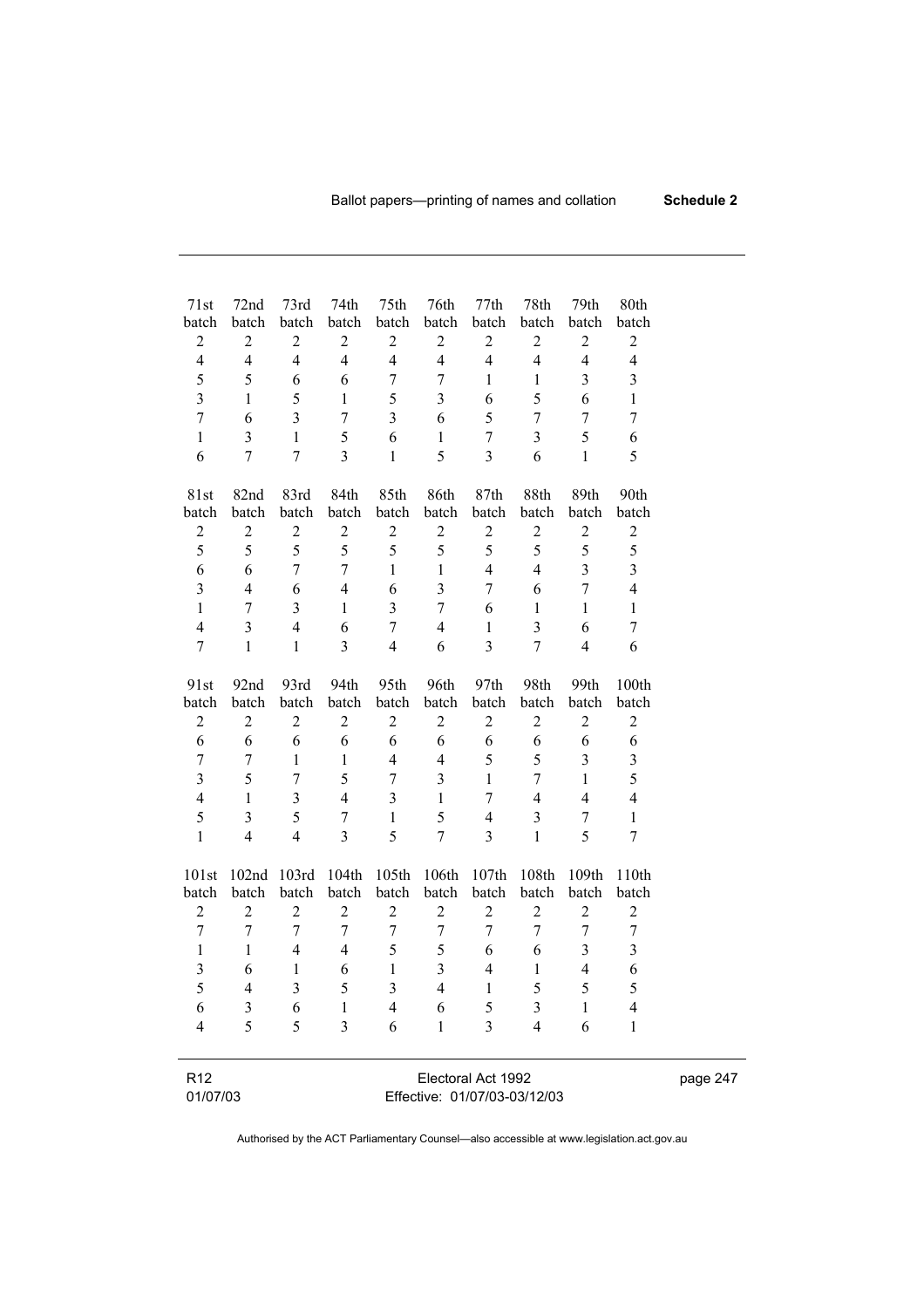| 111th<br>batch          | 112th<br>batch          | 113th<br>batch          | 114th<br>batch          | 115th<br>batch | 116th<br>batch          | 117th<br>batch | 118th<br>batch | 119th<br>batch           | 120th<br>batch          |  |
|-------------------------|-------------------------|-------------------------|-------------------------|----------------|-------------------------|----------------|----------------|--------------------------|-------------------------|--|
| $\overline{2}$          | $\overline{2}$          | $\overline{2}$          | $\overline{2}$          | $\overline{2}$ | $\overline{2}$          | $\overline{2}$ | $\overline{c}$ | $\overline{2}$           | $\overline{2}$          |  |
| $\mathbf{1}$            | $\mathbf{1}$            | $\mathbf{1}$            | $\mathbf{1}$            | $\mathbf{1}$   | $\mathbf{1}$            | $\mathbf{1}$   | $\mathbf{1}$   | $\mathbf{1}$             | $\mathbf{1}$            |  |
| $\overline{4}$          | $\overline{4}$          | 5                       | 5                       | 6              | 6                       | $\overline{7}$ | $\overline{7}$ | $\overline{\mathbf{3}}$  | $\overline{\mathbf{3}}$ |  |
| $\overline{\mathbf{3}}$ | $\boldsymbol{7}$        | $\overline{4}$          | 7                       | $\overline{4}$ | $\overline{\mathbf{3}}$ | 5              | $\overline{4}$ | 5                        | $\overline{7}$          |  |
| 6                       | 5                       | $\overline{3}$          | 6                       | $\overline{3}$ | 5                       | $\overline{4}$ | 6              | 6                        | 6                       |  |
| $\overline{7}$          | $\overline{3}$          | $\boldsymbol{7}$        | $\overline{4}$          | 5              | $\boldsymbol{7}$        | 6              | $\overline{3}$ | $\overline{\mathcal{L}}$ | 5                       |  |
| 5                       | 6                       | 6                       | $\overline{3}$          | $\overline{7}$ | $\overline{4}$          | $\overline{3}$ | 5              | $\overline{7}$           | $\overline{4}$          |  |
| 121st                   | 122nd                   | 123rd                   | 124th                   | 125th          | 126th                   | 127th          | 128th          | 129th                    | 130th                   |  |
| batch                   | batch                   | batch                   | batch                   | batch          | batch                   | batch          | batch          | batch                    | batch                   |  |
| 3                       | $\mathfrak{Z}$          | $\overline{\mathbf{3}}$ | $\overline{3}$          | $\overline{3}$ | 3                       | 3              | 3              | $\overline{\mathbf{3}}$  | $\overline{3}$          |  |
| $\overline{4}$          | $\overline{4}$          | $\overline{4}$          | $\overline{4}$          | $\overline{4}$ | $\overline{4}$          | $\overline{4}$ | $\overline{4}$ | $\overline{4}$           | $\overline{4}$          |  |
| 5                       | 5                       | 6                       | 6                       | $\overline{7}$ | $\overline{7}$          | $\mathbf{1}$   | $\mathbf{1}$   | $\overline{2}$           | $\overline{2}$          |  |
| 6                       | $\mathbf{1}$            | $\overline{7}$          | $\overline{2}$          | $\mathbf{1}$   | 5                       | $\overline{2}$ | 6              | 5                        | $\overline{7}$          |  |
| $\overline{7}$          | $\overline{2}$          | $\mathbf{1}$            | 5                       | $\overline{2}$ | 6                       | 5              | $\overline{7}$ | 6                        | $\mathbf{1}$            |  |
| $\mathbf{1}$            | 6                       | $\overline{c}$          | $\overline{7}$          | 5              | $\mathbf{1}$            | 6              | $\overline{2}$ | $\overline{7}$           | 5                       |  |
| $\overline{2}$          | $\boldsymbol{7}$        | 5                       | $\mathbf{1}$            | 6              | $\overline{2}$          | $\overline{7}$ | 5              | $\mathbf{1}$             | 6                       |  |
| 131st                   | 132nd                   | 133rd                   | 134th                   | 135th          | 136th                   | 137th          | 138th          | 139th                    | 140th                   |  |
| batch                   | batch                   | batch                   | batch                   | batch          | batch                   | batch          | batch          | batch                    | batch                   |  |
| $\mathfrak{Z}$          | 3                       | 3                       | $\mathfrak{Z}$          | 3              | 3                       | $\mathfrak{Z}$ | 3              | 3                        | 3                       |  |
| 5                       | 5                       | 5                       | 5                       | 5              | 5                       | 5              | 5              | 5                        | 5                       |  |
| 6                       | 6                       | $\overline{7}$          | $\overline{7}$          | $\mathbf{1}$   | $\mathbf{1}$            | $\overline{2}$ | $\overline{2}$ | $\overline{4}$           | $\overline{4}$          |  |
| $\overline{4}$          | $\overline{2}$          | 6                       | $\overline{2}$          | 6              | $\overline{4}$          | $\overline{7}$ | 6              | $\overline{7}$           | $\overline{c}$          |  |
| $\mathbf{1}$            | $\overline{7}$          | $\overline{4}$          | $\mathbf{1}$            | $\overline{4}$ | $\overline{7}$          | 6              | $\mathbf{1}$   | $\mathbf{1}$             | $\mathbf{1}$            |  |
| $\overline{2}$          | $\overline{4}$          | $\overline{2}$          | 6                       | $\overline{7}$ | $\overline{2}$          | $\mathbf{1}$   | $\overline{4}$ | 6                        | $\boldsymbol{7}$        |  |
| $\overline{7}$          | $\mathbf{1}$            | $\mathbf{1}$            | $\overline{4}$          | $\overline{2}$ | 6                       | $\overline{4}$ | $\overline{7}$ | $\overline{2}$           | 6                       |  |
| 141st                   | 142nd                   | 143rd                   | 144th                   | 145th          | 146th                   | 147th          | 148th          | 149th                    | 150th                   |  |
| batch                   | batch                   | batch                   | batch                   | batch          | batch                   | batch          | batch          | batch                    | batch                   |  |
| $\mathfrak{Z}$          | $\overline{\mathbf{3}}$ | $\overline{3}$          | $\overline{\mathbf{3}}$ | $\overline{3}$ | 3                       | $\mathfrak{Z}$ | $\mathfrak{Z}$ | 3                        | 3                       |  |
| 6                       | 6                       | 6                       | 6                       | 6              | 6                       | 6              | 6              | 6                        | 6                       |  |
| $\overline{7}$          | $\overline{7}$          | $\mathbf{1}$            | $\mathbf{1}$            | $\overline{2}$ | $\overline{2}$          | 5              | 5              | $\overline{4}$           | $\overline{4}$          |  |
| $\overline{4}$          | 5                       | $\overline{7}$          | 5                       | $\overline{7}$ | $\overline{4}$          | $\mathbf{1}$   | $\overline{7}$ | $\mathbf{1}$             | 5                       |  |
| $\overline{2}$          | $\mathbf{1}$            | $\overline{4}$          | $\overline{2}$          | $\overline{4}$ | $\mathbf{1}$            | $\overline{7}$ | $\overline{2}$ | $\overline{2}$           | $\overline{2}$          |  |
| 5                       | $\overline{4}$          | 5                       | $\overline{7}$          | $\mathbf{1}$   | 5                       | $\overline{c}$ | $\overline{4}$ | $\overline{7}$           | $\mathbf{1}$            |  |
| $\mathbf{1}$            | $\overline{2}$          | $\overline{2}$          | $\overline{4}$          | 5              | $\overline{7}$          | $\overline{4}$ | $\mathbf{1}$   | 5                        | $\overline{7}$          |  |
|                         |                         |                         |                         |                |                         |                |                |                          |                         |  |

page 248 Electoral Act 1992 Effective: 01/07/03-03/12/03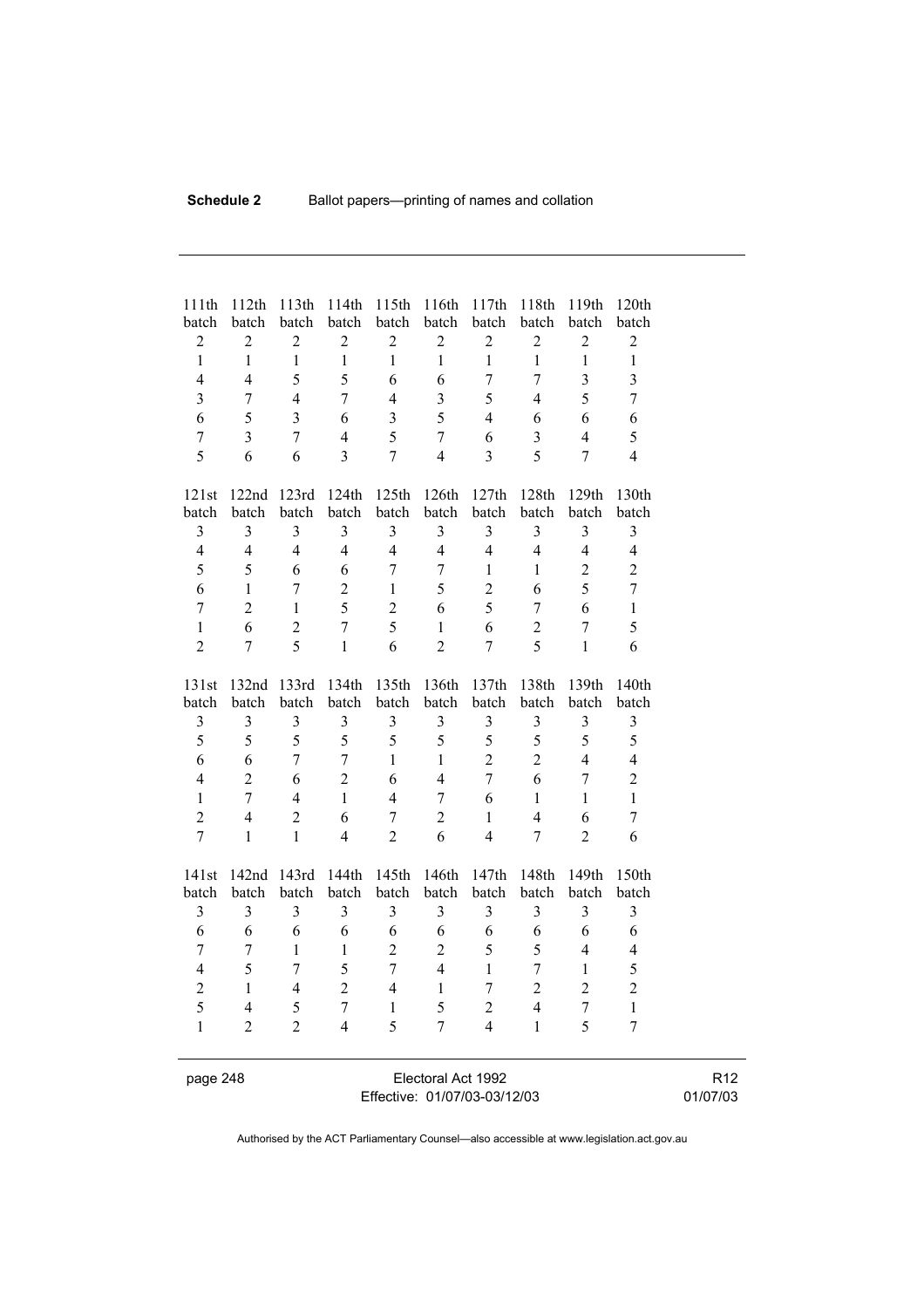| 151st            | 152nd 153rd       |                         |                         | 154th 155th 156th 157th |                         |                              | 158th            | 159th                   | 160th                    |          |
|------------------|-------------------|-------------------------|-------------------------|-------------------------|-------------------------|------------------------------|------------------|-------------------------|--------------------------|----------|
| batch            | batch             | batch                   | batch                   | batch                   | batch                   | batch                        | batch            | batch                   | batch                    |          |
| $\mathfrak{Z}$   | $\mathfrak{Z}$    | 3                       | $\mathfrak{Z}$          | $\mathfrak{Z}$          | $\mathfrak{Z}$          | $\mathfrak{Z}$               | $\mathfrak{Z}$   | 3                       | $\mathfrak{Z}$           |          |
| $\boldsymbol{7}$ | $\boldsymbol{7}$  | $\boldsymbol{7}$        | $\tau$                  | $\boldsymbol{7}$        | $\boldsymbol{7}$        | $\boldsymbol{7}$             | $\boldsymbol{7}$ | $\boldsymbol{7}$        | 7                        |          |
| $\mathbf{1}$     | $\mathbf{1}$      | $\overline{c}$          | $\overline{2}$          | 5                       | 5                       | 6                            | 6                | $\overline{4}$          | $\overline{4}$           |          |
| $\overline{4}$   | 6                 | $\mathbf{1}$            | 6                       | $\mathbf{1}$            | $\overline{4}$          | $\sqrt{2}$                   | $\mathbf{1}$     | $\overline{2}$          | 6                        |          |
| 5                | $\sqrt{2}$        | $\overline{4}$          | 5                       | $\overline{4}$          | $\overline{2}$          | $\mathbf{1}$                 | 5                | 5                       | 5                        |          |
| 6                | $\overline{4}$    | 6                       | $\mathbf{1}$            | $\overline{c}$          | 6                       | 5                            | $\overline{4}$   | $\mathbf{1}$            | $\overline{c}$           |          |
| $\overline{2}$   | 5                 | 5                       | $\overline{4}$          | 6                       | $\mathbf{1}$            | $\overline{4}$               | $\overline{2}$   | 6                       | $\mathbf{1}$             |          |
|                  |                   |                         |                         |                         |                         |                              |                  |                         |                          |          |
| 161st            | 162 <sub>nd</sub> | 163rd                   | 164th                   | 165th                   | 166th                   | 167th                        | 168th            | 169th                   | 170th                    |          |
| batch            | batch             | batch                   | batch                   | batch                   | batch                   | batch                        | batch            | batch                   | batch                    |          |
| $\mathfrak{Z}$   | $\mathfrak{Z}$    | $\mathfrak{Z}$          | $\mathfrak{Z}$          | $\mathfrak{Z}$          | $\mathfrak{Z}$          | $\mathfrak{Z}$               | $\mathfrak{Z}$   | $\mathfrak{Z}$          | $\mathfrak{Z}$           |          |
| $\mathbf{1}$     | $\,1\,$           | $\,1$                   | $\mathbf{1}$            | $\mathbf{1}$            | $\mathbf{1}$            | $\mathbf{1}$                 | $\,1$            | $\mathbf{1}$            | $\mathbf{1}$             |          |
| $\overline{2}$   | $\overline{2}$    | 5                       | 5                       | 6                       | 6                       | $\tau$                       | $\boldsymbol{7}$ | $\overline{4}$          | $\overline{\mathcal{A}}$ |          |
| $\overline{4}$   | $\boldsymbol{7}$  | $\overline{2}$          | $\tau$                  | $\overline{c}$          | $\overline{4}$          | 5                            | $\sqrt{2}$       | 5                       | 7                        |          |
| 6                | 5                 | $\overline{4}$          | 6                       | $\overline{4}$          | 5                       | $\overline{2}$               | 6                | 6                       | 6                        |          |
| $\boldsymbol{7}$ | $\overline{4}$    | 7                       | $\overline{2}$          | 5                       | $\boldsymbol{7}$        | 6                            | $\overline{4}$   | $\boldsymbol{2}$        | 5                        |          |
| 5                | 6                 | 6                       | $\overline{4}$          | $\overline{7}$          | $\overline{2}$          | $\overline{4}$               | 5                | $\overline{7}$          | $\overline{2}$           |          |
| 171st            | 172nd             | 173rd                   | 174th                   | 175th                   | 176th                   | 177th                        | 178th            | 179th                   | 180th                    |          |
| batch            | batch             | batch                   | batch                   | batch                   | batch                   | batch                        | batch            | batch                   | batch                    |          |
| 3                | $\mathfrak{Z}$    | $\mathfrak{Z}$          | 3                       | 3                       | $\mathfrak{Z}$          | $\mathfrak{Z}$               | $\mathfrak{Z}$   | $\mathfrak{Z}$          | 3                        |          |
| $\overline{c}$   | $\sqrt{2}$        | $\sqrt{2}$              | $\overline{2}$          | $\sqrt{2}$              | $\sqrt{2}$              | $\sqrt{2}$                   | $\sqrt{2}$       | $\boldsymbol{2}$        | $\overline{c}$           |          |
| 5                | 5                 | $\sqrt{6}$              | 6                       | $\boldsymbol{7}$        | $\tau$                  | $\mathbf{1}$                 | $\mathbf{1}$     | $\overline{4}$          | $\overline{4}$           |          |
| $\overline{4}$   | $\mathbf{1}$      | 5                       | $\mathbf{1}$            | 5                       | $\overline{4}$          | 6                            | 5                | 6                       | $\mathbf{1}$             |          |
| $\boldsymbol{7}$ | 6                 | $\overline{4}$          | $\tau$                  | $\overline{4}$          | 6                       | 5                            | $\tau$           | 7                       | 7                        |          |
| $\mathbf{1}$     | $\overline{4}$    | $\mathbf{1}$            | 5                       | 6                       | $\mathbf{1}$            | $\boldsymbol{7}$             | $\overline{4}$   | 5                       | 6                        |          |
| 6                | 7                 | $\tau$                  | $\overline{4}$          | $\mathbf{1}$            | 5                       | $\overline{4}$               | 6                | $\mathbf{1}$            | 5                        |          |
|                  |                   |                         |                         |                         |                         |                              |                  |                         |                          |          |
| 181st            |                   | 182nd 183rd             | 184th                   |                         | 185th 186th 187th       |                              | 188th            | 189th                   | 190th                    |          |
| batch            | batch             | batch                   | batch                   | batch                   | batch                   | batch                        | batch            | batch                   | batch                    |          |
| $\overline{4}$   | $\overline{4}$    | $\overline{\mathbf{4}}$ | $\overline{\mathbf{4}}$ | $\overline{4}$          | $\overline{\mathbf{4}}$ | $\overline{4}$               | $\overline{4}$   | $\overline{\mathbf{4}}$ | $\overline{4}$           |          |
| 5                | 5                 | 5                       | 5                       | 5                       | 5                       | 5                            | $\mathfrak s$    | 5                       | 5                        |          |
| 6                | $\boldsymbol{6}$  | $\boldsymbol{7}$        | $\boldsymbol{7}$        | $\mathbf{1}$            | $\mathbf{1}$            | $\sqrt{2}$                   | $\sqrt{2}$       | $\mathfrak{Z}$          | $\overline{\mathbf{3}}$  |          |
| $\boldsymbol{7}$ | $\overline{2}$    | $\mathbf{1}$            | $\mathfrak{Z}$          | $\overline{2}$          | 6                       | $\overline{3}$               | $\boldsymbol{7}$ | 6                       | $\mathbf{1}$             |          |
| $\,1$            | $\mathfrak{Z}$    | $\overline{c}$          | $\sqrt{6}$              | 3                       | $7\overline{ }$         | $\sqrt{6}$                   | $\overline{1}$   | 1                       | $\overline{2}$           |          |
| $\overline{c}$   | 7                 | 3                       | 1                       | 6                       | $\overline{c}$          | 7                            | 3                | 1                       | 6                        |          |
| $\overline{3}$   | $\mathbf{1}$      | 6                       | $\overline{2}$          | 7                       | $\overline{3}$          | $\mathbf{1}$                 | 6                | $\overline{2}$          | 7                        |          |
|                  |                   |                         |                         |                         |                         |                              |                  |                         |                          |          |
| R <sub>12</sub>  |                   |                         |                         |                         |                         | Electoral Act 1992           |                  |                         |                          |          |
| 01/07/03         |                   |                         |                         |                         |                         | Effective: 01/07/03-03/12/03 |                  |                         |                          | page 249 |
|                  |                   |                         |                         |                         |                         |                              |                  |                         |                          |          |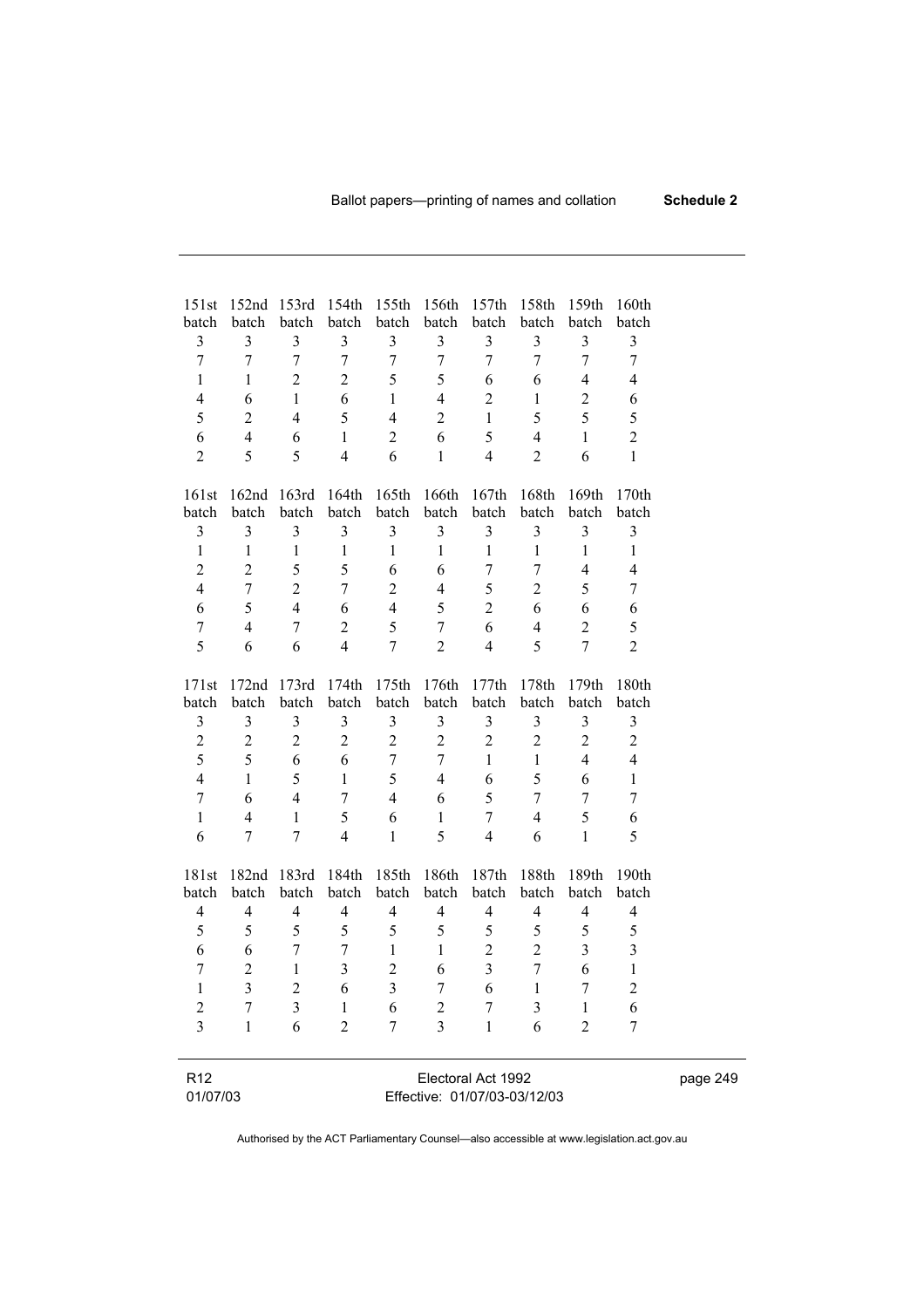| 191st<br>batch          | 192nd<br>batch          | 193rd<br>batch          | 194th<br>batch          | 195th<br>batch           | 196th<br>batch          | 197th<br>batch   | 198th<br>batch | 199th<br>batch          | 200th<br>batch          |  |  |
|-------------------------|-------------------------|-------------------------|-------------------------|--------------------------|-------------------------|------------------|----------------|-------------------------|-------------------------|--|--|
| $\overline{4}$          | $\overline{4}$          | $\overline{4}$          | $\overline{4}$          | $\overline{4}$           | $\overline{4}$          | $\overline{4}$   | $\overline{4}$ | $\overline{4}$          | $\overline{4}$          |  |  |
| 6                       | 6                       | 6                       | 6                       | 6                        | 6                       | 6                | 6              | 6                       | 6                       |  |  |
| $\overline{7}$          | $\overline{7}$          | 1                       | 1                       | $\overline{2}$           | $\overline{2}$          | 3                | $\overline{3}$ | 5                       | 5                       |  |  |
| 5                       | $\overline{3}$          | $\overline{7}$          | $\overline{\mathbf{3}}$ | $\overline{7}$           | 5                       | $\mathbf{1}$     | $\overline{7}$ | $\mathbf{1}$            | $\overline{\mathbf{3}}$ |  |  |
| $\overline{2}$          | $\mathbf{1}$            | 5                       | $\overline{2}$          | 5                        | $\mathbf{1}$            | $\overline{7}$   | $\overline{2}$ | $\overline{2}$          | $\overline{2}$          |  |  |
| $\overline{\mathbf{3}}$ | 5                       | $\overline{\mathbf{3}}$ | $\overline{7}$          | $\mathbf{1}$             | $\overline{\mathbf{3}}$ | $\overline{c}$   | 5              | $\overline{7}$          | $\mathbf{1}$            |  |  |
| $\mathbf{1}$            | $\overline{2}$          | $\overline{2}$          | 5                       | $\overline{3}$           | 7                       | 5                | $\mathbf{1}$   | $\overline{3}$          | $\overline{7}$          |  |  |
|                         |                         |                         |                         |                          |                         |                  |                |                         |                         |  |  |
| 201st                   |                         | 202nd 203rd             | 204th                   | 205 <sup>th</sup>        | 206th                   | 207th            | 208th          | 209th                   | 210th                   |  |  |
| batch                   | batch                   | batch                   | batch                   | batch                    | batch                   | batch            | batch          | batch                   | batch                   |  |  |
| $\overline{4}$          | $\overline{4}$          | $\overline{4}$          | $\overline{4}$          | $\overline{4}$           | $\overline{4}$          | $\overline{4}$   | $\overline{4}$ | $\overline{4}$          | $\overline{4}$          |  |  |
| $\overline{7}$          | $\overline{7}$          | $\boldsymbol{7}$        | $\overline{7}$          | $\boldsymbol{7}$         | $\boldsymbol{7}$        | $\boldsymbol{7}$ | $\overline{7}$ | $\boldsymbol{7}$        | $\boldsymbol{7}$        |  |  |
| $\mathbf{1}$            | 1                       | $\overline{2}$          | $\overline{2}$          | $\overline{\mathbf{3}}$  | $\mathfrak{Z}$          | 6                | 6              | 5                       | 5                       |  |  |
| 5                       | 6                       | $\mathbf{1}$            | 6                       | $\mathbf{1}$             | 5                       | $\overline{2}$   | $\mathbf{1}$   | $\overline{2}$          | 6                       |  |  |
| $\overline{3}$          | $\overline{2}$          | 5                       | $\overline{\mathbf{3}}$ | 5                        | $\overline{2}$          | $\mathbf{1}$     | 3              | $\overline{3}$          | $\overline{3}$          |  |  |
| 6                       | 5                       | 6                       | $\mathbf{1}$            | $\overline{2}$           | 6                       | $\overline{3}$   | 5              | $\mathbf{1}$            | $\overline{2}$          |  |  |
| $\overline{2}$          | $\overline{3}$          | $\overline{3}$          | 5                       | 6                        | $\mathbf{1}$            | 5                | $\overline{2}$ | 6                       | $\mathbf{1}$            |  |  |
|                         |                         |                         |                         |                          |                         |                  |                |                         |                         |  |  |
| 211th                   | 212th                   | 213th                   | 214th                   | 215th                    | 216th                   | 217th            | 218th          | 219th                   | 220th                   |  |  |
| batch                   | batch                   | batch                   | batch                   | batch                    | batch                   | batch            | batch          | batch                   | batch                   |  |  |
| $\overline{4}$          | $\overline{4}$          | $\overline{4}$          | $\overline{4}$          | $\overline{\mathcal{L}}$ | $\overline{4}$          | $\overline{4}$   | $\overline{4}$ | $\overline{4}$          | $\overline{4}$          |  |  |
| $\mathbf{1}$            | $\mathbf{1}$            | 1                       | $\mathbf{1}$            | $\mathbf{1}$             | $\mathbf{1}$            | 1                | 1              | $\mathbf{1}$            | 1                       |  |  |
| $\overline{2}$          | $\overline{2}$          | $\overline{\mathbf{3}}$ | $\overline{3}$          | 6                        | 6                       | $\boldsymbol{7}$ | 7              | 5                       | 5                       |  |  |
| 5                       | $\overline{7}$          | $\overline{2}$          | $\overline{7}$          | $\overline{c}$           | 5                       | $\overline{3}$   | $\overline{2}$ | $\overline{\mathbf{3}}$ | $\boldsymbol{7}$        |  |  |
| 6                       | $\overline{\mathbf{3}}$ | 5                       | 6                       | 5                        | 3                       | $\overline{2}$   | 6              | 6                       | 6                       |  |  |
| $\overline{7}$          | 5                       | $\overline{7}$          | $\overline{2}$          | $\overline{3}$           | $\overline{7}$          | 6                | 5              | $\overline{2}$          | $\overline{3}$          |  |  |
| $\overline{3}$          | 6                       | 6                       | 5                       | $\overline{7}$           | $\overline{2}$          | 5                | $\overline{3}$ | $\overline{7}$          | $\overline{2}$          |  |  |
|                         |                         |                         |                         |                          |                         |                  |                |                         |                         |  |  |
| 221st                   |                         | 222nd 223rd             | 224th                   | 225th                    | 226th                   | 227th            | 228th          | 229th                   | 230th                   |  |  |
| batch                   | batch                   | batch                   | batch                   | batch                    | batch                   | batch            | batch          | batch                   | batch                   |  |  |
| $\overline{4}$          | $\overline{4}$          | $\overline{4}$          | $\overline{4}$          | $\overline{\mathcal{L}}$ | $\overline{\mathbf{4}}$ | $\overline{4}$   | $\overline{4}$ | $\overline{4}$          | $\overline{4}$          |  |  |
| $\overline{c}$          | $\overline{c}$          | $\boldsymbol{2}$        | $\sqrt{2}$              | $\mathbf{2}$             | $\overline{2}$          | $\overline{2}$   | $\overline{2}$ | $\sqrt{2}$              | $\sqrt{2}$              |  |  |
| $\overline{\mathbf{3}}$ | $\overline{3}$          | 6                       | 6                       | $\overline{7}$           | $\boldsymbol{7}$        | $\mathbf{1}$     | $\mathbf{1}$   | 5                       | 5                       |  |  |
| 5                       | $\mathbf{1}$            | $\overline{3}$          | $\mathbf{1}$            | $\overline{\mathbf{3}}$  | 5                       | 6                | $\overline{3}$ | 6                       | $\mathbf{1}$            |  |  |
| $\overline{7}$          | 6                       | 5                       | $\overline{7}$          | 5                        | 6                       | 3                | $\overline{7}$ | $\overline{7}$          | $\overline{7}$          |  |  |
| $\mathbf{1}$            | 5                       | $\mathbf{1}$            | $\mathfrak{Z}$          | 6                        | $\mathbf{1}$            | $\overline{7}$   | 5              | $\overline{\mathbf{3}}$ | 6                       |  |  |
| 6                       | $\overline{7}$          | 7                       | 5                       | $\mathbf{1}$             | 3                       | 5                | 6              | $\mathbf{1}$            | 3                       |  |  |
|                         |                         |                         |                         |                          |                         |                  |                |                         |                         |  |  |
| page 250                |                         | Electoral Act 1992      |                         |                          |                         |                  |                |                         |                         |  |  |

Effective: 01/07/03-03/12/03

R12 01/07/03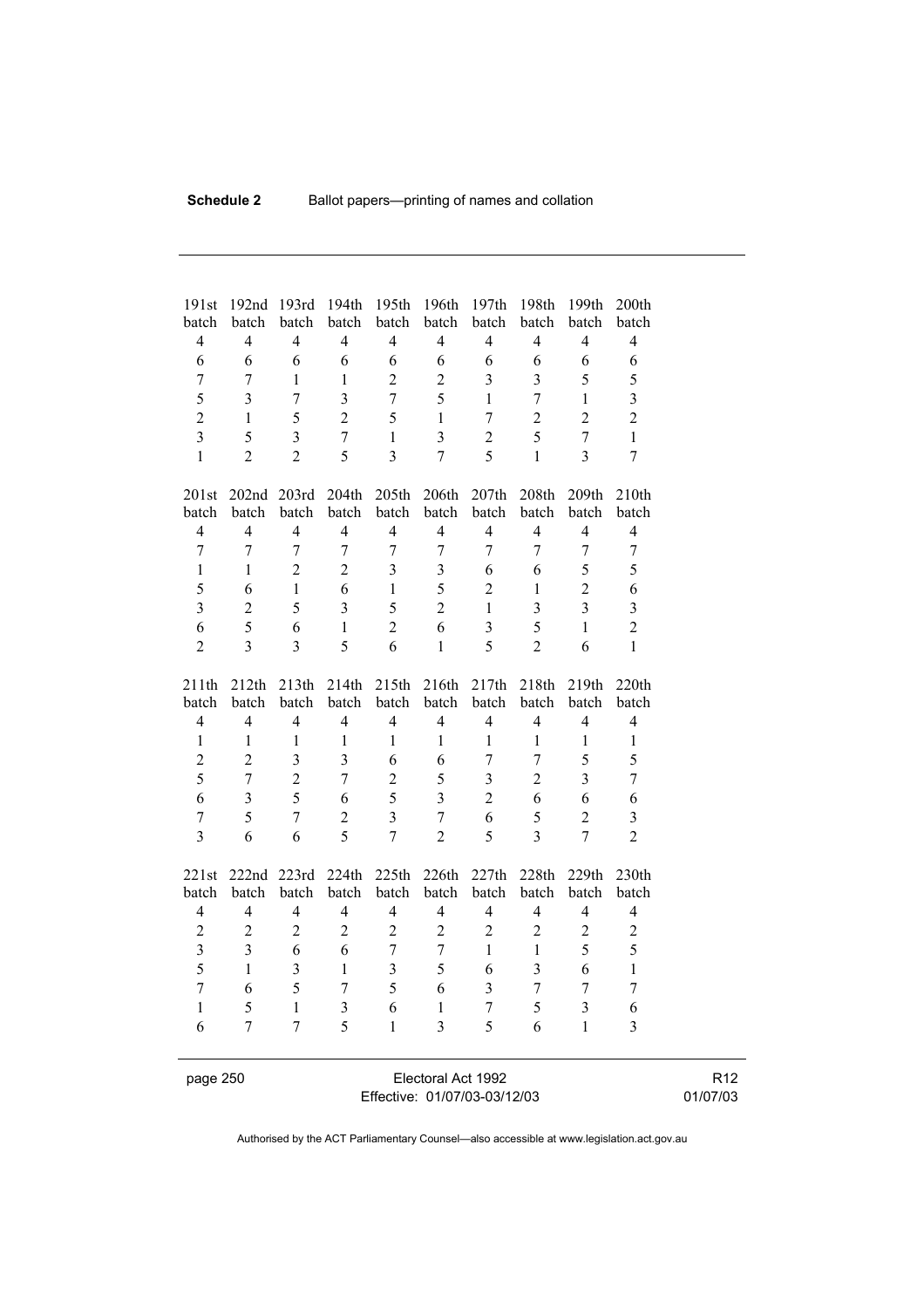| 231st                       | 232nd 233rd    |                         | 234th          |                         | 235th 236th             |                                                    | 237th 238th    | 239th                   | 240 <sub>th</sub>       |  |
|-----------------------------|----------------|-------------------------|----------------|-------------------------|-------------------------|----------------------------------------------------|----------------|-------------------------|-------------------------|--|
| batch                       | batch          | batch                   | batch          | batch                   | batch                   | batch                                              | batch          | batch                   | batch                   |  |
| $\overline{4}$              | $\overline{4}$ | $\overline{4}$          | $\overline{4}$ | $\overline{4}$          | $\overline{4}$          | $\overline{4}$                                     | $\overline{4}$ | $\overline{4}$          | $\overline{4}$          |  |
| $\overline{\mathbf{3}}$     | $\overline{3}$ | $\overline{\mathbf{3}}$ | $\overline{3}$ | $\overline{\mathbf{3}}$ | $\overline{\mathbf{3}}$ | $\overline{3}$                                     | $\overline{3}$ | $\overline{\mathbf{3}}$ | $\overline{\mathbf{3}}$ |  |
| 6                           | 6              | $\overline{7}$          | $\tau$         | $\mathbf{1}$            | $\mathbf{1}$            | $\overline{2}$                                     | $\overline{2}$ | 5                       | 5                       |  |
| 5                           | $\overline{2}$ | 6                       | $\overline{2}$ | 6                       | 5                       | $\tau$                                             | 6              | 7                       | $\overline{2}$          |  |
| $\mathbf{1}$                | 7              | 5                       | $\mathbf{1}$   | 5                       | $\overline{7}$          | 6                                                  | $\mathbf{1}$   | $\mathbf{1}$            | $\mathbf{1}$            |  |
| $\overline{2}$              | 5              | $\overline{2}$          | 6              | 7                       | $\overline{2}$          | $\mathbf{1}$                                       | 5              | 6                       | $\overline{7}$          |  |
| $\overline{7}$              | $\mathbf{1}$   | $\mathbf{1}$            | 5              | $\overline{c}$          | 6                       | 5                                                  | $\overline{7}$ | $\overline{2}$          | 6                       |  |
| 241st                       | 242nd          | 243rd                   | 244th          | 245th                   | 246th                   | 247th                                              | 248th          | 249th                   | 250th                   |  |
| batch                       | batch          | batch                   | batch          | batch                   | batch                   | batch                                              | batch          | batch                   | batch                   |  |
| 5                           | 5              | 5                       | 5              | 5                       | 5                       | 5                                                  | 5              | 5                       | 5                       |  |
| 6                           | 6              | 6                       | 6              | 6                       | 6                       | 6                                                  | 6              | 6                       | 6                       |  |
| $\overline{7}$              | 7              | $\mathbf{1}$            | $\mathbf{1}$   | $\overline{2}$          | $\overline{2}$          | $\overline{3}$                                     | 3              | $\overline{4}$          | $\overline{4}$          |  |
| $\mathbf{1}$                | 3              | $\overline{2}$          | $\overline{4}$ | 3                       | 7                       | $\overline{4}$                                     | $\mathbf{1}$   | 7                       | $\overline{c}$          |  |
| $\overline{c}$              | $\overline{4}$ | $\overline{3}$          | $\tau$         | $\overline{4}$          | $\mathbf{1}$            | $\tau$                                             | $\overline{2}$ | $\mathbf{1}$            | $\overline{\mathbf{3}}$ |  |
| 3                           | $\mathbf{1}$   | $\overline{4}$          | $\overline{2}$ | 7                       | $\overline{3}$          | $\mathbf{1}$                                       | $\overline{4}$ | $\overline{2}$          | $\overline{7}$          |  |
| $\overline{4}$              | $\overline{2}$ | $\tau$                  | $\overline{3}$ | $\mathbf{1}$            | $\overline{4}$          | $\overline{2}$                                     | 7              | 3                       | $\mathbf{1}$            |  |
| 251st                       | 252nd          | 253rd                   | 254th          | 255th                   | 256th                   | 257th                                              | 258th          | 259th                   | 260th                   |  |
| batch                       | batch          | batch                   | batch          | batch                   | batch                   | batch                                              | batch          | batch                   | batch                   |  |
| 5                           | 5              | 5                       | 5              | 5                       | 5                       | 5                                                  | 5              | 5                       | 5                       |  |
| $\overline{7}$              | $\overline{7}$ | $\overline{7}$          | $\overline{7}$ | $\overline{7}$          | $\overline{7}$          | $\overline{7}$                                     | $\overline{7}$ | $\boldsymbol{7}$        | $\overline{7}$          |  |
| $\mathbf{1}$                | $\mathbf{1}$   | $\overline{2}$          | $\overline{2}$ | $\overline{\mathbf{3}}$ | 3                       | $\overline{4}$                                     | $\overline{4}$ | 6                       | 6                       |  |
| 6                           | $\overline{4}$ | $\mathbf{1}$            | $\overline{4}$ | $\mathbf{1}$            | 6                       | $\overline{2}$                                     | $\mathbf{1}$   | $\overline{2}$          | $\overline{4}$          |  |
| 3                           | $\overline{2}$ | 6                       | $\overline{3}$ | 6                       | $\overline{2}$          | $\mathbf{1}$                                       | 3              | $\overline{3}$          | 3                       |  |
| $\overline{4}$              | 6              | $\overline{4}$          | $\mathbf{1}$   | $\sqrt{2}$              | $\overline{4}$          | $\overline{3}$                                     | 6              | $\mathbf{1}$            | $\overline{c}$          |  |
| $\overline{2}$              | 3              | 3                       | 6              | $\overline{4}$          | $\mathbf{1}$            | 6                                                  | $\overline{2}$ | $\overline{4}$          | $\mathbf{1}$            |  |
| 261st                       | 262nd          | 263rd                   | 264th          | 265th                   | 266th                   | 267th                                              | 268th          | 269th                   | 270th                   |  |
| batch                       | batch          | batch                   | batch          | batch                   | batch                   | batch                                              | batch          | batch                   | batch                   |  |
| 5                           | 5              | 5                       | 5              | 5                       | 5                       | 5                                                  | 5              | 5                       | 5                       |  |
| $\mathbf{1}$                | $\mathbf{1}$   | $\mathbf{1}$            | $\mathbf{1}$   | $\mathbf{1}$            | $\mathbf{1}$            | $\mathbf{1}$                                       | $\mathbf{1}$   | $\mathbf{1}$            | $\mathbf{1}$            |  |
| $\overline{2}$              | $\overline{2}$ | 3                       | 3              | $\overline{4}$          | $\overline{4}$          | 7                                                  | 7              | 6                       | 6                       |  |
| 6                           | 7              | $\overline{2}$          | $\overline{7}$ | $\overline{2}$          | 6                       | 3                                                  | $\overline{2}$ | 3                       | $\overline{7}$          |  |
| 4                           | 3              | 6                       | 4              | 6                       | 3                       | $\overline{c}$                                     | 4              | 4                       | 4                       |  |
| 7                           | 6              | 7                       | $\overline{2}$ | 3                       | 7                       | 4                                                  | 6              | 2                       | 3                       |  |
| 3                           | $\overline{4}$ | 4                       | 6              | 7                       | $\overline{2}$          | 6                                                  | 3              | $\overline{7}$          | $\overline{2}$          |  |
|                             |                |                         |                |                         |                         |                                                    |                |                         |                         |  |
| R <sub>12</sub><br>01/07/03 |                |                         |                |                         |                         | Electoral Act 1992<br>Effective: 01/07/03-03/12/03 |                |                         |                         |  |
|                             |                |                         |                |                         |                         |                                                    |                |                         |                         |  |

Effective: 01/07/03-03/12/03

page 251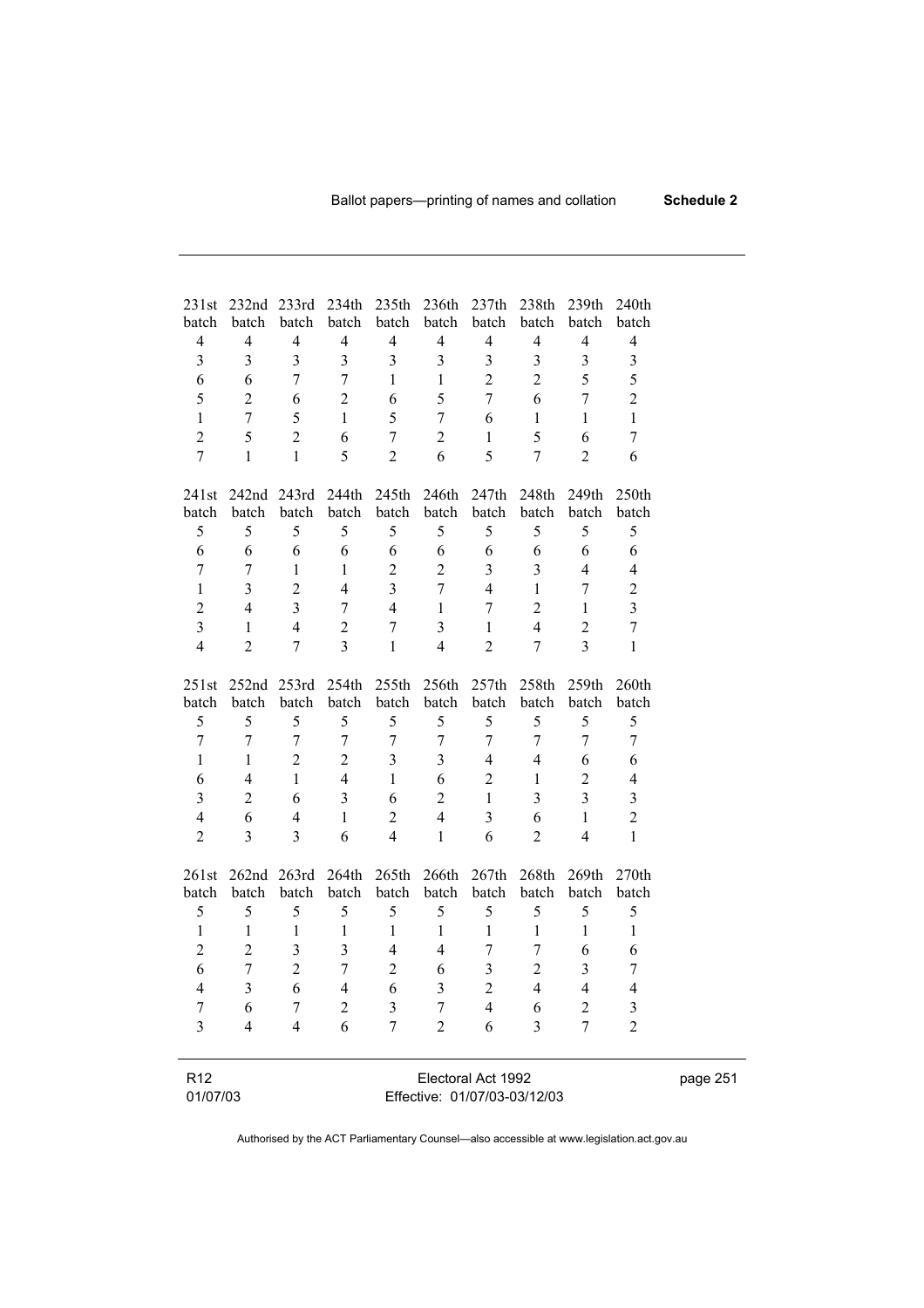| 271st                   | 272nd          | 273rd                   | 274th                   | 275th          | 276th                   | 277th                   | 278th             | 279th                   | 280th                   |
|-------------------------|----------------|-------------------------|-------------------------|----------------|-------------------------|-------------------------|-------------------|-------------------------|-------------------------|
| batch<br>5              | batch<br>5     | batch<br>5              | batch<br>5              | batch<br>5     | batch<br>5              | batch<br>5              | batch<br>5        | batch<br>5              | batch<br>5              |
| $\overline{2}$          | $\overline{2}$ | $\overline{2}$          | $\overline{2}$          | $\overline{2}$ | $\overline{2}$          | $\overline{2}$          | $\overline{2}$    | $\overline{2}$          | $\overline{2}$          |
| $\overline{\mathbf{3}}$ | $\overline{3}$ | $\overline{4}$          | $\overline{4}$          | $\overline{7}$ | $\overline{7}$          | $\mathbf{1}$            | $\mathbf{1}$      | 6                       | 6                       |
| 6                       | 1              | $\overline{3}$          | $\mathbf{1}$            | 3              | 6                       | $\overline{4}$          | $\overline{3}$    | 4                       | $\mathbf{1}$            |
| $\overline{7}$          | $\overline{4}$ | 6                       | $\overline{7}$          | 6              | $\overline{4}$          | 3                       | $\overline{7}$    | $\overline{7}$          | $\overline{7}$          |
| $\mathbf{1}$            | 6              | $\mathbf{1}$            | $\overline{3}$          | $\overline{4}$ | $\mathbf{1}$            | $\overline{7}$          | 6                 | 3                       | $\overline{4}$          |
| $\overline{4}$          | 7              | $\overline{7}$          | 6                       | $\mathbf{1}$   | $\overline{3}$          | 6                       | $\overline{4}$    | $\mathbf{1}$            | $\overline{3}$          |
|                         |                |                         |                         |                |                         |                         |                   |                         |                         |
| 281st                   | 282nd 283rd    |                         | 284th                   | 285th          | 286th                   | 287th                   | 288th             | 289th                   | 290th                   |
| batch                   | batch          | batch                   | batch                   | batch          | batch                   | batch                   | batch             | batch                   | batch                   |
| 5                       | 5              | 5                       | 5                       | 5              | 5                       | 5                       | 5                 | 5                       | 5                       |
| $\overline{3}$          | $\overline{3}$ | $\overline{3}$          | $\overline{3}$          | $\overline{3}$ | $\overline{3}$          | $\overline{\mathbf{3}}$ | 3                 | $\overline{3}$          | $\overline{3}$          |
| $\overline{4}$          | $\overline{4}$ | $\overline{7}$          | $\overline{7}$          | $\mathbf{1}$   | $\mathbf{1}$            | $\overline{2}$          | $\overline{2}$    | 6                       | 6                       |
| 6                       | $\overline{2}$ | $\overline{4}$          | $\overline{2}$          | $\overline{4}$ | 6                       | $\overline{7}$          | $\overline{4}$    | $\overline{7}$          | $\overline{2}$          |
| $\mathbf{1}$            | $\overline{7}$ | 6                       | $\mathbf{1}$            | 6              | $\overline{7}$          | $\overline{4}$          | $\mathbf{1}$      | $\mathbf{1}$            | $\mathbf{1}$            |
| $\overline{2}$          | 6              | $\overline{2}$          | $\overline{4}$          | $\overline{7}$ | $\overline{2}$          | $\mathbf{1}$            | 6                 | 4                       | $\overline{7}$          |
| $\overline{7}$          | $\mathbf{1}$   | $\mathbf{1}$            | 6                       | $\overline{2}$ | $\overline{4}$          | 6                       | $\overline{7}$    | $\overline{2}$          | $\overline{4}$          |
|                         |                |                         |                         |                |                         |                         |                   |                         |                         |
| 291st                   | 292nd 293rd    |                         | 294th                   | 295th          | 296th                   | 297th                   | 298 <sub>th</sub> | 299th                   | 300th                   |
| batch                   | batch          | batch                   | batch                   | batch          | batch                   | batch                   | batch             | batch                   | batch                   |
| 5                       | 5              | 5                       | 5                       | 5              | 5                       | 5                       | 5                 | 5                       | 5                       |
| $\overline{4}$          | $\overline{4}$ | $\overline{4}$          | $\overline{4}$          | $\overline{4}$ | $\overline{\mathbf{4}}$ | $\overline{4}$          | $\overline{4}$    | $\overline{4}$          | $\overline{4}$          |
| $\tau$                  | $\overline{7}$ | $\mathbf{1}$            | $\mathbf{1}$            | $\overline{2}$ | $\overline{2}$          | 3                       | $\overline{3}$    | 6                       | 6                       |
| 6                       | $\overline{3}$ | $\overline{7}$          | $\overline{\mathbf{3}}$ | $\overline{7}$ | 6                       | $\mathbf{1}$            | $\overline{7}$    | $\mathbf{1}$            | $\overline{\mathbf{3}}$ |
| $\overline{2}$          | $\mathbf{1}$   | 6                       | $\overline{2}$          | 6              | $\mathbf{1}$            | $\overline{7}$          | $\overline{2}$    | $\overline{2}$          | $\overline{2}$          |
| $\overline{3}$          | 6              | $\overline{\mathbf{3}}$ | $\overline{7}$          | $\mathbf{1}$   | $\overline{3}$          | $\overline{2}$          | 6                 | $\overline{7}$          | $\mathbf{1}$            |
| $\mathbf{1}$            | $\overline{2}$ | $\overline{2}$          | 6                       | $\overline{3}$ | $\overline{7}$          | 6                       | $\mathbf{1}$      | $\overline{3}$          | $\overline{7}$          |
| 301st                   | 302nd          | 303rd                   | 304th                   | 305th          | 306th                   | 307th                   | 308th             | 309th                   | 310th                   |
| batch                   | batch          | batch                   | batch                   | batch          | batch                   | batch                   | batch             | batch                   | batch                   |
| 6                       | 6              | 6                       | 6                       | 6              | 6                       | 6                       | 6                 | 6                       | 6                       |
| $\overline{7}$          | $\overline{7}$ | $\overline{7}$          | $\overline{7}$          | $\overline{7}$ | $\overline{7}$          | $\overline{7}$          | $\overline{7}$    | $\overline{7}$          | $\overline{7}$          |
| $\mathbf{1}$            | $\mathbf{1}$   | $\overline{2}$          | $\overline{2}$          | $\overline{3}$ | 3                       | $\overline{4}$          | $\overline{4}$    | 5                       | 5                       |
| $\overline{2}$          | $\overline{4}$ | $\overline{\mathbf{3}}$ | 5                       | $\overline{4}$ | $\mathbf{1}$            | 5                       | $\overline{2}$    | $\mathbf{1}$            | $\overline{\mathbf{3}}$ |
| $\overline{\mathbf{3}}$ | 5              | $\overline{4}$          | $\mathbf{1}$            | 5              | $\overline{2}$          | $\mathbf{1}$            | $\overline{3}$    | $\overline{2}$          | $\overline{4}$          |
| $\overline{4}$          | $\overline{2}$ | 5                       | $\overline{3}$          | $\mathbf{1}$   | $\overline{4}$          | $\overline{2}$          | 5                 | $\overline{\mathbf{3}}$ | $\mathbf{1}$            |
| 5                       | $\overline{3}$ | $\mathbf{1}$            | $\overline{4}$          | $\overline{2}$ | 5                       | $\overline{3}$          | $\mathbf{1}$      | $\overline{4}$          | $\overline{2}$          |
|                         |                |                         |                         |                |                         |                         |                   |                         |                         |

page 252 Electoral Act 1992 Effective: 01/07/03-03/12/03

R12 01/07/03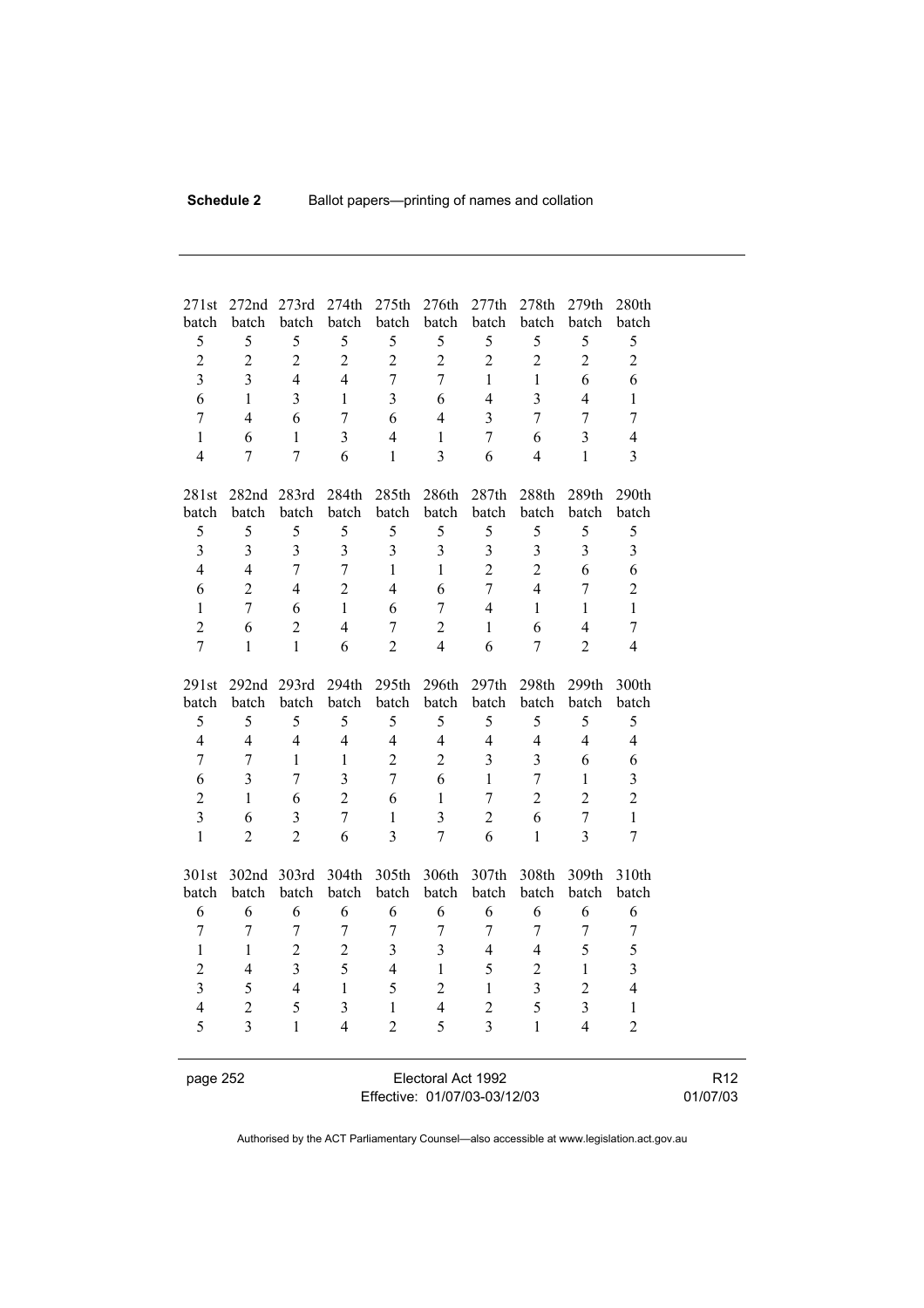| 311th                   |                                  |                         |                         |                     |                              | 312th 313th 314th 315th 316th 317th 318th |                  | 319th                            | 320th                   |          |
|-------------------------|----------------------------------|-------------------------|-------------------------|---------------------|------------------------------|-------------------------------------------|------------------|----------------------------------|-------------------------|----------|
| batch                   | batch                            | batch                   | batch                   | batch               | batch                        | batch                                     | batch            | batch                            | batch                   |          |
| 6                       | 6                                | 6                       | 6                       | $\sqrt{6}$          | 6                            | 6                                         | 6                | $\epsilon$                       | 6                       |          |
| $\mathbf{1}$            | $\,1$                            | $\mathbf{1}$            | $\,1$                   | $\mathbf{1}$        | $\mathbf{1}$                 | $\mathbf{1}$                              | $\mathbf{1}$     | $\mathbf{1}$                     | $\mathbf{1}$            |          |
| $\sqrt{2}$              | $\overline{c}$                   | $\overline{\mathbf{3}}$ | $\mathfrak{Z}$          | $\overline{4}$      | $\overline{4}$               | 5                                         | 5                | $\boldsymbol{7}$                 | $\boldsymbol{7}$        |          |
| $\boldsymbol{7}$        | 5                                | $\sqrt{2}$              | 5                       | $\overline{2}$      | $\tau$                       | $\overline{\mathbf{3}}$                   | $\overline{2}$   | 3                                | 5                       |          |
| $\overline{4}$          | 3                                | $\boldsymbol{7}$        | $\overline{4}$          | $\tau$              | 3                            | $\overline{2}$                            | $\overline{4}$   | $\overline{4}$                   | $\overline{4}$          |          |
| 5                       | $\overline{7}$                   | 5                       | $\overline{2}$          | 3                   | 5                            | $\overline{4}$                            | $\boldsymbol{7}$ | $\overline{c}$                   | $\mathfrak{Z}$          |          |
| $\overline{3}$          | $\overline{4}$                   | $\overline{4}$          | $\overline{7}$          | 5                   | $\overline{2}$               | $\overline{7}$                            | $\overline{3}$   | 5                                | $\overline{2}$          |          |
| 321st                   | 322nd 323rd                      |                         | 324th                   |                     |                              | 325th 326th 327th                         | 328th            | 329th                            | 330th                   |          |
| batch                   | batch                            | batch                   | batch                   | batch               | batch                        | batch                                     | batch            | batch                            | batch                   |          |
| 6                       | 6                                | 6                       | 6                       | 6                   | 6                            | 6                                         | 6                | 6                                | 6                       |          |
| $\mathbf{2}$            | $\sqrt{2}$                       | $\overline{2}$          | $\mathbf{2}$            | $\overline{c}$      | $\overline{c}$               | $\mathbf{2}$                              | $\mathbf{2}$     | $\overline{2}$                   | $\overline{c}$          |          |
| $\overline{\mathbf{3}}$ | 3                                | $\overline{4}$          | $\overline{4}$          | 5                   | 5                            | $\mathbf{1}$                              | $\mathbf{1}$     | 7                                | $\tau$                  |          |
| $\boldsymbol{7}$        | $\mathbf{1}$                     | $\overline{3}$          | $\mathbf{1}$            | 3                   | $\overline{7}$               | $\overline{4}$                            | 3                | $\overline{4}$                   | $\mathbf{1}$            |          |
| 5                       | $\overline{4}$                   | $\tau$                  | 5                       | $\tau$              | $\overline{4}$               | $\mathfrak{Z}$                            | 5                | 5                                | 5                       |          |
| $\mathbf{1}$            | $\boldsymbol{7}$                 | $\mathbf{1}$            | 3                       | $\overline{4}$      | $\mathbf{1}$                 | 5                                         | $\boldsymbol{7}$ | $\overline{\mathbf{3}}$          | $\overline{4}$          |          |
| $\overline{4}$          | 5                                | 5                       | $\overline{7}$          | $\mathbf{1}$        | $\overline{3}$               | $\overline{7}$                            | $\overline{4}$   | $\mathbf{1}$                     | 3                       |          |
|                         | 332nd 333rd                      |                         | 334th                   |                     | 335th 336th 337th            |                                           | 338th            | 339th                            | 340th                   |          |
| 331st<br>batch          | batch                            | batch                   |                         |                     |                              | batch batch batch batch                   | batch            | batch                            | batch                   |          |
| 6                       | 6                                | 6                       | 6                       | 6                   | 6                            | 6                                         | 6                | 6                                | 6                       |          |
| $\mathfrak{Z}$          | $\mathfrak{Z}$                   | $\mathfrak{Z}$          | $\mathfrak{Z}$          | $\mathfrak{Z}$      | $\overline{\mathbf{3}}$      | $\mathfrak{Z}$                            | $\mathfrak{Z}$   | $\overline{\mathbf{3}}$          | 3                       |          |
| $\overline{4}$          | $\overline{4}$                   | 5                       | 5                       | $\mathbf{1}$        | $\mathbf{1}$                 | $\overline{2}$                            | $\overline{2}$   | $\boldsymbol{7}$                 | $\boldsymbol{7}$        |          |
| $\boldsymbol{7}$        | $\sqrt{2}$                       | $\overline{4}$          | $\overline{2}$          | $\overline{4}$      | $\tau$                       | 5                                         | $\overline{4}$   | 5                                | $\overline{2}$          |          |
| $\mathbf{1}$            | 5                                | $\tau$                  | $\mathbf{1}$            |                     | 5                            | $\overline{4}$                            | $\mathbf{1}$     | $\mathbf{1}$                     | $\mathbf{1}$            |          |
| $\sqrt{2}$              |                                  | $\overline{2}$          |                         | $\tau$              | $\overline{2}$               | $\mathbf{1}$                              |                  |                                  | 5                       |          |
| 5                       | $\boldsymbol{7}$<br>$\mathbf{1}$ | $\mathbf{1}$            | $\overline{4}$          | 5<br>$\overline{2}$ | $\overline{4}$               | $\overline{7}$                            | 7<br>5           | $\overline{4}$<br>$\overline{2}$ | $\overline{4}$          |          |
|                         |                                  |                         | $\overline{7}$          |                     |                              |                                           |                  |                                  |                         |          |
|                         | 341st 342nd 343rd                |                         | 344th                   |                     |                              | 345th 346th 347th 348th                   |                  | 349th                            | 350th                   |          |
| batch                   | batch                            | batch                   | batch                   | batch               | batch                        | batch                                     | batch            | batch                            | batch                   |          |
| 6                       | 6                                | 6                       | 6                       | 6                   | 6                            | 6                                         | 6                | 6                                | 6                       |          |
| $\overline{4}$          | $\overline{4}$                   | $\overline{4}$          | $\overline{\mathbf{4}}$ | $\overline{4}$      | $\overline{4}$               | $\overline{4}$                            | $\overline{4}$   | $\overline{4}$                   | $\overline{4}$          |          |
| 5                       | 5                                | $\mathbf{1}$            | $\mathbf{1}$            | $\overline{2}$      | $\overline{c}$               | $\overline{3}$                            | $\mathfrak{Z}$   | 7                                | 7                       |          |
| $\overline{7}$          | $\overline{3}$                   | 5                       | $\overline{3}$          | 5                   | $\overline{7}$               | $\mathbf{1}$                              | 5                | $\mathbf{1}$                     | 3                       |          |
| $\overline{\mathbf{c}}$ | 1                                | 7                       | $\overline{\mathbf{c}}$ |                     | 1                            | 5                                         | 2                | $\overline{\mathbf{c}}$          | $\overline{\mathbf{c}}$ |          |
| 3                       | 7                                | 3                       | 5                       | L                   | 3                            | $\overline{c}$                            | 7                | 5                                | 1                       |          |
| 1                       | $\overline{2}$                   | $\overline{2}$          | $\overline{7}$          | 3                   | 5                            | $\overline{7}$                            | $\mathbf{1}$     | 3                                | 5                       |          |
|                         |                                  |                         |                         |                     |                              |                                           |                  |                                  |                         |          |
| R <sub>12</sub>         |                                  |                         |                         |                     |                              | Electoral Act 1992                        |                  |                                  |                         | page 253 |
| 01/07/03                |                                  |                         |                         |                     | Effective: 01/07/03-03/12/03 |                                           |                  |                                  |                         |          |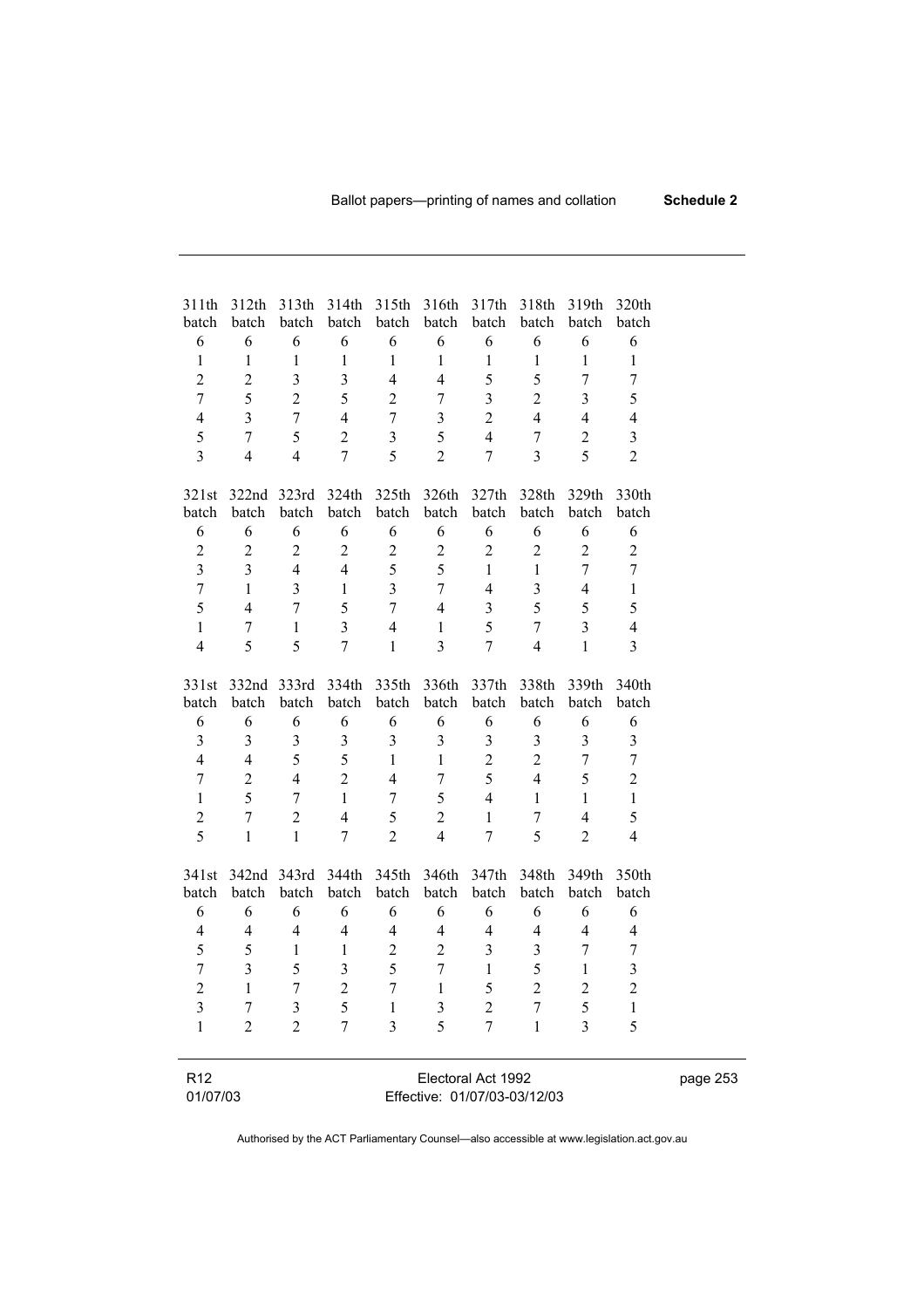| 351st                   | 352nd                   | 353rd                   | 354th            | 355th          | 356th                   | 357th                   | 358th            | 359th            | 360th                   |
|-------------------------|-------------------------|-------------------------|------------------|----------------|-------------------------|-------------------------|------------------|------------------|-------------------------|
| batch                   | batch                   | batch                   | batch            | batch          | batch                   | batch                   | batch            | batch            | batch                   |
| 6<br>5                  | 6<br>5                  | 6<br>5                  | 6<br>5           | 6<br>5         | 6<br>5                  | 6                       | 6<br>5           | 6<br>5           | 6                       |
|                         |                         |                         |                  |                |                         | 5                       |                  |                  | 5                       |
| $\mathbf{1}$            | 1                       | $\overline{2}$          | $\overline{2}$   | $\overline{3}$ | $\overline{3}$          | $\overline{4}$          | $\overline{4}$   | $\overline{7}$   | $\overline{7}$          |
| $\overline{7}$          | $\overline{4}$          | $\mathbf{1}$            | $\overline{4}$   | $\mathbf{1}$   | $\overline{7}$          | $\overline{2}$          | $\mathbf{1}$     | $\overline{2}$   | $\overline{4}$          |
| $\overline{\mathbf{3}}$ | $\overline{2}$          | $\overline{7}$          | 3                | $\overline{7}$ | $\overline{2}$          | 1                       | $\overline{3}$   | $\overline{3}$   | $\overline{\mathbf{3}}$ |
| $\overline{4}$          | $\overline{7}$          | $\overline{4}$          | $\mathbf{1}$     | $\overline{2}$ | $\overline{4}$          | $\overline{\mathbf{3}}$ | $\overline{7}$   | $\mathbf{1}$     | $\overline{2}$          |
| $\overline{2}$          | $\overline{\mathbf{3}}$ | $\overline{3}$          | $\overline{7}$   | $\overline{4}$ | $\mathbf{1}$            | $\overline{7}$          | $\overline{2}$   | $\overline{4}$   | $\mathbf{1}$            |
| 361st                   | 362nd                   | 363rd                   | 364th            | 365th          | 366th                   | 367th                   | 368th            | 369th            | 370th                   |
| batch                   | batch                   | batch                   | batch            | batch          | batch                   | batch                   | batch            | batch            | batch                   |
| $\boldsymbol{7}$        | 7                       | $\boldsymbol{7}$        | 7                | $\sqrt{ }$     | 7                       | $\boldsymbol{7}$        | $\sqrt{ }$       | $\boldsymbol{7}$ | $\boldsymbol{7}$        |
| $\mathbf{1}$            | $\mathbf{1}$            | $\mathbf{1}$            | $\mathbf{1}$     | $\mathbf{1}$   | $\mathbf{1}$            | $\mathbf{1}$            | $\mathbf{1}$     | $\mathbf{1}$     | $\mathbf{1}$            |
| $\overline{2}$          | $\overline{2}$          | $\overline{\mathbf{3}}$ | 3                | $\overline{4}$ | $\overline{4}$          | 5                       | 5                | 6                | 6                       |
| $\overline{3}$          | 5                       | $\overline{4}$          | 6                | 5              | $\overline{2}$          | 6                       | $\overline{3}$   | $\overline{2}$   | $\overline{4}$          |
| $\overline{4}$          | 6                       | 5                       | $\overline{2}$   | 6              | $\overline{\mathbf{3}}$ | $\overline{2}$          | 4                | $\overline{3}$   | 5                       |
| 5                       | 3                       | 6                       | $\overline{4}$   | $\overline{c}$ | 5                       | $\overline{3}$          | 6                | $\overline{4}$   | $\overline{2}$          |
| 6                       | $\overline{4}$          | $\overline{2}$          | 5                | $\overline{3}$ | 6                       | $\overline{4}$          | $\overline{2}$   | 5                | $\overline{3}$          |
| 371st                   | 372nd                   | 373rd                   | 374th            | 375th          | 376th                   | 377th                   | 378th            | 379th            | 380th                   |
| batch                   | batch                   | batch                   | batch            | batch          | batch                   | batch                   | batch            | batch            | batch                   |
| $\boldsymbol{7}$        | 7                       | $\boldsymbol{7}$        | $\boldsymbol{7}$ | $\sqrt{ }$     | $\overline{7}$          | $\overline{7}$          | $\sqrt{ }$       | 7                | $\boldsymbol{7}$        |
| $\overline{c}$          | $\overline{2}$          | $\overline{2}$          | $\overline{2}$   | $\overline{c}$ | $\overline{2}$          | $\overline{2}$          | $\overline{c}$   | $\overline{2}$   | $\boldsymbol{2}$        |
| $\overline{\mathbf{3}}$ | $\overline{3}$          | $\overline{4}$          | $\overline{4}$   | 5              | 5                       | 6                       | 6                | $\mathbf{1}$     | $\mathbf{1}$            |
| $\mathbf{1}$            | 6                       | $\overline{3}$          | 6                | $\overline{3}$ | $\mathbf{1}$            | $\overline{4}$          | $\overline{3}$   | $\overline{4}$   | 6                       |
| 5                       | 4                       | $\mathbf{1}$            | 5                | $\mathbf{1}$   | $\overline{4}$          | $\overline{3}$          | 5                | 5                | 5                       |
| 6                       | $\mathbf{1}$            | 6                       | $\overline{3}$   | $\overline{4}$ | 6                       | 5                       | $\mathbf{1}$     | 3                | $\overline{4}$          |
| $\overline{4}$          | 5                       | 5                       | $\mathbf{1}$     | 6              | $\overline{3}$          | $\mathbf{1}$            | $\overline{4}$   | 6                | $\overline{3}$          |
| 381st                   | 382nd 383rd             |                         | 384th            | 385th          | 386th                   | 387th                   | 388th            | 389th            | 390th                   |
| batch                   | batch                   | batch                   | batch            | batch          | batch                   | batch                   | batch            | batch            | batch                   |
| $\tau$                  | $\overline{7}$          | $\boldsymbol{7}$        | $\overline{7}$   | $\overline{7}$ | $\overline{7}$          | $\overline{7}$          | $\boldsymbol{7}$ | $\overline{7}$   | $\tau$                  |
| $\overline{3}$          | $\overline{3}$          | $\overline{3}$          | $\overline{3}$   | $\overline{3}$ | $\overline{3}$          | $\overline{\mathbf{3}}$ | $\overline{3}$   | $\overline{3}$   | 3                       |
| $\overline{4}$          | 4                       | 5                       | 5                | 6              | 6                       | $\overline{c}$          | $\overline{2}$   | $\mathbf{1}$     | 1                       |
| $\mathbf{1}$            | $\overline{2}$          | $\overline{4}$          | $\overline{2}$   | $\overline{4}$ | $\mathbf{1}$            | 5                       | $\overline{4}$   | 5                | $\overline{2}$          |
| 6                       | 5                       | $\mathbf{1}$            | 6                | $\mathbf{1}$   | 5                       | $\overline{4}$          | 6                | 6                | 6                       |
| $\overline{c}$          | $\mathbf{1}$            | $\overline{2}$          | $\overline{4}$   | 5              | $\overline{2}$          | 6                       | $\,1$            | $\overline{4}$   | 5                       |
| 5                       | 6                       | 6                       | $\mathbf{1}$     | $\overline{2}$ | $\overline{4}$          | $\mathbf{1}$            | 5                | $\overline{2}$   | $\overline{4}$          |
|                         |                         |                         |                  |                |                         |                         |                  |                  |                         |

page 254 Electoral Act 1992 Effective: 01/07/03-03/12/03

R12 01/07/03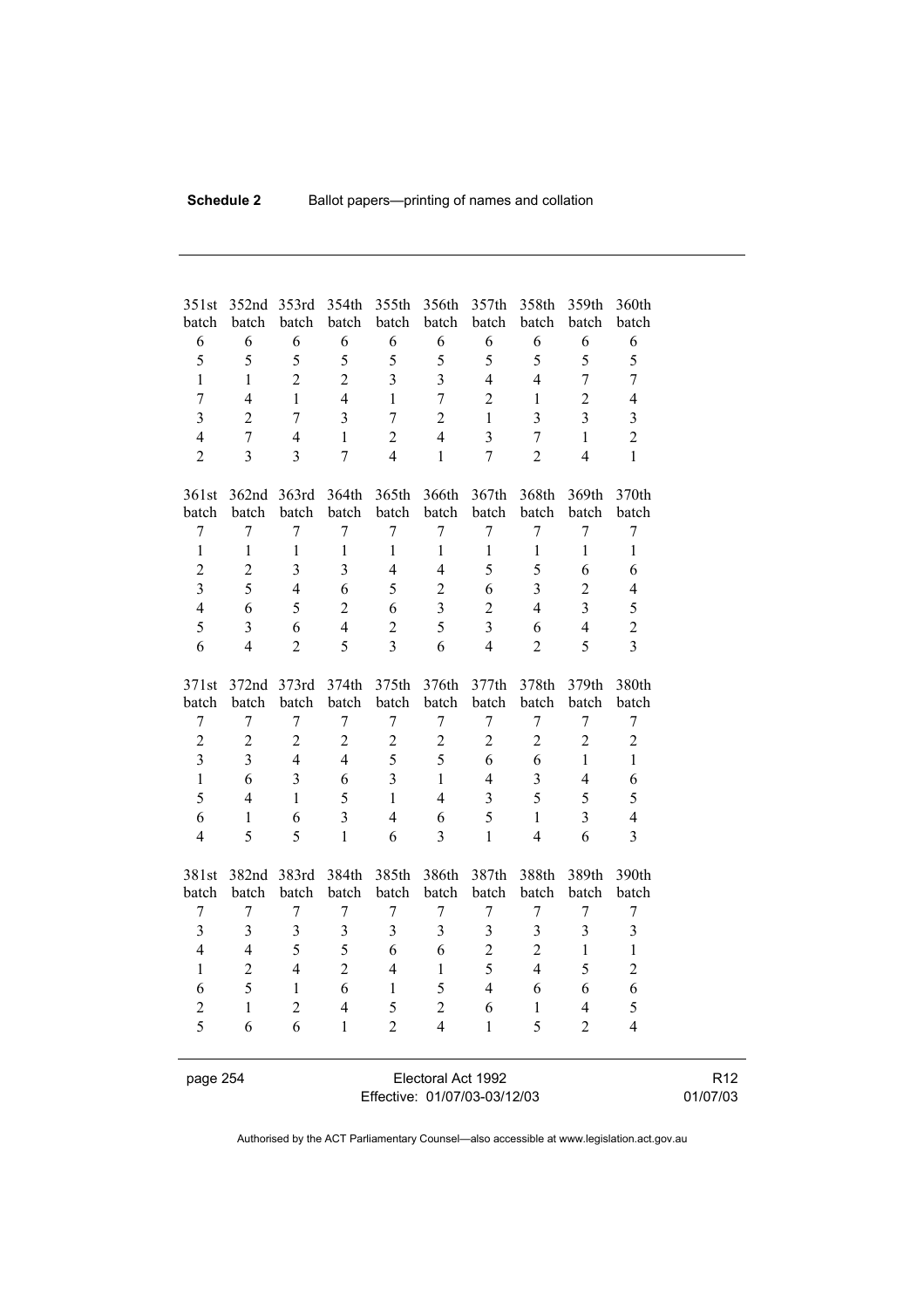| 391st          | 392 <sub>nd</sub> | 393rd          | 394th          | 395th          | 396th          | 397th          | 398th          | 399th          | 400 <sub>th</sub> |
|----------------|-------------------|----------------|----------------|----------------|----------------|----------------|----------------|----------------|-------------------|
| batch          | batch             | batch          | batch          | batch          | batch          | batch          | batch          | batch          | batch             |
| 7              | 7                 | 7              | 7              | 7              | 7              | 7              | 7              | 7              | 7                 |
| $\overline{4}$ | 4                 | $\overline{4}$ | $\overline{4}$ | 4              | 4              | 4              | 4              | 4              | 4                 |
| 5              | 5                 | 6              | 6              | $\overline{c}$ | 2              | 3              | 3              | 1              | 1                 |
| $\mathbf{1}$   | 3                 | 5              | 3              | 5              | $\mathbf{1}$   | 6              | 5              | 6              | 3                 |
| $\overline{2}$ | 6                 | $\mathbf{1}$   | $\overline{2}$ | $\mathbf{1}$   | 6              | 5              | $\overline{2}$ | $\overline{2}$ | $\overline{c}$    |
| $\overline{3}$ | $\mathbf{1}$      | 3              | 5              | 6              | 3              | $\overline{2}$ | $\mathbf{1}$   | 5              | 6                 |
| 6              | $\overline{2}$    | $\overline{2}$ | $\mathbf{1}$   | 3              | 5              | $\mathbf{1}$   | 6              | $\overline{3}$ | 5                 |
|                |                   |                |                |                |                |                |                |                |                   |
| 401st          | 402 <sub>nd</sub> | 403rd          | 404th          | 405th          | 406th          | 407th          | 408th          | 409th          | 410 <sub>th</sub> |
| batch          | batch             | batch          | batch          | batch          | batch          | batch          | batch          | batch          | batch             |
| 7              | 7                 | 7              | 7              | 7              | 7              | 7              | 7              | 7              | 7                 |
| 5              | 5                 | 5              | 5              | 5              | 5              | 5              | 5              | 5              | 5                 |
| 6              | 6                 | $\overline{2}$ | $\overline{2}$ | $\mathfrak{Z}$ | 3              | $\overline{4}$ | 4              | $\mathbf{1}$   | 1                 |
| $\mathbf{1}$   | 4                 | 6              | $\overline{4}$ | 6              | $\mathbf{1}$   | $\overline{2}$ | 6              | $\overline{2}$ | 4                 |
| 3              | $\overline{c}$    | $\mathbf{1}$   | 3              | $\mathbf{1}$   | $\overline{2}$ | 6              | 3              | 3              | 3                 |
| $\overline{4}$ | $\mathbf{1}$      | 4              | 6              | $\overline{2}$ | $\overline{4}$ | 3              | $\mathbf{1}$   | 6              | $\overline{c}$    |
| $\overline{2}$ | 3                 | 3              | 1              | $\overline{4}$ | 6              | $\mathbf{1}$   | $\overline{2}$ | $\overline{4}$ | 6                 |
| 411th          | 412th             | 413th          | 414th          | 415th          | 416th          | 417th          | 418th          | 419th          | 420th             |
| batch          | batch             | batch          | batch          | batch          | batch          | batch          | batch          | batch          | batch             |
| 7              | 7                 | 7              | 7              | 7              | 7              | 7              | 7              | 7              | 7                 |
|                |                   |                |                |                |                |                |                |                |                   |
| 6              | 6                 | 6              | 6              | 6              | 6              | 6              | 6              | 6              | 6                 |
| $\overline{2}$ | 2                 | 3              | 3              | 4              | $\overline{4}$ | 5              | 5              | 1              | 1                 |
| $\mathbf{1}$   | 5                 | $\overline{2}$ | 5              | $\overline{c}$ | 1              | 3              | $\overline{2}$ | 3              | 5                 |
| $\overline{4}$ | 3                 | $\mathbf{1}$   | $\overline{4}$ | $\mathbf{1}$   | 3              | $\overline{2}$ | $\overline{4}$ | 4              | 4                 |
| 5              | $\mathbf{1}$      | 5              | $\overline{2}$ | 3              | 5              | $\overline{4}$ | $\mathbf{1}$   | $\overline{2}$ | 3                 |
| $\overline{3}$ | $\overline{4}$    | $\overline{4}$ | 1              | 5              | $\overline{2}$ | $\mathbf{1}$   | 3              | 5              | $\overline{2}$    |

R12 01/07/03

Electoral Act 1992 Effective: 01/07/03-03/12/03 page 255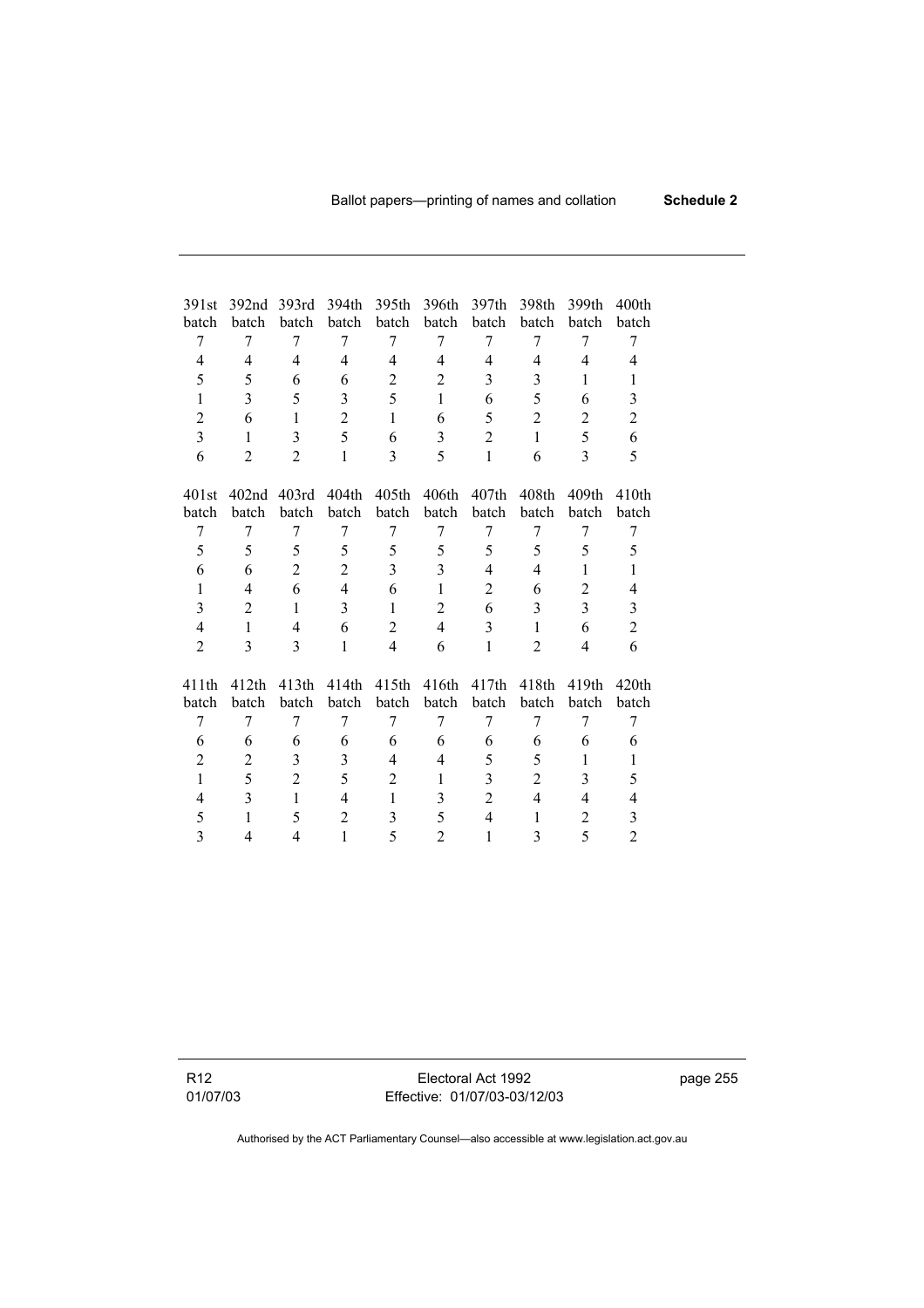# **Schedule 3 Preliminary scrutiny of declaration voting papers**

(see s 179)

1 In this schedule:

*envelope* means an envelope on which appears a declaration , in the form approved under section 340A (Approved forms) for the declaration, made by an elector for the purpose of casting a declaration vote.

- 2 The OIC of a scrutiny centre shall arrange for a preliminary scrutiny at the centre to be conducted in accordance with this schedule.
- 4 An officer shall produce—
	- (a) each set of declaration voting papers at the centre; and
	- (b) each written application for a postal vote to which any of those papers relate;

that has not been dealt with at an earlier preliminary scrutiny.

- 5 An officer shall sort the declaration voting papers to which the preliminary scrutiny relates into the following groups:
	- (a) 1 group containing papers to which clause 6 applies;
	- (b) 1 group containing the remainder.
- 6 (1) In this clause:

#### *relevant provision* means—

- (a) for a vote under section 135—section 135 (4); or
- (b) for a vote under section 136A—section 136A (8); or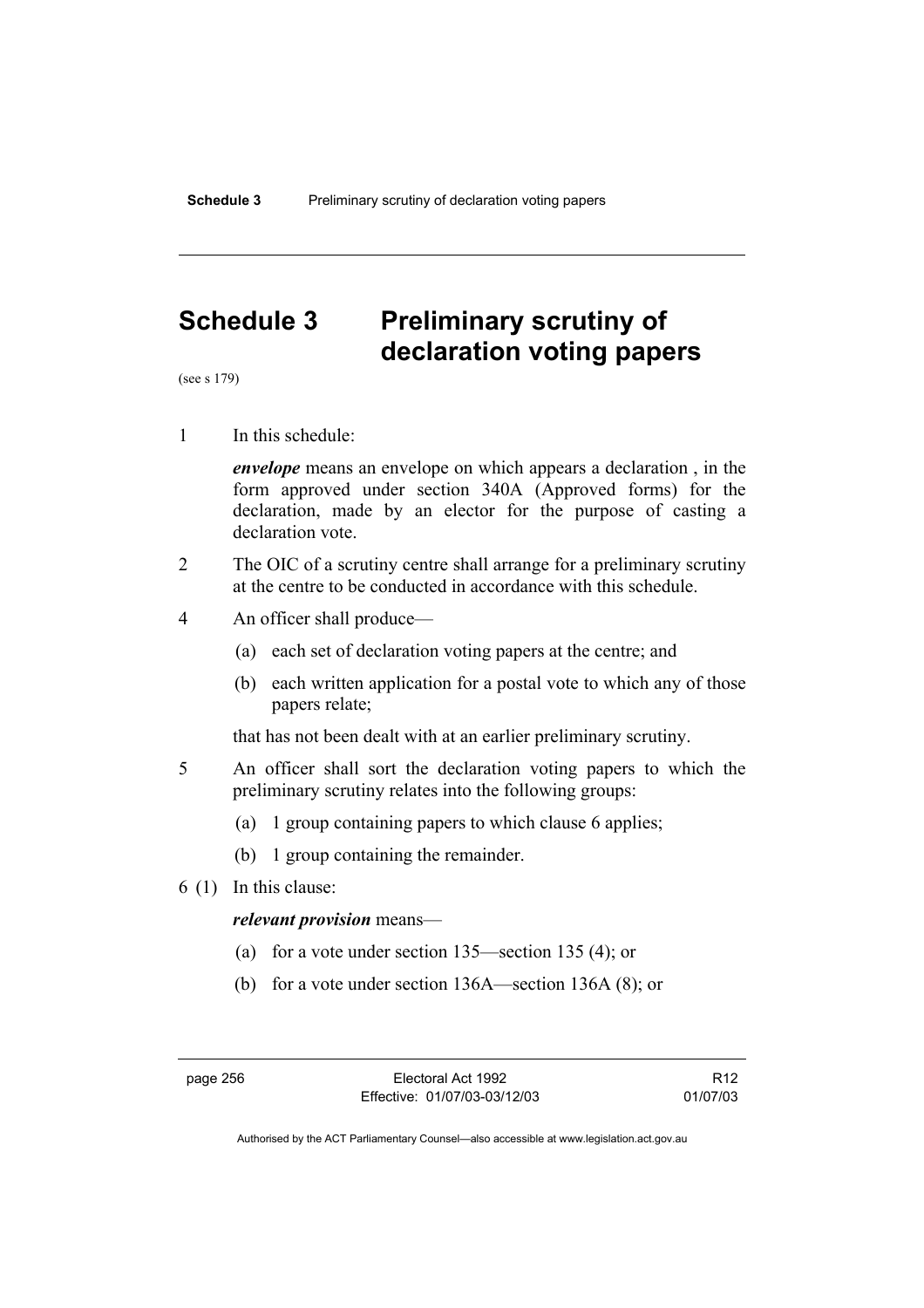- (c) for a vote under section 136B—section 135 (4) as applied by section 136B (18); or
- (d) for a vote under section 136C—section 135 (4) as applied by section 136C (8).
- (2) This clause applies to a set of declaration voting papers if the officer is satisfied that—
	- (a) the signature on the declaration is that of the elector; and
	- (b) the certificate by the witness is in accordance with the relevant provision; and
	- (c) for a postal vote if the papers were posted to the commissioner—the papers were so posted before the close of the poll; and
	- (d) for the vote of an Antarctic elector—the envelope referred to in section 176 (1) (c) is endorsed and signed by an authorised officer in accordance with that paragraph.
- (3) For subclause (2) (b), if an officer referred to in section 135 (4) omits to sign the certificate, the certificate shall nevertheless be taken to be in accordance with the relevant provision, if—
	- (a) the issue of the relevant declaration voting papers was recorded under division 10.3 or 10.4; and
	- (b) the OIC is satisfied the papers were properly issued to the elector.
- 7 An officer shall sort the declaration voting papers to which clause 6 applies into the following groups:
	- (a) 1 group containing envelopes on which appear declarations by electors enrolled for the electorate indicated in the declaration;
	- (b) 1 group containing the remainder.

page 257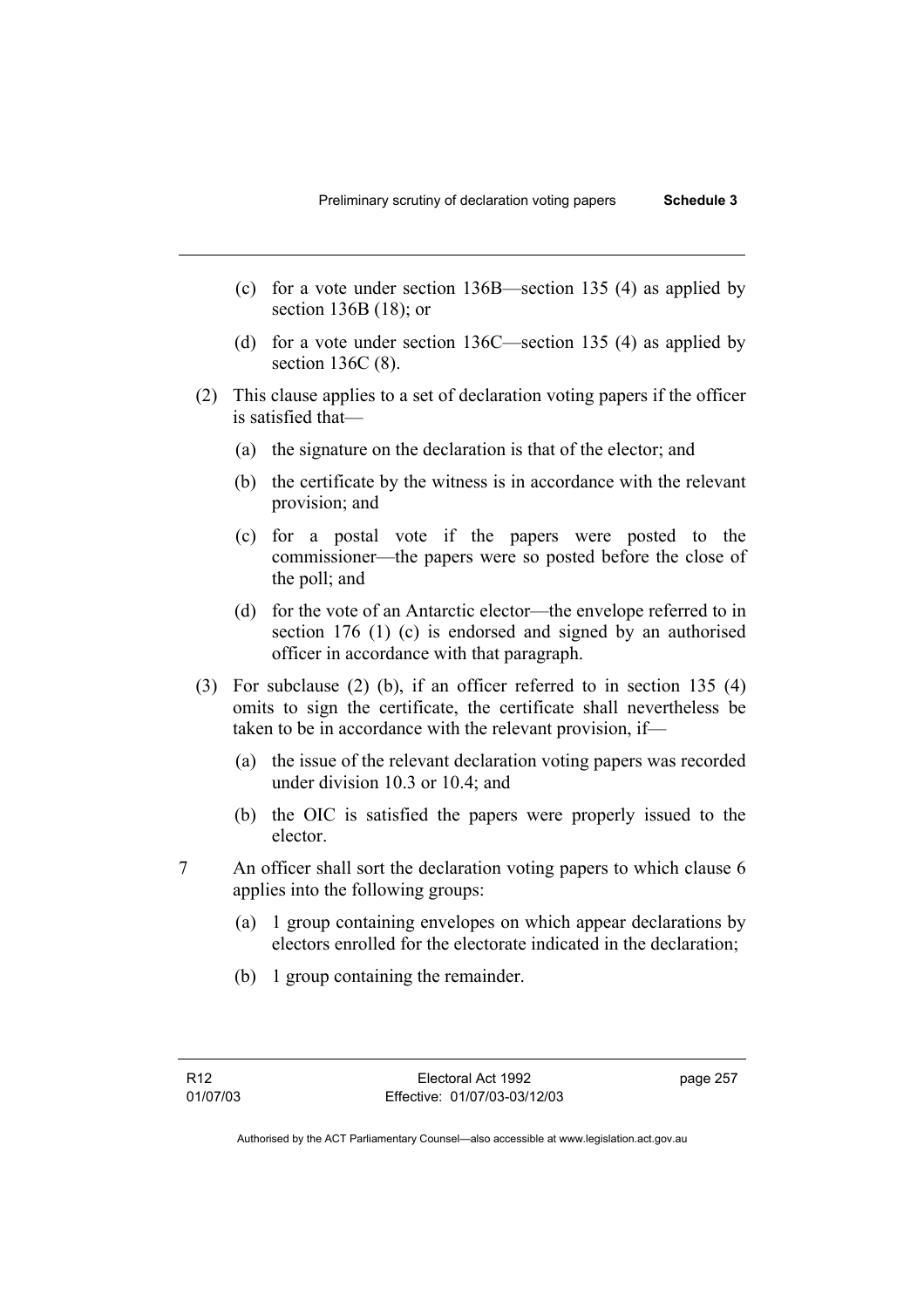- 8 An officer shall sort the remaining declaration voting papers referred to in clause 7 (b) into the following groups:
	- (a) 1 group containing papers to which clause 9 applies;
	- (b) 1 group containing the remainder.
- 9 This clause applies to a set of declaration voting papers if the OIC is satisfied that—
	- (a) the elector who signed the declaration was, when the roll closed for the election, entitled to be enrolled; and
	- (b) the omission of the elector's name from the roll resulted from an official error.
- 10 (1) An officer shall withdraw the ballot papers from the envelopes in the groups of declaration voting papers to which clause 7 (a) or 9 applies and, without unfolding or inspecting the ballot papers or allowing any other person to do so, admit them to scrutiny under section 183.
	- (2) If 2 or more sets of papers to which clause 7 (a) or 9 applies are in the name of a particular elector—
		- (a) the OIC shall determine which set shall be dealt with in accordance with subclause (1); and
		- (b) the remaining set shall be set aside.
	- (3) The OIC shall ensure that ballot papers referred to in subclause (1) are kept in a separate sealed ballot box until they are dealt with under section 183.
- 11 The OIC shall, in accordance with clauses 4 to 10, conduct a further scrutiny of the groups of remaining declaration voting papers to which clause 5 (b) or 8 (b) apply and, if there are any papers to which either paragraph applies after the further scrutiny, the OIC shall—
	- (a) reject them from further scrutiny; and

page 258 Electoral Act 1992 Effective: 01/07/03-03/12/03

R12 01/07/03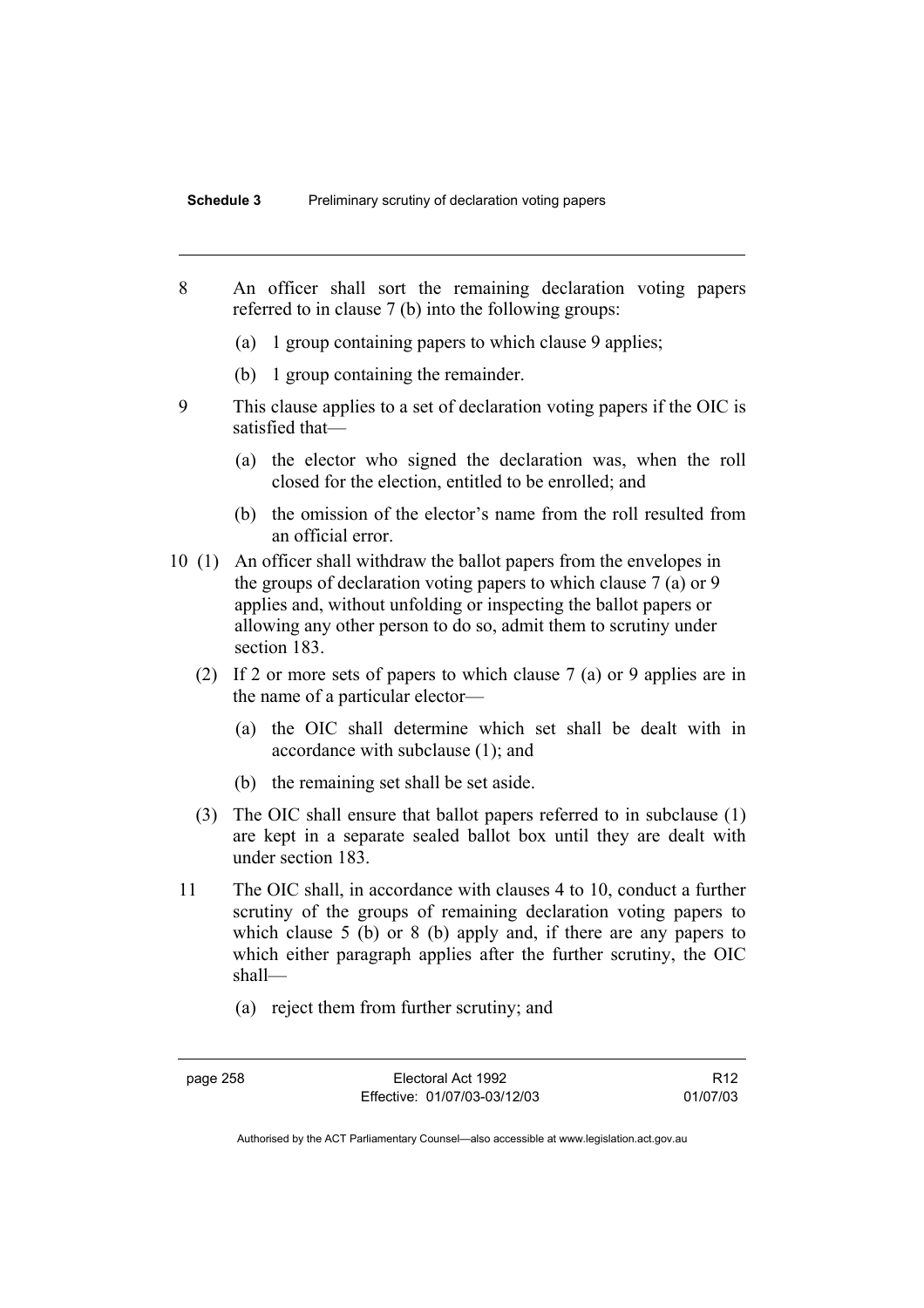(b) seal them, together with any papers to which clause 10 (2) (b) applies, in a parcel endorsed with a description of the contents, the name of the electorate and the date.

R12 01/07/03

Electoral Act 1992 Effective: 01/07/03-03/12/03 page 259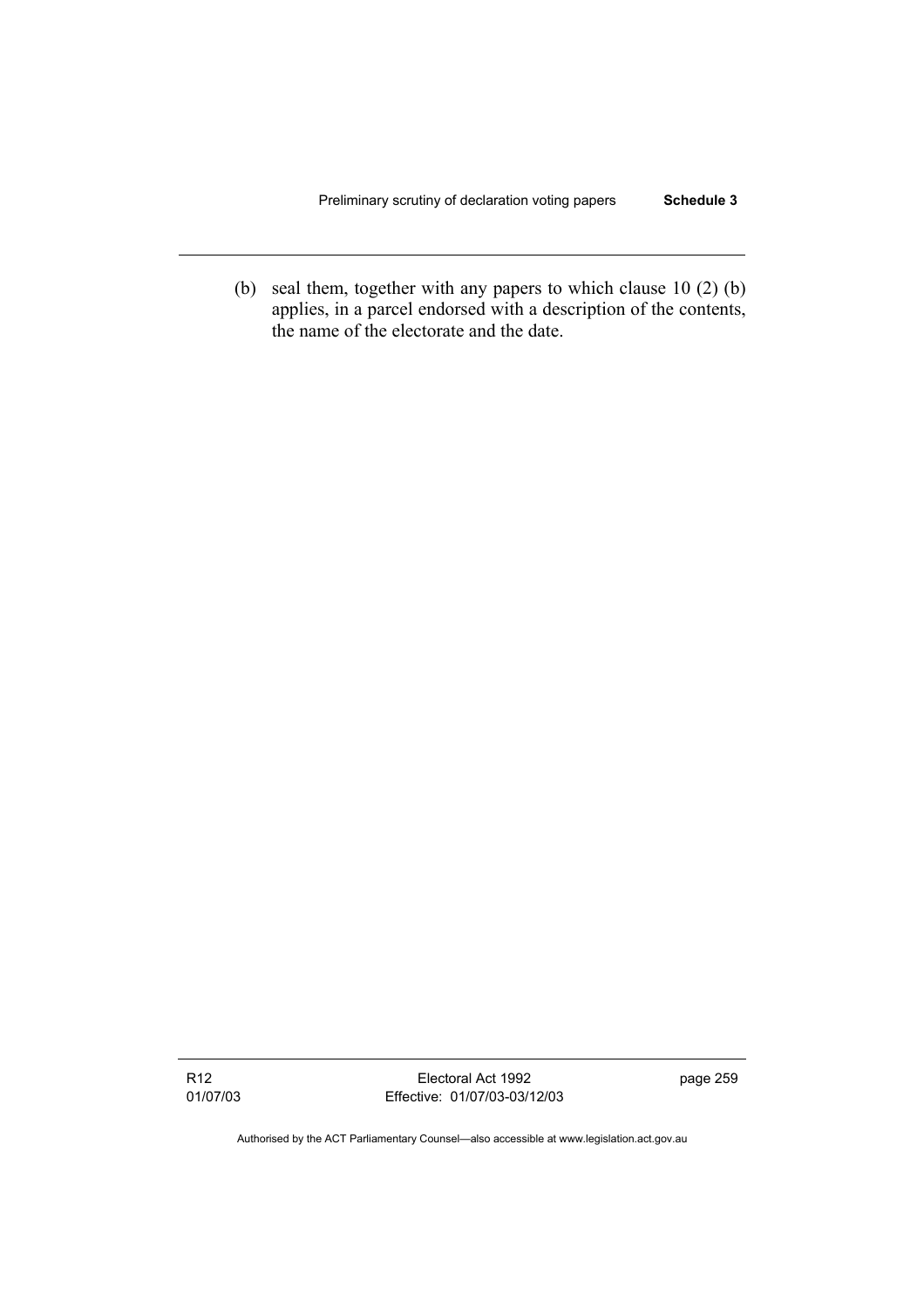**Schedule 4 Ascertaining result of poll**<br>**Part 4.1 Preliminary Preliminary** Clause 1

# **Schedule 4 Ascertaining result of poll**

(see s 185)

# **Part 4.1** Preliminary

# **1 Interpretation for sch 4**

(1) In this schedule:

*ballot paper* means a ballot paper that is formal under part 12.

*continuing candidate* means a candidate, other than a successful candidate, an excluded candidate or a candidate who died before polling day.

*count* means an allotment of votes under clause 3 (1), 6 (3), 9 (2) (c) or 14 (2).

*count votes*, in relation to a candidate, is the number of votes calculated as follows (any fraction being disregarded):

BP× TV

where:

*BP* means the number of ballot papers to be dealt with at a count that record the next available preference for the candidate.

*TV* means the transfer value of those ballot papers.

*excluded candidate* means a candidate excluded under clause 8.

*next available preference* means the next highest preference recorded for a continuing candidate on a ballot paper.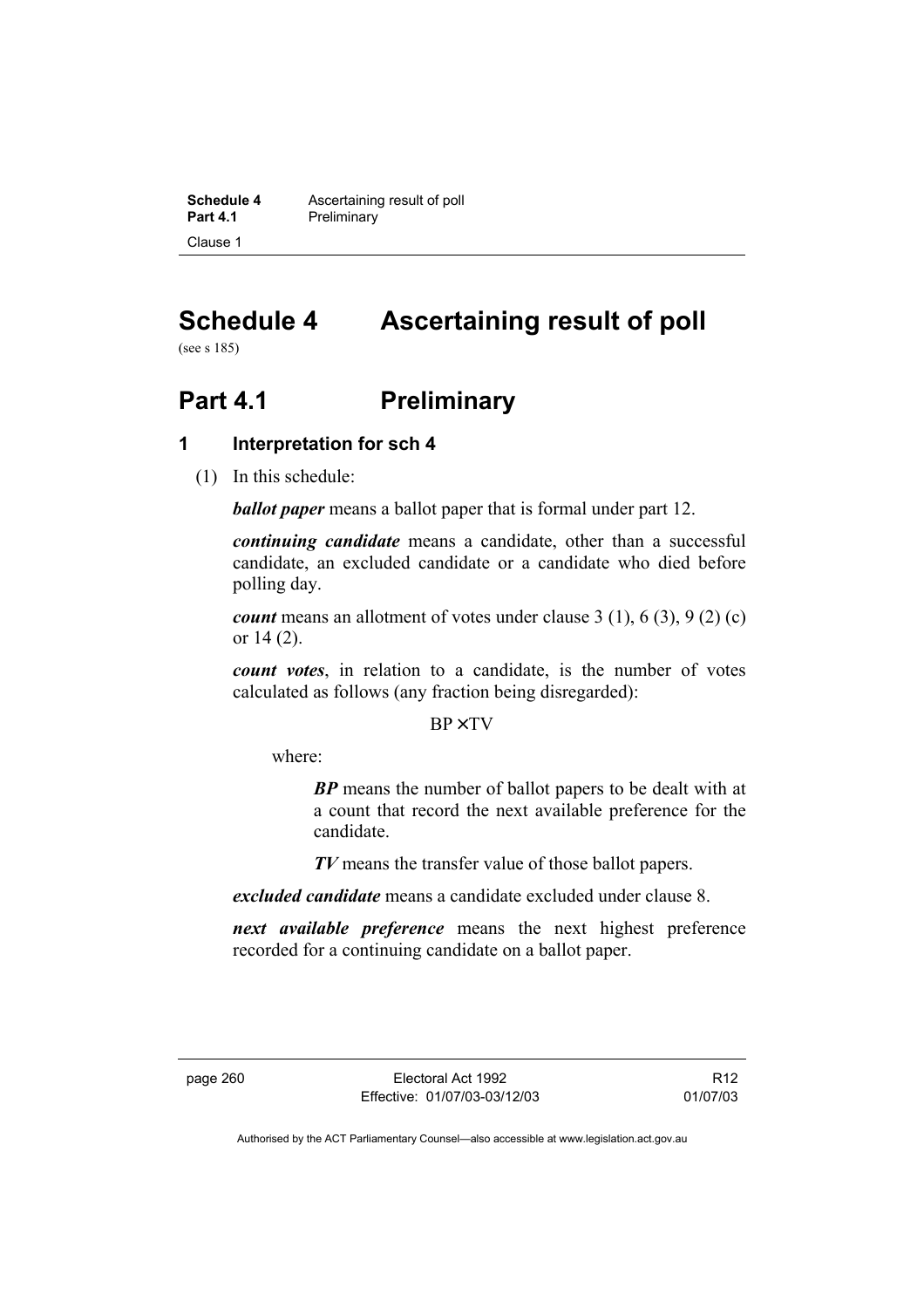*quota* means the quota of an electorate for an election and is calculated as follows (any fraction being disregarded):

$$
\frac{\text{BP}}{\text{N}+1}+1
$$

where:

*BP* means the number of ballot papers for the election.

*N* means the number of positions to be filled at the election.

*successful candidate* means a candidate who is successful under clause 3, 4, 6, 9 or 14.

*surplus*, in relation to a successful candidate, means the candidate's total votes less the quota, if the resulting number of votes is 1 or greater.

*total votes*, in relation to a candidate, means the sum of all votes allotted to the candidate.

*transfer value*, in relation to a ballot paper, is—

 (a) in relation to the allotment of votes from the surplus of a successful candidate—for ballot papers that specify a next available preference, subject to subclause (2), the value calculated as follows:

$$
\frac{\text{S}}{\text{CP}}
$$

where:

*S* means the surplus.

*CP* means the number of ballot papers counted for the candidate at the count at which he or she became successful and that specify a next available preference; or

(b) in relation to the allotment of votes under clause  $9(2)(c)$ —

| R <sub>12</sub> | Electoral Act 1992           | page 261 |
|-----------------|------------------------------|----------|
| 01/07/03        | Effective: 01/07/03-03/12/03 |          |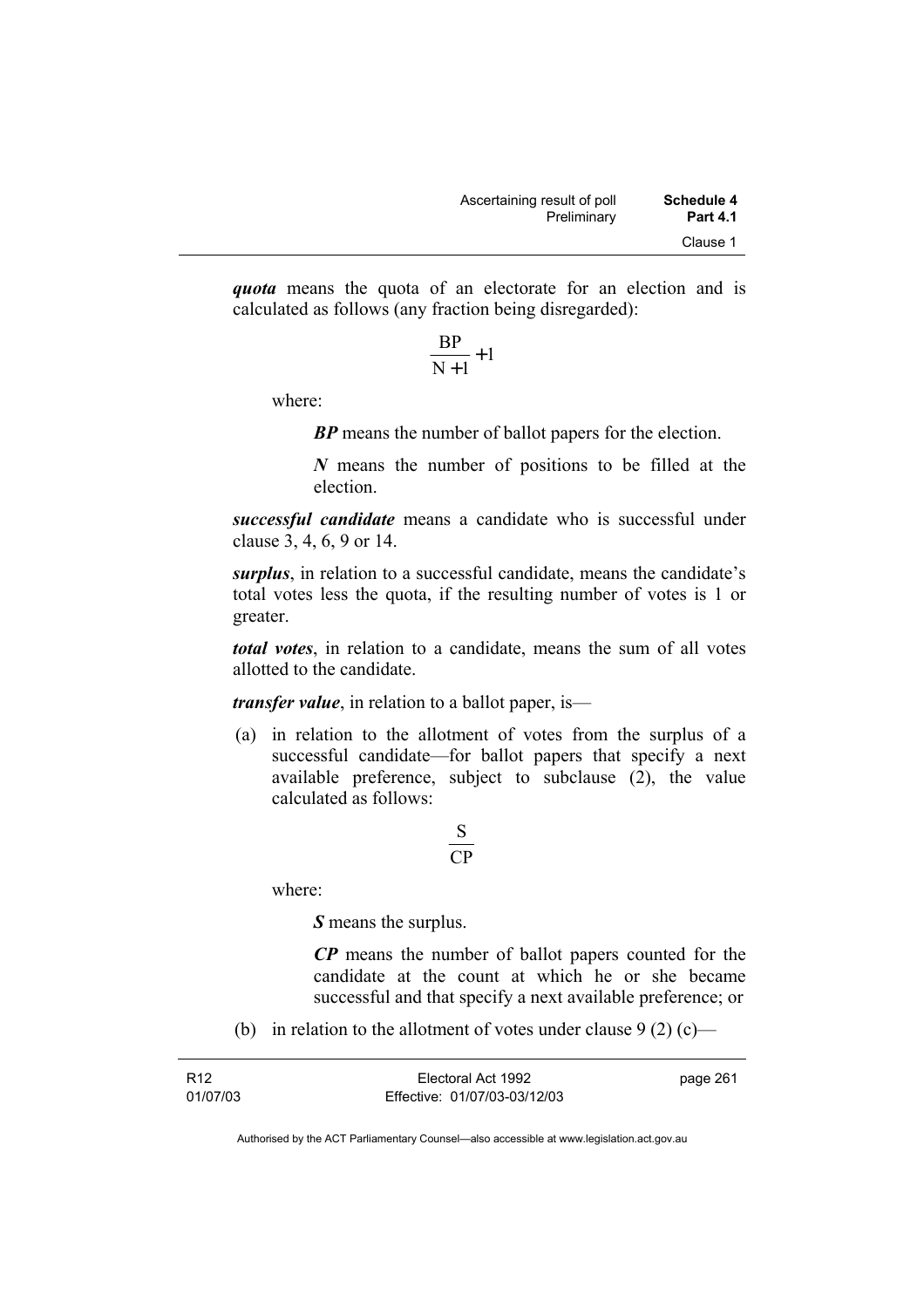| Schedule 4      | Ascertaining result of poll |
|-----------------|-----------------------------|
| <b>Part 4.1</b> | Preliminary                 |
| Clause 2        |                             |

- (i) for ballot papers in relation to which votes were allotted to the excluded candidate under clause 3—1; or
- (ii) for ballot papers in relation to which count votes were allotted to the excluded candidate under clause 6 (3) or 9 (2) (c)—the transfer value of the ballot papers when counted for the purpose of that allotment.
- (2) If, but for this subclause, the transfer value of a ballot paper calculated in accordance with subsection (1), definition of *transfer value*, paragraph (a) would be greater than the transfer value of the ballot paper when counted for the successful candidate, the transfer value of that ballot paper is the lastmentioned transfer value.

# **2 Disregarding preferences**

- (1) This clause applies if effect is to be given to preferences indicated in candidate squares on a ballot paper under section 180.
- (2) If the same number is marked in 2 or more candidate squares on a ballot paper, those numbers and any greater number shall be disregarded in determining the elector's preferences.
- (3) If a number is missing from the series of consecutive whole numbers marked in the candidate squares on a ballot paper, the missing number and any greater number shall be disregarded in determining the elector's preferences.

page 262 Electoral Act 1992 Effective: 01/07/03-03/12/03

R12 01/07/03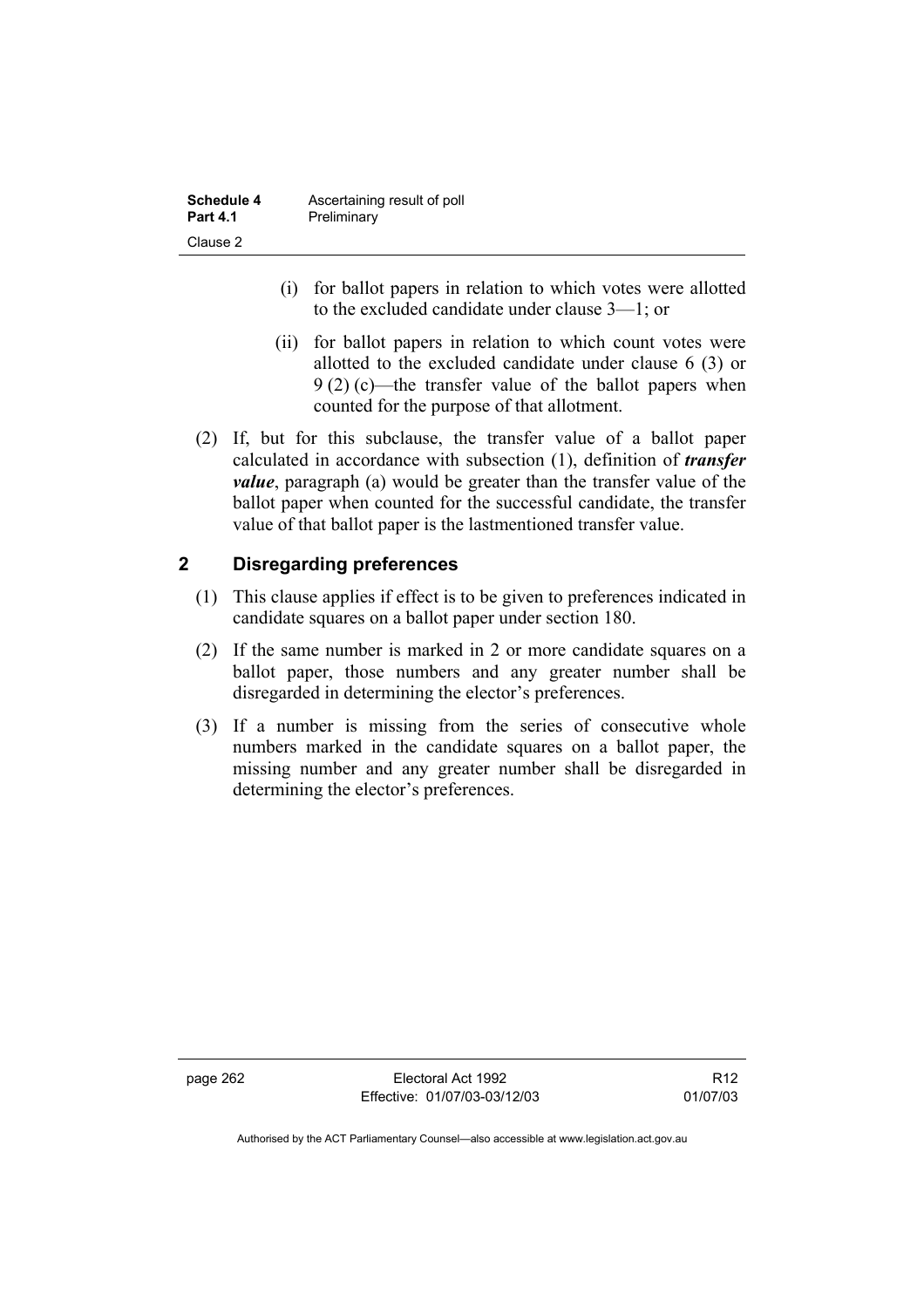# **Part 4.2 General**

# **3 First preferences**

- (1) For each ballot paper recording a first preference for a continuing candidate, 1 vote shall be allotted to the candidate.
- (2) For subclause (1), a ballot paper on which a first preference for a candidate who died before polling day is recorded shall be taken to record a first preference for the candidate for whom the next available preference is recorded.
- (3) After the allotment of votes under subclause (1), each continuing candidate's total votes shall be calculated and, if the votes equal or exceed the quota, the candidate is successful.

# **4 Scrutiny to cease**

- (1) If, after a calculation under clause 3 (3), 6 (4) or 9 (2) (d), the number of successful candidates is equal to the number of positions to be filled, the scrutiny shall cease.
- (2) If, after a calculation under clause 3 (3) or 6 (4) or after all the ballot papers counted for an excluded candidate have been dealt with under clause 9—
	- (a) the number of continuing candidates is equal to the number of positions remaining to be filled; and
	- (b) no successful candidate has a surplus not already dealt with under clause 6;

each of those continuing candidates is successful and the scrutiny shall cease.

# **5 Scrutiny to continue**

If the scrutiny has not ceased in accordance with clause 4 and—

R12 01/07/03

Electoral Act 1992 Effective: 01/07/03-03/12/03 page 263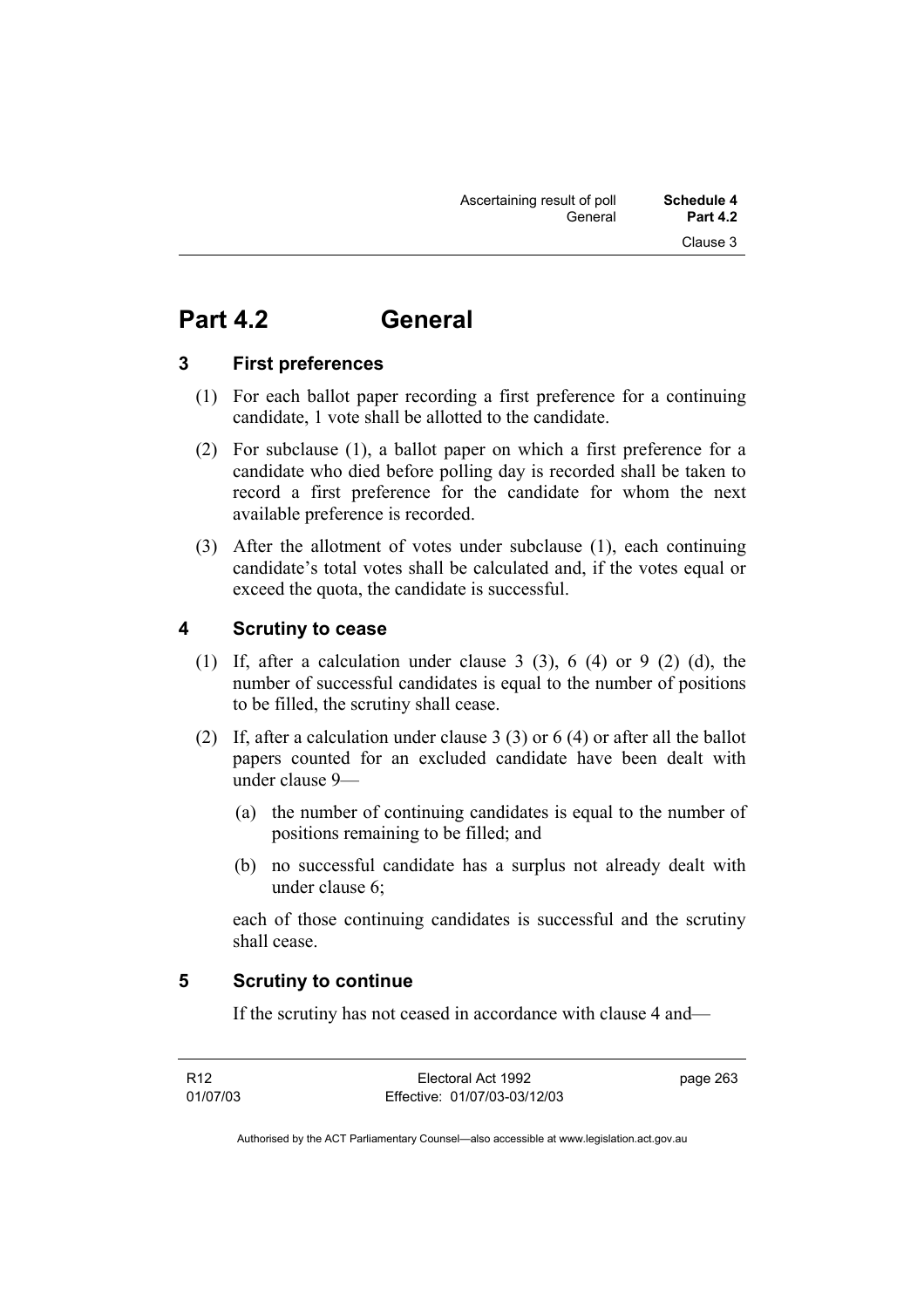| Schedule 4      | Ascertaining result of poll |
|-----------------|-----------------------------|
| <b>Part 4.2</b> | General                     |
| Clause 6        |                             |

- (a) 1 or more successful candidates have a surplus not already dealt with under clause 6—subject to clause 4, each surplus shall be dealt with in accordance with clause 6; or
- (b) there are no successful candidates with such a surplus—1 continuing candidate shall be excluded in accordance with clause 8 and the ballot papers counted for him or her shall be dealt with in accordance with clause 9.

# **6 Surplus votes**

- (1) Subject to clause 7, this clause applies in relation to the surplus of a successful candidate.
- (2) Each ballot paper counted for the purpose of allotting votes to the successful candidate at the count at which the candidate became successful shall be dealt with as follows:
	- (a) if it does not specify a next available preference—it shall be set aside as finally dealt with for this part;
	- (b) if it specifies a next available preference—it shall be grouped according to the candidate for whom that preference is recorded.
- (3) The count votes for each continuing candidate shall be determined and allotted to him or her.
- (4) After the allotment under subclause (3), the continuing candidates' total votes shall be calculated and, if the total votes of a candidate equal or exceed the quota, the candidate is successful.

# **7 More than 1 surplus**

- (1) In this clause—
	- (a) a reference to a successful candidate is a reference to a successful candidate with a surplus not already dealt with under clause 6; and

page 264 Electoral Act 1992 Effective: 01/07/03-03/12/03

R12 01/07/03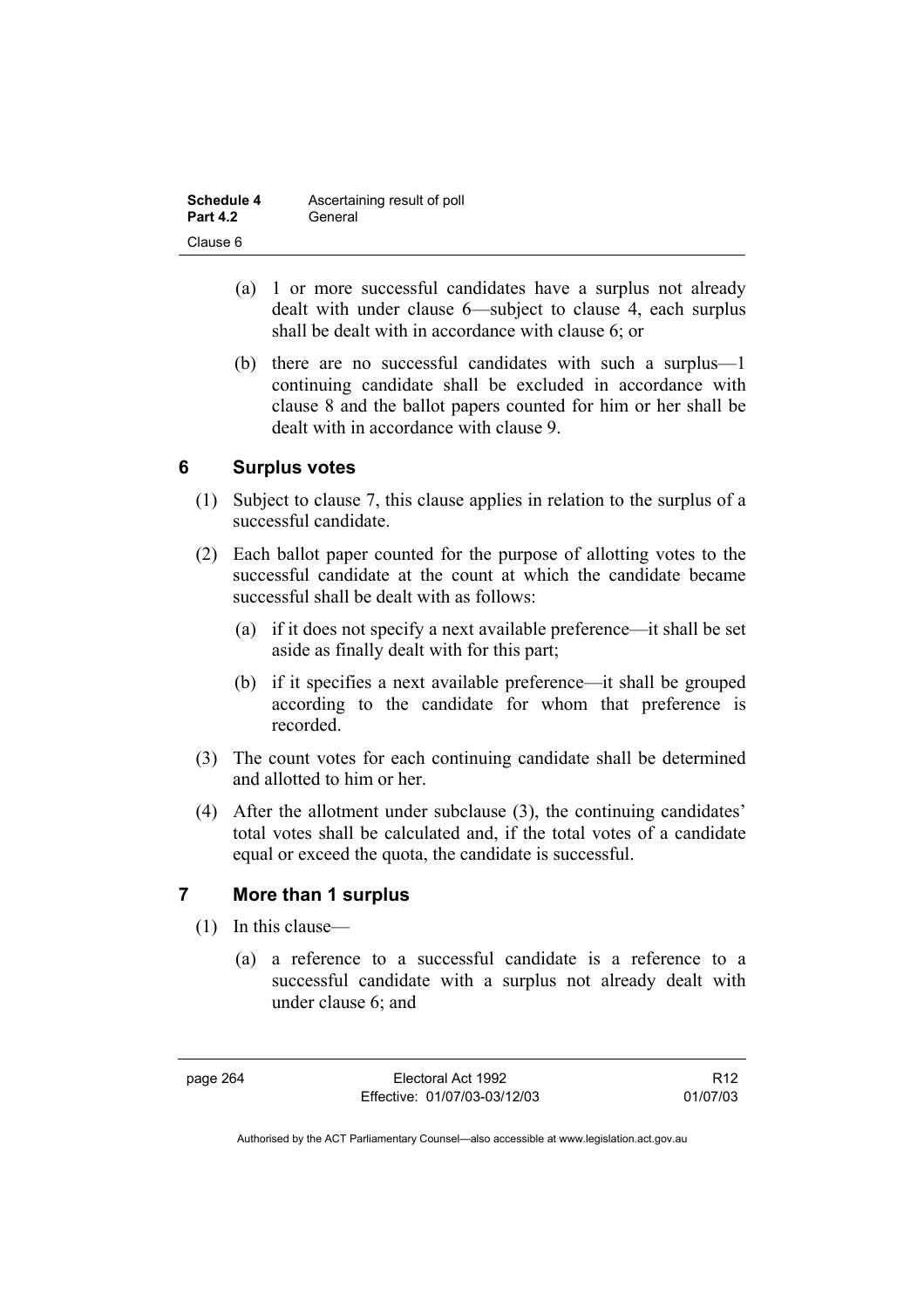| <b>Schedule 4</b> | Ascertaining result of poll |
|-------------------|-----------------------------|
| <b>Part 4.2</b>   | General                     |
| Clause 7          |                             |

- (b) a reference to the earliest count is a reference to the earliest count at which a successful candidate obtained a quota.
- (2) If there are 2 or more successful candidates, the surplus of the relevant candidate shall be dealt with in accordance with clause 6.
- (3) For subclause (2)—
	- (a) if only 1 successful candidate obtained a quota at the earliest count—that candidate is the relevant candidate;
	- (b) if 2 or more successful candidates obtained a quota at the earliest count—the candidate who, of those candidates, has the largest surplus is the relevant candidate; or
	- (c) if 2 or more successful candidates (*contemporary candidates*) who obtained a quota at the earliest count have the same surplus, being a surplus larger than that of any other candidate who obtained a quota at that count and—
		- (i) 1 of the contemporary candidates had more total votes than any other contemporary candidate at the last count at which all the contemporary candidates had unequal total votes—that candidate; or
		- (ii) there is no count at which all the contemporary candidates had unequal total votes—the contemporary candidate who is determined by the commissioner by lot to be the relevant candidate;

is the relevant candidate.

- $(4)$  If—
	- (a) a person becomes the relevant candidate under subclause (3)  $(c)$  (ii); and
	- (b) the ballot papers are recounted in accordance with section 187; and

page 265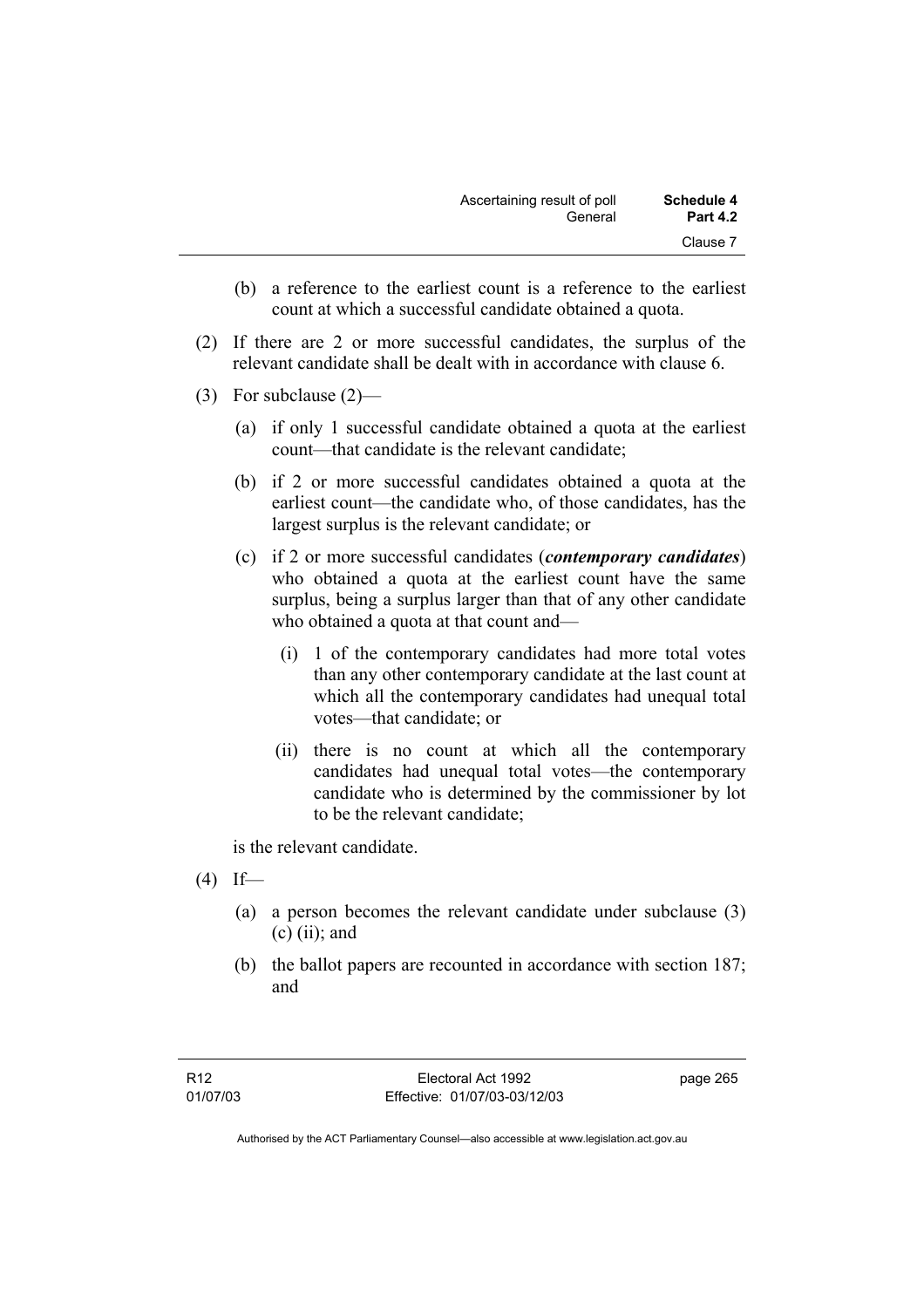| <b>Schedule 4</b> | Ascertaining result of poll |
|-------------------|-----------------------------|
| <b>Part 4.2</b>   | General                     |
| Clause 8          |                             |

 (c) the same candidates would, apart from this subclause, become the contemporary candidates once again under that subparagraph;

the person shall be taken to be the relevant candidate for subclause (2) in the recounting of those ballot papers.

# **8 Exclusion of candidates**

- (1) If clause 5 or 15 requires a candidate to be excluded, the candidate with the least total votes shall be excluded.
- (2) If 2 or more candidates each have the same total votes, being fewer total votes than any other candidate and—
	- (a) 1 of those candidates had fewer total votes than any other of those candidates at the last count at which all those candidates had unequal votes—that candidate; or
	- (b) there is no count at which all those candidates had unequal total votes—the candidate who, of those candidates, is determined by the commissioner by lot to be the candidate to be excluded;

shall be excluded.

- $(3)$  If—
	- (a) a person is excluded under subclause (2) (b); and
	- (b) the ballot papers are recounted in accordance with section 187; and
	- (c) that paragraph would, apart from this subclause, be applicable once again to the same candidates;

the person shall be taken to be excluded in the recounting of those ballot papers.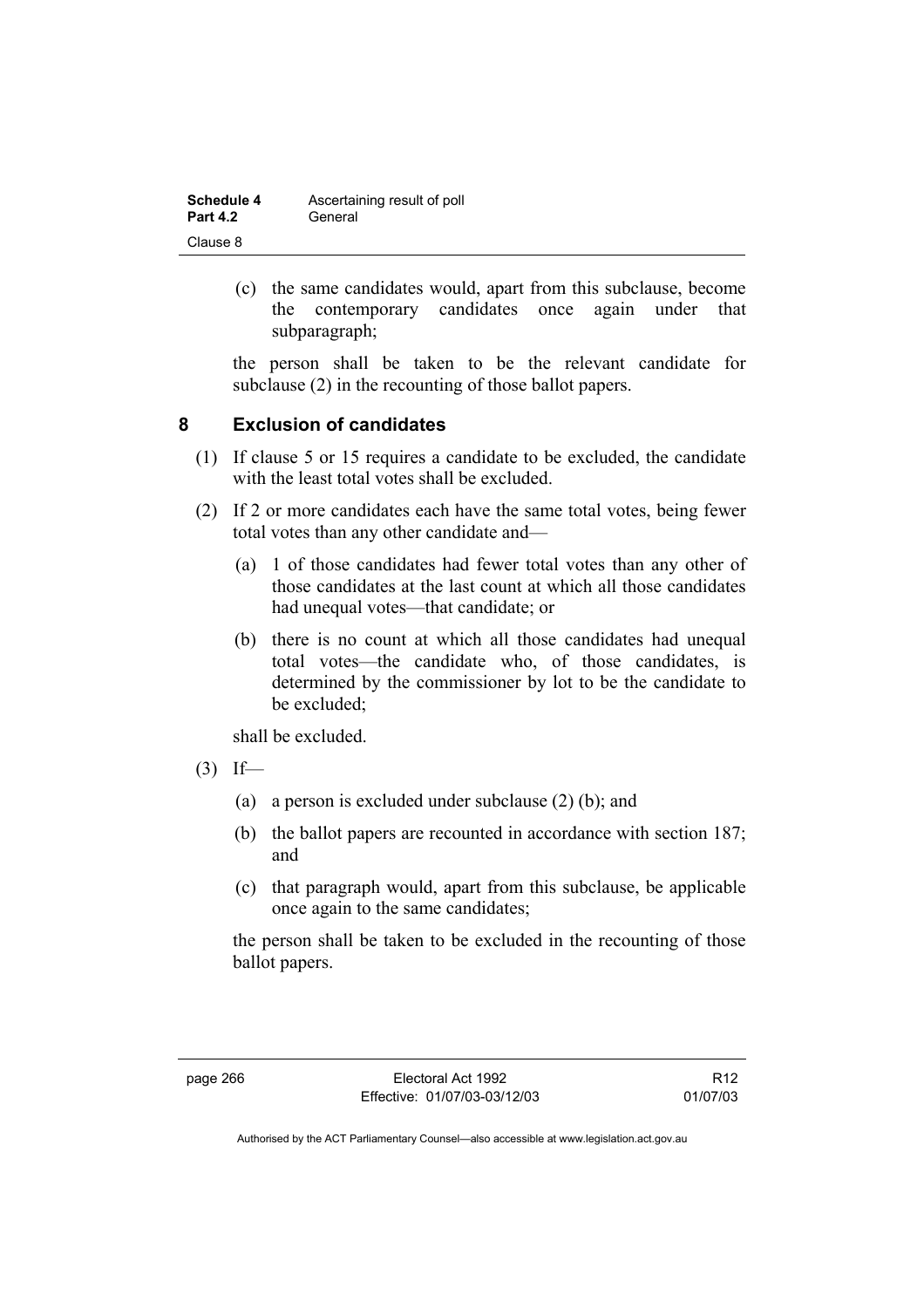| Schedule 4      | Ascertaining result of poll |
|-----------------|-----------------------------|
| <b>Part 4.2</b> | General                     |
| Clause 9        |                             |

# **9 Votes of excluded candidates**

- (1) If a candidate is excluded in accordance with clause 8, the ballot papers counted for the candidate shall be sorted into groups according to their transfer values when counted for him or her.
- (2) Subject to subclause (3), each group under subclause (1) shall be dealt with as follows:
	- (a) if a ballot paper in the group does not specify a next available preference—it shall be set aside as finally dealt with for this part;
	- (b) if a ballot paper in the group specifies a next available preference—it shall be grouped according to the candidate for whom that preference is recorded;
	- (c) each continuing candidate's count votes shall be determined and allotted to him or her;
	- (d) continuing candidates' total votes shall be calculated and, if the votes of any of those candidates equal or exceed the quota, the candidate is successful.
- (3) The groups referred to in subclause (1) shall be dealt with under subclause (2) starting with the group with the highest transfer value and, subject to subclause 4 (1) or 15 (2), continuing in descending order until all the groups have been dealt with.

# **10 Setting aside ballot papers**

If, after a calculation under clause 3  $(3)$ , 6  $(4)$  or 9  $(2)$   $(d)$ , the total votes of a candidate who became successful on that calculation equal the quota, the ballot papers counted for that candidate shall be set aside for this part.

page 267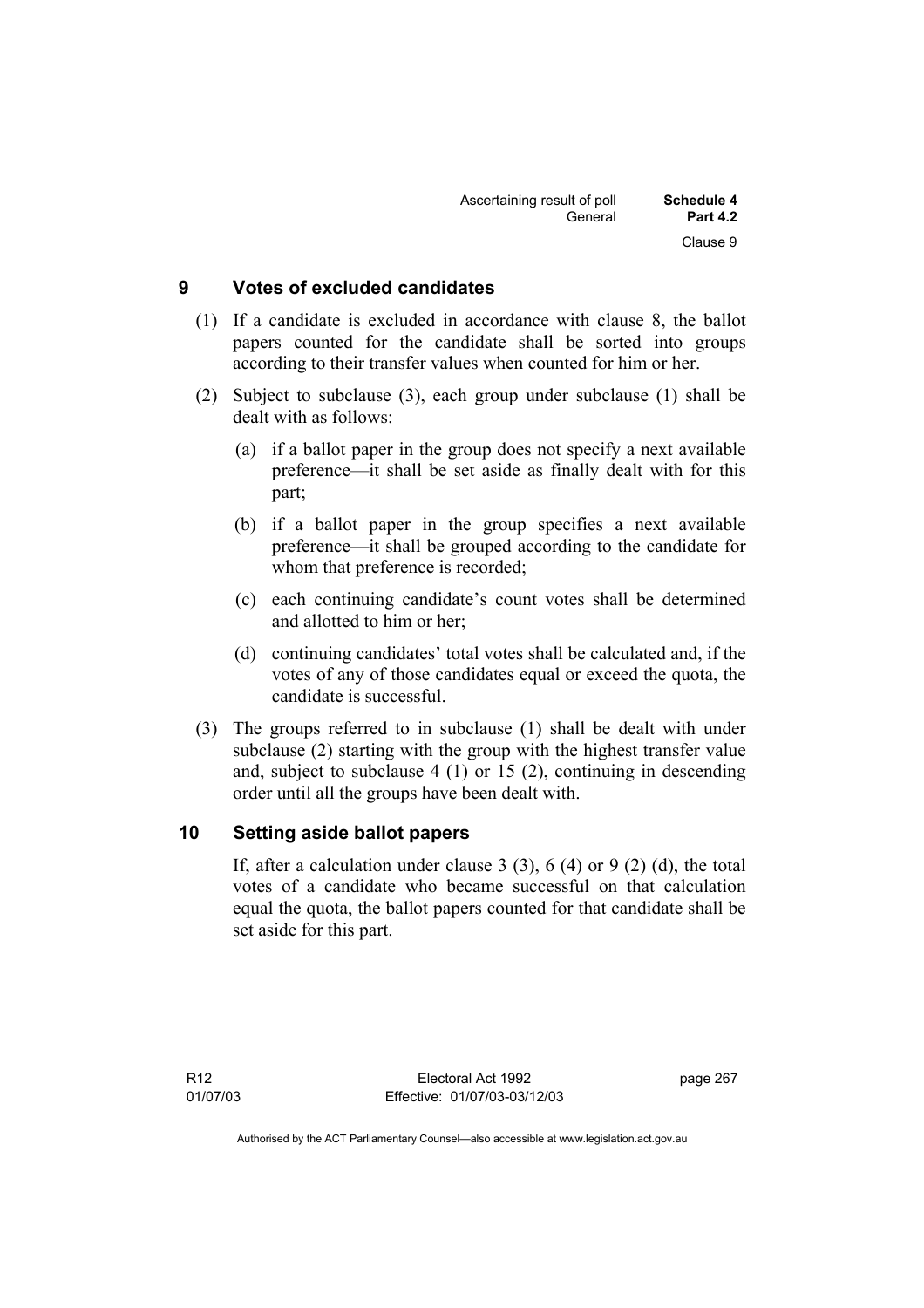**Schedule 4 Ascertaining result of poll**<br>**Part 4.3 Casual vacancies Casual vacancies** Clause 11

# **Part 4.3 Casual vacancies**

# **11 Application**

- (1) This part applies in relation to the vacancy in the seat of a former MLA that is to be filled by recount under section 194.
- (2) For this part—
	- (a) *continuing candidate* means a candidate within the meaning of part 13, but does not include a candidate who died before the recount for the purposes of this part began; and
	- (b) the quota is calculated under clause 12; and
	- (c) the transfer value is determined under clause 13.

# **12 Quota**

 (1) For this part, the quota, in relation to a count, is calculated as follows:

$$
\frac{\text{TVA}}{2} + 1
$$

(2) In this clause:

*TVA* means the sum of the total votes allotted to the continuing candidates at the count, any fraction being disregarded.

# **13 Transfer value**

- (1) For this part, the transfer value of ballot papers counted for the former MLA—
	- (a) for a ballot paper dealt with at the count at which the former MLA became successful—is the value ascertained in accordance with subclause (2) or (3), as the case requires;

page 268 Electoral Act 1992 Effective: 01/07/03-03/12/03

R12 01/07/03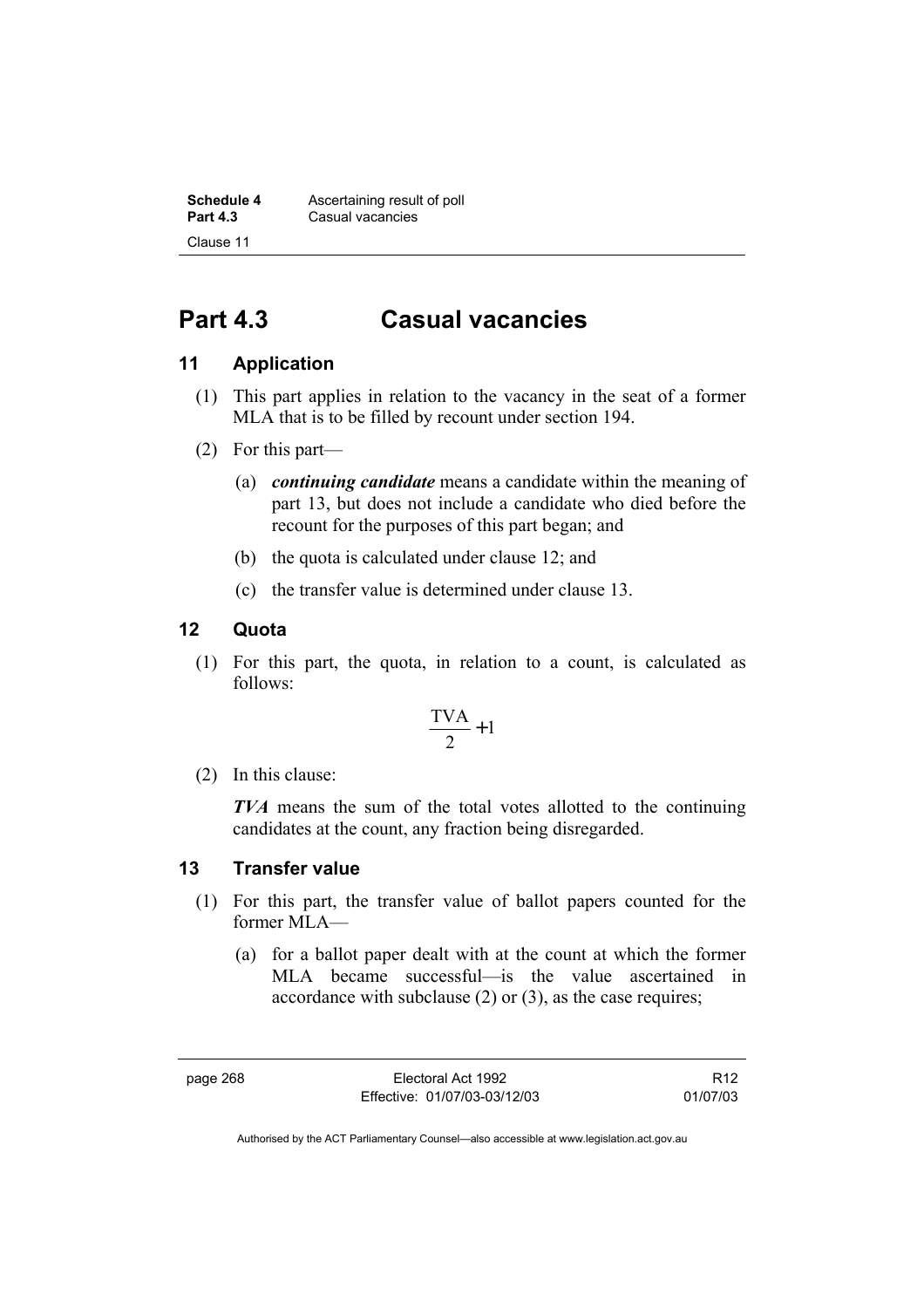- (b) for a ballot paper dealt with at the count under clause 3—is 1; and
- (c) for a ballot paper dealt with at any other count—is the transfer value of the ballot paper when counted for the purpose of allotting count votes to the former MLA.
- (2) If, at the count at which the former MLA became successful, NCP x TV was greater than or equal to Q—N—
	- (a) for a ballot paper that did not specify a next available preference—the value is calculated as follows:

$$
\frac{Q-N}{NCP}; \text{and}
$$

- (b) for a ballot paper that specified a next available preference the value is zero.
- (3) If, at the count at which the former MLA became successful, NCP x TV was less than Q—N—
	- (a) for a ballot paper that did not specify a next available preference—the value is the transfer value of the ballot paper when counted for the purpose of allotting count votes to the former MLA; and
	- (b) for a ballot paper that specified a next available preference the value is calculated as follows:

$$
\frac{Q-N-(NCP \times TV)}{CP}
$$

(4) In subclauses  $(2)$  and  $(3)$ :

*NCP* means the number of ballot papers counted for the former MLA at the count at which he or she became successful that did not specify a next available preference.

*TV* means the transfer value of a ballot paper when counted at that count for the purpose of allotting count votes to the former MLA.

| R12      | Electoral Act 1992           | page 269 |
|----------|------------------------------|----------|
| 01/07/03 | Effective: 01/07/03-03/12/03 |          |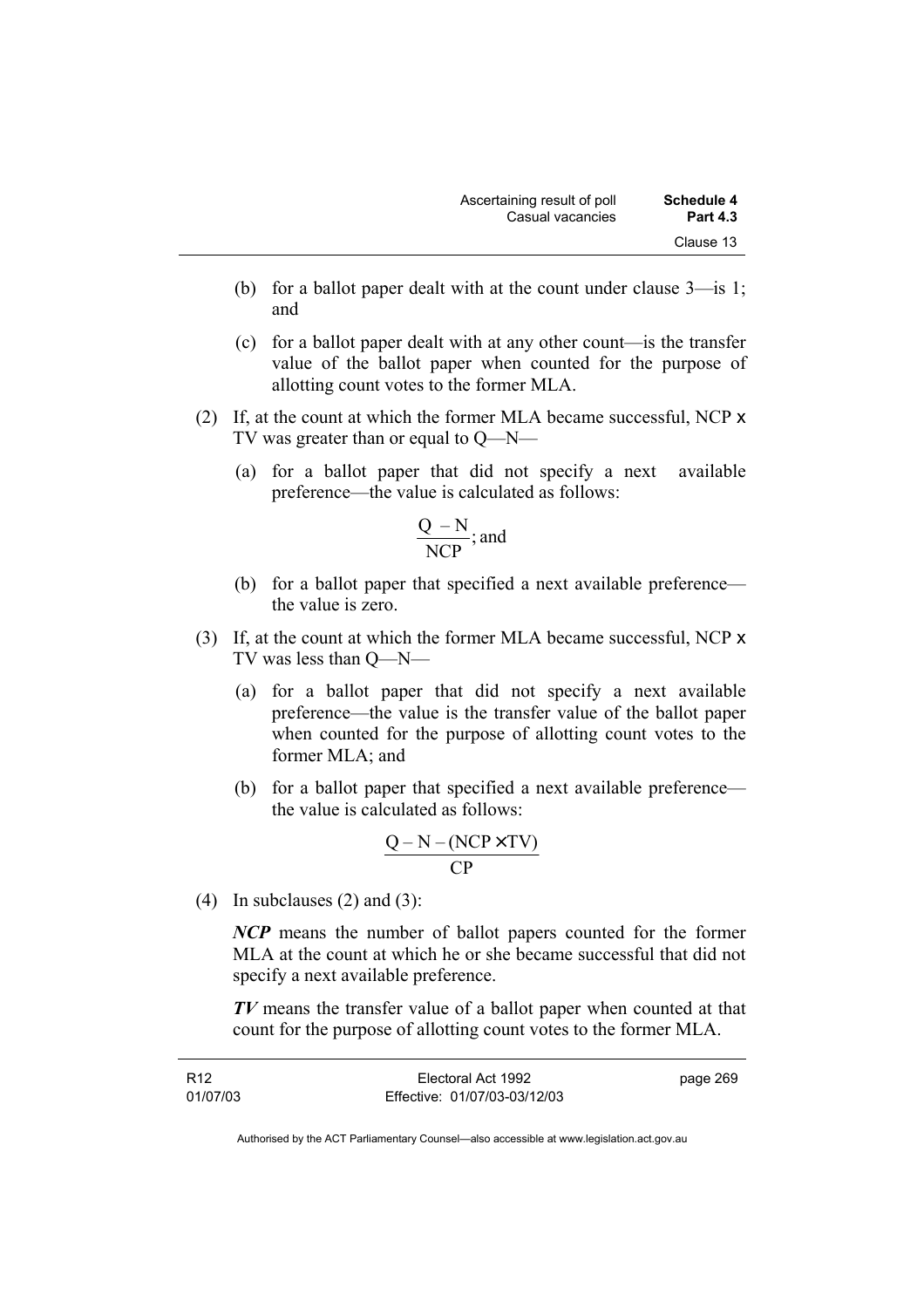| Schedule 4      | Ascertaining result of poll |
|-----------------|-----------------------------|
| <b>Part 4.3</b> | Casual vacancies            |
| Clause 14       |                             |

*Q* means the quota for the election at which the former MLA was last elected.

*N* means the former MLA's total votes after the last calculation before that count.

*CP* means the number of ballot papers counted for the former MLA at that count that specified a next available preference.

### **14 Recount—first count**

- (1) If a ballot paper counted for the former MLA—
	- (a) does not specify a next available preference—it shall be set aside as finally dealt with for this part; or
	- (b) specifies a next available preference—it shall be grouped according to the candidate for whom that preference is recorded.
- **(2)** The count votes for each continuing candidate shall be determined and allotted to him or her, and each continuing candidate's total votes shall be calculated.
- **(3)** If, after the calculation under subclause (2), the total votes of a continuing candidate equal or exceed the quota, the candidate is successful and the scrutiny shall cease.

### **15 Recount—continuation**

- (1) If the scrutiny has not ceased in accordance with clause 14 (3) or subclause (2) of this clause—
	- (a) 1 continuing candidate shall be excluded in accordance with clause 8; and
	- (b) the ballot papers counted for that candidate shall be dealt with in accordance with clause 9.
- (2) If, after a calculation under clause 9 (2) (d), a candidate is successful, the scrutiny shall cease.

page 270 Electoral Act 1992 Effective: 01/07/03-03/12/03

R12 01/07/03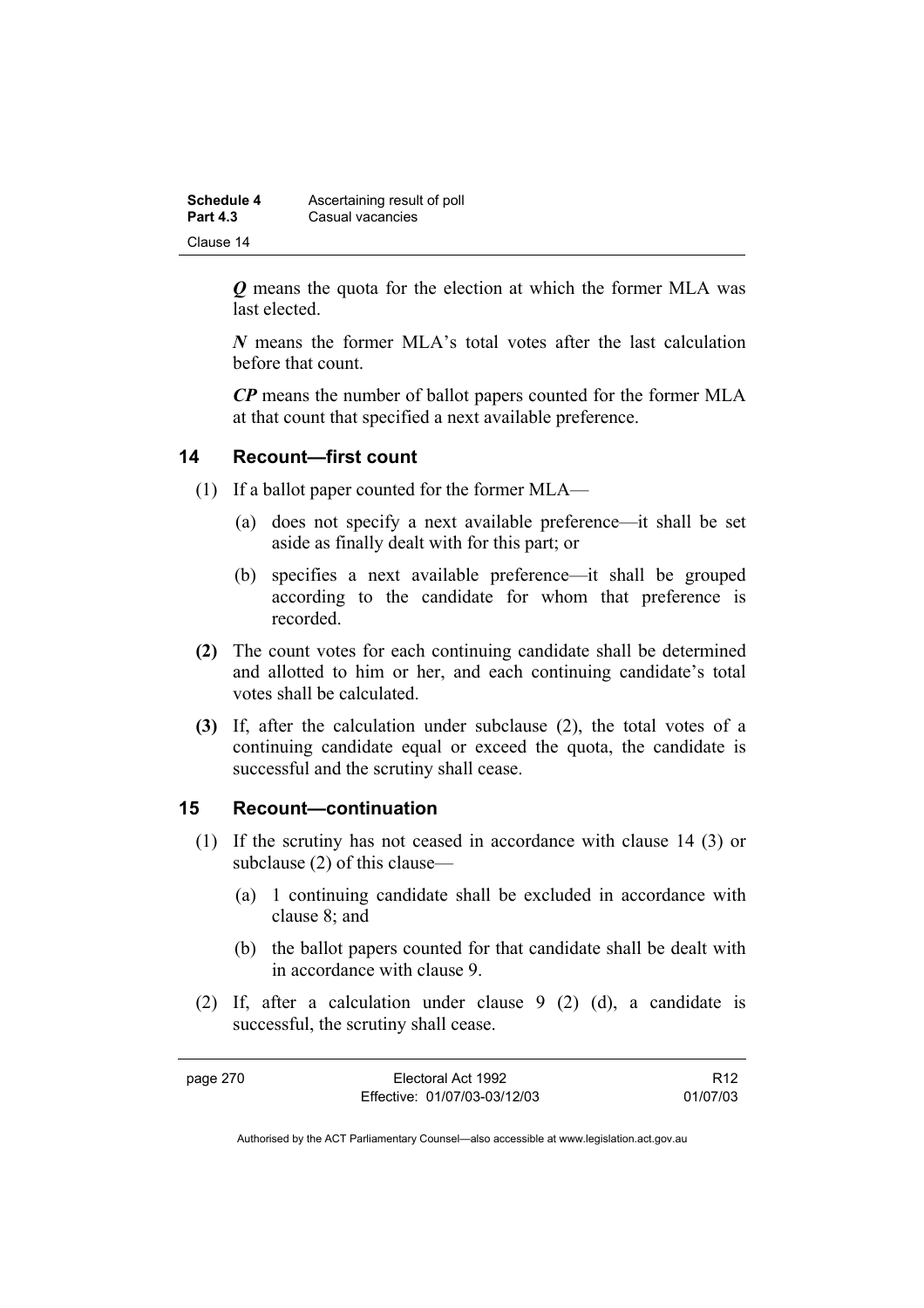| Ascertaining result of poll | Schedule 4      |
|-----------------------------|-----------------|
| Casual vacancies            | <b>Part 4.3</b> |
|                             | Clause 16       |

### **16 Successful candidate is dead**

- (1) If the candidate who is successful on a recount is dead, the recount shall be conducted again.
- (2) For subclause (1), a ballot paper on which a preference for that candidate is recorded shall be taken to record a preference for the candidate for whom the next available preference is recorded.

### **17 Multiple vacancies**

- (1) If there are 2 or more vacancies in the seats of former MLAs that are required to be filled by recount under section 194, the recounts shall be conducted in the order in which the vacancies occurred.
- (2) If 2 or more of those vacancies occurred at the same time, the commissioner shall determine by lot the order in which the recounts are to be conducted.
- $(3)$  If—
	- (a) a person is a candidate in relation to more than 1 casual vacancy; and
	- (b) the person becomes a candidate in relation to those casual vacancies before the commissioner declares elected the successful candidate in relation to any of those casual vacancies; and
	- (c) the person is successful in relation to 1 of those casual vacancies;

for the purpose of conducting the recount in relation to the casual vacancies other than the one in relation to which the person was successful, the person shall be taken not to be a continuing candidate.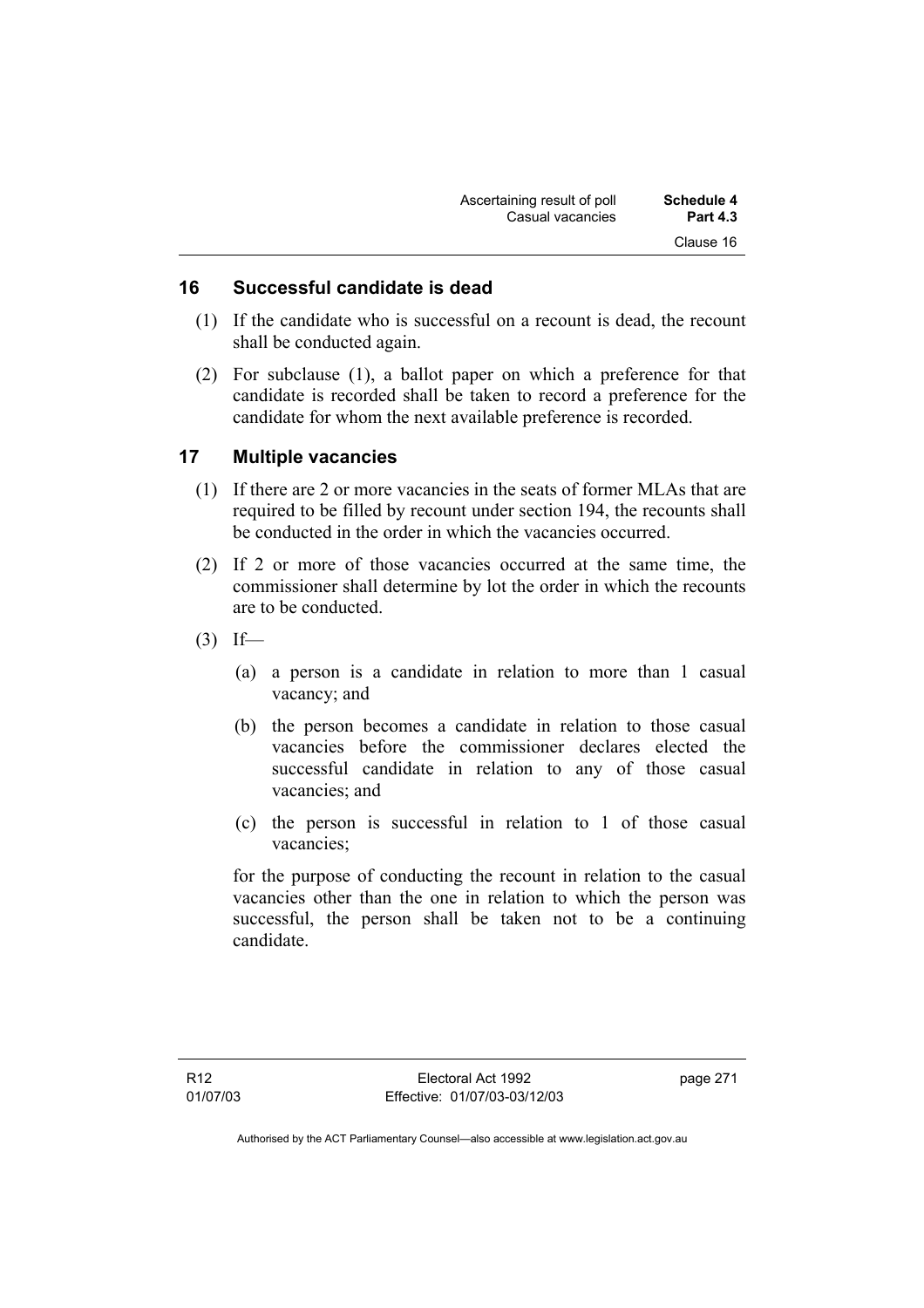## **Part 4.4 Deceased successful candidates**

## **18 Application of pt 4.3**

- (1) If a successful candidate dies on or after polling day but before the declaration of the result of the election, the ballot papers counted for the deceased candidate shall be dealt with in accordance with part 4.3 as if they had been counted for a former MLA.
- (2) In this part:

*continuing candidate* means a candidate other than a successful candidate, a candidate who died before the recount for this part commenced or a candidate who is excluded for clause 15.

## **19 Multiple deaths**

- (1) If 2 or more successful candidates die on or after polling day but before the declaration of the result of the election, the ballot papers counted for each deceased candidate shall be dealt in the order in which the candidates died.
- (2) If 2 or more of those successful candidates died at the same time, the commissioner shall determine by lot the order in which the ballot papers for the deceased candidates are to be dealt with.

page 272 Electoral Act 1992 Effective: 01/07/03-03/12/03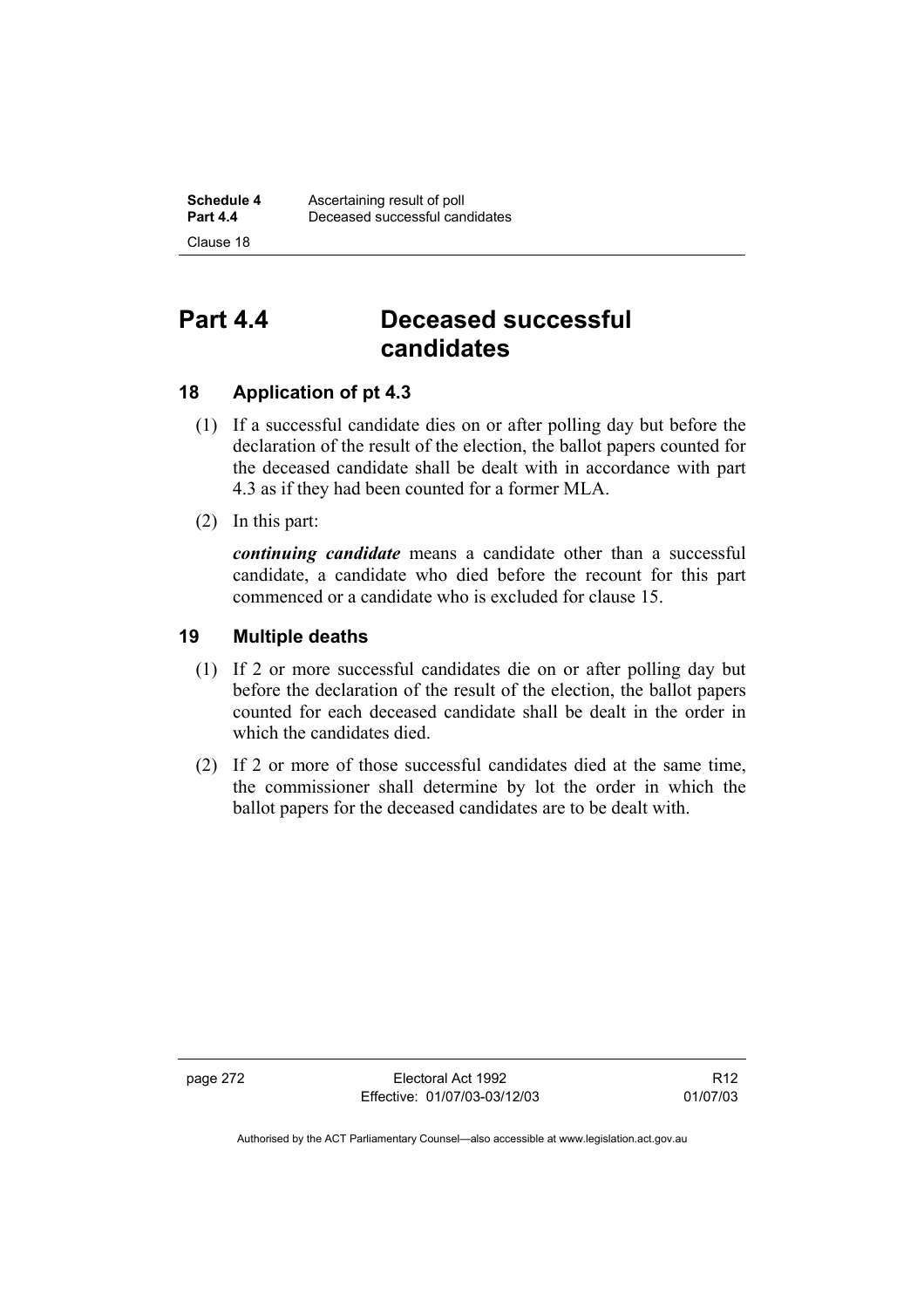## **Dictionary**

(see s 3)

- *Note 1* The *Legislation Act 2001* contains definitions and other provisions relevant to this Act.
- *Note 2* In particular, the *Legislation Act 2001*, dict, pt 1, defines the following terms:
	- adult
	- doctor
	- exercise
	- fail
	- function
	- Self-government Act
	- Speaker.

*AAT* means the administrative appeals tribunal.

*abbreviation*, of the name of a political party or ballot group, includes an alternative name of the party or group.

### *address*—

- (a) except in division 17.3 (Campaigning offences)—means, in relation to a person, the address of the person's principal place of residence (including a place of residence from which a person who is an elector is temporarily absent and to which the person intends to return to live in); and
- (b) in division 17.3—see section 291 (Definitions for div 17.3).

*amount*, for part 14 (Election funding and financial disclosure)—see section 198 (Definitions for pt 14).

*Antarctica*, for part 11 (Polling in Antarctica)—see section 167 (Definitions for pt 11).

*Antarctic elector* means an elector who is an Antarctic elector under section 171.

| R12      | Electoral Act 1992           | page 273 |
|----------|------------------------------|----------|
| 01/07/03 | Effective: 01/07/03-03/12/03 |          |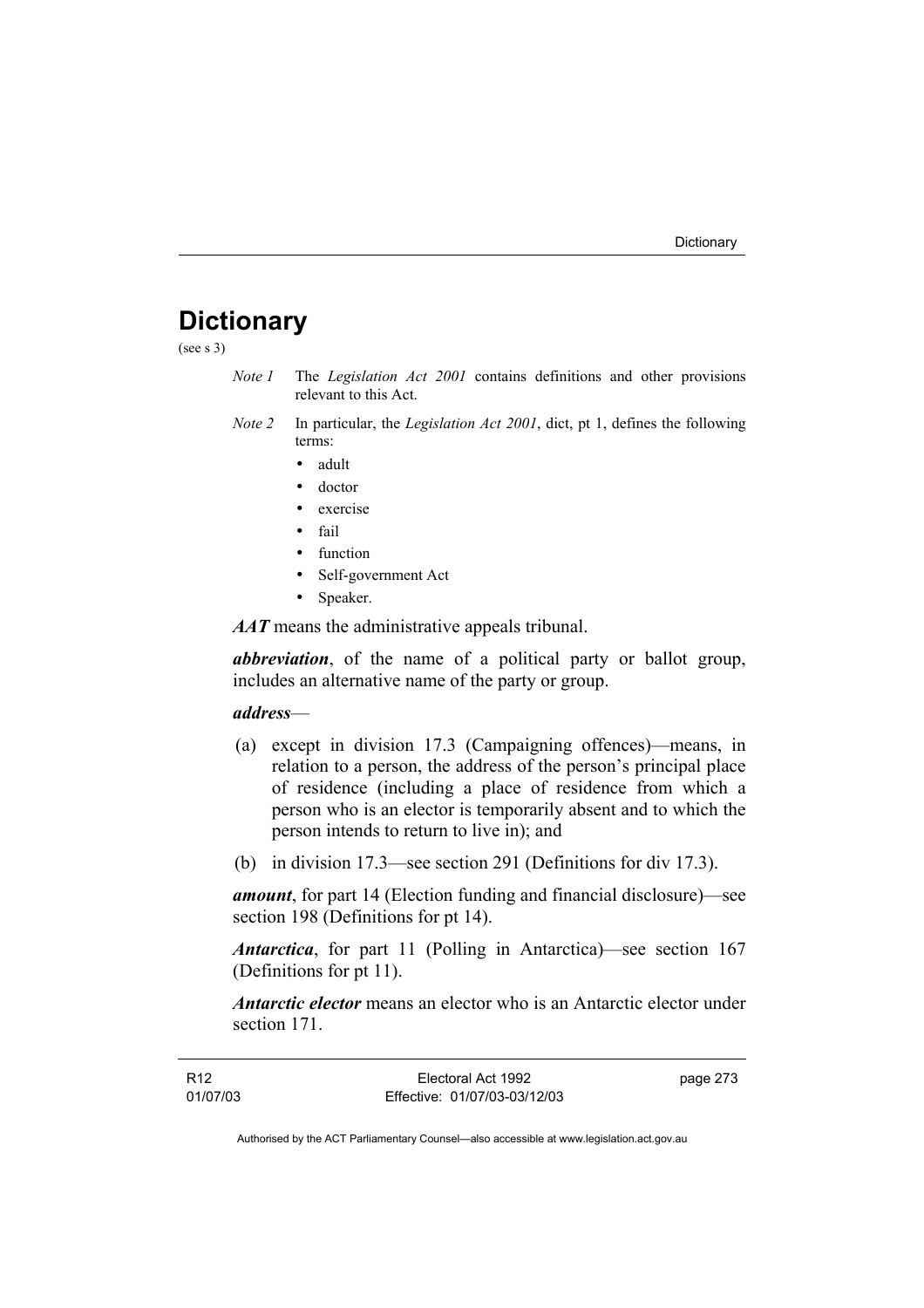*application*, for part 16 (Disputed elections, eligibility and vacancies)—see section 250 (Definitions for pt 16).

*approved computer program* means the computer program approved under section 118A.

*Assembly* means the Legislative Assembly.

*assistant returning officer*, for part 11 (Polling in Antarctica)—see section 167 (Definitions for pt 11).

*associated entity*, for part 14 (Election funding and financial disclosure)—see section 198 (Definitions for pt 14).

*augmented commission* in relation to a redistribution, means the augmented electoral commission established by section 47 for the purposes of the redistribution.

*authorised officer* means an officer authorised by the commissioner for the purpose of the provision in which the expression occurs.

*authorised witness*, for part 10 (Voting)—see section 127 (Meaning of *authorised witness*).

*available for public inspection*—see section 4A (Meaning of *available for public inspection*).

*ballot group*, for part 14 (Election funding and financial disclosure)—see section 198 (Definitions for pt 14).

*ballot group candidate* means a candidate at an election nominated by the registered officer of a registered ballot group.

### *ballot paper*—

- (a) includes an electronic ballot paper; and
- (b) if regulations are in force under section 114 (7) (Ballot papers)—means a ballot paper in the form prescribed under the regulations.
- *Note* A ballot paper is required to be in the form set out in sch 1 (see s 114 (1)).

| page 274 | Electoral Act 1992           | R <sub>12</sub> |
|----------|------------------------------|-----------------|
|          | Effective: 01/07/03-03/12/03 | 01/07/03        |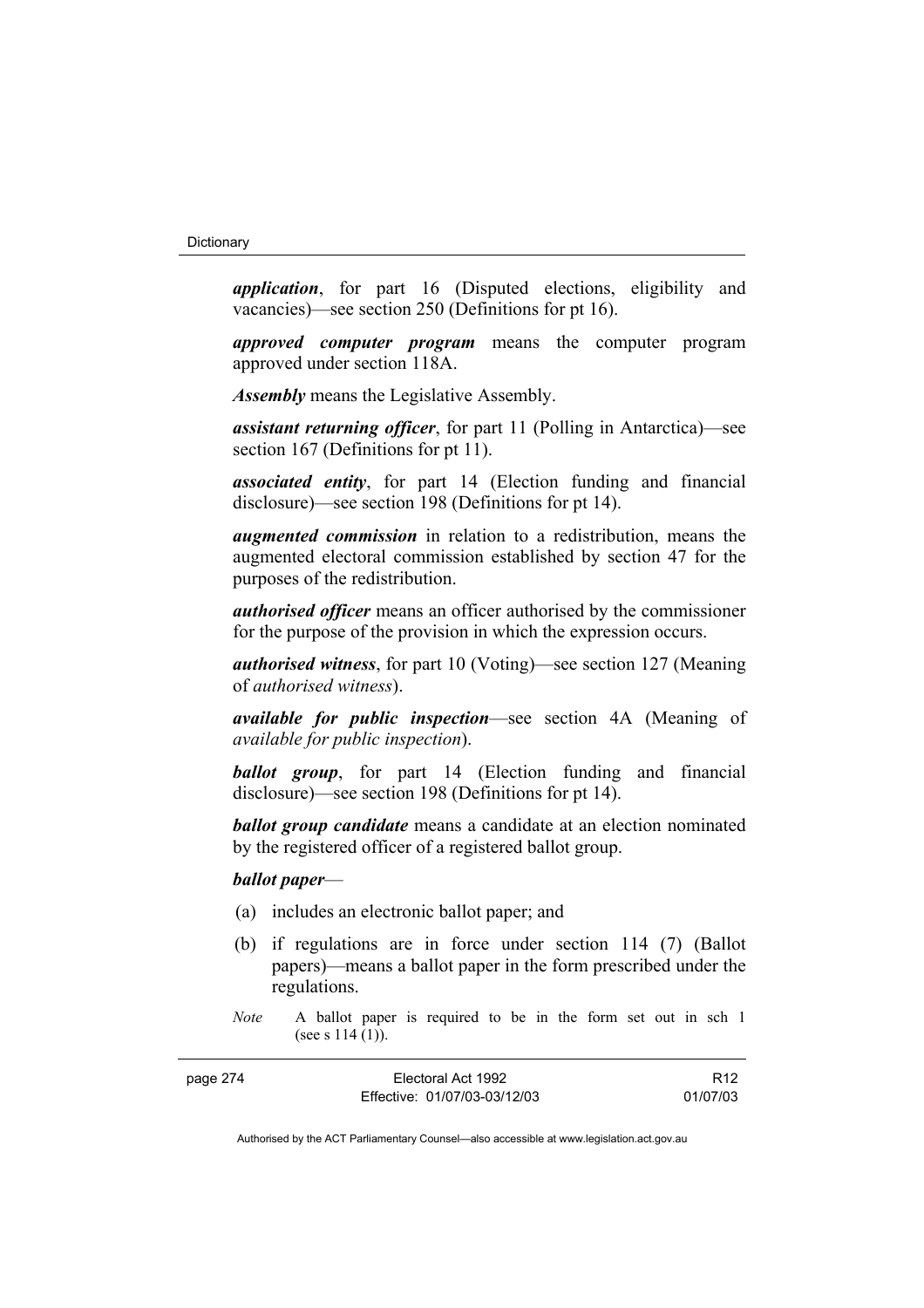*bribery*, for part 16 (Disputed elections, eligibility and vacancies) see section 250 (Definitions for pt 16).

*broadcast* includes televise.

*broadcaster*, for division 14.5 (Disclosure of electoral expenditure)—see section 223 (Definitions for div 14.5).

### *candidate* means—

- (a) except in part 13 (Casual vacancies)—a person declared to be a candidate under section 109 (Declaration of candidates); and
- (b) in part 13—a person declared to be a candidate under section 193 (Publication of candidates' details).

*candidate square*—see section 116 (1) (h) (Printing of ballot papers).

*certified list of electors* means a certified list of electors prepared under section 121.

*closed*, in relation to a roll, means closed in accordance with section 80.

*commissioner* means the Electoral Commissioner appointed under section 22.

*Commonwealth Electoral Act* means the *Commonwealth Electoral Act 1918* (Cwlth).

*Commonwealth roll* means the roll of electors for the ACT required by the Commonwealth Electoral Act, section 81.

*contravention*, for part 16 (Disputed elections, eligibility and vacancies)—see section 250.

*Court of Disputed Elections*—see section 252 (2).

*declaration vote* means a vote cast in accordance with any of the following provisions:

(a) section 135 (Declaration voting at polling places);

| R <sub>12</sub> | Electoral Act 1992           | page 275 |
|-----------------|------------------------------|----------|
| 01/07/03        | Effective: 01/07/03-03/12/03 |          |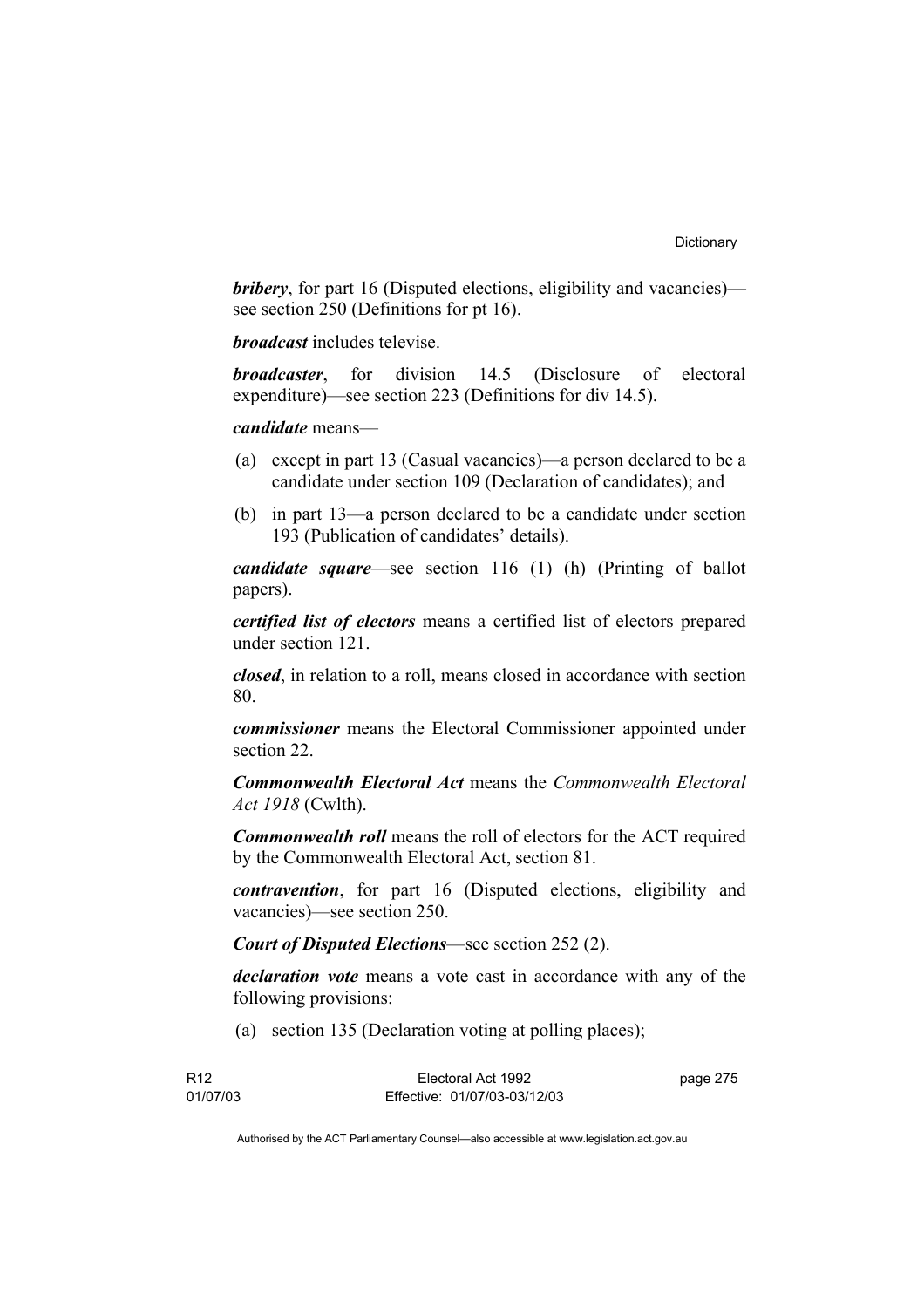- (b) section 136A (Postal voting before polling day);
- (c) section 136B (15) (Ordinary or declaration voting in ACT before polling day);
- (d) section 136C (Declaration voting outside ACT on or before polling day).

*declaration voting papers*, in relation to an election, means—

- (a) a declaration, in the form approved under section 340A (Approved forms) for this paragraph, to be completed by an elector; and
- (b) a ballot paper suitable for declaration voting at the election; and
- (c) a certificate, in the form approved under section 340A (Approved forms) for this paragraph, to be completed by a witness to the declaration; and
- (d) an envelope, in the form approved under section 340A (Approved forms) for this paragraph, addressed to the commissioner, on which appears a declaration referred to in paragraph (a).

*defined details*, for division 14.4 (Disclosure of donations)—see section 216 (Meaning of *defined details* for div 14.4).

*defined particulars*, for division 14.6 (Annual returns)—see section 228 (Meaning of *defined particulars* for div 14.6).

*disclosure period*, for part 14 (Election funding and financial disclosure)—see section 201 (Disclosure periods).

*disposition of property*, for part 14 (Election funding and financial disclosure)—see section 198 (Definitions for pt 14).

*disseminate*, for division 17.3 (Campaigning offences)—see section 291 (Definitions for div 17.3).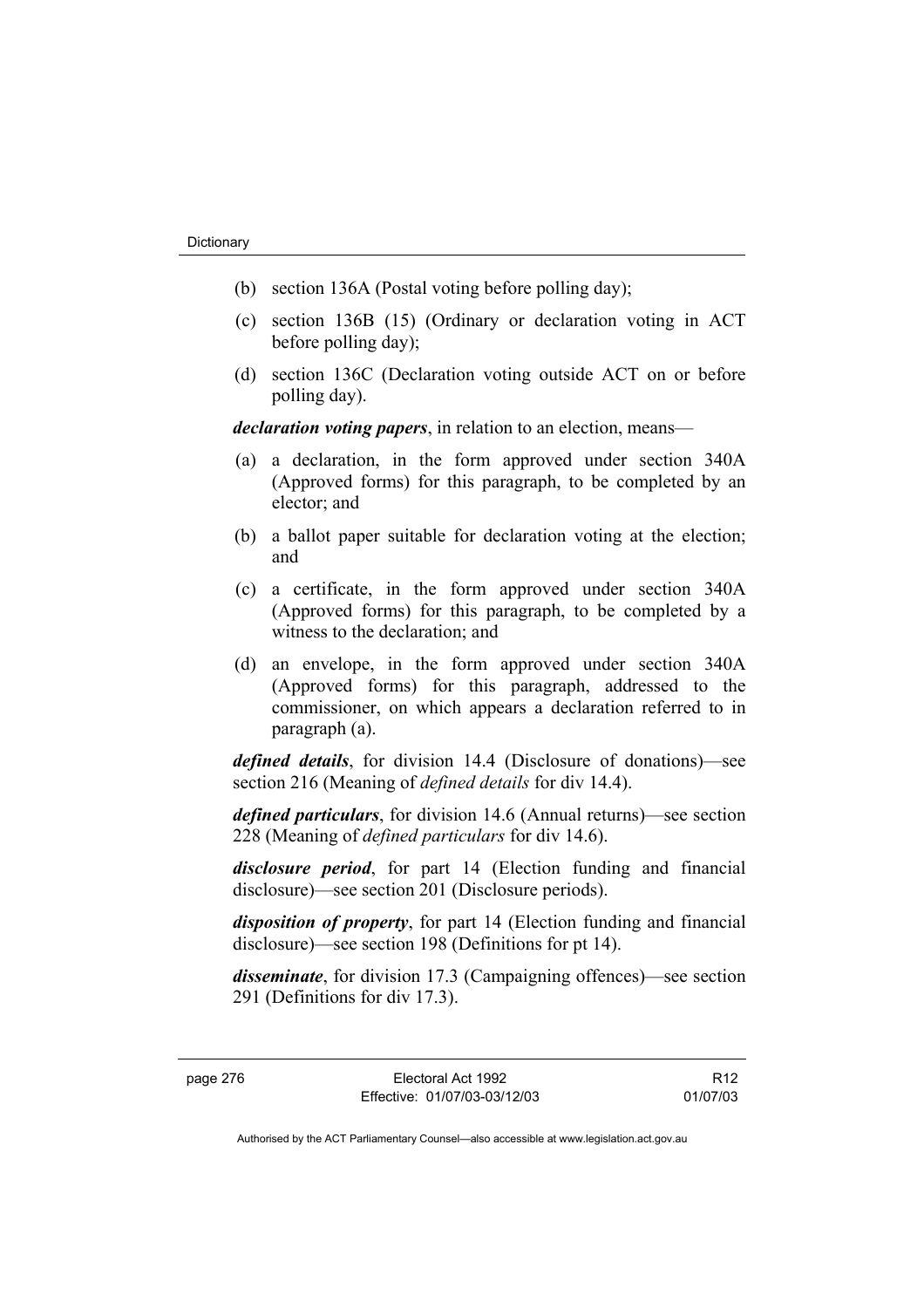### *election* means—

- (a) an election of an MLA or MLAs; and
- (b) in relation to an electorate—such an election for the electorate; and
- (c) for part 16 (Disputed elections, eligibility and vacancies)—see section 250 (Definitions for pt 16).

*election period*, in relation to an election, means the period—

- (a) beginning on the first day of the pre-election period; and
- (b) ending when the result of the election is declared under section 189.

*elector* means a person who is enrolled, or is to be taken under this Act to be enrolled, for an electorate.

*electoral advertisement*, for division 14.5 (Disclosure of electoral expenditure)—see section 223 (Definitions for div 14.5).

*electoral commission* means the Australian Capital Territory Electoral Commission established by section 5.

*electoral expenditure*, for division 14.5 (Disclosure of electoral expenditure)—see section 223 (Definitions for div 14.5).

*electoral matter*—see section 4 (Meaning of *electoral matter*).

*electoral paper* means a document, form or notice provided for or required under this Act.

*electorate* means an electorate, the name and boundaries of which are specified in a determination in force under section 35.

*electronic form*, of a roll or an extract from a roll, means a disk, tape or other device from which the information in the extract or roll may be reproduced by mechanical, electronic or other means.

*electronic voting*—see section 120 (2).

R12 01/07/03 page 277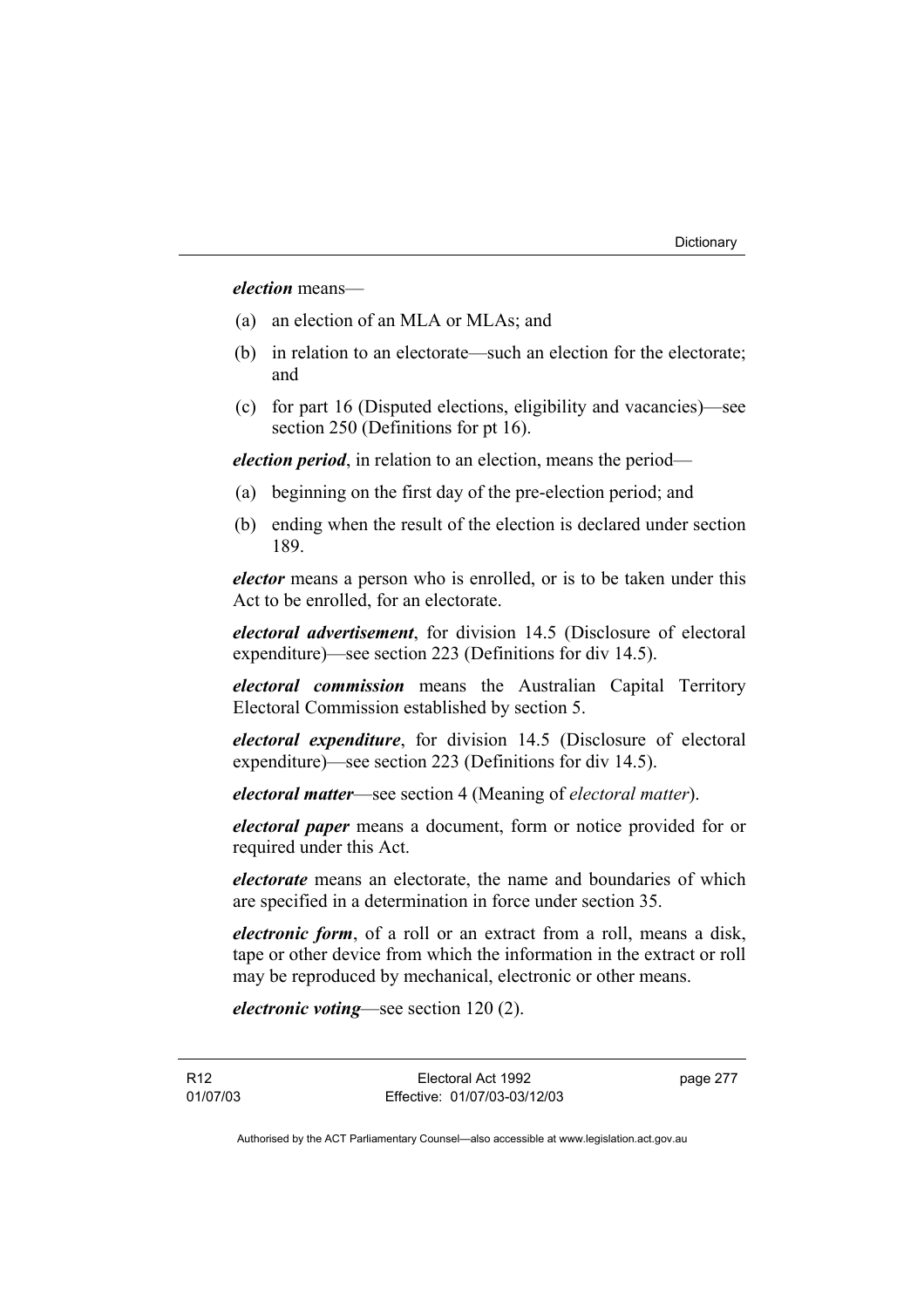*eligible elector*, for division 10.4 (Voting otherwise than at a polling place)—see section 136 (Meaning of *eligible elector* for div 10.4).

*eligible overseas elector* means a person who is an eligible overseas elector under section 74.

*eligible vote*, for part 14 (Election funding and financial disclosure)—see section 198 (Definitions for pt 14).

*entity*, for part 14 (Election funding and financial disclosure)—see section 198 (Definitions for pt 14).

*extract*, from a roll—see section 59.

*extraordinary election*—see section 101.

*file*, for part 16 (Disputed elections, eligibility and vacancies)—see section 250 (Definitions for pt 16).

*financial controller*, for part 14 (Election funding and financial disclosure)—see section 198 (Definitions for pt 14).

*former MLA*, for part 13 (Casual vacancies)—see section 190 (Definitions for pt 13).

*general election* means a general election of MLAs.

*gift*, for part 14 (Election funding and financial disclosure)—see section 198 (Definitions for pt 14).

*group*, in relation to candidates in an election, means candidates whose names are grouped on the ballot papers in accordance with section 115 (1) or (2), whichever is applicable.

*hospital* includes a convalescent home and an institution similar to a hospital or convalescent home.

*hour of nomination*—see section 108.

*investigation notice*, for division 14.7 (Compliance)—see section 235 (Definitions for div 14.7).

R12 01/07/03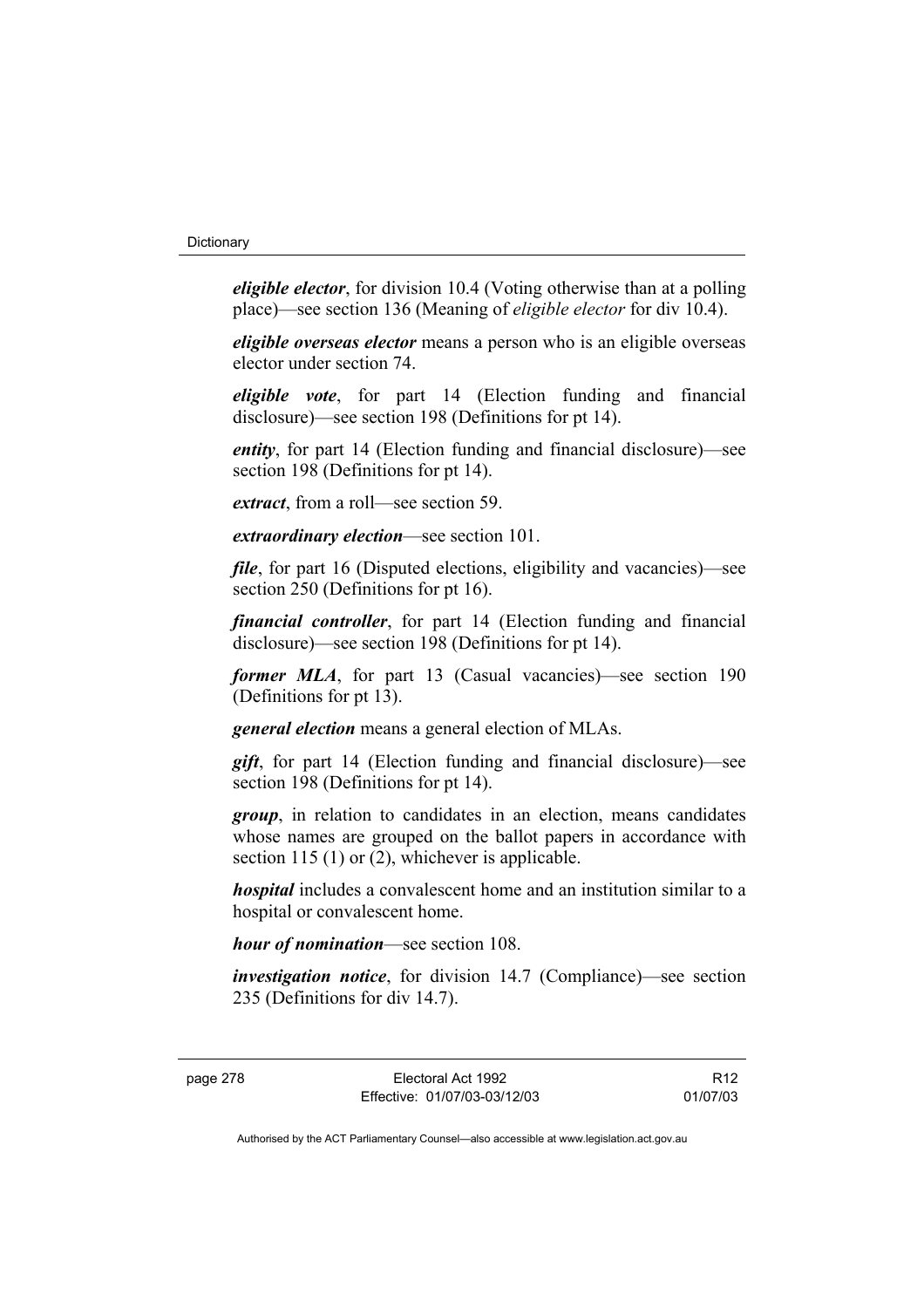*judge* means—

- (a) a judge of the Supreme Court; or
- (b) a judge of the Supreme Court of a State or another Territory; or
- (c) a judge of the Federal Court or Family Court.

*member*, for division 2.2 (Members of electoral commission)—see section 11 (Meaning of *member* for div 2.2).

*MLA* means a member of the Assembly.

*newspaper* means a newspaper circulating in the ACT.

*non-party group*, for part 14 (Election funding and financial disclosure)—see section 198 (Definitions for pt 14).

*officer* means—

- (a) a person appointed under section 33 (Officers) to be an officer; or
- (b) a person exercising a power under this Act under an arrangement under section 70 (Joint roll arrangements with the Commonwealth) or section 336 (Administrative arrangements with Commonwealth and States); or
- (c) in relation to a particular matter—a person mentioned in paragraph (a) or (b) exercising a power in relation to the matter.

*official error*, in relation to a person voting or seeking to vote at an election, means the removal of the person's name under this Act from the roll for an electorate in which the person is otherwise entitled to vote unless the name was so removed before the roll closed for the purpose of the previous election.

*OIC* means—

 (a) in relation to a scrutiny centre—the officer in charge of the centre; and

page 279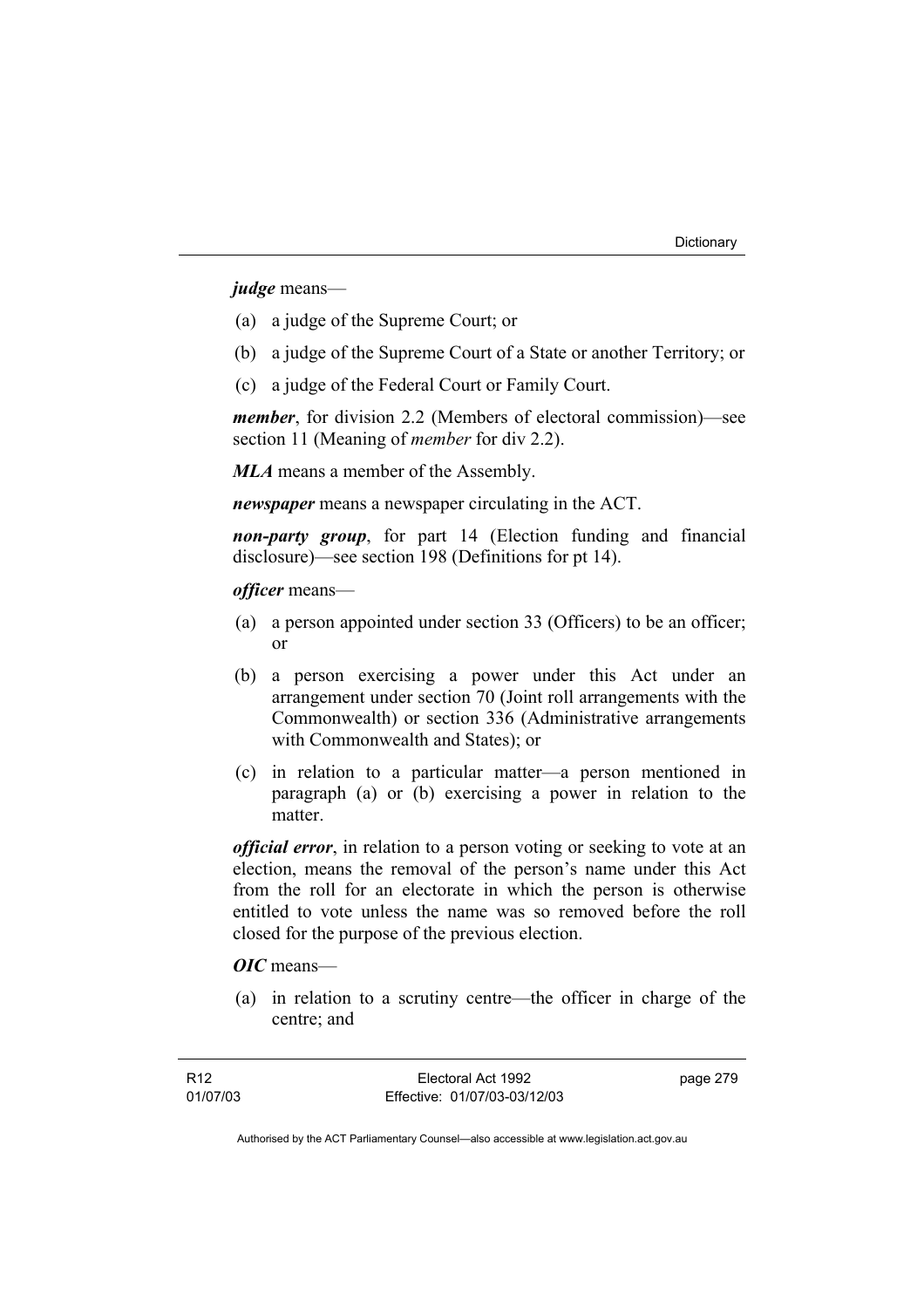(b) in relation to a polling place—the officer in charge of the place.

*ordinary election* means a general election required by section 100.

*ordinary vote* means a vote other than a declaration vote.

*participant*, for division 14.5 (Disclosure of electoral expenditure)—see section 223 (Definitions for div 14.5).

*party*, for part 14 (Electoral funding and financial disclosure)—see section 198 (Definitions for pt 14).

### *party candidate* means—

- (a) a candidate at an election nominated by the registered officer of a registered party; and
- (b) in relation to a registered party—a candidate nominated by the registered officer of the party.

*person*, for part 15 (Review of decisions)—see section 244 (Definitions for pt 15).

*place of nomination*—see section 108.

*political party* means an organisation, incorporated or unincorporated, an object or activity of which is the promotion of the election to the Assembly of a candidate or candidates endorsed by it.

### *polling day*—

- (a) means the day when, apart from section 111 (Need for an election), a poll for an election would be required; and
- (b) except in part 8 (Timing of elections) and part 9 (Arrangements for elections), includes—
	- (i) if the time for holding an election is extended under section 159 for more than 1 day—each of those days; and

R12 01/07/03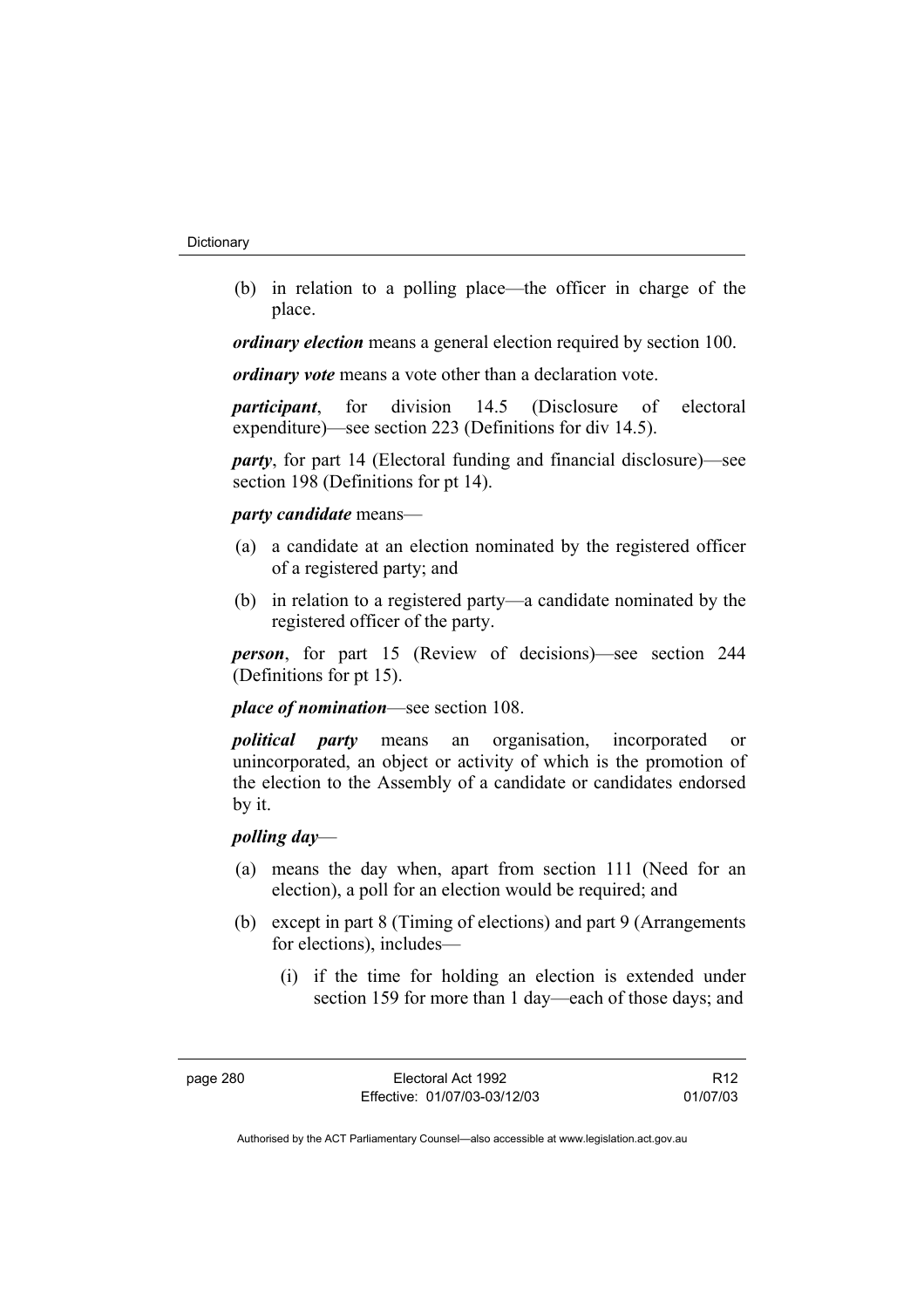(ii) if polling is suspended under section 160—a day when polling is resumed.

*polling place* means a place appointed as a polling place under section 119 (Polling places and scrutiny centres), and, for division 17.3 (Campaigning offences), includes—

- (a) a place where a vote may be made before an officer under section 136B (Ordinary or declaration voting in ACT before polling day) or section 136C (Declaration voting outside ACT on or before polling day); and
- (b) a place where mobile polling is taking place under division 10.5 (Mobile polling).

*postal vote* means a declaration vote in respect of which the declaration voting papers are given to the elector concerned by virtue of—

- (a) an application under section 136A (2); or
- (b) section 141.

*pre-election period* means the period of 37 days ending on the end of polling day for an election.

*proceeding*, for part 16 (Disputed elections, eligibility and vacancies)—see section 250 (Definitions for pt 16).

*property*, for part 14 (Election funding and financial disclosure) see section 198 (Definitions for pt 14).

*publish*, for division 17.3 (Campaigning offences)—see section 291 (Definitions for div 17.3).

*redistribution* includes distribution.

*register*, for part 14 (Election funding and financial disclosure)—see section 198 (Definitions for pt 14).

*registered*, for an abbreviation of the name of a registered party or registered ballot group, means an abbreviation included in the

| R12      | Electoral Act 1992           | page 281 |
|----------|------------------------------|----------|
| 01/07/03 | Effective: 01/07/03-03/12/03 |          |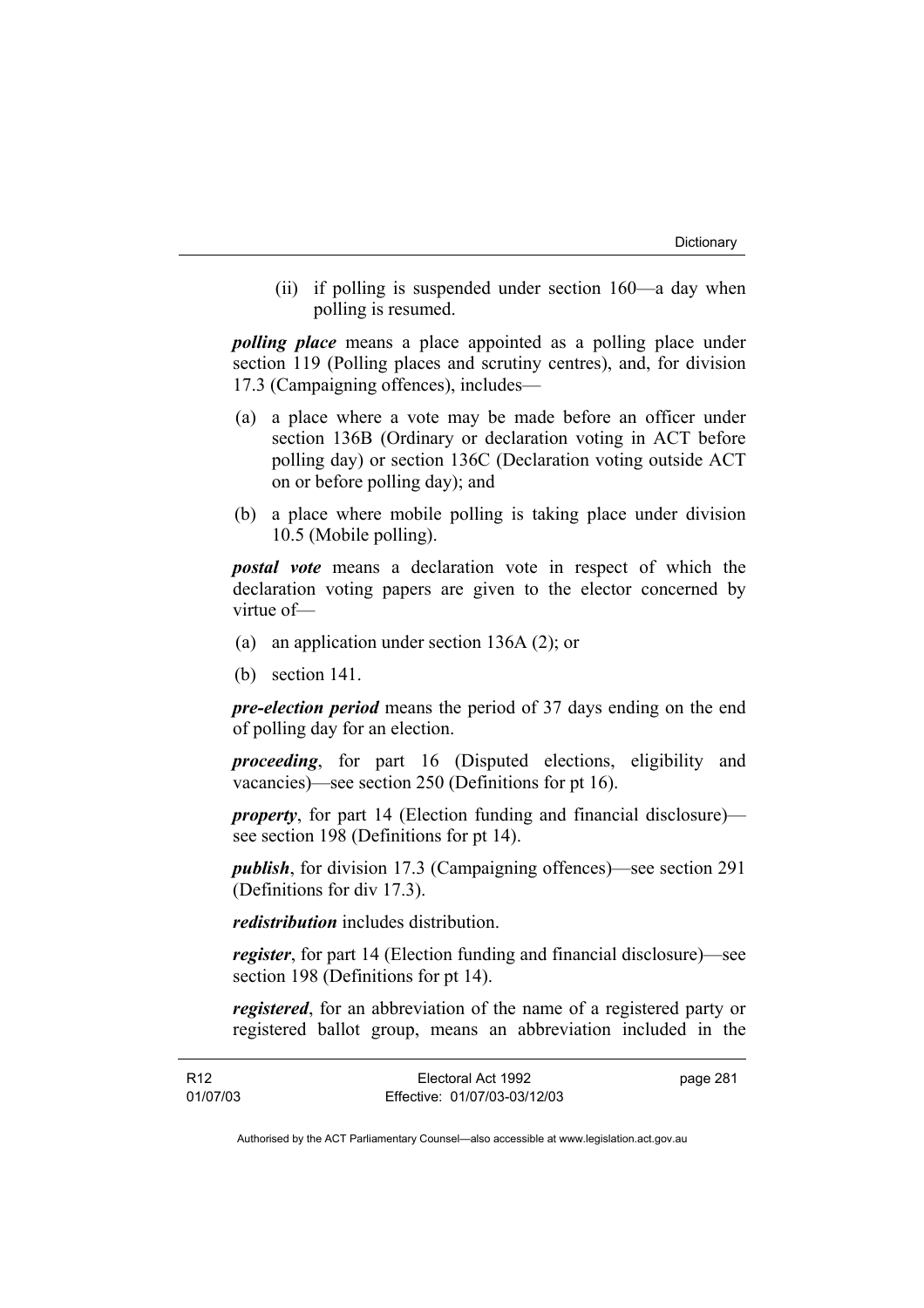particulars for the party or group in the register of political parties or register of ballot groups.

*registered ballot group* means a ballot group registered under part 7 (Registration of political parties and ballot groups).

*registered industrial organisation*, for part 14 (Election funding and financial disclosure)—see section 198 (Definitions for pt 14).

*registered officer* means—

- (a) for a registered party—the person whose name is entered in the register of political parties as the registered officer of the party; and
- (b) for a registered ballot group—the person whose name is entered in the register of ballot groups as the registered officer of the group.

*registered party* means a political party registered under part 7 (Registration of political parties and ballot groups).

*register of ballot groups* means the register of ballot groups kept under section 88 (Register).

*register of political parties* means the register of political parties kept under section 88 (Register).

*registrar*, for part 16 (Disputed elections, eligibility and vacancies)—see section 250 (Definitions for pt 16).

*related* political parties, for part 7 (Registration of political parties and ballot groups)—see section 87 (Meaning of *related* political parties).

*relates*, for division 14.5 (Disclosure of electoral expenditure)—see section 223 (Definitions for div 14.5).

*remand centre*, for division 10.5 (Mobile polling)—see section 149 (Definitions for div 10.5).

page 282 Electoral Act 1992 Effective: 01/07/03-03/12/03

R12 01/07/03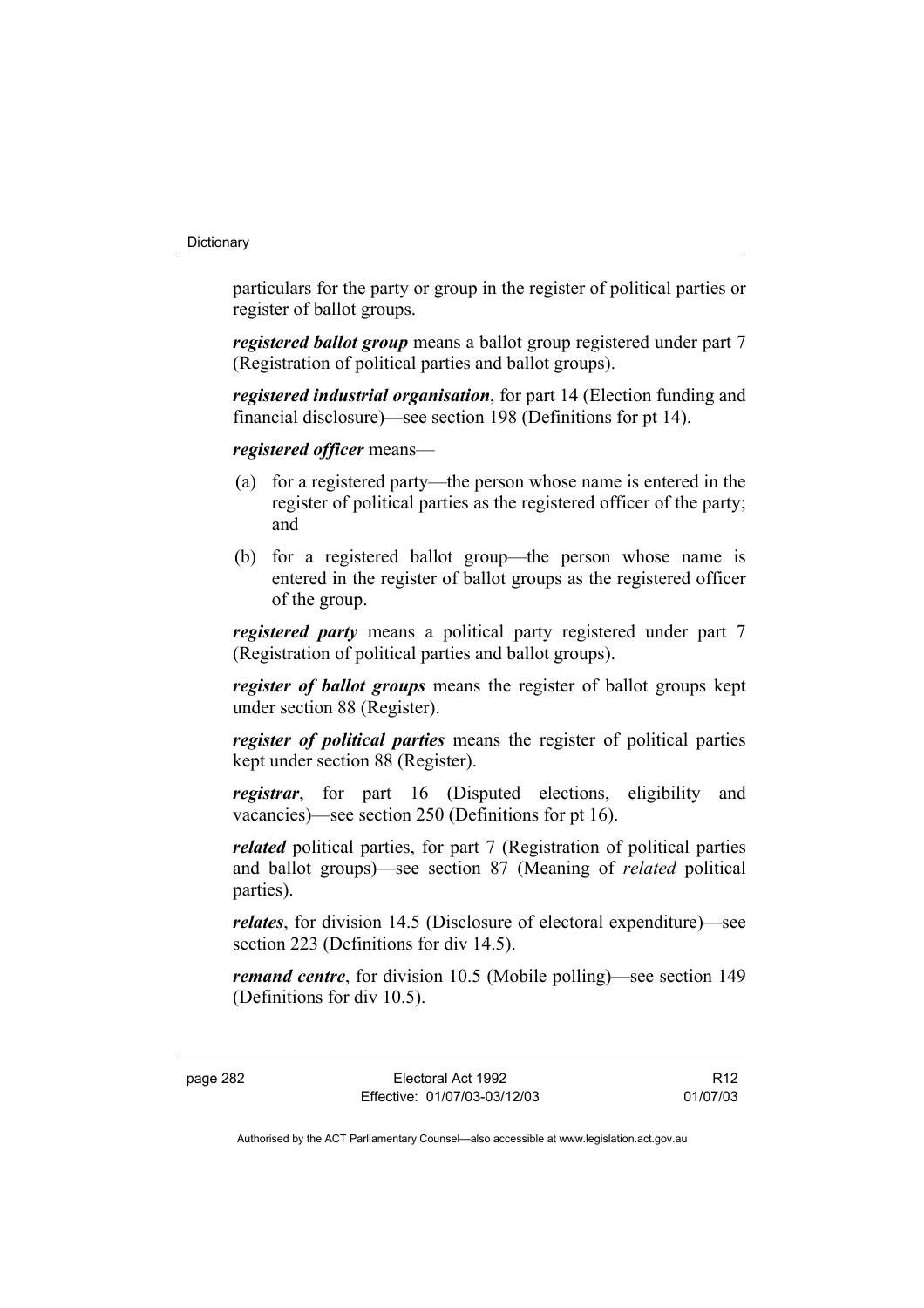*reportage or commentary*, for division 17.3 (Campaigning offences)—see section 291 (Definitions for div 17.3).

*research personnel*, for part 11 (Polling in Antarctica)—see section 167 (Definitions for pt 11).

*return*, for division 14.7 (Compliance)—see section 235 (Definitions for div 14.7).

*returning officer*, for part 11 (Polling in Antarctica)—see section 167 (Definitions for pt 11).

*reviewable decision*, for part 15 (Review of decisions)—see section 244 (Definitions for pt 15).

*review statement*, in relation to a decision by the commissioner, means a statement referred to in section 246 about that decision.

*roll* means a roll of electors kept under this Act.

*scrutineer* means a person appointed under section 122 to be a scrutineer.

*scrutiny centre* means a place appointed as a scrutiny centre under section 119.

*secretary*, in relation to a political party, means the secretary or chief administrative officer (however described) of the party.

*Speaker*—

- (a) for part 13 (Casual vacancies)—see section 190; and
- (b) for part 16 (Disputed elections, eligibility and vacancies)—see section 251.
- *Note Speaker* is defined in the *Legislation Act 2001*, dict. pt 1.

*special hospital*, for division 10.5 (Mobile polling)—see section 149 (Definitions for div 10.5).

*sponsoring MLA*, in relation to a registered ballot group, means the MLA who applied to register the group.

| R <sub>12</sub> | Electoral Act 1992           | page 283 |
|-----------------|------------------------------|----------|
| 01/07/03        | Effective: 01/07/03-03/12/03 |          |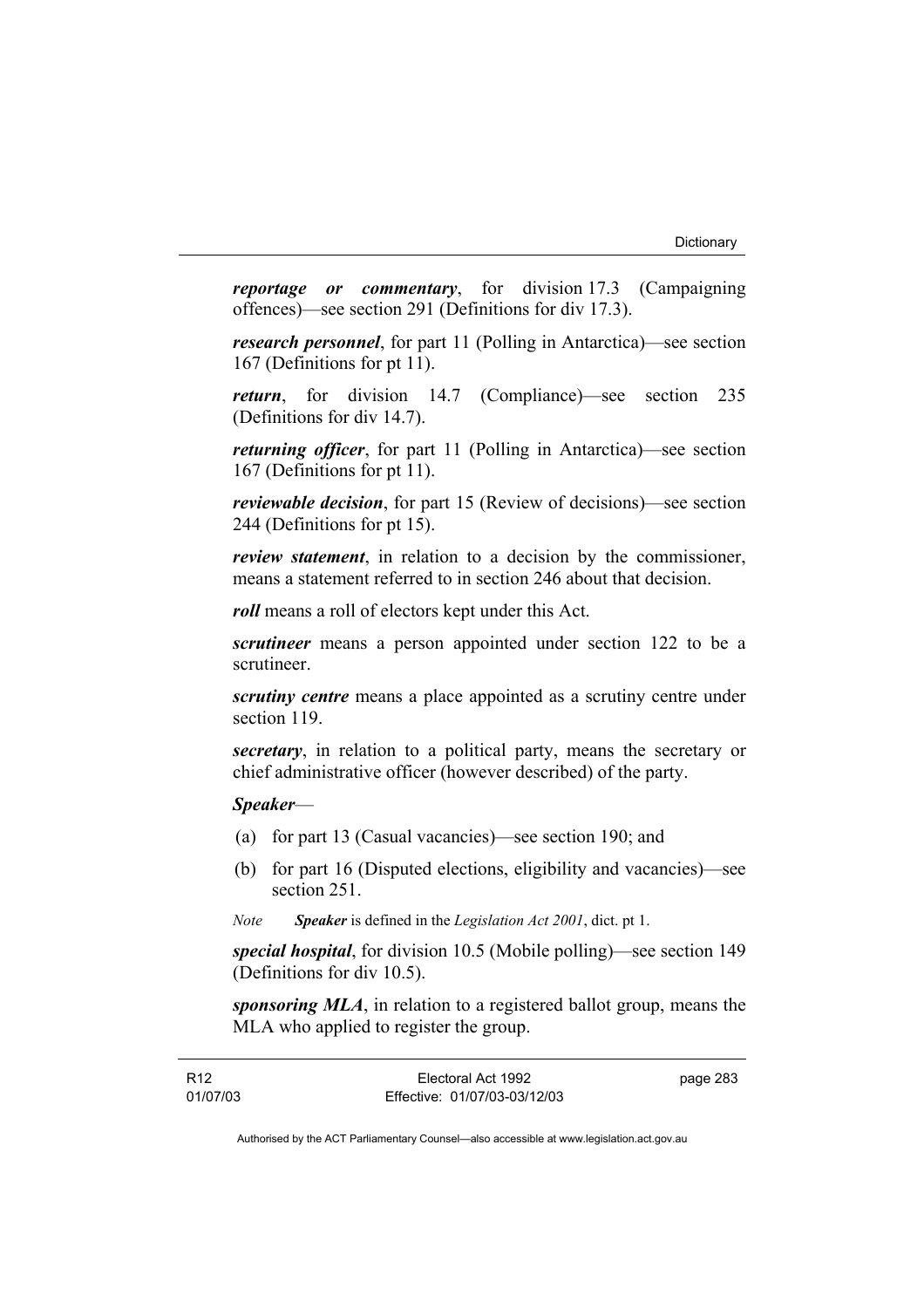*staff*, in relation to the electoral commission, means—

- (a) the staff assisting the commissioner referred to in section 31; and
- (b) persons employed or engaged under section 32.

*station*, for part 11 (Polling in Antarctica)—see section 167 (Definitions for pt 11).

*suppressed address* means an address particulars of which are required to be suppressed from a roll extract under section 77.

*transmit*, for part 11 (Polling in Antarctica)—see section 167 (Definitions for pt 11).

*undue influence*, for part 16 (Disputed elections, eligibility and vacancies)—see section 250 (Definitions for pt 16).

*visiting officer*, for division 10.5 (Mobile polling)—see section 149 (Definitions for div 10.5).

page 284 Electoral Act 1992 Effective: 01/07/03-03/12/03

R12 01/07/03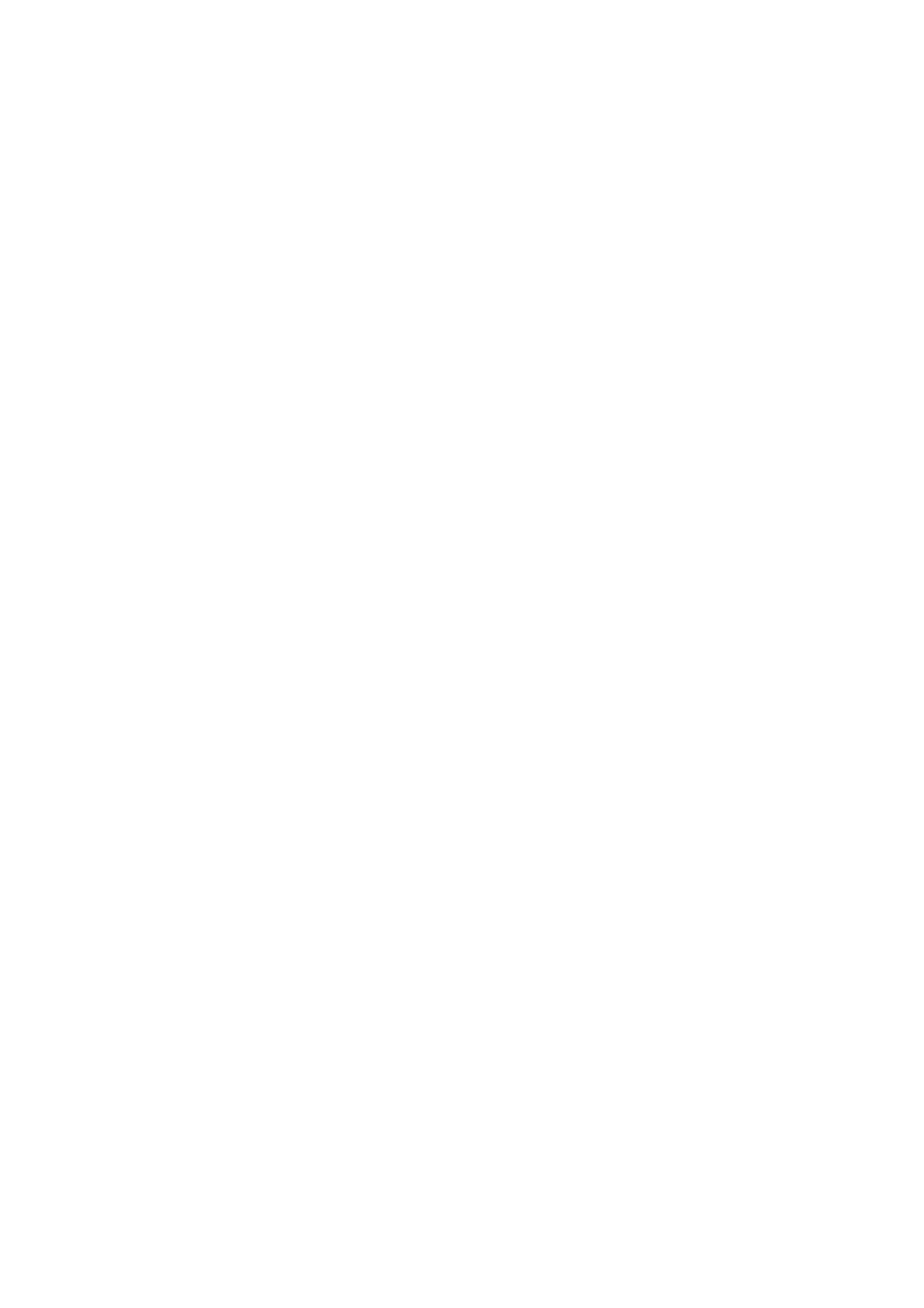## **Endnotes**

| 1 |  |  | <b>About the endnotes</b> |
|---|--|--|---------------------------|
|---|--|--|---------------------------|

Amending and modifying laws are annotated in the legislation history and the amendment history. Current modifications are not included in the republished law but are set out in the endnotes.

Not all editorial amendments made under the *Legislation Act 2001*, part 11.3 are annotated in the amendment history. Full details of any amendments can be obtained from the Parliamentary Counsel's Office.

Uncommenced amending laws and expiries are listed in the legislation history and the amendment history. These details are underlined. Uncommenced provisions and amendments are not included in the republished law but are set out in the last endnote.

If all the provisions of the law have been renumbered, a table of renumbered provisions gives details of previous and current numbering.

The endnotes also include a table of earlier republications.

If the republished law includes penalties, current information about penalty unit values appears on the republication inside front cover.

### **2 Abbreviation key**

| $am = amended$                             | $ord = ordinance$                         |
|--------------------------------------------|-------------------------------------------|
| $amdt = amendment$                         | $orig = original$                         |
| $ch = chapter$                             | $p = page$                                |
| $cl = clause$                              | par = paragraph                           |
| $def = definition$                         | pres = present                            |
| $dict = dictionary$                        | $prev = previous$                         |
| disallowed = disallowed by the Legislative | $(\text{prev})$ = previously              |
| Assembly                                   | $prov = provision$                        |
| $div = division$                           | $pt = part$                               |
| $exp = expires/expired$                    | $r = rule/subrule$                        |
| Gaz = Gazette                              | $reg = regulation/subregulation$          |
| $hdg =$ heading                            | $renum = renumbered$                      |
| IA = Interpretation Act 1967               | $reloc = relocated$                       |
| ins = inserted/added                       | $R[X]$ = Republication No                 |
| $LA =$ Legislation Act 2001                | $RI = reissue$                            |
| $LR =$ legislation register                | s = section/subsection                    |
| LRA = Legislation (Republication) Act 1996 | $sch = schedule$                          |
| $mod = modified / modified$                | $sdiv = subdivision$                      |
| $No = number$                              | $sub =$ substituted                       |
| $num = numbered$                           | SL = Subordinate Law                      |
| $o = order$                                | underlining = whole or part not commenced |
| om = omitted/repealed                      | or to be expired                          |
|                                            |                                           |

R12 01/07/03

Electoral Act 1992 Effective: 01/07/03-03/12/03 page 285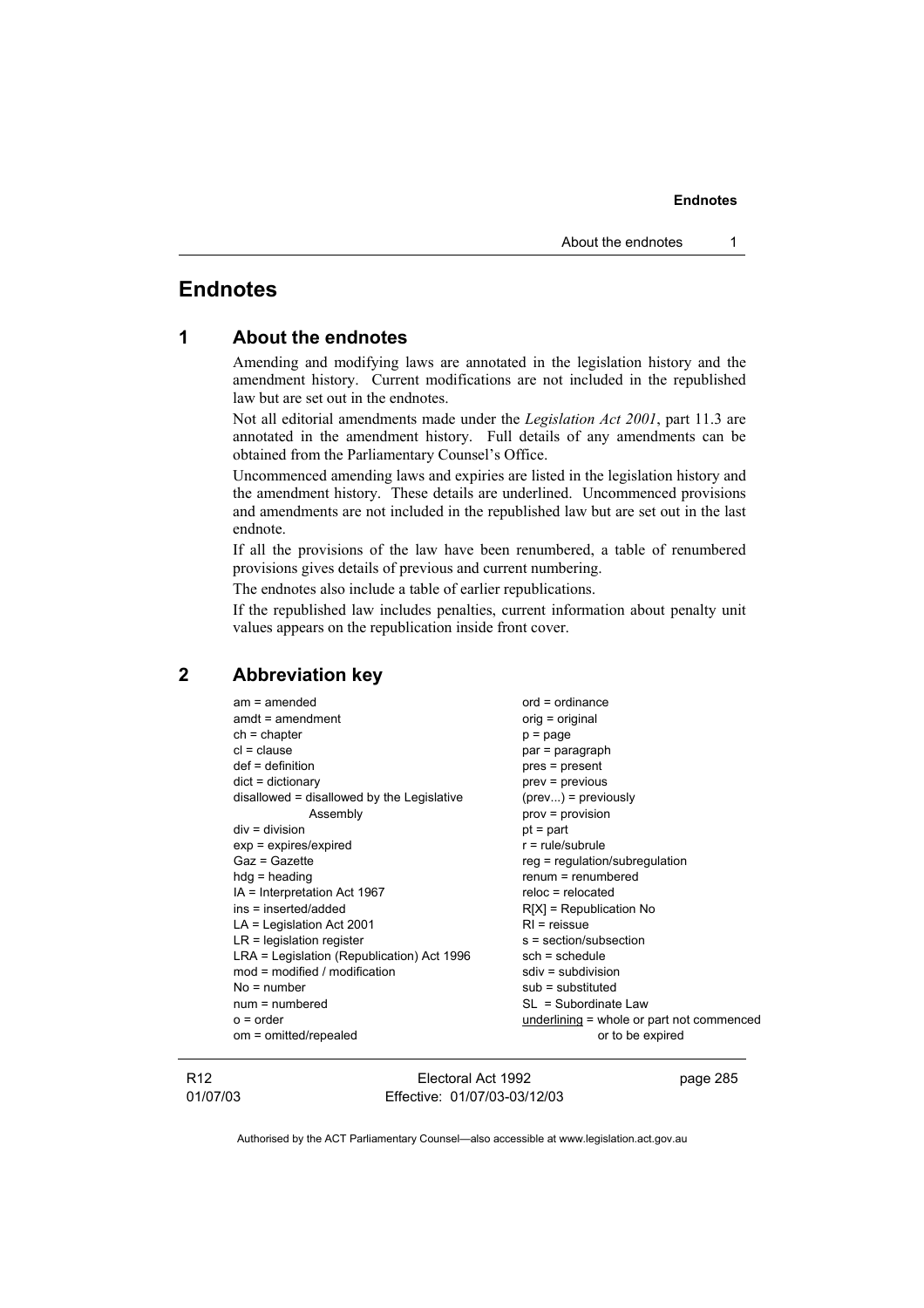3 Legislation history

### **3 Legislation history**

#### **Electoral Act 1992 No 71**

notified 8 December 1992 (Gaz 1992 No S218) s 1, s 2 commenced 8 December 1992 (s 2 (1)) remainder commenced 21 December 1992 (Gaz 1992 No S243 p 19)

as amended by

### **Acts Revision (Position of Crown) Act 1993 No 44 sch 2**

notified 27 August 1993 (Gaz 1993 No S165) commenced 27 August 1993 (s 2)

### **Electoral (Amendment) Act 1994 No 14**

notified 17 May 1994 (Gaz 1994 No S85) s 1, s 2, s 22 (in pt), s 23 (in pt) commenced 17 May 1994 (s 2 (1), (2)) ss 3-21 commenced 6 June 1994 (Gaz 1994 No S105) s 22 (new pt 13) commenced 3 March 1995 (s 2 (5)) s 22 (new pt 16 (ss 244-278)) commenced 25 August 1994 (s 2 (6) and Gaz 1994 No S172) s 24 commenced 1 September 1994 (Gaz 1994 No S172) remainder commenced 25 August 1994 (Gaz 1994 No S172)

### **Public Sector Management (Consequential and Transitional Provisions) Act 1994 No 38 sch 1 pt 32**

notified 30 June 1994 (Gaz 1994 No S121) s 1, s 2 commenced 30 June 1994 (s 2 (1)) sch1 pt 32 commenced 1 July 1994 (Gaz 1994 No S142 p 2)

### **Electoral (Amendment) Act 1994 (No 2) No 78**

notified 17 November 1994 (Gaz 1994 No S252) commenced 17 November 1994 (s 2)

### **Annual Reports (Government Agencies) (Consequential Provisions) Act 1995 No 25 sch**

notified 5 September 1995 (Gaz 1995 No S212) commenced 5 September 1995 (s 2)

#### **Electoral (Amendment) Act 1995 No 33**

notified 31 October 1995 (Gaz 1995 No S266) commenced 31 October 1995 (s 2)

page 286 Electoral Act 1992 Effective: 01/07/03-03/12/03

R12 01/07/03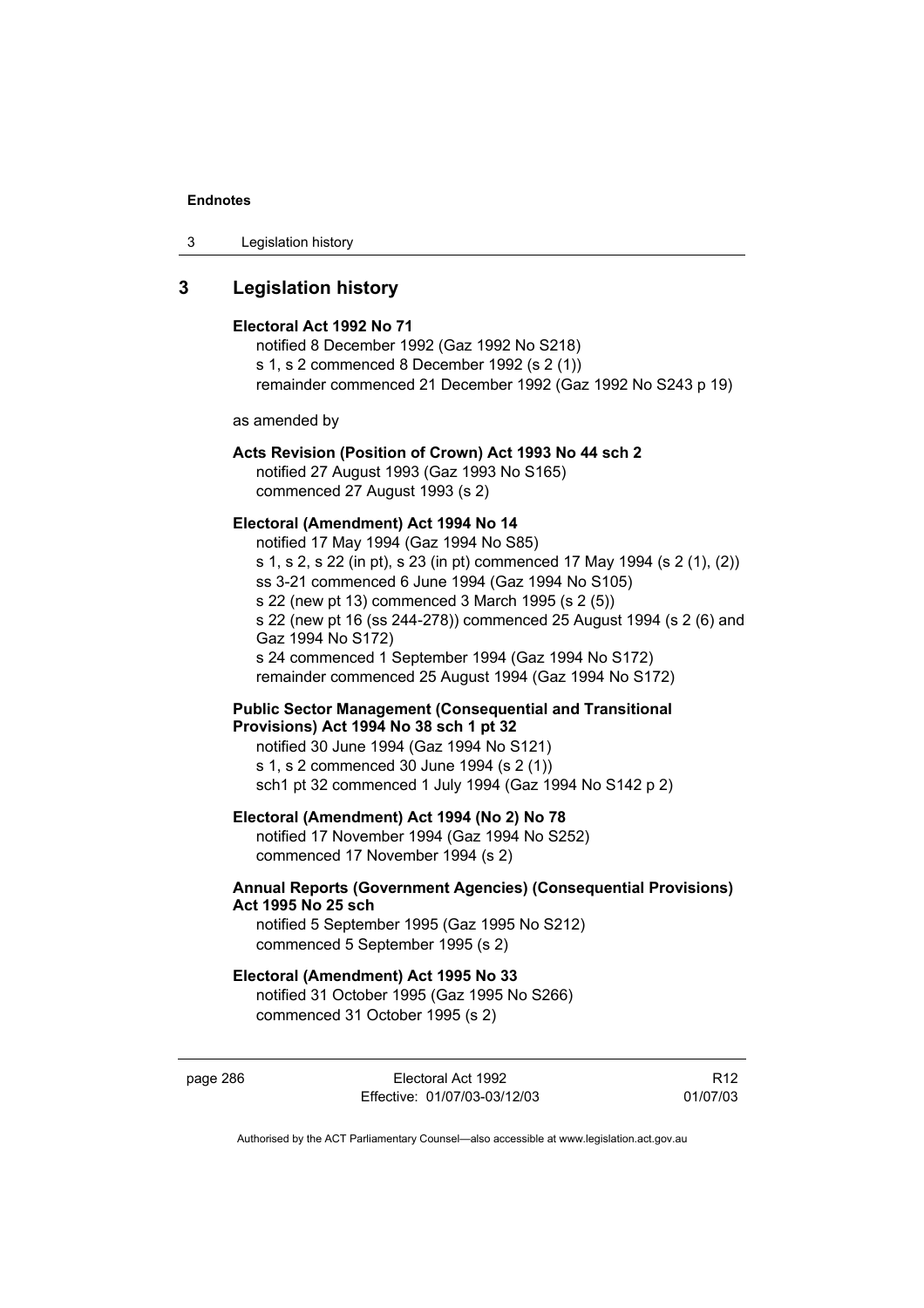Legislation history 3

#### **Statute Law Revision Act 1995 No 46 sch**

notified 18 December 1995 (Gaz 1995 No S306) commenced 18 December 1995 (s 2)

### **Remuneration Tribunal (Consequential and Transitional Provisions) Act 1995 No 56 sch**

notified 20 December 1995 (Gaz 1995 No S313) sch commenced 21 December 1995 (s 2 and see Gaz 1995 No S315 p 2)

### **Electoral (Amendment) Act 1996 No 56**

notified 29 November 1996 (Gaz 1996 No S320) commenced 29 November 1996 (s 2)

### **Land (Planning and Environment) (Amendment) Act 1996 (No 3) No 85**

notified 24 December 1996 (Gaz 1996 No S345) s 1, s 2 commenced 24 December 1996 (s 2 (1)) remainder commenced 24 June 1997 (s 2 (3))

### **Electoral (Amendment) Act 1997 No 38**

notified 1 September 1997 (Gaz 1997 No S257) ss 1-3 commenced 1 September 1997 (s 2 (1)) remainder commenced 1 May 1998 (s 2 (2))

### **Remuneration Tribunal (Consequential Amendments) Act 1997 No 41 sch 1 (as am by 2002 (No 2) No 49 pt 3.19)**

notified 19 September 1997 (Gaz 1997 No S264) s 1, s 2 commenced 19 September 1997 (s 2 (1)) sch 1 commenced 24 September 1997 (s 2)

### **Electoral Amendment Act 1997 (No 2) No 91**

notified 1 December 1997 (Gaz 1997 No S380) commenced 1 December 1997 (s 2)

### **Legal Practitioners (Consequential Amendments) Act 1997 No 96 sch 1**

notified 1 December 1997 (Gaz 1997 No S380) s 1, s 2 commenced 1 December 1997 (s 2 (1)) sch 1 commenced 1 June 1998 (s 2 (2))

R12 01/07/03 page 287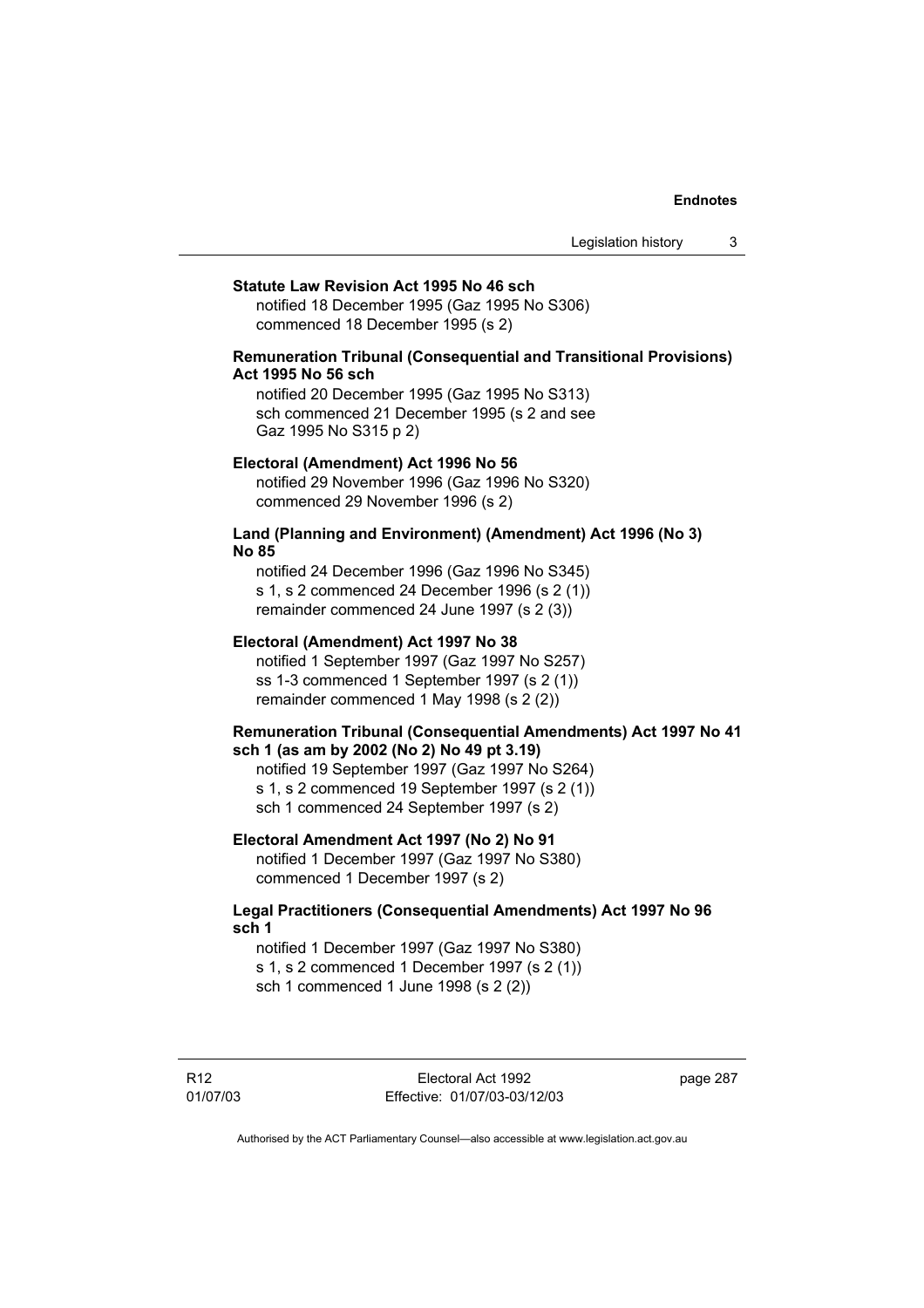| Legislation history<br>-3 |  |
|---------------------------|--|
|---------------------------|--|

| Statute Law Revision (Penalties) Act 1998 No 54 sch<br>notified 27 November 1998 (Gaz 1998 No S207)<br>s 1, s 2 commenced 27 November 1998 (s 2 (1))<br>sch commenced 9 December 1998 (Gaz 1998 No 49 p 1078) |
|---------------------------------------------------------------------------------------------------------------------------------------------------------------------------------------------------------------|
| Electoral (Amendment) Act 1998 No 61<br>notified 11 December 1998 (Gaz 1998 No S209)<br>commenced 11 December 1998 (s 2)                                                                                      |
| Electoral Amendment Act 2000 No 50<br>notified 28 September 2000 (Gaz 2000 No 39)<br>commenced 28 September 2000 (s 2)                                                                                        |
| Electoral Amendment Act 2000 (No 2) No 76<br>notified 21 December 2000 (Gaz 2000 No S69)<br>s 1, s 2 commenced 21 December 2000 (IA s 10B)<br>remainder commenced 11 April 2001 (Gaz 2001 No 14)              |
| Surveyors (Consequential Amendments) Act 2001 No 3 sch 1<br>notified 8 March 2001 (Gaz 2001 No 10)<br>s 1, s 2 commenced 8 March 2001 (IA s 10B)<br>sch 1 commenced 26 July 2001 (s 2 and Gaz 2001 No 30)     |
| Electoral Amendment Act 2001 No 36<br>notified 29 June 2001 (Gaz 2001 No S36)<br>commenced 29 June 2001 (s 2)                                                                                                 |
| Electoral (Entrenched Provisions) Amendment Act 2001 No 37<br>notified 29 June 2001 (Gaz 2001 No S36)<br>commenced 29 June 2001 (s 2)                                                                         |
| Electoral Amendment Act 2001 (No 2) No 38<br>notified 20 June 2001 (Gaz 2001 No S36)                                                                                                                          |

notified 29 June 2001 (Gaz 2001 No S36) s 1, s 2 commenced 29 June 2001 (IA s 10B) remainder commenced 29 June 2001 (s 2)

page 288 Electoral Act 1992 Effective: 01/07/03-03/12/03

R12 01/07/03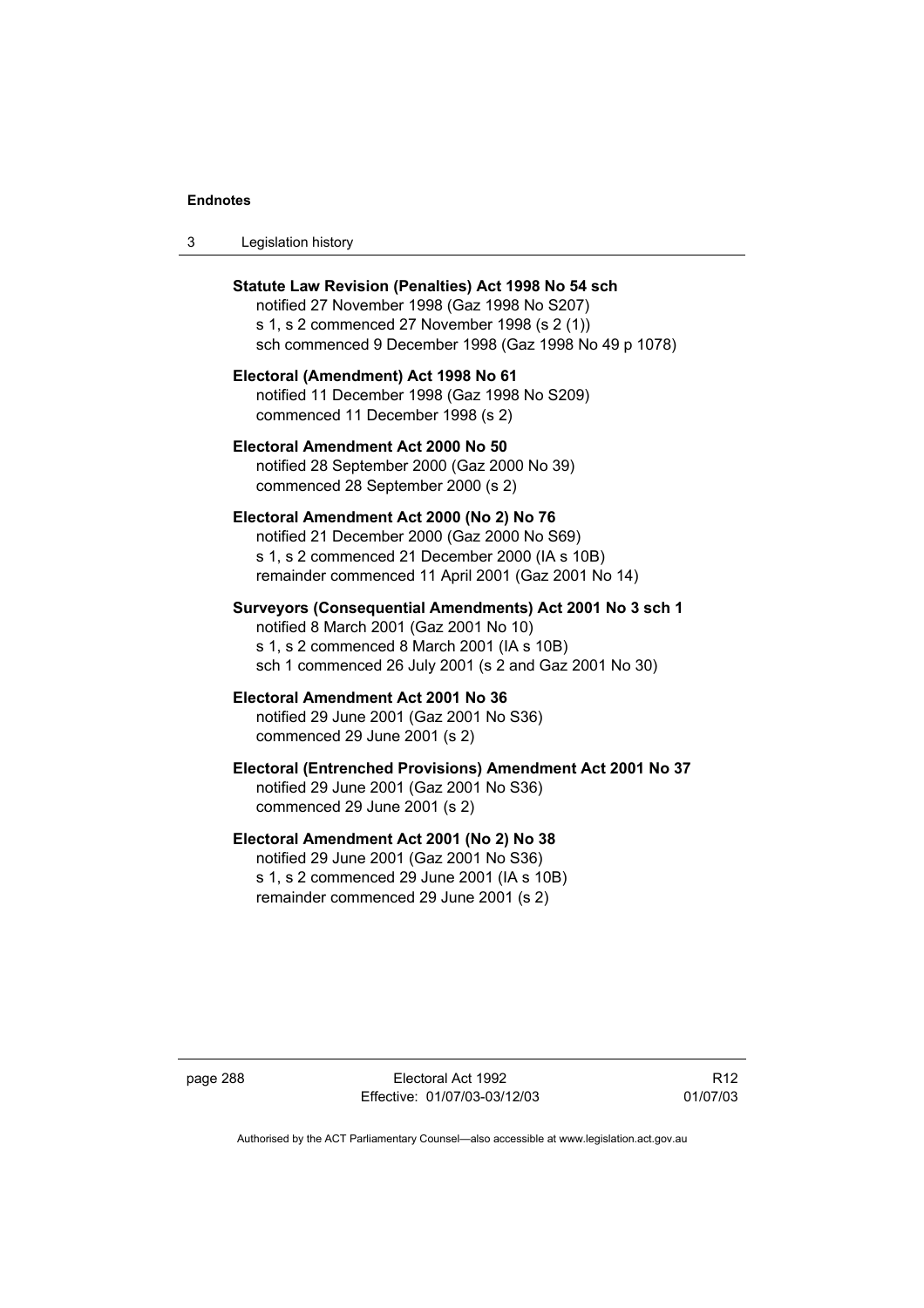### **Legislation (Consequential Amendments) Act 2001 No 44 sch 1 pt 120**

notified 26 July 2001 (Gaz 2001 No 30) s 1, s 2 commenced 26 July 2001 (IA s 10B) amdts 1.1294, 1.1312-1.1321, 1.1338, 1.1339, 1.1342, 1.1343, 1.1350, 1.1356, 1.1357, 1.1364, 1.1365, 1.1370-1.1372, 1.1378-1.1384, 1.1398-1.1400 commenced 12 September 2001 (s 2 and see Gaz 2001 No S65)

pt 120 remainder commenced 12 September 2001 (s 2 and see Gaz 2001 No S65)

### **Legislation Amendment Act 2002 No 11 pt 2.17**

notified LR 27 May 2002 s 1, s 2 commenced 27 May 2002 (LA s 75) pt 2.17 commenced 28 May 2002 (s 2 (1))

#### **Statute Law Amendment Act 2002 No 30 pt 3.21**

notified LR 16 September 2002 s 1, s 2 taken to have commenced 19 May 1997 (LA s 75 (2)) pt 3.21 commenced 17 September 2002 (s 2 (1))

### **Electoral Amendment Act 2002 No 32**

notified LR 8 October 2002 s 1, s 2 commenced 8 October 2002 (LA s 75 (1)) remainder commenced 9 October 2002 (s 2)

### **Districts Act 2002 No 39 pt 1.3**

notified LR 10 October 2002 s 1, s 2 commenced 10 October 2002 (LA s 75 (1)) pt 1.3 commenced 11 October 2002 (s 2)

### **Statute Law Amendment Act 2002 (No 2) No 49 pt 3.19**

notified LR 20 December 2002

s 1, s 2 taken to have commenced 7 October 1994 (LA s 75 (2)) pt 3.19 commenced 24 September 1997 (s 2 (4))

*Note* This Act only amends the Remuneration Tribunal (Consequential Amendments) Act 1997 No 41.

page 289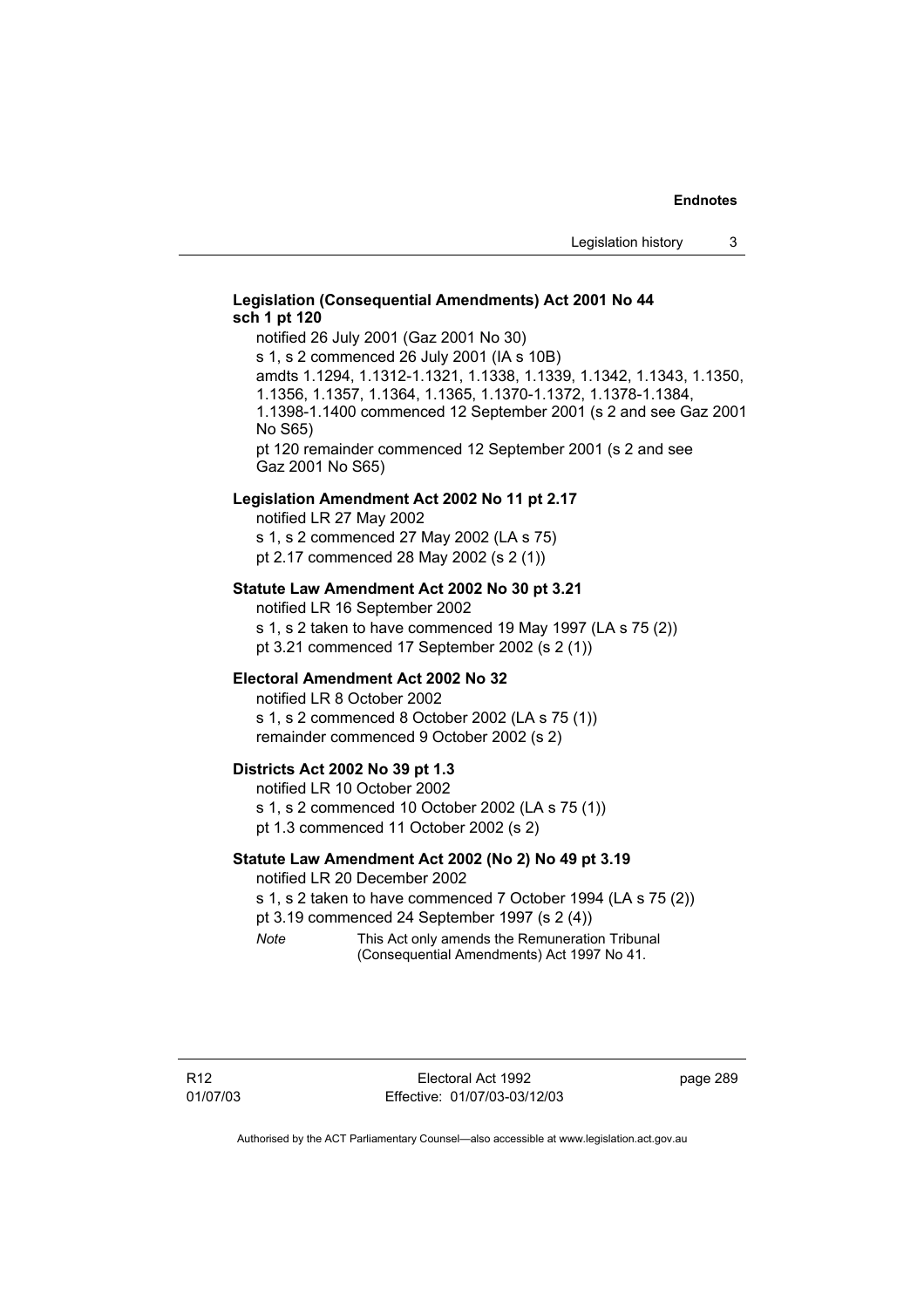4 Amendment history

### **Planning and Land (Consequential Amendments) Act 2002 A2002-56 sch 3 pt 3.4**

notified LR 20 December 2002 s 1, s 2 commenced 20 December 2002 (LA s 75 (1)) sch 3 pt 3.4 commenced 1 July 2003 (s 2 and see Planning and Land Act 2002 A2002-55 s 5)

### **4 Amendment history**

| <b>Preamble</b><br>preamble              | am 1994 No 14                                                                                                                                                  |
|------------------------------------------|----------------------------------------------------------------------------------------------------------------------------------------------------------------|
| <b>Title</b><br>title                    | sub 1994 No 14                                                                                                                                                 |
| Name of Act<br>s <sub>1</sub>            | sub 2001 No 36 amdt 1.1                                                                                                                                        |
| Commencement<br>s <sub>2</sub>           | am 1994 No 14<br>om 2001 No 44 amdt 1.1285                                                                                                                     |
| <b>Dictionary</b>                        |                                                                                                                                                                |
| s <sub>3</sub>                           | am 1994 No 14; 1994 No 38 sch 1 pt 32; 1997 No 91; 2000 No<br>76 s 4; 2001 No 36 amdt 1.2<br>defs reloc to dict 2001 No 36 amdt 1.3<br>sub 2001 No 36 amdt 1.4 |
| <b>Meaning of electoral matter</b>       |                                                                                                                                                                |
| s <sub>4</sub>                           | om 1993 No 44 sch 2<br>ins 1994 No 14<br>sub 2001 No 36 s 5                                                                                                    |
| $s$ 4A                                   | Meaning of available for public inspection<br>ins 2001 No 36 s 5                                                                                               |
| div 2.1 hdg                              | <b>Establishment, functions and powers of electoral commission</b><br>sub 2001 No 36 amdt 1.5                                                                  |
| <b>Constitution of commission</b><br>s 6 | am 1994 No 14<br>sub 2002 No 30 amdt 3.243                                                                                                                     |
| s 7                                      | <b>Functions of electoral commission</b><br>sub 1994 No 14<br>am 1997 No 91<br>am LA (see 2001 No 36 amdt 1.99); 2002 No 30 amdts 3.244-<br>3.246              |

page 290 Electoral Act 1992 Effective: 01/07/03-03/12/03

R12 01/07/03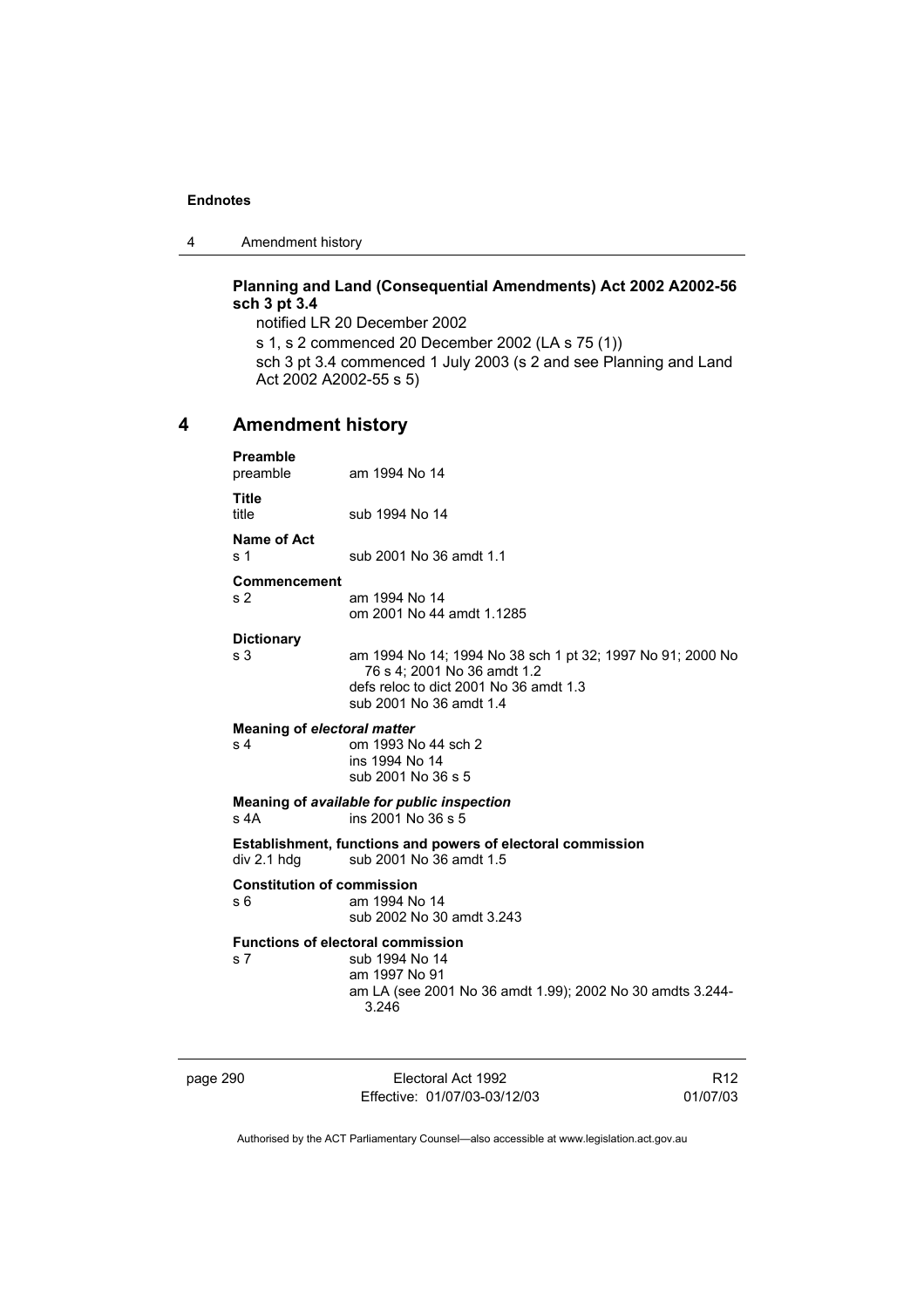|                                                            |                                                                                                                                               | Amendment history | 4 |
|------------------------------------------------------------|-----------------------------------------------------------------------------------------------------------------------------------------------|-------------------|---|
| <b>Determination of fees</b><br>s <sub>8</sub>             | (prev s 7A) ins 1994 No 14<br>renum 1994 No 14<br>sub 2001 No 44 amdt 1.1286                                                                  |                   |   |
| <b>Powers</b><br>s 9                                       | (prev s 8) renum 1994 No 14<br>om 2002 No 30 amdt 3.247                                                                                       |                   |   |
| <b>Annual reports</b><br>s 10                              | (prev s 9) am 1994 No 14<br>renum 1994 No 14<br>om 1995 No 25<br>ins 1997 No 91                                                               |                   |   |
| s 10A                                                      | Special reports by electoral commission<br>ins 1997 No 91<br>sub 2002 No 30 amdt 3.248                                                        |                   |   |
| div 2.2 hdg                                                | <b>Members of electoral commission</b><br>sub 2001 No 36 amdt 1.6                                                                             |                   |   |
| Meaning of <i>member</i> for div 2.2<br>$s$ 11 hdg<br>s 11 | sub 2001 No 36 amdt 1.7<br>(prev s 10) renum 1994 No 14<br>om 1995 No 25 sch<br>ins 1997 No 91<br>def <i>member</i> sub 2002 No 30 amdt 3.249 |                   |   |
| <b>Appointment</b><br>s 12                                 | (prev s 11) am 1994 No 14<br>renum 1994 No 14<br>am 1994 No 38 sch 1 pt 32; 2001 No 44 amdt 1.1287; 2002<br>No 30 amdts 3.250-3.252           |                   |   |
| Term of appointment of members<br>s 13                     | (prev s 12) am 1994 No 14<br>renum 1994 No 14<br>sub 2002 No 30 amdt 3.253                                                                    |                   |   |
| s 14                                                       | Conditions of appointment of members generally<br>(prev s 13) renum 1994 No 14<br>om 1997 No 41<br>ins 2002 No 30 amdt 3.253                  |                   |   |
| Leave of absence<br>s 15                                   | (prev s 14) renum 1994 No 14                                                                                                                  |                   |   |
| <b>Resignation</b><br>s 16                                 | (prev s 15) renum 1994 No 14<br>om 2002 No 30 amdt 3.254                                                                                      |                   |   |
|                                                            |                                                                                                                                               |                   |   |

R12 01/07/03

Electoral Act 1992 Effective: 01/07/03-03/12/03 page 291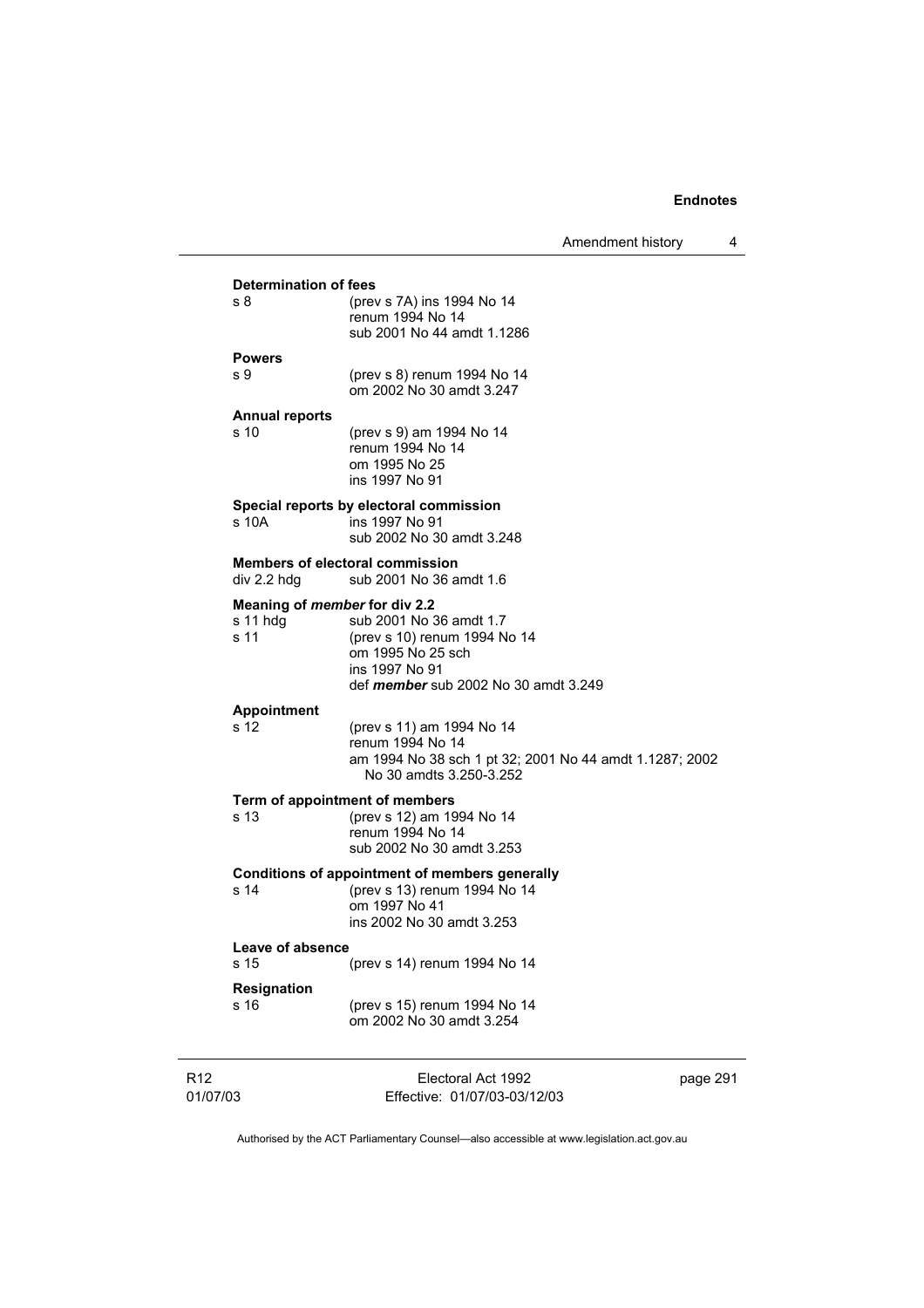| 4 | Amendment history                            |                                                                                                                                                     |
|---|----------------------------------------------|-----------------------------------------------------------------------------------------------------------------------------------------------------|
|   | s 17 hdg<br>s 17                             | Suspension or ending of appointment of members<br>sub 2002 No 30 amdt 3.255<br>(prev s 16) renum 1994 No 14<br>am 2002 No 30 amdt 3.256, amdt 3.257 |
|   | <b>Acting members</b><br>s 18                | (prev s 17) renum 1994 No 14<br>om 2002 No 30 amdt 3.258                                                                                            |
|   | <b>Meetings</b><br>div 2.3 hdg               | (prev pt 2 div 3 hdg) renum LA (see 2000 No 76 s 24)                                                                                                |
|   | <b>Procedure</b><br>s 19                     | (prev s 18) renum 1994 No 14                                                                                                                        |
|   | s 20                                         | Delegation by electoral commission<br>(prev s 18A) ins 1994 No 14<br>renum 1994 No 14<br>sub 2002 No 30 amdt 3.259                                  |
|   | <b>Disclosure of interests</b><br>s 21       | (prev s 19) renum 1994 No 14                                                                                                                        |
|   | pt 3 hdg                                     | Electoral commissioner and staff of electoral commission<br>sub 1994 No 14                                                                          |
|   | <b>Electoral commissioner</b><br>div 3.1 hdg | (prev pt 3 div 1 hdg) ins 1994 No 14<br>renum LA (see 2000 No 76 s 24)                                                                              |
|   | <b>Appointment</b><br>s 22                   | (prev s 20) am 1994 No 14<br>renum 1994 No 14<br>am 2001 No 44 amdt 1.1288, amdt 1.1289; 2002 No 30 amdt<br>3.260                                   |
|   | <b>Functions of commissioner etc</b><br>s 23 | (prev s 21) sub 1994 No 14<br>renum 1994 No 14<br>sub 2002 No 30 amdt 3.261                                                                         |
|   | Delegation by commissioner<br>s 24           | (prev s 21A) ins 1994 No 14<br>renum 1994 No 14<br>sub 2001 No 30 amdt 3.262                                                                        |
|   | s 25                                         | Term of appointment of commissioner<br>(prev s 22) am 1994 No 14<br>renum 1994 No 14<br>sub 2002 No 30 amdt 3.263                                   |

page 292 Electoral Act 1992 Effective: 01/07/03-03/12/03

R12 01/07/03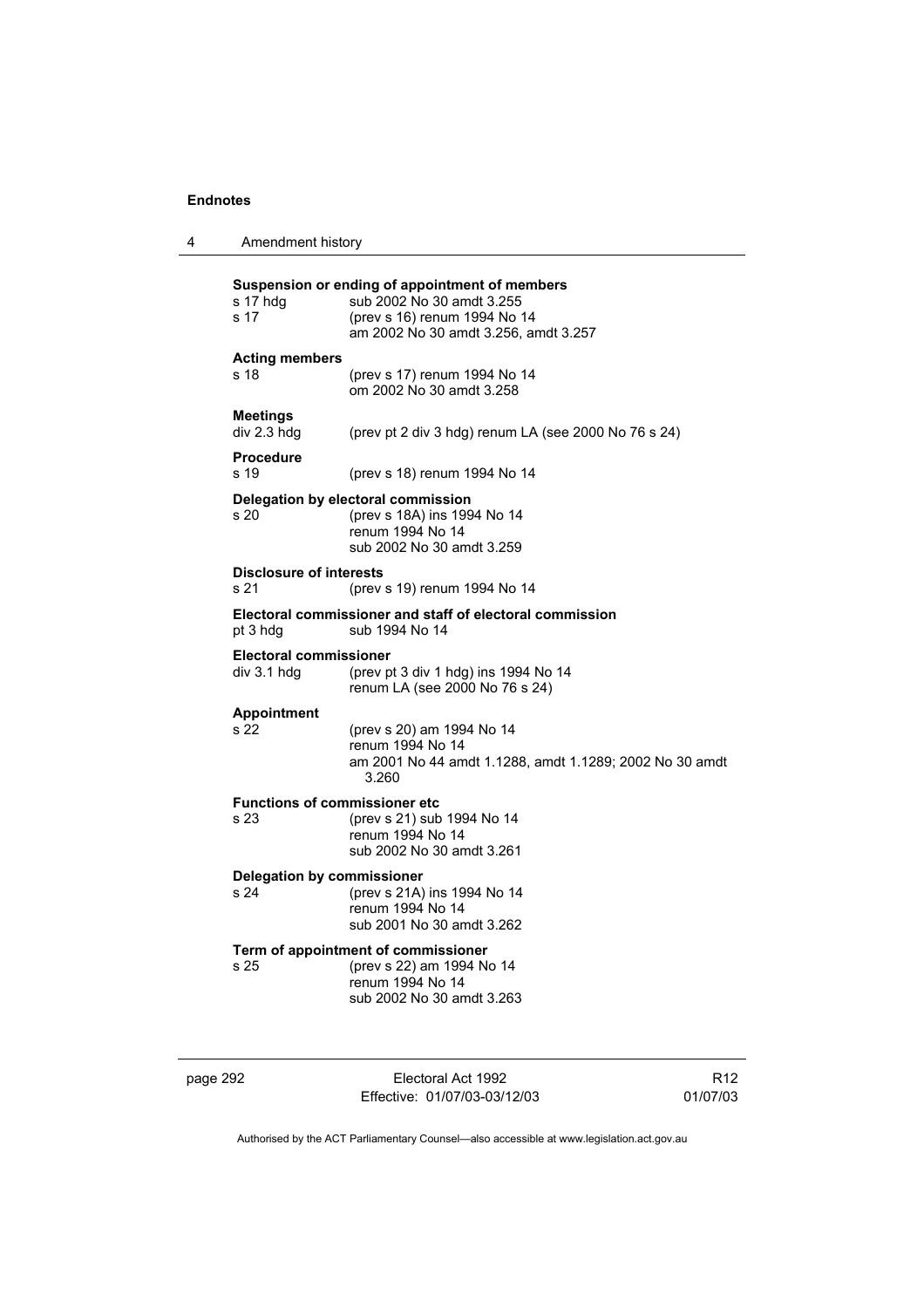J.

Amendment history 4

|                             |                                              | $\overline{ }$ , $\overline{ }$ , $\overline{ }$ , $\overline{ }$ , $\overline{ }$ , $\overline{ }$ , $\overline{ }$ , $\overline{ }$ , $\overline{ }$ , $\overline{ }$ , $\overline{ }$ , $\overline{ }$ , $\overline{ }$ , $\overline{ }$ , $\overline{ }$ , $\overline{ }$ , $\overline{ }$ , $\overline{ }$ , $\overline{ }$ , $\overline{ }$ , $\overline{ }$ , $\overline{ }$ , $\overline{ }$ , $\overline{ }$ , $\overline{$ |          |
|-----------------------------|----------------------------------------------|--------------------------------------------------------------------------------------------------------------------------------------------------------------------------------------------------------------------------------------------------------------------------------------------------------------------------------------------------------------------------------------------------------------------------------------|----------|
|                             |                                              | Conditions of appointment of commissioner generally                                                                                                                                                                                                                                                                                                                                                                                  |          |
|                             | s 26                                         | (prev s 23) am 1994 No 14<br>renum 1994 No 14<br>om 1995 No 56<br>ins 2002 No 30 amdt 3.263                                                                                                                                                                                                                                                                                                                                          |          |
|                             | Leave of absence<br>s 27                     | (prev s 24) am 1994 No 14<br>renum 1994 No 14                                                                                                                                                                                                                                                                                                                                                                                        |          |
|                             | <b>Resignation</b>                           |                                                                                                                                                                                                                                                                                                                                                                                                                                      |          |
|                             | s 28                                         | (prev s 25) am 1994 No 14<br>renum 1994 No 14<br>om 2002 No 30 amdt 3.264                                                                                                                                                                                                                                                                                                                                                            |          |
|                             | s 29 hdg<br>s 29                             | Suspension or ending of appointment of commissioner<br>sub 2002 No 30 amdt 3.265<br>(prev s 26) am 1994 No 14<br>renum 1994 No 14<br>am 2002 No 30 amdt 3.266, amdt 3.267                                                                                                                                                                                                                                                            |          |
|                             | <b>Acting commissioner</b><br>s 30           | (prev s 27) am 1994 No 14<br>renum 1994 No 14<br>om 2002 No 30 amdt 3.268                                                                                                                                                                                                                                                                                                                                                            |          |
|                             | $div$ 3.2 hdg                                | Staff of the electoral commission<br>(prev pt 3 div 2 hdg) ins 1994 No 14<br>renum LA (see 2000 No 76 s 24)                                                                                                                                                                                                                                                                                                                          |          |
|                             | Staff<br>s 31                                | (prev s 27A) ins 1994 No 14<br>renum 1994 No 14<br>sub 1994 No 38 sch 1 pt 32                                                                                                                                                                                                                                                                                                                                                        |          |
|                             | s 32                                         | <b>Temporary staff and consultants</b><br>(prev s 27B) ins 1994 No 14<br>renum 1994 No 14<br>am 1994 No 38 sch 1 pt 32                                                                                                                                                                                                                                                                                                               |          |
|                             | <b>Officers</b><br>s 33                      | (prev s 27C) ins 1994 No 14<br>renum 1994 No 14<br>am 2001 No 36 amdt 1.8; 2002 No 30 amdt 3.269                                                                                                                                                                                                                                                                                                                                     |          |
|                             | <b>Multimember electorates</b><br>s 34       | (prev s 28) renum 1994 No 14                                                                                                                                                                                                                                                                                                                                                                                                         |          |
|                             | <b>Redistribution of electorates</b><br>s 35 | (prev s 29) renum 1994 No 14<br>am 2001 No 44 amdt 1.1290                                                                                                                                                                                                                                                                                                                                                                            |          |
| R <sub>12</sub><br>01/07/03 |                                              | Electoral Act 1992<br>Effective: 01/07/03-03/12/03                                                                                                                                                                                                                                                                                                                                                                                   | page 293 |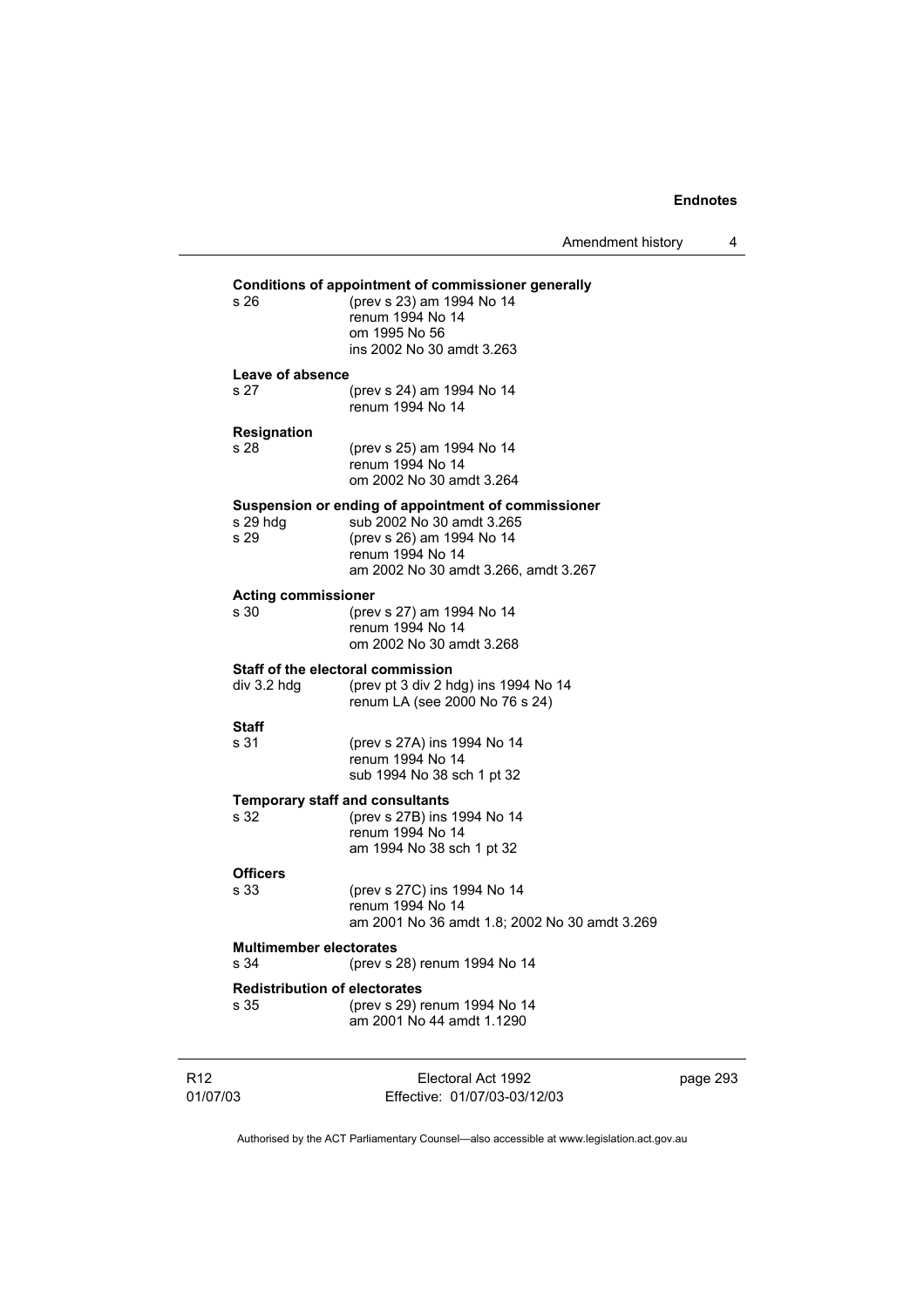| 4        | Amendment history                                 |                                                                                                                                                       |                             |
|----------|---------------------------------------------------|-------------------------------------------------------------------------------------------------------------------------------------------------------|-----------------------------|
|          | <b>Factors relevant to redistribution</b><br>s 36 | (prev s 30) renum 1994 No 14<br>am 2002 No 39 amdt 1.3                                                                                                |                             |
|          | <b>Timing of redistributions</b><br>s 37          | (prev s 31) am 1994 No 14<br>renum 1994 No 14<br>am 1998 No 61; 2002 No 30 amdts 3.270-3.272                                                          |                             |
|          | s 37A                                             | Timing of redistribution after 2001 ordinary election<br>ins 2002 No 32 s 4<br>exp 16 October 2004 (s 37A (3))                                        |                             |
|          | s 38                                              | Suspension of redistribution process-extraordinary elections<br>(prev s 31A) ins 1994 No 14<br>renum 1994 No 14<br>am 2002 No 30 amdt 3.273           |                             |
|          | <b>Redistribution committees</b><br>s 39          | (prev s 32) am 1994 No 14<br>renum 1994 No 14<br>am 1996 No 85; 2000 No 3 sch 1; 2001 No 44 amdt 1.1291;<br>2002 No 30 amdt 3.274; A2002-56 amdt 3.29 |                             |
|          | s 40                                              | <b>Meetings of redistribution committee</b><br>(prev s 33) am 1994 No 14<br>renum 1994 No 14                                                          |                             |
|          | s 41                                              | Suggestions and comments about redistribution<br>(prev s 34) renum 1994 No 14<br>am 2001 No 36 amdt 1.9<br>sub 2001 No 44 amdt 1.1292                 |                             |
|          | <b>Outline of proposal</b><br>s 42                | (prev s 35) renum 1994 No 14                                                                                                                          |                             |
|          | <b>Proposed redistribution</b><br>s 43            | (prev s 36) renum 1994 No 14<br>am 2001 No 44 amdt 1.1293                                                                                             |                             |
|          | s 44                                              | Notification and publication of proposal<br>(prev s 37) renum 1994 No 14<br>am 2001 No 36 amdt 1.10<br>sub 2001 No 44 amdt 1.1294                     |                             |
|          | s 45                                              | <b>Dissolution of redistribution committee</b><br>(prev s 38) renum 1994 No 14<br>sub 2001 No 44 amdt 1.1295                                          |                             |
|          | <b>Objections</b><br>s 46                         | (prev s 39) renum 1994 No 14<br>am 2001 No 36 s 6 and amdt 1.11; 2001 No 44 amdt 1.1296                                                               |                             |
| page 294 |                                                   | Electoral Act 1992<br>Effective: 01/07/03-03/12/03                                                                                                    | R <sub>12</sub><br>01/07/03 |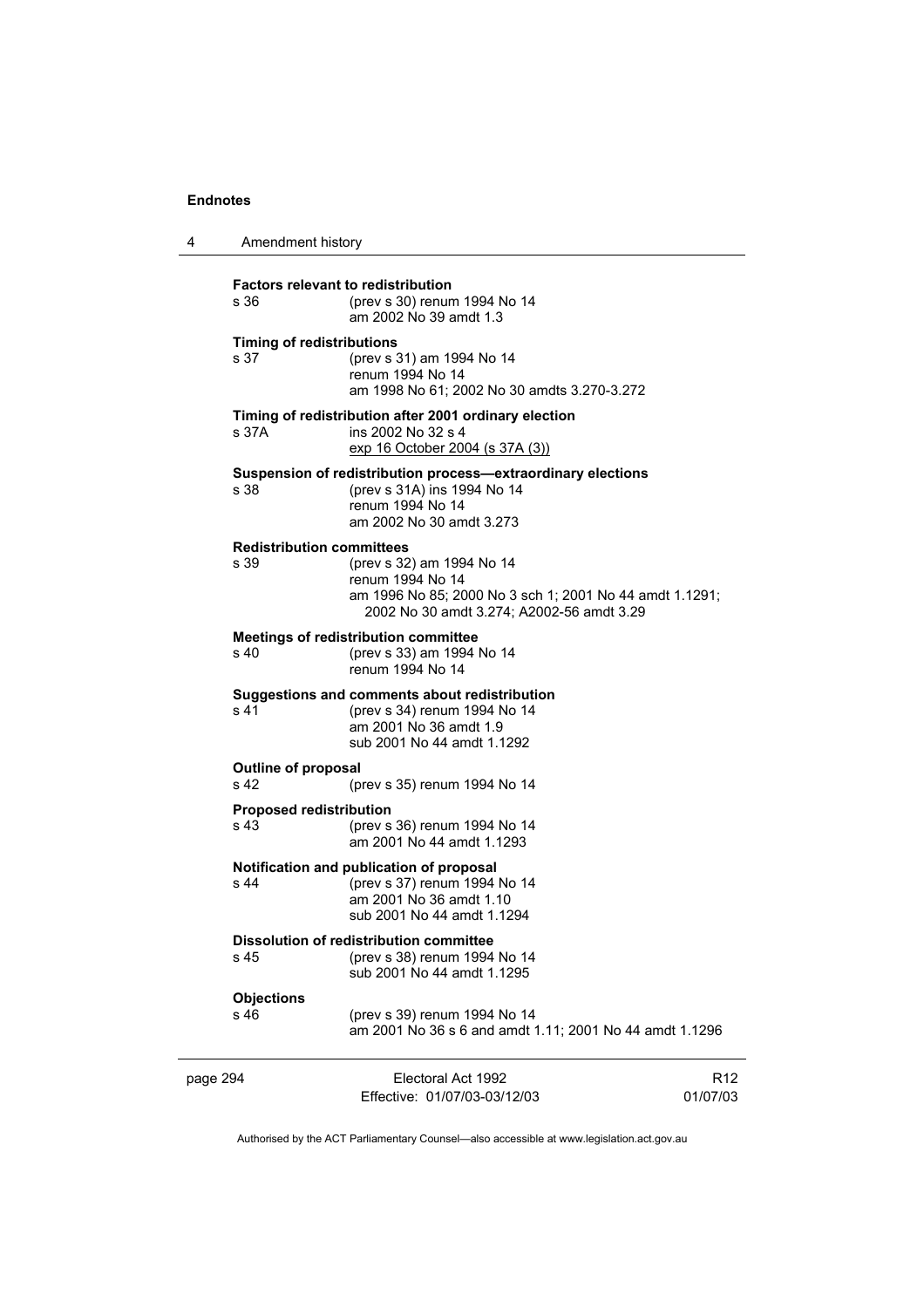|                                               |                                                                                                                                                                                 | Amendment history | 4 |
|-----------------------------------------------|---------------------------------------------------------------------------------------------------------------------------------------------------------------------------------|-------------------|---|
| s 47                                          | <b>Augmented electoral commission</b><br>(prev s 40) am 1994 No 14<br>renum 1994 No 14<br>am 2002 No 30 amdt 3.275                                                              |                   |   |
| s 48                                          | Meetings of augmented electoral commission<br>orig s 48 om 1994 No 14<br>(prev s 41) am 1994 No 14<br>renum 1994 No 14                                                          |                   |   |
| <b>Investigation of objections</b><br>s 49    | (prev s 42) renum 1994 No 14<br>am 1997 No 91; 2001 No 44 amdt 1.1297, amdt 1.1298                                                                                              |                   |   |
| s 50                                          | Redistribution—proposal by augmented electoral commission<br>(prev s 43) renum 1994 No 14                                                                                       |                   |   |
| s 51                                          | Publication of augmented electoral commission's proposal<br>(prev s 44) renum 1994 No 14<br>am 2001 No 44 amdt 1.1299, amdt 1.1300                                              |                   |   |
| s 52                                          | Objections to augmented electoral commission's proposal<br>(prev s 45) am 1994 No 14<br>renum 1994 No 14<br>am 2001 No 36 s 7; 2001 No 44 amdt 1.1301; 2002 No 30 amdt<br>3.352 |                   |   |
| s 53                                          | Report by augmented electoral commission and public announcement<br>(prev s 46) am 1994 No 14<br>renum 1994 No 14                                                               |                   |   |
| <b>Report to Legislative Assembly</b><br>s 54 | (prev s 47) am 1994 No 14<br>renum 1994 No 14                                                                                                                                   |                   |   |
| <b>Decisions are final</b><br>s 55            | (prev s 49) am 1994 No 14<br>renum 1994 No 14<br>am 2002 No 30 amdt 3.276                                                                                                       |                   |   |
| Validity not affected<br>s 56                 | (prev s 50) am 1994 No 14<br>renum 1994 No 14                                                                                                                                   |                   |   |
| Electoral rolls<br>pt 5 hdg                   | sub 1994 No 14                                                                                                                                                                  |                   |   |
| <b>Electorate and Territory rolls</b><br>s 57 | (prev s 51) sub 1994 No 14<br>renum 1994 No 14                                                                                                                                  |                   |   |

R12 01/07/03

Electoral Act 1992 Effective: 01/07/03-03/12/03 page 295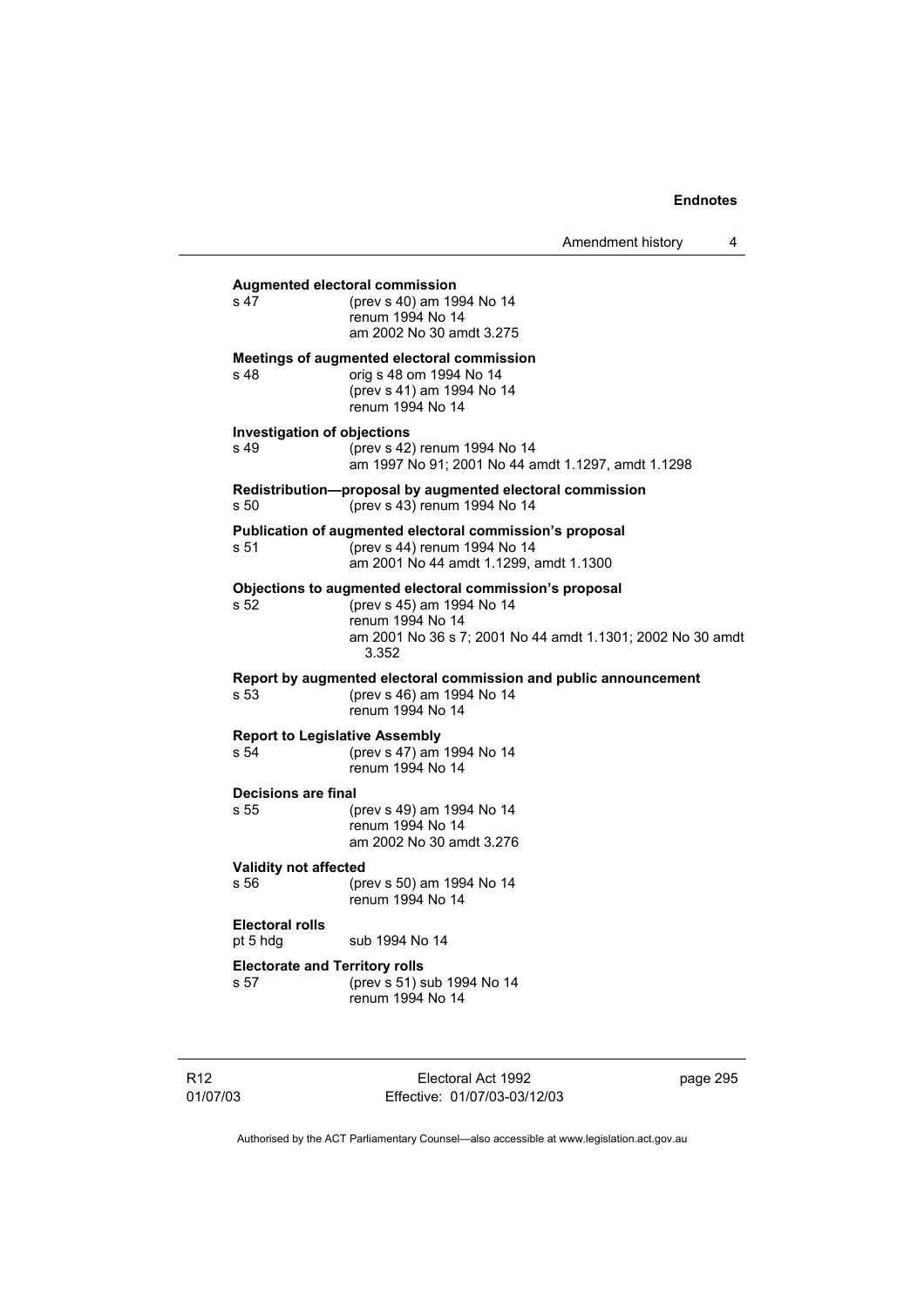| 4 | Amendment history                              |                                                                                                                                                                |
|---|------------------------------------------------|----------------------------------------------------------------------------------------------------------------------------------------------------------------|
|   | <b>Contents of roll</b><br>s 58                | (prev s 52) sub 1994 No 14<br>renum 1994 No 14<br>am 2002 No 30 amdt 3.277                                                                                     |
|   | Meaning of extract from roll<br>s 59           | (prev s 53) sub 1994 No 14<br>renum 1994 No 14<br>sub 2002 No 30 amdt 3.278                                                                                    |
|   | s 60                                           | Inspection of printed roll extracts<br>(prev s 54) ins 1994 No 14<br>renum 1994 No 14                                                                          |
|   | s 61                                           | Supply of printed roll extract to MLAs etc<br>(prev s 55) ins 1994 No 14<br>renum 1994 No 14<br>am 2001 No 44 amdt 1.1302, amdt 1.1303                         |
|   | s 62                                           | Supply of roll extracts in electronic form to MLAs etc<br>(prev s 56) ins 1994 No 14<br>renum 1994 No 14<br>am 1997 No 91; 2001 No 44 amdt 1.1304, amdt 1.1305 |
|   | Use of roll extracts<br>s 63                   | (prev s 57) ins 1994 No 14<br>renum 1994 No 14<br>am 1998 No 54<br>sub 2001 No 36 s 8                                                                          |
|   | <b>Prohibited use of roll extracts</b><br>s 64 | (prev s 58) ins 1994 No 14<br>renum 1994 No 14<br>am 1998 No 54<br>om 2001 No 36 s 8                                                                           |
|   | s 65                                           | Provision of roll information to prescribed authorities<br>(prev s 59) ins 1994 No 14<br>renum 1994 No 14<br>am 1997 No 91; 1998 No 54; 2002 No 30 amdt 3.279  |
|   | <b>Maintenance of rolls</b><br>s 66            | (prev s 60) ins 1994 No 14<br>renum 1994 No 14                                                                                                                 |
|   | Power to require information<br>s 67           | (prev s 61) ins 1994 No 14<br>renum 1994 No 14<br>am 1998 No 54; 2001 No 36 amdt 1.12; 2002 No 30 amdt 3.352                                                   |

page 296 Electoral Act 1992 Effective: 01/07/03-03/12/03

R12 01/07/03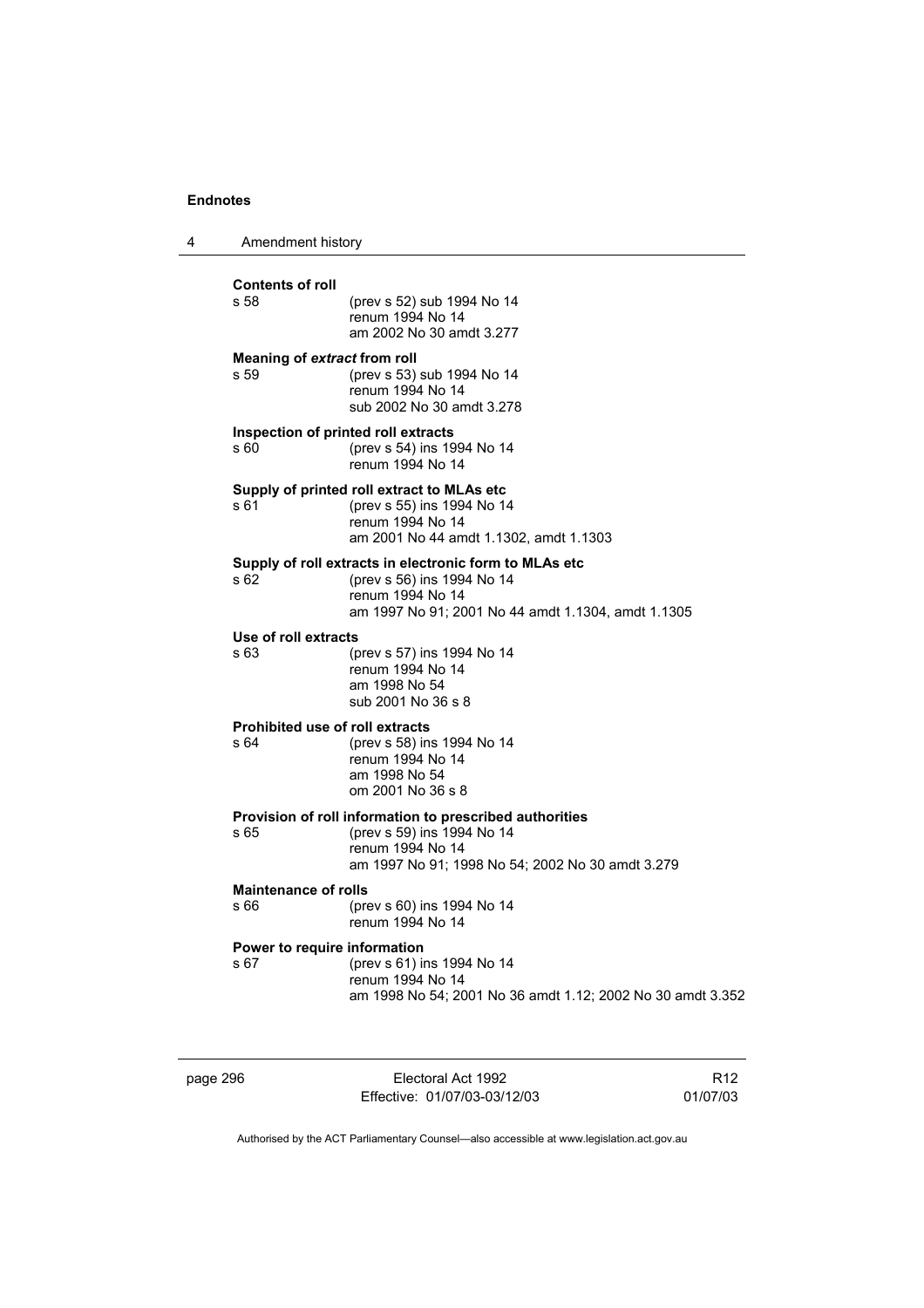Amendment history 4

s 68 (prev s 62) ins 1994 No 14 s 69 (prev s 63) ins 1994 No 14 **Joint roll arrangements with Commonwealth**  s 70 (prev s 64) ins 1994 No 14 **Persons taken not to be enrolled on Commonwealth roll** 

s 71 hdg sub 2001 No 36 amdt 1.13<br>s 71 (prev s 65) ins 1994 No 14 (prev s 65) ins 1994 No 14 renum 1994 No 14 am 2001 No 36 amdts 1.14-1.16

ins 1994 No 14

# **Address of person serving sentence of imprisonment**

renum 1994 No 14

 renum 1994 No 14 am 1998 No 54

 renum 1994 No 14 am 1997 No 91

s 71A hdg ins 2001 No 36 amdt 1.15<br>s 71A (prev s 71 (2)) renum 2001 (prev s 71 (2)) renum 2001 No 36 amdt 1.15 **Entitlement** 

| ------------ |                            |
|--------------|----------------------------|
| s 72.        | (prev s 66) ins 1994 No 14 |
|              | renum 1994 No 14           |
|              |                            |

#### **Compulsory enrolment etc—residents**

s 73 (prev s 67) ins 1994 No 14 renum 1994 No 14 am 1998 No 54; 2002 No 30 amdt 3.352

## **Eligible overseas electors**<br>  $574$  (prev s 6)

**Notice of registered deaths** 

**Disclosure of roll information** 

**Enrolment** 

(prev s 68) ins 1994 No 14 renum 1994 No 14

#### **Age 17 enrolment**

s 75 (prev s 69) ins 1994 No 14 renum 1994 No 14

#### **Enrolment etc**

s 76 (prev s 70) ins 1994 No 14 renum 1994 No 14 am 2001 No 36 s 9, s 10; 2001 No 44 amdt 1.1306, amdt 1.1307 am LA (see 2001 No 36 amdt 1.99); 2002 No 30 amdt 3.352

R12 01/07/03

Electoral Act 1992 Effective: 01/07/03-03/12/03 page 297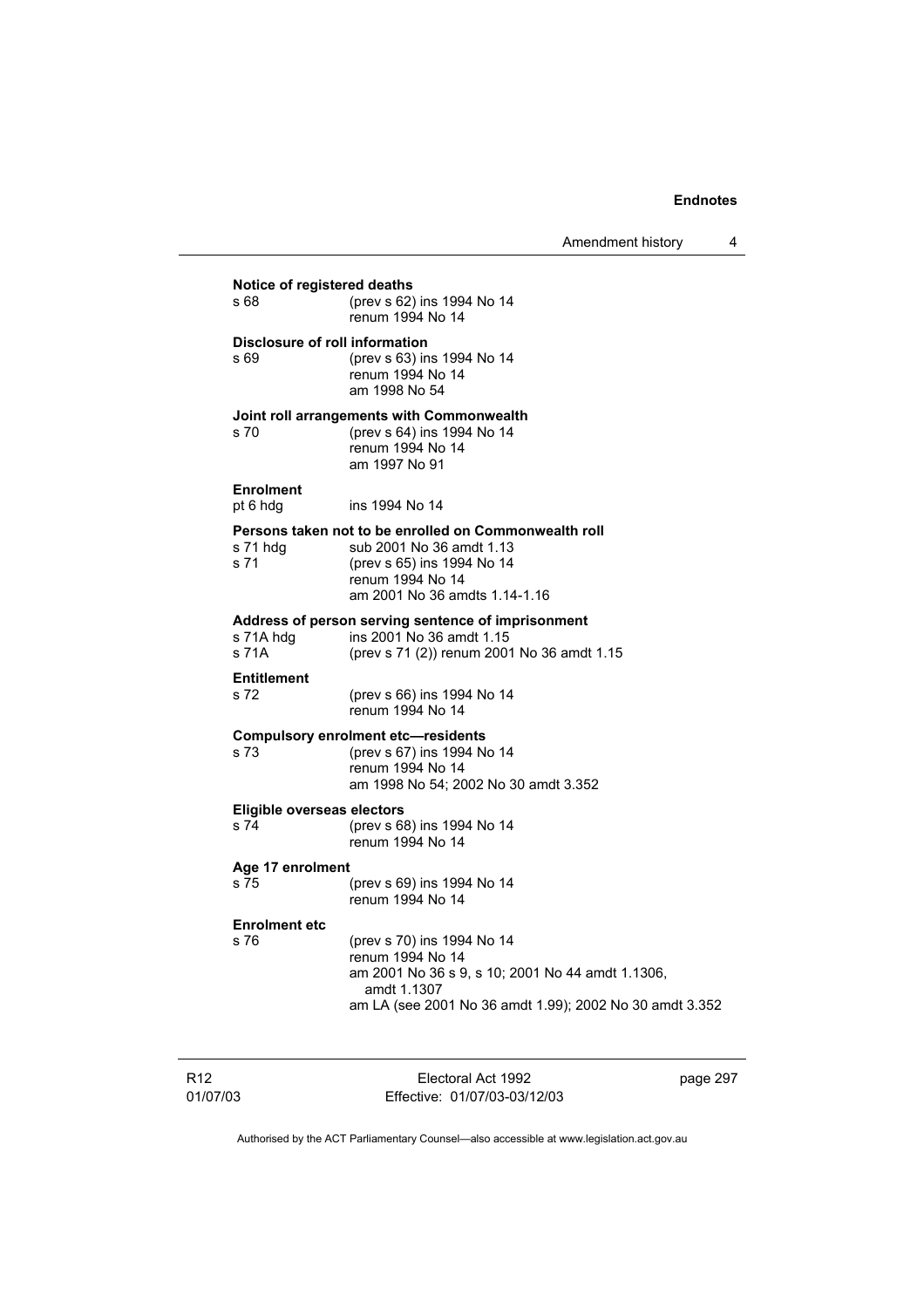| 4 | Amendment history                             |                                                                                                                                                                                     |
|---|-----------------------------------------------|-------------------------------------------------------------------------------------------------------------------------------------------------------------------------------------|
|   | Suppression of elector's address<br>s 77      | (prev s 71) ins 1994 No 14<br>renum 1994 No 14<br>am LA (see 2001 No 36 amdt 1.99); 2001 No 44 amdt 1.1308,<br>amdt 1.1309                                                          |
|   | s 78                                          | Inclusion of particulars on roll following suppression<br>(prev s 72) ins 1994 No 14<br>renum 1994 No 14                                                                            |
|   | s 79                                          | Suppression of elector's address pending review<br>(prev s 73) ins 1994 No 14<br>renum 1994 No 14                                                                                   |
|   | <b>Closed rolls</b><br>s 80                   | (prev s 74) ins 1994 No 14<br>renum 1994 No 14<br>am 1994 No 78; 1997 No 91; 2001 No 36 s 11; LA (see 2001<br>No 36 amdt 1.99); 2002 No 30 amdt 3.280                               |
|   | <b>Objections to enrolment</b><br>s 81        | (prev s 75) ins 1994 No 14<br>renum 1994 No 14<br>am 1997 No 91; LA (see 2001 No 36 amdt 1.99); 2001 No 44<br>amdt 1.1310, amdt 1.1311; 2002 No 30 amdts 3.281-3.284,<br>amdt 3.352 |
|   | <b>Record of claims for enrolment</b><br>s 82 | (prev s 76) ins 1994 No 14<br>renum 1994 No 14                                                                                                                                      |
|   | <b>Processing enrolment claims</b><br>s 83    | (prev s 77) ins 1994 No 14<br>renum 1994 No 14                                                                                                                                      |
|   | s 84                                          | <b>Transmission of enrolment claims</b><br>(prev s 78) ins 1994 No 14<br>renum 1994 No 14<br>am 1998 No 54                                                                          |
|   | s 85                                          | Production of claims for enrolment before a court<br>(prev s 79) ins 1994 No 14<br>renum 1994 No 14<br>am 2002 No 30 amdt 3.285                                                     |
|   | s 86                                          | Claims for enrolment not subject to warrants<br>(prev s 80) ins 1994 No 14<br>renum 1994 No 14                                                                                      |

page 298 Electoral Act 1992 Effective: 01/07/03-03/12/03

R12 01/07/03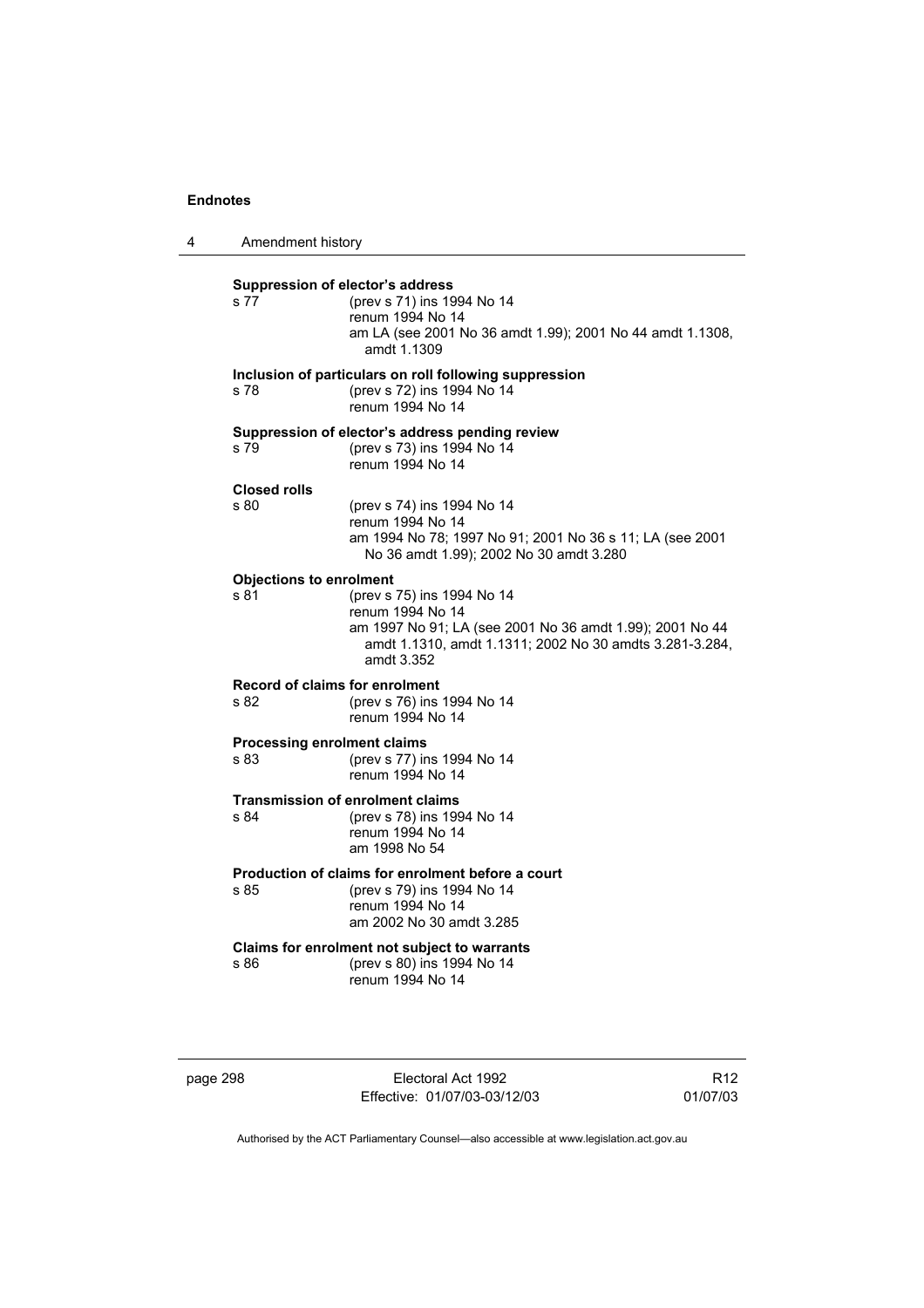Amendment history 4

**Registration of political parties and ballot groups**  pt 7 hdg ins 1994 No 14 sub 2001 No 36 s 12 **Meaning of** *related* **political parties**  s 87 (prev s 81) ins 1994 No 14 renum 1994 No 14 sub 2001 No 36 s 12 **Registers of political parties and ballot groups**  (prev s 82) ins 1994 No 14 renum 1994 No 14 sub 2001 No 36 s 12 **Application for registration of political party**  s 89 (prev s 83) ins 1994 No 14 renum 1994 No 14 sub 2001 No 36 s 12 am 2001 No 44 amdt 1.1312, amdt 1.1313 **Application for registration of ballot group**  s 89A ins 2001 No 36 s 12 am 2001 No 44 amdt 1.1314, amdt 1.1315 **Further information about application for political party registration**  s 90 (prev s 84) ins 1994 No 14 renum 1994 No 14 sub 2001 No 36 s 12 am 2002 No 30 amdt 3.352 **Notification and publication of applications**<br>s 91 (prev s 85) ins 1994 No 14 (prev s 85) ins 1994 No 14 renum 1994 No 14 sub 2001 No 36 s 12 am 2001 No 44 amdt 1.1316 **Objections to applications and responses**  s 91A ins 2001 No 36 s 12 **Registration of political parties and ballot groups**  s 92 (prev s 86) ins 1994 No 14 renum 1994 No 14 sub 2001 No 36 s 12 am 2001 No 44 amdt 1.1317 **Refusal of applications for registration**  s 93 (prev s 87) ins 1994 No 14 renum 1994 No 14 am 1997 No 91 sub 2001 No 36 s 12

R12 01/07/03

Electoral Act 1992 Effective: 01/07/03-03/12/03 page 299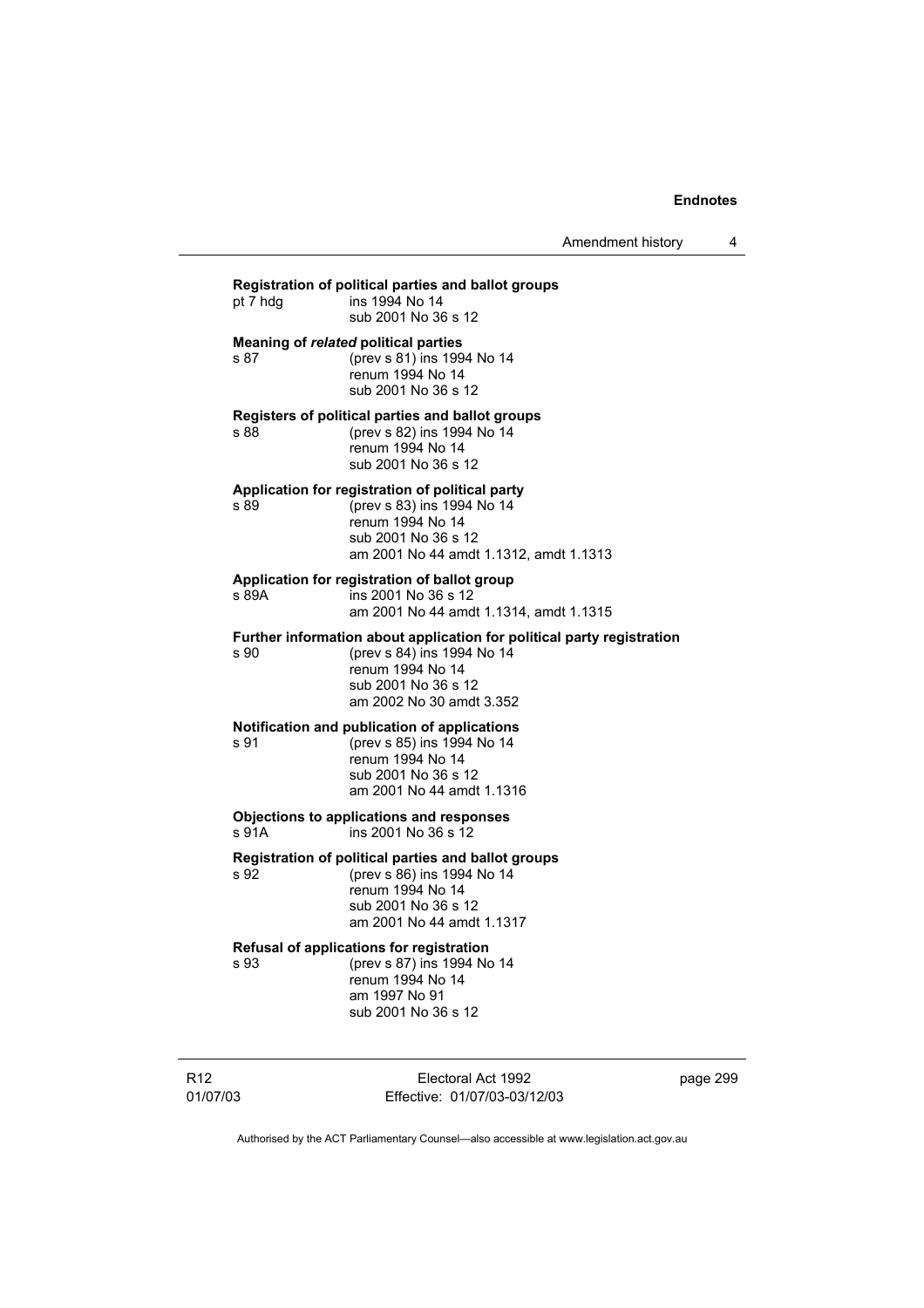| Amendment history                        |                                                                                                                                                                                                    |
|------------------------------------------|----------------------------------------------------------------------------------------------------------------------------------------------------------------------------------------------------|
| s 94                                     | Amendment of applications for registration<br>(prev s 88) ins 1994 No 14<br>renum 1994 No 14<br>sub 2001 No 36 s 12                                                                                |
| s 95                                     | Changes to particulars in register<br>(prev s 89) ins 1994 No 14<br>renum 1994 No 14<br>am 1997 No 91<br>sub 2001 No 36 s 12                                                                       |
| s 95A                                    | Objection to continued use of name<br>ins 2001 No 36 s 12                                                                                                                                          |
| s 96                                     | No action under pt 7 during pre-election period<br>(prev s 90) ins 1994 No 14<br>renum 1994 No 14<br>sub 2001 No 36 s 12                                                                           |
| Who can be a registered officer<br>s 96A | ins 1997 No 91<br>sub 2001 No 36 s 12                                                                                                                                                              |
| Deputy registered officer<br>s 97        | (prev s 91) ins 1994 No 14<br>renum 1994 No 14<br>am 1997 No 91<br>sub 2001 No 36 s 12                                                                                                             |
| s 97A                                    | Information about political parties<br>ins 2001 No 36 s 12                                                                                                                                         |
| s 98                                     | Cancellation of registration of political parties and ballot groups<br>(prev s 92) ins 1994 No 14<br>renum 1994 No 14<br>am 1997 No 91<br>sub 2001 No 36 s 12<br>am 2001 No 44 amdts 1.1318-1.1321 |
| s 99                                     | Use of party or ballot group name after cancellation<br>(prev s 93) ins 1994 No 14<br>renum 1994 No 14<br>sub 2001 No 36 s 12                                                                      |
| s 99A                                    | General requirements about constitutions of registered parties<br>ins 2001 No 36 s 12                                                                                                              |
| <b>Timing of elections</b><br>pt 8 hdg   | ins 1994 No 14                                                                                                                                                                                     |

page 300 Electoral Act 1992 Effective: 01/07/03-03/12/03

R12 01/07/03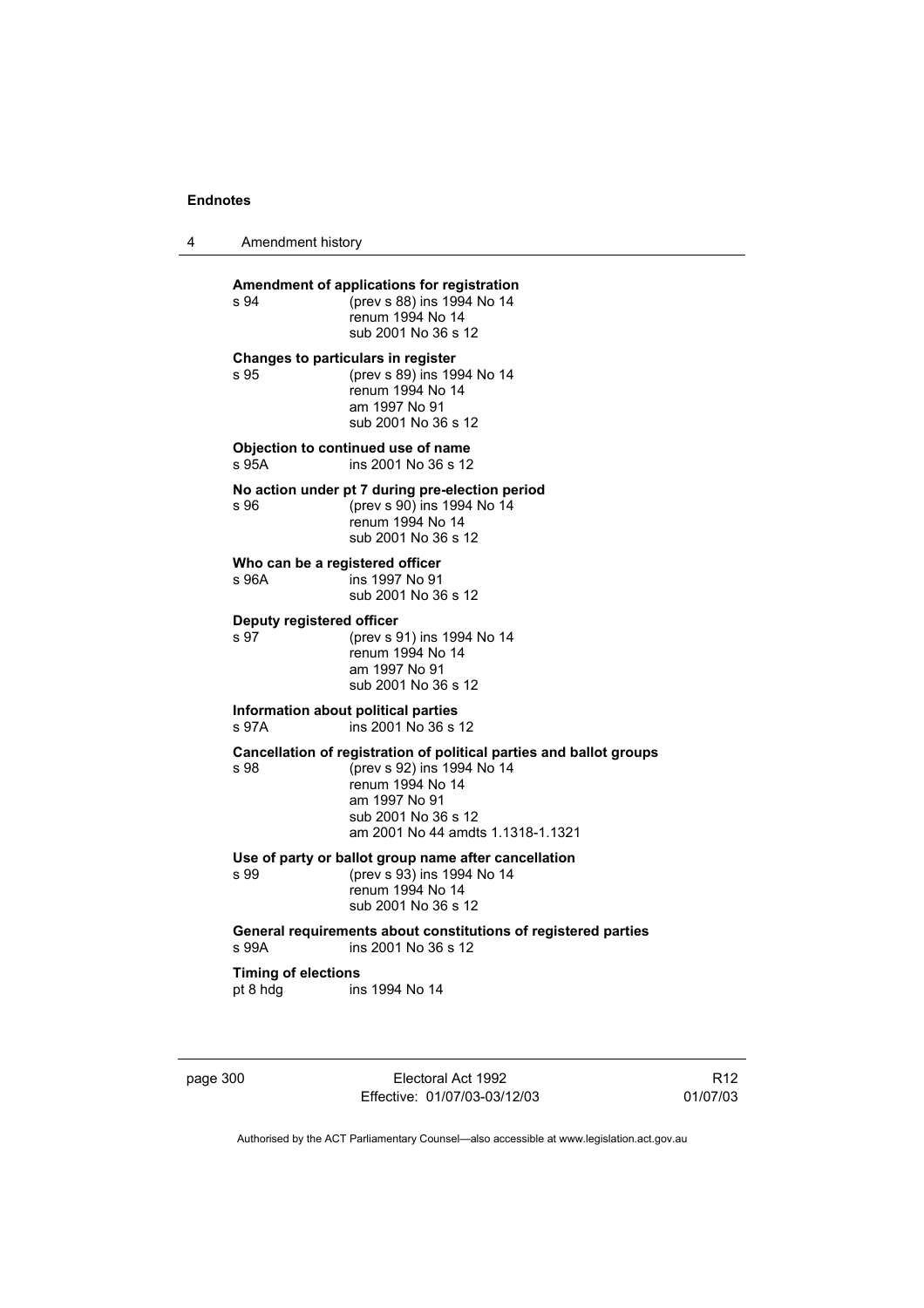Amendment history 4

| <b>Ordinary elections</b>                     |                                                                                                                                                                                                                           |
|-----------------------------------------------|---------------------------------------------------------------------------------------------------------------------------------------------------------------------------------------------------------------------------|
| s 100                                         | (prev s 94) ins 1994 No 14<br>renum 1994 No 14<br>am 1997 No 38; 2002 No 30 amdt 3.286                                                                                                                                    |
| <b>Extraordinary elections</b>                |                                                                                                                                                                                                                           |
| s 101                                         | (prev s 95) ins 1994 No 14<br>renum 1994 No 14<br>am 2001 No 44 amdt 1.1322                                                                                                                                               |
| Polling day<br>s 102                          | (prev s 96) ins 1994 No 14<br>renum 1994 No 14<br>sub 2002 No 30 amdt 3.287                                                                                                                                               |
| <b>Arrangements for elections</b><br>pt 9 hdg | ins 1994 No 14                                                                                                                                                                                                            |
| <b>Nominations</b><br>div 9.1 hdg             | (prev pt 9 div 1 hdg) renum LA (see 2000 No 76 s 24)                                                                                                                                                                      |
| Eligibility-MLAs<br>s 103                     | (prev s 97) ins 1994 No 14<br>renum 1994 No 14<br>am 2002 No 30 amdt 3.288                                                                                                                                                |
| <b>Qualifications for nomination</b><br>s 104 | (prev s 98) ins 1994 No 14<br>renum 1994 No 14                                                                                                                                                                            |
| <b>Candidates to be nominated</b><br>s 105    | (prev s 99) ins 1994 No 14<br>renum 1994 No 14<br>am 1994 No 78; 2001 No 36 s 13, s 14, amdt 1.17; LA (see<br>2001 No 36 amdt 1.99); 2001 No 44 amdt 1.1323; ss renum<br>(see 2002 No 11 amdt 2.34); 2002 No 11 amdt 2.35 |
| <b>Multiple nominations invalid</b><br>s 106  | (prev s 100) ins 1994 No 14<br>renum 1994 No 14                                                                                                                                                                           |
| s 107                                         | Withdrawal etc of consent to nomination<br>(prev s 101) ins 1994 No 14<br>renum 1994 No 14                                                                                                                                |
| <b>Place and hour of nomination</b><br>s 108  | (prev s 102) ins 1994 No 14<br>renum 1994 No 14<br>am 1994 No 78; LA (see 2001 No 36 amdt 1.99); 2001 No 38 s<br>4; 2001 No 44 amdt 1.1324; 2002 No 11 amdt 2.36                                                          |

R12 01/07/03

Electoral Act 1992 Effective: 01/07/03-03/12/03 page 301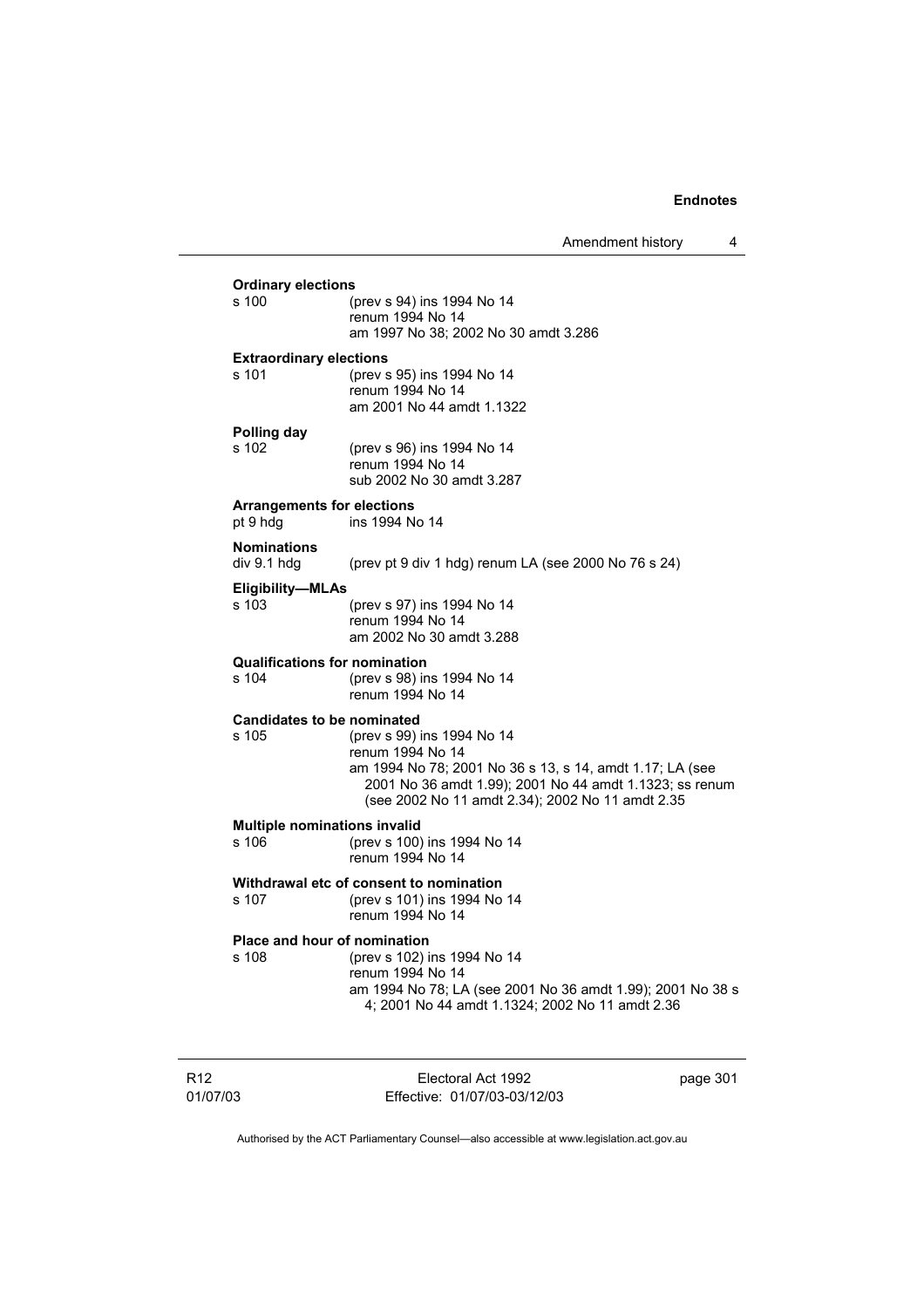4 Amendment history

| <b>Declaration of candidates</b>         |                                                                             |                             |
|------------------------------------------|-----------------------------------------------------------------------------|-----------------------------|
| s 109                                    | (prev s 103) ins 1994 No 14                                                 |                             |
|                                          | renum 1994 No 14<br>am 2001 No 36 amdt 1.18                                 |                             |
|                                          |                                                                             |                             |
| <b>Rejection of nominations</b><br>s 110 | (prev s 104) ins 1994 No 14                                                 |                             |
|                                          | renum 1994 No 14                                                            |                             |
|                                          | sub 2001 No 36 s 15                                                         |                             |
|                                          | am 2002 No 30 amdt 3.352                                                    |                             |
| Need for a poll                          |                                                                             |                             |
| s 111                                    | (prev s 105) ins 1994 No 14<br>renum 1994 No 14                             |                             |
|                                          |                                                                             |                             |
| s 112                                    | Death of candidate before polling day<br>(prev s 106) ins 1994 No 14        |                             |
|                                          | renum 1994 No 14                                                            |                             |
| Deposit-return or forfeiture             |                                                                             |                             |
| s 113                                    | (prev s 107) ins 1994 No 14                                                 |                             |
|                                          | renum 1994 No 14                                                            |                             |
| <b>Ballot papers</b>                     |                                                                             |                             |
| div 9.2 hdg                              | (prev pt 9 div 2 hdg) renum LA (see 2000 No 76 s 24)                        |                             |
| <b>Ballot papers</b><br>s 114            | (prev s 108) ins 1994 No 14                                                 |                             |
|                                          | renum 1994 No 14                                                            |                             |
|                                          | am 2000 No 76 s 5; LA (see 2001 No 36 amdt 1.99); 2001 No                   |                             |
|                                          | 44 amdt 1.1325, amdt 1.1326; 2002 No 30 amdt 3.289                          |                             |
| s 115                                    | Grouping of candidates' names                                               |                             |
|                                          | (prev s 109) ins 1994 No 14<br>renum 1994 No 14                             |                             |
|                                          | am 2001 No 36 amdt 1.19; 2002 No 30 amdt 3.290                              |                             |
| <b>Printing of ballot papers</b>         |                                                                             |                             |
| s 116                                    | (prev s 110) ins 1994 No 14                                                 |                             |
|                                          | renum 1994 No 14<br>am 2001 No 38 ss 5-8; 2002 No 30 amdt 3.291, amdt 3.292 |                             |
|                                          |                                                                             |                             |
| Names on ballot papers<br>s 117          | (prev s 111) ins 1994 No 14                                                 |                             |
|                                          | renum 1994 No 14                                                            |                             |
|                                          | am 1994 No 78<br>sub 2001 No 36 s 16                                        |                             |
|                                          |                                                                             |                             |
| s 118                                    | Draw for positions on ballot papers<br>(prev s 112) ins 1994 No 14          |                             |
|                                          | renum 1994 No 14                                                            |                             |
|                                          |                                                                             |                             |
| page 302                                 | Electoral Act 1992                                                          | R <sub>12</sub><br>01/07/03 |
|                                          | Effective: 01/07/03-03/12/03                                                |                             |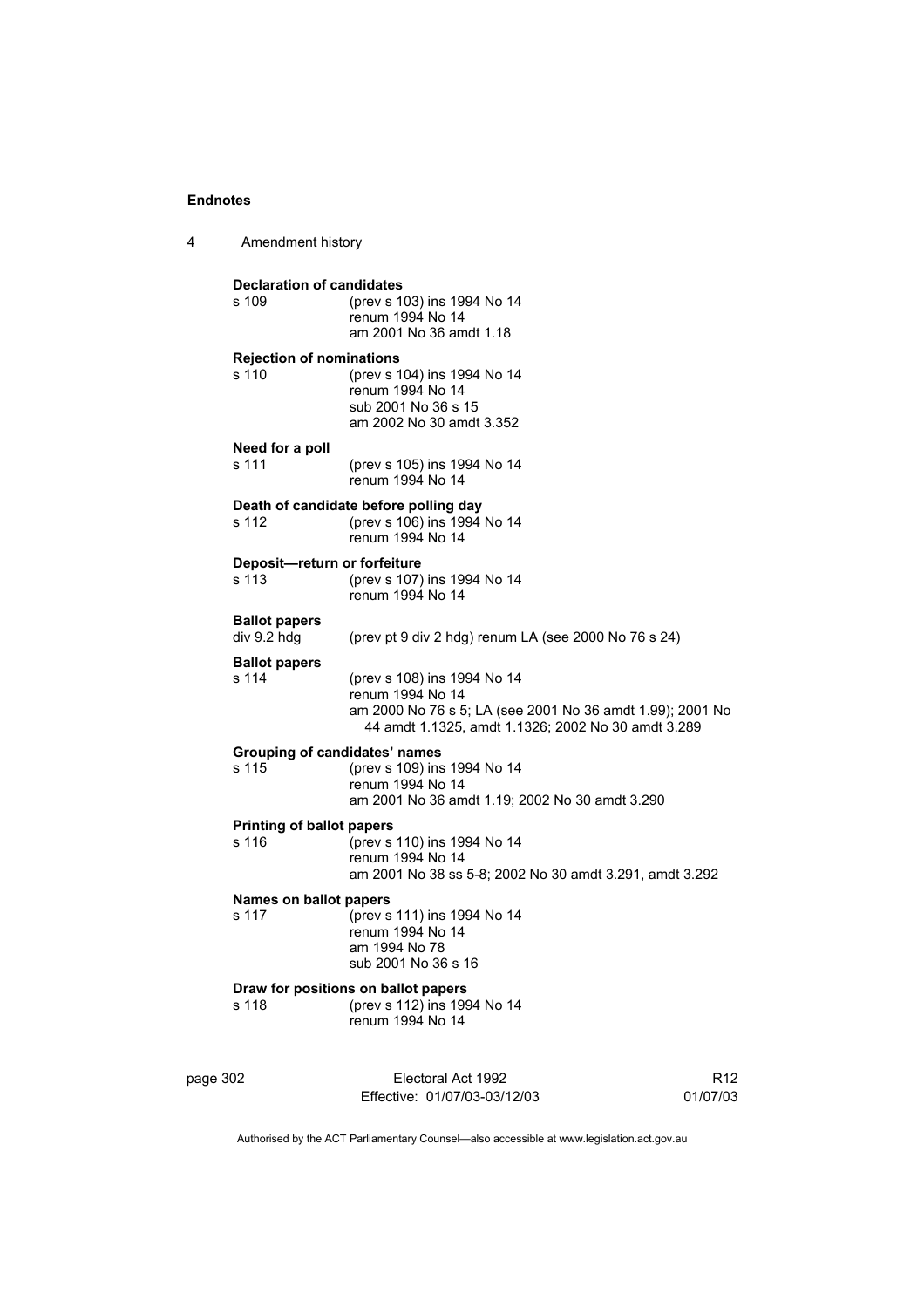Amendment history 4

### **Electronic voting devices and vote counting programs** div 9.3 hdg (prev div 9.2A) ins 2000 No 76 s 6 renum LA (see 2000 No 76 s 24) **Approval of computer program for electronic voting and vote counting** s 118A ins 2000 No 76 s 6 am 2001 No 44 amdt 1.1327 am LA (see 2001 No 36 amdt 1.99) **Security of electronic voting devices and related material**  ins 2000 No 76 s 6 **Miscellaneous**  div 9.4 hdg (prev pt 9 div 3 hdg) renum LA (see 2000 No 76 s 24) **Polling places and scrutiny centres**  s 119 (prev s 113) ins 1994 No 14 renum 1994 No 14 am 2001 No 36 amdt 1.20; LA (see 2001 No 36 amdt 1.99); 2001 No 44 amdt 1.1328, amdt 1.1329 **Administrative arrangements** s 120 (prev s 114) ins 1994 No 14 renum 1994 No 14 am 2000 No 76 s 7; 2001 No 44 amdt 1.1330 **Certified lists of electors** s 121 (prev s 115) ins 1994 No 14 renum 1994 No 14 **Use of information from certified lists** s 121A ins 2001 No 36 s 17 **Scrutineers—appointment** s 122 (prev s 116) ins 1994 No 14 renum 1994 No 14 am 2001 No 44 amdt 1.1331, amdt 1.1332 **Scrutineers—conduct** s 123 (prev s 117) ins 1994 No 14 renum 1994 No 14 am 1998 No 54; 2002 No 30 amdt 3.293 **Participation by candidates in conduct of election** s 124 (prev s 118) ins 1994 No 14 renum 1994 No 14 **Determining matters by lot** s 125 (prev s 119) ins 1994 No 14 renum 1994 No 14 am 2001 No 44 amdt 1.1333

R12 01/07/03

Electoral Act 1992 Effective: 01/07/03-03/12/03 page 303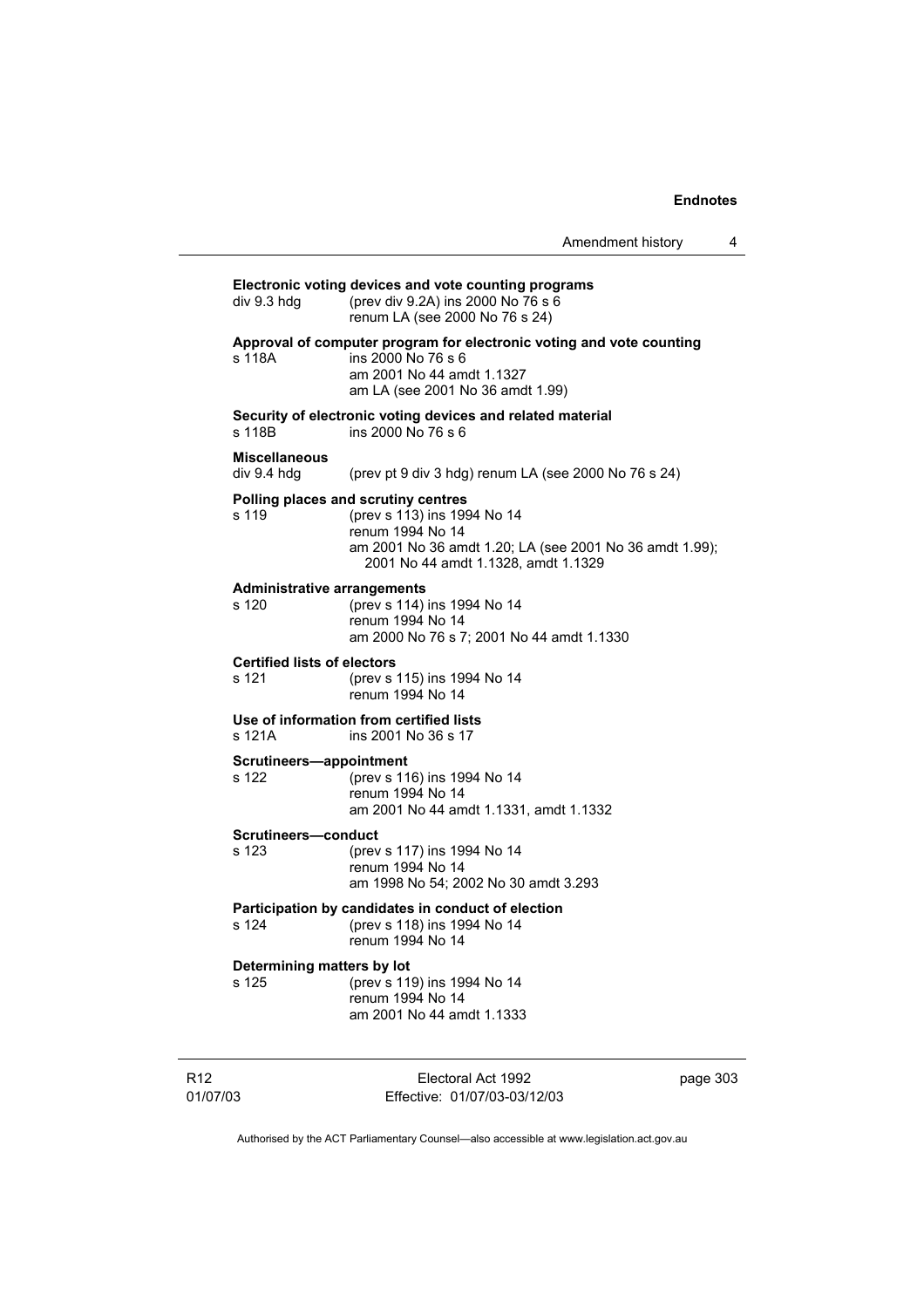| 4 | Amendment history                                          |                                                                                                                       |
|---|------------------------------------------------------------|-----------------------------------------------------------------------------------------------------------------------|
|   | <b>Supplementary elections</b><br>s 126                    | (prev s 120) ins 1994 No 14<br>renum 1994 No 14                                                                       |
|   | Voting<br>pt 10 hdg                                        | ins 1994 No 14                                                                                                        |
|   | General<br>div 10.1 hdg                                    | (prev pt 10 div 1 hdg) renum LA (see 2000 No 76 s 24)                                                                 |
|   | <b>Meaning of authorised witness</b><br>s 127 hdg<br>s 127 | sub 2001 No 36 amdt 1.21<br>(prev s 121) ins 1994 No 14<br>renum 1994 No 14                                           |
|   | <b>Entitlement to vote</b><br>s 128                        | (prev s 122) ins 1994 No 14<br>renum 1994 No 14; 2001 No 36 amdt 1.99<br>am 1997 No 91; LA (see 2001 No 36 amdt 1.99) |
|   | <b>Compulsory voting</b><br>s 129                          | (prev s 123) ins 1994 No 14<br>renum 1994 No 14<br>am 1998 No 54                                                      |
|   | <b>Multiple votes prohibited</b><br>s 130                  | (prev s 124) ins 1994 No 14<br>renum 1994 No 14<br>am 1998 No 54                                                      |
|   | <b>Procedures for voting</b><br>s 131                      | (prev s 125) ins 1994 No 14<br>renum 1994 No 14<br>am 1997 No 91; 2000 No 76 s 8; LA (see 2001 No 36 amdt<br>1.99)    |
|   | <b>Manner of recording vote</b><br>s 132                   | (prev s 126) ins 1994 No 14<br>renum 1994 No 14                                                                       |
|   | div 10.2 hdg                                               | Ordinary voting at a polling place<br>(prev pt 10 div 2 hdg) am 1997 No 91<br>renum LA (see 2000 No 76 s 24)          |
|   | <b>Claims to vote</b><br>s 133                             | (prev s 127) ins 1994 No 14<br>renum 1994 No 14<br>am 1997 No 91; LA (see 2001 No 36 amdt 1.99)                       |

page 304 Electoral Act 1992 Effective: 01/07/03-03/12/03

R12 01/07/03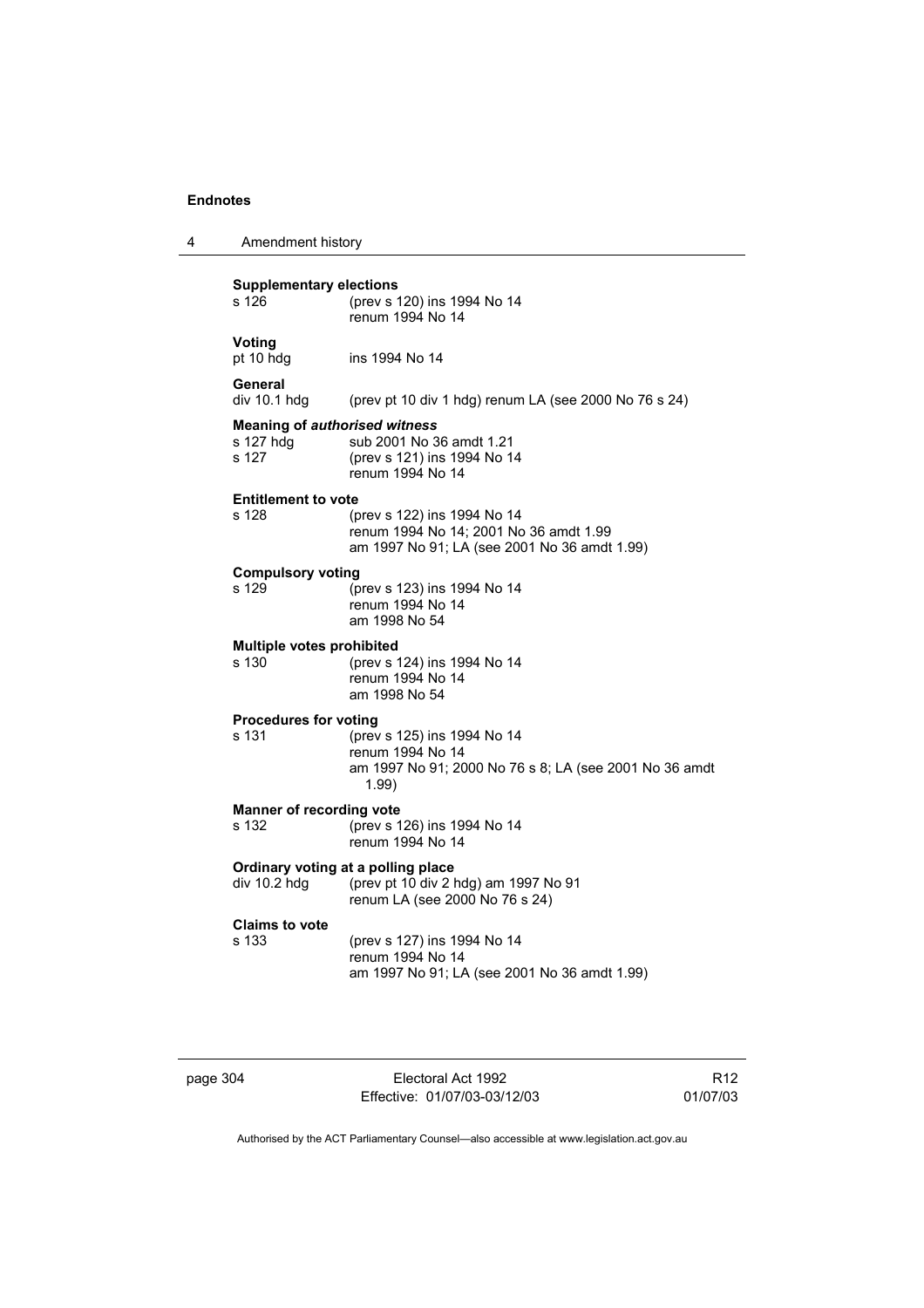| s 134                       | Voting in private<br>(prev s 128) ins 1994 No 14<br>renum 1994 No 14<br>am 2000 No 76 s 9                                                                                                                                            |
|-----------------------------|--------------------------------------------------------------------------------------------------------------------------------------------------------------------------------------------------------------------------------------|
| div 10.3 hdg                | Declaration voting at a polling place<br>(prev pt 10 div 3 hdg) am 1997 No 91<br>renum LA (see 2000 No 76 s 24)                                                                                                                      |
| s 135                       | Declaration voting at polling places<br>(prev s 129) ins 1994 No 14<br>renum 1994 No 14<br>am 1997 No 91; 2001 No 44 amdt 1.1334, amdt 1.1335                                                                                        |
| div 10.4 hdg                | Voting otherwise than at a polling place<br>(prev pt 10 div 3A hdg) ins 1997 No 91<br>renum LA (see 2000 No 76 s 24)                                                                                                                 |
| s 136 hdg<br>s 136          | Meaning of eligible elector for div 3A<br>sub 2001 No 36 amdt 1.22<br>(prev s 130) ins 1994 No 14<br>renum 1994 No 14<br>sub 1997 No 91                                                                                              |
| s 136A                      | Postal voting before polling day<br>ins 1997 No 91<br>am LA (see 2001 No 36 amdt 1.99); 2001 No 44 amdt 1.1336,<br>amdt 1.1337; 2002 No 30 amdt 3.294                                                                                |
| s 136B hdg<br>s 136B        | Ordinary or declaration voting in ACT before polling day<br>sub 2001 No 36 amdt 1.23<br>ins 1997 No 91<br>am 2001 No 36 s 18; LA (see 2001 No 36 amdt 1.99); 2001 No<br>44 amdts 1.1338-1.1341; 2002 No 30 amdt 3.295, amdt<br>3.296 |
| s 136C hdg<br>s 136C        | Declaration voting outside ACT on or before polling day<br>sub 2001 No 36 amdt 1.24<br>ins 1997 No 91<br>am 2001 No 36 s 19; LA (see 2001 No 36 amdt 1.99); 2001 No<br>44 amdts 1.1342-1.1345; 2002 No 30 amdt 3.296                 |
| s 137                       | Record of issue of declaration voting papers<br>(prev s 131) ins 1994 No 14<br>renum 1994 No 14<br>am 1997 No 91; 2001 No 36 amdt 1.25                                                                                               |
| s 138                       | <b>Inspection of records</b><br>(prev s 132) ins 1994 No 14<br>renum 1994 No 14                                                                                                                                                      |
| R <sub>12</sub><br>01/07/03 | Electoral Act 1992<br>page 305<br>Effective: 01/07/03-03/12/03                                                                                                                                                                       |

Authorised by the ACT Parliamentary Counsel—also accessible at www.legislation.act.gov.au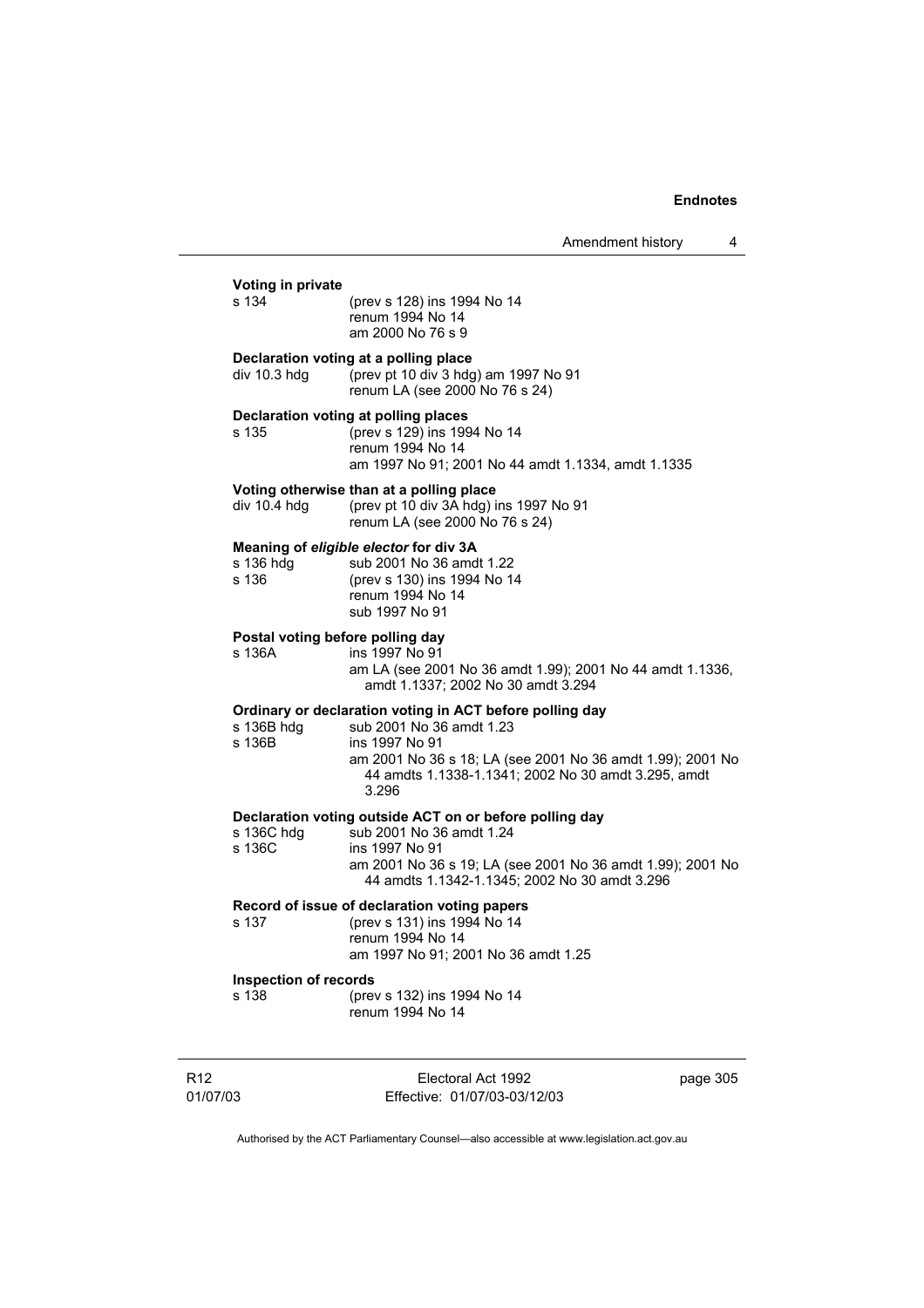4

| Amendment history                             |                                                                                                                                                       |  |
|-----------------------------------------------|-------------------------------------------------------------------------------------------------------------------------------------------------------|--|
| s 139                                         | Receipt of declaration voting papers<br>(prev s 133) ins 1994 No 14<br>renum 1994 No 14<br>am 1997 No 91; 2002 No 30 amdt 3.297                       |  |
| <b>Registered declaration voters</b><br>s 140 | (prev s 134) ins 1994 No 14<br>renum 1994 No 14<br>am 2002 No 30 amdt 3.298                                                                           |  |
| s 141                                         | Issue of voting papers to registered declaration voters<br>(prev s 135) ins 1994 No 14<br>renum 1994 No 14<br>am 1997 No 91; 2002 No 30 amdt 3.299    |  |
| <b>Correcting formal errors</b><br>s 142      | (prev s 136) ins 1994 No 14<br>renum 1994 No 14                                                                                                       |  |
| s 143                                         | Application forms for postal declaration votes<br>(prev s 137) ins 1994 No 14<br>renum 1994 No 14<br>am 1997 No 91; 1998 No 54<br>sub 2001 No 36 s 20 |  |
| s 144                                         | Transmission of applications for postal declaration votes<br>(prev s 138) ins 1994 No 14<br>renum 1994 No 14<br>am 1998 No 54                         |  |
| s 145                                         | Interference with declaration voting<br>(prev s 139) ins 1994 No 14<br>renum 1994 No 14<br>am 1998 No 54                                              |  |
| s 146                                         | Soliciting completed declaration votes<br>(prev s 140) ins 1994 No 14<br>renum 1994 No 14<br>am 1998 No 54                                            |  |
| s 147                                         | Transmission of completed declaration votes<br>(prev s 141) ins 1994 No 14<br>renum 1994 No 14<br>am 1998 No 54                                       |  |
| s 148                                         | Opening envelopes containing declaration votes<br>(prev s 142) ins 1994 No 14<br>renum 1994 No 14<br>am 1998 No 54                                    |  |

page 306 Electoral Act 1992 Effective: 01/07/03-03/12/03

R12 01/07/03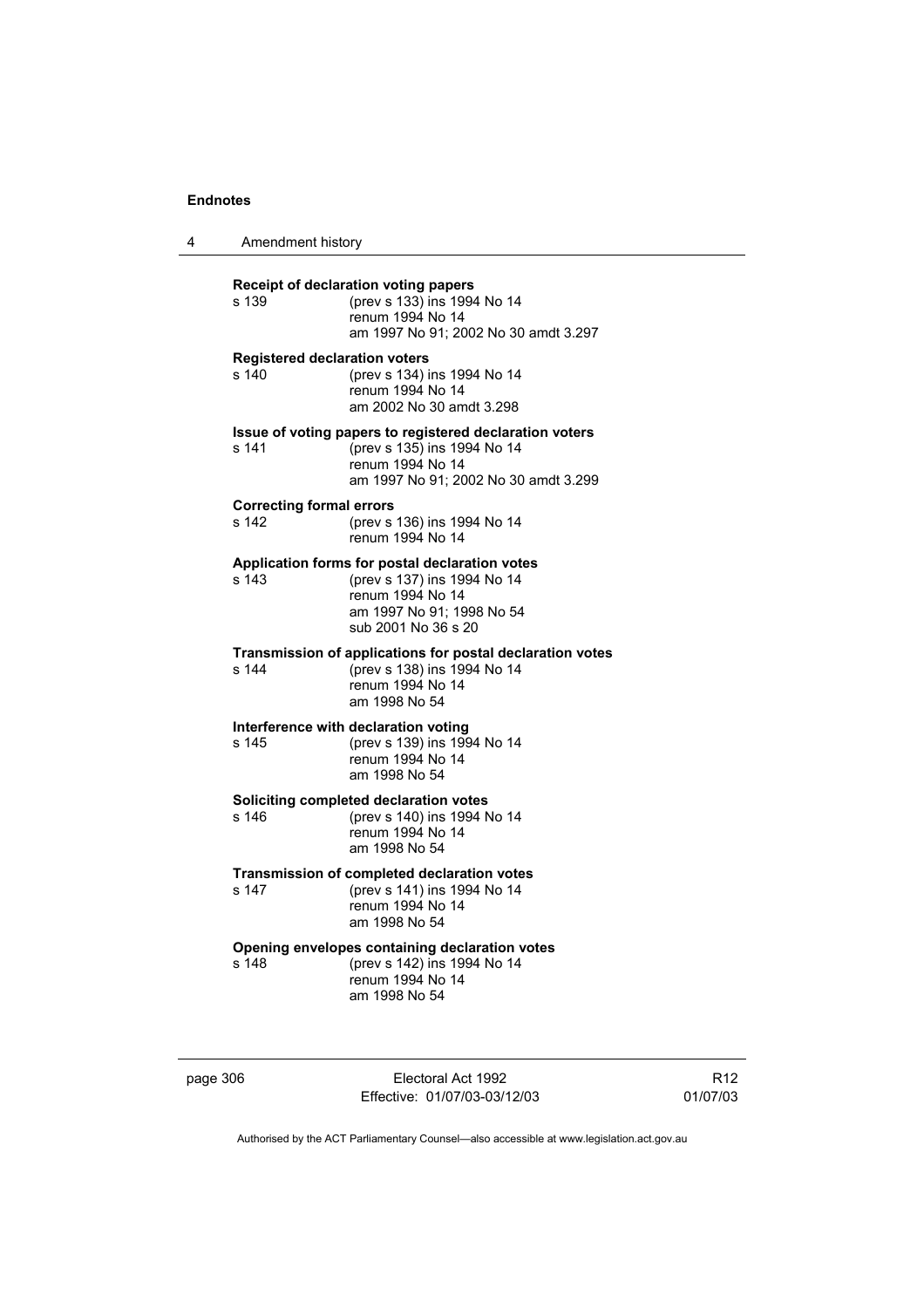**Mobile polling**  (prev pt 10 div 4 hdg) renum LA (see 2000 No 76 S24) **Definitions for div 4**<br>s 149 hdg sul sub 2001 No 36 amdt 1.26 s 149 (prev s 143) ins 1994 No 14 renum 1994 No 14 def *registered medical practitioner* om 2001 No 36 amdt 1.27 def *special hospital* sub 2001 No 44 amdt 1.1347 **Declaration of special hospitals**  s 149A ins 2001 No 44 amdt 1.1348 **Mobile polling—institutions**<br>s 150 (prev s 144) (prev s 144) ins 1994 No 14 renum 1994 No 14 **Functions of visiting officers** s 151 (prev s 145) ins 1994 No 14 renum 1994 No 14; 2001 No 36 amdt 1.99 am 1995 No 33; 2001 No 36 s 21, amdt 1.28; LA (see 2001 No 36 amdt 1.99) **Failure to visit institution**<br>s 152 (prev s 1 (prev s 146) ins 1994 No 14 renum 1994 No 14 **Custody of ballot boxes and electoral papers** s 153 (prev s 147) ins 1994 No 14 renum 1994 No 14 **Miscellaneous**  div 10.6 hdg (prev pt 10 div 5 hdg) renum LA (see 2000 No 76 s 24) **Arrangements at polling places** s 154 (prev s 148) ins 1994 No 14 renum 1994 No 14 **Particulars on ballot papers before issue** s 155 (prev s 149) ins 1994 No 14 renum 1994 No 14 **Assistance to voters**<br>s 156 (pre (prev s 150) ins 1994 No 14 renum 1994 No 14 **Assistance to voters unable to enter polling place** s 156A ins 2001 No 36 s 22

Electoral Act 1992 Effective: 01/07/03-03/12/03 page 307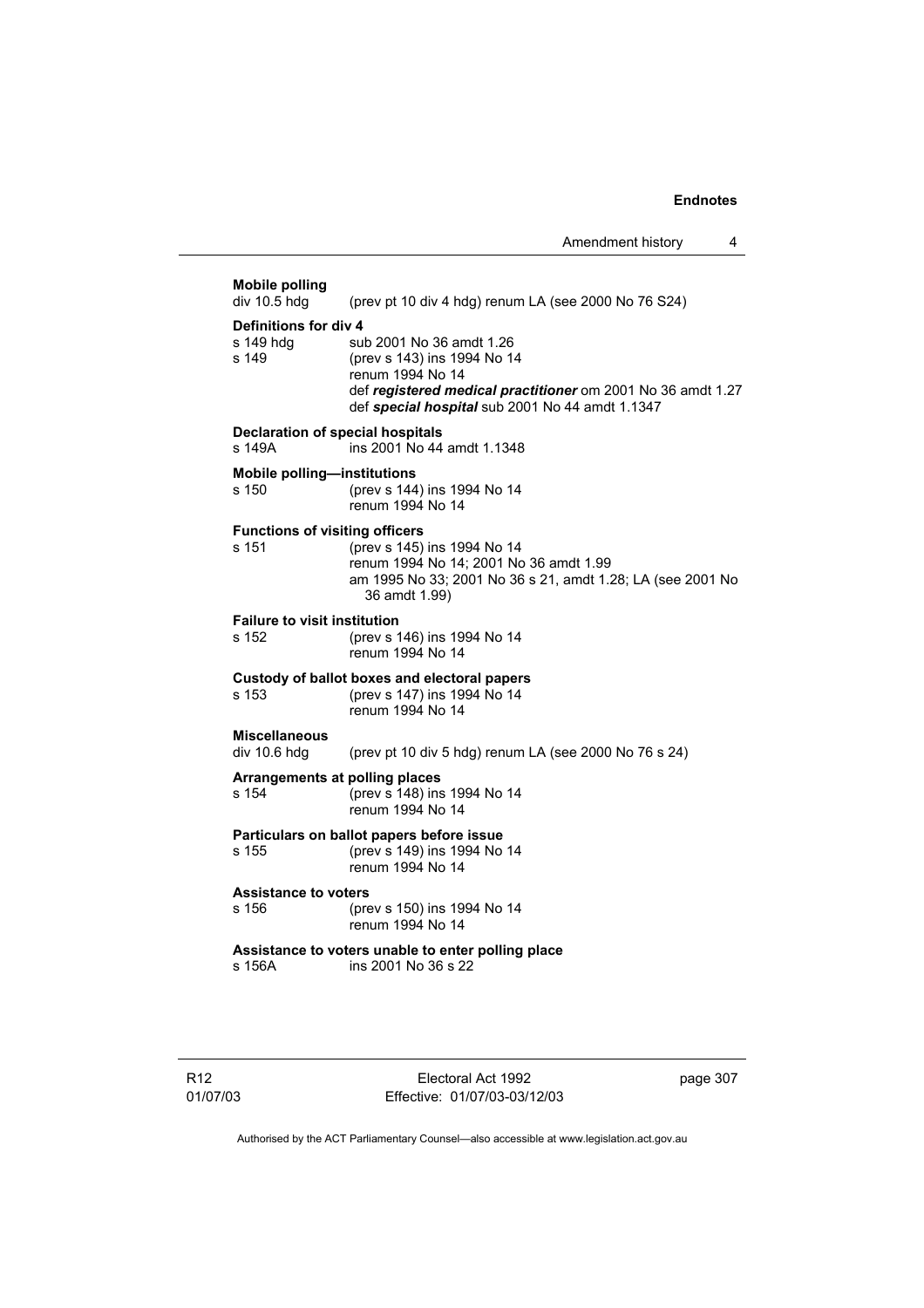| 4 | Amendment history                         |                                                                                                                                                                                                                             |
|---|-------------------------------------------|-----------------------------------------------------------------------------------------------------------------------------------------------------------------------------------------------------------------------------|
|   | <b>Spoilt ballot papers</b><br>s 157      | (prev s 151) ins 1994 No 14<br>renum 1994 No 14<br>am 2000 No 76 s 10                                                                                                                                                       |
|   | s 158                                     | Custody of ballot boxes and electoral papers<br>(prev s 152) ins 1994 No 14<br>renum 1994 No 14                                                                                                                             |
|   | s 159                                     | <b>Extension of time for conducting elections</b><br>(prev s 153) ins 1994 No 14<br>renum 1994 No 14<br>am 2001 No 36 amdt 1.29; LA (see 2001 No 36 amdt 1.99)2001<br>No 44 amdt 1.1349, amdt 1.1350; 2002 No 30 amdt 3.300 |
|   | s 160                                     | Suspension and adjournment of polling<br>(prev s 154) ins 1994 No 14<br>renum 1994 No 14<br>am LA (see 2001 No 36 amdt 1.99); 2001 No 44 amdts 1.1351-<br>1.1353; 2002 No 30 amdt 3.300                                     |
|   | <b>Failure to vote</b><br>div $10.7$ hdg  | (prev pt 10 div 6 hdg) renum LA (see 2000 No 76 s 24)                                                                                                                                                                       |
|   | <b>Default notice</b><br>s 161            | (prev s 155) ins 1994 No 14<br>renum 1994 No 14<br>am 2001 No 44 amdt 1.1354, amdt 1.1355                                                                                                                                   |
|   | <b>First notice</b><br>s 162              | (prev s 156) ins 1994 No 14<br>renum 1994 No 14                                                                                                                                                                             |
|   | <b>Second notice</b><br>s 163             | (prev s 157) ins 1994 No 14<br>renum 1994 No 14                                                                                                                                                                             |
|   | <b>Final notice</b><br>s 164              | (prev s 158) ins 1994 No 14<br>renum 1994 No 14                                                                                                                                                                             |
|   | <b>Discharge of liability</b><br>s 165    | (prev s 159) ins 1994 No 14<br>renum 1994 No 14                                                                                                                                                                             |
|   | Response on behalf of elector<br>s 166    | (prev s 160) ins 1994 No 14<br>renum 1994 No 14                                                                                                                                                                             |
|   | <b>Polling in Antarctica</b><br>pt 11 hdg | ins 1994 No 14                                                                                                                                                                                                              |

page 308 Electoral Act 1992 Effective: 01/07/03-03/12/03

R12 01/07/03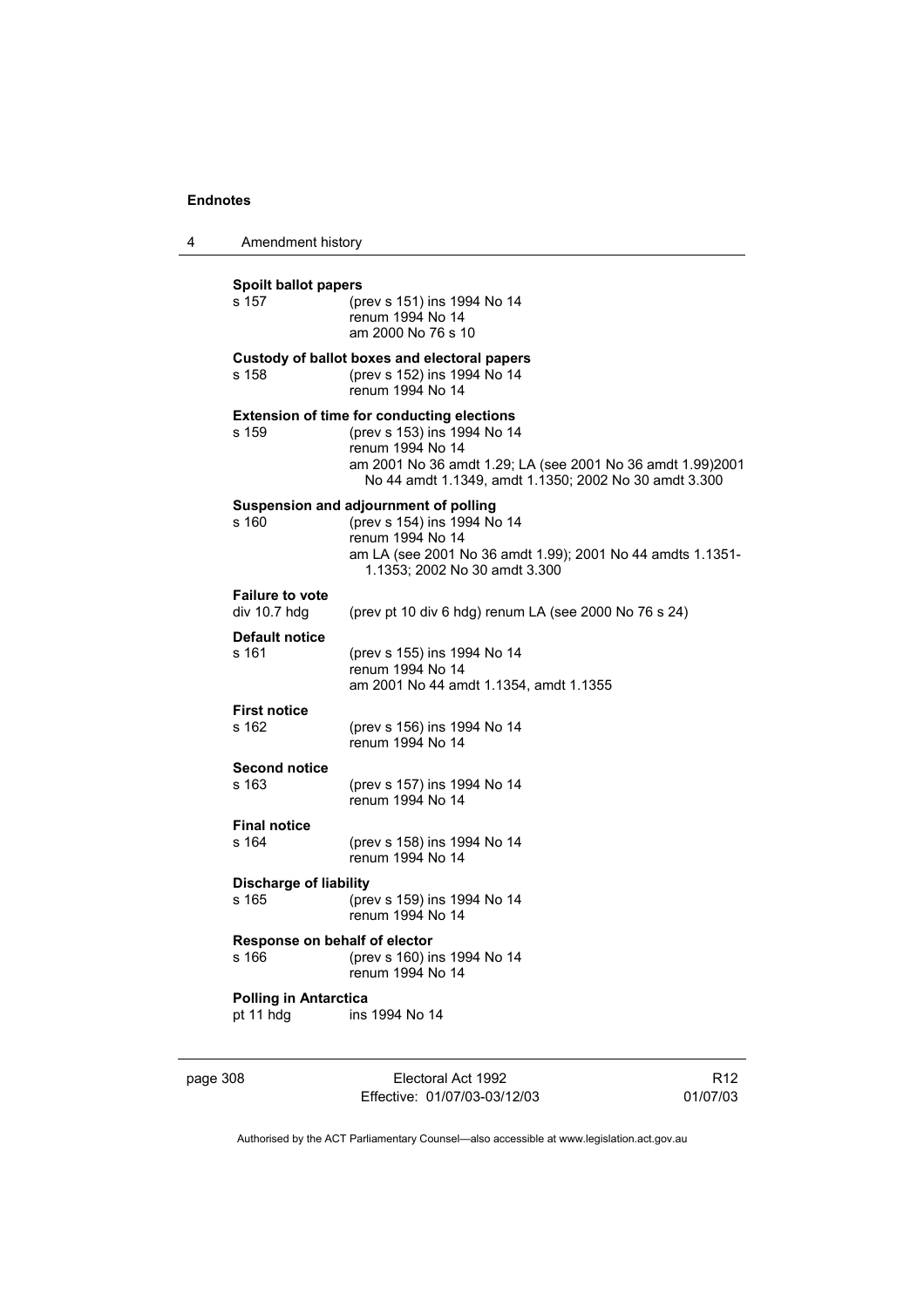Amendment history 4

# **Definitions for pt 11**<br>s 167 hdg sul sub 2001 No 36 amdt 1.30 s 167 (prev s 161) ins 1994 No 14 renum 1994 No 14 am 2001 No 36 amdt 1.31, amdt 1.32 def *transmit* sub 2001 No 44 amdt 1.1356 **Declaration of ship as a station** s 167A ins 2001 No 36 amdt 1.32 **Approval of ways of transmission**  s 167B ins 2001 No 44 amdt 1.1357 **Returning officers and assistants for Antarctic stations** (prev s 162) ins 1994 No 14 renum 1994 No 14 sub 2002 No 30 amdt 3.301 **Acting returning officer or assistant** s 169 (prev s 163) ins 1994 No 14 renum 1994 No 14 om 2002 No 30 amdt 3.301 **Application of Act to polling in Antarctica** (prev s 164) ins 1994 No 14 renum 1994 No 14 **Antarctic electors** s 171 (prev s 165) ins 1994 No 14 renum 1994 No 14 am 1997 No 91 **Arrangements for the polling in Antarctica** s 172 (prev s 166) ins 1994 No 14 renum 1994 No 14 **Conduct of the polling**<br>s 173 (prev (prev s 167) ins 1994 No 14 renum 1994 No 14 **Claims to vote** s 174 (prev s 168) ins 1994 No 14 renum 1994 No 14 **Proceedings at close of poll** s 175 (prev s 169) ins 1994 No 14 renum 1994 No 14 am 1995 No 46; 2002 No 30 amdt 3.302 **Result of polling in Antarctica** s 176 (prev s 170) ins 1994 No 14 renum 1994 No 14

R12 01/07/03 Electoral Act 1992 Effective: 01/07/03-03/12/03 page 309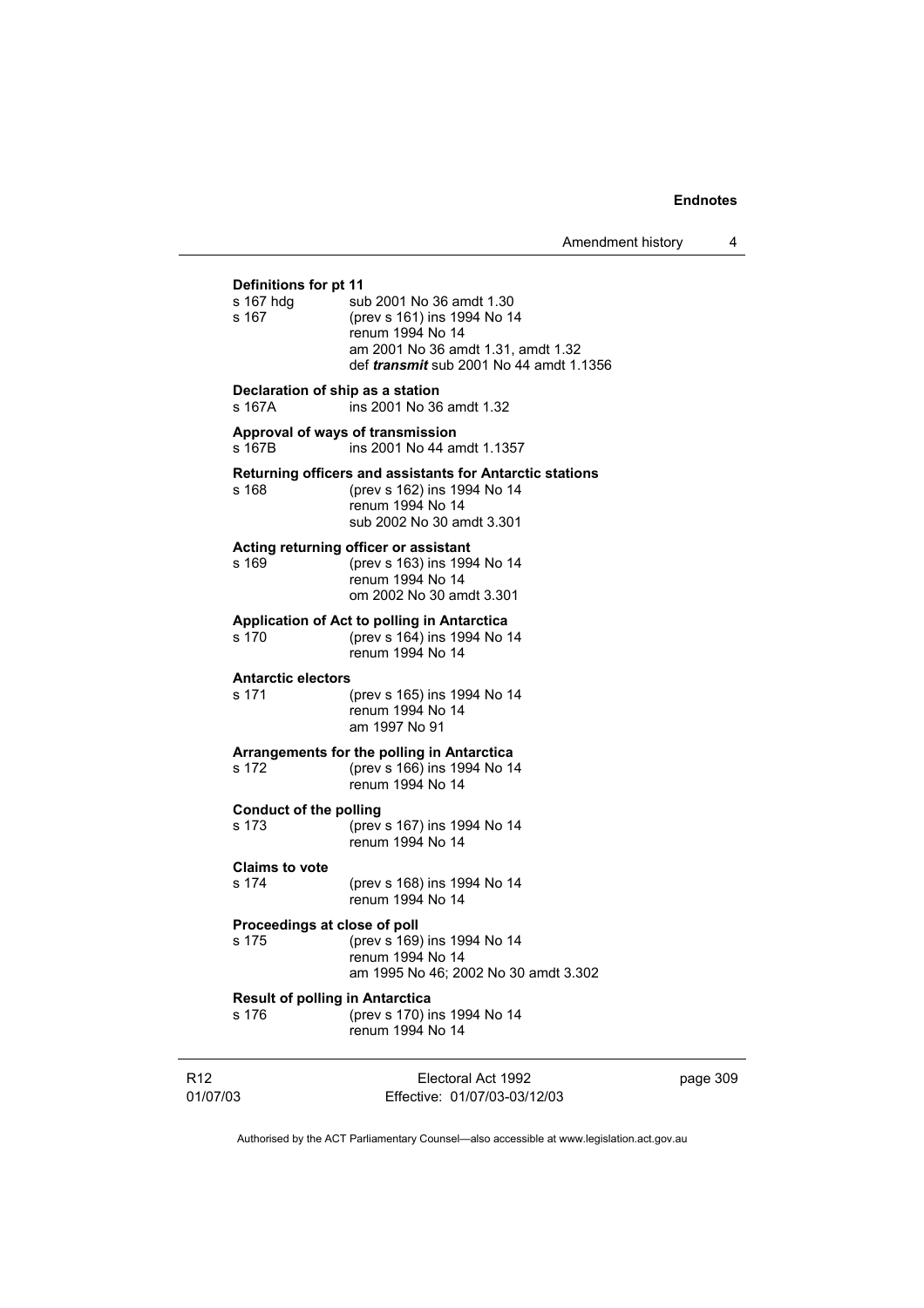| 4 | Amendment history |
|---|-------------------|
|---|-------------------|

| <b>Preservation of documents</b><br>s 177<br>(prev s 171) ins 1994 No 14<br>renum 1994 No 14      |                                                                                                                                                  |  |
|---------------------------------------------------------------------------------------------------|--------------------------------------------------------------------------------------------------------------------------------------------------|--|
| The scrutiny<br>pt 12 hdg                                                                         | ins 1994 No 14                                                                                                                                   |  |
| Scrutiny<br>s 178                                                                                 | (prev s 172) ins 1994 No 14<br>renum 1994 No 14<br>am 1997 No 91; 2000 No 76 s 11                                                                |  |
| s 179                                                                                             | Preliminary scrutiny of declaration voting papers etc<br>(prev s 173) ins 1994 No 14<br>renum 1994 No 14<br>am 2002 No 30 amdt 3.303, amdt 3.304 |  |
| <b>Formality of ballot papers</b><br>s 180                                                        | (prev s 174) ins 1994 No 14<br>renum 1994 No 14                                                                                                  |  |
| Death of candidate<br>s 181                                                                       | (prev s 175) ins 1994 No 14<br>renum 1994 No 14                                                                                                  |  |
| s 182                                                                                             | First count-ordinary ballot papers<br>(prev s 176) ins 1994 No 14<br>renum 1994 No 14<br>am 2000 No 76 s 12                                      |  |
| First count-declaration ballot papers<br>(prev s 177) ins 1994 No 14<br>s 183<br>renum 1994 No 14 |                                                                                                                                                  |  |
| s 183A                                                                                            | First count—electronic ballot papers<br>ins 2000 No 76 s 13                                                                                      |  |
| Second count-first preferences<br>s 184                                                           | (prev s 178) ins 1994 No 14<br>renum 1994 No 14<br>am 2000 No 76 s 14                                                                            |  |
| Ascertaining result of poll<br>s 185                                                              | (prev s 179) ins 1994 No 14<br>renum 1994 No 14<br>am 2000 No 76 s 15                                                                            |  |
| <b>Objections by scrutineers</b><br>s 186                                                         | (prev s 180) ins 1994 No 14<br>renum 1994 No 14                                                                                                  |  |

| page 310 |  |  |
|----------|--|--|

Electoral Act 1992 Effective: 01/07/03-03/12/03

R12 01/07/03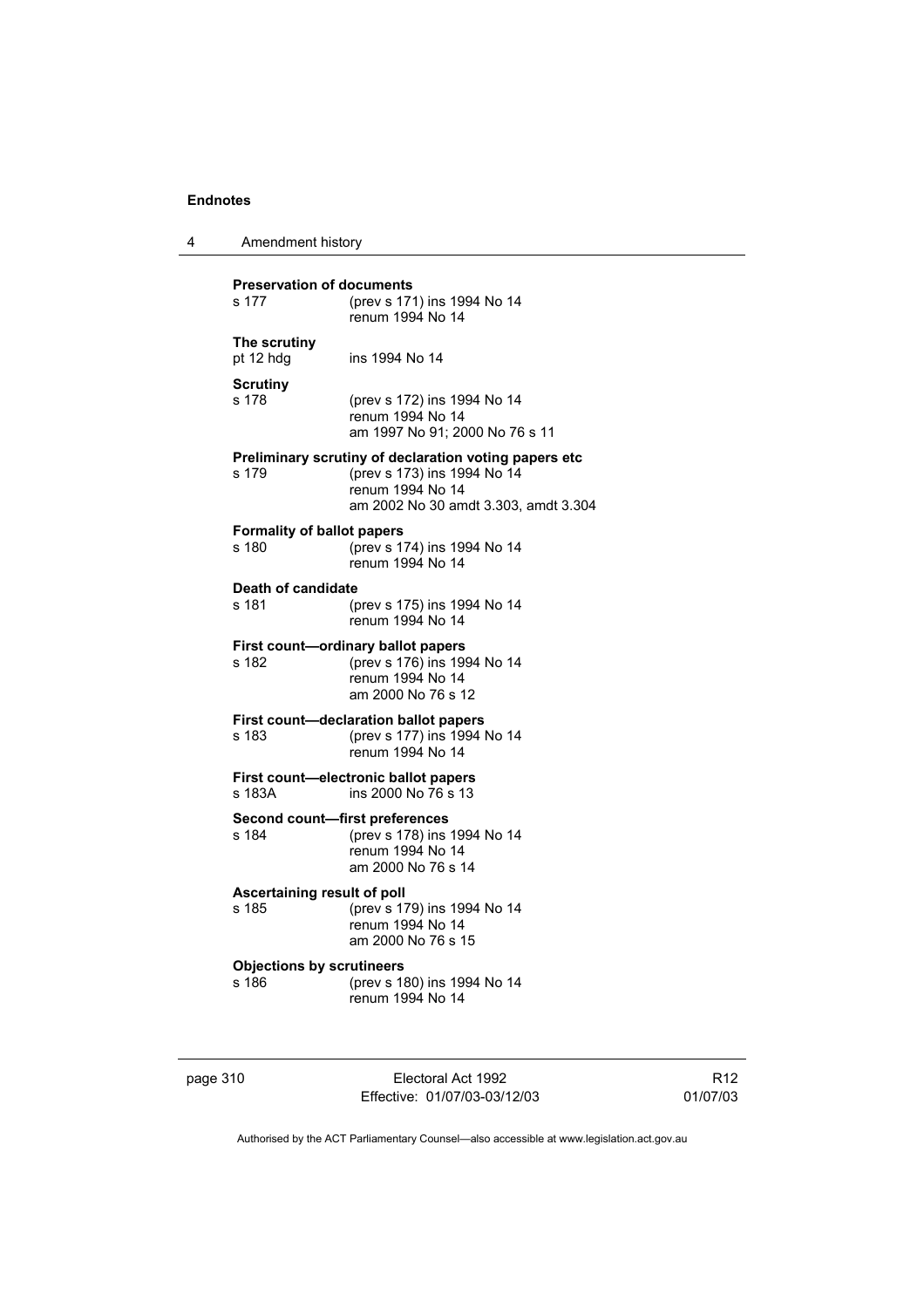Amendment history 4

**Recount of ballot papers**<br>s 187 (prev s) s 187 (prev s 181) ins 1994 No 14 renum 1994 No 14 **Recount of electronic scrutiny of ballot papers** s 187A ins 2000 No 76 s 16 **Reservation of disputed ballot papers** s 188 (prev s 182) ins 1994 No 14 renum 1994 No 14 **Declaration of result of election** s 189 (prev s 183) ins 1994 No 14 renum 1994 No 14 **Casual vacancies** pt 13 hdg ins 1994 No 14 **Definitions for pt 13** s 190 hdg sub 2001 No 36 amdt 1.33<br>s 190 (prev s 184) ins 1994 No 14 s 190 (prev s 184) ins 1994 No 14 renum 1994 No 14 am 2001 No 36 amdt 1.36, amdt 1.37 def *candidate* om 2001 No 36 amdt 1.34 def *newspaper* om 2001 No 36 amdt 1.34 def *speaker* ins 2001 No 36 amdt 1.35 **Notice of casual vacancy** s 191 (prev s 185) ins 1994 No 14 renum 1994 No 14 **Candidates for casual vacancy** s 192 (prev s 186) ins 1994 No 14 renum 1994 No 14 am LA (see 2001 No 36 amdt 1.99); 2001 No 44 amdt 1.1358, amdt 1.1359 **Publication of candidates' details**<br>s 193 (prev s 187) ins 1 (prev s 187) ins 1994 No 14 renum 1994 No 14 **Determination of candidate to fill vacancy**<br>s 194 No 1994 No 1 s 194 (prev s 188) ins 1994 No 14 renum 1994 No 14 am 2002 No 30 amdt 3.352 **Assembly nominees** s 195 (prev s 189) ins 1994 No 14 renum 1994 No 14 am 2001 No 36 s 23

R12 01/07/03

Electoral Act 1992 Effective: 01/07/03-03/12/03 page 311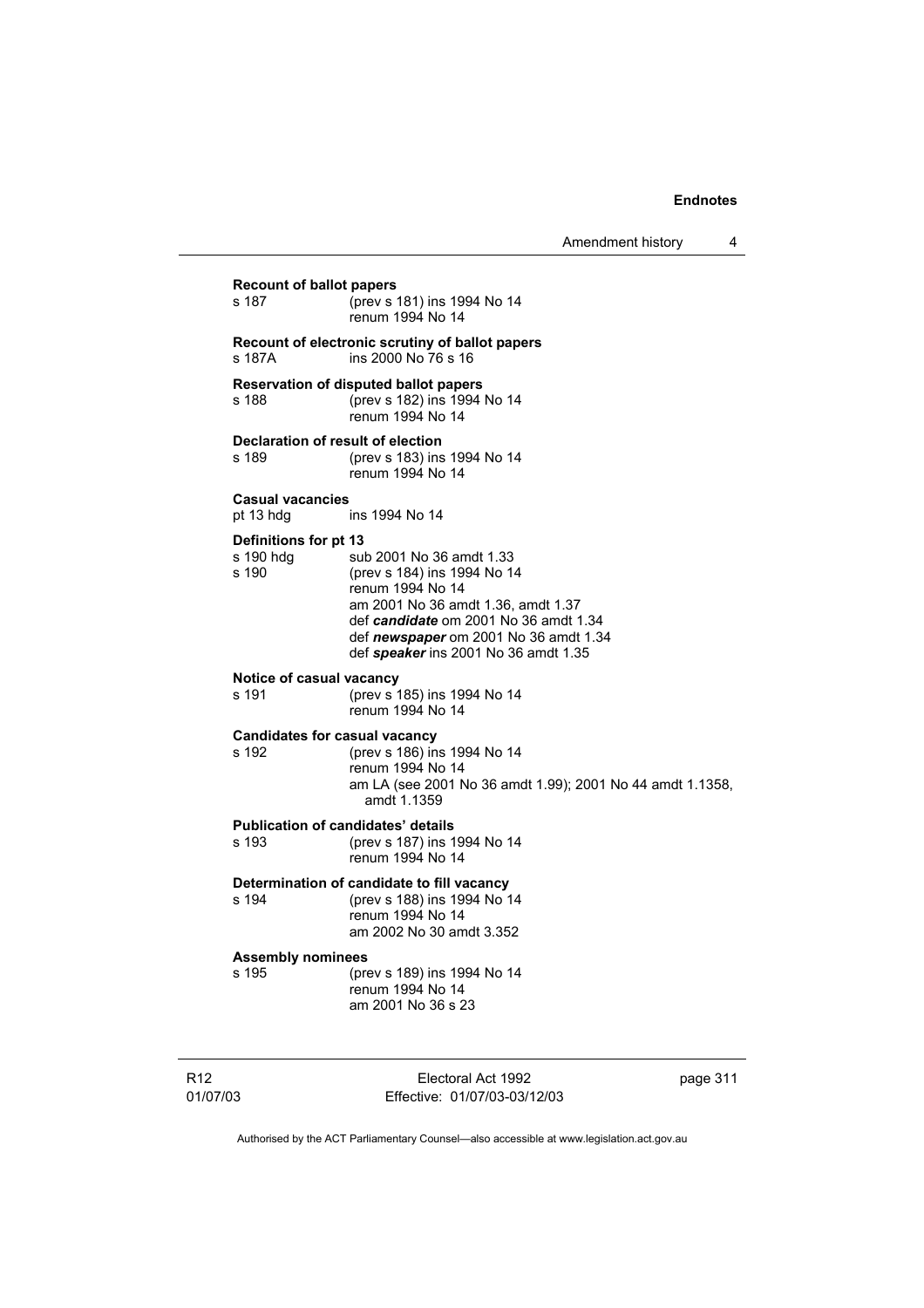| 4 | Amendment history                                                                |                                                                                                                                                                                                                                                                                                                                                                                                                                                                                                  |
|---|----------------------------------------------------------------------------------|--------------------------------------------------------------------------------------------------------------------------------------------------------------------------------------------------------------------------------------------------------------------------------------------------------------------------------------------------------------------------------------------------------------------------------------------------------------------------------------------------|
|   | s 196                                                                            | Term of office of MLA declared elected under pt 13<br>(prev s 190) ins 1994 No 14<br>renum 1994 No 14                                                                                                                                                                                                                                                                                                                                                                                            |
|   | s 197                                                                            | Dissolution or pre-election period<br>(prev s 191) ins 1994 No 14<br>renum 1994 No 14<br>am 2002 No 30 amdt 3.305                                                                                                                                                                                                                                                                                                                                                                                |
|   | pt 14 hdg                                                                        | <b>Election funding and financial disclosure</b><br>ins 1994 No 14                                                                                                                                                                                                                                                                                                                                                                                                                               |
|   | Preliminary<br>div 14.1 hdg                                                      | (prev pt 14 div 1 hdg) renum 2001 No 36 amdt 1.99                                                                                                                                                                                                                                                                                                                                                                                                                                                |
|   | Definitions for pt 14<br>s 198 hdg<br>s 198                                      | sub 2001 No 36 amdt 1.38<br>(prev s 192) ins 1994 No 14<br>renum 1994 No 14<br>am 2001 No 36 amdt 1.42, amdt 1.43<br>def associated entity ins 1996 No 56 s 4<br>sub 2001 No 36 s 24<br>def ballot group ins 2001 No 36 s 25<br>def entity ins 1996 No 56 s 4<br>def <i>financial controller</i> ins 1996 No 56 s 4<br>def <i>gift</i> am 2001 No 36 amdt 1.39<br>def independent MLA om 2001 No 36 amdt 1.40<br>def register am 2001 No 36 amdt 1.41<br>def reporting agent sub 2001 No 36 s 26 |
|   | s 198A                                                                           | Reference to things done by party or ballot group etc<br>ins 2001 No 36 amdt 1.43                                                                                                                                                                                                                                                                                                                                                                                                                |
|   | Candidate remains candidate after election<br>s 198B<br>ins 2001 No 36 amdt 1.43 |                                                                                                                                                                                                                                                                                                                                                                                                                                                                                                  |
|   | <b>Related bodies corporate</b><br>s 199                                         | (prev s 193) ins 1994 No 14<br>renum 1994 No 14                                                                                                                                                                                                                                                                                                                                                                                                                                                  |
|   | s 200                                                                            | <b>Activities of campaign committees</b><br>(prev s 194) ins 1994 No 14<br>renum 1994 No 14<br>am 2001 No 36 amdt 1.44                                                                                                                                                                                                                                                                                                                                                                           |
|   | <b>Disclosure periods</b><br>s 201                                               | (prev s 195) ins 1994 No 14<br>renum 1994 No 14<br>def <i>disclosure day</i> am 1997 No 91 s 24; 2001 No 36 amdt<br>1.45; 2002 No 30 amdt 3.306                                                                                                                                                                                                                                                                                                                                                  |

page 312 Electoral Act 1992 Effective: 01/07/03-03/12/03

R12 01/07/03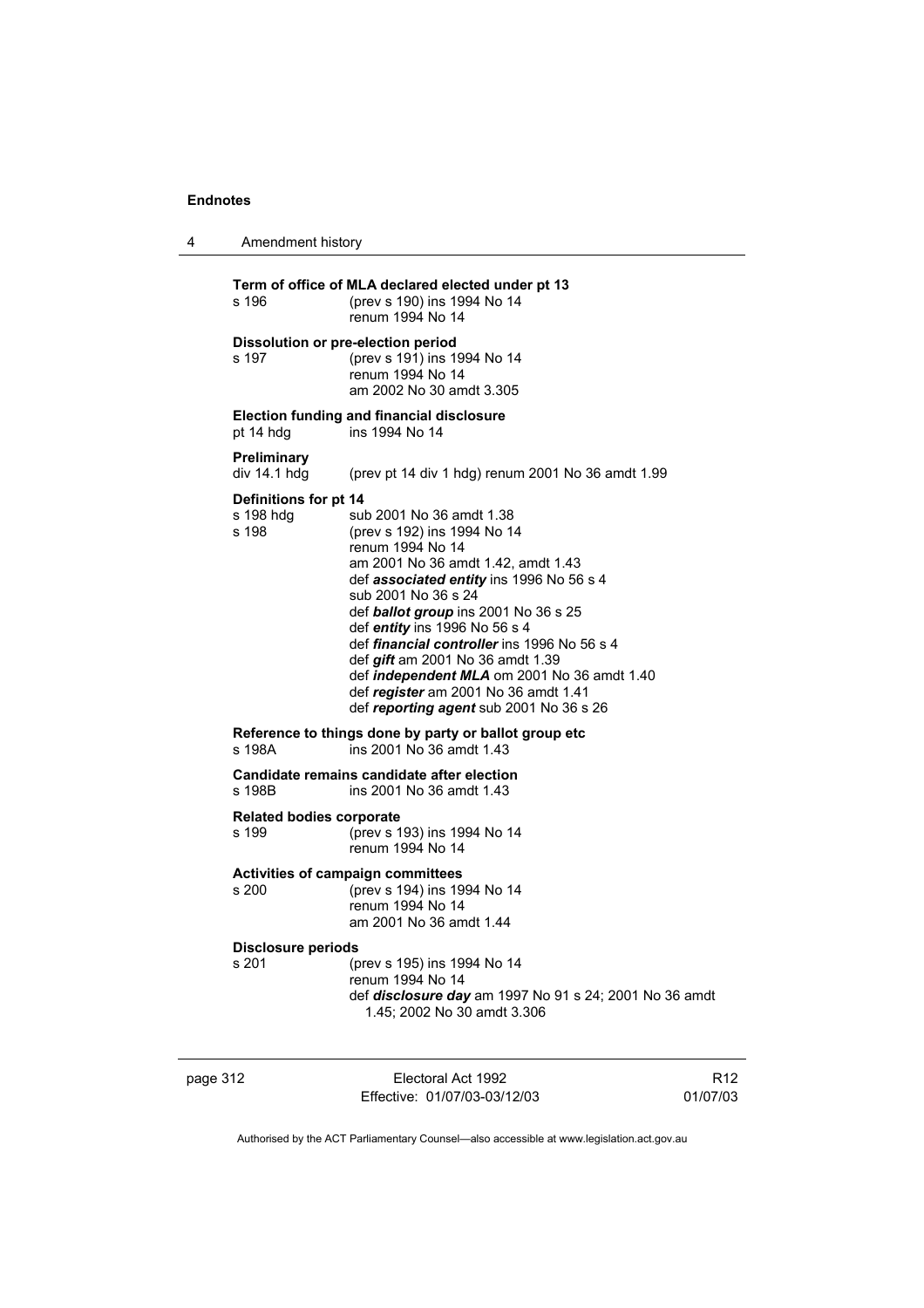| Gifts-determination of amounts<br>(prev s 196) ins 1994 No 14<br>s 202<br>renum 1994 No 14                                                                                                                           |  |
|----------------------------------------------------------------------------------------------------------------------------------------------------------------------------------------------------------------------|--|
| <b>Reporting agents</b><br>div 14.2 hdg<br>(prev pt 14 div 2 hdg) renum LA (see 2000 No 76 s 24)                                                                                                                     |  |
| <b>Appointed agents</b><br>s 203<br>(prev s 197) ins 1994 No 14<br>renum 1994 No 14<br>am 1997 No 91; 2001 No 36 amdts 1.46-1.48; LA (see 2001 No<br>36 amdt 1.99); 2002 No 30 amdt 3.307, amdt 3.308, amdt<br>3.352 |  |
| <b>Non-appointed agents</b><br>s 204<br>(prev s 198) ins 1994 No 14<br>renum 1994 No 14<br>am 1997 No 91; 2001 No 36 amdt 1.49, amdt 1.50; LA (see<br>2001 No 36 amdt 1.99)                                          |  |
| <b>Registers of reporting agents</b><br>s 205<br>(prev s 199) ins 1994 No 14<br>renum 1994 No 14<br>am 2001 No 36 amdts 1.51-1.53; LA (see 2001 No 36 amdt<br>1.99); 2002 No 30 amdt 3.309                           |  |
| <b>Election funding</b><br>div 14.3 hdg<br>(prev pt 14 div 3 hdg) renum LA (see 2000 No 76 s 24)                                                                                                                     |  |
| Who eligible votes are cast for<br>s 206<br>(prev s 200) ins 1994 No 14<br>renum 1994 No 14<br>am 1996 No 56<br>sub 2001 No 36 amdt 1.54                                                                             |  |
| <b>Entitlement to funds</b><br>s 207<br>(prev s 201) ins 1994 No 14<br>renum 1994 No 14<br>am 1996 No 56; 2001 No 36 amdt 1.55                                                                                       |  |
| <b>Threshold</b><br>s 208<br>(prev s 202) ins 1994 No 14<br>renum 1994 No 14<br>sub 1996 No 56; 2001 No 36 s 27                                                                                                      |  |
| <b>Claims for payment</b><br>s 209<br>(prev s 203) ins 1994 No 14<br>renum 1994 No 14<br>om 1996 No 56                                                                                                               |  |

Electoral Act 1992 Effective: 01/07/03-03/12/03 page 313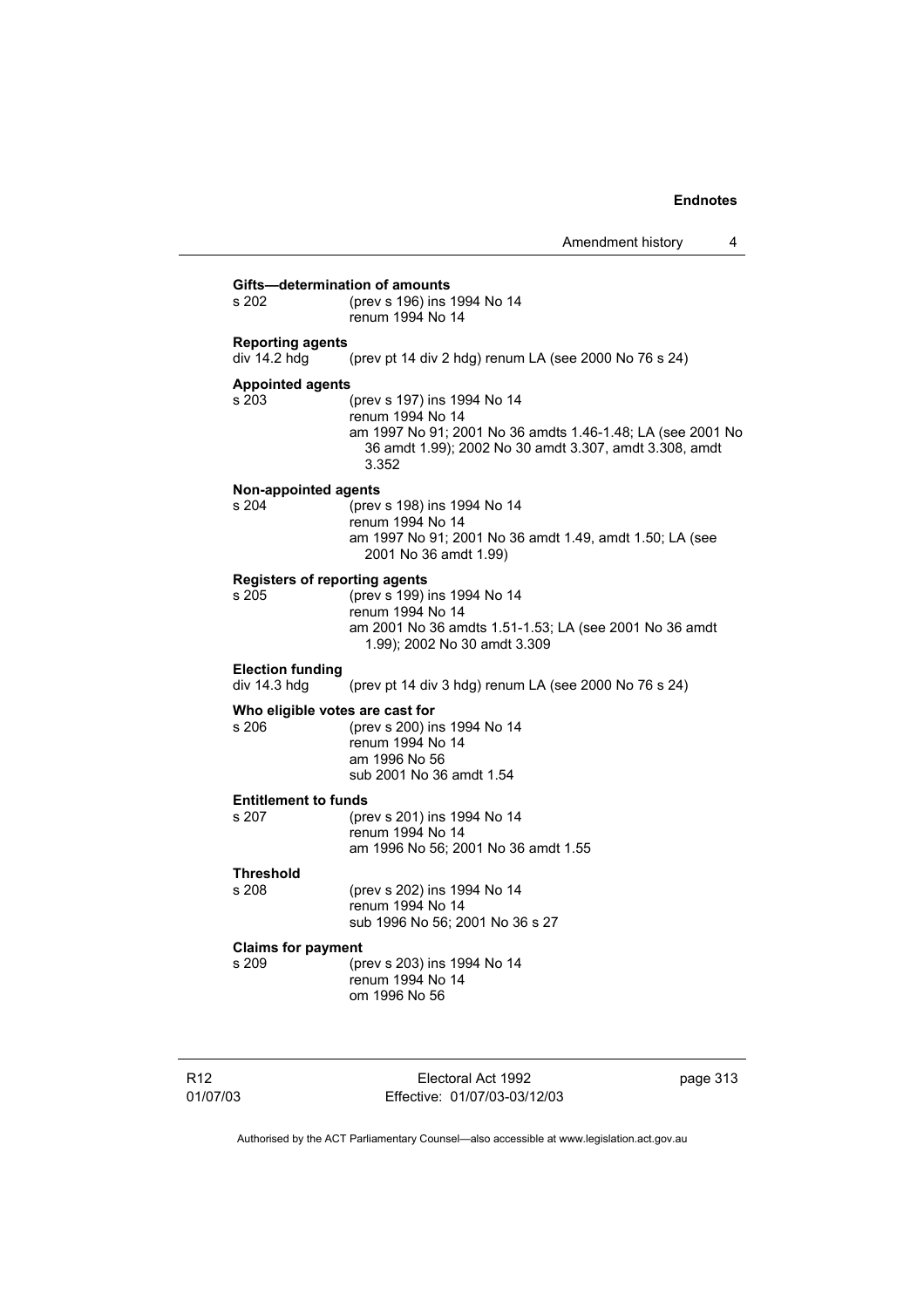| 4        | Amendment history                              |                                                                                                                                                                              |                 |
|----------|------------------------------------------------|------------------------------------------------------------------------------------------------------------------------------------------------------------------------------|-----------------|
|          | Claims by party reporting agents<br>s 210      | (prev s 204) ins 1994 No 14<br>renum 1994 No 14<br>om 1996 No 56                                                                                                             |                 |
|          | <b>Determination of claims</b><br>s 211        | (prev s 205) ins 1994 No 14<br>renum 1994 No 14<br>om 1996 No 56                                                                                                             |                 |
|          | <b>Making of payments</b><br>s 212             | (prev s 206) ins 1994 No 14<br>renum 1994 No 14<br>am 1996 No 56; 2001 No 36 amdt 1.56, amdt 1.57; LA (see<br>2001 No 36 amdt 1.99)                                          |                 |
|          | <b>Revocation of determinations</b><br>s 213   | (prev s 207) ins 1994 No 14<br>renum 1994 No 14<br>om 1996 No 56                                                                                                             |                 |
|          | Death of candidate<br>s 214                    | (prev s 208) ins 1994 No 14<br>renum 1994 No 14<br>am 1996 No 56; 2001 No 36 amdt 1.58                                                                                       |                 |
|          | <b>Application voluntary</b><br>s 215          | (prev s 209) ins 1994 No 14<br>renum 1994 No 14<br>am 1996 No 56                                                                                                             |                 |
|          | <b>Disclosure of donations</b><br>div 14.4 hdg | (prev pt 14 div 4 hdg) renum LA (see 2000 No 76 s 24)                                                                                                                        |                 |
|          | s 216 hdg<br>s 216                             | Meaning of defined details for div 4<br>sub 2001 No 36 amdt 1.59<br>(prev s 210) ins 1994 No 14<br>renum 1994 No 14<br>def <i>gift</i> om 2001 No 36 amdt 1.60               |                 |
|          | <b>Disclosure of gifts</b><br>s 217            | (prev s 211) ins 1994 No 14<br>renum 1994 No 14<br>am 2001 No 36 s 28; 2001 No 44 amdt 1.1360, amdt 1.1361;<br>2002 No 30 amdt 3.353                                         |                 |
|          | s 218                                          | Disclosure of gifts-non-party groups<br>(prev s 212) ins 1994 No 14<br>renum 1994 No 14<br>am 2001 No 36 s 29; 2001 No 44 amdt 1.1362, amdt 1.1363;<br>2002 No 30 amdt 3.353 |                 |
| page 314 |                                                | Electoral Act 1992<br>Effective: 01/07/03-03/12/03                                                                                                                           | R12<br>01/07/03 |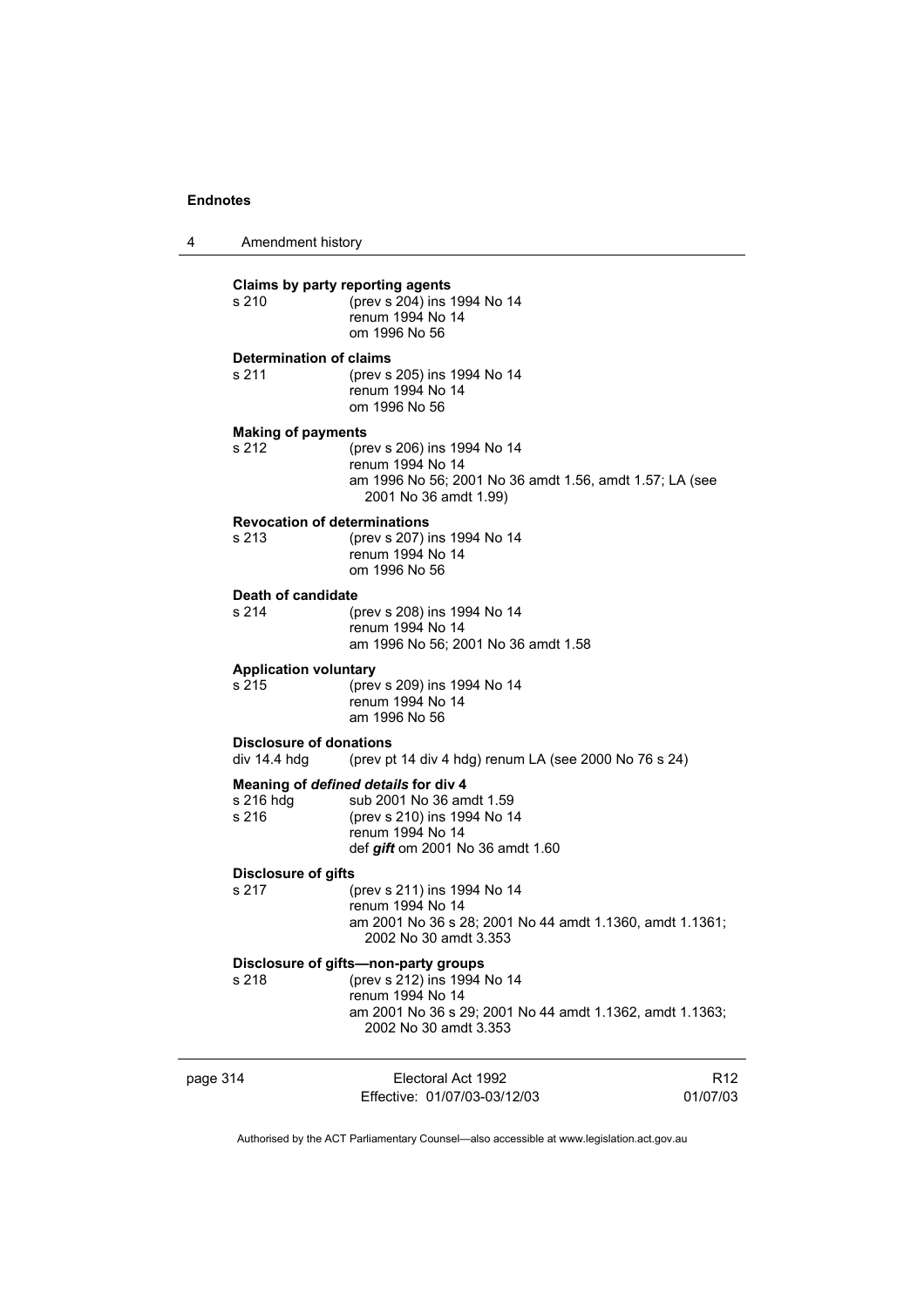# **Certain loans not to be received**<br>s 218A **ins 2001 No 36**

ins 2001 No 36 s 30

**Nil returns**

s 219 (prev s 213) ins 1994 No 14 renum 1994 No 14

#### **Disclosure of gifts by persons incurring political expenditure**

s 220 (prev s 214) ins 1994 No 14

 renum 1994 No 14 am 1996 No 56; 2001 No 36 s 31 and amdt 1.61; LA (see 2001 No 36 amdt 1.99); 2001 No 44 amdt 1.1364, amdt 1.1365; 2002 No 30 amdt 3.353

### **Donations to non-party groups and candidates**

s 221 (prev s 215) ins 1994 No 14 renum 1994 No 14 am 1996 No 56; LA (see 2001 No 36 amdt 1.99); 2001 No 44 amdts 1.1366-1.1369; 2002 No 30 amdt 3.353

#### **Annual returns of donations**

s 221A ins 1996 No 56 sub 2001 No 36 s 32 am 2001 No 44 amdts 1.1370-1.1372; 2002 No 30 amdt 3.353

# **Advice about obligations to make returns**

 $ins$  1996 No 56 sub 2001 No 36 s 32

# **Anonymous gifts**

(prev s 216) ins 1994 No 14 renum 1994 No 14 sub 2001 No 36 s 32

#### **Disclosure of electoral expenditure**

div 14.5 hdg (prev pt 14 div 5 hdg) renum LA (see 2000 No 76 s 24)

**Definitions for div 14.5**<br>s 223 hdg sub 2 sub 2001 No 36 amdt 1.62 s 223 (prev s 217) ins 1994 No 14 renum 1994 No 14; 2001 No 36 amdt 1.99 am 2001 No 36 amdt 1.64, amdt 1.65 def *electoral expenditure* am 1996 No 56 s 16; LA (see 2001 No 36 amdt 1.99) def *participant* ins 2001 No 36 amdt 1.63 def *relates* ins 2001 No 36 amdt 1.63

R12 01/07/03

Electoral Act 1992 Effective: 01/07/03-03/12/03 page 315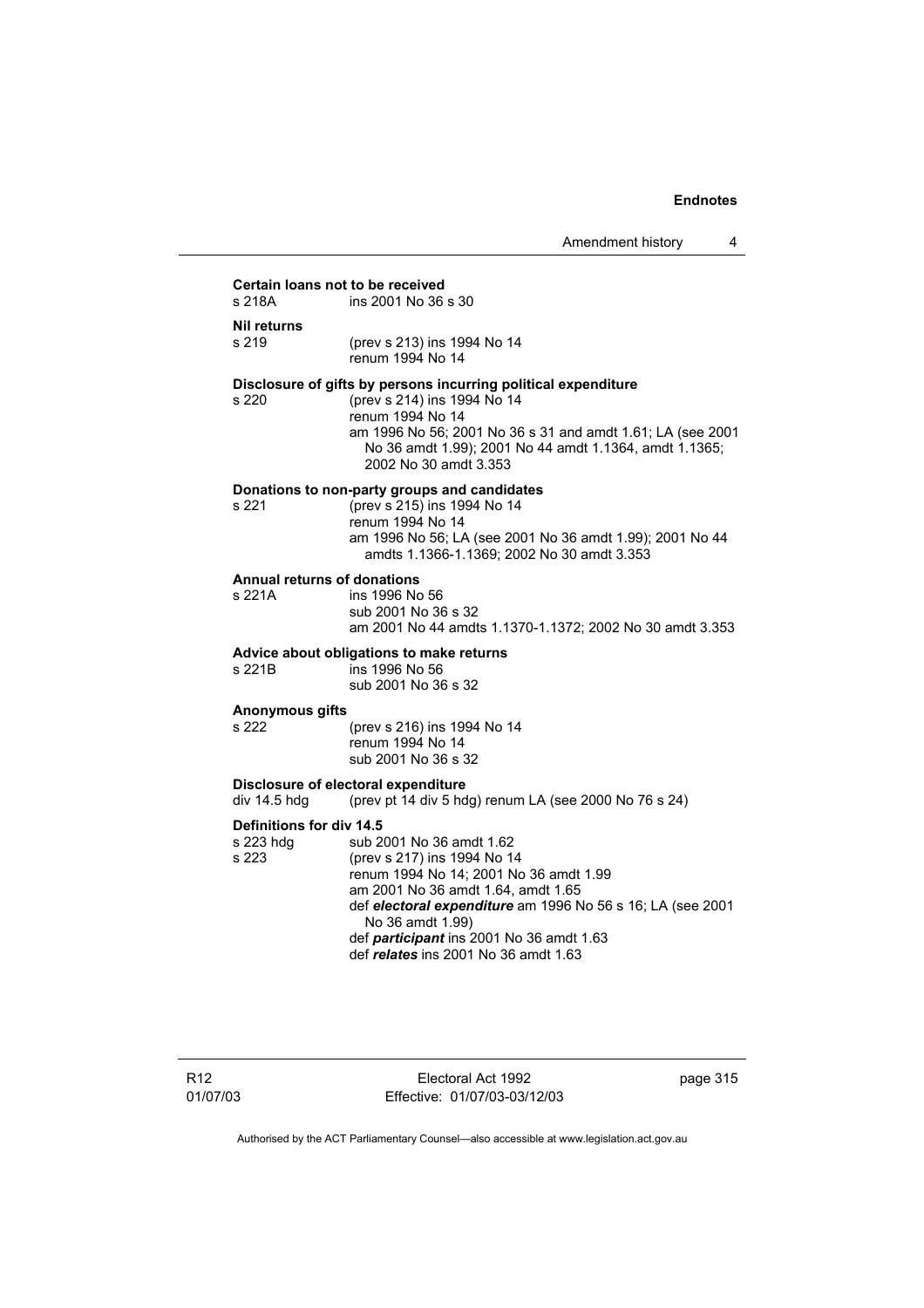| 4 | Amendment history                         |                                                                                                                                                                                                                                                                                                 |
|---|-------------------------------------------|-------------------------------------------------------------------------------------------------------------------------------------------------------------------------------------------------------------------------------------------------------------------------------------------------|
|   | Returns of electoral expenditure<br>s 224 | (prev s 218) ins 1994 No 14<br>renum 1994 No 14; 2001 No 36 amdt 1.99<br>am 1996 No 56; 2001 No 36 amdt 1.66, amdt 1.67; LA (see<br>2001 No 36 amdt 1.99); 2001 No 44 amdt 1.1373, amdt<br>1.1374; 2002 No 30 amdt 3.353                                                                        |
|   | <b>Nil returns</b><br>s 225               | (prev s 219) ins 1994 No 14<br>renum 1994 No 14<br>am 1996 No 56; 2001 No 36 amdt 1.68                                                                                                                                                                                                          |
|   | s 226                                     | Returns by broadcasters and publishers<br>(prev s 220) ins 1994 No 14<br>renum 1994 No 14<br>am 2001 No 44 amdt 1.1375, amdt 1.1376; 2002 No 30 amdt<br>3.353                                                                                                                                   |
|   | Multiple elections on same day<br>s 227   | (prev s 221) ins 1994 No 14<br>renum 1994 No 14<br>am 2001 No 44 amdt 1.1377                                                                                                                                                                                                                    |
|   | <b>Annual returns</b><br>div 14.6 hdg     | (prev pt 14 div 6 hdg) renum LA (see 2000 No 76 s 24)                                                                                                                                                                                                                                           |
|   | s 228 hdg<br>s 228                        | Meaning of defined particulars for div 14.6<br>sub 2001 No 36 amdt 1.69<br>(prev s 222) ins 1994 No 14<br>renum 1994 No 14                                                                                                                                                                      |
|   | <b>Fund-raising events</b><br>s 229       | (prev s 223) ins 1994 No 14<br>renum 1994 No 14<br>om 1996 No 56                                                                                                                                                                                                                                |
|   | s 230                                     | Annual returns by parties, ballot groups and MLAs<br>(prev s 224) ins 1994 No 14<br>renum 1994 No 14<br>am 1996 No 56; 2000 No 50 s 4<br>sub 2001 No 36 s 33<br>am LA (see 2001 No 36 amdt 1.99); 2001 No 44 amdt 1.1378<br>(as sub 2001 No 36 amdt 2.2), amdt 1.1379; 2002 No 30<br>amdt 3.353 |
|   | s 231                                     | Periods of less than financial year<br>(prev s 225) ins 1994 No 14<br>renum 1994 No 14<br>sub 2001 No 36 s 33                                                                                                                                                                                   |

page 316 Electoral Act 1992 Effective: 01/07/03-03/12/03

R12 01/07/03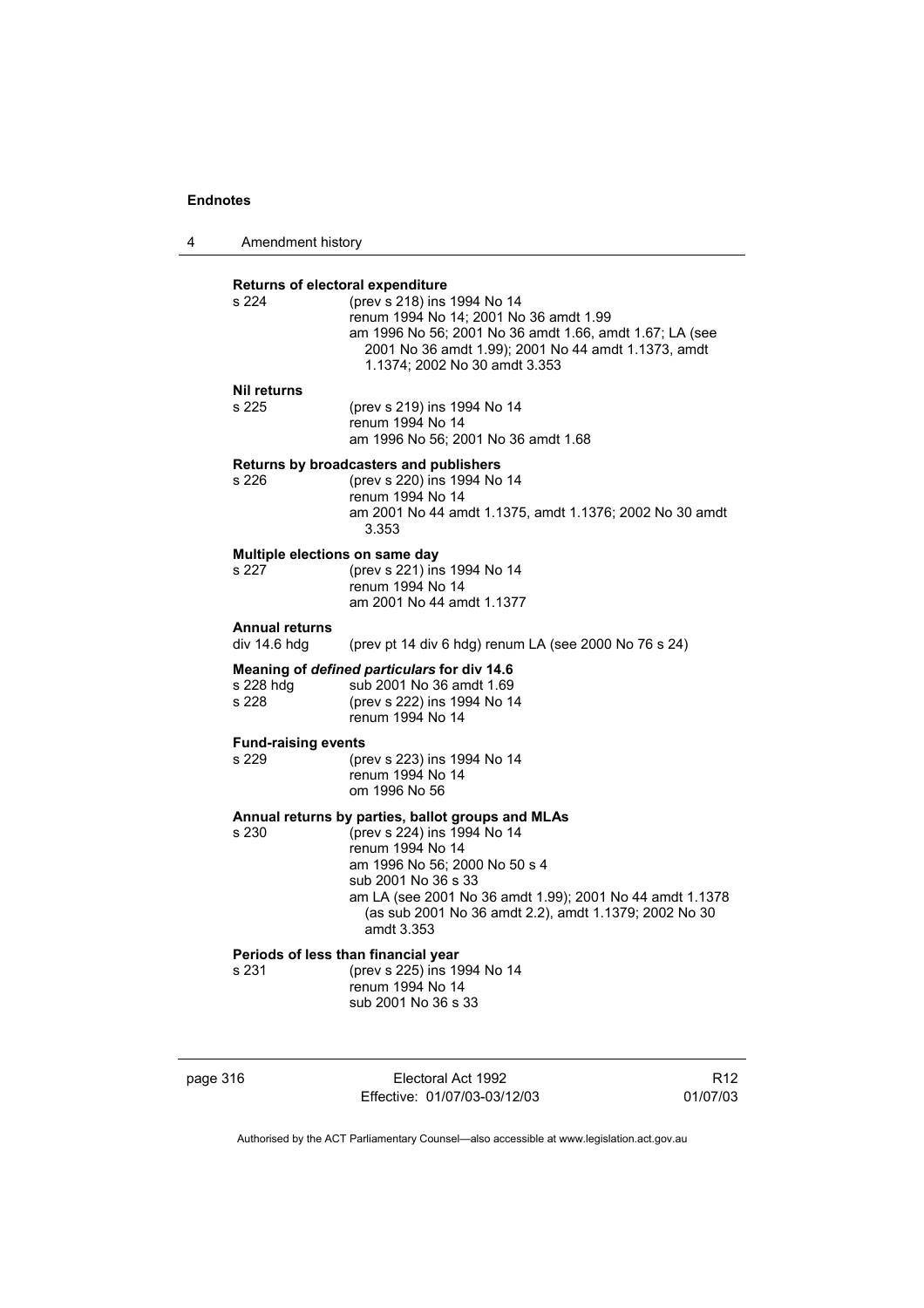| Returns by parties under Commonwealth Electoral Act<br>ins 1996 No 56<br>s 231A |                                                                                                                                                             |  |
|---------------------------------------------------------------------------------|-------------------------------------------------------------------------------------------------------------------------------------------------------------|--|
| s 231B                                                                          | Annual returns by associated entities<br>ins 1996 No 56<br>sub 2001 No 36 s 34<br>am 2001 No 44 amdt 1.1380, 1.1381; 2002 No 30 amdt 3.353                  |  |
| s 231C                                                                          | Returns by associated entities under Commonwealth Electoral Act<br>ins 1996 No 56                                                                           |  |
| <b>Amounts received</b><br>s 232                                                | (prev s 226) ins 1994 No 14<br>renum 1994 No 14<br>sub 1996 No 56; 2001 No 36 s 35                                                                          |  |
| <b>Amounts paid</b><br>s 233                                                    | (prev s 227) ins 1994 No 14<br>renum 1994 No 14<br>am 1996 No 56<br>om 2001 No 36 s 35                                                                      |  |
| <b>Outstanding amounts</b><br>s 234                                             | (prev s 228) ins 1994 No 14<br>renum 1994 No 14<br>am 1994 No 78; 1996 No 56; 2001 No 36 amdt 1.70                                                          |  |
| <b>Regulations</b><br>s 234A                                                    | ins 1996 No 56                                                                                                                                              |  |
| Compliance<br>div 14.7 hdg                                                      | (prev pt 14 div 7 hdg) renum LA (see 2000 No 76 s 24)                                                                                                       |  |
| Definitions for div 14.7<br>s 235                                               | (prev s 229) ins 1994 No 14<br>renum 1994 No 14<br>sub 2001 No 36 amdt 1.71                                                                                 |  |
| <b>Offences</b><br>s 236                                                        | (prev s 230) ins 1994 No 14<br>renum 1994 No 14<br>am 1996 No 56; 1998 No 54; 2001 No 36 amdt 1.72; LA (see<br>2001 No 36 amdt 1.99); 2002 No 30 amdt 3.310 |  |
| Investigation notices generally                                                 |                                                                                                                                                             |  |
| s 237                                                                           | (prev s 231) ins 1994 No 14<br>renum 1994 No 14                                                                                                             |  |
|                                                                                 | am 1996 No 56; 1998 No 54                                                                                                                                   |  |
|                                                                                 | sub 2001 No 36 s 36<br>am 2002 No 30 amdt 3.311, amdt 3.352                                                                                                 |  |
|                                                                                 |                                                                                                                                                             |  |

R12 01/07/03

Electoral Act 1992 Effective: 01/07/03-03/12/03 page 317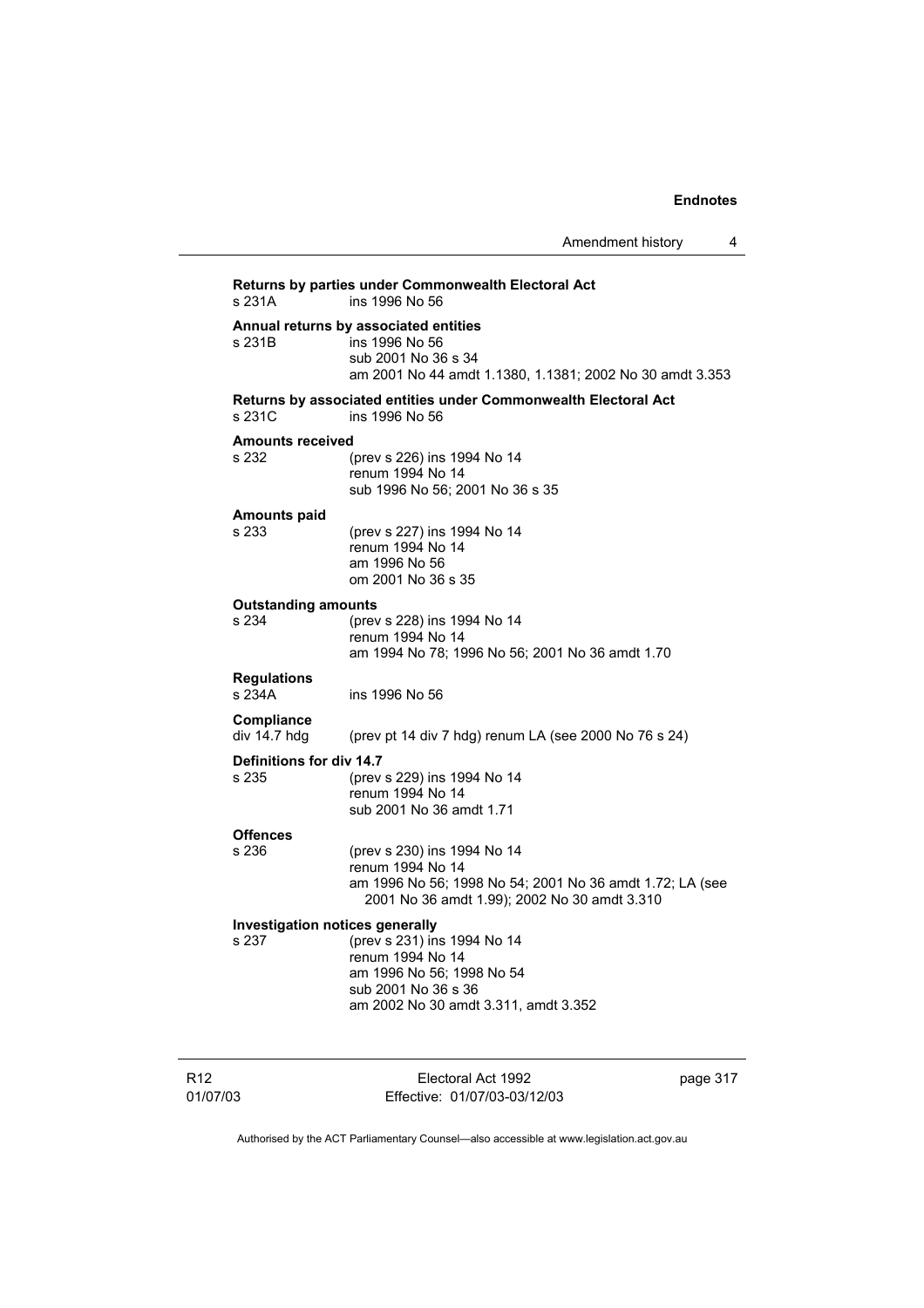| 4 | Amendment history                              |                                                                                                                                                                                              |
|---|------------------------------------------------|----------------------------------------------------------------------------------------------------------------------------------------------------------------------------------------------|
|   | s 237A                                         | Investigation notices about associated entities<br>ins 2001 No 36 s 36<br>am 2002 No 30 amdt 3.311                                                                                           |
|   | <b>Investigation notice offences</b><br>s 237B | ins 2001 No 36 s 36                                                                                                                                                                          |
|   | <b>Investigation-search warrants</b><br>s 238  | (prev s 232) ins 1994 No 14<br>renum 1994 No 14                                                                                                                                              |
|   | <b>Records</b><br>s 239                        | (prev s 233) ins 1994 No 14<br>renum 1994 No 14<br>am 1996 No 56; 2001 No 36 amdt 1.73                                                                                                       |
|   | <b>Miscellaneous</b><br>div 14.8 hdq           | (prev pt 14 div 8 hdg) renum LA (see 2000 No 76 s 24)                                                                                                                                        |
|   | Inability to complete returns<br>s 240         | (prev s 234) ins 1994 No 14<br>renum 1994 No 14                                                                                                                                              |
|   | Noncompliance with pt 14<br>s 241              | (prev s 235) ins 1994 No 14<br>renum 1994 No 14<br>am 2001 No 36 amdt 1.74                                                                                                                   |
|   | <b>Amendment of returns</b><br>s 242           | (prev s 236) ins 1994 No 14<br>renum 1994 No 14<br>am 1996 No 56; 2001 No 36 amdt 1.75                                                                                                       |
|   | s 243                                          | Copies of returns to be available for public inspection<br>(prev s 237) ins 1994 No 14<br>renum 1994 No 14<br>am 1996 No 56<br>sub 2001 No 36 s 37<br>am 2001 No 44 amdt 1.1382, amdt 1.1383 |
|   | <b>Review of decisions</b><br>pt 15 hdg        | ins 1994 No 14                                                                                                                                                                               |
|   | Definitions for pt 15<br>s 244 hdg<br>s 244    | sub 2001 No 36 amdt 1.76<br>(prev s 238) ins 1994 No 14<br>renum 1994 No 14                                                                                                                  |

page 318 Electoral Act 1992 Effective: 01/07/03-03/12/03

R12 01/07/03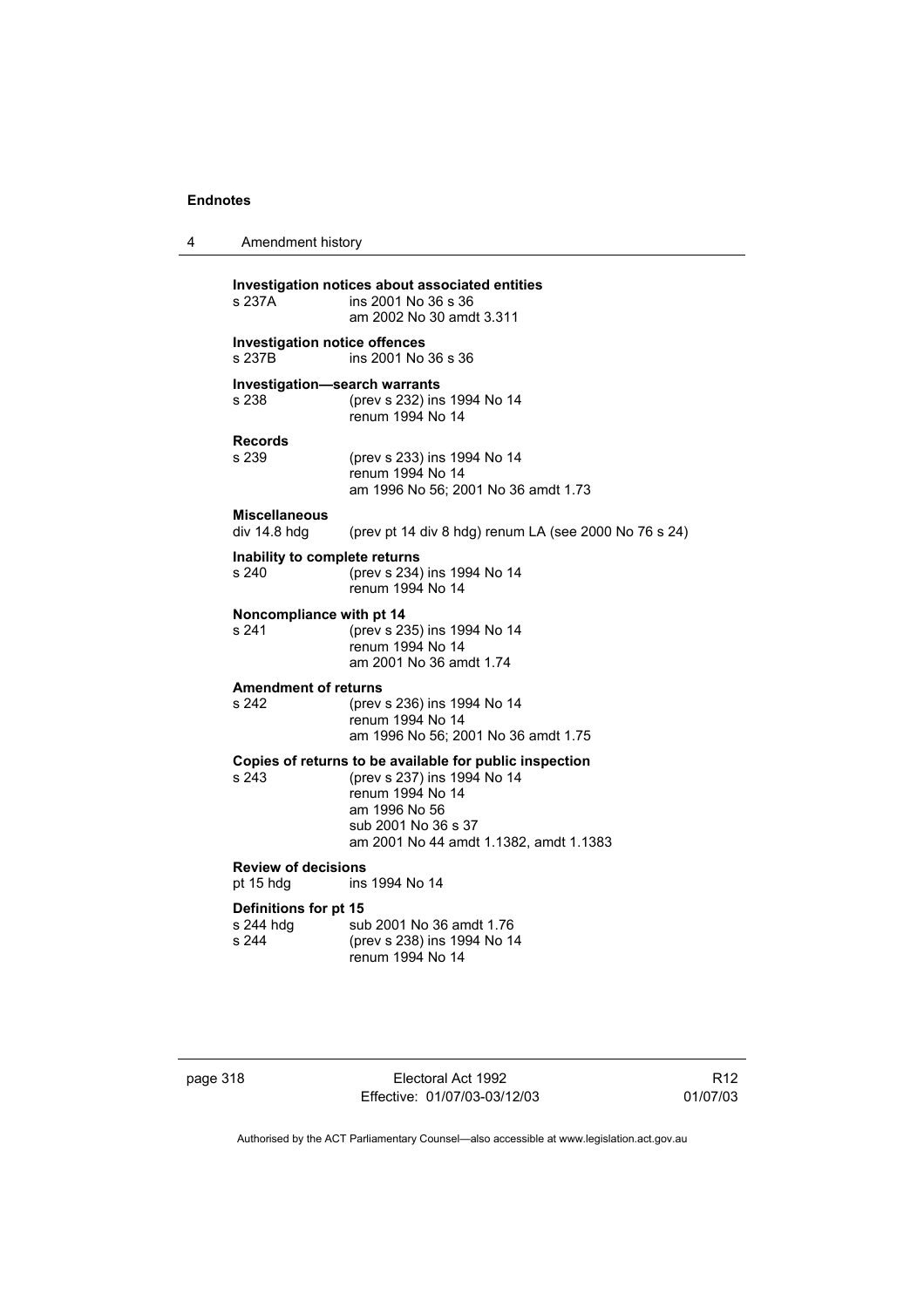**Reviewable decisions** (prev s 239) ins 1994 No 14 renum 1994 No 14 am 1996 No 56; 2001 No 36 amdts 1.77-1.79; LA (see 2001 No 36 amdt 1.99) **Review statements** s 246 (prev s 240) ins 1994 No 14 renum 1994 No 14 **Review by electoral commission** s 247 (prev s 241) ins 1994 No 14 renum 1994 No 14 am 2001 No 36 s 38; LA (see 2001 No 36 amdt 1.99); 2001 No 44 amdt 1.1384 **Notice of decision of the electoral commission**<br>s 248 (orev s 242) ins 1994 No 14 (prev s 242) ins 1994 No 14 renum 1994 No 14 **Review by administrative appeals tribunal** s 249 (prev s 243) ins 1994 No 14 renum 1994 No 14 **Disputed elections, eligibility and vacancies** pt 16 hdg ins 1994 No 14 **Preliminary**  (prev pt 16 div 1 hdg) renum LA (see 2000 No 76 s 24) **Definitions for pt 16** s 250 hdg sub 2001 No 36 amdt 1.80<br>s 250 (prev s 244) ins 1994 No 1 (prev s 244) ins 1994 No 14 renum 1994 No 14 am 2001 No 36 amdts 1.81-1.83 def *contravention* ins 2002 No 30 amdt 3.312 def *court* om 2002 No 30 amdt 3.313 def *Court of Disputed Elections* ins 2002 No 30 amdt 3.313 def *illegal practice* om 2002 No 30 amdt 3.314 def *proceeding* sub 2002 No 30 amdt 3.315 def *Speaker* ins 2002 No 30 amdt 3.316 def *undue influence* sub 2002 No 30 amdt 3.317 **References in pt 16 to** *contravention* **of sections** s 250A (prev s 250 (2)) renum 2001 No 36 amdt 1.82 om 2002 No 30 amdt 3.318

Electoral Act 1992 Effective: 01/07/03-03/12/03 page 319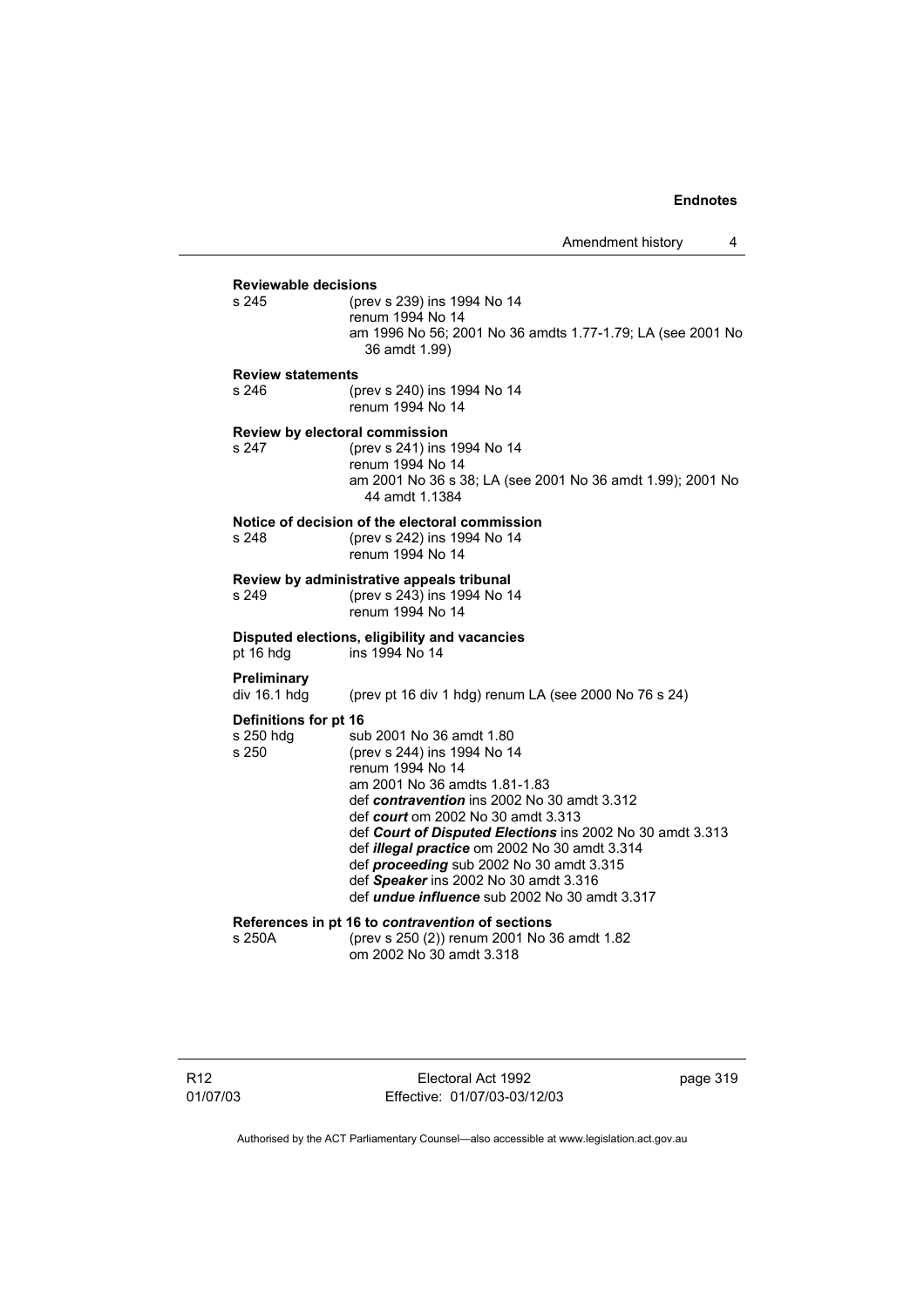| 4 | Amendment history |
|---|-------------------|
|---|-------------------|

| <b>Meaning of Speaker for pt 16</b><br>s 251 hdg<br>s 251 | sub 2001 No 36 amdt 1.84<br>(prev s 245) ins 1994 No 14<br>renum 1994 No 14<br>sub 2002 No 30 amdt 3.319         |  |  |  |
|-----------------------------------------------------------|------------------------------------------------------------------------------------------------------------------|--|--|--|
| div 16.2 hdg                                              | Jurisdiction and powers of Supreme Court<br>(prev pt 16 div 2 hdg) renum LA (see 2000 No 76 s 24)                |  |  |  |
| <b>Court of Disputed Elections</b><br>s 252               | (prev s 246) ins 1994 No 14<br>renum 1994 No 14                                                                  |  |  |  |
| <b>Powers of the court</b><br>s 253                       | (prev s 247) ins 1994 No 14<br>renum 1994 No 14                                                                  |  |  |  |
| <b>Rules of court</b><br>s 254                            | (prev s 248) ins 1994 No 14<br>renum 1994 No 14<br>sub 2001 No 44 amdt 1.1385<br>om 2002 No 30 amdt 3.320        |  |  |  |
| Decisions are final<br>s 255                              | (prev s 249) ins 1994 No 14<br>renum 1994 No 14<br>am 2002 No 30 amdt 3.321                                      |  |  |  |
| div 16.3 hdg                                              | <b>Disputes elections</b><br>(prev pt 16 div 3 hdg) renum LA (see 2000 No 76 s 24)                               |  |  |  |
| s 256                                                     | Validity may be disputed after election<br>(prev s 250) ins 1994 No 14<br>renum 1994 No 14<br>am 2000 No 76 s 17 |  |  |  |
| s 257                                                     | Persons entitled to dispute elections<br>(prev s 251) ins 1994 No 14<br>renum 1994 No 14                         |  |  |  |
| Form of application<br>s 258                              | (prev s 252) ins 1994 No 14<br>renum 1994 No 14                                                                  |  |  |  |
| Time for filing application<br>s 259                      | (prev s 253) ins 1994 No 14<br>renum 1994 No 14                                                                  |  |  |  |
| Deposit as security for costs<br>s 260                    | (prev s 254) ins 1994 No 14<br>renum 1994 No 14                                                                  |  |  |  |

| page 320 |  |  |
|----------|--|--|
|          |  |  |

Electoral Act 1992 Effective: 01/07/03-03/12/03

R12 01/07/03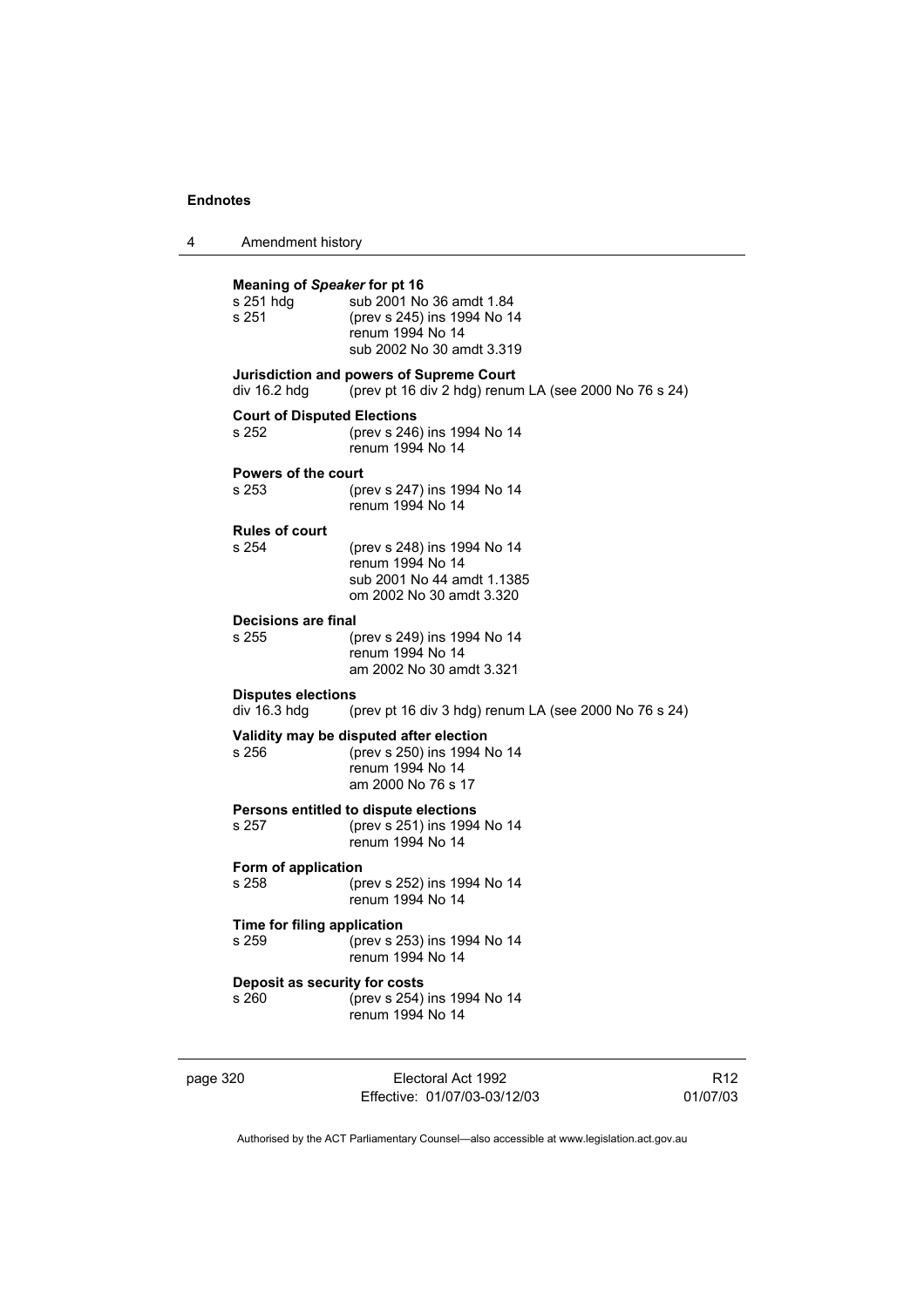Amendment history 4

| s 261                                   | Registrar to serve copies of application on certain persons<br>(prev s 255) ins 1994 No 14<br>renum 1994 No 14                                          |
|-----------------------------------------|---------------------------------------------------------------------------------------------------------------------------------------------------------|
| s 262                                   | Parties to application under div 16.3<br>(prev s 256) ins 1994 No 14<br>renum 1994 No 14<br>sub 2002 No 30 amdt 3.322                                   |
| s 263                                   | Withdrawal and abatement of application<br>(prev s 257) ins 1994 No 14<br>renum 1994 No 14<br>am 2001 No 36 amdt 1.85, amdt 1.86; 2002 No 30 amdt 3.323 |
| <b>Hearing of applications</b><br>s 264 | (prev s 258) ins 1994 No 14<br>renum 1994 No 14<br>am 2002 No 30 amdt 3.324                                                                             |
| <b>Declarations and orders</b><br>s 265 | (prev s 259) ins 1994 No 14<br>renum 1994 No 14<br>am 2002 No 30 amdt 3.325                                                                             |
| <b>Illegal practices</b><br>s 266       | (prev s 260) ins 1994 No 14<br>renum 1994 No 14<br>am 2002 No 30 amdt 3.326, amdt 3.351                                                                 |
| s 267                                   | Bribery or undue influence by person elected<br>(prev s 261) ins 1994 No 14<br>renum 1994 No 14<br>am 2002 No 30 amdt 3.351                             |
| Immaterial delays and errors<br>s 268   | (prev s 262) ins 1994 No 14<br>renum 1994 No 14<br>am 2002 No 30 amdt 3.351                                                                             |
| Inquiries by court<br>s 269             | (prev s 263) ins 1994 No 14<br>renum 1994 No 14<br>am 2000 No 76 s 18; 2002 No 30 amdt 3.351                                                            |
| <b>Rejected ballot papers</b><br>s 270  | (prev s 264) ins 1994 No 14<br>renum 1994 No 14<br>am 2002 No 30 amdt 3.351                                                                             |

R12 01/07/03

Electoral Act 1992 Effective: 01/07/03-03/12/03 page 321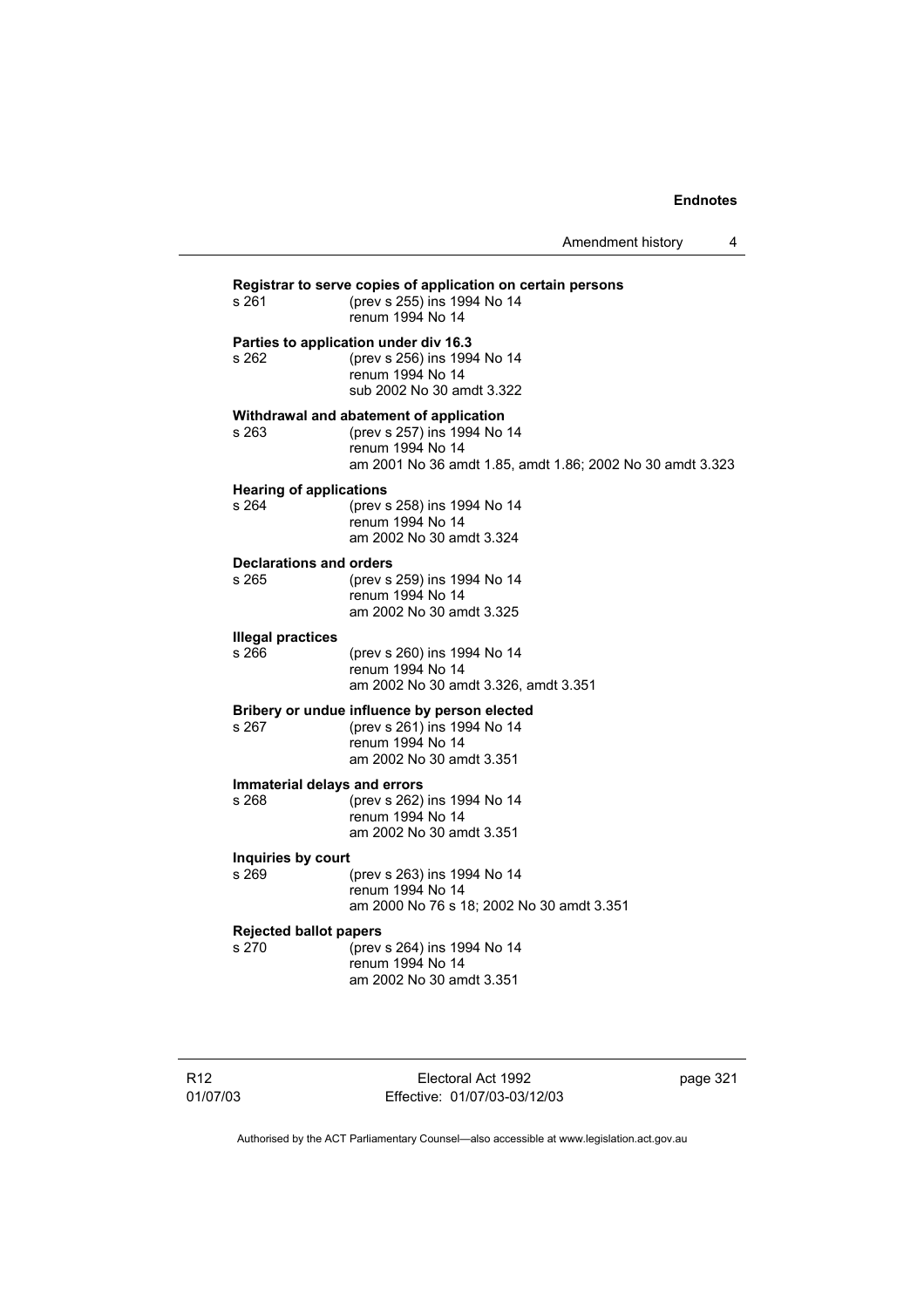| Amendment history                                |                                                                                                                                             |
|--------------------------------------------------|---------------------------------------------------------------------------------------------------------------------------------------------|
| s 271                                            | Evidence that persons were not permitted to vote<br>(prev s 265) ins 1994 No 14<br>renum 1994 No 14<br>am 2002 No 30 amdt 3.351             |
| Inspection of electoral papers<br>s 272          | (prev s 266) ins 1994 No 14<br>renum 1994 No 14<br>am 2002 No 30 amdt 3.351                                                                 |
| s 273                                            | <b>Commissioner not prevented from accessing documents</b><br>(prev s 267) ins 1994 No 14<br>renum 1994 No 14<br>am 2002 No 30 amdt 3.351   |
| s 274                                            | Registrar to serve copies of declarations on certain persons<br>(prev s 268) ins 1994 No 14<br>renum 1994 No 14<br>am 2002 No 30 amdt 3.351 |
| <b>Effect of declarations</b><br>s 275           | (prev s 269) ins 1994 No 14<br>renum 1994 No 14<br>am 2002 No 30 amdt 3.351                                                                 |
| <b>Eligibility and vacancies</b><br>div 16.4 hdg | (prev pt 16 div 4 hdg) renum LA (see 2000 No 76 s 24)                                                                                       |
| <b>Speaker to state case</b><br>s 276            | (prev s 270) ins 1994 No 14<br>renum 1994 No 14<br>am 2002 No 30 amdt 3.351                                                                 |
| <b>Parties to a referral</b><br>s 277            | (prev s 271) ins 1994 No 14<br>renum 1994 No 14<br>am 2002 No 30 amdt 3.351                                                                 |
| <b>Declarations and orders</b><br>s 278          | (prev s 272) ins 1994 No 14<br>renum 1994 No 14<br>am 2002 No 30 amdt 3.351                                                                 |
| s 279                                            | Registrar to serve copy of declarations on Speaker<br>(prev s 273) ins 1994 No 14<br>renum 1994 No 14<br>am 2002 No 30 amdt 3.351           |

page 322 Electoral Act 1992 Effective: 01/07/03-03/12/03

R12 01/07/03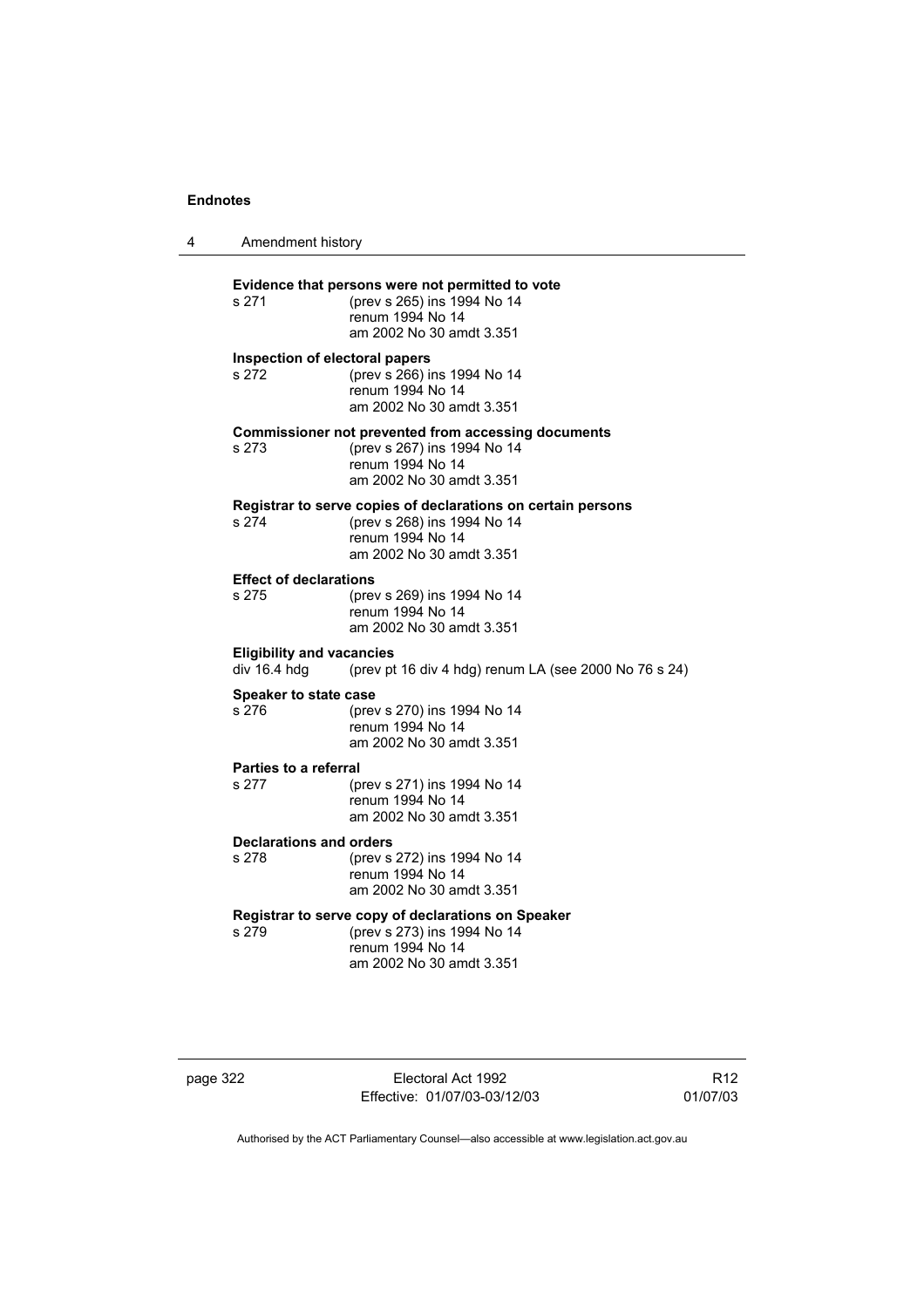|                                                                       |                             | Amendment history | 4 |
|-----------------------------------------------------------------------|-----------------------------|-------------------|---|
| <b>Effect of declarations</b>                                         |                             |                   |   |
| s 280                                                                 | (prev s 274) ins 1994 No 14 |                   |   |
|                                                                       | renum 1994 No 14            |                   |   |
|                                                                       | am 2002 No 30 amdt 3.351    |                   |   |
| <b>Proceedings</b>                                                    |                             |                   |   |
| div 16.5 hdg<br>(prev pt 16 div 5 hdg) renum LA (see 2000 No 76 s 24) |                             |                   |   |

### **Procedure**

s 281 (prev s 275) ins 1994 No 14 renum 1994 No 14 am 2002 No 30 amdt 3.351

# **Legal representation limited**

(prev s 276) ins 1994 No 14 renum 1994 No 14 am 1997 No 96; 2002 No 30 amdt 3.327

#### **Admissibility of evidence**

s 283 (prev s 277) ins 1994 No 14 renum 1994 No 14 am 2002 No 30 amdt 3.351

**Costs may be ordered against Territory**<br>s 284 (prev s 278) ins 1994 N s 284 (prev s 278) ins 1994 No 14 renum 1994 No 14 sub 2002 No 30 amdt 3.328

#### **Electoral offences**

pt 17 hdg ins 1994 No 14

#### **Bribery and improper influence**

div 17.1 hdg (prev pt 17 div 1 hdg) renum LA (see 2000 No 76 s 24)

# **Bribery**

(prev s 279) ins 1994 No 14 renum 1994 No 14 am 1998 No 54

## **Influencing of votes by officers**

s 286 (prev s 280) ins 1994 No 14 renum 1994 No 14 am 1998 No 54; 2002 No 30 amdt 3.329

### **Influencing votes of hospital and nursing home patients**

s 287 (prev s 281) ins 1994 No 14 renum 1994 No 14 am 1998 No 54

#### **Protection of rights**

div 17.2 hdg  $\sim$  (prev pt 17 div 2 hdg) renum LA (see 2000 No 76 s 24)

R12 01/07/03

Electoral Act 1992 Effective: 01/07/03-03/12/03 page 323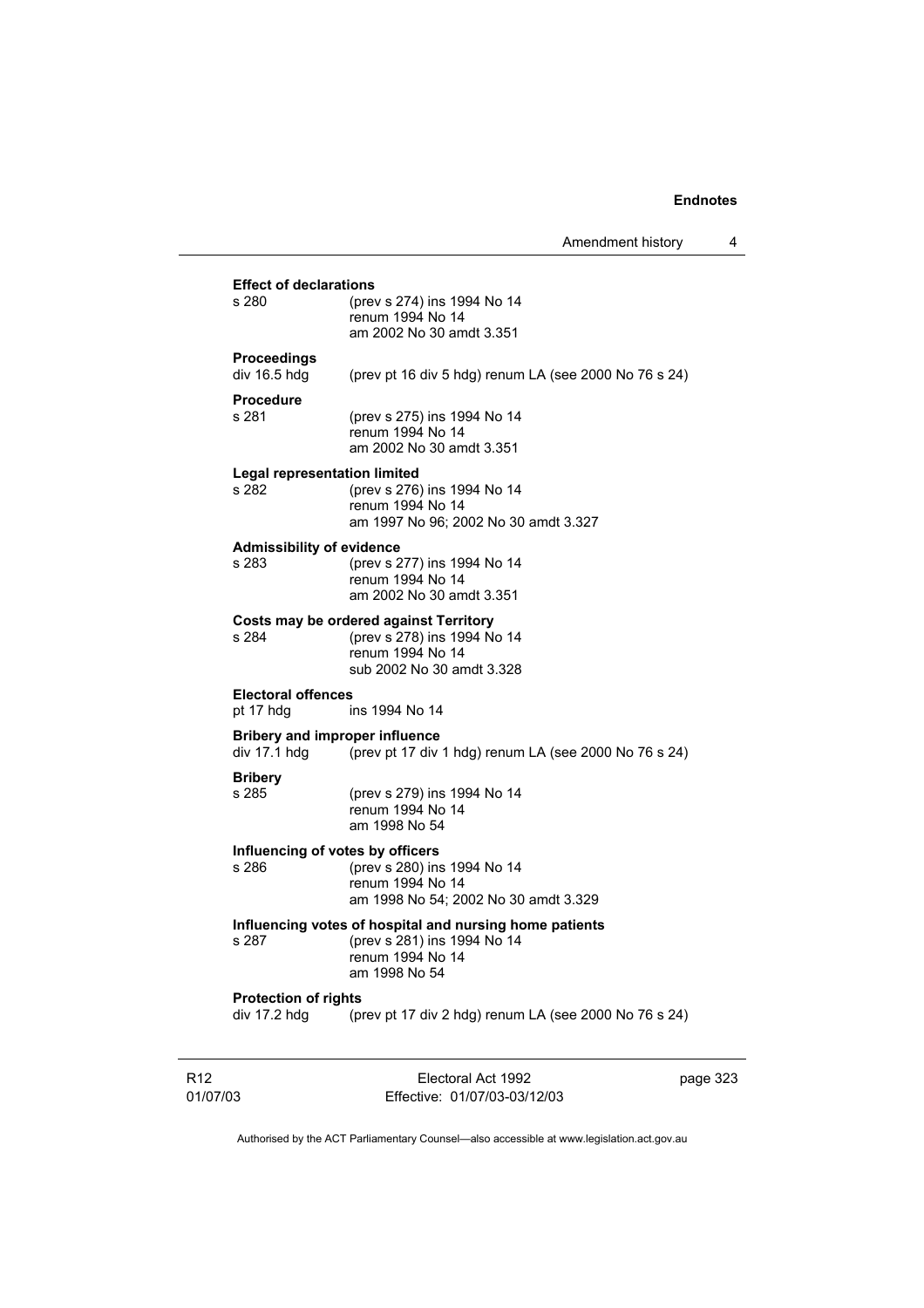4 Amendment history page 324 Electoral Act 1992 Effective: 01/07/03-03/12/03 R12 01/07/03 **Violence and intimidation**<br>s 288 (prev s 2) (prev s 282) ins 1994 No 14 renum 1994 No 14 am 1998 No 54 **Discrimination on grounds of political donations** s 289 (prev s 283) ins 1994 No 14 renum 1994 No 14 am 1998 No 54; 2001 No 36 amdt 1.87 **Employees' right to leave of absence for voting** s 290 (prev s 284) ins 1994 No 14 renum 1994 No 14 am 1998 No 54 **Campaigning offences**  div  $17.3$  hdg (prev pt 17 div 3 hdg) renum LA (see 2000 No 76 s 24) **Definitions for div 17.3** s 291 hdg sub 2001 No 36 amdt 1.88 s 291 (prev s 285) ins 1994 No 14 renum 1994 No 14 def *address* am 2001 No 36 amdt 1.89 def *disseminate* sub 2001 No 36 s 39 def *polling place* ins 1995 No 33 s 5 am 1997 No 91 sch om 2001 No 36 amdt 1.90 def *publish* ins 2001 No 36 s 40 **Dissemination of electoral matter—authorisers and authors** s 292 (prev s 286) ins 1994 No 14 renum 1994 No 14 am 1998 No 54 sub 2001 No 36 s 41 ss (3), (4) exp 1 January 2002 (s 292 (4)) **Dissemination of electoral matter—letters to the editor**<br>s 293 (prev s 287) ins 1994 No 14 (prev s 287) ins 1994 No 14 renum 1994 No 14 **Dissemination of electoral matter—newspaper and periodical reportage and commentary** s 294 (prev s 288) ins 1994 No 14 renum 1994 No 14 **Exemptions for dissemination of electoral matter on certain items** s 295 (prev s 289) ins 1994 No 14 renum 1994 No 14 am 1997 No 91 sub 2001 No 36 s 42 am 2002 No 30 amdt 3.330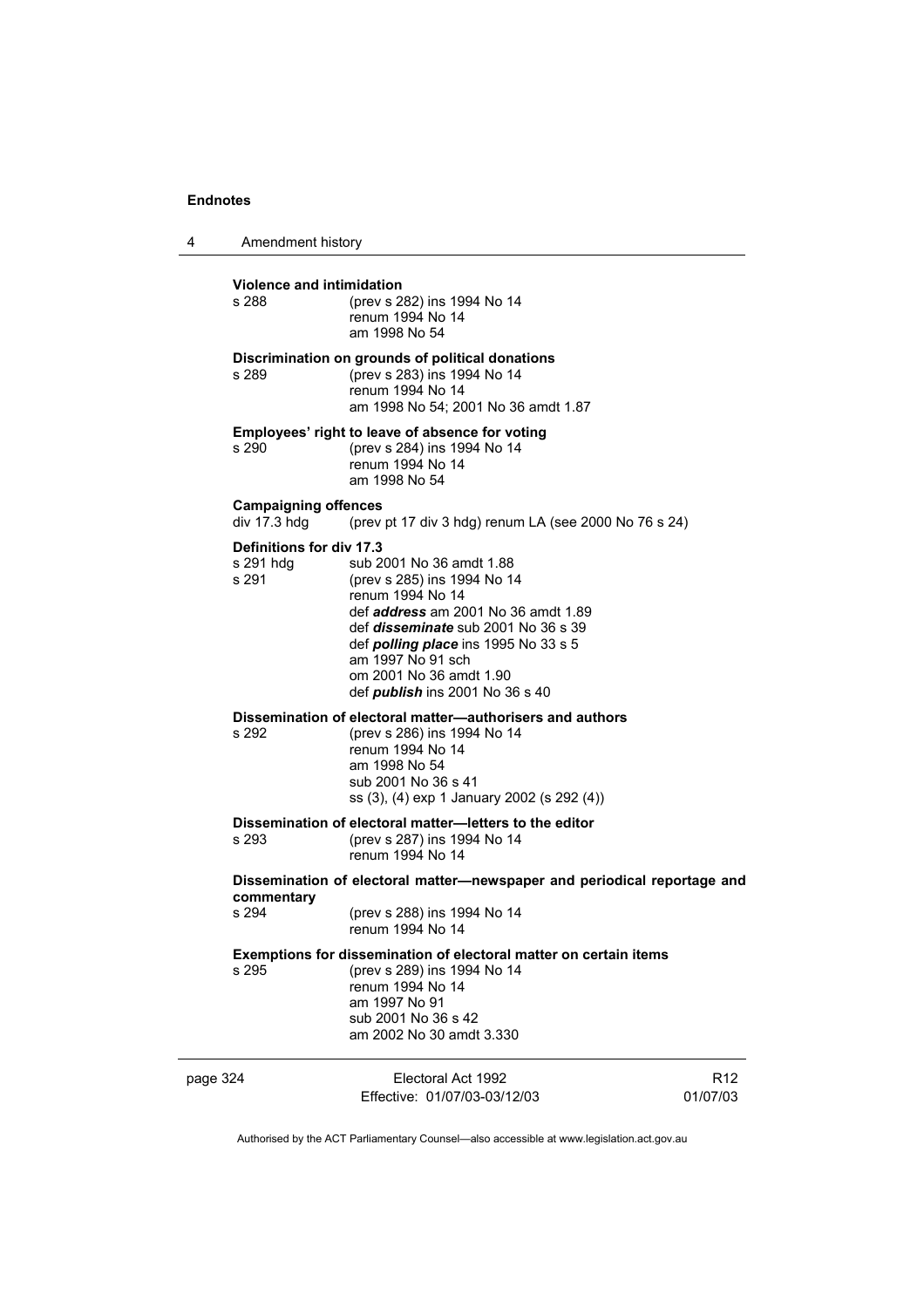Amendment history 4

| <b>Advertorials</b><br>s 296                    | (prev s 290) ins 1994 No 14<br>renum 1994 No 14<br>am 1998 No 54                                                                                                                                      |
|-------------------------------------------------|-------------------------------------------------------------------------------------------------------------------------------------------------------------------------------------------------------|
| s 297                                           | Misleading or deceptive electoral matter<br>(prev s 291) ins 1994 No 14<br>renum 1994 No 14<br>am 1998 No 54                                                                                          |
| s 298                                           | Inducement to illegal voting-representations of ballot papers<br>(prev s 292) ins 1994 No 14<br>renum 1994 No 14<br>am 1998 No 54                                                                     |
| Graffiti<br>s 299                               | (prev s 293) ins 1994 No 14<br>renum 1994 No 14<br>am 1998 No 54<br>def <i>lessee</i> sub 2002 No 30 amdt 3.331                                                                                       |
| <b>Defamation of candidates</b><br>s 300        | (prev s 294) ins 1994 No 14<br>renum 1994 No 14<br>am 1998 No 54                                                                                                                                      |
| s 301                                           | <b>Publication of statements about candidates</b><br>(prev s 295) ins 1994 No 14<br>renum 1994 No 14<br>am 1998 No 54; 2001 No 36 amdt 1.91                                                           |
| <b>Disruption of election meetings</b><br>s 302 | (prev s 296) ins 1994 No 14<br>renum 1994 No 14<br>am 1998 No 54                                                                                                                                      |
| s 303                                           | Canvassing within 100m of polling places<br>(prev s 297) ins 1994 No 14<br>renum 1994 No 14<br>sub 1995 No 33<br>am 1997 No 91; LA (see 2001 No 36 amdt 1.99); 2001 No 44<br>amdt 1.1386, amdt 1.1387 |
| s 304                                           | Badges and emblems in polling places<br>(prev s 298) ins 1994 No 14<br>renum 1994 No 14<br>am 1995 No 33; 1998 No 54; 2001 No 36 amdt 1.92                                                            |
|                                                 |                                                                                                                                                                                                       |

Electoral Act 1992 Effective: 01/07/03-03/12/03 page 325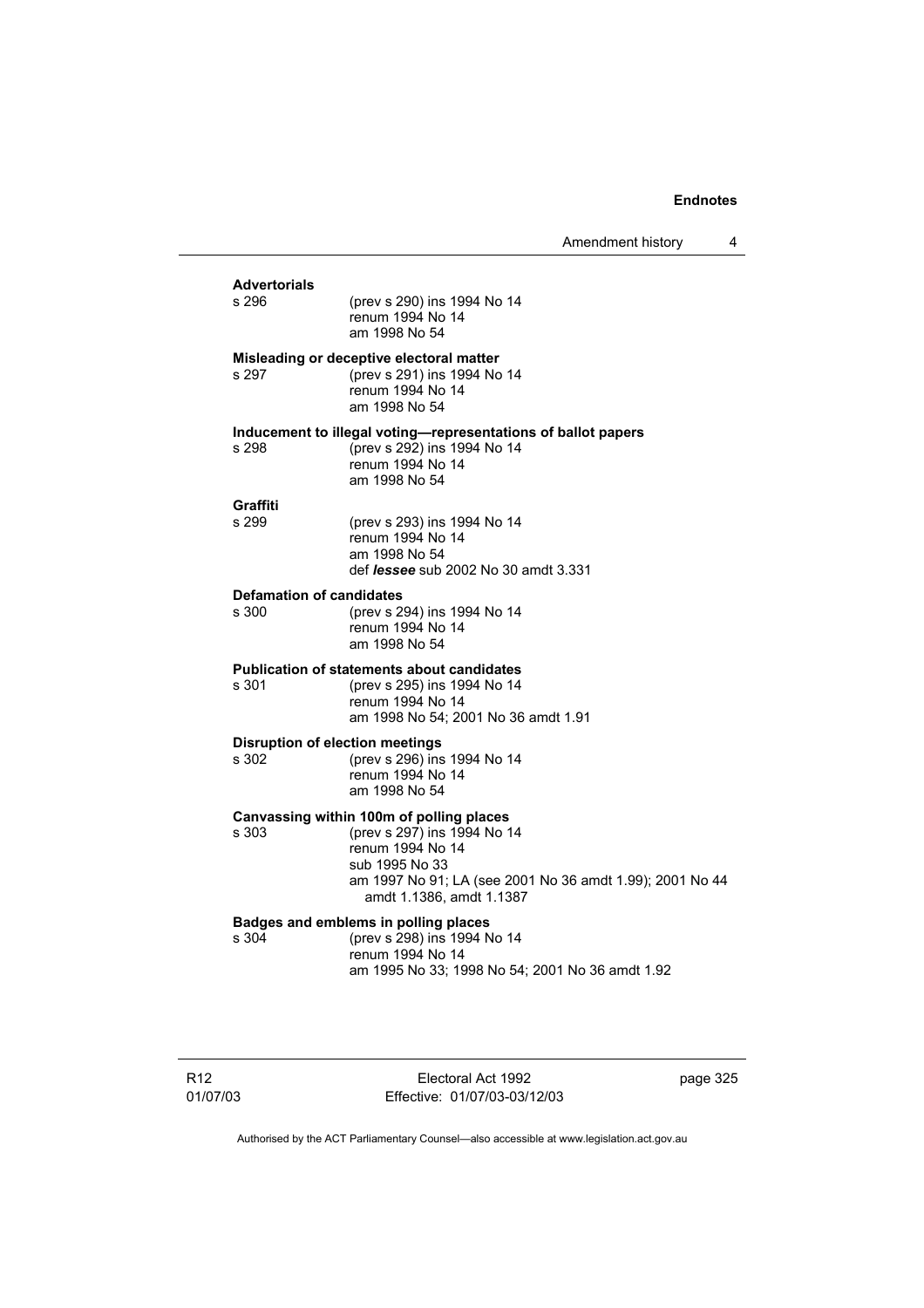| 4 | Amendment history                                 |                                                                                                                        |
|---|---------------------------------------------------|------------------------------------------------------------------------------------------------------------------------|
|   | s 305                                             | How-to-vote material in polling places<br>(prev s 299) ins 1994 No 14<br>renum 1994 No 14<br>am 1995 No 33; 1998 No 54 |
|   | s 306                                             | <b>Evidence of authorisation of electoral matter</b><br>(prev s 300) ins 1994 No 14<br>renum 1994 No 14                |
|   | <b>Electronic voting offences</b><br>div 17.4 hdg | (prev div 17.3A hdg) ins 2000 No 76 s 19<br>renum LA (see 2000 No 76 s 24)                                             |
|   | s 306A                                            | Interfering with electronic voting devices etc<br>ins 2000 No 76 s 19                                                  |
|   | s 306B                                            | Interfering with electronic counting devices etc<br>ins 2000 No 76 s 19                                                |
|   | <b>Voting fraud</b><br>div 17.5 hdg               | (prev pt 17 div 4 hdg) renum LA (see 2000 No 76 s 24)                                                                  |
|   | <b>Voting fraud</b><br>s 307                      | (prev s 301) ins 1994 No 14<br>renum 1994 No 14<br>am 1997 No 91; 1998 No 54                                           |
|   | Interpretation-electoral papers<br>s 308          | (prev s 302) ins 1994 No 14<br>renum 1994 No 14<br>om 2001 No 36 amdt 1.93                                             |
|   | <b>Electoral papers</b><br>div 17.6 hdg           | (prev pt 17 div 5 hdg) renum LA (see 2000 No 76 s 24)                                                                  |
|   | <b>Electoral papers-forgery</b><br>s 309          | (prev s 303) ins 1994 No 14<br>renum 1994 No 14<br>am 1998 No 54                                                       |
|   | Electoral papers-forfeiture<br>s 310              | (prev s 304) ins 1994 No 14<br>renum 1994 No 14                                                                        |
|   | s 311                                             | Electoral papers-unauthorised possession<br>(prev s 305) ins 1994 No 14<br>renum 1994 No 14<br>am 1998 No 54           |

| page 326 |  |
|----------|--|
|----------|--|

page 326 Electoral Act 1992 Effective: 01/07/03-03/12/03

R12 01/07/03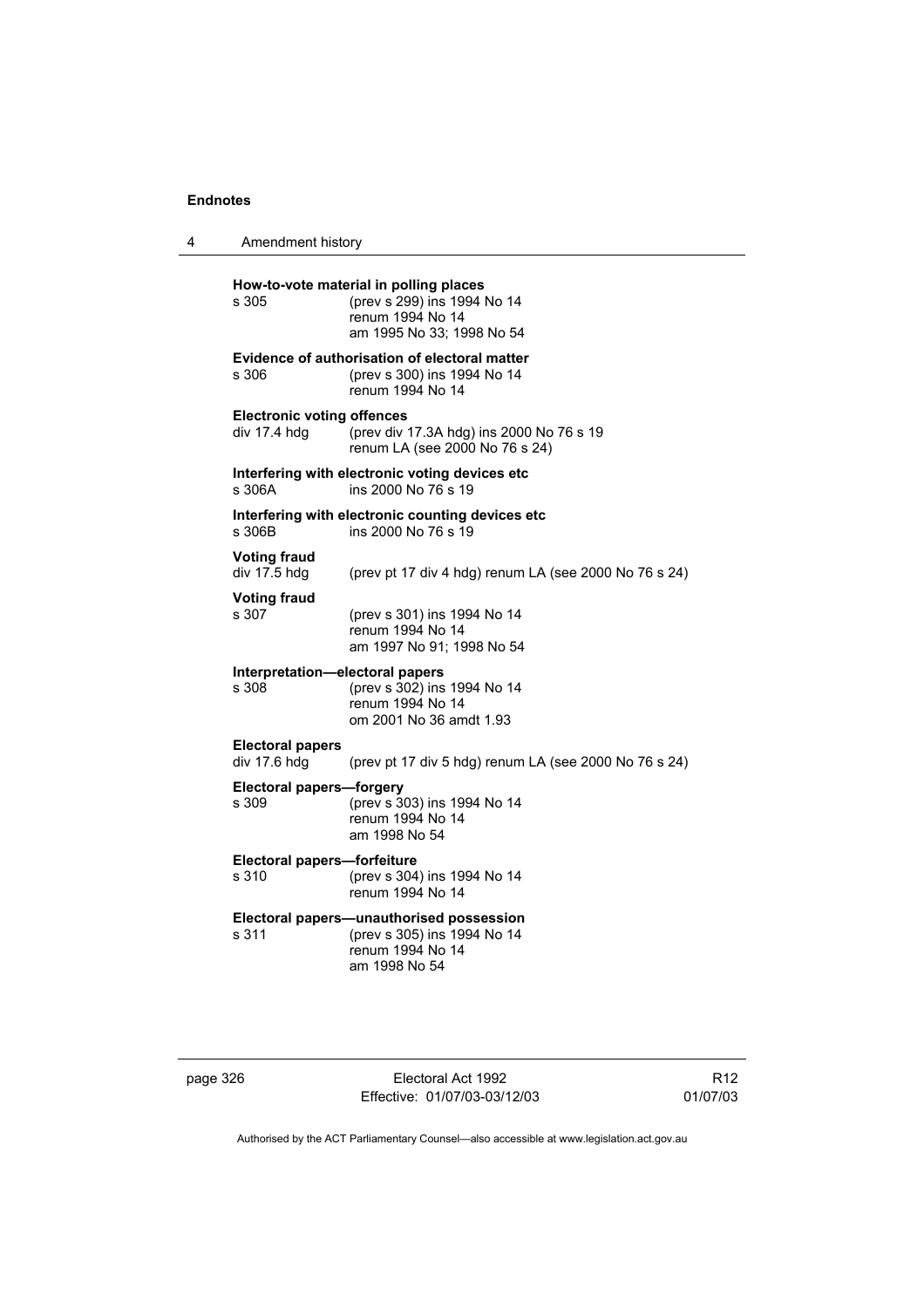Amendment history 4

| Electoral papers—false or misleading statements<br>s 312<br>(prev s 306) ins 1994 No 14 |                                                                                                                            |  |  |
|-----------------------------------------------------------------------------------------|----------------------------------------------------------------------------------------------------------------------------|--|--|
|                                                                                         | renum 1994 No 14<br>am 1998 No 54                                                                                          |  |  |
| s 313                                                                                   | Electoral papers-defacement etc<br>(prev s 307) ins 1994 No 14<br>renum 1994 No 14<br>am 1998 No 54                        |  |  |
| <b>Electoral papers-signatures</b><br>s 314                                             | (prev s 308) ins 1994 No 14<br>renum 1994 No 14<br>am 1998 No 54                                                           |  |  |
| Electoral papers-witnesses<br>s 315                                                     | (prev s 309) ins 1994 No 14<br>renum 1994 No 14<br>am 1998 No 54                                                           |  |  |
| <b>Official functions</b><br>div $17.7$ hdg                                             | (prev pt 17 div 6 hdg) renum LA (see 2000 No 76 s 24)                                                                      |  |  |
| s 316                                                                                   | Improper influence—members of electoral commission etc<br>(prev s 310) ins 1994 No 14<br>renum 1994 No 14<br>am 1998 No 54 |  |  |
| s 317                                                                                   | Unauthorised actions by officers<br>(prev s 311) ins 1994 No 14<br>renum 1994 No 14<br>am 1998 No 54                       |  |  |
| s 318                                                                                   | <b>Identification of voters and votes</b><br>(prev s 312) ins 1994 No 14<br>renum 1994 No 14<br>am 1998 No 54              |  |  |
| <b>Responses to official questions</b><br>s 319                                         | (prev s 313) ins 1994 No 14<br>renum 1994 No 14<br>am 1998 No 54                                                           |  |  |
| s 320                                                                                   | Control of behaviour at voting centres<br>(prev s 314) ins 1994 No 14<br>renum 1994 No 14<br>am 1997 No 91; 1998 No 54     |  |  |
| <b>Enforcement proceedings</b><br>pt 18 hdg                                             | ins 1994 No 14                                                                                                             |  |  |

R12 01/07/03

Electoral Act 1992 Effective: 01/07/03-03/12/03 page 327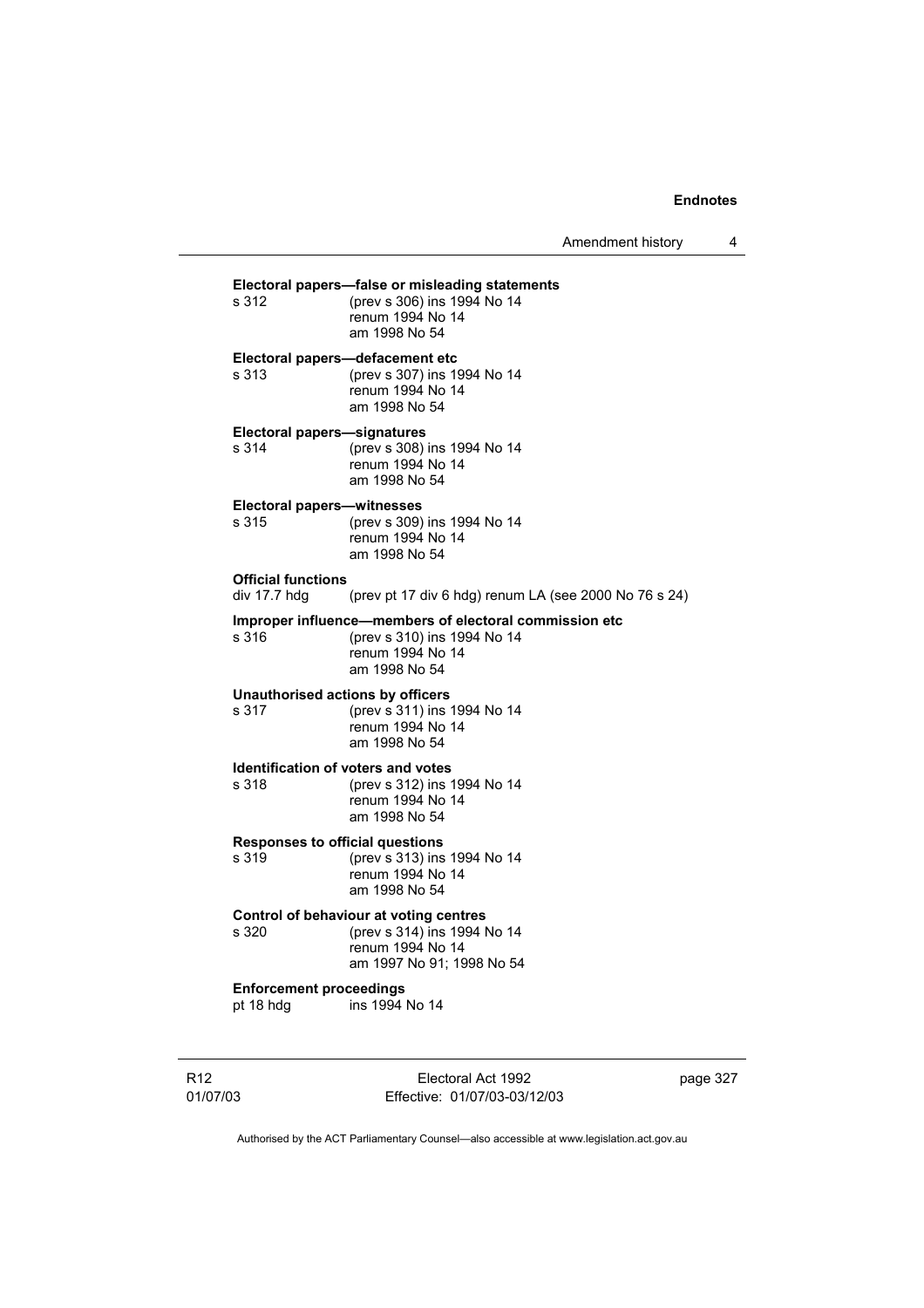| 4 | Amendment history                           |                                                                                                                                                   |
|---|---------------------------------------------|---------------------------------------------------------------------------------------------------------------------------------------------------|
|   | <b>Injunctions</b><br>div 18.1 hdg          | (prev pt 18 div 1 hdg) renum LA (see 2000 No 76 s 24)                                                                                             |
|   | <b>Restraining conduct</b><br>s 321         | (prev s 315) ins 1994 No 14<br>renum 1994 No 14<br>sub 2002 No 30 amdt 3.332                                                                      |
|   | Requiring things to be done<br>s 322        | (prev s 316) ins 1994 No 14<br>renum 1994 No 14<br>sub 2002 No 30 amdt 3.332                                                                      |
|   | s 323                                       | Commissioner not required to give undertakings as to damages<br>(prev s 317) ins 1994 No 14<br>renum 1994 No 14<br>am 2002 No 30 amdt 3.333       |
|   | <b>Powers of the court</b><br>s 324         | (prev s 318) ins 1994 No 14<br>renum 1994 No 14                                                                                                   |
|   | <b>Prosecutions</b><br>div 18.2 hdg         | (prev pt 18 div 2 hdg) renum LA (see 2000 No 76 s 24)                                                                                             |
|   | <b>Investigation of complaints</b><br>s 325 | (prev s 319) ins 1994 No 14<br>renum 1994 No 14                                                                                                   |
|   | s 326                                       | Commissioner may prosecute enrolment and voting offences<br>(prev s 320) ins 1994 No 14<br>renum 1994 No 14                                       |
|   | s 327                                       | Service of certain process by mail<br>(prev s 321) ins 1994 No 14<br>renum 1994 No 14<br>am 2002 No 30 amdt 3.334                                 |
|   | <b>Miscellaneous</b><br>pt 19 hdg           | ins 1994 No 14                                                                                                                                    |
|   | s 328                                       | Extension of time for acts by officers<br>(prev s 322) ins 1994 No 14<br>renum 1994 No 14                                                         |
|   | s 329                                       | Restrictions on sending completed ballot and voting papers by fax<br>(prev s 323) ins 1994 No 14<br>renum 1994 No 14<br>sub 2002 No 30 amdt 3.335 |

page 328 Electoral Act 1992 Effective: 01/07/03-03/12/03

R12 01/07/03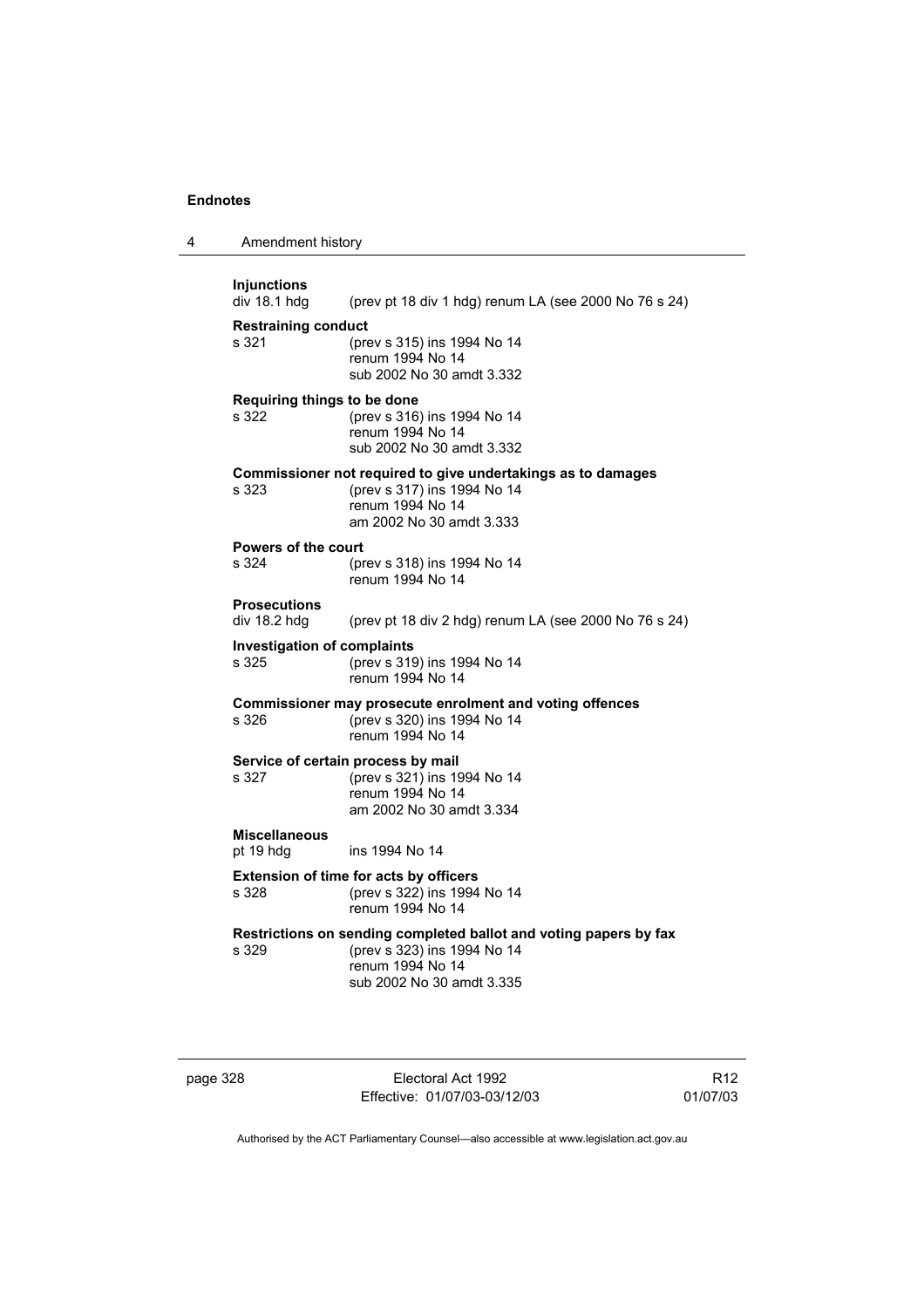Amendment history 4

**Compliance with approved forms**<br>s 331 (prev s 325) ins 1 s 331 (prev s 325) ins 1994 No 14 renum 1994 No 14 om 2001 No 44 amdt 1.1388 **Correcting delays, errors and omissions** (prev s 326) ins 1994 No 14 renum 1994 No 14 am 2001 No 44 amdts 1.1389-1.1391 **Voting statistics to be published**<br>s 333 (prev s 327) ins (prev s 327) ins 1994 No 14 renum 1994 No 14 am 2000 No 76 s 20; 2001 No 44 amdt 1.1392, amdt 1.1393 **Collecting further statistical information** s 334 (prev s 328) ins 1994 No 14 renum 1994 No 14 **Storage and destruction of electoral papers**<br>s 335 (prev s 329) ins 1994 No 14 (prev s 329) ins 1994 No 14 renum 1994 No 14 sub 2002 No 30 amdt 3.336 **Administrative arrangements with Commonwealth and States** s 336 (prev s 330) ins 1994 No 14 renum 1994 No 14 sub 2001 No 36 amdt 1.94 **Evidentiary certificates** s 337 (prev s 331) ins 1994 No 14 renum 1994 No 1499 am 2001 No 36 amdt 1.95; LA (see 2001 No 36 amdt 1.99) **Acts and omissions of representatives** s 338 (prev s 332) ins 1994 No 14 renum 1994 No 14 sub 2002 No 30 amdt 3.337 **Corporations—penalties** s 339 (prev s 333) ins 1994 No 14 renum 1994 No 14 om 2000 No 76 s 21

**Forms—provision and assistance**<br>s 330 (prev s 324) ins 19

(prev s 324) ins 1994 No 14

renum 1994 No 14

R12 01/07/03

Electoral Act 1992 Effective: 01/07/03-03/12/03 page 329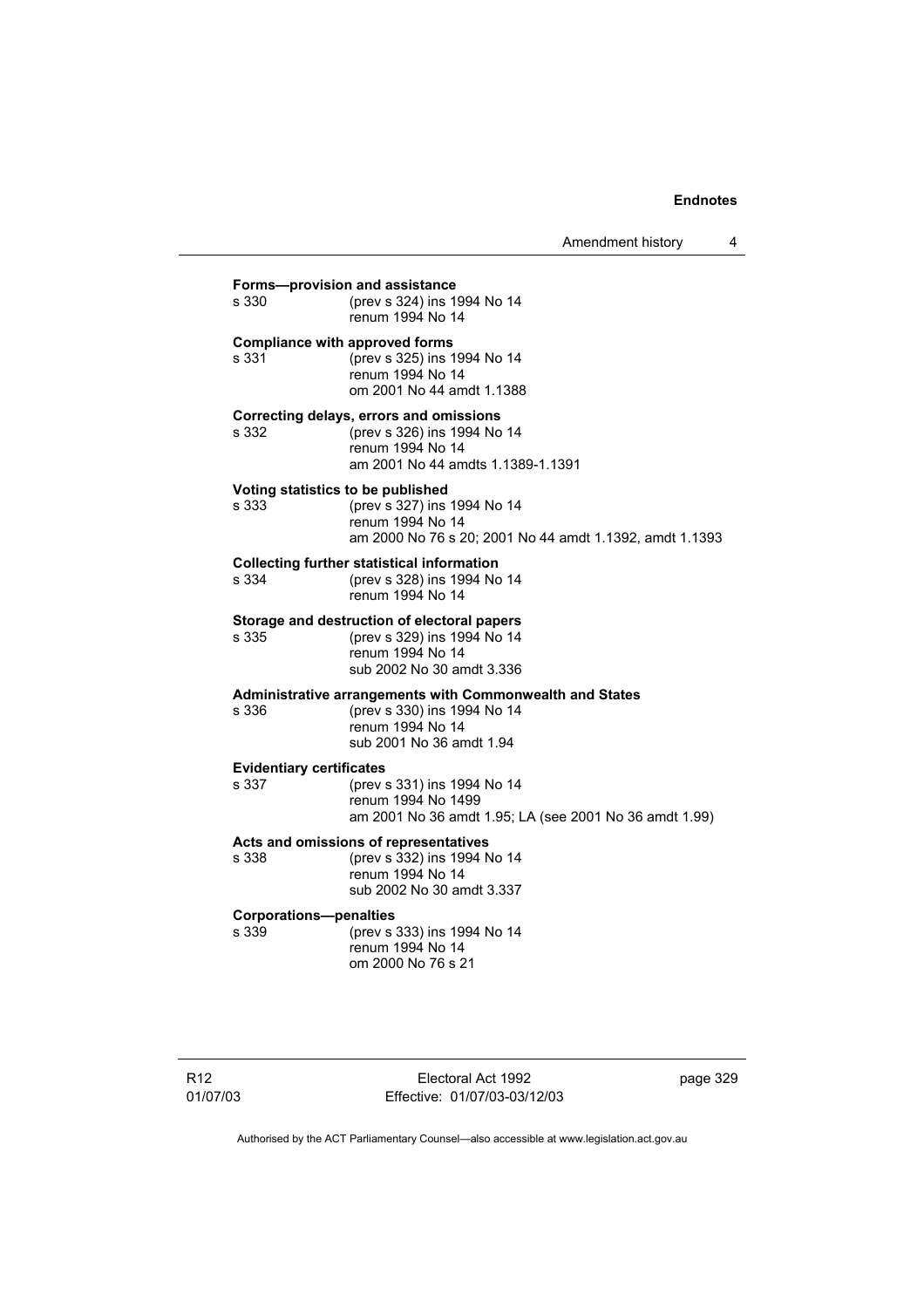|  | Amendment history |  |
|--|-------------------|--|
|--|-------------------|--|

| hdg to s 340<br>s 340                                                                           | Chief executive to provide assistance etc<br>sub 2000 No 76 s 22<br>(prev s 334) ins 1994 No 14<br>renum 1994 No 14<br>am 2000 No 76 s 22 |  |
|-------------------------------------------------------------------------------------------------|-------------------------------------------------------------------------------------------------------------------------------------------|--|
| <b>Approved forms</b><br>s 340A                                                                 | ins 2001 No 44 amdt 1.1394<br>am 2002 No 30 amdt 3.338                                                                                    |  |
| <b>Regulation-making power</b><br>s 341                                                         | (prev s 335) ins 1994 No 14<br>renum 1994 No 14<br>am 1998 No 54<br>sub 2000 No 76 s 23<br>am 2001 No 44 amdt 1.1395, amdt 1.1396         |  |
| <b>Transitional provisions</b><br>pt 20 hdg                                                     | ins 2001 No 36 s 43<br>exp 2 March 2002 (s 345 (2))                                                                                       |  |
| <b>Political parties</b><br>s 342                                                               | ins 2001 No 36 s 43<br>exp 29 August 2001 (s 345 (1))                                                                                     |  |
| s 343                                                                                           | Registered parties to provide up-to-date copies of their constitutions<br>ins 2001 No 36 s 43<br>exp 29 August 2001 (s 345 (1))           |  |
| s 344                                                                                           | Application of certain amendments made by Electoral Amendment Act 2001<br>ins 2001 No 36 s 43<br>exp 2 March 2002 (s 345 (2))             |  |
| Expiry of pt 20<br>s 345                                                                        | ins 2001 No 36 s 43<br>exp 2 March 2002 (s 345 (2))                                                                                       |  |
| Form of ballot paper<br>sch 1                                                                   | ins 1994 No 14<br>am 2001 No 36 amdt 1.97                                                                                                 |  |
| Ballot papers---printing of names and collation<br>sch 2<br>ins 1994 No 14<br>am 2001 No 37 s 4 |                                                                                                                                           |  |
| sch 3                                                                                           | Preliminary scrutiny of declaration voting papers<br>ins 1994 No 14<br>am 1997 No 91; 2001 No 36 s 44, s 45; 2001 No 44<br>amdt 1.1397    |  |

page 330 Electoral Act 1992 Effective: 01/07/03-03/12/03

R12 01/07/03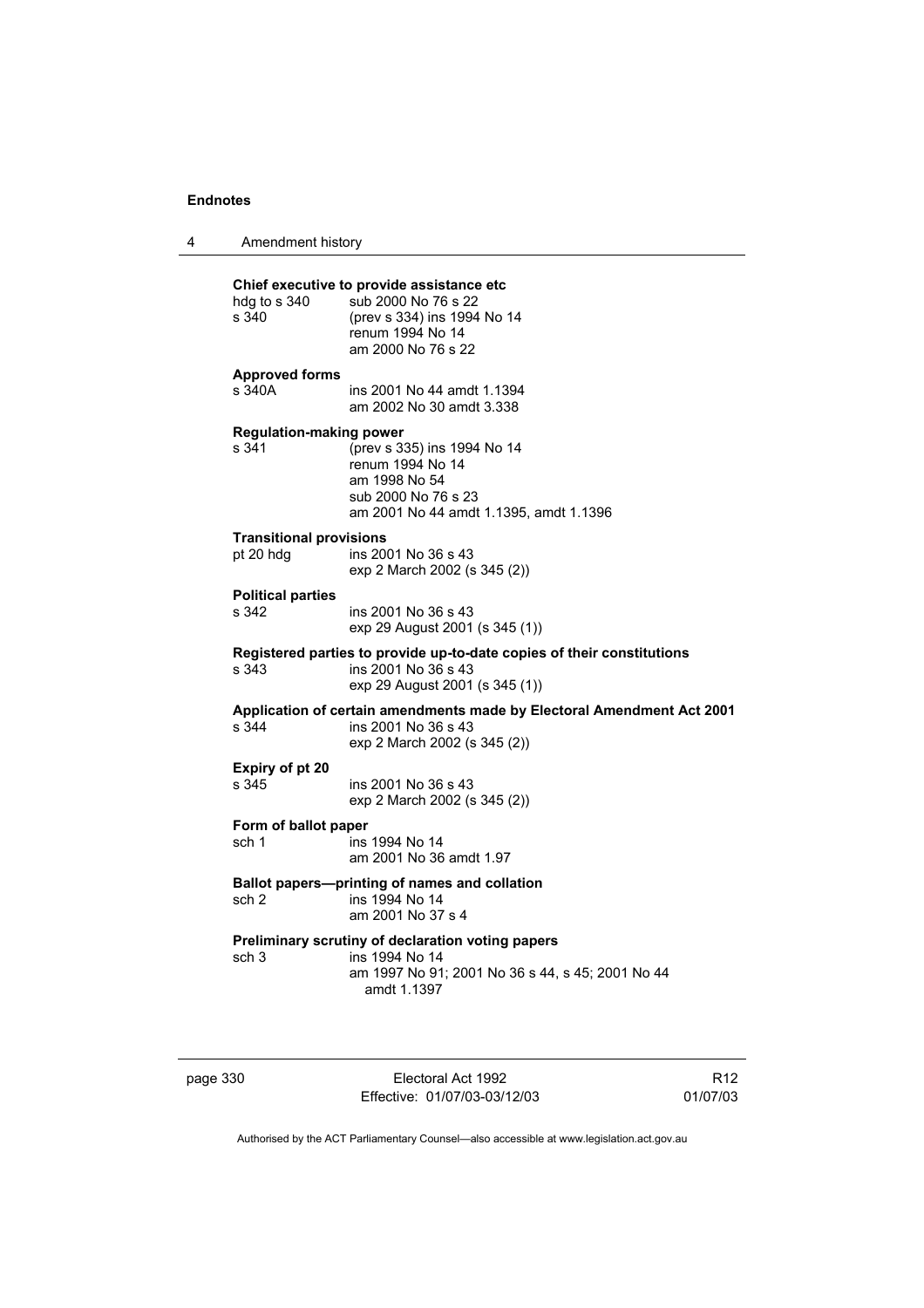|                                                           | Ascertaining result of poll                             |  |  |
|-----------------------------------------------------------|---------------------------------------------------------|--|--|
| sch 4                                                     | ins 1994 No 14                                          |  |  |
|                                                           | am 1994 No 78; 1997 No 91                               |  |  |
| <b>Dictionary</b>                                         |                                                         |  |  |
| dict                                                      | ins 2001 No 36 amdt 1.98                                |  |  |
|                                                           | defs reloc from s 3 2001 No 36 amdt 1.3                 |  |  |
|                                                           | am 2002 No 30 amdt 3.339                                |  |  |
|                                                           | def <i>approved</i> om 2001 No 44 amdt 1.1398           |  |  |
|                                                           | def <b>ballot paper</b> sub 2002 No 30 amdt 3.340       |  |  |
|                                                           | def candidate square sub 2002 No 30 amdt 3.341          |  |  |
|                                                           | def contravention sub 2002 No 30 amdt 3.342             |  |  |
|                                                           | def <i>court</i> om 2002 No 30 amdt 3.343               |  |  |
| def Court of Disputed Elections sub 2002 No 30 amdt 3.344 |                                                         |  |  |
|                                                           | def declaration voting papers am 2001 No 44 amdt 1.1399 |  |  |
|                                                           | def determined fee om 2001 No 44 amdt 1.1400            |  |  |
|                                                           | def electronic form ins 2002 No 30 amdt 3.345           |  |  |
|                                                           | def extract sub 2002 No 30 amdt 3.346                   |  |  |
|                                                           | def group sub 2002 No 30 amdt $3.347$                   |  |  |
|                                                           | def <i>illegal practice</i> om 2002 No 30 amdt 3.348    |  |  |
|                                                           | def <i>polling day</i> sub 2002 No 30 amdt 3.349        |  |  |
|                                                           | def Speaker sub 2002 No 30 amdt 3.350                   |  |  |
|                                                           | def <i>this Act</i> om 2001 No 44 amdt 1.1400           |  |  |

# **5 Earlier republications**

Some earlier republications were not numbered. The number in column 1 refers to the publication order.

Since 12 September 2001 every authorised republication has been published in electronic pdf format on the ACT legislation register. A selection of authorised republications have also been published in printed format. These republications are marked with an asterisk (\*) in column 1. Except for the footer, electronic and printed versions of an authorised republication are identical.

| <b>Republication No</b> | <b>Amendments to</b> | <b>Republication date</b> |
|-------------------------|----------------------|---------------------------|
| 1                       | Act 1994 No 78       | 17 November 1994          |
| $\overline{2}$          | Act 1995 No 56       | 31 January 1996           |
| 3                       | Act 1997 No 96       | 1 December 1997           |
| 4                       | Act 1998 No 61       | 31 March 1999             |
| 5                       | Act 2001 No 44       | 12 September 2001         |
| 6                       | Act 2001 No 38       | 9 January 2002            |
|                         | Act 2001 No 44       | 2 March 2002              |
|                         |                      |                           |
|                         |                      |                           |

R12 01/07/03

Electoral Act 1992 Effective: 01/07/03-03/12/03 page 331